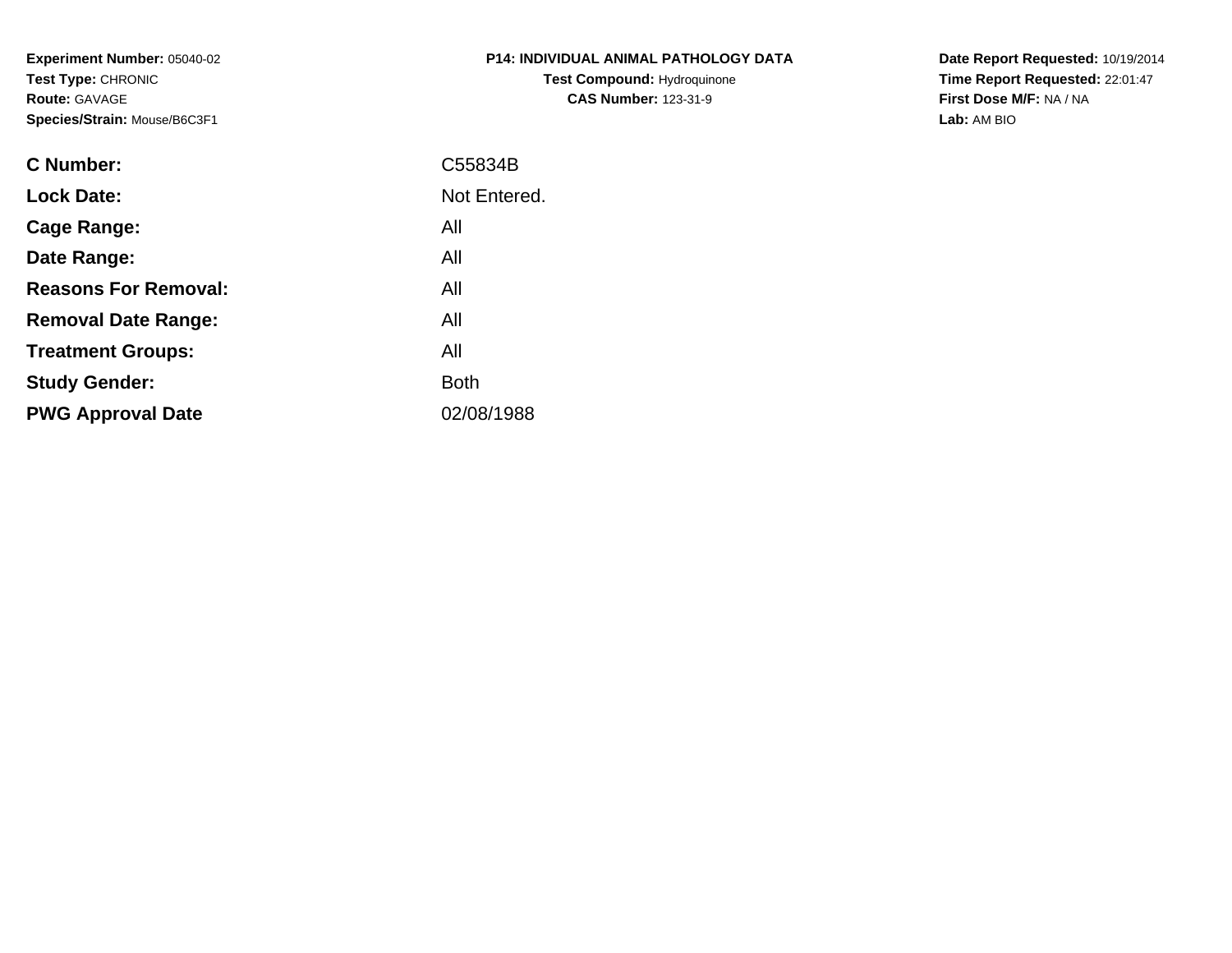| Experiment Number: 05040-02<br>Test Type: CHRONIC<br><b>Route: GAVAGE</b><br>Species/Strain: Mouse/B6C3F1 | <b>P14: INDIVIDUAL ANIMAL PATHOLOGY DATA</b><br>Test Compound: Hydroquinone<br><b>CAS Number: 123-31-9</b> |                                   | Date Report Requested: 10/19/2014<br>Time Report Requested: 22:01:47<br>First Dose M/F: NA / NA<br>Lab: AM BIO |
|-----------------------------------------------------------------------------------------------------------|------------------------------------------------------------------------------------------------------------|-----------------------------------|----------------------------------------------------------------------------------------------------------------|
| <b>ANIMAL ID: 1</b>                                                                                       | <b>TRT#: 1</b>                                                                                             | <b>SEX: Male</b>                  | DAY ON TEST: 730                                                                                               |
|                                                                                                           | <b>DOSE: VEHICLE CONTROL</b>                                                                               | <b>DISP: Terminal Sacrifice</b>   | HISTO:                                                                                                         |
|                                                                                                           |                                                                                                            | ORGAN AND ACCOUNTABLE SITE STATUS |                                                                                                                |
| <b>NORMAL</b>                                                                                             |                                                                                                            |                                   |                                                                                                                |
| Adrenal Gland - Cortex                                                                                    | Adrenal Gland - Medulla                                                                                    | Bone                              | <b>Bone Marrow</b>                                                                                             |
| <b>Brain</b>                                                                                              | Epididymis                                                                                                 | Esophagus                         | Gallbladder                                                                                                    |
| Heart                                                                                                     | Intestine Large - Cecum                                                                                    | Intestine Large - Colon           | Intestine Large - Rectum                                                                                       |
| Intestine Small - Duodenum                                                                                | Intestine Small - Ileum                                                                                    | Intestine Small - Jejunum         | Islets, Pancreatic                                                                                             |
| Liver                                                                                                     | Lung                                                                                                       | Lymph Node - Mandibular           | Lymph Node - Mesenteric                                                                                        |
| Pancreas                                                                                                  | <b>Pituitary Gland</b>                                                                                     | <b>Preputial Gland</b>            | Prostate                                                                                                       |
| <b>Salivary Glands</b>                                                                                    | Seminal Vesicle                                                                                            | <b>Skin</b>                       | Spleen                                                                                                         |
| Stomach - Forestomach                                                                                     | Stomach - Glandular                                                                                        | Testes                            | Thymus                                                                                                         |
| <b>Thyroid Gland</b>                                                                                      | Trachea                                                                                                    | <b>Urinary Bladder</b>            |                                                                                                                |
| <b>MISSING</b>                                                                                            |                                                                                                            |                                   |                                                                                                                |
| Mammary Gland                                                                                             | Parathyroid Gland                                                                                          |                                   |                                                                                                                |
| <b>OBSERVATIONS</b>                                                                                       |                                                                                                            |                                   |                                                                                                                |
| Kidney                                                                                                    |                                                                                                            | Inflammation                      | Chronic, Minimal                                                                                               |
| Nose                                                                                                      | Lumen, Turbinate                                                                                           | Inflammation                      | Suppurative, Mild                                                                                              |
| PRIMARY CAUSE OF DEATH                                                                                    |                                                                                                            |                                   |                                                                                                                |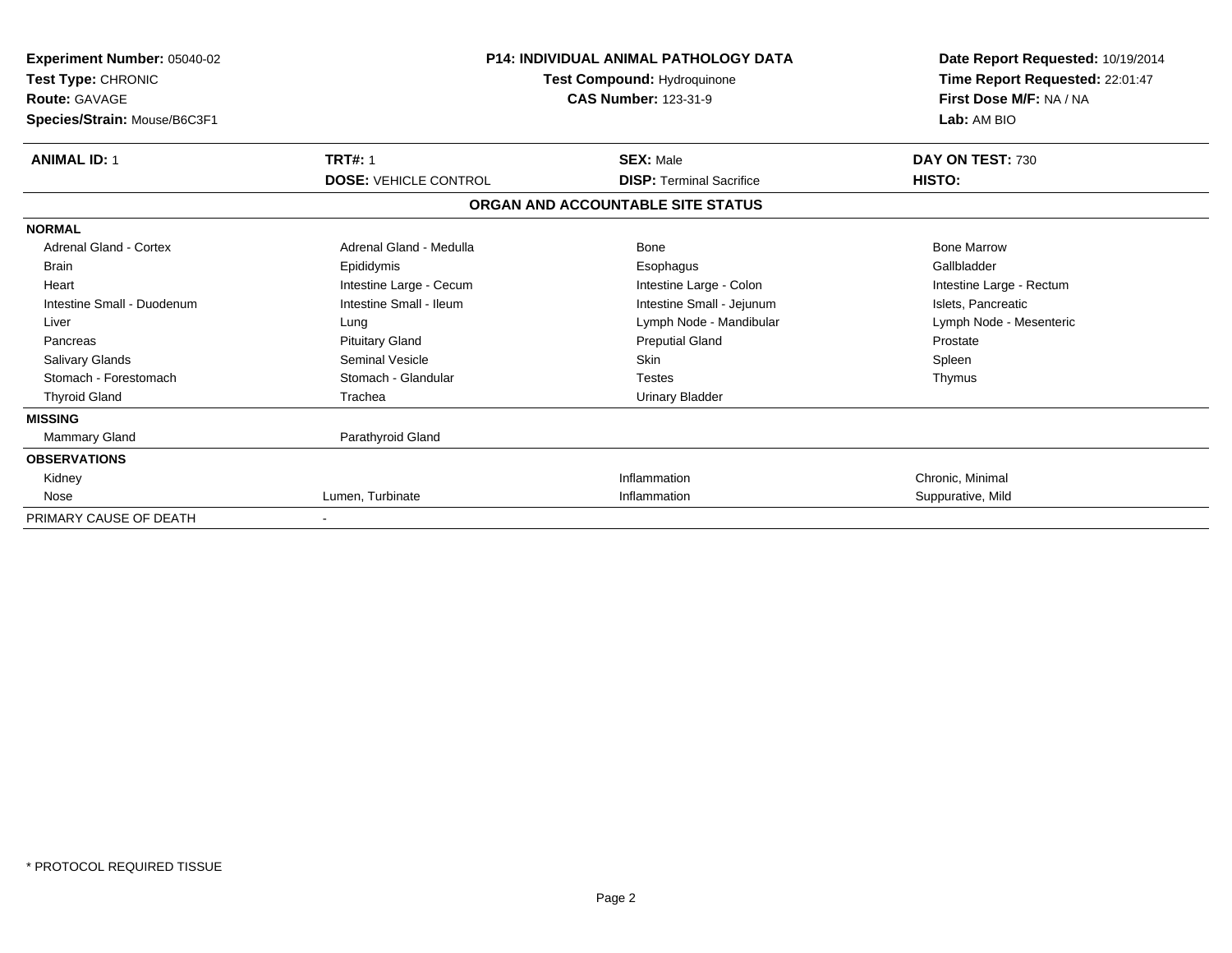| Experiment Number: 05040-02<br>Test Type: CHRONIC<br><b>Route: GAVAGE</b><br>Species/Strain: Mouse/B6C3F1 | P14: INDIVIDUAL ANIMAL PATHOLOGY DATA<br>Test Compound: Hydroquinone<br><b>CAS Number: 123-31-9</b> |                                   | Date Report Requested: 10/19/2014<br>Time Report Requested: 22:01:47<br>First Dose M/F: NA / NA<br>Lab: AM BIO |  |
|-----------------------------------------------------------------------------------------------------------|-----------------------------------------------------------------------------------------------------|-----------------------------------|----------------------------------------------------------------------------------------------------------------|--|
| <b>ANIMAL ID: 1</b>                                                                                       | <b>TRT#: 2</b>                                                                                      | <b>SEX: Male</b>                  | DAY ON TEST: 662                                                                                               |  |
|                                                                                                           | DOSE: 50 MG/KG                                                                                      | <b>DISP: Moribund</b>             | HISTO:                                                                                                         |  |
|                                                                                                           |                                                                                                     | ORGAN AND ACCOUNTABLE SITE STATUS |                                                                                                                |  |
| <b>NORMAL</b>                                                                                             |                                                                                                     |                                   |                                                                                                                |  |
| Adrenal Gland - Cortex                                                                                    | Adrenal Gland - Medulla                                                                             | <b>Bone</b>                       | <b>Bone Marrow</b>                                                                                             |  |
| <b>Brain</b>                                                                                              | Epididymis                                                                                          | Esophagus                         | Gallbladder                                                                                                    |  |
| Heart                                                                                                     | Intestine Large - Cecum                                                                             | Intestine Large - Colon           | Intestine Large - Rectum                                                                                       |  |
| Intestine Small - Duodenum                                                                                | Intestine Small - Ileum                                                                             | Intestine Small - Jejunum         | Islets, Pancreatic                                                                                             |  |
| Lymph Node - Mandibular                                                                                   | Nose                                                                                                | Pancreas                          | Parathyroid Gland                                                                                              |  |
| <b>Pituitary Gland</b>                                                                                    | Prostate                                                                                            | Salivary Glands                   | Seminal Vesicle                                                                                                |  |
| Spleen                                                                                                    | Stomach - Forestomach                                                                               | Stomach - Glandular               | <b>Testes</b>                                                                                                  |  |
| Thymus                                                                                                    | <b>Thyroid Gland</b>                                                                                | Trachea                           | <b>Urinary Bladder</b>                                                                                         |  |
| <b>MISSING</b>                                                                                            |                                                                                                     |                                   |                                                                                                                |  |
| Lymph Node - Mesenteric                                                                                   | Mammary Gland                                                                                       |                                   |                                                                                                                |  |
| <b>OBSERVATIONS</b>                                                                                       |                                                                                                     |                                   |                                                                                                                |  |
| Kidney                                                                                                    |                                                                                                     | Inflammation                      | Chronic, Minimal                                                                                               |  |
| Liver                                                                                                     |                                                                                                     | Hepatocellular Adenoma            |                                                                                                                |  |
|                                                                                                           |                                                                                                     | Hepatocellular Carcinoma          |                                                                                                                |  |
| Note: HEPATOCLR CARC<br>$TGLs = 6-2$                                                                      |                                                                                                     |                                   |                                                                                                                |  |
| Note: HEPATOCLR ADEN<br>$TGLs = 7-2$                                                                      |                                                                                                     |                                   |                                                                                                                |  |
| Note: HEPATOCLR ADEN<br>$TGLs = 10-17$                                                                    |                                                                                                     |                                   |                                                                                                                |  |
| Lung                                                                                                      |                                                                                                     | Alveolar/Bronchiolar Carcinoma    |                                                                                                                |  |
| Note: ALV BRON CARC<br>$TGLs = 9-3$                                                                       |                                                                                                     |                                   |                                                                                                                |  |
| Lymph Node                                                                                                |                                                                                                     | Hyperplasia                       | Lymphoid, Plasma Cell, Marked                                                                                  |  |
| Note: HYPERPLASIA<br>$TGLs = 8-13$                                                                        |                                                                                                     |                                   |                                                                                                                |  |
| Skin                                                                                                      |                                                                                                     | Acanthosis                        | Moderate                                                                                                       |  |
|                                                                                                           |                                                                                                     | Fibroma                           |                                                                                                                |  |
|                                                                                                           |                                                                                                     | Fibrosarcoma                      |                                                                                                                |  |
|                                                                                                           |                                                                                                     | Fibrosarcoma                      |                                                                                                                |  |
|                                                                                                           | Dermis                                                                                              | Inflammation                      | Chronic, Moderate                                                                                              |  |
| Note: FIBROSARC<br>$TGLs = 1-8$                                                                           |                                                                                                     |                                   |                                                                                                                |  |
| Note: FIBROSARC<br>$TGLs = 2-10$                                                                          |                                                                                                     |                                   |                                                                                                                |  |
| Note: ACANTHOSIS<br>$TGLs = 4-12$                                                                         |                                                                                                     |                                   |                                                                                                                |  |
| Note: INFI AMMATION<br>$TGI = 4-12$                                                                       |                                                                                                     |                                   |                                                                                                                |  |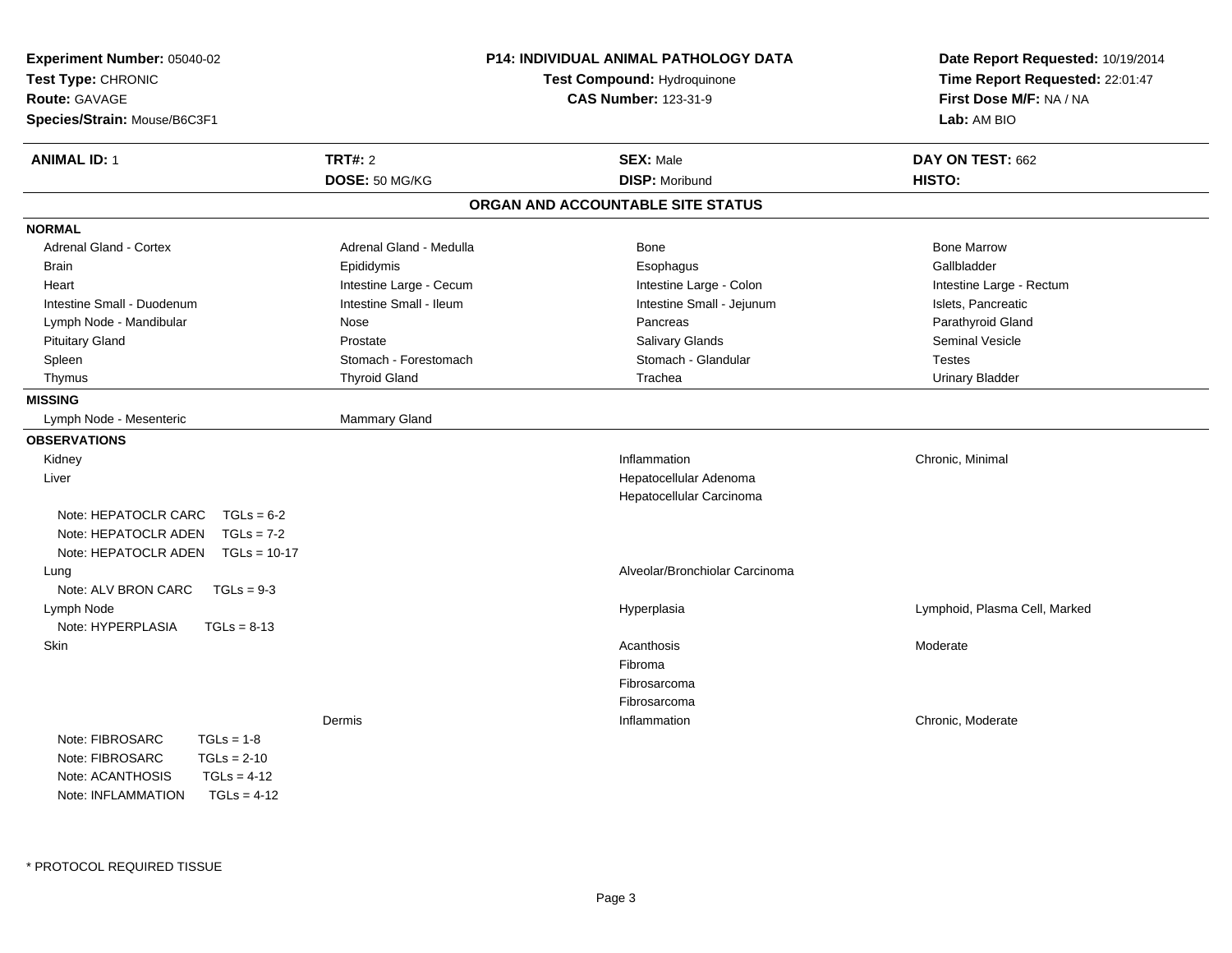| Test Type: CHRONIC           | <b>Experiment Number: 05040-02</b><br><b>P14: INDIVIDUAL ANIMAL PATHOLOGY DATA</b><br><b>Test Compound: Hydroquinone</b> |         |                                   | Date Report Requested: 10/19/2014<br>Time Report Requested: 22:01:47 |
|------------------------------|--------------------------------------------------------------------------------------------------------------------------|---------|-----------------------------------|----------------------------------------------------------------------|
| <b>Route: GAVAGE</b>         |                                                                                                                          |         | <b>CAS Number: 123-31-9</b>       | First Dose M/F: NA / NA                                              |
| Species/Strain: Mouse/B6C3F1 |                                                                                                                          |         |                                   | Lab: AM BIO                                                          |
| <b>ANIMAL ID: 1</b>          |                                                                                                                          | TRT#: 2 | <b>SEX: Male</b>                  | <b>DAY ON TEST: 662</b>                                              |
|                              | DOSE: 50 MG/KG                                                                                                           |         | <b>DISP: Moribund</b>             | HISTO:                                                               |
|                              |                                                                                                                          |         | ORGAN AND ACCOUNTABLE SITE STATUS |                                                                      |
| Note: FIBROMA                | $TGLs = 3-11$                                                                                                            |         |                                   |                                                                      |
| PRIMARY CAUSE OF DEATH       |                                                                                                                          |         |                                   |                                                                      |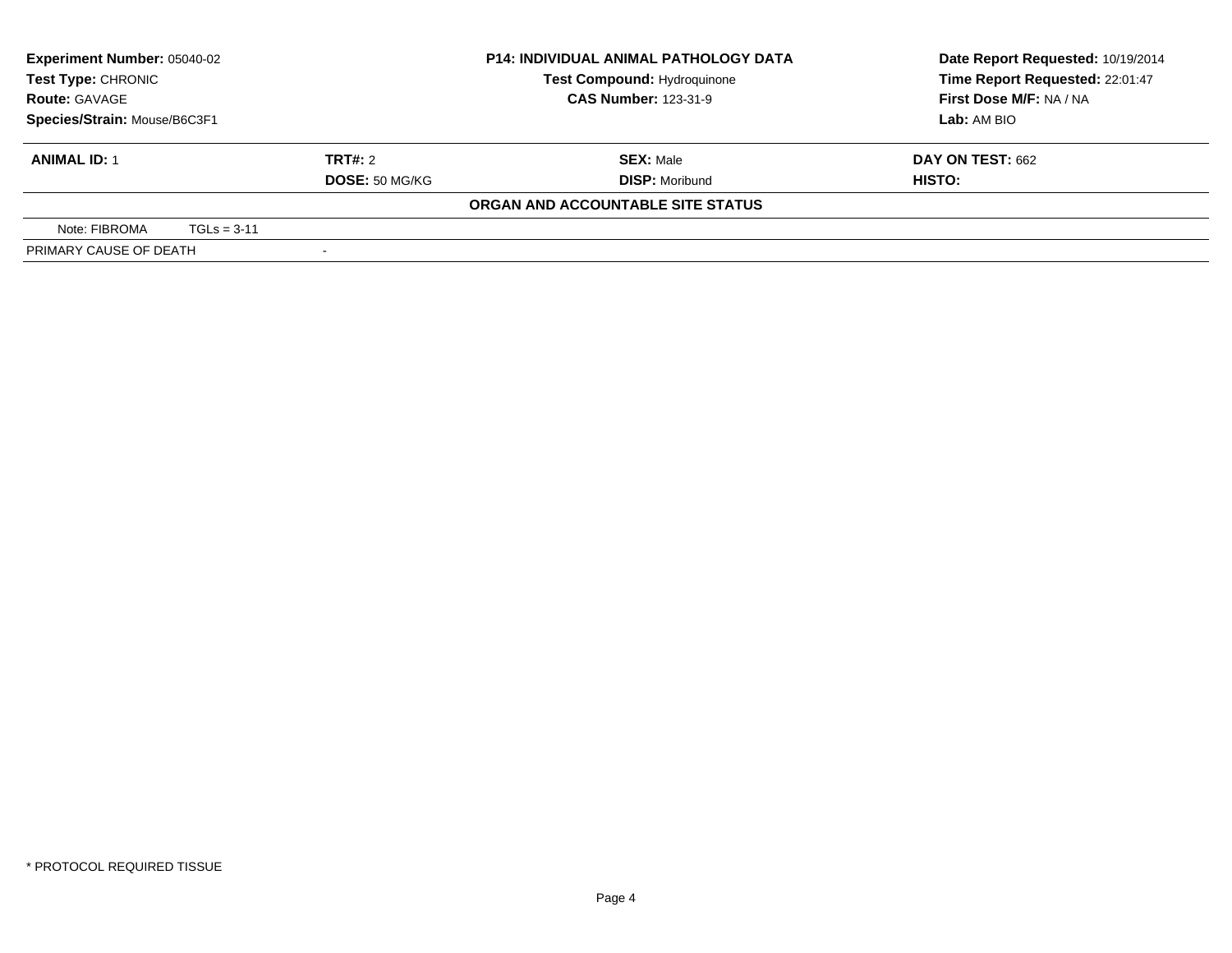| Experiment Number: 05040-02<br>Test Type: CHRONIC<br><b>Route: GAVAGE</b><br>Species/Strain: Mouse/B6C3F1<br><b>ANIMAL ID: 1</b> |               | TRT#: 3                 | <b>P14: INDIVIDUAL ANIMAL PATHOLOGY DATA</b><br><b>Test Compound: Hydroquinone</b><br><b>CAS Number: 123-31-9</b><br><b>SEX: Male</b> |                                   | Date Report Requested: 10/19/2014<br>Time Report Requested: 22:01:47<br>First Dose M/F: NA / NA<br>Lab: AM BIO<br>DAY ON TEST: 730 |
|----------------------------------------------------------------------------------------------------------------------------------|---------------|-------------------------|---------------------------------------------------------------------------------------------------------------------------------------|-----------------------------------|------------------------------------------------------------------------------------------------------------------------------------|
|                                                                                                                                  |               | DOSE: 100MG/KG          |                                                                                                                                       | <b>DISP: Terminal Sacrifice</b>   | HISTO:                                                                                                                             |
|                                                                                                                                  |               |                         |                                                                                                                                       | ORGAN AND ACCOUNTABLE SITE STATUS |                                                                                                                                    |
| <b>NORMAL</b>                                                                                                                    |               |                         |                                                                                                                                       |                                   |                                                                                                                                    |
| Adrenal Gland - Cortex                                                                                                           |               | Adrenal Gland - Medulla |                                                                                                                                       | Bone                              | <b>Bone Marrow</b>                                                                                                                 |
| <b>Brain</b>                                                                                                                     |               | Epididymis              |                                                                                                                                       | Esophagus                         | Gallbladder                                                                                                                        |
| Heart                                                                                                                            |               | Intestine Large - Cecum |                                                                                                                                       | Intestine Large - Colon           | Intestine Large - Rectum                                                                                                           |
| Intestine Small - Duodenum                                                                                                       |               | Intestine Small - Ileum |                                                                                                                                       | Intestine Small - Jejunum         | Islets, Pancreatic                                                                                                                 |
| Lung                                                                                                                             |               | Lymph Node - Mandibular |                                                                                                                                       | Nose                              | Pancreas                                                                                                                           |
| Parathyroid Gland                                                                                                                |               | Prostate                |                                                                                                                                       | Salivary Glands                   | <b>Seminal Vesicle</b>                                                                                                             |
| <b>Skin</b>                                                                                                                      |               | Spleen                  |                                                                                                                                       | Stomach - Forestomach             | Stomach - Glandular                                                                                                                |
| Thymus                                                                                                                           |               | <b>Thyroid Gland</b>    |                                                                                                                                       | Trachea                           | <b>Urinary Bladder</b>                                                                                                             |
| <b>MISSING</b>                                                                                                                   |               |                         |                                                                                                                                       |                                   |                                                                                                                                    |
| <b>Mammary Gland</b>                                                                                                             |               | <b>Pituitary Gland</b>  |                                                                                                                                       |                                   |                                                                                                                                    |
| <b>OBSERVATIONS</b>                                                                                                              |               |                         |                                                                                                                                       |                                   |                                                                                                                                    |
| <b>Harderian Gland</b>                                                                                                           |               |                         |                                                                                                                                       | Adenoma                           |                                                                                                                                    |
| Note: ADENOMA                                                                                                                    | $TGLs = 3-10$ |                         |                                                                                                                                       |                                   |                                                                                                                                    |
| Kidney                                                                                                                           |               | Renal Tubule            |                                                                                                                                       | Carcinoma                         |                                                                                                                                    |
|                                                                                                                                  |               |                         |                                                                                                                                       | Inflammation                      | Chronic, Mild                                                                                                                      |
| [Inflammation TGLS = $2-1$ ]                                                                                                     |               |                         |                                                                                                                                       |                                   |                                                                                                                                    |
| Liver                                                                                                                            |               |                         |                                                                                                                                       | <b>Syncytial Alteration</b>       | Minimal                                                                                                                            |
| Lymph Node                                                                                                                       |               | Mesenteric              |                                                                                                                                       | Congestion                        | Moderate                                                                                                                           |
| Note: CONGESTION                                                                                                                 | $TGLs = 1-4$  |                         |                                                                                                                                       |                                   |                                                                                                                                    |
| <b>Testes</b>                                                                                                                    |               |                         |                                                                                                                                       | Atrophy                           | Marked                                                                                                                             |
| PRIMARY CAUSE OF DEATH                                                                                                           |               |                         |                                                                                                                                       |                                   |                                                                                                                                    |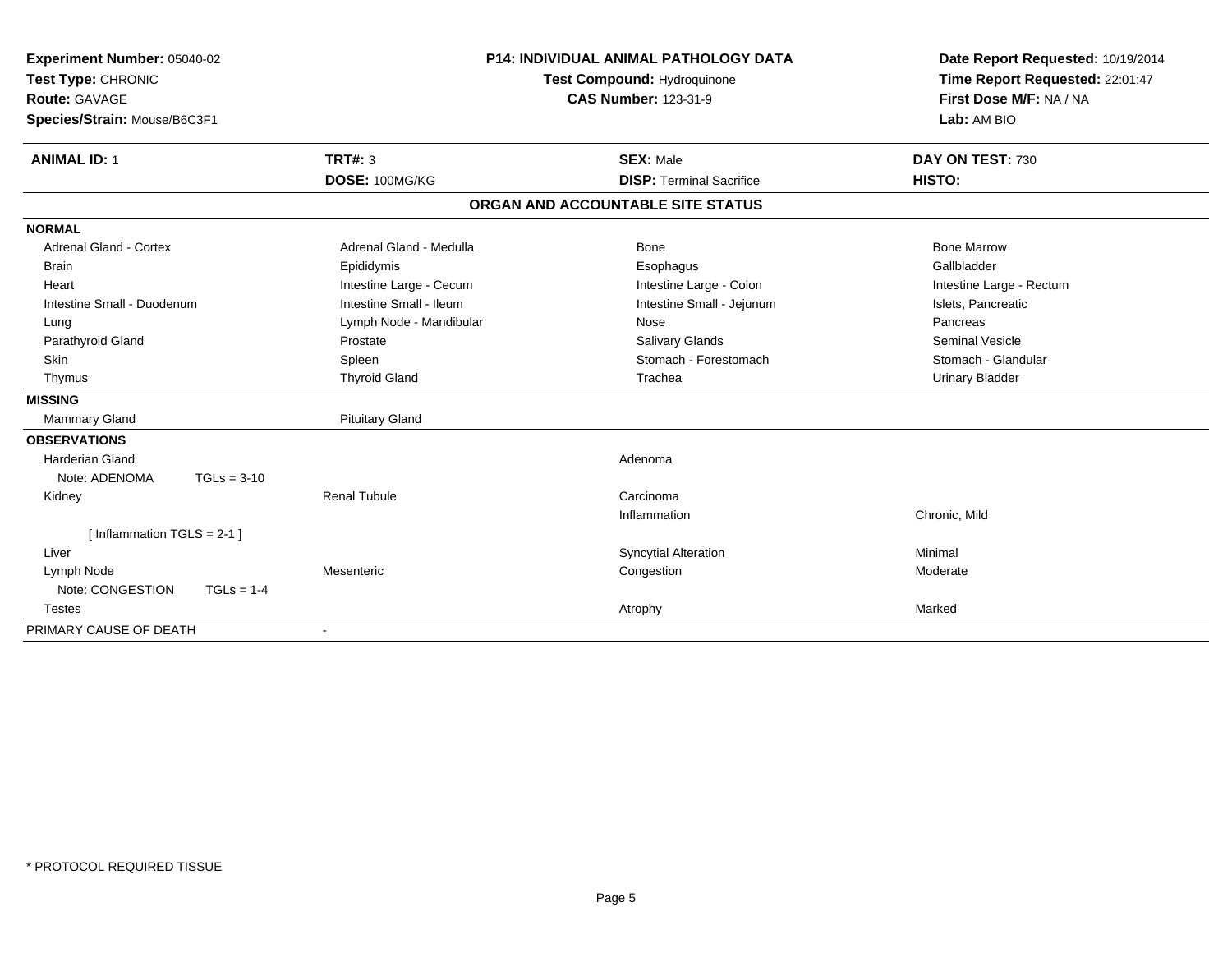| Experiment Number: 05040-02<br>Test Type: CHRONIC<br><b>Route: GAVAGE</b><br>Species/Strain: Mouse/B6C3F1 |                              | <b>P14: INDIVIDUAL ANIMAL PATHOLOGY DATA</b><br>Test Compound: Hydroquinone<br><b>CAS Number: 123-31-9</b> | Date Report Requested: 10/19/2014<br>Time Report Requested: 22:01:47<br>First Dose M/F: NA / NA<br>Lab: AM BIO |
|-----------------------------------------------------------------------------------------------------------|------------------------------|------------------------------------------------------------------------------------------------------------|----------------------------------------------------------------------------------------------------------------|
| <b>ANIMAL ID: 2</b>                                                                                       | <b>TRT#: 1</b>               | <b>SEX: Male</b>                                                                                           | DAY ON TEST: 729                                                                                               |
|                                                                                                           | <b>DOSE: VEHICLE CONTROL</b> | <b>DISP: Terminal Sacrifice</b>                                                                            | HISTO:                                                                                                         |
|                                                                                                           |                              | ORGAN AND ACCOUNTABLE SITE STATUS                                                                          |                                                                                                                |
| <b>NORMAL</b>                                                                                             |                              |                                                                                                            |                                                                                                                |
| Adrenal Gland - Medulla                                                                                   | Bone                         | <b>Bone Marrow</b>                                                                                         | <b>Brain</b>                                                                                                   |
| Epididymis                                                                                                | Esophagus                    | Gallbladder                                                                                                | Heart                                                                                                          |
| Intestine Large - Cecum                                                                                   | Intestine Large - Colon      | Intestine Large - Rectum                                                                                   | Intestine Small - Duodenum                                                                                     |
| Intestine Small - Ileum                                                                                   | Intestine Small - Jejunum    | Islets. Pancreatic                                                                                         | Lymph Node - Mandibular                                                                                        |
| Lymph Node - Mesenteric                                                                                   | Nose                         | Pancreas                                                                                                   | Parathyroid Gland                                                                                              |
| <b>Pituitary Gland</b>                                                                                    | Prostate                     | <b>Seminal Vesicle</b>                                                                                     | Skin                                                                                                           |
| Spleen                                                                                                    | Stomach - Forestomach        | Stomach - Glandular                                                                                        | <b>Testes</b>                                                                                                  |
| Thymus                                                                                                    | <b>Thyroid Gland</b>         | Trachea                                                                                                    | <b>Urinary Bladder</b>                                                                                         |
| <b>MISSING</b>                                                                                            |                              |                                                                                                            |                                                                                                                |
| <b>Mammary Gland</b>                                                                                      |                              |                                                                                                            |                                                                                                                |
| <b>OBSERVATIONS</b>                                                                                       |                              |                                                                                                            |                                                                                                                |
| Adrenal Gland                                                                                             | Cortex                       | Degeneration                                                                                               | Focal, Marked                                                                                                  |
| Kidney                                                                                                    |                              | Inflammation                                                                                               | Chronic, Minimal                                                                                               |
| Liver                                                                                                     |                              | <b>Basophilic Focus</b>                                                                                    |                                                                                                                |
| Note: BASOPH FOCUS<br>$TGLs = 1-2$                                                                        |                              |                                                                                                            |                                                                                                                |
| Lung                                                                                                      |                              | Alveolar/Bronchiolar Adenoma                                                                               |                                                                                                                |
| <b>Salivary Glands</b>                                                                                    |                              | Degeneration                                                                                               | Chronic, Mild                                                                                                  |
| PRIMARY CAUSE OF DEATH                                                                                    |                              |                                                                                                            |                                                                                                                |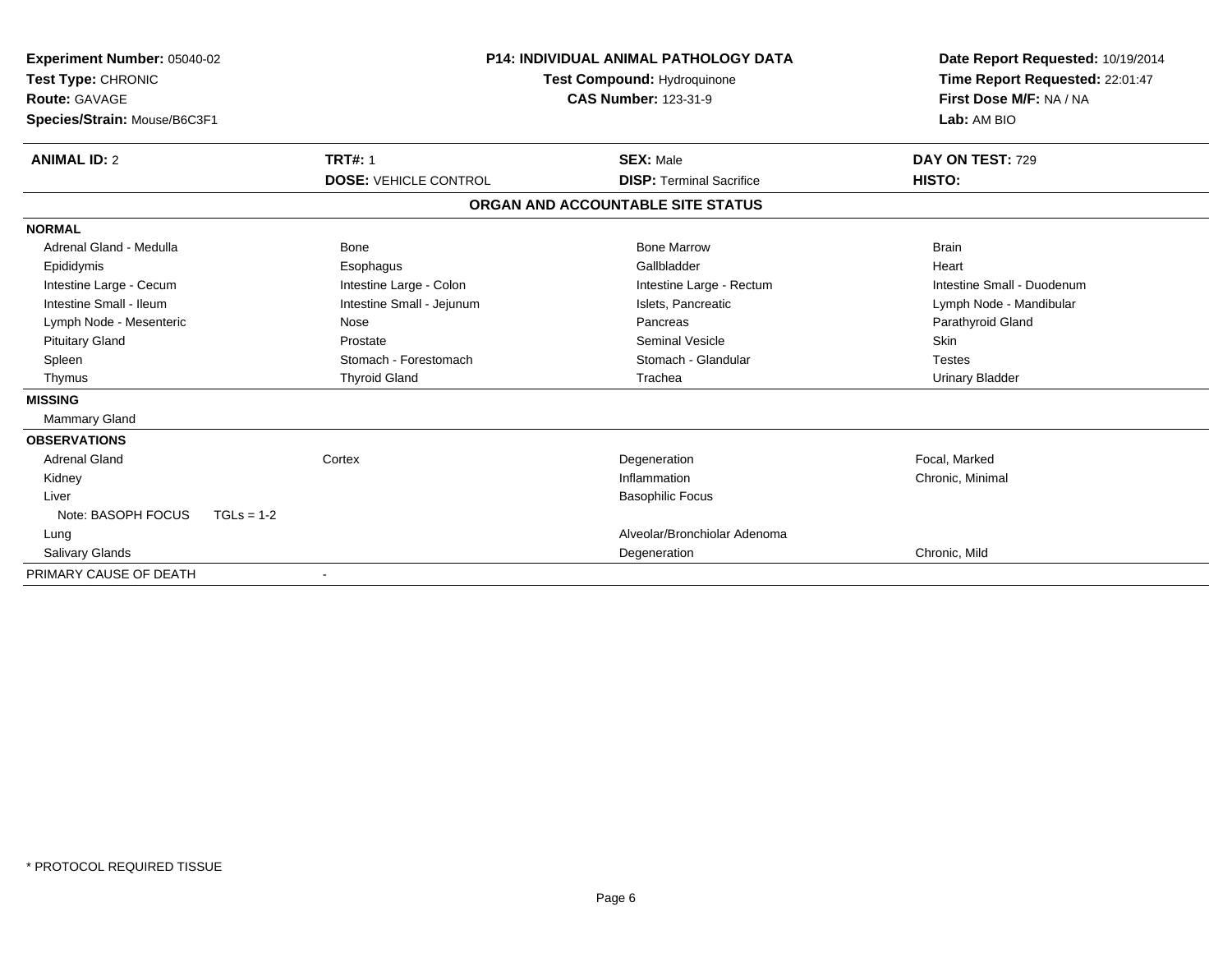| Experiment Number: 05040-02<br>Test Type: CHRONIC |                         | P14: INDIVIDUAL ANIMAL PATHOLOGY DATA<br>Test Compound: Hydroquinone |                                   | Date Report Requested: 10/19/2014<br>Time Report Requested: 22:01:47 |
|---------------------------------------------------|-------------------------|----------------------------------------------------------------------|-----------------------------------|----------------------------------------------------------------------|
| <b>Route: GAVAGE</b>                              |                         | <b>CAS Number: 123-31-9</b>                                          |                                   | First Dose M/F: NA / NA                                              |
| Species/Strain: Mouse/B6C3F1                      |                         |                                                                      |                                   | Lab: AM BIO                                                          |
| <b>ANIMAL ID: 2</b>                               | <b>TRT#: 2</b>          |                                                                      | <b>SEX: Male</b>                  | DAY ON TEST: 368                                                     |
|                                                   | DOSE: 50 MG/KG          |                                                                      | <b>DISP: Dead</b>                 | HISTO:                                                               |
|                                                   |                         |                                                                      | ORGAN AND ACCOUNTABLE SITE STATUS |                                                                      |
| <b>NORMAL</b>                                     |                         |                                                                      |                                   |                                                                      |
| Adrenal Gland - Cortex                            | Adrenal Gland - Medulla |                                                                      | Bone                              | <b>Bone Marrow</b>                                                   |
| <b>Brain</b>                                      | Epididymis              |                                                                      | Esophagus                         | Gallbladder                                                          |
| Heart                                             | Intestine Large - Cecum |                                                                      | Intestine Large - Colon           | Intestine Large - Rectum                                             |
| Intestine Small - Duodenum                        | Intestine Small - Ileum |                                                                      | Intestine Small - Jejunum         | Islets, Pancreatic                                                   |
| Lymph Node - Mesenteric                           | Nose                    |                                                                      | Pancreas                          | Parathyroid Gland                                                    |
| <b>Pituitary Gland</b>                            | Prostate                |                                                                      | Salivary Glands                   | <b>Seminal Vesicle</b>                                               |
| Spleen                                            | Stomach - Forestomach   |                                                                      | Stomach - Glandular               | <b>Testes</b>                                                        |
| Thymus                                            | <b>Thyroid Gland</b>    |                                                                      | Trachea                           | <b>Urinary Bladder</b>                                               |
| <b>MISSING</b>                                    |                         |                                                                      |                                   |                                                                      |
| Lymph Node - Mandibular                           |                         |                                                                      |                                   |                                                                      |
| <b>OBSERVATIONS</b>                               |                         |                                                                      |                                   |                                                                      |
| Kidney                                            |                         |                                                                      | Inflammation                      | Chronic, Minimal                                                     |
| Liver                                             |                         |                                                                      | Anisokaryosis                     | Mild                                                                 |
|                                                   |                         |                                                                      | <b>Eosinophilic Focus</b>         |                                                                      |
|                                                   |                         |                                                                      | <b>Syncytial Alteration</b>       | Mild                                                                 |
| Lung                                              |                         |                                                                      | Congestion                        | Marked                                                               |
| Note: CONGESTION                                  | $TGLs = 4-3$            |                                                                      |                                   |                                                                      |
| Skin                                              | Prepuce                 |                                                                      | Inflammation                      | Suppurative, Moderate                                                |
| Note: INFLAMMATION                                | $TGLs = 1-10$           |                                                                      |                                   |                                                                      |
| PRIMARY CAUSE OF DEATH                            |                         |                                                                      |                                   |                                                                      |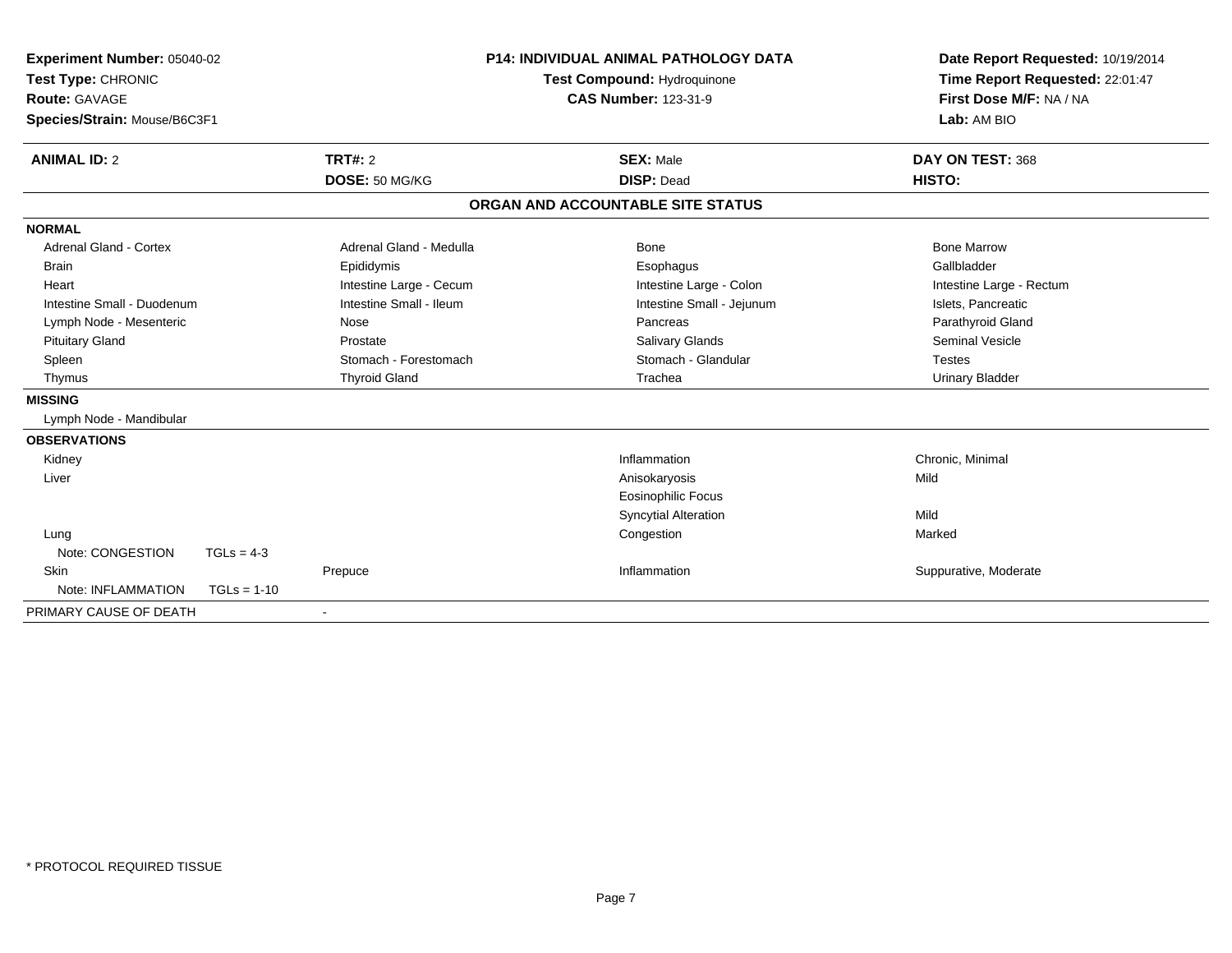| Experiment Number: 05040-02<br>Test Type: CHRONIC<br><b>Route: GAVAGE</b><br>Species/Strain: Mouse/B6C3F1<br><b>ANIMAL ID: 3</b>                                                                                | <b>P14: INDIVIDUAL ANIMAL PATHOLOGY DATA</b><br>Test Compound: Hydroquinone<br><b>CAS Number: 123-31-9</b><br><b>TRT#: 1</b><br><b>SEX: Male</b>                |                                                                                                                                                                                 | Date Report Requested: 10/19/2014<br>Time Report Requested: 22:01:47<br>First Dose M/F: NA / NA<br>Lab: AM BIO<br>DAY ON TEST: 421<br>HISTO:    |
|-----------------------------------------------------------------------------------------------------------------------------------------------------------------------------------------------------------------|-----------------------------------------------------------------------------------------------------------------------------------------------------------------|---------------------------------------------------------------------------------------------------------------------------------------------------------------------------------|-------------------------------------------------------------------------------------------------------------------------------------------------|
|                                                                                                                                                                                                                 | <b>DOSE: VEHICLE CONTROL</b>                                                                                                                                    | <b>DISP: Moribund</b><br>ORGAN AND ACCOUNTABLE SITE STATUS                                                                                                                      |                                                                                                                                                 |
|                                                                                                                                                                                                                 |                                                                                                                                                                 |                                                                                                                                                                                 |                                                                                                                                                 |
| <b>NORMAL</b><br>Adrenal Gland - Cortex<br><b>Brain</b><br>Heart<br>Intestine Small - Duodenum<br>Lung<br>Pancreas<br>Skin<br><b>Testes</b><br><b>Urinary Bladder</b><br><b>MISSING</b><br><b>Mammary Gland</b> | Adrenal Gland - Medulla<br>Epididymis<br>Intestine Large - Cecum<br>Intestine Small - Ileum<br>Lymph Node - Mandibular<br>Parathyroid Gland<br>Spleen<br>Thymus | Bone<br>Esophagus<br>Intestine Large - Colon<br>Intestine Small - Jejunum<br>Lymph Node - Mesenteric<br><b>Pituitary Gland</b><br>Stomach - Forestomach<br><b>Thyroid Gland</b> | <b>Bone Marrow</b><br>Eye<br>Intestine Large - Rectum<br>Islets, Pancreatic<br>Nose<br><b>Salivary Glands</b><br>Stomach - Glandular<br>Trachea |
| <b>AUTO PRECLUDES DIAG.</b>                                                                                                                                                                                     |                                                                                                                                                                 |                                                                                                                                                                                 |                                                                                                                                                 |
| Gallbladder                                                                                                                                                                                                     |                                                                                                                                                                 |                                                                                                                                                                                 |                                                                                                                                                 |
| <b>OBSERVATIONS</b><br>Kidney<br>Liver                                                                                                                                                                          |                                                                                                                                                                 | Inflammation<br><b>Syncytial Alteration</b>                                                                                                                                     | Chronic, Moderate<br>Minimal                                                                                                                    |
| Prostate<br><b>Seminal Vesicle</b><br>PRIMARY CAUSE OF DEATH                                                                                                                                                    |                                                                                                                                                                 | Inflammation<br>Inflammation                                                                                                                                                    | Suppurative, Marked<br>Suppurative, Marked                                                                                                      |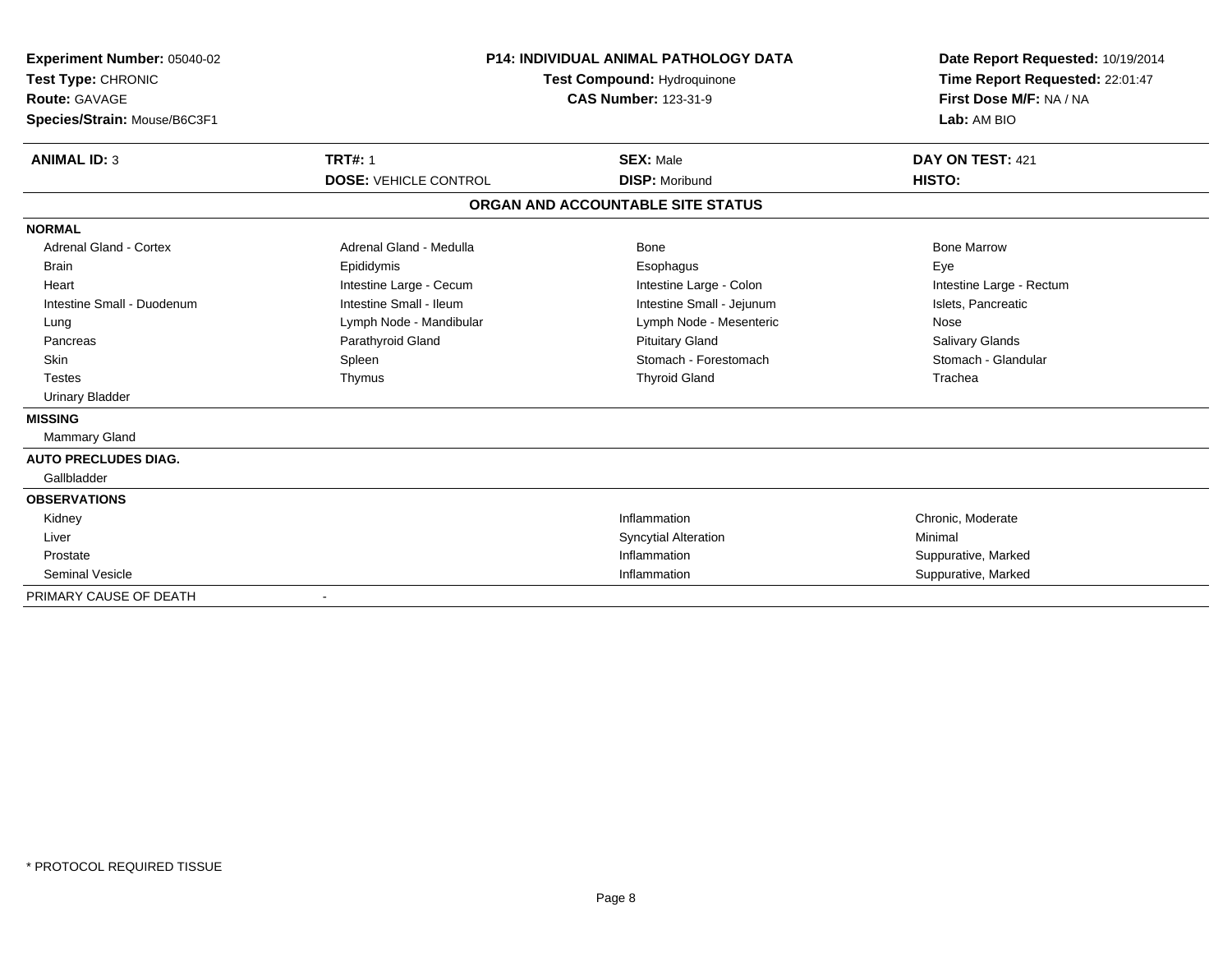| Experiment Number: 05040-02<br>Test Type: CHRONIC<br><b>Route: GAVAGE</b><br>Species/Strain: Mouse/B6C3F1 |                       | <b>P14: INDIVIDUAL ANIMAL PATHOLOGY DATA</b><br><b>Test Compound: Hydroquinone</b><br><b>CAS Number: 123-31-9</b> |                                   | Date Report Requested: 10/19/2014<br>Time Report Requested: 22:01:47<br>First Dose M/F: NA / NA<br>Lab: AM BIO |
|-----------------------------------------------------------------------------------------------------------|-----------------------|-------------------------------------------------------------------------------------------------------------------|-----------------------------------|----------------------------------------------------------------------------------------------------------------|
|                                                                                                           |                       |                                                                                                                   |                                   |                                                                                                                |
| <b>ANIMAL ID: 3</b>                                                                                       | TRT#: 3               |                                                                                                                   | <b>SEX: Male</b>                  | DAY ON TEST: 563                                                                                               |
|                                                                                                           | DOSE: 100MG/KG        |                                                                                                                   | <b>DISP: Dead</b>                 | HISTO:                                                                                                         |
|                                                                                                           |                       |                                                                                                                   | ORGAN AND ACCOUNTABLE SITE STATUS |                                                                                                                |
| <b>NORMAL</b>                                                                                             |                       |                                                                                                                   |                                   |                                                                                                                |
| Adrenal Gland - Cortex                                                                                    |                       | Adrenal Gland - Medulla                                                                                           | Bone                              | <b>Bone Marrow</b>                                                                                             |
| Epididymis                                                                                                | Esophagus             |                                                                                                                   | Gallbladder                       | Heart                                                                                                          |
| Intestine Large - Rectum                                                                                  |                       | Intestine Small - Duodenum                                                                                        | Islets, Pancreatic                | Kidney                                                                                                         |
| Lymph Node - Mandibular                                                                                   |                       | Lymph Node - Mesenteric                                                                                           | Nose                              | Pancreas                                                                                                       |
| <b>Pituitary Gland</b>                                                                                    | Prostate              |                                                                                                                   | Salivary Glands                   | <b>Seminal Vesicle</b>                                                                                         |
| Skin                                                                                                      | Spleen                |                                                                                                                   | Stomach - Forestomach             | Stomach - Glandular                                                                                            |
| <b>Testes</b>                                                                                             | Thymus                |                                                                                                                   | Trachea                           | <b>Urinary Bladder</b>                                                                                         |
| <b>MISSING</b>                                                                                            |                       |                                                                                                                   |                                   |                                                                                                                |
| <b>Mammary Gland</b>                                                                                      |                       | Parathyroid Gland                                                                                                 |                                   |                                                                                                                |
| <b>AUTO PRECLUDES DIAG.</b>                                                                               |                       |                                                                                                                   |                                   |                                                                                                                |
| Intestine Large - Cecum                                                                                   |                       | Intestine Large - Colon                                                                                           | Intestine Small - Ileum           | Intestine Small - Jejunum                                                                                      |
| <b>OBSERVATIONS</b>                                                                                       |                       |                                                                                                                   |                                   |                                                                                                                |
| <b>Brain</b>                                                                                              |                       |                                                                                                                   | Mineralization                    | Minimal                                                                                                        |
| Liver                                                                                                     |                       |                                                                                                                   | <b>Basophilic Focus</b>           |                                                                                                                |
| Lung                                                                                                      |                       |                                                                                                                   | Alveolar/Bronchiolar Carcinoma    |                                                                                                                |
| Note: ALV BRON CARC                                                                                       | $TGLs = 1-3$          |                                                                                                                   |                                   |                                                                                                                |
| <b>Thyroid Gland</b>                                                                                      | <b>Follicular Cel</b> |                                                                                                                   | Hyperplasia                       | Mild                                                                                                           |
| PRIMARY CAUSE OF DEATH                                                                                    |                       |                                                                                                                   |                                   |                                                                                                                |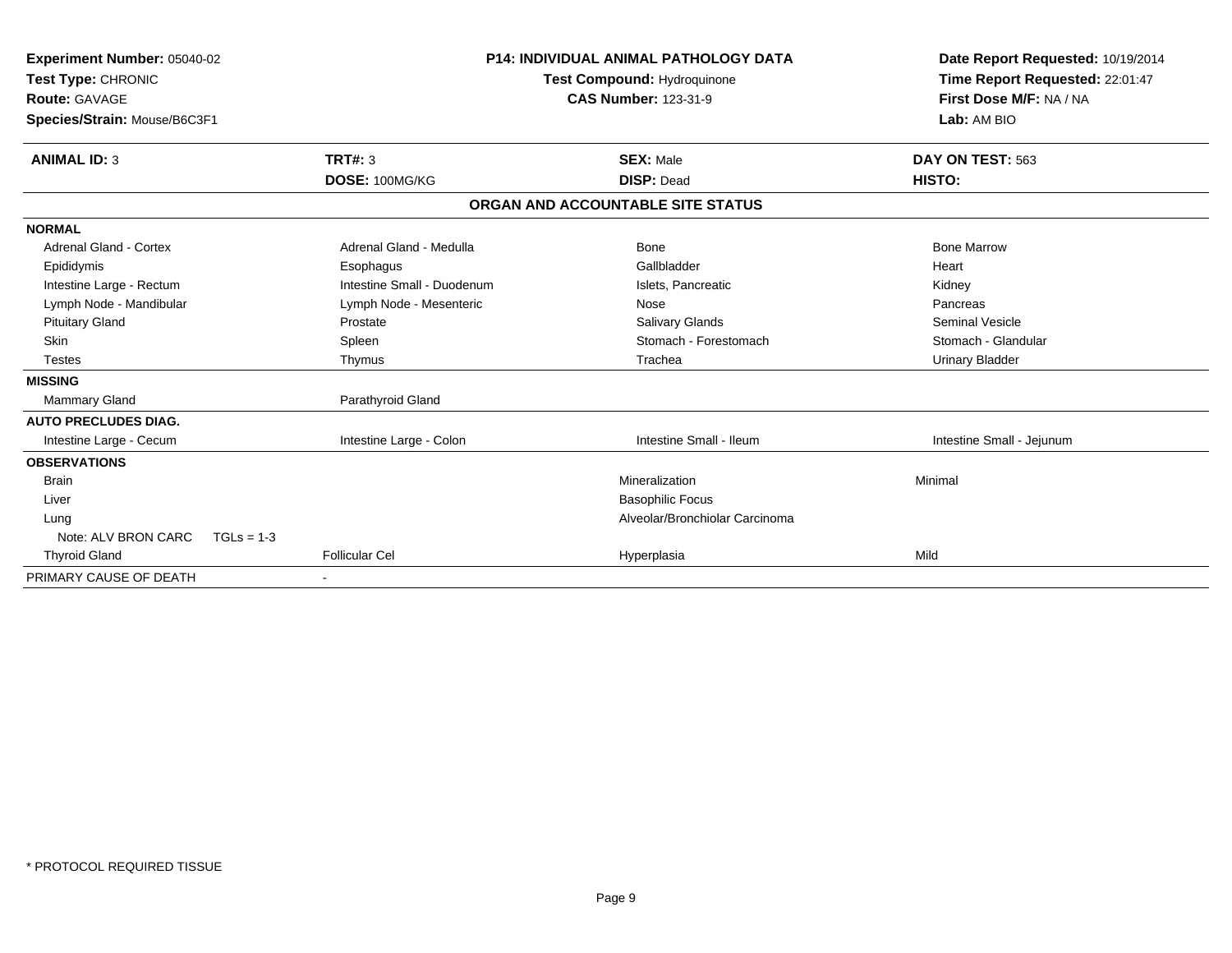| Experiment Number: 05040-02<br>Test Type: CHRONIC<br>Route: GAVAGE<br>Species/Strain: Mouse/B6C3F1 |                              | P14: INDIVIDUAL ANIMAL PATHOLOGY DATA<br>Test Compound: Hydroquinone<br><b>CAS Number: 123-31-9</b> | Date Report Requested: 10/19/2014<br>Time Report Requested: 22:01:47<br>First Dose M/F: NA / NA<br>Lab: AM BIO |  |
|----------------------------------------------------------------------------------------------------|------------------------------|-----------------------------------------------------------------------------------------------------|----------------------------------------------------------------------------------------------------------------|--|
| <b>ANIMAL ID: 4</b>                                                                                | <b>TRT#: 1</b>               | <b>SEX: Male</b>                                                                                    | DAY ON TEST: 691                                                                                               |  |
|                                                                                                    | <b>DOSE: VEHICLE CONTROL</b> | <b>DISP: Moribund</b>                                                                               | HISTO:                                                                                                         |  |
|                                                                                                    |                              | ORGAN AND ACCOUNTABLE SITE STATUS                                                                   |                                                                                                                |  |
| <b>NORMAL</b>                                                                                      |                              |                                                                                                     |                                                                                                                |  |
| <b>Adrenal Gland - Cortex</b>                                                                      | Adrenal Gland - Medulla      | <b>Bone Marrow</b>                                                                                  | <b>Brain</b>                                                                                                   |  |
| Epididymis                                                                                         | Esophagus                    | Gallbladder                                                                                         | Heart                                                                                                          |  |
| Intestine Large - Cecum                                                                            | Intestine Large - Colon      | Intestine Large - Rectum                                                                            | Intestine Small - Duodenum                                                                                     |  |
| Intestine Small - Ileum                                                                            | Intestine Small - Jejunum    | Islets, Pancreatic                                                                                  | Lymph Node - Mandibular                                                                                        |  |
| Lymph Node - Mesenteric                                                                            | Pancreas                     | Parathyroid Gland                                                                                   | Prostate                                                                                                       |  |
| <b>Seminal Vesicle</b>                                                                             | Spleen                       | Stomach - Forestomach                                                                               | Stomach - Glandular                                                                                            |  |
| Thymus                                                                                             | <b>Thyroid Gland</b>         | Trachea                                                                                             |                                                                                                                |  |
| <b>MISSING</b>                                                                                     |                              |                                                                                                     |                                                                                                                |  |
| Mammary Gland                                                                                      |                              |                                                                                                     |                                                                                                                |  |
| <b>OBSERVATIONS</b>                                                                                |                              |                                                                                                     |                                                                                                                |  |
| <b>Adrenal Gland</b>                                                                               | Medulla                      | Pheochromocytoma Benign                                                                             |                                                                                                                |  |
| Bone                                                                                               | Joint, Tarsal                | Hyperostosis                                                                                        |                                                                                                                |  |
| Note: HYPEROSTOSIS<br>$TGLs = 3-9$                                                                 |                              |                                                                                                     |                                                                                                                |  |
| <b>Harderian Gland</b>                                                                             |                              | Adenoma                                                                                             |                                                                                                                |  |
| Note: ADENOMA<br>$TGLs = 6-10$                                                                     |                              |                                                                                                     |                                                                                                                |  |
| Kidney                                                                                             |                              | Glomerulosclerosis                                                                                  | Moderate                                                                                                       |  |
| Liver                                                                                              |                              | Hepatocellular Carcinoma                                                                            |                                                                                                                |  |
| Note: HEPATOCLR CARC<br>$TGLs = 4-2$                                                               |                              |                                                                                                     |                                                                                                                |  |
| Lung                                                                                               |                              | Alveolar/Bronchiolar Carcinoma                                                                      |                                                                                                                |  |
|                                                                                                    | Alveolus                     | Hyperplasia                                                                                         | Macrophage, Moderate                                                                                           |  |
| Note: ALV BRON CARC<br>$TGLs = 5-3$                                                                |                              |                                                                                                     |                                                                                                                |  |
| Nose                                                                                               | Nasolacrim Dct               | Inflammation                                                                                        | Chronic, Moderate                                                                                              |  |
| <b>Pituitary Gland</b>                                                                             | <b>Pars Distalis</b>         | Hyperplasia                                                                                         | Focal, Mild                                                                                                    |  |
| Salivary Glands                                                                                    |                              | Inflammation                                                                                        | Chronic, Mild                                                                                                  |  |
| Skin                                                                                               |                              | Fibrosarcoma                                                                                        |                                                                                                                |  |
|                                                                                                    |                              | Ulcer                                                                                               | Marked                                                                                                         |  |
| Note: FIBROSARC<br>$TGLs = 2-11$                                                                   |                              |                                                                                                     |                                                                                                                |  |
| Note: ULCER<br>$TGLs = 1-8$                                                                        |                              |                                                                                                     |                                                                                                                |  |
| Testes                                                                                             | <b>Interstit Cell</b>        | Adenoma                                                                                             |                                                                                                                |  |
| Note: ADENOMA<br>$TGLs = 7-5$                                                                      |                              |                                                                                                     |                                                                                                                |  |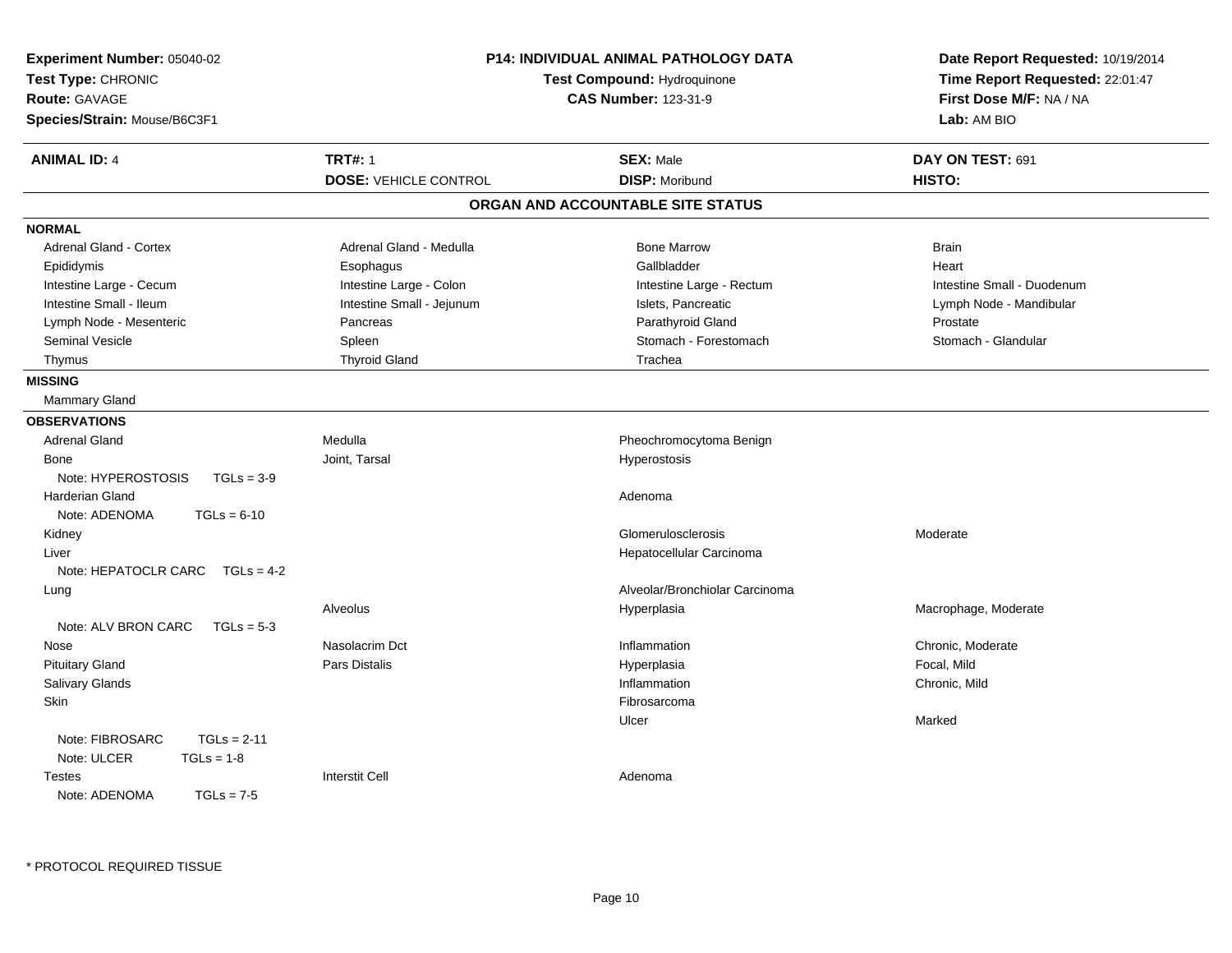| Experiment Number: 05040-02  | <b>P14: INDIVIDUAL ANIMAL PATHOLOGY DATA</b> | Date Report Requested: 10/19/2014 |                                 |
|------------------------------|----------------------------------------------|-----------------------------------|---------------------------------|
| <b>Test Type: CHRONIC</b>    | <b>Test Compound: Hydroquinone</b>           |                                   | Time Report Requested: 22:01:47 |
| <b>Route: GAVAGE</b>         | <b>CAS Number: 123-31-9</b>                  |                                   | First Dose M/F: NA / NA         |
| Species/Strain: Mouse/B6C3F1 |                                              |                                   | Lab: AM BIO                     |
| <b>ANIMAL ID: 4</b>          | <b>TRT#: 1</b>                               | <b>SEX: Male</b>                  | DAY ON TEST: 691                |
|                              | <b>DOSE: VEHICLE CONTROL</b>                 | <b>DISP: Moribund</b>             | <b>HISTO:</b>                   |
|                              |                                              | ORGAN AND ACCOUNTABLE SITE STATUS |                                 |
| Urinary Bladder              | Submucosa                                    | Inflammation                      | Chronic, Minimal                |
| PRIMARY CAUSE OF DEATH       |                                              |                                   |                                 |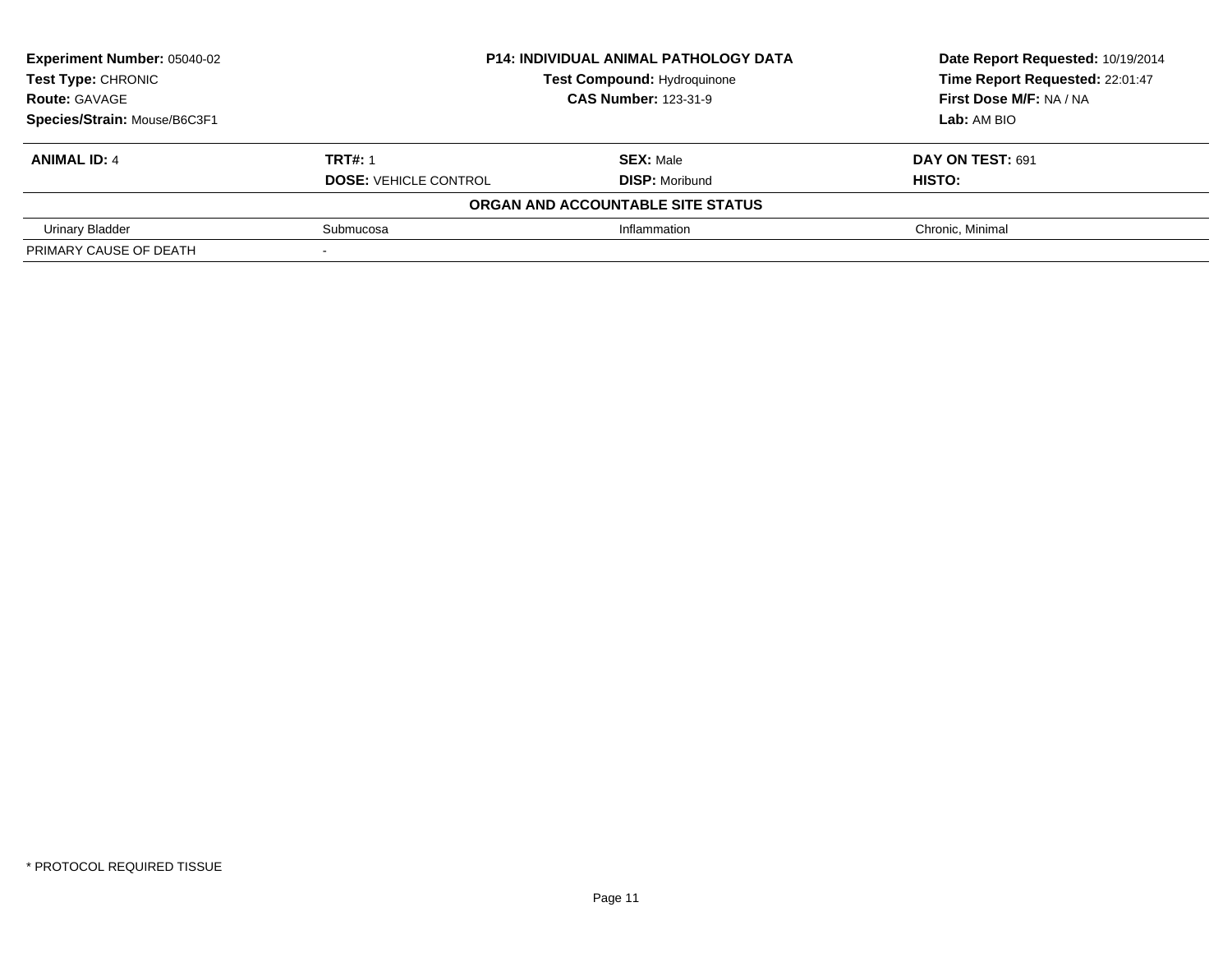| Experiment Number: 05040-02<br>Test Type: CHRONIC<br><b>Route: GAVAGE</b><br>Species/Strain: Mouse/B6C3F1 |                         | <b>P14: INDIVIDUAL ANIMAL PATHOLOGY DATA</b><br>Test Compound: Hydroquinone<br><b>CAS Number: 123-31-9</b> | Date Report Requested: 10/19/2014<br>Time Report Requested: 22:01:47<br>First Dose M/F: NA / NA<br>Lab: AM BIO |
|-----------------------------------------------------------------------------------------------------------|-------------------------|------------------------------------------------------------------------------------------------------------|----------------------------------------------------------------------------------------------------------------|
| <b>ANIMAL ID: 4</b>                                                                                       | TRT#: 2                 | <b>SEX: Male</b>                                                                                           | DAY ON TEST: 701                                                                                               |
|                                                                                                           | DOSE: 50 MG/KG          | <b>DISP: Moribund</b>                                                                                      | HISTO:                                                                                                         |
|                                                                                                           |                         | ORGAN AND ACCOUNTABLE SITE STATUS                                                                          |                                                                                                                |
| <b>NORMAL</b>                                                                                             |                         |                                                                                                            |                                                                                                                |
| <b>Adrenal Gland - Cortex</b>                                                                             | Adrenal Gland - Medulla | Bone                                                                                                       | <b>Bone Marrow</b>                                                                                             |
| Brain                                                                                                     | Epididymis              | Esophagus                                                                                                  | Gallbladder                                                                                                    |
| Heart                                                                                                     | Intestine Large - Cecum | Intestine Large - Colon                                                                                    | Intestine Large - Rectum                                                                                       |
| Intestine Small - Duodenum                                                                                | Intestine Small - Ileum | Islets, Pancreatic                                                                                         | Liver                                                                                                          |
| Nose                                                                                                      | Pancreas                | Parathyroid Gland                                                                                          | Prostate                                                                                                       |
| <b>Seminal Vesicle</b>                                                                                    | Stomach - Forestomach   | Stomach - Glandular                                                                                        | <b>Testes</b>                                                                                                  |
| <b>Thyroid Gland</b>                                                                                      | Trachea                 | <b>Urinary Bladder</b>                                                                                     |                                                                                                                |
| <b>MISSING</b>                                                                                            |                         |                                                                                                            |                                                                                                                |
| Thymus                                                                                                    |                         |                                                                                                            |                                                                                                                |
| <b>OBSERVATIONS</b>                                                                                       |                         |                                                                                                            |                                                                                                                |
| <b>Intestine Small</b>                                                                                    | Jejunum                 | Lymphoma Malignant Lymphocytic                                                                             |                                                                                                                |
| Kidney                                                                                                    |                         | Inflammation                                                                                               | Chronic, Minimal                                                                                               |
| Lung                                                                                                      |                         | Alveolar/Bronchiolar Adenoma                                                                               |                                                                                                                |
| Lymph Node                                                                                                | Mandibular              | Lymphoma Malignant Lymphocytic                                                                             |                                                                                                                |
|                                                                                                           | Mediastinal             | Lymphoma Malignant Lymphocytic                                                                             |                                                                                                                |
|                                                                                                           | Mesenteric              | Lymphoma Malignant Lymphocytic                                                                             |                                                                                                                |
| Note: LYMPH MAL LYMP<br>$TGLs = 4-4$                                                                      |                         |                                                                                                            |                                                                                                                |
| <b>Pituitary Gland</b>                                                                                    | Pars Distalis           | Hyperplasia                                                                                                | Focal, Moderate                                                                                                |
| <b>Preputial Gland</b>                                                                                    |                         | Inflammation                                                                                               | Chronic, Moderate                                                                                              |
| Salivary Glands                                                                                           |                         | Inflammation                                                                                               | Chronic, Minimal                                                                                               |
| <b>Skin</b>                                                                                               | <b>Subcut Tiss</b>      | Fibrosarcoma                                                                                               |                                                                                                                |
| Note: FIBROSARC<br>$TGLs = 1-8,2-8$                                                                       |                         |                                                                                                            |                                                                                                                |
| Spleen                                                                                                    |                         | Hematopoietic Cell Proliferation                                                                           | Marked                                                                                                         |
|                                                                                                           |                         | Lymphoma Malignant Lymphocytic                                                                             |                                                                                                                |
| Note: LYMPH MAL LYMP<br>$TGLs = 3-2$                                                                      |                         |                                                                                                            |                                                                                                                |
| Tooth                                                                                                     | Pulp                    | Necrosis                                                                                                   | Moderate                                                                                                       |
| PRIMARY CAUSE OF DEATH                                                                                    |                         |                                                                                                            |                                                                                                                |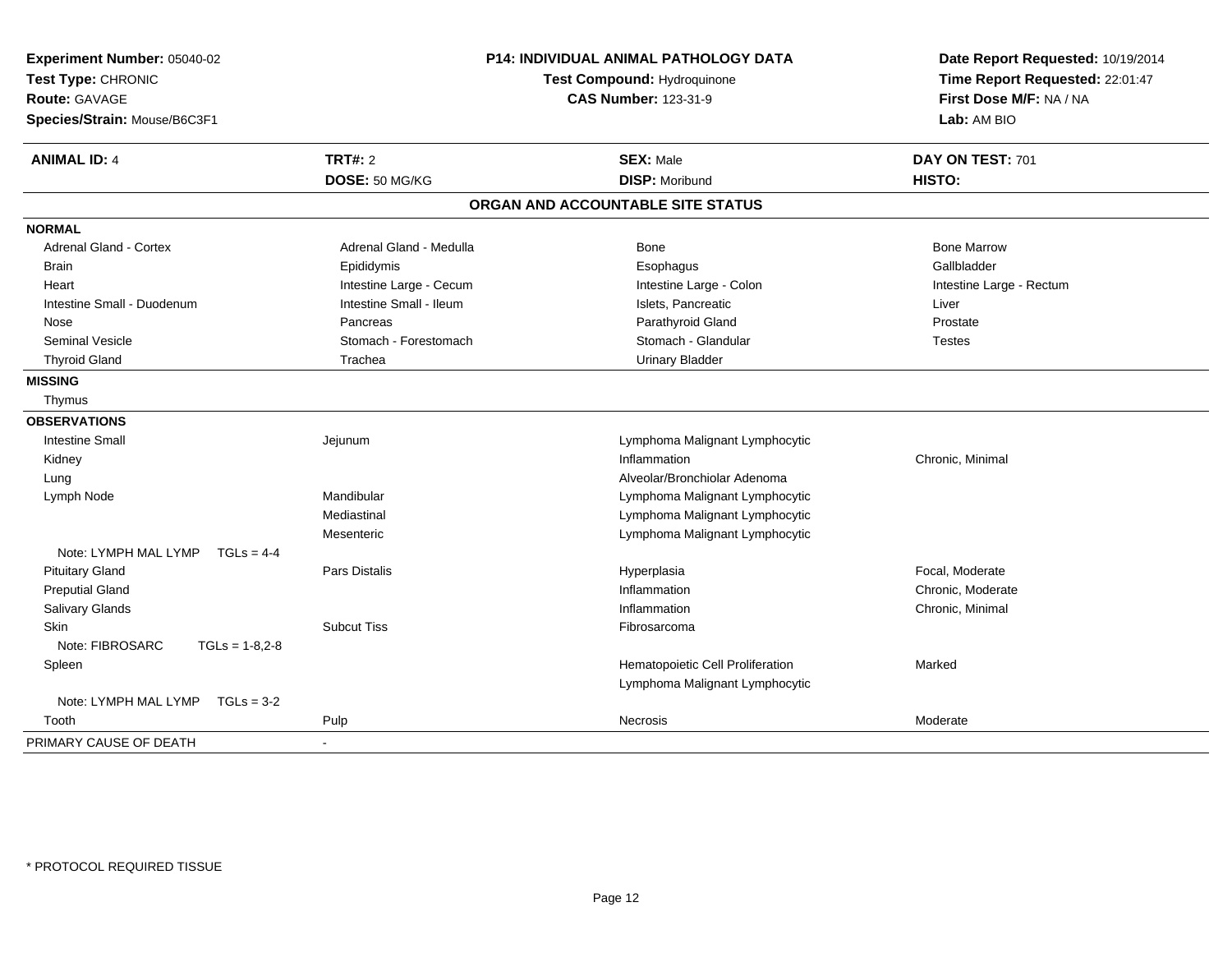| Experiment Number: 05040-02<br>Test Type: CHRONIC |                            | <b>P14: INDIVIDUAL ANIMAL PATHOLOGY DATA</b><br>Test Compound: Hydroquinone | Date Report Requested: 10/19/2014<br>Time Report Requested: 22:01:47 |
|---------------------------------------------------|----------------------------|-----------------------------------------------------------------------------|----------------------------------------------------------------------|
| Route: GAVAGE                                     |                            | <b>CAS Number: 123-31-9</b>                                                 | First Dose M/F: NA / NA                                              |
| Species/Strain: Mouse/B6C3F1                      |                            |                                                                             | Lab: AM BIO                                                          |
| <b>ANIMAL ID: 4</b>                               | TRT#: 3                    | <b>SEX: Male</b>                                                            | DAY ON TEST: 730                                                     |
|                                                   | DOSE: 100MG/KG             | <b>DISP: Terminal Sacrifice</b>                                             | HISTO:                                                               |
|                                                   |                            | ORGAN AND ACCOUNTABLE SITE STATUS                                           |                                                                      |
| <b>NORMAL</b>                                     |                            |                                                                             |                                                                      |
| <b>Adrenal Gland - Cortex</b>                     | Adrenal Gland - Medulla    | Bone                                                                        | <b>Bone Marrow</b>                                                   |
| <b>Brain</b>                                      | Epididymis                 | Esophagus                                                                   | Gallbladder                                                          |
| <b>Harderian Gland</b>                            | Heart                      | Intestine Large - Cecum                                                     | Intestine Large - Colon                                              |
| Intestine Large - Rectum                          | Intestine Small - Duodenum | Intestine Small - Ileum                                                     | Intestine Small - Jejunum                                            |
| Islets, Pancreatic                                | Lymph Node - Mandibular    | Lymph Node - Mesenteric                                                     | Nose                                                                 |
| Pancreas                                          | Parathyroid Gland          | Prostate                                                                    | <b>Seminal Vesicle</b>                                               |
| Skin                                              | Spleen                     | Stomach - Forestomach                                                       | Stomach - Glandular                                                  |
| Testes                                            | Thymus                     | Trachea                                                                     | <b>Urinary Bladder</b>                                               |
| <b>MISSING</b>                                    |                            |                                                                             |                                                                      |
| Mammary Gland                                     |                            |                                                                             |                                                                      |
| <b>OBSERVATIONS</b>                               |                            |                                                                             |                                                                      |
| Kidney                                            |                            | Inflammation                                                                | Chronic, Mild                                                        |
| Liver                                             |                            | <b>Eosinophilic Focus</b>                                                   |                                                                      |
|                                                   |                            | Hepatocellular Carcinoma                                                    |                                                                      |
| Note: HEPATOCLR CARC<br>$TGLs = 2-11$             |                            |                                                                             |                                                                      |
| Note: HEPATOCLR CARC<br>$TGLs = 2-11$             |                            |                                                                             |                                                                      |
| Note: EOSIN FOCUS<br>$TGLs = 4-12$                |                            |                                                                             |                                                                      |
| Lung                                              |                            | Hepatocellular Carcinoma                                                    | Metastatic (Liver)                                                   |
| <b>Pituitary Gland</b>                            | <b>Pars Distalis</b>       | Hyperplasia                                                                 | Focal, Minimal                                                       |
| Salivary Glands                                   |                            | Inflammation                                                                | Chronic, Mild                                                        |
| <b>Thyroid Gland</b>                              | <b>Follicular Cel</b>      | Hyperplasia                                                                 | Minimal                                                              |
| PRIMARY CAUSE OF DEATH                            |                            |                                                                             |                                                                      |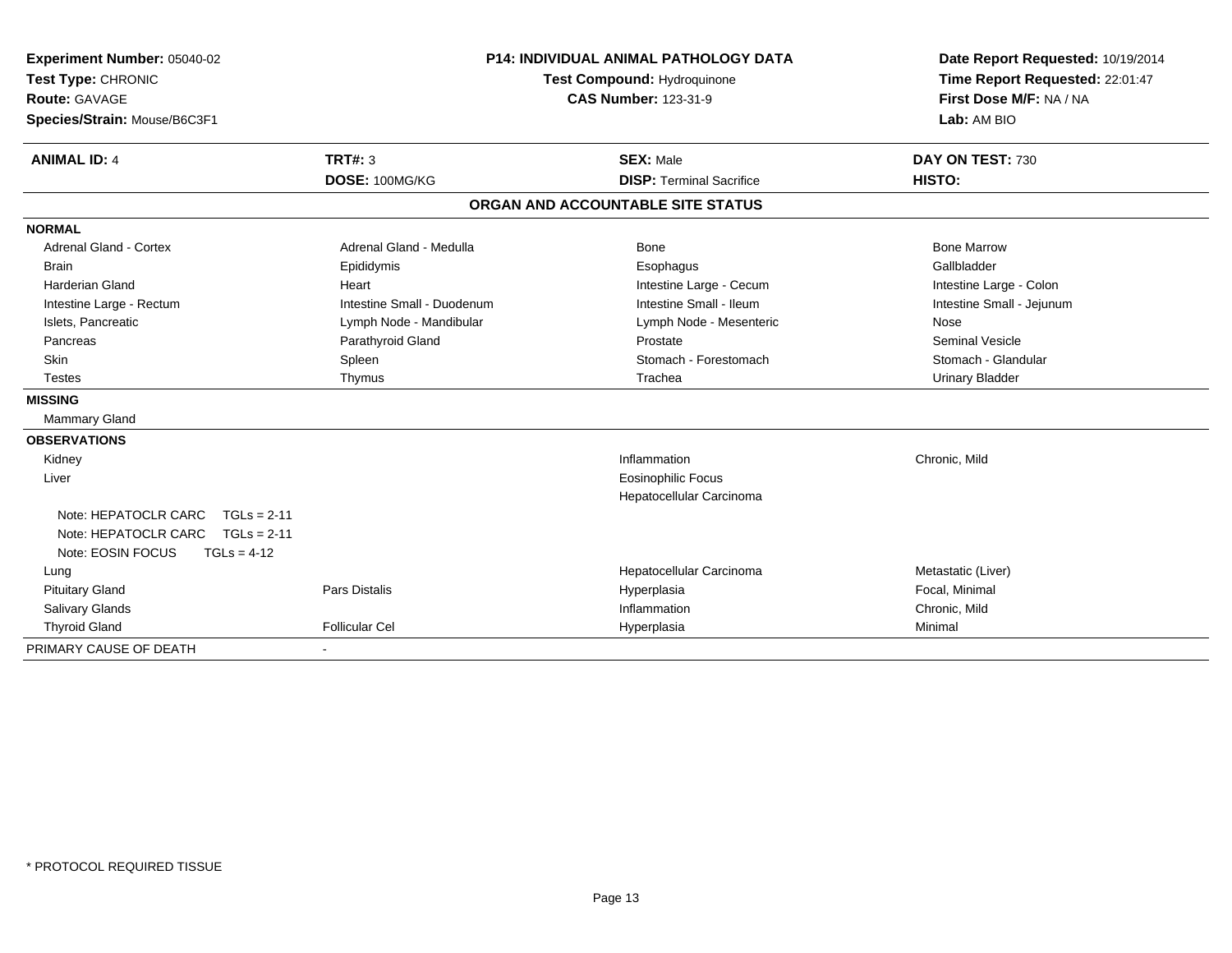| Experiment Number: 05040-02<br>Test Type: CHRONIC<br><b>Route: GAVAGE</b><br>Species/Strain: Mouse/B6C3F1 |                    | <b>P14: INDIVIDUAL ANIMAL PATHOLOGY DATA</b><br>Test Compound: Hydroquinone<br><b>CAS Number: 123-31-9</b> |                                       | Date Report Requested: 10/19/2014<br>Time Report Requested: 22:01:47<br>First Dose M/F: NA / NA<br>Lab: AM BIO |
|-----------------------------------------------------------------------------------------------------------|--------------------|------------------------------------------------------------------------------------------------------------|---------------------------------------|----------------------------------------------------------------------------------------------------------------|
| <b>ANIMAL ID: 5</b>                                                                                       |                    | <b>TRT#: 1</b>                                                                                             | <b>SEX: Male</b><br><b>DISP: Dead</b> | DAY ON TEST: 683                                                                                               |
|                                                                                                           |                    | <b>DOSE: VEHICLE CONTROL</b>                                                                               |                                       | HISTO:                                                                                                         |
|                                                                                                           |                    |                                                                                                            | ORGAN AND ACCOUNTABLE SITE STATUS     |                                                                                                                |
| <b>NORMAL</b>                                                                                             |                    |                                                                                                            |                                       |                                                                                                                |
| <b>Adrenal Gland - Cortex</b>                                                                             |                    | Adrenal Gland - Medulla                                                                                    | <b>Bone</b>                           | <b>Bone Marrow</b>                                                                                             |
| <b>Brain</b>                                                                                              |                    | Epididymis                                                                                                 | Esophagus                             | Gallbladder                                                                                                    |
| Intestine Large - Cecum                                                                                   |                    | Intestine Large - Colon                                                                                    | Intestine Large - Rectum              | Intestine Small - Duodenum                                                                                     |
| Intestine Small - Ileum                                                                                   |                    | Intestine Small - Jejunum                                                                                  | Islets, Pancreatic                    | Liver                                                                                                          |
| Lung                                                                                                      |                    | Nose                                                                                                       | Pancreas                              | Parathyroid Gland                                                                                              |
| <b>Pituitary Gland</b>                                                                                    |                    | Prostate                                                                                                   | <b>Seminal Vesicle</b>                | Spleen                                                                                                         |
| Stomach - Forestomach                                                                                     |                    | Stomach - Glandular                                                                                        | <b>Testes</b>                         | <b>Thyroid Gland</b>                                                                                           |
| Trachea                                                                                                   |                    | <b>Urinary Bladder</b>                                                                                     |                                       |                                                                                                                |
| <b>MISSING</b>                                                                                            |                    |                                                                                                            |                                       |                                                                                                                |
| <b>Mammary Gland</b>                                                                                      |                    | Thymus                                                                                                     |                                       |                                                                                                                |
| <b>OBSERVATIONS</b>                                                                                       |                    |                                                                                                            |                                       |                                                                                                                |
| Heart                                                                                                     |                    |                                                                                                            | Inflammation                          | Acute, Moderate                                                                                                |
| Kidney                                                                                                    |                    | Cortex                                                                                                     | Infarct                               | Marked                                                                                                         |
|                                                                                                           |                    |                                                                                                            | Inflammation                          | Chronic, Mild                                                                                                  |
| Lymph Node                                                                                                |                    | Mandibular                                                                                                 | Congestion                            | Mild                                                                                                           |
|                                                                                                           |                    | Mesenteric                                                                                                 | Congestion                            | Marked                                                                                                         |
| Note: CONGESTION                                                                                          | $TGLs = 6-4$       |                                                                                                            |                                       |                                                                                                                |
| Note: CONGESTION                                                                                          | $TGLs = 3-4$       |                                                                                                            |                                       |                                                                                                                |
| Salivary Glands                                                                                           |                    |                                                                                                            | Inflammation                          | Chronic, Minimal                                                                                               |
| <b>Skin</b>                                                                                               |                    | <b>Subcut Tiss</b>                                                                                         | Hemorrhage                            | Marked                                                                                                         |
|                                                                                                           |                    | <b>Subcut Tiss</b>                                                                                         | Inflammation                          | Subacute, Moderate                                                                                             |
|                                                                                                           |                    | <b>Subcut Tiss</b>                                                                                         | Sarcoma                               |                                                                                                                |
| Note: HEMORRHAGE                                                                                          | $TGLs = 7-8$       |                                                                                                            |                                       |                                                                                                                |
| Note: SARCOMA                                                                                             | $TGLs = 1-10,2-10$ |                                                                                                            |                                       |                                                                                                                |
| PRIMARY CAUSE OF DEATH                                                                                    |                    |                                                                                                            |                                       |                                                                                                                |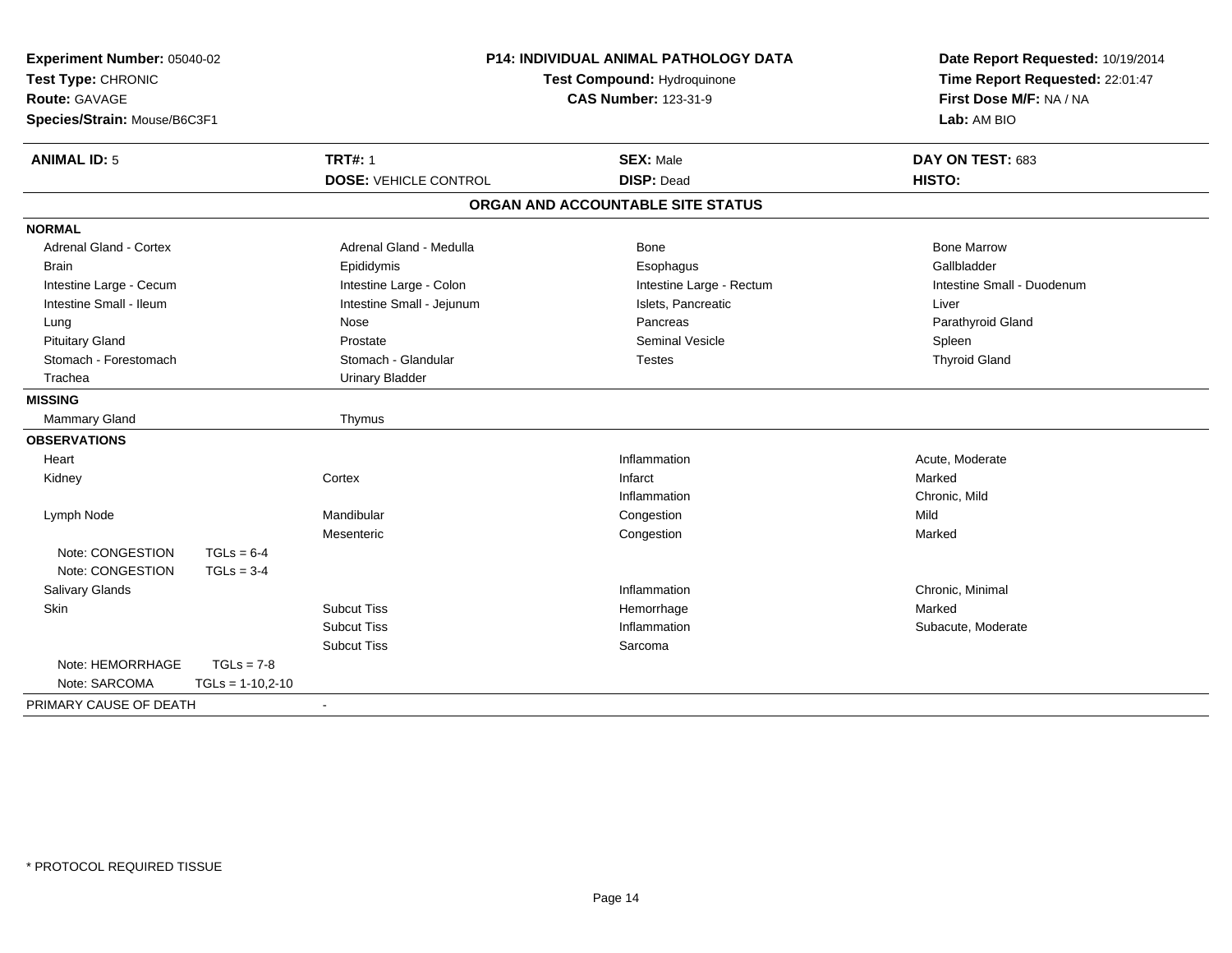| Experiment Number: 05040-02<br>Test Type: CHRONIC<br>Route: GAVAGE<br>Species/Strain: Mouse/B6C3F1 |                         | <b>P14: INDIVIDUAL ANIMAL PATHOLOGY DATA</b><br>Test Compound: Hydroquinone<br><b>CAS Number: 123-31-9</b> | Date Report Requested: 10/19/2014<br>Time Report Requested: 22:01:47<br>First Dose M/F: NA / NA<br>Lab: AM BIO |
|----------------------------------------------------------------------------------------------------|-------------------------|------------------------------------------------------------------------------------------------------------|----------------------------------------------------------------------------------------------------------------|
| <b>ANIMAL ID: 5</b>                                                                                | <b>TRT#: 3</b>          | <b>SEX: Male</b>                                                                                           | DAY ON TEST: 634                                                                                               |
|                                                                                                    | DOSE: 100MG/KG          | <b>DISP: Dead</b>                                                                                          | HISTO:                                                                                                         |
|                                                                                                    |                         | ORGAN AND ACCOUNTABLE SITE STATUS                                                                          |                                                                                                                |
| <b>NORMAL</b>                                                                                      |                         |                                                                                                            |                                                                                                                |
| Adrenal Gland - Cortex                                                                             | Adrenal Gland - Medulla | Bone                                                                                                       | <b>Bone Marrow</b>                                                                                             |
| <b>Brain</b>                                                                                       | Epididymis              | Esophagus                                                                                                  | Gallbladder                                                                                                    |
| Heart                                                                                              | Intestine Large - Cecum | Intestine Large - Colon                                                                                    | Intestine Large - Rectum                                                                                       |
| Intestine Small - Duodenum                                                                         | Intestine Small - Ileum | Intestine Small - Jejunum                                                                                  | Islets, Pancreatic                                                                                             |
| Lung                                                                                               | Nose                    | Pancreas                                                                                                   | Parathyroid Gland                                                                                              |
| <b>Pituitary Gland</b>                                                                             | Prostate                | Salivary Glands                                                                                            | Seminal Vesicle                                                                                                |
| Stomach - Forestomach                                                                              | Stomach - Glandular     | <b>Testes</b>                                                                                              | Thymus                                                                                                         |
| <b>Thyroid Gland</b>                                                                               | Trachea                 | <b>Urinary Bladder</b>                                                                                     |                                                                                                                |
| <b>MISSING</b>                                                                                     |                         |                                                                                                            |                                                                                                                |
| Mammary Gland                                                                                      |                         |                                                                                                            |                                                                                                                |
| <b>OBSERVATIONS</b>                                                                                |                         |                                                                                                            |                                                                                                                |
| Kidney                                                                                             |                         | Inflammation                                                                                               | Chronic, Mild                                                                                                  |
| Liver                                                                                              |                         | Cytomegaly                                                                                                 | Minimal                                                                                                        |
|                                                                                                    |                         | <b>Syncytial Alteration</b>                                                                                | Mild                                                                                                           |
| Lymph Node                                                                                         | Mesenteric              | Congestion                                                                                                 | Marked                                                                                                         |
|                                                                                                    | Axillary                | Hyperplasia                                                                                                | Plasma Cell, Marked                                                                                            |
|                                                                                                    |                         | Hyperplasia                                                                                                | Lymphoid, Moderate                                                                                             |
| Note: HYPERPLASIA<br>$TGLs = 11-4$                                                                 |                         |                                                                                                            |                                                                                                                |
| $TGLs = 10-14$<br>Note: CONGESTION                                                                 |                         |                                                                                                            |                                                                                                                |
| Note: HYPERPLASIA<br>$TGLs = 9-13$                                                                 |                         |                                                                                                            |                                                                                                                |
| Mesentery                                                                                          | Fat                     | Necrosis                                                                                                   | Focal, Marked                                                                                                  |
| Note: NECROSIS<br>$TGLs = 7-12$                                                                    |                         |                                                                                                            |                                                                                                                |
| Skin                                                                                               |                         | Acanthosis                                                                                                 | Moderate                                                                                                       |
|                                                                                                    |                         | Alopecia                                                                                                   |                                                                                                                |
|                                                                                                    |                         | Alopecia                                                                                                   |                                                                                                                |
|                                                                                                    |                         | Ulcer                                                                                                      | Marked                                                                                                         |
|                                                                                                    |                         | Ulcer                                                                                                      | Marked                                                                                                         |
|                                                                                                    |                         | Ulcer                                                                                                      | Marked                                                                                                         |
| Note: ALOPECIA<br>$TGLs = 4-10$                                                                    |                         |                                                                                                            |                                                                                                                |
| Note: ULCER<br>$TGLs = 2-8$                                                                        |                         |                                                                                                            |                                                                                                                |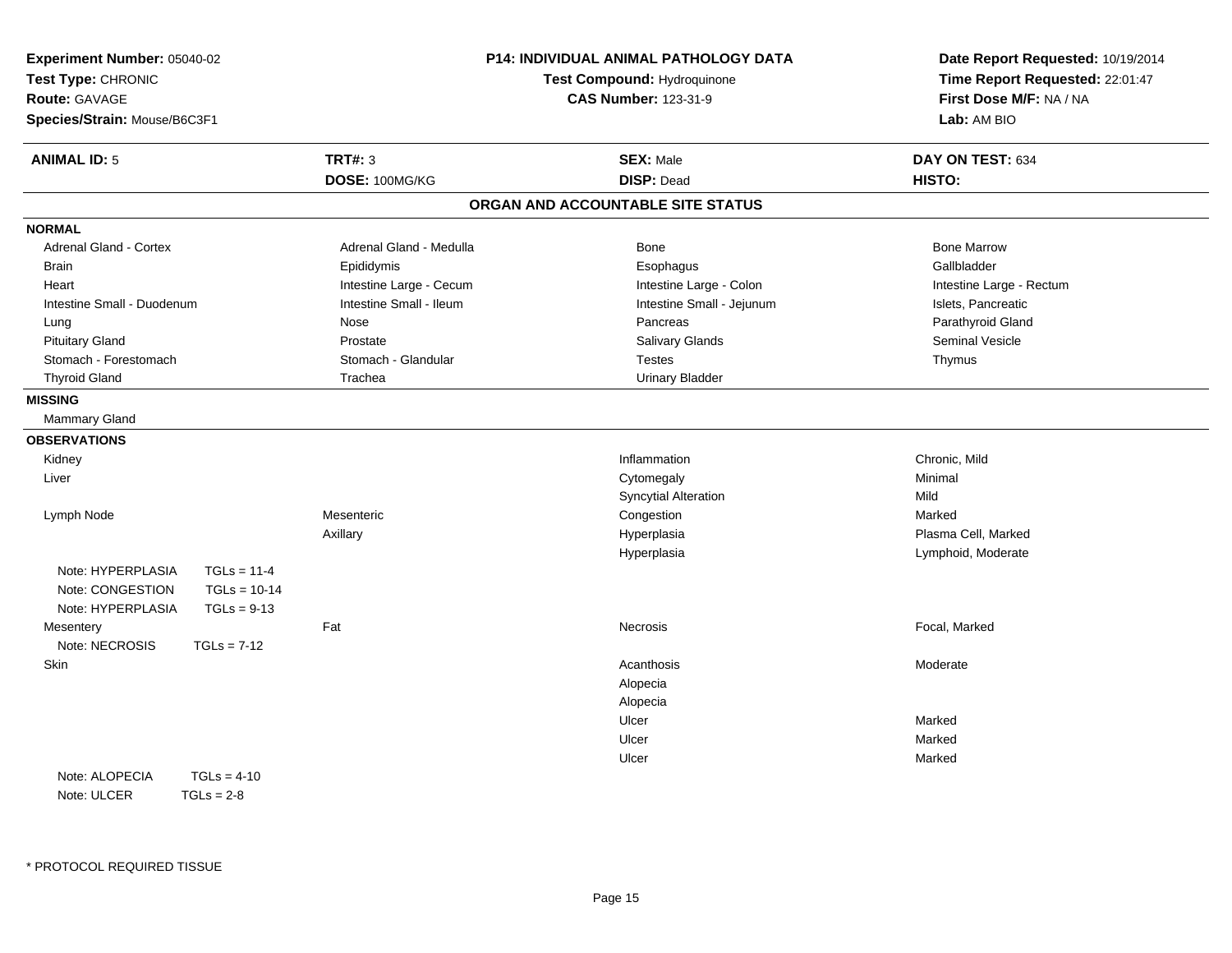| Experiment Number: 05040-02<br>Test Type: CHRONIC<br><b>Route: GAVAGE</b><br>Species/Strain: Mouse/B6C3F1           |                          | <b>P14: INDIVIDUAL ANIMAL PATHOLOGY DATA</b><br><b>Test Compound: Hydroquinone</b><br><b>CAS Number: 123-31-9</b> | Date Report Requested: 10/19/2014<br>Time Report Requested: 22:01:47<br>First Dose M/F: NA / NA<br>Lab: AM BIO |
|---------------------------------------------------------------------------------------------------------------------|--------------------------|-------------------------------------------------------------------------------------------------------------------|----------------------------------------------------------------------------------------------------------------|
| <b>ANIMAL ID: 5</b>                                                                                                 | TRT#: 3                  | <b>SEX: Male</b>                                                                                                  | DAY ON TEST: 634                                                                                               |
|                                                                                                                     | DOSE: 100MG/KG           | <b>DISP: Dead</b><br>ORGAN AND ACCOUNTABLE SITE STATUS                                                            | HISTO:                                                                                                         |
| Note: ULCER<br>$TGLs = 1-10$<br>Note: ACANTHOSIS<br>Note: ULCER<br>$TGLs = 3-11$<br>Note: ALOPECIA<br>$TGLs = 5-11$ | $TGLs = 3-11$            |                                                                                                                   |                                                                                                                |
| Spleen                                                                                                              |                          | Hematopoietic Cell Proliferation                                                                                  | Marked                                                                                                         |
| PRIMARY CAUSE OF DEATH                                                                                              | $\overline{\phantom{a}}$ |                                                                                                                   |                                                                                                                |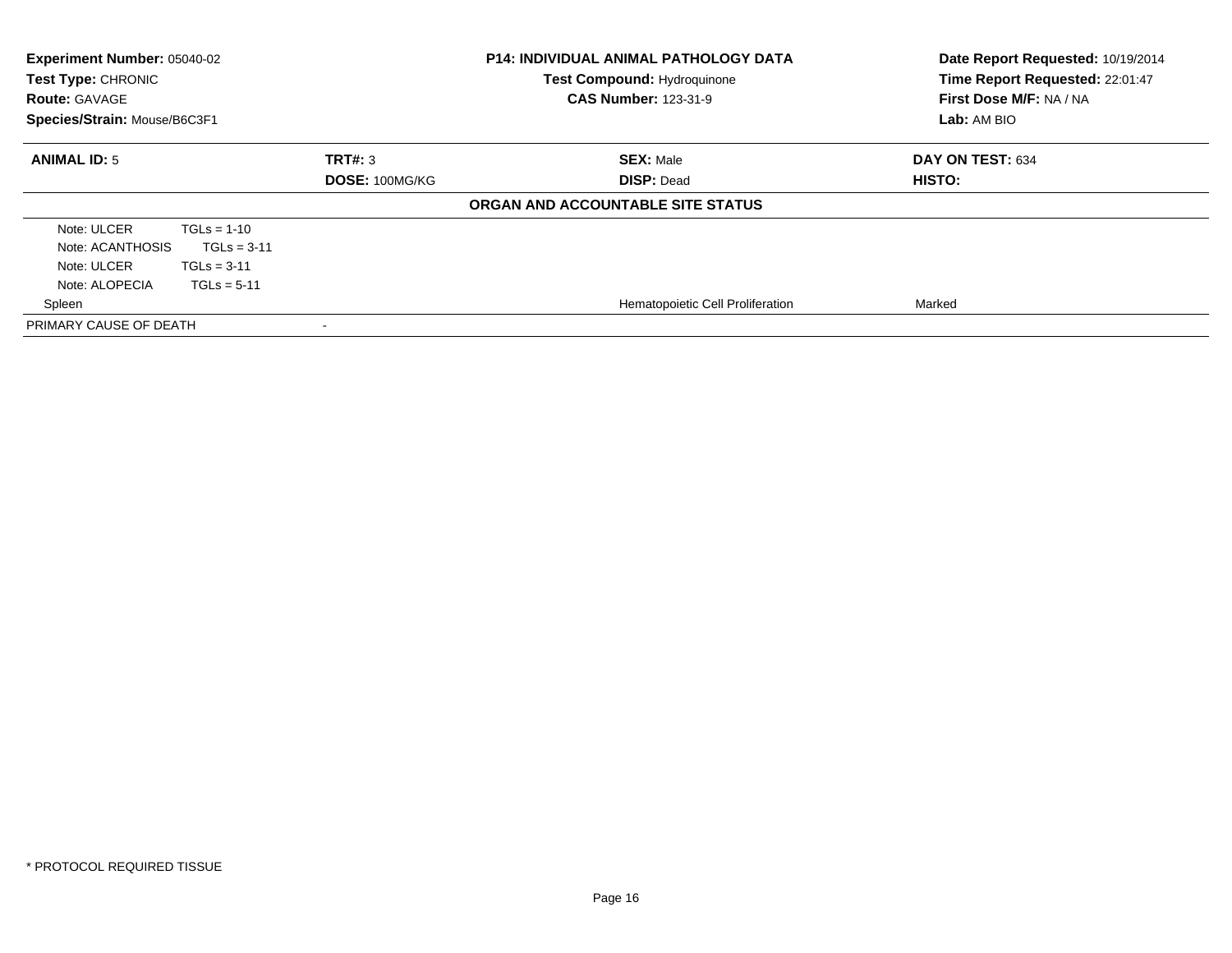| Experiment Number: 05040-02<br>Test Type: CHRONIC<br><b>Route: GAVAGE</b><br>Species/Strain: Mouse/B6C3F1 | <b>P14: INDIVIDUAL ANIMAL PATHOLOGY DATA</b><br>Test Compound: Hydroquinone<br><b>CAS Number: 123-31-9</b> |                                   | Date Report Requested: 10/19/2014<br>Time Report Requested: 22:01:47<br>First Dose M/F: NA / NA<br>Lab: AM BIO |
|-----------------------------------------------------------------------------------------------------------|------------------------------------------------------------------------------------------------------------|-----------------------------------|----------------------------------------------------------------------------------------------------------------|
| <b>ANIMAL ID: 6</b>                                                                                       | <b>TRT#: 1</b>                                                                                             | <b>SEX: Male</b>                  | DAY ON TEST: 347                                                                                               |
|                                                                                                           | <b>DOSE: VEHICLE CONTROL</b>                                                                               | <b>DISP: Dead</b>                 | HISTO:                                                                                                         |
|                                                                                                           |                                                                                                            | ORGAN AND ACCOUNTABLE SITE STATUS |                                                                                                                |
| <b>NORMAL</b>                                                                                             |                                                                                                            |                                   |                                                                                                                |
| <b>Adrenal Gland - Cortex</b>                                                                             | Adrenal Gland - Medulla                                                                                    | <b>Bone</b>                       | <b>Bone Marrow</b>                                                                                             |
| Brain                                                                                                     | Epididymis                                                                                                 | Esophagus                         | Heart                                                                                                          |
| Islets, Pancreatic                                                                                        | Kidney                                                                                                     | Liver                             | Lung                                                                                                           |
| Lymph Node - Mesenteric                                                                                   | Mesentery                                                                                                  | Nose                              | Pancreas                                                                                                       |
| Parathyroid Gland                                                                                         | <b>Pituitary Gland</b>                                                                                     | <b>Salivary Glands</b>            | <b>Seminal Vesicle</b>                                                                                         |
| <b>Skin</b>                                                                                               | Spleen                                                                                                     | Stomach - Forestomach             | Stomach - Glandular                                                                                            |
| <b>Testes</b>                                                                                             | Thymus                                                                                                     | <b>Thyroid Gland</b>              | Trachea                                                                                                        |
| <b>Urinary Bladder</b>                                                                                    |                                                                                                            |                                   |                                                                                                                |
| <b>MISSING</b>                                                                                            |                                                                                                            |                                   |                                                                                                                |
| Lymph Node - Mandibular                                                                                   | <b>Mammary Gland</b>                                                                                       |                                   |                                                                                                                |
| <b>AUTO PRECLUDES DIAG.</b>                                                                               |                                                                                                            |                                   |                                                                                                                |
| Gallbladder                                                                                               | Intestine Large                                                                                            | <b>Intestine Small</b>            |                                                                                                                |
| <b>OBSERVATIONS</b>                                                                                       |                                                                                                            |                                   |                                                                                                                |
| <b>Preputial Gland</b>                                                                                    |                                                                                                            | Inflammation                      | Chronic, Mild                                                                                                  |
| Prostate                                                                                                  |                                                                                                            | Inflammation                      | Chronic, Mild                                                                                                  |
| PRIMARY CAUSE OF DEATH                                                                                    |                                                                                                            |                                   |                                                                                                                |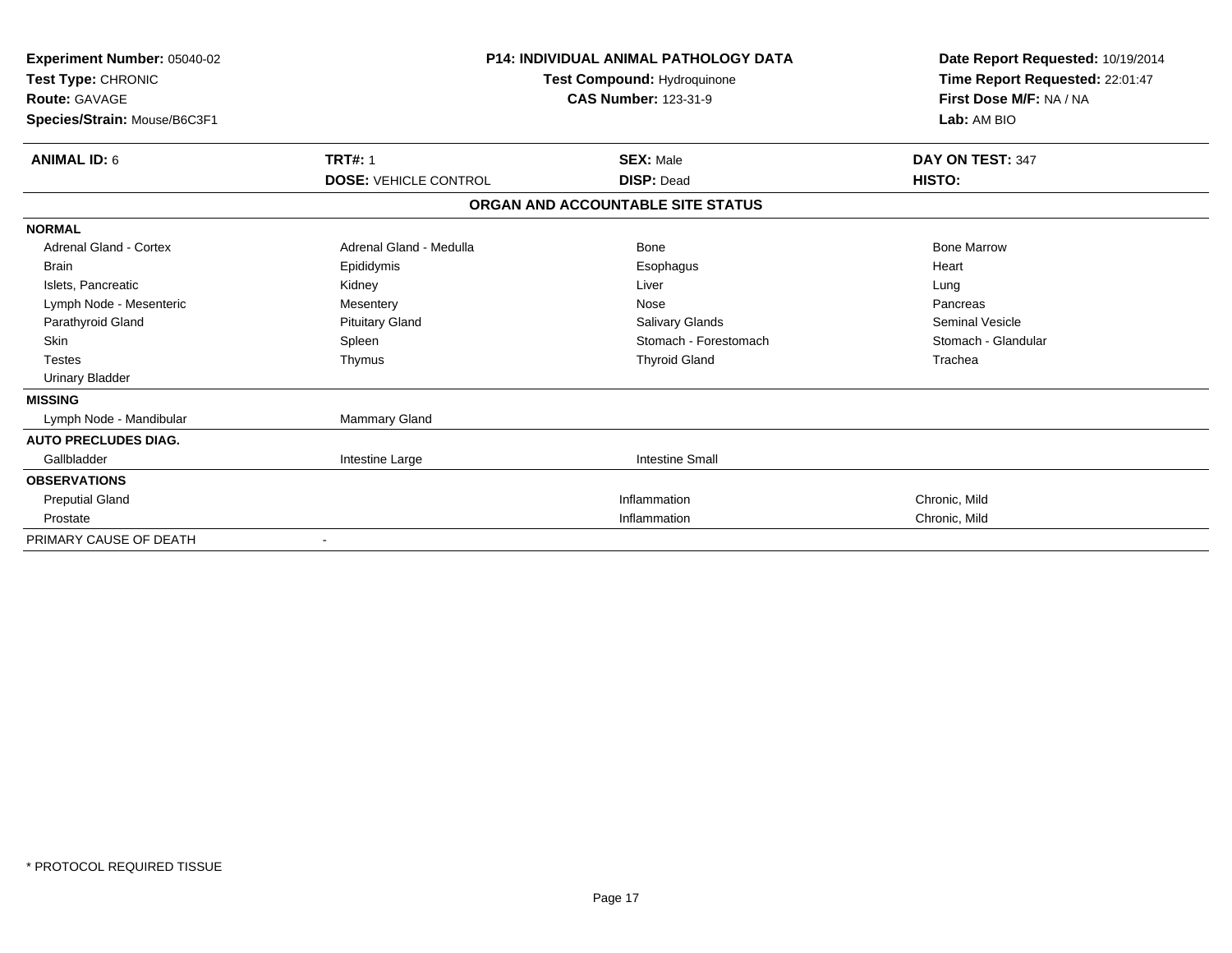| Experiment Number: 05040-02<br>Test Type: CHRONIC<br><b>Route: GAVAGE</b><br>Species/Strain: Mouse/B6C3F1 |                         | <b>P14: INDIVIDUAL ANIMAL PATHOLOGY DATA</b><br><b>Test Compound: Hydroquinone</b><br><b>CAS Number: 123-31-9</b> | Date Report Requested: 10/19/2014<br>Time Report Requested: 22:01:47<br>First Dose M/F: NA / NA<br>Lab: AM BIO |
|-----------------------------------------------------------------------------------------------------------|-------------------------|-------------------------------------------------------------------------------------------------------------------|----------------------------------------------------------------------------------------------------------------|
|                                                                                                           |                         |                                                                                                                   |                                                                                                                |
| <b>ANIMAL ID: 6</b>                                                                                       | <b>TRT#: 2</b>          | <b>SEX: Male</b>                                                                                                  | DAY ON TEST: 731                                                                                               |
|                                                                                                           | DOSE: 50 MG/KG          | <b>DISP:</b> Terminal Sacrifice                                                                                   | HISTO:                                                                                                         |
|                                                                                                           |                         | ORGAN AND ACCOUNTABLE SITE STATUS                                                                                 |                                                                                                                |
| <b>NORMAL</b>                                                                                             |                         |                                                                                                                   |                                                                                                                |
| <b>Adrenal Gland - Cortex</b>                                                                             | Adrenal Gland - Medulla | Spleen                                                                                                            |                                                                                                                |
| <b>OBSERVATIONS</b>                                                                                       |                         |                                                                                                                   |                                                                                                                |
| Liver                                                                                                     |                         | Hepatocellular Adenoma                                                                                            |                                                                                                                |
| [Hepatocellular Adenoma TGLS = 1-2]                                                                       |                         |                                                                                                                   |                                                                                                                |
| <b>Thyroid Gland</b>                                                                                      | <b>Follicular Cel</b>   | Hyperplasia                                                                                                       | Mild                                                                                                           |
| PRIMARY CAUSE OF DEATH                                                                                    |                         |                                                                                                                   |                                                                                                                |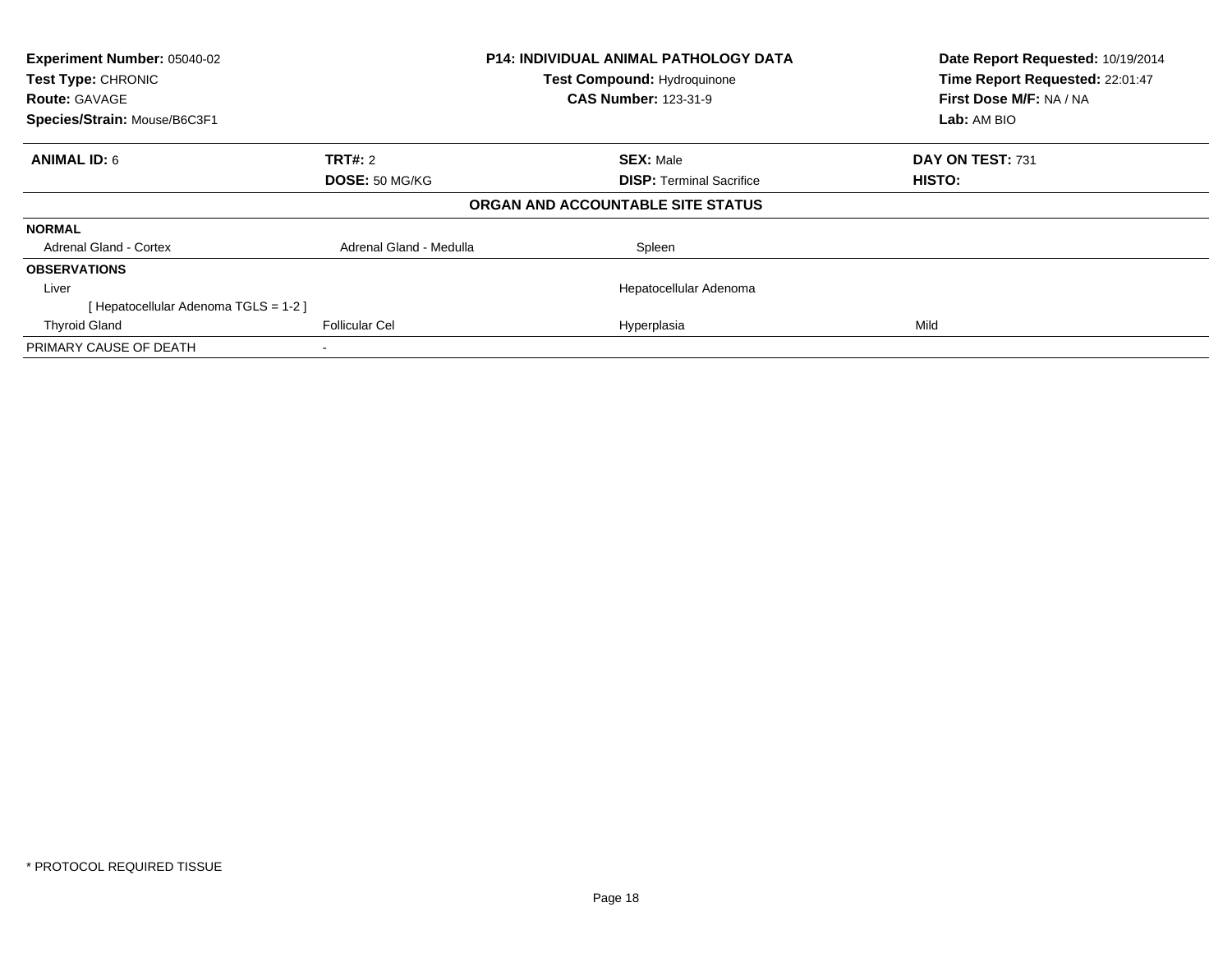| Experiment Number: 05040-02<br>Test Type: CHRONIC<br><b>Route: GAVAGE</b><br>Species/Strain: Mouse/B6C3F1 |                           | <b>P14: INDIVIDUAL ANIMAL PATHOLOGY DATA</b><br>Test Compound: Hydroquinone<br><b>CAS Number: 123-31-9</b> | Date Report Requested: 10/19/2014<br>Time Report Requested: 22:01:47<br>First Dose M/F: NA / NA<br>Lab: AM BIO |
|-----------------------------------------------------------------------------------------------------------|---------------------------|------------------------------------------------------------------------------------------------------------|----------------------------------------------------------------------------------------------------------------|
| <b>ANIMAL ID: 6</b>                                                                                       | TRT#: 3                   | <b>SEX: Male</b>                                                                                           | DAY ON TEST: 730                                                                                               |
|                                                                                                           | DOSE: 100MG/KG            | <b>DISP: Terminal Sacrifice</b>                                                                            | HISTO:                                                                                                         |
|                                                                                                           |                           | ORGAN AND ACCOUNTABLE SITE STATUS                                                                          |                                                                                                                |
| <b>NORMAL</b>                                                                                             |                           |                                                                                                            |                                                                                                                |
| <b>Adrenal Gland - Cortex</b>                                                                             | Adrenal Gland - Medulla   | Bone                                                                                                       | <b>Bone Marrow</b>                                                                                             |
| <b>Brain</b>                                                                                              | Esophagus                 | Gallbladder                                                                                                | Heart                                                                                                          |
| Intestine Large - Cecum                                                                                   | Intestine Large - Colon   | Intestine Large - Rectum                                                                                   | Intestine Small - Duodenum                                                                                     |
| Intestine Small - Ileum                                                                                   | Intestine Small - Jejunum | Islets, Pancreatic                                                                                         | Lung                                                                                                           |
| Lymph Node - Mandibular                                                                                   | Nose                      | Parathyroid Gland                                                                                          | <b>Pituitary Gland</b>                                                                                         |
| Prostate                                                                                                  | <b>Salivary Glands</b>    | Seminal Vesicle                                                                                            | Skin                                                                                                           |
| Spleen                                                                                                    | Stomach - Forestomach     | Stomach - Glandular                                                                                        | <b>Testes</b>                                                                                                  |
| Thymus                                                                                                    | <b>Thyroid Gland</b>      | Trachea                                                                                                    |                                                                                                                |
| <b>MISSING</b>                                                                                            |                           |                                                                                                            |                                                                                                                |
| Epididymis                                                                                                | Lymph Node - Mesenteric   | Mammary Gland                                                                                              |                                                                                                                |
| <b>OBSERVATIONS</b>                                                                                       |                           |                                                                                                            |                                                                                                                |
| Kidney                                                                                                    |                           | Inflammation                                                                                               | Chronic, Minimal                                                                                               |
| Liver                                                                                                     |                           | Anisokaryosis                                                                                              | Minimal                                                                                                        |
| Pancreas                                                                                                  |                           | Inflammation                                                                                               | Chronic, Minimal                                                                                               |
| Tooth                                                                                                     | <b>Peridont Tiss</b>      | Inflammation                                                                                               | Suppurative, Mild                                                                                              |
| <b>Urinary Bladder</b>                                                                                    | Submucosa                 | Inflammation                                                                                               | Chronic, Minimal                                                                                               |
| PRIMARY CAUSE OF DEATH                                                                                    |                           |                                                                                                            |                                                                                                                |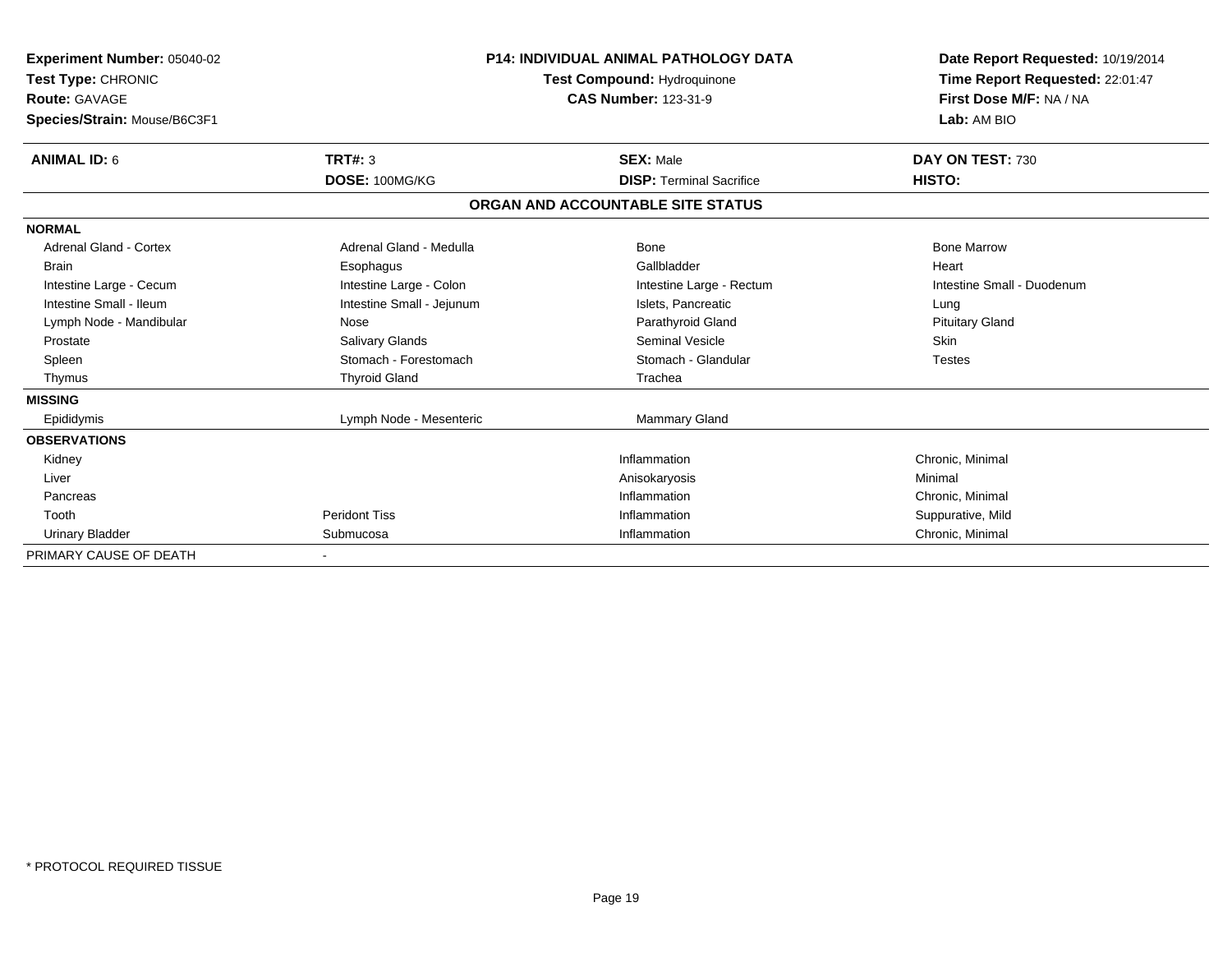| Experiment Number: 05040-02<br>Test Type: CHRONIC<br><b>Route: GAVAGE</b><br>Species/Strain: Mouse/B6C3F1 |                              | <b>P14: INDIVIDUAL ANIMAL PATHOLOGY DATA</b><br>Test Compound: Hydroquinone<br><b>CAS Number: 123-31-9</b> | Date Report Requested: 10/19/2014<br>Time Report Requested: 22:01:47<br>First Dose M/F: NA / NA<br>Lab: AM BIO |
|-----------------------------------------------------------------------------------------------------------|------------------------------|------------------------------------------------------------------------------------------------------------|----------------------------------------------------------------------------------------------------------------|
| <b>ANIMAL ID: 7</b>                                                                                       | <b>TRT#: 1</b>               | <b>SEX: Male</b>                                                                                           | DAY ON TEST: 729                                                                                               |
|                                                                                                           | <b>DOSE: VEHICLE CONTROL</b> | <b>DISP: Terminal Sacrifice</b>                                                                            | HISTO:                                                                                                         |
|                                                                                                           |                              | ORGAN AND ACCOUNTABLE SITE STATUS                                                                          |                                                                                                                |
| <b>NORMAL</b>                                                                                             |                              |                                                                                                            |                                                                                                                |
| Adrenal Gland - Medulla                                                                                   | Bone                         | <b>Bone Marrow</b>                                                                                         | <b>Brain</b>                                                                                                   |
| Epididymis                                                                                                | Esophagus                    | Heart                                                                                                      | Intestine Large - Cecum                                                                                        |
| Intestine Large - Colon                                                                                   | Intestine Large - Rectum     | Intestine Small - Duodenum                                                                                 | Intestine Small - Jejunum                                                                                      |
| Islets, Pancreatic                                                                                        | Nose                         | Pancreas                                                                                                   | Parathyroid Gland                                                                                              |
| <b>Pituitary Gland</b>                                                                                    | Prostate                     | <b>Seminal Vesicle</b>                                                                                     | Stomach - Forestomach                                                                                          |
| Stomach - Glandular                                                                                       | <b>Testes</b>                | Thymus                                                                                                     | <b>Thyroid Gland</b>                                                                                           |
| Trachea                                                                                                   | <b>Urinary Bladder</b>       |                                                                                                            |                                                                                                                |
| <b>MISSING</b>                                                                                            |                              |                                                                                                            |                                                                                                                |
| <b>Mammary Gland</b>                                                                                      |                              |                                                                                                            |                                                                                                                |
| <b>OBSERVATIONS</b>                                                                                       |                              |                                                                                                            |                                                                                                                |
| <b>Adrenal Gland</b>                                                                                      | Cortex                       | Hyperplasia                                                                                                | Focal, Moderate                                                                                                |
| Gallbladder                                                                                               |                              | Lymphoma Malignant Lymphocytic                                                                             |                                                                                                                |
| <b>Intestine Small</b>                                                                                    | lleum                        | Lymphoma Malignant Lymphocytic                                                                             |                                                                                                                |
| Kidney                                                                                                    |                              | Lymphoma Malignant Lymphocytic                                                                             |                                                                                                                |
| Liver                                                                                                     |                              | Hepatocellular Carcinoma                                                                                   |                                                                                                                |
|                                                                                                           |                              | Lymphoma Malignant Lymphocytic                                                                             |                                                                                                                |
| Note: HEPATOCLR CARC $TGLs = 5-2$                                                                         |                              |                                                                                                            |                                                                                                                |
| Lung                                                                                                      |                              | Hepatocellular Carcinoma                                                                                   | Metastatic (Liver)                                                                                             |
|                                                                                                           |                              | Lymphoma Malignant Lymphocytic                                                                             |                                                                                                                |
| Lymph Node                                                                                                | Mandibular                   | Lymphoma Malignant Lymphocytic                                                                             |                                                                                                                |
|                                                                                                           | Mesenteric                   | Lymphoma Malignant Lymphocytic                                                                             |                                                                                                                |
|                                                                                                           | Renal                        | Lymphoma Malignant Lymphocytic                                                                             |                                                                                                                |
| Note: LYMPH MAL LYMP<br>$TGLs = 2-10.3-10$<br>Note: LYMPH MAL LYMP<br>$TGLs = 4-4$                        |                              |                                                                                                            |                                                                                                                |
| Salivary Glands                                                                                           |                              | Lymphoma Malignant Lymphocytic                                                                             |                                                                                                                |
| <b>Skin</b>                                                                                               |                              | Fibroma                                                                                                    |                                                                                                                |
|                                                                                                           | <b>Subcut Tiss</b>           | Lymphoma Malignant Lymphocytic                                                                             |                                                                                                                |
| Note: FIBROMA<br>$TGLs = 1-8$                                                                             |                              |                                                                                                            |                                                                                                                |
| Spleen                                                                                                    |                              | Lymphoma Malignant Lymphocytic                                                                             |                                                                                                                |
| Tooth                                                                                                     | Peridont Tiss, Pulp          | Abscess                                                                                                    | Marked                                                                                                         |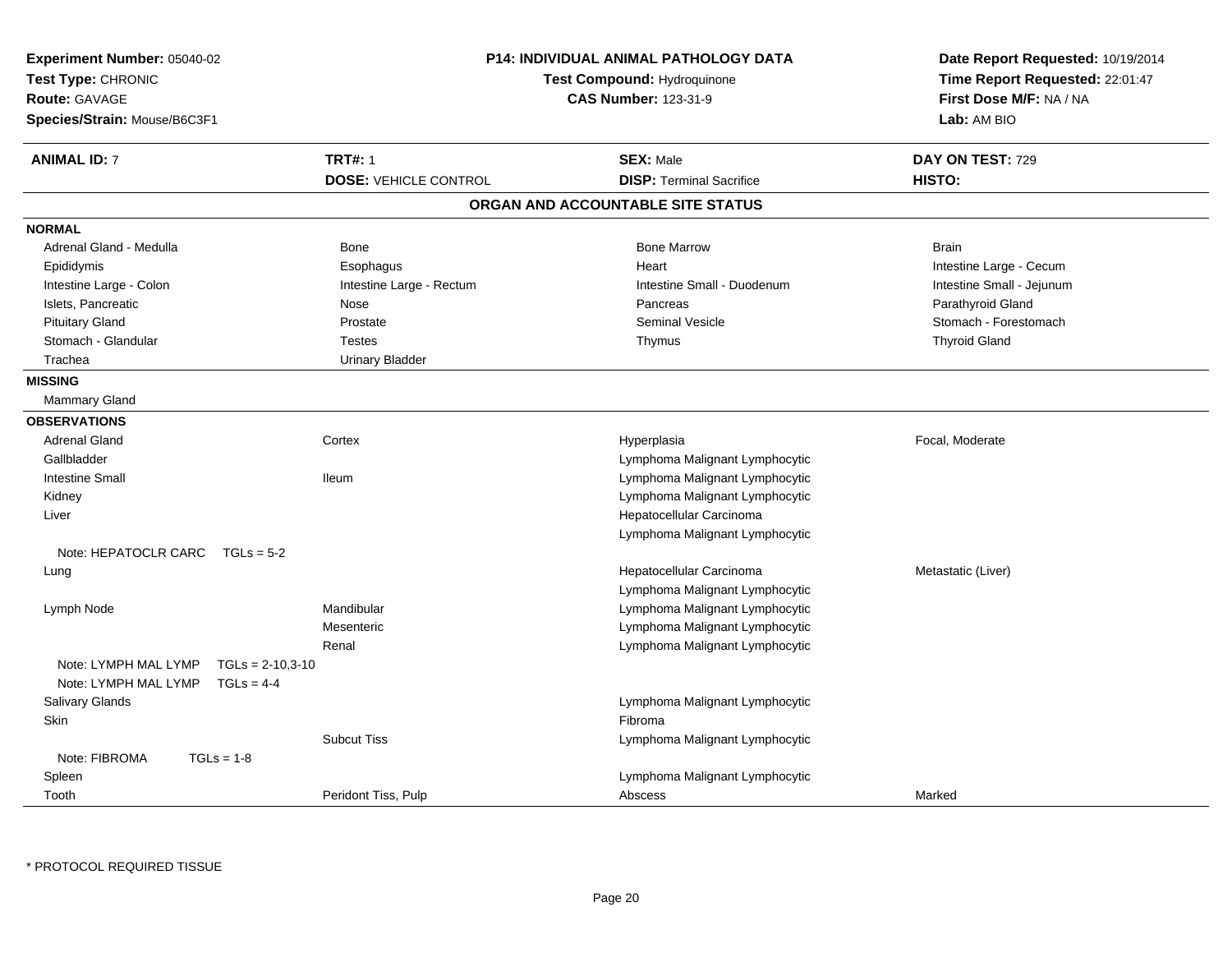| <b>Experiment Number: 05040-02</b> |                              | <b>P14: INDIVIDUAL ANIMAL PATHOLOGY DATA</b> | Date Report Requested: 10/19/2014<br>Time Report Requested: 22:01:47 |
|------------------------------------|------------------------------|----------------------------------------------|----------------------------------------------------------------------|
| <b>Test Type: CHRONIC</b>          |                              | <b>Test Compound: Hydroquinone</b>           |                                                                      |
| <b>Route: GAVAGE</b>               | <b>CAS Number: 123-31-9</b>  |                                              | First Dose M/F: NA / NA                                              |
| Species/Strain: Mouse/B6C3F1       |                              |                                              | Lab: AM BIO                                                          |
| <b>ANIMAL ID: 7</b>                | <b>TRT#: 1</b>               | <b>SEX: Male</b>                             | <b>DAY ON TEST: 729</b>                                              |
|                                    | <b>DOSE: VEHICLE CONTROL</b> | <b>DISP: Terminal Sacrifice</b>              | HISTO:                                                               |
|                                    |                              | ORGAN AND ACCOUNTABLE SITE STATUS            |                                                                      |
| PRIMARY CAUSE OF DEATH             |                              |                                              |                                                                      |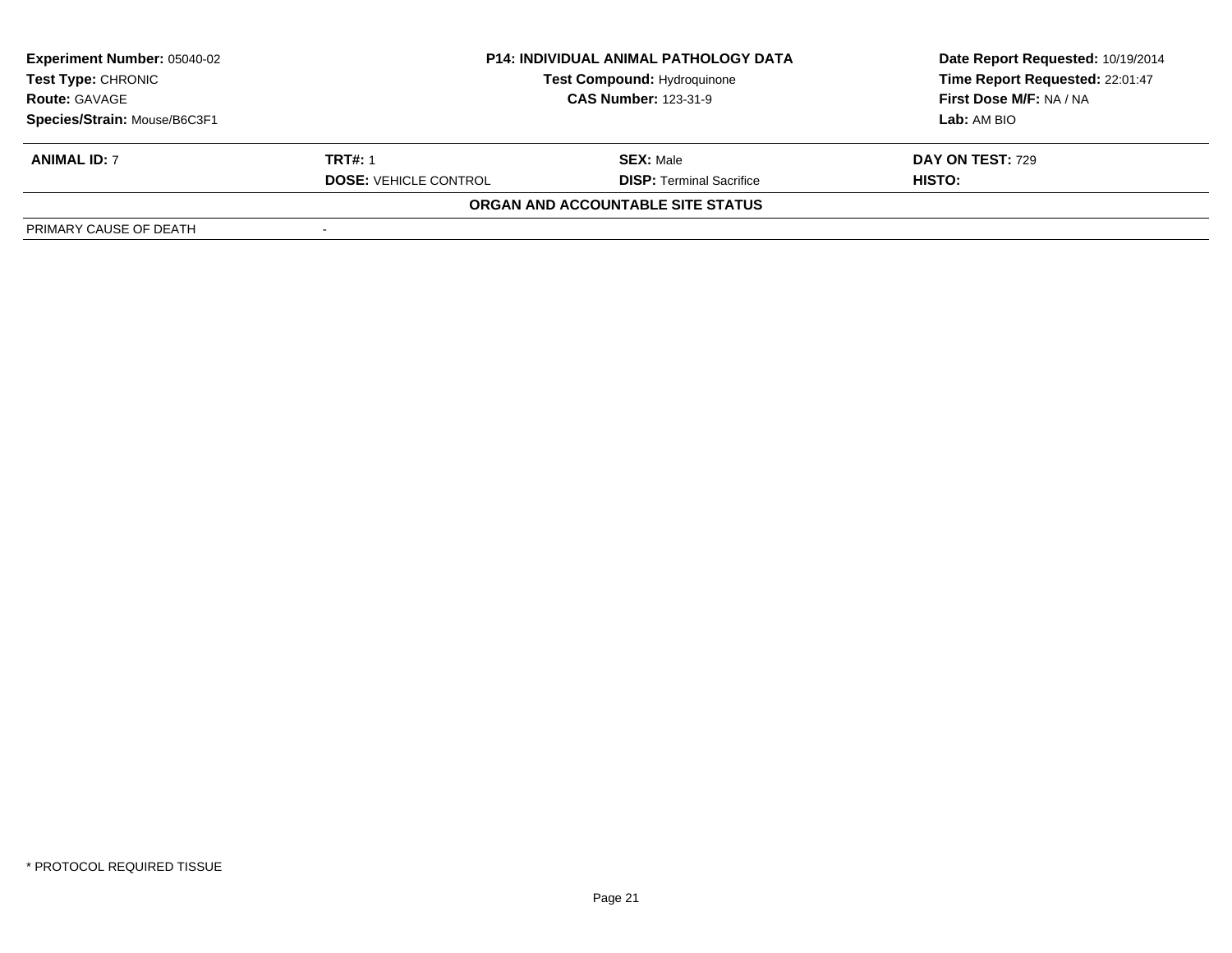| Experiment Number: 05040-02<br>Test Type: CHRONIC<br><b>Route: GAVAGE</b><br>Species/Strain: Mouse/B6C3F1 | <b>P14: INDIVIDUAL ANIMAL PATHOLOGY DATA</b><br>Test Compound: Hydroquinone<br><b>CAS Number: 123-31-9</b> |                                   | Date Report Requested: 10/19/2014<br>Time Report Requested: 22:01:47<br>First Dose M/F: NA / NA<br>Lab: AM BIO |
|-----------------------------------------------------------------------------------------------------------|------------------------------------------------------------------------------------------------------------|-----------------------------------|----------------------------------------------------------------------------------------------------------------|
| <b>ANIMAL ID: 8</b>                                                                                       | <b>TRT#: 1</b>                                                                                             | <b>SEX: Male</b>                  | DAY ON TEST: 730                                                                                               |
|                                                                                                           | <b>DOSE: VEHICLE CONTROL</b>                                                                               | <b>DISP: Terminal Sacrifice</b>   | HISTO:                                                                                                         |
|                                                                                                           |                                                                                                            | ORGAN AND ACCOUNTABLE SITE STATUS |                                                                                                                |
| <b>NORMAL</b>                                                                                             |                                                                                                            |                                   |                                                                                                                |
| Adrenal Gland - Medulla                                                                                   | <b>Bone Marrow</b>                                                                                         | <b>Brain</b>                      | Epididymis                                                                                                     |
| Esophagus                                                                                                 | Gallbladder                                                                                                | Heart                             | Intestine Large - Cecum                                                                                        |
| Intestine Large - Colon                                                                                   | Intestine Large - Rectum                                                                                   | Intestine Small - Duodenum        | Intestine Small - Ileum                                                                                        |
| Intestine Small - Jejunum                                                                                 | Islets, Pancreatic                                                                                         | Lung                              | Lymph Node - Mandibular                                                                                        |
| Lymph Node - Mesenteric                                                                                   | Nose                                                                                                       | Pancreas                          | <b>Pituitary Gland</b>                                                                                         |
| Prostate                                                                                                  | Seminal Vesicle                                                                                            | <b>Skin</b>                       | Spinal Cord                                                                                                    |
| Spleen                                                                                                    | Stomach - Forestomach                                                                                      | Stomach - Glandular               | <b>Testes</b>                                                                                                  |
| Thymus                                                                                                    | <b>Thyroid Gland</b>                                                                                       | Trachea                           | <b>Urinary Bladder</b>                                                                                         |
| <b>MISSING</b>                                                                                            |                                                                                                            |                                   |                                                                                                                |
| Parathyroid Gland                                                                                         |                                                                                                            |                                   |                                                                                                                |
| <b>OBSERVATIONS</b>                                                                                       |                                                                                                            |                                   |                                                                                                                |
| <b>Adrenal Gland</b>                                                                                      | Cortex                                                                                                     | Hyperplasia                       | Focal, Moderate                                                                                                |
| Kidney                                                                                                    |                                                                                                            | Inflammation                      | Chronic, Minimal                                                                                               |
| Liver                                                                                                     |                                                                                                            | <b>Mixed Cell Focus</b>           |                                                                                                                |
| Note: MIXED CL FOCUS                                                                                      | $TGLs = 1-11$                                                                                              |                                   |                                                                                                                |
| Salivary Glands                                                                                           |                                                                                                            | Inflammation                      | Chronic, Minimal                                                                                               |
| PRIMARY CAUSE OF DEATH                                                                                    |                                                                                                            |                                   |                                                                                                                |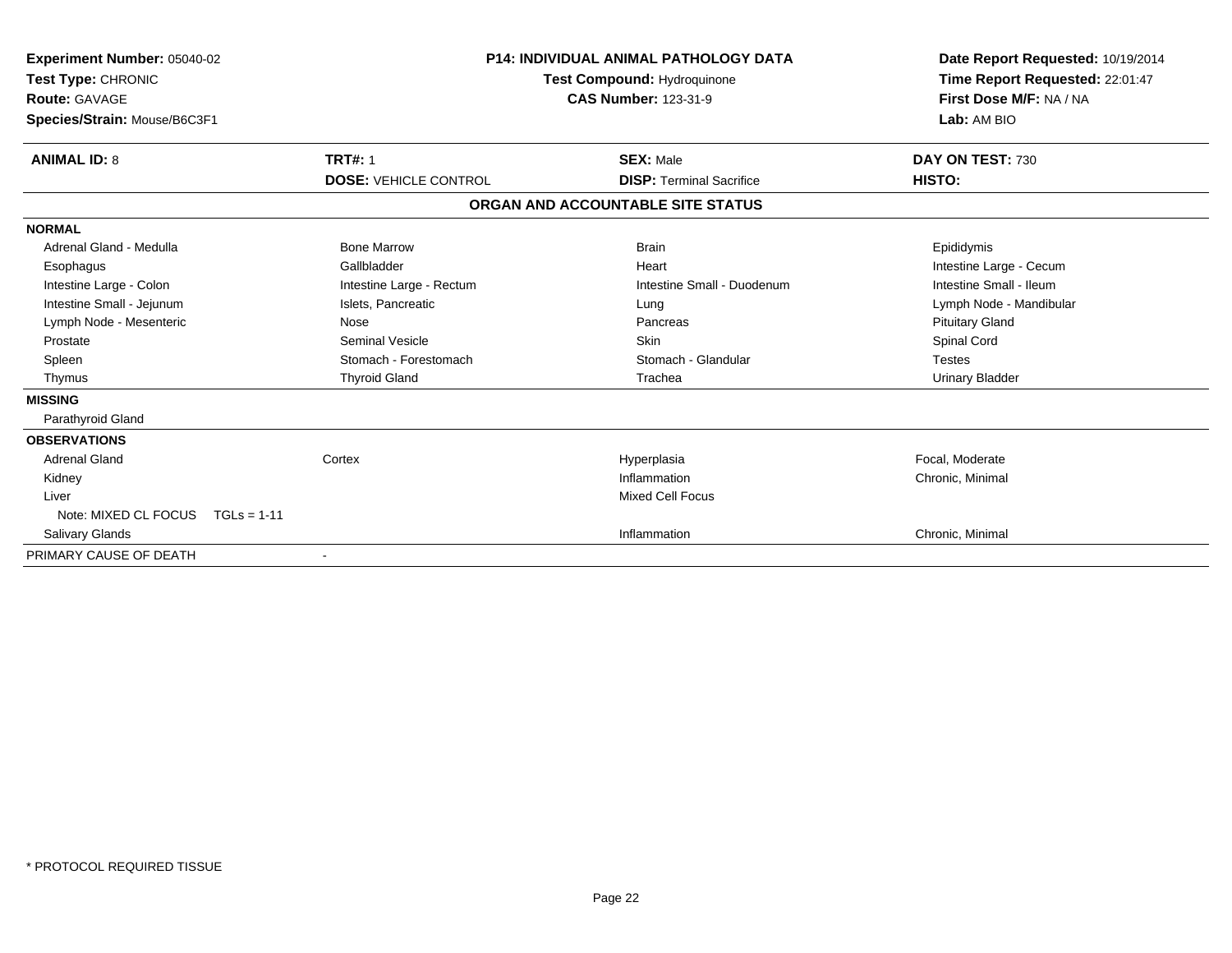| Experiment Number: 05040-02<br>Test Type: CHRONIC<br><b>Route: GAVAGE</b><br>Species/Strain: Mouse/B6C3F1 | <b>P14: INDIVIDUAL ANIMAL PATHOLOGY DATA</b><br><b>Test Compound: Hydroquinone</b><br><b>CAS Number: 123-31-9</b> |                                   | Date Report Requested: 10/19/2014<br>Time Report Requested: 22:01:47<br>First Dose M/F: NA / NA<br>Lab: AM BIO |
|-----------------------------------------------------------------------------------------------------------|-------------------------------------------------------------------------------------------------------------------|-----------------------------------|----------------------------------------------------------------------------------------------------------------|
| <b>ANIMAL ID: 8</b>                                                                                       | <b>TRT#: 2</b>                                                                                                    | <b>SEX: Male</b>                  | DAY ON TEST: 731                                                                                               |
|                                                                                                           | DOSE: 50 MG/KG                                                                                                    | <b>DISP:</b> Terminal Sacrifice   | <b>HISTO:</b>                                                                                                  |
|                                                                                                           |                                                                                                                   | ORGAN AND ACCOUNTABLE SITE STATUS |                                                                                                                |
| <b>NORMAL</b>                                                                                             |                                                                                                                   |                                   |                                                                                                                |
| <b>Adrenal Gland - Cortex</b>                                                                             | Adrenal Gland - Medulla                                                                                           | Spleen                            |                                                                                                                |
| <b>OBSERVATIONS</b>                                                                                       |                                                                                                                   |                                   |                                                                                                                |
| Liver                                                                                                     |                                                                                                                   | Hepatocellular Adenoma            |                                                                                                                |
| [Hepatocellular Adenoma TGLS = 1-2]                                                                       |                                                                                                                   |                                   |                                                                                                                |
| <b>Thyroid Gland</b>                                                                                      |                                                                                                                   | Inflammation                      | Chronic, Mild                                                                                                  |
| PRIMARY CAUSE OF DEATH                                                                                    |                                                                                                                   |                                   |                                                                                                                |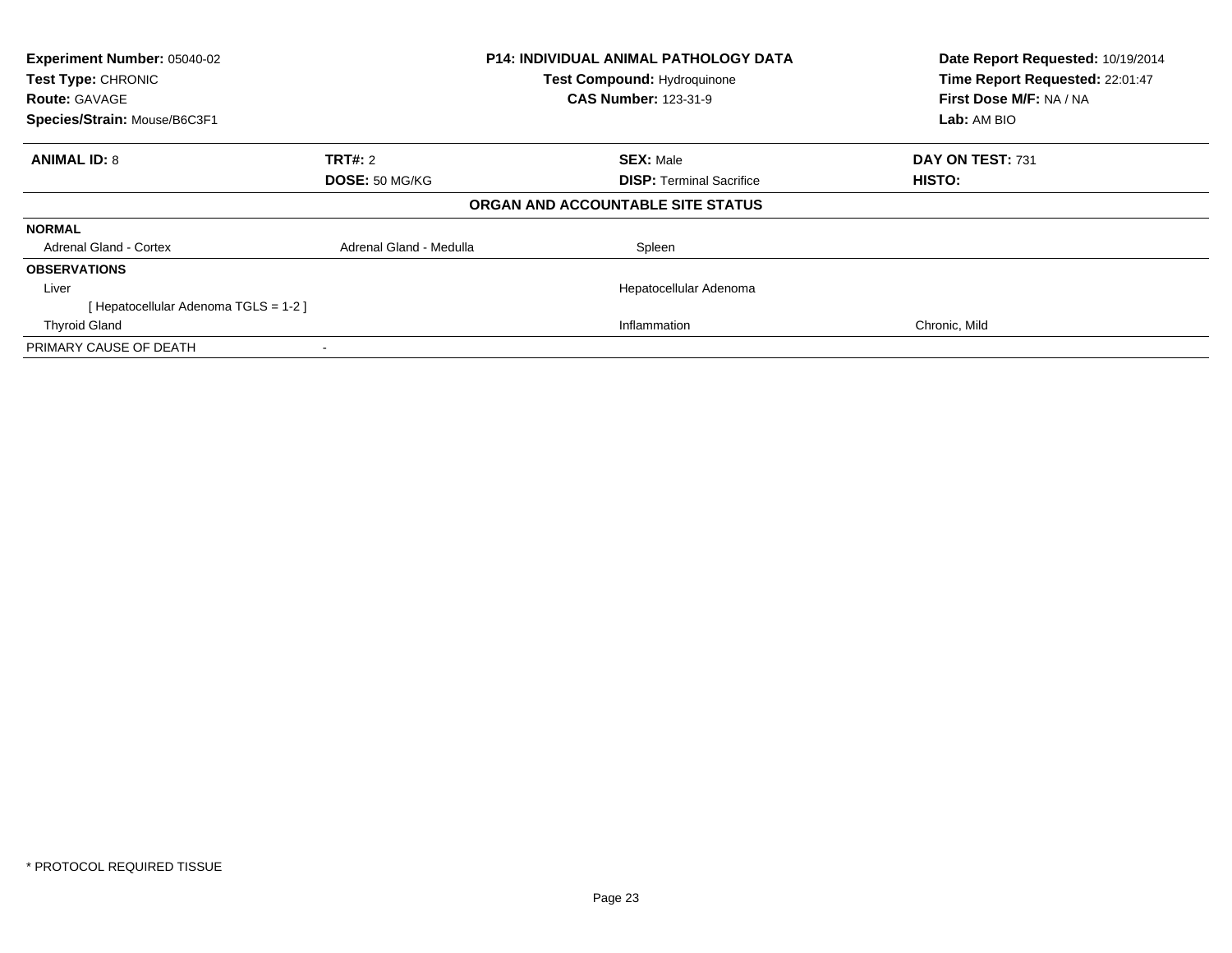| Experiment Number: 05040-02<br>Test Type: CHRONIC<br><b>Route: GAVAGE</b><br>Species/Strain: Mouse/B6C3F1 |                          | P14: INDIVIDUAL ANIMAL PATHOLOGY DATA<br>Test Compound: Hydroquinone<br><b>CAS Number: 123-31-9</b> | Date Report Requested: 10/19/2014<br>Time Report Requested: 22:01:47<br>First Dose M/F: NA / NA<br>Lab: AM BIO |  |
|-----------------------------------------------------------------------------------------------------------|--------------------------|-----------------------------------------------------------------------------------------------------|----------------------------------------------------------------------------------------------------------------|--|
| <b>ANIMAL ID: 8</b>                                                                                       | <b>TRT#: 3</b>           | <b>SEX: Male</b>                                                                                    | DAY ON TEST: 731                                                                                               |  |
|                                                                                                           | DOSE: 100MG/KG           | <b>DISP: Terminal Sacrifice</b>                                                                     | <b>HISTO:</b>                                                                                                  |  |
|                                                                                                           |                          | ORGAN AND ACCOUNTABLE SITE STATUS                                                                   |                                                                                                                |  |
| <b>NORMAL</b>                                                                                             |                          |                                                                                                     |                                                                                                                |  |
| Adrenal Gland - Cortex                                                                                    | Adrenal Gland - Medulla  | Bone                                                                                                | <b>Bone Marrow</b>                                                                                             |  |
| <b>Brain</b>                                                                                              | Epididymis               | Esophagus                                                                                           | Gallbladder                                                                                                    |  |
| Heart                                                                                                     | Intestine Large - Cecum  | Intestine Large - Colon                                                                             | Intestine Large - Rectum                                                                                       |  |
| Intestine Small - Duodenum                                                                                | Intestine Small - Ileum  | Intestine Small - Jejunum                                                                           | Islets, Pancreatic                                                                                             |  |
| Nose                                                                                                      | Pancreas                 | Parathyroid Gland                                                                                   | Prostate                                                                                                       |  |
| <b>Seminal Vesicle</b>                                                                                    | Skin                     | Spleen                                                                                              | Stomach - Forestomach                                                                                          |  |
| Stomach - Glandular                                                                                       | <b>Testes</b>            | Thymus                                                                                              | <b>Thyroid Gland</b>                                                                                           |  |
| Trachea                                                                                                   | <b>Urinary Bladder</b>   |                                                                                                     |                                                                                                                |  |
| <b>MISSING</b>                                                                                            |                          |                                                                                                     |                                                                                                                |  |
| Mammary Gland                                                                                             |                          |                                                                                                     |                                                                                                                |  |
| <b>OBSERVATIONS</b>                                                                                       |                          |                                                                                                     |                                                                                                                |  |
| Kidney                                                                                                    |                          | Inflammation                                                                                        | Chronic, Mild                                                                                                  |  |
| Liver                                                                                                     |                          | Cytomegaly                                                                                          | Mild                                                                                                           |  |
|                                                                                                           |                          | <b>Eosinophilic Focus</b>                                                                           |                                                                                                                |  |
| Note: EOSIN FOCUS<br>$TGLs = 5-12$                                                                        |                          |                                                                                                     |                                                                                                                |  |
| Lung                                                                                                      |                          | Alveolar/Bronchiolar Carcinoma                                                                      |                                                                                                                |  |
|                                                                                                           | Alveolus                 | Hyperplasia                                                                                         | Macrophage, Marked                                                                                             |  |
| Note: HYPERPLASIA<br>$TGLs = 2-3$                                                                         |                          |                                                                                                     |                                                                                                                |  |
| Note: ALV BRON CARC<br>$TGLs = 1-10,3-10$                                                                 |                          |                                                                                                     |                                                                                                                |  |
| Lymph Node                                                                                                | Mesenteric               | Congestion                                                                                          | Marked                                                                                                         |  |
| Note: CONGESTION<br>$TGLs = 4-4$                                                                          |                          |                                                                                                     |                                                                                                                |  |
| <b>Pituitary Gland</b>                                                                                    | Pars Distalis            | Hyperplasia                                                                                         | Focal, Moderate                                                                                                |  |
| Salivary Glands                                                                                           |                          | Inflammation                                                                                        | Chronic, Minimal                                                                                               |  |
| PRIMARY CAUSE OF DEATH                                                                                    | $\overline{\phantom{a}}$ |                                                                                                     |                                                                                                                |  |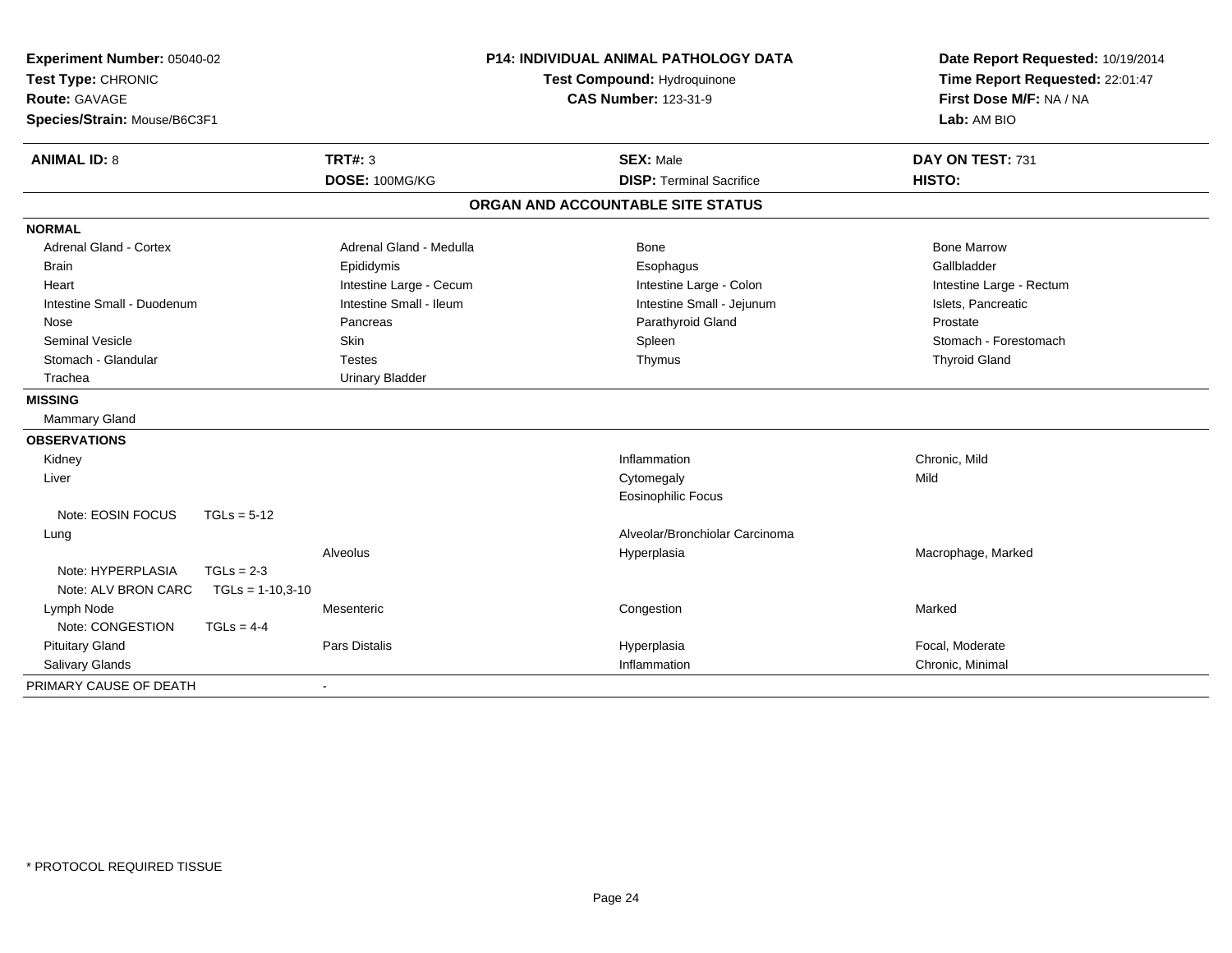| Experiment Number: 05040-02<br>Test Type: CHRONIC<br><b>Route: GAVAGE</b><br>Species/Strain: Mouse/B6C3F1 | P14: INDIVIDUAL ANIMAL PATHOLOGY DATA<br>Test Compound: Hydroquinone<br><b>CAS Number: 123-31-9</b> |                              | Date Report Requested: 10/19/2014<br>Time Report Requested: 22:01:47<br>First Dose M/F: NA / NA<br>Lab: AM BIO |                           |
|-----------------------------------------------------------------------------------------------------------|-----------------------------------------------------------------------------------------------------|------------------------------|----------------------------------------------------------------------------------------------------------------|---------------------------|
| <b>ANIMAL ID: 9</b>                                                                                       |                                                                                                     | <b>TRT#: 1</b>               | <b>SEX: Male</b>                                                                                               | DAY ON TEST: 730          |
|                                                                                                           |                                                                                                     | <b>DOSE: VEHICLE CONTROL</b> | <b>DISP: Terminal Sacrifice</b>                                                                                | HISTO:                    |
|                                                                                                           |                                                                                                     |                              | ORGAN AND ACCOUNTABLE SITE STATUS                                                                              |                           |
| <b>NORMAL</b>                                                                                             |                                                                                                     |                              |                                                                                                                |                           |
| Adrenal Gland - Medulla                                                                                   |                                                                                                     | Bone                         | <b>Bone Marrow</b>                                                                                             | Epididymis                |
| Esophagus                                                                                                 |                                                                                                     | Gallbladder                  | Heart                                                                                                          | Intestine Large - Cecum   |
| Intestine Large - Colon                                                                                   |                                                                                                     | Intestine Large - Rectum     | Intestine Small - Duodenum                                                                                     | Intestine Small - Jejunum |
| Islets, Pancreatic                                                                                        |                                                                                                     | Lung                         | Lymph Node - Mandibular                                                                                        | Lymph Node - Mesenteric   |
| Nose                                                                                                      |                                                                                                     | Pancreas                     | Parathyroid Gland                                                                                              | <b>Pituitary Gland</b>    |
| Prostate                                                                                                  |                                                                                                     | <b>Salivary Glands</b>       | <b>Seminal Vesicle</b>                                                                                         | Spleen                    |
| Stomach - Forestomach                                                                                     |                                                                                                     | Stomach - Glandular          | Thymus                                                                                                         | <b>Thyroid Gland</b>      |
| Trachea                                                                                                   |                                                                                                     | <b>Urinary Bladder</b>       |                                                                                                                |                           |
| <b>MISSING</b>                                                                                            |                                                                                                     |                              |                                                                                                                |                           |
| Mammary Gland                                                                                             |                                                                                                     |                              |                                                                                                                |                           |
| <b>OBSERVATIONS</b>                                                                                       |                                                                                                     |                              |                                                                                                                |                           |
| <b>Adrenal Gland</b>                                                                                      |                                                                                                     | Cortex                       | Degeneration                                                                                                   | Focal, Moderate           |
| <b>Brain</b>                                                                                              |                                                                                                     |                              | Mineralization                                                                                                 | Minimal                   |
| <b>Intestine Small</b>                                                                                    |                                                                                                     | <b>Ileum</b>                 | Adenocarcinoma                                                                                                 |                           |
| Note: ADENOCARC                                                                                           | $TGLs = 1-6$                                                                                        |                              |                                                                                                                |                           |
| Kidney                                                                                                    |                                                                                                     |                              | Inflammation                                                                                                   | Chronic, Mild             |
| Liver                                                                                                     |                                                                                                     |                              | Hepatocellular Adenoma                                                                                         |                           |
|                                                                                                           |                                                                                                     |                              | <b>Mixed Cell Focus</b>                                                                                        |                           |
| Note: HEPATOCLR ADEN                                                                                      | $TGLs = 2-2$                                                                                        |                              |                                                                                                                |                           |
| <b>Preputial Gland</b>                                                                                    |                                                                                                     |                              | Inflammation                                                                                                   | Suppurative, Marked       |
| Note: INFLAMMATION                                                                                        | $TGLs = 3-10$                                                                                       |                              |                                                                                                                |                           |
| Skin                                                                                                      |                                                                                                     |                              | Inflammation                                                                                                   | Chronic, Moderate         |
|                                                                                                           |                                                                                                     | <b>Subcut Tiss</b>           | Neurofibroma                                                                                                   |                           |
| Note: INFLAMMATION                                                                                        | $TGLs = 4-11$                                                                                       |                              |                                                                                                                |                           |
| <b>Testes</b>                                                                                             |                                                                                                     |                              | Atrophy                                                                                                        | Mild                      |
| PRIMARY CAUSE OF DEATH                                                                                    |                                                                                                     | $\blacksquare$               |                                                                                                                |                           |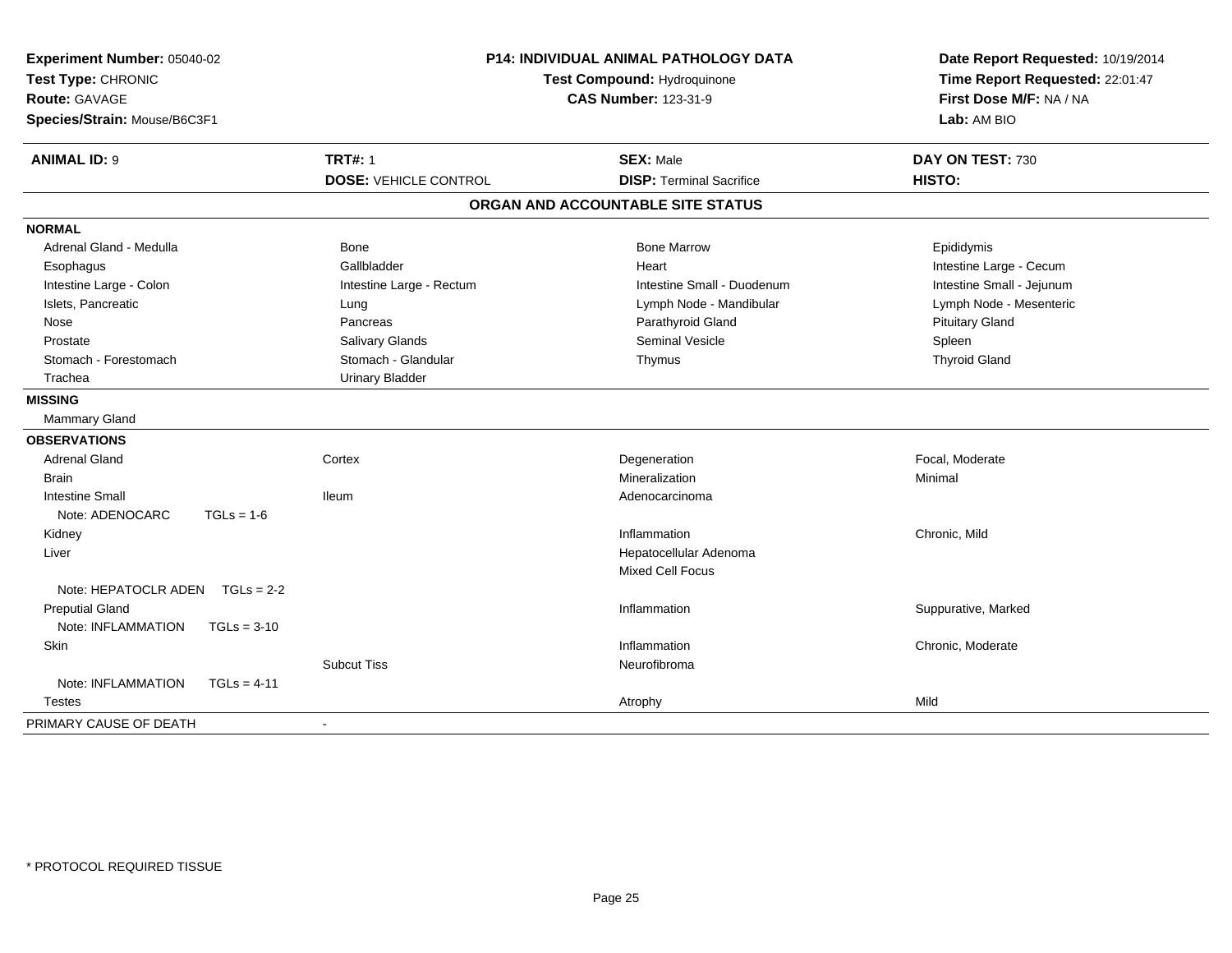| Experiment Number: 05040-02<br>Test Type: CHRONIC<br><b>Route: GAVAGE</b><br>Species/Strain: Mouse/B6C3F1 |                             | <b>P14: INDIVIDUAL ANIMAL PATHOLOGY DATA</b><br>Test Compound: Hydroquinone<br><b>CAS Number: 123-31-9</b> | Date Report Requested: 10/19/2014<br>Time Report Requested: 22:01:47<br>First Dose M/F: NA / NA<br>Lab: AM BIO |
|-----------------------------------------------------------------------------------------------------------|-----------------------------|------------------------------------------------------------------------------------------------------------|----------------------------------------------------------------------------------------------------------------|
| <b>ANIMAL ID: 9</b>                                                                                       | <b>TRT#: 2</b>              | <b>SEX: Male</b>                                                                                           | DAY ON TEST: 730                                                                                               |
|                                                                                                           | DOSE: 50 MG/KG              | <b>DISP:</b> Terminal Sacrifice                                                                            | <b>HISTO:</b>                                                                                                  |
|                                                                                                           |                             | ORGAN AND ACCOUNTABLE SITE STATUS                                                                          |                                                                                                                |
| <b>NORMAL</b>                                                                                             |                             |                                                                                                            |                                                                                                                |
| <b>Adrenal Gland - Cortex</b>                                                                             | Adrenal Gland - Medulla     | Spleen                                                                                                     | <b>Thyroid Gland</b>                                                                                           |
| <b>OBSERVATIONS</b>                                                                                       |                             |                                                                                                            |                                                                                                                |
| Bone                                                                                                      | Joint, Tarsal               | <b>Hyperostosis</b>                                                                                        |                                                                                                                |
| Note: HYPEROSTOSIS                                                                                        | $TGLs = 5-10$               |                                                                                                            |                                                                                                                |
| Liver                                                                                                     |                             | Hepatocellular Adenoma                                                                                     | Multiple                                                                                                       |
| Note: HEPATOCLR ADEN                                                                                      | $TGLs = 1-2, 2-2, 3-2, 4-2$ |                                                                                                            |                                                                                                                |
| PRIMARY CAUSE OF DEATH                                                                                    |                             |                                                                                                            |                                                                                                                |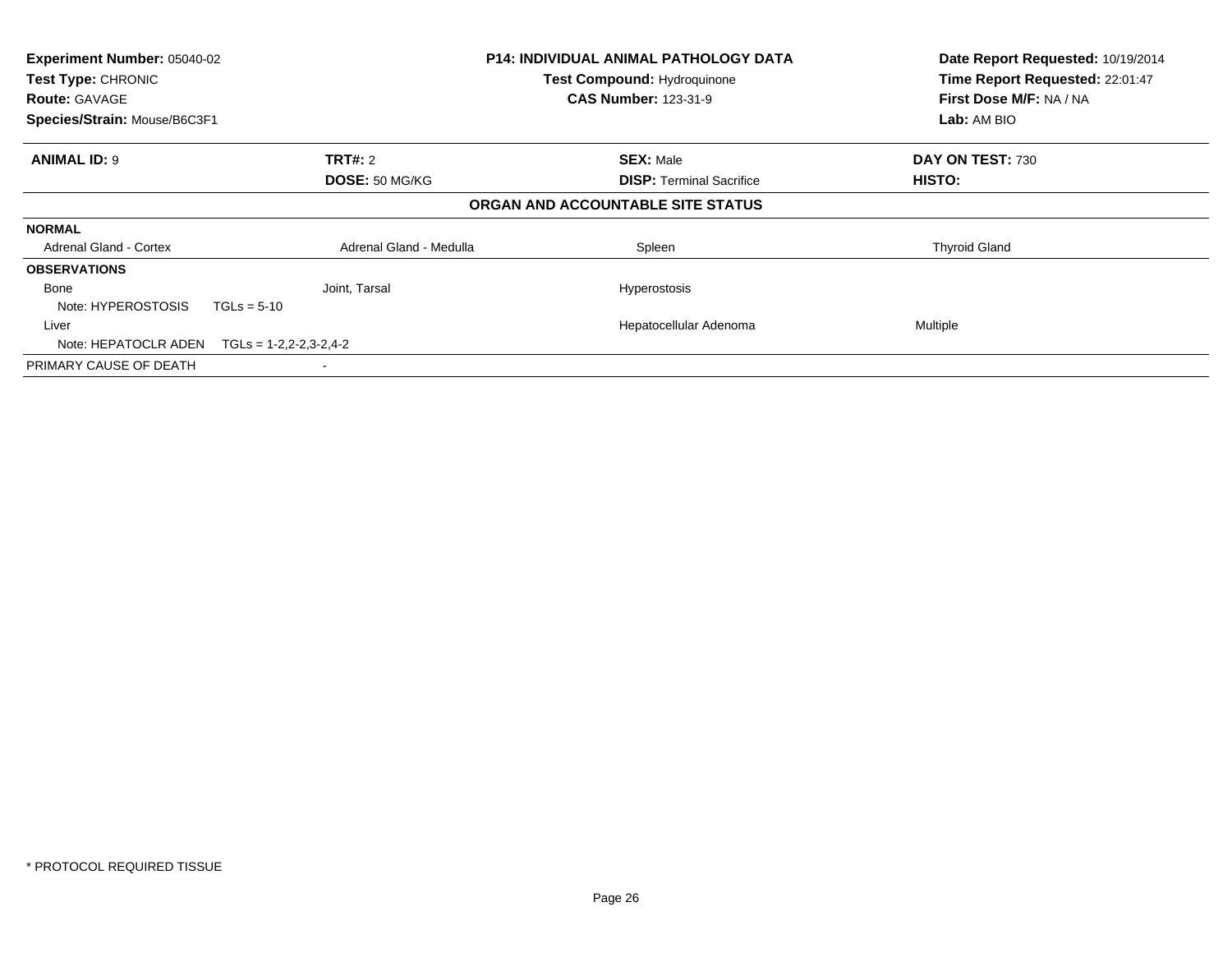| Experiment Number: 05040-02<br>Test Type: CHRONIC<br><b>Route: GAVAGE</b> |               |                             |  | <b>P14: INDIVIDUAL ANIMAL PATHOLOGY DATA</b> | Date Report Requested: 10/19/2014 |  |
|---------------------------------------------------------------------------|---------------|-----------------------------|--|----------------------------------------------|-----------------------------------|--|
|                                                                           |               | Test Compound: Hydroquinone |  | Time Report Requested: 22:01:47              |                                   |  |
|                                                                           |               |                             |  | <b>CAS Number: 123-31-9</b>                  | First Dose M/F: NA / NA           |  |
| Species/Strain: Mouse/B6C3F1                                              |               |                             |  |                                              | Lab: AM BIO                       |  |
| <b>ANIMAL ID: 9</b>                                                       |               | TRT#: 3                     |  | <b>SEX: Male</b>                             | DAY ON TEST: 729                  |  |
|                                                                           |               | DOSE: 100MG/KG              |  | <b>DISP: Terminal Sacrifice</b>              | HISTO:                            |  |
|                                                                           |               |                             |  | ORGAN AND ACCOUNTABLE SITE STATUS            |                                   |  |
| <b>NORMAL</b>                                                             |               |                             |  |                                              |                                   |  |
| <b>Adrenal Gland - Cortex</b>                                             |               | Adrenal Gland - Medulla     |  | Bone                                         | <b>Bone Marrow</b>                |  |
| <b>Brain</b>                                                              |               | Epididymis                  |  | Esophagus                                    | Gallbladder                       |  |
| Heart                                                                     |               | Intestine Large - Cecum     |  | Intestine Large - Colon                      | Intestine Large - Rectum          |  |
| Intestine Small - Duodenum                                                |               | Intestine Small - Ileum     |  | Intestine Small - Jejunum                    | Islets, Pancreatic                |  |
| Lung                                                                      |               | Lymph Node - Mandibular     |  | Nose                                         | Pancreas                          |  |
| Parathyroid Gland                                                         |               | Prostate                    |  | <b>Seminal Vesicle</b>                       | <b>Skin</b>                       |  |
| Spleen                                                                    |               | Stomach - Forestomach       |  | Stomach - Glandular                          | <b>Testes</b>                     |  |
| Thymus                                                                    |               | <b>Thyroid Gland</b>        |  | Trachea                                      |                                   |  |
| <b>MISSING</b>                                                            |               |                             |  |                                              |                                   |  |
| <b>Mammary Gland</b>                                                      |               | <b>Pituitary Gland</b>      |  |                                              |                                   |  |
| <b>OBSERVATIONS</b>                                                       |               |                             |  |                                              |                                   |  |
| <b>Harderian Gland</b>                                                    |               |                             |  | Adenoma                                      |                                   |  |
| Note: ADENOMA                                                             | $TGLs = 3-10$ |                             |  |                                              |                                   |  |
| Kidney                                                                    |               |                             |  | Inflammation                                 | Chronic, Mild                     |  |
| Liver                                                                     |               |                             |  | Anisokaryosis                                | Minimal                           |  |
|                                                                           |               |                             |  | Fatty Change                                 | Mild                              |  |
|                                                                           |               |                             |  | <b>Syncytial Alteration</b>                  | Mild                              |  |
| Lymph Node                                                                |               | Mesenteric                  |  | Congestion                                   | Marked                            |  |
| Note: CONGESTION                                                          | $TGLs = 2-4$  |                             |  |                                              |                                   |  |
| Salivary Glands                                                           |               |                             |  | Inflammation                                 | Chronic, Mild                     |  |
| <b>Urinary Bladder</b>                                                    |               | Submucosa                   |  | Inflammation                                 | Chronic, Minimal                  |  |
| PRIMARY CAUSE OF DEATH                                                    |               |                             |  |                                              |                                   |  |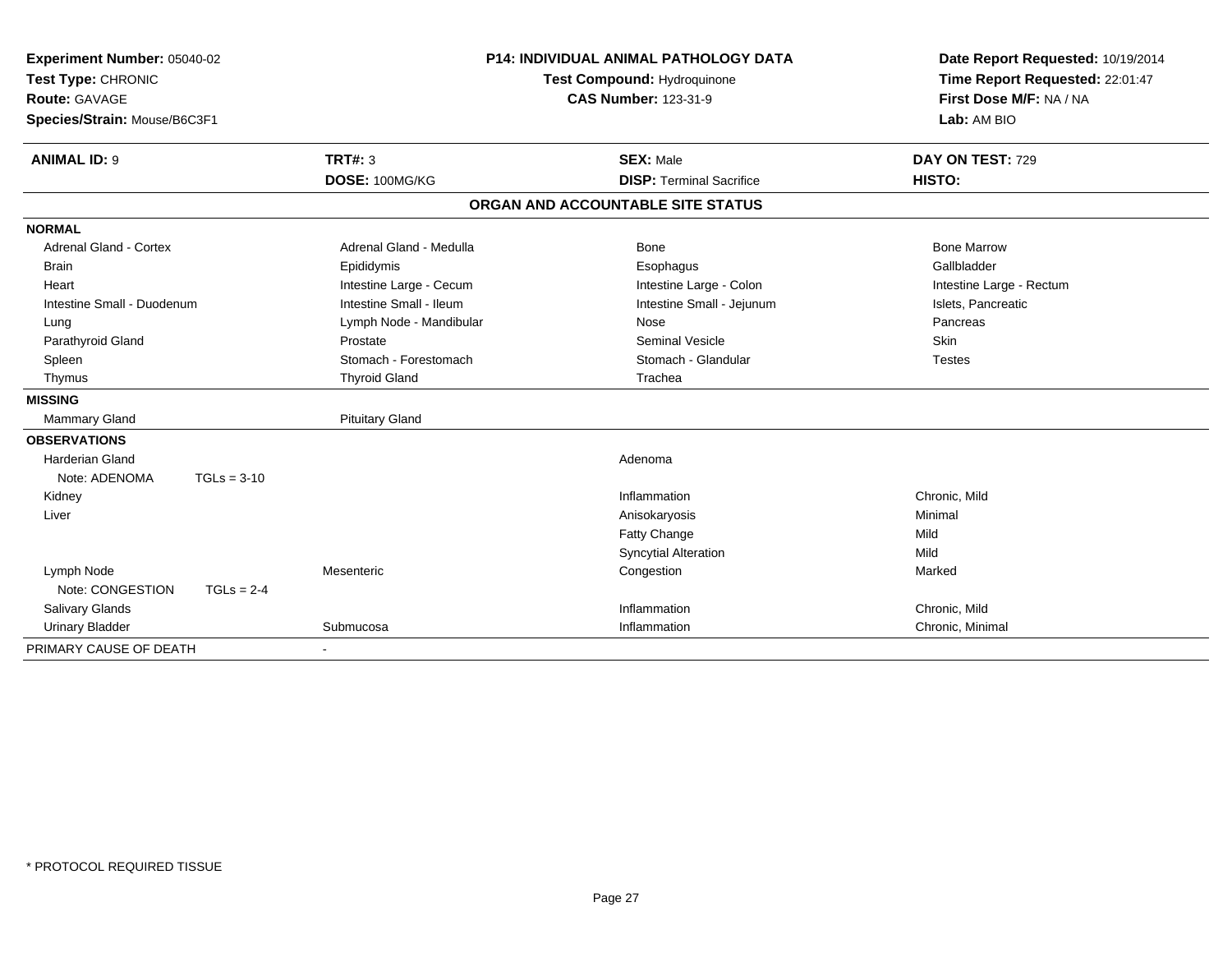| Experiment Number: 05040-02                   |                         | <b>P14: INDIVIDUAL ANIMAL PATHOLOGY DATA</b> | Date Report Requested: 10/19/2014 |  |
|-----------------------------------------------|-------------------------|----------------------------------------------|-----------------------------------|--|
| Test Type: CHRONIC                            |                         | Test Compound: Hydroquinone                  | Time Report Requested: 22:01:47   |  |
| <b>Route: GAVAGE</b>                          |                         | <b>CAS Number: 123-31-9</b>                  | First Dose M/F: NA / NA           |  |
| Species/Strain: Mouse/B6C3F1                  |                         |                                              | Lab: AM BIO                       |  |
| <b>ANIMAL ID: 10</b>                          | <b>TRT#: 2</b>          | <b>SEX: Male</b>                             | DAY ON TEST: 730                  |  |
|                                               | DOSE: 50 MG/KG          | <b>DISP:</b> Terminal Sacrifice              | HISTO:                            |  |
|                                               |                         | ORGAN AND ACCOUNTABLE SITE STATUS            |                                   |  |
| <b>NORMAL</b>                                 |                         |                                              |                                   |  |
| <b>Adrenal Gland - Cortex</b>                 | Adrenal Gland - Medulla | Spleen                                       | <b>Thyroid Gland</b>              |  |
| <b>OBSERVATIONS</b>                           |                         |                                              |                                   |  |
| Liver                                         |                         | Hepatocellular Carcinoma                     |                                   |  |
|                                               |                         | Hyperplasia                                  | Lymphoid, Minimal                 |  |
| Note: HYPERPLASIA                             | $TGLs = 5-12$           |                                              |                                   |  |
| [ Hepatocellular Carcinoma TGLS = 3-10,4-11 ] |                         |                                              |                                   |  |
| <b>Skin</b>                                   | <b>Subcut Tiss</b>      | Inflammation                                 | Suppurative, Marked               |  |
|                                               |                         | Ulcer                                        | Marked                            |  |
| Note: INFLAMMATION                            | $TGLs = 2-8$            |                                              |                                   |  |
| Note: ULCER<br>$TGLs = 1-8$                   |                         |                                              |                                   |  |
| PRIMARY CAUSE OF DEATH                        |                         |                                              |                                   |  |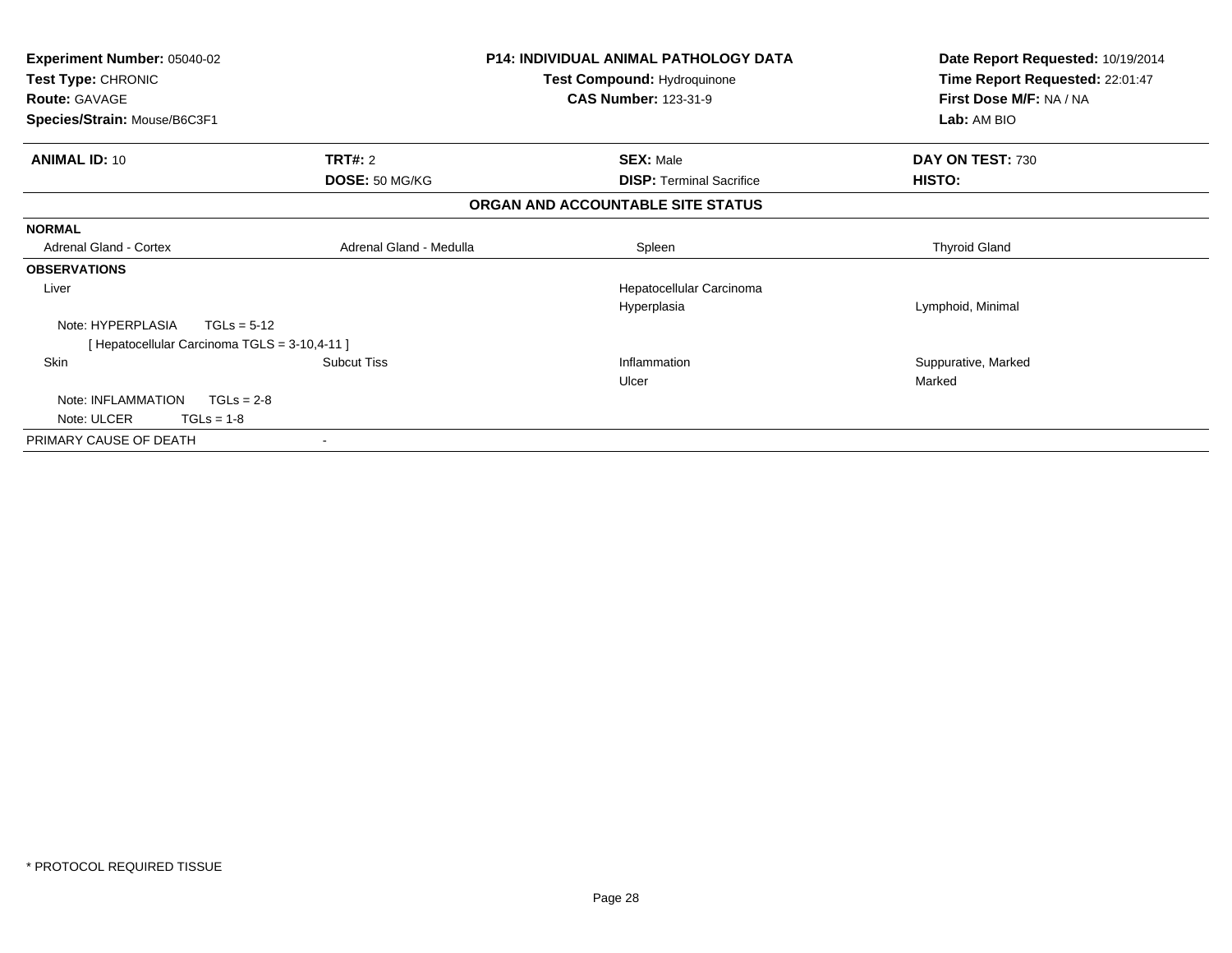| Experiment Number: 05040-02<br>Test Type: CHRONIC<br><b>Route: GAVAGE</b><br>Species/Strain: Mouse/B6C3F1 |                         | P14: INDIVIDUAL ANIMAL PATHOLOGY DATA<br>Test Compound: Hydroquinone<br><b>CAS Number: 123-31-9</b> | Date Report Requested: 10/19/2014<br>Time Report Requested: 22:01:47<br>First Dose M/F: NA / NA<br>Lab: AM BIO |  |
|-----------------------------------------------------------------------------------------------------------|-------------------------|-----------------------------------------------------------------------------------------------------|----------------------------------------------------------------------------------------------------------------|--|
| <b>ANIMAL ID: 10</b>                                                                                      | <b>TRT#: 3</b>          | <b>SEX: Male</b>                                                                                    | DAY ON TEST: 625                                                                                               |  |
|                                                                                                           | DOSE: 100MG/KG          | <b>DISP: Moribund</b>                                                                               | HISTO:                                                                                                         |  |
|                                                                                                           |                         | ORGAN AND ACCOUNTABLE SITE STATUS                                                                   |                                                                                                                |  |
| <b>NORMAL</b>                                                                                             |                         |                                                                                                     |                                                                                                                |  |
| <b>Adrenal Gland - Cortex</b>                                                                             | Adrenal Gland - Medulla | <b>Bone</b>                                                                                         | <b>Bone Marrow</b>                                                                                             |  |
| Epididymis                                                                                                | Esophagus               | Gallbladder                                                                                         | Heart                                                                                                          |  |
| Intestine Large - Cecum                                                                                   | Intestine Large - Colon | Intestine Large - Rectum                                                                            | Intestine Small - Duodenum                                                                                     |  |
| Intestine Small - Jejunum                                                                                 | Islets, Pancreatic      | Kidney                                                                                              | Lung                                                                                                           |  |
| Lymph Node - Mandibular                                                                                   | Nose                    | <b>Pituitary Gland</b>                                                                              | Salivary Glands                                                                                                |  |
| Skin                                                                                                      | Spleen                  | <b>Testes</b>                                                                                       | Thymus                                                                                                         |  |
| Trachea                                                                                                   | <b>Urinary Bladder</b>  |                                                                                                     |                                                                                                                |  |
| <b>MISSING</b>                                                                                            |                         |                                                                                                     |                                                                                                                |  |
| Mammary Gland                                                                                             | Parathyroid Gland       |                                                                                                     |                                                                                                                |  |
| <b>OBSERVATIONS</b>                                                                                       |                         |                                                                                                     |                                                                                                                |  |
| <b>Brain</b>                                                                                              |                         | Mineralization                                                                                      | Minimal                                                                                                        |  |
| <b>Intestine Small</b>                                                                                    | Ileum, Peyers Patch     | Hyperplasia                                                                                         | Lymphoid, Marked                                                                                               |  |
|                                                                                                           | Ileum, Mucosa           | <b>Necrosis</b>                                                                                     | Marked                                                                                                         |  |
| Note: NECROSIS<br>$TGLs = 4-6$                                                                            |                         |                                                                                                     |                                                                                                                |  |
| Liver                                                                                                     |                         | <b>Syncytial Alteration</b>                                                                         | Moderate                                                                                                       |  |
| Lymph Node                                                                                                |                         | Inflammation                                                                                        | Acute, Marked                                                                                                  |  |
| Mesentery                                                                                                 |                         | Inflammation                                                                                        | Acute, Marked                                                                                                  |  |
| Note: INFLAMMATION<br>$TGLs = 5-4$                                                                        |                         |                                                                                                     |                                                                                                                |  |
| Pancreas                                                                                                  | Serosa                  | Inflammation                                                                                        | Acute, Moderate                                                                                                |  |
| Prostate                                                                                                  | Serosa                  | Inflammation                                                                                        | Acute, Mild                                                                                                    |  |
| <b>Seminal Vesicle</b>                                                                                    | Serosa                  | Inflammation                                                                                        | Acute, Mild                                                                                                    |  |
| Stomach                                                                                                   | Forestomach             | Acanthosis                                                                                          | Marked                                                                                                         |  |
|                                                                                                           | Forestomach             | Ulcer                                                                                               | Marked                                                                                                         |  |
|                                                                                                           | Glandular               | Ulcer                                                                                               | Moderate                                                                                                       |  |
| <b>Thyroid Gland</b>                                                                                      | <b>Follicular Cel</b>   | Hyperplasia                                                                                         | Mild                                                                                                           |  |
|                                                                                                           |                         | Inflammation                                                                                        | Chronic, Mild                                                                                                  |  |
| PRIMARY CAUSE OF DEATH                                                                                    | $\blacksquare$          |                                                                                                     |                                                                                                                |  |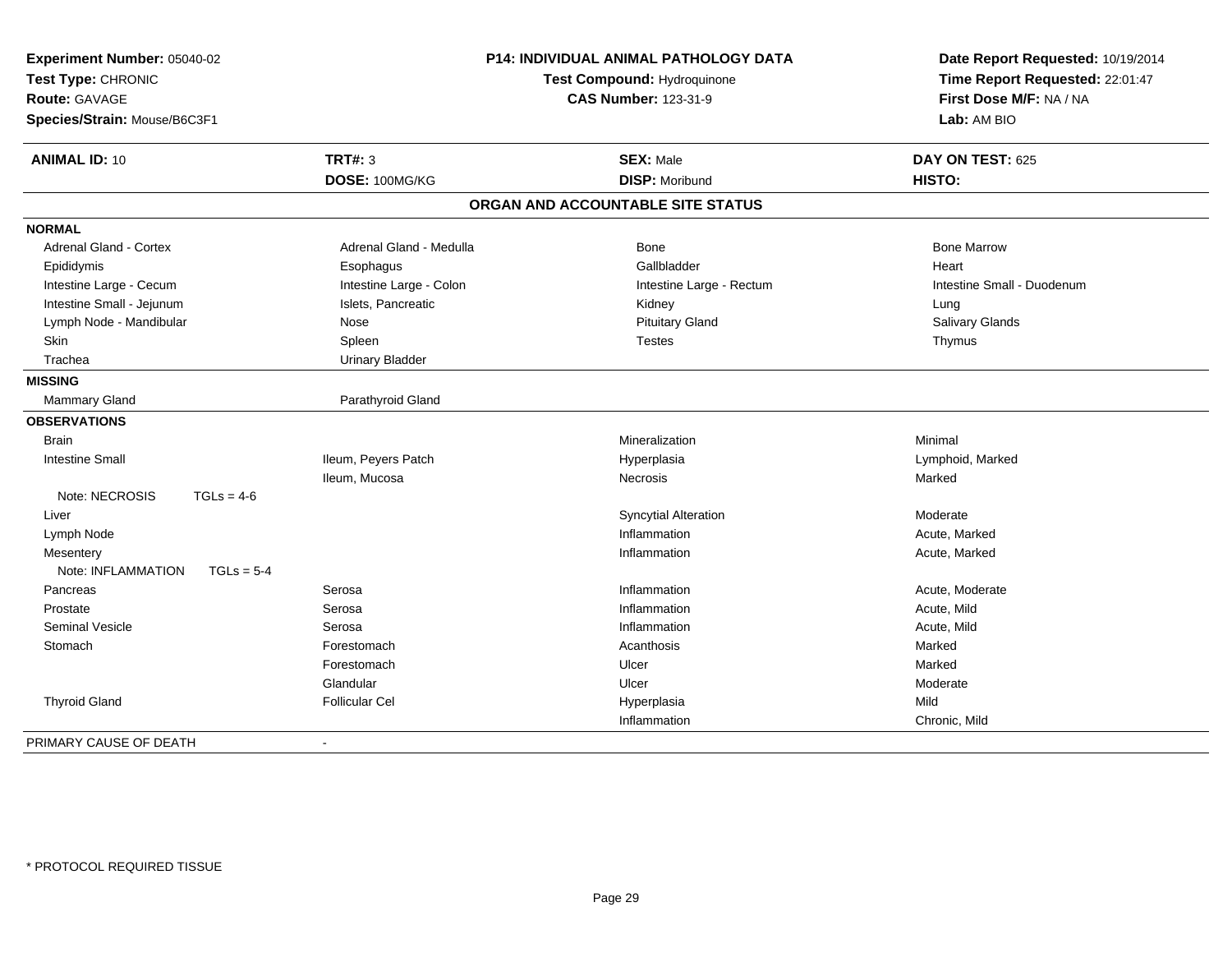| Experiment Number: 05040-02<br>Test Type: CHRONIC<br><b>Route: GAVAGE</b><br>Species/Strain: Mouse/B6C3F1 |                              | P14: INDIVIDUAL ANIMAL PATHOLOGY DATA<br>Test Compound: Hydroquinone<br><b>CAS Number: 123-31-9</b> | Date Report Requested: 10/19/2014<br>Time Report Requested: 22:01:47<br>First Dose M/F: NA / NA<br>Lab: AM BIO |
|-----------------------------------------------------------------------------------------------------------|------------------------------|-----------------------------------------------------------------------------------------------------|----------------------------------------------------------------------------------------------------------------|
| <b>ANIMAL ID: 11</b>                                                                                      | <b>TRT#: 1</b>               | <b>SEX: Male</b>                                                                                    | DAY ON TEST: 698                                                                                               |
|                                                                                                           | <b>DOSE: VEHICLE CONTROL</b> | <b>DISP: Moribund</b>                                                                               | HISTO:                                                                                                         |
|                                                                                                           |                              | ORGAN AND ACCOUNTABLE SITE STATUS                                                                   |                                                                                                                |
| <b>NORMAL</b>                                                                                             |                              |                                                                                                     |                                                                                                                |
| <b>Adrenal Gland - Cortex</b>                                                                             | Adrenal Gland - Medulla      | Bone                                                                                                | <b>Bone Marrow</b>                                                                                             |
| <b>Brain</b>                                                                                              | Epididymis                   | Esophagus                                                                                           | Gallbladder                                                                                                    |
| Intestine Large - Cecum                                                                                   | Intestine Large - Colon      | Intestine Large - Rectum                                                                            | Intestine Small - Duodenum                                                                                     |
| Intestine Small - Ileum                                                                                   | Intestine Small - Jejunum    | Islets, Pancreatic                                                                                  | Lymph Node - Mandibular                                                                                        |
| Lymph Node - Mesenteric                                                                                   | Pancreas                     | Parathyroid Gland                                                                                   | <b>Pituitary Gland</b>                                                                                         |
| Prostate                                                                                                  | <b>Seminal Vesicle</b>       | <b>Skin</b>                                                                                         | Spleen                                                                                                         |
| Stomach - Forestomach                                                                                     | Stomach - Glandular          | <b>Testes</b>                                                                                       | <b>Thyroid Gland</b>                                                                                           |
| Trachea                                                                                                   | <b>Urinary Bladder</b>       |                                                                                                     |                                                                                                                |
| <b>MISSING</b>                                                                                            |                              |                                                                                                     |                                                                                                                |
| <b>Mammary Gland</b>                                                                                      | Thymus                       |                                                                                                     |                                                                                                                |
| <b>OBSERVATIONS</b>                                                                                       |                              |                                                                                                     |                                                                                                                |
| Heart                                                                                                     |                              | Alveolar/Bronchiolar Carcinoma                                                                      | Metastatic (Lung)                                                                                              |
| Kidney                                                                                                    |                              | Inflammation                                                                                        | Chronic, Mild                                                                                                  |
| Liver                                                                                                     |                              | Cyst                                                                                                |                                                                                                                |
|                                                                                                           |                              | <b>Eosinophilic Focus</b>                                                                           |                                                                                                                |
|                                                                                                           |                              | Hepatocellular Adenoma                                                                              |                                                                                                                |
|                                                                                                           |                              | Hepatocellular Carcinoma                                                                            |                                                                                                                |
| Note: CYST MULTILOC<br>$TGLs = 5-2$                                                                       |                              |                                                                                                     |                                                                                                                |
| Note: HEPATOCLR ADEN<br>$TGLs = 4-2$                                                                      |                              |                                                                                                     |                                                                                                                |
| $TGLs = 1-10$<br>Note: HEPATOCLR ADEN                                                                     |                              |                                                                                                     |                                                                                                                |
| Note: HEPATOCLR CARC<br>$TGLs = 2-10$                                                                     |                              |                                                                                                     |                                                                                                                |
| Note: HEPATOCLR ADEN<br>$TGLs = 9-14$                                                                     |                              |                                                                                                     |                                                                                                                |
| Note: HEPATOCLR ADEN<br>$TGLs = 3-10$                                                                     |                              |                                                                                                     |                                                                                                                |
| Lung                                                                                                      |                              | Alveolar/Bronchiolar Carcinoma                                                                      |                                                                                                                |
| Note: ALV BRON CARC<br>$TGLs = 6-3$                                                                       |                              |                                                                                                     |                                                                                                                |
| Mesentery                                                                                                 |                              | Alveolar/Bronchiolar Carcinoma                                                                      | Metastatic (Lung)                                                                                              |
| Nose                                                                                                      | Nasolacrim Dct               | Inflammation                                                                                        | Chronic, Mild                                                                                                  |
| Salivary Glands                                                                                           |                              | Inflammation                                                                                        | Chronic, Minimal                                                                                               |
| <b>Skeletal Muscle</b>                                                                                    | Intercostal                  | Alveolar/Bronchiolar Carcinoma                                                                      | Metastatic (Lung)                                                                                              |
| Note: ALV BRON CARC<br>$TGLs = 8-11$                                                                      |                              |                                                                                                     |                                                                                                                |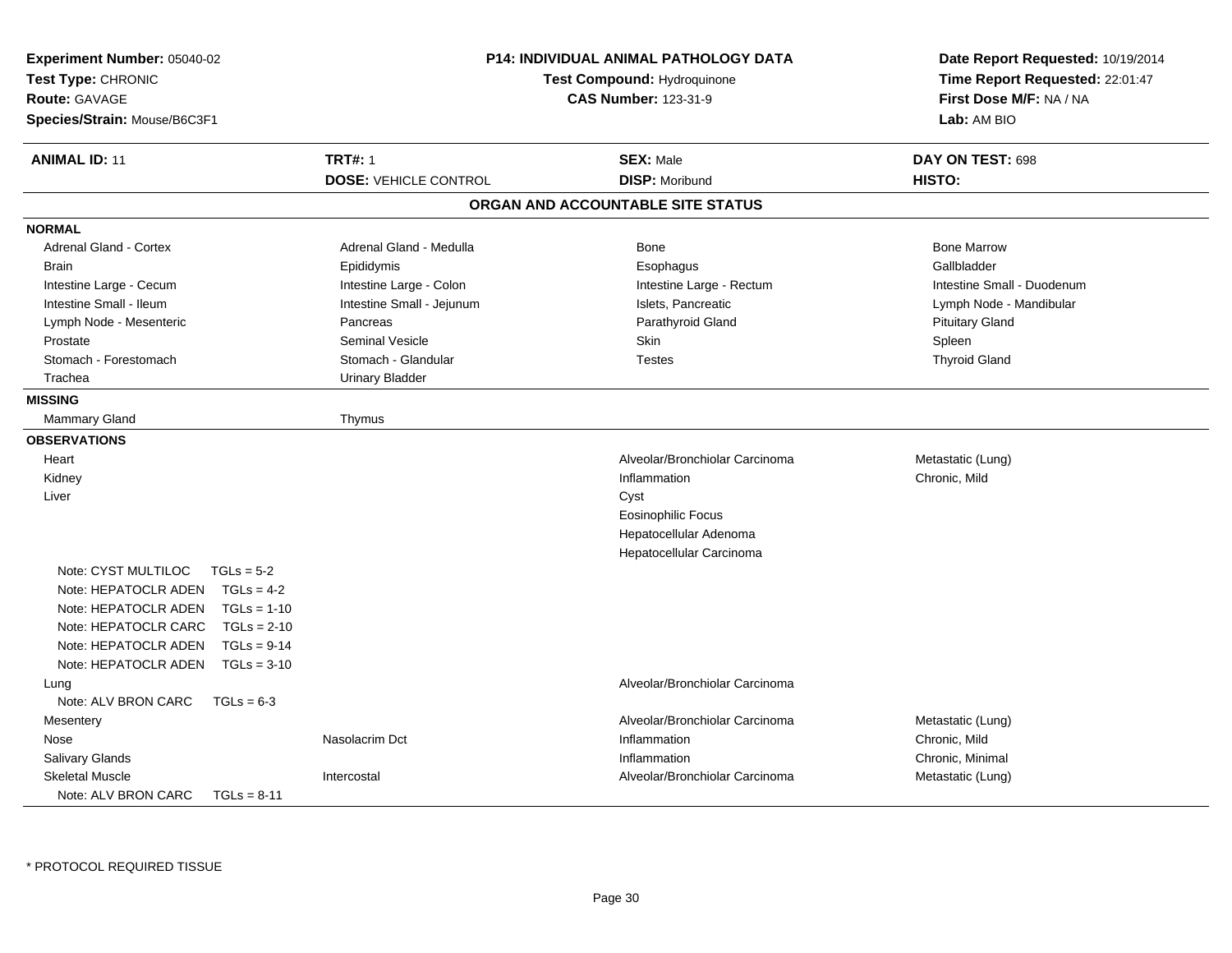| <b>Experiment Number: 05040-02</b> | <b>P14: INDIVIDUAL ANIMAL PATHOLOGY DATA</b> |                                    | Date Report Requested: 10/19/2014 |  |
|------------------------------------|----------------------------------------------|------------------------------------|-----------------------------------|--|
| <b>Test Type: CHRONIC</b>          |                                              | <b>Test Compound: Hydroquinone</b> | Time Report Requested: 22:01:47   |  |
| <b>Route: GAVAGE</b>               |                                              | <b>CAS Number: 123-31-9</b>        | First Dose M/F: NA / NA           |  |
| Species/Strain: Mouse/B6C3F1       |                                              |                                    | Lab: AM BIO                       |  |
| <b>ANIMAL ID: 11</b>               | <b>TRT#: 1</b>                               | <b>SEX:</b> Male                   | <b>DAY ON TEST: 698</b>           |  |
|                                    | <b>DOSE: VEHICLE CONTROL</b>                 | <b>DISP:</b> Moribund              | HISTO:                            |  |
|                                    |                                              | ORGAN AND ACCOUNTABLE SITE STATUS  |                                   |  |
| PRIMARY CAUSE OF DEATH             |                                              |                                    |                                   |  |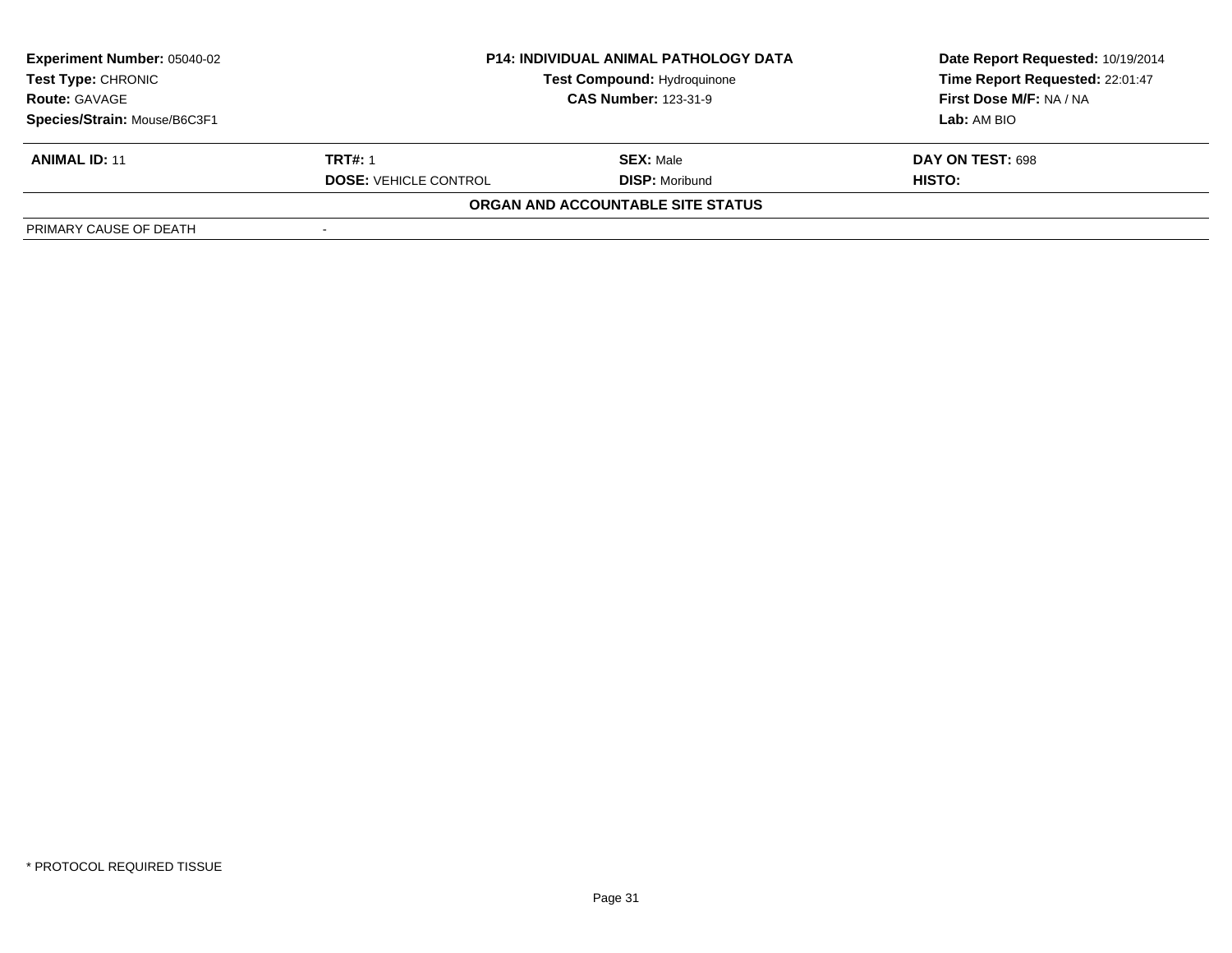| Experiment Number: 05040-02<br>Test Type: CHRONIC<br>Route: GAVAGE<br>Species/Strain: Mouse/B6C3F1 |                          | P14: INDIVIDUAL ANIMAL PATHOLOGY DATA<br>Test Compound: Hydroquinone<br><b>CAS Number: 123-31-9</b> | Date Report Requested: 10/19/2014<br>Time Report Requested: 22:01:47<br>First Dose M/F: NA / NA<br>Lab: AM BIO |
|----------------------------------------------------------------------------------------------------|--------------------------|-----------------------------------------------------------------------------------------------------|----------------------------------------------------------------------------------------------------------------|
| <b>ANIMAL ID: 11</b>                                                                               | <b>TRT#: 3</b>           | <b>SEX: Male</b>                                                                                    | DAY ON TEST: 729                                                                                               |
|                                                                                                    | DOSE: 100MG/KG           | <b>DISP: Terminal Sacrifice</b>                                                                     | HISTO:                                                                                                         |
|                                                                                                    |                          | ORGAN AND ACCOUNTABLE SITE STATUS                                                                   |                                                                                                                |
| <b>NORMAL</b>                                                                                      |                          |                                                                                                     |                                                                                                                |
| <b>Adrenal Gland - Cortex</b>                                                                      | Adrenal Gland - Medulla  | <b>Bone</b>                                                                                         | <b>Bone Marrow</b>                                                                                             |
| <b>Brain</b>                                                                                       | Epididymis               | Esophagus                                                                                           | Gallbladder                                                                                                    |
| Heart                                                                                              | Intestine Large - Cecum  | Intestine Large - Colon                                                                             | Intestine Large - Rectum                                                                                       |
| Intestine Small - Duodenum                                                                         | Islets, Pancreatic       | Nose                                                                                                | Pancreas                                                                                                       |
| Parathyroid Gland                                                                                  | <b>Pituitary Gland</b>   | Prostate                                                                                            | <b>Seminal Vesicle</b>                                                                                         |
| Spleen                                                                                             | Stomach - Forestomach    | Stomach - Glandular                                                                                 | <b>Testes</b>                                                                                                  |
| Thymus                                                                                             | Trachea                  | <b>Urinary Bladder</b>                                                                              |                                                                                                                |
| <b>MISSING</b>                                                                                     |                          |                                                                                                     |                                                                                                                |
| <b>Mammary Gland</b>                                                                               |                          |                                                                                                     |                                                                                                                |
| <b>OBSERVATIONS</b>                                                                                |                          |                                                                                                     |                                                                                                                |
| <b>Intestine Small</b>                                                                             | Ileum, Jejunum           | Lymphoma Malignant Lymphocytic                                                                      |                                                                                                                |
| Note: LYMPH MAL LYMP TGLs = 2-6,3-6                                                                |                          |                                                                                                     |                                                                                                                |
| Kidney                                                                                             |                          | Inflammation                                                                                        | Chronic, Minimal                                                                                               |
| Liver                                                                                              |                          | Cytomegaly                                                                                          | Minimal                                                                                                        |
|                                                                                                    |                          | <b>Syncytial Alteration</b>                                                                         | Mild                                                                                                           |
| Lung                                                                                               |                          | Alveolar/Bronchiolar Adenoma                                                                        |                                                                                                                |
| Note: ALV BRON ADEN                                                                                | $TGLs = 5-3$             |                                                                                                     |                                                                                                                |
| Lymph Node                                                                                         | Mandibular               | Hyperplasia                                                                                         | Plasma Cell, Marked                                                                                            |
|                                                                                                    | Mesenteric               | Lymphoma Malignant Lymphocytic                                                                      |                                                                                                                |
|                                                                                                    | Renal                    | Lymphoma Malignant Lymphocytic                                                                      |                                                                                                                |
| Note: LYMPH MAL LYMP                                                                               | $TGLs = 1-10.1-11$       |                                                                                                     |                                                                                                                |
| Note: LYMPH MAL LYMP                                                                               | $TGLS = 4-4$             |                                                                                                     |                                                                                                                |
| Salivary Glands                                                                                    |                          | Inflammation                                                                                        | Chronic, Minimal                                                                                               |
| <b>Skin</b>                                                                                        |                          | Ulcer                                                                                               | Marked                                                                                                         |
| Note: ULCER<br>$TGLs = 6-12$                                                                       |                          |                                                                                                     |                                                                                                                |
| <b>Thyroid Gland</b>                                                                               | Follicular Cel           | Hyperplasia                                                                                         | Minimal                                                                                                        |
| PRIMARY CAUSE OF DEATH                                                                             | $\overline{\phantom{a}}$ |                                                                                                     |                                                                                                                |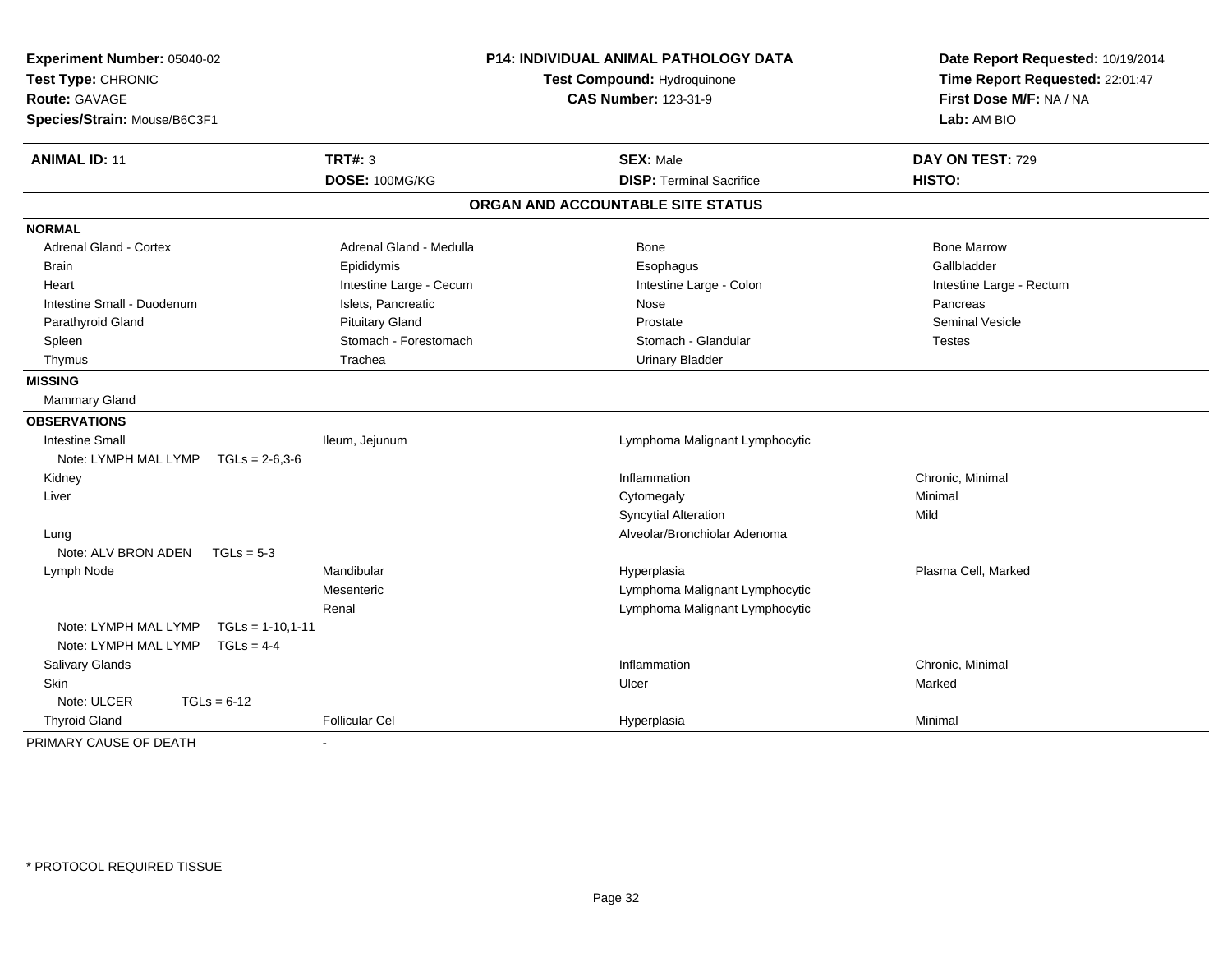| Experiment Number: 05040-02<br>Test Type: CHRONIC<br><b>Route: GAVAGE</b><br>Species/Strain: Mouse/B6C3F1 | <b>P14: INDIVIDUAL ANIMAL PATHOLOGY DATA</b><br>Test Compound: Hydroquinone<br><b>CAS Number: 123-31-9</b> |                                   | Date Report Requested: 10/19/2014<br>Time Report Requested: 22:01:47<br>First Dose M/F: NA / NA<br>Lab: AM BIO |
|-----------------------------------------------------------------------------------------------------------|------------------------------------------------------------------------------------------------------------|-----------------------------------|----------------------------------------------------------------------------------------------------------------|
| <b>ANIMAL ID: 12</b>                                                                                      | <b>TRT#: 1</b>                                                                                             | <b>SEX: Male</b>                  | DAY ON TEST: 605                                                                                               |
|                                                                                                           | <b>DOSE: VEHICLE CONTROL</b>                                                                               | <b>DISP: Dead</b>                 | HISTO:                                                                                                         |
|                                                                                                           |                                                                                                            | ORGAN AND ACCOUNTABLE SITE STATUS |                                                                                                                |
| <b>NORMAL</b>                                                                                             |                                                                                                            |                                   |                                                                                                                |
| <b>Adrenal Gland - Cortex</b>                                                                             | Adrenal Gland - Medulla                                                                                    | <b>Bone Marrow</b>                | <b>Brain</b>                                                                                                   |
| Epididymis                                                                                                | Esophagus                                                                                                  | Heart                             | Islets, Pancreatic                                                                                             |
| Lung                                                                                                      | Lymph Node - Mandibular                                                                                    | Lymph Node - Mesenteric           | Nose                                                                                                           |
| Pancreas                                                                                                  | Parathyroid Gland                                                                                          | <b>Pituitary Gland</b>            | Prostate                                                                                                       |
| Salivary Glands                                                                                           | <b>Seminal Vesicle</b>                                                                                     | Stomach - Forestomach             | Stomach - Glandular                                                                                            |
| <b>Testes</b>                                                                                             | <b>Thyroid Gland</b>                                                                                       | Trachea                           |                                                                                                                |
| <b>MISSING</b>                                                                                            |                                                                                                            |                                   |                                                                                                                |
| <b>Mammary Gland</b>                                                                                      | Thymus                                                                                                     |                                   |                                                                                                                |
| <b>AUTO PRECLUDES DIAG.</b>                                                                               |                                                                                                            |                                   |                                                                                                                |
| Gallbladder                                                                                               | Intestine Large - Cecum                                                                                    | Intestine Large - Colon           | Intestine Large - Rectum                                                                                       |
| Intestine Small - Duodenum                                                                                | Intestine Small - Ileum                                                                                    | Intestine Small - Jejunum         | <b>Urinary Bladder</b>                                                                                         |
| <b>OBSERVATIONS</b>                                                                                       |                                                                                                            |                                   |                                                                                                                |
| <b>Bone</b>                                                                                               | Joint, Tarsal                                                                                              | Hyperostosis                      |                                                                                                                |
| Note: HYPEROSTOSIS<br>$TGLs = 3-9$                                                                        |                                                                                                            |                                   |                                                                                                                |
| Kidney                                                                                                    |                                                                                                            | Inflammation                      | Chronic, Moderate                                                                                              |
| Liver                                                                                                     |                                                                                                            | Hepatocellular Carcinoma          |                                                                                                                |
| Note: HEPATOCLR CARC TGLs = 1-2                                                                           |                                                                                                            |                                   |                                                                                                                |
| <b>Skin</b>                                                                                               |                                                                                                            | Ulcer                             | Minimal                                                                                                        |
| Note: ULCER<br>$TGLs = 2-8$                                                                               |                                                                                                            |                                   |                                                                                                                |
| Spleen                                                                                                    |                                                                                                            | Hematopoietic Cell Proliferation  | Marked                                                                                                         |
| Note: HEMA CELL PROL TGLs = 4-2                                                                           |                                                                                                            |                                   |                                                                                                                |
| PRIMARY CAUSE OF DEATH                                                                                    |                                                                                                            |                                   |                                                                                                                |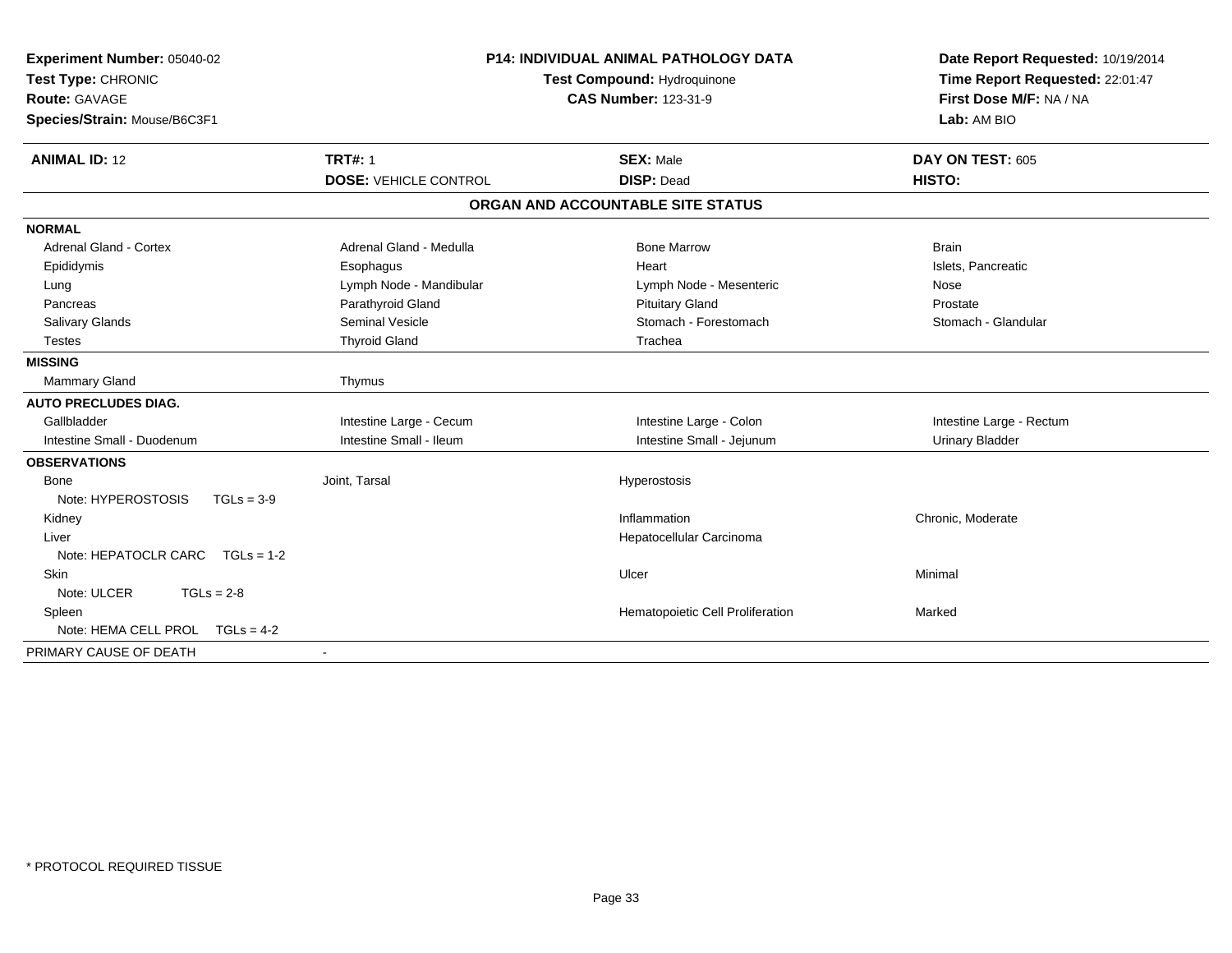| Experiment Number: 05040-02<br>Test Type: CHRONIC<br>Route: GAVAGE<br>Species/Strain: Mouse/B6C3F1 | <b>P14: INDIVIDUAL ANIMAL PATHOLOGY DATA</b><br>Test Compound: Hydroquinone<br><b>CAS Number: 123-31-9</b> |                                                     | Date Report Requested: 10/19/2014<br>Time Report Requested: 22:01:47<br>First Dose M/F: NA / NA<br>Lab: AM BIO |  |
|----------------------------------------------------------------------------------------------------|------------------------------------------------------------------------------------------------------------|-----------------------------------------------------|----------------------------------------------------------------------------------------------------------------|--|
| <b>ANIMAL ID: 12</b>                                                                               | <b>TRT#: 3</b><br>DOSE: 100MG/KG                                                                           | <b>SEX: Male</b><br><b>DISP: Terminal Sacrifice</b> | DAY ON TEST: 731<br>HISTO:                                                                                     |  |
|                                                                                                    |                                                                                                            |                                                     |                                                                                                                |  |
|                                                                                                    |                                                                                                            | ORGAN AND ACCOUNTABLE SITE STATUS                   |                                                                                                                |  |
| <b>NORMAL</b>                                                                                      |                                                                                                            |                                                     |                                                                                                                |  |
| <b>Adrenal Gland - Cortex</b>                                                                      | Adrenal Gland - Medulla                                                                                    | <b>Bone Marrow</b>                                  | <b>Brain</b>                                                                                                   |  |
| Epididymis                                                                                         | Esophagus                                                                                                  | Gallbladder                                         | Heart                                                                                                          |  |
| Intestine Large - Cecum                                                                            | Intestine Large - Colon                                                                                    | Intestine Large - Rectum                            | Intestine Small - Duodenum                                                                                     |  |
| Intestine Small - Ileum                                                                            | Intestine Small - Jejunum                                                                                  | Islets, Pancreatic                                  | Lymph Node - Mandibular                                                                                        |  |
| Lymph Node - Mesenteric                                                                            | Nose                                                                                                       | Pancreas                                            | Parathyroid Gland                                                                                              |  |
| <b>Pituitary Gland</b>                                                                             | Prostate                                                                                                   | <b>Seminal Vesicle</b>                              | Stomach - Forestomach                                                                                          |  |
| Stomach - Glandular                                                                                | <b>Testes</b>                                                                                              | Thymus                                              | <b>Thyroid Gland</b>                                                                                           |  |
| Trachea                                                                                            | <b>Urinary Bladder</b>                                                                                     |                                                     |                                                                                                                |  |
| <b>MISSING</b>                                                                                     |                                                                                                            |                                                     |                                                                                                                |  |
| Mammary Gland                                                                                      |                                                                                                            |                                                     |                                                                                                                |  |
| <b>OBSERVATIONS</b>                                                                                |                                                                                                            |                                                     |                                                                                                                |  |
| Bone                                                                                               | Joint. Tarsal                                                                                              | Hyperostosis                                        |                                                                                                                |  |
| Note: HYPEROSTOSIS<br>$TGLs = 3-9$                                                                 |                                                                                                            |                                                     |                                                                                                                |  |
| Kidney                                                                                             |                                                                                                            | Inflammation                                        | Chronic, Moderate                                                                                              |  |
| Liver                                                                                              |                                                                                                            | Hepatocellular Carcinoma                            |                                                                                                                |  |
|                                                                                                    |                                                                                                            | Inflammation                                        | Chronic, Moderate                                                                                              |  |
| Note: HEPATOCLR CARC<br>$TGLs = 4-2$                                                               |                                                                                                            |                                                     |                                                                                                                |  |
| Lung                                                                                               |                                                                                                            | Hemorrhage                                          | Mild                                                                                                           |  |
| Note: HEMORRHAGE<br>$TGLs = 5-12$                                                                  |                                                                                                            |                                                     |                                                                                                                |  |
| Salivary Glands                                                                                    |                                                                                                            | Inflammation                                        | Chronic, Minimal                                                                                               |  |
| Skin                                                                                               |                                                                                                            | Atrophy                                             | Moderate                                                                                                       |  |
| Note: ATROPHY<br>$TGLs = 1-10$                                                                     |                                                                                                            |                                                     |                                                                                                                |  |
| Spleen                                                                                             |                                                                                                            | Hematopoietic Cell Proliferation                    | Marked                                                                                                         |  |
| Note: HEMA CELL PROL TGLs = 2-2                                                                    |                                                                                                            |                                                     |                                                                                                                |  |
| PRIMARY CAUSE OF DEATH                                                                             | $\overline{a}$                                                                                             |                                                     |                                                                                                                |  |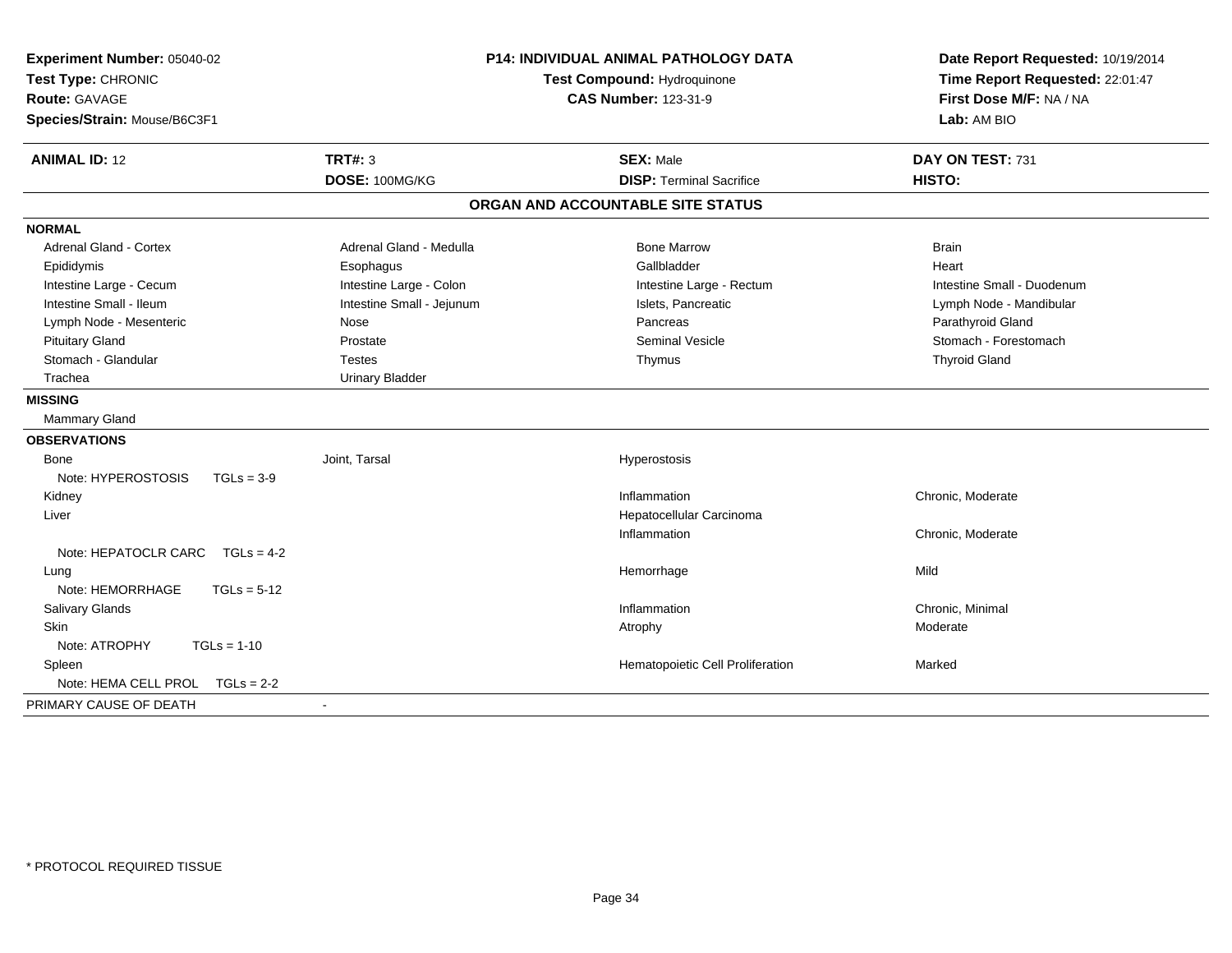| Experiment Number: 05040-02<br>Test Type: CHRONIC<br><b>Route: GAVAGE</b><br>Species/Strain: Mouse/B6C3F1 |               | <b>P14: INDIVIDUAL ANIMAL PATHOLOGY DATA</b><br>Test Compound: Hydroquinone<br><b>CAS Number: 123-31-9</b> |                                   | Date Report Requested: 10/19/2014<br>Time Report Requested: 22:01:47<br>First Dose M/F: NA / NA<br>Lab: AM BIO |  |
|-----------------------------------------------------------------------------------------------------------|---------------|------------------------------------------------------------------------------------------------------------|-----------------------------------|----------------------------------------------------------------------------------------------------------------|--|
| <b>ANIMAL ID: 13</b>                                                                                      |               | <b>TRT#: 1</b>                                                                                             | <b>SEX: Male</b>                  | DAY ON TEST: 694                                                                                               |  |
|                                                                                                           |               | <b>DOSE: VEHICLE CONTROL</b>                                                                               | <b>DISP: Moribund</b>             | HISTO:                                                                                                         |  |
|                                                                                                           |               |                                                                                                            | ORGAN AND ACCOUNTABLE SITE STATUS |                                                                                                                |  |
| <b>NORMAL</b>                                                                                             |               |                                                                                                            |                                   |                                                                                                                |  |
| Adrenal Gland - Cortex                                                                                    |               | Adrenal Gland - Medulla                                                                                    | <b>Bone Marrow</b>                | <b>Brain</b>                                                                                                   |  |
| Epididymis                                                                                                |               | Esophagus                                                                                                  | Gallbladder                       | Intestine Large - Cecum                                                                                        |  |
| Intestine Large - Colon                                                                                   |               | Intestine Large - Rectum                                                                                   | Intestine Small - Duodenum        | Intestine Small - Ileum                                                                                        |  |
| Intestine Small - Jejunum                                                                                 |               | Islets, Pancreatic                                                                                         | Lung                              | Lymph Node - Mandibular                                                                                        |  |
| Lymph Node - Mesenteric                                                                                   |               | Nose                                                                                                       | Pancreas                          | Parathyroid Gland                                                                                              |  |
| <b>Pituitary Gland</b>                                                                                    |               | Prostate                                                                                                   | <b>Seminal Vesicle</b>            | <b>Skin</b>                                                                                                    |  |
| Spinal Cord                                                                                               |               | Spleen                                                                                                     | Stomach - Forestomach             | Stomach - Glandular                                                                                            |  |
| <b>Testes</b>                                                                                             |               | Thymus                                                                                                     | Trachea                           | <b>Urinary Bladder</b>                                                                                         |  |
| <b>MISSING</b>                                                                                            |               |                                                                                                            |                                   |                                                                                                                |  |
| Mammary Gland                                                                                             |               |                                                                                                            |                                   |                                                                                                                |  |
| <b>OBSERVATIONS</b>                                                                                       |               |                                                                                                            |                                   |                                                                                                                |  |
| Bone                                                                                                      |               |                                                                                                            | Osteosarcoma                      |                                                                                                                |  |
| Note: OSTEOSARC                                                                                           | $TGLs = 1-8$  |                                                                                                            |                                   |                                                                                                                |  |
| Heart                                                                                                     |               |                                                                                                            | Inflammation                      | Chronic, Minimal                                                                                               |  |
| Kidney                                                                                                    |               |                                                                                                            | Inflammation                      | Chronic, Moderate                                                                                              |  |
| Liver                                                                                                     |               |                                                                                                            | Hepatocellular Adenoma            |                                                                                                                |  |
| Note: HEPATOCLR ADEN                                                                                      | $TGLs = 6-2$  |                                                                                                            |                                   |                                                                                                                |  |
| Lymph Node                                                                                                |               | Lumbar                                                                                                     | Congestion                        | Moderate                                                                                                       |  |
|                                                                                                           |               | Mesenteric                                                                                                 | Congestion                        | Moderate                                                                                                       |  |
|                                                                                                           |               | Mediastinal                                                                                                | Hyperplasia                       | Moderate                                                                                                       |  |
| Note: CONGESTION                                                                                          | $TGLs = 5-10$ |                                                                                                            |                                   |                                                                                                                |  |
| Note: CONGESTION                                                                                          | $TGLs = 4-4$  |                                                                                                            |                                   |                                                                                                                |  |
| Note: HYPERPLASIA                                                                                         | $TGLs = 7-4$  |                                                                                                            |                                   |                                                                                                                |  |
| Mesentery                                                                                                 |               | Fat                                                                                                        | Necrosis                          | Focal, Marked                                                                                                  |  |
| Note: NECROSIS                                                                                            | $TGLS = 2-1-$ |                                                                                                            |                                   |                                                                                                                |  |
| <b>Salivary Glands</b>                                                                                    |               |                                                                                                            | Inflammation                      | Chronic, Minimal                                                                                               |  |
| <b>Thyroid Gland</b>                                                                                      |               | <b>Follicular Cel</b>                                                                                      | Adenoma                           |                                                                                                                |  |
| Note: ADENOMA                                                                                             | $TGLs = 8-4$  |                                                                                                            |                                   |                                                                                                                |  |
| PRIMARY CAUSE OF DEATH                                                                                    |               | $\blacksquare$                                                                                             |                                   |                                                                                                                |  |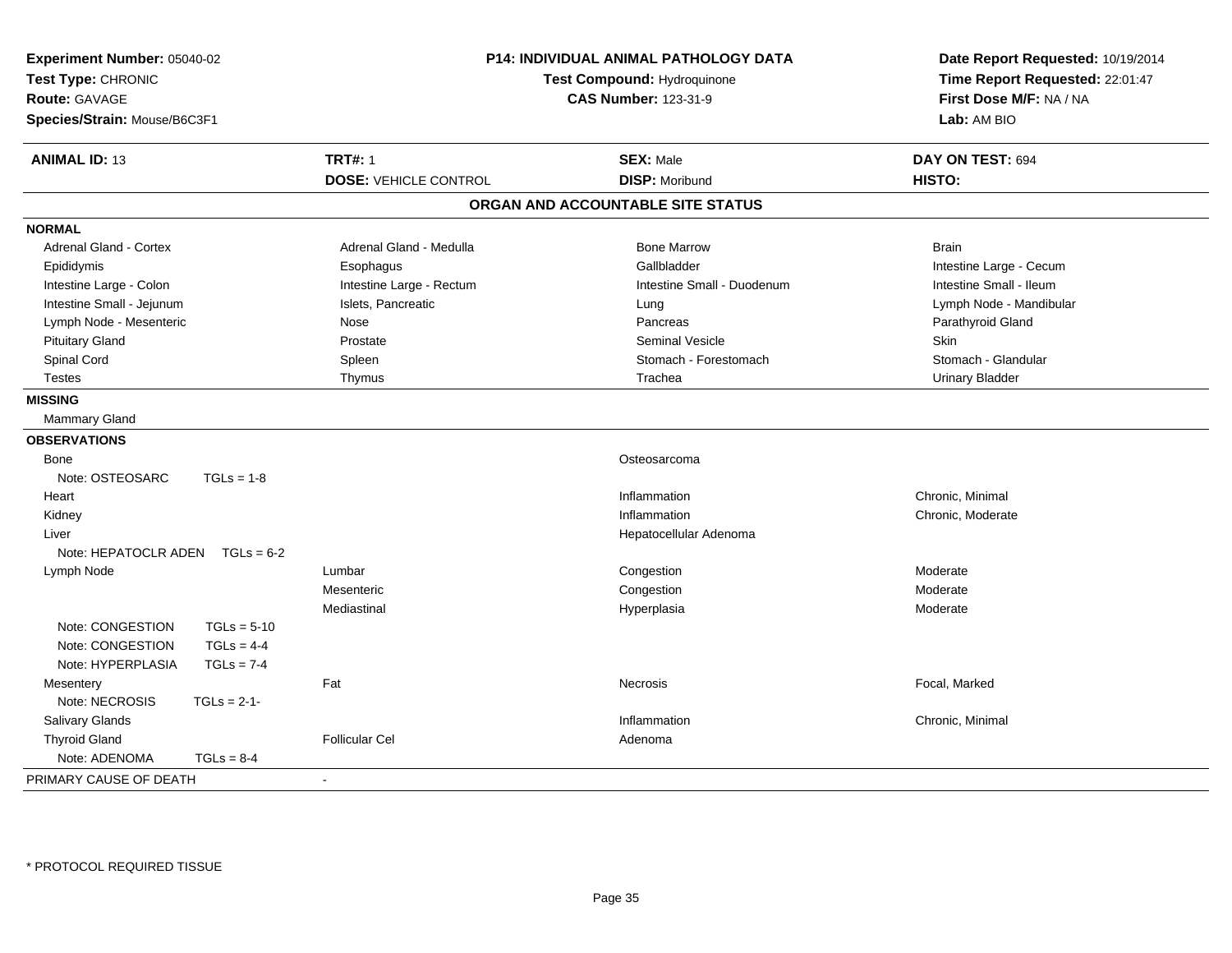| Experiment Number: 05040-02<br>Test Type: CHRONIC<br><b>Route: GAVAGE</b><br>Species/Strain: Mouse/B6C3F1 |                    | <b>P14: INDIVIDUAL ANIMAL PATHOLOGY DATA</b><br>Test Compound: Hydroquinone<br><b>CAS Number: 123-31-9</b> |  | Date Report Requested: 10/19/2014<br>Time Report Requested: 22:01:47<br>First Dose M/F: NA / NA<br>Lab: AM BIO |                            |
|-----------------------------------------------------------------------------------------------------------|--------------------|------------------------------------------------------------------------------------------------------------|--|----------------------------------------------------------------------------------------------------------------|----------------------------|
| <b>ANIMAL ID: 13</b>                                                                                      |                    | TRT#: 2<br>DOSE: 50 MG/KG                                                                                  |  | <b>SEX: Male</b><br><b>DISP: Terminal Sacrifice</b>                                                            | DAY ON TEST: 731<br>HISTO: |
|                                                                                                           |                    |                                                                                                            |  | ORGAN AND ACCOUNTABLE SITE STATUS                                                                              |                            |
| <b>NORMAL</b>                                                                                             |                    |                                                                                                            |  |                                                                                                                |                            |
| <b>Adrenal Gland - Cortex</b>                                                                             |                    | <b>Thyroid Gland</b>                                                                                       |  |                                                                                                                |                            |
| <b>OBSERVATIONS</b>                                                                                       |                    |                                                                                                            |  |                                                                                                                |                            |
| <b>Adrenal Gland</b>                                                                                      |                    | Capsule                                                                                                    |  | Lymphoma Malignant Lymphocytic                                                                                 |                            |
|                                                                                                           |                    | Medulla                                                                                                    |  | Pheochromocytoma Benign                                                                                        |                            |
| Bone                                                                                                      |                    | Joint, Tarsal                                                                                              |  | Hyperostosis                                                                                                   |                            |
| Note: HYPEROSTOSIS                                                                                        | $TGLs = 1-10$      |                                                                                                            |  |                                                                                                                |                            |
| Liver                                                                                                     |                    |                                                                                                            |  | Eosinophilic Focus                                                                                             |                            |
| Note: EOSIN FOCUS                                                                                         | $TGLs = 9-16$      |                                                                                                            |  |                                                                                                                |                            |
| Lung                                                                                                      |                    |                                                                                                            |  | Congestion                                                                                                     | Moderate                   |
| Note: CONGESTION                                                                                          | $TGLs = 8-3$       |                                                                                                            |  |                                                                                                                |                            |
| Lymph Node                                                                                                |                    | Lumbar                                                                                                     |  | Lymphoma Malignant Lymphocytic                                                                                 |                            |
|                                                                                                           |                    | Mediastinal                                                                                                |  | Lymphoma Malignant Lymphocytic                                                                                 |                            |
|                                                                                                           |                    | Mesenteric                                                                                                 |  | Lymphoma Malignant Lymphocytic                                                                                 |                            |
|                                                                                                           |                    | Pancreatic                                                                                                 |  | Lymphoma Malignant Lymphocytic                                                                                 |                            |
|                                                                                                           |                    | Renal                                                                                                      |  | Lymphoma Malignant Lymphocytic                                                                                 |                            |
| Note: LYMPH MAL LYMP                                                                                      | $TGLs = 2-6$       |                                                                                                            |  |                                                                                                                |                            |
| Note: LYMPH MAL LYMP                                                                                      | $TGLs = 3-4$       |                                                                                                            |  |                                                                                                                |                            |
| Note: LYMPH MAL LYMP                                                                                      | $TGLs = 6-13$      |                                                                                                            |  |                                                                                                                |                            |
| Note: LYMPH MAL LYMP                                                                                      | $TGLs = 7-14$      |                                                                                                            |  |                                                                                                                |                            |
| Note: LYMPH MAL LYMP                                                                                      | $TGLs = 4-11,5-12$ |                                                                                                            |  |                                                                                                                |                            |
| Spleen                                                                                                    |                    |                                                                                                            |  | Hematopoietic Cell Proliferation                                                                               | Moderate                   |
| PRIMARY CAUSE OF DEATH                                                                                    |                    |                                                                                                            |  |                                                                                                                |                            |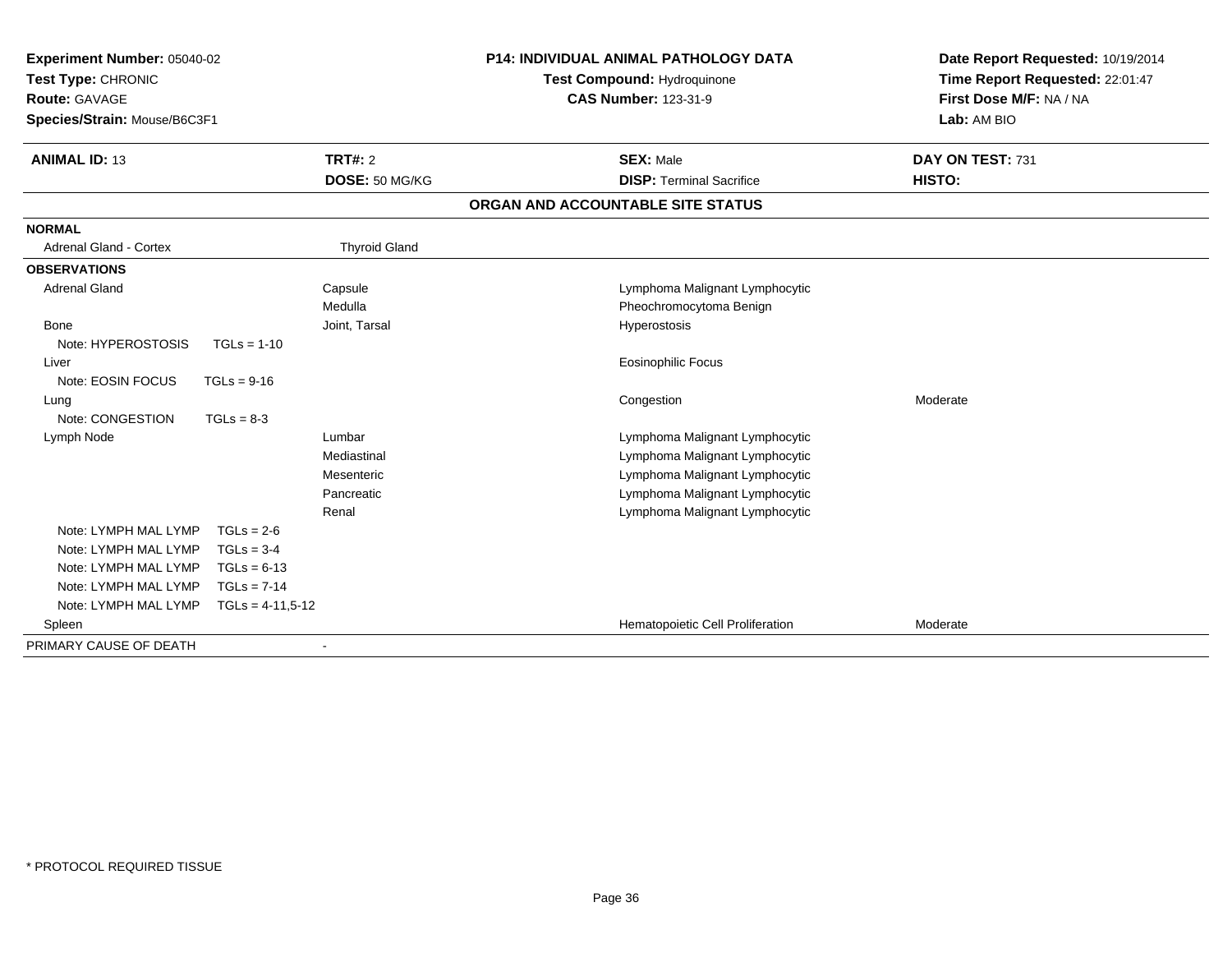| Experiment Number: 05040-02<br>Test Type: CHRONIC<br><b>Route: GAVAGE</b><br>Species/Strain: Mouse/B6C3F1 |                         | P14: INDIVIDUAL ANIMAL PATHOLOGY DATA<br>Test Compound: Hydroquinone<br><b>CAS Number: 123-31-9</b> | Date Report Requested: 10/19/2014<br>Time Report Requested: 22:01:47<br>First Dose M/F: NA / NA<br>Lab: AM BIO |  |
|-----------------------------------------------------------------------------------------------------------|-------------------------|-----------------------------------------------------------------------------------------------------|----------------------------------------------------------------------------------------------------------------|--|
| <b>ANIMAL ID: 13</b>                                                                                      | <b>TRT#: 3</b>          | <b>SEX: Male</b>                                                                                    | DAY ON TEST: 730                                                                                               |  |
|                                                                                                           | DOSE: 100MG/KG          | <b>DISP: Terminal Sacrifice</b>                                                                     | HISTO:                                                                                                         |  |
|                                                                                                           |                         | ORGAN AND ACCOUNTABLE SITE STATUS                                                                   |                                                                                                                |  |
| <b>NORMAL</b>                                                                                             |                         |                                                                                                     |                                                                                                                |  |
| <b>Adrenal Gland - Cortex</b>                                                                             | Adrenal Gland - Medulla | Bone                                                                                                | <b>Bone Marrow</b>                                                                                             |  |
| <b>Brain</b>                                                                                              | Epididymis              | Esophagus                                                                                           | Gallbladder                                                                                                    |  |
| Heart                                                                                                     | Intestine Large - Cecum | Intestine Large - Colon                                                                             | Intestine Large - Rectum                                                                                       |  |
| Intestine Small - Duodenum                                                                                | Intestine Small - Ileum | Intestine Small - Jejunum                                                                           | Islets, Pancreatic                                                                                             |  |
| Lung                                                                                                      | Lymph Node - Mandibular | Nose                                                                                                | Pancreas                                                                                                       |  |
| Parathyroid Gland                                                                                         | Prostate                | <b>Salivary Glands</b>                                                                              | <b>Seminal Vesicle</b>                                                                                         |  |
| Spinal Cord                                                                                               | Spleen                  | Stomach - Forestomach                                                                               | Stomach - Glandular                                                                                            |  |
| <b>Testes</b>                                                                                             | Thymus                  | <b>Thyroid Gland</b>                                                                                | Trachea                                                                                                        |  |
| <b>Urinary Bladder</b>                                                                                    |                         |                                                                                                     |                                                                                                                |  |
| <b>MISSING</b>                                                                                            |                         |                                                                                                     |                                                                                                                |  |
| Mammary Gland                                                                                             |                         |                                                                                                     |                                                                                                                |  |
| <b>OBSERVATIONS</b>                                                                                       |                         |                                                                                                     |                                                                                                                |  |
| Kidney                                                                                                    |                         | Inflammation                                                                                        | Chronic, Mild                                                                                                  |  |
| Liver                                                                                                     |                         | Hepatocellular Adenoma                                                                              |                                                                                                                |  |
|                                                                                                           |                         | <b>Syncytial Alteration</b>                                                                         | Minimal                                                                                                        |  |
| Note: HEPATOCLR ADEN TGLs = 1-2,1-11                                                                      |                         |                                                                                                     |                                                                                                                |  |
| Lymph Node                                                                                                | Mesenteric              | Congestion                                                                                          | Moderate                                                                                                       |  |
| Note: CONGESTION<br>$TGLs = 2-4$                                                                          |                         |                                                                                                     |                                                                                                                |  |
| <b>Pituitary Gland</b>                                                                                    | Pars Distalis           | Hyperplasia                                                                                         | Focal, Mild                                                                                                    |  |
| Skin                                                                                                      | Dermis                  | Inflammation                                                                                        | Chronic, Moderate                                                                                              |  |
|                                                                                                           |                         | Ulcer                                                                                               | Mild                                                                                                           |  |
|                                                                                                           |                         | Ulcer                                                                                               | Marked                                                                                                         |  |
| $TGLs = 4-12$<br>Note: INFLAMMATION                                                                       |                         |                                                                                                     |                                                                                                                |  |
| Note: ULCER<br>$TGLs = 4-12$                                                                              |                         |                                                                                                     |                                                                                                                |  |
| Note: ULCER<br>$TGLs = 3-10$                                                                              |                         |                                                                                                     |                                                                                                                |  |
| PRIMARY CAUSE OF DEATH                                                                                    |                         |                                                                                                     |                                                                                                                |  |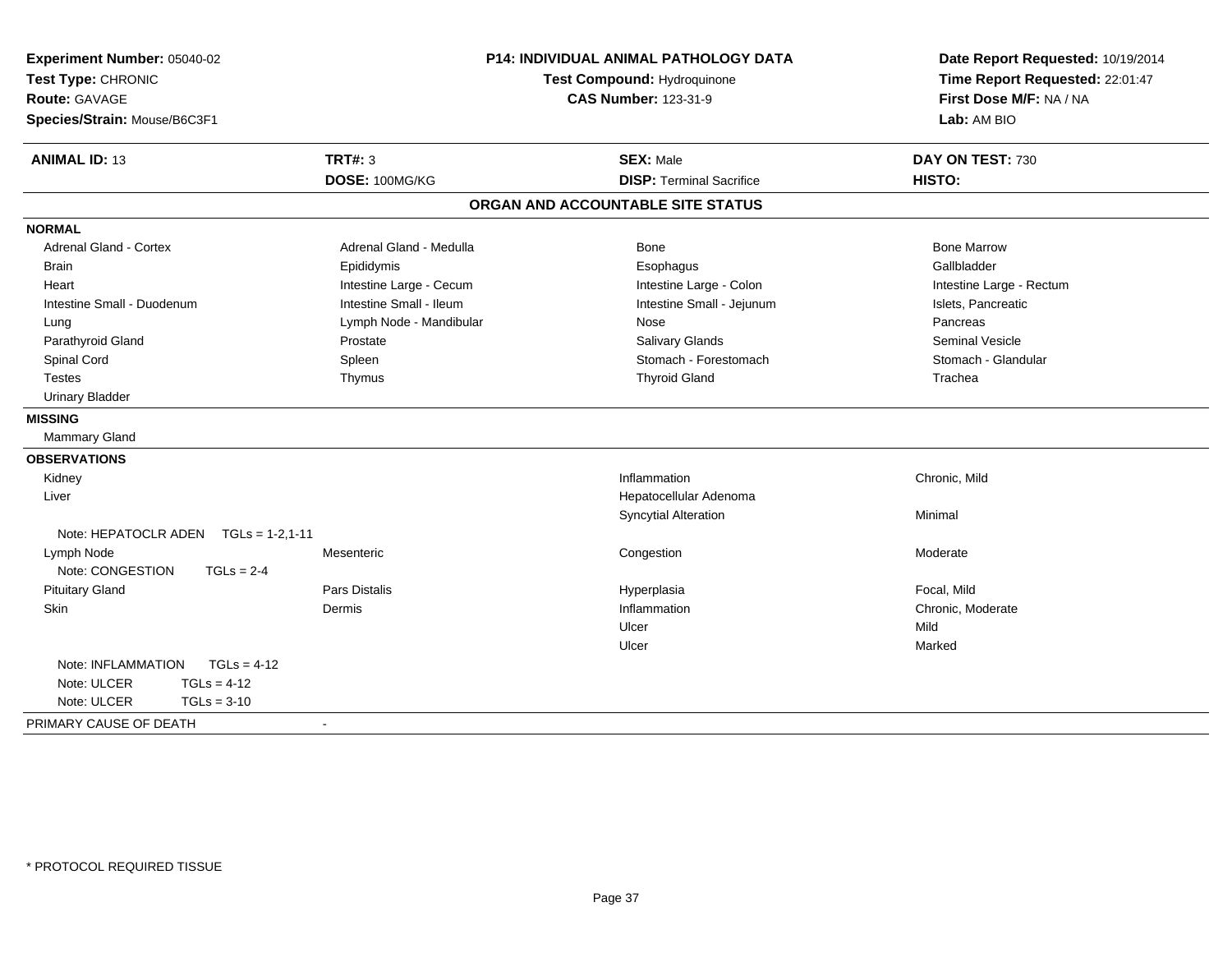| Experiment Number: 05040-02<br>Test Type: CHRONIC | <b>P14: INDIVIDUAL ANIMAL PATHOLOGY DATA</b><br>Test Compound: Hydroquinone |                                   | Date Report Requested: 10/19/2014<br>Time Report Requested: 22:01:47 |
|---------------------------------------------------|-----------------------------------------------------------------------------|-----------------------------------|----------------------------------------------------------------------|
| <b>Route: GAVAGE</b>                              |                                                                             | <b>CAS Number: 123-31-9</b>       | First Dose M/F: NA / NA                                              |
| Species/Strain: Mouse/B6C3F1                      |                                                                             |                                   | Lab: AM BIO                                                          |
| <b>ANIMAL ID: 14</b>                              | <b>TRT#: 1</b>                                                              | <b>SEX: Male</b>                  | DAY ON TEST: 730                                                     |
|                                                   | <b>DOSE: VEHICLE CONTROL</b>                                                | <b>DISP: Terminal Sacrifice</b>   | <b>HISTO:</b>                                                        |
|                                                   |                                                                             | ORGAN AND ACCOUNTABLE SITE STATUS |                                                                      |
| <b>NORMAL</b>                                     |                                                                             |                                   |                                                                      |
| Adrenal Gland - Medulla                           | <b>Bone</b>                                                                 | <b>Bone Marrow</b>                | <b>Brain</b>                                                         |
| Epididymis                                        | Esophagus                                                                   | Gallbladder                       | Heart                                                                |
| Intestine Large - Cecum                           | Intestine Large - Colon                                                     | Intestine Large - Rectum          | Intestine Small - Duodenum                                           |
| Intestine Small - Ileum                           | Intestine Small - Jejunum                                                   | Islets, Pancreatic                | Lung                                                                 |
| Lymph Node - Mandibular                           | Lymph Node - Mesenteric                                                     | Nose                              | Pancreas                                                             |
| Parathyroid Gland                                 | <b>Pituitary Gland</b>                                                      | Prostate                          | <b>Seminal Vesicle</b>                                               |
| Skin                                              | Spleen                                                                      | Stomach - Forestomach             | Stomach - Glandular                                                  |
| <b>Testes</b>                                     | Thymus                                                                      | Trachea                           |                                                                      |
| <b>MISSING</b>                                    |                                                                             |                                   |                                                                      |
| Mammary Gland                                     |                                                                             |                                   |                                                                      |
| <b>OBSERVATIONS</b>                               |                                                                             |                                   |                                                                      |
| <b>Adrenal Gland</b>                              | Cortex                                                                      | Hyperplasia                       | Focal, Mild                                                          |
| Kidney                                            |                                                                             | Inflammation                      | Chronic, Mild                                                        |
| Liver                                             |                                                                             | <b>Basophilic Focus</b>           |                                                                      |
|                                                   |                                                                             | <b>Syncytial Alteration</b>       | Minimal                                                              |
| Note: BASOPH FOCUS<br>$TGLs = 3-2$                |                                                                             |                                   |                                                                      |
| Note: BASOPH FOCUS<br>$TGLs = 2-2$                |                                                                             |                                   |                                                                      |
| <b>Salivary Glands</b>                            |                                                                             | Inflammation                      | Chronic, Mild                                                        |
| <b>Thyroid Gland</b>                              | <b>Follicular Cel</b>                                                       | Adenoma                           |                                                                      |
| Note: ADENOMA<br>$TGLs = 1-4, 1-10$               |                                                                             |                                   |                                                                      |
| <b>Urinary Bladder</b>                            | Submucosa                                                                   | Inflammation                      | Chronic, Mild                                                        |
| PRIMARY CAUSE OF DEATH                            |                                                                             |                                   |                                                                      |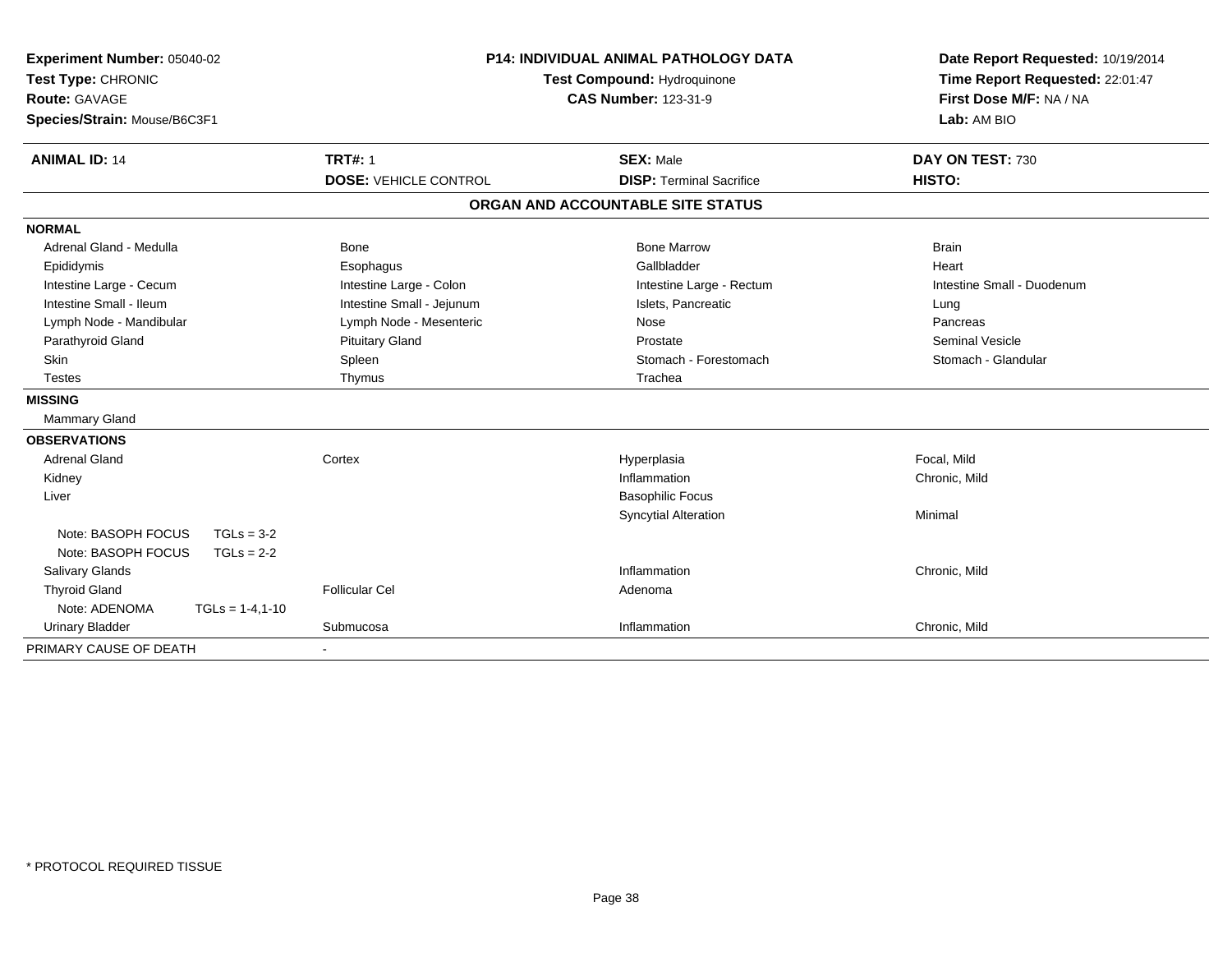| <b>Experiment Number: 05040-02</b><br>Test Type: CHRONIC<br><b>Route: GAVAGE</b><br>Species/Strain: Mouse/B6C3F1 |                                  | <b>P14: INDIVIDUAL ANIMAL PATHOLOGY DATA</b><br>Test Compound: Hydroquinone<br><b>CAS Number: 123-31-9</b> | Date Report Requested: 10/19/2014<br>Time Report Requested: 22:01:47<br>First Dose M/F: NA / NA<br>Lab: AM BIO |
|------------------------------------------------------------------------------------------------------------------|----------------------------------|------------------------------------------------------------------------------------------------------------|----------------------------------------------------------------------------------------------------------------|
| <b>ANIMAL ID: 14</b>                                                                                             | <b>TRT#: 2</b><br>DOSE: 50 MG/KG | <b>SEX: Male</b><br><b>DISP: Dead</b>                                                                      | DAY ON TEST: 218<br>HISTO:                                                                                     |
|                                                                                                                  |                                  | ORGAN AND ACCOUNTABLE SITE STATUS                                                                          |                                                                                                                |
| <b>NORMAL</b>                                                                                                    |                                  |                                                                                                            |                                                                                                                |
| Adrenal Gland - Cortex                                                                                           | Adrenal Gland - Medulla          | <b>Bone</b>                                                                                                | <b>Bone Marrow</b>                                                                                             |
| <b>Brain</b>                                                                                                     | Epididymis                       | Esophagus                                                                                                  | Gallbladder                                                                                                    |
| Heart                                                                                                            | Kidney                           | Liver                                                                                                      | Lung                                                                                                           |
| Lymph Node - Mandibular                                                                                          | Nose                             | Parathyroid Gland                                                                                          | <b>Pituitary Gland</b>                                                                                         |
| Prostate                                                                                                         | Salivary Glands                  | <b>Seminal Vesicle</b>                                                                                     | <b>Skin</b>                                                                                                    |
| <b>Testes</b>                                                                                                    | Thymus                           | <b>Thyroid Gland</b>                                                                                       |                                                                                                                |
| <b>MISSING</b>                                                                                                   |                                  |                                                                                                            |                                                                                                                |
| Lymph Node - Mesenteric                                                                                          | Mammary Gland                    |                                                                                                            |                                                                                                                |
| <b>AUTO PRECLUDES DIAG.</b>                                                                                      |                                  |                                                                                                            |                                                                                                                |
| Intestine Large                                                                                                  | <b>Intestine Small</b>           | Islets, Pancreatic                                                                                         | Pancreas                                                                                                       |
| Spleen                                                                                                           | Stomach                          | Trachea                                                                                                    | Urinary Bladder                                                                                                |
| PRIMARY CAUSE OF DEATH                                                                                           |                                  |                                                                                                            |                                                                                                                |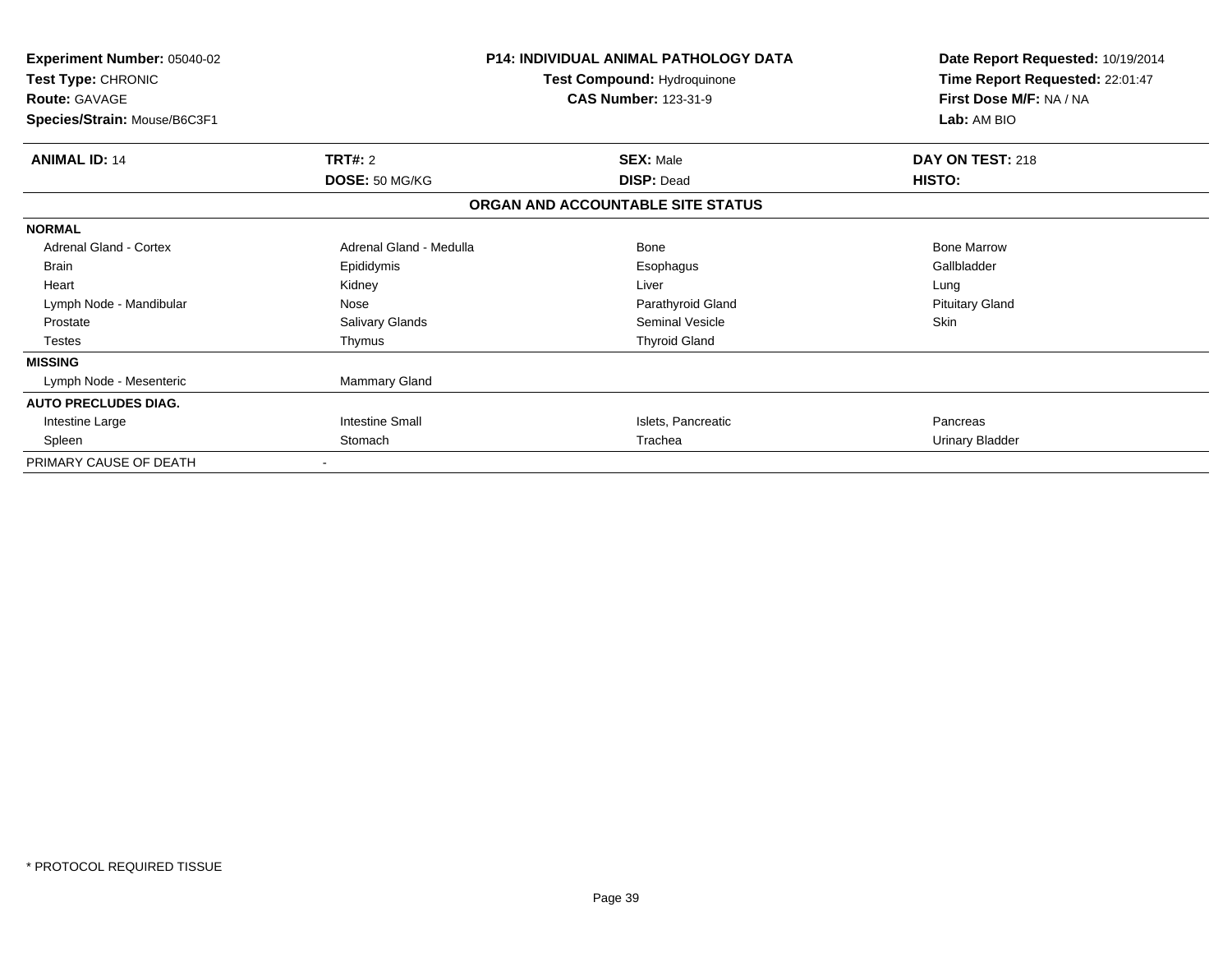| Experiment Number: 05040-02          | <b>P14: INDIVIDUAL ANIMAL PATHOLOGY DATA</b> |                                   | Date Report Requested: 10/19/2014 |
|--------------------------------------|----------------------------------------------|-----------------------------------|-----------------------------------|
| Test Type: CHRONIC                   | <b>Test Compound: Hydroquinone</b>           |                                   | Time Report Requested: 22:01:47   |
| <b>Route: GAVAGE</b>                 |                                              | <b>CAS Number: 123-31-9</b>       | First Dose M/F: NA / NA           |
| Species/Strain: Mouse/B6C3F1         |                                              |                                   | Lab: AM BIO                       |
| <b>ANIMAL ID: 14</b>                 | <b>TRT#: 3</b>                               | <b>SEX: Male</b>                  | DAY ON TEST: 526                  |
|                                      | DOSE: 100MG/KG                               | <b>DISP: Dead</b>                 | HISTO:                            |
|                                      |                                              | ORGAN AND ACCOUNTABLE SITE STATUS |                                   |
| <b>NORMAL</b>                        |                                              |                                   |                                   |
| <b>Adrenal Gland - Cortex</b>        | Adrenal Gland - Medulla                      | Bone                              | <b>Bone Marrow</b>                |
| <b>Brain</b>                         | Epididymis                                   | Esophagus                         | Gallbladder                       |
| Heart                                | Kidney                                       | Lung                              | Lymph Node - Mandibular           |
| Nose                                 | Parathyroid Gland                            | <b>Pituitary Gland</b>            | Prostate                          |
| <b>Salivary Glands</b>               | <b>Seminal Vesicle</b>                       | Stomach - Forestomach             | Stomach - Glandular               |
| <b>Testes</b>                        | <b>Thyroid Gland</b>                         | Trachea                           | <b>Urinary Bladder</b>            |
| <b>MISSING</b>                       |                                              |                                   |                                   |
| Islets, Pancreatic                   | Lymph Node - Mesenteric                      | <b>Mammary Gland</b>              | Thymus                            |
| <b>AUTO PRECLUDES DIAG.</b>          |                                              |                                   |                                   |
| Intestine Large - Cecum              | Intestine Large - Colon                      | Intestine Large - Rectum          | Intestine Small - Duodenum        |
| Intestine Small - Ileum              | Intestine Small - Jejunum                    | Pancreas                          | Spleen                            |
| <b>OBSERVATIONS</b>                  |                                              |                                   |                                   |
| Liver                                |                                              | Hepatocellular Carcinoma          |                                   |
| Note: HEPATOCLR CARC<br>$TGLs = 5-2$ |                                              |                                   |                                   |
| Skin                                 |                                              | Inflammation                      | Chronic, Marked                   |
|                                      |                                              | Inflammation                      | Chronic, Moderate                 |
|                                      |                                              | Ulcer                             | Marked                            |
| Note: INFLAMMATION<br>$TGLs = 1-10$  |                                              |                                   |                                   |
| Note: ULCER<br>$TGLs = 3-10$         |                                              |                                   |                                   |
| Note: INFLAMMATION<br>$TGLs = 2-10$  |                                              |                                   |                                   |
| PRIMARY CAUSE OF DEATH               | $\overline{\phantom{a}}$                     |                                   |                                   |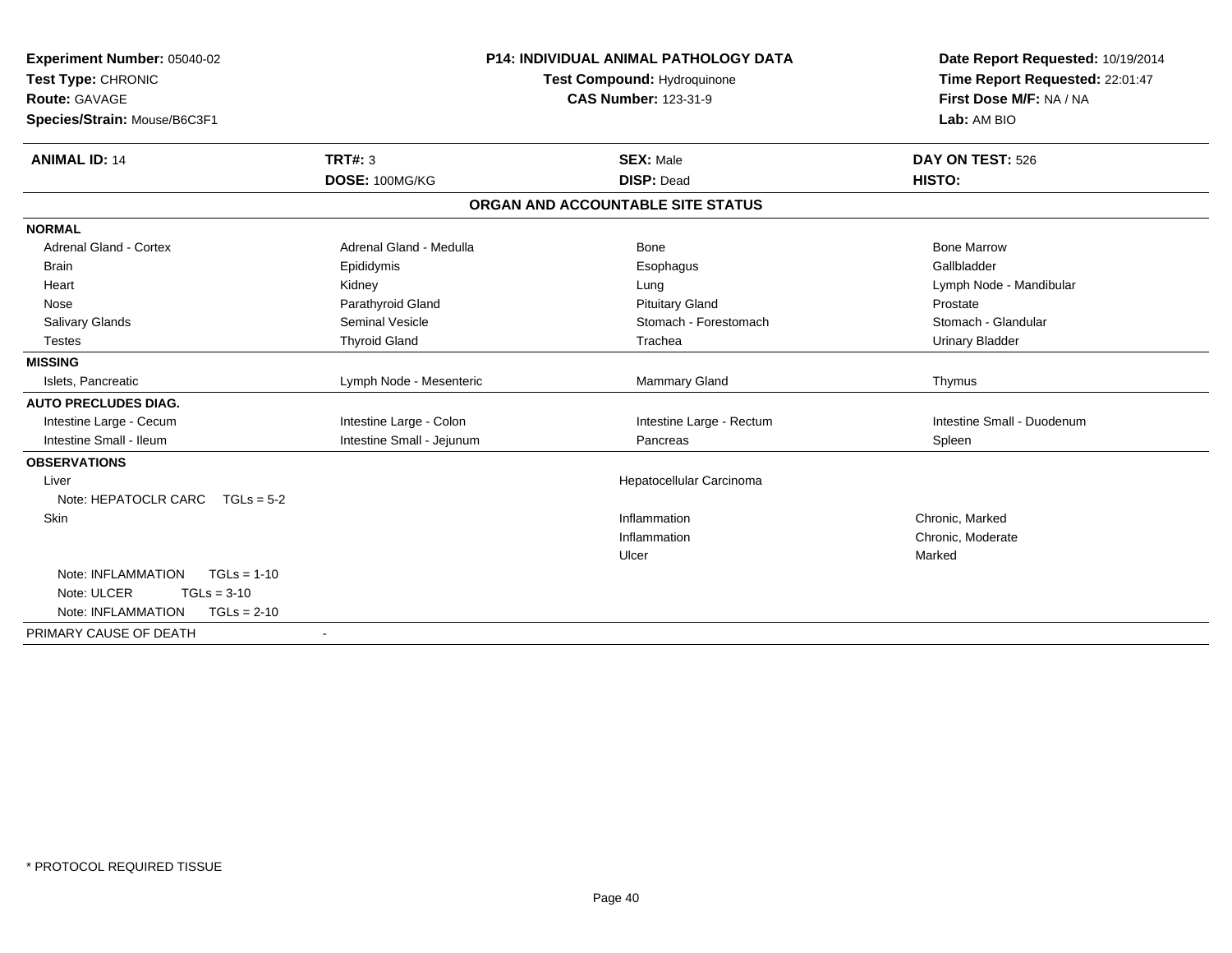| Experiment Number: 05040-02<br>Test Type: CHRONIC<br>Route: GAVAGE<br>Species/Strain: Mouse/B6C3F1 |                              | <b>P14: INDIVIDUAL ANIMAL PATHOLOGY DATA</b><br><b>Test Compound: Hydroquinone</b><br><b>CAS Number: 123-31-9</b> | Date Report Requested: 10/19/2014<br>Time Report Requested: 22:01:47<br>First Dose M/F: NA / NA<br>Lab: AM BIO |  |
|----------------------------------------------------------------------------------------------------|------------------------------|-------------------------------------------------------------------------------------------------------------------|----------------------------------------------------------------------------------------------------------------|--|
| <b>ANIMAL ID: 15</b>                                                                               | <b>TRT#: 1</b>               | <b>SEX: Male</b>                                                                                                  | DAY ON TEST: 731                                                                                               |  |
|                                                                                                    | <b>DOSE: VEHICLE CONTROL</b> | <b>DISP: Terminal Sacrifice</b>                                                                                   | HISTO:                                                                                                         |  |
|                                                                                                    |                              | ORGAN AND ACCOUNTABLE SITE STATUS                                                                                 |                                                                                                                |  |
| <b>NORMAL</b>                                                                                      |                              |                                                                                                                   |                                                                                                                |  |
| <b>Adrenal Gland - Cortex</b>                                                                      | Adrenal Gland - Medulla      | Bone                                                                                                              | <b>Bone Marrow</b>                                                                                             |  |
| Brain                                                                                              | Epididymis                   | Esophagus                                                                                                         | Gallbladder                                                                                                    |  |
| Heart                                                                                              | Intestine Large - Cecum      | Intestine Large - Colon                                                                                           | Intestine Large - Rectum                                                                                       |  |
| Intestine Small - Duodenum                                                                         | Intestine Small - Ileum      | Intestine Small - Jejunum                                                                                         | Islets, Pancreatic                                                                                             |  |
| Liver                                                                                              | Lung                         | Lymph Node - Mandibular                                                                                           | Lymph Node - Mesenteric                                                                                        |  |
| Nose                                                                                               | Pancreas                     | <b>Pituitary Gland</b>                                                                                            | Prostate                                                                                                       |  |
| <b>Salivary Glands</b>                                                                             | <b>Seminal Vesicle</b>       | Spleen                                                                                                            | Stomach - Forestomach                                                                                          |  |
| Stomach - Glandular                                                                                | <b>Testes</b>                | Thymus                                                                                                            | <b>Thyroid Gland</b>                                                                                           |  |
| Trachea                                                                                            | <b>Urinary Bladder</b>       |                                                                                                                   |                                                                                                                |  |
| <b>MISSING</b>                                                                                     |                              |                                                                                                                   |                                                                                                                |  |
| <b>Mammary Gland</b>                                                                               | Parathyroid Gland            |                                                                                                                   |                                                                                                                |  |
| <b>OBSERVATIONS</b>                                                                                |                              |                                                                                                                   |                                                                                                                |  |
| Kidney                                                                                             |                              | Inflammation                                                                                                      | Chronic, Mild                                                                                                  |  |
| Skin                                                                                               | <b>Subcut Tiss</b>           | Fibrosarcoma                                                                                                      |                                                                                                                |  |
| Note: FIBROSARC<br>$TGLs = 1-8$                                                                    |                              |                                                                                                                   |                                                                                                                |  |
| Tooth                                                                                              | Pulp                         | Abscess                                                                                                           | Marked                                                                                                         |  |
| PRIMARY CAUSE OF DEATH                                                                             |                              |                                                                                                                   |                                                                                                                |  |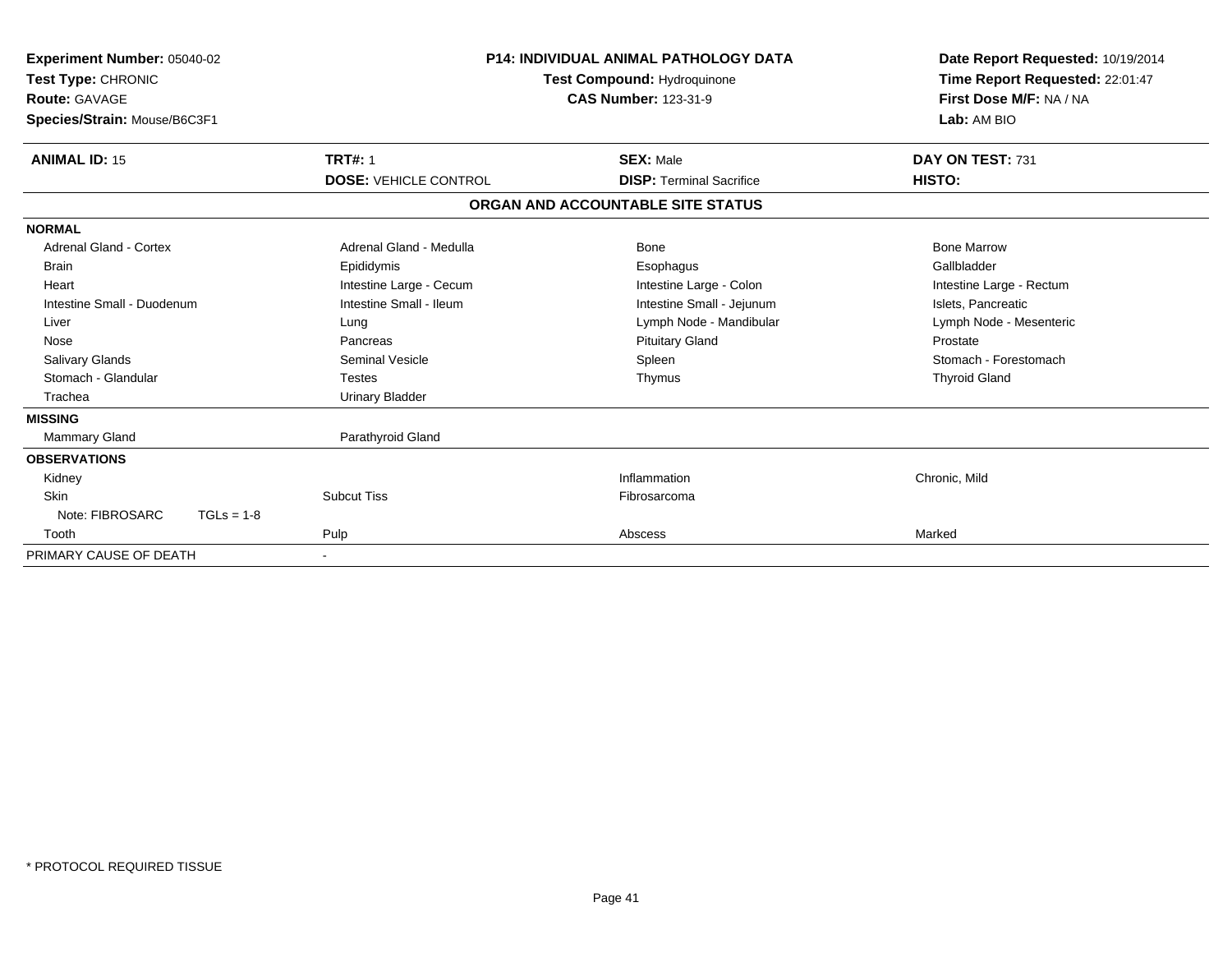| Experiment Number: 05040-02<br>Test Type: CHRONIC |                         | <b>P14: INDIVIDUAL ANIMAL PATHOLOGY DATA</b><br><b>Test Compound: Hydroquinone</b> | Date Report Requested: 10/19/2014<br>Time Report Requested: 22:01:47 |
|---------------------------------------------------|-------------------------|------------------------------------------------------------------------------------|----------------------------------------------------------------------|
| <b>Route: GAVAGE</b>                              |                         | <b>CAS Number: 123-31-9</b>                                                        | First Dose M/F: NA / NA                                              |
| Species/Strain: Mouse/B6C3F1                      |                         |                                                                                    | Lab: AM BIO                                                          |
| <b>ANIMAL ID: 15</b>                              | <b>TRT#: 2</b>          | <b>SEX: Male</b>                                                                   | DAY ON TEST: 730                                                     |
|                                                   | DOSE: 50 MG/KG          | <b>DISP:</b> Terminal Sacrifice                                                    | HISTO:                                                               |
|                                                   |                         | ORGAN AND ACCOUNTABLE SITE STATUS                                                  |                                                                      |
| <b>NORMAL</b>                                     |                         |                                                                                    |                                                                      |
| <b>Adrenal Gland - Cortex</b>                     | Adrenal Gland - Medulla | Spleen                                                                             | <b>Thyroid Gland</b>                                                 |
| <b>OBSERVATIONS</b>                               |                         |                                                                                    |                                                                      |
| Liver                                             |                         | Hepatocellular Adenoma                                                             |                                                                      |
| Note: HEPATOCLR ADEN<br>$TGLs = 1-2$              |                         |                                                                                    |                                                                      |
| Lymph Node                                        | Mesenteric              | Congestion                                                                         | Marked                                                               |
| Note: CONGESTION<br>$TGLs = 2-4$                  |                         |                                                                                    |                                                                      |
| PRIMARY CAUSE OF DEATH                            |                         |                                                                                    |                                                                      |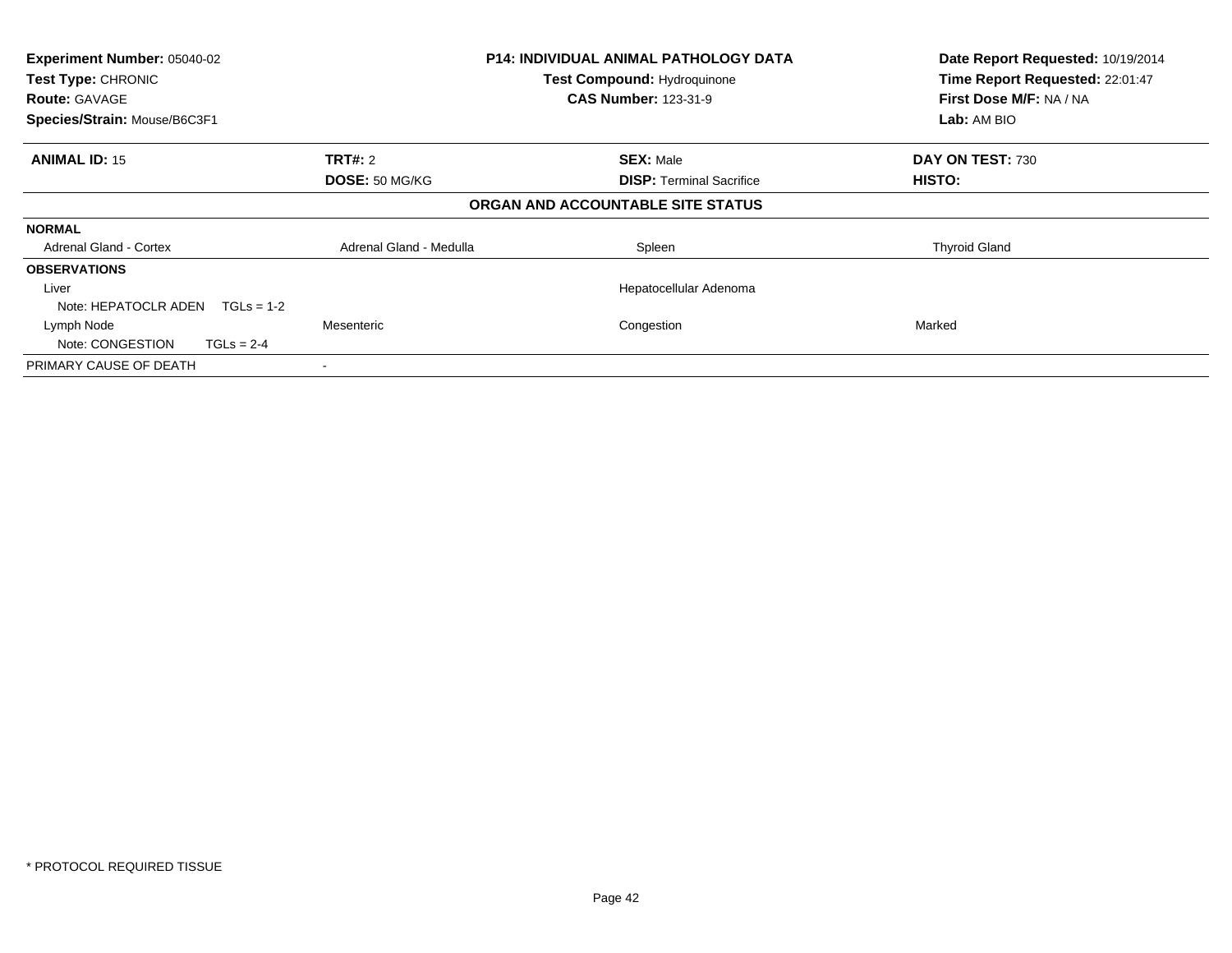| Experiment Number: 05040-02<br>Test Type: CHRONIC<br><b>Route: GAVAGE</b><br>Species/Strain: Mouse/B6C3F1 |                           | <b>P14: INDIVIDUAL ANIMAL PATHOLOGY DATA</b><br>Test Compound: Hydroquinone<br><b>CAS Number: 123-31-9</b> | Date Report Requested: 10/19/2014<br>Time Report Requested: 22:01:47<br>First Dose M/F: NA / NA<br>Lab: AM BIO |  |
|-----------------------------------------------------------------------------------------------------------|---------------------------|------------------------------------------------------------------------------------------------------------|----------------------------------------------------------------------------------------------------------------|--|
| <b>ANIMAL ID: 15</b>                                                                                      | <b>TRT#: 3</b>            | <b>SEX: Male</b>                                                                                           | DAY ON TEST: 730                                                                                               |  |
|                                                                                                           | DOSE: 100MG/KG            | <b>DISP: Terminal Sacrifice</b>                                                                            | HISTO:                                                                                                         |  |
|                                                                                                           |                           | ORGAN AND ACCOUNTABLE SITE STATUS                                                                          |                                                                                                                |  |
| <b>NORMAL</b>                                                                                             |                           |                                                                                                            |                                                                                                                |  |
| <b>Adrenal Gland - Cortex</b>                                                                             | Adrenal Gland - Medulla   | <b>Bone</b>                                                                                                | <b>Bone Marrow</b>                                                                                             |  |
| <b>Brain</b>                                                                                              | Epididymis                | Esophagus                                                                                                  | Heart                                                                                                          |  |
| Intestine Large - Cecum                                                                                   | Intestine Large - Colon   | Intestine Large - Rectum                                                                                   | Intestine Small - Duodenum                                                                                     |  |
| Intestine Small - Ileum                                                                                   | Intestine Small - Jejunum | Islets, Pancreatic                                                                                         | Lymph Node - Mandibular                                                                                        |  |
| Nose                                                                                                      | <b>Pituitary Gland</b>    | Salivary Glands                                                                                            | Seminal Vesicle                                                                                                |  |
| Spleen                                                                                                    | Stomach - Forestomach     | Stomach - Glandular                                                                                        | <b>Testes</b>                                                                                                  |  |
| Thymus                                                                                                    | Trachea                   | <b>Urinary Bladder</b>                                                                                     |                                                                                                                |  |
| <b>MISSING</b>                                                                                            |                           |                                                                                                            |                                                                                                                |  |
| Lymph Node - Mesenteric                                                                                   | Mammary Gland             | Parathyroid Gland                                                                                          |                                                                                                                |  |
| <b>OBSERVATIONS</b>                                                                                       |                           |                                                                                                            |                                                                                                                |  |
| Gallbladder                                                                                               |                           | Lymphoma Malignant Mixed                                                                                   |                                                                                                                |  |
| Kidney                                                                                                    |                           | Lymphoma Malignant Mixed                                                                                   |                                                                                                                |  |
| Liver                                                                                                     |                           | <b>Basophilic Focus</b>                                                                                    |                                                                                                                |  |
|                                                                                                           |                           | Lymphoma Malignant Mixed                                                                                   |                                                                                                                |  |
| Lung                                                                                                      |                           | Lymphoma Malignant Mixed                                                                                   |                                                                                                                |  |
| Lymph Node                                                                                                | <b>Iliac</b>              | Lymphoma Malignant Mixed                                                                                   |                                                                                                                |  |
| Note: LYMPH MAL MIXD<br>$TGLs = 2-10$                                                                     |                           |                                                                                                            |                                                                                                                |  |
| Pancreas                                                                                                  |                           | Lymphoma Malignant Mixed                                                                                   |                                                                                                                |  |
| Note: LYMPH MAL MIXD TGLs = 3-4                                                                           |                           |                                                                                                            |                                                                                                                |  |
| Prostate                                                                                                  |                           | Lymphoma Malignant Mixed                                                                                   |                                                                                                                |  |
| <b>Skin</b>                                                                                               |                           | Ulcer                                                                                                      | Marked                                                                                                         |  |
| Note: ULCER<br>$TGLs = 5-14$                                                                              |                           |                                                                                                            |                                                                                                                |  |
| <b>Thyroid Gland</b>                                                                                      | <b>Follicular Cel</b>     | Hyperplasia                                                                                                | Moderate                                                                                                       |  |
| Tooth                                                                                                     | Pulp                      | Abscess                                                                                                    | Moderate                                                                                                       |  |
| PRIMARY CAUSE OF DEATH                                                                                    |                           |                                                                                                            |                                                                                                                |  |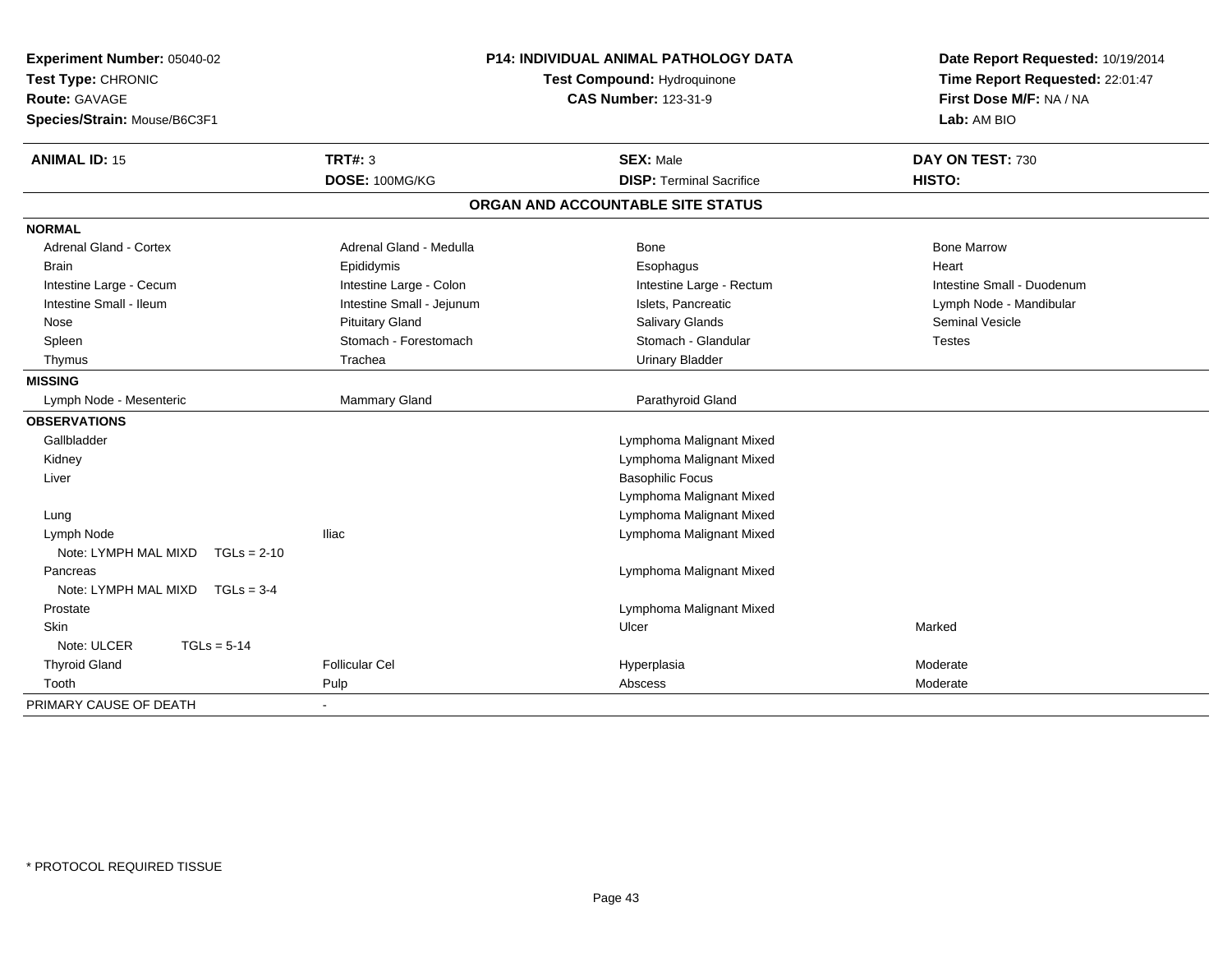| Experiment Number: 05040-02<br>Test Type: CHRONIC<br>Route: GAVAGE<br>Species/Strain: Mouse/B6C3F1 | <b>P14: INDIVIDUAL ANIMAL PATHOLOGY DATA</b><br>Test Compound: Hydroquinone<br><b>CAS Number: 123-31-9</b> |                                           | Date Report Requested: 10/19/2014<br>Time Report Requested: 22:01:47<br>First Dose M/F: NA / NA<br>Lab: AM BIO |
|----------------------------------------------------------------------------------------------------|------------------------------------------------------------------------------------------------------------|-------------------------------------------|----------------------------------------------------------------------------------------------------------------|
| <b>ANIMAL ID: 16</b>                                                                               | <b>TRT#: 1</b><br><b>DOSE: VEHICLE CONTROL</b>                                                             | <b>SEX: Male</b><br><b>DISP: Moribund</b> | DAY ON TEST: 555<br>HISTO:                                                                                     |
|                                                                                                    |                                                                                                            | ORGAN AND ACCOUNTABLE SITE STATUS         |                                                                                                                |
| <b>NORMAL</b>                                                                                      |                                                                                                            |                                           |                                                                                                                |
| Adrenal Gland - Cortex                                                                             | Adrenal Gland - Medulla                                                                                    | Bone                                      | <b>Bone Marrow</b>                                                                                             |
| <b>Brain</b>                                                                                       | Epididymis                                                                                                 | Esophagus                                 | Gallbladder                                                                                                    |
| Heart                                                                                              | Intestine Large - Cecum                                                                                    | Intestine Large - Colon                   | Intestine Large - Rectum                                                                                       |
| Intestine Small - Duodenum                                                                         | Intestine Small - Ileum                                                                                    | Intestine Small - Jejunum                 | Islets, Pancreatic                                                                                             |
| Lung                                                                                               | Nose                                                                                                       | Pancreas                                  | Parathyroid Gland                                                                                              |
| <b>Pituitary Gland</b>                                                                             | Prostate                                                                                                   | Salivary Glands                           | Seminal Vesicle                                                                                                |
| Stomach - Forestomach                                                                              | <b>Testes</b>                                                                                              | <b>Thyroid Gland</b>                      | Trachea                                                                                                        |
| <b>MISSING</b>                                                                                     |                                                                                                            |                                           |                                                                                                                |
| Mammary Gland                                                                                      | Thymus                                                                                                     |                                           |                                                                                                                |
| <b>OBSERVATIONS</b>                                                                                |                                                                                                            |                                           |                                                                                                                |
| <b>Adrenal Gland</b>                                                                               | Subcapsular                                                                                                | Hyperplasia                               | Moderate                                                                                                       |
| Kidney                                                                                             |                                                                                                            | Inflammation                              | Chronic, Mild                                                                                                  |
| Liver                                                                                              |                                                                                                            | <b>Syncytial Alteration</b>               | Minimal                                                                                                        |
| Lymph Node                                                                                         | Axillary                                                                                                   | Hyperplasia                               | Lymphoid, Marked                                                                                               |
|                                                                                                    | <b>Iliac</b>                                                                                               | Hyperplasia                               | Lymphoid, Marked                                                                                               |
|                                                                                                    | Lumbar                                                                                                     | Hyperplasia                               | Lymphoid, Marked                                                                                               |
|                                                                                                    | Mandibular                                                                                                 | Hyperplasia                               | Lymphoid, Marked                                                                                               |
|                                                                                                    | Mesenteric                                                                                                 | Hyperplasia                               | Lymphoid, Marked                                                                                               |
|                                                                                                    | Popliteal                                                                                                  | Hyperplasia                               | Lymphoid, Marked                                                                                               |
| Note: HYPERPLASIA<br>$TGLs = 10-4$                                                                 |                                                                                                            |                                           |                                                                                                                |
| Note: HYPERPLASIA<br>$TGLs = 13-11$                                                                |                                                                                                            |                                           |                                                                                                                |
| Note: HYPERPLASIA<br>$TGLs = 12-4$                                                                 |                                                                                                            |                                           |                                                                                                                |
| Note: HYPERPLASIA<br>$TGLs = 6-11$                                                                 |                                                                                                            |                                           |                                                                                                                |
| Note: HYPERPLASIA<br>$TGLs = 9-11$                                                                 |                                                                                                            |                                           |                                                                                                                |
| Note: HYPERPLASIA<br>$TGLs = 7-11$                                                                 |                                                                                                            |                                           |                                                                                                                |
| Skin                                                                                               |                                                                                                            | Ulcer                                     | Marked                                                                                                         |
|                                                                                                    |                                                                                                            | Ulcer                                     | Marked                                                                                                         |
| Note: ULCER<br>$TGLs = 4-10$                                                                       |                                                                                                            |                                           |                                                                                                                |
| Note: ULCER<br>$TGLs = 2-8$                                                                        |                                                                                                            |                                           |                                                                                                                |
| $TGLs = 1-8$<br>Note: ULCER                                                                        |                                                                                                            |                                           |                                                                                                                |

\* PROTOCOL REQUIRED TISSUE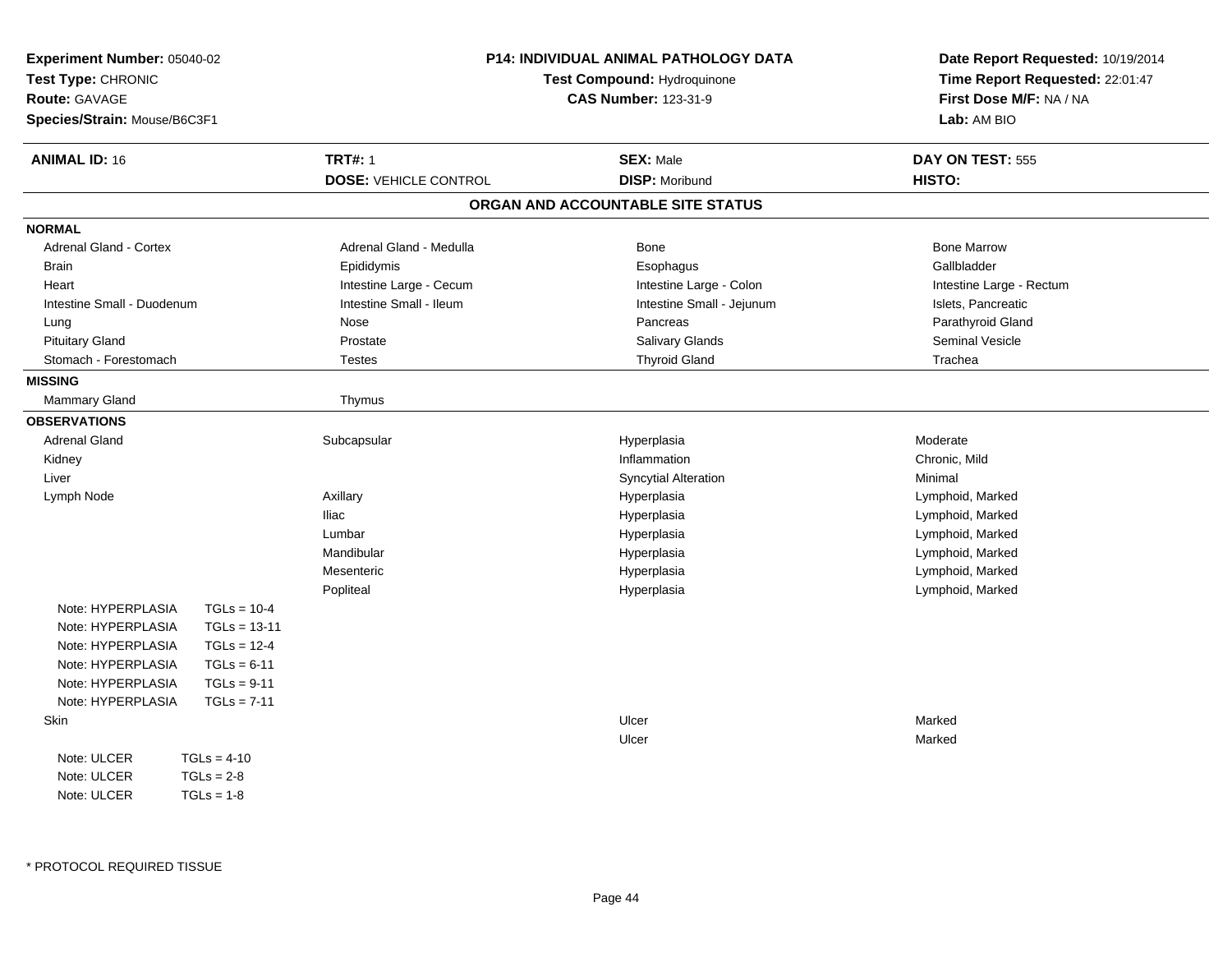| Experiment Number: 05040-02<br>Test Type: CHRONIC<br><b>Route: GAVAGE</b><br>Species/Strain: Mouse/B6C3F1 | <b>P14: INDIVIDUAL ANIMAL PATHOLOGY DATA</b><br><b>Test Compound: Hydroquinone</b><br><b>CAS Number: 123-31-9</b> |                                           | Date Report Requested: 10/19/2014<br>Time Report Requested: 22:01:47<br>First Dose M/F: NA / NA<br>Lab: AM BIO |
|-----------------------------------------------------------------------------------------------------------|-------------------------------------------------------------------------------------------------------------------|-------------------------------------------|----------------------------------------------------------------------------------------------------------------|
| <b>ANIMAL ID: 16</b>                                                                                      | <b>TRT#: 1</b><br><b>DOSE: VEHICLE CONTROL</b>                                                                    | <b>SEX: Male</b><br><b>DISP: Moribund</b> | DAY ON TEST: 555<br>HISTO:                                                                                     |
|                                                                                                           |                                                                                                                   | ORGAN AND ACCOUNTABLE SITE STATUS         |                                                                                                                |
| Note: ULCER<br>$TGLs = 3-8$<br>Spleen<br>Note: HEMA CELL PROL<br>$TGLs = 8-2$                             |                                                                                                                   | Hematopoietic Cell Proliferation          | Marked                                                                                                         |
| Stomach<br>Note: ULCER<br>$TGLs = 11-6$<br><b>Urinary Bladder</b>                                         | Glandular<br>Perivascular                                                                                         | Ulcer<br>Inflammation                     | Moderate<br>Chronic, Mild                                                                                      |
| PRIMARY CAUSE OF DEATH                                                                                    |                                                                                                                   |                                           |                                                                                                                |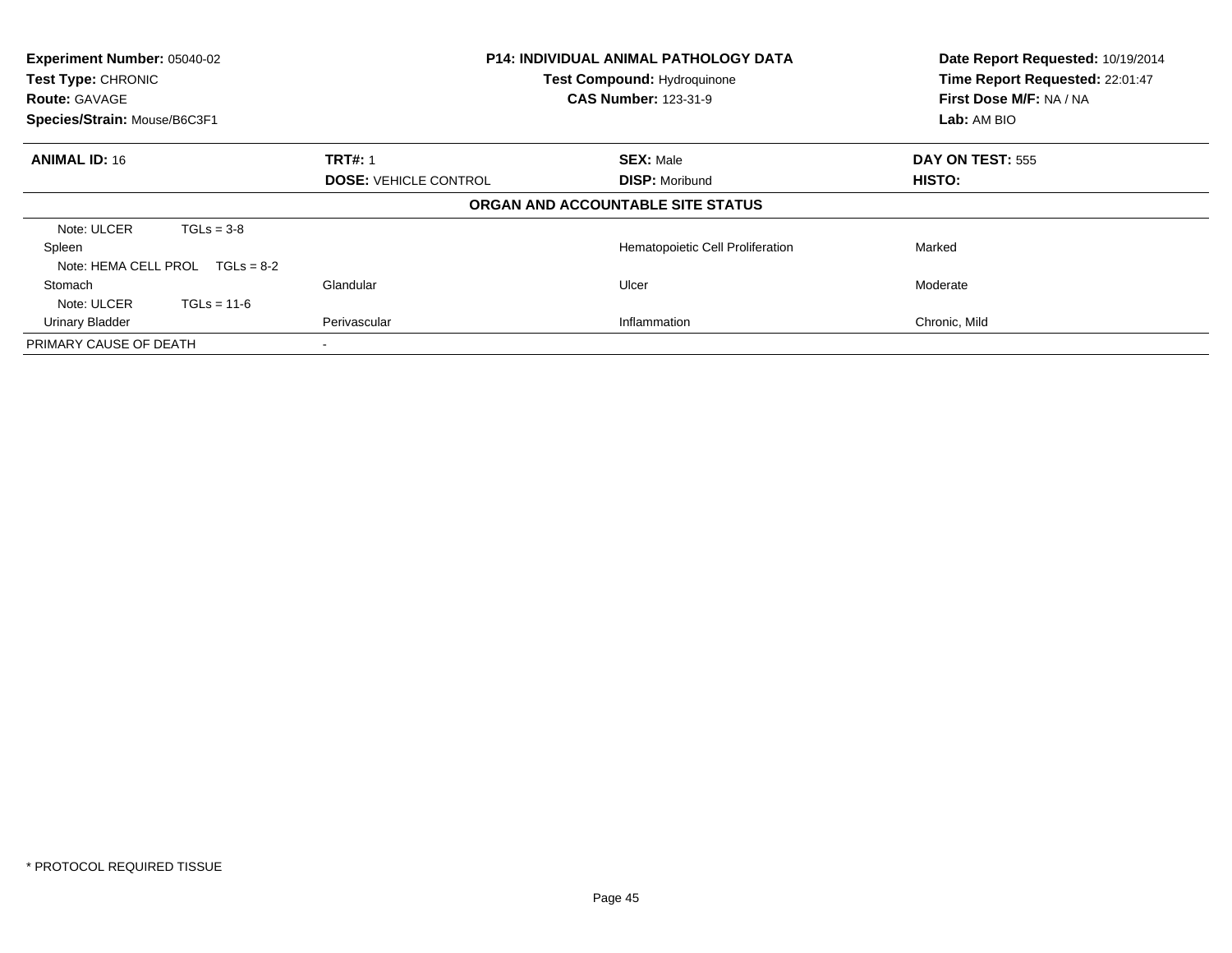| Experiment Number: 05040-02<br>Test Type: CHRONIC<br><b>Route: GAVAGE</b><br>Species/Strain: Mouse/B6C3F1 |                                                | P14: INDIVIDUAL ANIMAL PATHOLOGY DATA<br>Test Compound: Hydroquinone<br><b>CAS Number: 123-31-9</b> |                           | Date Report Requested: 10/19/2014<br>Time Report Requested: 22:01:47<br>First Dose M/F: NA / NA<br>Lab: AM BIO |
|-----------------------------------------------------------------------------------------------------------|------------------------------------------------|-----------------------------------------------------------------------------------------------------|---------------------------|----------------------------------------------------------------------------------------------------------------|
| <b>ANIMAL ID: 16</b>                                                                                      | TRT#: 2                                        |                                                                                                     | <b>SEX: Male</b>          | DAY ON TEST: 688                                                                                               |
|                                                                                                           | DOSE: 50 MG/KG                                 |                                                                                                     | <b>DISP: Moribund</b>     | HISTO:                                                                                                         |
|                                                                                                           |                                                | ORGAN AND ACCOUNTABLE SITE STATUS                                                                   |                           |                                                                                                                |
| <b>NORMAL</b>                                                                                             |                                                |                                                                                                     |                           |                                                                                                                |
| Adrenal Gland - Cortex                                                                                    |                                                | Adrenal Gland - Medulla                                                                             | <b>Bone</b>               | <b>Bone Marrow</b>                                                                                             |
| Brain                                                                                                     | Epididymis                                     |                                                                                                     | Esophagus                 | Gallbladder                                                                                                    |
| Heart                                                                                                     |                                                | Intestine Large - Cecum                                                                             | Intestine Large - Colon   | Intestine Large - Rectum                                                                                       |
| Intestine Small - Duodenum                                                                                | Intestine Small - Ileum                        |                                                                                                     | Intestine Small - Jejunum | Islets, Pancreatic                                                                                             |
| Lung                                                                                                      |                                                | Lymph Node - Mandibular                                                                             | Lymph Node - Mesenteric   | Nose                                                                                                           |
| Pancreas                                                                                                  | Parathyroid Gland                              |                                                                                                     | <b>Pituitary Gland</b>    | Prostate                                                                                                       |
| Salivary Glands                                                                                           | <b>Seminal Vesicle</b>                         |                                                                                                     | Spleen                    | Stomach - Forestomach                                                                                          |
| Stomach - Glandular                                                                                       | <b>Testes</b>                                  |                                                                                                     | Thymus                    | <b>Thyroid Gland</b>                                                                                           |
| Trachea                                                                                                   | <b>Urinary Bladder</b>                         |                                                                                                     |                           |                                                                                                                |
| <b>MISSING</b>                                                                                            |                                                |                                                                                                     |                           |                                                                                                                |
| Mammary Gland                                                                                             |                                                |                                                                                                     |                           |                                                                                                                |
| <b>OBSERVATIONS</b>                                                                                       |                                                |                                                                                                     |                           |                                                                                                                |
| Kidney                                                                                                    |                                                |                                                                                                     | Inflammation              | Chronic, Minimal                                                                                               |
| Liver                                                                                                     |                                                |                                                                                                     | Hepatocellular Adenoma    |                                                                                                                |
| Note: HEPATOCLR ADEN TGLs = 10-17                                                                         |                                                |                                                                                                     |                           |                                                                                                                |
| Lymph Node                                                                                                | Inguinal                                       |                                                                                                     | Hyperplasia               | Lymphoid, Moderate                                                                                             |
|                                                                                                           | Note: AXILLARY L.N. EXAMINED AND FOUND NORMAL. |                                                                                                     |                           |                                                                                                                |
| Note: HYPERPLASIA                                                                                         | $TGLs = 9-14$                                  |                                                                                                     |                           |                                                                                                                |
| Skin                                                                                                      |                                                |                                                                                                     | Acanthosis                | Moderate                                                                                                       |
|                                                                                                           |                                                |                                                                                                     | Atrophy                   | Moderate                                                                                                       |
|                                                                                                           | <b>Subcut Tiss</b>                             |                                                                                                     | Fibrosarcoma              |                                                                                                                |
| Note: ACANTHOSIS                                                                                          | $TGLs = 2-8$                                   |                                                                                                     |                           |                                                                                                                |
| Note: ATROPHY                                                                                             | $TGLs = 1-8$                                   |                                                                                                     |                           |                                                                                                                |
| Note: FIBROSARC                                                                                           | $TGLs = 4-10$                                  |                                                                                                     |                           |                                                                                                                |
| Note: FIBROSARC                                                                                           | $TGLs = 3-16$                                  |                                                                                                     |                           |                                                                                                                |
| PRIMARY CAUSE OF DEATH                                                                                    |                                                |                                                                                                     |                           |                                                                                                                |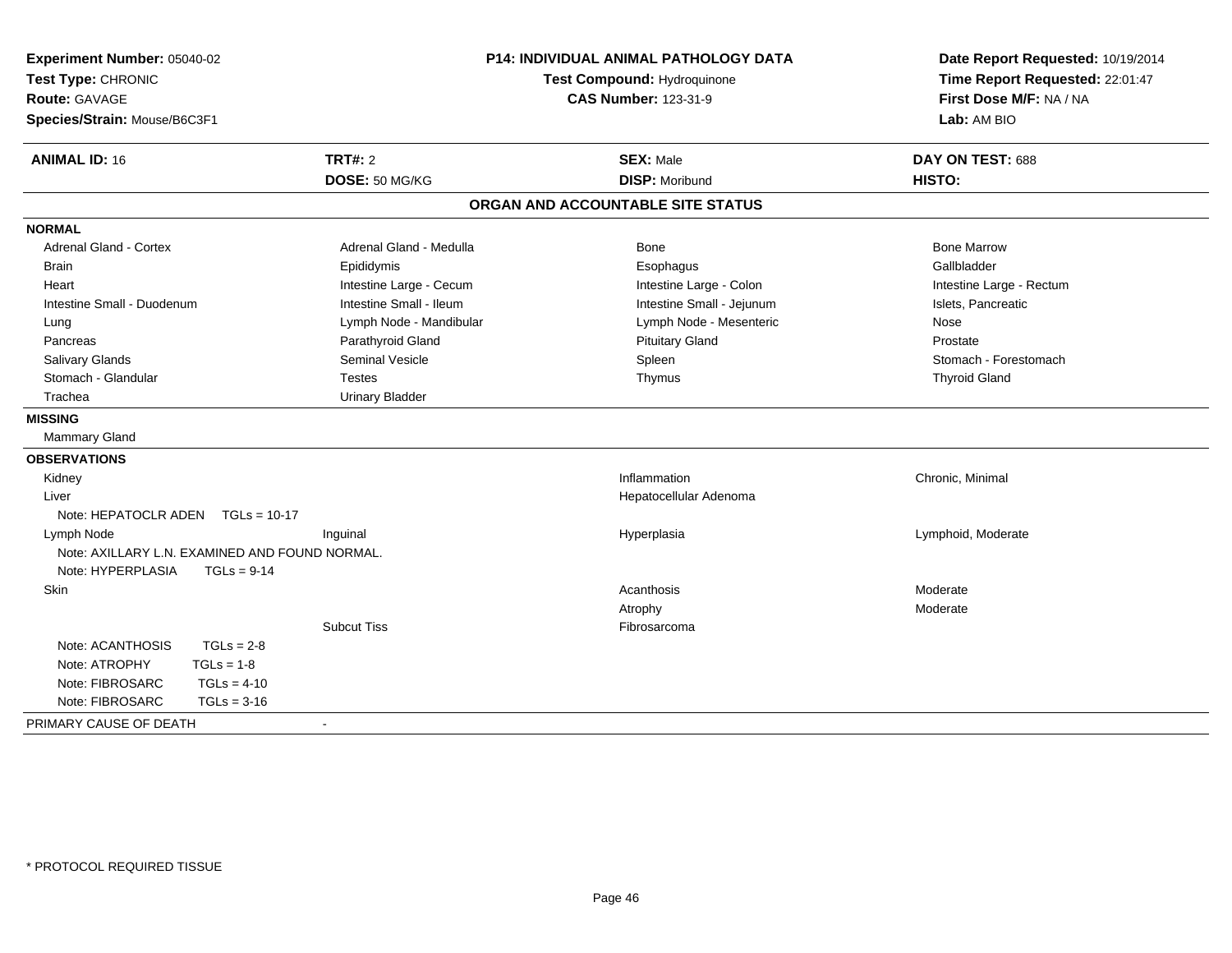| Experiment Number: 05040-02<br>Test Type: CHRONIC<br><b>Route: GAVAGE</b><br>Species/Strain: Mouse/B6C3F1 |                         | <b>P14: INDIVIDUAL ANIMAL PATHOLOGY DATA</b><br>Test Compound: Hydroquinone<br><b>CAS Number: 123-31-9</b> | Date Report Requested: 10/19/2014<br>Time Report Requested: 22:01:47<br>First Dose M/F: NA / NA<br>Lab: AM BIO |  |
|-----------------------------------------------------------------------------------------------------------|-------------------------|------------------------------------------------------------------------------------------------------------|----------------------------------------------------------------------------------------------------------------|--|
| <b>ANIMAL ID: 16</b>                                                                                      | <b>TRT#: 3</b>          | <b>SEX: Male</b>                                                                                           | DAY ON TEST: 731                                                                                               |  |
|                                                                                                           | DOSE: 100MG/KG          | <b>DISP: Terminal Sacrifice</b>                                                                            | HISTO:                                                                                                         |  |
|                                                                                                           |                         | ORGAN AND ACCOUNTABLE SITE STATUS                                                                          |                                                                                                                |  |
| <b>NORMAL</b>                                                                                             |                         |                                                                                                            |                                                                                                                |  |
| <b>Adrenal Gland - Cortex</b>                                                                             | Adrenal Gland - Medulla | Bone                                                                                                       | <b>Bone Marrow</b>                                                                                             |  |
| <b>Brain</b>                                                                                              | Epididymis              | Esophagus                                                                                                  | Gallbladder                                                                                                    |  |
| Heart                                                                                                     | Intestine Large - Cecum | Intestine Large - Colon                                                                                    | Intestine Large - Rectum                                                                                       |  |
| Intestine Small - Duodenum                                                                                | Intestine Small - Ileum | Intestine Small - Jejunum                                                                                  | Islets, Pancreatic                                                                                             |  |
| Lung                                                                                                      | Lymph Node - Mandibular | Nose                                                                                                       | Pancreas                                                                                                       |  |
| Parathyroid Gland                                                                                         | <b>Pituitary Gland</b>  | Prostate                                                                                                   | <b>Seminal Vesicle</b>                                                                                         |  |
| Skin                                                                                                      | Spleen                  | Stomach - Forestomach                                                                                      | Stomach - Glandular                                                                                            |  |
| Thymus                                                                                                    | <b>Thyroid Gland</b>    | Trachea                                                                                                    | <b>Urinary Bladder</b>                                                                                         |  |
| <b>MISSING</b>                                                                                            |                         |                                                                                                            |                                                                                                                |  |
| Mammary Gland                                                                                             |                         |                                                                                                            |                                                                                                                |  |
| <b>OBSERVATIONS</b>                                                                                       |                         |                                                                                                            |                                                                                                                |  |
| Kidney                                                                                                    |                         | Inflammation                                                                                               | Chronic, Mild                                                                                                  |  |
| Liver                                                                                                     |                         | <b>Basophilic Focus</b>                                                                                    |                                                                                                                |  |
|                                                                                                           | Centrilobular           | Degeneration                                                                                               | Ballooning, Moderate                                                                                           |  |
|                                                                                                           |                         | Hepatocellular Adenoma                                                                                     |                                                                                                                |  |
| Note: HEPATOCLR ADEN<br>$TGLs = 2-2$                                                                      |                         |                                                                                                            |                                                                                                                |  |
| Note: HEPATOCLR ADEN<br>$TGLs = 4-11$                                                                     |                         |                                                                                                            |                                                                                                                |  |
| Lymph Node                                                                                                | Mesenteric              | Congestion                                                                                                 | Marked                                                                                                         |  |
| Note: CONGESTION<br>$TGLs = 3-4$                                                                          |                         |                                                                                                            |                                                                                                                |  |
| <b>Preputial Gland</b>                                                                                    |                         | Inflammation                                                                                               | Chronic, Marked                                                                                                |  |
| Note: INFLAMMATION<br>$TGLs = 1-10$                                                                       |                         |                                                                                                            |                                                                                                                |  |
| Salivary Glands                                                                                           |                         | Inflammation                                                                                               | Chronic, Mild                                                                                                  |  |
| <b>Testes</b>                                                                                             | <b>Interstit Cell</b>   | Adenoma                                                                                                    |                                                                                                                |  |
| PRIMARY CAUSE OF DEATH                                                                                    |                         |                                                                                                            |                                                                                                                |  |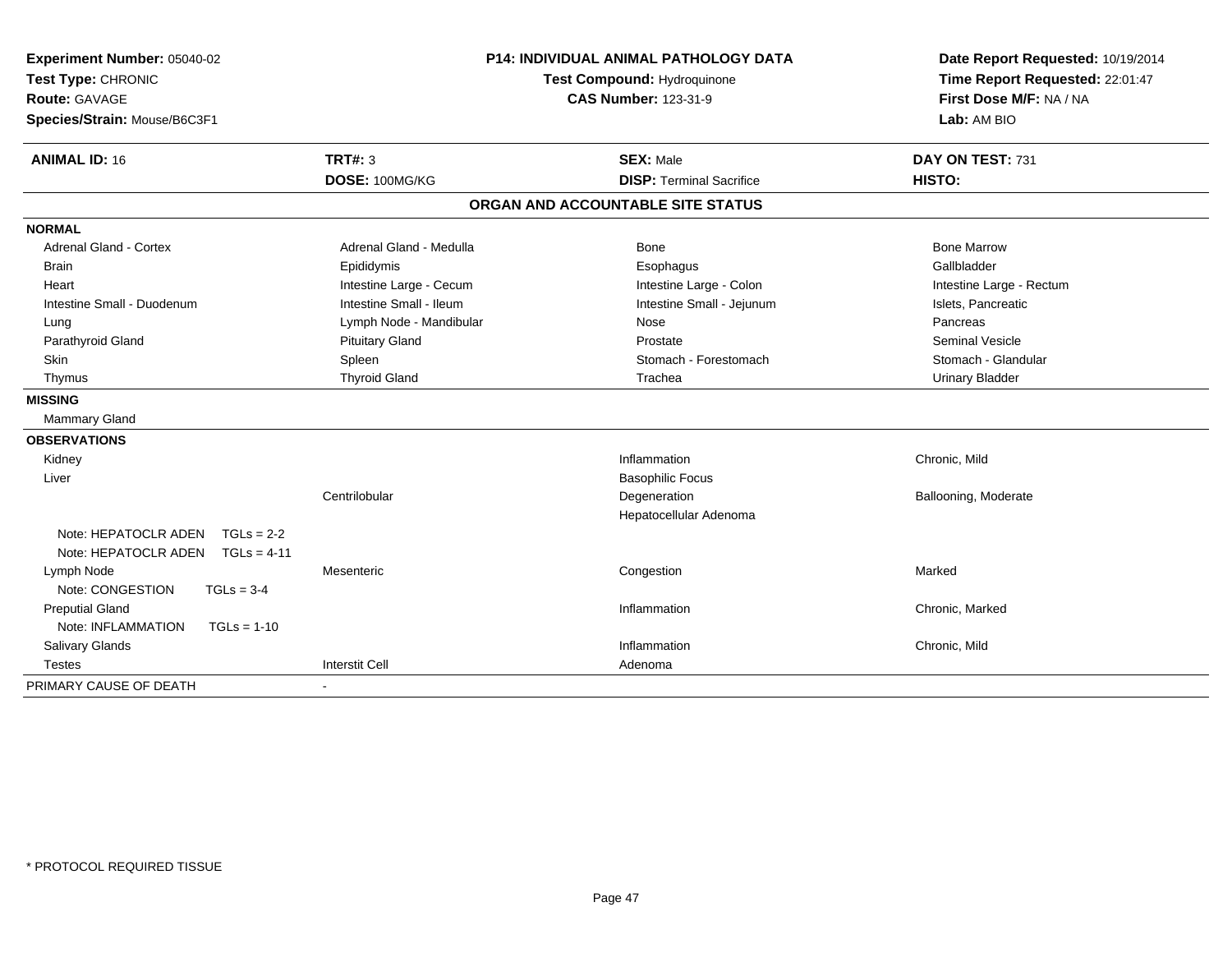| Experiment Number: 05040-02<br>Test Type: CHRONIC<br><b>Route: GAVAGE</b> | <b>P14: INDIVIDUAL ANIMAL PATHOLOGY DATA</b><br>Test Compound: Hydroquinone<br><b>CAS Number: 123-31-9</b> |                                   | Date Report Requested: 10/19/2014<br>Time Report Requested: 22:01:47<br>First Dose M/F: NA / NA |
|---------------------------------------------------------------------------|------------------------------------------------------------------------------------------------------------|-----------------------------------|-------------------------------------------------------------------------------------------------|
| Species/Strain: Mouse/B6C3F1                                              |                                                                                                            |                                   | Lab: AM BIO                                                                                     |
| <b>ANIMAL ID: 17</b>                                                      | <b>TRT#: 1</b>                                                                                             | <b>SEX: Male</b>                  | DAY ON TEST: 729                                                                                |
|                                                                           | <b>DOSE: VEHICLE CONTROL</b>                                                                               | <b>DISP: Terminal Sacrifice</b>   | HISTO:                                                                                          |
|                                                                           |                                                                                                            | ORGAN AND ACCOUNTABLE SITE STATUS |                                                                                                 |
| <b>NORMAL</b>                                                             |                                                                                                            |                                   |                                                                                                 |
| Adrenal Gland - Medulla                                                   | <b>Bone</b>                                                                                                | <b>Bone Marrow</b>                | <b>Brain</b>                                                                                    |
| Epididymis                                                                | Esophagus                                                                                                  | Gallbladder                       | Heart                                                                                           |
| Intestine Large - Cecum                                                   | Intestine Large - Colon                                                                                    | Intestine Large - Rectum          | Intestine Small - Duodenum                                                                      |
| Intestine Small - Ileum                                                   | Intestine Small - Jejunum                                                                                  | Islets, Pancreatic                | Lymph Node - Mandibular                                                                         |
| Nose                                                                      | Pancreas                                                                                                   | Prostate                          | Salivary Glands                                                                                 |
| <b>Seminal Vesicle</b>                                                    | Skin                                                                                                       | Spleen                            | Stomach - Forestomach                                                                           |
| Stomach - Glandular                                                       | <b>Testes</b>                                                                                              | Thymus                            | <b>Thyroid Gland</b>                                                                            |
| Trachea                                                                   | <b>Urinary Bladder</b>                                                                                     |                                   |                                                                                                 |
| <b>MISSING</b>                                                            |                                                                                                            |                                   |                                                                                                 |
| Mammary Gland                                                             | Parathyroid Gland                                                                                          |                                   |                                                                                                 |
| <b>OBSERVATIONS</b>                                                       |                                                                                                            |                                   |                                                                                                 |
| <b>Adrenal Gland</b>                                                      | Cortex                                                                                                     | Hyperplasia                       | Focal, Mild                                                                                     |
| Kidney                                                                    |                                                                                                            | Inflammation                      | Chronic, Minimal                                                                                |
| Liver                                                                     |                                                                                                            | Hepatocellular Carcinoma          |                                                                                                 |
| Note: HEPATOCLR CARC<br>$TGLs = 1-2$                                      |                                                                                                            |                                   |                                                                                                 |
| Lung                                                                      |                                                                                                            | Hepatocellular Carcinoma          | Metastatic (Liver)                                                                              |
| Note: HEPATOCLR CARC<br>$TGLs = 3-3$                                      |                                                                                                            |                                   |                                                                                                 |
| Lymph Node                                                                | Mesenteric                                                                                                 | Hyperplasia                       | Lymphoid, Marked                                                                                |
| Note: HYPERPLASIA<br>$TGLs = 2-4$                                         |                                                                                                            |                                   |                                                                                                 |
| <b>Pituitary Gland</b>                                                    | Pars Distalis                                                                                              | Hyperplasia                       | Focal, Mild                                                                                     |
| PRIMARY CAUSE OF DEATH                                                    |                                                                                                            |                                   |                                                                                                 |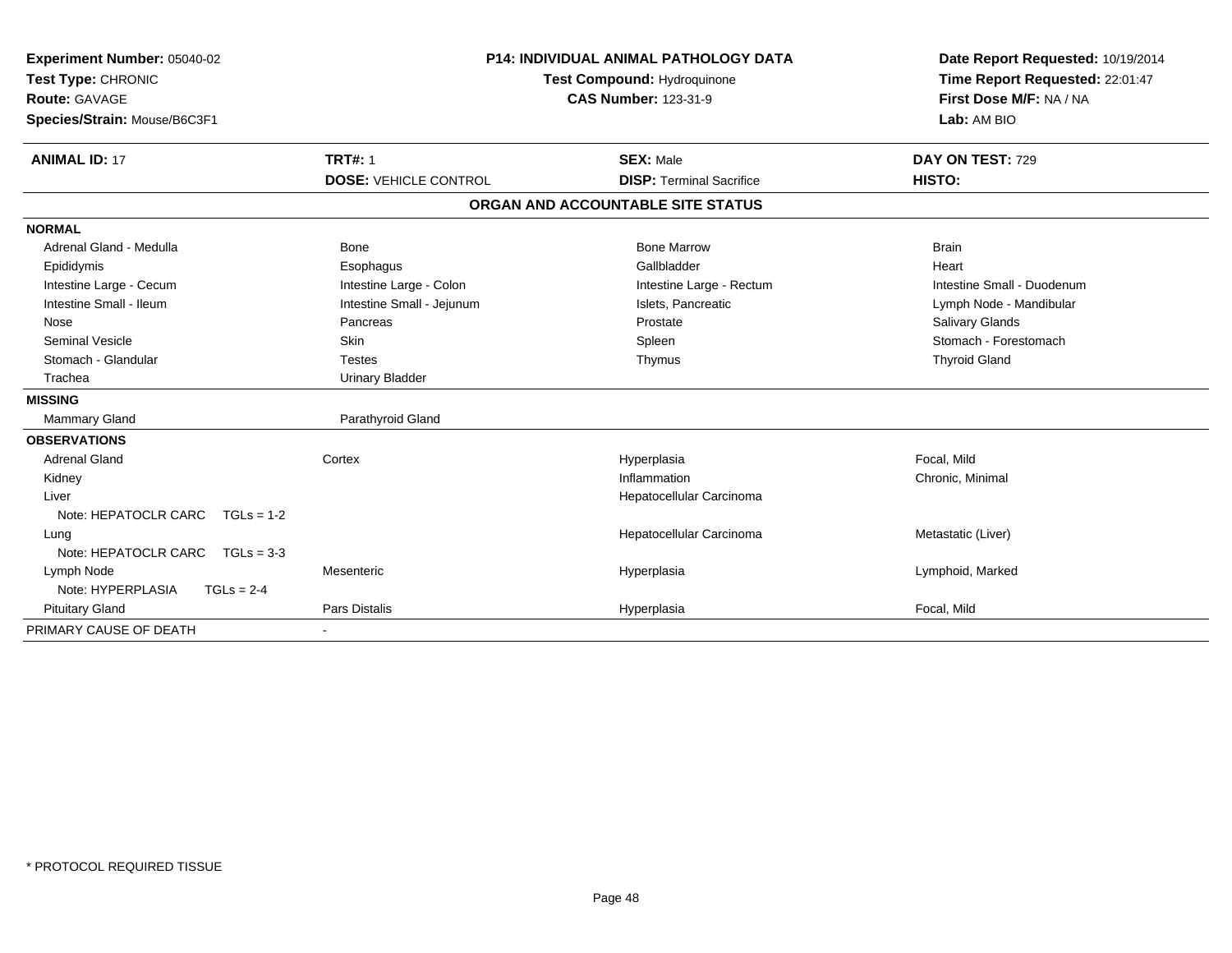| Experiment Number: 05040-02<br>Test Type: CHRONIC<br><b>Route: GAVAGE</b> | <b>P14: INDIVIDUAL ANIMAL PATHOLOGY DATA</b><br>Test Compound: Hydroquinone<br><b>CAS Number: 123-31-9</b> |                                   | Date Report Requested: 10/19/2014<br>Time Report Requested: 22:01:47<br>First Dose M/F: NA / NA |  |
|---------------------------------------------------------------------------|------------------------------------------------------------------------------------------------------------|-----------------------------------|-------------------------------------------------------------------------------------------------|--|
| Species/Strain: Mouse/B6C3F1                                              |                                                                                                            |                                   | Lab: AM BIO                                                                                     |  |
| <b>ANIMAL ID: 17</b>                                                      | <b>TRT#: 2</b>                                                                                             | <b>SEX: Male</b>                  | DAY ON TEST: 648                                                                                |  |
|                                                                           | DOSE: 50 MG/KG                                                                                             | <b>DISP: Moribund</b>             | HISTO:                                                                                          |  |
|                                                                           |                                                                                                            | ORGAN AND ACCOUNTABLE SITE STATUS |                                                                                                 |  |
| <b>NORMAL</b>                                                             |                                                                                                            |                                   |                                                                                                 |  |
| <b>Adrenal Gland - Cortex</b>                                             | Adrenal Gland - Medulla                                                                                    | <b>Bone</b>                       | <b>Bone Marrow</b>                                                                              |  |
| Esophagus                                                                 | Gallbladder                                                                                                | Heart                             | Intestine Large - Cecum                                                                         |  |
| Intestine Large - Rectum                                                  | Islets, Pancreatic                                                                                         | Parathyroid Gland                 | <b>Skin</b>                                                                                     |  |
| Stomach - Forestomach                                                     | Stomach - Glandular                                                                                        | <b>Thyroid Gland</b>              | Trachea                                                                                         |  |
| <b>Urinary Bladder</b>                                                    |                                                                                                            |                                   |                                                                                                 |  |
| <b>MISSING</b>                                                            |                                                                                                            |                                   |                                                                                                 |  |
| Mammary Gland                                                             | <b>Pituitary Gland</b>                                                                                     |                                   |                                                                                                 |  |
| <b>OBSERVATIONS</b>                                                       |                                                                                                            |                                   |                                                                                                 |  |
| <b>Adrenal Gland</b>                                                      | Capsule                                                                                                    | Lymphoma Malignant Lymphocytic    |                                                                                                 |  |
| <b>Brain</b>                                                              |                                                                                                            | Lymphoma Malignant Lymphocytic    |                                                                                                 |  |
| Epididymis                                                                |                                                                                                            | Lymphoma Malignant Lymphocytic    |                                                                                                 |  |
| Intestine Large                                                           | Colon                                                                                                      | Lymphoma Malignant Lymphocytic    |                                                                                                 |  |
| <b>Intestine Small</b>                                                    | lleum                                                                                                      | Lymphoma Malignant Lymphocytic    |                                                                                                 |  |
| Note: LYMPH MAL LYMP $TGLs = 4-6$                                         |                                                                                                            |                                   |                                                                                                 |  |
| Kidney                                                                    |                                                                                                            | Lymphoma Malignant Lymphocytic    |                                                                                                 |  |
| [ Lymphoma Malignant Lymphocytic TGLS = 3-1 ]                             |                                                                                                            |                                   |                                                                                                 |  |
| Liver                                                                     |                                                                                                            | Lymphoma Malignant Lymphocytic    |                                                                                                 |  |
| [ Lymphoma Malignant Lymphocytic TGLS = 6-2 ]                             |                                                                                                            |                                   |                                                                                                 |  |
| Lung                                                                      | Alveolar Epith                                                                                             | Hyperplasia                       | Mild                                                                                            |  |
| Note: HYPERPLASIA<br>$TGLs = 7-3$                                         |                                                                                                            |                                   |                                                                                                 |  |
| Lymph Node                                                                | Mandibular                                                                                                 | Lymphoma Malignant Lymphocytic    |                                                                                                 |  |
|                                                                           | Mesenteric                                                                                                 | Lymphoma Malignant Lymphocytic    |                                                                                                 |  |
|                                                                           | Thoracic                                                                                                   | Lymphoma Malignant Lymphocytic    |                                                                                                 |  |
| Note: LYMPH MAL LYMP $TGLs = 5-4$                                         |                                                                                                            |                                   |                                                                                                 |  |
| Mesentery                                                                 |                                                                                                            | Lymphoma Malignant Lymphocytic    |                                                                                                 |  |
| Nose                                                                      | Mucosa                                                                                                     | Lymphoma Malignant Lymphocytic    |                                                                                                 |  |
| Pancreas                                                                  |                                                                                                            | Lymphoma Malignant Lymphocytic    |                                                                                                 |  |
| Prostate                                                                  |                                                                                                            | Lymphoma Malignant Lymphocytic    |                                                                                                 |  |
| <b>Seminal Vesicle</b>                                                    |                                                                                                            | Lymphoma Malignant Lymphocytic    |                                                                                                 |  |
| Spleen                                                                    |                                                                                                            | Lymphoma Malignant Lymphocytic    |                                                                                                 |  |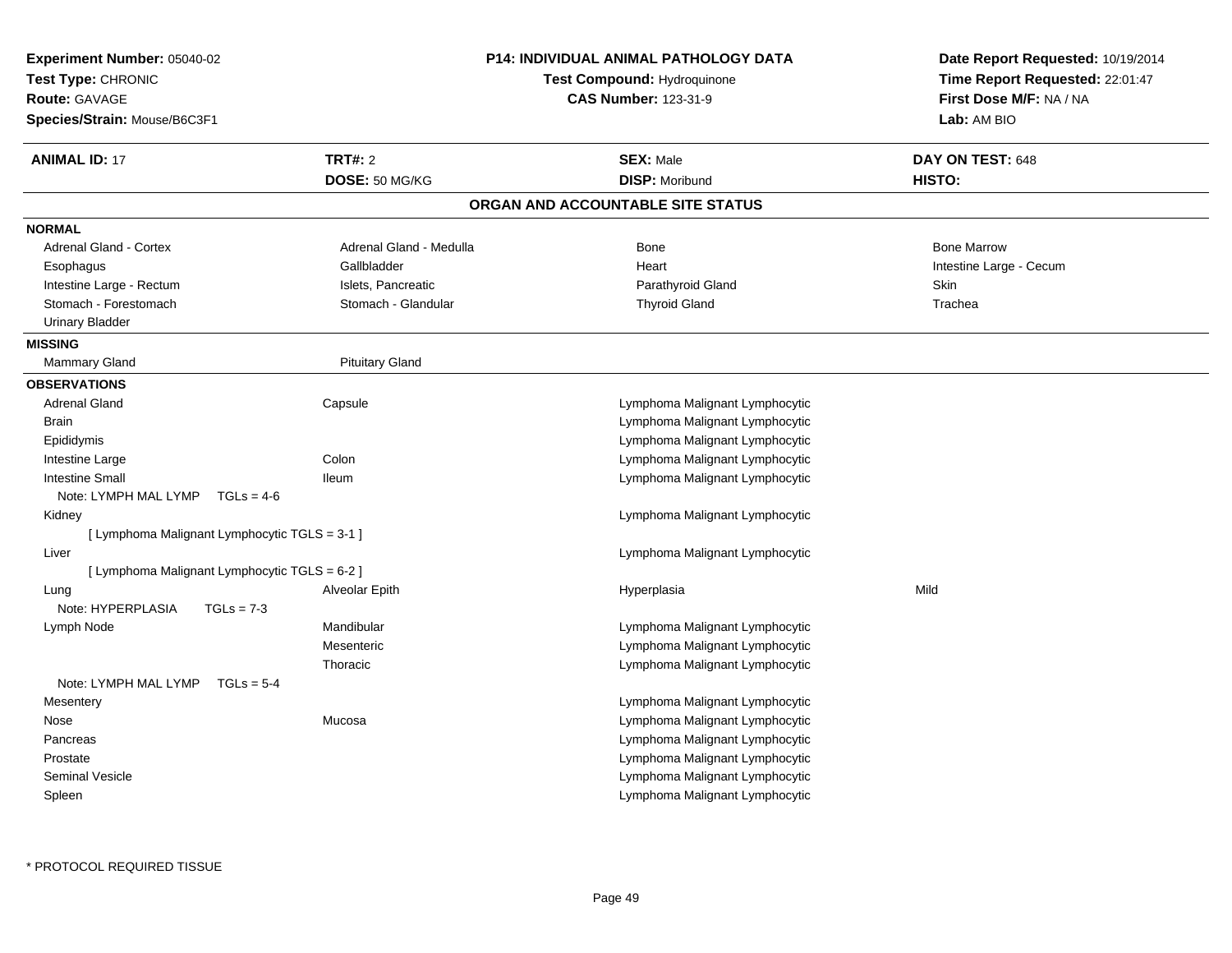| <b>Experiment Number: 05040-02</b><br>Test Type: CHRONIC |                       | <b>P14: INDIVIDUAL ANIMAL PATHOLOGY DATA</b> | Date Report Requested: 10/19/2014 |  |
|----------------------------------------------------------|-----------------------|----------------------------------------------|-----------------------------------|--|
|                                                          |                       | <b>Test Compound: Hydroquinone</b>           | Time Report Requested: 22:01:47   |  |
| <b>Route: GAVAGE</b>                                     |                       | <b>CAS Number: 123-31-9</b>                  | First Dose M/F: NA / NA           |  |
| Species/Strain: Mouse/B6C3F1                             |                       |                                              | Lab: AM BIO                       |  |
| <b>ANIMAL ID: 17</b>                                     | TRT#: 2               | <b>SEX: Male</b>                             | DAY ON TEST: 648                  |  |
|                                                          | <b>DOSE: 50 MG/KG</b> | <b>DISP: Moribund</b>                        | HISTO:                            |  |
|                                                          |                       | ORGAN AND ACCOUNTABLE SITE STATUS            |                                   |  |
| [ Lymphoma Malignant Lymphocytic TGLS = 2-2 ]            |                       |                                              |                                   |  |
| <b>Testes</b>                                            |                       | Lymphoma Malignant Lymphocytic               |                                   |  |
| PRIMARY CAUSE OF DEATH                                   |                       |                                              |                                   |  |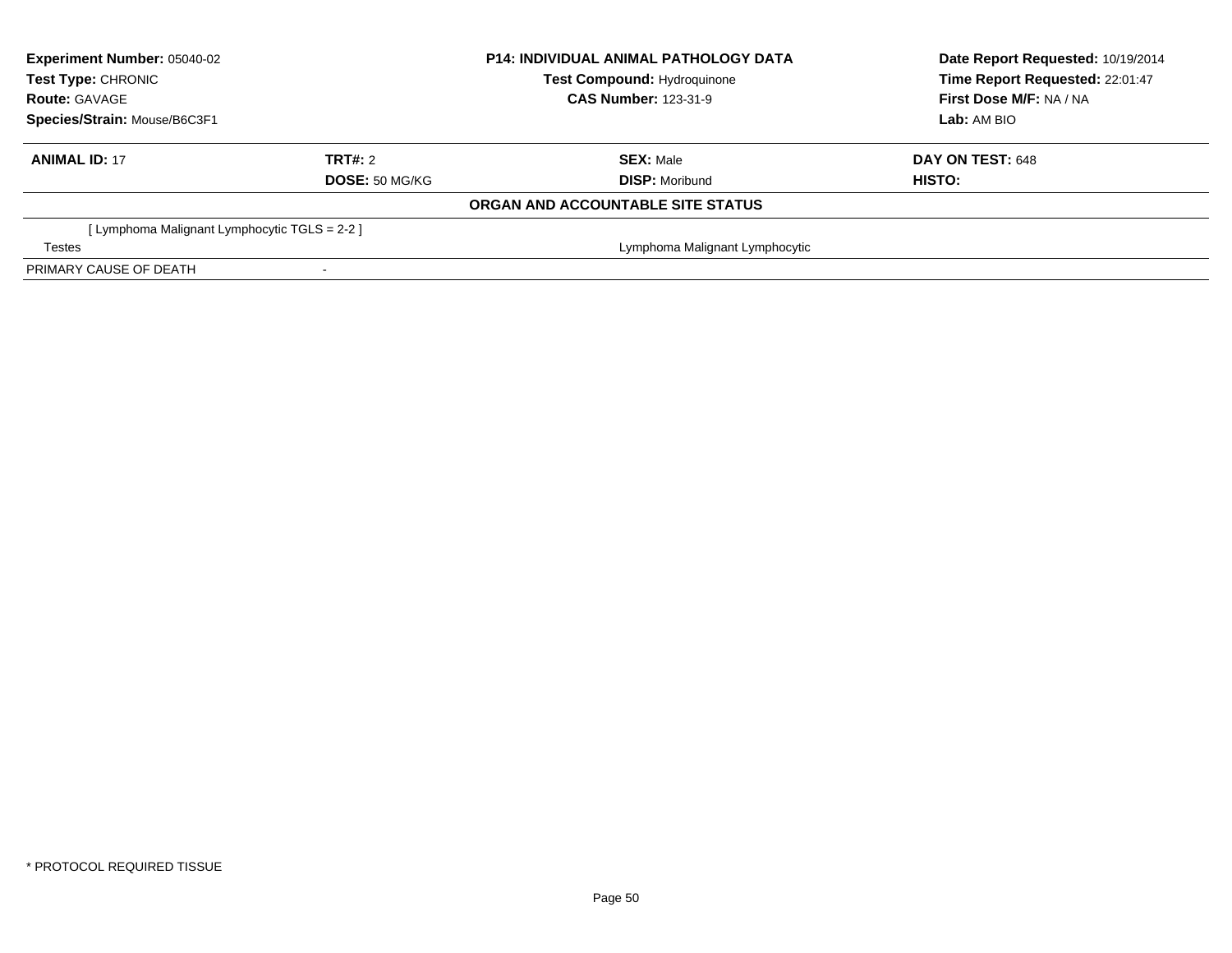| Experiment Number: 05040-02<br>Test Type: CHRONIC<br><b>Route: GAVAGE</b><br>Species/Strain: Mouse/B6C3F1 |                                                | P14: INDIVIDUAL ANIMAL PATHOLOGY DATA<br>Test Compound: Hydroquinone<br><b>CAS Number: 123-31-9</b> | Date Report Requested: 10/19/2014<br>Time Report Requested: 22:01:47<br>First Dose M/F: NA / NA<br>Lab: AM BIO |
|-----------------------------------------------------------------------------------------------------------|------------------------------------------------|-----------------------------------------------------------------------------------------------------|----------------------------------------------------------------------------------------------------------------|
| <b>ANIMAL ID: 18</b>                                                                                      | <b>TRT#: 1</b><br><b>DOSE: VEHICLE CONTROL</b> | <b>SEX: Male</b><br><b>DISP: Terminal Sacrifice</b>                                                 | DAY ON TEST: 730<br>HISTO:                                                                                     |
|                                                                                                           |                                                | ORGAN AND ACCOUNTABLE SITE STATUS                                                                   |                                                                                                                |
| <b>NORMAL</b>                                                                                             |                                                |                                                                                                     |                                                                                                                |
| <b>Adrenal Gland - Cortex</b>                                                                             | Adrenal Gland - Medulla                        | Bone                                                                                                | <b>Bone Marrow</b>                                                                                             |
| <b>Brain</b>                                                                                              | Epididymis                                     | Esophagus                                                                                           | Eye                                                                                                            |
| Gallbladder                                                                                               | Heart                                          | Intestine Large - Cecum                                                                             | Intestine Large - Colon                                                                                        |
| Intestine Large - Rectum                                                                                  | Intestine Small - Duodenum                     | Intestine Small - Ileum                                                                             | Intestine Small - Jejunum                                                                                      |
| Islets, Pancreatic                                                                                        | Lung                                           | Lymph Node - Mandibular                                                                             | Lymph Node - Mesenteric                                                                                        |
| Nose                                                                                                      | Pancreas                                       | Parathyroid Gland                                                                                   | <b>Pituitary Gland</b>                                                                                         |
| Prostate                                                                                                  | <b>Seminal Vesicle</b>                         | Spleen                                                                                              | Stomach - Forestomach                                                                                          |
| Stomach - Glandular                                                                                       | <b>Testes</b>                                  | Thymus                                                                                              | <b>Thyroid Gland</b>                                                                                           |
| Trachea                                                                                                   |                                                |                                                                                                     |                                                                                                                |
| <b>MISSING</b>                                                                                            |                                                |                                                                                                     |                                                                                                                |
| Mammary Gland                                                                                             |                                                |                                                                                                     |                                                                                                                |
| <b>OBSERVATIONS</b>                                                                                       |                                                |                                                                                                     |                                                                                                                |
| <b>Harderian Gland</b>                                                                                    |                                                | Adenoma                                                                                             |                                                                                                                |
| Note: ADENOMA                                                                                             | $TGLs = 3-11$                                  |                                                                                                     |                                                                                                                |
| Kidney                                                                                                    |                                                | Inflammation                                                                                        | Chronic, Mild                                                                                                  |
| Liver                                                                                                     |                                                | Hepatocellular Adenoma                                                                              |                                                                                                                |
|                                                                                                           |                                                | Necrosis                                                                                            | Focal, Mild                                                                                                    |
| Note: HEPATOCLR ADEN $TGLs = 2-2$                                                                         |                                                |                                                                                                     |                                                                                                                |
| Note: NECROSIS<br>$TGLs = 4-11$                                                                           |                                                |                                                                                                     |                                                                                                                |
| Salivary Glands                                                                                           |                                                | Inflammation                                                                                        | Chronic, Mild                                                                                                  |
| Skin                                                                                                      | Dermis                                         | <b>Fibrosis</b>                                                                                     | Marked                                                                                                         |
|                                                                                                           | Dermis                                         | Inflammation                                                                                        | Chronic, Mild                                                                                                  |
| Note: FIBROSIS<br>$TGLs = 1-8$                                                                            |                                                |                                                                                                     |                                                                                                                |
| <b>Urinary Bladder</b>                                                                                    | Submucosa                                      | Inflammation                                                                                        | Chronic, Mild                                                                                                  |
| PRIMARY CAUSE OF DEATH                                                                                    |                                                |                                                                                                     |                                                                                                                |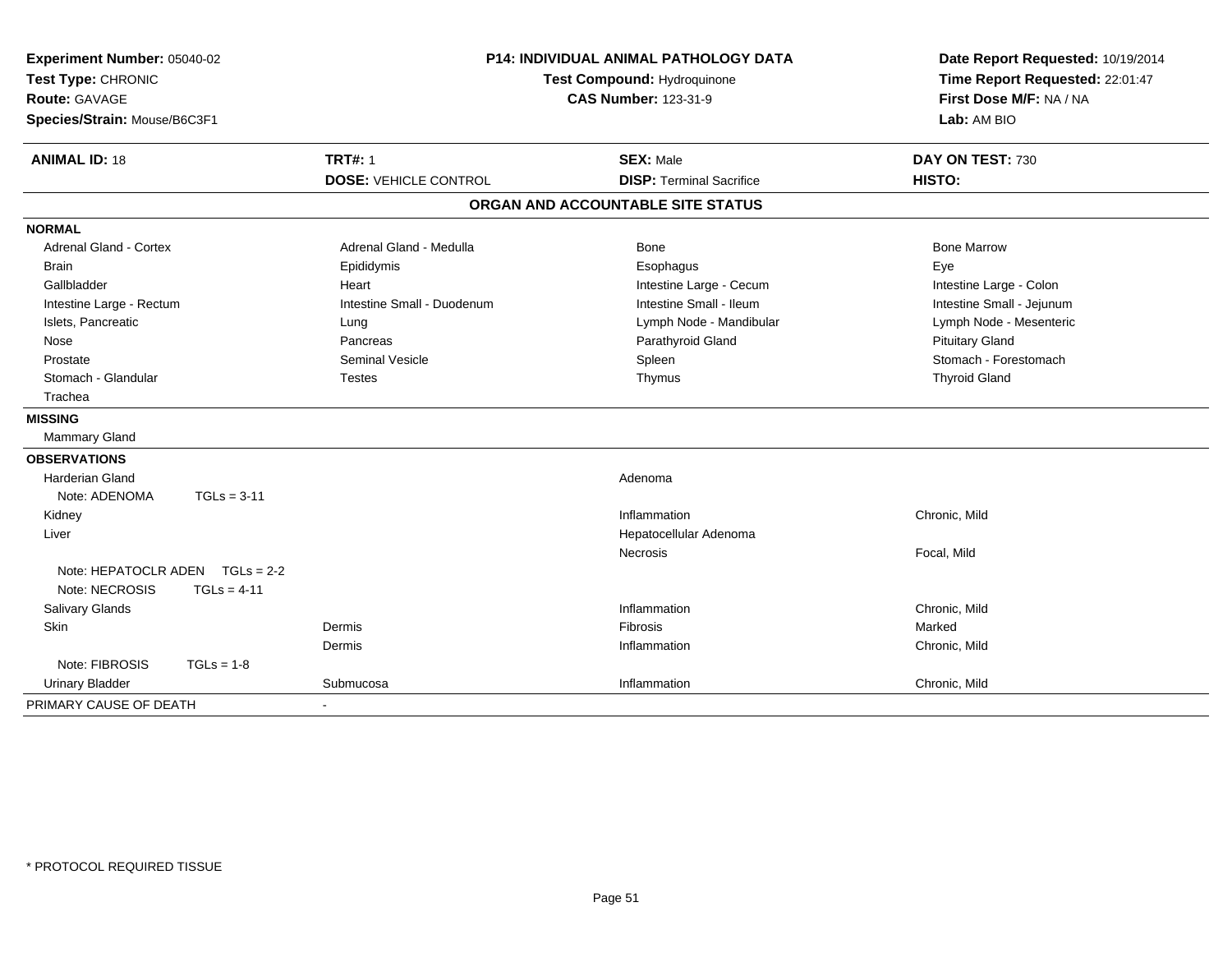| P14: INDIVIDUAL ANIMAL PATHOLOGY DATA<br><b>Experiment Number: 05040-02</b><br>Test Type: CHRONIC<br>Test Compound: Hydroquinone<br><b>CAS Number: 123-31-9</b><br><b>Route: GAVAGE</b> |                         | Date Report Requested: 10/19/2014<br>Time Report Requested: 22:01:47<br>First Dose M/F: NA / NA |                  |
|-----------------------------------------------------------------------------------------------------------------------------------------------------------------------------------------|-------------------------|-------------------------------------------------------------------------------------------------|------------------|
| Species/Strain: Mouse/B6C3F1                                                                                                                                                            |                         |                                                                                                 | Lab: AM BIO      |
| <b>ANIMAL ID: 18</b>                                                                                                                                                                    | <b>TRT#: 2</b>          | <b>SEX: Male</b>                                                                                | DAY ON TEST: 729 |
|                                                                                                                                                                                         | DOSE: 50 MG/KG          | <b>DISP:</b> Terminal Sacrifice                                                                 | HISTO:           |
|                                                                                                                                                                                         |                         | ORGAN AND ACCOUNTABLE SITE STATUS                                                               |                  |
| <b>NORMAL</b>                                                                                                                                                                           |                         |                                                                                                 |                  |
| <b>Adrenal Gland - Cortex</b>                                                                                                                                                           | Adrenal Gland - Medulla |                                                                                                 |                  |
| <b>OBSERVATIONS</b>                                                                                                                                                                     |                         |                                                                                                 |                  |
| Bone<br>Note: HYPEROSTOSIS<br>$TGLs = 1-10$                                                                                                                                             | Joint, Tarsal           | <b>Hyperostosis</b>                                                                             |                  |
| Liver                                                                                                                                                                                   |                         | <b>Focal Cellular Change</b>                                                                    |                  |
| Note: FOCAL CELL CH<br>$TGLs = 2-12$                                                                                                                                                    |                         |                                                                                                 |                  |
| Spleen                                                                                                                                                                                  |                         | Hematopoietic Cell Proliferation                                                                | Moderate         |
| <b>Thyroid Gland</b>                                                                                                                                                                    | <b>Follicular Cel</b>   | Adenoma                                                                                         |                  |
|                                                                                                                                                                                         | <b>Follicular Cel</b>   | Hyperplasia                                                                                     | Mild             |
| PRIMARY CAUSE OF DEATH                                                                                                                                                                  |                         |                                                                                                 |                  |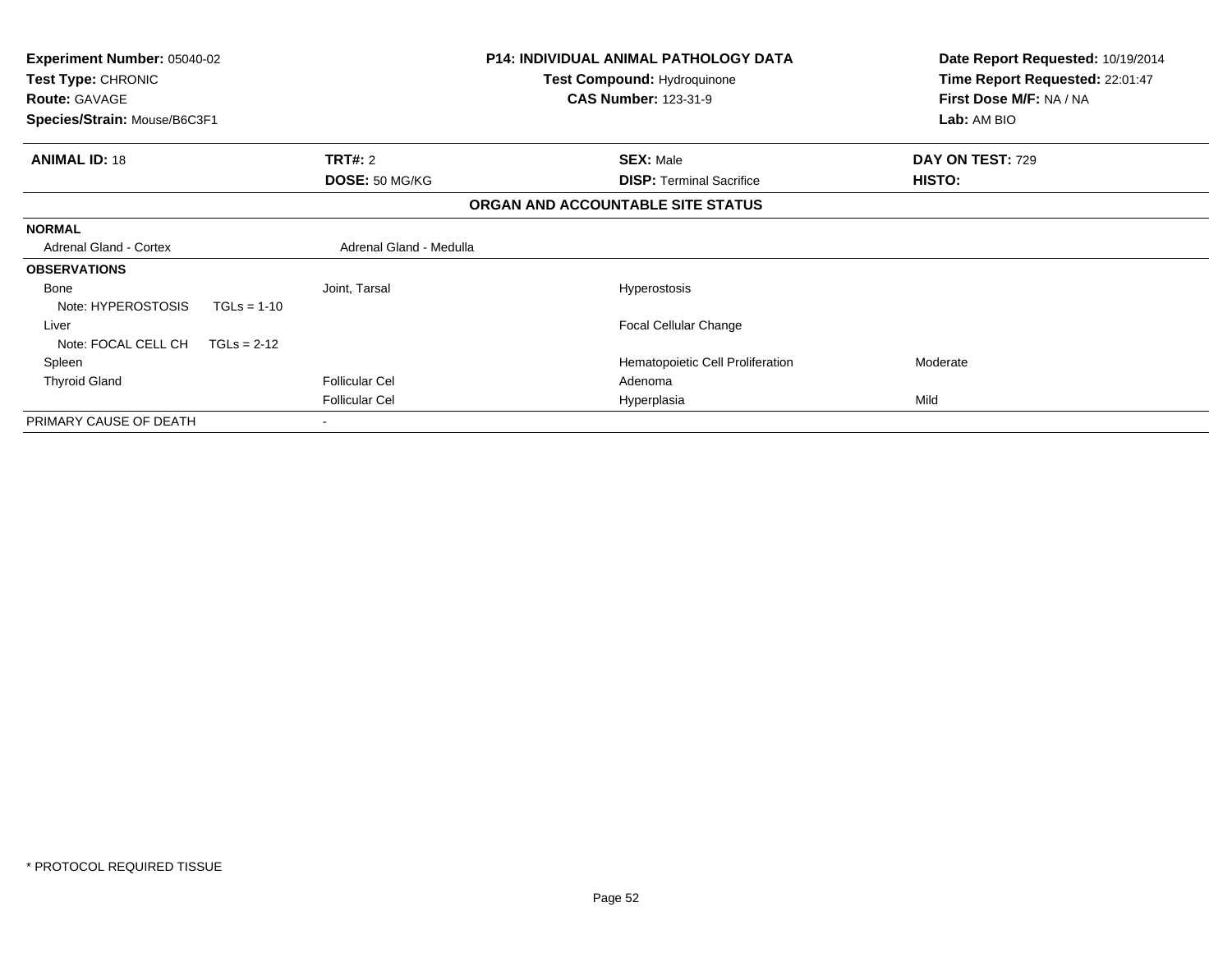| Experiment Number: 05040-02<br>Test Type: CHRONIC<br><b>Route: GAVAGE</b><br>Species/Strain: Mouse/B6C3F1 |                         | <b>P14: INDIVIDUAL ANIMAL PATHOLOGY DATA</b><br>Test Compound: Hydroquinone<br><b>CAS Number: 123-31-9</b> | Date Report Requested: 10/19/2014<br>Time Report Requested: 22:01:47<br>First Dose M/F: NA / NA<br>Lab: AM BIO |
|-----------------------------------------------------------------------------------------------------------|-------------------------|------------------------------------------------------------------------------------------------------------|----------------------------------------------------------------------------------------------------------------|
| <b>ANIMAL ID: 18</b>                                                                                      | TRT#: 3                 | <b>SEX: Male</b>                                                                                           | DAY ON TEST: 730                                                                                               |
|                                                                                                           | DOSE: 100MG/KG          | <b>DISP: Terminal Sacrifice</b>                                                                            | HISTO:                                                                                                         |
|                                                                                                           |                         | ORGAN AND ACCOUNTABLE SITE STATUS                                                                          |                                                                                                                |
| <b>NORMAL</b>                                                                                             |                         |                                                                                                            |                                                                                                                |
| <b>Adrenal Gland - Cortex</b>                                                                             | Adrenal Gland - Medulla | Bone                                                                                                       | <b>Bone Marrow</b>                                                                                             |
| <b>Brain</b>                                                                                              | Epididymis              | Esophagus                                                                                                  | Gallbladder                                                                                                    |
| Heart                                                                                                     | Intestine Large - Cecum | Intestine Large - Colon                                                                                    | Intestine Large - Rectum                                                                                       |
| Intestine Small - Duodenum                                                                                | Intestine Small - Ileum | Intestine Small - Jejunum                                                                                  | Islets, Pancreatic                                                                                             |
| Lung                                                                                                      | Lymph Node - Mandibular | Nose                                                                                                       | Pancreas                                                                                                       |
| Parathyroid Gland                                                                                         | <b>Pituitary Gland</b>  | Prostate                                                                                                   | Salivary Glands                                                                                                |
| <b>Seminal Vesicle</b>                                                                                    | Skin                    | Spleen                                                                                                     | Stomach - Forestomach                                                                                          |
| Stomach - Glandular                                                                                       | <b>Testes</b>           | Thymus                                                                                                     | Trachea                                                                                                        |
| <b>Urinary Bladder</b>                                                                                    |                         |                                                                                                            |                                                                                                                |
| <b>MISSING</b>                                                                                            |                         |                                                                                                            |                                                                                                                |
| Mammary Gland                                                                                             |                         |                                                                                                            |                                                                                                                |
| <b>OBSERVATIONS</b>                                                                                       |                         |                                                                                                            |                                                                                                                |
| Kidney                                                                                                    |                         | Inflammation                                                                                               | Chronic, Minimal                                                                                               |
| Liver                                                                                                     |                         | <b>Basophilic Focus</b>                                                                                    |                                                                                                                |
|                                                                                                           |                         | Hepatocellular Adenoma                                                                                     |                                                                                                                |
|                                                                                                           |                         | Hepatocellular Carcinoma                                                                                   |                                                                                                                |
|                                                                                                           |                         | <b>Syncytial Alteration</b>                                                                                | Minimal                                                                                                        |
| Note: HEPATOCLR CARC<br>$TGLs = 1-10$                                                                     |                         |                                                                                                            |                                                                                                                |
| Note: HEPATOCLR ADEN<br>$TGLs = 2-11$                                                                     |                         |                                                                                                            |                                                                                                                |
| Lymph Node                                                                                                | Mesenteric              | Lymphoma Malignant Lymphocytic                                                                             |                                                                                                                |
| Note: LYMPH MAL LYMP<br>$TGLs = 3-12$                                                                     |                         |                                                                                                            |                                                                                                                |
| <b>Thyroid Gland</b>                                                                                      | <b>Follicular Cel</b>   | Hyperplasia                                                                                                | Minimal                                                                                                        |
| PRIMARY CAUSE OF DEATH                                                                                    |                         |                                                                                                            |                                                                                                                |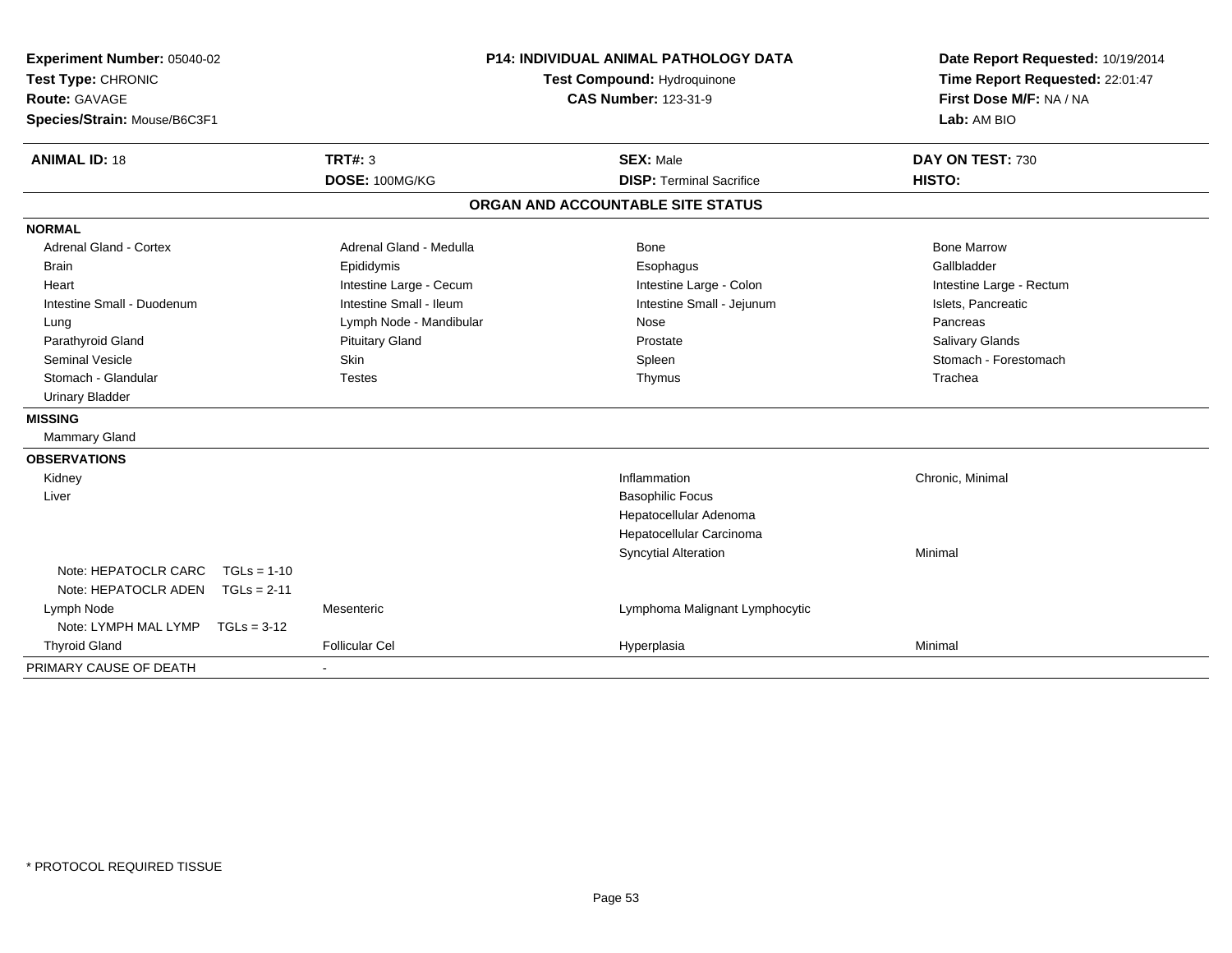| Experiment Number: 05040-02<br>Test Type: CHRONIC<br><b>Route: GAVAGE</b><br>Species/Strain: Mouse/B6C3F1 |                              | <b>P14: INDIVIDUAL ANIMAL PATHOLOGY DATA</b><br>Test Compound: Hydroquinone<br><b>CAS Number: 123-31-9</b> | Date Report Requested: 10/19/2014<br>Time Report Requested: 22:01:47<br>First Dose M/F: NA / NA<br>Lab: AM BIO |  |
|-----------------------------------------------------------------------------------------------------------|------------------------------|------------------------------------------------------------------------------------------------------------|----------------------------------------------------------------------------------------------------------------|--|
| <b>ANIMAL ID: 19</b>                                                                                      | <b>TRT#: 1</b>               | <b>SEX: Male</b>                                                                                           | DAY ON TEST: 682                                                                                               |  |
|                                                                                                           | <b>DOSE: VEHICLE CONTROL</b> | <b>DISP: Moribund</b>                                                                                      | HISTO:                                                                                                         |  |
|                                                                                                           |                              | ORGAN AND ACCOUNTABLE SITE STATUS                                                                          |                                                                                                                |  |
| <b>NORMAL</b>                                                                                             |                              |                                                                                                            |                                                                                                                |  |
| <b>Adrenal Gland - Cortex</b>                                                                             | Adrenal Gland - Medulla      | <b>Bone</b>                                                                                                | <b>Bone Marrow</b>                                                                                             |  |
| <b>Brain</b>                                                                                              | Esophagus                    | Gallbladder                                                                                                | Heart                                                                                                          |  |
| Intestine Large - Cecum                                                                                   | Intestine Large - Colon      | Intestine Large - Rectum                                                                                   | Intestine Small - Duodenum                                                                                     |  |
| Intestine Small - Ileum                                                                                   | Intestine Small - Jejunum    | Islets, Pancreatic                                                                                         | Lymph Node - Mandibular                                                                                        |  |
| Nose                                                                                                      | Pancreas                     | Parathyroid Gland                                                                                          | <b>Pituitary Gland</b>                                                                                         |  |
| Seminal Vesicle                                                                                           | Stomach - Forestomach        | Stomach - Glandular                                                                                        | <b>Testes</b>                                                                                                  |  |
| <b>Thyroid Gland</b>                                                                                      | Trachea                      |                                                                                                            |                                                                                                                |  |
| <b>MISSING</b>                                                                                            |                              |                                                                                                            |                                                                                                                |  |
| <b>Mammary Gland</b>                                                                                      | Thymus                       |                                                                                                            |                                                                                                                |  |
| <b>OBSERVATIONS</b>                                                                                       |                              |                                                                                                            |                                                                                                                |  |
| Epididymis                                                                                                |                              | Inflammation                                                                                               | Chronic, Moderate                                                                                              |  |
| Kidney                                                                                                    |                              | Glomerulosclerosis                                                                                         | Marked                                                                                                         |  |
|                                                                                                           |                              | Inflammation                                                                                               | Chronic, Moderate                                                                                              |  |
| Liver                                                                                                     |                              | Hepatocellular Carcinoma                                                                                   | Multiple                                                                                                       |  |
| Note: HEPATOCLR CARC<br>$TGLs = 3-2.4-2$                                                                  |                              |                                                                                                            |                                                                                                                |  |
| Lung                                                                                                      |                              | Hepatocellular Carcinoma                                                                                   | Metastatic (Liver)                                                                                             |  |
| Lymph Node                                                                                                | Mesenteric                   | Congestion                                                                                                 | Marked                                                                                                         |  |
| Prostate                                                                                                  |                              | Inflammation                                                                                               | Chronic Active, Marked                                                                                         |  |
| <b>Salivary Glands</b>                                                                                    |                              | Inflammation                                                                                               | Chronic, Minimal                                                                                               |  |
| <b>Skin</b>                                                                                               |                              | Acanthosis                                                                                                 | Moderate                                                                                                       |  |
| Note: ACANTHOSIS<br>$TGLs = 1-8$                                                                          |                              |                                                                                                            |                                                                                                                |  |
| Spleen                                                                                                    |                              | Hematopoietic Cell Proliferation                                                                           | Marked                                                                                                         |  |
| Note: HEMA CELL PROL TGLs = 2-2                                                                           |                              |                                                                                                            |                                                                                                                |  |
| <b>Urinary Bladder</b>                                                                                    | Submucosa                    | Inflammation                                                                                               | Chronic, Moderate                                                                                              |  |
| PRIMARY CAUSE OF DEATH                                                                                    |                              |                                                                                                            |                                                                                                                |  |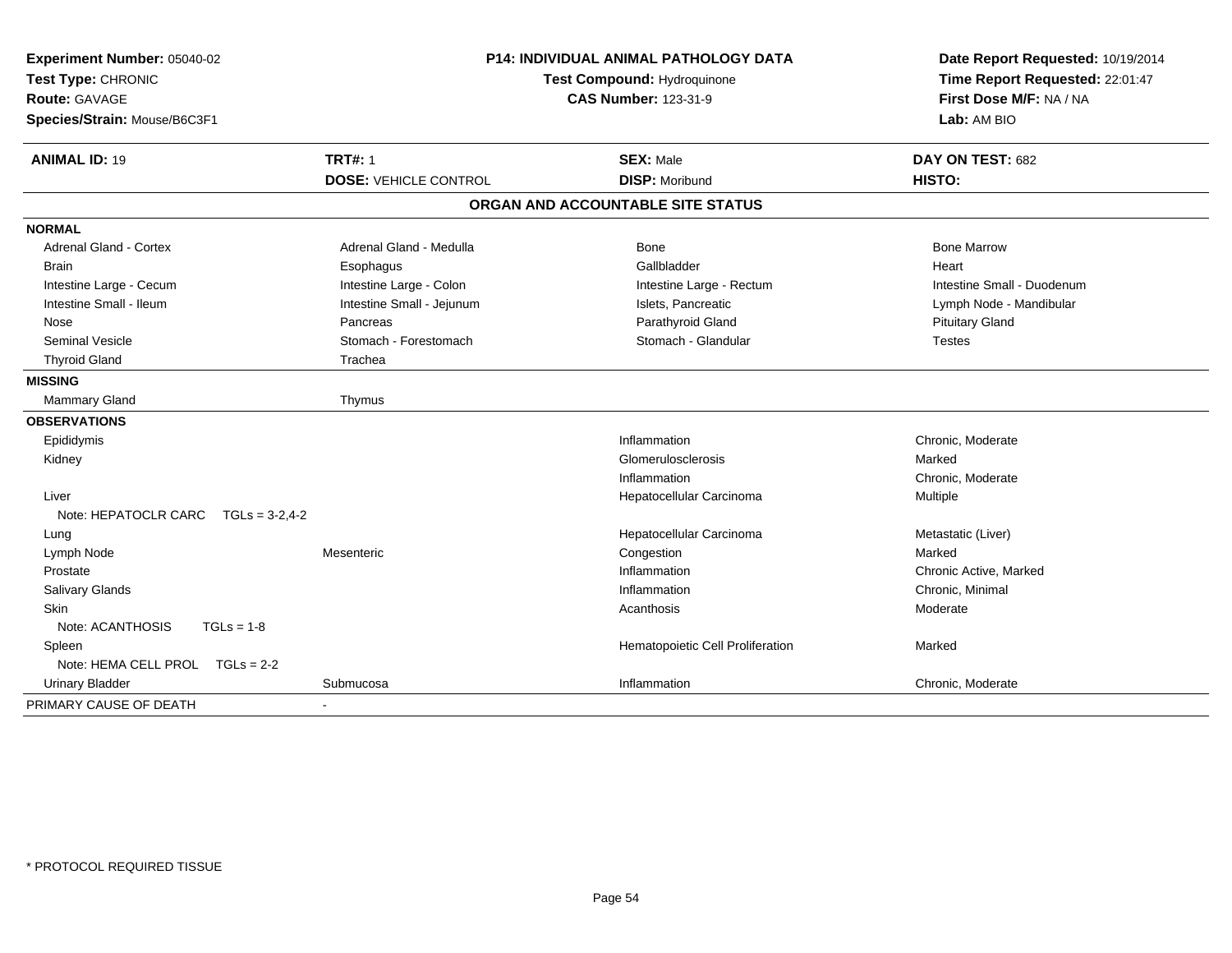| Experiment Number: 05040-02<br>Test Type: CHRONIC<br><b>Route: GAVAGE</b><br>Species/Strain: Mouse/B6C3F1 |                                  | <b>P14: INDIVIDUAL ANIMAL PATHOLOGY DATA</b><br><b>Test Compound: Hydroquinone</b><br><b>CAS Number: 123-31-9</b> | Date Report Requested: 10/19/2014<br>Time Report Requested: 22:01:47<br>First Dose M/F: NA / NA<br>Lab: AM BIO |
|-----------------------------------------------------------------------------------------------------------|----------------------------------|-------------------------------------------------------------------------------------------------------------------|----------------------------------------------------------------------------------------------------------------|
| <b>ANIMAL ID: 19</b>                                                                                      | <b>TRT#: 2</b><br>DOSE: 50 MG/KG | <b>SEX: Male</b><br><b>DISP:</b> Terminal Sacrifice                                                               | DAY ON TEST: 731<br>HISTO:                                                                                     |
|                                                                                                           |                                  | ORGAN AND ACCOUNTABLE SITE STATUS                                                                                 |                                                                                                                |
| <b>NORMAL</b>                                                                                             |                                  |                                                                                                                   |                                                                                                                |
| Adrenal Gland - Cortex                                                                                    | Liver                            | Spleen                                                                                                            |                                                                                                                |
| <b>OBSERVATIONS</b>                                                                                       |                                  |                                                                                                                   |                                                                                                                |
| <b>Adrenal Gland</b>                                                                                      | Medulla                          | Hyperplasia                                                                                                       | Focal, Moderate                                                                                                |
| Ear                                                                                                       | Pinna                            | Histiocytic Sarcoma                                                                                               |                                                                                                                |
| Note: HISTIO SARC                                                                                         | $TGLs = 1-10$                    |                                                                                                                   |                                                                                                                |
| <b>Thyroid Gland</b>                                                                                      | <b>Follicular Cel</b>            | Hyperplasia                                                                                                       | Mild                                                                                                           |
| PRIMARY CAUSE OF DEATH                                                                                    |                                  |                                                                                                                   |                                                                                                                |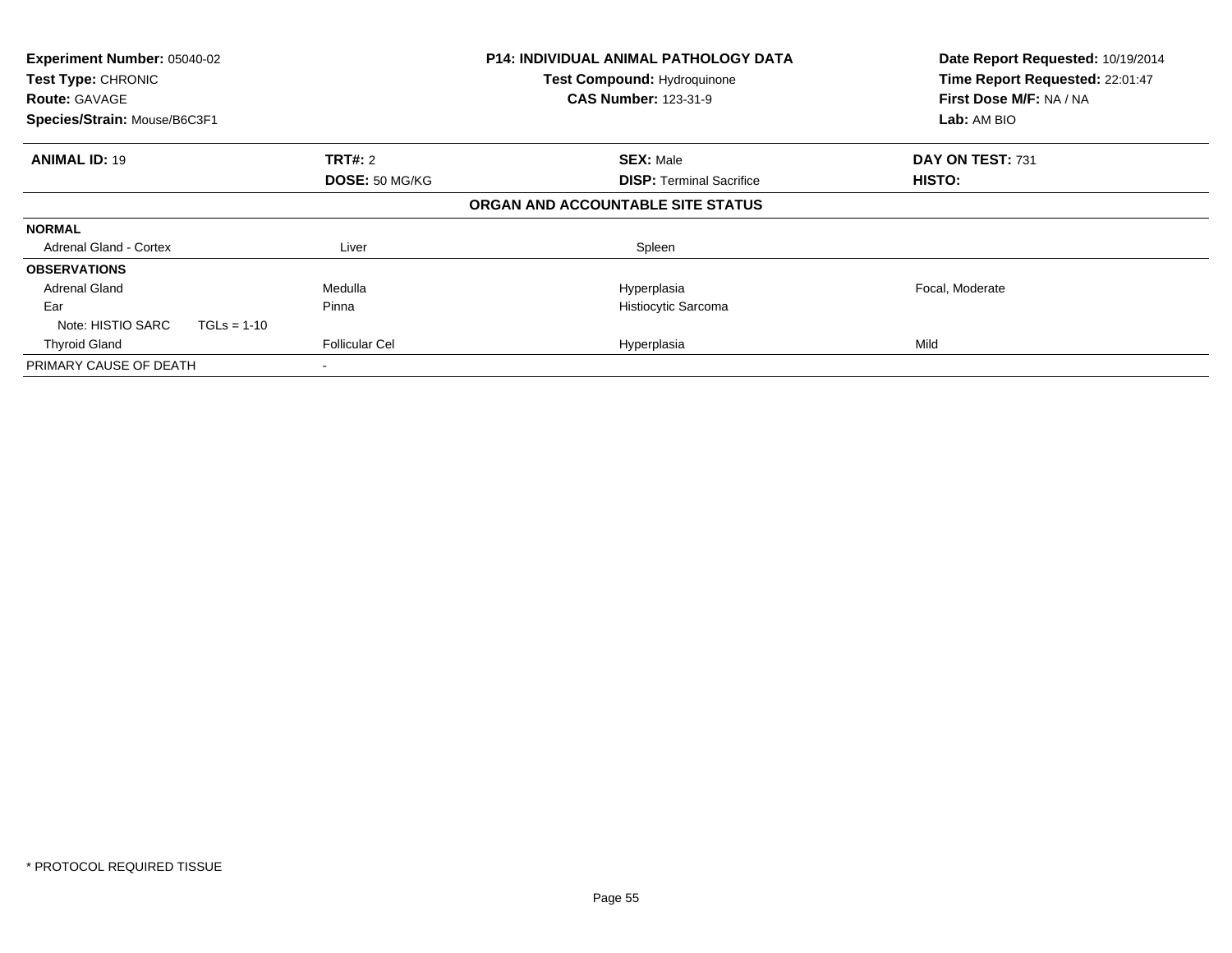| Experiment Number: 05040-02<br>Test Type: CHRONIC<br><b>Route: GAVAGE</b><br>Species/Strain: Mouse/B6C3F1 |                          | <b>P14: INDIVIDUAL ANIMAL PATHOLOGY DATA</b><br>Test Compound: Hydroquinone<br><b>CAS Number: 123-31-9</b> | Date Report Requested: 10/19/2014<br>Time Report Requested: 22:01:47<br>First Dose M/F: NA / NA<br>Lab: AM BIO |  |
|-----------------------------------------------------------------------------------------------------------|--------------------------|------------------------------------------------------------------------------------------------------------|----------------------------------------------------------------------------------------------------------------|--|
| <b>ANIMAL ID: 19</b>                                                                                      | <b>TRT#: 3</b>           | <b>SEX: Male</b>                                                                                           | DAY ON TEST: 729                                                                                               |  |
|                                                                                                           | DOSE: 100MG/KG           | <b>DISP: Terminal Sacrifice</b>                                                                            | HISTO:                                                                                                         |  |
|                                                                                                           |                          | ORGAN AND ACCOUNTABLE SITE STATUS                                                                          |                                                                                                                |  |
| <b>NORMAL</b>                                                                                             |                          |                                                                                                            |                                                                                                                |  |
| <b>Adrenal Gland - Cortex</b>                                                                             | Adrenal Gland - Medulla  | <b>Bone</b>                                                                                                | <b>Bone Marrow</b>                                                                                             |  |
| <b>Brain</b>                                                                                              | Epididymis               | Esophagus                                                                                                  | Gallbladder                                                                                                    |  |
| Heart                                                                                                     | Intestine Large - Cecum  | Intestine Large - Colon                                                                                    | Intestine Large - Rectum                                                                                       |  |
| Intestine Small - Duodenum                                                                                | Intestine Small - Ileum  | Intestine Small - Jejunum                                                                                  | Islets, Pancreatic                                                                                             |  |
| Lung                                                                                                      | Nose                     | Pancreas                                                                                                   | Parathyroid Gland                                                                                              |  |
| <b>Pituitary Gland</b>                                                                                    | Prostate                 | Seminal Vesicle                                                                                            | Spleen                                                                                                         |  |
| Stomach - Forestomach                                                                                     | Stomach - Glandular      | <b>Testes</b>                                                                                              | Thymus                                                                                                         |  |
| Trachea                                                                                                   | <b>Urinary Bladder</b>   |                                                                                                            |                                                                                                                |  |
| <b>MISSING</b>                                                                                            |                          |                                                                                                            |                                                                                                                |  |
| Mammary Gland                                                                                             |                          |                                                                                                            |                                                                                                                |  |
| <b>OBSERVATIONS</b>                                                                                       |                          |                                                                                                            |                                                                                                                |  |
| Kidney                                                                                                    |                          | Inflammation                                                                                               | Chronic, Mild                                                                                                  |  |
| Liver                                                                                                     |                          | Infarct                                                                                                    | Marked                                                                                                         |  |
|                                                                                                           |                          | Syncytial Alteration                                                                                       | Minimal                                                                                                        |  |
| Note: INFARCT<br>$TGLs = 2-2$                                                                             |                          |                                                                                                            |                                                                                                                |  |
| Lymph Node                                                                                                | Mesenteric               | Congestion                                                                                                 | Marked                                                                                                         |  |
|                                                                                                           | Mandibular               | Hyperplasia                                                                                                | Plasma Cell, Marked                                                                                            |  |
| Note: CONGESTION<br>$TGLs = 3-4$                                                                          |                          |                                                                                                            |                                                                                                                |  |
| Salivary Glands                                                                                           |                          | Inflammation                                                                                               | Chronic, Mild                                                                                                  |  |
| Skin                                                                                                      |                          | Ulcer                                                                                                      | Marked                                                                                                         |  |
| $TGLs = 1-8$<br>Note: ULCER                                                                               |                          |                                                                                                            |                                                                                                                |  |
| <b>Thyroid Gland</b>                                                                                      | <b>Follicular Cel</b>    | Hyperplasia                                                                                                | Mild                                                                                                           |  |
| PRIMARY CAUSE OF DEATH                                                                                    | $\overline{\phantom{a}}$ |                                                                                                            |                                                                                                                |  |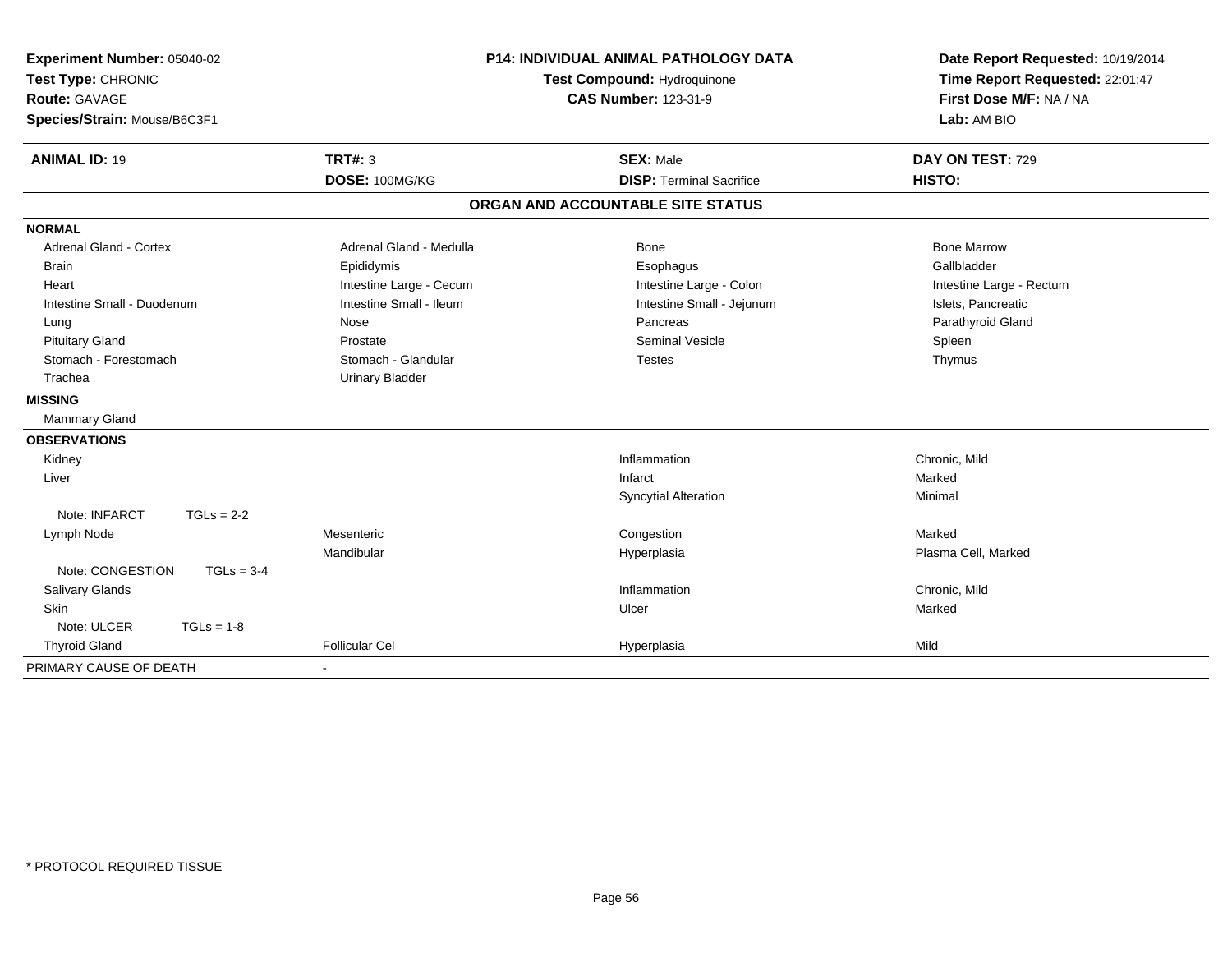| Experiment Number: 05040-02<br>Test Type: CHRONIC<br>Route: GAVAGE<br>Species/Strain: Mouse/B6C3F1 |                              | <b>P14: INDIVIDUAL ANIMAL PATHOLOGY DATA</b><br>Test Compound: Hydroquinone<br><b>CAS Number: 123-31-9</b> | Date Report Requested: 10/19/2014<br>Time Report Requested: 22:01:47<br>First Dose M/F: NA / NA<br>Lab: AM BIO |  |
|----------------------------------------------------------------------------------------------------|------------------------------|------------------------------------------------------------------------------------------------------------|----------------------------------------------------------------------------------------------------------------|--|
| <b>ANIMAL ID: 20</b>                                                                               | <b>TRT#: 1</b>               | <b>SEX: Male</b>                                                                                           | DAY ON TEST: 729                                                                                               |  |
|                                                                                                    | <b>DOSE: VEHICLE CONTROL</b> | <b>DISP: Terminal Sacrifice</b>                                                                            | HISTO:                                                                                                         |  |
|                                                                                                    |                              | ORGAN AND ACCOUNTABLE SITE STATUS                                                                          |                                                                                                                |  |
| <b>NORMAL</b>                                                                                      |                              |                                                                                                            |                                                                                                                |  |
| <b>Adrenal Gland - Cortex</b>                                                                      | <b>Bone Marrow</b>           | <b>Brain</b>                                                                                               | Epididymis                                                                                                     |  |
| Esophagus                                                                                          | Gallbladder                  | Heart                                                                                                      | Intestine Large - Cecum                                                                                        |  |
| Intestine Large - Rectum                                                                           | Intestine Small - Duodenum   | Intestine Small - Ileum                                                                                    | Intestine Small - Jejunum                                                                                      |  |
| Islets, Pancreatic                                                                                 | Lymph Node - Mandibular      | Lymph Node - Mesenteric                                                                                    | Nose                                                                                                           |  |
| Pancreas                                                                                           | Parathyroid Gland            | <b>Pituitary Gland</b>                                                                                     | Prostate                                                                                                       |  |
| <b>Seminal Vesicle</b>                                                                             | Spleen                       | Stomach - Forestomach                                                                                      | Stomach - Glandular                                                                                            |  |
| <b>Testes</b>                                                                                      | Trachea                      |                                                                                                            |                                                                                                                |  |
| <b>MISSING</b>                                                                                     |                              |                                                                                                            |                                                                                                                |  |
| Intestine Large - Colon                                                                            | Mammary Gland                | Thymus                                                                                                     |                                                                                                                |  |
| <b>OBSERVATIONS</b>                                                                                |                              |                                                                                                            |                                                                                                                |  |
| <b>Adrenal Gland</b>                                                                               | Medulla                      | Hyperplasia                                                                                                | Focal, Mild                                                                                                    |  |
| Bone                                                                                               | Joint, Tarsal                | Hyperostosis                                                                                               |                                                                                                                |  |
| Note: HYPEROSTOSIS<br>$TGLs = 1-9$                                                                 |                              |                                                                                                            |                                                                                                                |  |
| Kidney                                                                                             |                              | Glomerulosclerosis                                                                                         | Moderate                                                                                                       |  |
|                                                                                                    |                              | Inflammation                                                                                               | Chronic, Mild                                                                                                  |  |
| Liver                                                                                              |                              | Hepatocellular Carcinoma                                                                                   |                                                                                                                |  |
| Note: HEPATOCLR CARC TGLs = 2-2,2-10                                                               |                              |                                                                                                            |                                                                                                                |  |
| Lung                                                                                               |                              | Hepatocellular Carcinoma                                                                                   | Metastatic (Liver)                                                                                             |  |
| Salivary Glands                                                                                    |                              | Inflammation                                                                                               | Chronic, Mild                                                                                                  |  |
| Skin                                                                                               | Artery, Subcut Tiss          | Inflammation                                                                                               | Chronic, Marked                                                                                                |  |
| <b>Thyroid Gland</b>                                                                               | <b>Follicular Cel</b>        | Hyperplasia                                                                                                | Minimal                                                                                                        |  |
| <b>Urinary Bladder</b>                                                                             | Submucosa                    | Inflammation                                                                                               | Chronic, Mild                                                                                                  |  |
| PRIMARY CAUSE OF DEATH                                                                             |                              |                                                                                                            |                                                                                                                |  |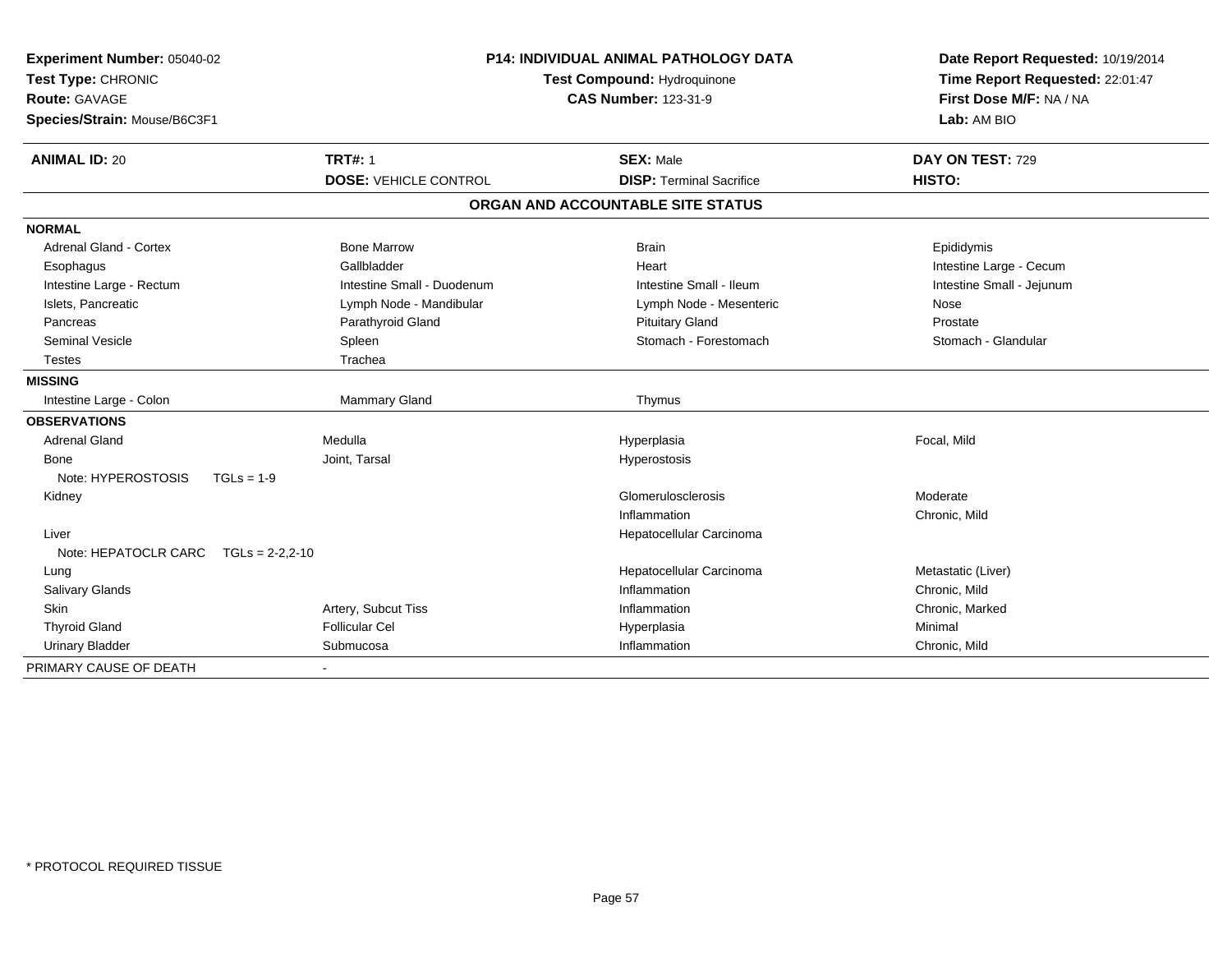| Experiment Number: 05040-02<br>Test Type: CHRONIC<br>Route: GAVAGE<br>Species/Strain: Mouse/B6C3F1 |              |                         | <b>P14: INDIVIDUAL ANIMAL PATHOLOGY DATA</b><br><b>Test Compound: Hydroquinone</b><br><b>CAS Number: 123-31-9</b> |                                   | Date Report Requested: 10/19/2014<br>Time Report Requested: 22:01:47<br>First Dose M/F: NA / NA<br>Lab: AM BIO |
|----------------------------------------------------------------------------------------------------|--------------|-------------------------|-------------------------------------------------------------------------------------------------------------------|-----------------------------------|----------------------------------------------------------------------------------------------------------------|
| <b>ANIMAL ID: 20</b>                                                                               |              | <b>TRT#: 2</b>          |                                                                                                                   | <b>SEX: Male</b>                  | DAY ON TEST: 465                                                                                               |
|                                                                                                    |              | DOSE: 50 MG/KG          |                                                                                                                   | <b>DISP: Moribund</b>             | HISTO:                                                                                                         |
|                                                                                                    |              |                         |                                                                                                                   | ORGAN AND ACCOUNTABLE SITE STATUS |                                                                                                                |
| <b>NORMAL</b>                                                                                      |              |                         |                                                                                                                   |                                   |                                                                                                                |
| <b>Adrenal Gland - Cortex</b>                                                                      |              | Adrenal Gland - Medulla |                                                                                                                   | Bone                              | <b>Bone Marrow</b>                                                                                             |
| <b>Brain</b>                                                                                       |              | Epididymis              |                                                                                                                   | Esophagus                         | Gallbladder                                                                                                    |
| Heart                                                                                              |              | Intestine Large - Cecum |                                                                                                                   | Intestine Large - Colon           | Intestine Large - Rectum                                                                                       |
| Intestine Small - Duodenum                                                                         |              | Intestine Small - Ileum |                                                                                                                   | Intestine Small - Jejunum         | Islets, Pancreatic                                                                                             |
| Lung                                                                                               |              | Lymph Node - Mandibular |                                                                                                                   | Lymph Node - Mesenteric           | Nose                                                                                                           |
| Pancreas                                                                                           |              | Parathyroid Gland       |                                                                                                                   | <b>Pituitary Gland</b>            | Prostate                                                                                                       |
| <b>Seminal Vesicle</b>                                                                             |              | Skin                    |                                                                                                                   | Spleen                            | Stomach - Forestomach                                                                                          |
| Stomach - Glandular                                                                                |              | <b>Testes</b>           |                                                                                                                   | Thymus                            | <b>Thyroid Gland</b>                                                                                           |
| Trachea                                                                                            |              | <b>Urinary Bladder</b>  |                                                                                                                   |                                   |                                                                                                                |
| <b>MISSING</b>                                                                                     |              |                         |                                                                                                                   |                                   |                                                                                                                |
| Mammary Gland                                                                                      |              |                         |                                                                                                                   |                                   |                                                                                                                |
| <b>OBSERVATIONS</b>                                                                                |              |                         |                                                                                                                   |                                   |                                                                                                                |
| Kidney                                                                                             |              |                         |                                                                                                                   | Inflammation                      | Chronic, Mild                                                                                                  |
| Liver                                                                                              |              |                         |                                                                                                                   | Hepatocellular Adenoma            |                                                                                                                |
|                                                                                                    |              |                         |                                                                                                                   | Hepatocellular Carcinoma          |                                                                                                                |
| Note: HEPATOCLR ADEN                                                                               | $TGLs = 2-2$ |                         |                                                                                                                   |                                   |                                                                                                                |
| Note: HEPATOCLR CARC                                                                               | $TGLs = 3-2$ |                         |                                                                                                                   |                                   |                                                                                                                |
| Salivary Glands                                                                                    |              |                         |                                                                                                                   | Inflammation                      | Chronic, Mild                                                                                                  |
| PRIMARY CAUSE OF DEATH                                                                             |              |                         |                                                                                                                   |                                   |                                                                                                                |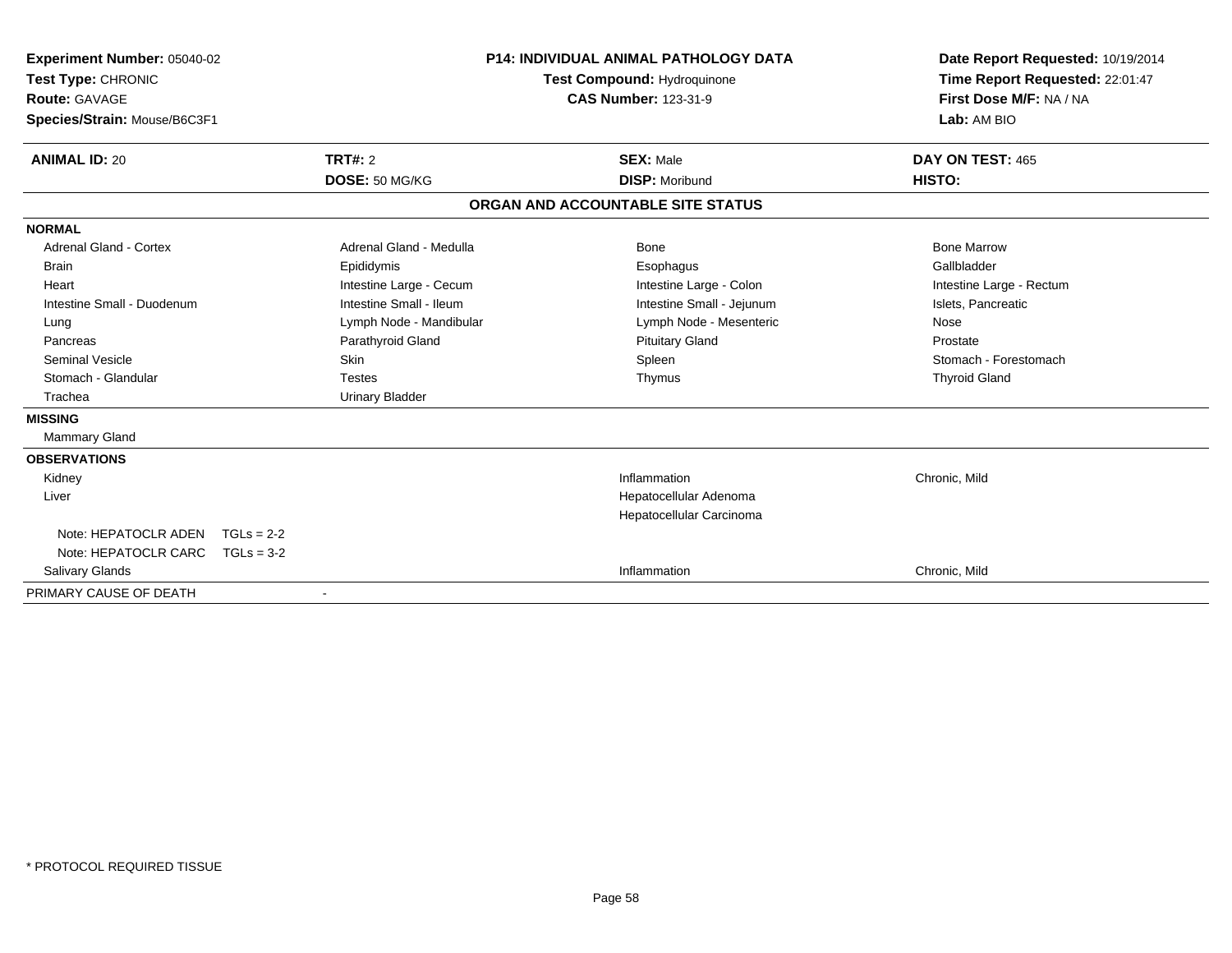| Experiment Number: 05040-02<br>Test Type: CHRONIC |                          | <b>P14: INDIVIDUAL ANIMAL PATHOLOGY DATA</b><br>Test Compound: Hydroquinone | Date Report Requested: 10/19/2014<br>Time Report Requested: 22:01:47 |  |
|---------------------------------------------------|--------------------------|-----------------------------------------------------------------------------|----------------------------------------------------------------------|--|
| Route: GAVAGE                                     |                          | <b>CAS Number: 123-31-9</b>                                                 | First Dose M/F: NA / NA                                              |  |
| Species/Strain: Mouse/B6C3F1                      |                          |                                                                             | Lab: AM BIO                                                          |  |
| <b>ANIMAL ID: 20</b>                              | <b>TRT#: 3</b>           | <b>SEX: Male</b>                                                            | DAY ON TEST: 729                                                     |  |
|                                                   | DOSE: 100MG/KG           | <b>DISP: Terminal Sacrifice</b>                                             | HISTO:                                                               |  |
|                                                   |                          | ORGAN AND ACCOUNTABLE SITE STATUS                                           |                                                                      |  |
| <b>NORMAL</b>                                     |                          |                                                                             |                                                                      |  |
| Adrenal Gland - Medulla                           | Bone                     | <b>Bone Marrow</b>                                                          | <b>Brain</b>                                                         |  |
| Esophagus                                         | Gallbladder              | Heart                                                                       | Intestine Large - Cecum                                              |  |
| Intestine Large - Colon                           | Intestine Large - Rectum | Intestine Small - Duodenum                                                  | Intestine Small - Ileum                                              |  |
| Intestine Small - Jejunum                         | Islets, Pancreatic       | Lymph Node - Mandibular                                                     | Nose                                                                 |  |
| Pancreas                                          | Parathyroid Gland        | <b>Pituitary Gland</b>                                                      | <b>Seminal Vesicle</b>                                               |  |
| <b>Skin</b>                                       | Spleen                   | Stomach - Forestomach                                                       | Stomach - Glandular                                                  |  |
| <b>Testes</b>                                     | Thymus                   | <b>Thyroid Gland</b>                                                        | Trachea                                                              |  |
| <b>MISSING</b>                                    |                          |                                                                             |                                                                      |  |
| Lymph Node - Mesenteric                           | Mammary Gland            |                                                                             |                                                                      |  |
| <b>OBSERVATIONS</b>                               |                          |                                                                             |                                                                      |  |
| <b>Adrenal Gland</b>                              | Cortex                   | Hyperplasia                                                                 | Focal, Moderate                                                      |  |
| Epididymis                                        |                          | Inflammation                                                                | Chronic, Moderate                                                    |  |
| Kidney                                            |                          | Glomerulosclerosis                                                          | Marked                                                               |  |
|                                                   |                          | Inflammation                                                                | Chronic, Moderate                                                    |  |
| [Glomerulosclerosis TGLS = 2-1]                   |                          |                                                                             |                                                                      |  |
| Liver                                             |                          | Anisokaryosis                                                               | Minimal                                                              |  |
| Lung                                              |                          | Alveolar/Bronchiolar Carcinoma                                              |                                                                      |  |
| Note: ALV BRON CARC<br>$TGLs = 1-3$               |                          |                                                                             |                                                                      |  |
| Mesentery                                         | Fat                      | Inflammation                                                                | Chronic, Moderate                                                    |  |
| Prostate                                          |                          | Inflammation                                                                | Chronic, Minimal                                                     |  |
| <b>Salivary Glands</b>                            |                          | Concretion                                                                  | Chronic. Mild                                                        |  |
| <b>Urinary Bladder</b>                            | Submucosa                | Inflammation                                                                | Chronic, Moderate                                                    |  |
| PRIMARY CAUSE OF DEATH                            |                          |                                                                             |                                                                      |  |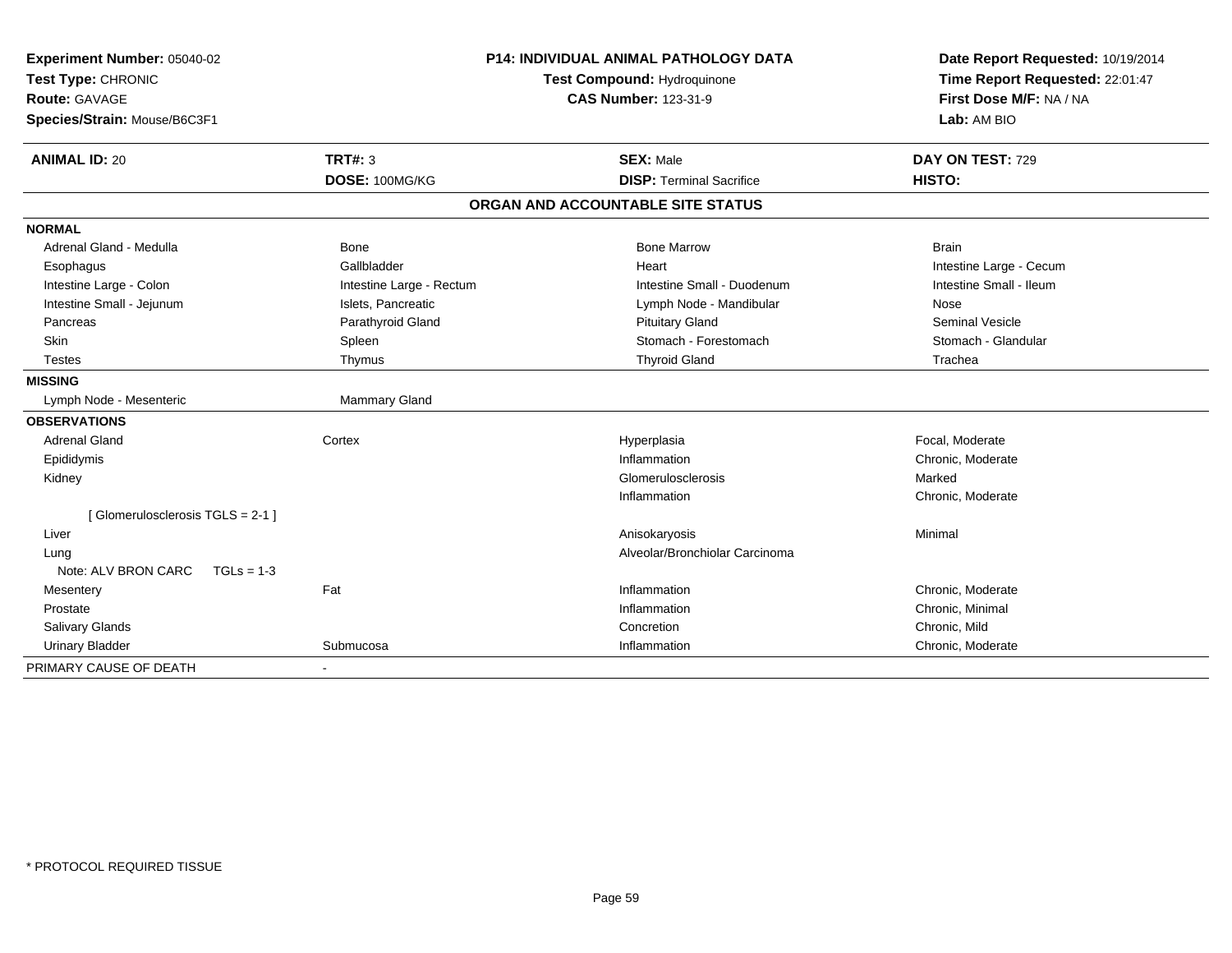| Experiment Number: 05040-02<br>Test Type: CHRONIC<br><b>Route: GAVAGE</b><br>Species/Strain: Mouse/B6C3F1 |                              | <b>P14: INDIVIDUAL ANIMAL PATHOLOGY DATA</b><br><b>Test Compound: Hydroquinone</b><br><b>CAS Number: 123-31-9</b> | Date Report Requested: 10/19/2014<br>Time Report Requested: 22:01:47<br>First Dose M/F: NA / NA<br>Lab: AM BIO |
|-----------------------------------------------------------------------------------------------------------|------------------------------|-------------------------------------------------------------------------------------------------------------------|----------------------------------------------------------------------------------------------------------------|
| <b>ANIMAL ID: 21</b>                                                                                      | <b>TRT#: 1</b>               | <b>SEX: Male</b>                                                                                                  | DAY ON TEST: 408                                                                                               |
|                                                                                                           | <b>DOSE: VEHICLE CONTROL</b> | <b>DISP: Dead</b>                                                                                                 | HISTO:                                                                                                         |
|                                                                                                           |                              | ORGAN AND ACCOUNTABLE SITE STATUS                                                                                 |                                                                                                                |
| <b>NORMAL</b>                                                                                             |                              |                                                                                                                   |                                                                                                                |
| Adrenal Gland - Cortex                                                                                    | Adrenal Gland - Medulla      | <b>Bone</b>                                                                                                       | <b>Bone Marrow</b>                                                                                             |
| <b>Brain</b>                                                                                              | Epididymis                   | Esophagus                                                                                                         | Gallbladder                                                                                                    |
| Heart                                                                                                     | Intestine Large - Cecum      | Intestine Large - Colon                                                                                           | Intestine Large - Rectum                                                                                       |
| Intestine Small - Duodenum                                                                                | Intestine Small - Ileum      | Intestine Small - Jejunum                                                                                         | Islets, Pancreatic                                                                                             |
| Lung                                                                                                      | Lymph Node - Mesenteric      | Nose                                                                                                              | Pancreas                                                                                                       |
| <b>Pituitary Gland</b>                                                                                    | Prostate                     | <b>Salivary Glands</b>                                                                                            | <b>Seminal Vesicle</b>                                                                                         |
| Spleen                                                                                                    | Stomach - Forestomach        | Stomach - Glandular                                                                                               | <b>Testes</b>                                                                                                  |
| Thymus                                                                                                    | <b>Thyroid Gland</b>         | Trachea                                                                                                           | <b>Urinary Bladder</b>                                                                                         |
| <b>MISSING</b>                                                                                            |                              |                                                                                                                   |                                                                                                                |
| Lymph Node - Mandibular                                                                                   | Mammary Gland                | Parathyroid Gland                                                                                                 |                                                                                                                |
| <b>OBSERVATIONS</b>                                                                                       |                              |                                                                                                                   |                                                                                                                |
| Kidney                                                                                                    |                              | <b>Calculus Micro Observation Only</b>                                                                            |                                                                                                                |
| Liver                                                                                                     |                              | <b>Syncytial Alteration</b>                                                                                       | Minimal                                                                                                        |
| <b>Preputial Gland</b>                                                                                    |                              | Inflammation                                                                                                      | Suppurative, Marked                                                                                            |
| Note: INFLAMMATION<br>$TGLs = 1-10$                                                                       |                              |                                                                                                                   |                                                                                                                |
| Skin                                                                                                      | <b>Subcut Tiss</b>           | Inflammation                                                                                                      | Suppurative, Marked                                                                                            |
| Urethra                                                                                                   | Proximal                     | Inflammation                                                                                                      | Suppurative, Marked                                                                                            |
| PRIMARY CAUSE OF DEATH                                                                                    |                              |                                                                                                                   |                                                                                                                |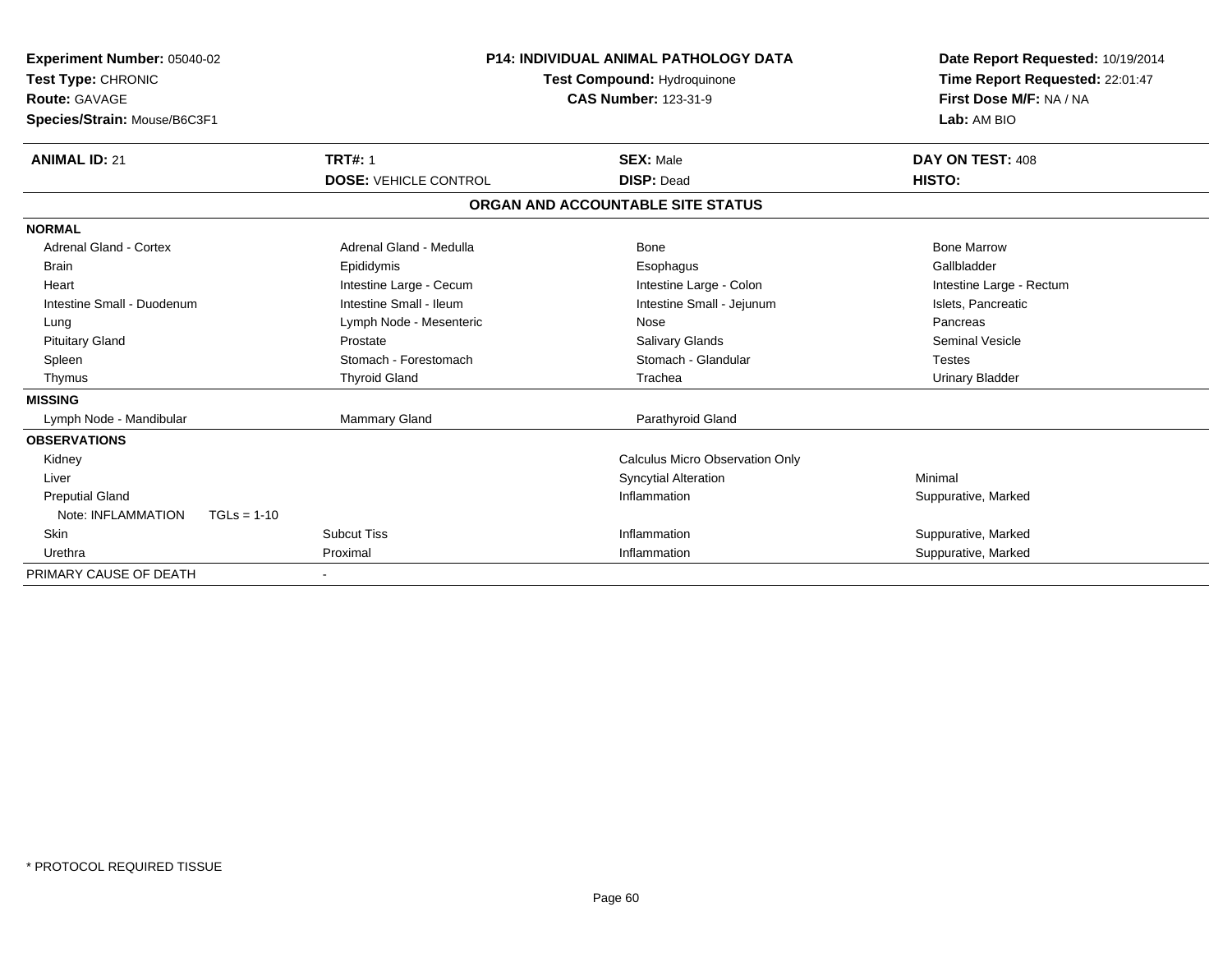| <b>Experiment Number: 05040-02</b><br>Test Type: CHRONIC<br><b>Route: GAVAGE</b> | <b>P14: INDIVIDUAL ANIMAL PATHOLOGY DATA</b><br>Test Compound: Hydroquinone<br><b>CAS Number: 123-31-9</b> |                                   | Date Report Requested: 10/19/2014<br>Time Report Requested: 22:01:47<br>First Dose M/F: NA / NA |
|----------------------------------------------------------------------------------|------------------------------------------------------------------------------------------------------------|-----------------------------------|-------------------------------------------------------------------------------------------------|
| Species/Strain: Mouse/B6C3F1                                                     |                                                                                                            |                                   | Lab: AM BIO                                                                                     |
| <b>ANIMAL ID: 21</b>                                                             | <b>TRT#:</b> 2                                                                                             | <b>SEX: Male</b>                  | DAY ON TEST: 730                                                                                |
|                                                                                  | DOSE: 50 MG/KG                                                                                             | <b>DISP:</b> Terminal Sacrifice   | HISTO:                                                                                          |
|                                                                                  |                                                                                                            | ORGAN AND ACCOUNTABLE SITE STATUS |                                                                                                 |
| <b>NORMAL</b>                                                                    |                                                                                                            |                                   |                                                                                                 |
| <b>Adrenal Gland - Cortex</b>                                                    | Adrenal Gland - Medulla                                                                                    |                                   |                                                                                                 |
| <b>OBSERVATIONS</b>                                                              |                                                                                                            |                                   |                                                                                                 |
| Liver                                                                            |                                                                                                            | Cyst<br>Hepatocellular Adenoma    | Marked                                                                                          |
| Note: CYST<br>$TGLs = 2-2$<br>[Hepatocellular Adenoma TGLS = 3-2]                |                                                                                                            |                                   |                                                                                                 |
| <b>Skin</b><br>Note: FIBROSARC<br>$TGLs = 1-8$                                   | <b>Subcut Tiss</b>                                                                                         | Fibrosarcoma                      |                                                                                                 |
| Spleen                                                                           |                                                                                                            | Hematopoietic Cell Proliferation  | Marked                                                                                          |
| <b>Thyroid Gland</b>                                                             | <b>Follicular Cel</b>                                                                                      | Hyperplasia                       | Minimal                                                                                         |
| PRIMARY CAUSE OF DEATH                                                           |                                                                                                            |                                   |                                                                                                 |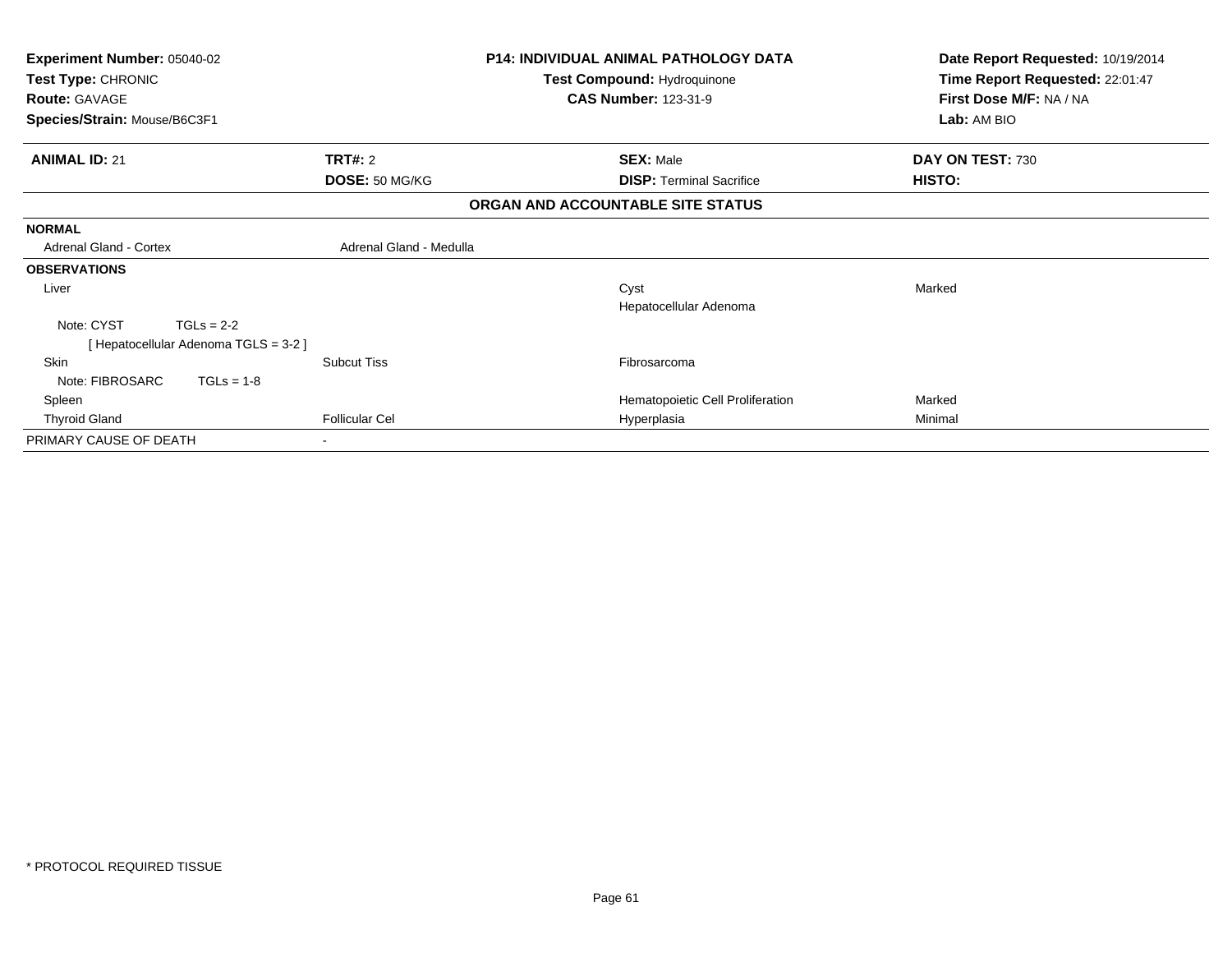| Experiment Number: 05040-02<br>Test Type: CHRONIC<br><b>Route: GAVAGE</b><br>Species/Strain: Mouse/B6C3F1 |              | P14: INDIVIDUAL ANIMAL PATHOLOGY DATA<br>Test Compound: Hydroquinone<br><b>CAS Number: 123-31-9</b> |                                   | Date Report Requested: 10/19/2014<br>Time Report Requested: 22:01:47<br>First Dose M/F: NA / NA<br>Lab: AM BIO |  |
|-----------------------------------------------------------------------------------------------------------|--------------|-----------------------------------------------------------------------------------------------------|-----------------------------------|----------------------------------------------------------------------------------------------------------------|--|
| <b>ANIMAL ID: 21</b>                                                                                      |              | <b>TRT#: 3</b>                                                                                      | <b>SEX: Male</b>                  | DAY ON TEST: 330                                                                                               |  |
|                                                                                                           |              | DOSE: 100MG/KG                                                                                      | <b>DISP: Dead</b>                 | <b>HISTO:</b>                                                                                                  |  |
|                                                                                                           |              |                                                                                                     | ORGAN AND ACCOUNTABLE SITE STATUS |                                                                                                                |  |
| <b>NORMAL</b>                                                                                             |              |                                                                                                     |                                   |                                                                                                                |  |
| Adrenal Gland - Cortex                                                                                    |              | Adrenal Gland - Medulla                                                                             | <b>Bone</b>                       | <b>Bone Marrow</b>                                                                                             |  |
| <b>Brain</b>                                                                                              |              | Epididymis                                                                                          | Esophagus                         | Gallbladder                                                                                                    |  |
| Intestine Large - Cecum                                                                                   |              | Intestine Large - Colon                                                                             | Intestine Large - Rectum          | Intestine Small - Duodenum                                                                                     |  |
| Intestine Small - Ileum                                                                                   |              | Intestine Small - Jejunum                                                                           | Islets, Pancreatic                | Nose                                                                                                           |  |
| Pancreas                                                                                                  |              | Parathyroid Gland                                                                                   | <b>Pituitary Gland</b>            | Prostate                                                                                                       |  |
| <b>Seminal Vesicle</b>                                                                                    |              | Skin                                                                                                | Spinal Cord                       | Stomach - Forestomach                                                                                          |  |
| Stomach - Glandular                                                                                       |              | <b>Testes</b>                                                                                       | <b>Thyroid Gland</b>              | Trachea                                                                                                        |  |
| <b>Urinary Bladder</b>                                                                                    |              |                                                                                                     |                                   |                                                                                                                |  |
| <b>MISSING</b>                                                                                            |              |                                                                                                     |                                   |                                                                                                                |  |
| <b>Mammary Gland</b>                                                                                      |              | Thymus                                                                                              |                                   |                                                                                                                |  |
| <b>OBSERVATIONS</b>                                                                                       |              |                                                                                                     |                                   |                                                                                                                |  |
| Heart                                                                                                     |              | Pericardium                                                                                         | Lymphoma Malignant Histiocytic    |                                                                                                                |  |
| Kidney                                                                                                    |              |                                                                                                     | Lymphoma Malignant Histiocytic    |                                                                                                                |  |
| Liver                                                                                                     |              |                                                                                                     | Lymphoma Malignant Histiocytic    |                                                                                                                |  |
| Lung                                                                                                      |              |                                                                                                     | Lymphoma Malignant Histiocytic    |                                                                                                                |  |
| Lymph Node                                                                                                |              | Mandibular                                                                                          | Lymphoma Malignant Histiocytic    |                                                                                                                |  |
|                                                                                                           |              | Mesenteric                                                                                          | Lymphoma Malignant Histiocytic    |                                                                                                                |  |
|                                                                                                           |              | Thoracic                                                                                            | Lymphoma Malignant Histiocytic    |                                                                                                                |  |
|                                                                                                           |              | Thoracic                                                                                            | Lymphoma Malignant Histiocytic    |                                                                                                                |  |
| Note: LYMPH MAL HIST                                                                                      | $TGLs = 1-4$ |                                                                                                     |                                   |                                                                                                                |  |
| Note: LYMPH MAL HIST TGLs = 2-4                                                                           |              |                                                                                                     |                                   |                                                                                                                |  |
| Mesentery                                                                                                 |              |                                                                                                     | Lymphoma Malignant Histiocytic    |                                                                                                                |  |
| Salivary Glands                                                                                           |              |                                                                                                     | Inflammation                      | Chronic, Mild                                                                                                  |  |
|                                                                                                           |              |                                                                                                     | Lymphoma Malignant Histiocytic    |                                                                                                                |  |
| Spleen                                                                                                    |              |                                                                                                     | Lymphoma Malignant Histiocytic    |                                                                                                                |  |
| Note: LYMPH MAL HIST                                                                                      | $TGLs = 3-2$ |                                                                                                     |                                   |                                                                                                                |  |
| Note: LYMPH MAL HIST                                                                                      | $TGLS = 2$   |                                                                                                     |                                   |                                                                                                                |  |
| PRIMARY CAUSE OF DEATH                                                                                    |              |                                                                                                     |                                   |                                                                                                                |  |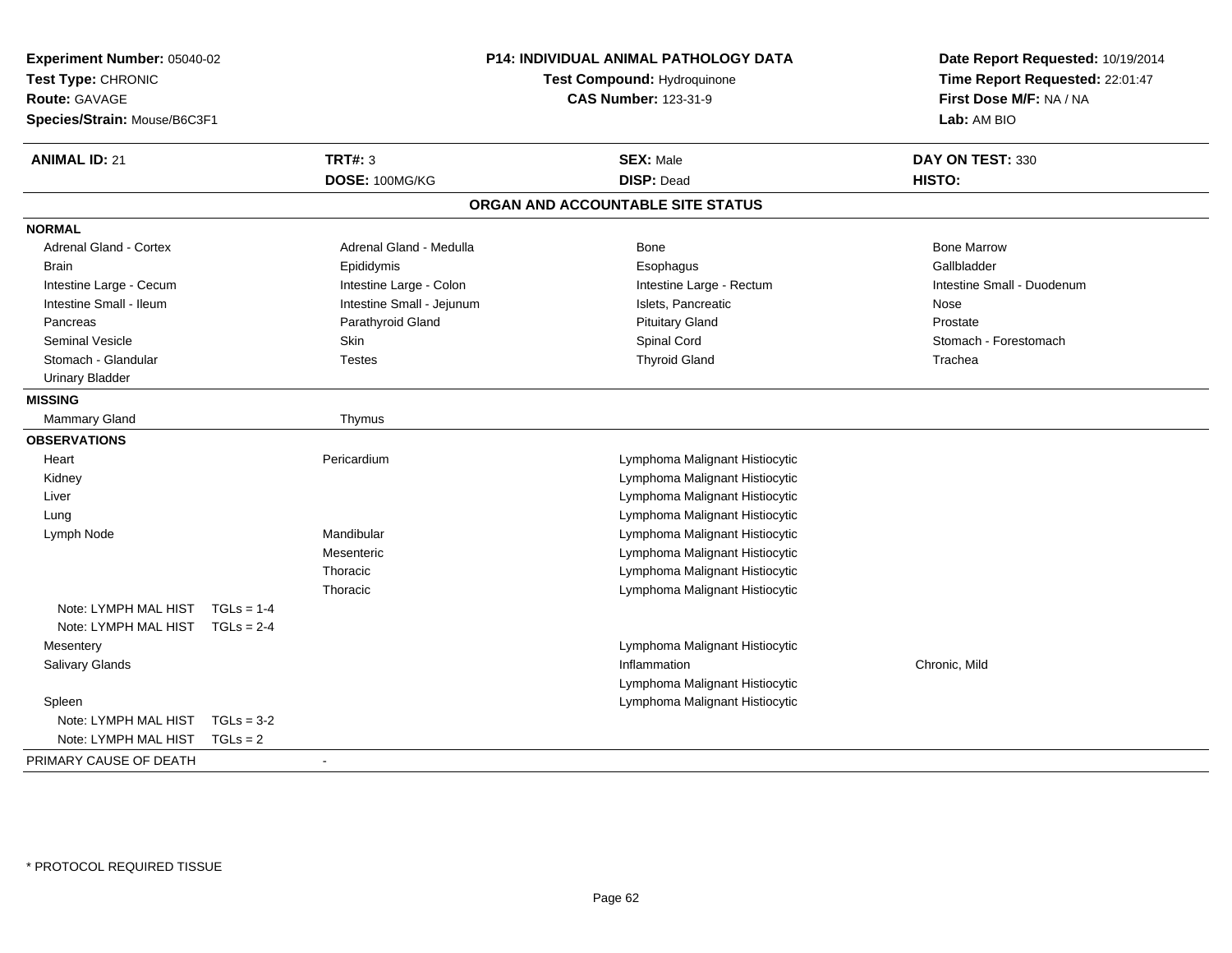| Experiment Number: 05040-02<br>Test Type: CHRONIC<br><b>Route: GAVAGE</b><br>Species/Strain: Mouse/B6C3F1 |               |                       | <b>P14: INDIVIDUAL ANIMAL PATHOLOGY DATA</b><br>Test Compound: Hydroquinone<br><b>CAS Number: 123-31-9</b> | Date Report Requested: 10/19/2014<br>Time Report Requested: 22:01:47<br>First Dose M/F: NA / NA<br>Lab: AM BIO |
|-----------------------------------------------------------------------------------------------------------|---------------|-----------------------|------------------------------------------------------------------------------------------------------------|----------------------------------------------------------------------------------------------------------------|
| <b>ANIMAL ID: 22</b>                                                                                      |               | <b>TRT#: 2</b>        | <b>SEX: Male</b>                                                                                           | DAY ON TEST: 729                                                                                               |
|                                                                                                           |               | DOSE: 50 MG/KG        | <b>DISP:</b> Terminal Sacrifice                                                                            | <b>HISTO:</b>                                                                                                  |
|                                                                                                           |               |                       | ORGAN AND ACCOUNTABLE SITE STATUS                                                                          |                                                                                                                |
| <b>NORMAL</b>                                                                                             |               |                       |                                                                                                            |                                                                                                                |
| Adrenal Gland - Medulla                                                                                   |               | <b>Testes</b>         |                                                                                                            |                                                                                                                |
| <b>OBSERVATIONS</b>                                                                                       |               |                       |                                                                                                            |                                                                                                                |
| <b>Adrenal Gland</b>                                                                                      |               | Medulla               | Hyperplasia                                                                                                | Focal, Moderate                                                                                                |
| Bone                                                                                                      |               | Joint, Tarsal         | Hyperostosis                                                                                               |                                                                                                                |
| Note: HYPEROSTOSIS                                                                                        | $TGLs = 4-10$ |                       |                                                                                                            |                                                                                                                |
| Liver                                                                                                     |               |                       | Hepatocellular Carcinoma                                                                                   |                                                                                                                |
| [ Hepatocellular Carcinoma TGLS = 5-2 ]                                                                   |               |                       |                                                                                                            |                                                                                                                |
| Lymph Node                                                                                                |               | Mesenteric            | Congestion                                                                                                 | Moderate                                                                                                       |
| Note: CONGESTION                                                                                          | $TGLs = 3-4$  |                       |                                                                                                            |                                                                                                                |
| <b>Preputial Gland</b>                                                                                    |               |                       | Inflammation                                                                                               | Suppurative, Marked                                                                                            |
| Note: INFLAMMATION                                                                                        | $TGLs = 1-11$ |                       |                                                                                                            |                                                                                                                |
| Spleen                                                                                                    |               |                       | Hematopoietic Cell Proliferation                                                                           | Moderate                                                                                                       |
| <b>Thyroid Gland</b>                                                                                      |               | <b>Follicular Cel</b> | Hyperplasia                                                                                                | Minimal                                                                                                        |
| PRIMARY CAUSE OF DEATH                                                                                    |               |                       |                                                                                                            |                                                                                                                |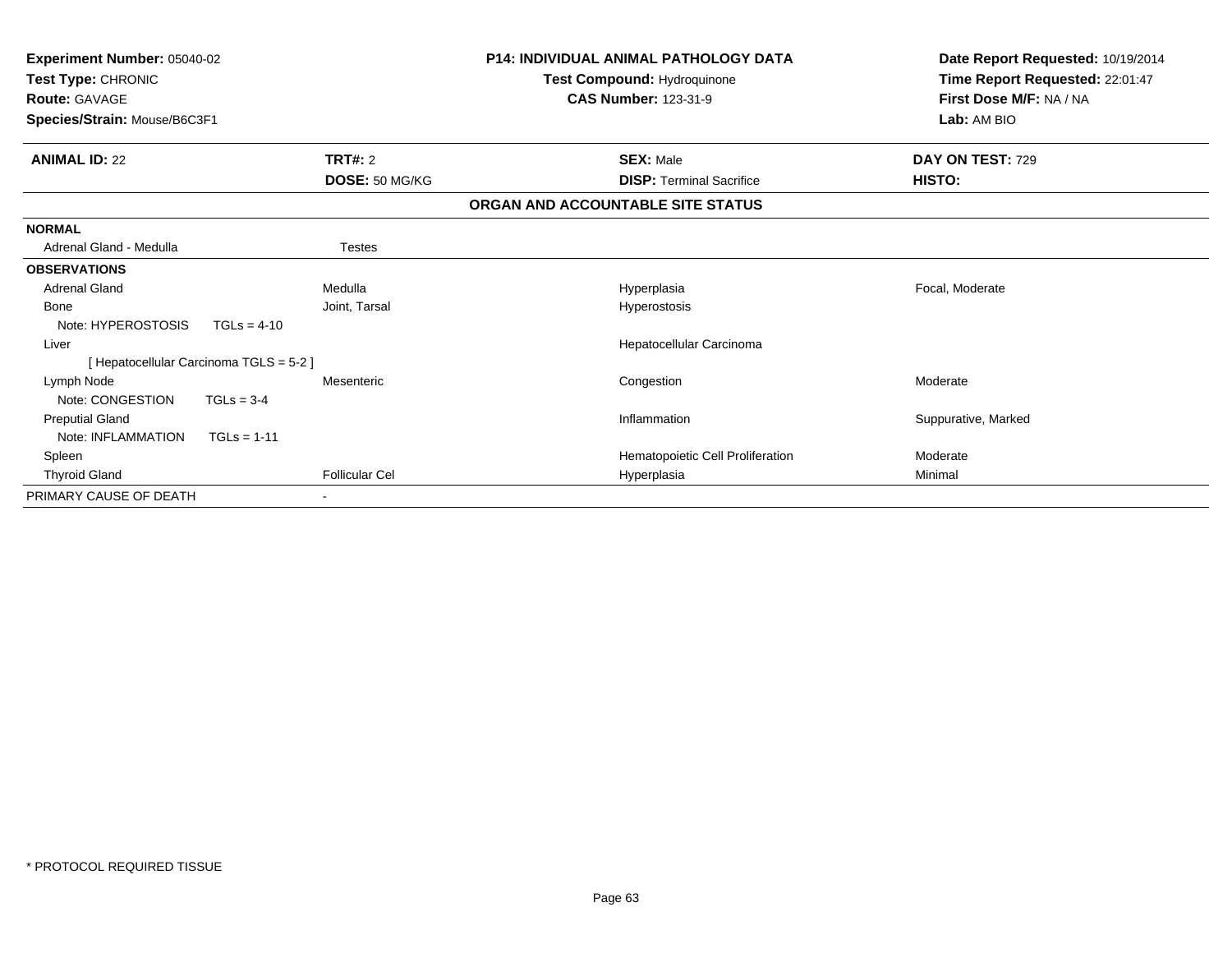| Experiment Number: 05040-02<br>Test Type: CHRONIC<br><b>Route: GAVAGE</b><br>Species/Strain: Mouse/B6C3F1 |                         | <b>P14: INDIVIDUAL ANIMAL PATHOLOGY DATA</b><br>Test Compound: Hydroquinone<br><b>CAS Number: 123-31-9</b> | Date Report Requested: 10/19/2014<br>Time Report Requested: 22:01:47<br>First Dose M/F: NA / NA<br>Lab: AM BIO |
|-----------------------------------------------------------------------------------------------------------|-------------------------|------------------------------------------------------------------------------------------------------------|----------------------------------------------------------------------------------------------------------------|
| <b>ANIMAL ID: 22</b>                                                                                      | TRT#: 3                 | <b>SEX: Male</b>                                                                                           | DAY ON TEST: 680                                                                                               |
|                                                                                                           | DOSE: 100MG/KG          | <b>DISP: Dead</b>                                                                                          | HISTO:                                                                                                         |
|                                                                                                           |                         | ORGAN AND ACCOUNTABLE SITE STATUS                                                                          |                                                                                                                |
| <b>NORMAL</b>                                                                                             |                         |                                                                                                            |                                                                                                                |
| Adrenal Gland - Cortex                                                                                    | Adrenal Gland - Medulla | <b>Bone</b>                                                                                                | <b>Bone Marrow</b>                                                                                             |
| <b>Brain</b>                                                                                              | Esophagus               | Heart                                                                                                      | Intestine Large - Rectum                                                                                       |
| Intestine Small - Duodenum                                                                                | Islets, Pancreatic      | Kidney                                                                                                     | Lymph Node - Mandibular                                                                                        |
| Lymph Node - Mesenteric                                                                                   | Nose                    | Pancreas                                                                                                   | Parathyroid Gland                                                                                              |
| <b>Pituitary Gland</b>                                                                                    | Prostate                | <b>Seminal Vesicle</b>                                                                                     | <b>Skin</b>                                                                                                    |
| Spleen                                                                                                    | Stomach - Forestomach   | Stomach - Glandular                                                                                        | <b>Testes</b>                                                                                                  |
| <b>Thyroid Gland</b>                                                                                      | Trachea                 | <b>Urinary Bladder</b>                                                                                     |                                                                                                                |
| <b>MISSING</b>                                                                                            |                         |                                                                                                            |                                                                                                                |
| <b>Mammary Gland</b>                                                                                      | Thymus                  |                                                                                                            |                                                                                                                |
| <b>AUTO PRECLUDES DIAG.</b>                                                                               |                         |                                                                                                            |                                                                                                                |
| Gallbladder                                                                                               | Intestine Large - Cecum | Intestine Large - Colon                                                                                    | Intestine Small - Ileum                                                                                        |
| Intestine Small - Jejunum                                                                                 |                         |                                                                                                            |                                                                                                                |
| <b>OBSERVATIONS</b>                                                                                       |                         |                                                                                                            |                                                                                                                |
| Epididymis                                                                                                |                         | Inflammation                                                                                               | Chronic, Moderate                                                                                              |
| Liver                                                                                                     |                         | <b>Syncytial Alteration</b>                                                                                | Minimal                                                                                                        |
| Lung                                                                                                      |                         | Alveolar/Bronchiolar Carcinoma                                                                             |                                                                                                                |
| Note: ALV BRON CARC<br>$TGLs = 2-3$                                                                       |                         |                                                                                                            |                                                                                                                |
| Lymph Node                                                                                                |                         | Alveolar/Bronchiolar Carcinoma                                                                             | Metastatic (Lung)                                                                                              |
| Salivary Glands                                                                                           |                         | Inflammation                                                                                               | Chronic, Minimal                                                                                               |
| PRIMARY CAUSE OF DEATH                                                                                    |                         |                                                                                                            |                                                                                                                |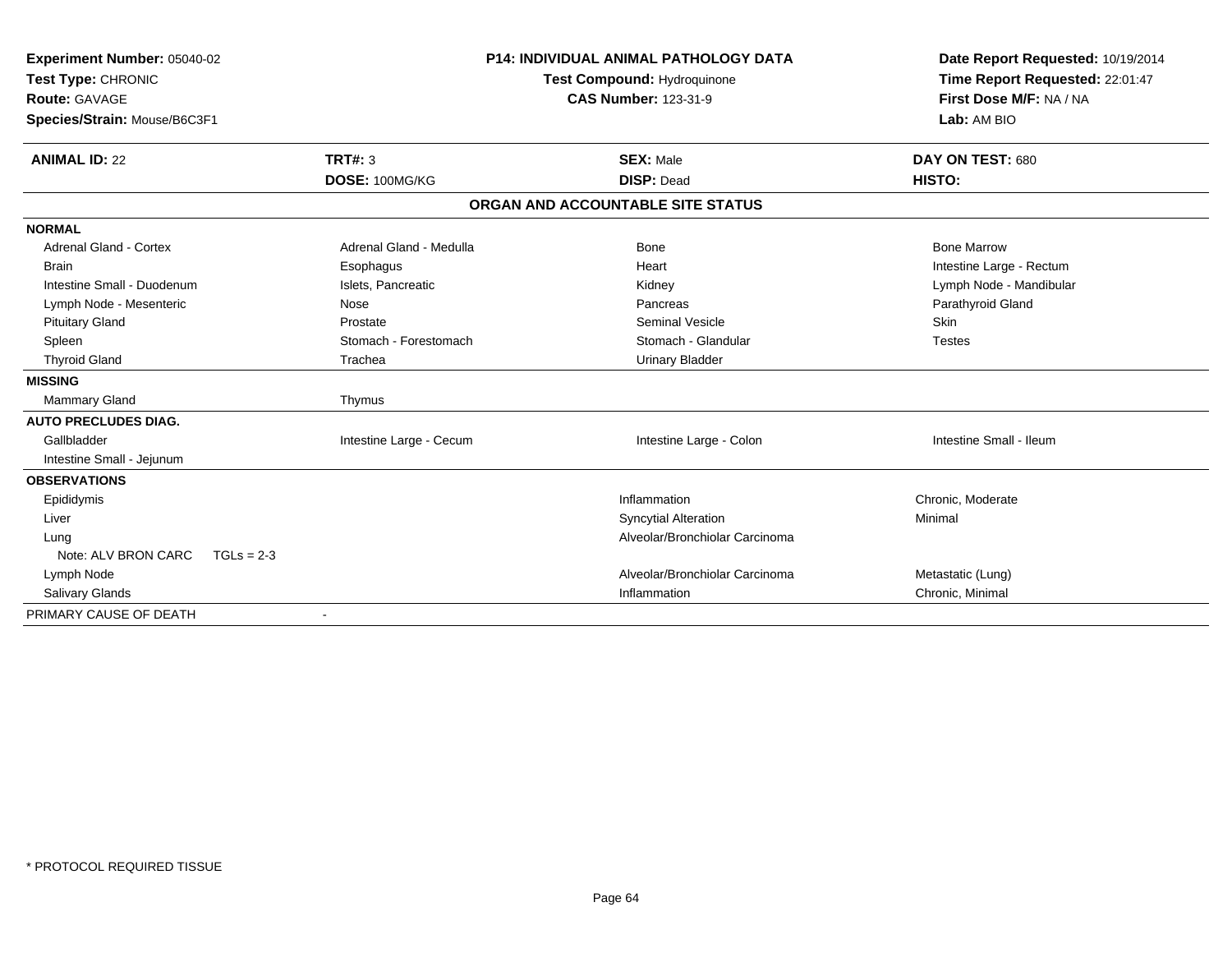| Experiment Number: 05040-02<br>Test Type: CHRONIC<br><b>Route: GAVAGE</b><br>Species/Strain: Mouse/B6C3F1 |                              | <b>P14: INDIVIDUAL ANIMAL PATHOLOGY DATA</b><br><b>Test Compound: Hydroquinone</b><br><b>CAS Number: 123-31-9</b> | Date Report Requested: 10/19/2014<br>Time Report Requested: 22:01:47<br>First Dose M/F: NA / NA<br>Lab: AM BIO |
|-----------------------------------------------------------------------------------------------------------|------------------------------|-------------------------------------------------------------------------------------------------------------------|----------------------------------------------------------------------------------------------------------------|
| <b>ANIMAL ID: 23</b>                                                                                      | <b>TRT#: 1</b>               | <b>SEX: Male</b>                                                                                                  | DAY ON TEST: 731                                                                                               |
|                                                                                                           | <b>DOSE: VEHICLE CONTROL</b> | <b>DISP: Terminal Sacrifice</b>                                                                                   | HISTO:                                                                                                         |
|                                                                                                           |                              | ORGAN AND ACCOUNTABLE SITE STATUS                                                                                 |                                                                                                                |
| <b>NORMAL</b>                                                                                             |                              |                                                                                                                   |                                                                                                                |
| Adrenal Gland - Medulla                                                                                   | Bone                         | <b>Bone Marrow</b>                                                                                                | <b>Brain</b>                                                                                                   |
| Epididymis                                                                                                | Esophagus                    | Gallbladder                                                                                                       | Heart                                                                                                          |
| Intestine Large - Cecum                                                                                   | Intestine Large - Colon      | Intestine Large - Rectum                                                                                          | Intestine Small - Duodenum                                                                                     |
| Intestine Small - Ileum                                                                                   | Intestine Small - Jejunum    | Islets, Pancreatic                                                                                                | Liver                                                                                                          |
| Lymph Node - Mandibular                                                                                   | Lymph Node - Mesenteric      | Nose                                                                                                              | Pancreas                                                                                                       |
| Parathyroid Gland                                                                                         | <b>Pituitary Gland</b>       | Prostate                                                                                                          | Skin                                                                                                           |
| Spleen                                                                                                    | Stomach - Forestomach        | Stomach - Glandular                                                                                               | <b>Testes</b>                                                                                                  |
| Thymus                                                                                                    | <b>Thyroid Gland</b>         | Trachea                                                                                                           | <b>Urinary Bladder</b>                                                                                         |
| <b>MISSING</b>                                                                                            |                              |                                                                                                                   |                                                                                                                |
| Mammary Gland                                                                                             |                              |                                                                                                                   |                                                                                                                |
| <b>OBSERVATIONS</b>                                                                                       |                              |                                                                                                                   |                                                                                                                |
| <b>Adrenal Gland</b>                                                                                      | Cortex                       | <b>Ectopic Tissue</b>                                                                                             |                                                                                                                |
| Kidney                                                                                                    |                              | Inflammation                                                                                                      | Chronic, Minimal                                                                                               |
| Lung                                                                                                      |                              | Alveolar/Bronchiolar Carcinoma                                                                                    |                                                                                                                |
| Note: ALV BRON CARC<br>$TGLs = 3-3$                                                                       |                              |                                                                                                                   |                                                                                                                |
| Salivary Glands                                                                                           |                              | Inflammation                                                                                                      | Chronic, Minimal                                                                                               |
| <b>Seminal Vesicle</b>                                                                                    |                              | <b>Dilatation</b>                                                                                                 | Marked                                                                                                         |
| Note: DILATATION<br>$TGLs = 1-5,2-5$                                                                      |                              |                                                                                                                   |                                                                                                                |
| PRIMARY CAUSE OF DEATH                                                                                    |                              |                                                                                                                   |                                                                                                                |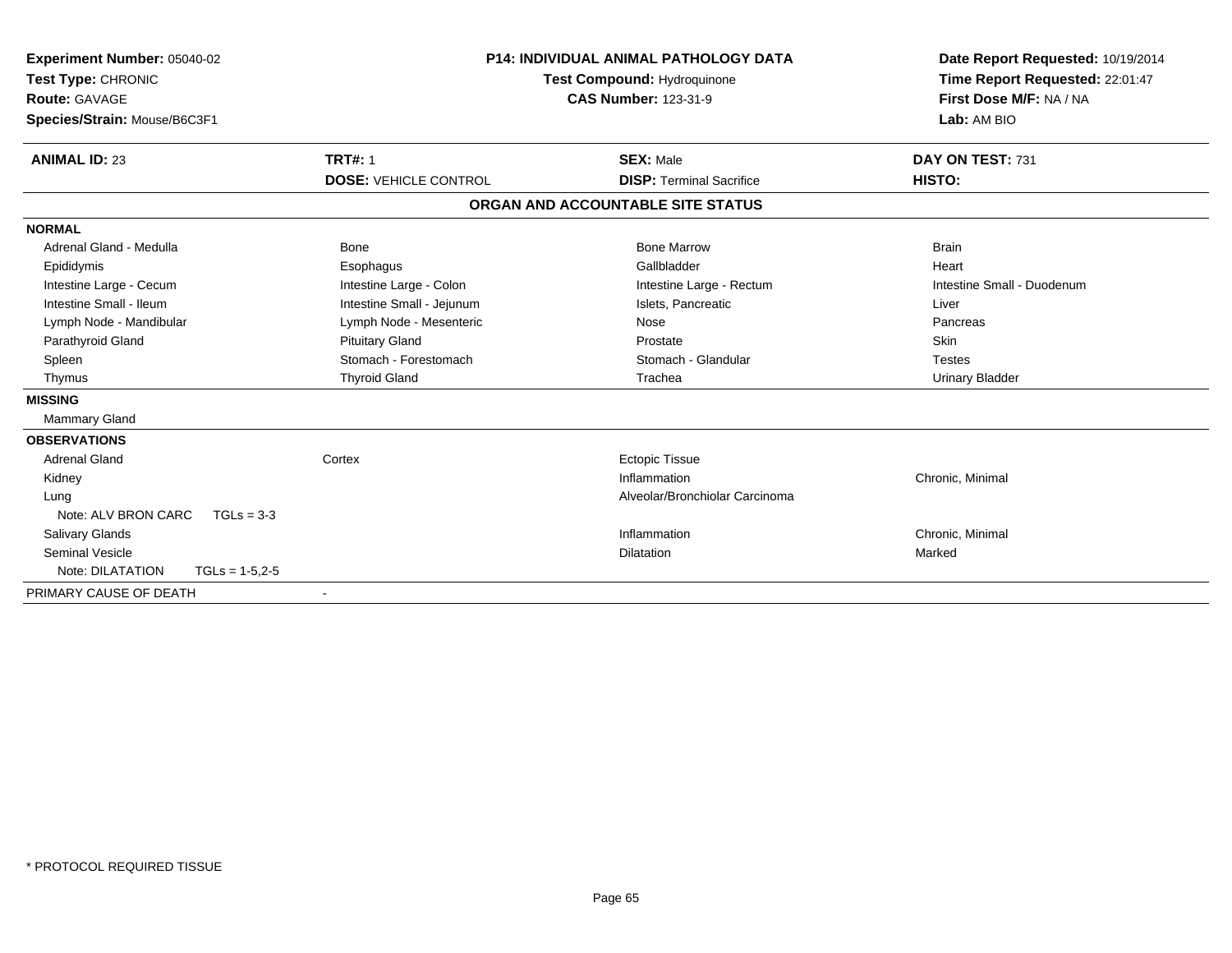| <b>Experiment Number: 05040-02</b><br><b>Test Type: CHRONIC</b><br><b>Route: GAVAGE</b> |                         | <b>P14: INDIVIDUAL ANIMAL PATHOLOGY DATA</b><br><b>Test Compound: Hydroquinone</b><br><b>CAS Number: 123-31-9</b> | Date Report Requested: 10/19/2014<br>Time Report Requested: 22:01:47<br>First Dose M/F: NA / NA |
|-----------------------------------------------------------------------------------------|-------------------------|-------------------------------------------------------------------------------------------------------------------|-------------------------------------------------------------------------------------------------|
| Species/Strain: Mouse/B6C3F1                                                            |                         |                                                                                                                   | Lab: AM BIO                                                                                     |
| <b>ANIMAL ID: 23</b>                                                                    | TRT#: 2                 | <b>SEX: Male</b>                                                                                                  | DAY ON TEST: 730                                                                                |
|                                                                                         | <b>DOSE: 50 MG/KG</b>   | <b>DISP: Terminal Sacrifice</b>                                                                                   | HISTO:                                                                                          |
|                                                                                         |                         | ORGAN AND ACCOUNTABLE SITE STATUS                                                                                 |                                                                                                 |
| <b>NORMAL</b>                                                                           |                         |                                                                                                                   |                                                                                                 |
| <b>Adrenal Gland - Cortex</b>                                                           | Adrenal Gland - Medulla | <b>Thyroid Gland</b>                                                                                              |                                                                                                 |
| <b>OBSERVATIONS</b>                                                                     |                         |                                                                                                                   |                                                                                                 |
| Liver                                                                                   |                         | <b>Basophilic Focus</b>                                                                                           |                                                                                                 |
| Lung                                                                                    |                         | Congestion                                                                                                        | Moderate                                                                                        |
| Note: CONGESTION<br>$TGLs = 2-3.3-3$                                                    |                         |                                                                                                                   |                                                                                                 |
| Spleen                                                                                  |                         | Lymphoma Malignant Mixed                                                                                          |                                                                                                 |
| Note: LYMPH MAL MIXD<br>$TGLs = 1-2$                                                    |                         |                                                                                                                   |                                                                                                 |
| PRIMARY CAUSE OF DEATH                                                                  |                         |                                                                                                                   |                                                                                                 |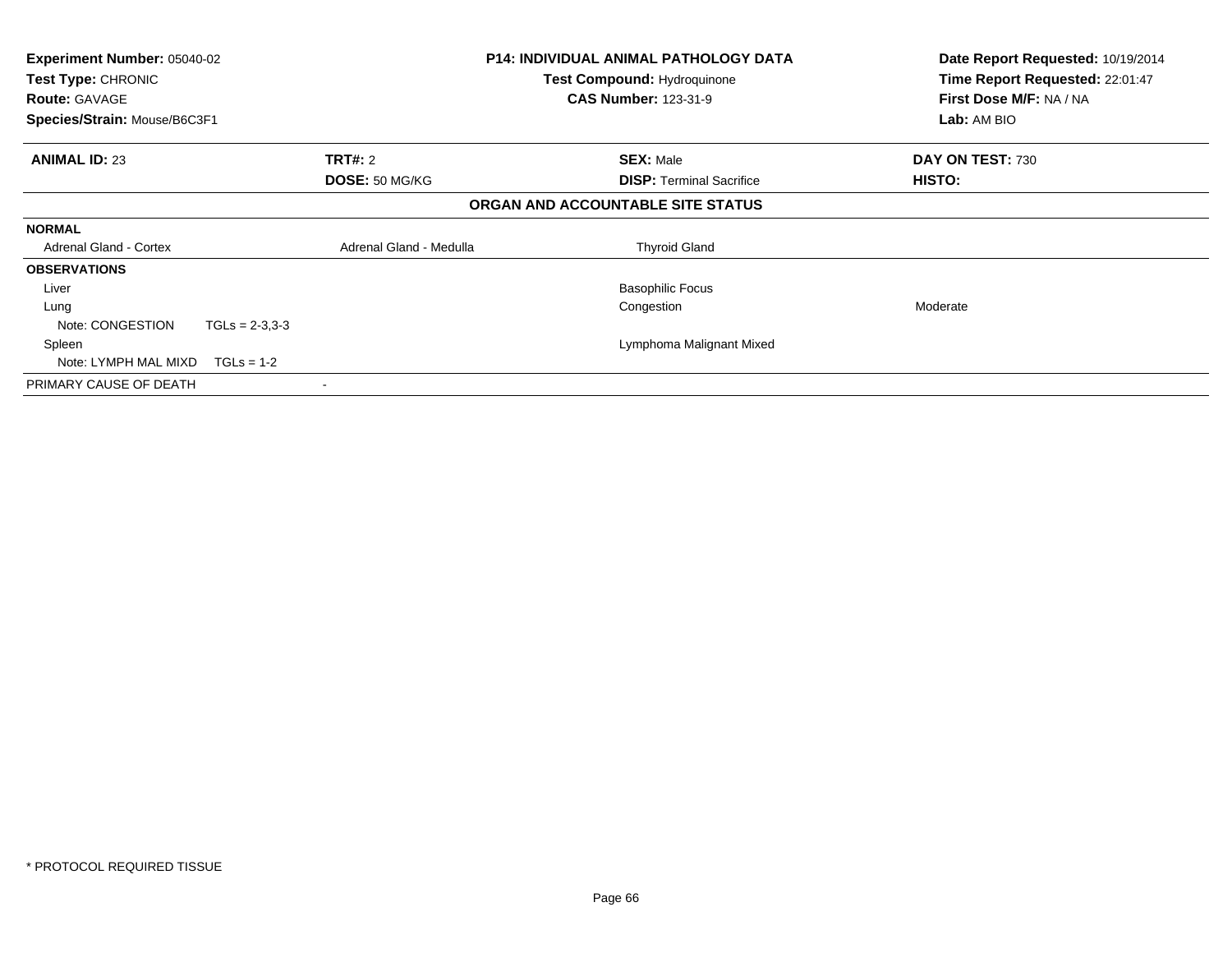| Experiment Number: 05040-02<br>Test Type: CHRONIC<br><b>Route: GAVAGE</b><br>Species/Strain: Mouse/B6C3F1<br><b>ANIMAL ID: 23</b> | TRT#: $3$<br>DOSE: 100MG/KG | <b>P14: INDIVIDUAL ANIMAL PATHOLOGY DATA</b><br><b>Test Compound: Hydroquinone</b><br><b>CAS Number: 123-31-9</b><br><b>SEX: Male</b><br><b>DISP: Moribund</b> | Date Report Requested: 10/19/2014<br>Time Report Requested: 22:01:47<br>First Dose M/F: NA / NA<br>Lab: AM BIO<br>DAY ON TEST: 681<br>HISTO: |
|-----------------------------------------------------------------------------------------------------------------------------------|-----------------------------|----------------------------------------------------------------------------------------------------------------------------------------------------------------|----------------------------------------------------------------------------------------------------------------------------------------------|
|                                                                                                                                   |                             | ORGAN AND ACCOUNTABLE SITE STATUS                                                                                                                              |                                                                                                                                              |
| <b>NORMAL</b>                                                                                                                     |                             |                                                                                                                                                                |                                                                                                                                              |
| <b>Adrenal Gland - Cortex</b>                                                                                                     | Bone                        | <b>Bone Marrow</b>                                                                                                                                             | <b>Brain</b>                                                                                                                                 |
| Epididymis                                                                                                                        | Esophagus                   | Gallbladder                                                                                                                                                    | Heart                                                                                                                                        |
| Intestine Large - Cecum                                                                                                           | Intestine Large - Colon     | Intestine Large - Rectum                                                                                                                                       | Intestine Small - Duodenum                                                                                                                   |
| Intestine Small - Ileum                                                                                                           | Intestine Small - Jejunum   | Islets, Pancreatic                                                                                                                                             | Lymph Node - Mandibular                                                                                                                      |
| Lymph Node - Mesenteric                                                                                                           | Nose                        | Pancreas                                                                                                                                                       | Parathyroid Gland                                                                                                                            |
| <b>Pituitary Gland</b>                                                                                                            | Prostate                    | <b>Seminal Vesicle</b>                                                                                                                                         | Skin                                                                                                                                         |
| Spleen                                                                                                                            | Stomach - Forestomach       | Stomach - Glandular                                                                                                                                            | <b>Testes</b>                                                                                                                                |
| Thymus                                                                                                                            | Trachea                     | <b>Urinary Bladder</b>                                                                                                                                         |                                                                                                                                              |
| <b>MISSING</b>                                                                                                                    |                             |                                                                                                                                                                |                                                                                                                                              |
| Mammary Gland                                                                                                                     |                             |                                                                                                                                                                |                                                                                                                                              |
| <b>OBSERVATIONS</b>                                                                                                               |                             |                                                                                                                                                                |                                                                                                                                              |
| <b>Adrenal Gland</b>                                                                                                              | Medulla                     | Hyperplasia                                                                                                                                                    | Focal, Mild                                                                                                                                  |
| Kidney                                                                                                                            |                             | Nephropathy                                                                                                                                                    | Marked                                                                                                                                       |
| Liver                                                                                                                             |                             | Hepatocellular Carcinoma                                                                                                                                       |                                                                                                                                              |
|                                                                                                                                   |                             | <b>Syncytial Alteration</b>                                                                                                                                    | Minimal                                                                                                                                      |
| Note: HEPATOCLR CARC<br>$TGLs = 1-2$                                                                                              |                             |                                                                                                                                                                |                                                                                                                                              |
| Lung                                                                                                                              |                             | Hepatocellular Carcinoma                                                                                                                                       | Metastatic (Liver)                                                                                                                           |
| <b>Salivary Glands</b>                                                                                                            |                             | Inflammation                                                                                                                                                   | Chronic, Minimal                                                                                                                             |
| <b>Thyroid Gland</b>                                                                                                              | <b>Follicular Cel</b>       | Hyperplasia                                                                                                                                                    | Mild                                                                                                                                         |
| PRIMARY CAUSE OF DEATH                                                                                                            |                             |                                                                                                                                                                |                                                                                                                                              |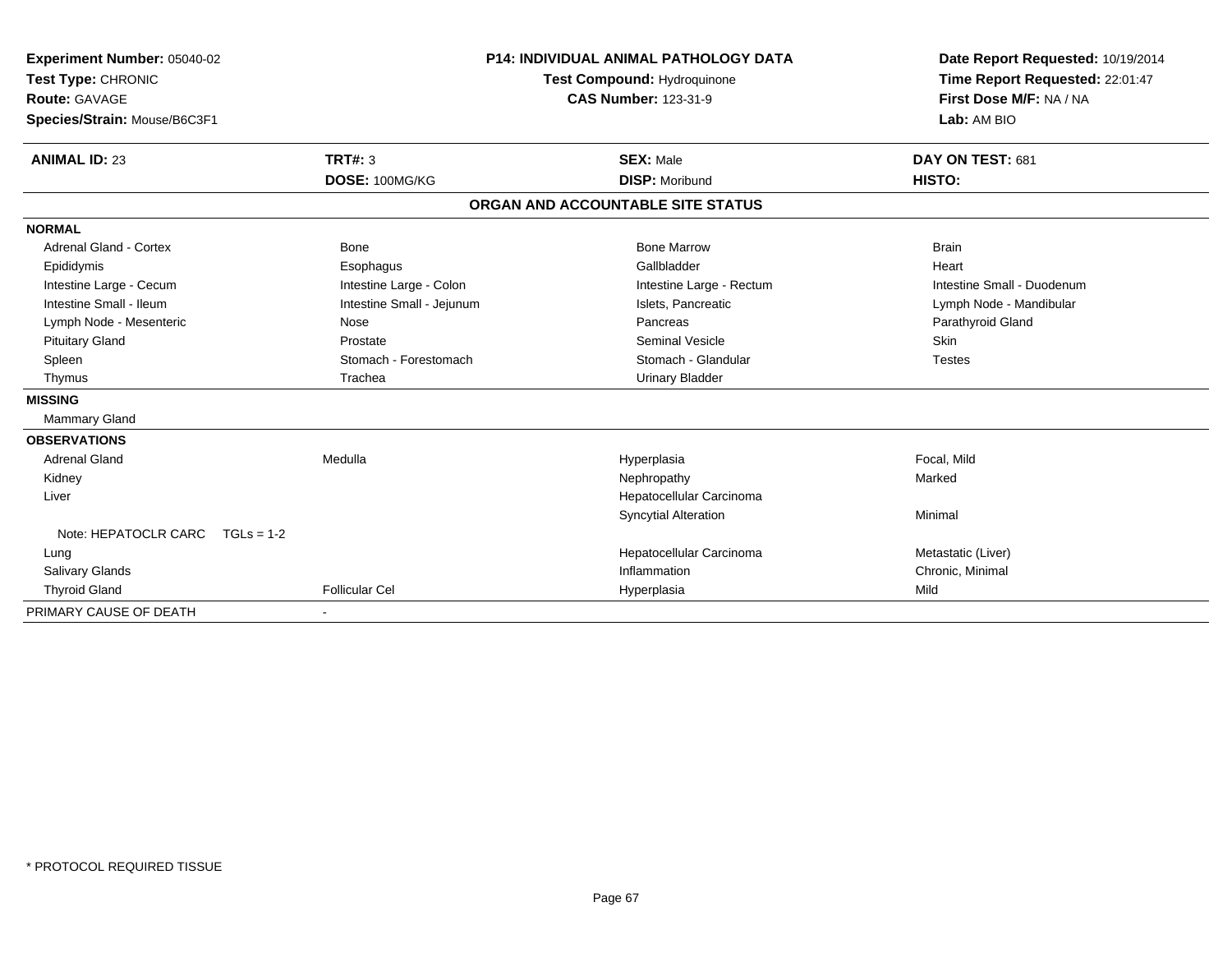| Experiment Number: 05040-02<br>Test Type: CHRONIC<br>Route: GAVAGE<br>Species/Strain: Mouse/B6C3F1 |                              | <b>P14: INDIVIDUAL ANIMAL PATHOLOGY DATA</b><br>Test Compound: Hydroquinone<br><b>CAS Number: 123-31-9</b> | Date Report Requested: 10/19/2014<br>Time Report Requested: 22:01:47<br>First Dose M/F: NA / NA<br>Lab: AM BIO |  |
|----------------------------------------------------------------------------------------------------|------------------------------|------------------------------------------------------------------------------------------------------------|----------------------------------------------------------------------------------------------------------------|--|
| <b>ANIMAL ID: 24</b>                                                                               | <b>TRT#: 1</b>               | <b>SEX: Male</b>                                                                                           | DAY ON TEST: 729                                                                                               |  |
|                                                                                                    | <b>DOSE: VEHICLE CONTROL</b> | <b>DISP: Terminal Sacrifice</b>                                                                            | HISTO:                                                                                                         |  |
|                                                                                                    |                              | ORGAN AND ACCOUNTABLE SITE STATUS                                                                          |                                                                                                                |  |
| <b>NORMAL</b>                                                                                      |                              |                                                                                                            |                                                                                                                |  |
| Adrenal Gland - Medulla                                                                            | <b>Bone</b>                  | <b>Bone Marrow</b>                                                                                         | <b>Brain</b>                                                                                                   |  |
| Epididymis                                                                                         | Esophagus                    | Gallbladder                                                                                                | Heart                                                                                                          |  |
| Intestine Large - Cecum                                                                            | Intestine Large - Colon      | Intestine Large - Rectum                                                                                   | Intestine Small - Duodenum                                                                                     |  |
| Intestine Small - Ileum                                                                            | Intestine Small - Jejunum    | Islets, Pancreatic                                                                                         | Liver                                                                                                          |  |
| Lung                                                                                               | Lymph Node - Mandibular      | Lymph Node - Mesenteric                                                                                    | Nose                                                                                                           |  |
| Pancreas                                                                                           | Parathyroid Gland            | Prostate                                                                                                   | <b>Seminal Vesicle</b>                                                                                         |  |
| <b>Skin</b>                                                                                        | Spleen                       | Stomach - Forestomach                                                                                      | Stomach - Glandular                                                                                            |  |
| <b>Testes</b>                                                                                      | Thymus                       | Trachea                                                                                                    |                                                                                                                |  |
| <b>MISSING</b>                                                                                     |                              |                                                                                                            |                                                                                                                |  |
| <b>Mammary Gland</b>                                                                               |                              |                                                                                                            |                                                                                                                |  |
| <b>OBSERVATIONS</b>                                                                                |                              |                                                                                                            |                                                                                                                |  |
| <b>Adrenal Gland</b>                                                                               | Cortex                       | Hyperplasia                                                                                                | Focal, Minimal                                                                                                 |  |
| Kidney                                                                                             |                              | Inflammation                                                                                               | Chronic, Minimal                                                                                               |  |
| <b>Pituitary Gland</b>                                                                             | Pars Distalis                | Adenoma                                                                                                    |                                                                                                                |  |
| Salivary Glands                                                                                    |                              | Inflammation                                                                                               | Chronic, Minimal                                                                                               |  |
| <b>Thyroid Gland</b>                                                                               | Follicular Cel               | Hyperplasia                                                                                                | Minimal                                                                                                        |  |
| <b>Urinary Bladder</b>                                                                             | Submucosa                    | Inflammation                                                                                               | Chronic, Minimal                                                                                               |  |
| PRIMARY CAUSE OF DEATH                                                                             |                              |                                                                                                            |                                                                                                                |  |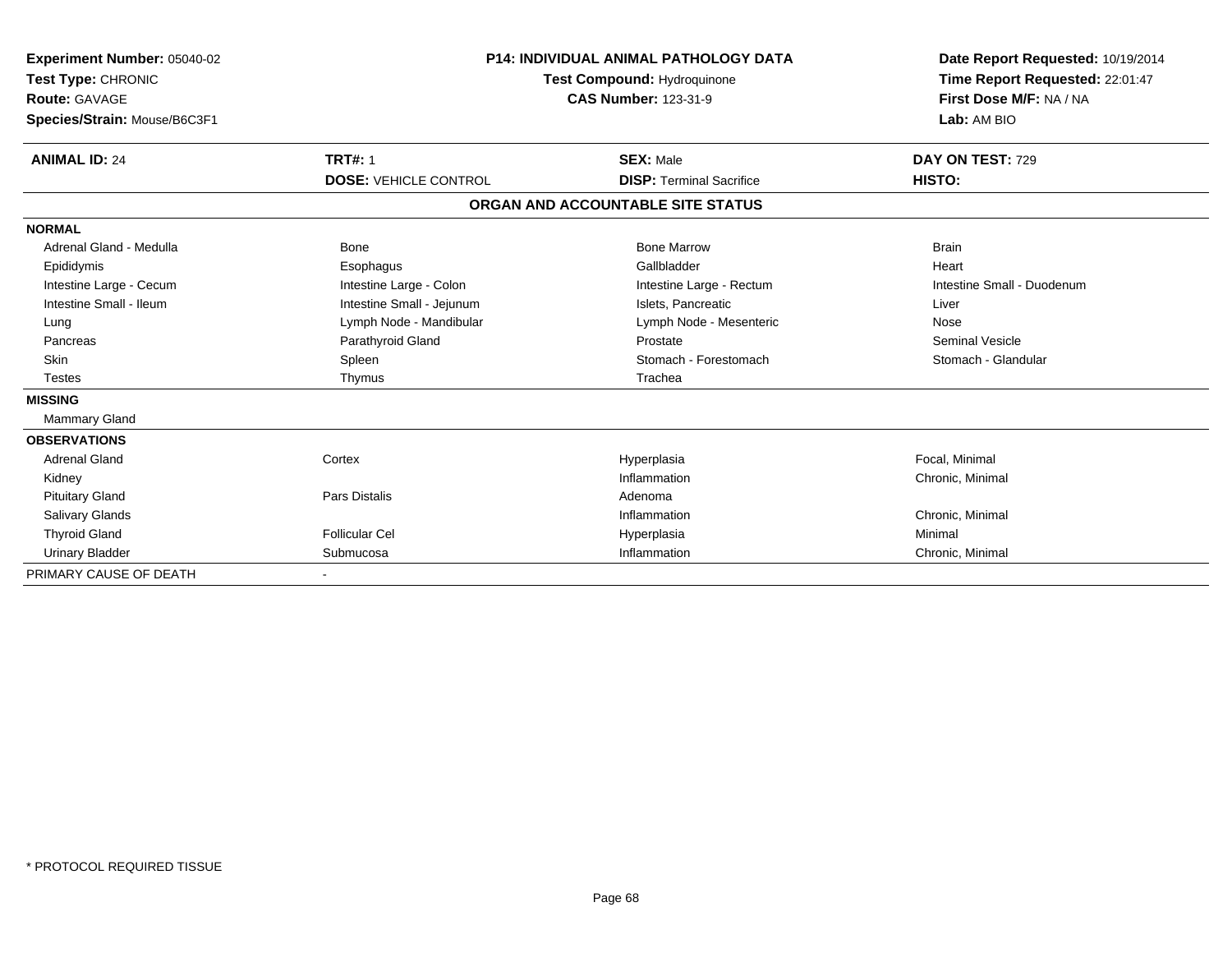| Experiment Number: 05040-02<br>Test Type: CHRONIC<br><b>Route: GAVAGE</b><br>Species/Strain: Mouse/B6C3F1 |                       | <b>P14: INDIVIDUAL ANIMAL PATHOLOGY DATA</b><br>Test Compound: Hydroquinone<br><b>CAS Number: 123-31-9</b> | Date Report Requested: 10/19/2014<br>Time Report Requested: 22:01:48<br>First Dose M/F: NA / NA<br>Lab: AM BIO |  |
|-----------------------------------------------------------------------------------------------------------|-----------------------|------------------------------------------------------------------------------------------------------------|----------------------------------------------------------------------------------------------------------------|--|
| <b>ANIMAL ID: 24</b>                                                                                      | TRT#: 2               | <b>SEX: Male</b>                                                                                           | DAY ON TEST: 730                                                                                               |  |
|                                                                                                           | DOSE: 50 MG/KG        | <b>DISP: Terminal Sacrifice</b>                                                                            | HISTO:                                                                                                         |  |
|                                                                                                           |                       | ORGAN AND ACCOUNTABLE SITE STATUS                                                                          |                                                                                                                |  |
| <b>NORMAL</b>                                                                                             |                       |                                                                                                            |                                                                                                                |  |
| Adrenal Gland - Medulla                                                                                   | Liver                 |                                                                                                            |                                                                                                                |  |
| <b>OBSERVATIONS</b>                                                                                       |                       |                                                                                                            |                                                                                                                |  |
| <b>Adrenal Gland</b>                                                                                      | Cortex                | Degeneration                                                                                               | Focal, Moderate                                                                                                |  |
| Lung                                                                                                      |                       | Alveolar/Bronchiolar Carcinoma                                                                             |                                                                                                                |  |
| [Alveolar/Bronchiolar Carcinoma TGLS = 2-3 ]                                                              |                       |                                                                                                            |                                                                                                                |  |
| Lymph Node                                                                                                | Mesenteric            | Congestion                                                                                                 | Marked                                                                                                         |  |
|                                                                                                           | <b>Iliac</b>          | Hyperplasia                                                                                                | Plasma Cell, Marked                                                                                            |  |
| Note: HYPERPLASIA<br>$TGLs = 5-10$                                                                        |                       |                                                                                                            |                                                                                                                |  |
| Note: CONGESTION<br>$TGLS = 4-4$                                                                          |                       |                                                                                                            |                                                                                                                |  |
| Skin                                                                                                      |                       | Ulcer                                                                                                      | Marked                                                                                                         |  |
| Note: ULCER<br>$TGLs = 1-8$                                                                               |                       |                                                                                                            |                                                                                                                |  |
| Spleen                                                                                                    |                       | Hematopoietic Cell Proliferation                                                                           | Marked                                                                                                         |  |
| [ Hematopoietic Cell Proliferation TGLS = 3-2 ]                                                           |                       |                                                                                                            |                                                                                                                |  |
| <b>Thyroid Gland</b>                                                                                      | <b>Follicular Cel</b> | Hyperplasia                                                                                                | Minimal                                                                                                        |  |
| PRIMARY CAUSE OF DEATH                                                                                    |                       |                                                                                                            |                                                                                                                |  |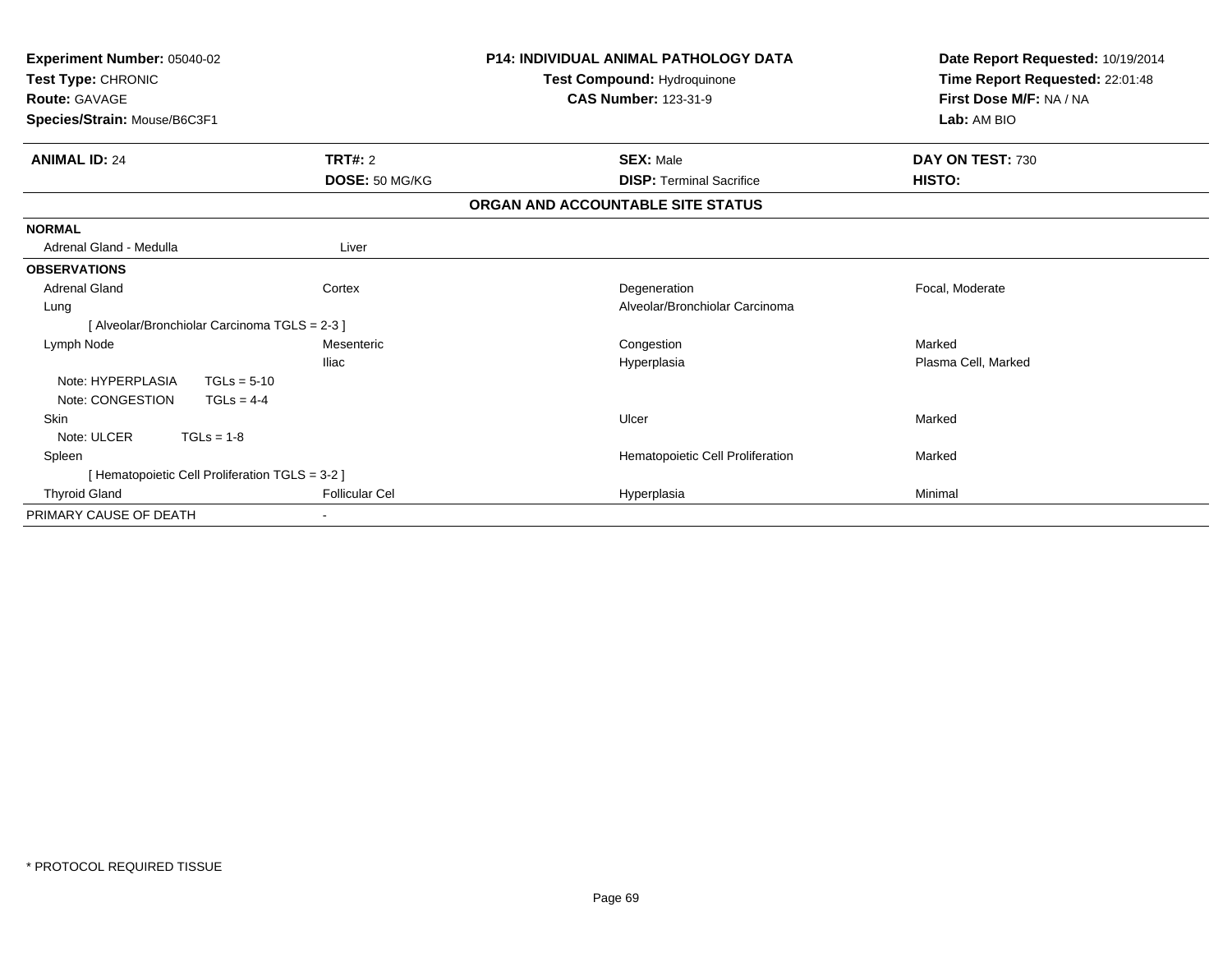| Experiment Number: 05040-02<br>Test Type: CHRONIC<br>Route: GAVAGE<br>Species/Strain: Mouse/B6C3F1 |              |                           | <b>P14: INDIVIDUAL ANIMAL PATHOLOGY DATA</b><br>Test Compound: Hydroquinone<br><b>CAS Number: 123-31-9</b> |                                   | Date Report Requested: 10/19/2014<br>Time Report Requested: 22:01:48<br>First Dose M/F: NA / NA<br>Lab: AM BIO |  |
|----------------------------------------------------------------------------------------------------|--------------|---------------------------|------------------------------------------------------------------------------------------------------------|-----------------------------------|----------------------------------------------------------------------------------------------------------------|--|
| <b>ANIMAL ID: 24</b>                                                                               |              | <b>TRT#: 3</b>            |                                                                                                            | <b>SEX: Male</b>                  | DAY ON TEST: 731                                                                                               |  |
|                                                                                                    |              | DOSE: 100MG/KG            |                                                                                                            | <b>DISP: Terminal Sacrifice</b>   | HISTO:                                                                                                         |  |
|                                                                                                    |              |                           |                                                                                                            | ORGAN AND ACCOUNTABLE SITE STATUS |                                                                                                                |  |
| <b>NORMAL</b>                                                                                      |              |                           |                                                                                                            |                                   |                                                                                                                |  |
| Adrenal Gland - Cortex                                                                             |              | Adrenal Gland - Medulla   |                                                                                                            | <b>Bone</b>                       | <b>Bone Marrow</b>                                                                                             |  |
| Brain                                                                                              |              | Epididymis                |                                                                                                            | Esophagus                         | Gallbladder                                                                                                    |  |
| Heart                                                                                              |              | Intestine Large - Cecum   |                                                                                                            | Intestine Large - Colon           | Intestine Small - Duodenum                                                                                     |  |
| Intestine Small - Ileum                                                                            |              | Intestine Small - Jejunum |                                                                                                            | Islets, Pancreatic                | Lung                                                                                                           |  |
| Lymph Node - Mandibular                                                                            |              | Lymph Node - Mesenteric   |                                                                                                            | Nose                              | Pancreas                                                                                                       |  |
| Parathyroid Gland                                                                                  |              | <b>Pituitary Gland</b>    |                                                                                                            | Prostate                          | <b>Seminal Vesicle</b>                                                                                         |  |
| <b>Skin</b>                                                                                        |              | Spleen                    |                                                                                                            | Stomach - Forestomach             | Stomach - Glandular                                                                                            |  |
| <b>Testes</b>                                                                                      |              | Thymus                    |                                                                                                            | Trachea                           | <b>Urinary Bladder</b>                                                                                         |  |
| <b>MISSING</b>                                                                                     |              |                           |                                                                                                            |                                   |                                                                                                                |  |
| Mammary Gland                                                                                      |              |                           |                                                                                                            |                                   |                                                                                                                |  |
| <b>OBSERVATIONS</b>                                                                                |              |                           |                                                                                                            |                                   |                                                                                                                |  |
| Intestine Large                                                                                    |              | Rectum, Serosa            |                                                                                                            | Carcinoid Tumor Benign            |                                                                                                                |  |
| Note: CARCIND TM BGN $TGLs = 3-10$                                                                 |              |                           |                                                                                                            |                                   |                                                                                                                |  |
| Kidney                                                                                             |              |                           |                                                                                                            | Inflammation                      | Chronic, Mild                                                                                                  |  |
| Liver                                                                                              |              |                           |                                                                                                            | Hepatocellular Adenoma            | Multiple                                                                                                       |  |
|                                                                                                    |              |                           |                                                                                                            | <b>Mixed Cell Focus</b>           |                                                                                                                |  |
|                                                                                                    |              |                           |                                                                                                            | <b>Syncytial Alteration</b>       | Minimal                                                                                                        |  |
| Note: HEPATOCLR ADEN                                                                               | $TGLs = 2-2$ |                           |                                                                                                            |                                   |                                                                                                                |  |
| Note: HEPATOCLR ADEN                                                                               | $TGLs = 1-2$ |                           |                                                                                                            |                                   |                                                                                                                |  |
| <b>Salivary Glands</b>                                                                             |              |                           |                                                                                                            | Inflammation                      | Chronic, Mild                                                                                                  |  |
| <b>Thyroid Gland</b>                                                                               |              | <b>Follicular Cel</b>     |                                                                                                            | Hyperplasia                       | Mild                                                                                                           |  |
|                                                                                                    |              | Follicle                  |                                                                                                            | Inflammation                      | Acute, Mild                                                                                                    |  |
| PRIMARY CAUSE OF DEATH                                                                             |              |                           |                                                                                                            |                                   |                                                                                                                |  |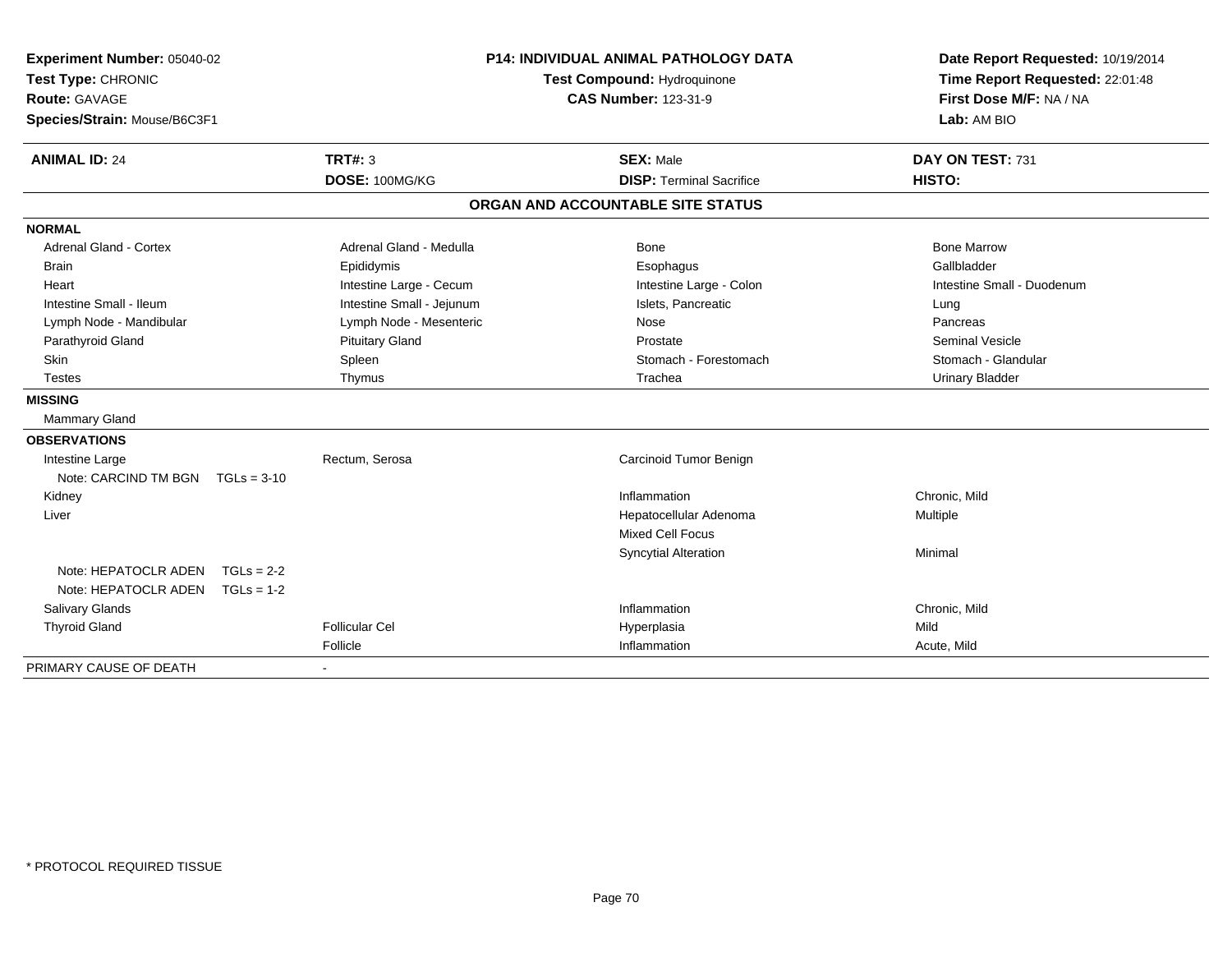| Experiment Number: 05040-02<br><b>Test Type: CHRONIC</b><br><b>Route: GAVAGE</b><br>Species/Strain: Mouse/B6C3F1 | <b>P14: INDIVIDUAL ANIMAL PATHOLOGY DATA</b><br>Test Compound: Hydroquinone<br><b>CAS Number: 123-31-9</b> |                                   | Date Report Requested: 10/19/2014<br>Time Report Requested: 22:01:48<br>First Dose M/F: NA / NA<br>Lab: AM BIO |
|------------------------------------------------------------------------------------------------------------------|------------------------------------------------------------------------------------------------------------|-----------------------------------|----------------------------------------------------------------------------------------------------------------|
| <b>ANIMAL ID: 25</b>                                                                                             | <b>TRT#: 1</b>                                                                                             | <b>SEX: Male</b>                  | DAY ON TEST: 729                                                                                               |
|                                                                                                                  | <b>DOSE: VEHICLE CONTROL</b>                                                                               | <b>DISP: Terminal Sacrifice</b>   | HISTO:                                                                                                         |
|                                                                                                                  |                                                                                                            | ORGAN AND ACCOUNTABLE SITE STATUS |                                                                                                                |
| <b>NORMAL</b>                                                                                                    |                                                                                                            |                                   |                                                                                                                |
| <b>Adrenal Gland - Cortex</b>                                                                                    | Adrenal Gland - Medulla                                                                                    | <b>Bone</b>                       | <b>Bone Marrow</b>                                                                                             |
| <b>Brain</b>                                                                                                     | Epididymis                                                                                                 | Esophagus                         | Gallbladder                                                                                                    |
| Heart                                                                                                            | Intestine Large - Cecum                                                                                    | Intestine Large - Colon           | Intestine Large - Rectum                                                                                       |
| Intestine Small - Duodenum                                                                                       | Intestine Small - Ileum                                                                                    | Intestine Small - Jejunum         | Islets, Pancreatic                                                                                             |
| Liver                                                                                                            | Lung                                                                                                       | Lymph Node - Mesenteric           | Nose                                                                                                           |
| Pancreas                                                                                                         | <b>Preputial Gland</b>                                                                                     | Prostate                          | <b>Seminal Vesicle</b>                                                                                         |
| <b>Skin</b>                                                                                                      | Spleen                                                                                                     | Stomach - Forestomach             | Stomach - Glandular                                                                                            |
| <b>Testes</b>                                                                                                    | <b>Thyroid Gland</b>                                                                                       | Trachea                           | <b>Urinary Bladder</b>                                                                                         |
| <b>MISSING</b>                                                                                                   |                                                                                                            |                                   |                                                                                                                |
| Lymph Node - Mandibular                                                                                          | <b>Mammary Gland</b>                                                                                       | Parathyroid Gland                 | Thymus                                                                                                         |
| <b>OBSERVATIONS</b>                                                                                              |                                                                                                            |                                   |                                                                                                                |
| Kidney                                                                                                           |                                                                                                            | Inflammation                      | Chronic, Mild                                                                                                  |
| <b>Pituitary Gland</b>                                                                                           | <b>Pars Distalis</b>                                                                                       | Hyperplasia                       | Focal, Mild                                                                                                    |
| <b>Salivary Glands</b>                                                                                           |                                                                                                            | Inflammation                      | Chronic, Mild                                                                                                  |
| Tooth                                                                                                            | Pulp                                                                                                       | Necrosis                          | Moderate                                                                                                       |
| PRIMARY CAUSE OF DEATH                                                                                           |                                                                                                            |                                   |                                                                                                                |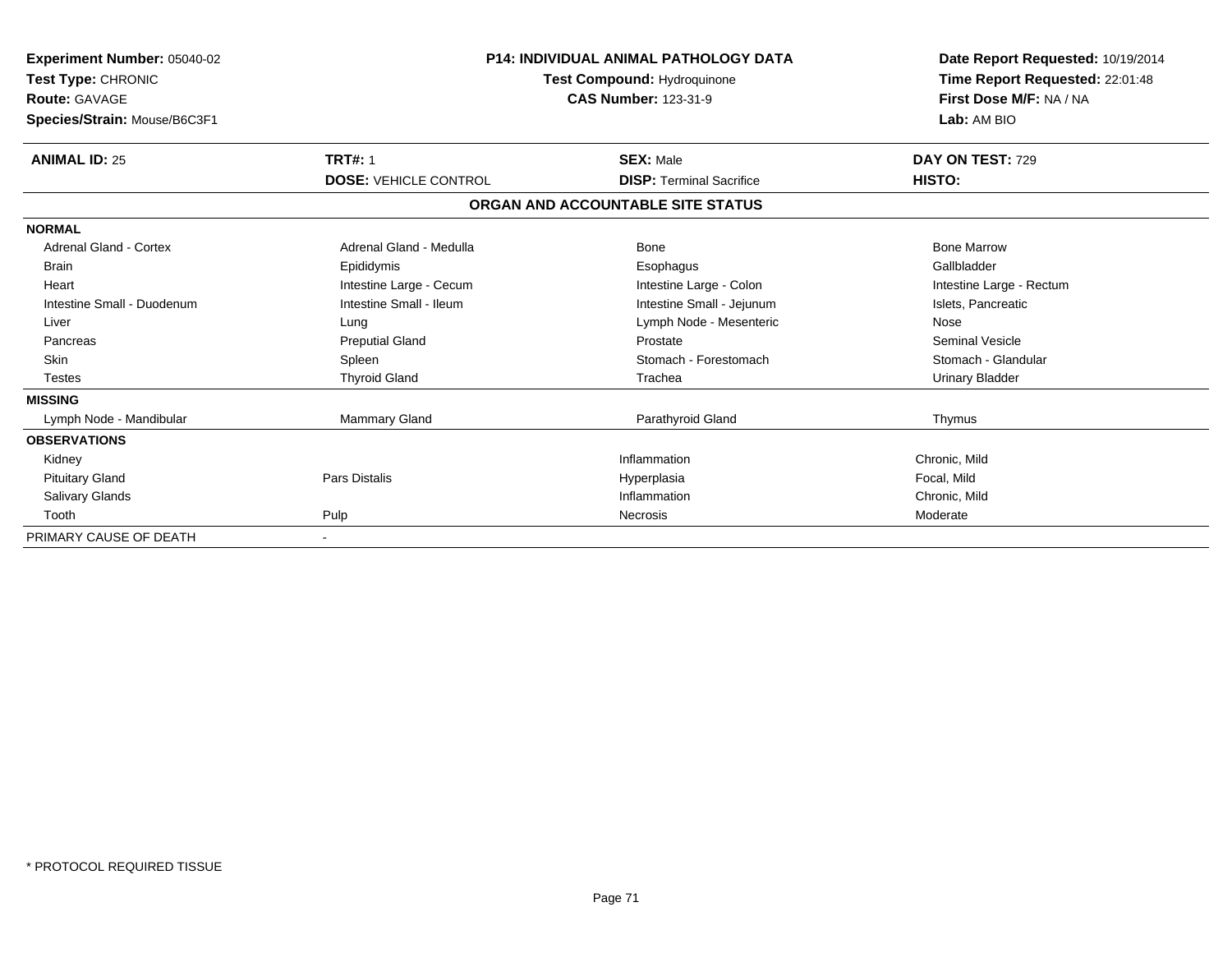| Experiment Number: 05040-02<br>Test Type: CHRONIC<br><b>Route: GAVAGE</b><br>Species/Strain: Mouse/B6C3F1 |                                  | <b>P14: INDIVIDUAL ANIMAL PATHOLOGY DATA</b><br><b>Test Compound: Hydroquinone</b><br><b>CAS Number: 123-31-9</b> | Date Report Requested: 10/19/2014<br>Time Report Requested: 22:01:48<br>First Dose M/F: NA / NA<br>Lab: AM BIO |
|-----------------------------------------------------------------------------------------------------------|----------------------------------|-------------------------------------------------------------------------------------------------------------------|----------------------------------------------------------------------------------------------------------------|
| <b>ANIMAL ID: 25</b>                                                                                      | <b>TRT#: 2</b><br>DOSE: 50 MG/KG | <b>SEX: Male</b><br><b>DISP:</b> Terminal Sacrifice                                                               | DAY ON TEST: 730<br>HISTO:                                                                                     |
|                                                                                                           |                                  | ORGAN AND ACCOUNTABLE SITE STATUS                                                                                 |                                                                                                                |
| <b>NORMAL</b>                                                                                             |                                  |                                                                                                                   |                                                                                                                |
| <b>Adrenal Gland - Cortex</b>                                                                             | Liver                            | Spleen                                                                                                            | <b>Thyroid Gland</b>                                                                                           |
| <b>OBSERVATIONS</b>                                                                                       |                                  |                                                                                                                   |                                                                                                                |
| Adrenal Gland                                                                                             | Medulla                          | Pheochromocytoma Benign                                                                                           |                                                                                                                |
| Lung                                                                                                      |                                  | Alveolar/Bronchiolar Adenoma                                                                                      |                                                                                                                |
|                                                                                                           |                                  | Alveolar/Bronchiolar Carcinoma                                                                                    |                                                                                                                |
| [Alveolar/Bronchiolar Carcinoma TGLS = 1-3]                                                               |                                  |                                                                                                                   |                                                                                                                |
| PRIMARY CAUSE OF DEATH                                                                                    |                                  |                                                                                                                   |                                                                                                                |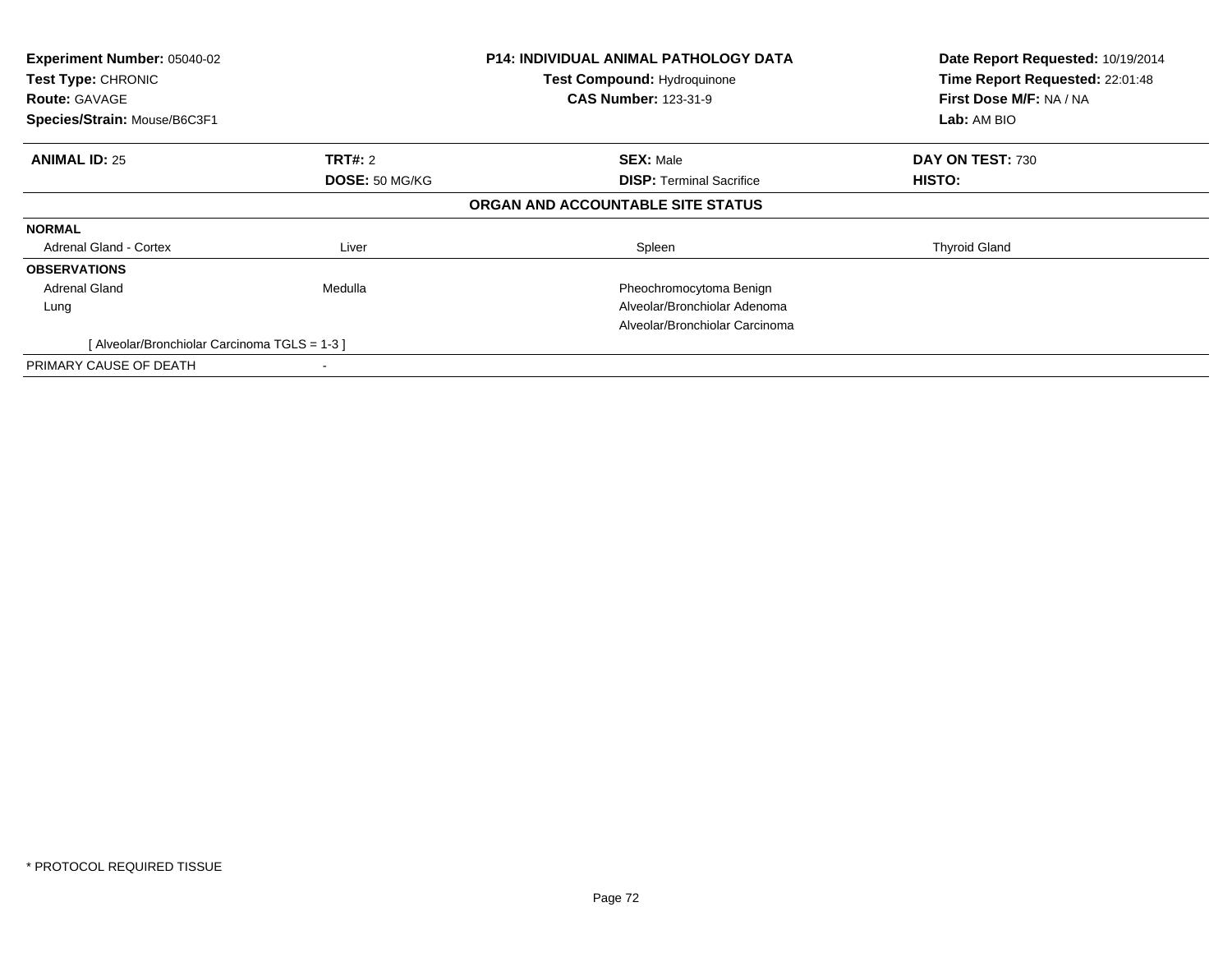| <b>Experiment Number: 05040-02</b><br>Test Type: CHRONIC<br><b>Route: GAVAGE</b><br>Species/Strain: Mouse/B6C3F1 |                              | <b>P14: INDIVIDUAL ANIMAL PATHOLOGY DATA</b><br>Test Compound: Hydroquinone<br><b>CAS Number: 123-31-9</b> | Date Report Requested: 10/19/2014<br>Time Report Requested: 22:01:48<br>First Dose M/F: NA / NA<br>Lab: AM BIO |
|------------------------------------------------------------------------------------------------------------------|------------------------------|------------------------------------------------------------------------------------------------------------|----------------------------------------------------------------------------------------------------------------|
| <b>ANIMAL ID: 26</b>                                                                                             | <b>TRT#: 1</b>               | <b>SEX: Male</b>                                                                                           | DAY ON TEST: 730                                                                                               |
|                                                                                                                  | <b>DOSE: VEHICLE CONTROL</b> | <b>DISP: Terminal Sacrifice</b>                                                                            | HISTO:                                                                                                         |
|                                                                                                                  |                              | ORGAN AND ACCOUNTABLE SITE STATUS                                                                          |                                                                                                                |
| <b>NORMAL</b>                                                                                                    |                              |                                                                                                            |                                                                                                                |
| <b>Adrenal Gland - Cortex</b>                                                                                    | Adrenal Gland - Medulla      | <b>Bone</b>                                                                                                | <b>Bone Marrow</b>                                                                                             |
| Brain                                                                                                            | Epididymis                   | Esophagus                                                                                                  | Gallbladder                                                                                                    |
| Heart                                                                                                            | Intestine Large - Cecum      | Intestine Large - Colon                                                                                    | Intestine Large - Rectum                                                                                       |
| Intestine Small - Duodenum                                                                                       | Intestine Small - Ileum      | Intestine Small - Jejunum                                                                                  | Islets, Pancreatic                                                                                             |
| Lung                                                                                                             | Lymph Node - Mandibular      | Lymph Node - Mesenteric                                                                                    | Nose                                                                                                           |
| Pancreas                                                                                                         | Parathyroid Gland            | <b>Pituitary Gland</b>                                                                                     | Prostate                                                                                                       |
| <b>Seminal Vesicle</b>                                                                                           | <b>Skin</b>                  | Spleen                                                                                                     | Stomach - Forestomach                                                                                          |
| Stomach - Glandular                                                                                              | <b>Testes</b>                | Thymus                                                                                                     | <b>Thyroid Gland</b>                                                                                           |
| Trachea                                                                                                          |                              |                                                                                                            |                                                                                                                |
| <b>MISSING</b>                                                                                                   |                              |                                                                                                            |                                                                                                                |
| <b>Mammary Gland</b>                                                                                             |                              |                                                                                                            |                                                                                                                |
| <b>OBSERVATIONS</b>                                                                                              |                              |                                                                                                            |                                                                                                                |
| Kidney                                                                                                           |                              | Inflammation                                                                                               | Chronic, Mild                                                                                                  |
| Liver                                                                                                            |                              | <b>Syncytial Alteration</b>                                                                                | Minimal                                                                                                        |
| <b>Salivary Glands</b>                                                                                           |                              | Inflammation                                                                                               | Chronic, Mild                                                                                                  |
| <b>Urinary Bladder</b>                                                                                           | Submucosa                    | Inflammation                                                                                               | Chronic, Minimal                                                                                               |
| PRIMARY CAUSE OF DEATH                                                                                           |                              |                                                                                                            |                                                                                                                |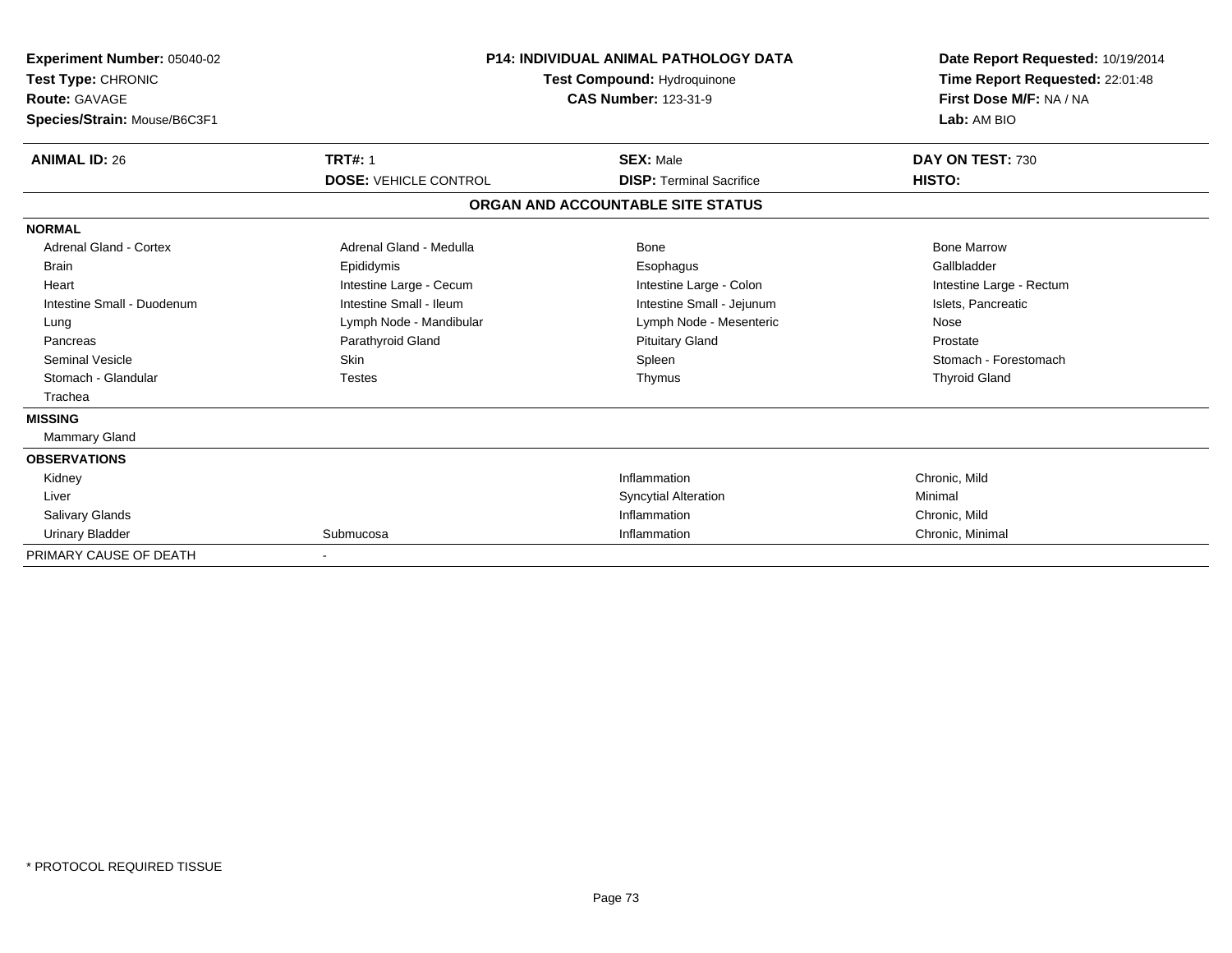| <b>Experiment Number: 05040-02</b><br>Test Type: CHRONIC<br><b>Route: GAVAGE</b><br>Species/Strain: Mouse/B6C3F1 |                                             |                |                                   | <b>P14: INDIVIDUAL ANIMAL PATHOLOGY DATA</b><br>Test Compound: Hydroquinone<br><b>CAS Number: 123-31-9</b> | Date Report Requested: 10/19/2014<br>Time Report Requested: 22:01:48<br>First Dose M/F: NA / NA<br>Lab: AM BIO |
|------------------------------------------------------------------------------------------------------------------|---------------------------------------------|----------------|-----------------------------------|------------------------------------------------------------------------------------------------------------|----------------------------------------------------------------------------------------------------------------|
| <b>ANIMAL ID: 26</b>                                                                                             |                                             | <b>TRT#: 2</b> |                                   | <b>SEX: Male</b>                                                                                           | DAY ON TEST: 731                                                                                               |
|                                                                                                                  |                                             | DOSE: 50 MG/KG |                                   | <b>DISP:</b> Terminal Sacrifice                                                                            | HISTO:                                                                                                         |
|                                                                                                                  |                                             |                | ORGAN AND ACCOUNTABLE SITE STATUS |                                                                                                            |                                                                                                                |
| <b>NORMAL</b>                                                                                                    |                                             |                |                                   |                                                                                                            |                                                                                                                |
| Adrenal Gland - Cortex                                                                                           |                                             | Liver          |                                   | <b>Thyroid Gland</b>                                                                                       |                                                                                                                |
| <b>MISSING</b>                                                                                                   |                                             |                |                                   |                                                                                                            |                                                                                                                |
| Adrenal Gland - Medulla                                                                                          |                                             |                |                                   |                                                                                                            |                                                                                                                |
| <b>OBSERVATIONS</b>                                                                                              |                                             |                |                                   |                                                                                                            |                                                                                                                |
| Harderian Gland                                                                                                  |                                             |                |                                   | Adenoma                                                                                                    |                                                                                                                |
| Note: ADENOMA                                                                                                    | $TGLs = 2-8$                                |                |                                   |                                                                                                            |                                                                                                                |
| Spleen                                                                                                           |                                             |                |                                   | Lymphoma Malignant Lymphocytic                                                                             |                                                                                                                |
|                                                                                                                  | [Lymphoma Malignant Lymphocytic TGLS = 1-2] |                |                                   |                                                                                                            |                                                                                                                |
| PRIMARY CAUSE OF DEATH                                                                                           |                                             |                |                                   |                                                                                                            |                                                                                                                |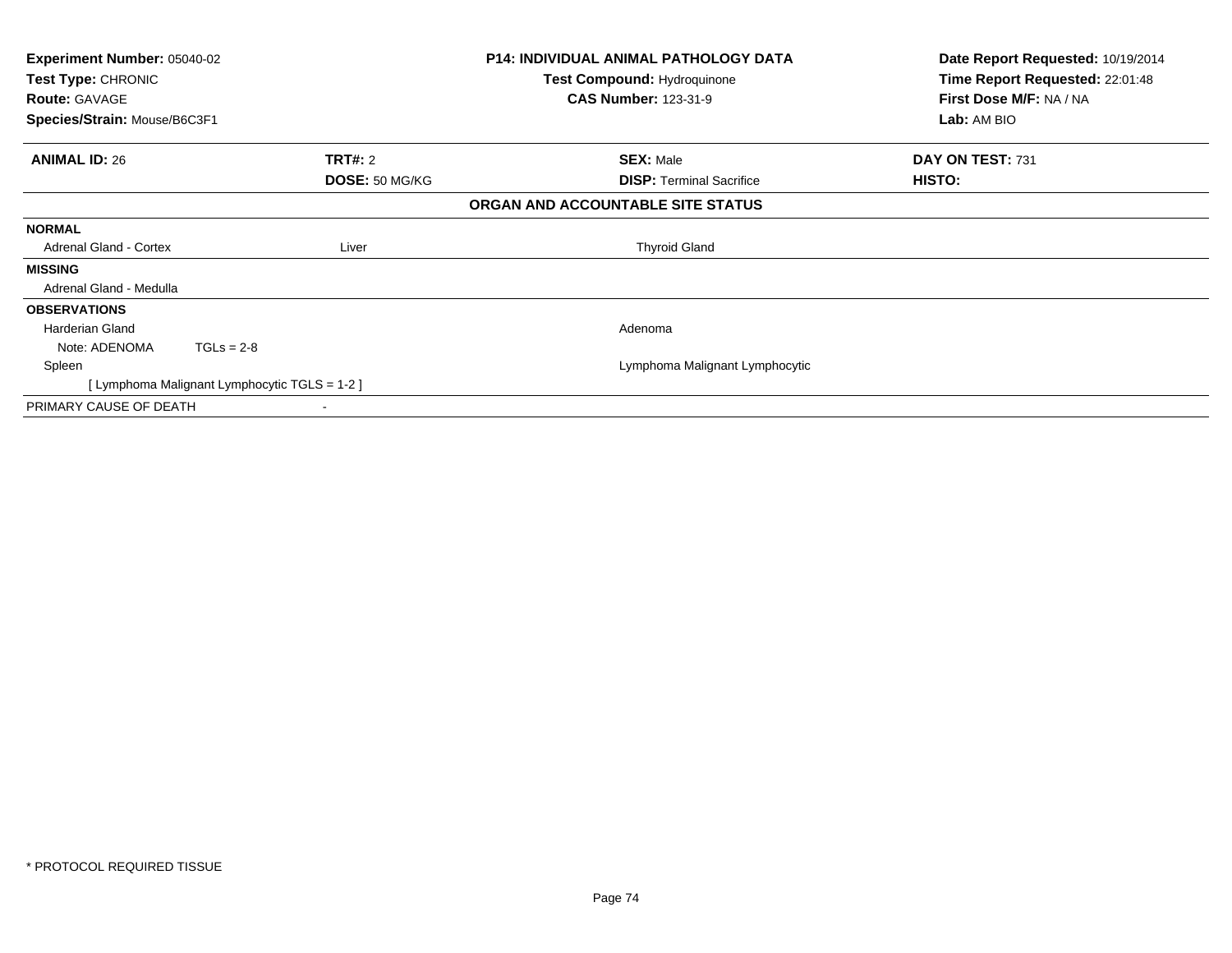| Experiment Number: 05040-02     |                           | <b>P14: INDIVIDUAL ANIMAL PATHOLOGY DATA</b> | Date Report Requested: 10/19/2014 |
|---------------------------------|---------------------------|----------------------------------------------|-----------------------------------|
| Test Type: CHRONIC              |                           | Test Compound: Hydroquinone                  | Time Report Requested: 22:01:48   |
| <b>Route: GAVAGE</b>            |                           | <b>CAS Number: 123-31-9</b>                  | First Dose M/F: NA / NA           |
| Species/Strain: Mouse/B6C3F1    |                           |                                              | Lab: AM BIO                       |
| <b>ANIMAL ID: 26</b>            | TRT#: 3                   | <b>SEX: Male</b>                             | DAY ON TEST: 731                  |
|                                 | DOSE: 100MG/KG            | <b>DISP: Terminal Sacrifice</b>              | HISTO:                            |
|                                 |                           | ORGAN AND ACCOUNTABLE SITE STATUS            |                                   |
| <b>NORMAL</b>                   |                           |                                              |                                   |
| Adrenal Gland - Medulla         | <b>Bone</b>               | <b>Bone Marrow</b>                           | <b>Brain</b>                      |
| Epididymis                      | Esophagus                 | Gallbladder                                  | Heart                             |
| Intestine Large - Cecum         | Intestine Large - Colon   | Intestine Large - Rectum                     | Intestine Small - Duodenum        |
| Intestine Small - Ileum         | Intestine Small - Jejunum | Islets, Pancreatic                           | Lung                              |
| Lymph Node - Mandibular         | Lymph Node - Mesenteric   | Nose                                         | Pancreas                          |
| Parathyroid Gland               | <b>Seminal Vesicle</b>    | <b>Skin</b>                                  | Spleen                            |
| Stomach - Forestomach           | Stomach - Glandular       | Thymus                                       | <b>Thyroid Gland</b>              |
| Trachea                         | <b>Urinary Bladder</b>    |                                              |                                   |
| <b>MISSING</b>                  |                           |                                              |                                   |
| Mammary Gland                   | <b>Pituitary Gland</b>    |                                              |                                   |
| <b>OBSERVATIONS</b>             |                           |                                              |                                   |
| <b>Adrenal Gland</b>            | Cortex                    | Hyperplasia                                  | Focal, Minimal                    |
| Kidney                          |                           | Inflammation                                 | Chronic, Mild                     |
| Liver                           |                           | Fatty Change                                 | Mild                              |
|                                 |                           | Hepatocellular Adenoma                       |                                   |
|                                 |                           | <b>Syncytial Alteration</b>                  | Minimal                           |
| Note: HEPATOCLR ADEN TGLs = 1-2 |                           |                                              |                                   |
| Prostate                        |                           | Inflammation                                 | Chronic, Minimal                  |
| Salivary Glands                 |                           | Inflammation                                 | Chronic, Minimal                  |
| <b>Testes</b>                   | <b>Germinal Epith</b>     | Degeneration                                 | Moderate                          |
| PRIMARY CAUSE OF DEATH          |                           |                                              |                                   |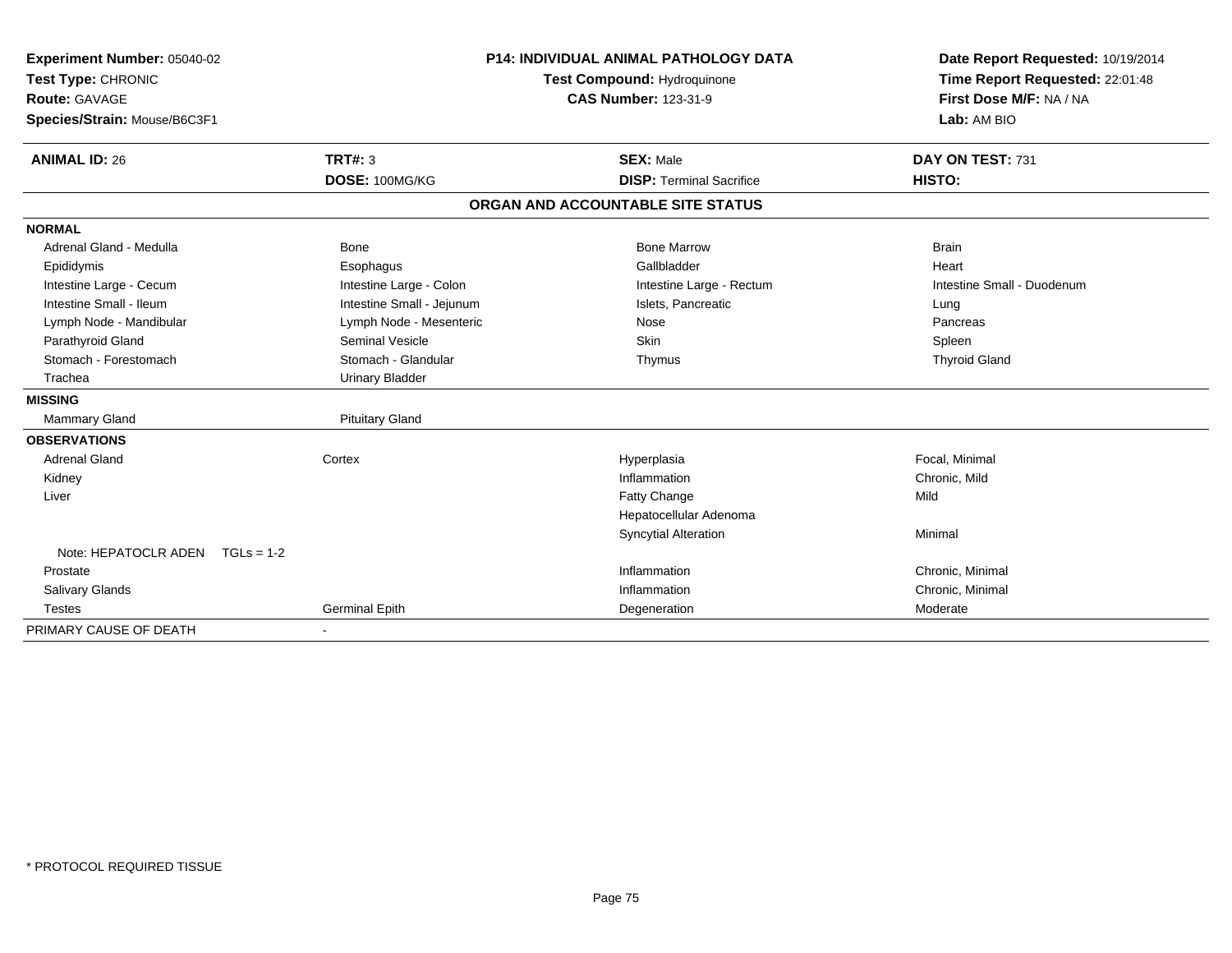| Experiment Number: 05040-02<br>Test Type: CHRONIC<br>Route: GAVAGE<br>Species/Strain: Mouse/B6C3F1 |                              | P14: INDIVIDUAL ANIMAL PATHOLOGY DATA<br>Test Compound: Hydroquinone<br><b>CAS Number: 123-31-9</b> | Date Report Requested: 10/19/2014<br>Time Report Requested: 22:01:48<br>First Dose M/F: NA / NA<br>Lab: AM BIO |
|----------------------------------------------------------------------------------------------------|------------------------------|-----------------------------------------------------------------------------------------------------|----------------------------------------------------------------------------------------------------------------|
| <b>ANIMAL ID: 27</b>                                                                               | <b>TRT#: 1</b>               | <b>SEX: Male</b>                                                                                    | DAY ON TEST: 630                                                                                               |
|                                                                                                    | <b>DOSE: VEHICLE CONTROL</b> | <b>DISP: Dead</b>                                                                                   | HISTO:                                                                                                         |
|                                                                                                    |                              | ORGAN AND ACCOUNTABLE SITE STATUS                                                                   |                                                                                                                |
| <b>NORMAL</b>                                                                                      |                              |                                                                                                     |                                                                                                                |
| Adrenal Gland - Cortex                                                                             | Adrenal Gland - Medulla      | <b>Bone Marrow</b>                                                                                  | <b>Brain</b>                                                                                                   |
| Epididymis                                                                                         | Esophagus                    | Heart                                                                                               | Islets, Pancreatic                                                                                             |
| Lung                                                                                               | Lymph Node - Mandibular      | <b>Nose</b>                                                                                         | Pancreas                                                                                                       |
| Parathyroid Gland                                                                                  | <b>Pituitary Gland</b>       | Prostate                                                                                            | Salivary Glands                                                                                                |
| <b>Seminal Vesicle</b>                                                                             | <b>Skeletal Muscle</b>       | Spinal Cord                                                                                         | Stomach - Forestomach                                                                                          |
| Stomach - Glandular                                                                                | <b>Testes</b>                | <b>Thyroid Gland</b>                                                                                | Trachea                                                                                                        |
| <b>Urinary Bladder</b>                                                                             |                              |                                                                                                     |                                                                                                                |
| <b>MISSING</b>                                                                                     |                              |                                                                                                     |                                                                                                                |
| Mammary Gland                                                                                      | Thymus                       |                                                                                                     |                                                                                                                |
| <b>AUTO PRECLUDES DIAG.</b>                                                                        |                              |                                                                                                     |                                                                                                                |
| Gallbladder                                                                                        | Intestine Large              | <b>Intestine Small</b>                                                                              |                                                                                                                |
| <b>OBSERVATIONS</b>                                                                                |                              |                                                                                                     |                                                                                                                |
| <b>Bone</b>                                                                                        | Joint, Tarsal                | Hyperostosis                                                                                        |                                                                                                                |
| Note: HYPEROSTOSIS<br>$TGLs = 11-9$                                                                |                              |                                                                                                     |                                                                                                                |
| Kidney                                                                                             |                              | Inflammation                                                                                        | Chronic, Minimal                                                                                               |
| Liver                                                                                              |                              | Lymphoma Malignant Histiocytic                                                                      |                                                                                                                |
|                                                                                                    |                              | Necrosis                                                                                            | Marked                                                                                                         |
| Note: LYMPH MAL HIST TGLs = 7-2                                                                    |                              |                                                                                                     |                                                                                                                |
| Note: NECROSIS<br>$TGLs = 8-2$                                                                     |                              |                                                                                                     |                                                                                                                |
| Lymph Node                                                                                         | <b>Iliac</b>                 | Lymphoma Malignant Histiocytic                                                                      |                                                                                                                |
|                                                                                                    | Mesenteric                   | Lymphoma Malignant Histiocytic                                                                      |                                                                                                                |
|                                                                                                    | Pancreatic                   | Lymphoma Malignant Histiocytic                                                                      |                                                                                                                |
| Note: LYMPH MAL HIST<br>$TGLs = 5-13$                                                              |                              |                                                                                                     |                                                                                                                |
| $TGLs = 2-4$<br>Note: LYMPH MAL HIST                                                               |                              |                                                                                                     |                                                                                                                |
| Note: LYMPH MAL HIST<br>$TGLs = 4-12$                                                              |                              |                                                                                                     |                                                                                                                |
| Skin                                                                                               |                              | Atrophy                                                                                             | Moderate                                                                                                       |
|                                                                                                    | <b>Subcut Tiss</b>           | Edema                                                                                               | Marked                                                                                                         |
|                                                                                                    |                              | Ulcer                                                                                               | Mild                                                                                                           |
| Note: ULCER<br>$TGLs = 1-8$                                                                        |                              |                                                                                                     |                                                                                                                |
| $TGLs = 1-8$<br>Note: ATROPHY                                                                      |                              |                                                                                                     |                                                                                                                |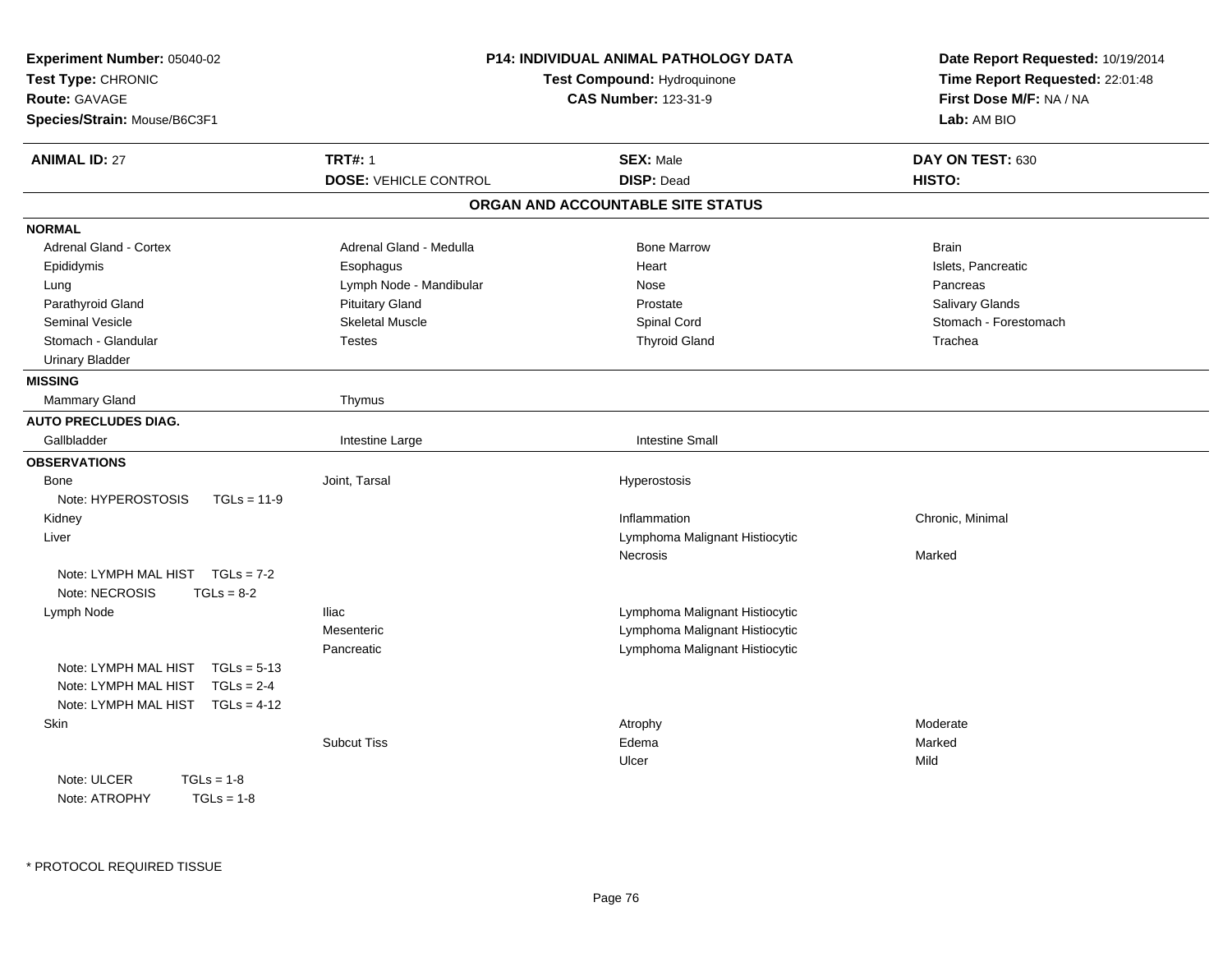| <b>Experiment Number: 05040-02</b><br>Test Type: CHRONIC<br><b>Route: GAVAGE</b><br>Species/Strain: Mouse/B6C3F1 |               | <b>P14: INDIVIDUAL ANIMAL PATHOLOGY DATA</b><br><b>Test Compound: Hydroquinone</b><br><b>CAS Number: 123-31-9</b> |                                   | Date Report Requested: 10/19/2014<br>Time Report Requested: 22:01:48 |
|------------------------------------------------------------------------------------------------------------------|---------------|-------------------------------------------------------------------------------------------------------------------|-----------------------------------|----------------------------------------------------------------------|
|                                                                                                                  |               |                                                                                                                   |                                   | First Dose M/F: NA / NA                                              |
|                                                                                                                  |               |                                                                                                                   |                                   | Lab: AM BIO                                                          |
| <b>ANIMAL ID: 27</b>                                                                                             |               | <b>TRT#: 1</b>                                                                                                    | <b>SEX: Male</b>                  | DAY ON TEST: 630                                                     |
|                                                                                                                  |               | <b>DOSE: VEHICLE CONTROL</b>                                                                                      | <b>DISP: Dead</b>                 | HISTO:                                                               |
|                                                                                                                  |               |                                                                                                                   | ORGAN AND ACCOUNTABLE SITE STATUS |                                                                      |
| Note: EDEMA                                                                                                      | $TGLs = 9-10$ |                                                                                                                   |                                   |                                                                      |
| Spleen                                                                                                           |               |                                                                                                                   | Hematopoietic Cell Proliferation  | Marked                                                               |
| PRIMARY CAUSE OF DEATH                                                                                           |               |                                                                                                                   |                                   |                                                                      |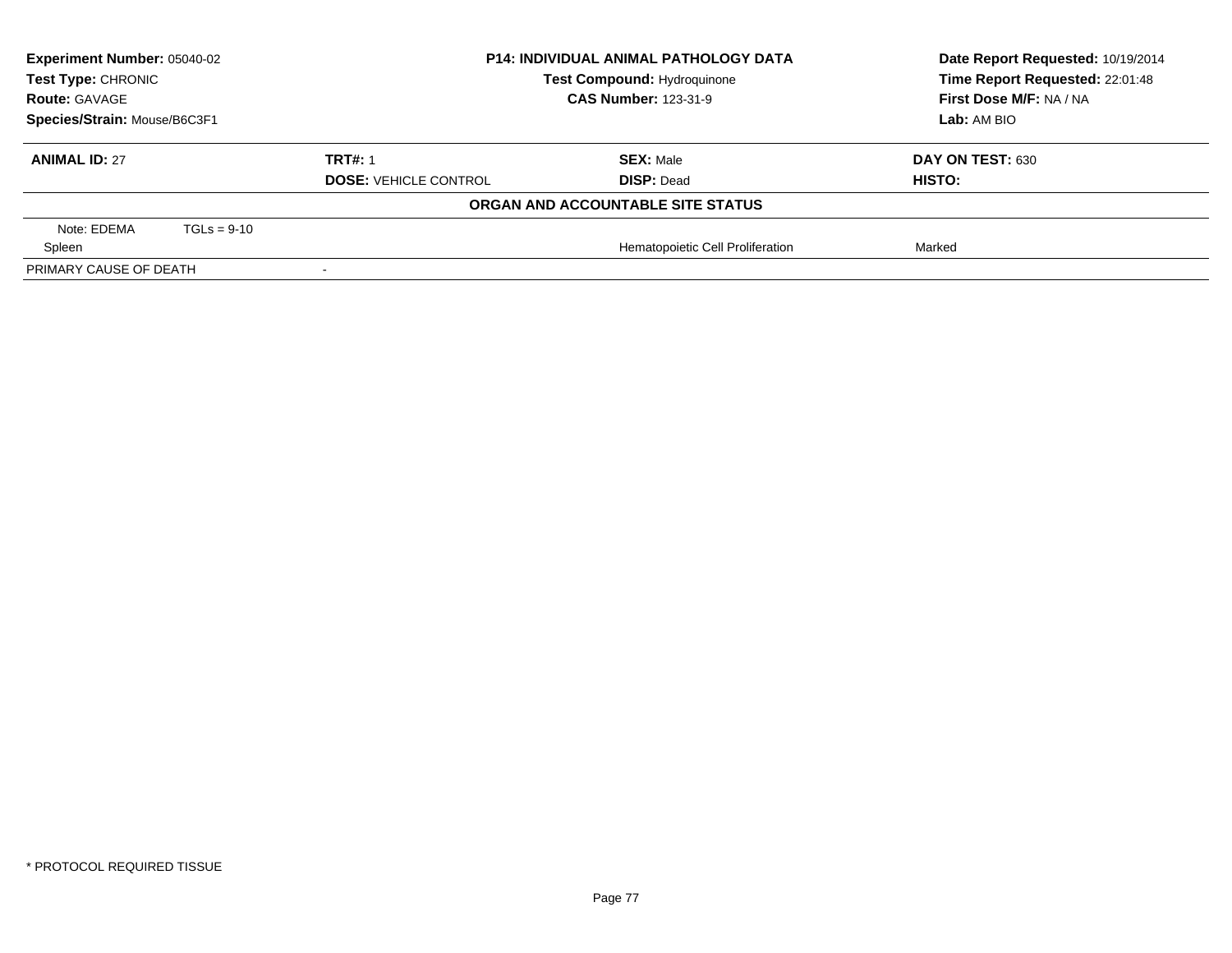| Experiment Number: 05040-02<br>Test Type: CHRONIC<br>Route: GAVAGE<br>Species/Strain: Mouse/B6C3F1 |                         | <b>P14: INDIVIDUAL ANIMAL PATHOLOGY DATA</b><br>Test Compound: Hydroquinone<br><b>CAS Number: 123-31-9</b> | Date Report Requested: 10/19/2014<br>Time Report Requested: 22:01:48<br>First Dose M/F: NA / NA<br>Lab: AM BIO |
|----------------------------------------------------------------------------------------------------|-------------------------|------------------------------------------------------------------------------------------------------------|----------------------------------------------------------------------------------------------------------------|
| <b>ANIMAL ID: 27</b>                                                                               | <b>TRT#: 2</b>          | <b>SEX: Male</b>                                                                                           | DAY ON TEST: 729                                                                                               |
|                                                                                                    | DOSE: 50 MG/KG          | <b>DISP: Terminal Sacrifice</b>                                                                            | HISTO:                                                                                                         |
|                                                                                                    |                         | ORGAN AND ACCOUNTABLE SITE STATUS                                                                          |                                                                                                                |
| <b>NORMAL</b>                                                                                      |                         |                                                                                                            |                                                                                                                |
| <b>Adrenal Gland - Cortex</b>                                                                      | Adrenal Gland - Medulla | Spleen                                                                                                     | <b>Thyroid Gland</b>                                                                                           |
| <b>OBSERVATIONS</b>                                                                                |                         |                                                                                                            |                                                                                                                |
| Bone                                                                                               |                         | Hyperostosis                                                                                               |                                                                                                                |
| Note: HYPEROSTOSIS<br>$TGLs = 1-10$                                                                |                         |                                                                                                            |                                                                                                                |
| Liver                                                                                              |                         | Hepatocellular Adenoma                                                                                     | Multiple                                                                                                       |
| Note: HEPATOCLR ADEN<br>$TGLs = 5-2$                                                               |                         |                                                                                                            |                                                                                                                |
| Note: HEPATOCLR ADEN<br>$TGLs = 7-12$                                                              |                         |                                                                                                            |                                                                                                                |
| Lung                                                                                               |                         | Alveolar/Bronchiolar Adenoma                                                                               |                                                                                                                |
| Note: ALV BRON ADEN<br>$TGLs = 6-3$                                                                |                         |                                                                                                            |                                                                                                                |
| <b>Preputial Gland</b>                                                                             | Duct                    | Ectasia                                                                                                    | Marked                                                                                                         |
|                                                                                                    |                         | Inflammation                                                                                               | Chronic, Marked                                                                                                |
| Note: INFLAMMATION<br>$TGLs = 3-8$<br>Note: ECTASIA                                                |                         |                                                                                                            |                                                                                                                |
| $TGLs = 3-8$<br>Skin                                                                               | <b>Subcut Tiss</b>      | Sarcoma                                                                                                    |                                                                                                                |
| Note: SARCOMA<br>$TGLs = 4-8$                                                                      |                         |                                                                                                            |                                                                                                                |
| PRIMARY CAUSE OF DEATH                                                                             |                         |                                                                                                            |                                                                                                                |
|                                                                                                    |                         |                                                                                                            |                                                                                                                |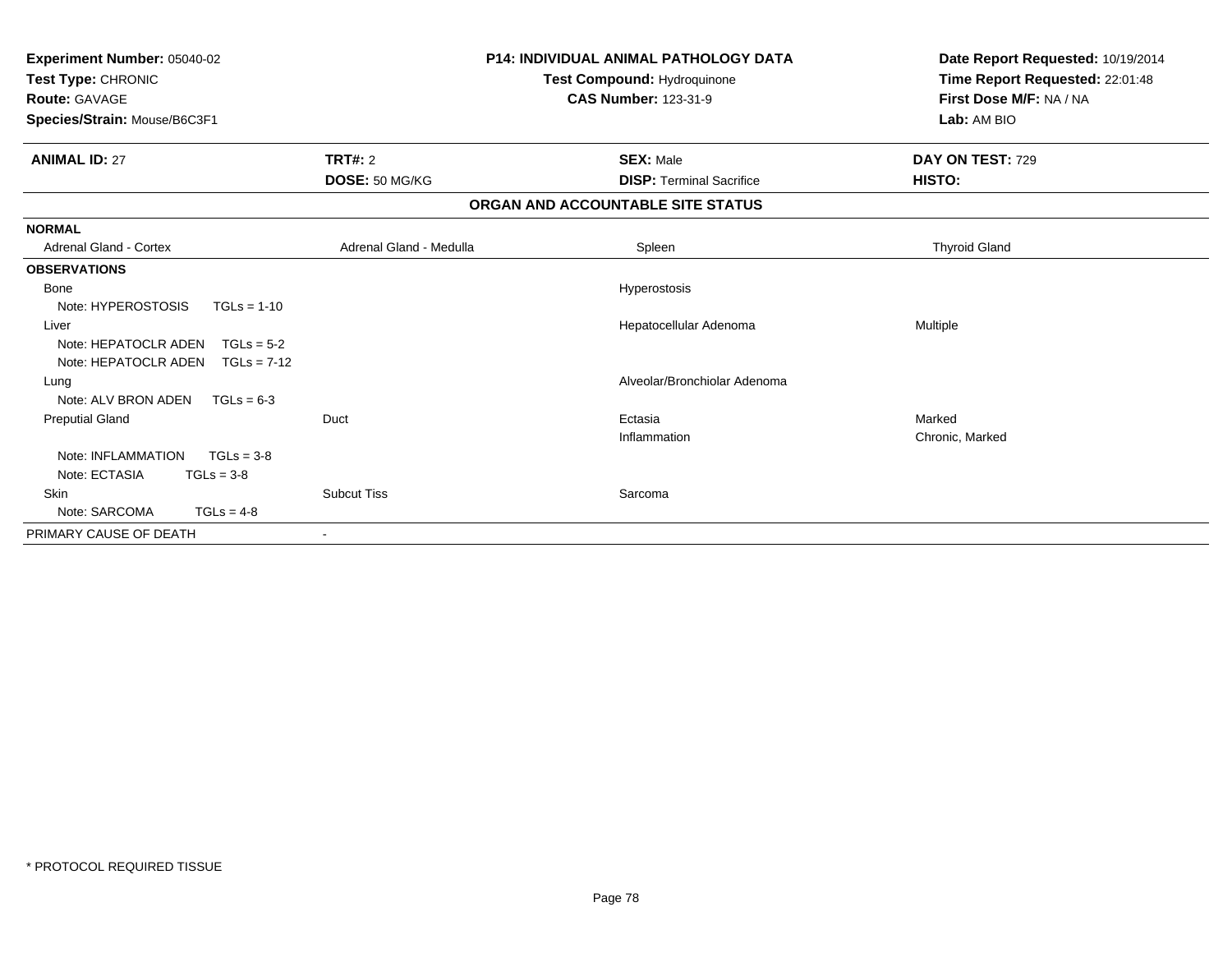| Experiment Number: 05040-02<br>Test Type: CHRONIC<br><b>Route: GAVAGE</b><br>Species/Strain: Mouse/B6C3F1 |                         | <b>P14: INDIVIDUAL ANIMAL PATHOLOGY DATA</b><br>Test Compound: Hydroquinone<br><b>CAS Number: 123-31-9</b> | Date Report Requested: 10/19/2014<br>Time Report Requested: 22:01:48<br>First Dose M/F: NA / NA<br>Lab: AM BIO |
|-----------------------------------------------------------------------------------------------------------|-------------------------|------------------------------------------------------------------------------------------------------------|----------------------------------------------------------------------------------------------------------------|
|                                                                                                           |                         |                                                                                                            |                                                                                                                |
| <b>ANIMAL ID: 27</b>                                                                                      | TRT#: 3                 | <b>SEX: Male</b>                                                                                           | DAY ON TEST: 729                                                                                               |
|                                                                                                           | DOSE: 100MG/KG          | <b>DISP: Terminal Sacrifice</b>                                                                            | HISTO:                                                                                                         |
|                                                                                                           |                         | ORGAN AND ACCOUNTABLE SITE STATUS                                                                          |                                                                                                                |
| <b>NORMAL</b>                                                                                             |                         |                                                                                                            |                                                                                                                |
| <b>Adrenal Gland - Cortex</b>                                                                             | Adrenal Gland - Medulla | <b>Bone</b>                                                                                                | <b>Bone Marrow</b>                                                                                             |
| <b>Brain</b>                                                                                              | Epididymis              | Esophagus                                                                                                  | Gallbladder                                                                                                    |
| Heart                                                                                                     | Intestine Large - Cecum | Intestine Large - Colon                                                                                    | Intestine Large - Rectum                                                                                       |
| Intestine Small - Duodenum                                                                                | Intestine Small - Ileum | Intestine Small - Jejunum                                                                                  | Islets, Pancreatic                                                                                             |
| Lymph Node - Mandibular                                                                                   | Lymph Node - Mesenteric | Nose                                                                                                       | Parathyroid Gland                                                                                              |
| <b>Pituitary Gland</b>                                                                                    | Seminal Vesicle         | <b>Skin</b>                                                                                                | Spleen                                                                                                         |
| Stomach - Forestomach                                                                                     | Stomach - Glandular     | <b>Testes</b>                                                                                              | Thymus                                                                                                         |
| <b>Thyroid Gland</b>                                                                                      | Trachea                 | <b>Urinary Bladder</b>                                                                                     |                                                                                                                |
| <b>MISSING</b>                                                                                            |                         |                                                                                                            |                                                                                                                |
| <b>Mammary Gland</b>                                                                                      |                         |                                                                                                            |                                                                                                                |
| <b>OBSERVATIONS</b>                                                                                       |                         |                                                                                                            |                                                                                                                |
| Kidney                                                                                                    |                         | Inflammation                                                                                               | Chronic, Mild                                                                                                  |
| Liver                                                                                                     |                         | Hepatocellular Adenoma                                                                                     |                                                                                                                |
| Note: HEPATOCLR ADEN TGLs = 1-2                                                                           |                         |                                                                                                            |                                                                                                                |
| Lung                                                                                                      |                         | Alveolar/Bronchiolar Adenoma                                                                               |                                                                                                                |
| Note: ALV BRON ADEN<br>$TGLs = 2-3$                                                                       |                         |                                                                                                            |                                                                                                                |
| Pancreas                                                                                                  |                         | Inflammation                                                                                               | Chronic, Minimal                                                                                               |
| Prostate                                                                                                  |                         | Inflammation                                                                                               | Chronic, Mild                                                                                                  |
| <b>Salivary Glands</b>                                                                                    |                         | Inflammation                                                                                               | Chronic, Mild                                                                                                  |
| PRIMARY CAUSE OF DEATH                                                                                    |                         |                                                                                                            |                                                                                                                |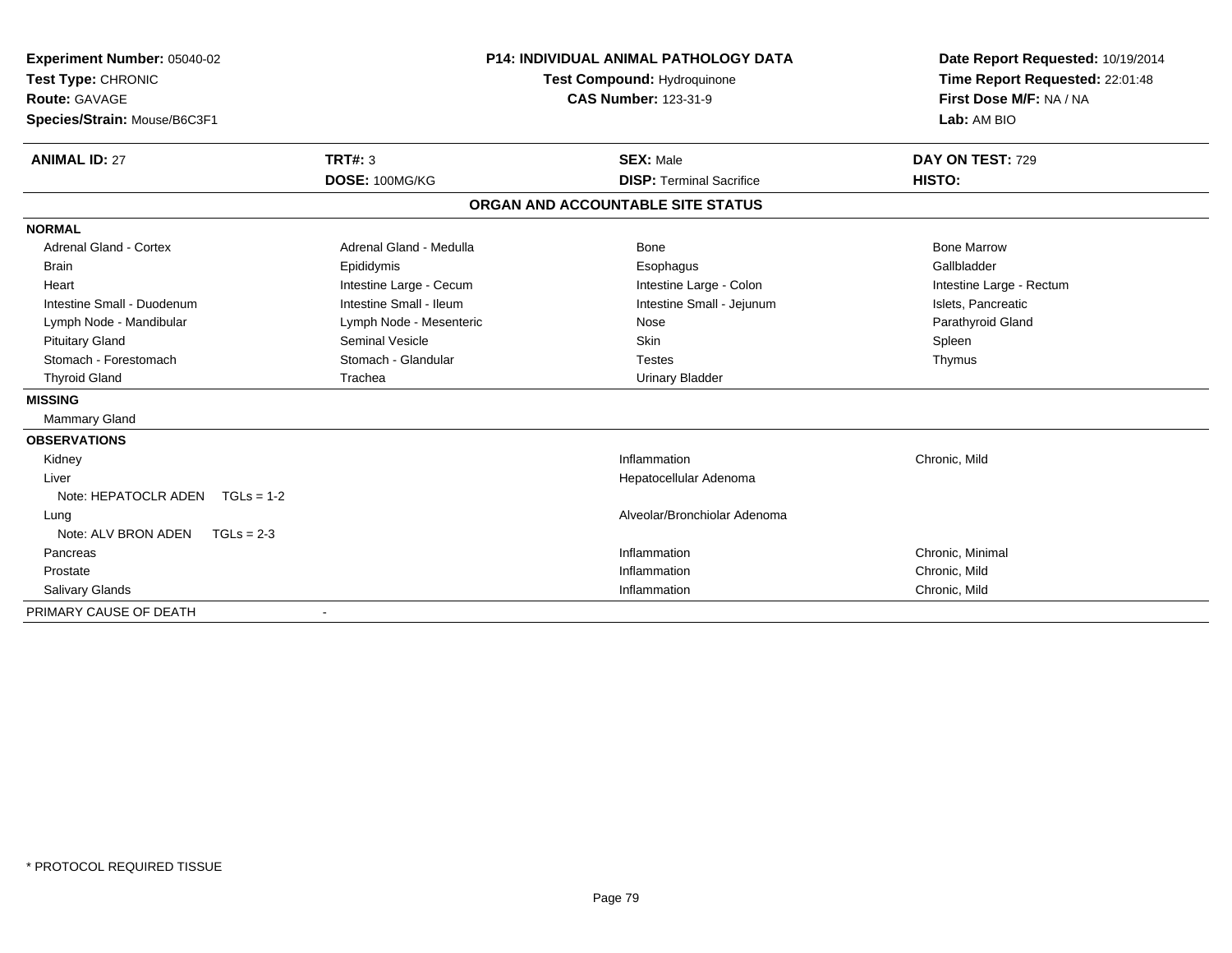| Experiment Number: 05040-02              |                             | P14: INDIVIDUAL ANIMAL PATHOLOGY DATA | Date Report Requested: 10/19/2014 |
|------------------------------------------|-----------------------------|---------------------------------------|-----------------------------------|
| Test Type: CHRONIC                       | Test Compound: Hydroquinone |                                       | Time Report Requested: 22:01:48   |
| Route: GAVAGE                            |                             | <b>CAS Number: 123-31-9</b>           | First Dose M/F: NA / NA           |
| Species/Strain: Mouse/B6C3F1             |                             |                                       | Lab: AM BIO                       |
| <b>ANIMAL ID: 28</b>                     | TRT#: 2                     | <b>SEX: Male</b>                      | DAY ON TEST: 656                  |
|                                          | DOSE: 50 MG/KG              | <b>DISP: Dead</b>                     | HISTO:                            |
|                                          |                             | ORGAN AND ACCOUNTABLE SITE STATUS     |                                   |
| <b>NORMAL</b>                            |                             |                                       |                                   |
| <b>Bone</b>                              | <b>Bone Marrow</b>          | <b>Brain</b>                          | Epididymis                        |
| Esophagus                                | Heart                       | Intestine Large - Cecum               | Intestine Large - Colon           |
| Intestine Large - Rectum                 | Islets, Pancreatic          | Lung                                  | Lymph Node - Mandibular           |
| Lymph Node - Mesenteric                  | Nose                        | Pancreas                              | Parathyroid Gland                 |
| <b>Pituitary Gland</b>                   | Prostate                    | Seminal Vesicle                       | Skin                              |
| Spleen                                   | Stomach - Forestomach       | Stomach - Glandular                   | <b>Testes</b>                     |
| Thymus                                   | <b>Thyroid Gland</b>        | Trachea                               |                                   |
| <b>MISSING</b>                           |                             |                                       |                                   |
| <b>Adrenal Gland</b>                     | <b>Mammary Gland</b>        |                                       |                                   |
| <b>AUTO PRECLUDES DIAG.</b>              |                             |                                       |                                   |
| Gallbladder                              | <b>Intestine Small</b>      |                                       |                                   |
| <b>OBSERVATIONS</b>                      |                             |                                       |                                   |
| Kidney                                   |                             | Inflammation                          | Chronic, Minimal                  |
| Liver                                    |                             | Hepatocellular Carcinoma              |                                   |
| Note: HEPATOCLR CARC<br>$TGLs = 5-11$    |                             |                                       |                                   |
| Note: HEPATOCLR CARC<br>$TGLs = 2-2,3-2$ |                             |                                       |                                   |
| <b>Preputial Gland</b>                   |                             | Inflammation                          | Suppurative, Marked               |
| Note: INFLAMMATION<br>$TGLs = 1-10$      |                             |                                       |                                   |
| Salivary Glands                          |                             | Inflammation                          | Chronic, Mild                     |
| <b>Tissue NOS</b>                        |                             | Carcinoma                             |                                   |
| Note: TISSUE NOS IS HEPATOCELLULAR CARC  |                             |                                       |                                   |
| Note: CARCINOMA<br>$TGLs = 5-11$         |                             |                                       |                                   |
| PRIMARY CAUSE OF DEATH                   |                             |                                       |                                   |
|                                          |                             |                                       |                                   |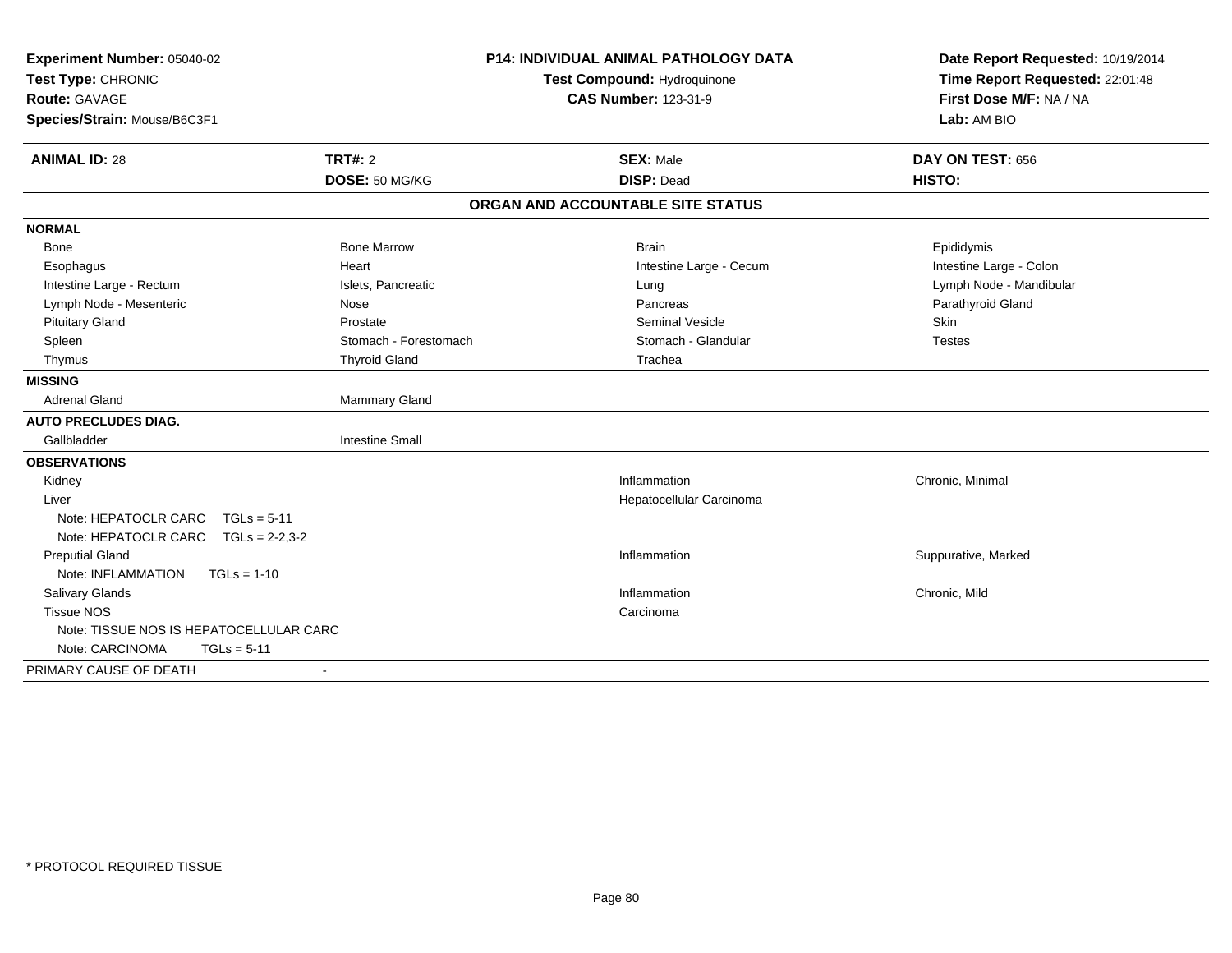| Experiment Number: 05040-02<br>Test Type: CHRONIC |                         | <b>P14: INDIVIDUAL ANIMAL PATHOLOGY DATA</b><br>Test Compound: Hydroquinone | Date Report Requested: 10/19/2014<br>Time Report Requested: 22:01:48 |
|---------------------------------------------------|-------------------------|-----------------------------------------------------------------------------|----------------------------------------------------------------------|
| <b>Route: GAVAGE</b>                              |                         | <b>CAS Number: 123-31-9</b>                                                 | First Dose M/F: NA / NA                                              |
| Species/Strain: Mouse/B6C3F1                      |                         |                                                                             | Lab: AM BIO                                                          |
| <b>ANIMAL ID: 28</b>                              | <b>TRT#: 3</b>          | <b>SEX: Male</b>                                                            | DAY ON TEST: 730                                                     |
|                                                   | DOSE: 100MG/KG          | <b>DISP: Terminal Sacrifice</b>                                             | HISTO:                                                               |
|                                                   |                         | ORGAN AND ACCOUNTABLE SITE STATUS                                           |                                                                      |
| <b>NORMAL</b>                                     |                         |                                                                             |                                                                      |
| Adrenal Gland - Medulla                           | <b>Bone</b>             | <b>Bone Marrow</b>                                                          | <b>Brain</b>                                                         |
| Epididymis                                        | Esophagus               | Gallbladder                                                                 | Heart                                                                |
| Intestine Large - Cecum                           | Intestine Large - Colon | Intestine Large - Rectum                                                    | Intestine Small - Duodenum                                           |
| Intestine Small - Jejunum                         | Islets, Pancreatic      | Pancreas                                                                    | Parathyroid Gland                                                    |
| <b>Pituitary Gland</b>                            | Prostate                | <b>Seminal Vesicle</b>                                                      | Spleen                                                               |
| Stomach - Forestomach                             | Stomach - Glandular     | Testes                                                                      | Trachea                                                              |
| <b>Urinary Bladder</b>                            |                         |                                                                             |                                                                      |
| <b>MISSING</b>                                    |                         |                                                                             |                                                                      |
| <b>Mammary Gland</b>                              |                         |                                                                             |                                                                      |
| <b>OBSERVATIONS</b>                               |                         |                                                                             |                                                                      |
| <b>Adrenal Gland</b>                              | Cortex                  | Hyperplasia                                                                 | Focal, Mild                                                          |
| <b>Intestine Small</b>                            | <b>Ileum</b>            | Lymphoma Malignant Lymphocytic                                              |                                                                      |
| Kidney                                            |                         | Inflammation                                                                | Chronic, Mild                                                        |
| Liver                                             |                         | Anisokaryosis                                                               | Minimal                                                              |
|                                                   |                         | Hepatocellular Adenoma                                                      |                                                                      |
| Note: HEPATOCLR ADEN TGLs = 3-2                   |                         |                                                                             |                                                                      |
| Lung                                              |                         | Alveolar/Bronchiolar Adenoma                                                |                                                                      |
| Note: ALV BRON ADEN<br>$TGLs = 2-3$               |                         |                                                                             |                                                                      |
| Lymph Node                                        | Mandibular              | Lymphoma Malignant Lymphocytic                                              |                                                                      |
|                                                   | Mesenteric              | Lymphoma Malignant Lymphocytic                                              |                                                                      |
| Nose                                              | Nasolacrim Dct          | Inflammation                                                                | Chronic, Mild                                                        |
| Salivary Glands                                   |                         | Inflammation                                                                | Chronic, Mild                                                        |
| Skin                                              | <b>Subcut Tiss</b>      | Lymphoma Malignant Lymphocytic                                              |                                                                      |
| Thymus                                            |                         | Lymphoma Malignant Lymphocytic                                              |                                                                      |
| <b>Thyroid Gland</b>                              | <b>Follicular Cel</b>   | Hyperplasia                                                                 | Mild                                                                 |
| PRIMARY CAUSE OF DEATH                            |                         |                                                                             |                                                                      |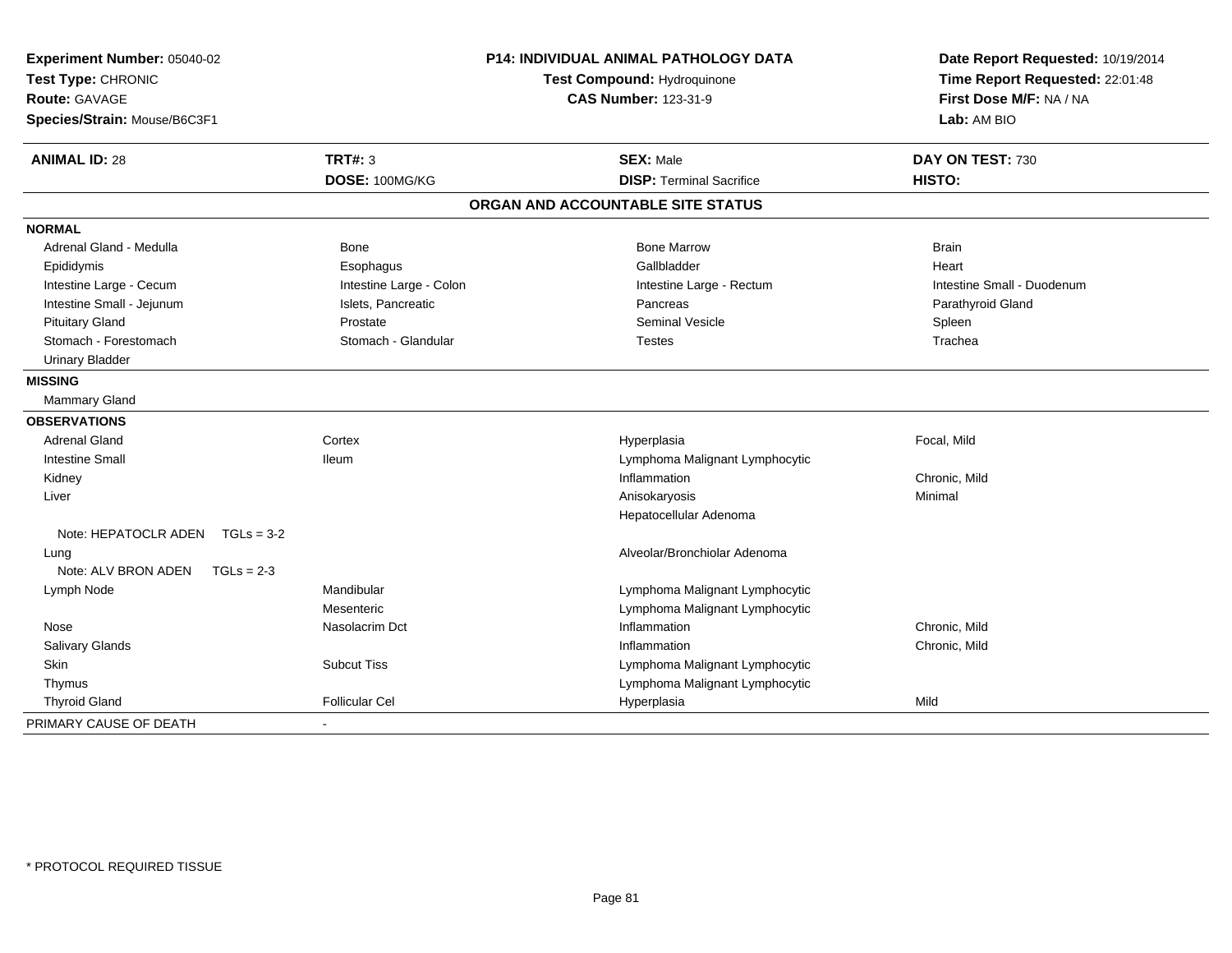| Experiment Number: 05040-02<br>Test Type: CHRONIC<br>Route: GAVAGE<br>Species/Strain: Mouse/B6C3F1 | <b>P14: INDIVIDUAL ANIMAL PATHOLOGY DATA</b><br><b>Test Compound: Hydroquinone</b><br><b>CAS Number: 123-31-9</b> |                                                     | Date Report Requested: 10/19/2014<br>Time Report Requested: 22:01:48<br>First Dose M/F: NA / NA<br>Lab: AM BIO |
|----------------------------------------------------------------------------------------------------|-------------------------------------------------------------------------------------------------------------------|-----------------------------------------------------|----------------------------------------------------------------------------------------------------------------|
| <b>ANIMAL ID: 29</b>                                                                               | <b>TRT#: 1</b><br><b>DOSE: VEHICLE CONTROL</b>                                                                    | <b>SEX: Male</b><br><b>DISP:</b> Terminal Sacrifice | DAY ON TEST: 731<br>HISTO:                                                                                     |
|                                                                                                    |                                                                                                                   |                                                     |                                                                                                                |
|                                                                                                    |                                                                                                                   | ORGAN AND ACCOUNTABLE SITE STATUS                   |                                                                                                                |
| <b>NORMAL</b>                                                                                      |                                                                                                                   |                                                     |                                                                                                                |
| <b>Adrenal Gland - Cortex</b>                                                                      | Adrenal Gland - Medulla                                                                                           | Bone                                                | <b>Bone Marrow</b>                                                                                             |
| <b>Brain</b>                                                                                       | Epididymis                                                                                                        | Esophagus                                           | Gallbladder                                                                                                    |
| Heart                                                                                              | Intestine Large - Cecum                                                                                           | Intestine Large - Colon                             | Intestine Large - Rectum                                                                                       |
| Intestine Small - Duodenum                                                                         | Intestine Small - Ileum                                                                                           | Intestine Small - Jejunum                           | Islets, Pancreatic                                                                                             |
| Liver                                                                                              | Lymph Node - Mandibular                                                                                           | Lymph Node - Mesenteric                             | Nose                                                                                                           |
| Pancreas                                                                                           | Parathyroid Gland                                                                                                 | <b>Pituitary Gland</b>                              | <b>Seminal Vesicle</b>                                                                                         |
| <b>Skin</b>                                                                                        | Spleen                                                                                                            | Stomach - Forestomach                               | Stomach - Glandular                                                                                            |
| <b>Testes</b>                                                                                      | Thymus                                                                                                            | <b>Thyroid Gland</b>                                | Trachea                                                                                                        |
| <b>Urinary Bladder</b>                                                                             |                                                                                                                   |                                                     |                                                                                                                |
| <b>MISSING</b>                                                                                     |                                                                                                                   |                                                     |                                                                                                                |
| <b>Mammary Gland</b>                                                                               |                                                                                                                   |                                                     |                                                                                                                |
| <b>OBSERVATIONS</b>                                                                                |                                                                                                                   |                                                     |                                                                                                                |
| Kidney                                                                                             |                                                                                                                   | Inflammation                                        | Chronic, Minimal                                                                                               |
| Lung                                                                                               |                                                                                                                   | Alveolar/Bronchiolar Adenoma                        | Multiple                                                                                                       |
| Note: ALV BRON ADEN<br>$TGLs = 2-3.3-3$                                                            |                                                                                                                   |                                                     |                                                                                                                |
| Prostate                                                                                           |                                                                                                                   | Inflammation                                        | Chronic, Minimal                                                                                               |
| <b>Salivary Glands</b>                                                                             |                                                                                                                   | Inflammation                                        | Chronic, Minimal                                                                                               |
| Tooth                                                                                              | Pulp                                                                                                              | Abscess                                             | Moderate                                                                                                       |
| PRIMARY CAUSE OF DEATH                                                                             | $\blacksquare$                                                                                                    |                                                     |                                                                                                                |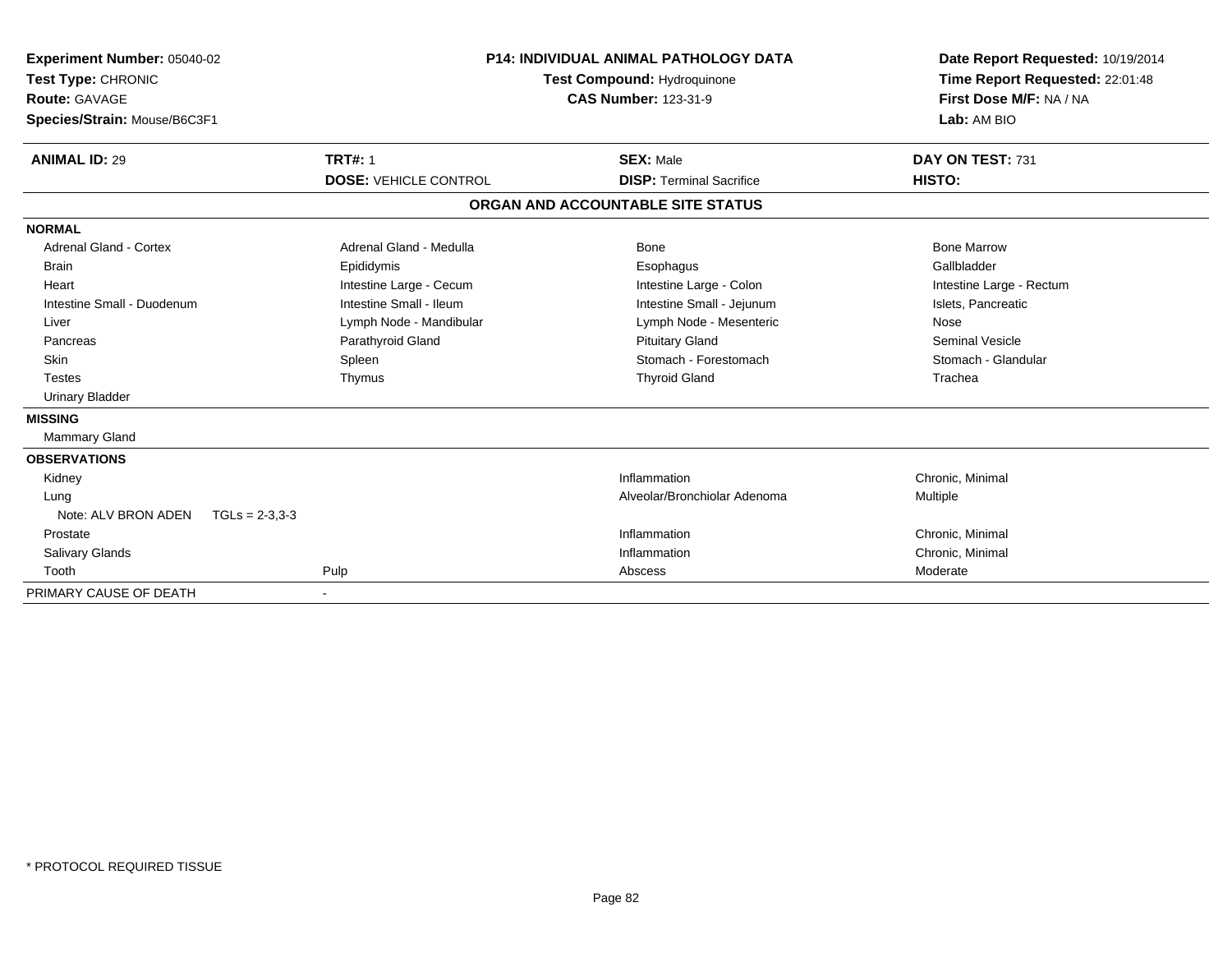| Experiment Number: 05040-02<br>Test Type: CHRONIC<br>Route: GAVAGE |                           | <b>P14: INDIVIDUAL ANIMAL PATHOLOGY DATA</b><br>Test Compound: Hydroquinone<br><b>CAS Number: 123-31-9</b> | Date Report Requested: 10/19/2014<br>Time Report Requested: 22:01:48<br>First Dose M/F: NA / NA<br>Lab: AM BIO |
|--------------------------------------------------------------------|---------------------------|------------------------------------------------------------------------------------------------------------|----------------------------------------------------------------------------------------------------------------|
| Species/Strain: Mouse/B6C3F1                                       |                           |                                                                                                            |                                                                                                                |
| <b>ANIMAL ID: 29</b>                                               | <b>TRT#: 2</b>            | <b>SEX: Male</b>                                                                                           | DAY ON TEST: 691                                                                                               |
|                                                                    | DOSE: 50 MG/KG            | <b>DISP: Moribund</b>                                                                                      | HISTO:                                                                                                         |
|                                                                    |                           | ORGAN AND ACCOUNTABLE SITE STATUS                                                                          |                                                                                                                |
| <b>NORMAL</b>                                                      |                           |                                                                                                            |                                                                                                                |
| <b>Adrenal Gland - Cortex</b>                                      | Adrenal Gland - Medulla   | <b>Bone</b>                                                                                                | <b>Bone Marrow</b>                                                                                             |
| <b>Brain</b>                                                       | Epididymis                | Esophagus                                                                                                  | Heart                                                                                                          |
| Intestine Large - Cecum                                            | Intestine Large - Colon   | Intestine Large - Rectum                                                                                   | Intestine Small - Duodenum                                                                                     |
| Intestine Small - Ileum                                            | Intestine Small - Jejunum | Islets, Pancreatic                                                                                         | Lung                                                                                                           |
| Lymph Node - Mandibular                                            | Lymph Node - Mesenteric   | Nose                                                                                                       | Pancreas                                                                                                       |
| Parathyroid Gland                                                  | <b>Pituitary Gland</b>    | <b>Seminal Vesicle</b>                                                                                     | Skin                                                                                                           |
| Spleen                                                             | Stomach - Forestomach     | Stomach - Glandular                                                                                        | <b>Testes</b>                                                                                                  |
| <b>Thyroid Gland</b>                                               | Trachea                   |                                                                                                            |                                                                                                                |
| <b>MISSING</b>                                                     |                           |                                                                                                            |                                                                                                                |
| Gallbladder                                                        | <b>Mammary Gland</b>      | Thymus                                                                                                     |                                                                                                                |
| <b>OBSERVATIONS</b>                                                |                           |                                                                                                            |                                                                                                                |
| Kidney                                                             |                           | Inflammation                                                                                               | Chronic, Moderate                                                                                              |
| Liver                                                              |                           | Hepatocellular Carcinoma                                                                                   |                                                                                                                |
| Note: HEPATOCLR CARC TGLs = 1-2                                    |                           |                                                                                                            |                                                                                                                |
| Mesentery                                                          |                           | Inflammation                                                                                               | Chronic, Moderate                                                                                              |
| Prostate                                                           |                           | Inflammation                                                                                               | Chronic, Marked                                                                                                |
| Salivary Glands                                                    |                           | Inflammation                                                                                               | Chronic, Mild                                                                                                  |
| <b>Urinary Bladder</b>                                             | Submucosa                 | Inflammation                                                                                               | Chronic, Marked                                                                                                |
| PRIMARY CAUSE OF DEATH                                             |                           |                                                                                                            |                                                                                                                |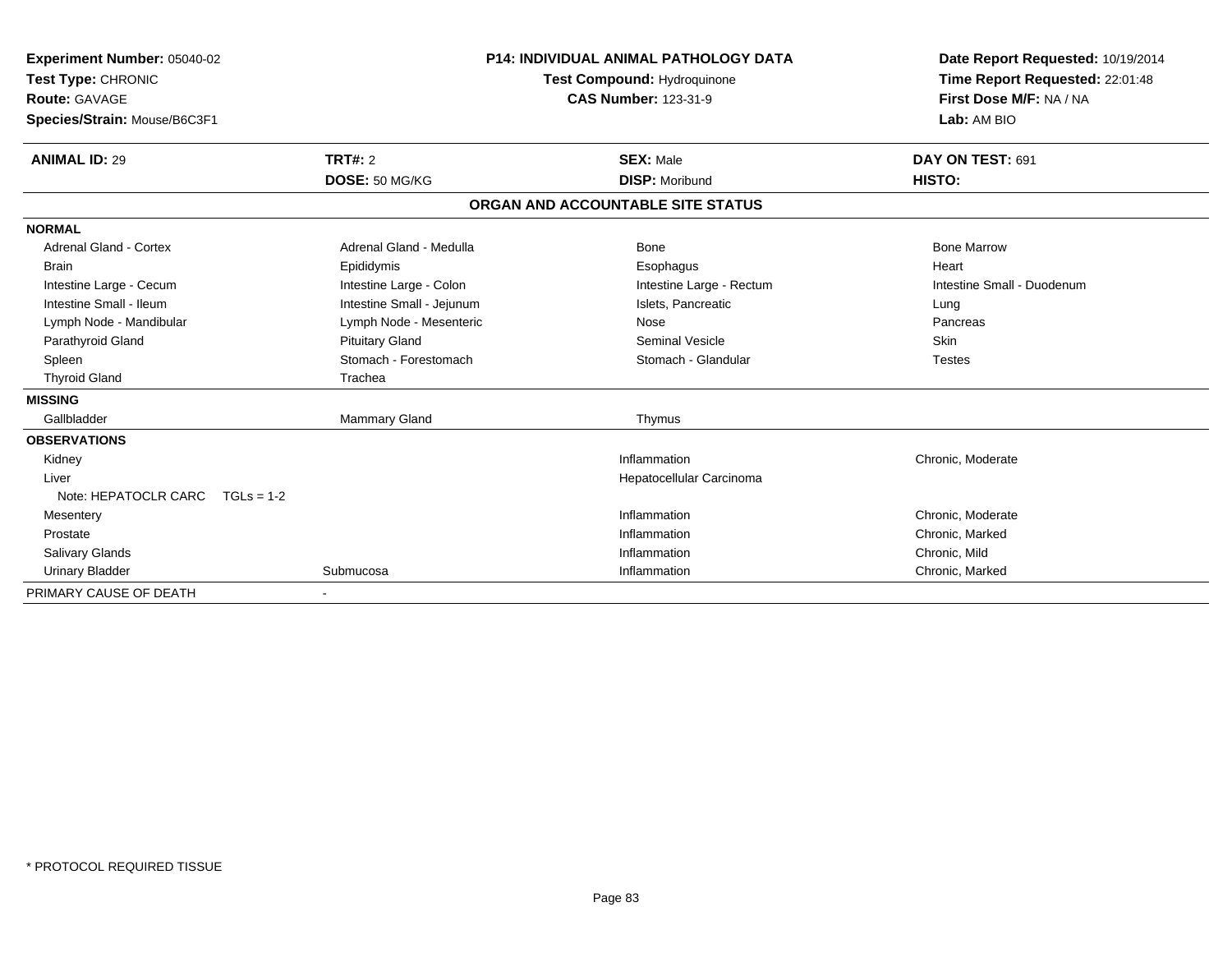| Experiment Number: 05040-02      |                          | <b>P14: INDIVIDUAL ANIMAL PATHOLOGY DATA</b> | Date Report Requested: 10/19/2014 |
|----------------------------------|--------------------------|----------------------------------------------|-----------------------------------|
| Test Type: CHRONIC               |                          | <b>Test Compound: Hydroquinone</b>           | Time Report Requested: 22:01:48   |
| Route: GAVAGE                    |                          | <b>CAS Number: 123-31-9</b>                  | First Dose M/F: NA / NA           |
| Species/Strain: Mouse/B6C3F1     |                          |                                              | Lab: AM BIO                       |
| <b>ANIMAL ID: 29</b>             | TRT#: 3                  | <b>SEX: Male</b>                             | DAY ON TEST: 663                  |
|                                  | DOSE: 100MG/KG           | <b>DISP: Dead</b>                            | HISTO:                            |
|                                  |                          | ORGAN AND ACCOUNTABLE SITE STATUS            |                                   |
| <b>NORMAL</b>                    |                          |                                              |                                   |
| <b>Adrenal Gland - Cortex</b>    | Adrenal Gland - Medulla  | <b>Bone</b>                                  | <b>Bone Marrow</b>                |
| <b>Brain</b>                     | Epididymis               | Esophagus                                    | Heart                             |
| Intestine Large - Colon          | Intestine Large - Rectum | Islets, Pancreatic                           | Lung                              |
| Lymph Node - Mandibular          | Lymph Node - Mesenteric  | Nose                                         | Pancreas                          |
| Parathyroid Gland                | <b>Pituitary Gland</b>   | Prostate                                     | Salivary Glands                   |
| <b>Seminal Vesicle</b>           | Skin                     | Spleen                                       | Stomach - Forestomach             |
| Stomach - Glandular              | <b>Testes</b>            | Trachea                                      | <b>Urinary Bladder</b>            |
| <b>MISSING</b>                   |                          |                                              |                                   |
| Mammary Gland                    | Thymus                   |                                              |                                   |
| <b>AUTO PRECLUDES DIAG.</b>      |                          |                                              |                                   |
| Gallbladder                      | Intestine Large - Cecum  | Intestine Small - Duodenum                   | Intestine Small - Ileum           |
| Intestine Small - Jejunum        |                          |                                              |                                   |
| <b>OBSERVATIONS</b>              |                          |                                              |                                   |
| Kidney                           |                          | Inflammation                                 | Chronic, Mild                     |
| Liver                            |                          | Hemangioma                                   |                                   |
|                                  |                          | Necrosis                                     | Marked                            |
| Note: HEMANGIOMA<br>$TGLs = 1-2$ |                          |                                              |                                   |
| <b>Thyroid Gland</b>             | <b>Follicular Cel</b>    | Adenoma                                      |                                   |
| Note: ADENOMA<br>$TGLs = 2-4$    |                          |                                              |                                   |
| PRIMARY CAUSE OF DEATH           | $\blacksquare$           |                                              |                                   |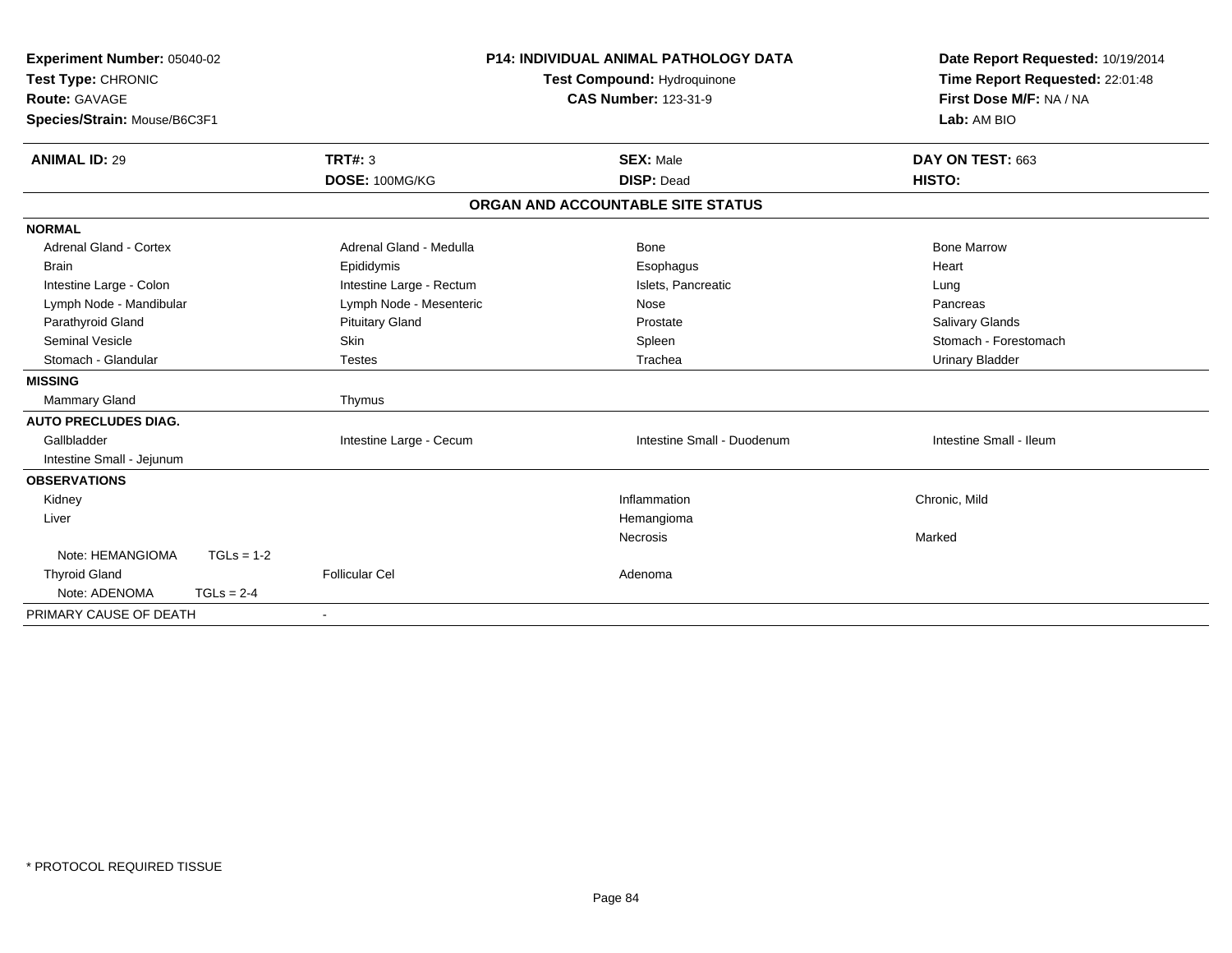| Experiment Number: 05040-02<br>Test Type: CHRONIC<br>Route: GAVAGE<br>Species/Strain: Mouse/B6C3F1 |                              | <b>P14: INDIVIDUAL ANIMAL PATHOLOGY DATA</b><br>Test Compound: Hydroquinone<br><b>CAS Number: 123-31-9</b> | Date Report Requested: 10/19/2014<br>Time Report Requested: 22:01:48<br>First Dose M/F: NA / NA<br>Lab: AM BIO |
|----------------------------------------------------------------------------------------------------|------------------------------|------------------------------------------------------------------------------------------------------------|----------------------------------------------------------------------------------------------------------------|
| <b>ANIMAL ID: 30</b>                                                                               | <b>TRT#: 1</b>               | <b>SEX: Male</b>                                                                                           | DAY ON TEST: 729                                                                                               |
|                                                                                                    | <b>DOSE: VEHICLE CONTROL</b> | <b>DISP: Terminal Sacrifice</b>                                                                            | HISTO:                                                                                                         |
|                                                                                                    |                              | ORGAN AND ACCOUNTABLE SITE STATUS                                                                          |                                                                                                                |
| <b>NORMAL</b>                                                                                      |                              |                                                                                                            |                                                                                                                |
| <b>Adrenal Gland - Cortex</b>                                                                      | Adrenal Gland - Medulla      | Bone                                                                                                       | <b>Bone Marrow</b>                                                                                             |
| <b>Brain</b>                                                                                       | Epididymis                   | Esophagus                                                                                                  | Gallbladder                                                                                                    |
| Heart                                                                                              | Intestine Large - Cecum      | Intestine Large - Colon                                                                                    | Intestine Large - Rectum                                                                                       |
| Intestine Small - Duodenum                                                                         | Intestine Small - Ileum      | Intestine Small - Jejunum                                                                                  | Islets, Pancreatic                                                                                             |
| Lung                                                                                               | Lymph Node - Mandibular      | Lymph Node - Mesenteric                                                                                    | Nose                                                                                                           |
| Pancreas                                                                                           | Parathyroid Gland            | <b>Pituitary Gland</b>                                                                                     | Prostate                                                                                                       |
| <b>Seminal Vesicle</b>                                                                             | Skin                         | Spleen                                                                                                     | Stomach - Forestomach                                                                                          |
| Stomach - Glandular                                                                                | <b>Testes</b>                | Thymus                                                                                                     | Trachea                                                                                                        |
| <b>Urinary Bladder</b>                                                                             |                              |                                                                                                            |                                                                                                                |
| <b>MISSING</b>                                                                                     |                              |                                                                                                            |                                                                                                                |
| Mammary Gland                                                                                      |                              |                                                                                                            |                                                                                                                |
| <b>OBSERVATIONS</b>                                                                                |                              |                                                                                                            |                                                                                                                |
| Kidney                                                                                             |                              | Inflammation                                                                                               | Chronic, Minimal                                                                                               |
| Liver                                                                                              |                              | Hepatocellular Adenoma                                                                                     |                                                                                                                |
| Note: HEPATOCLR ADEN<br>$TGLs = 3-2$                                                               |                              |                                                                                                            |                                                                                                                |
| Mesentery                                                                                          |                              | Hemorrhage                                                                                                 | Moderate                                                                                                       |
| Note: HEMORRHAGE<br>$TGLs = 2-10$                                                                  |                              |                                                                                                            |                                                                                                                |
| <b>Preputial Gland</b>                                                                             |                              | Inflammation                                                                                               | Chronic, Moderate                                                                                              |
| Note: INFLAMMATION<br>$TGLs = 1-11$                                                                |                              |                                                                                                            |                                                                                                                |
| <b>Salivary Glands</b>                                                                             |                              | Inflammation                                                                                               | Chronic, Mild                                                                                                  |
| <b>Thyroid Gland</b>                                                                               | Follicle                     | Cyst                                                                                                       | Multiple                                                                                                       |
| PRIMARY CAUSE OF DEATH                                                                             |                              |                                                                                                            |                                                                                                                |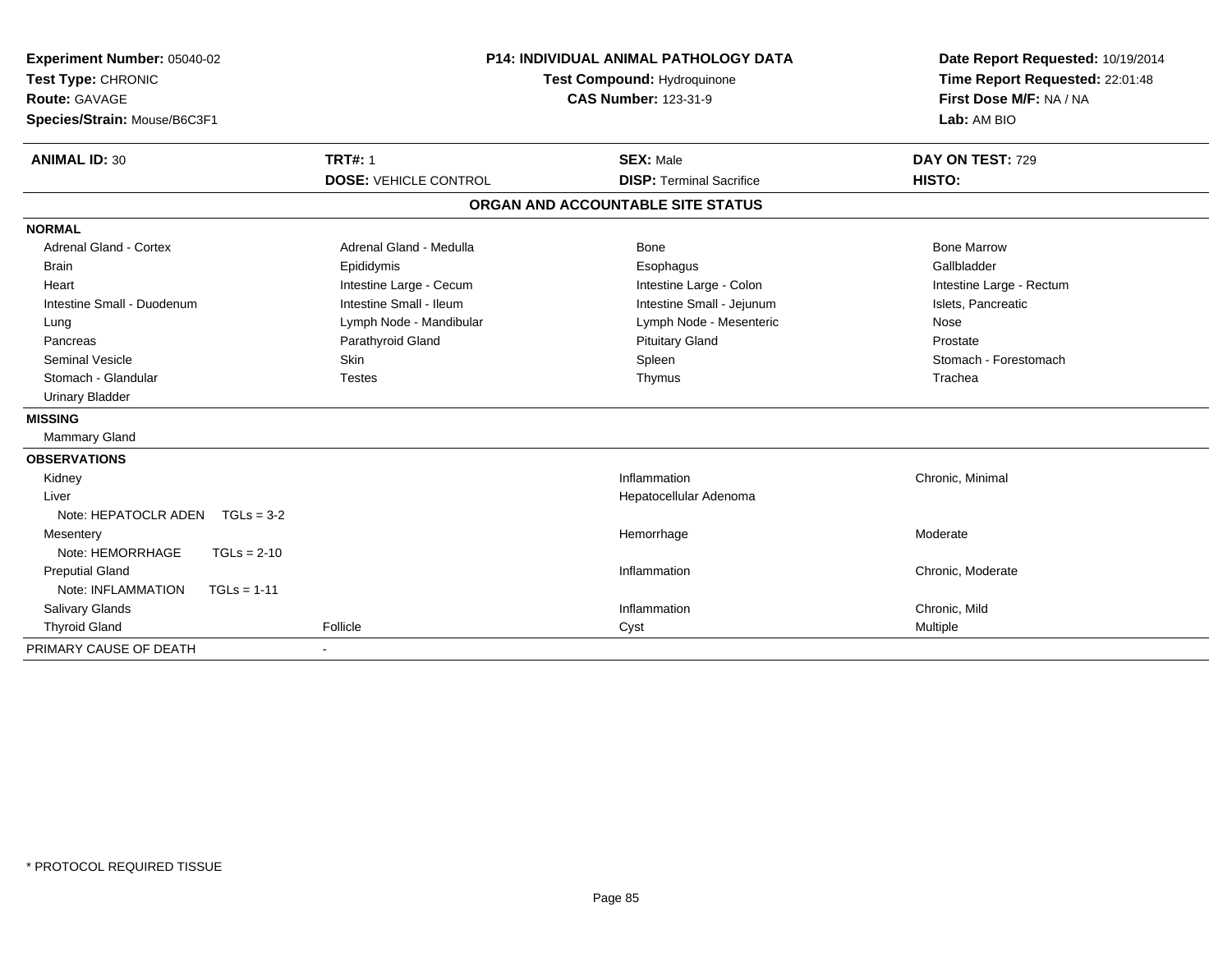| Experiment Number: 05040-02<br>Test Type: CHRONIC<br><b>Route: GAVAGE</b><br>Species/Strain: Mouse/B6C3F1 |                         | <b>P14: INDIVIDUAL ANIMAL PATHOLOGY DATA</b><br><b>Test Compound: Hydroquinone</b><br><b>CAS Number: 123-31-9</b> | Date Report Requested: 10/19/2014<br>Time Report Requested: 22:01:48<br>First Dose M/F: NA / NA<br>Lab: AM BIO |  |
|-----------------------------------------------------------------------------------------------------------|-------------------------|-------------------------------------------------------------------------------------------------------------------|----------------------------------------------------------------------------------------------------------------|--|
|                                                                                                           |                         |                                                                                                                   |                                                                                                                |  |
| <b>ANIMAL ID: 30</b>                                                                                      | <b>TRT#: 2</b>          | <b>SEX: Male</b>                                                                                                  | DAY ON TEST: 729                                                                                               |  |
|                                                                                                           | DOSE: 50 MG/KG          | <b>DISP: Terminal Sacrifice</b>                                                                                   | HISTO:                                                                                                         |  |
|                                                                                                           |                         | ORGAN AND ACCOUNTABLE SITE STATUS                                                                                 |                                                                                                                |  |
| <b>NORMAL</b>                                                                                             |                         |                                                                                                                   |                                                                                                                |  |
| <b>Adrenal Gland - Cortex</b>                                                                             | Adrenal Gland - Medulla | Liver                                                                                                             | Spleen                                                                                                         |  |
| <b>OBSERVATIONS</b>                                                                                       |                         |                                                                                                                   |                                                                                                                |  |
| <b>Preputial Gland</b>                                                                                    |                         | Inflammation                                                                                                      | Suppurative, Marked                                                                                            |  |
| Note: INFLAMMATION<br>$TGLs = 1-8$                                                                        |                         |                                                                                                                   |                                                                                                                |  |
| <b>Thyroid Gland</b>                                                                                      | <b>Follicular Cel</b>   | Hyperplasia                                                                                                       | Minimal                                                                                                        |  |
|                                                                                                           |                         | Inflammation                                                                                                      | Suppurative, Mild                                                                                              |  |
| PRIMARY CAUSE OF DEATH                                                                                    |                         |                                                                                                                   |                                                                                                                |  |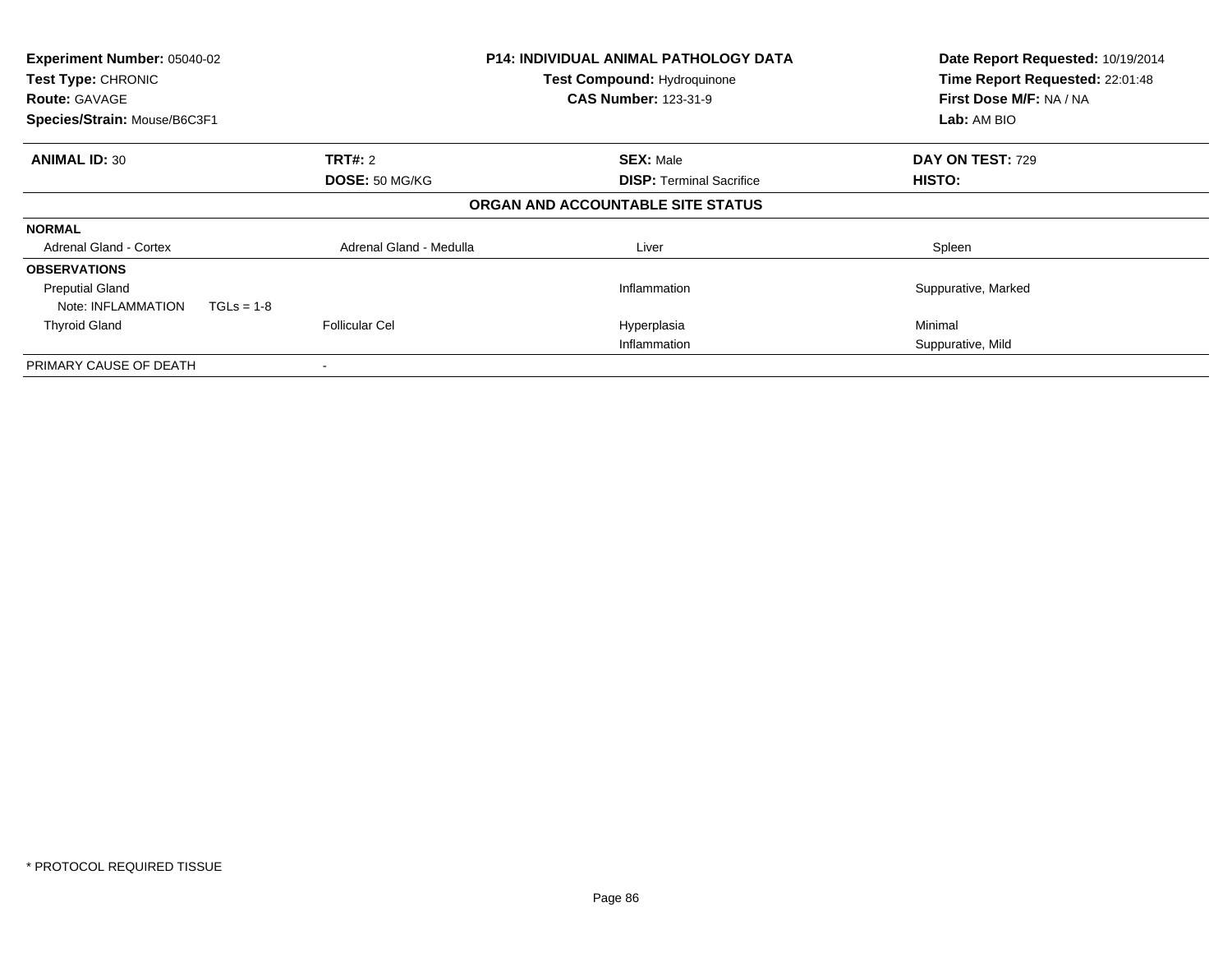| <b>Experiment Number: 05040-02</b><br>Test Type: CHRONIC<br>Route: GAVAGE<br>Species/Strain: Mouse/B6C3F1 |              | <b>P14: INDIVIDUAL ANIMAL PATHOLOGY DATA</b><br><b>Test Compound: Hydroquinone</b><br><b>CAS Number: 123-31-9</b> |  | Date Report Requested: 10/19/2014<br>Time Report Requested: 22:01:48<br>First Dose M/F: NA / NA<br>Lab: AM BIO |                            |
|-----------------------------------------------------------------------------------------------------------|--------------|-------------------------------------------------------------------------------------------------------------------|--|----------------------------------------------------------------------------------------------------------------|----------------------------|
| <b>ANIMAL ID: 30</b>                                                                                      |              | <b>TRT#: 3</b>                                                                                                    |  | <b>SEX: Male</b>                                                                                               | DAY ON TEST: 729           |
|                                                                                                           |              | DOSE: 100MG/KG                                                                                                    |  | <b>DISP: Terminal Sacrifice</b>                                                                                | HISTO:                     |
|                                                                                                           |              |                                                                                                                   |  | ORGAN AND ACCOUNTABLE SITE STATUS                                                                              |                            |
| <b>NORMAL</b>                                                                                             |              |                                                                                                                   |  |                                                                                                                |                            |
| Adrenal Gland - Cortex                                                                                    |              | Adrenal Gland - Medulla                                                                                           |  | <b>Bone Marrow</b>                                                                                             | <b>Brain</b>               |
| Epididymis                                                                                                |              | Esophagus                                                                                                         |  | Gallbladder                                                                                                    | Heart                      |
| Intestine Large - Cecum                                                                                   |              | Intestine Large - Colon                                                                                           |  | Intestine Large - Rectum                                                                                       | Intestine Small - Duodenum |
| Intestine Small - Ileum                                                                                   |              | Intestine Small - Jejunum                                                                                         |  | Islets, Pancreatic                                                                                             | Lung                       |
| Lymph Node - Mesenteric                                                                                   |              | Nose                                                                                                              |  | Pancreas                                                                                                       | <b>Pituitary Gland</b>     |
| <b>Preputial Gland</b>                                                                                    |              | Prostate                                                                                                          |  | <b>Salivary Glands</b>                                                                                         | <b>Seminal Vesicle</b>     |
| Skin                                                                                                      |              | Spleen                                                                                                            |  | Stomach - Forestomach                                                                                          | Stomach - Glandular        |
| <b>Testes</b>                                                                                             |              | Thymus                                                                                                            |  | <b>Thyroid Gland</b>                                                                                           | Trachea                    |
| <b>Urinary Bladder</b>                                                                                    |              |                                                                                                                   |  |                                                                                                                |                            |
| <b>MISSING</b>                                                                                            |              |                                                                                                                   |  |                                                                                                                |                            |
| Lymph Node - Mandibular                                                                                   |              | Mammary Gland                                                                                                     |  | Parathyroid Gland                                                                                              |                            |
| <b>OBSERVATIONS</b>                                                                                       |              |                                                                                                                   |  |                                                                                                                |                            |
| <b>Bone</b>                                                                                               |              | Joint, Tarsal                                                                                                     |  | Hyperostosis                                                                                                   |                            |
| Note: HYPEROSTOSIS                                                                                        | $TGLs = 1-9$ |                                                                                                                   |  |                                                                                                                |                            |
| Kidney                                                                                                    |              |                                                                                                                   |  | Inflammation                                                                                                   | Chronic, Minimal           |
| Liver                                                                                                     |              |                                                                                                                   |  | <b>Basophilic Focus</b>                                                                                        |                            |
| Note: BASOPH FOCUS                                                                                        | $TGLs = 3-2$ |                                                                                                                   |  |                                                                                                                |                            |
| PRIMARY CAUSE OF DEATH                                                                                    |              |                                                                                                                   |  |                                                                                                                |                            |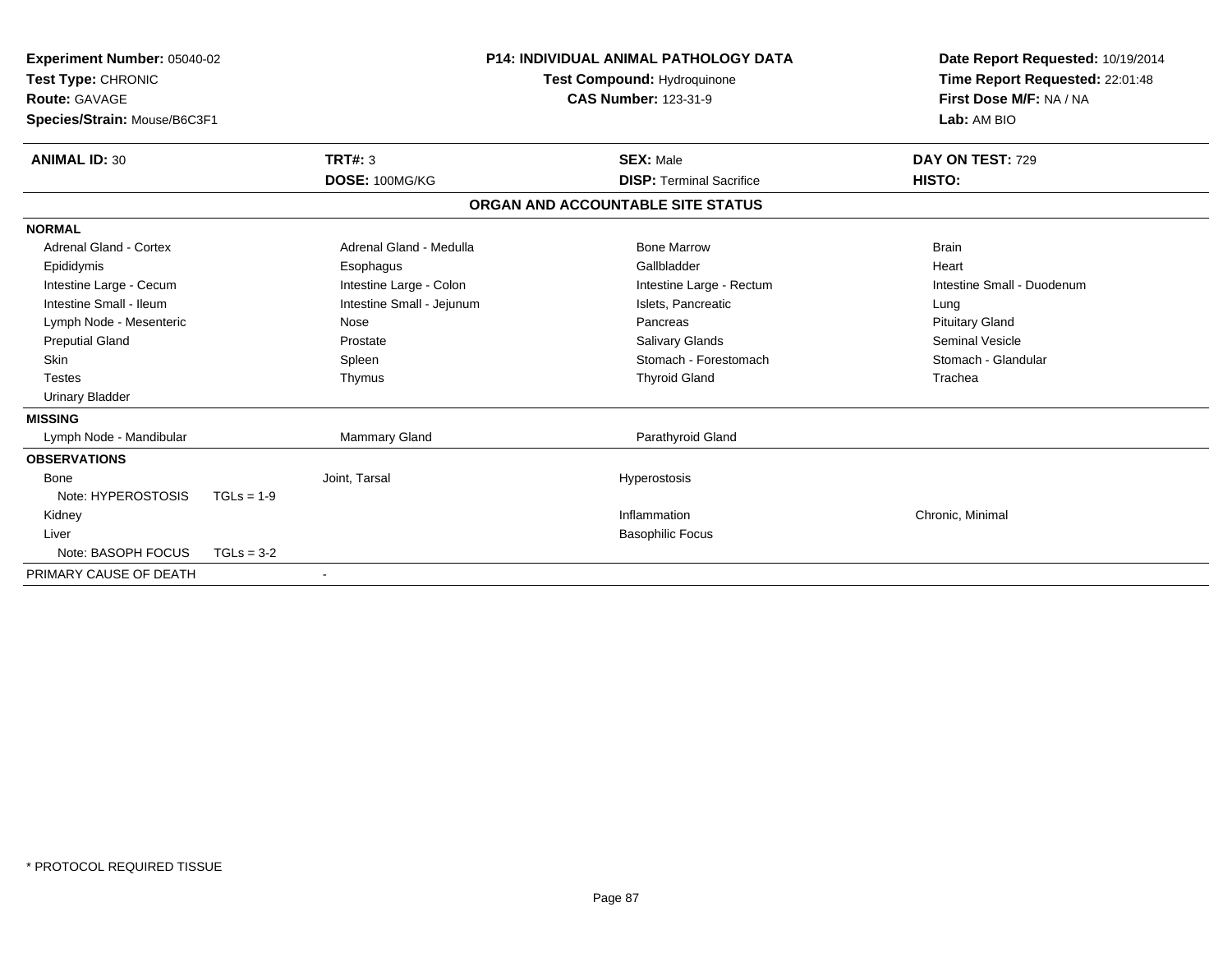| Experiment Number: 05040-02                         |               |                              | <b>P14: INDIVIDUAL ANIMAL PATHOLOGY DATA</b> | Date Report Requested: 10/19/2014 |  |
|-----------------------------------------------------|---------------|------------------------------|----------------------------------------------|-----------------------------------|--|
| Test Type: CHRONIC                                  |               |                              | Test Compound: Hydroquinone                  | Time Report Requested: 22:01:48   |  |
| <b>Route: GAVAGE</b>                                |               |                              | <b>CAS Number: 123-31-9</b>                  | First Dose M/F: NA / NA           |  |
| Species/Strain: Mouse/B6C3F1                        |               |                              |                                              | Lab: AM BIO                       |  |
| <b>ANIMAL ID: 31</b>                                |               | <b>TRT#: 1</b>               | <b>SEX: Male</b>                             | DAY ON TEST: 684                  |  |
|                                                     |               | <b>DOSE: VEHICLE CONTROL</b> | <b>DISP: Dead</b>                            | HISTO:                            |  |
|                                                     |               |                              | ORGAN AND ACCOUNTABLE SITE STATUS            |                                   |  |
| <b>NORMAL</b>                                       |               |                              |                                              |                                   |  |
| Adrenal Gland - Cortex                              |               | Adrenal Gland - Medulla      | Bone                                         | <b>Bone Marrow</b>                |  |
| <b>Brain</b>                                        |               | Epididymis                   | Esophagus                                    | Heart                             |  |
| Intestine Large - Cecum                             |               | Intestine Large - Colon      | Intestine Large - Rectum                     | Islets, Pancreatic                |  |
| Liver                                               |               | Lung                         | Lymph Node - Mandibular                      | Nose                              |  |
| Pancreas                                            |               | Parathyroid Gland            | <b>Pituitary Gland</b>                       | Prostate                          |  |
| <b>Seminal Vesicle</b>                              |               | Spleen                       | Stomach - Forestomach                        | Stomach - Glandular               |  |
| <b>Testes</b>                                       |               | <b>Thyroid Gland</b>         | Trachea                                      |                                   |  |
| <b>MISSING</b>                                      |               |                              |                                              |                                   |  |
| Mammary Gland                                       |               | Thymus                       |                                              |                                   |  |
| <b>AUTO PRECLUDES DIAG.</b>                         |               |                              |                                              |                                   |  |
| Gallbladder                                         |               | <b>Intestine Small</b>       |                                              |                                   |  |
| <b>OBSERVATIONS</b>                                 |               |                              |                                              |                                   |  |
| Kidney                                              |               |                              | Calculus Micro Observation Only              |                                   |  |
| Lymph Node                                          |               | Mesenteric                   | Congestion                                   | Marked                            |  |
|                                                     |               | Pancreatic                   | Congestion                                   | Marked                            |  |
| Note: CONGESTION                                    | $TGLs = 7-10$ |                              |                                              |                                   |  |
| Note: ILIAC LYMP NODE WAS EXAMINED AND FOUD NORMAL. |               |                              |                                              |                                   |  |
| Note: CONGESTION                                    | $TGLs = 6-4$  |                              |                                              |                                   |  |
| Salivary Glands                                     |               |                              | Inflammation                                 | Chronic, Mild                     |  |
| Skin                                                |               |                              | Acanthosis                                   | Moderate                          |  |
| Note: ACANTHOSIS                                    | $TGLs = 4-8$  |                              |                                              |                                   |  |
| <b>Urinary Bladder</b>                              |               | Submucosa                    | Inflammation                                 | Chronic, Minimal                  |  |
| PRIMARY CAUSE OF DEATH                              |               | $\sim$                       |                                              |                                   |  |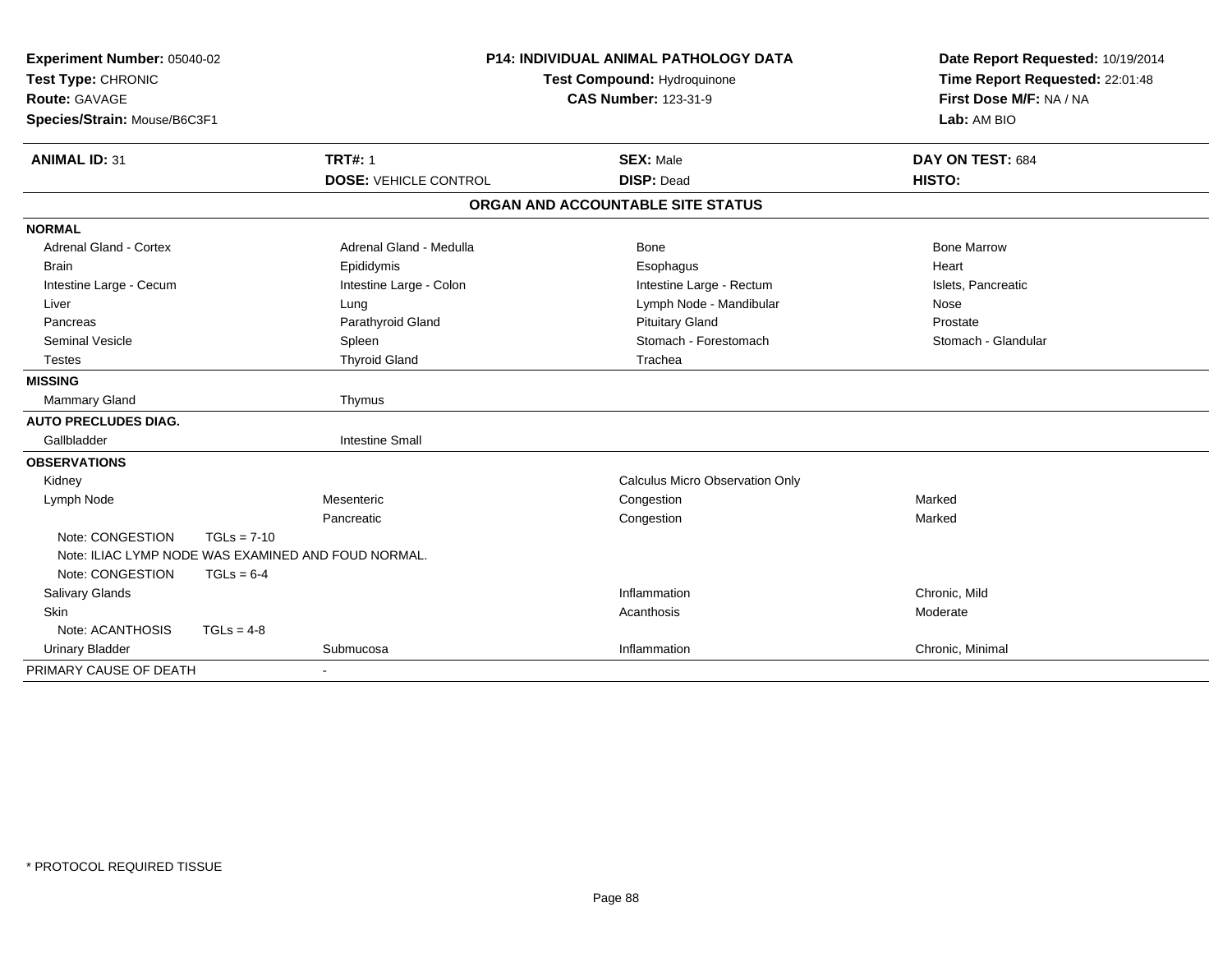| Experiment Number: 05040-02<br>Test Type: CHRONIC<br><b>Route: GAVAGE</b><br>Species/Strain: Mouse/B6C3F1 |               | <b>P14: INDIVIDUAL ANIMAL PATHOLOGY DATA</b><br>Test Compound: Hydroquinone<br><b>CAS Number: 123-31-9</b> |                                   | Date Report Requested: 10/19/2014<br>Time Report Requested: 22:01:48<br>First Dose M/F: NA / NA<br>Lab: AM BIO |
|-----------------------------------------------------------------------------------------------------------|---------------|------------------------------------------------------------------------------------------------------------|-----------------------------------|----------------------------------------------------------------------------------------------------------------|
| <b>ANIMAL ID: 31</b>                                                                                      |               | TRT#: 2                                                                                                    | <b>SEX: Male</b>                  | DAY ON TEST: 729                                                                                               |
|                                                                                                           |               | DOSE: 50 MG/KG                                                                                             | <b>DISP: Terminal Sacrifice</b>   | HISTO:                                                                                                         |
|                                                                                                           |               |                                                                                                            | ORGAN AND ACCOUNTABLE SITE STATUS |                                                                                                                |
| <b>NORMAL</b>                                                                                             |               |                                                                                                            |                                   |                                                                                                                |
| Skin                                                                                                      |               | Spleen                                                                                                     | <b>Thyroid Gland</b>              |                                                                                                                |
| <b>OBSERVATIONS</b>                                                                                       |               |                                                                                                            |                                   |                                                                                                                |
| <b>Adrenal Gland</b>                                                                                      |               | Medulla                                                                                                    | Pheochromocytoma Benign           |                                                                                                                |
|                                                                                                           |               | Cortex, Spindle Cell, Subcapsular                                                                          | Proliferation                     | Marked                                                                                                         |
| <b>Bone</b>                                                                                               |               |                                                                                                            | Hyperostosis                      |                                                                                                                |
| Note: HYPEROSTOSIS                                                                                        | $TGLs = 4-11$ |                                                                                                            |                                   |                                                                                                                |
| Liver                                                                                                     |               |                                                                                                            | Anisokaryosis                     | Minimal                                                                                                        |
|                                                                                                           |               |                                                                                                            | Hepatocellular Carcinoma          |                                                                                                                |
| Note: HEPATOCLR CARC                                                                                      | $TGLs = 3-10$ |                                                                                                            |                                   |                                                                                                                |
| Lung                                                                                                      |               |                                                                                                            | Alveolar/Bronchiolar Adenoma      |                                                                                                                |
|                                                                                                           |               | Alveolus                                                                                                   | Hyperplasia                       | Macrophage, Marked                                                                                             |
| Note: ALV BRON ADEN                                                                                       | $TGLs = 2-3$  |                                                                                                            |                                   |                                                                                                                |
| PRIMARY CAUSE OF DEATH                                                                                    |               |                                                                                                            |                                   |                                                                                                                |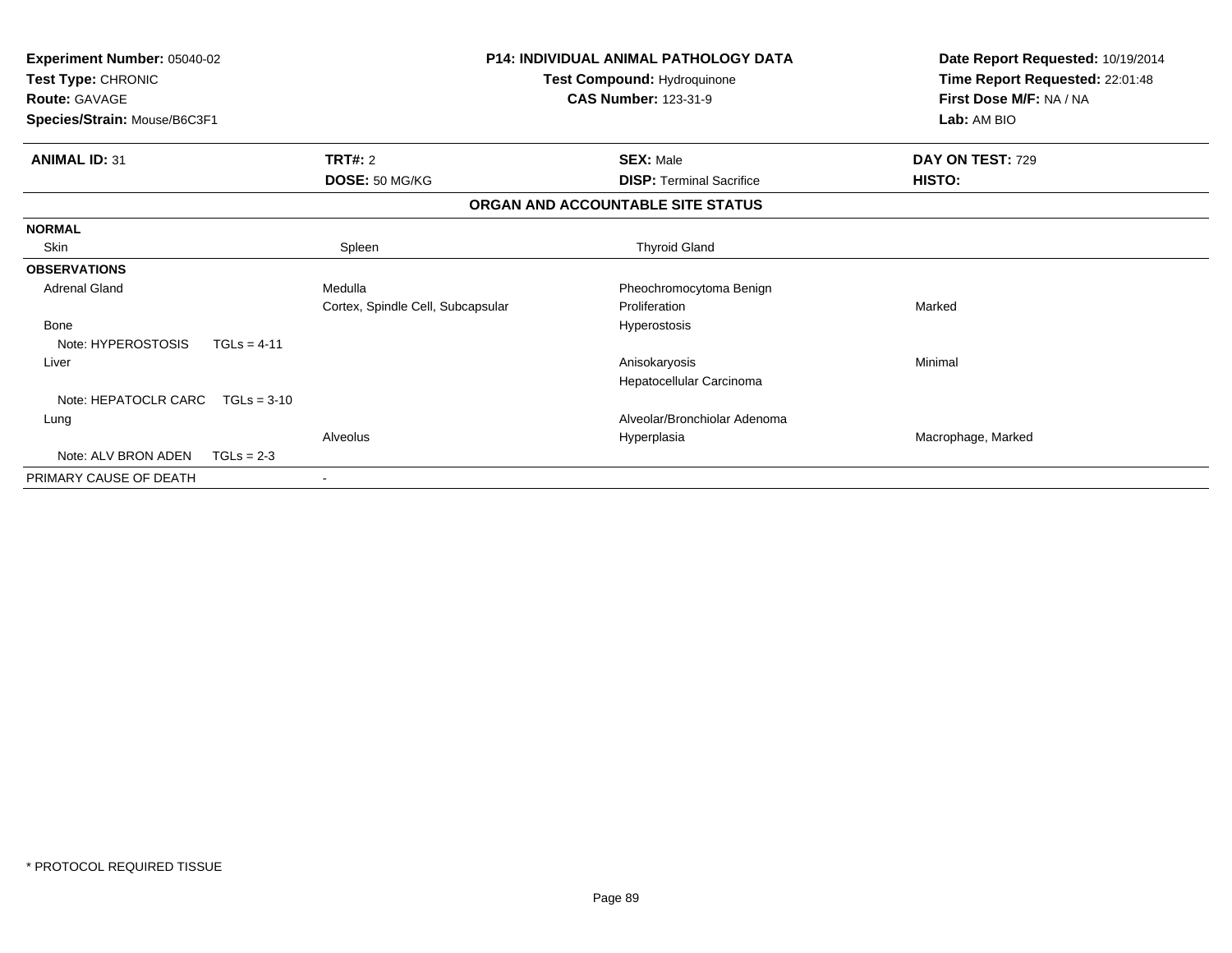| Experiment Number: 05040-02<br>Test Type: CHRONIC<br><b>Route: GAVAGE</b><br>Species/Strain: Mouse/B6C3F1 |                                  | <b>P14: INDIVIDUAL ANIMAL PATHOLOGY DATA</b><br><b>Test Compound: Hydroquinone</b><br><b>CAS Number: 123-31-9</b> | Date Report Requested: 10/19/2014<br>Time Report Requested: 22:01:48<br>First Dose M/F: NA / NA<br>Lab: AM BIO |
|-----------------------------------------------------------------------------------------------------------|----------------------------------|-------------------------------------------------------------------------------------------------------------------|----------------------------------------------------------------------------------------------------------------|
| <b>ANIMAL ID: 31</b>                                                                                      | <b>TRT#: 3</b><br>DOSE: 100MG/KG | <b>SEX: Male</b><br><b>DISP: Terminal Sacrifice</b>                                                               | DAY ON TEST: 730<br>HISTO:                                                                                     |
|                                                                                                           |                                  |                                                                                                                   |                                                                                                                |
|                                                                                                           |                                  | ORGAN AND ACCOUNTABLE SITE STATUS                                                                                 |                                                                                                                |
| <b>NORMAL</b>                                                                                             |                                  |                                                                                                                   |                                                                                                                |
| <b>Adrenal Gland - Cortex</b>                                                                             | Adrenal Gland - Medulla          | Bone                                                                                                              | <b>Bone Marrow</b>                                                                                             |
| <b>Brain</b>                                                                                              | Epididymis                       | Esophagus                                                                                                         | Gallbladder                                                                                                    |
| Heart                                                                                                     | Intestine Large - Cecum          | Intestine Large - Colon                                                                                           | Intestine Large - Rectum                                                                                       |
| Intestine Small - Duodenum                                                                                | Intestine Small - Ileum          | Intestine Small - Jejunum                                                                                         | Islets, Pancreatic                                                                                             |
| Liver                                                                                                     | Lung                             | Lymph Node - Mandibular                                                                                           | Lymph Node - Mesenteric                                                                                        |
| Nose                                                                                                      | Parathyroid Gland                | <b>Pituitary Gland</b>                                                                                            | Prostate                                                                                                       |
| Seminal Vesicle                                                                                           | <b>Skin</b>                      | Stomach - Forestomach                                                                                             | Stomach - Glandular                                                                                            |
| <b>Testes</b>                                                                                             | Thymus                           | Trachea                                                                                                           |                                                                                                                |
| <b>MISSING</b>                                                                                            |                                  |                                                                                                                   |                                                                                                                |
| <b>Mammary Gland</b>                                                                                      |                                  |                                                                                                                   |                                                                                                                |
| <b>OBSERVATIONS</b>                                                                                       |                                  |                                                                                                                   |                                                                                                                |
| Kidney                                                                                                    |                                  | Inflammation                                                                                                      | Chronic. Moderate                                                                                              |
| Mesentery                                                                                                 |                                  | Inflammation                                                                                                      | Chronic, Mild                                                                                                  |
| Pancreas                                                                                                  | Acinus                           | Vacuolization Cytoplasmic                                                                                         | Moderate                                                                                                       |
| <b>Salivary Glands</b>                                                                                    |                                  | Inflammation                                                                                                      | Chronic, Mild                                                                                                  |
| Spleen                                                                                                    |                                  | Hyperplasia                                                                                                       | Lymphoid, Moderate                                                                                             |
| Note: HYPERPLASIA<br>$TGLs = 1-2$                                                                         |                                  |                                                                                                                   |                                                                                                                |
| <b>Thyroid Gland</b>                                                                                      | <b>Follicular Cel</b>            | Hyperplasia                                                                                                       | Minimal                                                                                                        |
| <b>Urinary Bladder</b>                                                                                    | Submucosa                        | Inflammation                                                                                                      | Chronic, Mild                                                                                                  |
| PRIMARY CAUSE OF DEATH                                                                                    |                                  |                                                                                                                   |                                                                                                                |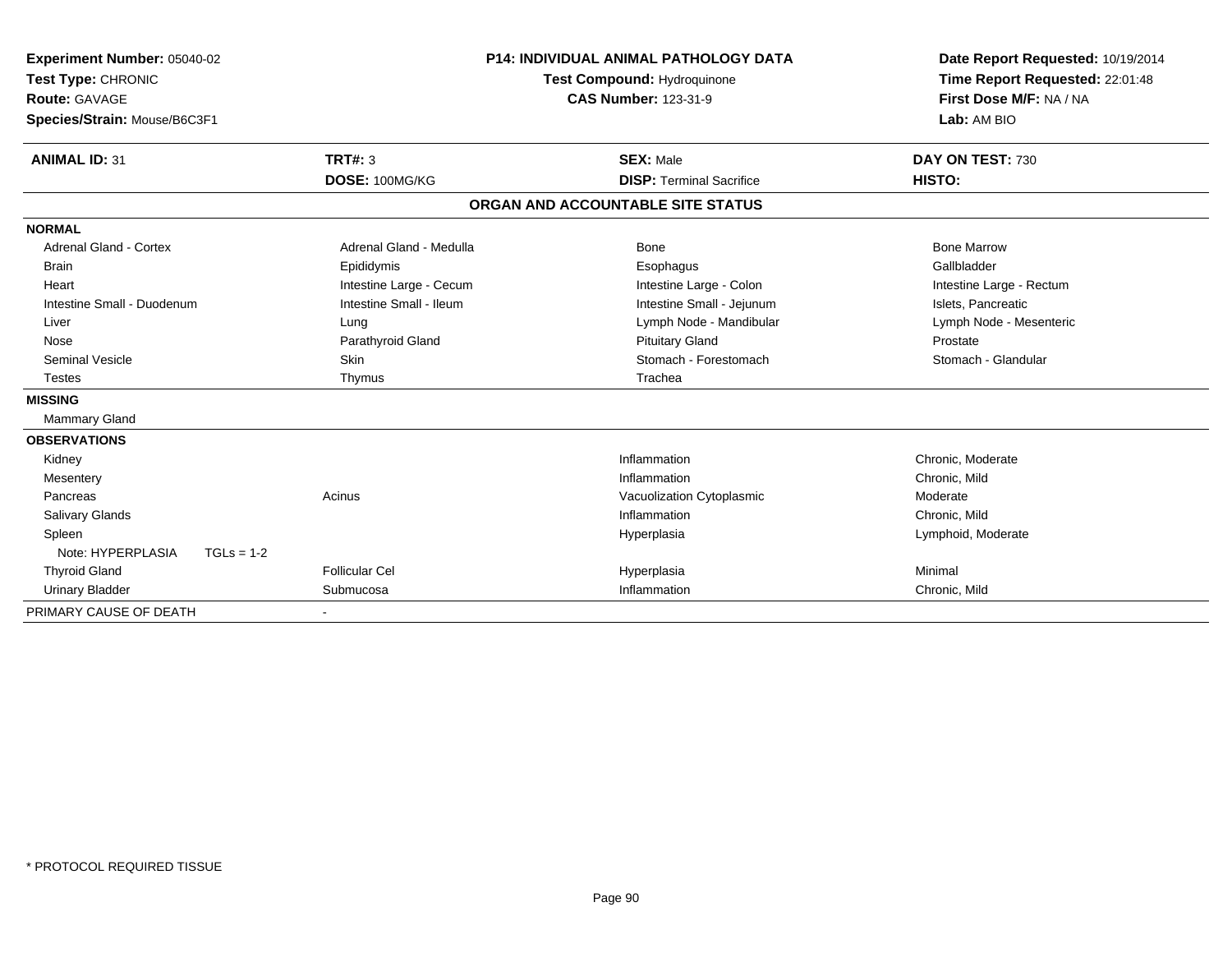| Experiment Number: 05040-02<br>Test Type: CHRONIC<br><b>Route: GAVAGE</b><br>Species/Strain: Mouse/B6C3F1 |                              | <b>P14: INDIVIDUAL ANIMAL PATHOLOGY DATA</b><br>Test Compound: Hydroquinone<br><b>CAS Number: 123-31-9</b> | Date Report Requested: 10/19/2014<br>Time Report Requested: 22:01:48<br>First Dose M/F: NA / NA<br>Lab: AM BIO |
|-----------------------------------------------------------------------------------------------------------|------------------------------|------------------------------------------------------------------------------------------------------------|----------------------------------------------------------------------------------------------------------------|
| <b>ANIMAL ID: 32</b>                                                                                      | <b>TRT#: 1</b>               | <b>SEX: Male</b>                                                                                           | DAY ON TEST: 731                                                                                               |
|                                                                                                           | <b>DOSE: VEHICLE CONTROL</b> | <b>DISP: Terminal Sacrifice</b>                                                                            | HISTO:                                                                                                         |
|                                                                                                           |                              | ORGAN AND ACCOUNTABLE SITE STATUS                                                                          |                                                                                                                |
| <b>NORMAL</b>                                                                                             |                              |                                                                                                            |                                                                                                                |
| Adrenal Gland - Medulla                                                                                   | <b>Bone</b>                  | <b>Bone Marrow</b>                                                                                         | <b>Brain</b>                                                                                                   |
| Epididymis                                                                                                | Esophagus                    | Gallbladder                                                                                                | Heart                                                                                                          |
| Intestine Large - Cecum                                                                                   | Intestine Large - Colon      | Intestine Large - Rectum                                                                                   | Intestine Small - Duodenum                                                                                     |
| Intestine Small - Ileum                                                                                   | Intestine Small - Jejunum    | Islets, Pancreatic                                                                                         | Liver                                                                                                          |
| Lymph Node - Mandibular                                                                                   | Lymph Node - Mesenteric      | Nose                                                                                                       | Pancreas                                                                                                       |
| Parathyroid Gland                                                                                         | <b>Pituitary Gland</b>       | Prostate                                                                                                   | <b>Seminal Vesicle</b>                                                                                         |
| Spleen                                                                                                    | Stomach - Forestomach        | Stomach - Glandular                                                                                        | <b>Testes</b>                                                                                                  |
| Thymus                                                                                                    | Trachea                      |                                                                                                            |                                                                                                                |
| <b>MISSING</b>                                                                                            |                              |                                                                                                            |                                                                                                                |
| Mammary Gland                                                                                             |                              |                                                                                                            |                                                                                                                |
| <b>OBSERVATIONS</b>                                                                                       |                              |                                                                                                            |                                                                                                                |
| <b>Adrenal Gland</b>                                                                                      | Cortex                       | Hyperplasia                                                                                                | Focal, Marked                                                                                                  |
| Kidney                                                                                                    |                              | Inflammation                                                                                               | Chronic, Minimal                                                                                               |
| Lung                                                                                                      |                              | Alveolar/Bronchiolar Adenoma                                                                               |                                                                                                                |
| Note: ALV BRON ADEN<br>$TGLs = 2-3$                                                                       |                              |                                                                                                            |                                                                                                                |
| Salivary Glands                                                                                           |                              | Inflammation                                                                                               | Chronic, Mild                                                                                                  |
| <b>Skin</b>                                                                                               |                              | Squamous Cell Papilloma                                                                                    |                                                                                                                |
| Note: PAPILLOMA SQUA  TGLs = 1-8                                                                          |                              |                                                                                                            |                                                                                                                |
| <b>Thyroid Gland</b>                                                                                      | Follicular Cel               | Hyperplasia                                                                                                | Minimal                                                                                                        |
| <b>Urinary Bladder</b>                                                                                    | Submucosa                    | Inflammation                                                                                               | Chronic, Minimal                                                                                               |
| PRIMARY CAUSE OF DEATH                                                                                    |                              |                                                                                                            |                                                                                                                |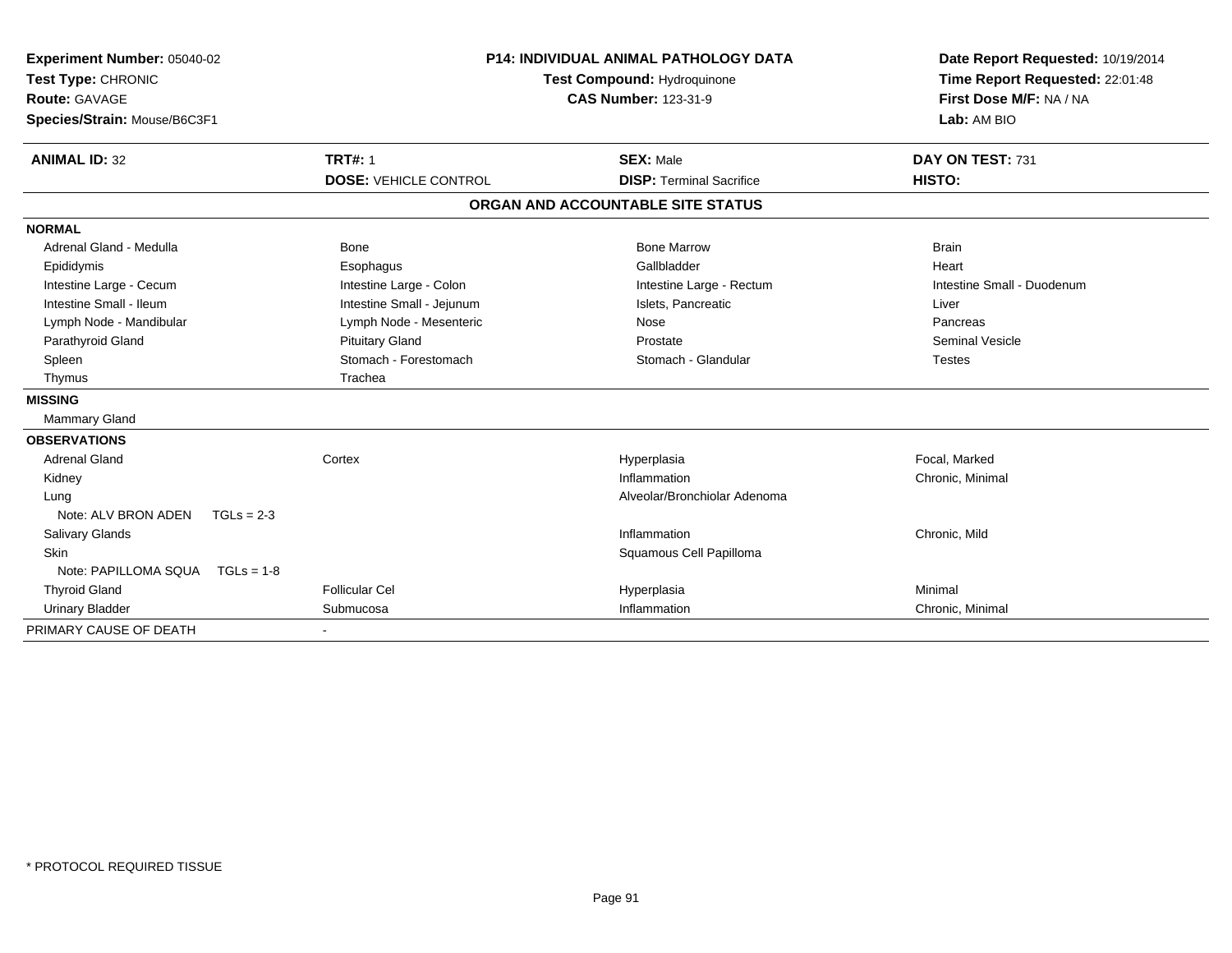| <b>Experiment Number: 05040-02</b><br>Test Type: CHRONIC<br><b>Route: GAVAGE</b><br>Species/Strain: Mouse/B6C3F1 |                          | <b>P14: INDIVIDUAL ANIMAL PATHOLOGY DATA</b><br>Test Compound: Hydroquinone<br><b>CAS Number: 123-31-9</b> | Date Report Requested: 10/19/2014<br>Time Report Requested: 22:01:48<br>First Dose M/F: NA / NA<br>Lab: AM BIO |  |
|------------------------------------------------------------------------------------------------------------------|--------------------------|------------------------------------------------------------------------------------------------------------|----------------------------------------------------------------------------------------------------------------|--|
| <b>ANIMAL ID: 32</b>                                                                                             | TRT#: 2                  | <b>SEX: Male</b>                                                                                           | DAY ON TEST: 416                                                                                               |  |
|                                                                                                                  | DOSE: 50 MG/KG           | <b>DISP: Dead</b>                                                                                          | <b>HISTO:</b>                                                                                                  |  |
|                                                                                                                  |                          | ORGAN AND ACCOUNTABLE SITE STATUS                                                                          |                                                                                                                |  |
| <b>NORMAL</b>                                                                                                    |                          |                                                                                                            |                                                                                                                |  |
| <b>Adrenal Gland - Cortex</b>                                                                                    | Adrenal Gland - Medulla  | Bone                                                                                                       | <b>Bone Marrow</b>                                                                                             |  |
| <b>Brain</b>                                                                                                     | Epididymis               | Esophagus                                                                                                  | Heart                                                                                                          |  |
| Intestine Large - Colon                                                                                          | Intestine Large - Rectum | Intestine Small - Duodenum                                                                                 | Islets, Pancreatic                                                                                             |  |
| Kidney                                                                                                           | Liver                    | Lung                                                                                                       | Lymph Node - Mandibular                                                                                        |  |
| Lymph Node - Mesenteric                                                                                          | Nose                     | Pancreas                                                                                                   | Parathyroid Gland                                                                                              |  |
| <b>Pituitary Gland</b>                                                                                           | Prostate                 | <b>Salivary Glands</b>                                                                                     | Seminal Vesicle                                                                                                |  |
| <b>Skin</b>                                                                                                      | Spleen                   | Stomach - Forestomach                                                                                      | Stomach - Glandular                                                                                            |  |
| <b>Testes</b>                                                                                                    | <b>Thyroid Gland</b>     | Trachea                                                                                                    | <b>Urinary Bladder</b>                                                                                         |  |
| <b>MISSING</b>                                                                                                   |                          |                                                                                                            |                                                                                                                |  |
| Mammary Gland                                                                                                    | Thymus                   |                                                                                                            |                                                                                                                |  |
| <b>AUTO PRECLUDES DIAG.</b>                                                                                      |                          |                                                                                                            |                                                                                                                |  |
| Gallbladder                                                                                                      | Intestine Large - Cecum  | Intestine Small - Ileum                                                                                    | Intestine Small - Jejunum                                                                                      |  |
| PRIMARY CAUSE OF DEATH                                                                                           |                          |                                                                                                            |                                                                                                                |  |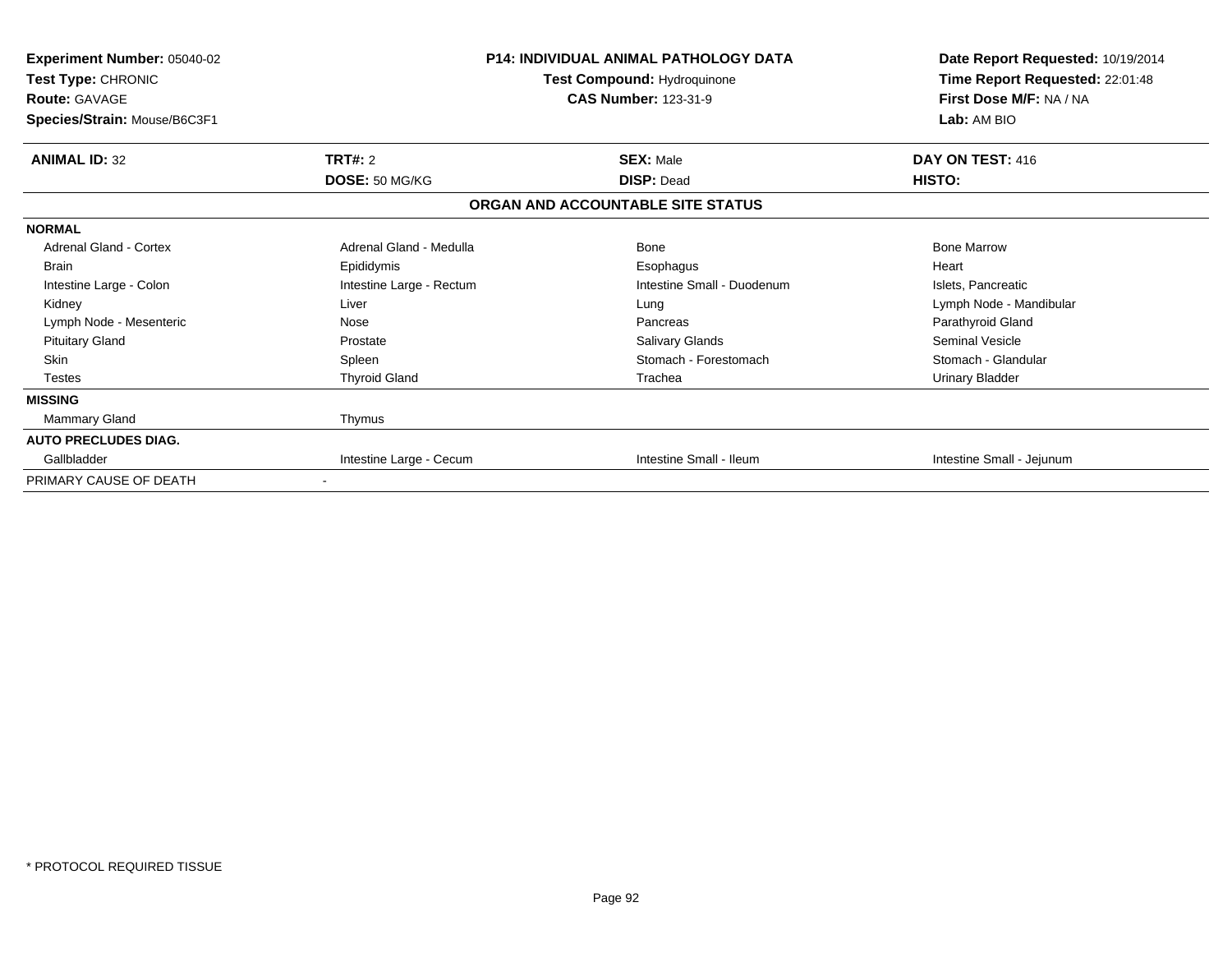| Experiment Number: 05040-02<br>Test Type: CHRONIC<br><b>Route: GAVAGE</b><br>Species/Strain: Mouse/B6C3F1 |                           | P14: INDIVIDUAL ANIMAL PATHOLOGY DATA<br>Test Compound: Hydroquinone<br><b>CAS Number: 123-31-9</b> | Date Report Requested: 10/19/2014<br>Time Report Requested: 22:01:48<br>First Dose M/F: NA / NA<br>Lab: AM BIO |  |
|-----------------------------------------------------------------------------------------------------------|---------------------------|-----------------------------------------------------------------------------------------------------|----------------------------------------------------------------------------------------------------------------|--|
| <b>ANIMAL ID: 32</b>                                                                                      | <b>TRT#: 3</b>            | <b>SEX: Male</b>                                                                                    | DAY ON TEST: 642                                                                                               |  |
|                                                                                                           | DOSE: 100MG/KG            | <b>DISP: Dead</b>                                                                                   | HISTO:                                                                                                         |  |
|                                                                                                           |                           | ORGAN AND ACCOUNTABLE SITE STATUS                                                                   |                                                                                                                |  |
| <b>NORMAL</b>                                                                                             |                           |                                                                                                     |                                                                                                                |  |
| Adrenal Gland - Cortex                                                                                    | Adrenal Gland - Medulla   | Bone                                                                                                | <b>Bone Marrow</b>                                                                                             |  |
| <b>Brain</b>                                                                                              | Epididymis                | Esophagus                                                                                           | Gallbladder                                                                                                    |  |
| Heart                                                                                                     | Islets, Pancreatic        | Lung                                                                                                | Lymph Node - Mandibular                                                                                        |  |
| Nose                                                                                                      | Pancreas                  | Parathyroid Gland                                                                                   | <b>Pituitary Gland</b>                                                                                         |  |
| Prostate                                                                                                  | <b>Seminal Vesicle</b>    | Spleen                                                                                              | Stomach - Forestomach                                                                                          |  |
| Stomach - Glandular                                                                                       | <b>Testes</b>             | <b>Thyroid Gland</b>                                                                                | Trachea                                                                                                        |  |
| <b>Urinary Bladder</b>                                                                                    |                           |                                                                                                     |                                                                                                                |  |
| <b>MISSING</b>                                                                                            |                           |                                                                                                     |                                                                                                                |  |
| Mammary Gland                                                                                             | Thymus                    |                                                                                                     |                                                                                                                |  |
| <b>AUTO PRECLUDES DIAG.</b>                                                                               |                           |                                                                                                     |                                                                                                                |  |
| Intestine Large - Cecum                                                                                   | Intestine Large - Colon   | Intestine Large - Rectum                                                                            | Intestine Small - Duodenum                                                                                     |  |
| Intestine Small - Ileum                                                                                   | Intestine Small - Jejunum |                                                                                                     |                                                                                                                |  |
| <b>OBSERVATIONS</b>                                                                                       |                           |                                                                                                     |                                                                                                                |  |
| Kidney                                                                                                    | <b>Renal Tubule</b>       | Mineralization                                                                                      | Mild                                                                                                           |  |
| Liver                                                                                                     |                           | Hepatocellular Carcinoma                                                                            |                                                                                                                |  |
|                                                                                                           |                           | Necrosis                                                                                            | Marked                                                                                                         |  |
|                                                                                                           |                           | <b>Syncytial Alteration</b>                                                                         | Mild                                                                                                           |  |
| Note: HEPATOCLR CARC TGLs = 5-2<br>Note: NECROSIS<br>$TGLs = 5-12$                                        |                           |                                                                                                     |                                                                                                                |  |
| Lymph Node                                                                                                | Mesenteric                | Congestion                                                                                          | Marked                                                                                                         |  |
| Salivary Glands                                                                                           |                           | Inflammation                                                                                        | Chronic, Minimal                                                                                               |  |
| Skin                                                                                                      | Dermis, Dorsal            | Atrophy                                                                                             | Moderate                                                                                                       |  |
|                                                                                                           | Dermis                    | Inflammation                                                                                        | Chronic, Mild                                                                                                  |  |
|                                                                                                           |                           | Ulcer                                                                                               | Marked                                                                                                         |  |
| Note: ATROPHY<br>$TGLs = 1-10$                                                                            |                           |                                                                                                     |                                                                                                                |  |
| Note: ULCER<br>$TGLs = 4-11$                                                                              |                           |                                                                                                     |                                                                                                                |  |
| Note: INFLAMMATION<br>$TGLs = 2-10$                                                                       |                           |                                                                                                     |                                                                                                                |  |
| Urethra                                                                                                   | Proximal                  | Inflammation                                                                                        | Suppurative, Marked                                                                                            |  |
| PRIMARY CAUSE OF DEATH                                                                                    |                           |                                                                                                     |                                                                                                                |  |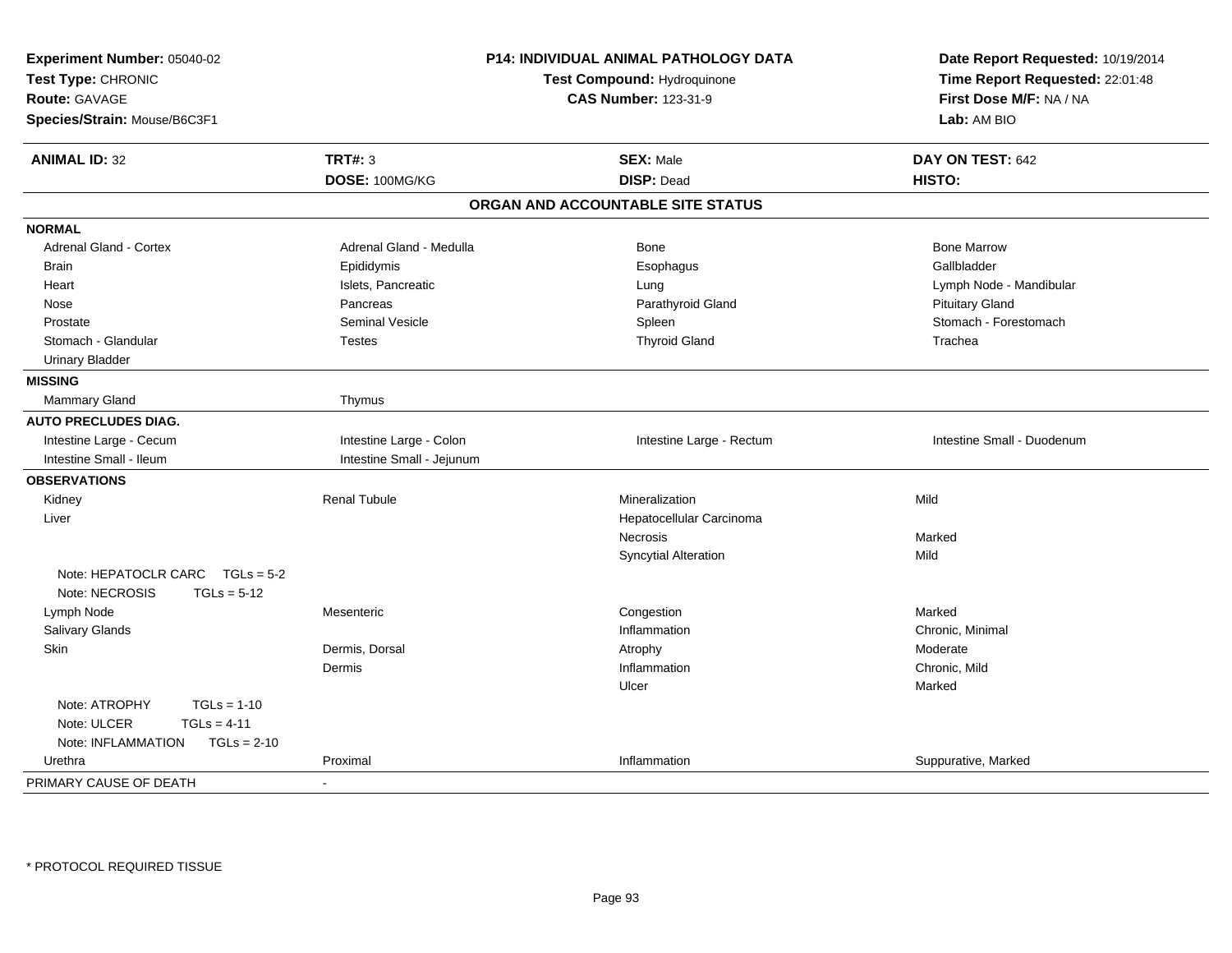| Test Type: CHRONIC<br><b>Route: GAVAGE</b> | <b>P14: INDIVIDUAL ANIMAL PATHOLOGY DATA</b><br>Experiment Number: 05040-02<br>Test Compound: Hydroquinone<br><b>CAS Number: 123-31-9</b><br>Species/Strain: Mouse/B6C3F1 |                              |                                   | Date Report Requested: 10/19/2014<br>Time Report Requested: 22:01:48<br>First Dose M/F: NA / NA<br>Lab: AM BIO |
|--------------------------------------------|---------------------------------------------------------------------------------------------------------------------------------------------------------------------------|------------------------------|-----------------------------------|----------------------------------------------------------------------------------------------------------------|
| <b>ANIMAL ID: 33</b>                       |                                                                                                                                                                           | <b>TRT#: 1</b>               | <b>SEX: Male</b>                  | DAY ON TEST: 730                                                                                               |
|                                            |                                                                                                                                                                           | <b>DOSE: VEHICLE CONTROL</b> | <b>DISP: Terminal Sacrifice</b>   | HISTO:                                                                                                         |
|                                            |                                                                                                                                                                           |                              | ORGAN AND ACCOUNTABLE SITE STATUS |                                                                                                                |
| <b>NORMAL</b>                              |                                                                                                                                                                           |                              |                                   |                                                                                                                |
| Adrenal Gland - Cortex                     |                                                                                                                                                                           | Adrenal Gland - Medulla      | <b>Bone Marrow</b>                | <b>Brain</b>                                                                                                   |
| Epididymis                                 |                                                                                                                                                                           | Esophagus                    | Gallbladder                       | Heart                                                                                                          |
| Intestine Large - Cecum                    |                                                                                                                                                                           | Intestine Large - Colon      | Intestine Large - Rectum          | Intestine Small - Duodenum                                                                                     |
| Intestine Small - Ileum                    |                                                                                                                                                                           | Intestine Small - Jejunum    | Islets, Pancreatic                | Lung                                                                                                           |
| Lymph Node - Mandibular                    |                                                                                                                                                                           | Lymph Node - Mesenteric      | Nose                              | Pancreas                                                                                                       |
| Parathyroid Gland                          |                                                                                                                                                                           | <b>Pituitary Gland</b>       | Prostate                          | <b>Salivary Glands</b>                                                                                         |
| <b>Seminal Vesicle</b>                     |                                                                                                                                                                           | <b>Skin</b>                  | Spleen                            | Stomach - Forestomach                                                                                          |
| Stomach - Glandular                        |                                                                                                                                                                           | <b>Testes</b>                | Thymus                            | <b>Thyroid Gland</b>                                                                                           |
| Trachea                                    |                                                                                                                                                                           | <b>Urinary Bladder</b>       |                                   |                                                                                                                |
| <b>MISSING</b>                             |                                                                                                                                                                           |                              |                                   |                                                                                                                |
| Mammary Gland                              |                                                                                                                                                                           |                              |                                   |                                                                                                                |
| <b>OBSERVATIONS</b>                        |                                                                                                                                                                           |                              |                                   |                                                                                                                |
| Bone                                       |                                                                                                                                                                           | Joint, Tarsal                | Hyperostosis                      |                                                                                                                |
| Note: HYPEROSTOSIS                         | $TGLs = 4-10$                                                                                                                                                             |                              |                                   |                                                                                                                |
| Kidney                                     |                                                                                                                                                                           |                              | Inflammation                      | Chronic, Minimal                                                                                               |
| Liver                                      |                                                                                                                                                                           |                              | Hepatocellular Carcinoma          |                                                                                                                |
| Note: HEPATOCLR CARC                       | $TGLs = 3-11$                                                                                                                                                             |                              |                                   |                                                                                                                |
| <b>Preputial Gland</b>                     |                                                                                                                                                                           |                              | Inflammation                      | Chronic, Marked                                                                                                |
|                                            |                                                                                                                                                                           |                              | Inflammation                      | Suppurative, Marked                                                                                            |
| Note: INFLAMMATION                         | $TGLs = 2-8$                                                                                                                                                              |                              |                                   |                                                                                                                |
| Note: INFLAMMATION                         | $TGLs = 2-8$                                                                                                                                                              |                              |                                   |                                                                                                                |
| Tooth                                      |                                                                                                                                                                           | <b>Peridont Tiss</b>         | Inflammation                      | Suppurative, Marked                                                                                            |
| PRIMARY CAUSE OF DEATH                     |                                                                                                                                                                           |                              |                                   |                                                                                                                |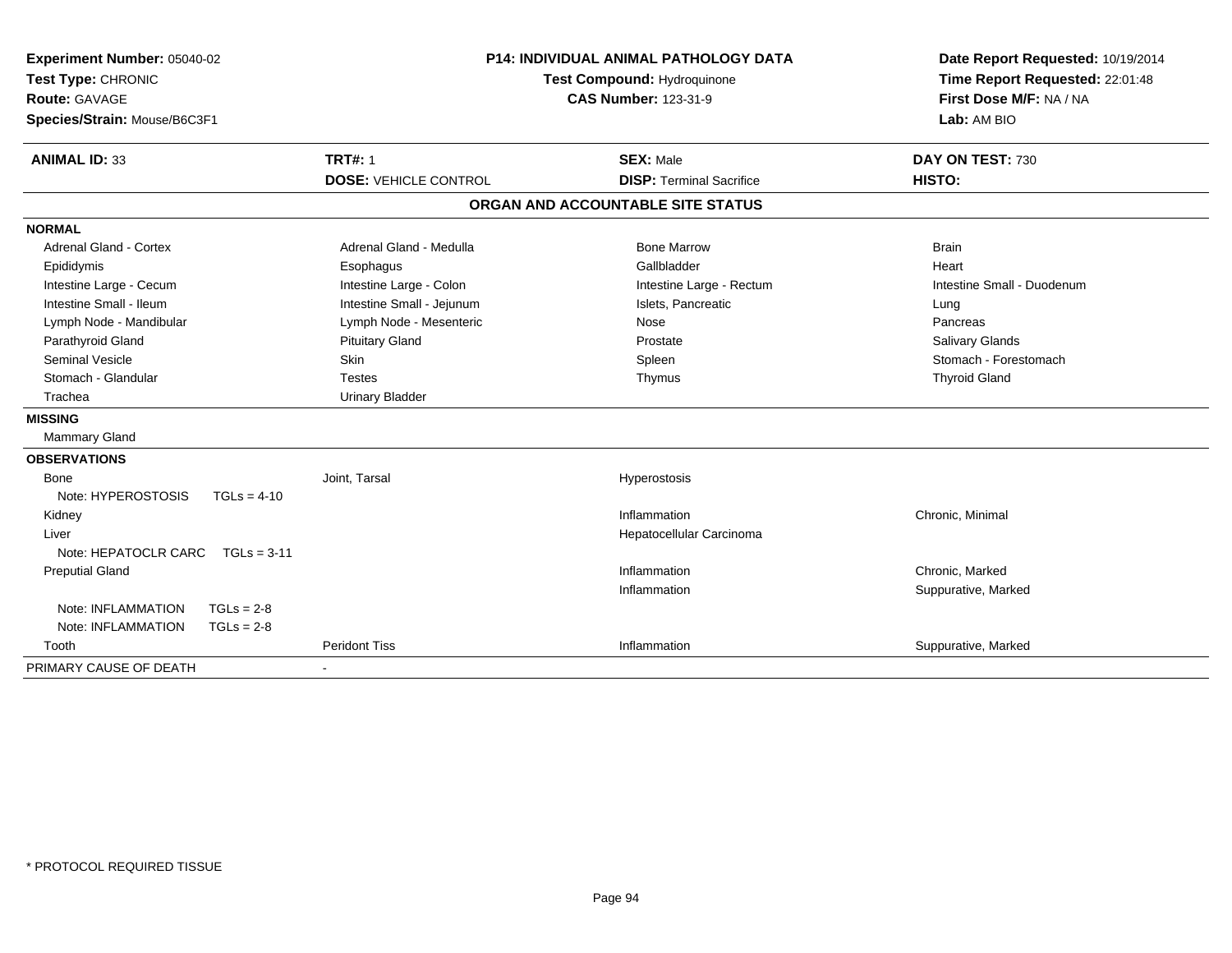| Experiment Number: 05040-02<br>Test Type: CHRONIC<br><b>Route: GAVAGE</b> |                         | <b>P14: INDIVIDUAL ANIMAL PATHOLOGY DATA</b><br>Test Compound: Hydroquinone<br><b>CAS Number: 123-31-9</b> | Date Report Requested: 10/19/2014<br>Time Report Requested: 22:01:48<br>First Dose M/F: NA / NA |
|---------------------------------------------------------------------------|-------------------------|------------------------------------------------------------------------------------------------------------|-------------------------------------------------------------------------------------------------|
| Species/Strain: Mouse/B6C3F1                                              |                         |                                                                                                            | Lab: AM BIO                                                                                     |
| <b>ANIMAL ID: 33</b>                                                      | TRT#: 2                 | <b>SEX: Male</b>                                                                                           | DAY ON TEST: 684                                                                                |
|                                                                           | DOSE: 50 MG/KG          | <b>DISP: Moribund</b>                                                                                      | HISTO:                                                                                          |
|                                                                           |                         | ORGAN AND ACCOUNTABLE SITE STATUS                                                                          |                                                                                                 |
| <b>NORMAL</b>                                                             |                         |                                                                                                            |                                                                                                 |
| <b>Adrenal Gland - Cortex</b>                                             | <b>Bone</b>             | <b>Bone Marrow</b>                                                                                         | <b>Brain</b>                                                                                    |
| Epididymis                                                                | Esophagus               | Gallbladder                                                                                                | Heart                                                                                           |
| Intestine Large - Cecum                                                   | Intestine Large - Colon | Intestine Large - Rectum                                                                                   | Islets, Pancreatic                                                                              |
| Lung                                                                      | Lymph Node - Mandibular | Nose                                                                                                       | Pancreas                                                                                        |
| Parathyroid Gland                                                         | <b>Pituitary Gland</b>  | Prostate                                                                                                   | <b>Seminal Vesicle</b>                                                                          |
| <b>Skin</b>                                                               | Spleen                  | Stomach - Forestomach                                                                                      | Stomach - Glandular                                                                             |
| <b>Testes</b>                                                             | Trachea                 | <b>Urinary Bladder</b>                                                                                     |                                                                                                 |
| <b>MISSING</b>                                                            |                         |                                                                                                            |                                                                                                 |
| <b>Mammary Gland</b>                                                      | Thymus                  |                                                                                                            |                                                                                                 |
| <b>OBSERVATIONS</b>                                                       |                         |                                                                                                            |                                                                                                 |
| Adrenal Gland                                                             | Medulla                 | Hyperplasia                                                                                                | Focal, Minimal                                                                                  |
| <b>Intestine Small</b>                                                    | Jejunum, Mucosa         | Inflammation                                                                                               | Suppurative, Marked                                                                             |
| Kidney                                                                    |                         | Inflammation                                                                                               | Chronic, Minimal                                                                                |
| Liver                                                                     |                         | Hepatocellular Adenoma                                                                                     |                                                                                                 |
|                                                                           |                         | Hepatocellular Carcinoma                                                                                   |                                                                                                 |
| Note: HEPATOCLR CARC                                                      | $TGLs = 3-2$            |                                                                                                            |                                                                                                 |
| Lymph Node                                                                | Mesenteric              | Lymphoma Malignant Lymphocytic                                                                             |                                                                                                 |
| Note: LYMPH MAL LYMP                                                      | $TGLs = 2-4$            |                                                                                                            |                                                                                                 |
| Salivary Glands                                                           |                         | Inflammation                                                                                               | Chronic, Minimal                                                                                |
| <b>Thyroid Gland</b>                                                      | <b>Follicular Cel</b>   | Hyperplasia                                                                                                | Minimal                                                                                         |
| PRIMARY CAUSE OF DEATH                                                    |                         |                                                                                                            |                                                                                                 |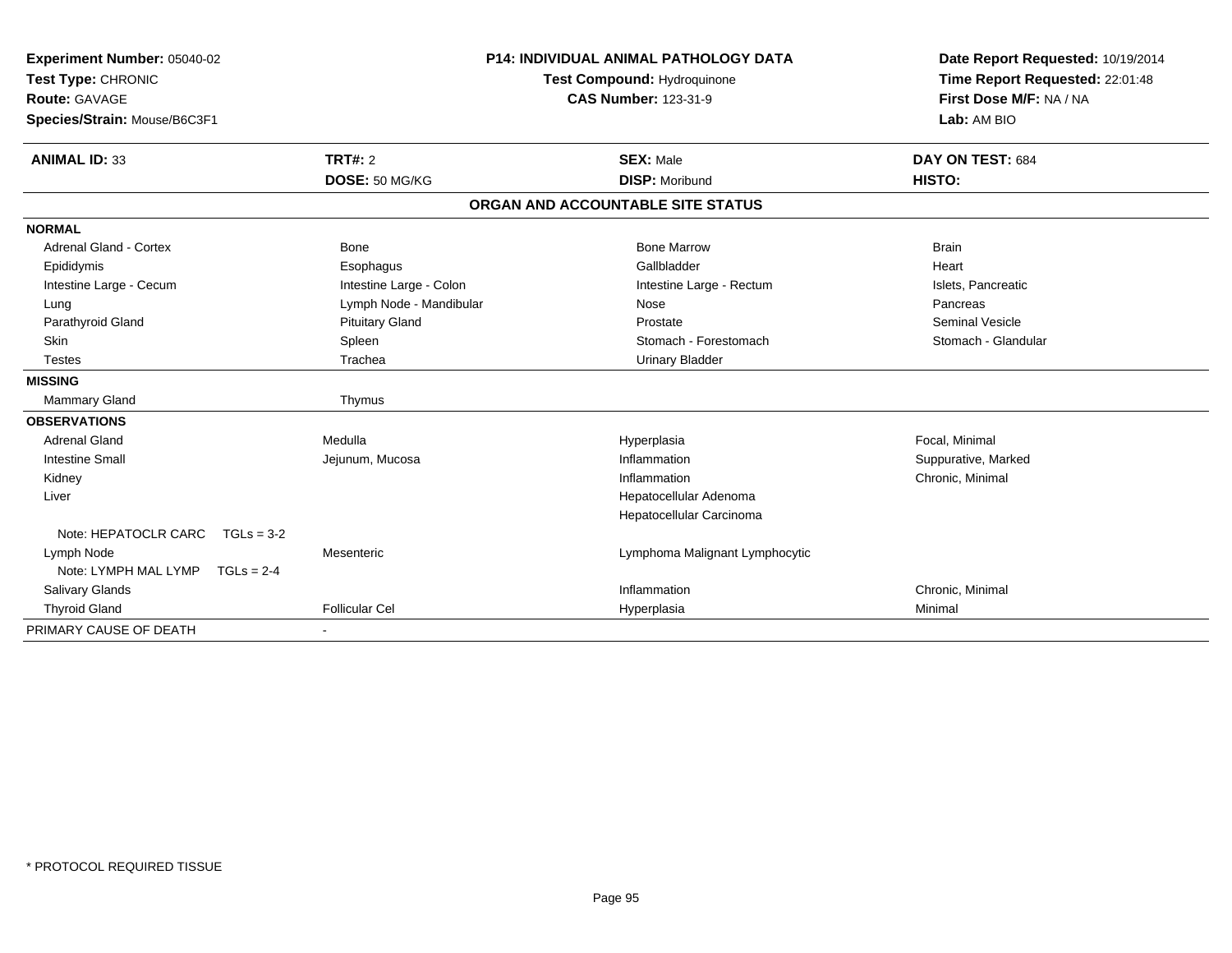| Experiment Number: 05040-02<br>Test Type: CHRONIC<br><b>Route: GAVAGE</b><br>Species/Strain: Mouse/B6C3F1<br><b>TRT#: 3</b><br><b>ANIMAL ID: 34</b> |              | <b>P14: INDIVIDUAL ANIMAL PATHOLOGY DATA</b><br>Test Compound: Hydroquinone<br><b>CAS Number: 123-31-9</b><br><b>SEX: Male</b> |                                   | Date Report Requested: 10/19/2014<br>Time Report Requested: 22:01:48<br>First Dose M/F: NA / NA<br>Lab: AM BIO<br>DAY ON TEST: 657 |                         |  |
|-----------------------------------------------------------------------------------------------------------------------------------------------------|--------------|--------------------------------------------------------------------------------------------------------------------------------|-----------------------------------|------------------------------------------------------------------------------------------------------------------------------------|-------------------------|--|
|                                                                                                                                                     |              | DOSE: 100MG/KG                                                                                                                 | <b>DISP: Dead</b>                 |                                                                                                                                    | HISTO:                  |  |
|                                                                                                                                                     |              |                                                                                                                                | ORGAN AND ACCOUNTABLE SITE STATUS |                                                                                                                                    |                         |  |
| <b>NORMAL</b>                                                                                                                                       |              |                                                                                                                                |                                   |                                                                                                                                    |                         |  |
| <b>Adrenal Gland - Cortex</b>                                                                                                                       |              | Adrenal Gland - Medulla                                                                                                        | Bone                              |                                                                                                                                    | <b>Bone Marrow</b>      |  |
| <b>Brain</b>                                                                                                                                        |              | Epididymis                                                                                                                     | Esophagus                         |                                                                                                                                    | Heart                   |  |
| Intestine Large - Cecum                                                                                                                             |              | Intestine Large - Rectum                                                                                                       | Intestine Small - Duodenum        |                                                                                                                                    | Intestine Small - Ileum |  |
| Intestine Small - Jejunum                                                                                                                           |              | Islets, Pancreatic                                                                                                             | Lung                              |                                                                                                                                    | Lymph Node - Mandibular |  |
| Lymph Node - Mesenteric                                                                                                                             |              | Nose                                                                                                                           | Pancreas                          |                                                                                                                                    | Parathyroid Gland       |  |
| <b>Pituitary Gland</b>                                                                                                                              |              | Salivary Glands                                                                                                                | <b>Seminal Vesicle</b>            |                                                                                                                                    | Skin                    |  |
| Spleen                                                                                                                                              |              | Stomach - Glandular                                                                                                            | <b>Testes</b>                     |                                                                                                                                    | <b>Thyroid Gland</b>    |  |
| Trachea                                                                                                                                             |              | <b>Urinary Bladder</b>                                                                                                         |                                   |                                                                                                                                    |                         |  |
| <b>MISSING</b>                                                                                                                                      |              |                                                                                                                                |                                   |                                                                                                                                    |                         |  |
| Gallbladder                                                                                                                                         |              | <b>Mammary Gland</b>                                                                                                           | Stomach - Forestomach             |                                                                                                                                    | Thymus                  |  |
| <b>AUTO PRECLUDES DIAG.</b>                                                                                                                         |              |                                                                                                                                |                                   |                                                                                                                                    |                         |  |
| Intestine Large - Colon                                                                                                                             |              |                                                                                                                                |                                   |                                                                                                                                    |                         |  |
| <b>OBSERVATIONS</b>                                                                                                                                 |              |                                                                                                                                |                                   |                                                                                                                                    |                         |  |
| Kidney                                                                                                                                              |              |                                                                                                                                | Inflammation                      |                                                                                                                                    | Chronic, Mild           |  |
| Liver                                                                                                                                               |              |                                                                                                                                | <b>Syncytial Alteration</b>       |                                                                                                                                    | Mild                    |  |
| Prostate                                                                                                                                            |              |                                                                                                                                | Inflammation                      |                                                                                                                                    | Acute, Mild             |  |
| Urethra                                                                                                                                             |              | <b>Distal</b>                                                                                                                  | Concretion                        |                                                                                                                                    | Marked                  |  |
|                                                                                                                                                     |              | <b>Distal</b>                                                                                                                  | Inflammation                      |                                                                                                                                    | Suppurative, Mild       |  |
| Note: CONCRETION                                                                                                                                    | $TGLs = 1-5$ |                                                                                                                                |                                   |                                                                                                                                    |                         |  |
| Note: INFLAMMATION                                                                                                                                  | $TGLs = 1-5$ |                                                                                                                                |                                   |                                                                                                                                    |                         |  |
| PRIMARY CAUSE OF DEATH                                                                                                                              |              | $\blacksquare$                                                                                                                 |                                   |                                                                                                                                    |                         |  |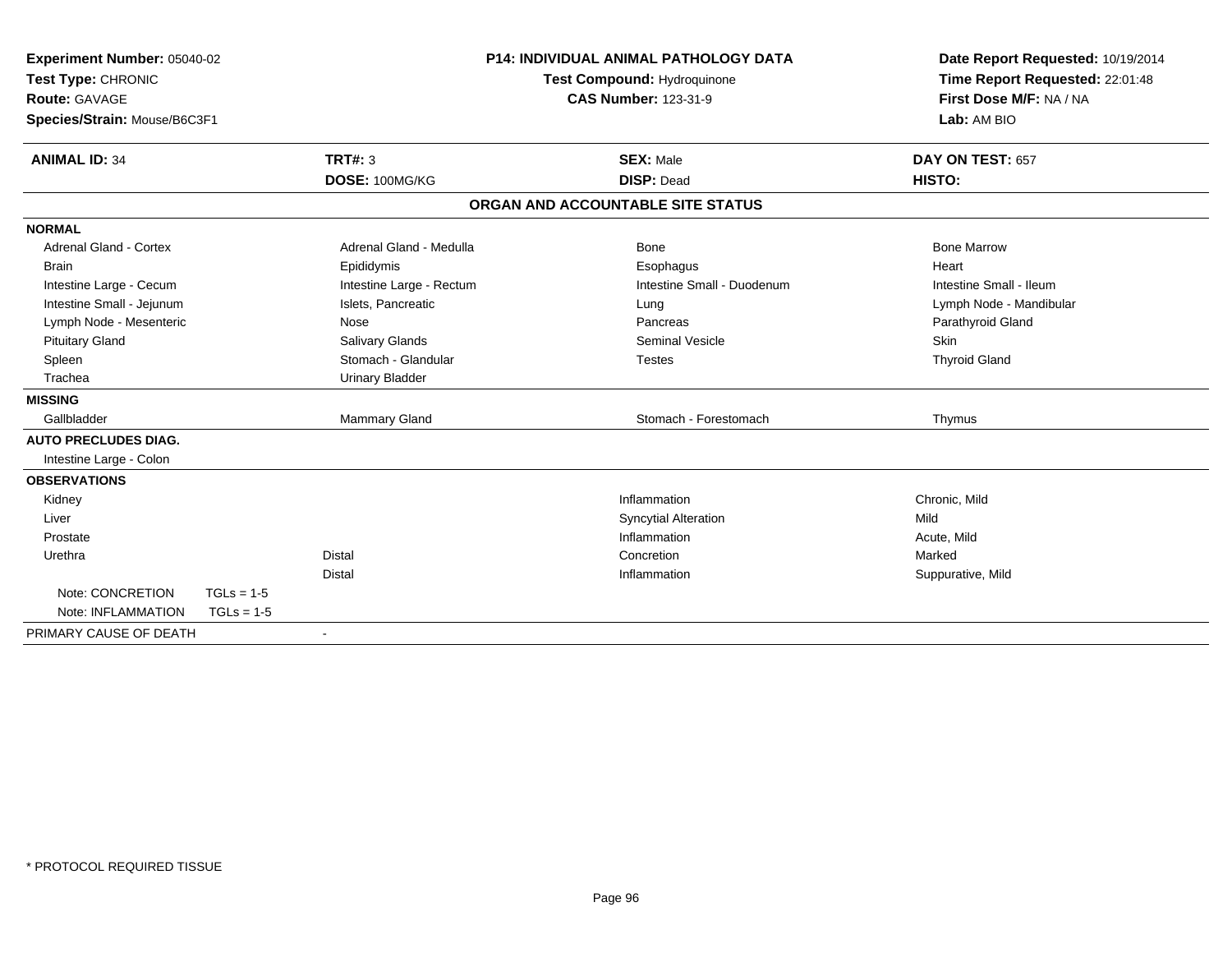| <b>Experiment Number: 05040-02</b><br>Test Type: CHRONIC<br><b>Route: GAVAGE</b><br>Species/Strain: Mouse/B6C3F1 |                         | <b>P14: INDIVIDUAL ANIMAL PATHOLOGY DATA</b><br>Test Compound: Hydroquinone<br><b>CAS Number: 123-31-9</b> | Date Report Requested: 10/19/2014<br>Time Report Requested: 22:01:48<br>First Dose M/F: NA / NA<br>Lab: AM BIO |
|------------------------------------------------------------------------------------------------------------------|-------------------------|------------------------------------------------------------------------------------------------------------|----------------------------------------------------------------------------------------------------------------|
| <b>ANIMAL ID: 35</b>                                                                                             | <b>TRT#: 2</b>          | <b>SEX: Male</b>                                                                                           | DAY ON TEST: 729                                                                                               |
|                                                                                                                  | DOSE: 50 MG/KG          | <b>DISP: Terminal Sacrifice</b>                                                                            | HISTO:                                                                                                         |
|                                                                                                                  |                         | ORGAN AND ACCOUNTABLE SITE STATUS                                                                          |                                                                                                                |
| <b>NORMAL</b>                                                                                                    |                         |                                                                                                            |                                                                                                                |
| <b>Adrenal Gland - Cortex</b>                                                                                    | Adrenal Gland - Medulla | Gallbladder                                                                                                |                                                                                                                |
| <b>OBSERVATIONS</b>                                                                                              |                         |                                                                                                            |                                                                                                                |
| Bone                                                                                                             | Joint, Tarsal           | Hyperostosis                                                                                               |                                                                                                                |
| Note: HYPEROSTOSIS<br>$TGLs = 2-10$                                                                              |                         |                                                                                                            |                                                                                                                |
| Liver                                                                                                            |                         | <b>Syncytial Alteration</b>                                                                                | Minimal                                                                                                        |
| Skin                                                                                                             | <b>Subcut Tiss</b>      | Fibroma                                                                                                    |                                                                                                                |
|                                                                                                                  | <b>Subcut Tiss</b>      | Fibrosarcoma                                                                                               |                                                                                                                |
| Note: FIBROMA<br>$TGLs = 3-11$                                                                                   |                         |                                                                                                            |                                                                                                                |
| Note: FIBROSARC<br>$TGLs = 1-8$                                                                                  |                         |                                                                                                            |                                                                                                                |
| Spleen                                                                                                           |                         | Hematopoietic Cell Proliferation                                                                           | Marked                                                                                                         |
| <b>Thyroid Gland</b>                                                                                             | <b>Follicular Cel</b>   | Hyperplasia                                                                                                | Minimal                                                                                                        |
| PRIMARY CAUSE OF DEATH                                                                                           |                         |                                                                                                            |                                                                                                                |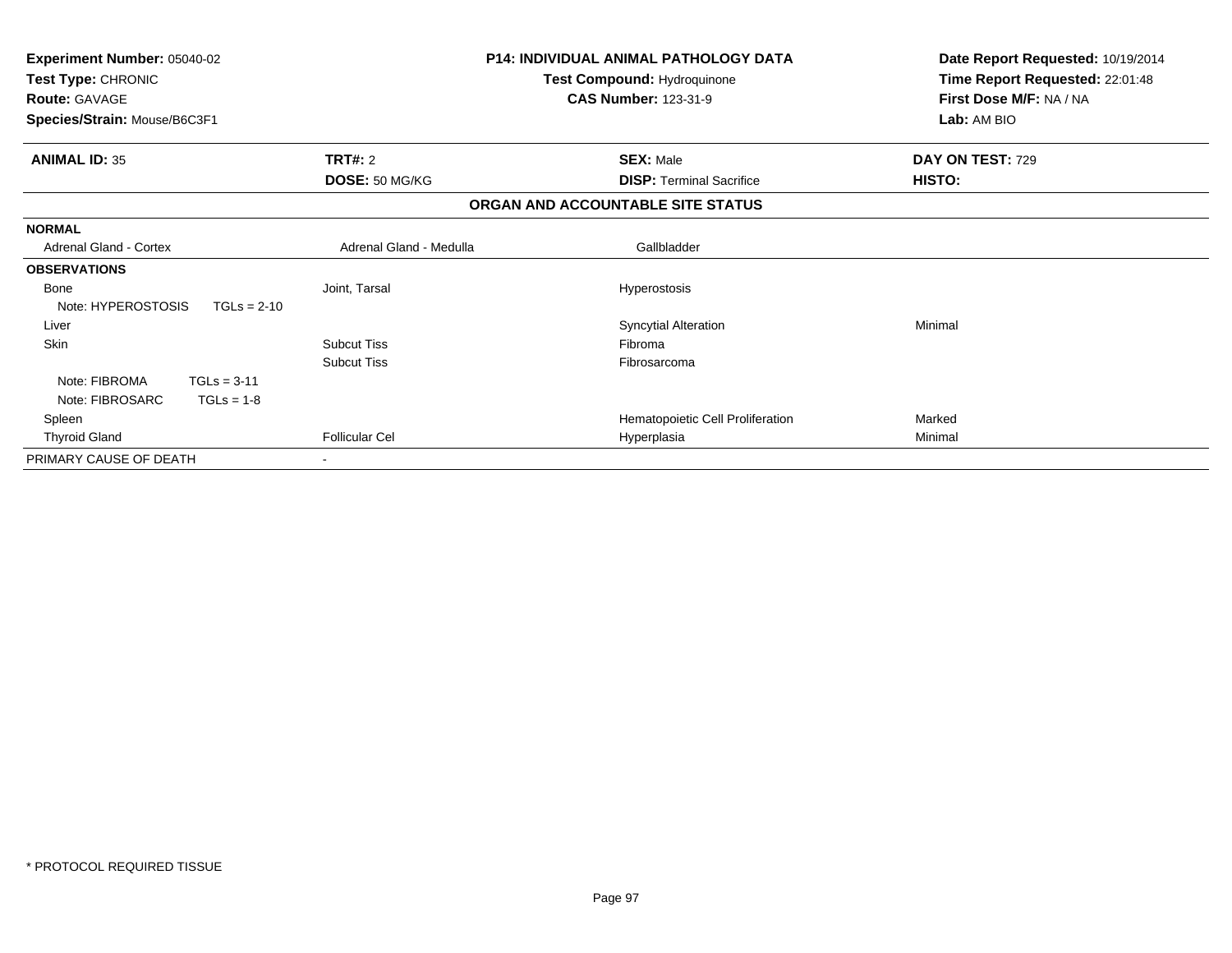| Experiment Number: 05040-02<br>Test Type: CHRONIC<br><b>Route: GAVAGE</b><br>Species/Strain: Mouse/B6C3F1 |                              | <b>P14: INDIVIDUAL ANIMAL PATHOLOGY DATA</b><br>Test Compound: Hydroquinone<br><b>CAS Number: 123-31-9</b> | Date Report Requested: 10/19/2014<br>Time Report Requested: 22:01:48<br>First Dose M/F: NA / NA<br>Lab: AM BIO |
|-----------------------------------------------------------------------------------------------------------|------------------------------|------------------------------------------------------------------------------------------------------------|----------------------------------------------------------------------------------------------------------------|
| <b>ANIMAL ID: 36</b>                                                                                      | <b>TRT#: 1</b>               | <b>SEX: Male</b>                                                                                           | DAY ON TEST: 729                                                                                               |
|                                                                                                           | <b>DOSE: VEHICLE CONTROL</b> | <b>DISP: Terminal Sacrifice</b>                                                                            | HISTO:                                                                                                         |
|                                                                                                           |                              | ORGAN AND ACCOUNTABLE SITE STATUS                                                                          |                                                                                                                |
| <b>NORMAL</b>                                                                                             |                              |                                                                                                            |                                                                                                                |
| Adrenal Gland - Medulla                                                                                   | Bone                         | <b>Bone Marrow</b>                                                                                         | <b>Brain</b>                                                                                                   |
| Epididymis                                                                                                | Esophagus                    | Gallbladder                                                                                                | Heart                                                                                                          |
| Intestine Large - Cecum                                                                                   | Intestine Large - Colon      | Intestine Large - Rectum                                                                                   | Intestine Small - Duodenum                                                                                     |
| Intestine Small - Ileum                                                                                   | Intestine Small - Jejunum    | Islets. Pancreatic                                                                                         | Liver                                                                                                          |
| Lymph Node - Mandibular                                                                                   | Lymph Node - Mesenteric      | Nose                                                                                                       | Pancreas                                                                                                       |
| Parathyroid Gland                                                                                         | <b>Pituitary Gland</b>       | <b>Seminal Vesicle</b>                                                                                     | Skin                                                                                                           |
| Spleen                                                                                                    | Stomach - Forestomach        | Stomach - Glandular                                                                                        | <b>Testes</b>                                                                                                  |
| <b>Thyroid Gland</b>                                                                                      | Trachea                      | <b>Urinary Bladder</b>                                                                                     |                                                                                                                |
| <b>MISSING</b>                                                                                            |                              |                                                                                                            |                                                                                                                |
| <b>Mammary Gland</b>                                                                                      | Thymus                       |                                                                                                            |                                                                                                                |
| <b>OBSERVATIONS</b>                                                                                       |                              |                                                                                                            |                                                                                                                |
| <b>Adrenal Gland</b>                                                                                      | Cortex                       | Adenoma                                                                                                    |                                                                                                                |
| Kidney                                                                                                    |                              | Inflammation                                                                                               | Chronic, Minimal                                                                                               |
| Lung                                                                                                      |                              | Alveolar/Bronchiolar Carcinoma                                                                             |                                                                                                                |
| Note: ALV BRON CARC<br>$TGLs = 2-3$                                                                       |                              |                                                                                                            |                                                                                                                |
| <b>Preputial Gland</b>                                                                                    |                              | Inflammation                                                                                               | Chronic, Marked                                                                                                |
| Note: INFLAMMATION<br>$TGLs = 1-8$                                                                        |                              |                                                                                                            |                                                                                                                |
| Prostate                                                                                                  |                              | Inflammation                                                                                               | Chronic, Mild                                                                                                  |
| Salivary Glands                                                                                           |                              | Inflammation                                                                                               | Chronic, Mild                                                                                                  |
| PRIMARY CAUSE OF DEATH                                                                                    |                              |                                                                                                            |                                                                                                                |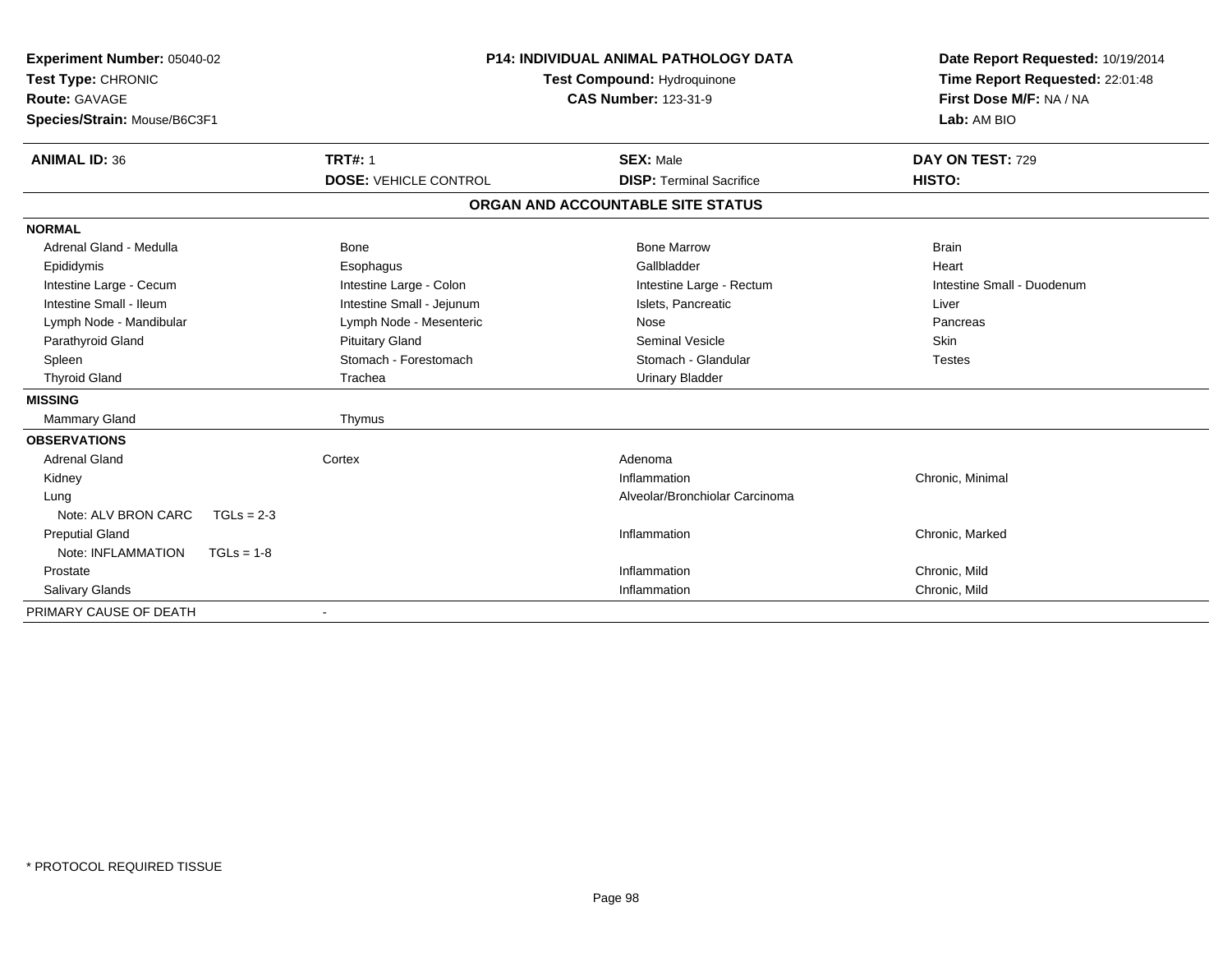| Experiment Number: 05040-02<br>Test Type: CHRONIC<br><b>Route: GAVAGE</b> |                         | <b>P14: INDIVIDUAL ANIMAL PATHOLOGY DATA</b><br>Test Compound: Hydroquinone<br><b>CAS Number: 123-31-9</b> | Date Report Requested: 10/19/2014<br>Time Report Requested: 22:01:48<br>First Dose M/F: NA / NA |
|---------------------------------------------------------------------------|-------------------------|------------------------------------------------------------------------------------------------------------|-------------------------------------------------------------------------------------------------|
| Species/Strain: Mouse/B6C3F1                                              |                         |                                                                                                            | Lab: AM BIO                                                                                     |
| <b>ANIMAL ID: 36</b>                                                      | TRT#: 2                 | <b>SEX: Male</b>                                                                                           | DAY ON TEST: 654                                                                                |
|                                                                           | DOSE: 50 MG/KG          | <b>DISP: Moribund</b>                                                                                      | HISTO:                                                                                          |
|                                                                           |                         | ORGAN AND ACCOUNTABLE SITE STATUS                                                                          |                                                                                                 |
| <b>NORMAL</b>                                                             |                         |                                                                                                            |                                                                                                 |
| <b>Adrenal Gland - Cortex</b>                                             | Adrenal Gland - Medulla | Bone                                                                                                       | <b>Bone Marrow</b>                                                                              |
| <b>Brain</b>                                                              | Epididymis              | Esophagus                                                                                                  | Gallbladder                                                                                     |
| Heart                                                                     | Intestine Large - Cecum | Intestine Large - Colon                                                                                    | Intestine Large - Rectum                                                                        |
| Intestine Small - Duodenum                                                | Intestine Small - Ileum | Intestine Small - Jejunum                                                                                  | Islets, Pancreatic                                                                              |
| Liver                                                                     | Lung                    | Lymph Node - Mandibular                                                                                    | Lymph Node - Mesenteric                                                                         |
| Nose                                                                      | Pancreas                | Prostate                                                                                                   | <b>Seminal Vesicle</b>                                                                          |
| Stomach - Forestomach                                                     | Stomach - Glandular     | <b>Testes</b>                                                                                              | Trachea                                                                                         |
| <b>Urinary Bladder</b>                                                    |                         |                                                                                                            |                                                                                                 |
| <b>MISSING</b>                                                            |                         |                                                                                                            |                                                                                                 |
| Mammary Gland                                                             | Parathyroid Gland       | <b>Pituitary Gland</b>                                                                                     | Thymus                                                                                          |
| <b>OBSERVATIONS</b>                                                       |                         |                                                                                                            |                                                                                                 |
| Kidney                                                                    |                         | Inflammation                                                                                               | Chronic, Minimal                                                                                |
| Salivary Glands                                                           |                         | Inflammation                                                                                               | Chronic, Minimal                                                                                |
| Skin                                                                      |                         | Atrophy                                                                                                    | Moderate                                                                                        |
|                                                                           | <b>Subcut Tiss</b>      | Fibrosarcoma                                                                                               |                                                                                                 |
| Note: ATROPHY<br>$TGLs = 1-10$                                            |                         |                                                                                                            |                                                                                                 |
| Note: FIBROSARC<br>$TGLs = 2-11$                                          |                         |                                                                                                            |                                                                                                 |
| Note: FIBROSARC<br>$TGLs = 3-12$                                          |                         |                                                                                                            |                                                                                                 |
| Spleen                                                                    |                         | Hematopoietic Cell Proliferation                                                                           | Marked                                                                                          |
| Note: HEMA CELL PROL $TGLs = 5-2$                                         |                         |                                                                                                            |                                                                                                 |
| <b>Thyroid Gland</b>                                                      | <b>Follicular Cel</b>   | Hyperplasia                                                                                                | Minimal                                                                                         |
| PRIMARY CAUSE OF DEATH                                                    |                         |                                                                                                            |                                                                                                 |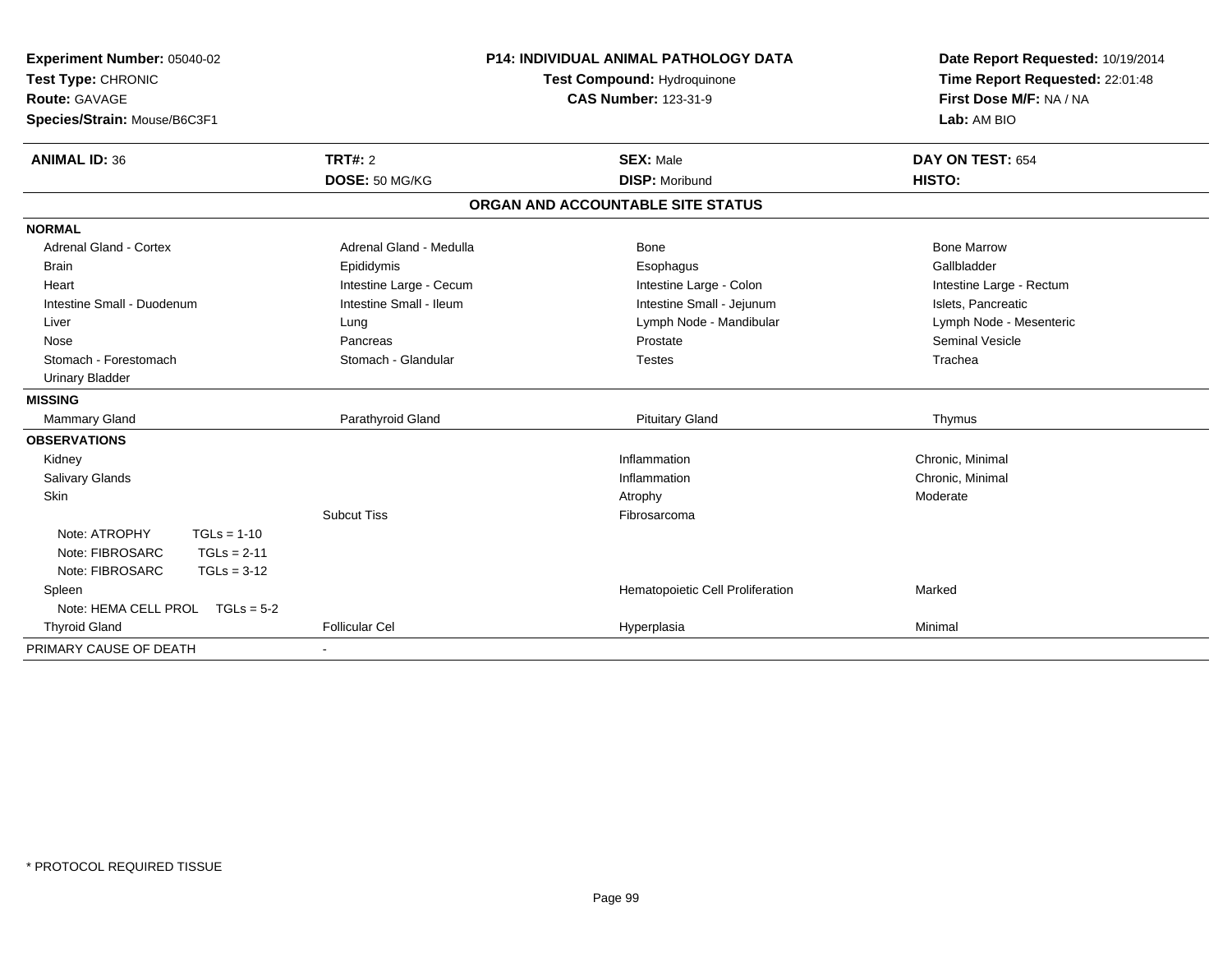| Experiment Number: 05040-02<br>Test Type: CHRONIC<br><b>Route: GAVAGE</b><br>Species/Strain: Mouse/B6C3F1 |                         | <b>P14: INDIVIDUAL ANIMAL PATHOLOGY DATA</b><br><b>Test Compound: Hydroquinone</b><br><b>CAS Number: 123-31-9</b> | Date Report Requested: 10/19/2014<br>Time Report Requested: 22:01:48<br>First Dose M/F: NA / NA<br>Lab: AM BIO |
|-----------------------------------------------------------------------------------------------------------|-------------------------|-------------------------------------------------------------------------------------------------------------------|----------------------------------------------------------------------------------------------------------------|
| <b>ANIMAL ID: 37</b>                                                                                      | <b>TRT#:</b> 2          | <b>SEX: Male</b>                                                                                                  | DAY ON TEST: 729                                                                                               |
|                                                                                                           | DOSE: 50 MG/KG          | <b>DISP:</b> Terminal Sacrifice                                                                                   | HISTO:                                                                                                         |
|                                                                                                           |                         | ORGAN AND ACCOUNTABLE SITE STATUS                                                                                 |                                                                                                                |
| <b>NORMAL</b>                                                                                             |                         |                                                                                                                   |                                                                                                                |
| <b>Adrenal Gland - Cortex</b>                                                                             | Adrenal Gland - Medulla | Spleen                                                                                                            | <b>Thyroid Gland</b>                                                                                           |
| <b>OBSERVATIONS</b>                                                                                       |                         |                                                                                                                   |                                                                                                                |
| Bone                                                                                                      | Joint, Tarsal           | Hyperostosis                                                                                                      |                                                                                                                |
| Note: HYPEROSTOSIS<br>$TGLs = 2-10$                                                                       |                         |                                                                                                                   |                                                                                                                |
| Liver                                                                                                     |                         | Hepatocellular Carcinoma                                                                                          |                                                                                                                |
| [Hepatocellular Carcinoma TGLS = 1-2]                                                                     |                         |                                                                                                                   |                                                                                                                |
| Lung                                                                                                      |                         | Alveolar/Bronchiolar Adenoma                                                                                      |                                                                                                                |
| [Alveolar/Bronchiolar Adenoma TGLS = 3-3 ]                                                                |                         |                                                                                                                   |                                                                                                                |
| PRIMARY CAUSE OF DEATH                                                                                    |                         |                                                                                                                   |                                                                                                                |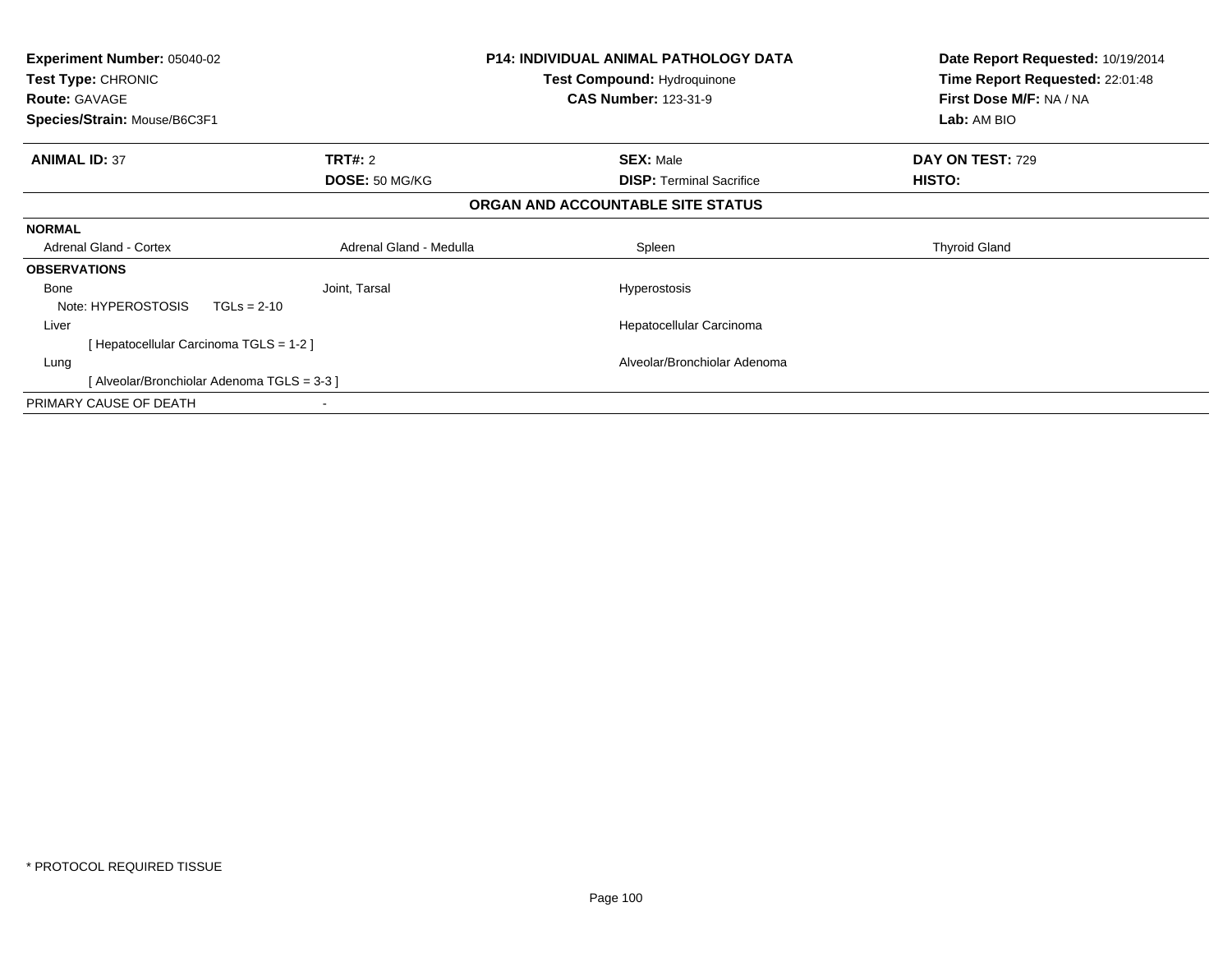| Experiment Number: 05040-02         |                           | <b>P14: INDIVIDUAL ANIMAL PATHOLOGY DATA</b> | Date Report Requested: 10/19/2014 |  |
|-------------------------------------|---------------------------|----------------------------------------------|-----------------------------------|--|
| Test Type: CHRONIC                  |                           | Test Compound: Hydroquinone                  | Time Report Requested: 22:01:48   |  |
| <b>Route: GAVAGE</b>                |                           | <b>CAS Number: 123-31-9</b>                  | First Dose M/F: NA / NA           |  |
| Species/Strain: Mouse/B6C3F1        |                           |                                              | Lab: AM BIO                       |  |
| <b>ANIMAL ID: 37</b>                | TRT#: 3                   | <b>SEX: Male</b>                             | DAY ON TEST: 730                  |  |
|                                     | DOSE: 100MG/KG            | <b>DISP: Terminal Sacrifice</b>              | <b>HISTO:</b>                     |  |
|                                     |                           | ORGAN AND ACCOUNTABLE SITE STATUS            |                                   |  |
| <b>NORMAL</b>                       |                           |                                              |                                   |  |
| Adrenal Gland - Medulla             | Bone                      | <b>Bone Marrow</b>                           | <b>Brain</b>                      |  |
| Epididymis                          | Esophagus                 | Gallbladder                                  | Heart                             |  |
| Intestine Large - Cecum             | Intestine Large - Colon   | Intestine Large - Rectum                     | Intestine Small - Duodenum        |  |
| Intestine Small - Ileum             | Intestine Small - Jejunum | Islets, Pancreatic                           | Lung                              |  |
| Lymph Node - Mandibular             | Lymph Node - Mesenteric   | Nose                                         | Pancreas                          |  |
| Parathyroid Gland                   | <b>Pituitary Gland</b>    | Prostate                                     | Seminal Vesicle                   |  |
| Skin                                | Spleen                    | Stomach - Forestomach                        | Stomach - Glandular               |  |
| <b>Testes</b>                       | Thymus                    | <b>Thyroid Gland</b>                         | Trachea                           |  |
| <b>Urinary Bladder</b>              |                           |                                              |                                   |  |
| <b>MISSING</b>                      |                           |                                              |                                   |  |
| Mammary Gland                       |                           |                                              |                                   |  |
| <b>OBSERVATIONS</b>                 |                           |                                              |                                   |  |
| <b>Adrenal Gland</b>                | Cortex                    | Hyperplasia                                  | Focal, Mild                       |  |
| Kidney                              |                           | Inflammation                                 | Chronic, Mild                     |  |
| Liver                               |                           | <b>Basophilic Focus</b>                      |                                   |  |
|                                     |                           | <b>Eosinophilic Focus</b>                    |                                   |  |
| Note: EOSIN FOCUS<br>$TGLs = 1-10$  |                           |                                              |                                   |  |
| Note: BASOPH FOCUS<br>$TGLs = 1-10$ |                           |                                              |                                   |  |
| Note: BASOPH FOCUS<br>$TGLs = 2-10$ |                           |                                              |                                   |  |
| Note: EOSIN FOCUS<br>$TGLs = 2-10$  |                           |                                              |                                   |  |
| Salivary Glands                     |                           | Inflammation                                 | Chronic, Mild                     |  |
| PRIMARY CAUSE OF DEATH              |                           |                                              |                                   |  |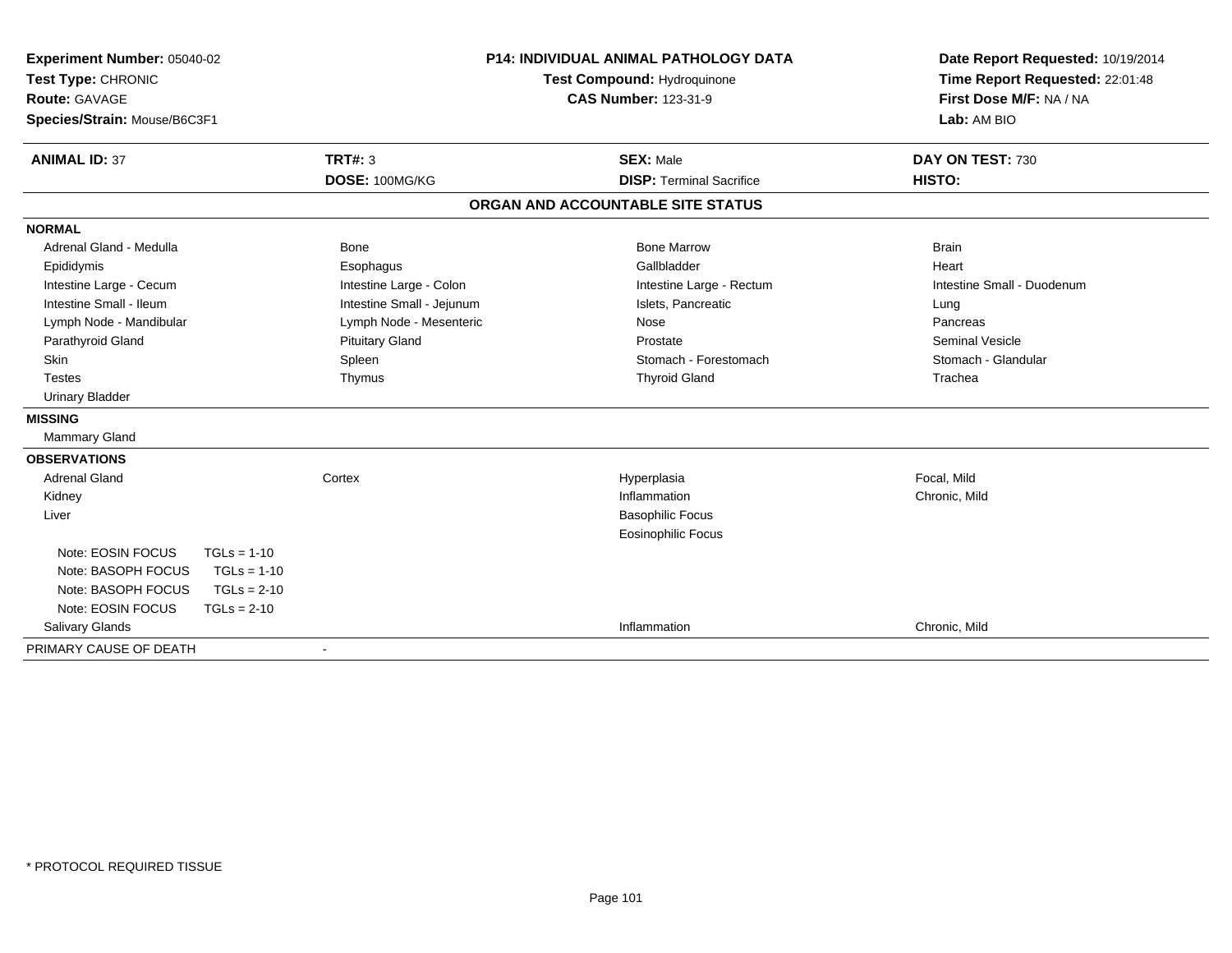| Experiment Number: 05040-02<br>Test Type: CHRONIC<br><b>Route: GAVAGE</b><br>Species/Strain: Mouse/B6C3F1 |                              | <b>P14: INDIVIDUAL ANIMAL PATHOLOGY DATA</b><br>Test Compound: Hydroquinone<br><b>CAS Number: 123-31-9</b> | Date Report Requested: 10/19/2014<br>Time Report Requested: 22:01:48<br>First Dose M/F: NA / NA<br>Lab: AM BIO |  |
|-----------------------------------------------------------------------------------------------------------|------------------------------|------------------------------------------------------------------------------------------------------------|----------------------------------------------------------------------------------------------------------------|--|
| <b>ANIMAL ID: 38</b>                                                                                      | <b>TRT#: 1</b>               | <b>SEX: Male</b>                                                                                           | DAY ON TEST: 729                                                                                               |  |
|                                                                                                           | <b>DOSE: VEHICLE CONTROL</b> | <b>DISP: Terminal Sacrifice</b>                                                                            | HISTO:                                                                                                         |  |
|                                                                                                           |                              | ORGAN AND ACCOUNTABLE SITE STATUS                                                                          |                                                                                                                |  |
| <b>NORMAL</b>                                                                                             |                              |                                                                                                            |                                                                                                                |  |
| <b>Adrenal Gland - Cortex</b>                                                                             | Adrenal Gland - Medulla      | <b>Bone</b>                                                                                                | <b>Bone Marrow</b>                                                                                             |  |
| <b>Brain</b>                                                                                              | Epididymis                   | Esophagus                                                                                                  | Gallbladder                                                                                                    |  |
| Heart                                                                                                     | Intestine Large - Cecum      | Intestine Large - Colon                                                                                    | Intestine Large - Rectum                                                                                       |  |
| Intestine Small - Duodenum                                                                                | Intestine Small - Ileum      | Intestine Small - Jejunum                                                                                  | Islets, Pancreatic                                                                                             |  |
| Liver                                                                                                     | Lung                         | Lymph Node - Mandibular                                                                                    | Lymph Node - Mesenteric                                                                                        |  |
| Nose                                                                                                      | Parathyroid Gland            | <b>Pituitary Gland</b>                                                                                     | <b>Seminal Vesicle</b>                                                                                         |  |
| <b>Skin</b>                                                                                               | Spleen                       | Stomach - Forestomach                                                                                      | Stomach - Glandular                                                                                            |  |
| <b>Testes</b>                                                                                             | <b>Thyroid Gland</b>         | Trachea                                                                                                    | <b>Urinary Bladder</b>                                                                                         |  |
| <b>MISSING</b>                                                                                            |                              |                                                                                                            |                                                                                                                |  |
| Mammary Gland                                                                                             | Thymus                       |                                                                                                            |                                                                                                                |  |
| <b>OBSERVATIONS</b>                                                                                       |                              |                                                                                                            |                                                                                                                |  |
| Kidney                                                                                                    |                              | Inflammation                                                                                               | Chronic, Mild                                                                                                  |  |
| Pancreas                                                                                                  |                              | Fibrosis                                                                                                   | Focal, Moderate                                                                                                |  |
|                                                                                                           |                              | Hemorrhage                                                                                                 | Focal, Moderate                                                                                                |  |
| Note: FIBROSIS<br>$TGLs = 2-6$                                                                            |                              |                                                                                                            |                                                                                                                |  |
| Note: HEMORRHAGE<br>$TGLs = 2-6$                                                                          |                              |                                                                                                            |                                                                                                                |  |
| Prostate                                                                                                  |                              | Inflammation                                                                                               | Chronic, Mild                                                                                                  |  |
| Salivary Glands                                                                                           |                              | Inflammation                                                                                               | Chronic, Mild                                                                                                  |  |
| PRIMARY CAUSE OF DEATH                                                                                    |                              |                                                                                                            |                                                                                                                |  |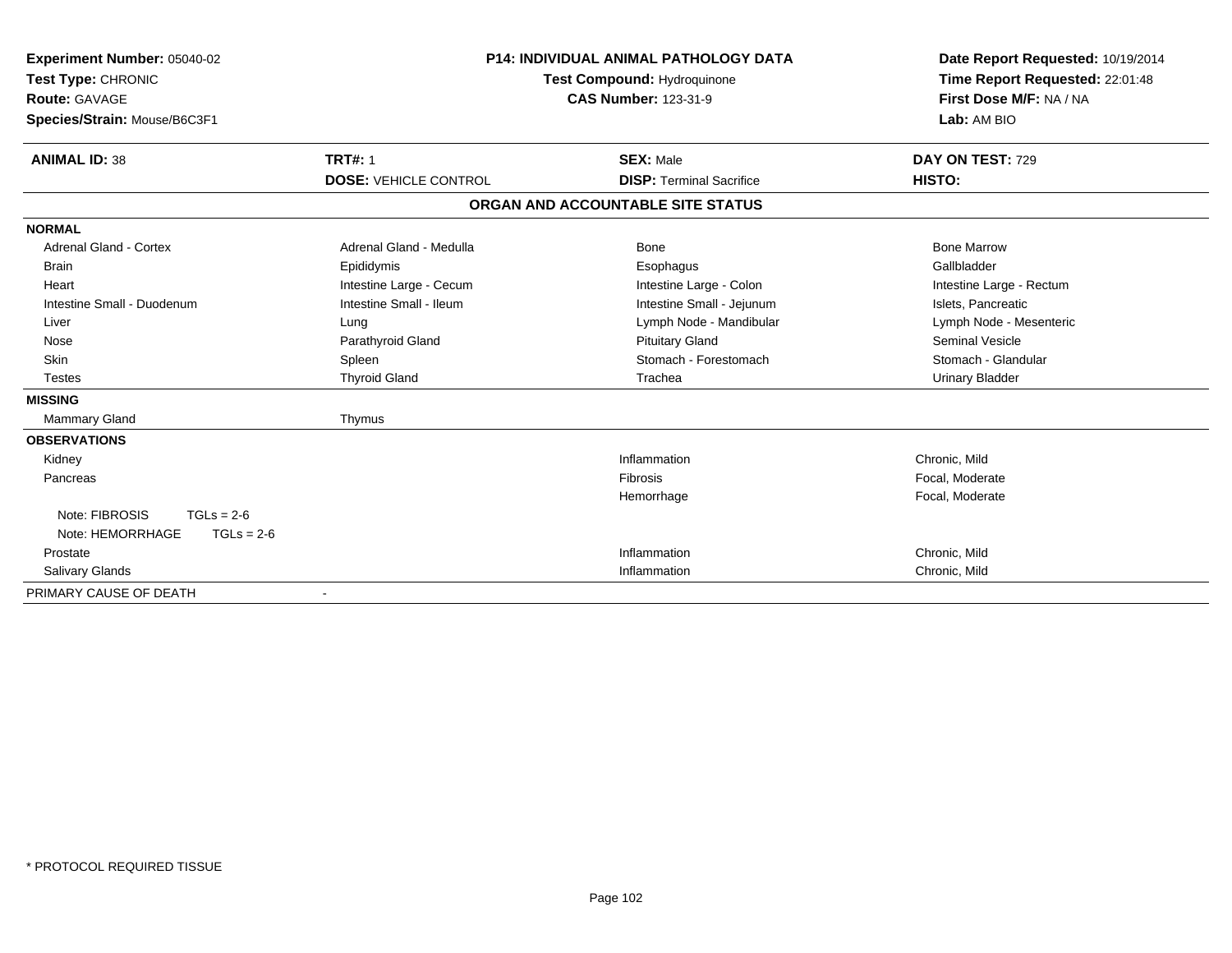| Experiment Number: 05040-02<br>Test Type: CHRONIC<br><b>Route: GAVAGE</b> |                         | <b>P14: INDIVIDUAL ANIMAL PATHOLOGY DATA</b><br><b>Test Compound: Hydroquinone</b><br><b>CAS Number: 123-31-9</b> | Date Report Requested: 10/19/2014<br>Time Report Requested: 22:01:48<br>First Dose M/F: NA / NA |
|---------------------------------------------------------------------------|-------------------------|-------------------------------------------------------------------------------------------------------------------|-------------------------------------------------------------------------------------------------|
| Species/Strain: Mouse/B6C3F1                                              |                         |                                                                                                                   | Lab: AM BIO                                                                                     |
| <b>ANIMAL ID: 38</b>                                                      | <b>TRT#: 2</b>          | <b>SEX: Male</b>                                                                                                  | DAY ON TEST: 729                                                                                |
|                                                                           | DOSE: 50 MG/KG          | <b>DISP:</b> Terminal Sacrifice                                                                                   | HISTO:                                                                                          |
|                                                                           |                         | ORGAN AND ACCOUNTABLE SITE STATUS                                                                                 |                                                                                                 |
| <b>NORMAL</b>                                                             |                         |                                                                                                                   |                                                                                                 |
| <b>Adrenal Gland - Cortex</b>                                             | Adrenal Gland - Medulla | Liver                                                                                                             | Lung                                                                                            |
| <b>OBSERVATIONS</b>                                                       |                         |                                                                                                                   |                                                                                                 |
| Bone<br>Note: HYPEROSTOSIS<br>$TGLs = 2-10$                               |                         | Hyperostosis                                                                                                      |                                                                                                 |
| <b>Skin</b><br>Note: SARCOMA<br>$TGLs = 3-8$                              | <b>Subcut Tiss</b>      | Sarcoma                                                                                                           |                                                                                                 |
| Spleen                                                                    |                         | Hematopoietic Cell Proliferation                                                                                  | Marked                                                                                          |
| <b>Thyroid Gland</b>                                                      | <b>Follicular Cel</b>   | Hyperplasia                                                                                                       | Minimal                                                                                         |
| PRIMARY CAUSE OF DEATH                                                    |                         |                                                                                                                   |                                                                                                 |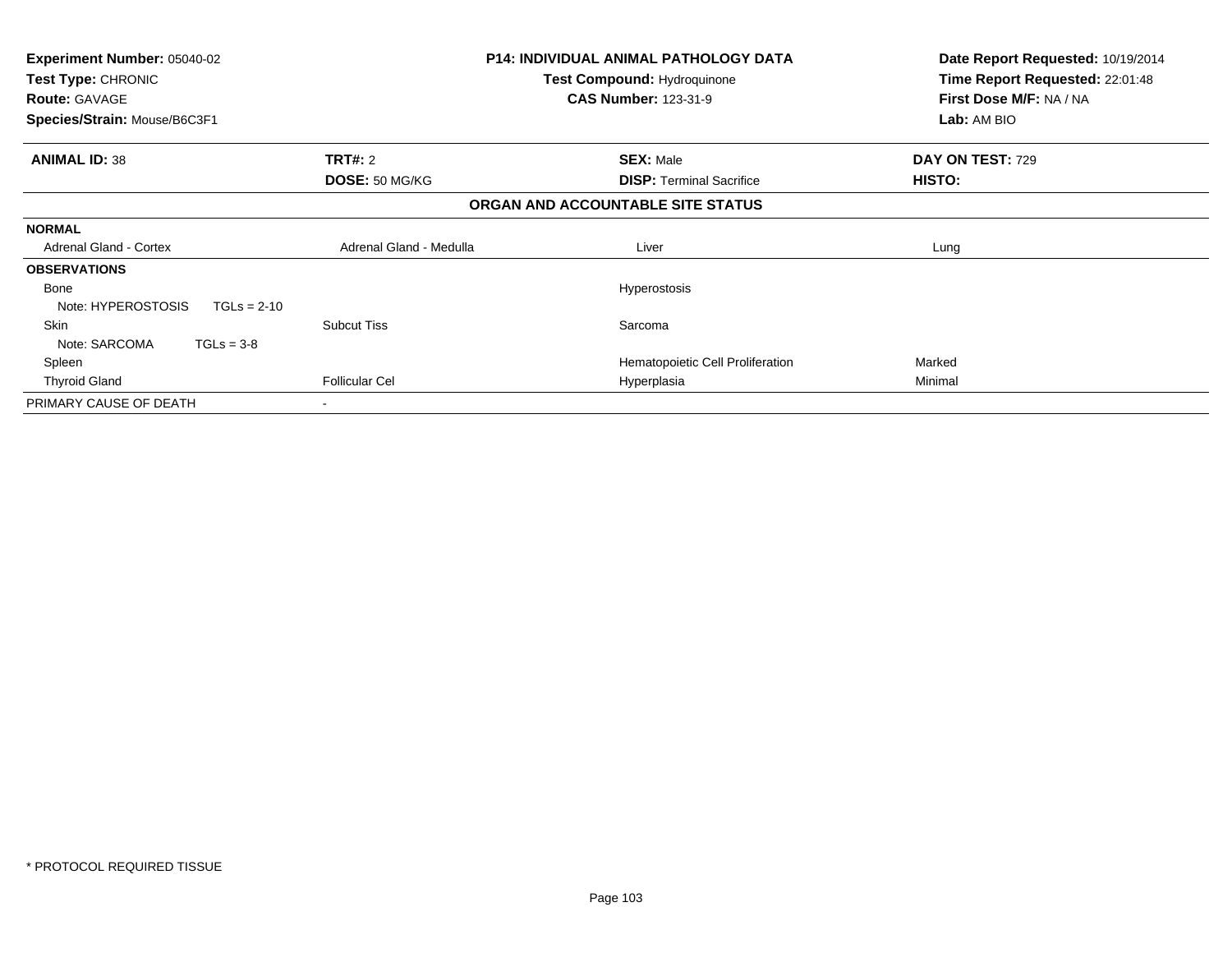| Experiment Number: 05040-02<br>Test Type: CHRONIC<br><b>Route: GAVAGE</b><br>Species/Strain: Mouse/B6C3F1 |               |                           | <b>P14: INDIVIDUAL ANIMAL PATHOLOGY DATA</b><br>Test Compound: Hydroquinone<br><b>CAS Number: 123-31-9</b> | Date Report Requested: 10/19/2014<br>Time Report Requested: 22:01:48<br>First Dose M/F: NA / NA<br>Lab: AM BIO |
|-----------------------------------------------------------------------------------------------------------|---------------|---------------------------|------------------------------------------------------------------------------------------------------------|----------------------------------------------------------------------------------------------------------------|
| <b>ANIMAL ID: 38</b>                                                                                      |               | TRT#: 3                   | <b>SEX: Male</b>                                                                                           | DAY ON TEST: 731                                                                                               |
|                                                                                                           |               | DOSE: 100MG/KG            | <b>DISP: Terminal Sacrifice</b>                                                                            | HISTO:                                                                                                         |
|                                                                                                           |               |                           | ORGAN AND ACCOUNTABLE SITE STATUS                                                                          |                                                                                                                |
| <b>NORMAL</b>                                                                                             |               |                           |                                                                                                            |                                                                                                                |
| <b>Adrenal Gland - Cortex</b>                                                                             |               | Adrenal Gland - Medulla   | <b>Bone Marrow</b>                                                                                         | <b>Brain</b>                                                                                                   |
| Epididymis                                                                                                |               | Esophagus                 | Gallbladder                                                                                                | Heart                                                                                                          |
| Intestine Large - Cecum                                                                                   |               | Intestine Large - Colon   | Intestine Large - Rectum                                                                                   | Intestine Small - Duodenum                                                                                     |
| Intestine Small - Ileum                                                                                   |               | Intestine Small - Jejunum | Islets, Pancreatic                                                                                         | Lymph Node - Mesenteric                                                                                        |
| Nose                                                                                                      |               | Pancreas                  | Parathyroid Gland                                                                                          | <b>Pituitary Gland</b>                                                                                         |
| Prostate                                                                                                  |               | Salivary Glands           | <b>Seminal Vesicle</b>                                                                                     | Skin                                                                                                           |
| Spleen                                                                                                    |               | Stomach - Forestomach     | Stomach - Glandular                                                                                        | <b>Testes</b>                                                                                                  |
| Thymus                                                                                                    |               | Trachea                   | <b>Urinary Bladder</b>                                                                                     |                                                                                                                |
| <b>MISSING</b>                                                                                            |               |                           |                                                                                                            |                                                                                                                |
| Lymph Node - Mandibular                                                                                   |               | Mammary Gland             |                                                                                                            |                                                                                                                |
| <b>OBSERVATIONS</b>                                                                                       |               |                           |                                                                                                            |                                                                                                                |
| <b>Bone</b>                                                                                               |               | Joint, Tarsal             | Hyperostosis                                                                                               |                                                                                                                |
| Note: HYPEROSTOSIS                                                                                        | $TGLs = 4-10$ |                           |                                                                                                            |                                                                                                                |
| Kidney                                                                                                    |               |                           | Inflammation                                                                                               | Chronic, Minimal                                                                                               |
| Liver                                                                                                     |               |                           | <b>Basophilic Focus</b>                                                                                    |                                                                                                                |
|                                                                                                           |               |                           | <b>Syncytial Alteration</b>                                                                                | Minimal                                                                                                        |
| Note: BASOPH FOCUS                                                                                        | $TGLs = 3-2$  |                           |                                                                                                            |                                                                                                                |
| Lung                                                                                                      |               |                           | Alveolar/Bronchiolar Adenoma                                                                               | Multiple                                                                                                       |
| Note: ALV BRON ADEN                                                                                       | $TGLs = 1-3$  |                           |                                                                                                            |                                                                                                                |
| Note: ALV BRON ADEN                                                                                       | $TGLs = 2-3$  |                           |                                                                                                            |                                                                                                                |
| <b>Thyroid Gland</b>                                                                                      |               | <b>Follicular Cel</b>     | Hyperplasia                                                                                                | Minimal                                                                                                        |
| PRIMARY CAUSE OF DEATH                                                                                    |               |                           |                                                                                                            |                                                                                                                |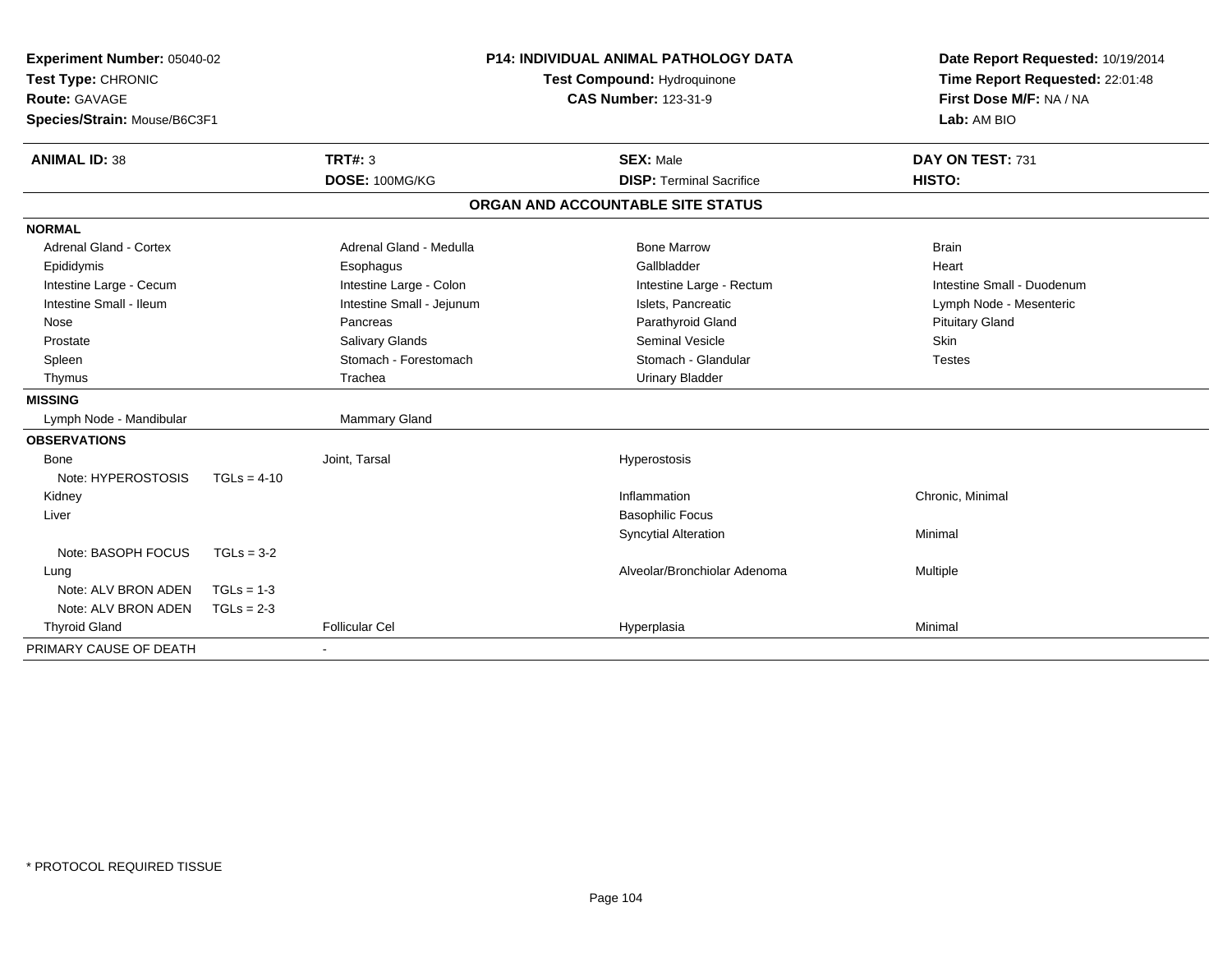| <b>Experiment Number: 05040-02</b> | <b>P14: INDIVIDUAL ANIMAL PATHOLOGY DATA</b><br>Test Compound: Hydroquinone |                                   | Date Report Requested: 10/19/2014 |
|------------------------------------|-----------------------------------------------------------------------------|-----------------------------------|-----------------------------------|
| Test Type: CHRONIC                 |                                                                             |                                   | Time Report Requested: 22:01:48   |
| Route: GAVAGE                      |                                                                             | <b>CAS Number: 123-31-9</b>       | First Dose M/F: NA / NA           |
| Species/Strain: Mouse/B6C3F1       |                                                                             |                                   | Lab: AM BIO                       |
| <b>ANIMAL ID: 39</b>               | <b>TRT#: 1</b>                                                              | <b>SEX: Male</b>                  | DAY ON TEST: 729                  |
|                                    | <b>DOSE: VEHICLE CONTROL</b>                                                | <b>DISP: Terminal Sacrifice</b>   | HISTO:                            |
|                                    |                                                                             | ORGAN AND ACCOUNTABLE SITE STATUS |                                   |
| <b>NORMAL</b>                      |                                                                             |                                   |                                   |
| <b>Bone Marrow</b>                 | Epididymis                                                                  | Esophagus                         | Gallbladder                       |
| Heart                              | Intestine Large - Cecum                                                     | Intestine Large - Colon           | Intestine Large - Rectum          |
| Intestine Small - Duodenum         | Intestine Small - Ileum                                                     | Intestine Small - Jejunum         | Islets, Pancreatic                |
| Kidney                             | Liver                                                                       | Lung                              | Lymph Node - Mandibular           |
| Lymph Node - Mesenteric            | Nose                                                                        | Pancreas                          | Parathyroid Gland                 |
| <b>Pituitary Gland</b>             | Prostate                                                                    | <b>Seminal Vesicle</b>            | Skin                              |
| Spleen                             | Stomach - Forestomach                                                       | Stomach - Glandular               | <b>Testes</b>                     |
| Thymus                             | <b>Thyroid Gland</b>                                                        | Trachea                           | <b>Urinary Bladder</b>            |
| <b>MISSING</b>                     |                                                                             |                                   |                                   |
| Adrenal Gland - Medulla            | Mammary Gland                                                               |                                   |                                   |
| <b>OBSERVATIONS</b>                |                                                                             |                                   |                                   |
| <b>Adrenal Gland</b>               | Cortex                                                                      | Degeneration                      | Focal, Mild                       |
|                                    | Cortex                                                                      | Hypertrophy                       | Focal, Mild                       |
| Bone                               | Joint, Tarsal                                                               | Hyperostosis                      |                                   |
| Note: HYPEROSTOSIS<br>$TGLs = 1-9$ |                                                                             |                                   |                                   |
| <b>Brain</b>                       |                                                                             | Mineralization                    | Minimal                           |
| <b>Preputial Gland</b>             | Duct                                                                        | Ectasia                           | Moderate                          |
|                                    |                                                                             | Inflammation                      | Chronic, Moderate                 |
| Note: ECTASIA<br>$TGLs = 3-10$     |                                                                             |                                   |                                   |
| Salivary Glands                    |                                                                             | Inflammation                      | Chronic, Minimal                  |
| PRIMARY CAUSE OF DEATH             |                                                                             |                                   |                                   |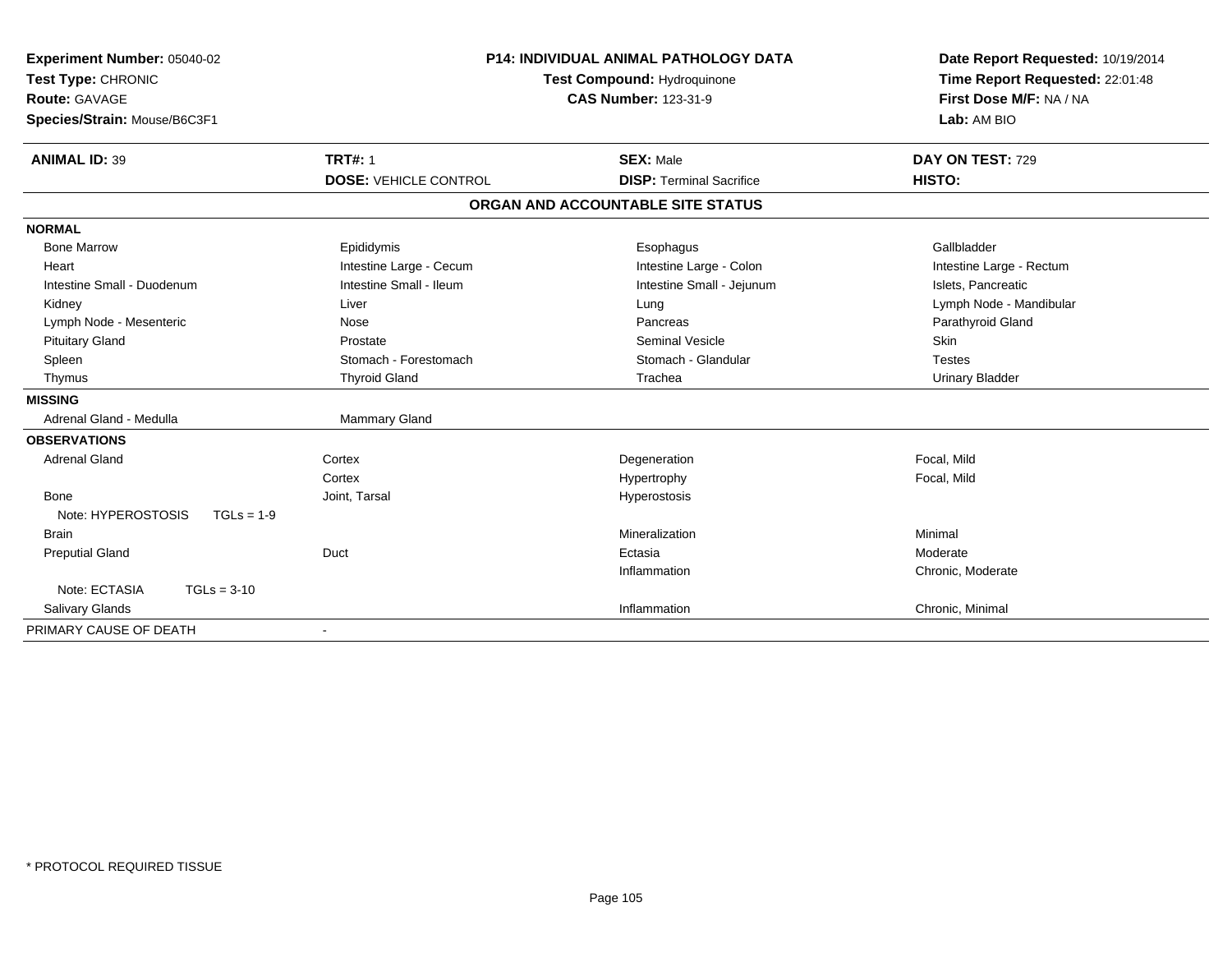| Experiment Number: 05040-02<br>Test Type: CHRONIC<br><b>Route: GAVAGE</b><br>Species/Strain: Mouse/B6C3F1<br><b>ANIMAL ID: 39</b> |                    | <b>TRT#: 2</b><br>DOSE: 50 MG/KG | <b>P14: INDIVIDUAL ANIMAL PATHOLOGY DATA</b><br>Test Compound: Hydroquinone<br><b>CAS Number: 123-31-9</b><br><b>SEX: Male</b><br><b>DISP: Terminal Sacrifice</b> | Date Report Requested: 10/19/2014<br>Time Report Requested: 22:01:48<br>First Dose M/F: NA / NA<br>Lab: AM BIO<br>DAY ON TEST: 729<br>HISTO: |
|-----------------------------------------------------------------------------------------------------------------------------------|--------------------|----------------------------------|-------------------------------------------------------------------------------------------------------------------------------------------------------------------|----------------------------------------------------------------------------------------------------------------------------------------------|
|                                                                                                                                   |                    |                                  | ORGAN AND ACCOUNTABLE SITE STATUS                                                                                                                                 |                                                                                                                                              |
| <b>NORMAL</b>                                                                                                                     |                    |                                  |                                                                                                                                                                   |                                                                                                                                              |
| <b>Adrenal Gland - Cortex</b>                                                                                                     |                    | Adrenal Gland - Medulla          | Thymus                                                                                                                                                            | <b>Thyroid Gland</b>                                                                                                                         |
| <b>OBSERVATIONS</b>                                                                                                               |                    |                                  |                                                                                                                                                                   |                                                                                                                                              |
| Bone                                                                                                                              |                    | Joint, Tarsal                    | Hyperostosis                                                                                                                                                      |                                                                                                                                              |
| Note: HYPEROSTOSIS                                                                                                                | $TGLs = 10-15$     |                                  |                                                                                                                                                                   |                                                                                                                                              |
| Liver                                                                                                                             |                    |                                  | Eosinophilic Focus                                                                                                                                                |                                                                                                                                              |
|                                                                                                                                   |                    |                                  | Hepatocellular Adenoma                                                                                                                                            |                                                                                                                                              |
| [ Hepatocellular Adenoma TGLS = 11-2 ]                                                                                            |                    |                                  |                                                                                                                                                                   |                                                                                                                                              |
| Lymph Node                                                                                                                        |                    | Axillary                         | Lymphoma Malignant Mixed                                                                                                                                          |                                                                                                                                              |
|                                                                                                                                   |                    | Axillary                         | Lymphoma Malignant Mixed                                                                                                                                          |                                                                                                                                              |
|                                                                                                                                   |                    | Inguinal                         | Lymphoma Malignant Mixed                                                                                                                                          |                                                                                                                                              |
|                                                                                                                                   |                    | Mandibular                       | Lymphoma Malignant Mixed                                                                                                                                          |                                                                                                                                              |
|                                                                                                                                   |                    | Mediastinal                      | Lymphoma Malignant Mixed                                                                                                                                          |                                                                                                                                              |
|                                                                                                                                   |                    | Mesenteric                       | Lymphoma Malignant Mixed                                                                                                                                          |                                                                                                                                              |
|                                                                                                                                   |                    | Renal                            | Lymphoma Malignant Mixed                                                                                                                                          |                                                                                                                                              |
| Note: LYMPH MAL MIXD                                                                                                              | $TGLs = 2-4$       |                                  |                                                                                                                                                                   |                                                                                                                                              |
| Note: LYMPH MAL MIXD                                                                                                              | $TGLs = 1-4$       |                                  |                                                                                                                                                                   |                                                                                                                                              |
| Note: LYMPH MAL MIXD                                                                                                              | $TGLs = 4-11$      |                                  |                                                                                                                                                                   |                                                                                                                                              |
| Note: LYMPH MAL MIXD                                                                                                              | $TGLs = 9-4$       |                                  |                                                                                                                                                                   |                                                                                                                                              |
| Note: LYMPH MAL MIXD                                                                                                              | $TGLs = 3-10$      |                                  |                                                                                                                                                                   |                                                                                                                                              |
| Note: LYMPH MAL MIXD                                                                                                              | $TGLs = 5-12,6-13$ |                                  |                                                                                                                                                                   |                                                                                                                                              |
| Note: LYMPH MAL MIXD                                                                                                              | $TGLs = 8-14$      |                                  |                                                                                                                                                                   |                                                                                                                                              |
| Spleen<br>Note: LYMPH MAL MIXD                                                                                                    | $TGLs = 7-2$       |                                  | Lymphoma Malignant Mixed                                                                                                                                          |                                                                                                                                              |
|                                                                                                                                   |                    |                                  |                                                                                                                                                                   |                                                                                                                                              |
| PRIMARY CAUSE OF DEATH                                                                                                            |                    |                                  |                                                                                                                                                                   |                                                                                                                                              |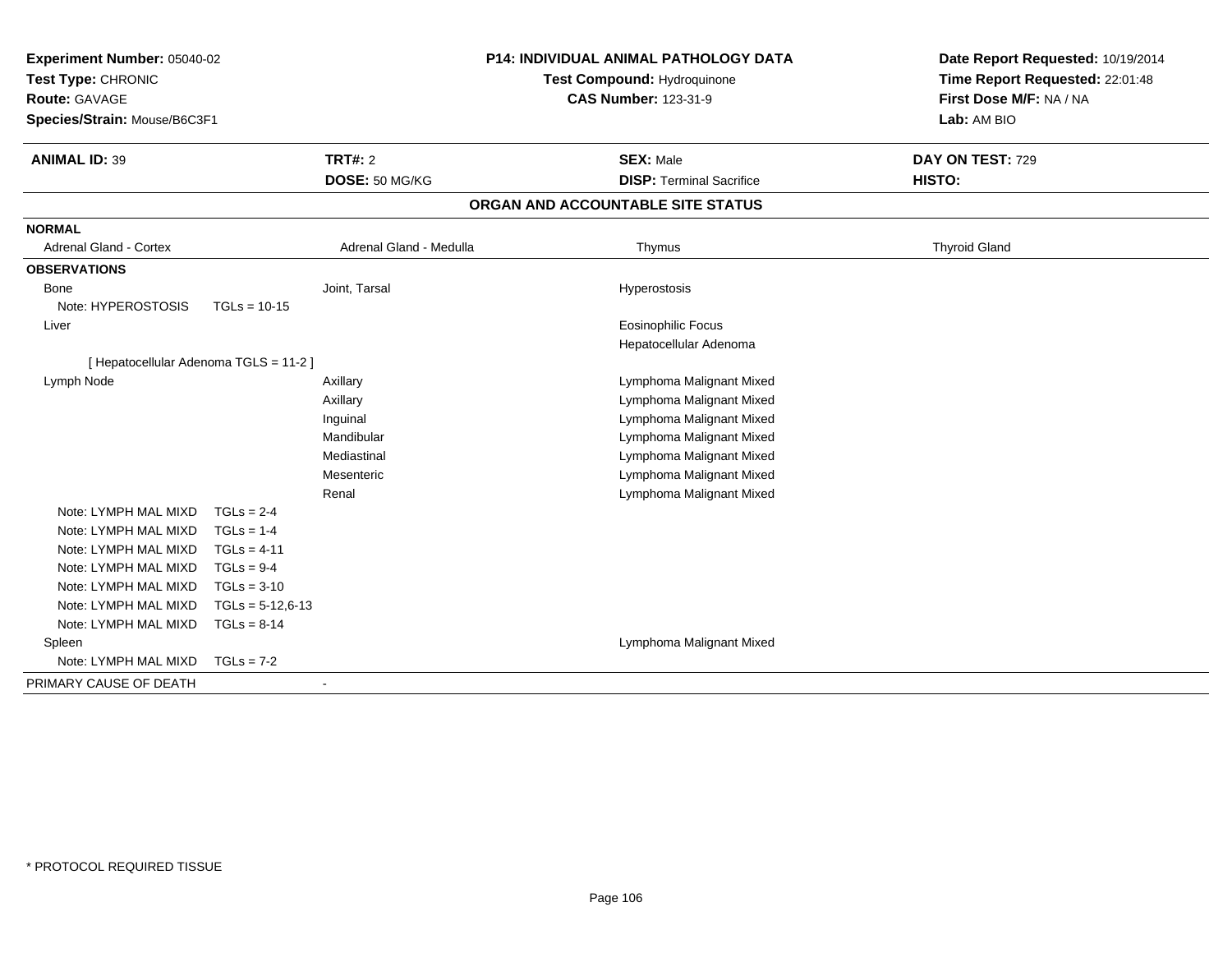| <b>Experiment Number: 05040-02</b>   |                          | <b>P14: INDIVIDUAL ANIMAL PATHOLOGY DATA</b> | Date Report Requested: 10/19/2014 |
|--------------------------------------|--------------------------|----------------------------------------------|-----------------------------------|
| Test Type: CHRONIC                   |                          | Test Compound: Hydroquinone                  | Time Report Requested: 22:01:48   |
| <b>Route: GAVAGE</b>                 |                          | <b>CAS Number: 123-31-9</b>                  | First Dose M/F: NA / NA           |
| Species/Strain: Mouse/B6C3F1         |                          |                                              | Lab: AM BIO                       |
| <b>ANIMAL ID: 39</b>                 | <b>TRT#: 3</b>           | <b>SEX: Male</b>                             | DAY ON TEST: 731                  |
|                                      | DOSE: 100MG/KG           | <b>DISP: Terminal Sacrifice</b>              | HISTO:                            |
|                                      |                          | ORGAN AND ACCOUNTABLE SITE STATUS            |                                   |
| <b>NORMAL</b>                        |                          |                                              |                                   |
| <b>Adrenal Gland - Cortex</b>        | Adrenal Gland - Medulla  | Bone                                         | <b>Bone Marrow</b>                |
| <b>Brain</b>                         | Epididymis               | Esophagus                                    | Gallbladder                       |
| Heart                                | Intestine Large - Cecum  | Intestine Large - Colon                      | Intestine Large - Rectum          |
| Intestine Small - Duodenum           | Intestine Small - Ileum  | Intestine Small - Jejunum                    | Islets, Pancreatic                |
| Lung                                 | Lymph Node - Mandibular  | Lymph Node - Mesenteric                      | Mammary Gland                     |
| Nose                                 | Pancreas                 | Parathyroid Gland                            | <b>Pituitary Gland</b>            |
| Prostate                             | <b>Seminal Vesicle</b>   | <b>Skin</b>                                  | Spleen                            |
| Stomach - Forestomach                | Stomach - Glandular      | <b>Testes</b>                                | Thymus                            |
| Trachea                              |                          |                                              |                                   |
| <b>OBSERVATIONS</b>                  |                          |                                              |                                   |
| Kidney                               |                          | Inflammation                                 | Chronic, Mild                     |
| Lacrimal Gland                       | Extraorbital             | Inflammation                                 | Chronic, Moderate                 |
| Note: INFLAMMATION<br>$TGLs = 2-10$  |                          |                                              |                                   |
| Liver                                |                          | <b>Basophilic Focus</b>                      |                                   |
|                                      |                          | Hepatocellular Adenoma                       |                                   |
| Note: HEPATOCLR ADEN<br>$TGLs = 1-2$ |                          |                                              |                                   |
| Note: BASOPH FOCUS<br>$TGLs = 3-2$   |                          |                                              |                                   |
| <b>Salivary Glands</b>               |                          | Inflammation                                 | Chronic, Mild                     |
| <b>Thyroid Gland</b>                 | <b>Follicular Cel</b>    | Hyperplasia                                  | Moderate                          |
| <b>Urinary Bladder</b>               | Submucosa                | Inflammation                                 | Chronic, Minimal                  |
| PRIMARY CAUSE OF DEATH               | $\overline{\phantom{a}}$ |                                              |                                   |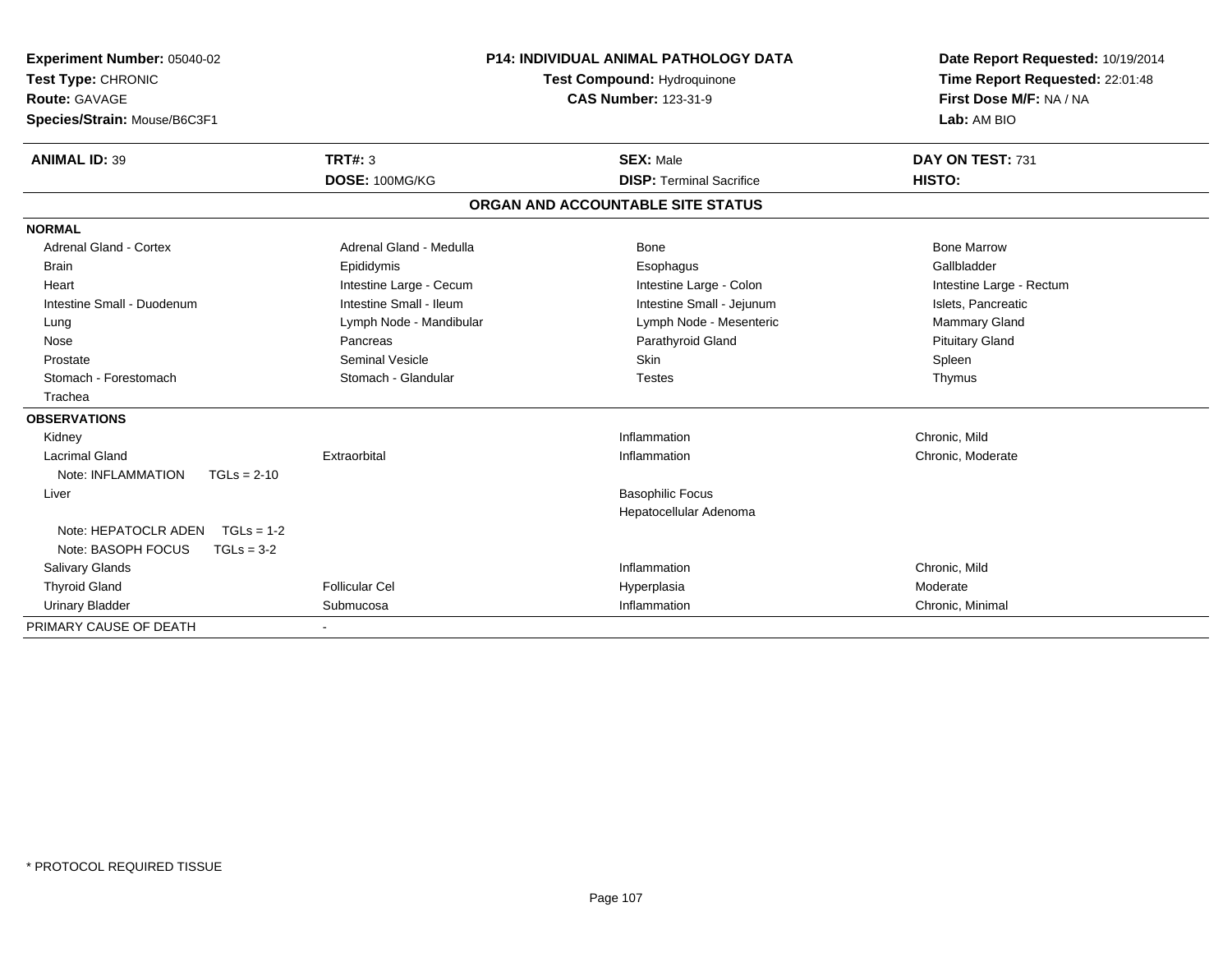| <b>Experiment Number: 05040-02</b><br>Test Type: CHRONIC<br><b>Route: GAVAGE</b><br>Species/Strain: Mouse/B6C3F1 |                         | <b>P14: INDIVIDUAL ANIMAL PATHOLOGY DATA</b><br>Test Compound: Hydroquinone<br><b>CAS Number: 123-31-9</b> | Date Report Requested: 10/19/2014<br>Time Report Requested: 22:01:48<br>First Dose M/F: NA / NA<br>Lab: AM BIO |
|------------------------------------------------------------------------------------------------------------------|-------------------------|------------------------------------------------------------------------------------------------------------|----------------------------------------------------------------------------------------------------------------|
| <b>ANIMAL ID: 40</b>                                                                                             | <b>TRT#: 2</b>          | <b>SEX: Male</b>                                                                                           | DAY ON TEST: 729                                                                                               |
|                                                                                                                  | DOSE: 50 MG/KG          | <b>DISP:</b> Terminal Sacrifice                                                                            | HISTO:                                                                                                         |
|                                                                                                                  |                         | ORGAN AND ACCOUNTABLE SITE STATUS                                                                          |                                                                                                                |
| <b>NORMAL</b>                                                                                                    |                         |                                                                                                            |                                                                                                                |
| <b>Adrenal Gland - Cortex</b>                                                                                    | Adrenal Gland - Medulla | <b>Thyroid Gland</b>                                                                                       |                                                                                                                |
| <b>OBSERVATIONS</b>                                                                                              |                         |                                                                                                            |                                                                                                                |
| Bone                                                                                                             |                         | <b>Hyperostosis</b>                                                                                        |                                                                                                                |
| Note: HYPEROSTOSIS<br>$TGLs = 2-10$                                                                              |                         |                                                                                                            |                                                                                                                |
| Liver                                                                                                            |                         | Inflammation                                                                                               | Chronic, Mild                                                                                                  |
| Skin                                                                                                             | <b>Subcut Tiss</b>      | Fibrosarcoma                                                                                               |                                                                                                                |
| Note: FIBROSARC<br>$TGLs = 1-8$                                                                                  |                         |                                                                                                            |                                                                                                                |
| Spleen                                                                                                           |                         | Hematopoietic Cell Proliferation                                                                           | Moderate                                                                                                       |
| PRIMARY CAUSE OF DEATH                                                                                           |                         |                                                                                                            |                                                                                                                |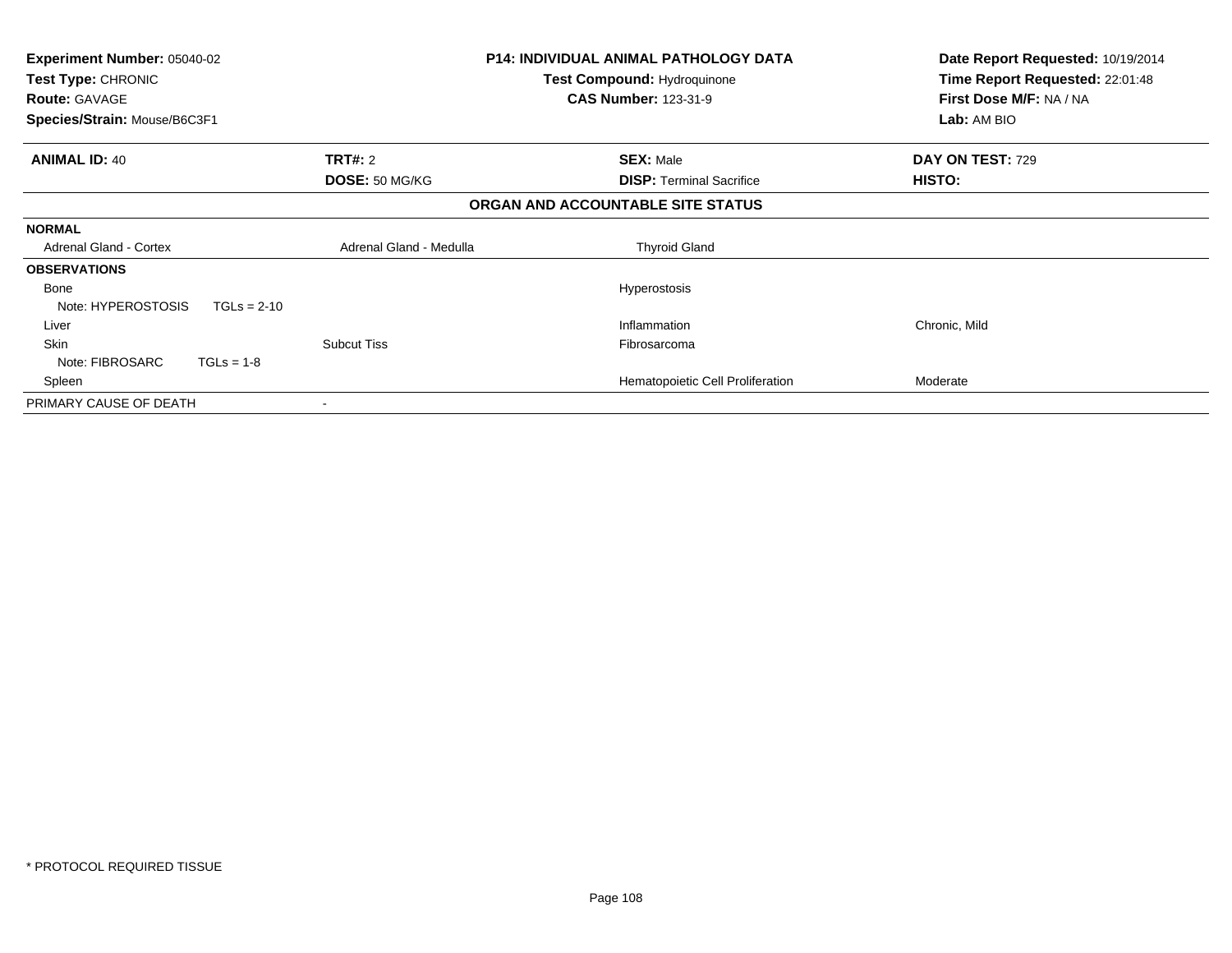| <b>Experiment Number: 05040-02</b><br>Test Type: CHRONIC<br><b>Route: GAVAGE</b><br>Species/Strain: Mouse/B6C3F1 |                         | <b>P14: INDIVIDUAL ANIMAL PATHOLOGY DATA</b><br><b>Test Compound: Hydroquinone</b><br><b>CAS Number: 123-31-9</b> | Date Report Requested: 10/19/2014<br>Time Report Requested: 22:01:48<br>First Dose M/F: NA / NA<br>Lab: AM BIO |
|------------------------------------------------------------------------------------------------------------------|-------------------------|-------------------------------------------------------------------------------------------------------------------|----------------------------------------------------------------------------------------------------------------|
| <b>ANIMAL ID: 40</b>                                                                                             | <b>TRT#: 3</b>          | <b>SEX: Male</b>                                                                                                  | DAY ON TEST: 697                                                                                               |
|                                                                                                                  | DOSE: 100MG/KG          | <b>DISP: Dead</b>                                                                                                 | HISTO:                                                                                                         |
|                                                                                                                  |                         | ORGAN AND ACCOUNTABLE SITE STATUS                                                                                 |                                                                                                                |
| <b>NORMAL</b>                                                                                                    |                         |                                                                                                                   |                                                                                                                |
| <b>Adrenal Gland - Cortex</b>                                                                                    | Adrenal Gland - Medulla | Bone                                                                                                              | <b>Bone Marrow</b>                                                                                             |
| Brain                                                                                                            | Epididymis              | Esophagus                                                                                                         | Gallbladder                                                                                                    |
| Heart                                                                                                            | Intestine Large - Cecum | Intestine Large - Colon                                                                                           | Intestine Large - Rectum                                                                                       |
| Intestine Small - Duodenum                                                                                       | Intestine Small - Ileum | Intestine Small - Jejunum                                                                                         | Islets, Pancreatic                                                                                             |
| Liver                                                                                                            | Lymph Node - Mandibular | Lymph Node - Mesenteric                                                                                           | Nose                                                                                                           |
| Pancreas                                                                                                         | <b>Pituitary Gland</b>  | Prostate                                                                                                          | Salivary Glands                                                                                                |
| <b>Seminal Vesicle</b>                                                                                           | Skin                    | Spinal Cord                                                                                                       | Spleen                                                                                                         |
| Stomach - Forestomach                                                                                            | Stomach - Glandular     | <b>Testes</b>                                                                                                     | <b>Thyroid Gland</b>                                                                                           |
| Trachea                                                                                                          | <b>Urinary Bladder</b>  |                                                                                                                   |                                                                                                                |
| <b>MISSING</b>                                                                                                   |                         |                                                                                                                   |                                                                                                                |
| Mammary Gland                                                                                                    | Parathyroid Gland       | Thymus                                                                                                            |                                                                                                                |
| <b>OBSERVATIONS</b>                                                                                              |                         |                                                                                                                   |                                                                                                                |
| Kidney                                                                                                           |                         | Inflammation                                                                                                      | Chronic, Minimal                                                                                               |
| Lung                                                                                                             |                         | Alveolar/Bronchiolar Carcinoma                                                                                    |                                                                                                                |
| Note: ALV BRON CARC                                                                                              | $TGLs = 1-3$            |                                                                                                                   |                                                                                                                |
| <b>Preputial Gland</b>                                                                                           |                         | Inflammation                                                                                                      | Suppurative, Marked                                                                                            |
| Note: INFLAMMATION                                                                                               | $TGLs = 2-12$           |                                                                                                                   |                                                                                                                |
| PRIMARY CAUSE OF DEATH                                                                                           |                         |                                                                                                                   |                                                                                                                |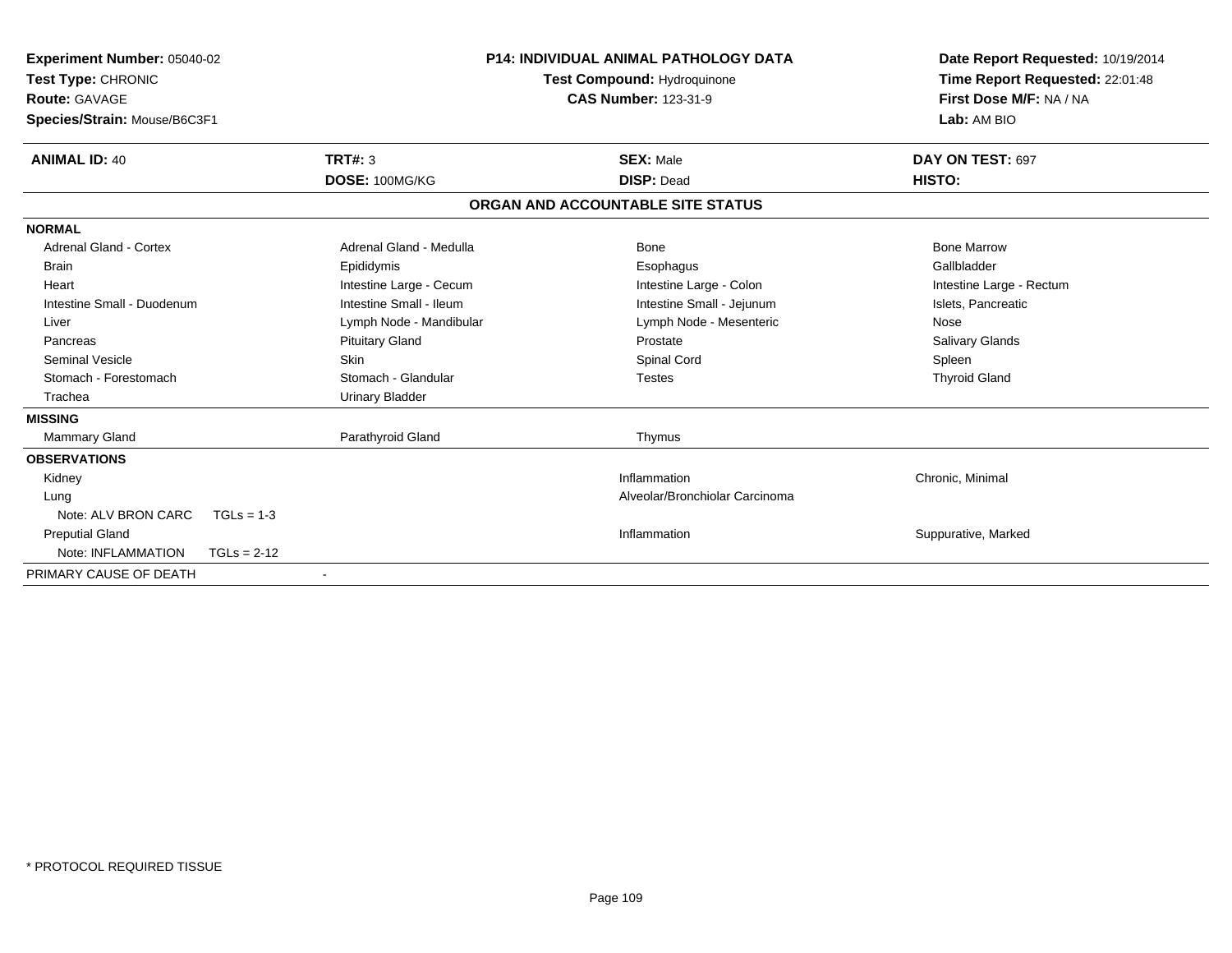| Experiment Number: 05040-02<br>Test Type: CHRONIC<br><b>Route: GAVAGE</b><br>Species/Strain: Mouse/B6C3F1 |                         | <b>P14: INDIVIDUAL ANIMAL PATHOLOGY DATA</b><br>Test Compound: Hydroquinone<br><b>CAS Number: 123-31-9</b> | Date Report Requested: 10/19/2014<br>Time Report Requested: 22:01:48<br>First Dose M/F: NA / NA<br>Lab: AM BIO |
|-----------------------------------------------------------------------------------------------------------|-------------------------|------------------------------------------------------------------------------------------------------------|----------------------------------------------------------------------------------------------------------------|
| <b>ANIMAL ID: 41</b>                                                                                      | TRT#: 2                 | <b>SEX: Male</b>                                                                                           | DAY ON TEST: 729                                                                                               |
|                                                                                                           | DOSE: 50 MG/KG          | <b>DISP: Terminal Sacrifice</b>                                                                            | HISTO:                                                                                                         |
|                                                                                                           |                         | ORGAN AND ACCOUNTABLE SITE STATUS                                                                          |                                                                                                                |
| <b>NORMAL</b>                                                                                             |                         |                                                                                                            |                                                                                                                |
| <b>Adrenal Gland - Cortex</b>                                                                             | Adrenal Gland - Medulla |                                                                                                            |                                                                                                                |
| <b>OBSERVATIONS</b>                                                                                       |                         |                                                                                                            |                                                                                                                |
| Liver                                                                                                     |                         | Hemangiosarcoma<br>Hepatocellular Carcinoma                                                                |                                                                                                                |
| Note: HEMANGIOSARC<br>$TGLs = 6-13$<br>Note: HEPATOCLR CARC<br>$TGLs = 3-2$                               |                         |                                                                                                            |                                                                                                                |
| Lymph Node<br>Note: HYPERPLASIA<br>$TGLs = 1-10$                                                          |                         | Hyperplasia                                                                                                | Plasma Cell, Moderate                                                                                          |
| <b>Preputial Gland</b><br>Note: INFLAMMATION<br>$TGLs = 2-8$                                              |                         | Inflammation                                                                                               | Suppurative, Marked                                                                                            |
| <b>Skin</b><br>Note: ULCER<br>$TGLs = 4-11,5-12$                                                          |                         | Ulcer                                                                                                      | Marked                                                                                                         |
| Spleen                                                                                                    |                         | Hematopoietic Cell Proliferation                                                                           | Marked                                                                                                         |
| <b>Thyroid Gland</b>                                                                                      | <b>Follicular Cel</b>   | Hyperplasia                                                                                                | Mild                                                                                                           |
| PRIMARY CAUSE OF DEATH                                                                                    |                         |                                                                                                            |                                                                                                                |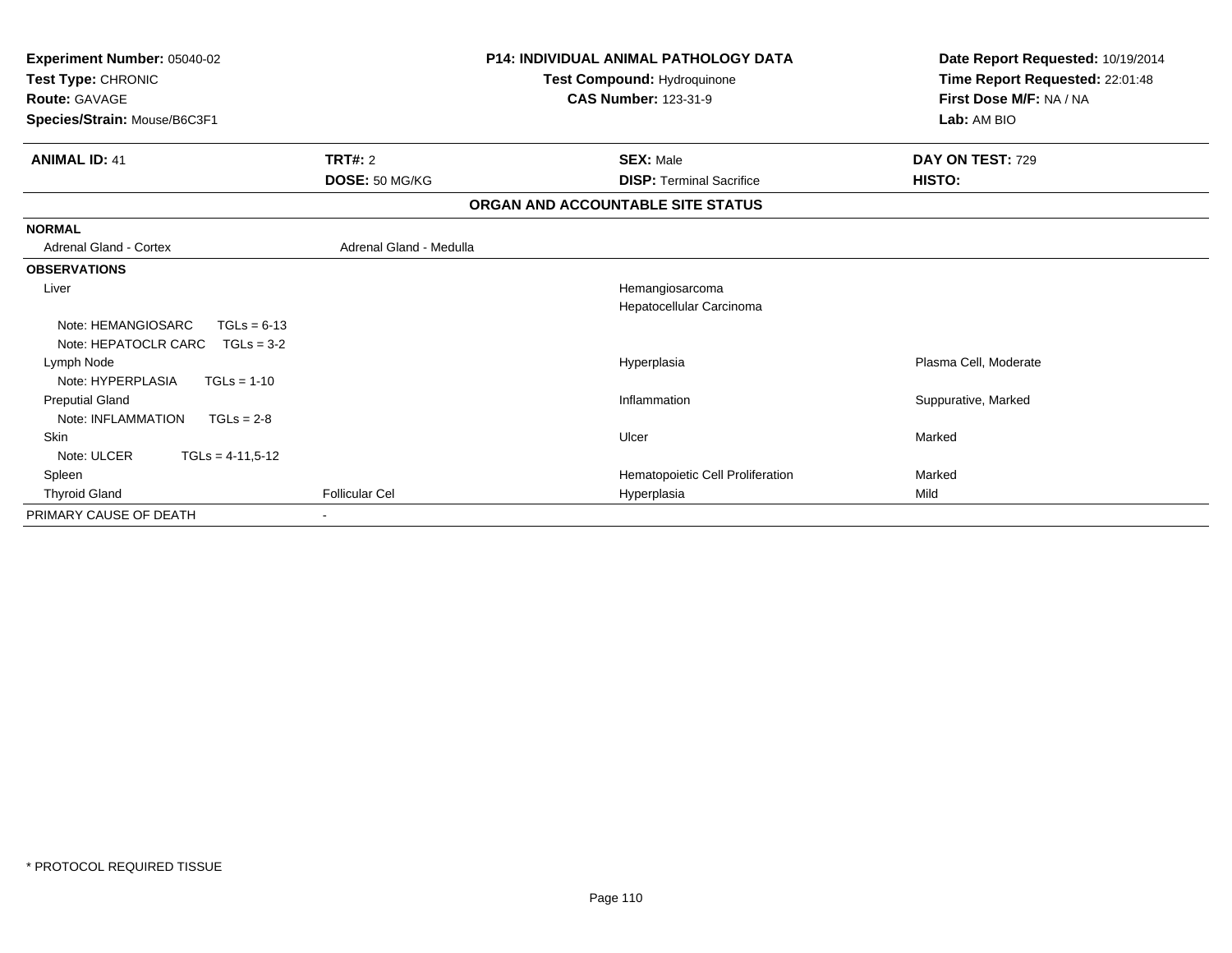| Experiment Number: 05040-02<br>Test Type: CHRONIC |                            | <b>P14: INDIVIDUAL ANIMAL PATHOLOGY DATA</b><br>Test Compound: Hydroquinone |  | Date Report Requested: 10/19/2014<br>Time Report Requested: 22:01:48 |  |
|---------------------------------------------------|----------------------------|-----------------------------------------------------------------------------|--|----------------------------------------------------------------------|--|
| <b>Route: GAVAGE</b>                              |                            | <b>CAS Number: 123-31-9</b>                                                 |  | First Dose M/F: NA / NA                                              |  |
| Species/Strain: Mouse/B6C3F1                      |                            |                                                                             |  | Lab: AM BIO                                                          |  |
|                                                   |                            |                                                                             |  |                                                                      |  |
| <b>ANIMAL ID: 41</b>                              | <b>TRT#: 3</b>             | <b>SEX: Male</b>                                                            |  | DAY ON TEST: 635                                                     |  |
|                                                   | DOSE: 100MG/KG             | <b>DISP: Dead</b>                                                           |  | HISTO:                                                               |  |
|                                                   |                            | ORGAN AND ACCOUNTABLE SITE STATUS                                           |  |                                                                      |  |
| <b>NORMAL</b>                                     |                            |                                                                             |  |                                                                      |  |
| Adrenal Gland - Cortex                            | Adrenal Gland - Medulla    | Bone                                                                        |  | <b>Bone Marrow</b>                                                   |  |
| Epididymis                                        | Esophagus                  | Intestine Large - Cecum                                                     |  | Intestine Large - Colon                                              |  |
| Intestine Large - Rectum                          | Intestine Small - Duodenum | Intestine Small - Ileum                                                     |  | Intestine Small - Jejunum                                            |  |
| Islets, Pancreatic                                | Lung                       | Lymph Node - Mandibular                                                     |  | Lymph Node - Mesenteric                                              |  |
| Nose                                              | Pancreas                   | Parathyroid Gland                                                           |  | <b>Pituitary Gland</b>                                               |  |
| Prostate                                          | <b>Salivary Glands</b>     | <b>Seminal Vesicle</b>                                                      |  | <b>Skin</b>                                                          |  |
| Spinal Cord                                       | Spleen                     | Stomach - Forestomach                                                       |  | Stomach - Glandular                                                  |  |
| <b>Testes</b>                                     | Thymus                     | <b>Thyroid Gland</b>                                                        |  | Trachea                                                              |  |
| <b>Urinary Bladder</b>                            |                            |                                                                             |  |                                                                      |  |
| <b>MISSING</b>                                    |                            |                                                                             |  |                                                                      |  |
| Gallbladder                                       | <b>Mammary Gland</b>       |                                                                             |  |                                                                      |  |
| <b>OBSERVATIONS</b>                               |                            |                                                                             |  |                                                                      |  |
| <b>Brain</b>                                      |                            | Mineralization                                                              |  | Minimal                                                              |  |
| Heart                                             | <b>Atrium Lft</b>          | Thrombosis                                                                  |  |                                                                      |  |
| Note: THROMBUS                                    | $TGLs = 4-3$               |                                                                             |  |                                                                      |  |
| Kidney                                            |                            | Inflammation                                                                |  | Chronic, Mild                                                        |  |
| Liver                                             |                            | Anisokaryosis                                                               |  | Minimal                                                              |  |
|                                                   |                            | <b>Syncytial Alteration</b>                                                 |  | Mild                                                                 |  |
| PRIMARY CAUSE OF DEATH                            | $\blacksquare$             |                                                                             |  |                                                                      |  |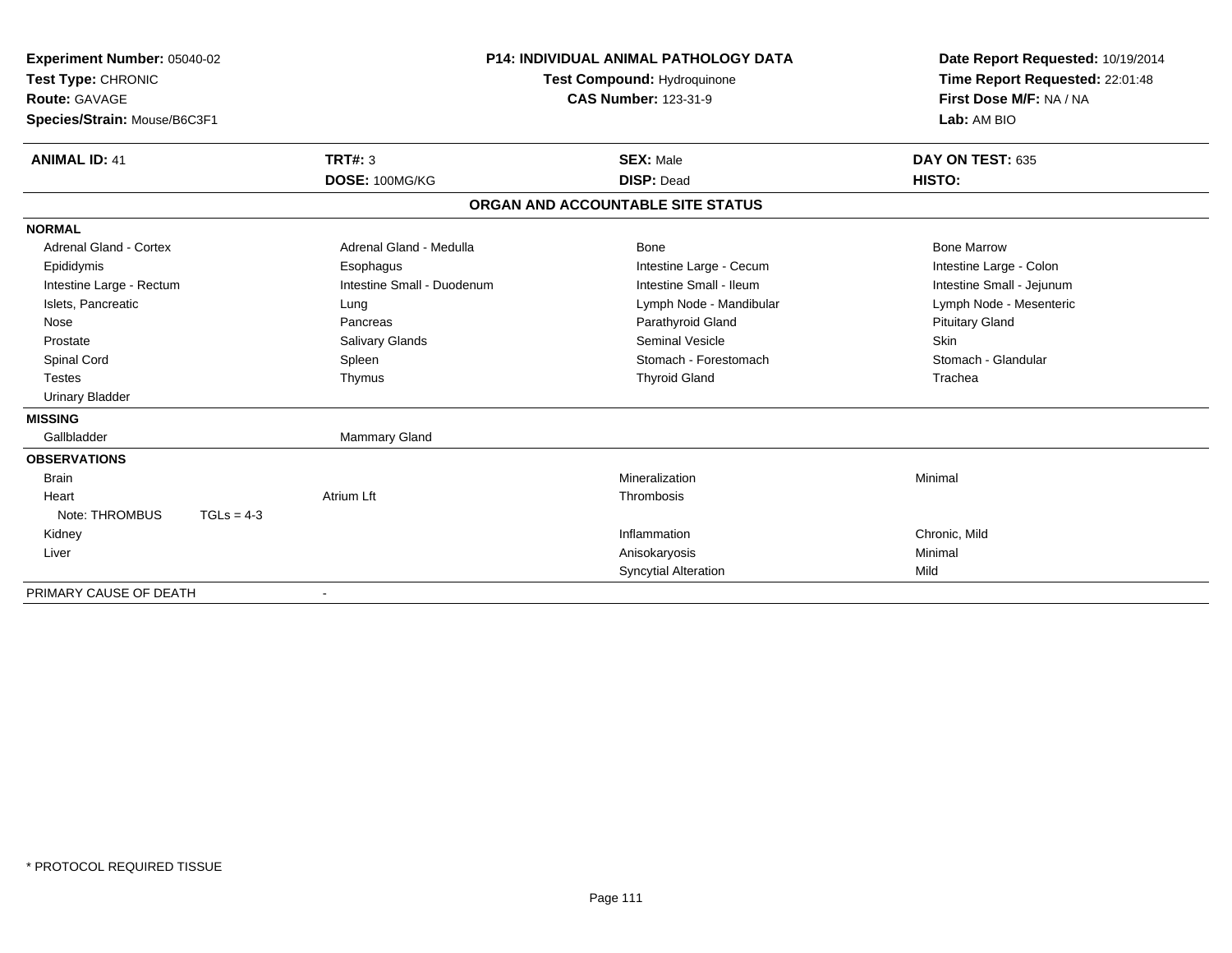| Experiment Number: 05040-02<br>Test Type: CHRONIC<br><b>Route: GAVAGE</b> | <b>P14: INDIVIDUAL ANIMAL PATHOLOGY DATA</b><br>Test Compound: Hydroquinone<br><b>CAS Number: 123-31-9</b> |                                   | Date Report Requested: 10/19/2014<br>Time Report Requested: 22:01:48<br>First Dose M/F: NA / NA |  |
|---------------------------------------------------------------------------|------------------------------------------------------------------------------------------------------------|-----------------------------------|-------------------------------------------------------------------------------------------------|--|
| Species/Strain: Mouse/B6C3F1                                              |                                                                                                            |                                   | Lab: AM BIO                                                                                     |  |
| <b>ANIMAL ID: 42</b>                                                      | <b>TRT#: 1</b>                                                                                             | <b>SEX: Male</b>                  | DAY ON TEST: 701                                                                                |  |
|                                                                           | <b>DOSE: VEHICLE CONTROL</b>                                                                               | <b>DISP: Moribund</b>             | HISTO:                                                                                          |  |
|                                                                           |                                                                                                            | ORGAN AND ACCOUNTABLE SITE STATUS |                                                                                                 |  |
| <b>NORMAL</b>                                                             |                                                                                                            |                                   |                                                                                                 |  |
| <b>Adrenal Gland - Cortex</b>                                             | Adrenal Gland - Medulla                                                                                    | Bone                              | <b>Bone Marrow</b>                                                                              |  |
| Brain                                                                     | Epididymis                                                                                                 | Esophagus                         | Gallbladder                                                                                     |  |
| Heart                                                                     | Intestine Large - Cecum                                                                                    | Intestine Large - Colon           | Intestine Large - Rectum                                                                        |  |
| Intestine Small - Duodenum                                                | Intestine Small - Ileum                                                                                    | Intestine Small - Jejunum         | Islets, Pancreatic                                                                              |  |
| Liver                                                                     | Lung                                                                                                       | Lymph Node - Mandibular           | Lymph Node - Mesenteric                                                                         |  |
| Nose                                                                      | Pancreas                                                                                                   | Parathyroid Gland                 | Prostate                                                                                        |  |
| Seminal Vesicle                                                           | Stomach - Forestomach                                                                                      | Stomach - Glandular               | Thymus                                                                                          |  |
| <b>Thyroid Gland</b>                                                      | Trachea                                                                                                    | <b>Urinary Bladder</b>            |                                                                                                 |  |
| <b>MISSING</b>                                                            |                                                                                                            |                                   |                                                                                                 |  |
| Mammary Gland                                                             |                                                                                                            |                                   |                                                                                                 |  |
| <b>OBSERVATIONS</b>                                                       |                                                                                                            |                                   |                                                                                                 |  |
| Kidney                                                                    |                                                                                                            | Inflammation                      | Chronic, Mild                                                                                   |  |
| <b>Pituitary Gland</b>                                                    | Pars Distalis                                                                                              | Adenoma                           |                                                                                                 |  |
| <b>Salivary Glands</b>                                                    |                                                                                                            | Inflammation                      | Chronic, Minimal                                                                                |  |
| <b>Skin</b>                                                               | <b>Subcut Tiss</b>                                                                                         | Fibrosarcoma                      |                                                                                                 |  |
| Note: FIBROSARC<br>$TGLs = 1-10$                                          |                                                                                                            |                                   |                                                                                                 |  |
| Spleen                                                                    |                                                                                                            | Hematopoietic Cell Proliferation  | Marked                                                                                          |  |
| Note: HEMA CELL PROL TGLs = 3-2                                           |                                                                                                            |                                   |                                                                                                 |  |
| <b>Testes</b>                                                             |                                                                                                            | Atrophy                           | Moderate                                                                                        |  |
| PRIMARY CAUSE OF DEATH                                                    |                                                                                                            |                                   |                                                                                                 |  |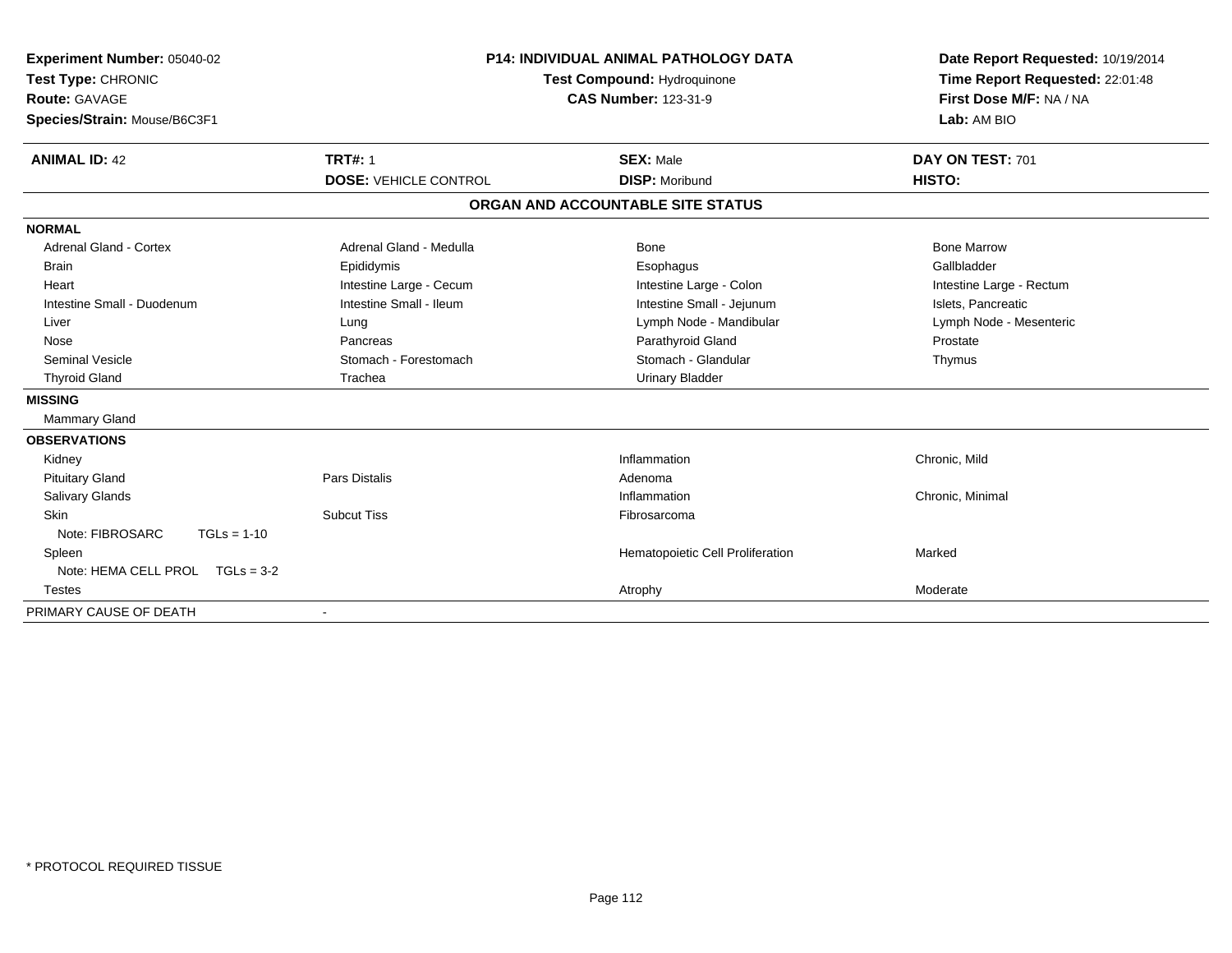| P14: INDIVIDUAL ANIMAL PATHOLOGY DATA<br>Experiment Number: 05040-02<br>Test Type: CHRONIC<br>Test Compound: Hydroquinone<br><b>Route: GAVAGE</b><br><b>CAS Number: 123-31-9</b><br>Species/Strain: Mouse/B6C3F1 |                         |                                   | Date Report Requested: 10/19/2014<br>Time Report Requested: 22:01:48<br>First Dose M/F: NA / NA<br>Lab: AM BIO |
|------------------------------------------------------------------------------------------------------------------------------------------------------------------------------------------------------------------|-------------------------|-----------------------------------|----------------------------------------------------------------------------------------------------------------|
| <b>ANIMAL ID: 42</b>                                                                                                                                                                                             | <b>TRT#: 2</b>          | <b>SEX: Male</b>                  | DAY ON TEST: 730                                                                                               |
|                                                                                                                                                                                                                  | DOSE: 50 MG/KG          | <b>DISP: Terminal Sacrifice</b>   | HISTO:                                                                                                         |
|                                                                                                                                                                                                                  |                         | ORGAN AND ACCOUNTABLE SITE STATUS |                                                                                                                |
| <b>NORMAL</b>                                                                                                                                                                                                    |                         |                                   |                                                                                                                |
| Adrenal Gland - Cortex                                                                                                                                                                                           | Adrenal Gland - Medulla | Spleen                            |                                                                                                                |
| <b>OBSERVATIONS</b>                                                                                                                                                                                              |                         |                                   |                                                                                                                |
| Bone                                                                                                                                                                                                             | Joint, Tarsal           | Hyperostosis                      |                                                                                                                |
| Note: HYPEROSTOSIS<br>$TGLs = 6-10$                                                                                                                                                                              |                         |                                   |                                                                                                                |
| <b>Intestine Small</b>                                                                                                                                                                                           | Jejunum                 | Lymphoma Malignant Lymphocytic    |                                                                                                                |
| Note: LYMPH MAL LYMP<br>$TGLs = 4-11$                                                                                                                                                                            |                         |                                   |                                                                                                                |
| Liver                                                                                                                                                                                                            |                         | <b>Basophilic Focus</b>           |                                                                                                                |
|                                                                                                                                                                                                                  |                         | Hepatocellular Adenoma            | Multiple                                                                                                       |
| Note: HEPATOCLR ADEN<br>$TGLs = 3-9$                                                                                                                                                                             |                         |                                   |                                                                                                                |
| Note: HEPATOCLR ADEN<br>$TGLs = 7-14$                                                                                                                                                                            |                         |                                   |                                                                                                                |
| Lymph Node                                                                                                                                                                                                       | Pancreatic              | Lymphoma Malignant Lymphocytic    |                                                                                                                |
| Note: LYMPH MAL LYMP<br>$TGLs = 5-6$                                                                                                                                                                             |                         |                                   |                                                                                                                |
| Skin                                                                                                                                                                                                             | <b>Subcut Tiss</b>      | Fibroma                           | Multiple                                                                                                       |
| Note: FIBROMA<br>$TGLs = 1-8.2-8$                                                                                                                                                                                |                         |                                   |                                                                                                                |
| <b>Thyroid Gland</b>                                                                                                                                                                                             | <b>Follicular Cel</b>   | Hyperplasia                       | Minimal                                                                                                        |
| PRIMARY CAUSE OF DEATH                                                                                                                                                                                           |                         |                                   |                                                                                                                |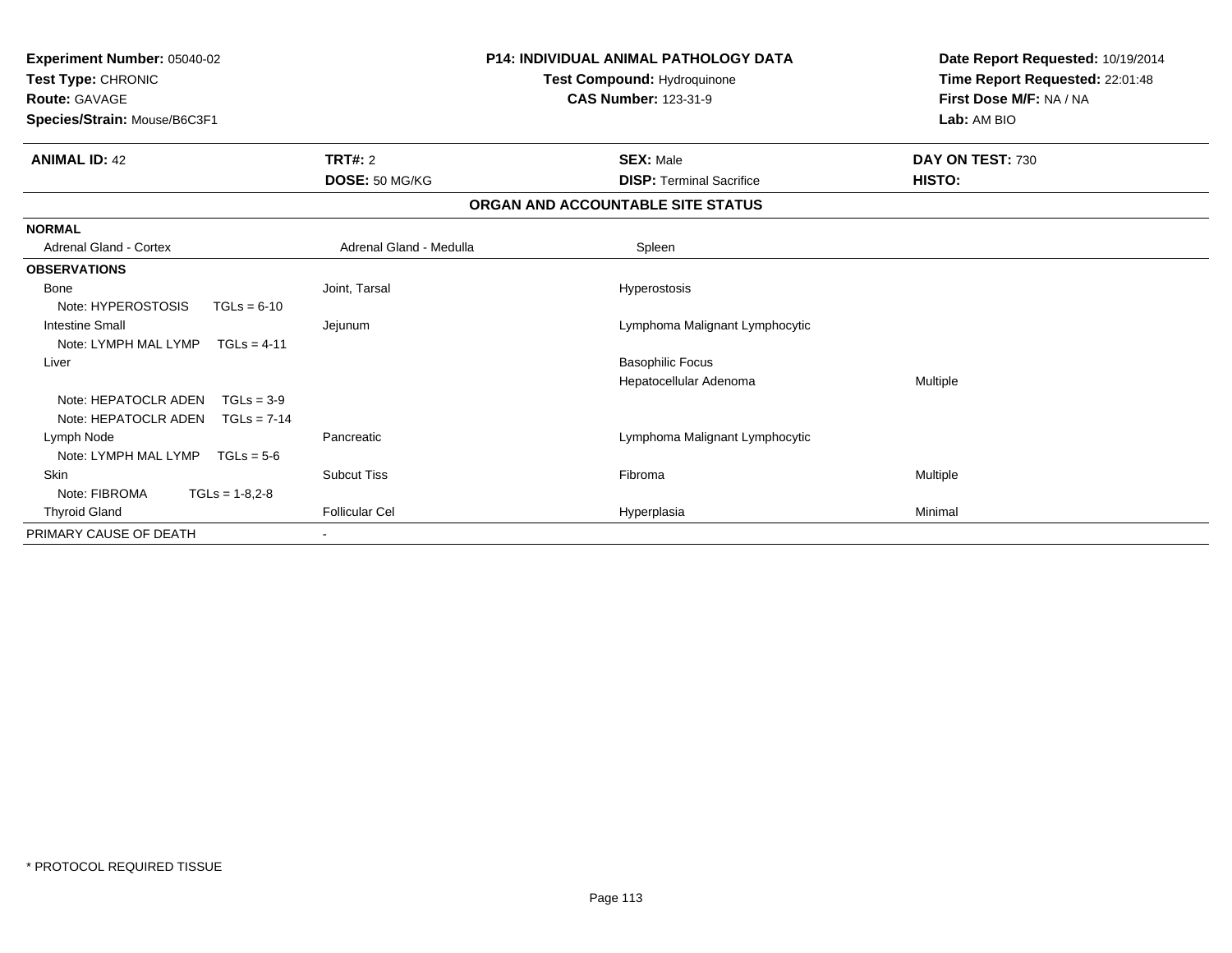| Experiment Number: 05040-02<br>Test Type: CHRONIC<br><b>Route: GAVAGE</b><br>Species/Strain: Mouse/B6C3F1 |                            | <b>P14: INDIVIDUAL ANIMAL PATHOLOGY DATA</b><br>Test Compound: Hydroquinone<br><b>CAS Number: 123-31-9</b> | Date Report Requested: 10/19/2014<br>Time Report Requested: 22:01:48<br>First Dose M/F: NA / NA<br>Lab: AM BIO |  |
|-----------------------------------------------------------------------------------------------------------|----------------------------|------------------------------------------------------------------------------------------------------------|----------------------------------------------------------------------------------------------------------------|--|
| <b>ANIMAL ID: 42</b>                                                                                      | TRT#: 3                    | <b>SEX: Male</b>                                                                                           | DAY ON TEST: 730                                                                                               |  |
|                                                                                                           | DOSE: 100MG/KG             | <b>DISP: Terminal Sacrifice</b>                                                                            | HISTO:                                                                                                         |  |
|                                                                                                           |                            | ORGAN AND ACCOUNTABLE SITE STATUS                                                                          |                                                                                                                |  |
| <b>NORMAL</b>                                                                                             |                            |                                                                                                            |                                                                                                                |  |
| Adrenal Gland - Medulla                                                                                   | <b>Bone</b>                | <b>Bone Marrow</b>                                                                                         | <b>Brain</b>                                                                                                   |  |
| <b>Coagulating Gland</b>                                                                                  | Epididymis                 | Esophagus                                                                                                  | Eye                                                                                                            |  |
| Gallbladder                                                                                               | Heart                      | Intestine Large - Cecum                                                                                    | Intestine Large - Colon                                                                                        |  |
| Intestine Large - Rectum                                                                                  | Intestine Small - Duodenum | Intestine Small - Ileum                                                                                    | Intestine Small - Jejunum                                                                                      |  |
| Islets, Pancreatic                                                                                        | Liver                      | Lung                                                                                                       | Lymph Node - Mesenteric                                                                                        |  |
| Nose                                                                                                      | Pancreas                   | Parathyroid Gland                                                                                          | <b>Pituitary Gland</b>                                                                                         |  |
| Prostate                                                                                                  | <b>Seminal Vesicle</b>     | Spleen                                                                                                     | Stomach - Forestomach                                                                                          |  |
| Stomach - Glandular                                                                                       | <b>Testes</b>              | Thymus                                                                                                     | Trachea                                                                                                        |  |
| <b>Urinary Bladder</b>                                                                                    |                            |                                                                                                            |                                                                                                                |  |
| <b>MISSING</b>                                                                                            |                            |                                                                                                            |                                                                                                                |  |
| Mammary Gland                                                                                             |                            |                                                                                                            |                                                                                                                |  |
| <b>OBSERVATIONS</b>                                                                                       |                            |                                                                                                            |                                                                                                                |  |
| <b>Adrenal Gland</b>                                                                                      | Cortex                     | Hyperplasia                                                                                                | Focal, Minimal                                                                                                 |  |
| <b>Harderian Gland</b>                                                                                    |                            | Adenoma                                                                                                    |                                                                                                                |  |
| Note: ADENOMA<br>$TGLs = 5-12$                                                                            |                            |                                                                                                            |                                                                                                                |  |
| Kidney                                                                                                    |                            | Inflammation                                                                                               | Chronic, Mild                                                                                                  |  |
| Lymph Node                                                                                                | Mandibular                 | Hyperplasia                                                                                                | Plasma Cell, Marked                                                                                            |  |
| Note: HYPERPLASIA<br>$TGLs = 1-4$                                                                         |                            |                                                                                                            |                                                                                                                |  |
| Salivary Glands                                                                                           |                            | Inflammation                                                                                               | Chronic, Minimal                                                                                               |  |
| <b>Skin</b>                                                                                               |                            | Ulcer                                                                                                      | Moderate                                                                                                       |  |
| $TGLs = 4-11$<br>Note: ULCER                                                                              |                            |                                                                                                            |                                                                                                                |  |
| <b>Thyroid Gland</b>                                                                                      | <b>Follicular Cel</b>      | Hyperplasia                                                                                                | Mild                                                                                                           |  |
| PRIMARY CAUSE OF DEATH                                                                                    |                            |                                                                                                            |                                                                                                                |  |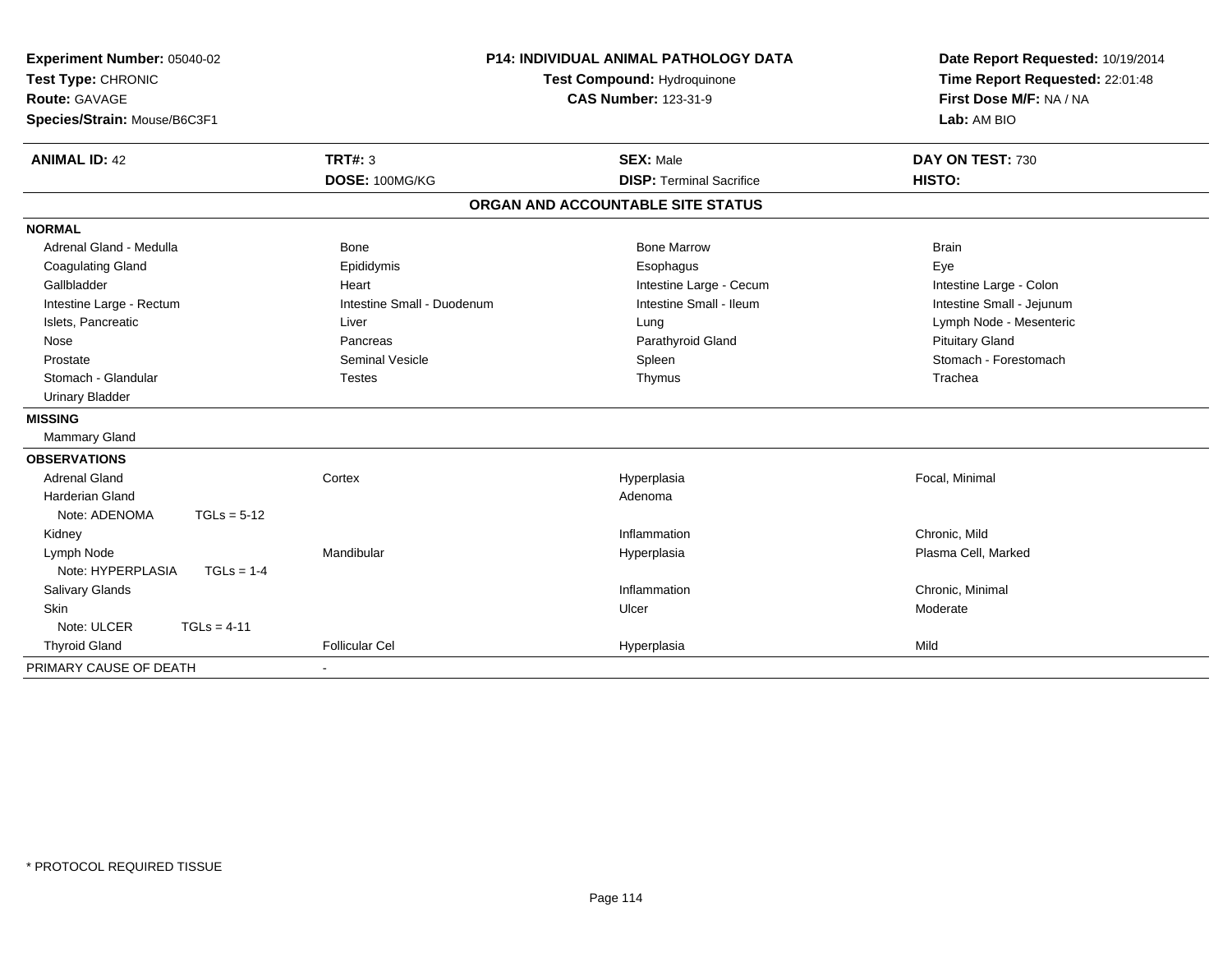| Experiment Number: 05040-02<br>Test Type: CHRONIC<br><b>Route: GAVAGE</b><br>Species/Strain: Mouse/B6C3F1                                     |                                                | P14: INDIVIDUAL ANIMAL PATHOLOGY DATA<br>Test Compound: Hydroquinone<br><b>CAS Number: 123-31-9</b> | Date Report Requested: 10/19/2014<br>Time Report Requested: 22:01:48<br>First Dose M/F: NA / NA<br>Lab: AM BIO |
|-----------------------------------------------------------------------------------------------------------------------------------------------|------------------------------------------------|-----------------------------------------------------------------------------------------------------|----------------------------------------------------------------------------------------------------------------|
| <b>ANIMAL ID: 43</b>                                                                                                                          | <b>TRT#: 1</b><br><b>DOSE: VEHICLE CONTROL</b> | <b>SEX: Male</b><br><b>DISP: Moribund</b>                                                           | DAY ON TEST: 635<br>HISTO:                                                                                     |
|                                                                                                                                               |                                                | ORGAN AND ACCOUNTABLE SITE STATUS                                                                   |                                                                                                                |
| <b>NORMAL</b>                                                                                                                                 |                                                |                                                                                                     |                                                                                                                |
| Adrenal Gland - Cortex                                                                                                                        | Adrenal Gland - Medulla                        | <b>Bone</b>                                                                                         | <b>Bone Marrow</b>                                                                                             |
| <b>Brain</b>                                                                                                                                  | Epididymis                                     | Esophagus                                                                                           | Eye                                                                                                            |
| Gallbladder                                                                                                                                   | Heart                                          | Intestine Large - Cecum                                                                             | Intestine Large - Colon                                                                                        |
| Intestine Large - Rectum                                                                                                                      | Intestine Small - Duodenum                     | Intestine Small - Ileum                                                                             | Intestine Small - Jejunum                                                                                      |
| Islets, Pancreatic                                                                                                                            | Kidney                                         | Lung                                                                                                | Lymph Node - Mandibular                                                                                        |
| Mammary Gland                                                                                                                                 | Nose                                           | Pancreas                                                                                            | Parathyroid Gland                                                                                              |
| <b>Pituitary Gland</b>                                                                                                                        | Prostate                                       | Salivary Glands                                                                                     | <b>Seminal Vesicle</b>                                                                                         |
| Stomach - Glandular                                                                                                                           | <b>Testes</b>                                  | Thymus                                                                                              | <b>Thyroid Gland</b>                                                                                           |
| Trachea                                                                                                                                       |                                                |                                                                                                     |                                                                                                                |
| <b>OBSERVATIONS</b>                                                                                                                           |                                                |                                                                                                     |                                                                                                                |
| <b>Harderian Gland</b>                                                                                                                        |                                                | Adenoma                                                                                             |                                                                                                                |
| Note: ADENOMA<br>$TGLs = 8-10$                                                                                                                |                                                |                                                                                                     |                                                                                                                |
| Liver                                                                                                                                         |                                                | Hepatocellular Carcinoma                                                                            |                                                                                                                |
| [ Hepatocellular Carcinoma TGLS = 10-2 ]                                                                                                      |                                                |                                                                                                     |                                                                                                                |
| Lymph Node                                                                                                                                    | Mesenteric                                     | Congestion                                                                                          | Marked                                                                                                         |
|                                                                                                                                               | Inguinal                                       | Cyst                                                                                                |                                                                                                                |
| Note: CONGESTION<br>$TGLs = 11-4$                                                                                                             |                                                |                                                                                                     |                                                                                                                |
| <b>Preputial Gland</b>                                                                                                                        |                                                | Inflammation                                                                                        | Suppurative, Marked                                                                                            |
| Note: INFLAMMATION<br>$TGLs = 2-5$                                                                                                            |                                                |                                                                                                     |                                                                                                                |
| <b>Skin</b>                                                                                                                                   | <b>Subcut Tiss</b>                             | Fibrosarcoma                                                                                        |                                                                                                                |
|                                                                                                                                               | Prepuce                                        | Inflammation                                                                                        | Chronic, Marked                                                                                                |
|                                                                                                                                               |                                                | Ulcer                                                                                               | Marked                                                                                                         |
|                                                                                                                                               |                                                | Ulcer                                                                                               | Marked                                                                                                         |
| Note: FIBROSARC<br>$TGLs = 5-11$<br>Note: ULCER<br>$TGLs = 6-11$<br>$TGLS = 3-12, 4-12$<br>Note: ULCER<br>$TGLs = 1-14$<br>Note: INFLAMMATION |                                                |                                                                                                     |                                                                                                                |
| Spleen                                                                                                                                        |                                                | Hematopoietic Cell Proliferation                                                                    | Marked                                                                                                         |
| [ Hematopoietic Cell Proliferation TGLS = 9-2 ]                                                                                               |                                                |                                                                                                     |                                                                                                                |
| Stomach                                                                                                                                       | Forestomach                                    | Squamous Cell Papilloma                                                                             |                                                                                                                |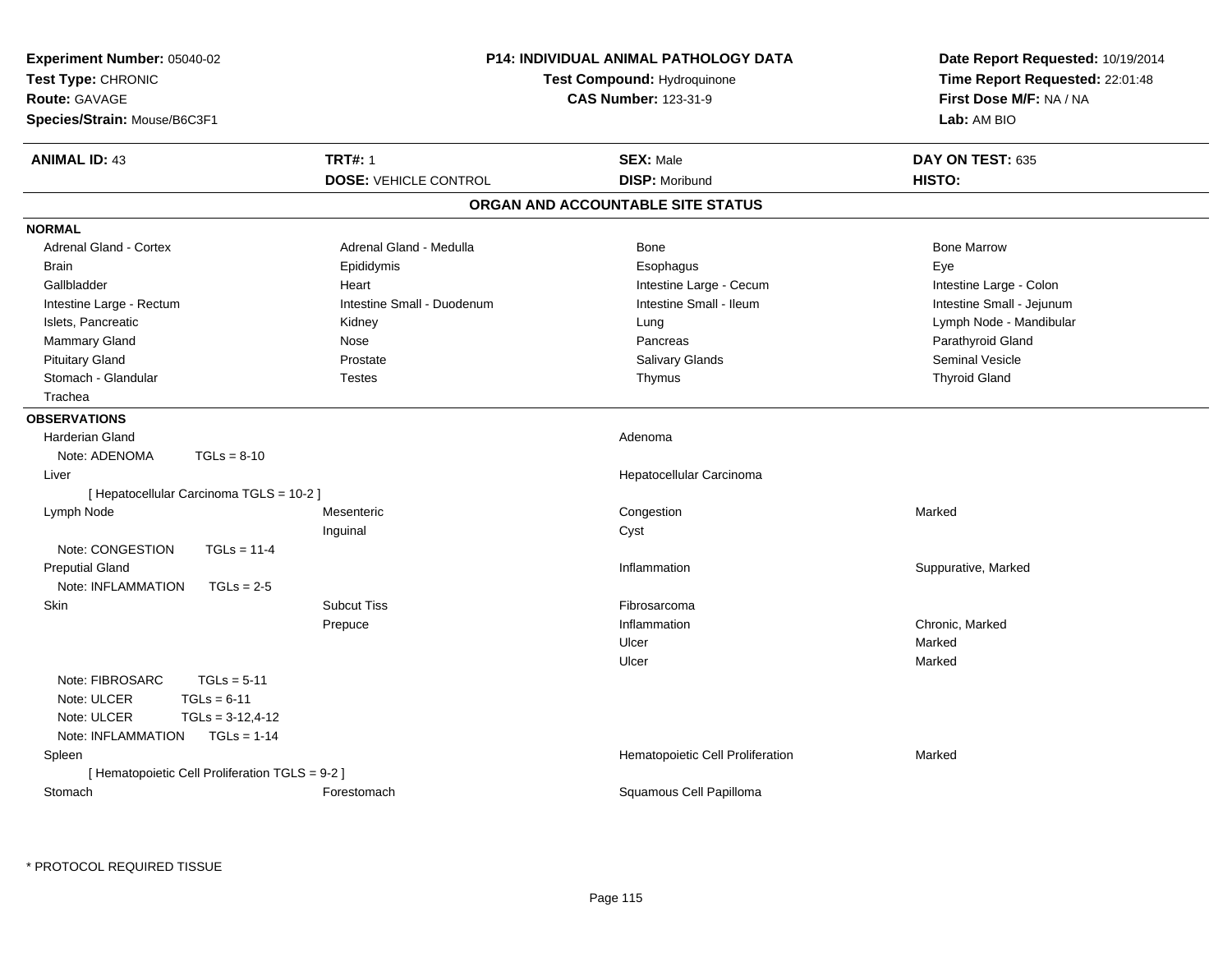| <b>Experiment Number: 05040-02</b> | <b>P14: INDIVIDUAL ANIMAL PATHOLOGY DATA</b> | Date Report Requested: 10/19/2014  |                                 |
|------------------------------------|----------------------------------------------|------------------------------------|---------------------------------|
| Test Type: CHRONIC                 |                                              | <b>Test Compound: Hydroquinone</b> | Time Report Requested: 22:01:48 |
| <b>Route: GAVAGE</b>               | <b>CAS Number: 123-31-9</b>                  |                                    | First Dose M/F: NA / NA         |
| Species/Strain: Mouse/B6C3F1       |                                              | Lab: AM BIO                        |                                 |
| <b>ANIMAL ID: 43</b>               | <b>TRT#: 1</b>                               | <b>SEX: Male</b>                   | DAY ON TEST: 635                |
|                                    | <b>DOSE: VEHICLE CONTROL</b>                 | <b>DISP: Moribund</b>              | HISTO:                          |
|                                    |                                              | ORGAN AND ACCOUNTABLE SITE STATUS  |                                 |
| <b>Urinary Bladder</b>             | Submucosa                                    | Inflammation                       | Chronic, Minimal                |
| PRIMARY CAUSE OF DEATH             |                                              |                                    |                                 |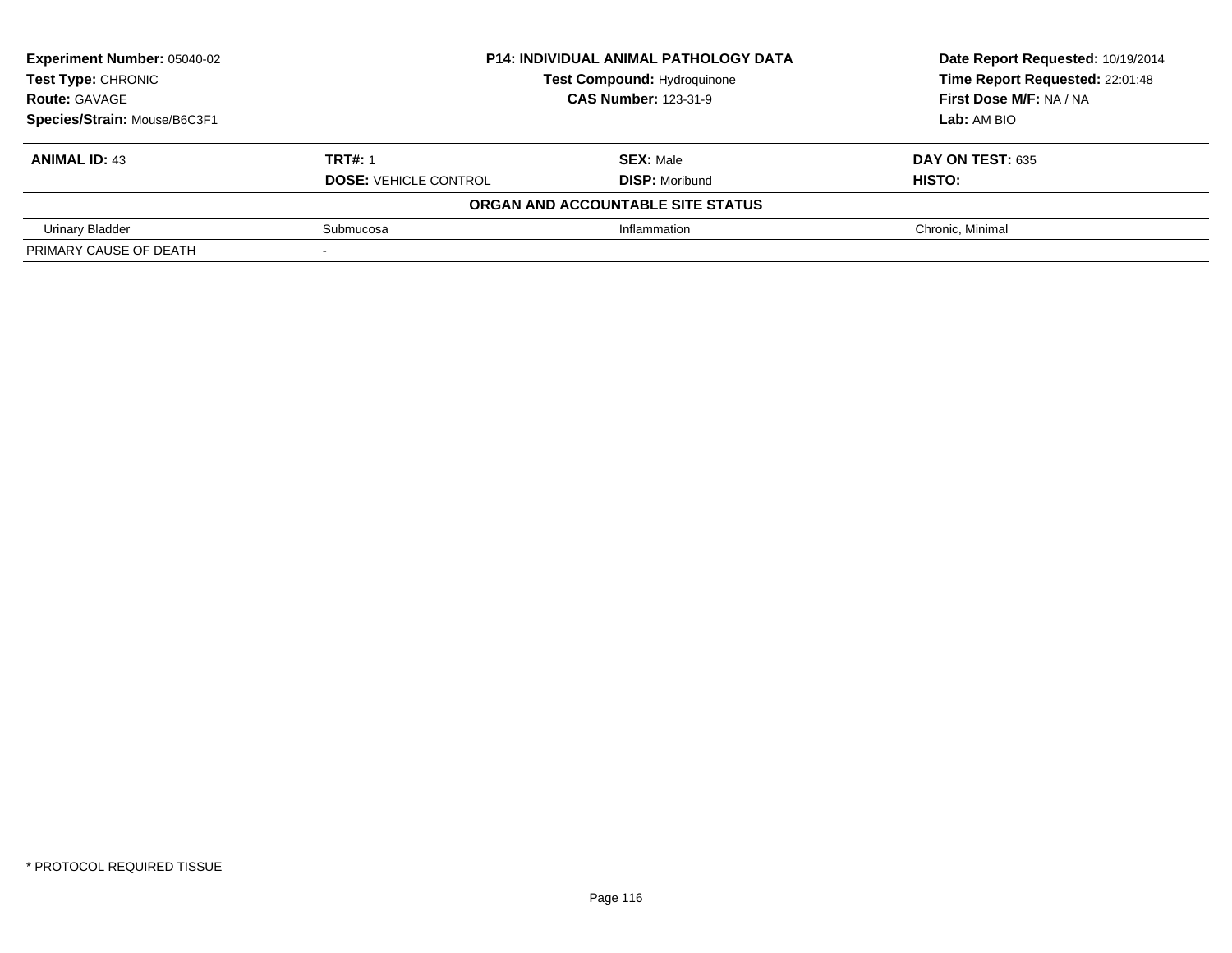| Experiment Number: 05040-02<br>Test Type: CHRONIC<br><b>Route: GAVAGE</b><br>Species/Strain: Mouse/B6C3F1 |                           |                         | <b>P14: INDIVIDUAL ANIMAL PATHOLOGY DATA</b><br><b>Test Compound: Hydroquinone</b><br><b>CAS Number: 123-31-9</b> | Date Report Requested: 10/19/2014<br>Time Report Requested: 22:01:48<br>First Dose M/F: NA / NA<br>Lab: AM BIO |
|-----------------------------------------------------------------------------------------------------------|---------------------------|-------------------------|-------------------------------------------------------------------------------------------------------------------|----------------------------------------------------------------------------------------------------------------|
|                                                                                                           |                           |                         |                                                                                                                   |                                                                                                                |
| <b>ANIMAL ID: 43</b>                                                                                      | TRT#: 2<br>DOSE: 50 MG/KG |                         | <b>SEX: Male</b><br><b>DISP: Terminal Sacrifice</b>                                                               | DAY ON TEST: 731<br><b>HISTO:</b>                                                                              |
|                                                                                                           |                           |                         | ORGAN AND ACCOUNTABLE SITE STATUS                                                                                 |                                                                                                                |
| <b>NORMAL</b>                                                                                             |                           |                         |                                                                                                                   |                                                                                                                |
| <b>Adrenal Gland - Cortex</b>                                                                             |                           | Adrenal Gland - Medulla | Spleen                                                                                                            | <b>Thyroid Gland</b>                                                                                           |
| <b>OBSERVATIONS</b>                                                                                       |                           |                         |                                                                                                                   |                                                                                                                |
| Liver                                                                                                     |                           |                         | <b>Basophilic Focus</b>                                                                                           |                                                                                                                |
| <b>Skin</b>                                                                                               |                           |                         | Ulcer                                                                                                             | Marked                                                                                                         |
| Note: ULCER                                                                                               | $TGLs = 1-11$             |                         |                                                                                                                   |                                                                                                                |
| PRIMARY CAUSE OF DEATH                                                                                    |                           |                         |                                                                                                                   |                                                                                                                |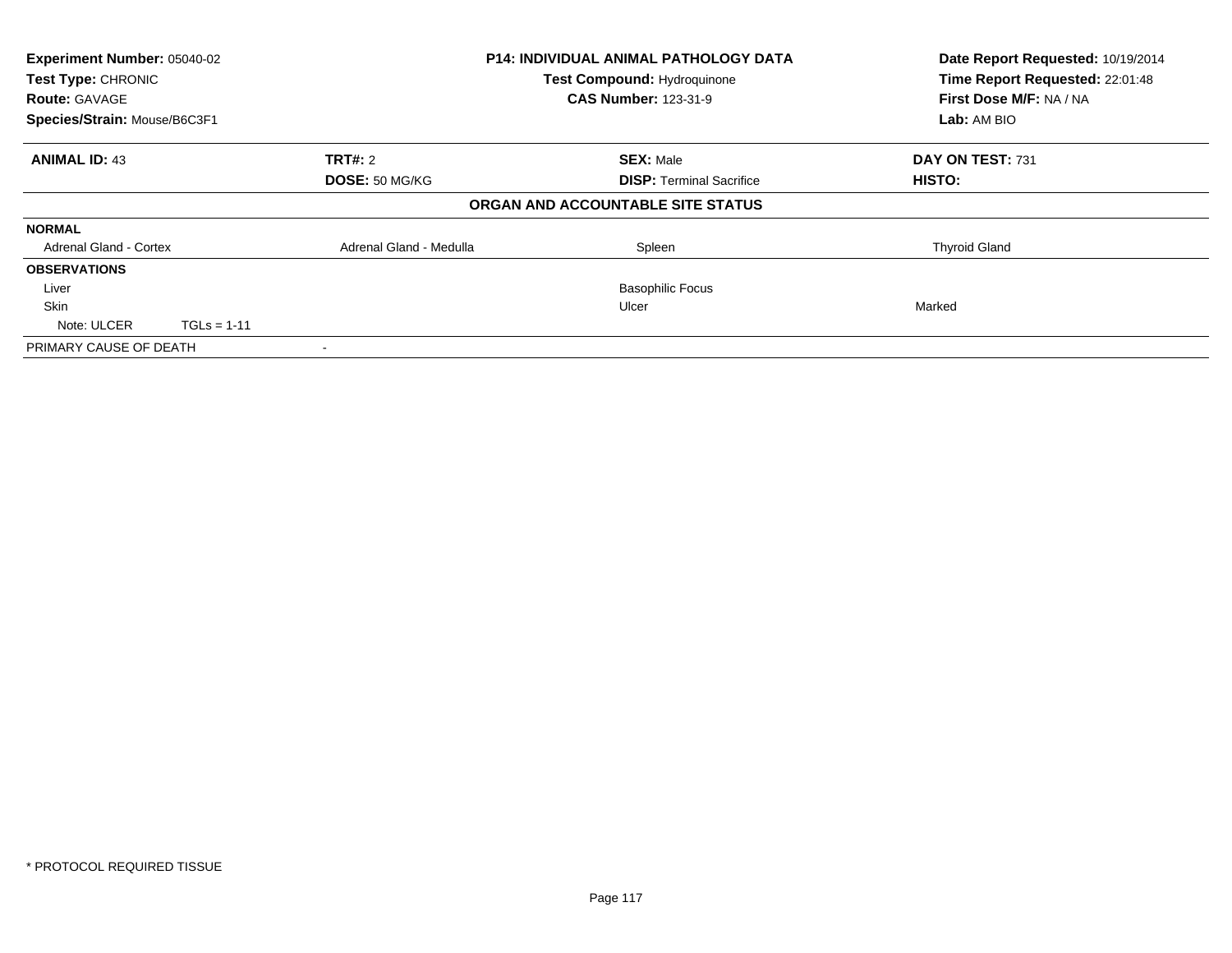| Experiment Number: 05040-02                   | <b>P14: INDIVIDUAL ANIMAL PATHOLOGY DATA</b> |                                   | Date Report Requested: 10/19/2014 |  |
|-----------------------------------------------|----------------------------------------------|-----------------------------------|-----------------------------------|--|
| Test Type: CHRONIC                            |                                              | Test Compound: Hydroquinone       | Time Report Requested: 22:01:48   |  |
| Route: GAVAGE                                 |                                              | <b>CAS Number: 123-31-9</b>       | First Dose M/F: NA / NA           |  |
| Species/Strain: Mouse/B6C3F1                  |                                              |                                   | Lab: AM BIO                       |  |
| <b>ANIMAL ID: 43</b>                          | <b>TRT#: 3</b>                               | <b>SEX: Male</b>                  | DAY ON TEST: 655                  |  |
|                                               | DOSE: 100MG/KG                               | <b>DISP: Dead</b>                 | HISTO:                            |  |
|                                               |                                              | ORGAN AND ACCOUNTABLE SITE STATUS |                                   |  |
| <b>NORMAL</b>                                 |                                              |                                   |                                   |  |
| <b>Adrenal Gland - Cortex</b>                 | Adrenal Gland - Medulla                      | Bone                              | <b>Bone Marrow</b>                |  |
| <b>Brain</b>                                  | Epididymis                                   | Esophagus                         | Heart                             |  |
| Intestine Large - Rectum                      | Intestine Small - Duodenum                   | Islets, Pancreatic                | Lung                              |  |
| Lymph Node - Mandibular                       | Lymph Node - Mesenteric                      | Nose                              | Pancreas                          |  |
| <b>Pituitary Gland</b>                        | <b>Seminal Vesicle</b>                       | Skin                              | Spleen                            |  |
| Stomach - Forestomach                         | Stomach - Glandular                          | <b>Testes</b>                     | Thymus                            |  |
| <b>Thyroid Gland</b>                          | Trachea                                      | <b>Urinary Bladder</b>            |                                   |  |
| <b>MISSING</b>                                |                                              |                                   |                                   |  |
| Gallbladder                                   | Mammary Gland                                | Parathyroid Gland                 |                                   |  |
| <b>AUTO PRECLUDES DIAG.</b>                   |                                              |                                   |                                   |  |
| Intestine Large - Cecum                       | Intestine Large - Colon                      | Intestine Small - Ileum           | Intestine Small - Jejunum         |  |
| <b>OBSERVATIONS</b>                           |                                              |                                   |                                   |  |
| Kidney                                        |                                              | Inflammation                      | Chronic, Minimal                  |  |
| Liver                                         |                                              | Anisokaryosis                     | Minimal                           |  |
|                                               |                                              | Hemangiosarcoma                   |                                   |  |
| Note: HEMANGIOSARC                            | $TGLs = 5-2$                                 |                                   |                                   |  |
| Lymph Node                                    |                                              |                                   |                                   |  |
| Note: RENAL L.N. WAS OBSERVED AND WAS NORMAL. |                                              |                                   |                                   |  |
| <b>Preputial Gland</b>                        |                                              | Inflammation                      | Suppurative, Marked               |  |
| Note: INFLAMMATION                            | $TGLs = 2-8$                                 |                                   |                                   |  |
| Prostate                                      |                                              | Inflammation                      | Chronic, Minimal                  |  |
| <b>Salivary Glands</b>                        |                                              | Inflammation                      | Chronic, Minimal                  |  |
| PRIMARY CAUSE OF DEATH                        | $\blacksquare$                               |                                   |                                   |  |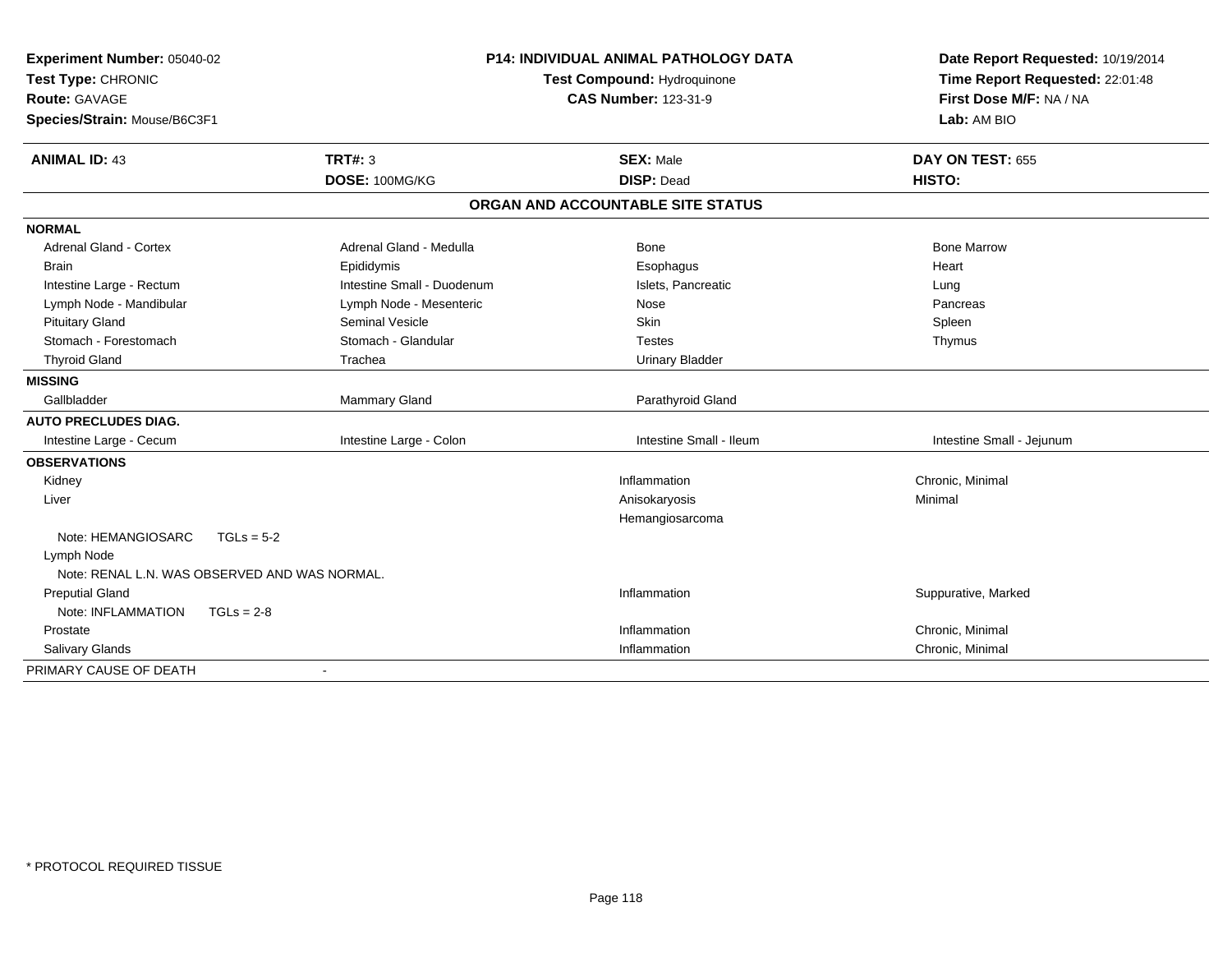| <b>P14: INDIVIDUAL ANIMAL PATHOLOGY DATA</b><br>Experiment Number: 05040-02<br>Test Type: CHRONIC<br><b>Test Compound: Hydroquinone</b><br>Route: GAVAGE<br><b>CAS Number: 123-31-9</b><br>Species/Strain: Mouse/B6C3F1 |                              |                                   | Date Report Requested: 10/19/2014<br>Time Report Requested: 22:01:48<br>First Dose M/F: NA / NA<br>Lab: AM BIO |
|-------------------------------------------------------------------------------------------------------------------------------------------------------------------------------------------------------------------------|------------------------------|-----------------------------------|----------------------------------------------------------------------------------------------------------------|
| <b>ANIMAL ID: 44</b>                                                                                                                                                                                                    | <b>TRT#: 1</b>               | <b>SEX: Male</b>                  | DAY ON TEST: 729                                                                                               |
|                                                                                                                                                                                                                         | <b>DOSE: VEHICLE CONTROL</b> | <b>DISP: Terminal Sacrifice</b>   | HISTO:                                                                                                         |
|                                                                                                                                                                                                                         |                              | ORGAN AND ACCOUNTABLE SITE STATUS |                                                                                                                |
| <b>NORMAL</b>                                                                                                                                                                                                           |                              |                                   |                                                                                                                |
| Adrenal Gland - Medulla                                                                                                                                                                                                 | Bone                         | <b>Bone Marrow</b>                | <b>Brain</b>                                                                                                   |
| Epididymis                                                                                                                                                                                                              | Esophagus                    | Gallbladder                       | Heart                                                                                                          |
| Intestine Large - Cecum                                                                                                                                                                                                 | Intestine Large - Colon      | Intestine Large - Rectum          | Intestine Small - Duodenum                                                                                     |
| Intestine Small - Ileum                                                                                                                                                                                                 | Intestine Small - Jejunum    | Islets, Pancreatic                | Liver                                                                                                          |
| Lymph Node - Mandibular                                                                                                                                                                                                 | Lymph Node - Mesenteric      | Nose                              | Pancreas                                                                                                       |
| Parathyroid Gland                                                                                                                                                                                                       | Prostate                     | Salivary Glands                   | <b>Seminal Vesicle</b>                                                                                         |
| Spleen                                                                                                                                                                                                                  | Stomach - Forestomach        | Stomach - Glandular               | <b>Testes</b>                                                                                                  |
| Thymus                                                                                                                                                                                                                  | <b>Thyroid Gland</b>         | Trachea                           | <b>Urinary Bladder</b>                                                                                         |
| <b>MISSING</b>                                                                                                                                                                                                          |                              |                                   |                                                                                                                |
| <b>Mammary Gland</b>                                                                                                                                                                                                    | <b>Pituitary Gland</b>       |                                   |                                                                                                                |
| <b>OBSERVATIONS</b>                                                                                                                                                                                                     |                              |                                   |                                                                                                                |
| <b>Adrenal Gland</b>                                                                                                                                                                                                    | Cortex                       | Adenoma                           |                                                                                                                |
| Kidney                                                                                                                                                                                                                  |                              | Inflammation                      | Chronic, Mild                                                                                                  |
| Lung                                                                                                                                                                                                                    |                              | Alveolar/Bronchiolar Adenoma      |                                                                                                                |
| Note: ALV BRON ADEN<br>$TGLs = 2-3$                                                                                                                                                                                     |                              |                                   |                                                                                                                |
| Skin                                                                                                                                                                                                                    | <b>Subcut Tiss</b>           | Fibroma                           |                                                                                                                |
| Note: FIBROMA<br>$TGLs = 1-8$                                                                                                                                                                                           |                              |                                   |                                                                                                                |
| PRIMARY CAUSE OF DEATH                                                                                                                                                                                                  |                              |                                   |                                                                                                                |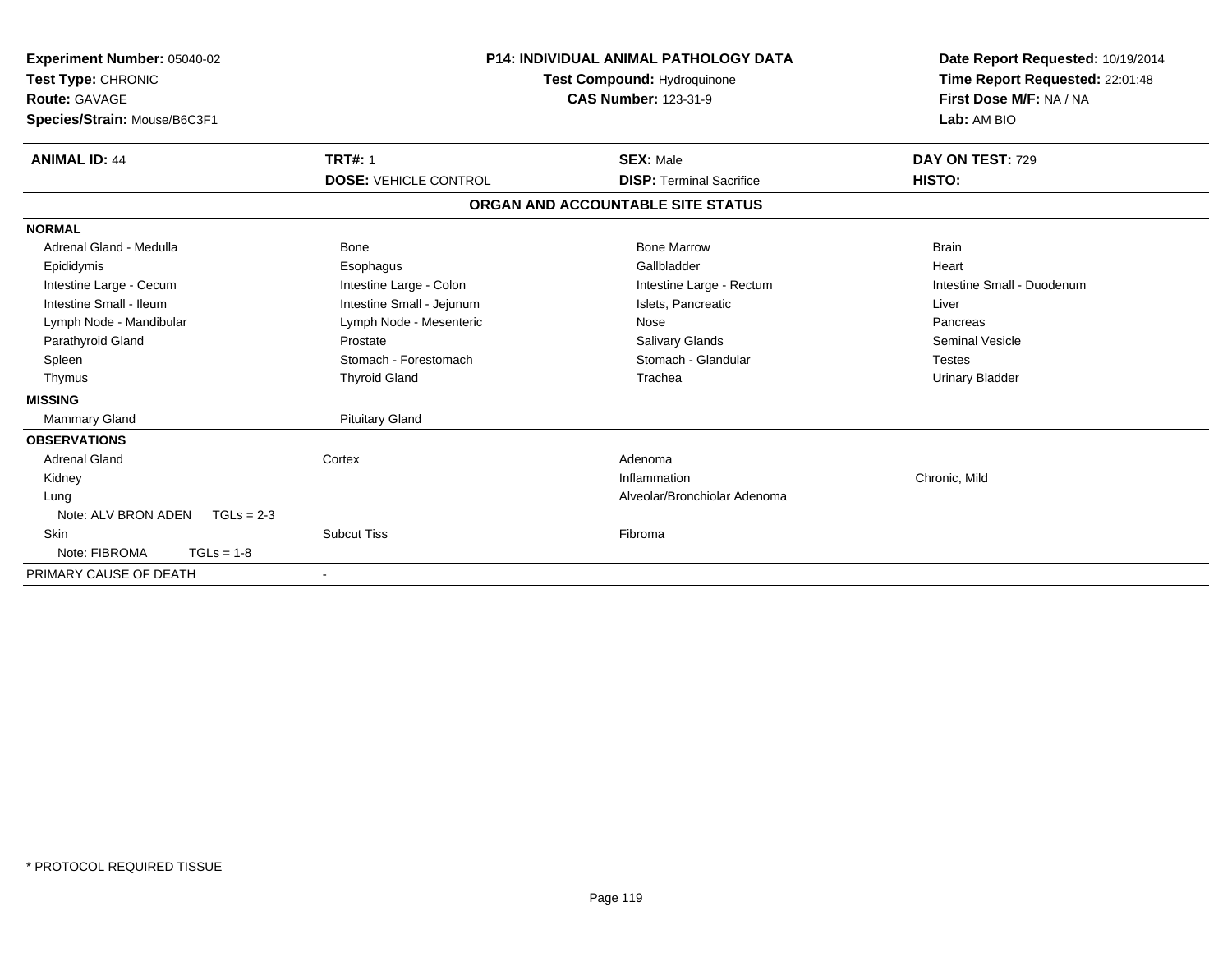| <b>Experiment Number: 05040-02</b><br>Test Type: CHRONIC<br><b>Route: GAVAGE</b><br>Species/Strain: Mouse/B6C3F1 |               |                         | <b>P14: INDIVIDUAL ANIMAL PATHOLOGY DATA</b><br>Test Compound: Hydroquinone<br><b>CAS Number: 123-31-9</b> | Date Report Requested: 10/19/2014<br>Time Report Requested: 22:01:48<br>First Dose M/F: NA / NA<br>Lab: AM BIO |
|------------------------------------------------------------------------------------------------------------------|---------------|-------------------------|------------------------------------------------------------------------------------------------------------|----------------------------------------------------------------------------------------------------------------|
| <b>ANIMAL ID: 44</b>                                                                                             |               | TRT#: 2                 | <b>SEX: Male</b>                                                                                           | DAY ON TEST: 731                                                                                               |
|                                                                                                                  |               | DOSE: 50 MG/KG          | <b>DISP: Terminal Sacrifice</b>                                                                            | <b>HISTO:</b>                                                                                                  |
|                                                                                                                  |               |                         | ORGAN AND ACCOUNTABLE SITE STATUS                                                                          |                                                                                                                |
| <b>NORMAL</b>                                                                                                    |               |                         |                                                                                                            |                                                                                                                |
| <b>Adrenal Gland - Cortex</b>                                                                                    |               | Adrenal Gland - Medulla | Liver                                                                                                      | Spleen                                                                                                         |
| <b>Thyroid Gland</b>                                                                                             |               |                         |                                                                                                            |                                                                                                                |
| <b>OBSERVATIONS</b>                                                                                              |               |                         |                                                                                                            |                                                                                                                |
| Bone                                                                                                             |               | Joint. Tarsal           | Hyperostosis                                                                                               |                                                                                                                |
| Note: HYPEROSTOSIS                                                                                               | $TGLs = 3-10$ |                         |                                                                                                            |                                                                                                                |
| <b>Intestine Small</b>                                                                                           |               | <b>Ileum</b>            | Lymphoma Malignant Lymphocytic                                                                             |                                                                                                                |
| Note: LYMPH MAL LYMP                                                                                             | $TGLs = 2-6$  |                         |                                                                                                            |                                                                                                                |
| Lung                                                                                                             |               |                         | Alveolar/Bronchiolar Adenoma                                                                               |                                                                                                                |
|                                                                                                                  |               |                         | Alveolar/Bronchiolar Carcinoma                                                                             |                                                                                                                |
| Note: ALV BRON CARC                                                                                              | $TGLs = 4-3$  |                         |                                                                                                            |                                                                                                                |
| Note: ALV BRON ADEN                                                                                              | $TGLs = 5-12$ |                         |                                                                                                            |                                                                                                                |
| Lymph Node                                                                                                       |               | Mesenteric              | Lymphoma Malignant Lymphocytic                                                                             |                                                                                                                |
| [ Lymphoma Malignant Lymphocytic TGLS = 1-4 ]                                                                    |               |                         |                                                                                                            |                                                                                                                |
| PRIMARY CAUSE OF DEATH                                                                                           |               |                         |                                                                                                            |                                                                                                                |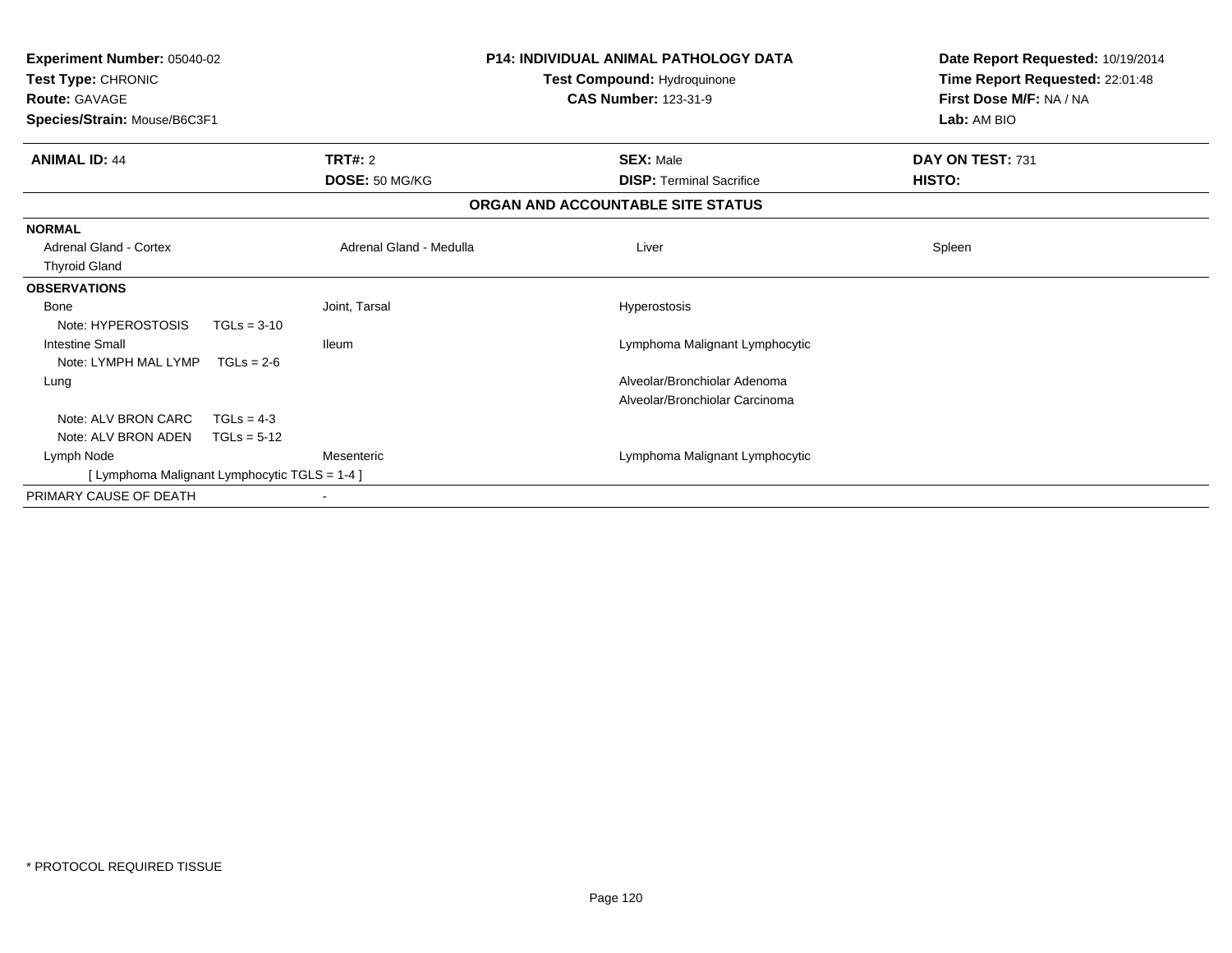| Experiment Number: 05040-02<br>Test Type: CHRONIC<br><b>Route: GAVAGE</b><br>Species/Strain: Mouse/B6C3F1 | P14: INDIVIDUAL ANIMAL PATHOLOGY DATA<br>Test Compound: Hydroquinone<br><b>CAS Number: 123-31-9</b> |                                   | Date Report Requested: 10/19/2014<br>Time Report Requested: 22:01:48<br>First Dose M/F: NA / NA<br>Lab: AM BIO |
|-----------------------------------------------------------------------------------------------------------|-----------------------------------------------------------------------------------------------------|-----------------------------------|----------------------------------------------------------------------------------------------------------------|
| <b>ANIMAL ID: 44</b>                                                                                      | TRT#: 3                                                                                             | <b>SEX: Male</b>                  | DAY ON TEST: 729                                                                                               |
|                                                                                                           | DOSE: 100MG/KG                                                                                      | <b>DISP: Terminal Sacrifice</b>   | HISTO:                                                                                                         |
|                                                                                                           |                                                                                                     | ORGAN AND ACCOUNTABLE SITE STATUS |                                                                                                                |
| <b>NORMAL</b>                                                                                             |                                                                                                     |                                   |                                                                                                                |
| Adrenal Gland - Medulla                                                                                   | <b>Bone Marrow</b>                                                                                  | <b>Brain</b>                      | Epididymis                                                                                                     |
| Esophagus                                                                                                 | Gallbladder                                                                                         | Heart                             | Intestine Large - Cecum                                                                                        |
| Intestine Large - Colon                                                                                   | Intestine Large - Rectum                                                                            | Intestine Small - Duodenum        | Intestine Small - Ileum                                                                                        |
| Intestine Small - Jejunum                                                                                 | Islets, Pancreatic                                                                                  | Lung                              | Lymph Node - Mandibular                                                                                        |
| Lymph Node - Mesenteric                                                                                   | Nose                                                                                                | Pancreas                          | Parathyroid Gland                                                                                              |
| <b>Pituitary Gland</b>                                                                                    | Prostate                                                                                            | Seminal Vesicle                   | Skin                                                                                                           |
| Stomach - Forestomach                                                                                     | Stomach - Glandular                                                                                 | <b>Testes</b>                     | Thymus                                                                                                         |
| Trachea                                                                                                   |                                                                                                     |                                   |                                                                                                                |
| <b>MISSING</b>                                                                                            |                                                                                                     |                                   |                                                                                                                |
| Mammary Gland                                                                                             |                                                                                                     |                                   |                                                                                                                |
| <b>OBSERVATIONS</b>                                                                                       |                                                                                                     |                                   |                                                                                                                |
| Adrenal Gland                                                                                             | Cortex                                                                                              | Hypertrophy                       | Focal, Minimal                                                                                                 |
| Bone                                                                                                      | Joint, Tarsal                                                                                       | Hyperostosis                      |                                                                                                                |
| Note: HYPEROSTOSIS<br>$TGLs = 3-10$                                                                       |                                                                                                     |                                   |                                                                                                                |
| Kidney                                                                                                    |                                                                                                     | Inflammation                      | Chronic, Moderate                                                                                              |
| Liver                                                                                                     |                                                                                                     | Hepatocellular Adenoma            |                                                                                                                |
|                                                                                                           |                                                                                                     | <b>Syncytial Alteration</b>       | Minimal                                                                                                        |
| Note: HEPATOCLR ADEN $TGLs = 2-2$                                                                         |                                                                                                     |                                   |                                                                                                                |
| Salivary Glands                                                                                           |                                                                                                     | Inflammation                      | Chronic, Mild                                                                                                  |
| Spleen                                                                                                    |                                                                                                     | Hyperplasia                       | Lymphoid, Moderate                                                                                             |
| <b>Thyroid Gland</b>                                                                                      | <b>Follicular Cel</b>                                                                               | Hyperplasia                       | Minimal                                                                                                        |
|                                                                                                           |                                                                                                     | Inflammation                      | Chronic, Minimal                                                                                               |
| <b>Urinary Bladder</b>                                                                                    | Submucosa                                                                                           | Inflammation                      | Chronic, Mild                                                                                                  |
| PRIMARY CAUSE OF DEATH                                                                                    |                                                                                                     |                                   |                                                                                                                |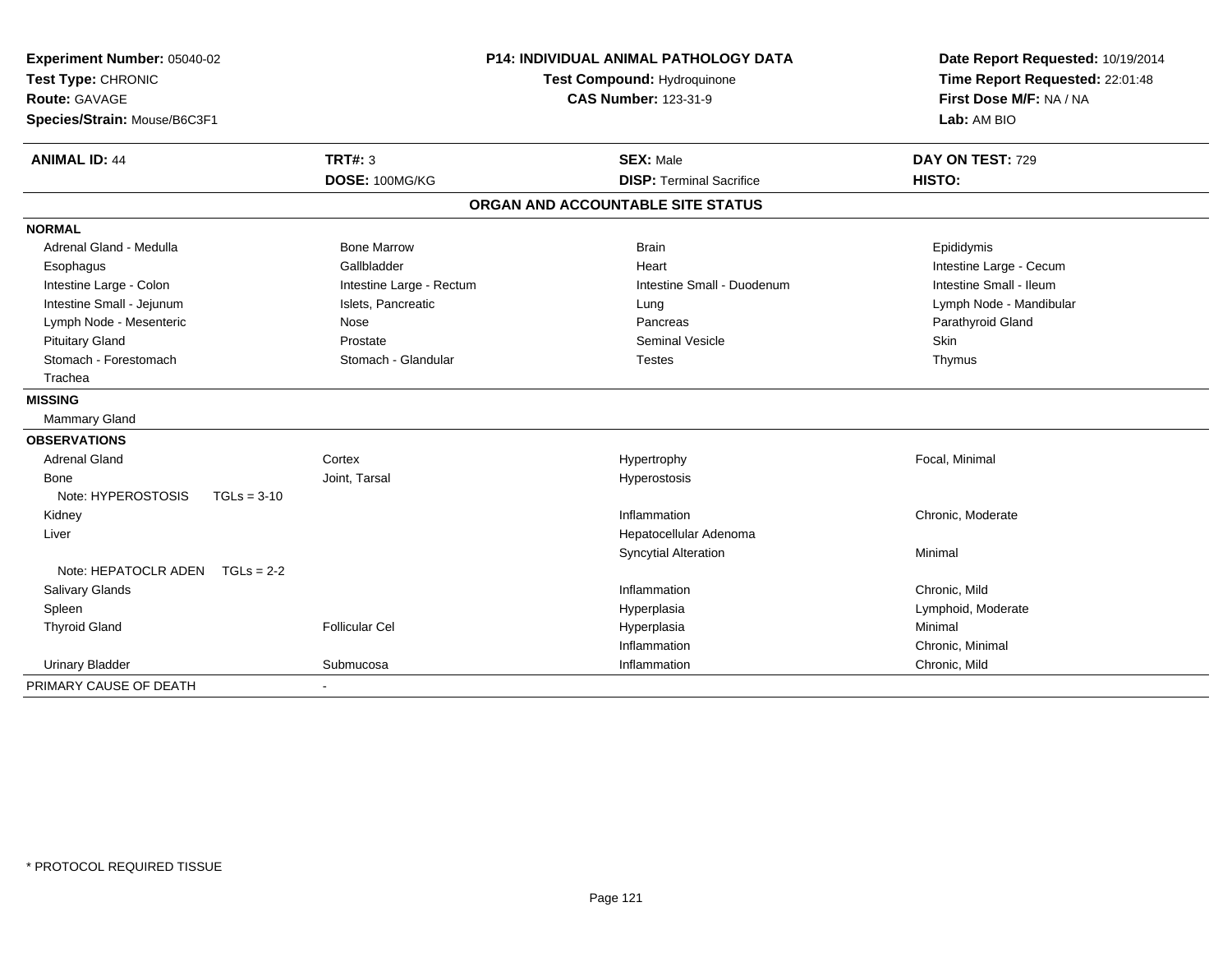| Experiment Number: 05040-02<br>Test Type: CHRONIC<br>Route: GAVAGE<br>Species/Strain: Mouse/B6C3F1 |                              | <b>P14: INDIVIDUAL ANIMAL PATHOLOGY DATA</b><br>Test Compound: Hydroquinone<br><b>CAS Number: 123-31-9</b> | Date Report Requested: 10/19/2014<br>Time Report Requested: 22:01:48<br>First Dose M/F: NA / NA<br>Lab: AM BIO |
|----------------------------------------------------------------------------------------------------|------------------------------|------------------------------------------------------------------------------------------------------------|----------------------------------------------------------------------------------------------------------------|
| <b>ANIMAL ID: 45</b>                                                                               | <b>TRT#: 1</b>               | <b>SEX: Male</b>                                                                                           | DAY ON TEST: 731                                                                                               |
|                                                                                                    | <b>DOSE: VEHICLE CONTROL</b> | <b>DISP: Terminal Sacrifice</b>                                                                            | HISTO:                                                                                                         |
|                                                                                                    |                              | ORGAN AND ACCOUNTABLE SITE STATUS                                                                          |                                                                                                                |
| <b>NORMAL</b>                                                                                      |                              |                                                                                                            |                                                                                                                |
| Adrenal Gland - Medulla                                                                            | <b>Bone</b>                  | <b>Bone Marrow</b>                                                                                         | <b>Brain</b>                                                                                                   |
| Epididymis                                                                                         | Esophagus                    | Gallbladder                                                                                                | Heart                                                                                                          |
| Intestine Large - Cecum                                                                            | Intestine Large - Colon      | Intestine Large - Rectum                                                                                   | Intestine Small - Duodenum                                                                                     |
| Intestine Small - Ileum                                                                            | Intestine Small - Jejunum    | Islets, Pancreatic                                                                                         | Liver                                                                                                          |
| Lung                                                                                               | Lymph Node - Mandibular      | Lymph Node - Mesenteric                                                                                    | Nose                                                                                                           |
| Pancreas                                                                                           | Parathyroid Gland            | Prostate                                                                                                   | <b>Seminal Vesicle</b>                                                                                         |
| <b>Skin</b>                                                                                        | Spleen                       | Stomach - Forestomach                                                                                      | Stomach - Glandular                                                                                            |
| <b>Testes</b>                                                                                      | Thymus                       | <b>Thyroid Gland</b>                                                                                       | Trachea                                                                                                        |
| <b>Urinary Bladder</b>                                                                             |                              |                                                                                                            |                                                                                                                |
| <b>MISSING</b>                                                                                     |                              |                                                                                                            |                                                                                                                |
| <b>Mammary Gland</b>                                                                               | <b>Pituitary Gland</b>       |                                                                                                            |                                                                                                                |
| <b>OBSERVATIONS</b>                                                                                |                              |                                                                                                            |                                                                                                                |
| <b>Adrenal Gland</b>                                                                               | Cortex                       | Hyperplasia                                                                                                | Focal, Mild                                                                                                    |
| Kidney                                                                                             |                              | Inflammation                                                                                               | Chronic, Mild                                                                                                  |
| <b>Salivary Glands</b>                                                                             |                              | Inflammation                                                                                               | Chronic, Mild                                                                                                  |
| Tooth                                                                                              | <b>Peridont Tiss</b>         | Inflammation                                                                                               | Suppurative, Moderate                                                                                          |
| PRIMARY CAUSE OF DEATH                                                                             |                              |                                                                                                            |                                                                                                                |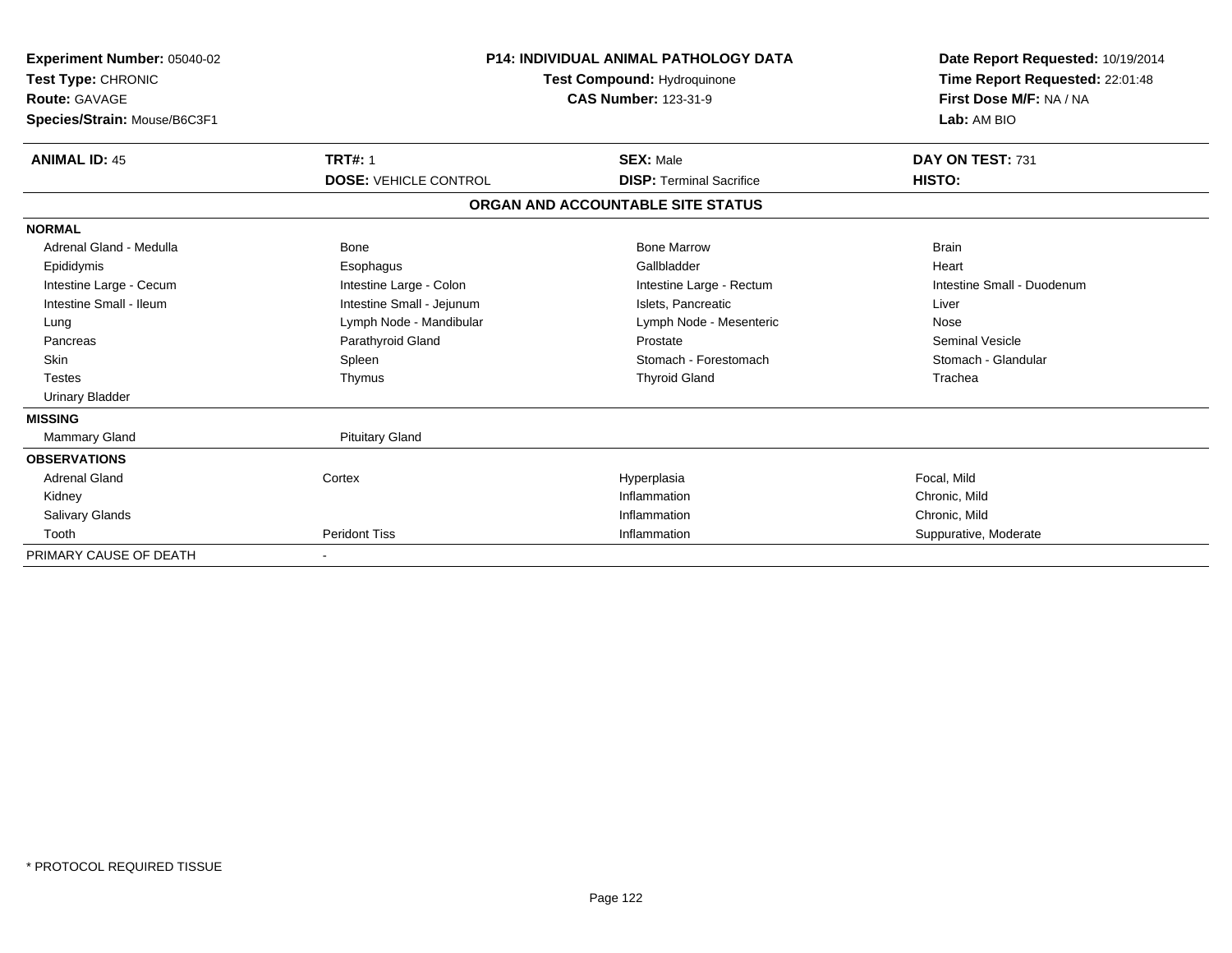| Experiment Number: 05040-02  |                                                 | <b>P14: INDIVIDUAL ANIMAL PATHOLOGY DATA</b> | Date Report Requested: 10/19/2014 |
|------------------------------|-------------------------------------------------|----------------------------------------------|-----------------------------------|
| Test Type: CHRONIC           |                                                 | Test Compound: Hydroquinone                  | Time Report Requested: 22:01:48   |
| <b>Route: GAVAGE</b>         |                                                 | <b>CAS Number: 123-31-9</b>                  | First Dose M/F: NA / NA           |
| Species/Strain: Mouse/B6C3F1 |                                                 |                                              | Lab: AM BIO                       |
| <b>ANIMAL ID: 45</b>         | <b>TRT#: 2</b>                                  | <b>SEX: Male</b>                             | DAY ON TEST: 731                  |
|                              | DOSE: 50 MG/KG                                  | <b>DISP:</b> Terminal Sacrifice              | HISTO:                            |
|                              |                                                 | ORGAN AND ACCOUNTABLE SITE STATUS            |                                   |
| <b>NORMAL</b>                |                                                 |                                              |                                   |
| Adrenal Gland - Medulla      | Spleen                                          |                                              |                                   |
| <b>OBSERVATIONS</b>          |                                                 |                                              |                                   |
| <b>Adrenal Gland</b>         | Cortex                                          | Hyperplasia                                  | Focal, Minimal                    |
| Liver                        |                                                 | <b>Basophilic Focus</b>                      |                                   |
|                              |                                                 | Hepatocellular Adenoma                       |                                   |
|                              |                                                 | <b>Syncytial Alteration</b>                  | Minimal                           |
|                              | [Hepatocellular Adenoma TGLS = 3-2,4-2,5-2,6-2] |                                              |                                   |
| Lung                         |                                                 | Alveolar/Bronchiolar Adenoma                 |                                   |
| Note: ALV BRON ADEN          | $TGLs = 2-3$                                    |                                              |                                   |
| Skin                         |                                                 | Acanthosis                                   | Marked                            |
|                              |                                                 | Ulcer                                        | Marked                            |
| Note: ULCER<br>$TGLs = 1-8$  |                                                 |                                              |                                   |
| <b>Thyroid Gland</b>         | <b>Follicular Cel</b>                           | Hyperplasia                                  | Mild                              |
| PRIMARY CAUSE OF DEATH       |                                                 |                                              |                                   |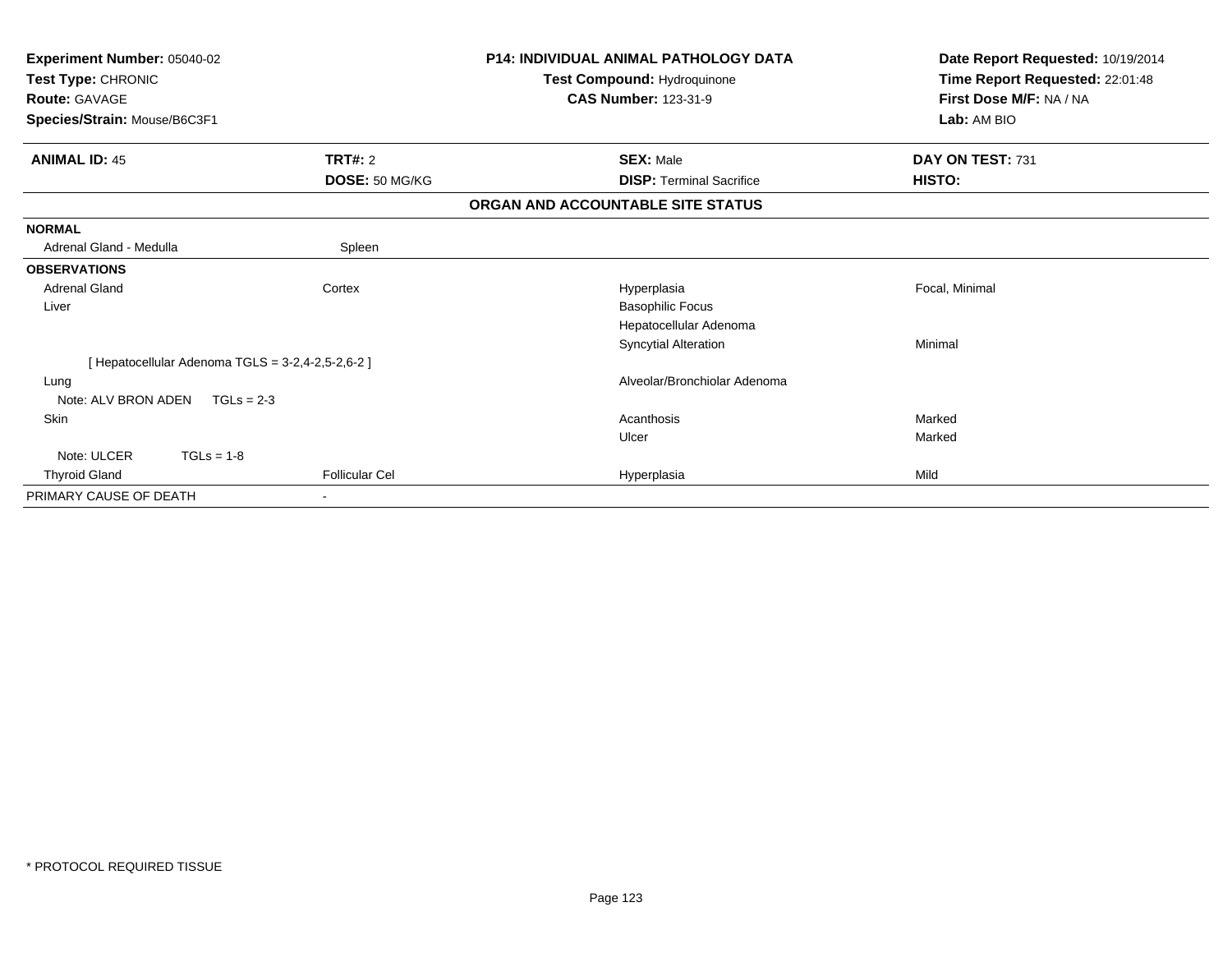| Experiment Number: 05040-02<br>Test Type: CHRONIC<br><b>Route: GAVAGE</b><br>Species/Strain: Mouse/B6C3F1                                                                                                                                                                            |                                                                                                                                                                                          | <b>P14: INDIVIDUAL ANIMAL PATHOLOGY DATA</b><br>Test Compound: Hydroquinone<br><b>CAS Number: 123-31-9</b>                                                                             | Date Report Requested: 10/19/2014<br>Time Report Requested: 22:01:48<br>First Dose M/F: NA / NA<br>Lab: AM BIO |  |
|--------------------------------------------------------------------------------------------------------------------------------------------------------------------------------------------------------------------------------------------------------------------------------------|------------------------------------------------------------------------------------------------------------------------------------------------------------------------------------------|----------------------------------------------------------------------------------------------------------------------------------------------------------------------------------------|----------------------------------------------------------------------------------------------------------------|--|
| <b>ANIMAL ID: 45</b>                                                                                                                                                                                                                                                                 | <b>TRT#: 3</b><br>DOSE: 100MG/KG                                                                                                                                                         | <b>SEX: Male</b><br><b>DISP: Terminal Sacrifice</b>                                                                                                                                    | DAY ON TEST: 731<br>HISTO:                                                                                     |  |
|                                                                                                                                                                                                                                                                                      |                                                                                                                                                                                          | ORGAN AND ACCOUNTABLE SITE STATUS                                                                                                                                                      |                                                                                                                |  |
| <b>NORMAL</b>                                                                                                                                                                                                                                                                        |                                                                                                                                                                                          |                                                                                                                                                                                        |                                                                                                                |  |
| <b>Adrenal Gland - Cortex</b><br>Epididymis<br>Intestine Large - Cecum<br>Intestine Small - Ileum<br>Lymph Node - Mandibular<br>Parathyroid Gland<br>Spleen<br>Thymus<br><b>MISSING</b><br><b>Mammary Gland</b><br><b>OBSERVATIONS</b><br>Bone<br>Note: HYPEROSTOSIS<br>$TGLs = 4-9$ | Adrenal Gland - Medulla<br>Esophagus<br>Intestine Large - Colon<br>Intestine Small - Jejunum<br>Lymph Node - Mesenteric<br>Prostate<br>Stomach - Forestomach<br>Trachea<br>Joint, Tarsal | <b>Bone Marrow</b><br>Gallbladder<br>Intestine Large - Rectum<br>Islets, Pancreatic<br>Nose<br><b>Seminal Vesicle</b><br>Stomach - Glandular<br><b>Urinary Bladder</b><br>Hyperostosis | <b>Brain</b><br>Heart<br>Intestine Small - Duodenum<br>Lung<br>Pancreas<br><b>Skin</b><br><b>Testes</b>        |  |
| Kidney<br>Liver<br>Note: HEPATOCLR ADEN<br>$TGLs = 3-2$<br>Note: HEPATOCLR ADEN<br>$TGLs = 2-10$<br>Note: HEPATOCLR ADEN<br>$TGLs = 5-10$<br><b>Pituitary Gland</b><br><b>Preputial Gland</b><br>Note: INFLAMMATION<br>$TGLs = 1-8$<br>Salivary Glands                               | <b>Pars Distalis</b><br><b>Follicular Cel</b>                                                                                                                                            | Inflammation<br>Anisokaryosis<br>Hepatocellular Adenoma<br><b>Syncytial Alteration</b><br>Hyperplasia<br>Inflammation<br>Inflammation                                                  | Chronic, Mild<br>Minimal<br>Multiple<br>Mild<br>Focal, Moderate<br>Suppurative, Marked<br>Chronic, Mild        |  |
| <b>Thyroid Gland</b>                                                                                                                                                                                                                                                                 |                                                                                                                                                                                          | Adenoma                                                                                                                                                                                |                                                                                                                |  |
| PRIMARY CAUSE OF DEATH                                                                                                                                                                                                                                                               |                                                                                                                                                                                          |                                                                                                                                                                                        |                                                                                                                |  |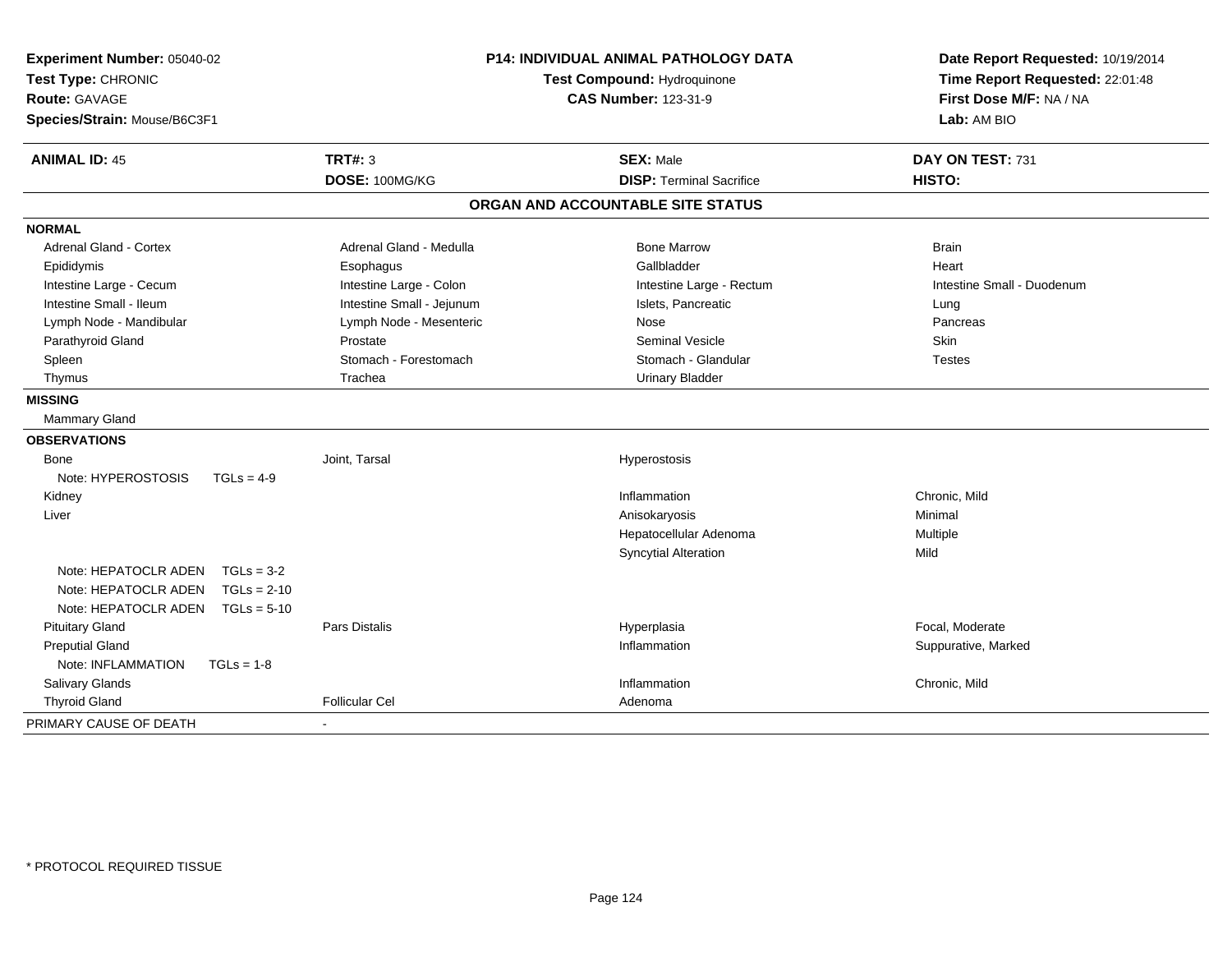| Experiment Number: 05040-02<br>Test Type: CHRONIC<br><b>Route: GAVAGE</b><br>Species/Strain: Mouse/B6C3F1 |                           | <b>P14: INDIVIDUAL ANIMAL PATHOLOGY DATA</b><br>Test Compound: Hydroquinone<br><b>CAS Number: 123-31-9</b> | Date Report Requested: 10/19/2014<br>Time Report Requested: 22:01:48<br>First Dose M/F: NA / NA<br>Lab: AM BIO |
|-----------------------------------------------------------------------------------------------------------|---------------------------|------------------------------------------------------------------------------------------------------------|----------------------------------------------------------------------------------------------------------------|
| <b>ANIMAL ID: 46</b>                                                                                      | <b>TRT#: 2</b>            | <b>SEX: Male</b>                                                                                           | DAY ON TEST: 652                                                                                               |
|                                                                                                           | DOSE: 50 MG/KG            | <b>DISP: Moribund</b>                                                                                      | HISTO:                                                                                                         |
|                                                                                                           |                           | ORGAN AND ACCOUNTABLE SITE STATUS                                                                          |                                                                                                                |
| <b>NORMAL</b>                                                                                             |                           |                                                                                                            |                                                                                                                |
| <b>Adrenal Gland - Cortex</b>                                                                             | Adrenal Gland - Medulla   | <b>Bone</b>                                                                                                | <b>Bone Marrow</b>                                                                                             |
| <b>Brain</b>                                                                                              | Epididymis                | Esophagus                                                                                                  | Heart                                                                                                          |
| Intestine Large - Cecum                                                                                   | Intestine Large - Colon   | Intestine Large - Rectum                                                                                   | Intestine Small - Duodenum                                                                                     |
| Intestine Small - Ileum                                                                                   | Intestine Small - Jejunum | Islets, Pancreatic                                                                                         | Lung                                                                                                           |
| Lymph Node - Mandibular                                                                                   | Nose                      | Pancreas                                                                                                   | Parathyroid Gland                                                                                              |
| <b>Pituitary Gland</b>                                                                                    | Prostate                  | <b>Seminal Vesicle</b>                                                                                     | Spleen                                                                                                         |
| Stomach - Forestomach                                                                                     | Stomach - Glandular       | <b>Testes</b>                                                                                              | <b>Thyroid Gland</b>                                                                                           |
| Trachea                                                                                                   | <b>Urinary Bladder</b>    |                                                                                                            |                                                                                                                |
| <b>MISSING</b>                                                                                            |                           |                                                                                                            |                                                                                                                |
| Gallbladder                                                                                               | <b>Mammary Gland</b>      | Thymus                                                                                                     |                                                                                                                |
| <b>OBSERVATIONS</b>                                                                                       |                           |                                                                                                            |                                                                                                                |
| Kidney                                                                                                    |                           | Nephropathy                                                                                                | Mild                                                                                                           |
| Liver                                                                                                     |                           | Hepatocellular Carcinoma                                                                                   |                                                                                                                |
| Note: HEPATOCLR CARC<br>$TGLs = 2-2$                                                                      |                           |                                                                                                            |                                                                                                                |
| Lymph Node                                                                                                | Mesenteric                | Congestion                                                                                                 | Marked                                                                                                         |
| <b>Salivary Glands</b>                                                                                    |                           | Inflammation                                                                                               | Chronic, Mild                                                                                                  |
| <b>Skin</b>                                                                                               |                           | Atrophy                                                                                                    | Moderate                                                                                                       |
| Note: ATROPHY<br>$TGLs = 1-10$                                                                            |                           |                                                                                                            |                                                                                                                |
| PRIMARY CAUSE OF DEATH                                                                                    | $\blacksquare$            |                                                                                                            |                                                                                                                |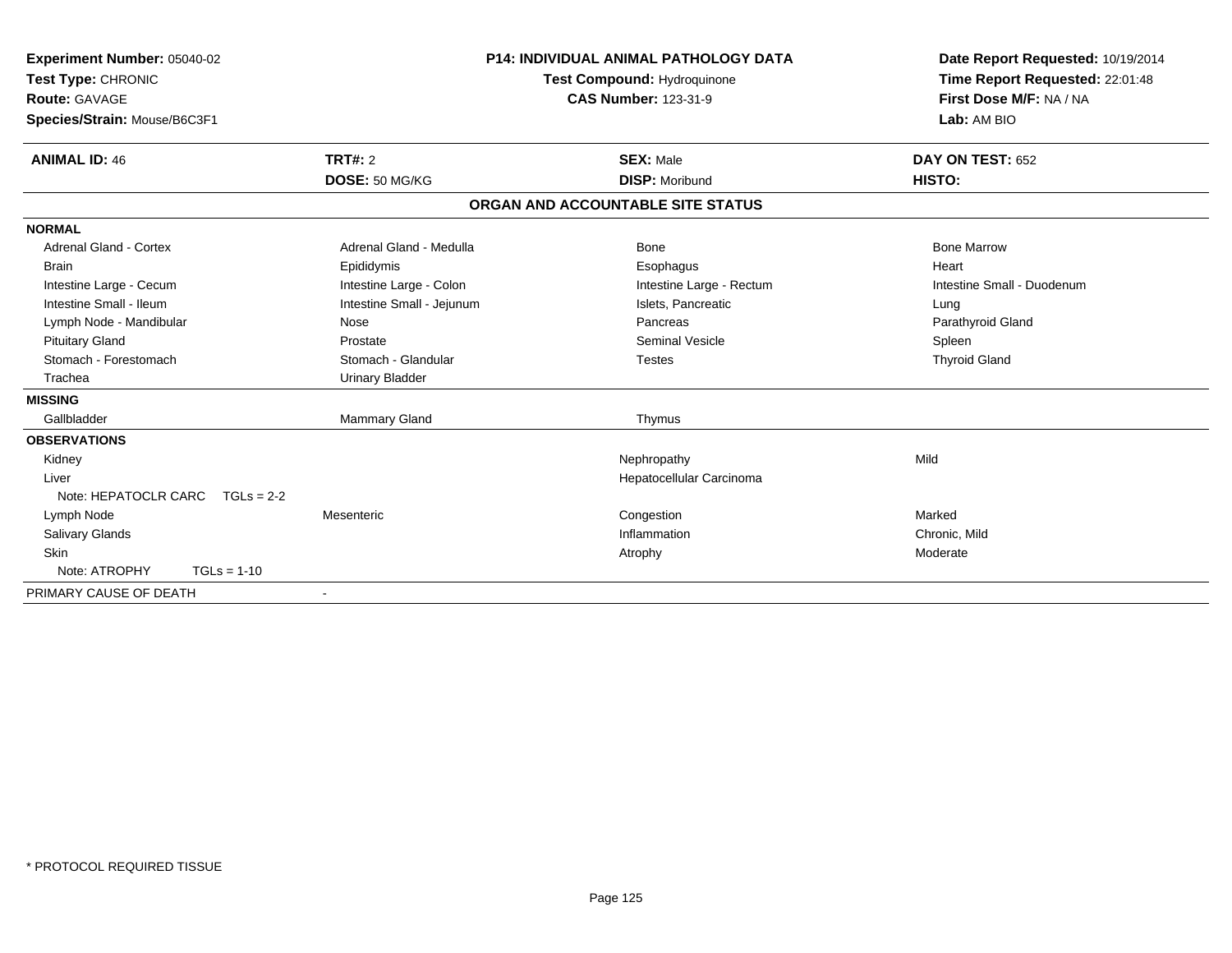| Experiment Number: 05040-02<br>Test Type: CHRONIC<br><b>Route: GAVAGE</b><br>Species/Strain: Mouse/B6C3F1 | <b>P14: INDIVIDUAL ANIMAL PATHOLOGY DATA</b><br>Test Compound: Hydroquinone<br><b>CAS Number: 123-31-9</b> |                                   | Date Report Requested: 10/19/2014<br>Time Report Requested: 22:01:48<br>First Dose M/F: NA / NA<br>Lab: AM BIO |
|-----------------------------------------------------------------------------------------------------------|------------------------------------------------------------------------------------------------------------|-----------------------------------|----------------------------------------------------------------------------------------------------------------|
| <b>ANIMAL ID: 47</b>                                                                                      | <b>TRT#: 1</b>                                                                                             | <b>SEX: Male</b>                  | DAY ON TEST: 681                                                                                               |
|                                                                                                           | <b>DOSE: VEHICLE CONTROL</b>                                                                               | <b>DISP: Moribund</b>             | HISTO:                                                                                                         |
|                                                                                                           |                                                                                                            | ORGAN AND ACCOUNTABLE SITE STATUS |                                                                                                                |
| <b>NORMAL</b>                                                                                             |                                                                                                            |                                   |                                                                                                                |
| <b>Adrenal Gland - Cortex</b>                                                                             | Adrenal Gland - Medulla                                                                                    | Bone                              | <b>Bone Marrow</b>                                                                                             |
| Brain                                                                                                     | Epididymis                                                                                                 | Esophagus                         | Heart                                                                                                          |
| Intestine Large - Cecum                                                                                   | Intestine Large - Colon                                                                                    | Intestine Large - Rectum          | Intestine Small - Duodenum                                                                                     |
| Intestine Small - Ileum                                                                                   | Intestine Small - Jejunum                                                                                  | Islets, Pancreatic                | Liver                                                                                                          |
| Lung                                                                                                      | Lymph Node - Mandibular                                                                                    | Lymph Node - Mesenteric           | Nose                                                                                                           |
| Pancreas                                                                                                  | Parathyroid Gland                                                                                          | <b>Salivary Glands</b>            | <b>Seminal Vesicle</b>                                                                                         |
| Stomach - Forestomach                                                                                     | Stomach - Glandular                                                                                        | <b>Testes</b>                     | <b>Thyroid Gland</b>                                                                                           |
| Trachea                                                                                                   | <b>Urinary Bladder</b>                                                                                     |                                   |                                                                                                                |
| <b>MISSING</b>                                                                                            |                                                                                                            |                                   |                                                                                                                |
| Gallbladder                                                                                               | Mammary Gland                                                                                              | <b>Pituitary Gland</b>            | Thymus                                                                                                         |
| <b>OBSERVATIONS</b>                                                                                       |                                                                                                            |                                   |                                                                                                                |
| Kidney                                                                                                    |                                                                                                            | Inflammation                      | Suppurative, Marked                                                                                            |
| [Inflammation TGLS = $4-1$ ]                                                                              |                                                                                                            |                                   |                                                                                                                |
| Mesentery                                                                                                 |                                                                                                            | Inflammation                      | Acute, Marked                                                                                                  |
|                                                                                                           | Fat                                                                                                        | <b>Necrosis</b>                   | Focal, Marked                                                                                                  |
| [ Necrosis TGLS = $8-2$ ]                                                                                 |                                                                                                            |                                   |                                                                                                                |
| Prostate                                                                                                  |                                                                                                            | Inflammation                      | Chronic Active, Moderate                                                                                       |
| Skin                                                                                                      | <b>Subcut Tiss</b>                                                                                         | Fibrosarcoma                      |                                                                                                                |
| Note: INFLAMMATION<br>$TGLs = 6-10$                                                                       |                                                                                                            |                                   |                                                                                                                |
| Note: FIBROSARC<br>$TGLs = 2-10$                                                                          |                                                                                                            |                                   |                                                                                                                |
| Spleen                                                                                                    |                                                                                                            | Hematopoietic Cell Proliferation  | Marked                                                                                                         |
| [ Hematopoietic Cell Proliferation TGLS = 3-2 ]                                                           |                                                                                                            |                                   |                                                                                                                |
| PRIMARY CAUSE OF DEATH                                                                                    |                                                                                                            |                                   |                                                                                                                |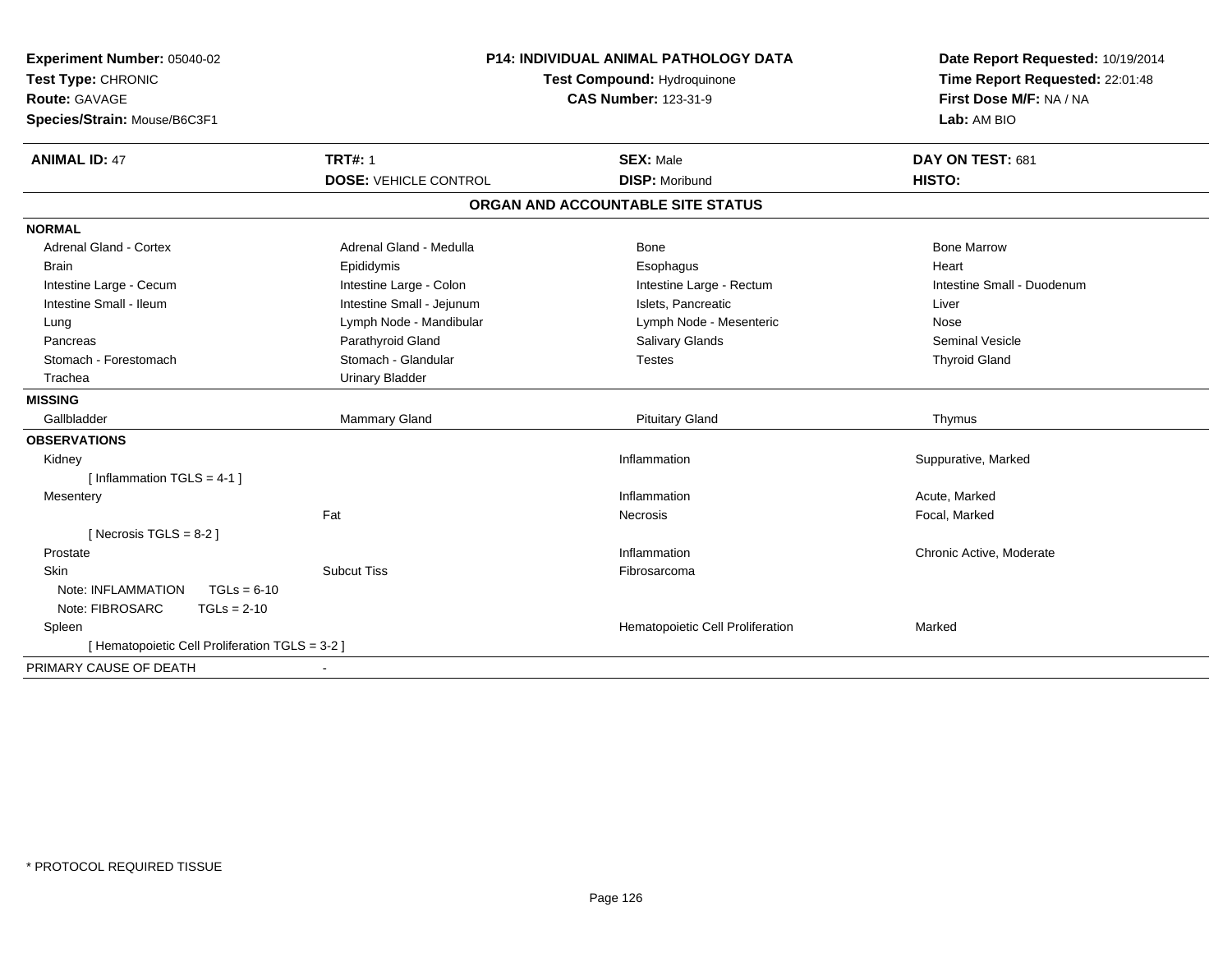| Experiment Number: 05040-02<br>Test Type: CHRONIC<br>Route: GAVAGE<br>Species/Strain: Mouse/B6C3F1 |              | <b>P14: INDIVIDUAL ANIMAL PATHOLOGY DATA</b><br>Test Compound: Hydroquinone<br><b>CAS Number: 123-31-9</b> |  |                                   | Date Report Requested: 10/19/2014<br>Time Report Requested: 22:01:48<br>First Dose M/F: NA / NA<br>Lab: AM BIO |  |
|----------------------------------------------------------------------------------------------------|--------------|------------------------------------------------------------------------------------------------------------|--|-----------------------------------|----------------------------------------------------------------------------------------------------------------|--|
| <b>ANIMAL ID: 47</b>                                                                               |              | TRT#: 3                                                                                                    |  | <b>SEX: Male</b>                  | DAY ON TEST: 729                                                                                               |  |
|                                                                                                    |              | DOSE: 100MG/KG                                                                                             |  | <b>DISP: Terminal Sacrifice</b>   | HISTO:                                                                                                         |  |
|                                                                                                    |              |                                                                                                            |  | ORGAN AND ACCOUNTABLE SITE STATUS |                                                                                                                |  |
| <b>NORMAL</b>                                                                                      |              |                                                                                                            |  |                                   |                                                                                                                |  |
| <b>Adrenal Gland - Cortex</b>                                                                      |              | Adrenal Gland - Medulla                                                                                    |  | Bone                              | <b>Bone Marrow</b>                                                                                             |  |
| Brain                                                                                              |              | Epididymis                                                                                                 |  | Esophagus                         | Gallbladder                                                                                                    |  |
| Heart                                                                                              |              | Intestine Large - Cecum                                                                                    |  | Intestine Large - Colon           | Intestine Large - Rectum                                                                                       |  |
| Intestine Small - Duodenum                                                                         |              | Intestine Small - Ileum                                                                                    |  | Intestine Small - Jejunum         | Islets, Pancreatic                                                                                             |  |
| Liver                                                                                              |              | Lung                                                                                                       |  | Lymph Node - Mandibular           | Lymph Node - Mesenteric                                                                                        |  |
| Nose                                                                                               |              | Pancreas                                                                                                   |  | Prostate                          | <b>Salivary Glands</b>                                                                                         |  |
| <b>Seminal Vesicle</b>                                                                             |              | Skin                                                                                                       |  | Spleen                            | Stomach - Forestomach                                                                                          |  |
| Stomach - Glandular                                                                                |              | Trachea                                                                                                    |  |                                   |                                                                                                                |  |
| <b>MISSING</b>                                                                                     |              |                                                                                                            |  |                                   |                                                                                                                |  |
| <b>Mammary Gland</b>                                                                               |              | Parathyroid Gland                                                                                          |  | Thymus                            | <b>Thyroid Gland</b>                                                                                           |  |
| <b>OBSERVATIONS</b>                                                                                |              |                                                                                                            |  |                                   |                                                                                                                |  |
| Kidney                                                                                             |              |                                                                                                            |  | Inflammation                      | Chronic, Minimal                                                                                               |  |
| <b>Pituitary Gland</b>                                                                             |              | <b>Pars Distalis</b>                                                                                       |  | Hyperplasia                       | Focal, Moderate                                                                                                |  |
| <b>Testes</b>                                                                                      |              | <b>Interstit Cell</b>                                                                                      |  | Adenoma                           |                                                                                                                |  |
| Note: ADENOMA                                                                                      | $TGLs = 1-5$ |                                                                                                            |  |                                   |                                                                                                                |  |
| <b>Urinary Bladder</b>                                                                             |              | Submucosa                                                                                                  |  | Inflammation                      | Chronic, Minimal                                                                                               |  |
| PRIMARY CAUSE OF DEATH                                                                             |              |                                                                                                            |  |                                   |                                                                                                                |  |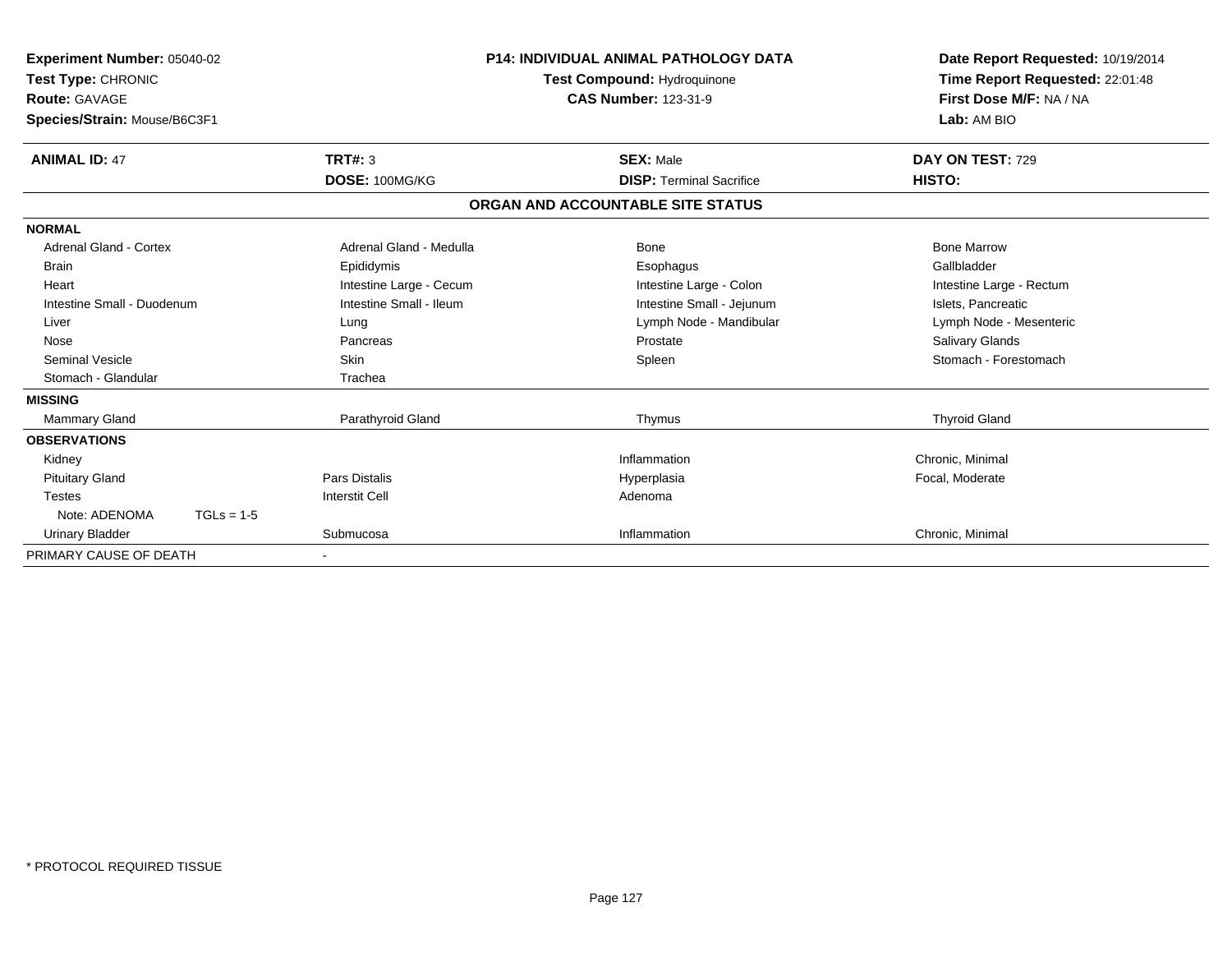| Experiment Number: 05040-02<br>Test Type: CHRONIC<br><b>Route: GAVAGE</b><br>Species/Strain: Mouse/B6C3F1 |               | P14: INDIVIDUAL ANIMAL PATHOLOGY DATA<br>Test Compound: Hydroquinone<br><b>CAS Number: 123-31-9</b> |                                   | Date Report Requested: 10/19/2014<br>Time Report Requested: 22:01:48<br>First Dose M/F: NA / NA<br>Lab: AM BIO |  |
|-----------------------------------------------------------------------------------------------------------|---------------|-----------------------------------------------------------------------------------------------------|-----------------------------------|----------------------------------------------------------------------------------------------------------------|--|
| <b>ANIMAL ID: 48</b>                                                                                      |               | <b>TRT#: 1</b>                                                                                      | <b>SEX: Male</b>                  | DAY ON TEST: 731                                                                                               |  |
|                                                                                                           |               | <b>DOSE: VEHICLE CONTROL</b>                                                                        | <b>DISP: Terminal Sacrifice</b>   | HISTO:                                                                                                         |  |
|                                                                                                           |               |                                                                                                     | ORGAN AND ACCOUNTABLE SITE STATUS |                                                                                                                |  |
| <b>NORMAL</b>                                                                                             |               |                                                                                                     |                                   |                                                                                                                |  |
| <b>Adrenal Gland - Cortex</b>                                                                             |               | Adrenal Gland - Medulla                                                                             | <b>Bone Marrow</b>                | <b>Brain</b>                                                                                                   |  |
| Epididymis                                                                                                |               | Esophagus                                                                                           | Gallbladder                       | Heart                                                                                                          |  |
| Intestine Large - Cecum                                                                                   |               | Intestine Large - Colon                                                                             | Intestine Large - Rectum          | Intestine Small - Duodenum                                                                                     |  |
| Intestine Small - Ileum                                                                                   |               | Intestine Small - Jejunum                                                                           | Islets, Pancreatic                | Liver                                                                                                          |  |
| Lung                                                                                                      |               | Lymph Node - Mandibular                                                                             | Pancreas                          | Parathyroid Gland                                                                                              |  |
| Penis                                                                                                     |               | <b>Pituitary Gland</b>                                                                              | <b>Salivary Glands</b>            | Skin                                                                                                           |  |
| Spleen                                                                                                    |               | Stomach - Forestomach                                                                               | Stomach - Glandular               | <b>Testes</b>                                                                                                  |  |
| <b>Thyroid Gland</b>                                                                                      |               | Trachea                                                                                             |                                   |                                                                                                                |  |
| <b>MISSING</b>                                                                                            |               |                                                                                                     |                                   |                                                                                                                |  |
| Mammary Gland                                                                                             |               | Thymus                                                                                              |                                   |                                                                                                                |  |
| <b>OBSERVATIONS</b>                                                                                       |               |                                                                                                     |                                   |                                                                                                                |  |
| Bone                                                                                                      |               | Joint, Tarsal                                                                                       | Hyperostosis                      |                                                                                                                |  |
| Note: HYPEROSTOSIS                                                                                        | $TGLs = 7-9$  |                                                                                                     |                                   |                                                                                                                |  |
| Kidney                                                                                                    |               |                                                                                                     | Nephropathy                       | Marked                                                                                                         |  |
|                                                                                                           |               |                                                                                                     | Nephropathy                       | Mild                                                                                                           |  |
| Note: NEPHROPATHY                                                                                         | $TGLs = 3-1$  |                                                                                                     |                                   |                                                                                                                |  |
| Note: NEPHROPATHY                                                                                         | $TGLs = 4-1$  |                                                                                                     |                                   |                                                                                                                |  |
| Lymph Node                                                                                                |               | Mesenteric                                                                                          | Congestion                        | Moderate                                                                                                       |  |
|                                                                                                           |               | Renal                                                                                               | Hyperplasia                       | Lymphoid, Moderate                                                                                             |  |
| Note: HYPERPLASIA                                                                                         | $TGLs = 6-10$ |                                                                                                     |                                   |                                                                                                                |  |
| Note: ILIAC L.N. WAS EXAMINED AND FOUND NORMAL.                                                           |               |                                                                                                     |                                   |                                                                                                                |  |
| Note: CONGESTION                                                                                          | $TGLs = 8-4$  |                                                                                                     |                                   |                                                                                                                |  |
| Nose                                                                                                      |               | Lumen, Turbinate                                                                                    | Inflammation                      | Suppurative, Minimal                                                                                           |  |
| Prostate                                                                                                  |               |                                                                                                     | Inflammation                      | Chronic, Marked                                                                                                |  |
| <b>Seminal Vesicle</b>                                                                                    |               |                                                                                                     | Inflammation                      | Chronic, Moderate                                                                                              |  |
| Note: INFLAMMATION                                                                                        | $TGLs = 2-9$  |                                                                                                     |                                   |                                                                                                                |  |
| Urethra                                                                                                   |               | <b>Distal</b>                                                                                       | Inflammation                      | Chronic, Moderate                                                                                              |  |
| <b>Urinary Bladder</b>                                                                                    |               | Submucosa                                                                                           | Inflammation                      | Chronic, Marked                                                                                                |  |
| PRIMARY CAUSE OF DEATH                                                                                    |               |                                                                                                     |                                   |                                                                                                                |  |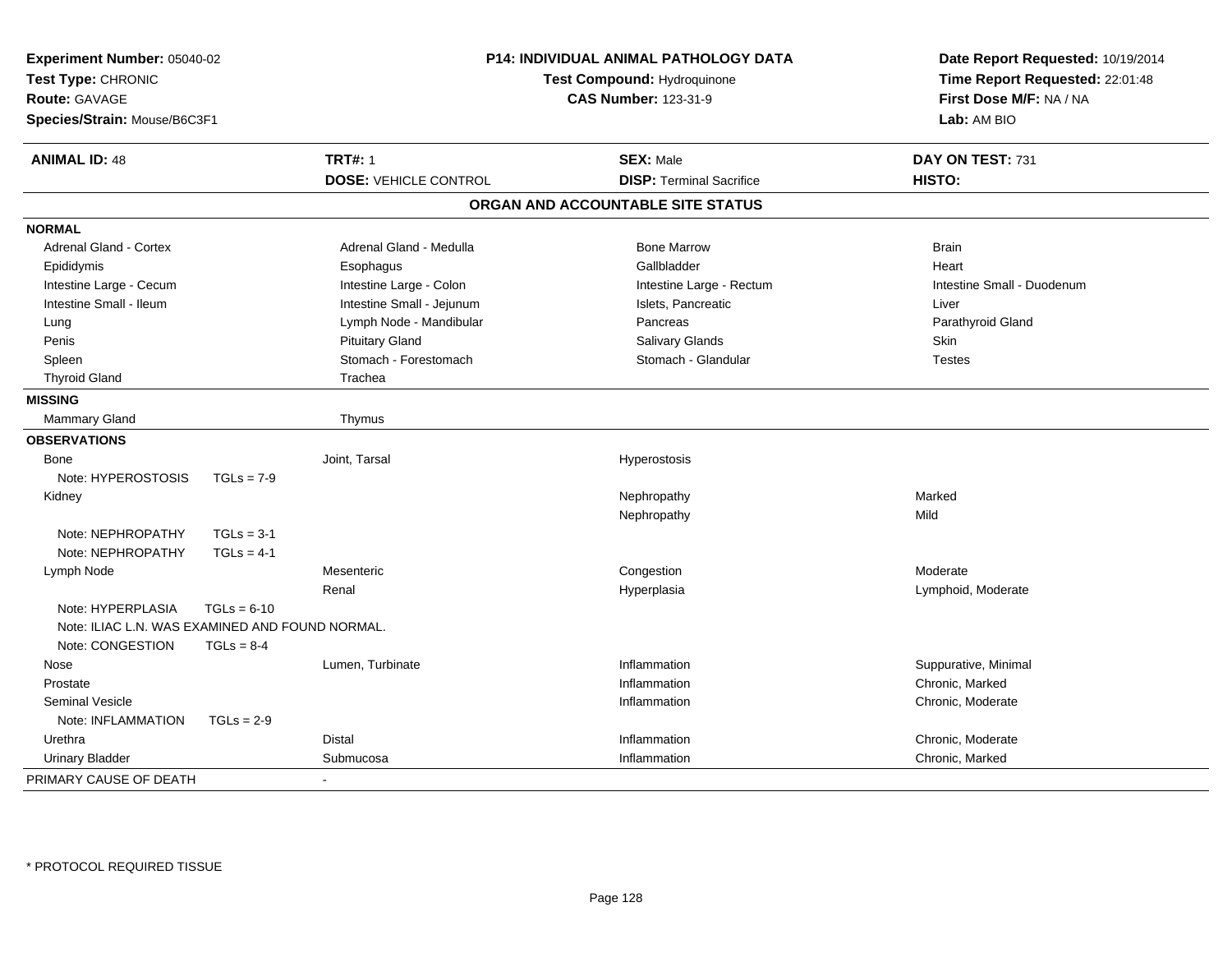| Experiment Number: 05040-02<br>Test Type: CHRONIC<br><b>Route: GAVAGE</b><br>Species/Strain: Mouse/B6C3F1 |                      |                              | <b>P14: INDIVIDUAL ANIMAL PATHOLOGY DATA</b><br>Test Compound: Hydroquinone<br><b>CAS Number: 123-31-9</b> |                                   | Date Report Requested: 10/19/2014<br>Time Report Requested: 22:01:48<br>First Dose M/F: NA / NA<br>Lab: AM BIO |
|-----------------------------------------------------------------------------------------------------------|----------------------|------------------------------|------------------------------------------------------------------------------------------------------------|-----------------------------------|----------------------------------------------------------------------------------------------------------------|
| <b>ANIMAL ID: 49</b>                                                                                      |                      | <b>TRT#: 1</b>               |                                                                                                            | <b>SEX: Male</b>                  | DAY ON TEST: 729                                                                                               |
|                                                                                                           |                      | <b>DOSE: VEHICLE CONTROL</b> |                                                                                                            | <b>DISP: Terminal Sacrifice</b>   | HISTO:                                                                                                         |
|                                                                                                           |                      |                              |                                                                                                            | ORGAN AND ACCOUNTABLE SITE STATUS |                                                                                                                |
| <b>NORMAL</b>                                                                                             |                      |                              |                                                                                                            |                                   |                                                                                                                |
| <b>Adrenal Gland - Cortex</b>                                                                             |                      | Adrenal Gland - Medulla      |                                                                                                            | <b>Bone Marrow</b>                | <b>Brain</b>                                                                                                   |
| Epididymis                                                                                                |                      | Esophagus                    |                                                                                                            | Gallbladder                       | Heart                                                                                                          |
| Intestine Large - Cecum                                                                                   |                      | Intestine Large - Colon      |                                                                                                            | Intestine Large - Rectum          | Intestine Small - Duodenum                                                                                     |
| Intestine Small - Ileum                                                                                   |                      | Intestine Small - Jejunum    |                                                                                                            | Islets, Pancreatic                | Nose                                                                                                           |
| Parathyroid Gland                                                                                         |                      | Seminal Vesicle              |                                                                                                            | Skin                              | Stomach - Forestomach                                                                                          |
| Stomach - Glandular                                                                                       |                      | <b>Testes</b>                |                                                                                                            | <b>Thyroid Gland</b>              | Trachea                                                                                                        |
| <b>MISSING</b>                                                                                            |                      |                              |                                                                                                            |                                   |                                                                                                                |
| Mammary Gland                                                                                             |                      | <b>Pituitary Gland</b>       |                                                                                                            |                                   |                                                                                                                |
| <b>OBSERVATIONS</b>                                                                                       |                      |                              |                                                                                                            |                                   |                                                                                                                |
| Bone                                                                                                      |                      | Joint, Tarsal                |                                                                                                            | Hyperostosis                      |                                                                                                                |
| Note: HYPEROSTOSIS                                                                                        | $TGLs = 16-9$        |                              |                                                                                                            |                                   |                                                                                                                |
| Kidney                                                                                                    |                      |                              |                                                                                                            | Lymphoma Malignant Lymphocytic    |                                                                                                                |
| Liver                                                                                                     |                      |                              |                                                                                                            | Hemangiosarcoma                   |                                                                                                                |
|                                                                                                           |                      |                              |                                                                                                            | Lymphoma Malignant Lymphocytic    |                                                                                                                |
| Note: LYMPH MAL LYMP                                                                                      | $TGLs = 14-10$       |                              |                                                                                                            |                                   |                                                                                                                |
| Note: HEMANGIOSARC                                                                                        | $TGLs = 13-10$       |                              |                                                                                                            |                                   |                                                                                                                |
| Lung                                                                                                      |                      |                              |                                                                                                            | Lymphoma Malignant Lymphocytic    |                                                                                                                |
| Lymph Node                                                                                                |                      | <b>Bronchial</b>             |                                                                                                            | Lymphoma Malignant Lymphocytic    |                                                                                                                |
|                                                                                                           |                      | Deep Cervical                |                                                                                                            | Lymphoma Malignant Lymphocytic    |                                                                                                                |
|                                                                                                           |                      | <b>Iliac</b>                 |                                                                                                            | Lymphoma Malignant Lymphocytic    |                                                                                                                |
|                                                                                                           |                      | Inguinal                     |                                                                                                            | Lymphoma Malignant Lymphocytic    |                                                                                                                |
|                                                                                                           |                      | Mandibular                   |                                                                                                            | Lymphoma Malignant Lymphocytic    |                                                                                                                |
|                                                                                                           |                      | Mesenteric                   |                                                                                                            | Lymphoma Malignant Lymphocytic    |                                                                                                                |
|                                                                                                           |                      | Pancreatic                   |                                                                                                            | Lymphoma Malignant Lymphocytic    |                                                                                                                |
|                                                                                                           |                      | Renal                        |                                                                                                            | Lymphoma Malignant Lymphocytic    |                                                                                                                |
| Note: LYMPH MAL LYMP                                                                                      | $TGLs = 11-14$       |                              |                                                                                                            |                                   |                                                                                                                |
| Note: LYMPH MAL LYMP                                                                                      | $TGLs = 7-17,8-17$   |                              |                                                                                                            |                                   |                                                                                                                |
| Note: LYMPH MAL LYMP                                                                                      | $TGLs = 12-11$       |                              |                                                                                                            |                                   |                                                                                                                |
| Note: LYMPH MAL LYMP                                                                                      | $TGLs = 9-16, 10-16$ |                              |                                                                                                            |                                   |                                                                                                                |
| Note: LYMPH MAL LYMP                                                                                      | $TGLs = 15-19$       |                              |                                                                                                            |                                   |                                                                                                                |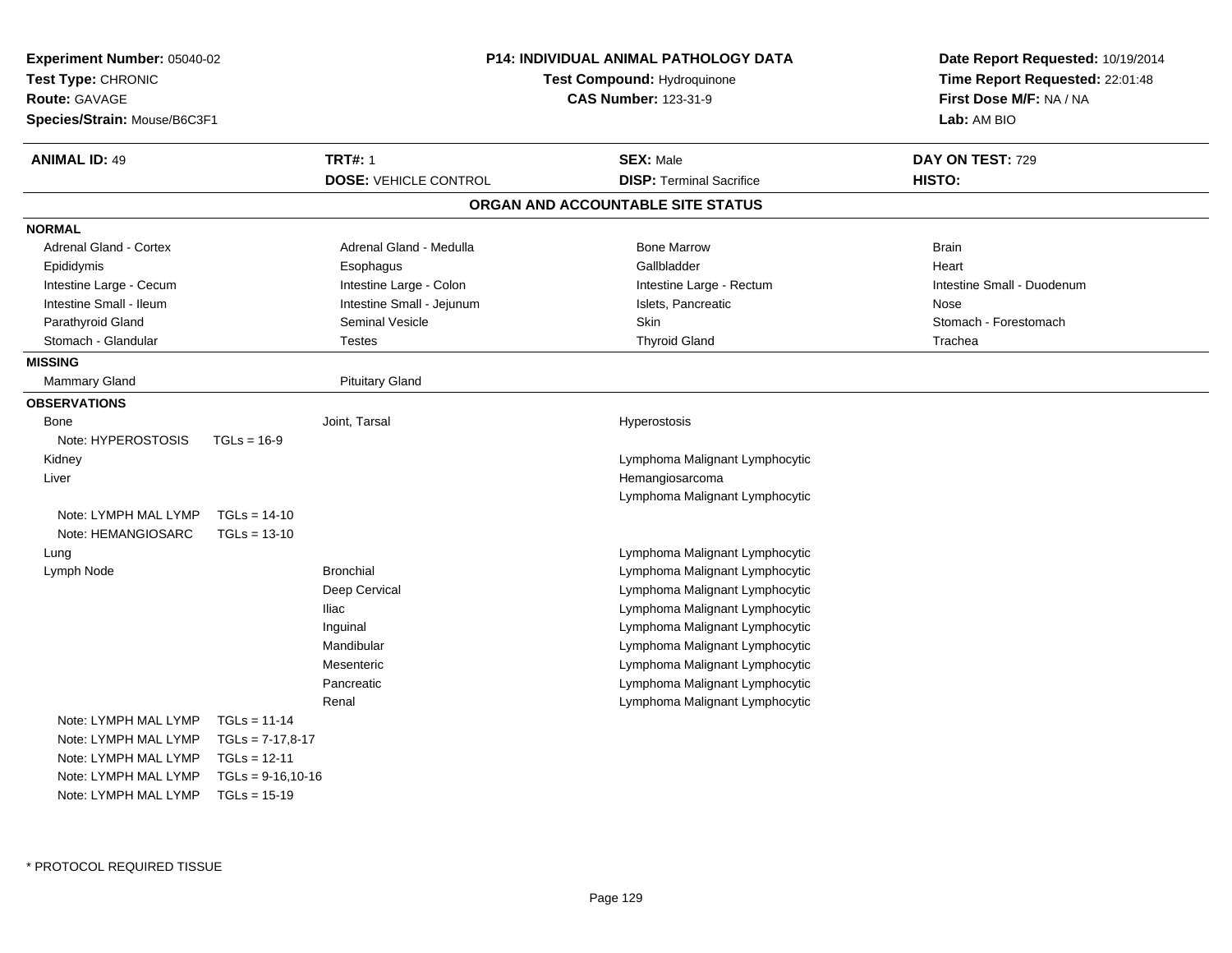| <b>Experiment Number: 05040-02</b><br>Test Type: CHRONIC<br><b>Route: GAVAGE</b><br>Species/Strain: Mouse/B6C3F1 | <b>P14: INDIVIDUAL ANIMAL PATHOLOGY DATA</b><br><b>Test Compound: Hydroquinone</b><br><b>CAS Number: 123-31-9</b> |                              | Date Report Requested: 10/19/2014<br>Time Report Requested: 22:01:48<br>First Dose M/F: NA / NA<br>Lab: AM BIO |                  |
|------------------------------------------------------------------------------------------------------------------|-------------------------------------------------------------------------------------------------------------------|------------------------------|----------------------------------------------------------------------------------------------------------------|------------------|
| <b>ANIMAL ID: 49</b>                                                                                             |                                                                                                                   | <b>TRT#: 1</b>               | <b>SEX: Male</b>                                                                                               | DAY ON TEST: 729 |
|                                                                                                                  |                                                                                                                   | <b>DOSE: VEHICLE CONTROL</b> | <b>DISP:</b> Terminal Sacrifice                                                                                | <b>HISTO:</b>    |
|                                                                                                                  |                                                                                                                   |                              | ORGAN AND ACCOUNTABLE SITE STATUS                                                                              |                  |
| Note: LYMPH MAL LYMP                                                                                             | $TGLs = 2-13$                                                                                                     |                              |                                                                                                                |                  |
| Note: LYMPH MAL LYMP                                                                                             | $TGLs = 1-12$                                                                                                     |                              |                                                                                                                |                  |
| Note: LYMPH MAL LYMP                                                                                             | $TGLs = 5-15$                                                                                                     |                              |                                                                                                                |                  |
| Pancreas                                                                                                         |                                                                                                                   |                              | Lymphoma Malignant Lymphocytic                                                                                 |                  |
| Prostate                                                                                                         |                                                                                                                   |                              | Lymphoma Malignant Lymphocytic                                                                                 |                  |
| Salivary Glands                                                                                                  |                                                                                                                   |                              | Lymphoma Malignant Lymphocytic                                                                                 |                  |
| Spleen                                                                                                           |                                                                                                                   |                              | Lymphoma Malignant Lymphocytic                                                                                 |                  |
| Note: LYMPH MAL LYMP                                                                                             | $TGLs = 3-2$                                                                                                      |                              |                                                                                                                |                  |
| Thymus                                                                                                           |                                                                                                                   |                              | Lymphoma Malignant Lymphocytic                                                                                 |                  |
| Note: LYMPH MAL LYMP                                                                                             | $TGLS = 4-4$                                                                                                      |                              |                                                                                                                |                  |
| Urinary Bladder                                                                                                  |                                                                                                                   |                              | Lymphoma Malignant Lymphocytic                                                                                 |                  |
| PRIMARY CAUSE OF DEATH                                                                                           |                                                                                                                   |                              |                                                                                                                |                  |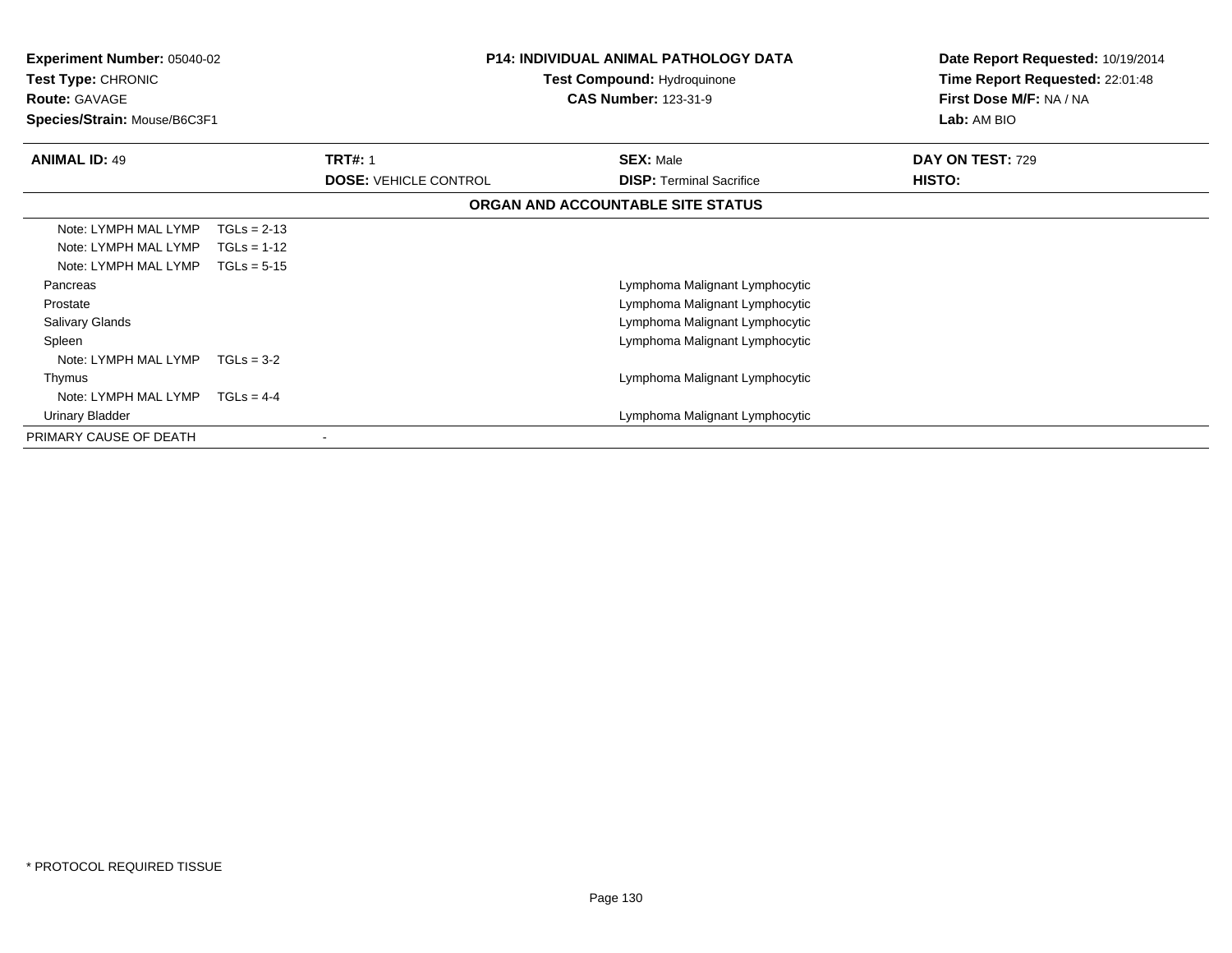| <b>Experiment Number: 05040-02</b><br>Test Type: CHRONIC<br><b>Route: GAVAGE</b> |                         | <b>P14: INDIVIDUAL ANIMAL PATHOLOGY DATA</b><br><b>Test Compound: Hydroquinone</b><br><b>CAS Number: 123-31-9</b> | Date Report Requested: 10/19/2014<br>Time Report Requested: 22:01:48<br>First Dose M/F: NA / NA |
|----------------------------------------------------------------------------------|-------------------------|-------------------------------------------------------------------------------------------------------------------|-------------------------------------------------------------------------------------------------|
| Species/Strain: Mouse/B6C3F1                                                     |                         |                                                                                                                   | Lab: AM BIO                                                                                     |
| <b>ANIMAL ID: 49</b>                                                             | <b>TRT#:</b> 2          | <b>SEX: Male</b>                                                                                                  | DAY ON TEST: 730                                                                                |
|                                                                                  | DOSE: 50 MG/KG          | <b>DISP: Terminal Sacrifice</b>                                                                                   | HISTO:                                                                                          |
|                                                                                  |                         | ORGAN AND ACCOUNTABLE SITE STATUS                                                                                 |                                                                                                 |
| <b>NORMAL</b>                                                                    |                         |                                                                                                                   |                                                                                                 |
| <b>Adrenal Gland - Cortex</b>                                                    | Adrenal Gland - Medulla | <b>Thyroid Gland</b>                                                                                              |                                                                                                 |
| <b>OBSERVATIONS</b>                                                              |                         |                                                                                                                   |                                                                                                 |
| Liver                                                                            |                         | Hepatocellular Adenoma                                                                                            |                                                                                                 |
| Note: HEPATOCLR ADEN<br>$TGLs = 2-2$                                             |                         |                                                                                                                   |                                                                                                 |
| Skin                                                                             | <b>Subcut Tiss</b>      | Sarcoma                                                                                                           |                                                                                                 |
| Note: SARCOMA<br>$TGLs = 1-8$                                                    |                         |                                                                                                                   |                                                                                                 |
| Spleen                                                                           |                         | Hematopoietic Cell Proliferation                                                                                  | Marked                                                                                          |
| PRIMARY CAUSE OF DEATH                                                           |                         |                                                                                                                   |                                                                                                 |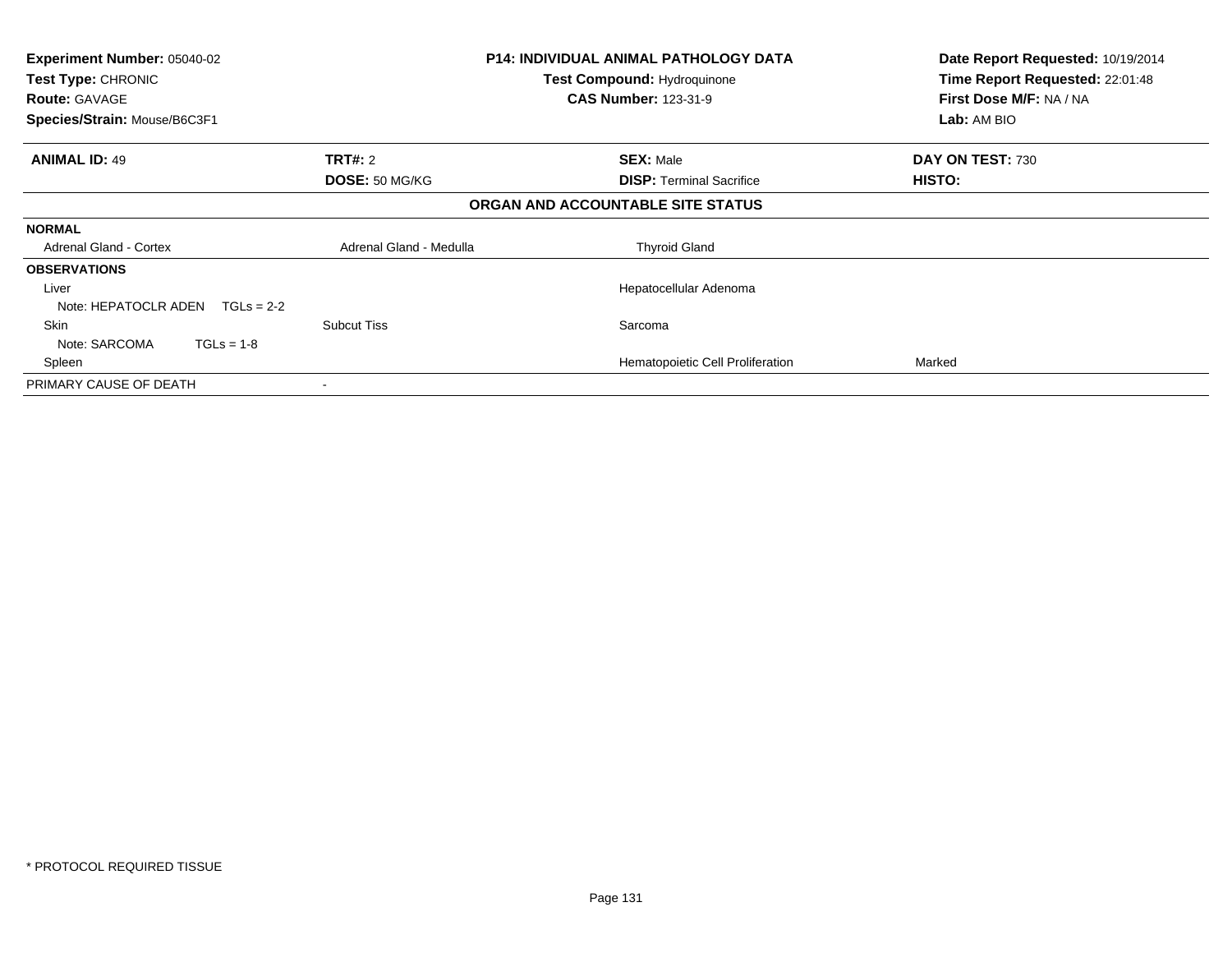| Experiment Number: 05040-02<br>Test Type: CHRONIC<br>Route: GAVAGE<br>Species/Strain: Mouse/B6C3F1 |                            | <b>P14: INDIVIDUAL ANIMAL PATHOLOGY DATA</b><br>Test Compound: Hydroquinone<br><b>CAS Number: 123-31-9</b> | Date Report Requested: 10/19/2014<br>Time Report Requested: 22:01:48<br>First Dose M/F: NA / NA<br>Lab: AM BIO |
|----------------------------------------------------------------------------------------------------|----------------------------|------------------------------------------------------------------------------------------------------------|----------------------------------------------------------------------------------------------------------------|
| <b>ANIMAL ID: 49</b>                                                                               | <b>TRT#: 3</b>             | <b>SEX: Male</b>                                                                                           | DAY ON TEST: 649                                                                                               |
|                                                                                                    | DOSE: 100MG/KG             | <b>DISP: Moribund</b>                                                                                      | HISTO:                                                                                                         |
|                                                                                                    |                            | ORGAN AND ACCOUNTABLE SITE STATUS                                                                          |                                                                                                                |
| <b>NORMAL</b>                                                                                      |                            |                                                                                                            |                                                                                                                |
| <b>Adrenal Gland - Cortex</b>                                                                      | Adrenal Gland - Medulla    | Bone                                                                                                       | <b>Bone Marrow</b>                                                                                             |
| <b>Brain</b>                                                                                       | Epididymis                 | Esophagus                                                                                                  | Eye                                                                                                            |
| Gallbladder                                                                                        | Heart                      | Intestine Large - Cecum                                                                                    | Intestine Large - Colon                                                                                        |
| Intestine Large - Rectum                                                                           | Intestine Small - Duodenum | Intestine Small - Ileum                                                                                    | Intestine Small - Jejunum                                                                                      |
| Islets, Pancreatic                                                                                 | Liver                      | Lung                                                                                                       | Lymph Node - Mesenteric                                                                                        |
| Nose                                                                                               | Pancreas                   | Parathyroid Gland                                                                                          | <b>Pituitary Gland</b>                                                                                         |
| Prostate                                                                                           | <b>Salivary Glands</b>     | <b>Seminal Vesicle</b>                                                                                     | Spleen                                                                                                         |
| Stomach - Forestomach                                                                              | Stomach - Glandular        | <b>Testes</b>                                                                                              | Thymus                                                                                                         |
| <b>Thyroid Gland</b>                                                                               | Trachea                    | <b>Urinary Bladder</b>                                                                                     |                                                                                                                |
| <b>MISSING</b>                                                                                     |                            |                                                                                                            |                                                                                                                |
| Mammary Gland                                                                                      |                            |                                                                                                            |                                                                                                                |
| <b>OBSERVATIONS</b>                                                                                |                            |                                                                                                            |                                                                                                                |
| Harderian Gland                                                                                    |                            | Adenoma                                                                                                    |                                                                                                                |
| $TGLs = 3-10$<br>Note: ADENOMA                                                                     |                            |                                                                                                            |                                                                                                                |
| Kidney                                                                                             |                            | Inflammation                                                                                               | Chronic, Mild                                                                                                  |
| Lymph Node                                                                                         | Mandibular                 | Hyperplasia                                                                                                | Plasma Cell, Marked                                                                                            |
| Note: HYPERPLASIA<br>$TGLs = 4-4$                                                                  |                            |                                                                                                            |                                                                                                                |
| Skin                                                                                               |                            | Ulcer                                                                                                      | Moderate                                                                                                       |
| Note: ULCER<br>$TGLs = 1-8$                                                                        |                            |                                                                                                            |                                                                                                                |
| PRIMARY CAUSE OF DEATH                                                                             | $\blacksquare$             |                                                                                                            |                                                                                                                |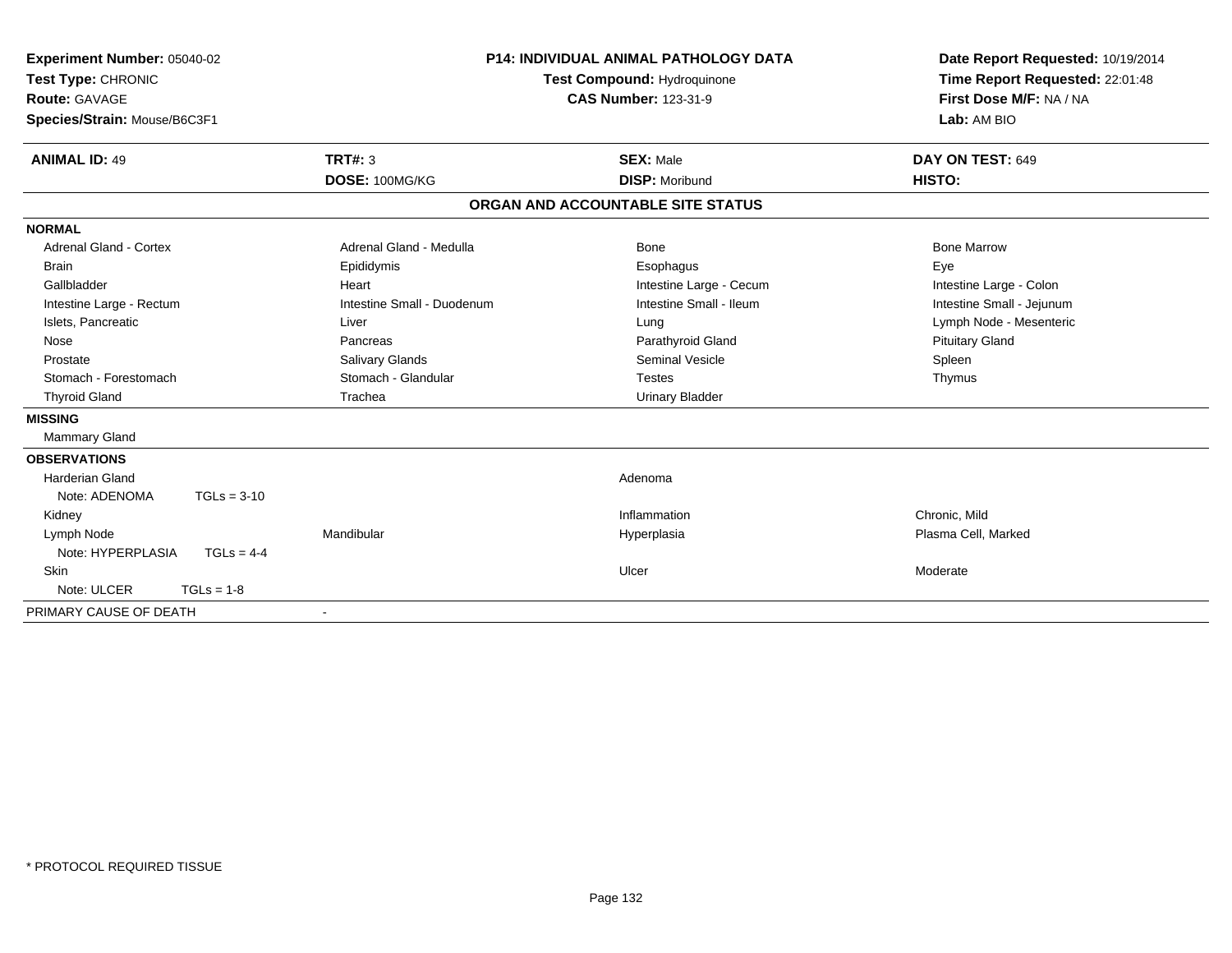| Experiment Number: 05040-02<br>Test Type: CHRONIC<br><b>Route: GAVAGE</b><br>Species/Strain: Mouse/B6C3F1 | <b>P14: INDIVIDUAL ANIMAL PATHOLOGY DATA</b><br>Test Compound: Hydroquinone<br><b>CAS Number: 123-31-9</b> |                                                     | Date Report Requested: 10/19/2014<br>Time Report Requested: 22:01:48<br>First Dose M/F: NA / NA<br>Lab: AM BIO |  |
|-----------------------------------------------------------------------------------------------------------|------------------------------------------------------------------------------------------------------------|-----------------------------------------------------|----------------------------------------------------------------------------------------------------------------|--|
| <b>ANIMAL ID: 50</b>                                                                                      | <b>TRT#: 1</b><br><b>DOSE: VEHICLE CONTROL</b>                                                             | <b>SEX: Male</b><br><b>DISP: Terminal Sacrifice</b> | DAY ON TEST: 731<br>HISTO:                                                                                     |  |
|                                                                                                           |                                                                                                            | ORGAN AND ACCOUNTABLE SITE STATUS                   |                                                                                                                |  |
| <b>NORMAL</b>                                                                                             |                                                                                                            |                                                     |                                                                                                                |  |
| <b>Adrenal Gland - Cortex</b>                                                                             | Adrenal Gland - Medulla                                                                                    | <b>Bone Marrow</b>                                  | <b>Brain</b>                                                                                                   |  |
| Epididymis                                                                                                | Esophagus                                                                                                  | Gallbladder                                         | Heart                                                                                                          |  |
| Intestine Large - Cecum                                                                                   | Intestine Large - Colon                                                                                    | Intestine Large - Rectum                            | Intestine Small - Duodenum                                                                                     |  |
| Intestine Small - Ileum                                                                                   | Intestine Small - Jejunum                                                                                  | Islets, Pancreatic                                  | Lung                                                                                                           |  |
| Lymph Node - Mandibular                                                                                   | Lymph Node - Mesenteric                                                                                    | Nose                                                | Pancreas                                                                                                       |  |
| Parathyroid Gland                                                                                         | <b>Pituitary Gland</b>                                                                                     | Prostate                                            | <b>Seminal Vesicle</b>                                                                                         |  |
| Skin                                                                                                      | Spleen                                                                                                     | Stomach - Glandular                                 | <b>Testes</b>                                                                                                  |  |
| Thymus                                                                                                    | <b>Thyroid Gland</b>                                                                                       | Trachea                                             |                                                                                                                |  |
| <b>MISSING</b>                                                                                            |                                                                                                            |                                                     |                                                                                                                |  |
| <b>Mammary Gland</b>                                                                                      |                                                                                                            |                                                     |                                                                                                                |  |
| <b>OBSERVATIONS</b>                                                                                       |                                                                                                            |                                                     |                                                                                                                |  |
| Bone                                                                                                      | Joint, Tarsal                                                                                              | Hyperostosis                                        |                                                                                                                |  |
| Note: HYPEROSTOSIS<br>$TGLs = 1-9$                                                                        |                                                                                                            |                                                     |                                                                                                                |  |
| Kidney                                                                                                    |                                                                                                            | Inflammation                                        | Chronic, Mild                                                                                                  |  |
| Liver                                                                                                     |                                                                                                            | Hepatocellular Adenoma                              |                                                                                                                |  |
| Note: HEPATOCLR ADEN<br>$TGLs = 2-2$                                                                      |                                                                                                            |                                                     |                                                                                                                |  |
| Salivary Glands                                                                                           |                                                                                                            | Inflammation                                        | Chronic, Minimal                                                                                               |  |
| Stomach                                                                                                   | Forestomach                                                                                                | Squamous Cell Papilloma                             |                                                                                                                |  |
| Note: PAPILLOMA SQUA<br>$TGLs = 3-6$                                                                      |                                                                                                            |                                                     |                                                                                                                |  |
| <b>Urinary Bladder</b>                                                                                    | Submucosa                                                                                                  | Inflammation                                        | Chronic, Minimal                                                                                               |  |
| PRIMARY CAUSE OF DEATH                                                                                    |                                                                                                            |                                                     |                                                                                                                |  |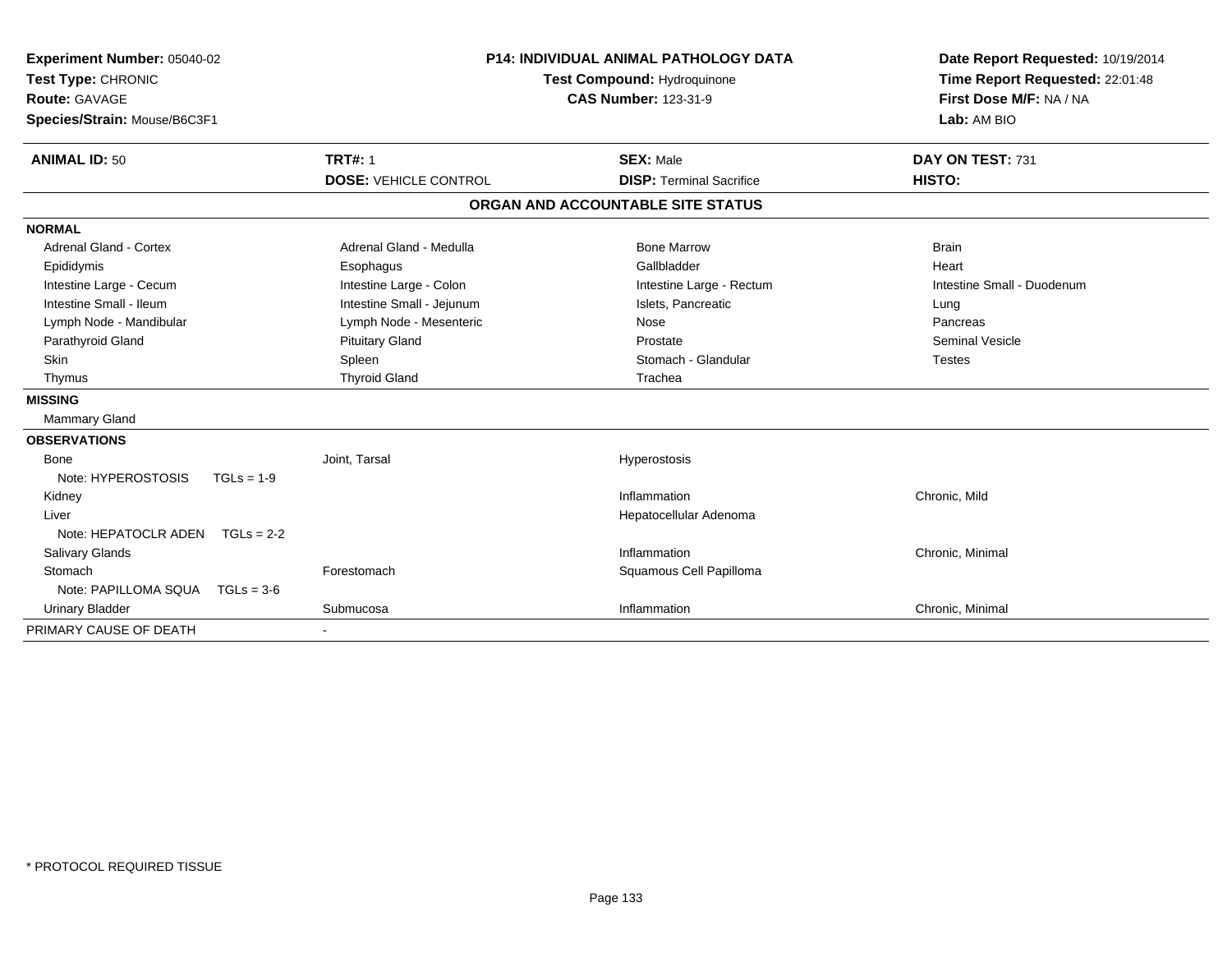| Experiment Number: 05040-02<br>Test Type: CHRONIC<br><b>Route: GAVAGE</b><br>Species/Strain: Mouse/B6C3F1 |                                                                  | <b>P14: INDIVIDUAL ANIMAL PATHOLOGY DATA</b><br>Test Compound: Hydroquinone<br><b>CAS Number: 123-31-9</b> | Date Report Requested: 10/19/2014<br>Time Report Requested: 22:01:48<br>First Dose M/F: NA / NA<br>Lab: AM BIO |  |
|-----------------------------------------------------------------------------------------------------------|------------------------------------------------------------------|------------------------------------------------------------------------------------------------------------|----------------------------------------------------------------------------------------------------------------|--|
| <b>ANIMAL ID: 50</b>                                                                                      | <b>TRT#: 2</b>                                                   | <b>SEX: Male</b>                                                                                           | DAY ON TEST: 547                                                                                               |  |
|                                                                                                           | DOSE: 50 MG/KG                                                   | <b>DISP: Dead</b>                                                                                          | HISTO:                                                                                                         |  |
|                                                                                                           |                                                                  | ORGAN AND ACCOUNTABLE SITE STATUS                                                                          |                                                                                                                |  |
| <b>NORMAL</b>                                                                                             |                                                                  |                                                                                                            |                                                                                                                |  |
| <b>Adrenal Gland - Cortex</b>                                                                             | Adrenal Gland - Medulla                                          | Bone                                                                                                       | <b>Bone Marrow</b>                                                                                             |  |
| <b>Brain</b>                                                                                              | Epididymis                                                       | Esophagus                                                                                                  | Intestine Large - Rectum                                                                                       |  |
| Lung                                                                                                      | Lymph Node - Mandibular                                          | Nose                                                                                                       | <b>Pituitary Gland</b>                                                                                         |  |
| Salivary Glands                                                                                           | <b>Seminal Vesicle</b>                                           | <b>Skin</b>                                                                                                | Stomach - Forestomach                                                                                          |  |
| Stomach - Glandular                                                                                       | <b>Testes</b>                                                    | <b>Thyroid Gland</b>                                                                                       | Trachea                                                                                                        |  |
| <b>Urinary Bladder</b>                                                                                    |                                                                  |                                                                                                            |                                                                                                                |  |
| <b>MISSING</b>                                                                                            |                                                                  |                                                                                                            |                                                                                                                |  |
| Islets, Pancreatic                                                                                        | Mammary Gland                                                    | Pancreas                                                                                                   | Parathyroid Gland                                                                                              |  |
| Thymus                                                                                                    |                                                                  |                                                                                                            |                                                                                                                |  |
| <b>AUTO PRECLUDES DIAG.</b>                                                                               |                                                                  |                                                                                                            |                                                                                                                |  |
| Gallbladder                                                                                               | Intestine Large - Cecum                                          | Intestine Large - Colon                                                                                    | Intestine Small - Duodenum                                                                                     |  |
| Intestine Small - Ileum                                                                                   | Intestine Small - Jejunum                                        | Lymph Node - Mesenteric                                                                                    | Spleen                                                                                                         |  |
| <b>OBSERVATIONS</b>                                                                                       |                                                                  |                                                                                                            |                                                                                                                |  |
| Heart                                                                                                     |                                                                  | Inflammation                                                                                               | Acute, Minimal                                                                                                 |  |
| Kidney                                                                                                    |                                                                  | Inflammation                                                                                               | Suppurative, Marked                                                                                            |  |
| Note: BY MASSIVE NUMBERS OF BACTERIA.                                                                     |                                                                  |                                                                                                            |                                                                                                                |  |
|                                                                                                           | Note: ALL AREAS OF SUPPURATIVE INFLAMMATION ARE ACCOMPANIED      |                                                                                                            |                                                                                                                |  |
| Liver                                                                                                     |                                                                  | Autolysis                                                                                                  | Marked                                                                                                         |  |
| Note: AUTOLYSIS<br>$TGLs = 3-12$                                                                          |                                                                  |                                                                                                            |                                                                                                                |  |
|                                                                                                           | Note: LIVER RESEMBLES A TUMOR BUT AUTOLYSIS PRECLUDES EVALUATION |                                                                                                            |                                                                                                                |  |
| Lymph Node                                                                                                | <b>Iliac</b>                                                     | Hyperplasia                                                                                                | Moderate                                                                                                       |  |
| Note: HYPERPLASIA<br>$TGLs = 2-11$                                                                        |                                                                  |                                                                                                            |                                                                                                                |  |
| Note: LUMBAR L.N. WAS OBSERVED AND WAS NORMAL.                                                            |                                                                  |                                                                                                            |                                                                                                                |  |
| Mesentery                                                                                                 |                                                                  | Inflammation                                                                                               | Suppurative, Marked                                                                                            |  |
| Prostate                                                                                                  |                                                                  | Inflammation                                                                                               | Suppurative, Marked                                                                                            |  |
| PRIMARY CAUSE OF DEATH                                                                                    |                                                                  |                                                                                                            |                                                                                                                |  |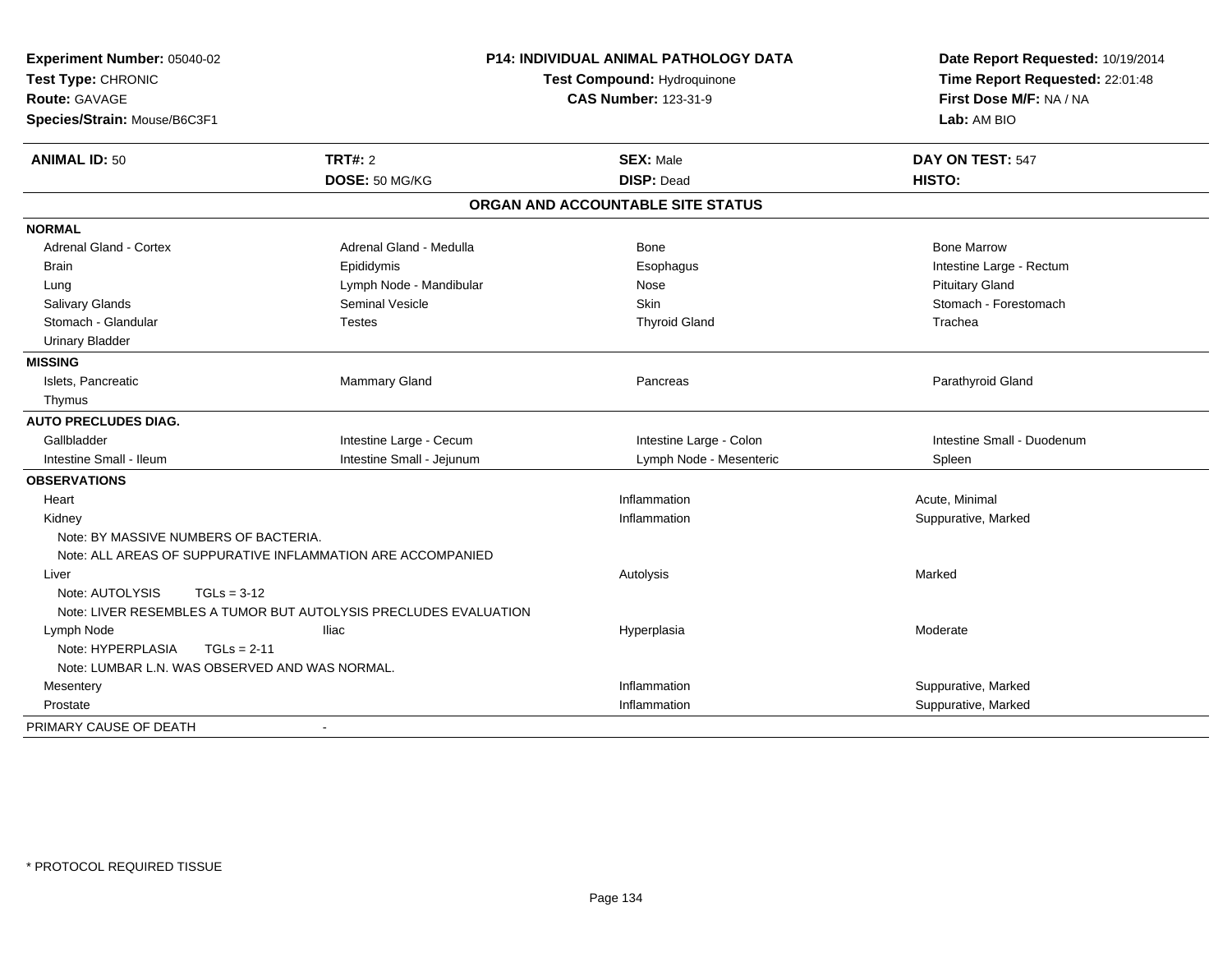| Experiment Number: 05040-02<br>Test Type: CHRONIC<br><b>Route: GAVAGE</b><br>Species/Strain: Mouse/B6C3F1 | <b>P14: INDIVIDUAL ANIMAL PATHOLOGY DATA</b><br>Test Compound: Hydroquinone<br><b>CAS Number: 123-31-9</b> |                                   | Date Report Requested: 10/19/2014<br>Time Report Requested: 22:01:48<br>First Dose M/F: NA / NA<br>Lab: AM BIO |  |
|-----------------------------------------------------------------------------------------------------------|------------------------------------------------------------------------------------------------------------|-----------------------------------|----------------------------------------------------------------------------------------------------------------|--|
| <b>ANIMAL ID: 50</b>                                                                                      | <b>TRT#: 3</b>                                                                                             | <b>SEX: Male</b>                  | DAY ON TEST: 730                                                                                               |  |
|                                                                                                           | DOSE: 100MG/KG                                                                                             | <b>DISP: Terminal Sacrifice</b>   | HISTO:                                                                                                         |  |
|                                                                                                           |                                                                                                            | ORGAN AND ACCOUNTABLE SITE STATUS |                                                                                                                |  |
| <b>NORMAL</b>                                                                                             |                                                                                                            |                                   |                                                                                                                |  |
| <b>Adrenal Gland - Cortex</b>                                                                             | Adrenal Gland - Medulla                                                                                    | <b>Bone</b>                       | <b>Bone Marrow</b>                                                                                             |  |
| <b>Brain</b>                                                                                              | <b>Coagulating Gland</b>                                                                                   | Epididymis                        | Esophagus                                                                                                      |  |
| Gallbladder                                                                                               | Heart                                                                                                      | Intestine Large - Cecum           | Intestine Large - Colon                                                                                        |  |
| Intestine Large - Rectum                                                                                  | Intestine Small - Duodenum                                                                                 | Intestine Small - Ileum           | Islets, Pancreatic                                                                                             |  |
| Lung                                                                                                      | Lymph Node - Mandibular                                                                                    | Lymph Node - Mesenteric           | Pancreas                                                                                                       |  |
| Parathyroid Gland                                                                                         | <b>Pituitary Gland</b>                                                                                     | Seminal Vesicle                   | Skin                                                                                                           |  |
| Spleen                                                                                                    | Stomach - Forestomach                                                                                      | Stomach - Glandular               | <b>Testes</b>                                                                                                  |  |
| Thymus                                                                                                    | <b>Thyroid Gland</b>                                                                                       | Trachea                           | <b>Urinary Bladder</b>                                                                                         |  |
| <b>MISSING</b>                                                                                            |                                                                                                            |                                   |                                                                                                                |  |
| Mammary Gland                                                                                             |                                                                                                            |                                   |                                                                                                                |  |
| <b>OBSERVATIONS</b>                                                                                       |                                                                                                            |                                   |                                                                                                                |  |
| <b>Intestine Small</b>                                                                                    | Jejunum                                                                                                    | Hyperplasia                       | Lymphoid, Moderate                                                                                             |  |
| Note: HYPERPLASIA<br>$TGLs = 3-6$                                                                         |                                                                                                            |                                   |                                                                                                                |  |
| Kidney                                                                                                    |                                                                                                            | Inflammation                      | Chronic, Mild                                                                                                  |  |
| Liver                                                                                                     |                                                                                                            | Hepatocellular Adenoma            | Multiple                                                                                                       |  |
|                                                                                                           |                                                                                                            | <b>Syncytial Alteration</b>       | Mild                                                                                                           |  |
| Note: HEPATOCLR ADEN<br>$TGLs = 4-2$                                                                      |                                                                                                            |                                   |                                                                                                                |  |
| Note: HEPATOCLR ADEN<br>$TGLs = 5-2$                                                                      |                                                                                                            |                                   |                                                                                                                |  |
| Nose                                                                                                      | Lumen, Turbinate                                                                                           | Inflammation                      | Suppurative, Moderate                                                                                          |  |
| <b>Preputial Gland</b>                                                                                    | Duct                                                                                                       | Ectasia                           | Marked                                                                                                         |  |
|                                                                                                           |                                                                                                            | Inflammation                      | Chronic, Minimal                                                                                               |  |
| Note: ECTASIA<br>$TGLs = 1-8$                                                                             |                                                                                                            |                                   |                                                                                                                |  |
| Prostate                                                                                                  |                                                                                                            | Inflammation                      | Chronic, Minimal                                                                                               |  |
| Salivary Glands                                                                                           |                                                                                                            | Inflammation                      | Chronic, Minimal                                                                                               |  |
| PRIMARY CAUSE OF DEATH                                                                                    |                                                                                                            |                                   |                                                                                                                |  |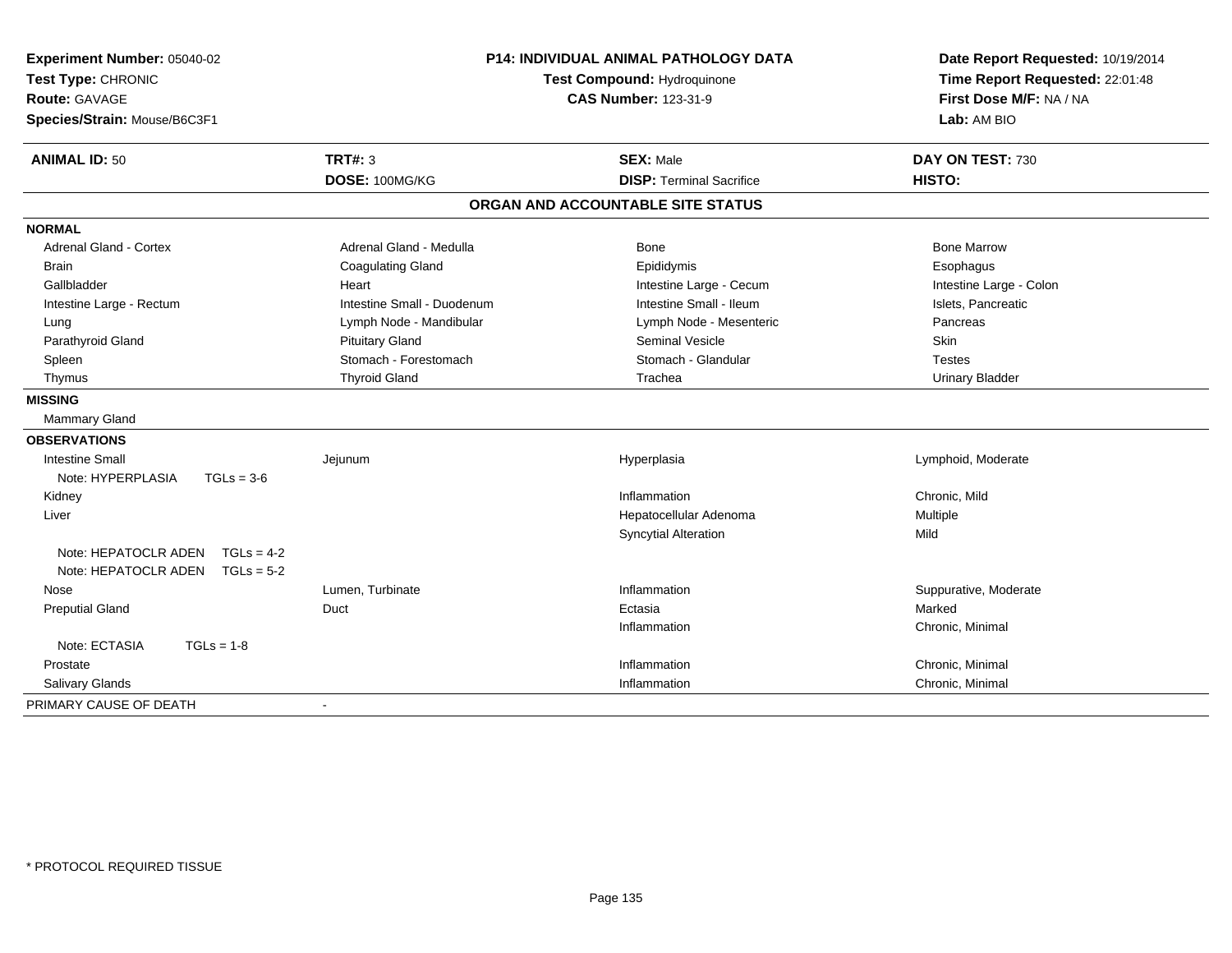| Experiment Number: 05040-02<br>Test Type: CHRONIC<br><b>Route: GAVAGE</b><br>Species/Strain: Mouse/B6C3F1 | P14: INDIVIDUAL ANIMAL PATHOLOGY DATA<br><b>Test Compound: Hydroquinone</b><br><b>CAS Number: 123-31-9</b> |                                       | Date Report Requested: 10/19/2014<br>Time Report Requested: 22:01:48<br>First Dose M/F: NA / NA<br>Lab: AM BIO |  |
|-----------------------------------------------------------------------------------------------------------|------------------------------------------------------------------------------------------------------------|---------------------------------------|----------------------------------------------------------------------------------------------------------------|--|
| <b>ANIMAL ID: 51</b>                                                                                      | <b>TRT#: 1</b>                                                                                             | <b>SEX: Male</b><br><b>DISP: Dead</b> | DAY ON TEST: 648<br>HISTO:                                                                                     |  |
|                                                                                                           | <b>DOSE: VEHICLE CONTROL</b>                                                                               |                                       |                                                                                                                |  |
|                                                                                                           |                                                                                                            | ORGAN AND ACCOUNTABLE SITE STATUS     |                                                                                                                |  |
| <b>NORMAL</b>                                                                                             |                                                                                                            |                                       |                                                                                                                |  |
| <b>Adrenal Gland - Cortex</b>                                                                             | Adrenal Gland - Medulla                                                                                    | Bone                                  | <b>Bone Marrow</b>                                                                                             |  |
| <b>Brain</b>                                                                                              | Epididymis                                                                                                 | Esophagus                             | Gallbladder                                                                                                    |  |
| Heart                                                                                                     | Intestine Small - Duodenum                                                                                 | Intestine Small - Jejunum             | Islets, Pancreatic                                                                                             |  |
| Lung                                                                                                      | Lymph Node - Mandibular                                                                                    | Nose                                  | Pancreas                                                                                                       |  |
| Parathyroid Gland                                                                                         | <b>Pituitary Gland</b>                                                                                     | Prostate                              | Salivary Glands                                                                                                |  |
| Seminal Vesicle                                                                                           | Stomach - Forestomach                                                                                      | Stomach - Glandular                   | <b>Testes</b>                                                                                                  |  |
| <b>Thyroid Gland</b>                                                                                      | Trachea                                                                                                    | <b>Urinary Bladder</b>                |                                                                                                                |  |
| <b>MISSING</b>                                                                                            |                                                                                                            |                                       |                                                                                                                |  |
| <b>Mammary Gland</b>                                                                                      | Thymus                                                                                                     |                                       |                                                                                                                |  |
| <b>AUTO PRECLUDES DIAG.</b>                                                                               |                                                                                                            |                                       |                                                                                                                |  |
| Intestine Large                                                                                           | Intestine Small - Ileum                                                                                    |                                       |                                                                                                                |  |
| <b>OBSERVATIONS</b>                                                                                       |                                                                                                            |                                       |                                                                                                                |  |
| Kidney                                                                                                    |                                                                                                            | Inflammation                          | Chronic, Minimal                                                                                               |  |
| Liver                                                                                                     |                                                                                                            | Fibrosarcoma                          | Metastatic (Skin)                                                                                              |  |
|                                                                                                           |                                                                                                            | Necrosis                              | Marked                                                                                                         |  |
| Note: NECROSIS<br>$TGLS = 3-2, 4-2, 5-2$                                                                  |                                                                                                            |                                       |                                                                                                                |  |
| [ Necrosis TGLS = $6-10,7-2$ ]                                                                            |                                                                                                            |                                       |                                                                                                                |  |
| Lymph Node                                                                                                | Mesenteric                                                                                                 | Congestion                            | Marked                                                                                                         |  |
|                                                                                                           | Mesenteric                                                                                                 | Inflammation                          | Acute, Marked                                                                                                  |  |
| Note: CONGESTION<br>$TGLs = 11-4$                                                                         |                                                                                                            |                                       |                                                                                                                |  |
| Skin                                                                                                      |                                                                                                            | Fibrosarcoma                          |                                                                                                                |  |
| Note: FIBROSARC<br>$TGLs = 10-11$                                                                         |                                                                                                            |                                       |                                                                                                                |  |
| Spleen                                                                                                    |                                                                                                            | Hematopoietic Cell Proliferation      | Marked                                                                                                         |  |
| Note: HEMA CELL PROL TGLs = 1-2                                                                           |                                                                                                            |                                       |                                                                                                                |  |
| PRIMARY CAUSE OF DEATH                                                                                    | $\mathbf{r}$                                                                                               |                                       |                                                                                                                |  |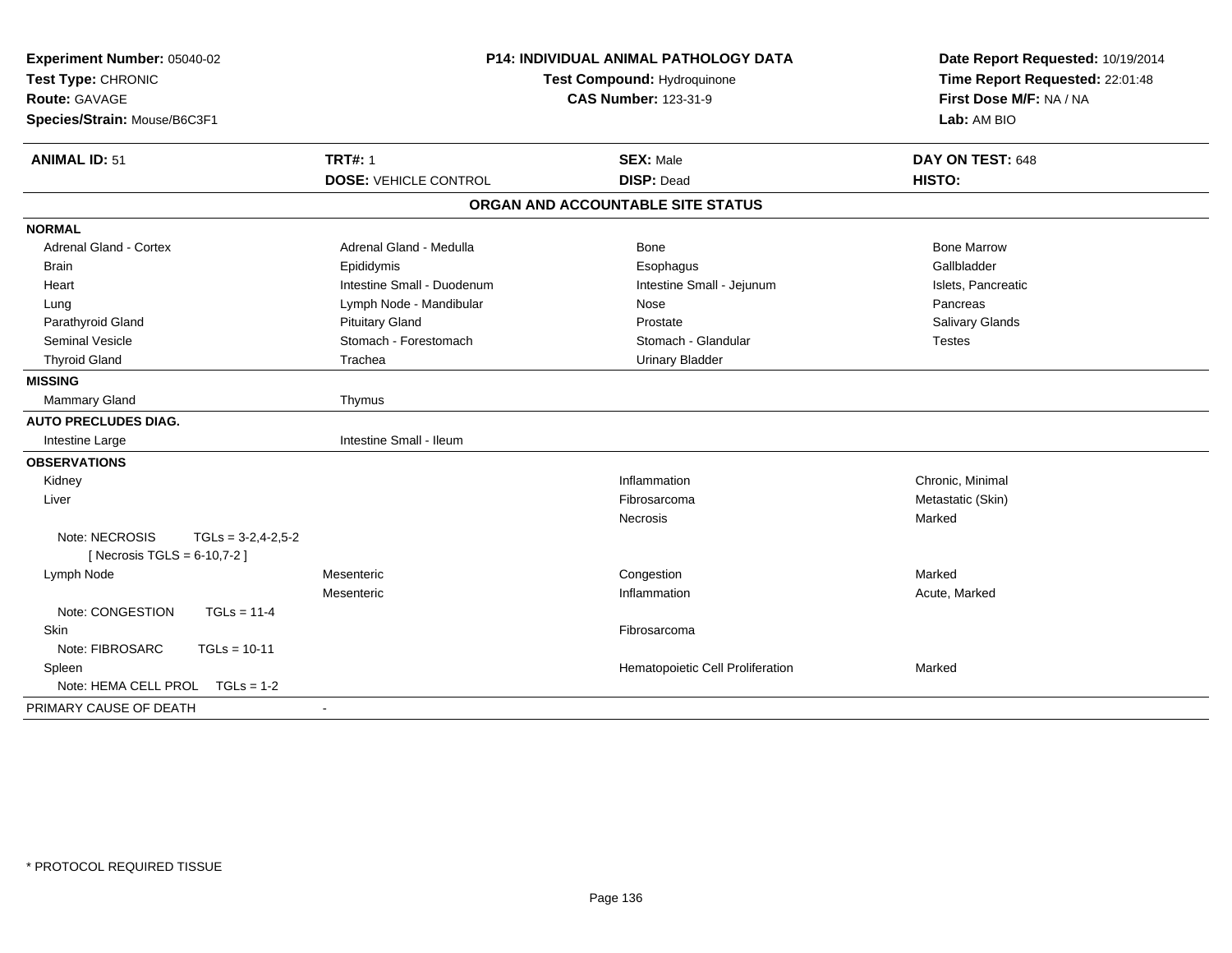| <b>Experiment Number: 05040-02</b>  |                         | <b>P14: INDIVIDUAL ANIMAL PATHOLOGY DATA</b> | Date Report Requested: 10/19/2014 |
|-------------------------------------|-------------------------|----------------------------------------------|-----------------------------------|
| Test Type: CHRONIC                  |                         | <b>Test Compound: Hydroquinone</b>           | Time Report Requested: 22:01:48   |
| <b>Route: GAVAGE</b>                |                         | <b>CAS Number: 123-31-9</b>                  | First Dose M/F: NA / NA           |
| Species/Strain: Mouse/B6C3F1        |                         |                                              | Lab: AM BIO                       |
| <b>ANIMAL ID: 51</b>                | <b>TRT#: 2</b>          | <b>SEX: Male</b>                             | DAY ON TEST: 729                  |
|                                     | DOSE: 50 MG/KG          | <b>DISP: Terminal Sacrifice</b>              | HISTO:                            |
|                                     |                         | ORGAN AND ACCOUNTABLE SITE STATUS            |                                   |
| <b>NORMAL</b>                       |                         |                                              |                                   |
| <b>Adrenal Gland - Cortex</b>       | Adrenal Gland - Medulla | Liver                                        | Spleen                            |
| <b>Thyroid Gland</b>                |                         |                                              |                                   |
| <b>OBSERVATIONS</b>                 |                         |                                              |                                   |
| Bone                                |                         | Hyperostosis                                 |                                   |
| Note: HYPEROSTOSIS<br>$TGLs = 2-10$ |                         |                                              |                                   |
| <b>Skin</b>                         |                         | Ulcer                                        | Marked                            |
| Note: ULCER<br>$TGLs = 1-8$         |                         |                                              |                                   |
| PRIMARY CAUSE OF DEATH              |                         |                                              |                                   |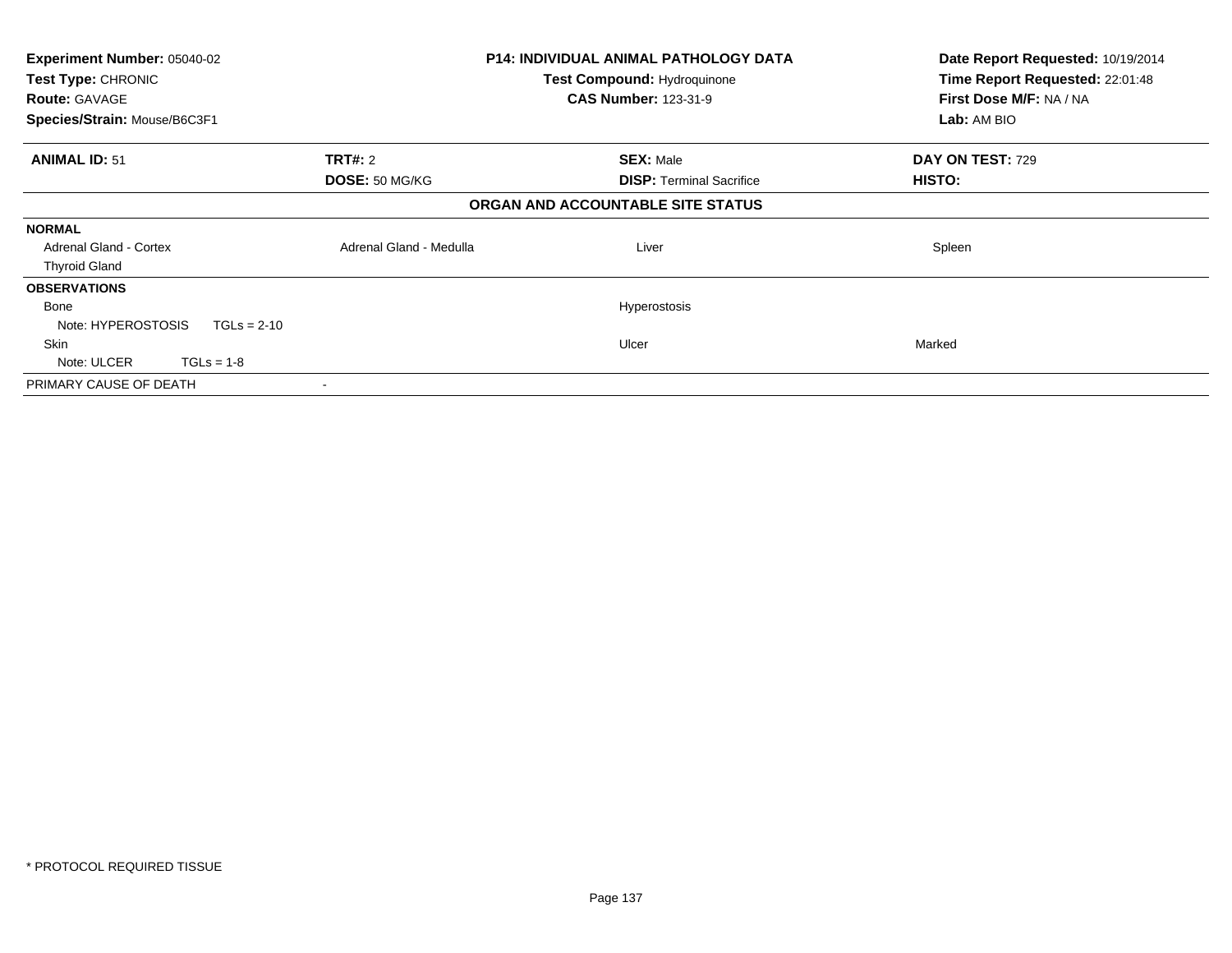| <b>P14: INDIVIDUAL ANIMAL PATHOLOGY DATA</b><br>Experiment Number: 05040-02<br>Test Type: CHRONIC<br>Test Compound: Hydroquinone<br><b>CAS Number: 123-31-9</b><br><b>Route: GAVAGE</b><br>Species/Strain: Mouse/B6C3F1 |                          |                                   | Date Report Requested: 10/19/2014<br>Time Report Requested: 22:01:48<br>First Dose M/F: NA / NA<br>Lab: AM BIO |
|-------------------------------------------------------------------------------------------------------------------------------------------------------------------------------------------------------------------------|--------------------------|-----------------------------------|----------------------------------------------------------------------------------------------------------------|
| <b>ANIMAL ID: 51</b>                                                                                                                                                                                                    | <b>TRT#: 3</b>           | <b>SEX: Male</b>                  | DAY ON TEST: 661                                                                                               |
|                                                                                                                                                                                                                         | DOSE: 100MG/KG           | <b>DISP: Moribund</b>             | HISTO:                                                                                                         |
|                                                                                                                                                                                                                         |                          | ORGAN AND ACCOUNTABLE SITE STATUS |                                                                                                                |
| <b>NORMAL</b>                                                                                                                                                                                                           |                          |                                   |                                                                                                                |
| Adrenal Gland - Cortex                                                                                                                                                                                                  | Adrenal Gland - Medulla  | Bone                              | <b>Bone Marrow</b>                                                                                             |
| <b>Brain</b>                                                                                                                                                                                                            | Esophagus                | Gallbladder                       | Intestine Large - Cecum                                                                                        |
| Intestine Large - Colon                                                                                                                                                                                                 | Intestine Large - Rectum | Intestine Small - Duodenum        | Intestine Small - Ileum                                                                                        |
| Intestine Small - Jejunum                                                                                                                                                                                               | Islets, Pancreatic       | Lung                              | Lymph Node - Mandibular                                                                                        |
| Lymph Node - Mesenteric                                                                                                                                                                                                 | <b>Nose</b>              | Pancreas                          | Parathyroid Gland                                                                                              |
| <b>Pituitary Gland</b>                                                                                                                                                                                                  | Seminal Vesicle          | Stomach - Forestomach             | Stomach - Glandular                                                                                            |
| <b>Testes</b>                                                                                                                                                                                                           | <b>Thyroid Gland</b>     | Trachea                           |                                                                                                                |
| <b>MISSING</b>                                                                                                                                                                                                          |                          |                                   |                                                                                                                |
| <b>Mammary Gland</b>                                                                                                                                                                                                    |                          |                                   |                                                                                                                |
| <b>OBSERVATIONS</b>                                                                                                                                                                                                     |                          |                                   |                                                                                                                |
| Epididymis                                                                                                                                                                                                              |                          | Inflammation                      | Chronic, Mild                                                                                                  |
| Heart                                                                                                                                                                                                                   |                          | Cardiomyopathy                    | Mild                                                                                                           |
| Kidney                                                                                                                                                                                                                  |                          | Amyloid Deposition                | Moderate                                                                                                       |
|                                                                                                                                                                                                                         |                          | Inflammation                      | Chronic, Mild                                                                                                  |
| Liver                                                                                                                                                                                                                   |                          | Amyloid Deposition                | Marked                                                                                                         |
|                                                                                                                                                                                                                         |                          | Hepatocellular Adenoma            |                                                                                                                |
| Note: HEPATOCLR ADEN $TGLs = 5-2$                                                                                                                                                                                       |                          |                                   |                                                                                                                |
| Prostate                                                                                                                                                                                                                |                          | Inflammation                      | Chronic, Mild                                                                                                  |
| Salivary Glands                                                                                                                                                                                                         |                          | Inflammation                      | Chronic, Minimal                                                                                               |
| Skin                                                                                                                                                                                                                    |                          | Fibrosarcoma                      |                                                                                                                |
|                                                                                                                                                                                                                         |                          | Ulcer                             | Marked                                                                                                         |
| Note: ULCER<br>$TGLs = 2-10$                                                                                                                                                                                            |                          |                                   |                                                                                                                |
| Note: FIBROSARC<br>$TGLs = 3-10$                                                                                                                                                                                        |                          |                                   |                                                                                                                |
| Spleen                                                                                                                                                                                                                  |                          | Amyloid Deposition                | Marked                                                                                                         |
| Note: AMYLOID DEP<br>$TGLs = 6-2$                                                                                                                                                                                       |                          |                                   |                                                                                                                |
| Thymus                                                                                                                                                                                                                  |                          | Amyloid Deposition                | Moderate                                                                                                       |
| <b>Urinary Bladder</b>                                                                                                                                                                                                  | Submucosa                | Inflammation                      | Chronic, Mild                                                                                                  |
| PRIMARY CAUSE OF DEATH                                                                                                                                                                                                  |                          |                                   |                                                                                                                |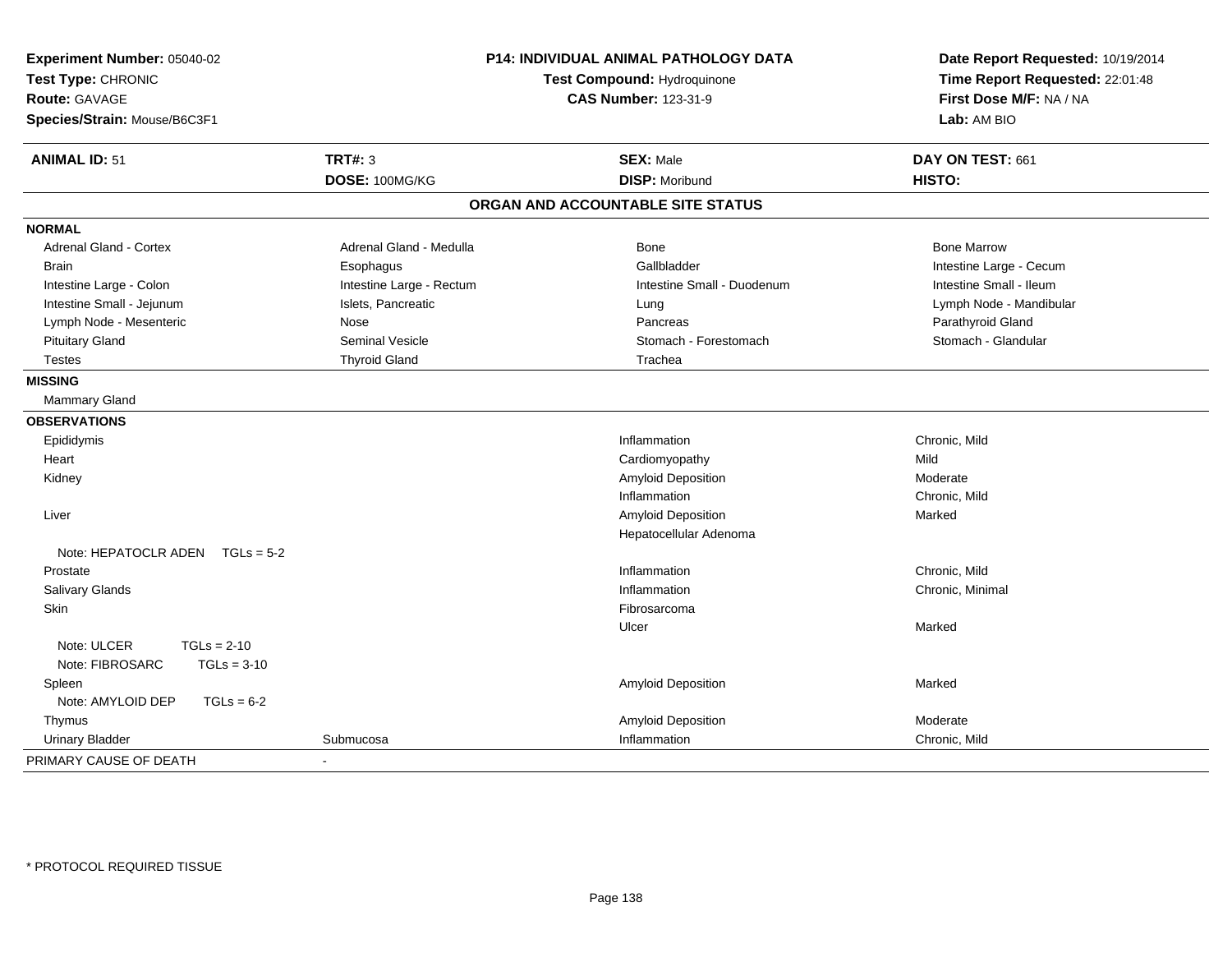| Experiment Number: 05040-02<br>Test Type: CHRONIC<br><b>Route: GAVAGE</b><br>Species/Strain: Mouse/B6C3F1 |                              | <b>P14: INDIVIDUAL ANIMAL PATHOLOGY DATA</b><br>Test Compound: Hydroquinone<br><b>CAS Number: 123-31-9</b> | Date Report Requested: 10/19/2014<br>Time Report Requested: 22:01:48<br>First Dose M/F: NA / NA<br>Lab: AM BIO |  |
|-----------------------------------------------------------------------------------------------------------|------------------------------|------------------------------------------------------------------------------------------------------------|----------------------------------------------------------------------------------------------------------------|--|
| <b>ANIMAL ID: 52</b>                                                                                      | <b>TRT#: 1</b>               | <b>SEX: Male</b>                                                                                           | DAY ON TEST: 649                                                                                               |  |
|                                                                                                           | <b>DOSE: VEHICLE CONTROL</b> | <b>DISP: Dead</b>                                                                                          | HISTO:                                                                                                         |  |
|                                                                                                           |                              | ORGAN AND ACCOUNTABLE SITE STATUS                                                                          |                                                                                                                |  |
| <b>NORMAL</b>                                                                                             |                              |                                                                                                            |                                                                                                                |  |
| Adrenal Gland - Cortex                                                                                    | Adrenal Gland - Medulla      | Bone                                                                                                       | <b>Bone Marrow</b>                                                                                             |  |
| <b>Brain</b>                                                                                              | Epididymis                   | Esophagus                                                                                                  | Heart                                                                                                          |  |
| Liver                                                                                                     | Lymph Node - Mandibular      | Lymph Node - Mesenteric                                                                                    | Nose                                                                                                           |  |
| Parathyroid Gland                                                                                         | <b>Pituitary Gland</b>       | Prostate                                                                                                   | <b>Seminal Vesicle</b>                                                                                         |  |
| Skin                                                                                                      | Spleen                       | Stomach - Forestomach                                                                                      | Stomach - Glandular                                                                                            |  |
| <b>Testes</b>                                                                                             | Thymus                       | <b>Thyroid Gland</b>                                                                                       | Trachea                                                                                                        |  |
| <b>Urinary Bladder</b>                                                                                    |                              |                                                                                                            |                                                                                                                |  |
| <b>MISSING</b>                                                                                            |                              |                                                                                                            |                                                                                                                |  |
| <b>Mammary Gland</b>                                                                                      |                              |                                                                                                            |                                                                                                                |  |
| <b>AUTO PRECLUDES DIAG.</b>                                                                               |                              |                                                                                                            |                                                                                                                |  |
| Gallbladder                                                                                               | Intestine Large              | <b>Intestine Small</b>                                                                                     | Islets, Pancreatic                                                                                             |  |
| Pancreas                                                                                                  |                              |                                                                                                            |                                                                                                                |  |
| <b>OBSERVATIONS</b>                                                                                       |                              |                                                                                                            |                                                                                                                |  |
| <b>Harderian Gland</b>                                                                                    |                              | Adenoma                                                                                                    |                                                                                                                |  |
| Note: ADENOMA<br>$TGLs = 3-10$                                                                            |                              |                                                                                                            |                                                                                                                |  |
| Kidney                                                                                                    |                              | Inflammation                                                                                               | Chronic, Mild                                                                                                  |  |
| Lung                                                                                                      |                              | Alveolar/Bronchiolar Carcinoma                                                                             |                                                                                                                |  |
| Note: ALV BRON CARC<br>$TGLs = 2-3$                                                                       |                              |                                                                                                            |                                                                                                                |  |
| Salivary Glands                                                                                           |                              | Inflammation                                                                                               | Chronic, Minimal                                                                                               |  |
| PRIMARY CAUSE OF DEATH                                                                                    |                              |                                                                                                            |                                                                                                                |  |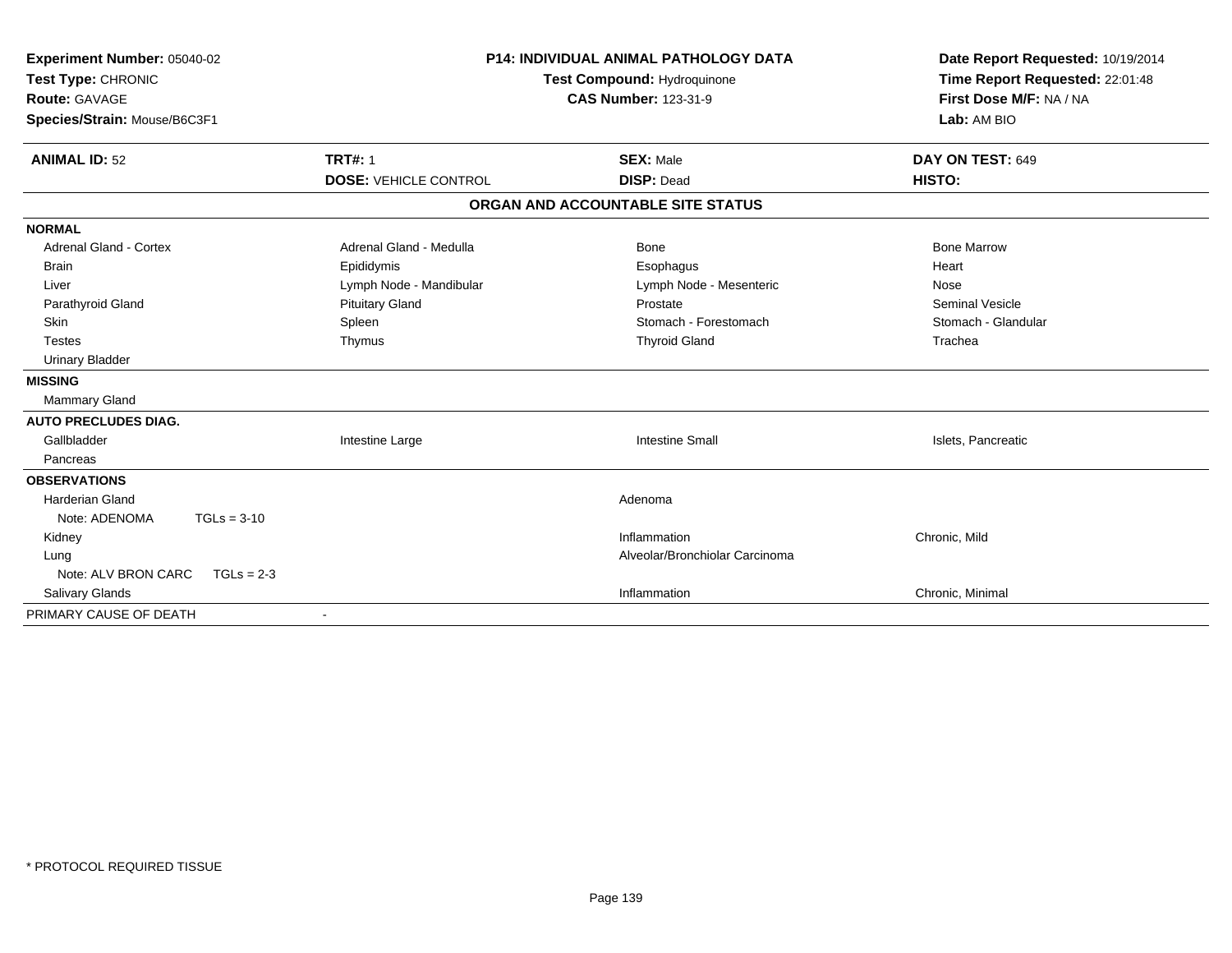| <b>Experiment Number: 05040-02</b><br>Test Type: CHRONIC<br><b>Route: GAVAGE</b><br>Species/Strain: Mouse/B6C3F1 |                                               | <b>P14: INDIVIDUAL ANIMAL PATHOLOGY DATA</b><br>Test Compound: Hydroquinone<br><b>CAS Number: 123-31-9</b> | Date Report Requested: 10/19/2014<br>Time Report Requested: 22:01:48<br>First Dose M/F: NA / NA<br>Lab: AM BIO |
|------------------------------------------------------------------------------------------------------------------|-----------------------------------------------|------------------------------------------------------------------------------------------------------------|----------------------------------------------------------------------------------------------------------------|
| <b>ANIMAL ID: 52</b>                                                                                             | <b>TRT#: 2</b>                                | <b>SEX: Male</b>                                                                                           | DAY ON TEST: 730                                                                                               |
|                                                                                                                  | DOSE: 50 MG/KG                                | <b>DISP: Terminal Sacrifice</b>                                                                            | HISTO:                                                                                                         |
|                                                                                                                  |                                               | ORGAN AND ACCOUNTABLE SITE STATUS                                                                          |                                                                                                                |
| <b>NORMAL</b>                                                                                                    |                                               |                                                                                                            |                                                                                                                |
| Adrenal Gland - Cortex                                                                                           | Adrenal Gland - Medulla                       | <b>Thyroid Gland</b>                                                                                       |                                                                                                                |
| <b>OBSERVATIONS</b>                                                                                              |                                               |                                                                                                            |                                                                                                                |
| Liver                                                                                                            |                                               | Hepatocellular Adenoma                                                                                     | Multiple                                                                                                       |
| Note: HEPATOCLR ADEN                                                                                             | $TGLs = 3-2$                                  |                                                                                                            |                                                                                                                |
| Lung                                                                                                             |                                               | Alveolar/Bronchiolar Adenoma                                                                               |                                                                                                                |
|                                                                                                                  | [Alveolar/Bronchiolar Adenoma TGLS = 4-3]     |                                                                                                            |                                                                                                                |
| Lymph Node                                                                                                       | Mesenteric                                    | Lymphoma Malignant Lymphocytic                                                                             |                                                                                                                |
|                                                                                                                  | [ Lymphoma Malignant Lymphocytic TGLS = 5-4 ] |                                                                                                            |                                                                                                                |
| Skin                                                                                                             | <b>Subcut Tiss</b>                            | Fibrosarcoma                                                                                               |                                                                                                                |
| Note: FIBROSARC                                                                                                  | $TGLs = 1-8$                                  |                                                                                                            |                                                                                                                |
| Spleen                                                                                                           |                                               | Lymphoma Malignant Lymphocytic                                                                             |                                                                                                                |
|                                                                                                                  | [ Lymphoma Malignant Lymphocytic TGLS = 2-2 ] |                                                                                                            |                                                                                                                |
| PRIMARY CAUSE OF DEATH                                                                                           |                                               |                                                                                                            |                                                                                                                |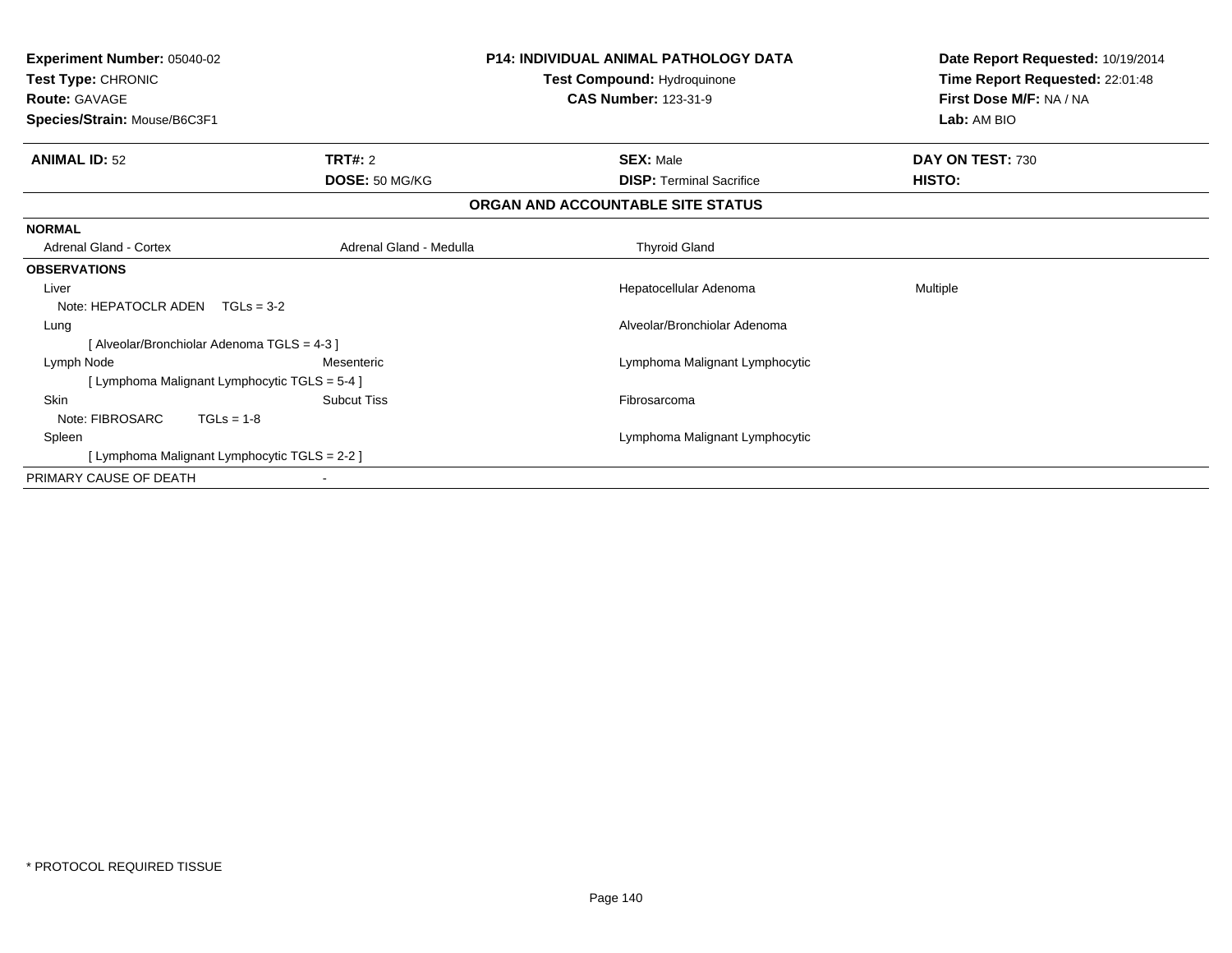| Experiment Number: 05040-02<br>Test Type: CHRONIC<br><b>Route: GAVAGE</b><br>Species/Strain: Mouse/B6C3F1                                                                       | <b>P14: INDIVIDUAL ANIMAL PATHOLOGY DATA</b><br>Test Compound: Hydroquinone<br><b>CAS Number: 123-31-9</b> |  | Date Report Requested: 10/19/2014<br>Time Report Requested: 22:01:48<br>First Dose M/F: NA / NA<br>Lab: AM BIO |                                      |
|---------------------------------------------------------------------------------------------------------------------------------------------------------------------------------|------------------------------------------------------------------------------------------------------------|--|----------------------------------------------------------------------------------------------------------------|--------------------------------------|
| <b>ANIMAL ID: 52</b>                                                                                                                                                            | <b>TRT#: 3</b>                                                                                             |  | <b>SEX: Male</b>                                                                                               | DAY ON TEST: 690                     |
|                                                                                                                                                                                 | DOSE: 100MG/KG                                                                                             |  | <b>DISP: Dead</b>                                                                                              | HISTO:                               |
|                                                                                                                                                                                 |                                                                                                            |  | ORGAN AND ACCOUNTABLE SITE STATUS                                                                              |                                      |
| <b>NORMAL</b>                                                                                                                                                                   |                                                                                                            |  |                                                                                                                |                                      |
| <b>Adrenal Gland - Cortex</b>                                                                                                                                                   | Adrenal Gland - Medulla                                                                                    |  | Bone                                                                                                           | <b>Bone Marrow</b>                   |
| <b>Brain</b>                                                                                                                                                                    | Epididymis                                                                                                 |  | Esophagus                                                                                                      | Gallbladder                          |
| Heart                                                                                                                                                                           | Intestine Large - Cecum                                                                                    |  | Intestine Large - Colon                                                                                        | Intestine Large - Rectum             |
| Intestine Small - Duodenum                                                                                                                                                      | Intestine Small - Ileum                                                                                    |  | Intestine Small - Jejunum                                                                                      | Islets, Pancreatic                   |
| Lung                                                                                                                                                                            | Lymph Node - Mandibular                                                                                    |  | Pancreas                                                                                                       | <b>Pituitary Gland</b>               |
| Prostate                                                                                                                                                                        | <b>Seminal Vesicle</b>                                                                                     |  | Skin                                                                                                           | Spleen                               |
| Stomach - Forestomach                                                                                                                                                           | Stomach - Glandular                                                                                        |  | <b>Testes</b>                                                                                                  | Thymus                               |
| <b>Thyroid Gland</b>                                                                                                                                                            | Trachea                                                                                                    |  |                                                                                                                |                                      |
| <b>MISSING</b>                                                                                                                                                                  |                                                                                                            |  |                                                                                                                |                                      |
| Mammary Gland                                                                                                                                                                   | Parathyroid Gland                                                                                          |  |                                                                                                                |                                      |
| <b>OBSERVATIONS</b>                                                                                                                                                             |                                                                                                            |  |                                                                                                                |                                      |
| Kidney                                                                                                                                                                          |                                                                                                            |  | Inflammation                                                                                                   | Chronic, Mild                        |
| Liver                                                                                                                                                                           |                                                                                                            |  | Anisokaryosis                                                                                                  | Minimal                              |
|                                                                                                                                                                                 |                                                                                                            |  | Cyst                                                                                                           |                                      |
|                                                                                                                                                                                 |                                                                                                            |  | Hepatocellular Adenoma                                                                                         |                                      |
|                                                                                                                                                                                 |                                                                                                            |  | Hepatocellular Adenoma                                                                                         |                                      |
|                                                                                                                                                                                 |                                                                                                            |  | Hepatocellular Adenoma                                                                                         |                                      |
|                                                                                                                                                                                 |                                                                                                            |  | Hepatocellular Adenoma                                                                                         |                                      |
|                                                                                                                                                                                 |                                                                                                            |  | <b>Syncytial Alteration</b>                                                                                    | Minimal                              |
| Note: CYST<br>$TGLs = 4-10$<br>[ Cyst TGLS = 4-10 ]<br>[ Hepatocellular Adenoma TGLS = 3-10 ]<br>[ Hepatocellular Adenoma TGLS = 6-2 ]<br>[ Hepatocellular Adenoma TGLS = 5-2 ] |                                                                                                            |  |                                                                                                                |                                      |
| Lymph Node<br>Note: CONGESTION<br>$TGLs = 2-4$                                                                                                                                  | Mesenteric                                                                                                 |  | Congestion                                                                                                     | Marked                               |
| Nose<br><b>Preputial Gland</b><br>Note: INFLAMMATION<br>$TGLs = 1-5$                                                                                                            | Nasolacrim Dct                                                                                             |  | Inflammation<br>Inflammation                                                                                   | Chronic, Mild<br>Suppurative, Marked |
| Salivary Glands                                                                                                                                                                 |                                                                                                            |  | Inflammation                                                                                                   | Chronic, Mild                        |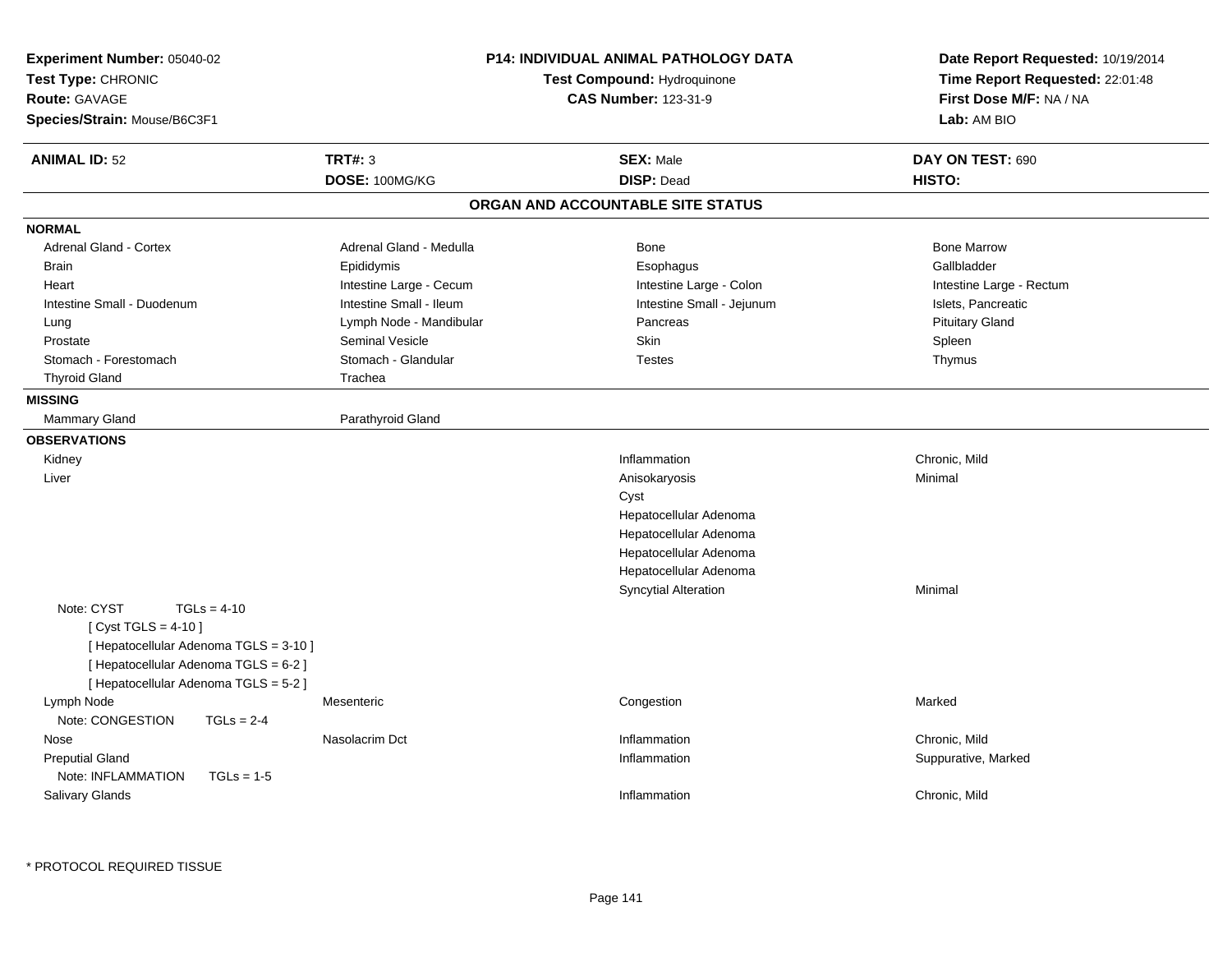| <b>Experiment Number: 05040-02</b> |                             | <b>P14: INDIVIDUAL ANIMAL PATHOLOGY DATA</b> | Date Report Requested: 10/19/2014 |  |
|------------------------------------|-----------------------------|----------------------------------------------|-----------------------------------|--|
| Test Type: CHRONIC                 |                             | <b>Test Compound: Hydroquinone</b>           | Time Report Requested: 22:01:48   |  |
| <b>Route: GAVAGE</b>               | <b>CAS Number: 123-31-9</b> |                                              | First Dose M/F: NA / NA           |  |
| Species/Strain: Mouse/B6C3F1       |                             |                                              | Lab: AM BIO                       |  |
| <b>ANIMAL ID: 52</b>               | TRT#: 3                     | <b>SEX: Male</b>                             | DAY ON TEST: 690                  |  |
|                                    | <b>DOSE: 100MG/KG</b>       | <b>DISP: Dead</b>                            | HISTO:                            |  |
|                                    |                             | ORGAN AND ACCOUNTABLE SITE STATUS            |                                   |  |
| Urinary Bladder                    | Submucosa                   | Inflammation                                 | Chronic, Minimal                  |  |
| PRIMARY CAUSE OF DEATH             |                             |                                              |                                   |  |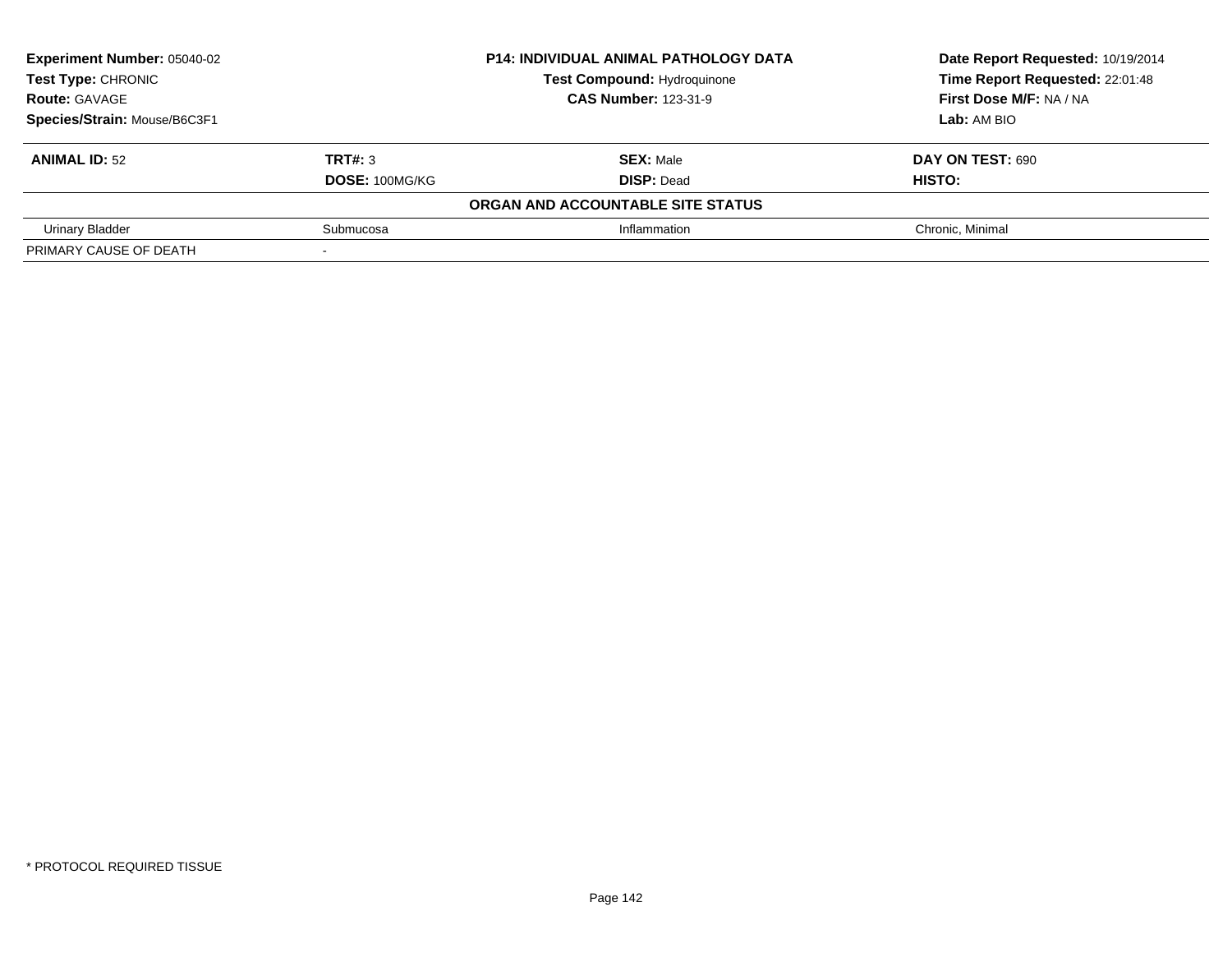| Experiment Number: 05040-02<br>Test Type: CHRONIC<br><b>Route: GAVAGE</b><br>Species/Strain: Mouse/B6C3F1 | <b>P14: INDIVIDUAL ANIMAL PATHOLOGY DATA</b><br>Test Compound: Hydroquinone<br><b>CAS Number: 123-31-9</b> |                                           | Date Report Requested: 10/19/2014<br>Time Report Requested: 22:01:48<br>First Dose M/F: NA / NA<br>Lab: AM BIO |  |
|-----------------------------------------------------------------------------------------------------------|------------------------------------------------------------------------------------------------------------|-------------------------------------------|----------------------------------------------------------------------------------------------------------------|--|
| <b>ANIMAL ID: 53</b>                                                                                      | <b>TRT#: 1</b><br><b>DOSE: VEHICLE CONTROL</b>                                                             | <b>SEX: Male</b><br><b>DISP: Moribund</b> | DAY ON TEST: 709<br>HISTO:                                                                                     |  |
|                                                                                                           |                                                                                                            | ORGAN AND ACCOUNTABLE SITE STATUS         |                                                                                                                |  |
|                                                                                                           |                                                                                                            |                                           |                                                                                                                |  |
| <b>NORMAL</b>                                                                                             |                                                                                                            |                                           |                                                                                                                |  |
| Adrenal Gland - Cortex                                                                                    | Adrenal Gland - Medulla                                                                                    | Bone                                      | <b>Bone Marrow</b>                                                                                             |  |
| <b>Brain</b>                                                                                              | Epididymis                                                                                                 | Esophagus                                 | Gallbladder                                                                                                    |  |
| Heart                                                                                                     | Intestine Large - Cecum                                                                                    | Intestine Large - Colon                   | Intestine Large - Rectum                                                                                       |  |
| Intestine Small - Duodenum                                                                                | Intestine Small - Ileum                                                                                    | Intestine Small - Jejunum                 | Islets, Pancreatic                                                                                             |  |
| Lymph Node - Mandibular                                                                                   | Nose                                                                                                       | Pancreas                                  | Parathyroid Gland                                                                                              |  |
| <b>Pituitary Gland</b>                                                                                    | Prostate                                                                                                   | <b>Seminal Vesicle</b>                    | Skin                                                                                                           |  |
| Stomach - Forestomach                                                                                     | Stomach - Glandular                                                                                        | <b>Testes</b>                             | Thymus                                                                                                         |  |
| <b>Thyroid Gland</b>                                                                                      | Trachea                                                                                                    | <b>Urinary Bladder</b>                    |                                                                                                                |  |
| <b>MISSING</b>                                                                                            |                                                                                                            |                                           |                                                                                                                |  |
| <b>Mammary Gland</b>                                                                                      |                                                                                                            |                                           |                                                                                                                |  |
| <b>OBSERVATIONS</b>                                                                                       |                                                                                                            |                                           |                                                                                                                |  |
| Kidney                                                                                                    |                                                                                                            | Inflammation                              | Chronic, Mild                                                                                                  |  |
| Liver                                                                                                     |                                                                                                            | Hematopoietic Cell Proliferation          | Marked                                                                                                         |  |
|                                                                                                           |                                                                                                            | Lymphoma Malignant Histiocytic            |                                                                                                                |  |
|                                                                                                           |                                                                                                            | Necrosis                                  | Marked                                                                                                         |  |
| Note: HEMA CELL PROL $TGLs = 4-2$                                                                         |                                                                                                            |                                           |                                                                                                                |  |
| [ Hematopoietic Cell Proliferation TGLS = 5-2 ]                                                           |                                                                                                            |                                           |                                                                                                                |  |
| Lung                                                                                                      |                                                                                                            | Alveolar/Bronchiolar Carcinoma            |                                                                                                                |  |
| Note: ALV BRON CARC<br>$TGLs = 8-3$                                                                       |                                                                                                            |                                           |                                                                                                                |  |
| Lymph Node                                                                                                | Mesenteric                                                                                                 | Hematopoietic Cell Proliferation          | Marked                                                                                                         |  |
|                                                                                                           | Inguinal                                                                                                   | Lymphoma Malignant Histiocytic            |                                                                                                                |  |
|                                                                                                           | Mesenteric                                                                                                 | Lymphoma Malignant Histiocytic            |                                                                                                                |  |
|                                                                                                           | Renal                                                                                                      | Lymphoma Malignant Histiocytic            |                                                                                                                |  |
| Note: LYMPH MAL HIST<br>$TGLs = 3-11$                                                                     |                                                                                                            |                                           |                                                                                                                |  |
| Note: LYMPH MAL HIST<br>$TGLs = 7-10$                                                                     |                                                                                                            |                                           |                                                                                                                |  |
| Note: HEMA CELL PROL<br>$TGLs = 6-4$                                                                      |                                                                                                            |                                           |                                                                                                                |  |
| Fat<br>Mesentery                                                                                          |                                                                                                            | Necrosis                                  | Focal, Marked                                                                                                  |  |
| Note: NECROSIS<br>$TGLs = 9-10$                                                                           |                                                                                                            |                                           |                                                                                                                |  |
| Salivary Glands                                                                                           |                                                                                                            | Inflammation                              | Chronic, Mild                                                                                                  |  |
| <b>Skeletal Muscle</b>                                                                                    | Abdominal                                                                                                  | Fibrosis                                  | Moderate                                                                                                       |  |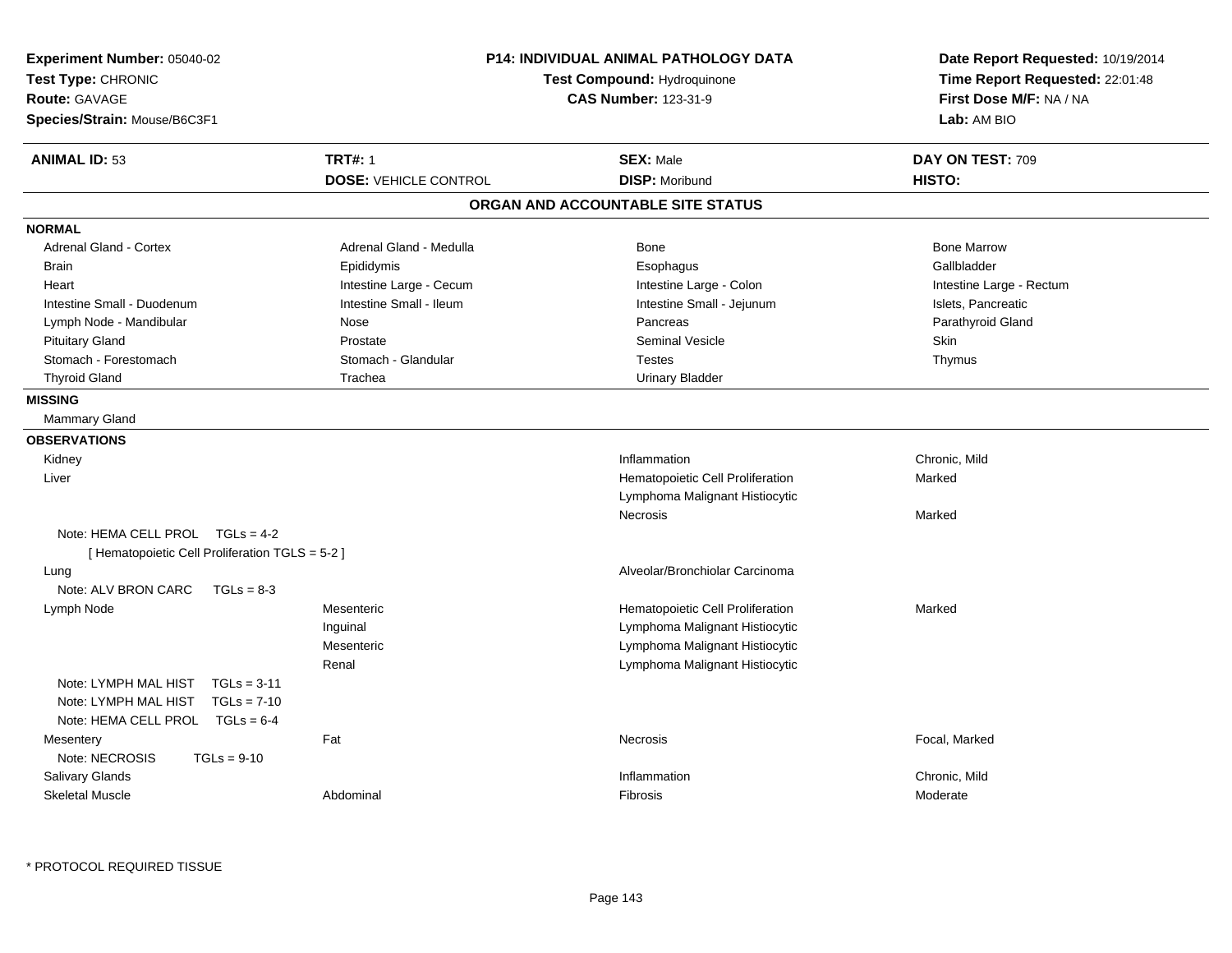| Experiment Number: 05040-02<br>Test Type: CHRONIC | <b>P14: INDIVIDUAL ANIMAL PATHOLOGY DATA</b><br><b>Test Compound: Hydroquinone</b> |                                   | Date Report Requested: 10/19/2014<br>Time Report Requested: 22:01:48 |
|---------------------------------------------------|------------------------------------------------------------------------------------|-----------------------------------|----------------------------------------------------------------------|
| <b>Route: GAVAGE</b>                              |                                                                                    | <b>CAS Number: 123-31-9</b>       | First Dose M/F: NA / NA                                              |
| Species/Strain: Mouse/B6C3F1                      |                                                                                    |                                   | Lab: AM BIO                                                          |
| <b>ANIMAL ID: 53</b>                              | <b>TRT#: 1</b>                                                                     | <b>SEX: Male</b>                  | DAY ON TEST: 709                                                     |
|                                                   | <b>DOSE: VEHICLE CONTROL</b>                                                       | <b>DISP: Moribund</b>             | HISTO:                                                               |
|                                                   |                                                                                    | ORGAN AND ACCOUNTABLE SITE STATUS |                                                                      |
| Note: FIBROSIS<br>$TGLs = 1-12$                   |                                                                                    |                                   |                                                                      |
| Spleen                                            |                                                                                    | Hematopoietic Cell Proliferation  | Marked                                                               |
| Note: HEMA CELL PROL<br>$TGLs = 2-2$              |                                                                                    |                                   |                                                                      |
| PRIMARY CAUSE OF DEATH                            |                                                                                    |                                   |                                                                      |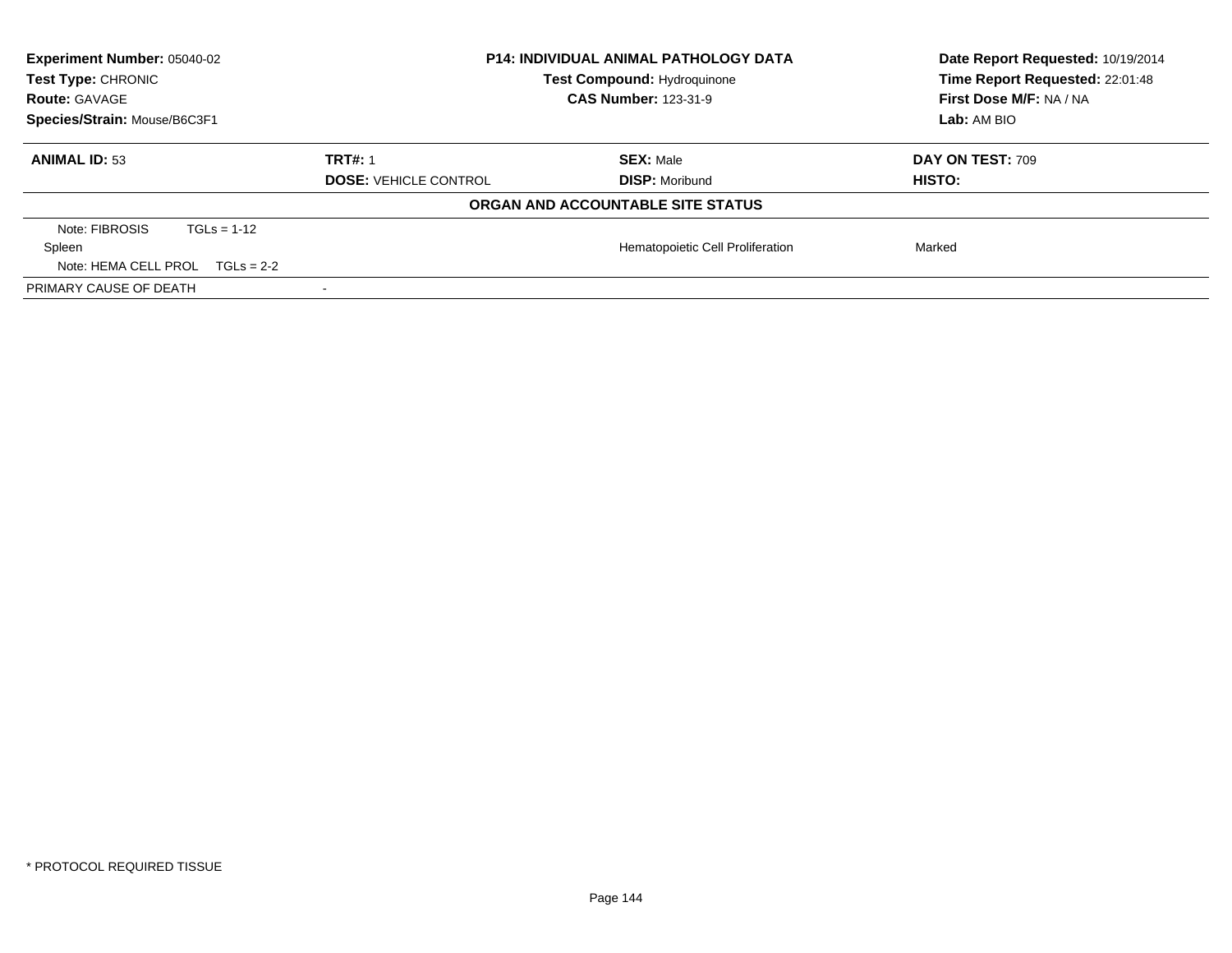| Experiment Number: 05040-02<br>Test Type: CHRONIC<br><b>Route: GAVAGE</b><br>Species/Strain: Mouse/B6C3F1 | P14: INDIVIDUAL ANIMAL PATHOLOGY DATA<br>Test Compound: Hydroquinone<br><b>CAS Number: 123-31-9</b> |                                   | Date Report Requested: 10/19/2014<br>Time Report Requested: 22:01:48<br>First Dose M/F: NA / NA<br>Lab: AM BIO |  |
|-----------------------------------------------------------------------------------------------------------|-----------------------------------------------------------------------------------------------------|-----------------------------------|----------------------------------------------------------------------------------------------------------------|--|
| <b>ANIMAL ID: 53</b>                                                                                      | <b>TRT#: 3</b>                                                                                      | <b>SEX: Male</b>                  | DAY ON TEST: 731                                                                                               |  |
|                                                                                                           | DOSE: 100MG/KG                                                                                      | <b>DISP: Terminal Sacrifice</b>   | HISTO:                                                                                                         |  |
|                                                                                                           |                                                                                                     | ORGAN AND ACCOUNTABLE SITE STATUS |                                                                                                                |  |
| <b>NORMAL</b>                                                                                             |                                                                                                     |                                   |                                                                                                                |  |
| Adrenal Gland - Cortex                                                                                    | Adrenal Gland - Medulla                                                                             | Bone                              | <b>Bone Marrow</b>                                                                                             |  |
| <b>Brain</b>                                                                                              | Epididymis                                                                                          | Esophagus                         | Eye                                                                                                            |  |
| Gallbladder                                                                                               | Heart                                                                                               | Intestine Large - Cecum           | Intestine Large - Colon                                                                                        |  |
| Intestine Large - Rectum                                                                                  | Intestine Small - Duodenum                                                                          | Intestine Small - Ileum           | Intestine Small - Jejunum                                                                                      |  |
| Islets, Pancreatic                                                                                        | Lung                                                                                                | Lymph Node - Mandibular           | Nose                                                                                                           |  |
| Pancreas                                                                                                  | <b>Pituitary Gland</b>                                                                              | Seminal Vesicle                   | Spleen                                                                                                         |  |
| Stomach - Forestomach                                                                                     | Stomach - Glandular                                                                                 | Thymus                            | Trachea                                                                                                        |  |
| <b>Urinary Bladder</b>                                                                                    |                                                                                                     |                                   |                                                                                                                |  |
| <b>MISSING</b>                                                                                            |                                                                                                     |                                   |                                                                                                                |  |
| Mammary Gland                                                                                             | Parathyroid Gland                                                                                   |                                   |                                                                                                                |  |
| <b>OBSERVATIONS</b>                                                                                       |                                                                                                     |                                   |                                                                                                                |  |
| <b>Harderian Gland</b>                                                                                    |                                                                                                     | Adenoma                           |                                                                                                                |  |
| Note: ADENOMA<br>$TGLs = 4-10$                                                                            |                                                                                                     |                                   |                                                                                                                |  |
| Kidney                                                                                                    |                                                                                                     | Inflammation                      | Chronic, Mild                                                                                                  |  |
| Liver                                                                                                     |                                                                                                     | Anisokaryosis                     | Minimal                                                                                                        |  |
|                                                                                                           |                                                                                                     | <b>Basophilic Focus</b>           |                                                                                                                |  |
|                                                                                                           |                                                                                                     | <b>Syncytial Alteration</b>       | Minimal                                                                                                        |  |
| Lymph Node                                                                                                | Mesenteric                                                                                          | Congestion                        | Moderate                                                                                                       |  |
| Note: CONGESTION<br>$TGLs = 2-4$                                                                          |                                                                                                     |                                   |                                                                                                                |  |
| Prostate                                                                                                  |                                                                                                     | Inflammation                      | Chronic, Mild                                                                                                  |  |
| Salivary Glands                                                                                           |                                                                                                     | Inflammation                      | Chronic, Minimal                                                                                               |  |
| <b>Skin</b>                                                                                               | Dermis, Tail                                                                                        | Inflammation                      | Mild                                                                                                           |  |
| Note: INFLAMMATION<br>$TGLs = 3-8$                                                                        |                                                                                                     |                                   |                                                                                                                |  |
| <b>Testes</b>                                                                                             | <b>Interstit Cell</b>                                                                               | Adenoma                           |                                                                                                                |  |
| Note: ADENOMA<br>$TGLs = 1-5$                                                                             |                                                                                                     |                                   |                                                                                                                |  |
| <b>Thyroid Gland</b>                                                                                      | <b>Follicular Cel</b>                                                                               | Hyperplasia                       | Minimal                                                                                                        |  |
| PRIMARY CAUSE OF DEATH                                                                                    |                                                                                                     |                                   |                                                                                                                |  |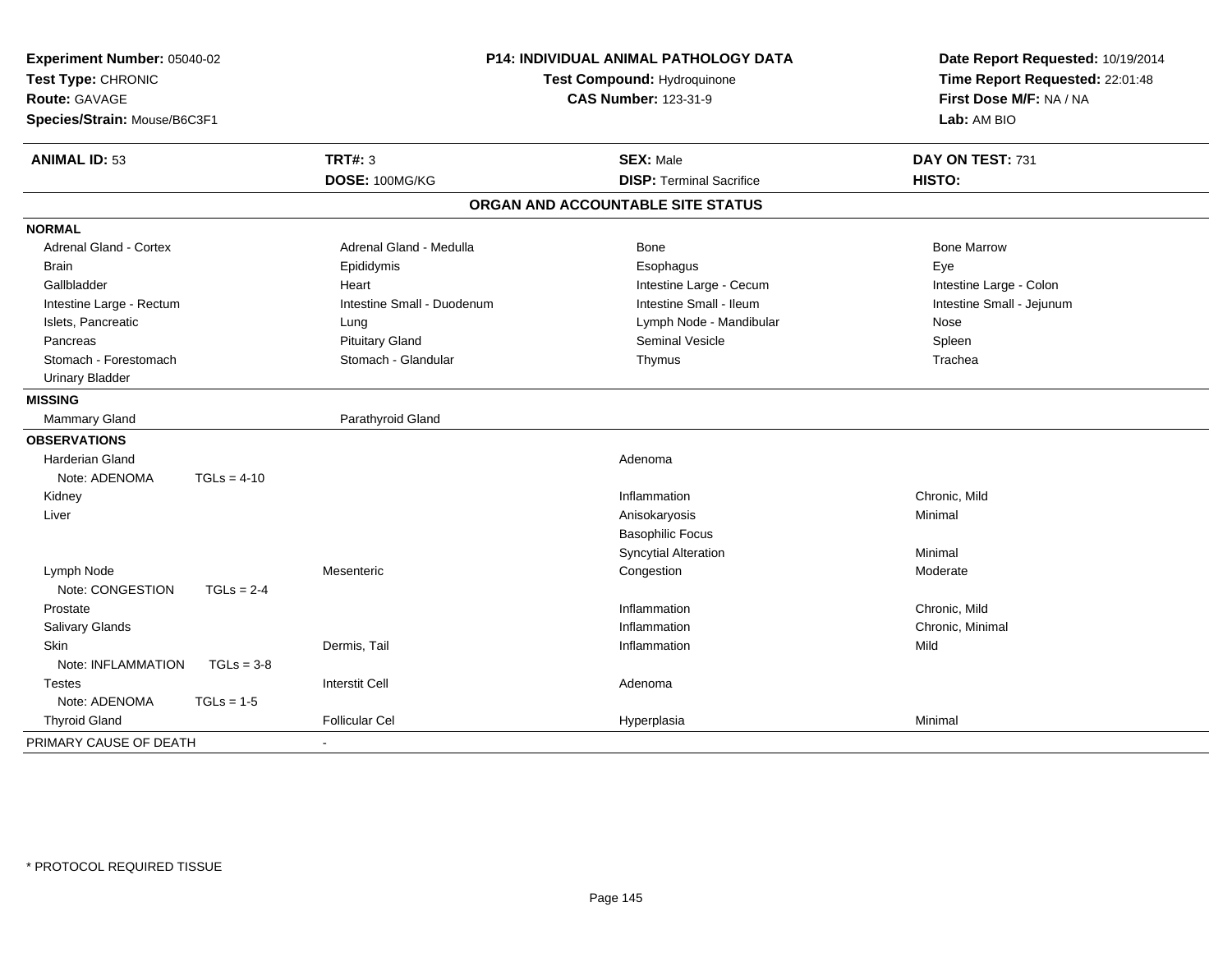| <b>TRT#: 1</b><br><b>ANIMAL ID: 54</b><br><b>SEX: Male</b><br>DAY ON TEST: 730<br><b>DOSE: VEHICLE CONTROL</b><br><b>DISP: Terminal Sacrifice</b><br>HISTO:<br>ORGAN AND ACCOUNTABLE SITE STATUS<br><b>Adrenal Gland - Cortex</b><br>Adrenal Gland - Medulla<br>Bone<br><b>Bone Marrow</b><br>Gallbladder<br><b>Brain</b><br>Epididymis<br>Esophagus<br>Intestine Large - Cecum<br>Intestine Large - Colon<br>Heart<br>Intestine Large - Rectum<br>Intestine Small - Duodenum<br>Intestine Small - Jejunum<br>Islets, Pancreatic<br>Lymph Node - Mandibular<br>Parathyroid Gland<br><b>Pituitary Gland</b><br>Pancreas<br>Nose<br><b>Seminal Vesicle</b><br>Skin<br>Spleen<br>Prostate<br>Stomach - Glandular<br>Stomach - Forestomach<br><b>Testes</b><br>Thymus<br><b>Thyroid Gland</b><br>Trachea<br><b>Urinary Bladder</b><br>Mammary Gland<br><b>Harderian Gland</b><br>Adenoma<br>Note: ADENOMA<br>$TGLs = 1-10$<br><b>Intestine Small</b><br><b>Amyloid Deposition</b><br>Marked<br><b>Ileum</b><br>Inflammation<br>Chronic, Mild<br>Kidney<br>Liver<br>Hepatocellular Adenoma<br>Hepatocellular Carcinoma<br>Hepatocellular Carcinoma<br>Note: HEPATOCLR CARC<br>$TGLs = 2-11$<br>Note: HEPATOCLR CARC<br>$TGLs = 3-12$<br>Alveolar/Bronchiolar Adenoma<br>Lung<br>Note: ALV BRON ADEN<br>$TGLs = 4-3$<br>Marked<br>Lymph Node<br>Mesenteric<br>Congestion<br>Note: CONGESTION<br>$TGLs = 5-4$<br>Salivary Glands<br>Inflammation<br>Chronic, Minimal<br>$\overline{\phantom{a}}$ | Experiment Number: 05040-02<br>Test Type: CHRONIC<br><b>Route: GAVAGE</b><br>Species/Strain: Mouse/B6C3F1 | <b>P14: INDIVIDUAL ANIMAL PATHOLOGY DATA</b><br>Test Compound: Hydroquinone<br><b>CAS Number: 123-31-9</b> | Date Report Requested: 10/19/2014<br>Time Report Requested: 22:01:48<br>First Dose M/F: NA / NA<br>Lab: AM BIO |
|-------------------------------------------------------------------------------------------------------------------------------------------------------------------------------------------------------------------------------------------------------------------------------------------------------------------------------------------------------------------------------------------------------------------------------------------------------------------------------------------------------------------------------------------------------------------------------------------------------------------------------------------------------------------------------------------------------------------------------------------------------------------------------------------------------------------------------------------------------------------------------------------------------------------------------------------------------------------------------------------------------------------------------------------------------------------------------------------------------------------------------------------------------------------------------------------------------------------------------------------------------------------------------------------------------------------------------------------------------------------------------------------------------------------------------------------------------------------------------------------|-----------------------------------------------------------------------------------------------------------|------------------------------------------------------------------------------------------------------------|----------------------------------------------------------------------------------------------------------------|
|                                                                                                                                                                                                                                                                                                                                                                                                                                                                                                                                                                                                                                                                                                                                                                                                                                                                                                                                                                                                                                                                                                                                                                                                                                                                                                                                                                                                                                                                                           |                                                                                                           |                                                                                                            |                                                                                                                |
|                                                                                                                                                                                                                                                                                                                                                                                                                                                                                                                                                                                                                                                                                                                                                                                                                                                                                                                                                                                                                                                                                                                                                                                                                                                                                                                                                                                                                                                                                           |                                                                                                           |                                                                                                            |                                                                                                                |
|                                                                                                                                                                                                                                                                                                                                                                                                                                                                                                                                                                                                                                                                                                                                                                                                                                                                                                                                                                                                                                                                                                                                                                                                                                                                                                                                                                                                                                                                                           |                                                                                                           |                                                                                                            |                                                                                                                |
|                                                                                                                                                                                                                                                                                                                                                                                                                                                                                                                                                                                                                                                                                                                                                                                                                                                                                                                                                                                                                                                                                                                                                                                                                                                                                                                                                                                                                                                                                           | <b>NORMAL</b>                                                                                             |                                                                                                            |                                                                                                                |
|                                                                                                                                                                                                                                                                                                                                                                                                                                                                                                                                                                                                                                                                                                                                                                                                                                                                                                                                                                                                                                                                                                                                                                                                                                                                                                                                                                                                                                                                                           |                                                                                                           |                                                                                                            |                                                                                                                |
|                                                                                                                                                                                                                                                                                                                                                                                                                                                                                                                                                                                                                                                                                                                                                                                                                                                                                                                                                                                                                                                                                                                                                                                                                                                                                                                                                                                                                                                                                           |                                                                                                           |                                                                                                            |                                                                                                                |
|                                                                                                                                                                                                                                                                                                                                                                                                                                                                                                                                                                                                                                                                                                                                                                                                                                                                                                                                                                                                                                                                                                                                                                                                                                                                                                                                                                                                                                                                                           |                                                                                                           |                                                                                                            |                                                                                                                |
|                                                                                                                                                                                                                                                                                                                                                                                                                                                                                                                                                                                                                                                                                                                                                                                                                                                                                                                                                                                                                                                                                                                                                                                                                                                                                                                                                                                                                                                                                           |                                                                                                           |                                                                                                            |                                                                                                                |
|                                                                                                                                                                                                                                                                                                                                                                                                                                                                                                                                                                                                                                                                                                                                                                                                                                                                                                                                                                                                                                                                                                                                                                                                                                                                                                                                                                                                                                                                                           |                                                                                                           |                                                                                                            |                                                                                                                |
|                                                                                                                                                                                                                                                                                                                                                                                                                                                                                                                                                                                                                                                                                                                                                                                                                                                                                                                                                                                                                                                                                                                                                                                                                                                                                                                                                                                                                                                                                           |                                                                                                           |                                                                                                            |                                                                                                                |
|                                                                                                                                                                                                                                                                                                                                                                                                                                                                                                                                                                                                                                                                                                                                                                                                                                                                                                                                                                                                                                                                                                                                                                                                                                                                                                                                                                                                                                                                                           |                                                                                                           |                                                                                                            |                                                                                                                |
|                                                                                                                                                                                                                                                                                                                                                                                                                                                                                                                                                                                                                                                                                                                                                                                                                                                                                                                                                                                                                                                                                                                                                                                                                                                                                                                                                                                                                                                                                           |                                                                                                           |                                                                                                            |                                                                                                                |
|                                                                                                                                                                                                                                                                                                                                                                                                                                                                                                                                                                                                                                                                                                                                                                                                                                                                                                                                                                                                                                                                                                                                                                                                                                                                                                                                                                                                                                                                                           | <b>MISSING</b>                                                                                            |                                                                                                            |                                                                                                                |
|                                                                                                                                                                                                                                                                                                                                                                                                                                                                                                                                                                                                                                                                                                                                                                                                                                                                                                                                                                                                                                                                                                                                                                                                                                                                                                                                                                                                                                                                                           |                                                                                                           |                                                                                                            |                                                                                                                |
|                                                                                                                                                                                                                                                                                                                                                                                                                                                                                                                                                                                                                                                                                                                                                                                                                                                                                                                                                                                                                                                                                                                                                                                                                                                                                                                                                                                                                                                                                           | <b>OBSERVATIONS</b>                                                                                       |                                                                                                            |                                                                                                                |
|                                                                                                                                                                                                                                                                                                                                                                                                                                                                                                                                                                                                                                                                                                                                                                                                                                                                                                                                                                                                                                                                                                                                                                                                                                                                                                                                                                                                                                                                                           |                                                                                                           |                                                                                                            |                                                                                                                |
|                                                                                                                                                                                                                                                                                                                                                                                                                                                                                                                                                                                                                                                                                                                                                                                                                                                                                                                                                                                                                                                                                                                                                                                                                                                                                                                                                                                                                                                                                           |                                                                                                           |                                                                                                            |                                                                                                                |
|                                                                                                                                                                                                                                                                                                                                                                                                                                                                                                                                                                                                                                                                                                                                                                                                                                                                                                                                                                                                                                                                                                                                                                                                                                                                                                                                                                                                                                                                                           |                                                                                                           |                                                                                                            |                                                                                                                |
|                                                                                                                                                                                                                                                                                                                                                                                                                                                                                                                                                                                                                                                                                                                                                                                                                                                                                                                                                                                                                                                                                                                                                                                                                                                                                                                                                                                                                                                                                           |                                                                                                           |                                                                                                            |                                                                                                                |
|                                                                                                                                                                                                                                                                                                                                                                                                                                                                                                                                                                                                                                                                                                                                                                                                                                                                                                                                                                                                                                                                                                                                                                                                                                                                                                                                                                                                                                                                                           |                                                                                                           |                                                                                                            |                                                                                                                |
|                                                                                                                                                                                                                                                                                                                                                                                                                                                                                                                                                                                                                                                                                                                                                                                                                                                                                                                                                                                                                                                                                                                                                                                                                                                                                                                                                                                                                                                                                           |                                                                                                           |                                                                                                            |                                                                                                                |
|                                                                                                                                                                                                                                                                                                                                                                                                                                                                                                                                                                                                                                                                                                                                                                                                                                                                                                                                                                                                                                                                                                                                                                                                                                                                                                                                                                                                                                                                                           |                                                                                                           |                                                                                                            |                                                                                                                |
|                                                                                                                                                                                                                                                                                                                                                                                                                                                                                                                                                                                                                                                                                                                                                                                                                                                                                                                                                                                                                                                                                                                                                                                                                                                                                                                                                                                                                                                                                           |                                                                                                           |                                                                                                            |                                                                                                                |
|                                                                                                                                                                                                                                                                                                                                                                                                                                                                                                                                                                                                                                                                                                                                                                                                                                                                                                                                                                                                                                                                                                                                                                                                                                                                                                                                                                                                                                                                                           |                                                                                                           |                                                                                                            |                                                                                                                |
|                                                                                                                                                                                                                                                                                                                                                                                                                                                                                                                                                                                                                                                                                                                                                                                                                                                                                                                                                                                                                                                                                                                                                                                                                                                                                                                                                                                                                                                                                           |                                                                                                           |                                                                                                            |                                                                                                                |
|                                                                                                                                                                                                                                                                                                                                                                                                                                                                                                                                                                                                                                                                                                                                                                                                                                                                                                                                                                                                                                                                                                                                                                                                                                                                                                                                                                                                                                                                                           |                                                                                                           |                                                                                                            |                                                                                                                |
|                                                                                                                                                                                                                                                                                                                                                                                                                                                                                                                                                                                                                                                                                                                                                                                                                                                                                                                                                                                                                                                                                                                                                                                                                                                                                                                                                                                                                                                                                           |                                                                                                           |                                                                                                            |                                                                                                                |
|                                                                                                                                                                                                                                                                                                                                                                                                                                                                                                                                                                                                                                                                                                                                                                                                                                                                                                                                                                                                                                                                                                                                                                                                                                                                                                                                                                                                                                                                                           |                                                                                                           |                                                                                                            |                                                                                                                |
|                                                                                                                                                                                                                                                                                                                                                                                                                                                                                                                                                                                                                                                                                                                                                                                                                                                                                                                                                                                                                                                                                                                                                                                                                                                                                                                                                                                                                                                                                           | PRIMARY CAUSE OF DEATH                                                                                    |                                                                                                            |                                                                                                                |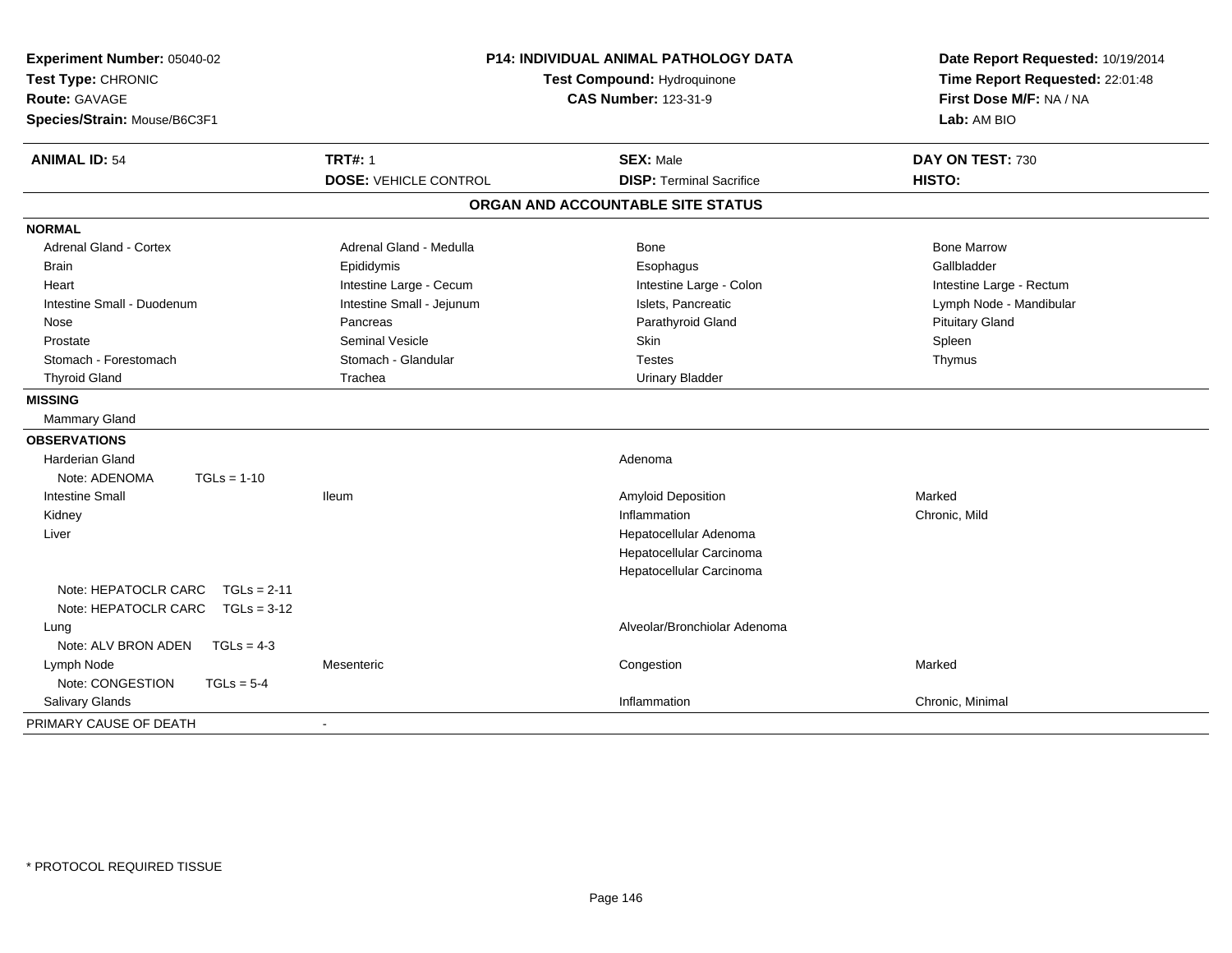| Experiment Number: 05040-02<br>Test Type: CHRONIC<br><b>Route: GAVAGE</b><br>Species/Strain: Mouse/B6C3F1<br><b>ANIMAL ID: 54</b> |               | TRT#: 3<br>DOSE: 100MG/KG | <b>P14: INDIVIDUAL ANIMAL PATHOLOGY DATA</b><br><b>Test Compound: Hydroquinone</b><br><b>CAS Number: 123-31-9</b><br><b>SEX: Male</b><br><b>DISP: Terminal Sacrifice</b> |                                   | Date Report Requested: 10/19/2014<br>Time Report Requested: 22:01:48<br>First Dose M/F: NA / NA<br>Lab: AM BIO<br>DAY ON TEST: 729<br>HISTO: |
|-----------------------------------------------------------------------------------------------------------------------------------|---------------|---------------------------|--------------------------------------------------------------------------------------------------------------------------------------------------------------------------|-----------------------------------|----------------------------------------------------------------------------------------------------------------------------------------------|
|                                                                                                                                   |               |                           |                                                                                                                                                                          | ORGAN AND ACCOUNTABLE SITE STATUS |                                                                                                                                              |
| <b>NORMAL</b>                                                                                                                     |               |                           |                                                                                                                                                                          |                                   |                                                                                                                                              |
| <b>Adrenal Gland - Cortex</b>                                                                                                     |               | Adrenal Gland - Medulla   |                                                                                                                                                                          | <b>Bone Marrow</b>                | <b>Brain</b>                                                                                                                                 |
| Epididymis                                                                                                                        |               | Esophagus                 |                                                                                                                                                                          | Gallbladder                       | Heart                                                                                                                                        |
| Intestine Large - Cecum                                                                                                           |               | Intestine Large - Colon   |                                                                                                                                                                          | Intestine Large - Rectum          | Intestine Small - Duodenum                                                                                                                   |
| Intestine Small - Ileum                                                                                                           |               | Intestine Small - Jejunum |                                                                                                                                                                          | Islets, Pancreatic                | Lung                                                                                                                                         |
| Lymph Node - Mandibular                                                                                                           |               | Lymph Node - Mesenteric   |                                                                                                                                                                          | Nose                              | Pancreas                                                                                                                                     |
| Parathyroid Gland                                                                                                                 |               | <b>Pituitary Gland</b>    |                                                                                                                                                                          | Prostate                          | <b>Salivary Glands</b>                                                                                                                       |
| Seminal Vesicle                                                                                                                   |               | <b>Skin</b>               |                                                                                                                                                                          | Spleen                            | Stomach - Forestomach                                                                                                                        |
| Stomach - Glandular                                                                                                               |               | <b>Testes</b>             |                                                                                                                                                                          | Thymus                            | <b>Thyroid Gland</b>                                                                                                                         |
| <b>Tissue NOS</b>                                                                                                                 |               | Trachea                   |                                                                                                                                                                          | <b>Urinary Bladder</b>            |                                                                                                                                              |
| <b>MISSING</b>                                                                                                                    |               |                           |                                                                                                                                                                          |                                   |                                                                                                                                              |
| Mammary Gland                                                                                                                     |               |                           |                                                                                                                                                                          |                                   |                                                                                                                                              |
| <b>OBSERVATIONS</b>                                                                                                               |               |                           |                                                                                                                                                                          |                                   |                                                                                                                                              |
| <b>Bone</b>                                                                                                                       |               | Joint, Tarsal             |                                                                                                                                                                          | Hyperostosis                      |                                                                                                                                              |
| Note: HYPEROSTOSIS                                                                                                                | $TGLs = 1-9$  |                           |                                                                                                                                                                          |                                   |                                                                                                                                              |
| Kidney                                                                                                                            |               |                           |                                                                                                                                                                          | Inflammation                      | Chronic, Minimal                                                                                                                             |
| Liver                                                                                                                             |               |                           |                                                                                                                                                                          | <b>Basophilic Focus</b>           |                                                                                                                                              |
|                                                                                                                                   |               |                           |                                                                                                                                                                          | Hepatocellular Adenoma            | Multiple                                                                                                                                     |
| Note: HEPATOCLR ADEN                                                                                                              | $TGLs = 3-10$ |                           |                                                                                                                                                                          |                                   |                                                                                                                                              |
| Note: HEPATOCLR ADEN                                                                                                              | $TGLs = 4-2$  |                           |                                                                                                                                                                          |                                   |                                                                                                                                              |
| Note: HEPATOCLR ADEN                                                                                                              | $TGLs = 2-10$ |                           |                                                                                                                                                                          |                                   |                                                                                                                                              |
| PRIMARY CAUSE OF DEATH                                                                                                            |               |                           |                                                                                                                                                                          |                                   |                                                                                                                                              |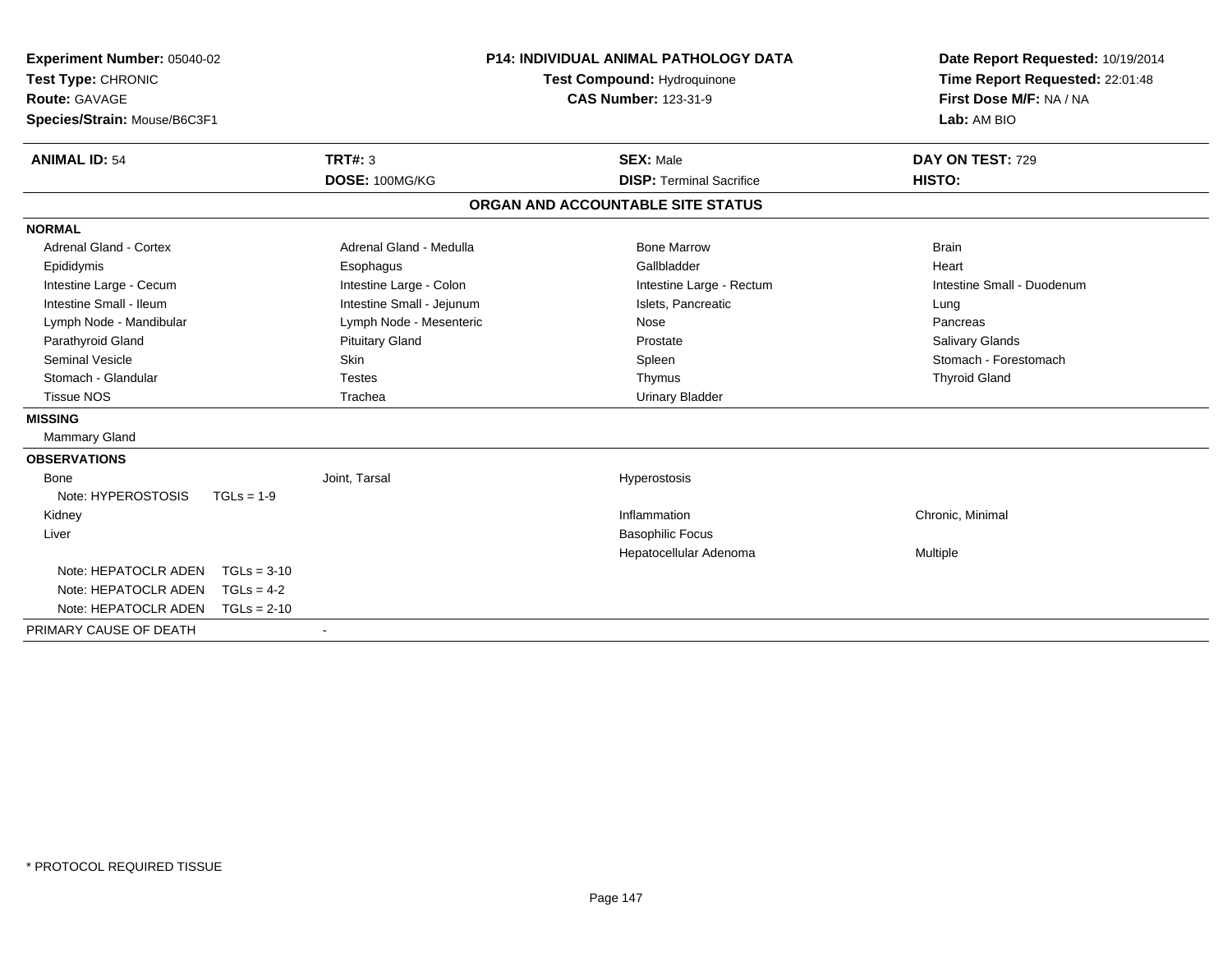| Experiment Number: 05040-02<br>Test Type: CHRONIC<br>Route: GAVAGE<br>Species/Strain: Mouse/B6C3F1 |                         | P14: INDIVIDUAL ANIMAL PATHOLOGY DATA<br>Test Compound: Hydroquinone<br><b>CAS Number: 123-31-9</b> | Date Report Requested: 10/19/2014<br>Time Report Requested: 22:01:48<br>First Dose M/F: NA / NA<br>Lab: AM BIO |  |
|----------------------------------------------------------------------------------------------------|-------------------------|-----------------------------------------------------------------------------------------------------|----------------------------------------------------------------------------------------------------------------|--|
| <b>ANIMAL ID: 55</b>                                                                               | <b>TRT#: 2</b>          | <b>SEX: Male</b>                                                                                    | DAY ON TEST: 654                                                                                               |  |
|                                                                                                    | DOSE: 50 MG/KG          | <b>DISP: Moribund</b>                                                                               | HISTO:                                                                                                         |  |
|                                                                                                    |                         | ORGAN AND ACCOUNTABLE SITE STATUS                                                                   |                                                                                                                |  |
| <b>NORMAL</b>                                                                                      |                         |                                                                                                     |                                                                                                                |  |
| Adrenal Gland - Cortex                                                                             | Adrenal Gland - Medulla | Bone                                                                                                | <b>Bone Marrow</b>                                                                                             |  |
| <b>Brain</b>                                                                                       | Epididymis              | Esophagus                                                                                           | Heart                                                                                                          |  |
| Intestine Large - Cecum                                                                            | Intestine Large - Colon | Intestine Large - Rectum                                                                            | Islets, Pancreatic                                                                                             |  |
| Mesentery                                                                                          | Nose                    | Pancreas                                                                                            | Parathyroid Gland                                                                                              |  |
| <b>Seminal Vesicle</b>                                                                             | <b>Skin</b>             | Stomach - Forestomach                                                                               | Stomach - Glandular                                                                                            |  |
| <b>Testes</b>                                                                                      | Thymus                  | <b>Thyroid Gland</b>                                                                                | Trachea                                                                                                        |  |
| <b>MISSING</b>                                                                                     |                         |                                                                                                     |                                                                                                                |  |
| Mammary Gland                                                                                      | <b>Pituitary Gland</b>  |                                                                                                     |                                                                                                                |  |
| <b>OBSERVATIONS</b>                                                                                |                         |                                                                                                     |                                                                                                                |  |
| <b>Intestine Small</b>                                                                             | Jejunum                 | Lymphoma Malignant Lymphocytic                                                                      |                                                                                                                |  |
| Note: LYMPH MAL LYMP<br>$TGLs = 3-13$                                                              |                         |                                                                                                     |                                                                                                                |  |
| Kidney                                                                                             |                         | <b>Cytoplasmic Alteration</b>                                                                       | Mild                                                                                                           |  |
| Liver                                                                                              |                         | Hematopoietic Cell Proliferation                                                                    | Moderate                                                                                                       |  |
|                                                                                                    |                         | <b>Necrosis</b>                                                                                     | Moderate                                                                                                       |  |
| Note: NECROSIS<br>$TGLs = 2-11$                                                                    |                         |                                                                                                     |                                                                                                                |  |
| Lung                                                                                               | Vein                    | Leukocytosis                                                                                        |                                                                                                                |  |
| Lymph Node                                                                                         | <b>Iliac</b>            | Hematopoietic Cell Proliferation                                                                    | Marked                                                                                                         |  |
|                                                                                                    | Mesenteric              | Hematopoietic Cell Proliferation                                                                    | Marked                                                                                                         |  |
|                                                                                                    | Mandibular              | Lymphoma Malignant Lymphocytic                                                                      |                                                                                                                |  |
| Note: HEMA CELL PROL<br>$TGLs = 5-10$                                                              |                         |                                                                                                     |                                                                                                                |  |
| Note: HEMA CELL PROL $TGLs = 4-12$                                                                 |                         |                                                                                                     |                                                                                                                |  |
| Prostate                                                                                           |                         | Lymphoma Malignant Lymphocytic                                                                      |                                                                                                                |  |
| Salivary Glands                                                                                    |                         | Lymphoma Malignant Lymphocytic                                                                      |                                                                                                                |  |
| Spleen                                                                                             |                         | Hematopoietic Cell Proliferation                                                                    | Marked                                                                                                         |  |
| Note: HEMA CELL PROL TGLs = 1-2                                                                    |                         |                                                                                                     |                                                                                                                |  |
| <b>Urinary Bladder</b>                                                                             | Submucosa               | Inflammation                                                                                        | Chronic, Minimal                                                                                               |  |
| PRIMARY CAUSE OF DEATH                                                                             |                         |                                                                                                     |                                                                                                                |  |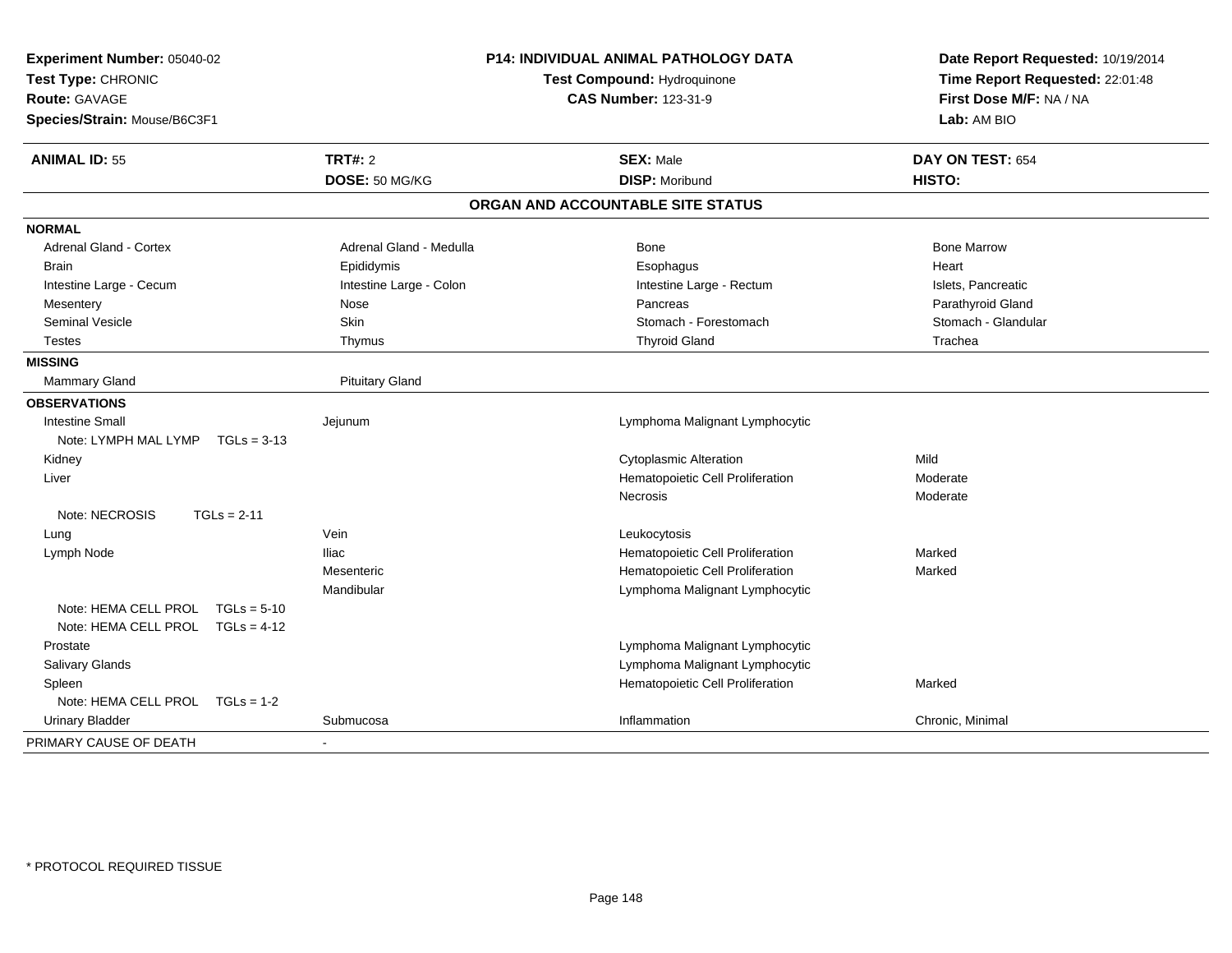| Experiment Number: 05040-02<br>Test Type: CHRONIC<br><b>Route: GAVAGE</b><br>Species/Strain: Mouse/B6C3F1 | <b>P14: INDIVIDUAL ANIMAL PATHOLOGY DATA</b><br>Test Compound: Hydroquinone<br><b>CAS Number: 123-31-9</b> |                                   | Date Report Requested: 10/19/2014<br>Time Report Requested: 22:01:48<br>First Dose M/F: NA / NA<br>Lab: AM BIO |  |
|-----------------------------------------------------------------------------------------------------------|------------------------------------------------------------------------------------------------------------|-----------------------------------|----------------------------------------------------------------------------------------------------------------|--|
| <b>ANIMAL ID: 55</b>                                                                                      | <b>TRT#: 3</b>                                                                                             | <b>SEX: Male</b>                  | DAY ON TEST: 682                                                                                               |  |
|                                                                                                           | DOSE: 100MG/KG                                                                                             | <b>DISP: Moribund</b>             | HISTO:                                                                                                         |  |
|                                                                                                           |                                                                                                            | ORGAN AND ACCOUNTABLE SITE STATUS |                                                                                                                |  |
| <b>NORMAL</b>                                                                                             |                                                                                                            |                                   |                                                                                                                |  |
| <b>Adrenal Gland - Cortex</b>                                                                             | Adrenal Gland - Medulla                                                                                    | Bone                              | <b>Bone Marrow</b>                                                                                             |  |
| <b>Brain</b>                                                                                              | Epididymis                                                                                                 | Esophagus                         | Gallbladder                                                                                                    |  |
| Heart                                                                                                     | Intestine Large - Cecum                                                                                    | Intestine Large - Colon           | Intestine Large - Rectum                                                                                       |  |
| Intestine Small - Duodenum                                                                                | Intestine Small - Ileum                                                                                    | Intestine Small - Jejunum         | Islets, Pancreatic                                                                                             |  |
| Lung                                                                                                      | Lymph Node - Mandibular                                                                                    | Lymph Node - Mesenteric           | Pancreas                                                                                                       |  |
| Parathyroid Gland                                                                                         | <b>Pituitary Gland</b>                                                                                     | Prostate                          | Salivary Glands                                                                                                |  |
| Seminal Vesicle                                                                                           | Spinal Cord                                                                                                | Spleen                            | Stomach - Forestomach                                                                                          |  |
| Stomach - Glandular                                                                                       | <b>Testes</b>                                                                                              | Thymus                            | <b>Thyroid Gland</b>                                                                                           |  |
| Trachea                                                                                                   |                                                                                                            |                                   |                                                                                                                |  |
| <b>MISSING</b>                                                                                            |                                                                                                            |                                   |                                                                                                                |  |
| Mammary Gland                                                                                             |                                                                                                            |                                   |                                                                                                                |  |
| <b>OBSERVATIONS</b>                                                                                       |                                                                                                            |                                   |                                                                                                                |  |
| Kidney                                                                                                    |                                                                                                            | Inflammation                      | Chronic, Mild                                                                                                  |  |
| Liver                                                                                                     |                                                                                                            | Anisokaryosis                     | Mild                                                                                                           |  |
|                                                                                                           |                                                                                                            | <b>Eosinophilic Focus</b>         |                                                                                                                |  |
|                                                                                                           |                                                                                                            | Hepatocellular Adenoma            |                                                                                                                |  |
|                                                                                                           |                                                                                                            | Hepatocellular Adenoma            |                                                                                                                |  |
|                                                                                                           |                                                                                                            | <b>Syncytial Alteration</b>       | Moderate                                                                                                       |  |
| Note: HEPATOCLR ADEN<br>$TGLs = 4-13$                                                                     |                                                                                                            |                                   |                                                                                                                |  |
| Note: HEPATOCLR ADEN<br>$TGLs = 5-2$                                                                      |                                                                                                            |                                   |                                                                                                                |  |
| Nose                                                                                                      | Nasolacrim Dct                                                                                             | Inflammation                      | Chronic, Mild                                                                                                  |  |
| Skin                                                                                                      |                                                                                                            | Acanthosis                        | Moderate                                                                                                       |  |
|                                                                                                           |                                                                                                            | Inflammation                      | Chronic, Moderate                                                                                              |  |
|                                                                                                           |                                                                                                            | Ulcer                             | Marked                                                                                                         |  |
|                                                                                                           |                                                                                                            | Ulcer                             | Marked                                                                                                         |  |
| $TGLs = 3-12$<br>Note: INFLAMMATION                                                                       |                                                                                                            |                                   |                                                                                                                |  |
| Note: ULCER<br>$TGLs = 1-10$                                                                              |                                                                                                            |                                   |                                                                                                                |  |
| Note: ACANTHOSIS<br>$TGLs = 3-12$                                                                         |                                                                                                            |                                   |                                                                                                                |  |
| Note: ULCER<br>$TGLs = 2-11$                                                                              |                                                                                                            |                                   |                                                                                                                |  |
| <b>Urinary Bladder</b>                                                                                    | Submucosa                                                                                                  | Inflammation                      | Chronic, Minimal                                                                                               |  |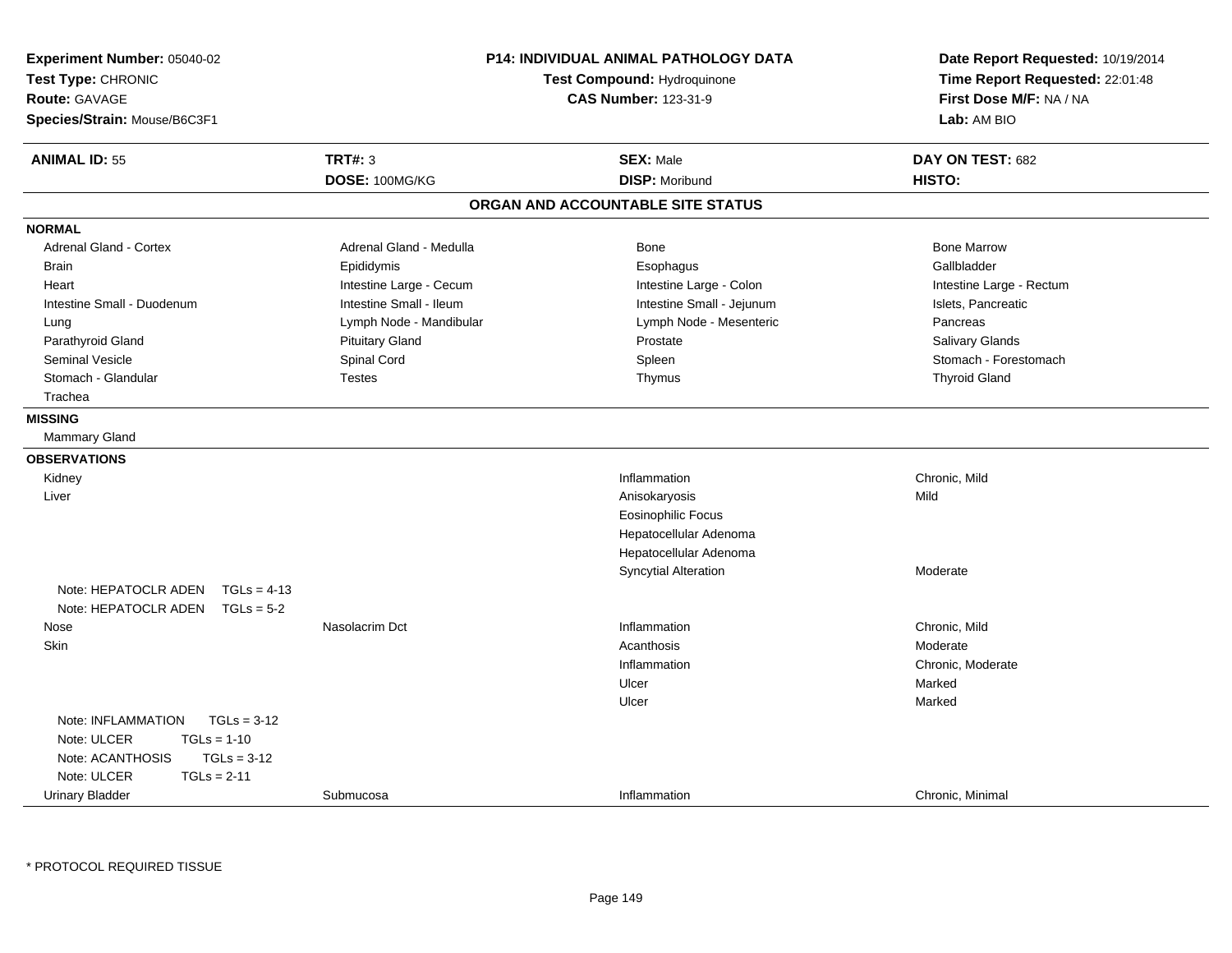| <b>Experiment Number: 05040-02</b> |                             | <b>P14: INDIVIDUAL ANIMAL PATHOLOGY DATA</b> | Date Report Requested: 10/19/2014 |
|------------------------------------|-----------------------------|----------------------------------------------|-----------------------------------|
| <b>Test Type: CHRONIC</b>          | Test Compound: Hydroquinone |                                              | Time Report Requested: 22:01:48   |
| <b>Route: GAVAGE</b>               |                             | <b>CAS Number: 123-31-9</b>                  | First Dose M/F: NA / NA           |
| Species/Strain: Mouse/B6C3F1       |                             |                                              | Lab: AM BIO                       |
| <b>ANIMAL ID: 55</b>               | TRT#: 3                     | <b>SEX: Male</b>                             | <b>DAY ON TEST: 682</b>           |
|                                    | DOSE: 100MG/KG              | <b>DISP: Moribund</b>                        | <b>HISTO:</b>                     |
|                                    |                             | ORGAN AND ACCOUNTABLE SITE STATUS            |                                   |
| PRIMARY CAUSE OF DEATH             |                             |                                              |                                   |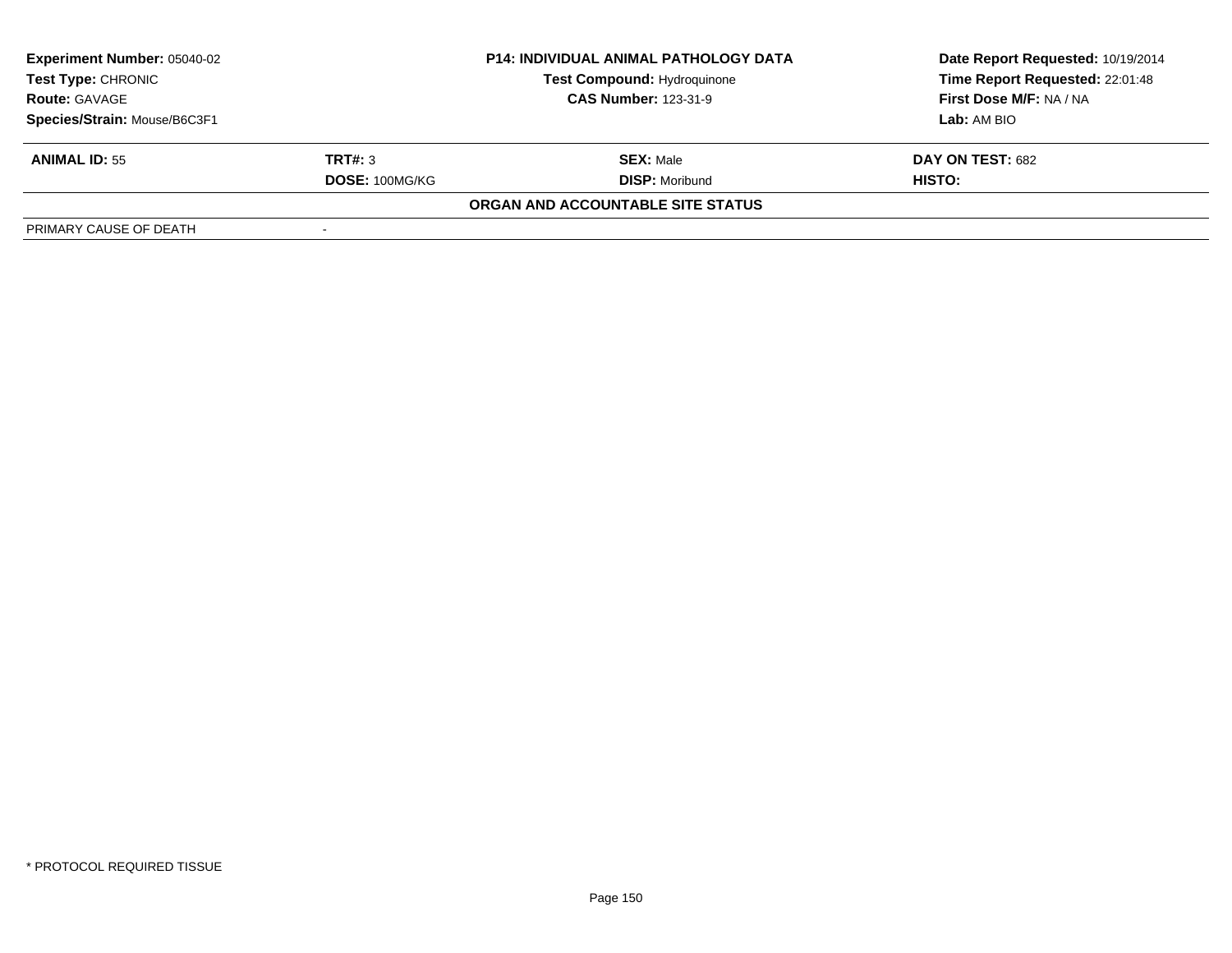| Experiment Number: 05040-02<br>Test Type: CHRONIC<br><b>Route: GAVAGE</b><br>Species/Strain: Mouse/B6C3F1             | P14: INDIVIDUAL ANIMAL PATHOLOGY DATA<br>Test Compound: Hydroquinone<br><b>CAS Number: 123-31-9</b> |                                   | Date Report Requested: 10/19/2014<br>Time Report Requested: 22:01:48<br>First Dose M/F: NA / NA<br>Lab: AM BIO |  |
|-----------------------------------------------------------------------------------------------------------------------|-----------------------------------------------------------------------------------------------------|-----------------------------------|----------------------------------------------------------------------------------------------------------------|--|
| <b>ANIMAL ID: 56</b>                                                                                                  | <b>TRT#: 1</b>                                                                                      | <b>SEX: Male</b>                  | DAY ON TEST: 537                                                                                               |  |
|                                                                                                                       | <b>DOSE: VEHICLE CONTROL</b>                                                                        | <b>DISP: Moribund</b>             | HISTO:                                                                                                         |  |
|                                                                                                                       |                                                                                                     | ORGAN AND ACCOUNTABLE SITE STATUS |                                                                                                                |  |
| <b>NORMAL</b>                                                                                                         |                                                                                                     |                                   |                                                                                                                |  |
| <b>Adrenal Gland - Cortex</b>                                                                                         | Adrenal Gland - Medulla                                                                             | <b>Bone</b>                       | <b>Bone Marrow</b>                                                                                             |  |
| <b>Brain</b>                                                                                                          | Epididymis                                                                                          | Esophagus                         | Heart                                                                                                          |  |
| Intestine Large - Cecum                                                                                               | Intestine Large - Colon                                                                             | Intestine Large - Rectum          | Intestine Small - Duodenum                                                                                     |  |
| Intestine Small - Ileum                                                                                               | Intestine Small - Jejunum                                                                           | Islets, Pancreatic                | Lymph Node - Mandibular                                                                                        |  |
| Nose                                                                                                                  | Pancreas                                                                                            | Parathyroid Gland                 | <b>Pituitary Gland</b>                                                                                         |  |
| Prostate                                                                                                              | Salivary Glands                                                                                     | Seminal Vesicle                   | Spleen                                                                                                         |  |
| Stomach - Forestomach                                                                                                 | Stomach - Glandular                                                                                 | <b>Testes</b>                     | <b>Thyroid Gland</b>                                                                                           |  |
| Trachea                                                                                                               |                                                                                                     |                                   |                                                                                                                |  |
| <b>MISSING</b>                                                                                                        |                                                                                                     |                                   |                                                                                                                |  |
| Gallbladder                                                                                                           | <b>Mammary Gland</b>                                                                                | Thymus                            |                                                                                                                |  |
| <b>OBSERVATIONS</b>                                                                                                   |                                                                                                     |                                   |                                                                                                                |  |
| Kidney                                                                                                                |                                                                                                     | Inflammation                      | Chronic, Moderate                                                                                              |  |
| Liver                                                                                                                 |                                                                                                     | Hepatocellular Carcinoma          |                                                                                                                |  |
|                                                                                                                       |                                                                                                     | Hepatocellular Carcinoma          |                                                                                                                |  |
|                                                                                                                       |                                                                                                     | Hepatocellular Carcinoma          |                                                                                                                |  |
| Note: HEPATOCLR CARC<br>$TGLs = 5-10$<br>Note: HEPATOCLR CARC<br>$TGLs = 6-2$<br>Note: HEPATOCLR CARC<br>$TGLs = 4-2$ |                                                                                                     |                                   |                                                                                                                |  |
| Lung                                                                                                                  |                                                                                                     | Hepatocellular Carcinoma          | Metastatic (Liver)                                                                                             |  |
| Lymph Node<br>Note: CONGESTION<br>$TGLs = 3-4$                                                                        | Mesenteric                                                                                          | Congestion                        | Marked                                                                                                         |  |
| Skin                                                                                                                  |                                                                                                     | Atrophy                           | Mild                                                                                                           |  |
|                                                                                                                       | Prepuce                                                                                             | Inflammation                      | Chronic, Mild                                                                                                  |  |
| Note: ATROPHY<br>$TGLs = 2-8$<br>Note: INFLAMMATION<br>$TGLs = 1-8$                                                   |                                                                                                     |                                   |                                                                                                                |  |
| <b>Urinary Bladder</b>                                                                                                | Perivascular                                                                                        | Inflammation                      | Chronic, Moderate                                                                                              |  |
| PRIMARY CAUSE OF DEATH                                                                                                |                                                                                                     |                                   |                                                                                                                |  |

Animal Note: MORIBUND CONDITION DUE TO HEPATOCELLULAR CARCINOMAAnimal Note: LUNG METASTASES ARE VERY SMALL AND PROBABLY NOT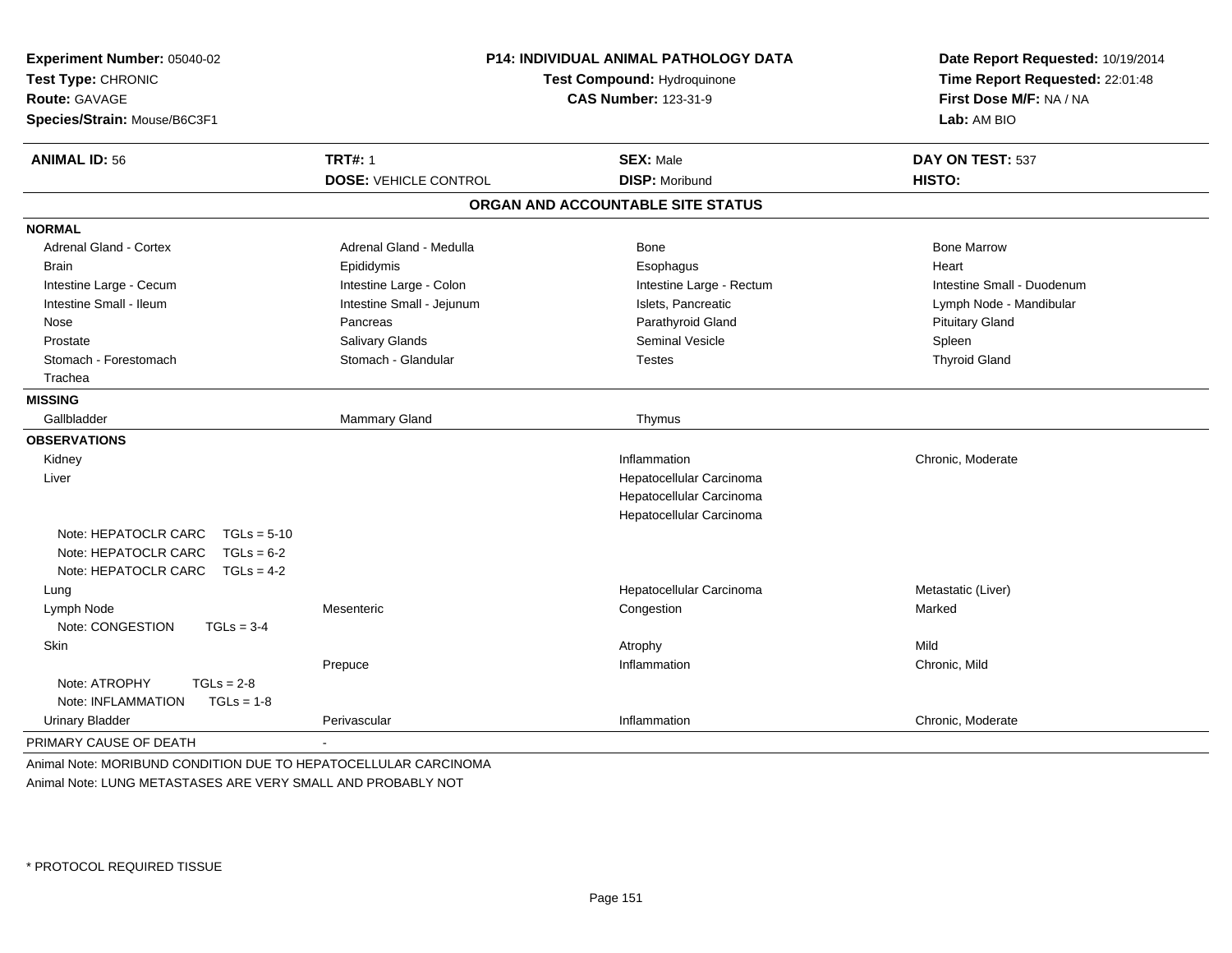| <b>Experiment Number: 05040-02</b><br>Test Type: CHRONIC<br><b>Route: GAVAGE</b> | <b>P14: INDIVIDUAL ANIMAL PATHOLOGY DATA</b><br>Test Compound: Hydroquinone<br><b>CAS Number: 123-31-9</b> |                                   | Date Report Requested: 10/19/2014<br>Time Report Requested: 22:01:48<br>First Dose M/F: NA / NA |
|----------------------------------------------------------------------------------|------------------------------------------------------------------------------------------------------------|-----------------------------------|-------------------------------------------------------------------------------------------------|
| Species/Strain: Mouse/B6C3F1                                                     |                                                                                                            |                                   | Lab: AM BIO                                                                                     |
| <b>ANIMAL ID: 56</b>                                                             | <b>TRT#: 1</b>                                                                                             | <b>SEX: Male</b>                  | DAY ON TEST: 537                                                                                |
|                                                                                  | <b>DOSE: VEHICLE CONTROL</b>                                                                               | <b>DISP:</b> Moribund             | HISTO:                                                                                          |
|                                                                                  |                                                                                                            | ORGAN AND ACCOUNTABLE SITE STATUS |                                                                                                 |
| Animal Note: CLINICALLY SIGNIFICANT.                                             |                                                                                                            |                                   |                                                                                                 |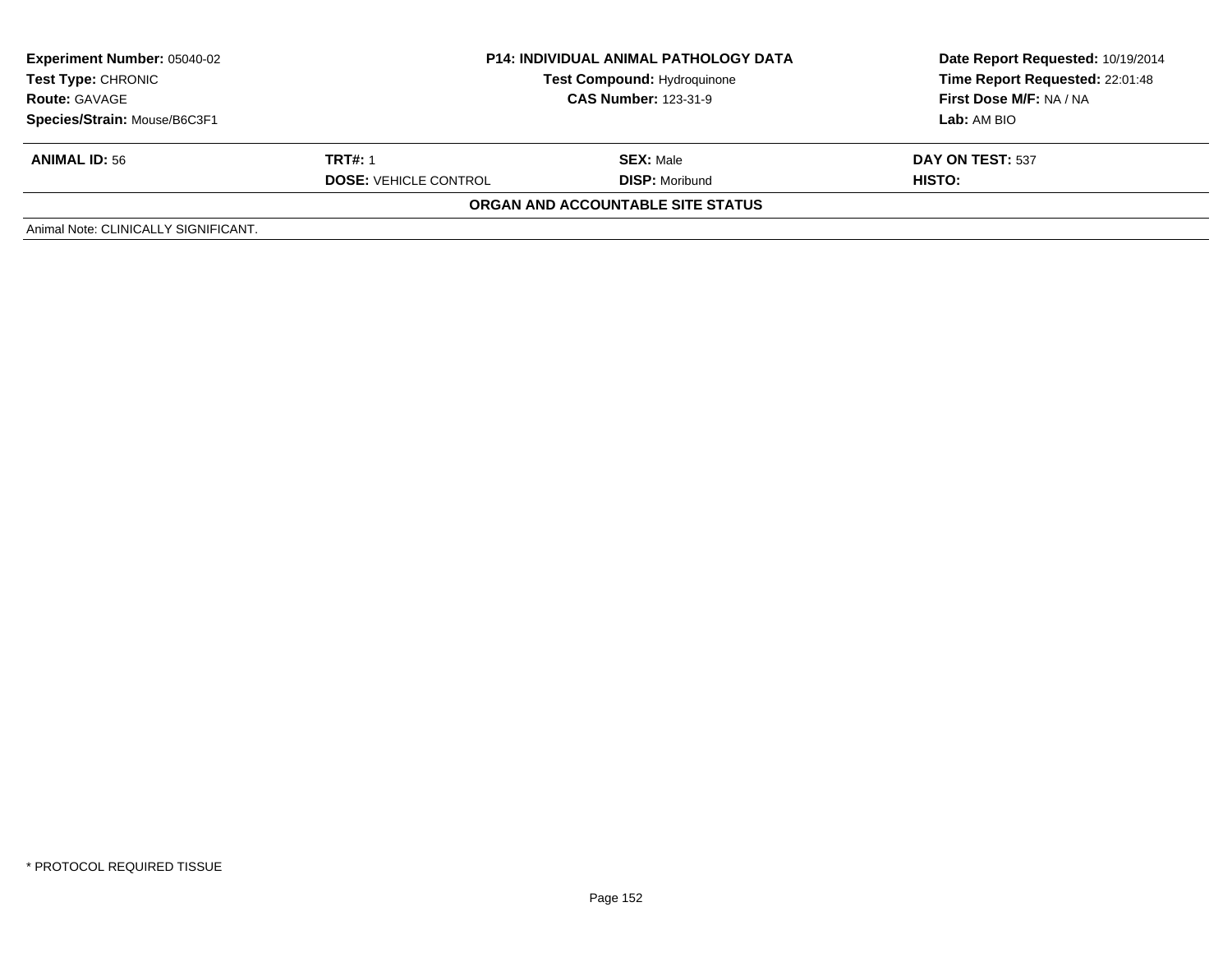| <b>Experiment Number: 05040-02</b><br>Test Type: CHRONIC<br><b>Route: GAVAGE</b> |                         | <b>P14: INDIVIDUAL ANIMAL PATHOLOGY DATA</b><br>Test Compound: Hydroquinone<br><b>CAS Number: 123-31-9</b> | Date Report Requested: 10/19/2014<br>Time Report Requested: 22:01:48<br>First Dose M/F: NA / NA |
|----------------------------------------------------------------------------------|-------------------------|------------------------------------------------------------------------------------------------------------|-------------------------------------------------------------------------------------------------|
| Species/Strain: Mouse/B6C3F1                                                     |                         |                                                                                                            | Lab: AM BIO                                                                                     |
| <b>ANIMAL ID: 56</b>                                                             | <b>TRT#: 2</b>          | <b>SEX: Male</b>                                                                                           | DAY ON TEST: 729                                                                                |
|                                                                                  | DOSE: 50 MG/KG          | <b>DISP:</b> Terminal Sacrifice                                                                            | HISTO:                                                                                          |
|                                                                                  |                         | ORGAN AND ACCOUNTABLE SITE STATUS                                                                          |                                                                                                 |
| <b>NORMAL</b>                                                                    |                         |                                                                                                            |                                                                                                 |
| <b>Adrenal Gland - Cortex</b>                                                    | Adrenal Gland - Medulla | Spleen                                                                                                     | <b>Thyroid Gland</b>                                                                            |
| <b>OBSERVATIONS</b>                                                              |                         |                                                                                                            |                                                                                                 |
| <b>Harderian Gland</b>                                                           |                         | Adenoma                                                                                                    |                                                                                                 |
| Note: ADENOMA<br>$TGLs = 5-10$                                                   |                         |                                                                                                            |                                                                                                 |
| Liver                                                                            |                         | Hepatocellular Adenoma                                                                                     |                                                                                                 |
| [Hepatocellular Adenoma TGLS = 1-2]                                              |                         |                                                                                                            |                                                                                                 |
| Lung                                                                             |                         | Congestion                                                                                                 | Moderate                                                                                        |
| Congestion $TGLS = 3-3,4-3$                                                      |                         |                                                                                                            |                                                                                                 |
| Lymph Node                                                                       | Mesenteric              | Congestion                                                                                                 | Marked                                                                                          |
| Congestion TGLS = 2-1                                                            |                         |                                                                                                            |                                                                                                 |
| PRIMARY CAUSE OF DEATH                                                           |                         |                                                                                                            |                                                                                                 |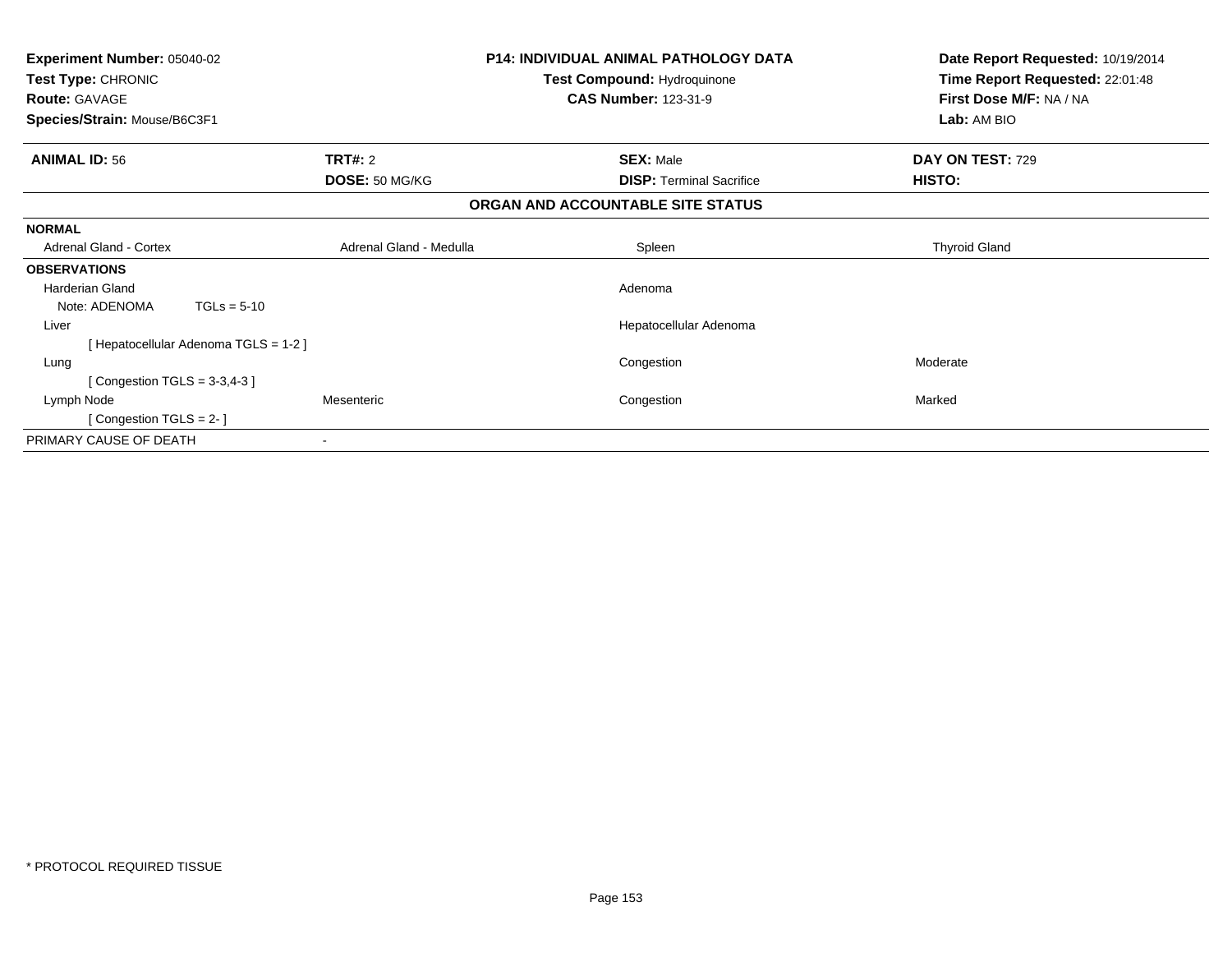| Experiment Number: 05040-02  |               |                          | <b>P14: INDIVIDUAL ANIMAL PATHOLOGY DATA</b> | Date Report Requested: 10/19/2014 |
|------------------------------|---------------|--------------------------|----------------------------------------------|-----------------------------------|
| Test Type: CHRONIC           |               |                          | Test Compound: Hydroquinone                  | Time Report Requested: 22:01:48   |
| Route: GAVAGE                |               |                          | <b>CAS Number: 123-31-9</b>                  | First Dose M/F: NA / NA           |
| Species/Strain: Mouse/B6C3F1 |               |                          |                                              | Lab: AM BIO                       |
| <b>ANIMAL ID: 56</b>         |               | <b>TRT#: 3</b>           | <b>SEX: Male</b>                             | DAY ON TEST: 730                  |
|                              |               | DOSE: 100MG/KG           | <b>DISP: Terminal Sacrifice</b>              | HISTO:                            |
|                              |               |                          | ORGAN AND ACCOUNTABLE SITE STATUS            |                                   |
| <b>NORMAL</b>                |               |                          |                                              |                                   |
| Adrenal Gland - Medulla      |               | <b>Bone</b>              | <b>Bone Marrow</b>                           | <b>Brain</b>                      |
| Epididymis                   |               | Esophagus                | Heart                                        | Intestine Large - Cecum           |
| Intestine Large - Colon      |               | Intestine Large - Rectum | Intestine Small - Duodenum                   | Intestine Small - Ileum           |
| Intestine Small - Jejunum    |               | Islets, Pancreatic       | Lung                                         | Lymph Node - Mandibular           |
| Lymph Node - Mesenteric      |               | <b>Nose</b>              | Pancreas                                     | Parathyroid Gland                 |
| <b>Pituitary Gland</b>       |               | <b>Seminal Vesicle</b>   | Skin                                         | Spleen                            |
| Stomach - Forestomach        |               | Stomach - Glandular      | <b>Testes</b>                                | Thymus                            |
| <b>Thyroid Gland</b>         |               | Trachea                  | <b>Urinary Bladder</b>                       |                                   |
| <b>MISSING</b>               |               |                          |                                              |                                   |
| Gallbladder                  |               | <b>Mammary Gland</b>     |                                              |                                   |
| <b>OBSERVATIONS</b>          |               |                          |                                              |                                   |
| <b>Adrenal Gland</b>         |               | Cortex                   | Hyperplasia                                  | Focal, Mild                       |
| Kidney                       |               |                          | Inflammation                                 | Chronic, Mild                     |
| Liver                        |               |                          | Anisokaryosis                                | Minimal                           |
|                              |               |                          | <b>Basophilic Focus</b>                      |                                   |
|                              |               |                          | Hepatocellular Adenoma                       |                                   |
|                              |               |                          | <b>Syncytial Alteration</b>                  | Minimal                           |
| Note: HEPATOCLR ADEN         | $TGLs = 2-2$  |                          |                                              |                                   |
| Note: HEPATOCLR ADEN         | $TGLs = 1-2$  |                          |                                              |                                   |
| Note: HEPATOCLR ADEN         | $TGLs = 3-12$ |                          |                                              |                                   |
| Prostate                     |               |                          | Inflammation                                 | Chronic, Minimal                  |
| Salivary Glands              |               |                          | Inflammation                                 | Chronic, Mild                     |
| PRIMARY CAUSE OF DEATH       |               | $\blacksquare$           |                                              |                                   |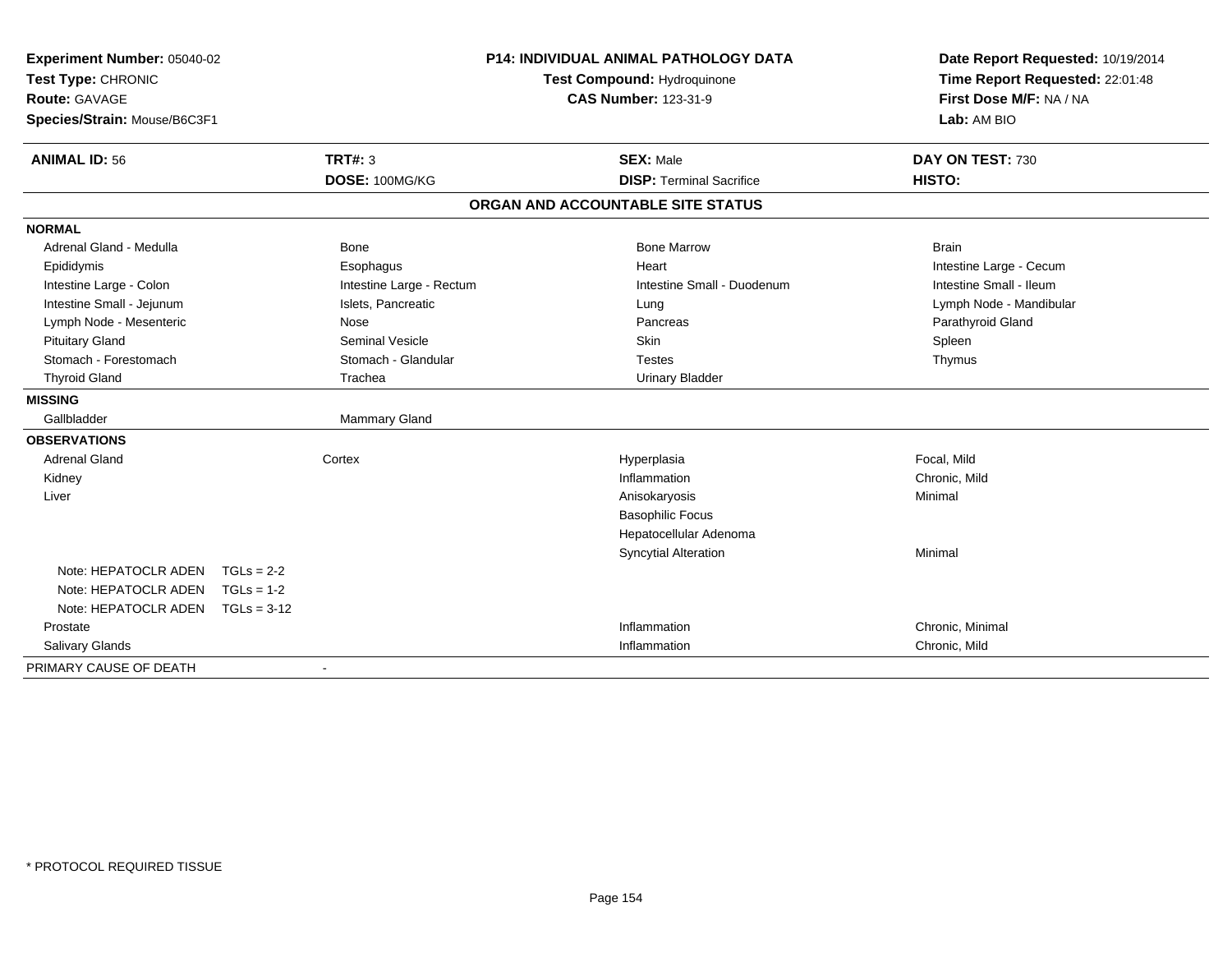| Experiment Number: 05040-02<br>Test Type: CHRONIC<br><b>Route: GAVAGE</b><br>Species/Strain: Mouse/B6C3F1 |                                                | <b>P14: INDIVIDUAL ANIMAL PATHOLOGY DATA</b><br><b>Test Compound: Hydroquinone</b><br><b>CAS Number: 123-31-9</b> | Date Report Requested: 10/19/2014<br>Time Report Requested: 22:01:48<br>First Dose M/F: NA / NA<br>Lab: AM BIO |  |
|-----------------------------------------------------------------------------------------------------------|------------------------------------------------|-------------------------------------------------------------------------------------------------------------------|----------------------------------------------------------------------------------------------------------------|--|
| <b>ANIMAL ID: 57</b>                                                                                      | <b>TRT#: 1</b><br><b>DOSE: VEHICLE CONTROL</b> | <b>SEX: Male</b><br><b>DISP: Terminal Sacrifice</b>                                                               | DAY ON TEST: 729<br>HISTO:                                                                                     |  |
|                                                                                                           |                                                |                                                                                                                   |                                                                                                                |  |
|                                                                                                           |                                                | ORGAN AND ACCOUNTABLE SITE STATUS                                                                                 |                                                                                                                |  |
| <b>NORMAL</b>                                                                                             |                                                |                                                                                                                   |                                                                                                                |  |
| Adrenal Gland - Medulla                                                                                   | Bone                                           | <b>Bone Marrow</b>                                                                                                | <b>Brain</b>                                                                                                   |  |
| Esophagus                                                                                                 | Gallbladder                                    | Heart                                                                                                             | Intestine Large - Cecum                                                                                        |  |
| Intestine Large - Colon                                                                                   | Intestine Large - Rectum                       | Intestine Small - Duodenum                                                                                        | Intestine Small - Ileum                                                                                        |  |
| Intestine Small - Jejunum                                                                                 | Islets, Pancreatic                             | Lymph Node - Mandibular                                                                                           | Lymph Node - Mesenteric                                                                                        |  |
| Nose                                                                                                      | Pancreas                                       | <b>Pituitary Gland</b>                                                                                            | Prostate                                                                                                       |  |
| <b>Seminal Vesicle</b>                                                                                    | <b>Skin</b>                                    | Spleen                                                                                                            | Stomach - Forestomach                                                                                          |  |
| Stomach - Glandular                                                                                       | <b>Testes</b>                                  | Thymus                                                                                                            | <b>Thyroid Gland</b>                                                                                           |  |
| Trachea                                                                                                   | <b>Urinary Bladder</b>                         |                                                                                                                   |                                                                                                                |  |
| <b>MISSING</b>                                                                                            |                                                |                                                                                                                   |                                                                                                                |  |
| Epididymis                                                                                                | Mammary Gland                                  | Parathyroid Gland                                                                                                 |                                                                                                                |  |
| <b>OBSERVATIONS</b>                                                                                       |                                                |                                                                                                                   |                                                                                                                |  |
| <b>Adrenal Gland</b>                                                                                      | Cortex                                         | Degeneration                                                                                                      | Focal. Moderate                                                                                                |  |
| Kidney                                                                                                    |                                                | Inflammation                                                                                                      | Chronic, Mild                                                                                                  |  |
| Liver                                                                                                     |                                                | Hepatocellular Adenoma                                                                                            |                                                                                                                |  |
| Note: HEPATOCLR ADEN<br>$TGLs = 2-2,3-2$                                                                  |                                                |                                                                                                                   |                                                                                                                |  |
| Lung                                                                                                      |                                                | Alveolar/Bronchiolar Carcinoma                                                                                    |                                                                                                                |  |
| Note: ALV BRON CARC<br>$TGLs = 1-3$                                                                       |                                                |                                                                                                                   |                                                                                                                |  |
| Salivary Glands                                                                                           |                                                | Inflammation                                                                                                      | Chronic, Mild                                                                                                  |  |
| PRIMARY CAUSE OF DEATH                                                                                    |                                                |                                                                                                                   |                                                                                                                |  |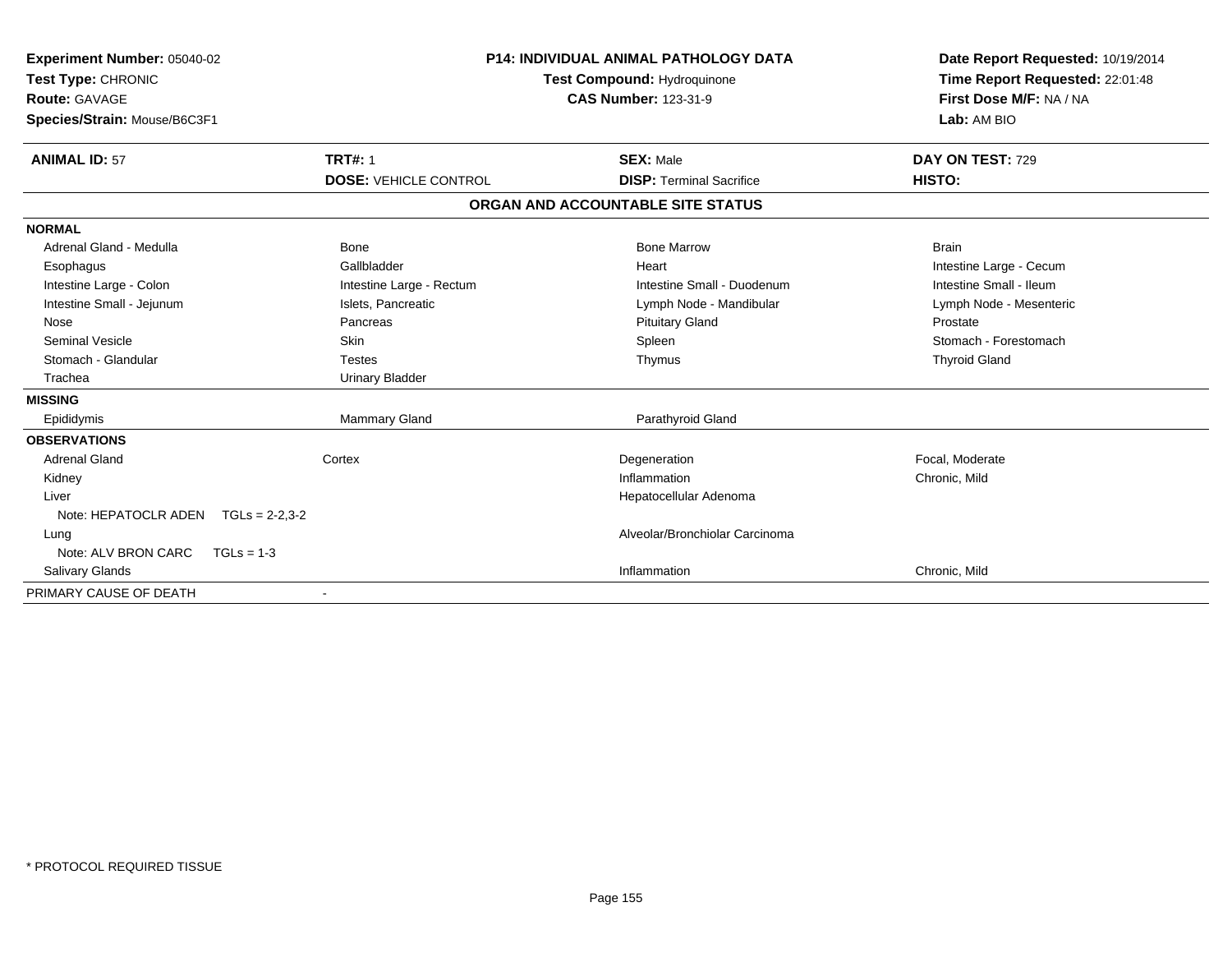| <b>Experiment Number: 05040-02</b><br>Test Type: CHRONIC<br><b>Route: GAVAGE</b> |                                  | <b>P14: INDIVIDUAL ANIMAL PATHOLOGY DATA</b><br><b>Test Compound: Hydroquinone</b><br><b>CAS Number: 123-31-9</b> | Date Report Requested: 10/19/2014<br>Time Report Requested: 22:01:48<br>First Dose M/F: NA / NA |
|----------------------------------------------------------------------------------|----------------------------------|-------------------------------------------------------------------------------------------------------------------|-------------------------------------------------------------------------------------------------|
| Species/Strain: Mouse/B6C3F1                                                     |                                  |                                                                                                                   | Lab: AM BIO                                                                                     |
| <b>ANIMAL ID: 57</b>                                                             | <b>TRT#: 2</b><br>DOSE: 50 MG/KG | <b>SEX: Male</b><br><b>DISP:</b> Terminal Sacrifice                                                               | DAY ON TEST: 730<br><b>HISTO:</b>                                                               |
|                                                                                  |                                  | ORGAN AND ACCOUNTABLE SITE STATUS                                                                                 |                                                                                                 |
| <b>NORMAL</b>                                                                    |                                  |                                                                                                                   |                                                                                                 |
| <b>Adrenal Gland - Cortex</b>                                                    | Adrenal Gland - Medulla          | Spleen                                                                                                            | <b>Thyroid Gland</b>                                                                            |
| <b>OBSERVATIONS</b>                                                              |                                  |                                                                                                                   |                                                                                                 |
| Intestine Small<br>Note: DIVERTICULUM<br>$TGLs = 1-6$                            | Jejunum                          | Diverticulum                                                                                                      | Moderate                                                                                        |
| Liver                                                                            |                                  | Hepatocellular Adenoma                                                                                            | Multiple                                                                                        |
| Note: HEPATOCLR ADEN<br>$TGLs = 4-2$                                             |                                  |                                                                                                                   |                                                                                                 |
| Note: HEPATOCLR ADEN<br>$TGLs = 3-2$                                             |                                  |                                                                                                                   |                                                                                                 |
| Lymph Node                                                                       |                                  | Congestion                                                                                                        | Marked                                                                                          |
| Note: CONGESTION<br>$TGLs = 2-4$                                                 |                                  |                                                                                                                   |                                                                                                 |
| PRIMARY CAUSE OF DEATH                                                           |                                  |                                                                                                                   |                                                                                                 |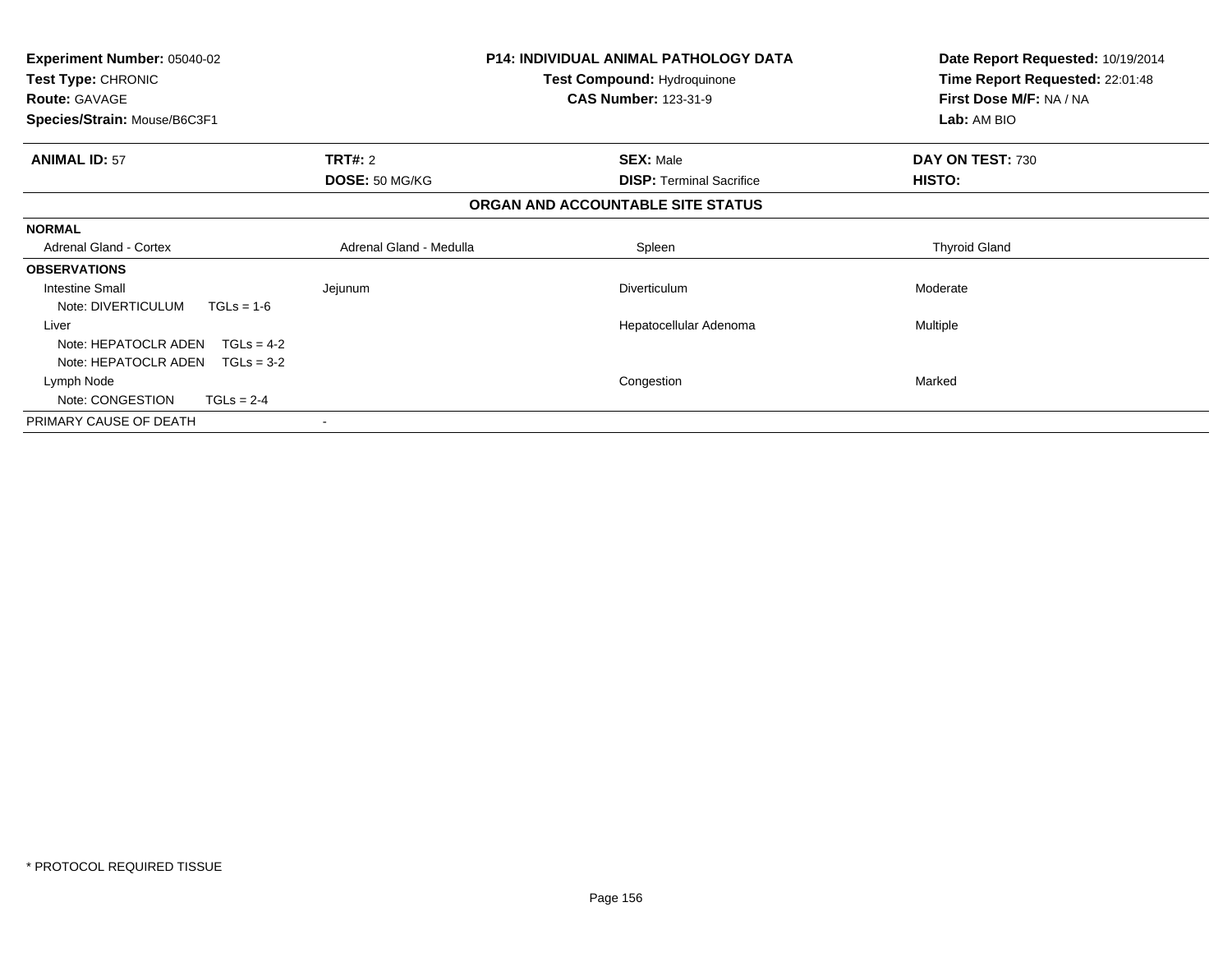| Experiment Number: 05040-02<br>Test Type: CHRONIC<br><b>Route: GAVAGE</b><br>Species/Strain: Mouse/B6C3F1 |                         | <b>P14: INDIVIDUAL ANIMAL PATHOLOGY DATA</b><br>Test Compound: Hydroquinone<br><b>CAS Number: 123-31-9</b> | Date Report Requested: 10/19/2014<br>Time Report Requested: 22:01:48<br>First Dose M/F: NA / NA<br>Lab: AM BIO |
|-----------------------------------------------------------------------------------------------------------|-------------------------|------------------------------------------------------------------------------------------------------------|----------------------------------------------------------------------------------------------------------------|
| <b>ANIMAL ID: 57</b>                                                                                      | <b>TRT#: 3</b>          | <b>SEX: Male</b>                                                                                           | DAY ON TEST: 731                                                                                               |
|                                                                                                           | DOSE: 100MG/KG          | <b>DISP: Terminal Sacrifice</b>                                                                            | HISTO:                                                                                                         |
|                                                                                                           |                         | ORGAN AND ACCOUNTABLE SITE STATUS                                                                          |                                                                                                                |
| <b>NORMAL</b>                                                                                             |                         |                                                                                                            |                                                                                                                |
| <b>Adrenal Gland - Cortex</b>                                                                             | Adrenal Gland - Medulla | <b>Bone Marrow</b>                                                                                         | Brain                                                                                                          |
| Epididymis                                                                                                | Esophagus               | Gallbladder                                                                                                | Heart                                                                                                          |
| Intestine Large - Cecum                                                                                   | Intestine Large - Colon | Intestine Large - Rectum                                                                                   | Intestine Small - Duodenum                                                                                     |
| Intestine Small - Ileum                                                                                   | Islets, Pancreatic      | Lymph Node - Mandibular                                                                                    | Lymph Node - Mesenteric                                                                                        |
| Nose                                                                                                      | Pancreas                | Parathyroid Gland                                                                                          | <b>Pituitary Gland</b>                                                                                         |
| Prostate                                                                                                  | <b>Seminal Vesicle</b>  | Spinal Cord                                                                                                | Spleen                                                                                                         |
| Stomach - Forestomach                                                                                     | Stomach - Glandular     | <b>Testes</b>                                                                                              | Thymus                                                                                                         |
| <b>Thyroid Gland</b>                                                                                      | Trachea                 |                                                                                                            |                                                                                                                |
| <b>MISSING</b>                                                                                            |                         |                                                                                                            |                                                                                                                |
| Intestine Small - Jejunum                                                                                 | <b>Mammary Gland</b>    |                                                                                                            |                                                                                                                |
| <b>OBSERVATIONS</b>                                                                                       |                         |                                                                                                            |                                                                                                                |
| Bone                                                                                                      | Joint, Tarsal           | Hyperostosis                                                                                               |                                                                                                                |
| Note: HYPEROSTOSIS<br>$TGLs = 1-9$                                                                        |                         |                                                                                                            |                                                                                                                |
| Kidney                                                                                                    |                         | Inflammation                                                                                               | Chronic, Mild                                                                                                  |
| Liver                                                                                                     |                         | Anisokaryosis                                                                                              | Mild                                                                                                           |
|                                                                                                           |                         | Hepatocellular Adenoma                                                                                     |                                                                                                                |
| Note: HEPATOCLR ADEN<br>$TGLs = 4-10$                                                                     |                         |                                                                                                            |                                                                                                                |
| Note: HEPATOCLR ADEN<br>$TGLs = 2-2$                                                                      |                         |                                                                                                            |                                                                                                                |
| Lung                                                                                                      | Alveolar Epith          | Hyperplasia                                                                                                | Minimal                                                                                                        |
| Note: HYPERPLASIA<br>$TGLs = 3-3$                                                                         |                         |                                                                                                            |                                                                                                                |
| Salivary Glands                                                                                           |                         | Inflammation                                                                                               | Chronic, Mild                                                                                                  |
| <b>Skin</b>                                                                                               | <b>Subcut Tiss</b>      | Inflammation                                                                                               | Chronic, Marked                                                                                                |
| Note: INFLAMMATION<br>$TGLs = 1-9$                                                                        |                         |                                                                                                            |                                                                                                                |
| <b>Urinary Bladder</b>                                                                                    | Submucosa               | Inflammation                                                                                               | Chronic, Minimal                                                                                               |
| PRIMARY CAUSE OF DEATH                                                                                    |                         |                                                                                                            |                                                                                                                |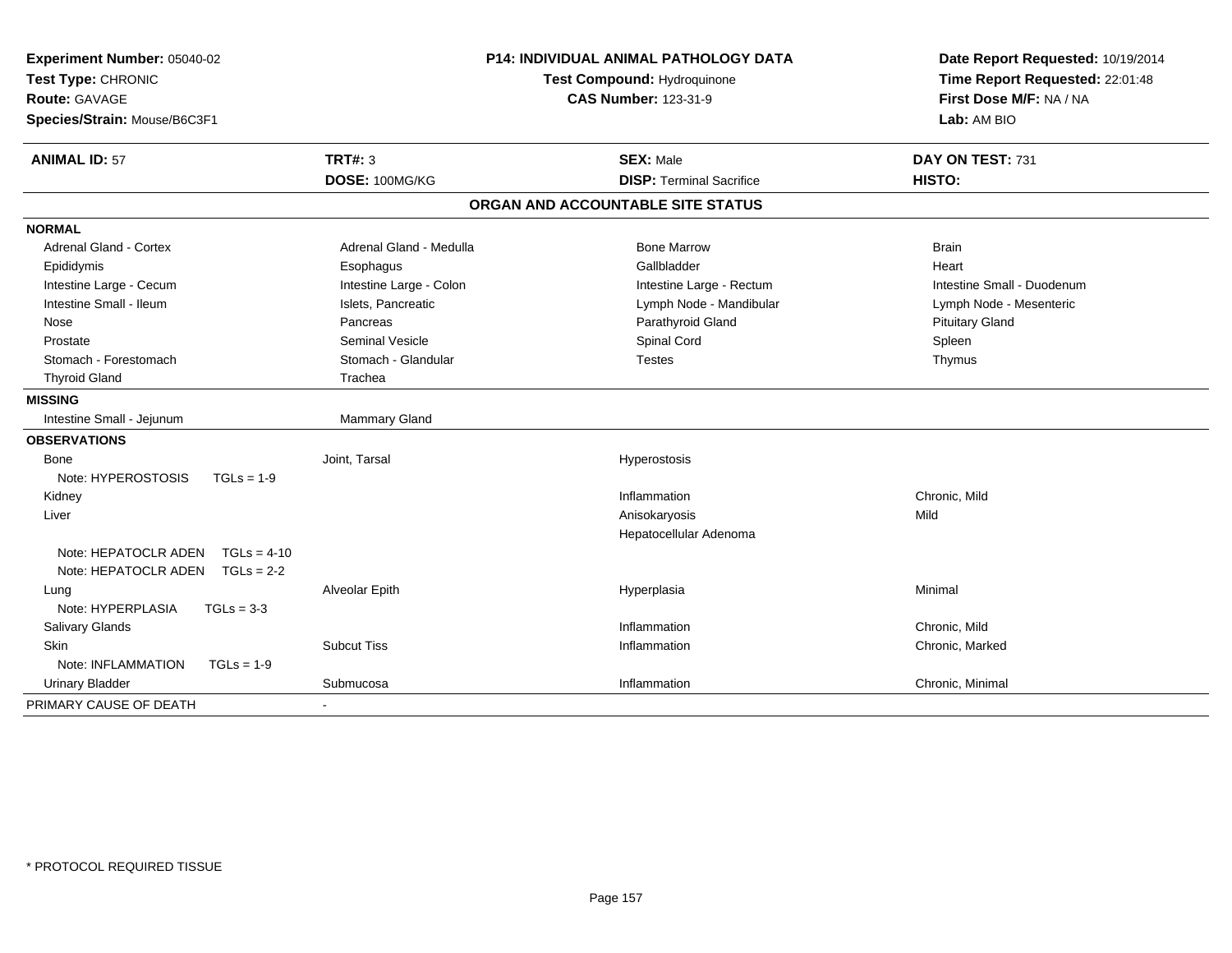| Experiment Number: 05040-02<br>Test Type: CHRONIC<br><b>Route: GAVAGE</b><br>Species/Strain: Mouse/B6C3F1 | <b>P14: INDIVIDUAL ANIMAL PATHOLOGY DATA</b><br>Test Compound: Hydroquinone<br><b>CAS Number: 123-31-9</b> |                                   | Date Report Requested: 10/19/2014<br>Time Report Requested: 22:01:48<br>First Dose M/F: NA / NA<br>Lab: AM BIO |  |
|-----------------------------------------------------------------------------------------------------------|------------------------------------------------------------------------------------------------------------|-----------------------------------|----------------------------------------------------------------------------------------------------------------|--|
| <b>ANIMAL ID: 58</b>                                                                                      | <b>TRT#: 1</b>                                                                                             | <b>SEX: Male</b>                  | DAY ON TEST: 662                                                                                               |  |
|                                                                                                           | <b>DOSE: VEHICLE CONTROL</b>                                                                               | <b>DISP: Moribund</b>             | HISTO:                                                                                                         |  |
|                                                                                                           |                                                                                                            | ORGAN AND ACCOUNTABLE SITE STATUS |                                                                                                                |  |
| <b>NORMAL</b>                                                                                             |                                                                                                            |                                   |                                                                                                                |  |
| <b>Adrenal Gland - Cortex</b>                                                                             | Adrenal Gland - Medulla                                                                                    | Bone                              | <b>Bone Marrow</b>                                                                                             |  |
| Brain                                                                                                     | Epididymis                                                                                                 | Esophagus                         | Gallbladder                                                                                                    |  |
| Heart                                                                                                     | Intestine Large - Cecum                                                                                    | Intestine Large - Colon           | Intestine Large - Rectum                                                                                       |  |
| Intestine Small - Duodenum                                                                                | Intestine Small - Ileum                                                                                    | Intestine Small - Jejunum         | Islets, Pancreatic                                                                                             |  |
| Lung                                                                                                      | Lymph Node - Mandibular                                                                                    | Lymph Node - Mesenteric           | Nose                                                                                                           |  |
| Pancreas                                                                                                  | Parathyroid Gland                                                                                          | <b>Pituitary Gland</b>            | Salivary Glands                                                                                                |  |
| <b>Seminal Vesicle</b>                                                                                    | Stomach - Forestomach                                                                                      | Stomach - Glandular               | <b>Testes</b>                                                                                                  |  |
| Thymus                                                                                                    | <b>Thyroid Gland</b>                                                                                       | Trachea                           | <b>Urinary Bladder</b>                                                                                         |  |
| <b>MISSING</b>                                                                                            |                                                                                                            |                                   |                                                                                                                |  |
| <b>Mammary Gland</b>                                                                                      |                                                                                                            |                                   |                                                                                                                |  |
| <b>OBSERVATIONS</b>                                                                                       |                                                                                                            |                                   |                                                                                                                |  |
| Kidney                                                                                                    |                                                                                                            | Inflammation                      | Chronic, Marked                                                                                                |  |
| Liver                                                                                                     |                                                                                                            | Hepatocellular Carcinoma          |                                                                                                                |  |
| Note: HEPATOCLR CARC<br>$TGLs = 6-2$                                                                      |                                                                                                            |                                   |                                                                                                                |  |
| Lymph Node                                                                                                | Axillary                                                                                                   | Hyperplasia                       | Plasma Cell, Marked                                                                                            |  |
|                                                                                                           | <b>Iliac</b>                                                                                               | Hyperplasia                       | Plasma Cell, Marked                                                                                            |  |
|                                                                                                           | Popliteal                                                                                                  | Hyperplasia                       | Plasma Cell, Marked                                                                                            |  |
|                                                                                                           | Renal                                                                                                      | Hyperplasia                       | Plasma Cell, Marked                                                                                            |  |
| Note: HYPERPLASIA<br>$TGLs = 5-11$                                                                        |                                                                                                            |                                   |                                                                                                                |  |
| Note: HYPERPLASIA<br>$TGLs = 9-11$                                                                        |                                                                                                            |                                   |                                                                                                                |  |
| $TGLs = 4-12$<br>Note: HYPERPLASIA                                                                        |                                                                                                            |                                   |                                                                                                                |  |
| Note: HYPERPLASIA<br>$TGLs = 8-12$                                                                        |                                                                                                            |                                   |                                                                                                                |  |
| Prostate                                                                                                  |                                                                                                            | Inflammation                      | Chronic Active, Moderate                                                                                       |  |
| Skin                                                                                                      | <b>Subcut Tiss</b>                                                                                         | Fibrosarcoma                      |                                                                                                                |  |
|                                                                                                           | <b>Subcut Tiss</b>                                                                                         | Inflammation                      | Chronic, Mild                                                                                                  |  |
| Note: FIBROSARC<br>$TGLs = 1-10,2-10$                                                                     |                                                                                                            |                                   |                                                                                                                |  |
| Spleen                                                                                                    |                                                                                                            | Hematopoietic Cell Proliferation  | Marked                                                                                                         |  |
| Note: HEMA CELL PROL TGLs = 3-2                                                                           |                                                                                                            |                                   |                                                                                                                |  |
| PRIMARY CAUSE OF DEATH                                                                                    |                                                                                                            |                                   |                                                                                                                |  |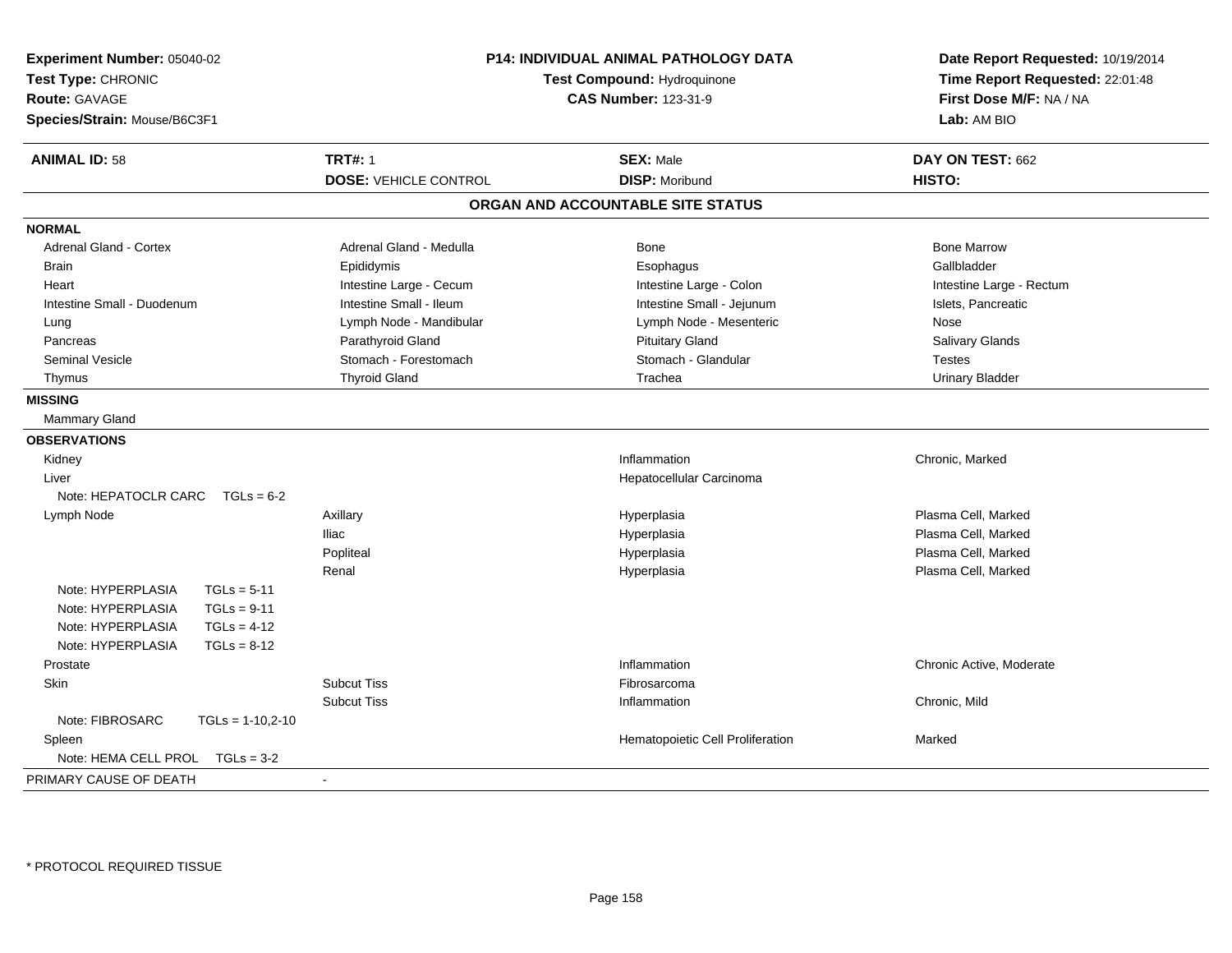| Experiment Number: 05040-02<br>Test Type: CHRONIC<br><b>Route: GAVAGE</b><br>Species/Strain: Mouse/B6C3F1 |                       | <b>P14: INDIVIDUAL ANIMAL PATHOLOGY DATA</b><br>Test Compound: Hydroquinone<br><b>CAS Number: 123-31-9</b> | Date Report Requested: 10/19/2014<br>Time Report Requested: 22:01:48<br>First Dose M/F: NA / NA<br>Lab: AM BIO |  |
|-----------------------------------------------------------------------------------------------------------|-----------------------|------------------------------------------------------------------------------------------------------------|----------------------------------------------------------------------------------------------------------------|--|
| <b>ANIMAL ID: 58</b>                                                                                      | TRT#: 2               | <b>SEX: Male</b>                                                                                           | DAY ON TEST: 730                                                                                               |  |
|                                                                                                           | DOSE: 50 MG/KG        | <b>DISP: Terminal Sacrifice</b>                                                                            | HISTO:                                                                                                         |  |
|                                                                                                           |                       | ORGAN AND ACCOUNTABLE SITE STATUS                                                                          |                                                                                                                |  |
| <b>NORMAL</b>                                                                                             |                       |                                                                                                            |                                                                                                                |  |
| Adrenal Gland - Medulla                                                                                   | Spleen                |                                                                                                            |                                                                                                                |  |
| <b>OBSERVATIONS</b>                                                                                       |                       |                                                                                                            |                                                                                                                |  |
| <b>Adrenal Gland</b>                                                                                      | Cortex                | Hyperplasia                                                                                                | Focal, Moderate                                                                                                |  |
| Liver                                                                                                     |                       | Hepatocellular Adenoma                                                                                     | Multiple                                                                                                       |  |
|                                                                                                           | Sinusoid              | Sarcoma                                                                                                    |                                                                                                                |  |
| Note: HEPATOCLR ADEN<br>$TGLs = 4-11$                                                                     |                       |                                                                                                            |                                                                                                                |  |
| Note: HEPATOCLR ADEN<br>$TGLs = 5-12,6-12$                                                                |                       |                                                                                                            |                                                                                                                |  |
| Note: HEPATOCLR ADEN<br>$TGLs = 7-12$                                                                     |                       |                                                                                                            |                                                                                                                |  |
| Note: HEPATOCLR ADEN<br>$TGLs = 3-10$                                                                     |                       |                                                                                                            |                                                                                                                |  |
| Lymph Node                                                                                                | Mesenteric            | Congestion                                                                                                 | Moderate                                                                                                       |  |
| Note: CONGESTION<br>$TGLs = 2-4$                                                                          |                       |                                                                                                            |                                                                                                                |  |
| Skin                                                                                                      |                       | Inflammation                                                                                               | Chronic, Moderate                                                                                              |  |
| Note: INFLAMMATION<br>$TGLs = 1-14$                                                                       |                       |                                                                                                            |                                                                                                                |  |
| <b>Thyroid Gland</b>                                                                                      | <b>Follicular Cel</b> | Hyperplasia                                                                                                | Minimal                                                                                                        |  |
| PRIMARY CAUSE OF DEATH                                                                                    |                       |                                                                                                            |                                                                                                                |  |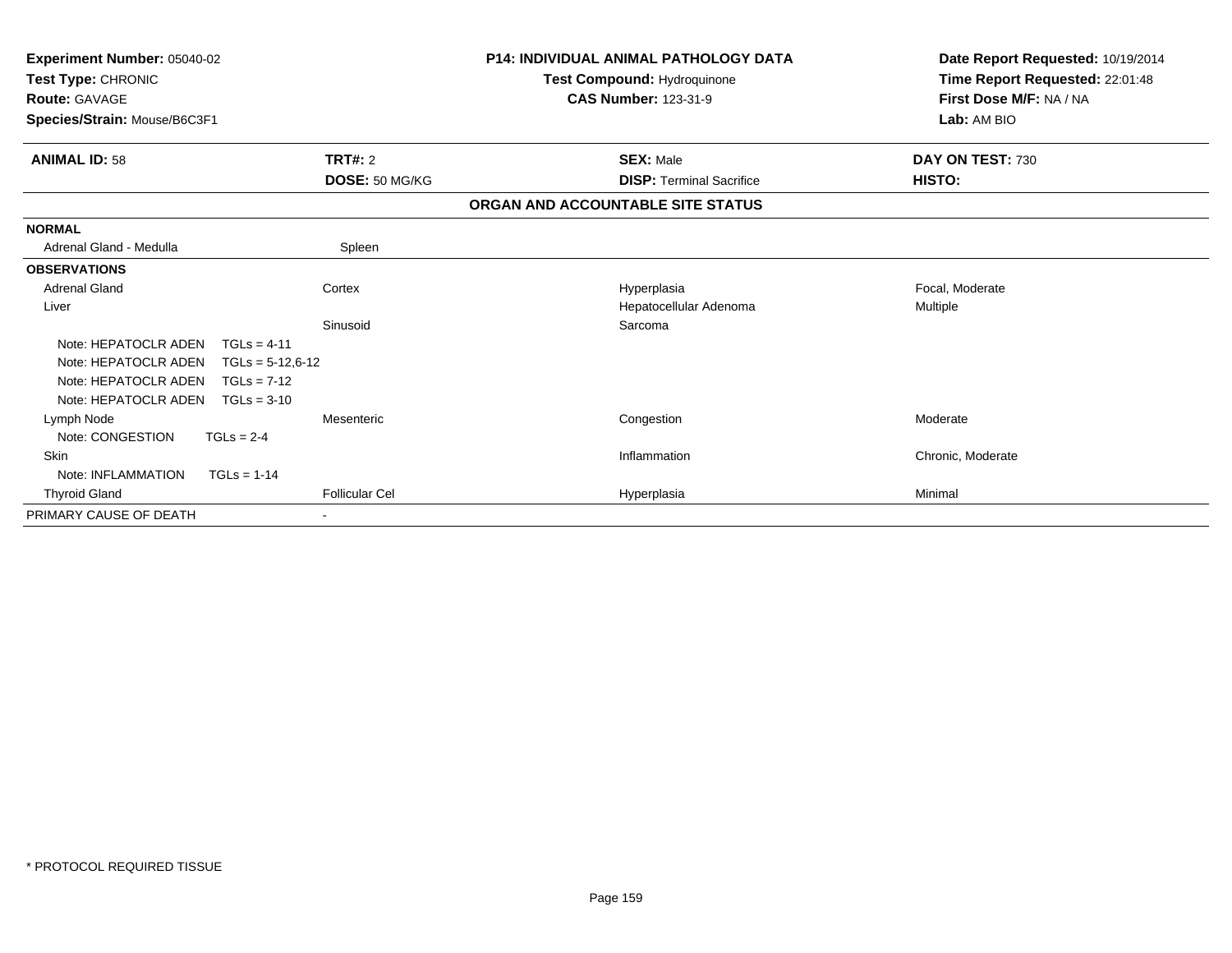| Experiment Number: 05040-02<br>Test Type: CHRONIC<br><b>Route: GAVAGE</b><br>Species/Strain: Mouse/B6C3F1 |                          | <b>P14: INDIVIDUAL ANIMAL PATHOLOGY DATA</b><br>Test Compound: Hydroquinone<br><b>CAS Number: 123-31-9</b> | Date Report Requested: 10/19/2014<br>Time Report Requested: 22:01:48<br>First Dose M/F: NA / NA<br>Lab: AM BIO |
|-----------------------------------------------------------------------------------------------------------|--------------------------|------------------------------------------------------------------------------------------------------------|----------------------------------------------------------------------------------------------------------------|
| <b>ANIMAL ID: 58</b>                                                                                      | <b>TRT#: 3</b>           | <b>SEX: Male</b>                                                                                           | DAY ON TEST: 575                                                                                               |
|                                                                                                           | DOSE: 100MG/KG           | <b>DISP: Dead</b>                                                                                          | HISTO:                                                                                                         |
|                                                                                                           |                          | ORGAN AND ACCOUNTABLE SITE STATUS                                                                          |                                                                                                                |
| <b>NORMAL</b>                                                                                             |                          |                                                                                                            |                                                                                                                |
| <b>Adrenal Gland - Cortex</b>                                                                             | Adrenal Gland - Medulla  | Bone                                                                                                       | <b>Bone Marrow</b>                                                                                             |
| <b>Brain</b>                                                                                              | Epididymis               | Esophagus                                                                                                  | Gallbladder                                                                                                    |
| Heart                                                                                                     | Kidney                   | Lung                                                                                                       | Lymph Node - Mandibular                                                                                        |
| Nose                                                                                                      | Parathyroid Gland        | <b>Pituitary Gland</b>                                                                                     | Prostate                                                                                                       |
| Salivary Glands                                                                                           | Seminal Vesicle          | Skin                                                                                                       | Stomach - Forestomach                                                                                          |
| Stomach - Glandular                                                                                       | <b>Testes</b>            | <b>Thyroid Gland</b>                                                                                       | Trachea                                                                                                        |
| <b>Urinary Bladder</b>                                                                                    |                          |                                                                                                            |                                                                                                                |
| <b>MISSING</b>                                                                                            |                          |                                                                                                            |                                                                                                                |
| Mammary Gland                                                                                             | Thymus                   |                                                                                                            |                                                                                                                |
| <b>AUTO PRECLUDES DIAG.</b>                                                                               |                          |                                                                                                            |                                                                                                                |
| Intestine Large - Colon                                                                                   | Intestine Large - Rectum | Intestine Small - Duodenum                                                                                 | Intestine Small - Ileum                                                                                        |
| Intestine Small - Jejunum                                                                                 | Islets, Pancreatic       | Pancreas                                                                                                   |                                                                                                                |
| <b>OBSERVATIONS</b>                                                                                       |                          |                                                                                                            |                                                                                                                |
| Intestine Large                                                                                           | Cecum                    | Lymphoma Malignant Histiocytic                                                                             |                                                                                                                |
| Note: LYMPH MAL HIST TGLs = 1-10                                                                          |                          |                                                                                                            |                                                                                                                |
| Liver                                                                                                     |                          | Lymphoma Malignant Histiocytic                                                                             |                                                                                                                |
| Note: LYMPH MAL HIST TGLs = 3-2.4-2                                                                       |                          |                                                                                                            |                                                                                                                |
| Lymph Node                                                                                                | Mesenteric               | Lymphoma Malignant Histiocytic                                                                             |                                                                                                                |
| Note: LYMPH MAL HIST TGLs = 2-11                                                                          |                          |                                                                                                            |                                                                                                                |
| Spleen                                                                                                    |                          | Hematopoietic Cell Proliferation                                                                           | Marked                                                                                                         |
| Note: HEMA CELL PROL                                                                                      | $TGLs = 5-2$             |                                                                                                            |                                                                                                                |
| PRIMARY CAUSE OF DEATH                                                                                    | $\sim$                   |                                                                                                            |                                                                                                                |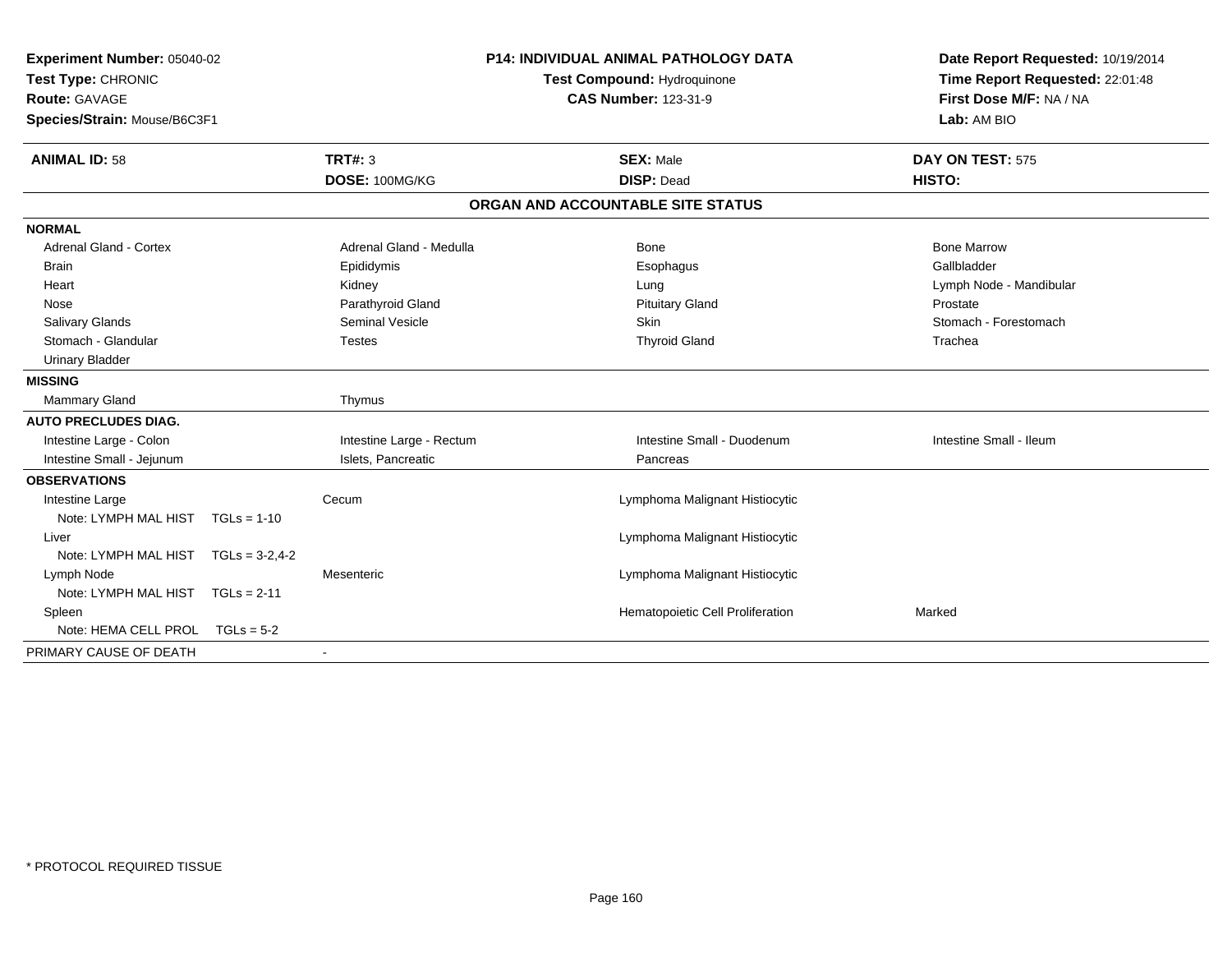| <b>Experiment Number: 05040-02</b><br>Test Type: CHRONIC<br><b>Route: GAVAGE</b><br>Species/Strain: Mouse/B6C3F1 | <b>P14: INDIVIDUAL ANIMAL PATHOLOGY DATA</b><br>Test Compound: Hydroquinone<br><b>CAS Number: 123-31-9</b> |                                                     | Date Report Requested: 10/19/2014<br>Time Report Requested: 22:01:48<br>First Dose M/F: NA / NA<br>Lab: AM BIO |  |
|------------------------------------------------------------------------------------------------------------------|------------------------------------------------------------------------------------------------------------|-----------------------------------------------------|----------------------------------------------------------------------------------------------------------------|--|
| <b>ANIMAL ID: 59</b>                                                                                             | <b>TRT#: 1</b><br><b>DOSE: VEHICLE CONTROL</b>                                                             | <b>SEX: Male</b><br><b>DISP: Terminal Sacrifice</b> | DAY ON TEST: 731<br>HISTO:                                                                                     |  |
|                                                                                                                  |                                                                                                            | ORGAN AND ACCOUNTABLE SITE STATUS                   |                                                                                                                |  |
| <b>NORMAL</b>                                                                                                    |                                                                                                            |                                                     |                                                                                                                |  |
| Adrenal Gland - Medulla                                                                                          | <b>Bone</b>                                                                                                | <b>Bone Marrow</b>                                  | <b>Brain</b>                                                                                                   |  |
| <b>Coagulating Gland</b>                                                                                         | Epididymis                                                                                                 | Esophagus                                           | Heart                                                                                                          |  |
| Intestine Large - Cecum                                                                                          | Intestine Large - Colon                                                                                    | Intestine Large - Rectum                            | Intestine Small - Duodenum                                                                                     |  |
| Intestine Small - Ileum                                                                                          | Intestine Small - Jejunum                                                                                  | Islets, Pancreatic                                  | Lymph Node - Mandibular                                                                                        |  |
| Nose                                                                                                             | Pancreas                                                                                                   | <b>Pituitary Gland</b>                              | Skin                                                                                                           |  |
| Stomach - Forestomach                                                                                            | Stomach - Glandular                                                                                        | <b>Testes</b>                                       | Thymus                                                                                                         |  |
| <b>Thyroid Gland</b>                                                                                             | Trachea                                                                                                    |                                                     |                                                                                                                |  |
| <b>MISSING</b>                                                                                                   |                                                                                                            |                                                     |                                                                                                                |  |
| Gallbladder                                                                                                      | Lymph Node - Mesenteric                                                                                    | Mammary Gland                                       | Parathyroid Gland                                                                                              |  |
| <b>OBSERVATIONS</b>                                                                                              |                                                                                                            |                                                     |                                                                                                                |  |
| <b>Adrenal Gland</b>                                                                                             | Cortex                                                                                                     | Degeneration                                        | Focal, Mild                                                                                                    |  |
| Kidney                                                                                                           |                                                                                                            | Cyst                                                | Multiple                                                                                                       |  |
|                                                                                                                  |                                                                                                            | Inflammation                                        | Chronic, Moderate                                                                                              |  |
| [Cyst TGLS = $7-1$ ]                                                                                             |                                                                                                            |                                                     |                                                                                                                |  |
| Liver                                                                                                            |                                                                                                            | Hepatocellular Adenoma                              |                                                                                                                |  |
|                                                                                                                  |                                                                                                            | Hepatocellular Adenoma                              |                                                                                                                |  |
|                                                                                                                  |                                                                                                            | Hepatocellular Adenoma                              |                                                                                                                |  |
| Note: HEPATOCLR ADEN<br>$TGLs = 10-12$                                                                           |                                                                                                            |                                                     |                                                                                                                |  |
| Note: HEPATOCLR ADEN<br>$TGLs = 11-13$                                                                           |                                                                                                            |                                                     |                                                                                                                |  |
| Lung                                                                                                             |                                                                                                            | Alveolar/Bronchiolar Adenoma                        |                                                                                                                |  |
| Note: ALV BRON ADEN<br>$TGLs = 12-3$                                                                             |                                                                                                            |                                                     |                                                                                                                |  |
| Lymph Node                                                                                                       |                                                                                                            | Hyperplasia                                         | Plasma Cell, Marked                                                                                            |  |
|                                                                                                                  | Pancreatic                                                                                                 | Lymphoma Malignant Lymphocytic                      |                                                                                                                |  |
|                                                                                                                  | Renal                                                                                                      | Lymphoma Malignant Lymphocytic                      |                                                                                                                |  |
| Note: LYMPH MAL LYMP<br>$TGLs = 9-11$                                                                            |                                                                                                            |                                                     |                                                                                                                |  |
| Note: HYPERPLASIA<br>$TGLs = 8-10$                                                                               |                                                                                                            |                                                     |                                                                                                                |  |
| Note: LYMPH MAL LYMP TGLs = 8-10                                                                                 |                                                                                                            |                                                     |                                                                                                                |  |
| Prostate                                                                                                         |                                                                                                            | Inflammation                                        | Chronic, Marked                                                                                                |  |
| Salivary Glands                                                                                                  |                                                                                                            | Inflammation                                        | Chronic, Minimal                                                                                               |  |
| <b>Seminal Vesicle</b>                                                                                           |                                                                                                            | Inflammation                                        | Chronic, Marked                                                                                                |  |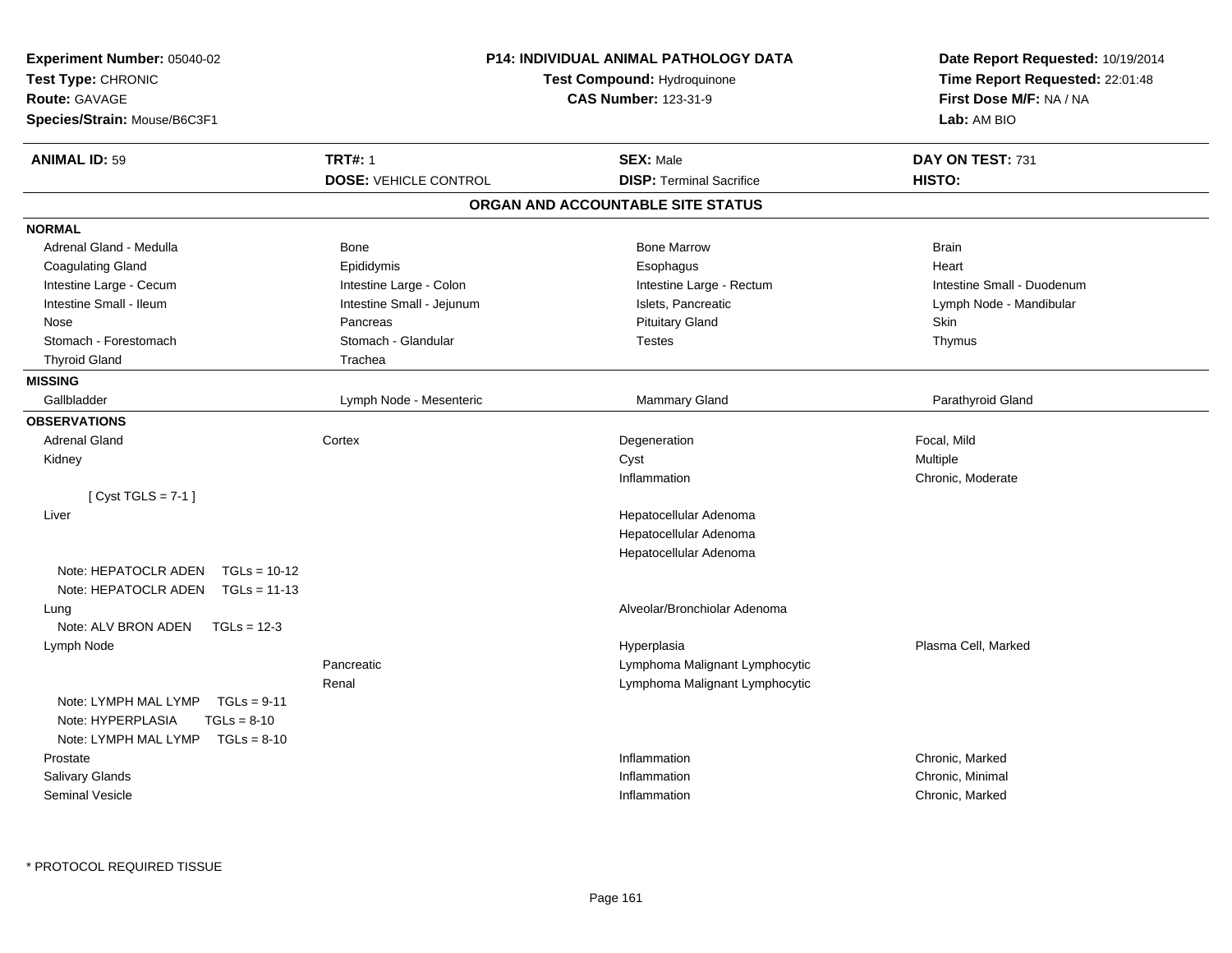| <b>Experiment Number: 05040-02</b><br>Test Type: CHRONIC<br><b>Route: GAVAGE</b><br>Species/Strain: Mouse/B6C3F1 |              |                              | <b>P14: INDIVIDUAL ANIMAL PATHOLOGY DATA</b><br><b>Test Compound: Hydroquinone</b><br><b>CAS Number: 123-31-9</b> | Date Report Requested: 10/19/2014<br>Time Report Requested: 22:01:48<br>First Dose M/F: NA / NA<br>Lab: AM BIO |  |
|------------------------------------------------------------------------------------------------------------------|--------------|------------------------------|-------------------------------------------------------------------------------------------------------------------|----------------------------------------------------------------------------------------------------------------|--|
| <b>ANIMAL ID: 59</b>                                                                                             |              | <b>TRT#: 1</b>               | <b>SEX: Male</b>                                                                                                  | DAY ON TEST: 731                                                                                               |  |
|                                                                                                                  |              | <b>DOSE: VEHICLE CONTROL</b> | <b>DISP:</b> Terminal Sacrifice                                                                                   | HISTO:                                                                                                         |  |
|                                                                                                                  |              |                              | ORGAN AND ACCOUNTABLE SITE STATUS                                                                                 |                                                                                                                |  |
| Note: INFLAMMATION                                                                                               | $TGLs = 3-5$ |                              |                                                                                                                   |                                                                                                                |  |
| Spleen                                                                                                           |              |                              | Lymphoma Malignant Lymphocytic                                                                                    |                                                                                                                |  |
| Note: LYMPH MAL LYMP                                                                                             | $TGLs = 4-2$ |                              |                                                                                                                   |                                                                                                                |  |
| Urethra                                                                                                          |              | Proximal                     | Inflammation                                                                                                      | Suppurative, Marked                                                                                            |  |
| <b>Urinary Bladder</b>                                                                                           |              | Wall                         | Inflammation                                                                                                      | Subacute, Marked                                                                                               |  |
| Note: INFLAMMATION                                                                                               | $TGLs = 5-5$ |                              |                                                                                                                   |                                                                                                                |  |
| PRIMARY CAUSE OF DEATH                                                                                           |              |                              |                                                                                                                   |                                                                                                                |  |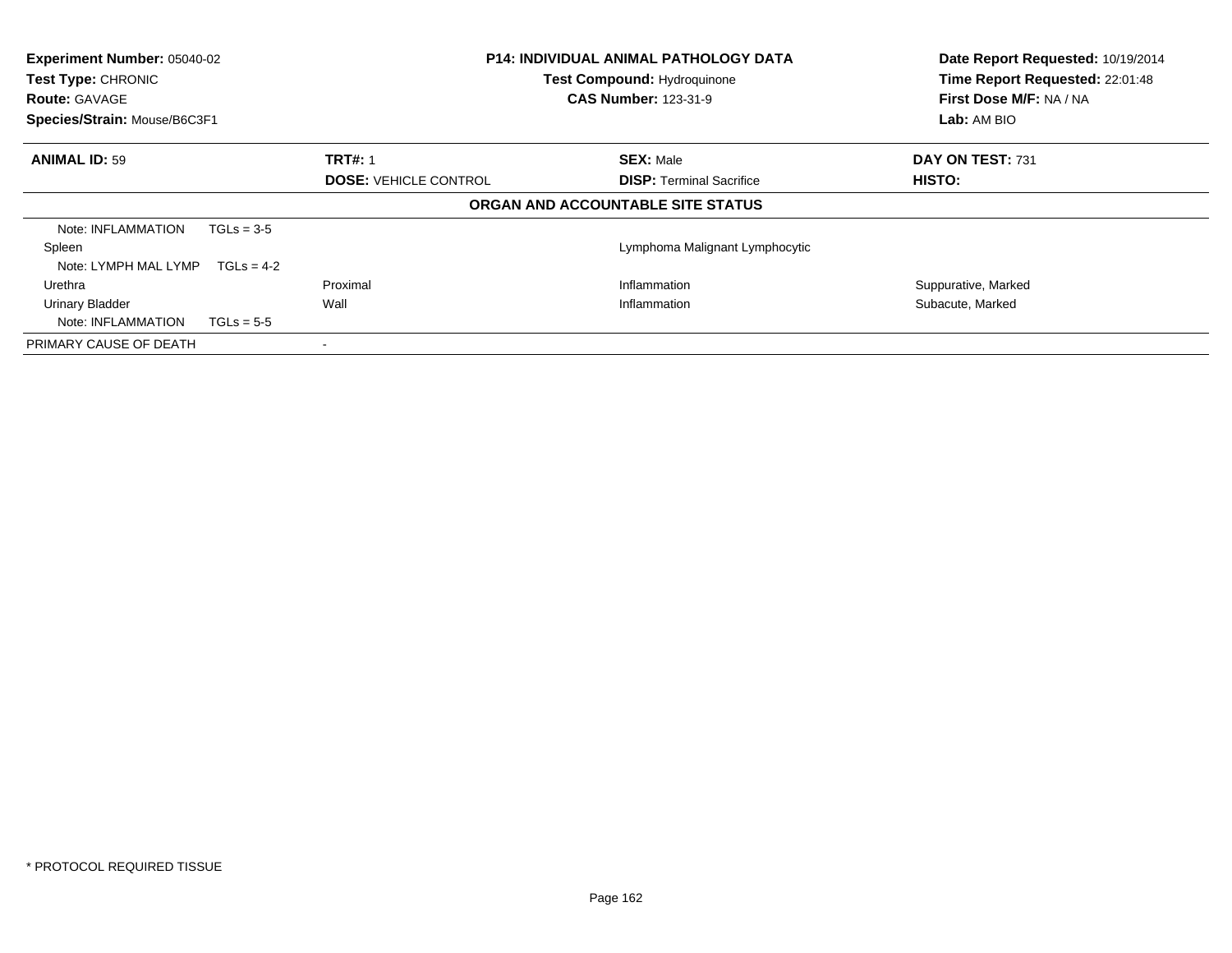| Experiment Number: 05040-02<br>Test Type: CHRONIC<br><b>Route: GAVAGE</b><br>Species/Strain: Mouse/B6C3F1 |                | <b>P14: INDIVIDUAL ANIMAL PATHOLOGY DATA</b><br><b>Test Compound: Hydroquinone</b><br><b>CAS Number: 123-31-9</b> | Date Report Requested: 10/19/2014<br>Time Report Requested: 22:01:48<br>First Dose M/F: NA / NA<br>Lab: AM BIO |
|-----------------------------------------------------------------------------------------------------------|----------------|-------------------------------------------------------------------------------------------------------------------|----------------------------------------------------------------------------------------------------------------|
| <b>ANIMAL ID: 59</b>                                                                                      | <b>TRT#: 2</b> | <b>SEX: Male</b>                                                                                                  | DAY ON TEST: 731                                                                                               |
|                                                                                                           | DOSE: 50 MG/KG | <b>DISP:</b> Terminal Sacrifice                                                                                   | HISTO:                                                                                                         |
|                                                                                                           |                | ORGAN AND ACCOUNTABLE SITE STATUS                                                                                 |                                                                                                                |
| <b>NORMAL</b>                                                                                             |                |                                                                                                                   |                                                                                                                |
| Adrenal Gland - Medulla                                                                                   | Liver          | Spleen                                                                                                            | <b>Thyroid Gland</b>                                                                                           |
| <b>OBSERVATIONS</b>                                                                                       |                |                                                                                                                   |                                                                                                                |
| <b>Adrenal Gland</b>                                                                                      | Cortex         | Adenoma                                                                                                           |                                                                                                                |
| Lung                                                                                                      |                | Alveolar/Bronchiolar Adenoma                                                                                      |                                                                                                                |
| [Alveolar/Bronchiolar Adenoma TGLS = 1-3 ]                                                                |                |                                                                                                                   |                                                                                                                |
| PRIMARY CAUSE OF DEATH                                                                                    |                |                                                                                                                   |                                                                                                                |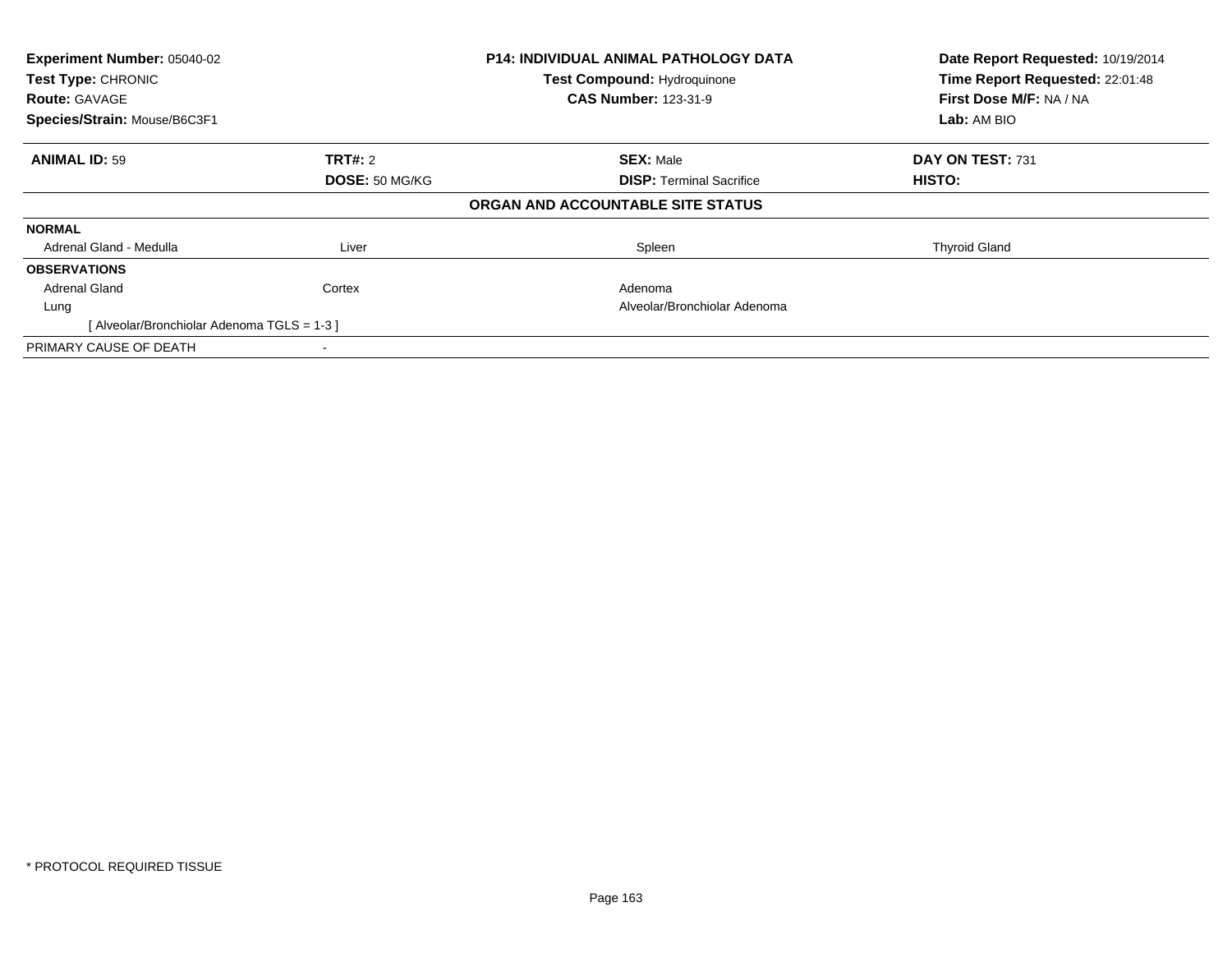| Experiment Number: 05040-02<br>Test Type: CHRONIC<br>Route: GAVAGE<br>Species/Strain: Mouse/B6C3F1 |                         | <b>P14: INDIVIDUAL ANIMAL PATHOLOGY DATA</b><br>Test Compound: Hydroquinone<br><b>CAS Number: 123-31-9</b> | Date Report Requested: 10/19/2014<br>Time Report Requested: 22:01:48<br>First Dose M/F: NA / NA<br>Lab: AM BIO |  |
|----------------------------------------------------------------------------------------------------|-------------------------|------------------------------------------------------------------------------------------------------------|----------------------------------------------------------------------------------------------------------------|--|
| <b>ANIMAL ID: 59</b>                                                                               | TRT#: 3                 | <b>SEX: Male</b>                                                                                           | DAY ON TEST: 731                                                                                               |  |
|                                                                                                    | DOSE: 100MG/KG          | <b>DISP: Terminal Sacrifice</b>                                                                            | HISTO:                                                                                                         |  |
|                                                                                                    |                         | ORGAN AND ACCOUNTABLE SITE STATUS                                                                          |                                                                                                                |  |
| <b>NORMAL</b>                                                                                      |                         |                                                                                                            |                                                                                                                |  |
| <b>Adrenal Gland - Cortex</b>                                                                      | Adrenal Gland - Medulla | <b>Bone</b>                                                                                                | <b>Bone Marrow</b>                                                                                             |  |
| <b>Brain</b>                                                                                       | Epididymis              | Esophagus                                                                                                  | Gallbladder                                                                                                    |  |
| Heart                                                                                              | Intestine Large - Cecum | Intestine Large - Colon                                                                                    | Intestine Large - Rectum                                                                                       |  |
| Intestine Small - Duodenum                                                                         | Intestine Small - Ileum | Intestine Small - Jejunum                                                                                  | Islets, Pancreatic                                                                                             |  |
| Lung                                                                                               | Lymph Node - Mandibular | Lymph Node - Mesenteric                                                                                    | Nose                                                                                                           |  |
| Pancreas                                                                                           | Parathyroid Gland       | Prostate                                                                                                   | Seminal Vesicle                                                                                                |  |
| <b>Skin</b>                                                                                        | Spleen                  | Stomach - Forestomach                                                                                      | Stomach - Glandular                                                                                            |  |
| <b>Testes</b>                                                                                      | Trachea                 | <b>Urinary Bladder</b>                                                                                     |                                                                                                                |  |
| <b>MISSING</b>                                                                                     |                         |                                                                                                            |                                                                                                                |  |
| Mammary Gland                                                                                      | <b>Pituitary Gland</b>  | Thymus                                                                                                     |                                                                                                                |  |
| <b>OBSERVATIONS</b>                                                                                |                         |                                                                                                            |                                                                                                                |  |
| Kidney                                                                                             |                         | Inflammation                                                                                               | Chronic, Mild                                                                                                  |  |
| Liver                                                                                              | Sinusoid                | <b>Dilatation</b>                                                                                          | Focal, Mild                                                                                                    |  |
|                                                                                                    |                         | Hyperplasia                                                                                                | Reticulum Cell. Mild                                                                                           |  |
| <b>Salivary Glands</b>                                                                             |                         | Inflammation                                                                                               | Chronic, Mild                                                                                                  |  |
| <b>Thyroid Gland</b>                                                                               | <b>Follicular Cel</b>   | Hyperplasia                                                                                                | Minimal                                                                                                        |  |
| PRIMARY CAUSE OF DEATH                                                                             |                         |                                                                                                            |                                                                                                                |  |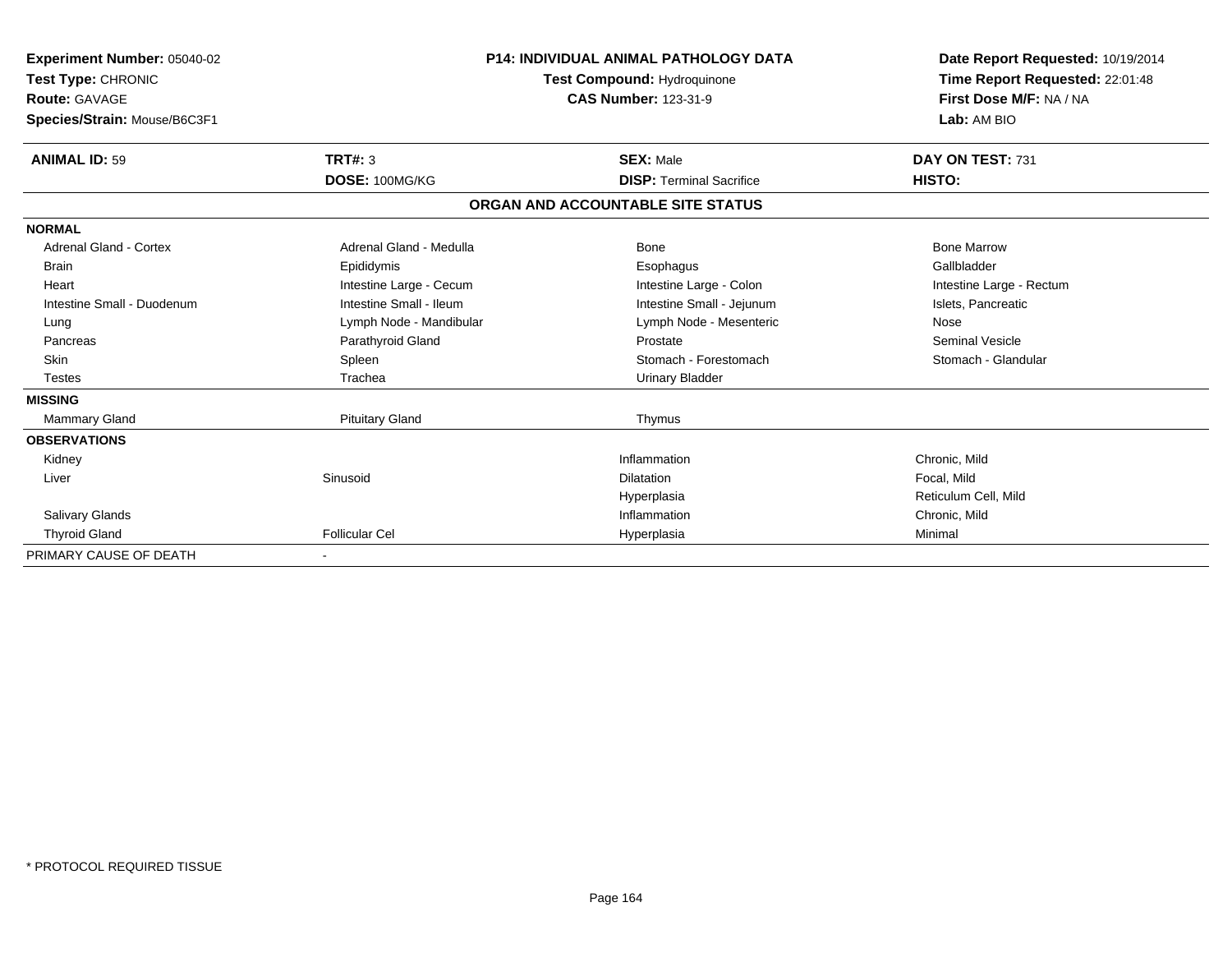| Experiment Number: 05040-02<br>Test Type: CHRONIC<br>Route: GAVAGE<br>Species/Strain: Mouse/B6C3F1 |                              | <b>P14: INDIVIDUAL ANIMAL PATHOLOGY DATA</b><br>Test Compound: Hydroquinone<br><b>CAS Number: 123-31-9</b> | Date Report Requested: 10/19/2014<br>Time Report Requested: 22:01:48<br>First Dose M/F: NA / NA<br>Lab: AM BIO |  |
|----------------------------------------------------------------------------------------------------|------------------------------|------------------------------------------------------------------------------------------------------------|----------------------------------------------------------------------------------------------------------------|--|
| <b>ANIMAL ID: 60</b>                                                                               | <b>TRT#: 1</b>               | <b>SEX: Male</b>                                                                                           | DAY ON TEST: 730                                                                                               |  |
|                                                                                                    | <b>DOSE: VEHICLE CONTROL</b> | <b>DISP: Terminal Sacrifice</b>                                                                            | HISTO:                                                                                                         |  |
|                                                                                                    |                              | ORGAN AND ACCOUNTABLE SITE STATUS                                                                          |                                                                                                                |  |
| <b>NORMAL</b>                                                                                      |                              |                                                                                                            |                                                                                                                |  |
| <b>Adrenal Gland - Cortex</b>                                                                      | Adrenal Gland - Medulla      | <b>Bone</b>                                                                                                | <b>Bone Marrow</b>                                                                                             |  |
| <b>Brain</b>                                                                                       | Epididymis                   | Esophagus                                                                                                  | Gallbladder                                                                                                    |  |
| Heart                                                                                              | Intestine Large - Cecum      | Intestine Large - Colon                                                                                    | Intestine Large - Rectum                                                                                       |  |
| Intestine Small - Duodenum                                                                         | Intestine Small - Ileum      | Intestine Small - Jejunum                                                                                  | Islets, Pancreatic                                                                                             |  |
| Lung                                                                                               | Lymph Node - Mandibular      | Lymph Node - Mesenteric                                                                                    | Nose                                                                                                           |  |
| Pancreas                                                                                           | Parathyroid Gland            | <b>Pituitary Gland</b>                                                                                     | Prostate                                                                                                       |  |
| <b>Seminal Vesicle</b>                                                                             | <b>Skin</b>                  | Spleen                                                                                                     | Stomach - Forestomach                                                                                          |  |
| Stomach - Glandular                                                                                | <b>Testes</b>                | Thymus                                                                                                     | <b>Thyroid Gland</b>                                                                                           |  |
| Trachea                                                                                            |                              |                                                                                                            |                                                                                                                |  |
| <b>MISSING</b>                                                                                     |                              |                                                                                                            |                                                                                                                |  |
| Mammary Gland                                                                                      |                              |                                                                                                            |                                                                                                                |  |
| <b>OBSERVATIONS</b>                                                                                |                              |                                                                                                            |                                                                                                                |  |
| Kidney                                                                                             |                              | Inflammation                                                                                               | Chronic, Mild                                                                                                  |  |
| Liver                                                                                              |                              | Infarct                                                                                                    | Marked                                                                                                         |  |
| Note: INFARCT<br>$TGLs = 1-2$                                                                      |                              |                                                                                                            |                                                                                                                |  |
| Salivary Glands                                                                                    |                              | Inflammation                                                                                               | Chronic, Minimal                                                                                               |  |
| <b>Urinary Bladder</b>                                                                             | Submucosa                    | Inflammation                                                                                               | Chronic, Mild                                                                                                  |  |
| PRIMARY CAUSE OF DEATH                                                                             |                              |                                                                                                            |                                                                                                                |  |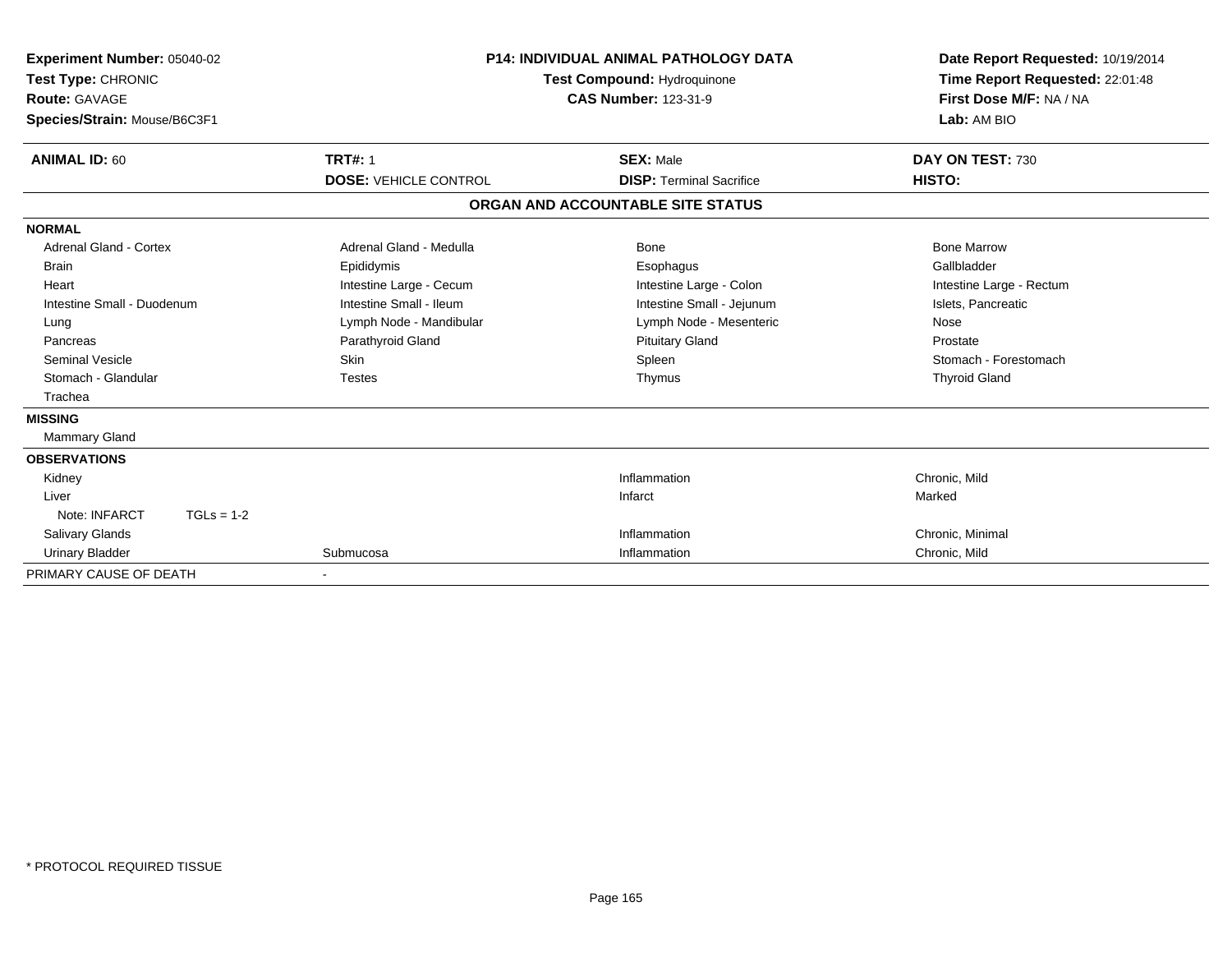| Experiment Number: 05040-02         |                              | <b>P14: INDIVIDUAL ANIMAL PATHOLOGY DATA</b><br>Test Compound: Hydroquinone |                            |  |
|-------------------------------------|------------------------------|-----------------------------------------------------------------------------|----------------------------|--|
| Test Type: CHRONIC                  |                              |                                                                             |                            |  |
| <b>Route: GAVAGE</b>                |                              | <b>CAS Number: 123-31-9</b>                                                 | First Dose M/F: NA / NA    |  |
| Species/Strain: Mouse/B6C3F1        |                              |                                                                             | Lab: AM BIO                |  |
| <b>ANIMAL ID: 61</b>                | <b>TRT#: 1</b>               | <b>SEX: Male</b>                                                            | DAY ON TEST: 731           |  |
|                                     | <b>DOSE: VEHICLE CONTROL</b> | <b>DISP: Terminal Sacrifice</b>                                             | HISTO:                     |  |
|                                     |                              | ORGAN AND ACCOUNTABLE SITE STATUS                                           |                            |  |
| <b>NORMAL</b>                       |                              |                                                                             |                            |  |
| Adrenal Gland - Medulla             | <b>Bone</b>                  | <b>Bone Marrow</b>                                                          | <b>Brain</b>               |  |
| Epididymis                          | Esophagus                    | Gallbladder                                                                 | Heart                      |  |
| Intestine Large - Cecum             | Intestine Large - Colon      | Intestine Large - Rectum                                                    | Intestine Small - Duodenum |  |
| Intestine Small - Ileum             | Intestine Small - Jejunum    | Islets, Pancreatic                                                          | Lymph Node - Mandibular    |  |
| Lymph Node - Mesenteric             | Nose                         | Pancreas                                                                    | Parathyroid Gland          |  |
| Prostate                            | <b>Seminal Vesicle</b>       | <b>Skin</b>                                                                 | Spleen                     |  |
| Stomach - Forestomach               | Stomach - Glandular          | <b>Testes</b>                                                               | Thymus                     |  |
| Trachea                             |                              |                                                                             |                            |  |
| <b>MISSING</b>                      |                              |                                                                             |                            |  |
| Mammary Gland                       |                              |                                                                             |                            |  |
| <b>OBSERVATIONS</b>                 |                              |                                                                             |                            |  |
| <b>Adrenal Gland</b>                | Cortex                       | Hyperplasia                                                                 | Focal, Moderate            |  |
| Kidney                              |                              | Inflammation                                                                | Chronic, Mild              |  |
| Liver                               |                              | Eosinophilic Focus                                                          |                            |  |
| Note: EOSIN FOCUS<br>$TGLs = 3-2$   |                              |                                                                             |                            |  |
| Lung                                |                              | Alveolar/Bronchiolar Carcinoma                                              |                            |  |
| Note: ALV BRON CARC<br>$TGLs = 2-3$ |                              |                                                                             |                            |  |
| <b>Pituitary Gland</b>              | <b>Pars Distalis</b>         | Adenoma                                                                     |                            |  |
| Note: ADENOMA<br>$TGLs = 1-4$       |                              |                                                                             |                            |  |
| <b>Salivary Glands</b>              |                              | Inflammation                                                                | Chronic, Mild              |  |
| <b>Thyroid Gland</b>                | <b>Follicular Cel</b>        | Hyperplasia                                                                 | Minimal                    |  |
| <b>Urinary Bladder</b>              | Submucosa                    | Inflammation                                                                | Chronic, Minimal           |  |
| PRIMARY CAUSE OF DEATH              |                              |                                                                             |                            |  |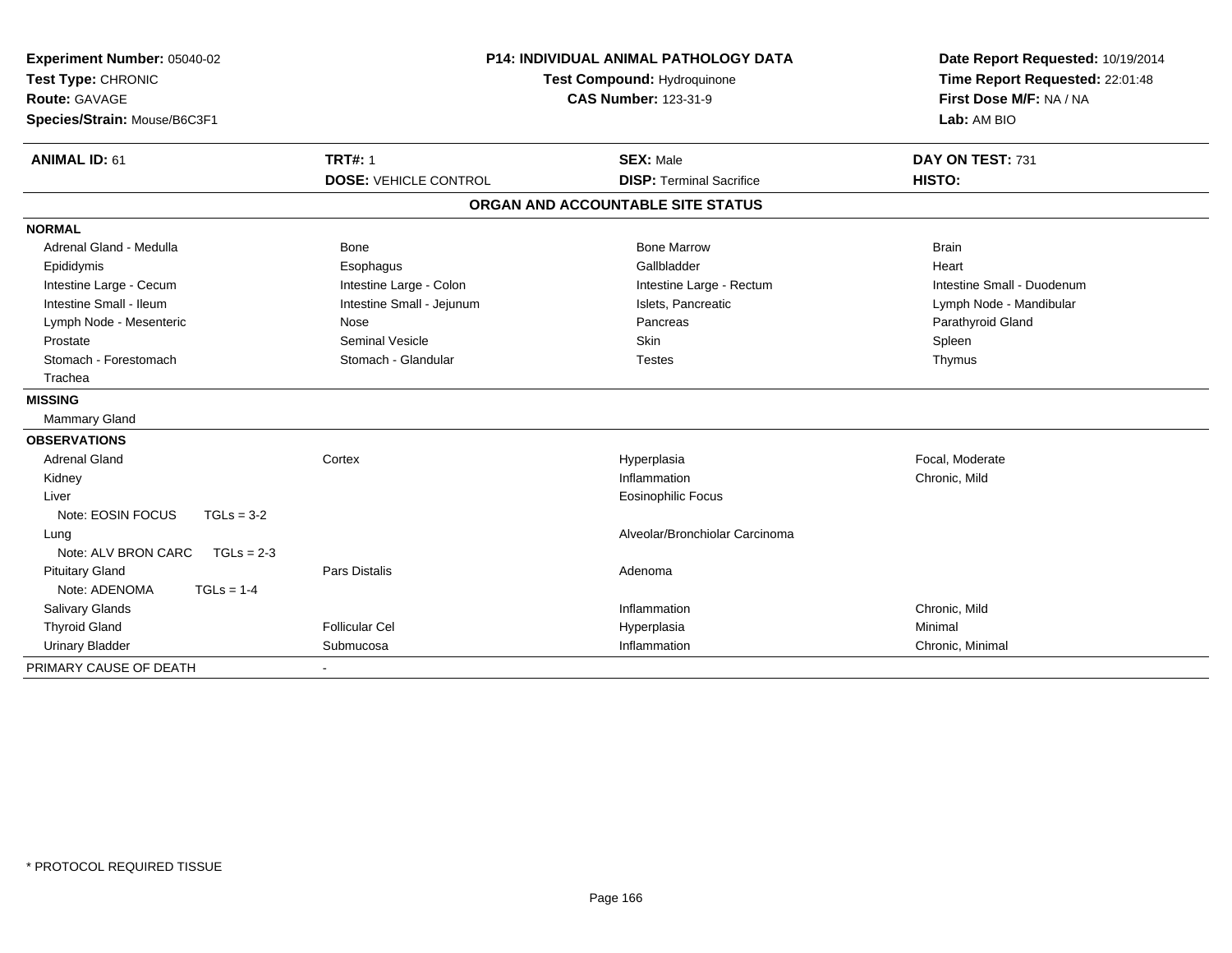| Experiment Number: 05040-02<br>Test Type: CHRONIC<br><b>Route: GAVAGE</b><br>Species/Strain: Mouse/B6C3F1 |                           | <b>P14: INDIVIDUAL ANIMAL PATHOLOGY DATA</b><br><b>Test Compound: Hydroquinone</b><br><b>CAS Number: 123-31-9</b> | Date Report Requested: 10/19/2014<br>Time Report Requested: 22:01:48<br>First Dose M/F: NA / NA<br>Lab: AM BIO |
|-----------------------------------------------------------------------------------------------------------|---------------------------|-------------------------------------------------------------------------------------------------------------------|----------------------------------------------------------------------------------------------------------------|
| <b>ANIMAL ID: 61</b>                                                                                      | TRT#: 2<br>DOSE: 50 MG/KG | <b>SEX: Male</b><br><b>DISP:</b> Terminal Sacrifice                                                               | DAY ON TEST: 731<br><b>HISTO:</b>                                                                              |
|                                                                                                           |                           | ORGAN AND ACCOUNTABLE SITE STATUS                                                                                 |                                                                                                                |
| <b>NORMAL</b>                                                                                             |                           |                                                                                                                   |                                                                                                                |
| <b>Adrenal Gland - Cortex</b>                                                                             | Adrenal Gland - Medulla   | Lacrimal Gland                                                                                                    | Liver                                                                                                          |
| Spleen                                                                                                    | <b>Thyroid Gland</b>      |                                                                                                                   |                                                                                                                |
| <b>OBSERVATIONS</b>                                                                                       |                           |                                                                                                                   |                                                                                                                |
| Lung                                                                                                      | Alveolar Epith            | Hyperplasia                                                                                                       | Atypical, Mild                                                                                                 |
| Note: HYPERPLASIA<br>$TGLs = 2-3$                                                                         |                           |                                                                                                                   |                                                                                                                |
| PRIMARY CAUSE OF DEATH                                                                                    |                           |                                                                                                                   |                                                                                                                |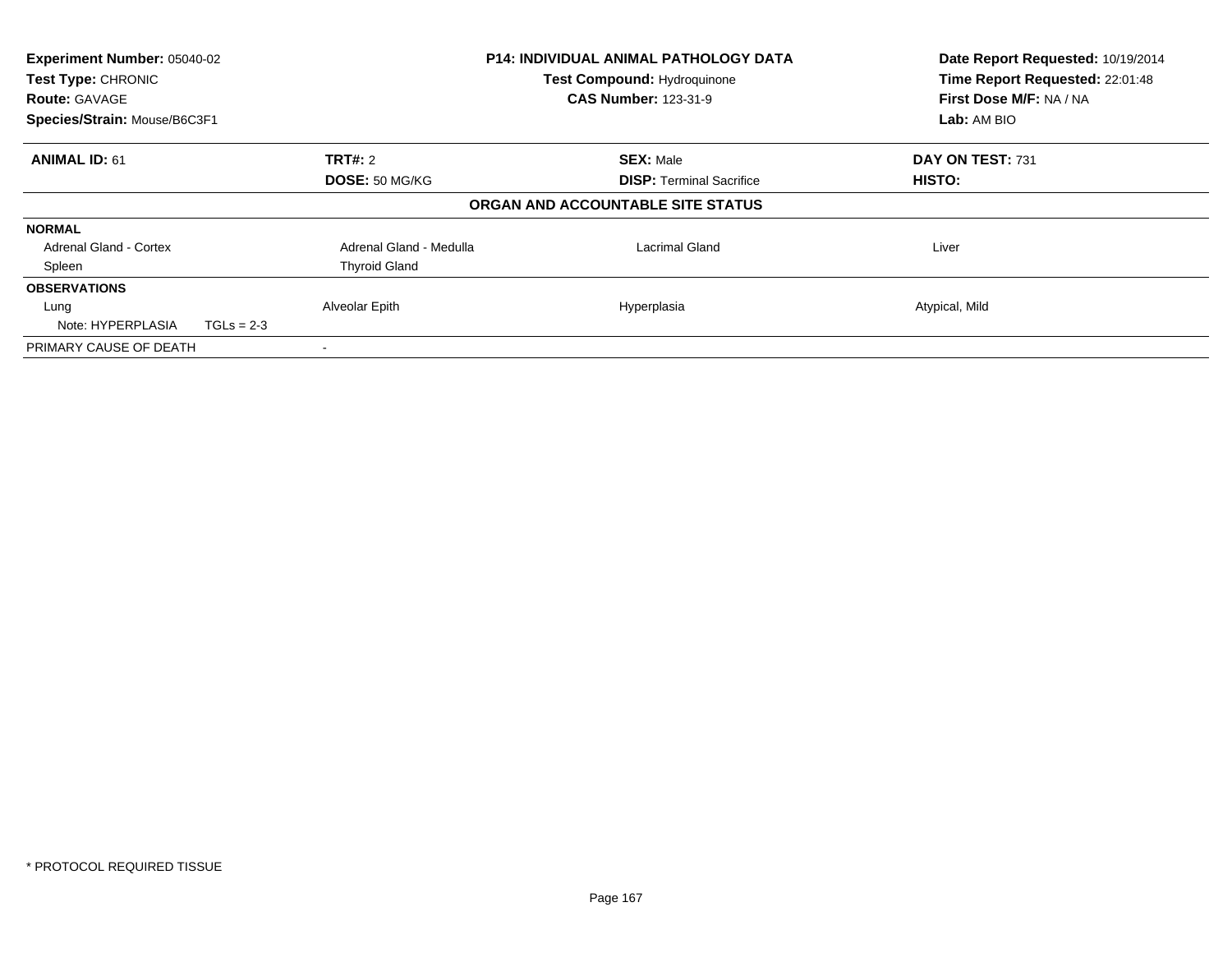| Experiment Number: 05040-02<br>Test Type: CHRONIC<br><b>Route: GAVAGE</b><br>Species/Strain: Mouse/B6C3F1 |              |                         | <b>P14: INDIVIDUAL ANIMAL PATHOLOGY DATA</b><br><b>Test Compound: Hydroquinone</b><br><b>CAS Number: 123-31-9</b> |                                   | Date Report Requested: 10/19/2014<br>Time Report Requested: 22:01:48<br>First Dose M/F: NA / NA<br>Lab: AM BIO |  |
|-----------------------------------------------------------------------------------------------------------|--------------|-------------------------|-------------------------------------------------------------------------------------------------------------------|-----------------------------------|----------------------------------------------------------------------------------------------------------------|--|
| <b>ANIMAL ID: 61</b>                                                                                      |              | TRT#: 3                 |                                                                                                                   | <b>SEX: Male</b>                  | DAY ON TEST: 481                                                                                               |  |
|                                                                                                           |              | DOSE: 100MG/KG          |                                                                                                                   | <b>DISP: Dead</b>                 | HISTO:                                                                                                         |  |
|                                                                                                           |              |                         |                                                                                                                   | ORGAN AND ACCOUNTABLE SITE STATUS |                                                                                                                |  |
| <b>NORMAL</b>                                                                                             |              |                         |                                                                                                                   |                                   |                                                                                                                |  |
| Adrenal Gland - Cortex                                                                                    |              | Adrenal Gland - Medulla |                                                                                                                   | <b>Bone</b>                       | <b>Bone Marrow</b>                                                                                             |  |
| <b>Brain</b>                                                                                              |              | Epididymis              |                                                                                                                   | Esophagus                         | Gallbladder                                                                                                    |  |
| Heart                                                                                                     |              | Intestine Large - Cecum |                                                                                                                   | Intestine Large - Colon           | Intestine Large - Rectum                                                                                       |  |
| Intestine Small - Duodenum                                                                                |              | Islets, Pancreatic      |                                                                                                                   | Lung                              | Lymph Node - Mandibular                                                                                        |  |
| Lymph Node - Mesenteric                                                                                   |              | Nose                    |                                                                                                                   | Pancreas                          | Parathyroid Gland                                                                                              |  |
| <b>Pituitary Gland</b>                                                                                    |              | Prostate                |                                                                                                                   | <b>Salivary Glands</b>            | <b>Seminal Vesicle</b>                                                                                         |  |
| <b>Skin</b>                                                                                               |              | Spleen                  |                                                                                                                   | Stomach - Forestomach             | Stomach - Glandular                                                                                            |  |
| <b>Testes</b>                                                                                             |              | <b>Thyroid Gland</b>    |                                                                                                                   | Trachea                           |                                                                                                                |  |
| <b>MISSING</b>                                                                                            |              |                         |                                                                                                                   |                                   |                                                                                                                |  |
| Intestine Small - Ileum                                                                                   |              | Mammary Gland           |                                                                                                                   | Thymus                            |                                                                                                                |  |
| <b>AUTO PRECLUDES DIAG.</b>                                                                               |              |                         |                                                                                                                   |                                   |                                                                                                                |  |
| Intestine Small - Jejunum                                                                                 |              |                         |                                                                                                                   |                                   |                                                                                                                |  |
| <b>OBSERVATIONS</b>                                                                                       |              |                         |                                                                                                                   |                                   |                                                                                                                |  |
| Kidney                                                                                                    |              | <b>Renal Tubule</b>     |                                                                                                                   | Mineralization                    | Moderate                                                                                                       |  |
| Liver                                                                                                     |              |                         |                                                                                                                   | Fatty Change                      | Minimal                                                                                                        |  |
| <b>Urinary Bladder</b>                                                                                    |              | Muscularis              |                                                                                                                   | Hemorrhage                        | Moderate                                                                                                       |  |
| Note: HEMORRHAGE                                                                                          | $TGLs = 2-5$ |                         |                                                                                                                   |                                   |                                                                                                                |  |
| PRIMARY CAUSE OF DEATH                                                                                    |              |                         |                                                                                                                   |                                   |                                                                                                                |  |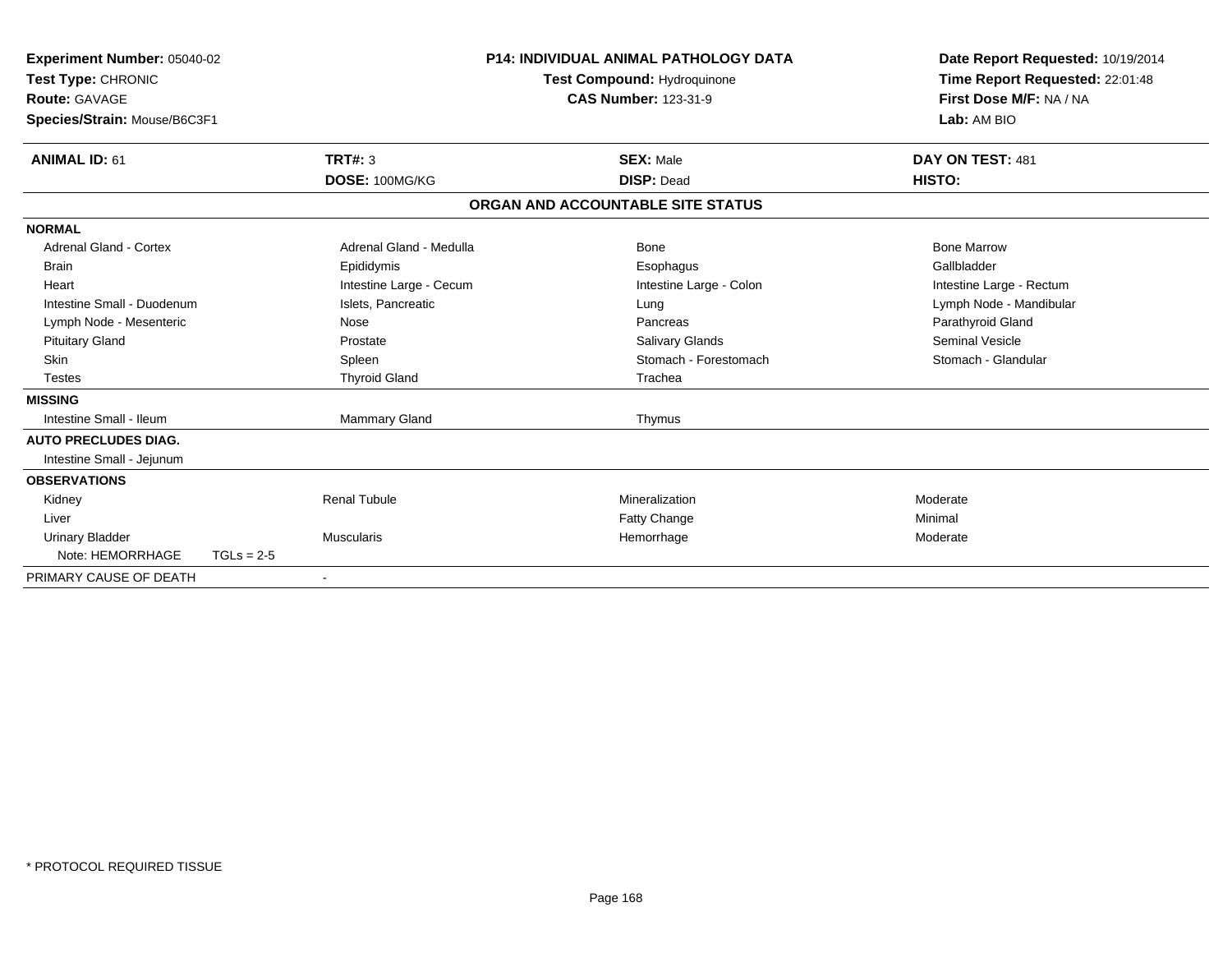| <b>Experiment Number: 05040-02</b><br>Test Type: CHRONIC<br>Route: GAVAGE<br>Species/Strain: Mouse/B6C3F1<br><b>ANIMAL ID: 62</b> | <b>TRT#: 1</b><br><b>DOSE: VEHICLE CONTROL</b> | <b>P14: INDIVIDUAL ANIMAL PATHOLOGY DATA</b><br><b>Test Compound: Hydroquinone</b><br><b>CAS Number: 123-31-9</b><br><b>SEX: Male</b><br><b>DISP: Dead</b> | Date Report Requested: 10/19/2014<br>Time Report Requested: 22:01:48<br>First Dose M/F: NA / NA<br>Lab: AM BIO<br>DAY ON TEST: 330<br>HISTO: |
|-----------------------------------------------------------------------------------------------------------------------------------|------------------------------------------------|------------------------------------------------------------------------------------------------------------------------------------------------------------|----------------------------------------------------------------------------------------------------------------------------------------------|
|                                                                                                                                   |                                                | ORGAN AND ACCOUNTABLE SITE STATUS                                                                                                                          |                                                                                                                                              |
| <b>NORMAL</b>                                                                                                                     |                                                |                                                                                                                                                            |                                                                                                                                              |
| <b>Adrenal Gland - Cortex</b>                                                                                                     | Adrenal Gland - Medulla                        | <b>Bone</b>                                                                                                                                                | <b>Bone Marrow</b>                                                                                                                           |
| <b>Brain</b>                                                                                                                      | Epididymis                                     | Esophagus                                                                                                                                                  | Intestine Large - Cecum                                                                                                                      |
| Intestine Large - Colon                                                                                                           | Intestine Large - Rectum                       | Intestine Small - Duodenum                                                                                                                                 | Intestine Small - Ileum                                                                                                                      |
| Intestine Small - Jejunum                                                                                                         | Islets, Pancreatic                             | Liver                                                                                                                                                      | Lymph Node - Mandibular                                                                                                                      |
| Nose                                                                                                                              | Pancreas                                       | Parathyroid Gland                                                                                                                                          | Prostate                                                                                                                                     |
| Salivary Glands                                                                                                                   | <b>Seminal Vesicle</b>                         | <b>Skin</b>                                                                                                                                                | Spleen                                                                                                                                       |
| Stomach - Forestomach                                                                                                             | Stomach - Glandular                            | <b>Testes</b>                                                                                                                                              | <b>Thyroid Gland</b>                                                                                                                         |
| Trachea                                                                                                                           | <b>Urinary Bladder</b>                         |                                                                                                                                                            |                                                                                                                                              |
| <b>MISSING</b>                                                                                                                    |                                                |                                                                                                                                                            |                                                                                                                                              |
| <b>Mammary Gland</b>                                                                                                              | <b>Pituitary Gland</b>                         |                                                                                                                                                            |                                                                                                                                              |
| <b>AUTO PRECLUDES DIAG.</b>                                                                                                       |                                                |                                                                                                                                                            |                                                                                                                                              |
| Gallbladder                                                                                                                       |                                                |                                                                                                                                                            |                                                                                                                                              |
| <b>OBSERVATIONS</b>                                                                                                               |                                                |                                                                                                                                                            |                                                                                                                                              |
| Heart                                                                                                                             |                                                | Lymphoma Malignant Lymphocytic                                                                                                                             |                                                                                                                                              |
| Kidney                                                                                                                            |                                                | Inflammation                                                                                                                                               | Chronic, Minimal                                                                                                                             |
| Lung                                                                                                                              |                                                | Lymphoma Malignant Lymphocytic                                                                                                                             |                                                                                                                                              |
| Lymph Node                                                                                                                        | Mesenteric                                     | Lymphoma Malignant Lymphocytic                                                                                                                             |                                                                                                                                              |
| Thymus                                                                                                                            |                                                | Lymphoma Malignant Lymphocytic                                                                                                                             |                                                                                                                                              |
| Note: LYMPH MAL LYMP                                                                                                              | $TGLs = 2-10$                                  |                                                                                                                                                            |                                                                                                                                              |
| PRIMARY CAUSE OF DEATH                                                                                                            |                                                |                                                                                                                                                            |                                                                                                                                              |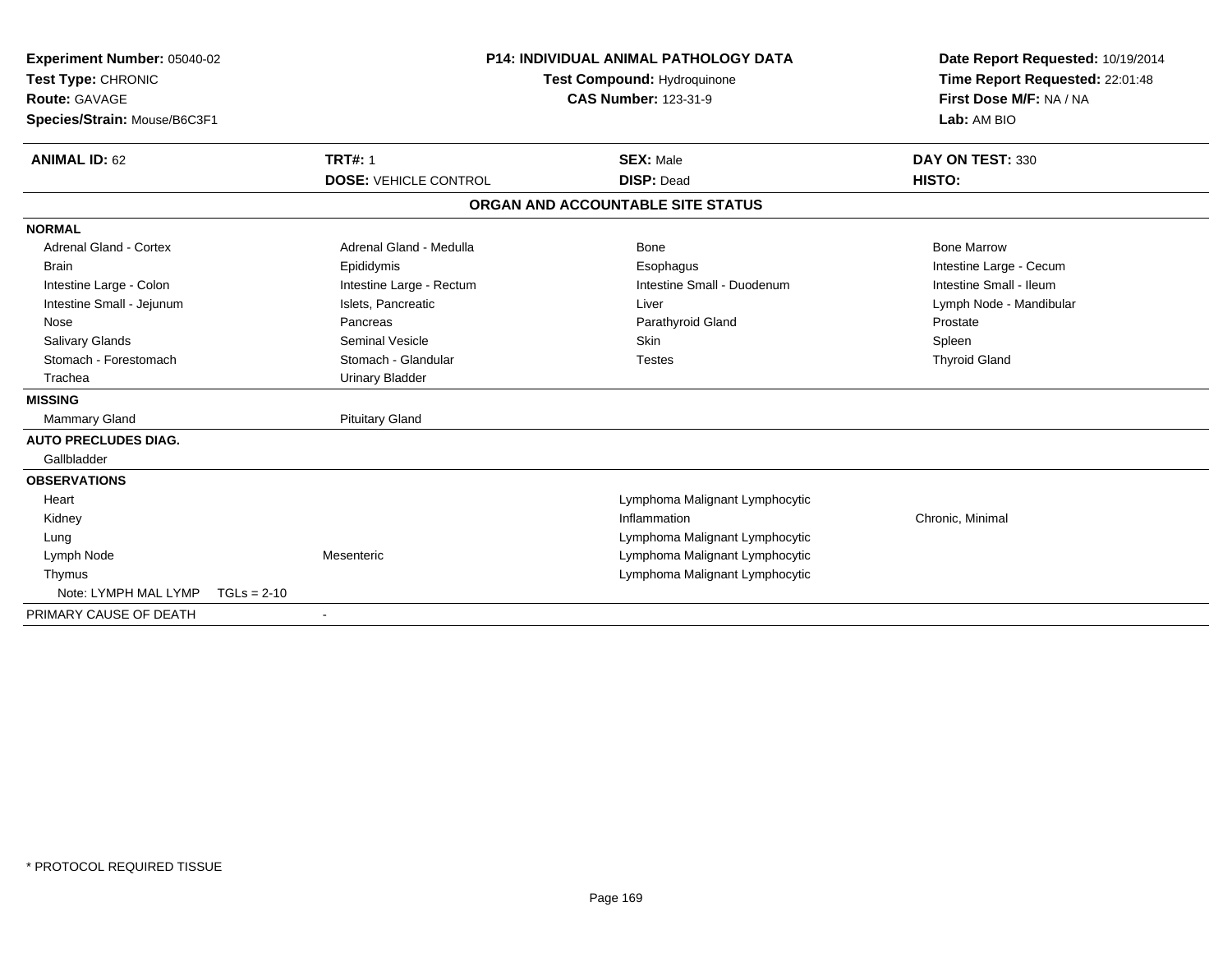| Experiment Number: 05040-02<br>Test Type: CHRONIC<br><b>Route: GAVAGE</b><br>Species/Strain: Mouse/B6C3F1 |                         | P14: INDIVIDUAL ANIMAL PATHOLOGY DATA<br><b>Test Compound: Hydroquinone</b><br><b>CAS Number: 123-31-9</b> | Date Report Requested: 10/19/2014<br>Time Report Requested: 22:01:48<br>First Dose M/F: NA / NA<br>Lab: AM BIO |
|-----------------------------------------------------------------------------------------------------------|-------------------------|------------------------------------------------------------------------------------------------------------|----------------------------------------------------------------------------------------------------------------|
|                                                                                                           |                         |                                                                                                            |                                                                                                                |
| <b>ANIMAL ID: 62</b>                                                                                      | <b>TRT#: 2</b>          | <b>SEX: Male</b>                                                                                           | DAY ON TEST: 730                                                                                               |
|                                                                                                           | DOSE: 50 MG/KG          | <b>DISP:</b> Terminal Sacrifice                                                                            | HISTO:                                                                                                         |
|                                                                                                           |                         | ORGAN AND ACCOUNTABLE SITE STATUS                                                                          |                                                                                                                |
| <b>NORMAL</b>                                                                                             |                         |                                                                                                            |                                                                                                                |
| Adrenal Gland - Cortex                                                                                    | Adrenal Gland - Medulla | Spleen                                                                                                     | <b>Thyroid Gland</b>                                                                                           |
| <b>OBSERVATIONS</b>                                                                                       |                         |                                                                                                            |                                                                                                                |
| Bone                                                                                                      | Joint, Tarsal           | <b>Hyperostosis</b>                                                                                        |                                                                                                                |
| Note: HYPEROSTOSIS<br>$TGLs = 2-10$                                                                       |                         |                                                                                                            |                                                                                                                |
| Liver                                                                                                     |                         | <b>Clear Cell Focus</b>                                                                                    |                                                                                                                |
|                                                                                                           |                         | Hepatocellular Adenoma                                                                                     |                                                                                                                |
| [Clear Cell Focus TGLS = 1-2]                                                                             |                         |                                                                                                            |                                                                                                                |
| PRIMARY CAUSE OF DEATH                                                                                    |                         |                                                                                                            |                                                                                                                |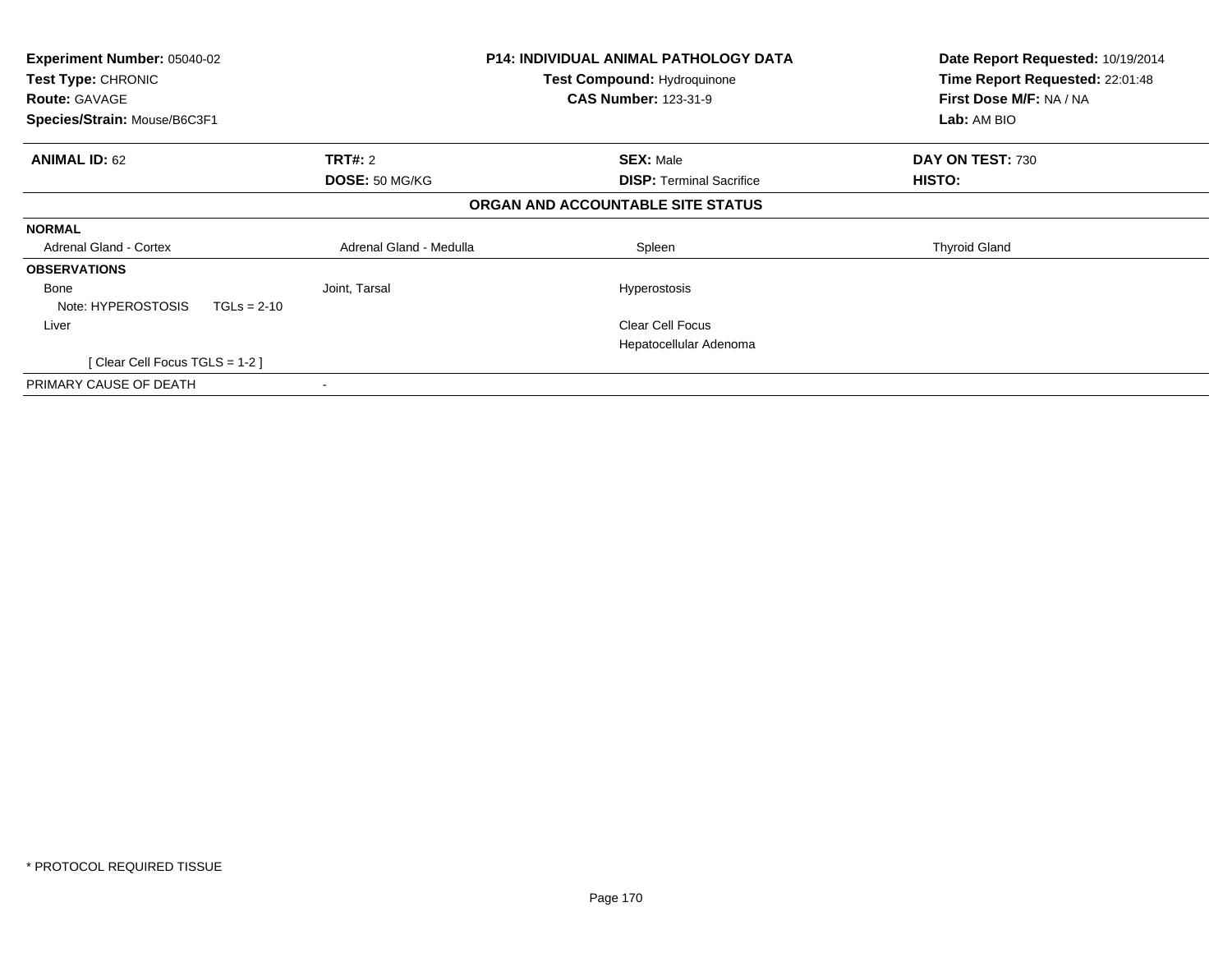| <b>Experiment Number: 05040-02</b><br>Test Type: CHRONIC<br><b>Route: GAVAGE</b><br>Species/Strain: Mouse/B6C3F1 |                         | <b>P14: INDIVIDUAL ANIMAL PATHOLOGY DATA</b><br>Test Compound: Hydroquinone<br><b>CAS Number: 123-31-9</b> | Date Report Requested: 10/19/2014<br>Time Report Requested: 22:01:48<br>First Dose M/F: NA / NA<br>Lab: AM BIO |  |
|------------------------------------------------------------------------------------------------------------------|-------------------------|------------------------------------------------------------------------------------------------------------|----------------------------------------------------------------------------------------------------------------|--|
| <b>ANIMAL ID: 62</b>                                                                                             | TRT#: 3                 | <b>SEX: Male</b>                                                                                           | DAY ON TEST: 731                                                                                               |  |
|                                                                                                                  | DOSE: 100MG/KG          | <b>DISP: Terminal Sacrifice</b>                                                                            | HISTO:                                                                                                         |  |
|                                                                                                                  |                         | ORGAN AND ACCOUNTABLE SITE STATUS                                                                          |                                                                                                                |  |
| <b>NORMAL</b>                                                                                                    |                         |                                                                                                            |                                                                                                                |  |
| <b>Adrenal Gland - Cortex</b>                                                                                    | Adrenal Gland - Medulla | Bone                                                                                                       | <b>Bone Marrow</b>                                                                                             |  |
| <b>Brain</b>                                                                                                     | Epididymis              | Esophagus                                                                                                  | Gallbladder                                                                                                    |  |
| Heart                                                                                                            | Intestine Large - Cecum | Intestine Large - Colon                                                                                    | Intestine Large - Rectum                                                                                       |  |
| Intestine Small - Duodenum                                                                                       | Intestine Small - Ileum | Intestine Small - Jejunum                                                                                  | Islets, Pancreatic                                                                                             |  |
| Lymph Node - Mesenteric                                                                                          | Nose                    | Pancreas                                                                                                   | Parathyroid Gland                                                                                              |  |
| <b>Pituitary Gland</b>                                                                                           | Prostate                | <b>Salivary Glands</b>                                                                                     | <b>Seminal Vesicle</b>                                                                                         |  |
| Stomach - Forestomach                                                                                            | Stomach - Glandular     | <b>Testes</b>                                                                                              | Trachea                                                                                                        |  |
| <b>MISSING</b>                                                                                                   |                         |                                                                                                            |                                                                                                                |  |
| Mammary Gland                                                                                                    | Thymus                  |                                                                                                            |                                                                                                                |  |
| <b>OBSERVATIONS</b>                                                                                              |                         |                                                                                                            |                                                                                                                |  |
| Kidney                                                                                                           |                         | Inflammation                                                                                               | Chronic, Moderate                                                                                              |  |
| Liver                                                                                                            |                         | Hepatocellular Adenoma                                                                                     |                                                                                                                |  |
|                                                                                                                  |                         | Hepatocellular Carcinoma                                                                                   |                                                                                                                |  |
|                                                                                                                  |                         | Hepatocellular Carcinoma                                                                                   |                                                                                                                |  |
|                                                                                                                  |                         | <b>Syncytial Alteration</b>                                                                                | Minimal                                                                                                        |  |
| Note: HEPATOCLR CARC $TGLs = 6-2$                                                                                |                         |                                                                                                            |                                                                                                                |  |
| Note: HEPATOCLR ADEN TGLs = 4-10,5-10                                                                            |                         |                                                                                                            |                                                                                                                |  |
| Lung                                                                                                             |                         | Hepatocellular Carcinoma                                                                                   | Metastatic (Liver)                                                                                             |  |
| Note: HEPATOCLR CARC TGLs = 10-3                                                                                 |                         |                                                                                                            |                                                                                                                |  |
| Lymph Node                                                                                                       | Mandibular              | Hyperplasia                                                                                                | Plasma Cell, Marked                                                                                            |  |
| Skin                                                                                                             | <b>Subcut Tiss</b>      | Hemangiosarcoma                                                                                            |                                                                                                                |  |
|                                                                                                                  |                         | Ulcer                                                                                                      | Marked                                                                                                         |  |
|                                                                                                                  |                         | Ulcer                                                                                                      | Marked                                                                                                         |  |
| Note: ULCER<br>$TGLs = 1-8$                                                                                      |                         |                                                                                                            |                                                                                                                |  |
| Note: ULCER<br>$TGLs = 8-8$                                                                                      |                         |                                                                                                            |                                                                                                                |  |
| Note: HEMANGIOMA<br>$TGLs = 2-8$                                                                                 |                         |                                                                                                            |                                                                                                                |  |
| Spleen                                                                                                           |                         | Hematopoietic Cell Proliferation                                                                           | Marked                                                                                                         |  |
| Note: HEMA CELL PROL TGLs = 9-2                                                                                  |                         |                                                                                                            |                                                                                                                |  |
| <b>Thyroid Gland</b>                                                                                             | <b>Follicular Cel</b>   | Hyperplasia                                                                                                | Moderate                                                                                                       |  |
| <b>Urinary Bladder</b>                                                                                           | Submucosa               | Inflammation                                                                                               | Chronic, Mild                                                                                                  |  |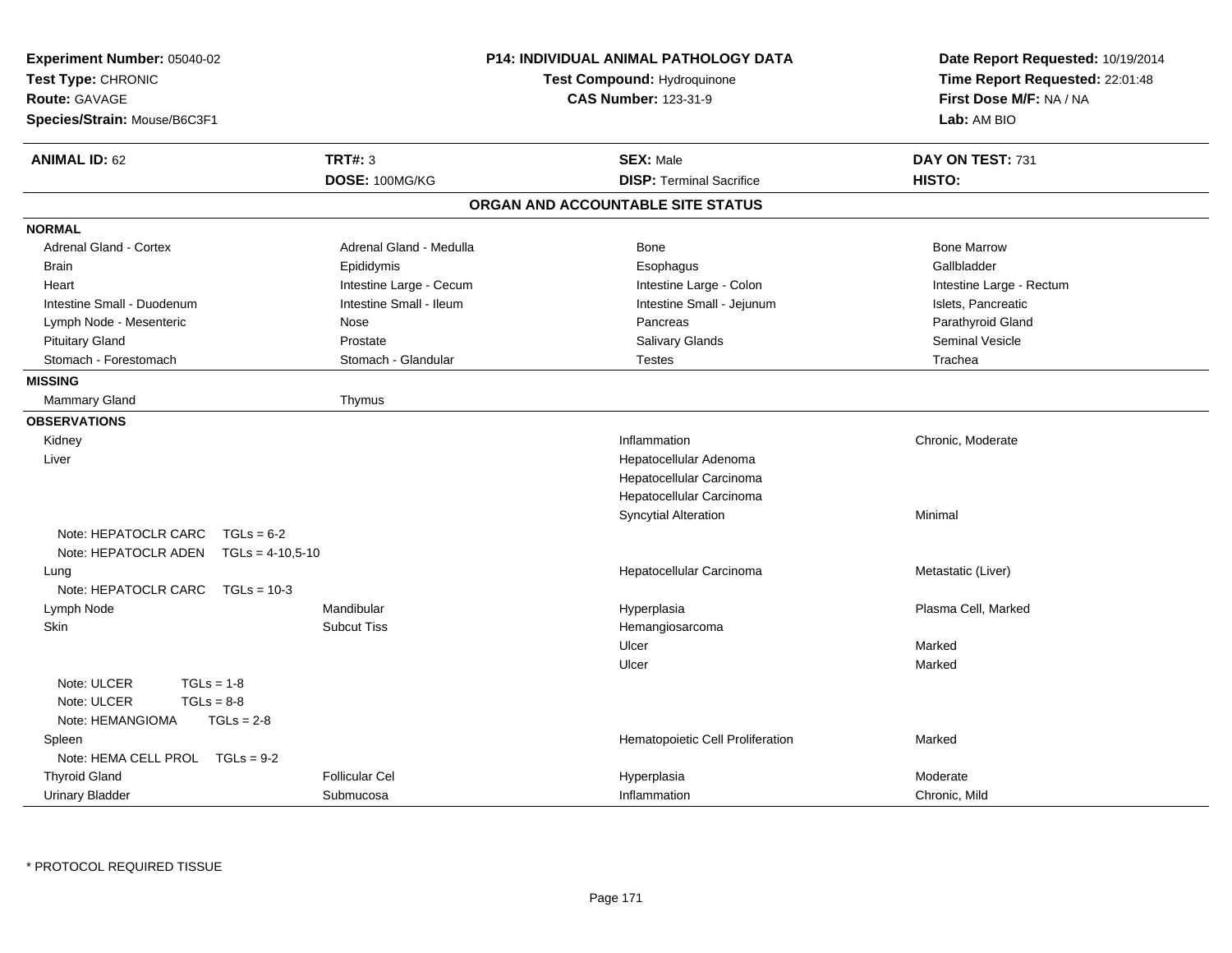| <b>Experiment Number: 05040-02</b>                |                | <b>P14: INDIVIDUAL ANIMAL PATHOLOGY DATA</b> | Date Report Requested: 10/19/2014 |  |
|---------------------------------------------------|----------------|----------------------------------------------|-----------------------------------|--|
| <b>Test Type: CHRONIC</b><br><b>Route: GAVAGE</b> |                | <b>Test Compound: Hydroquinone</b>           | Time Report Requested: 22:01:48   |  |
|                                                   |                | <b>CAS Number: 123-31-9</b>                  | First Dose M/F: NA / NA           |  |
| Species/Strain: Mouse/B6C3F1                      |                |                                              | <b>Lab:</b> AM BIO                |  |
| <b>ANIMAL ID: 62</b>                              | TRT#: 3        | <b>SEX: Male</b>                             | DAY ON TEST: 731                  |  |
|                                                   | DOSE: 100MG/KG | <b>DISP: Terminal Sacrifice</b>              | HISTO:                            |  |
|                                                   |                | ORGAN AND ACCOUNTABLE SITE STATUS            |                                   |  |
| PRIMARY CAUSE OF DEATH                            |                |                                              |                                   |  |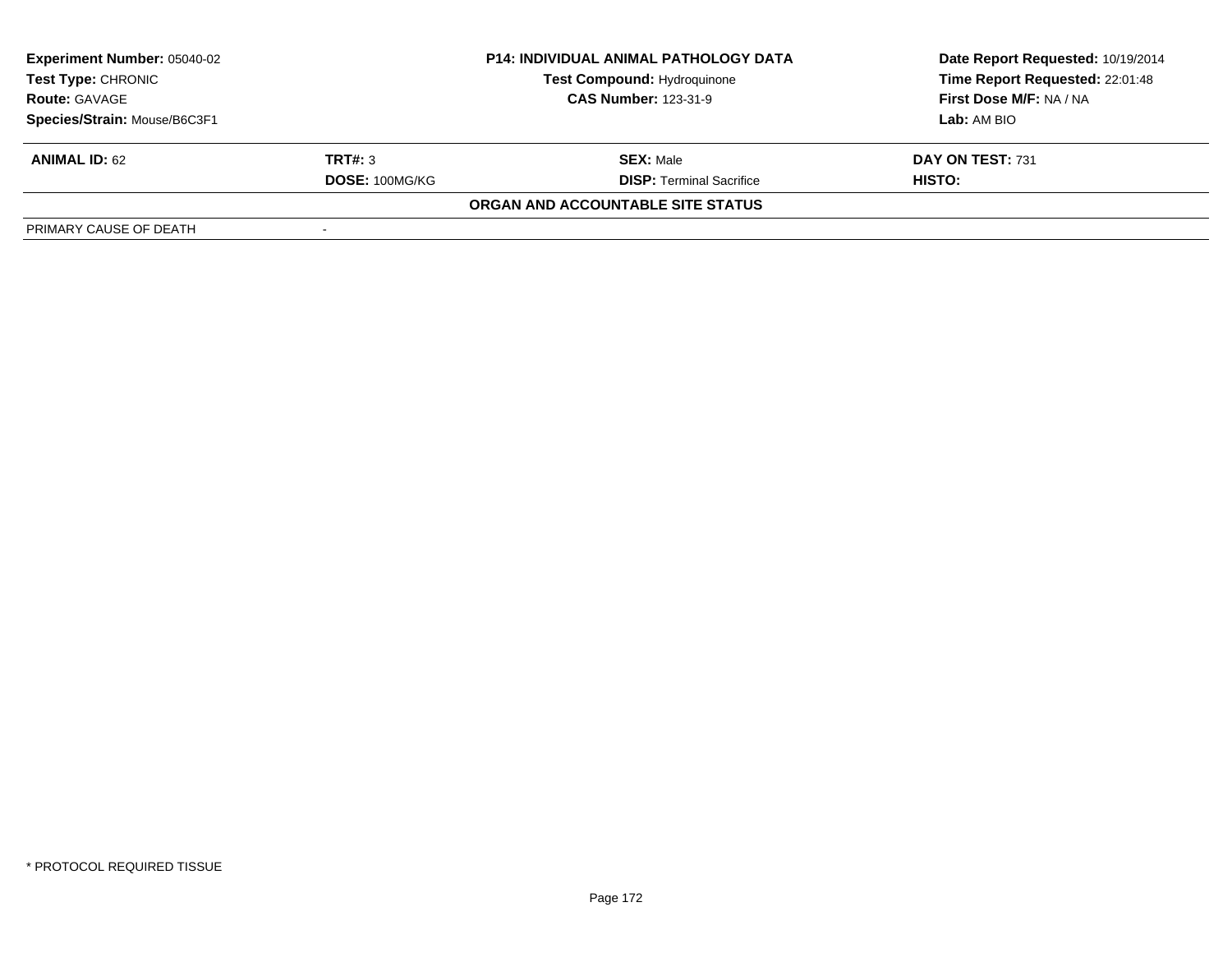| <b>ANIMAL ID: 63</b><br><b>TRT#: 1</b><br><b>SEX: Male</b><br>DAY ON TEST: 603<br><b>DISP: Dead</b><br><b>DOSE: VEHICLE CONTROL</b><br>HISTO:<br>ORGAN AND ACCOUNTABLE SITE STATUS<br><b>NORMAL</b><br><b>Bone Marrow</b><br>Adrenal Gland - Cortex<br>Adrenal Gland - Medulla<br>Bone<br><b>Brain</b><br>Epididymis<br>Esophagus<br>Heart<br>Intestine Large - Colon<br>Intestine Large - Rectum<br>Intestine Small - Duodenum<br>Intestine Small - Jejunum<br>Islets, Pancreatic<br>Lymph Node - Mandibular<br>Lung<br>Nose<br>Parathyroid Gland<br>Pancreas<br><b>Pituitary Gland</b><br>Prostate<br>Seminal Vesicle<br>Salivary Glands<br>Spleen<br>Stomach - Forestomach<br>Stomach - Glandular<br><b>Thyroid Gland</b><br><b>Testes</b><br>Trachea<br><b>Urinary Bladder</b><br><b>MISSING</b><br>Mammary Gland<br>Thymus<br><b>AUTO PRECLUDES DIAG.</b><br>Gallbladder<br>Intestine Large - Cecum<br>Intestine Small - Ileum<br><b>OBSERVATIONS</b><br>Kidney<br>Inflammation<br>Chronic, Minimal<br>Liver<br>Hemangioma<br>Marked<br>Hepatocellular Carcinoma<br><b>Necrosis</b><br>Marked<br>Thrombosis<br>Marked<br>Note: NECROSIS<br>$TGLs = 2-12$<br>Note: HEPATOCLR CARC TGLs = 2-2<br>Note: HEMANGIOMA<br>$TGLs = 2-12$<br>Note: THROMBUS<br>$TGLs = 2-12$<br>Lymph Node<br>Mesenteric<br>Congestion<br>Moderate<br>Note: CONGESTION<br>$TGLs = 4-4$<br><b>Skin</b><br><b>Subcut Tiss</b><br>Edema<br>Marked<br>$TGLs = 3-8$<br>Note: EDEMA<br>PRIMARY CAUSE OF DEATH | Experiment Number: 05040-02<br>Test Type: CHRONIC<br><b>Route: GAVAGE</b><br>Species/Strain: Mouse/B6C3F1 | P14: INDIVIDUAL ANIMAL PATHOLOGY DATA<br>Test Compound: Hydroquinone<br><b>CAS Number: 123-31-9</b> |  | Date Report Requested: 10/19/2014<br>Time Report Requested: 22:01:48<br>First Dose M/F: NA / NA<br>Lab: AM BIO |  |
|-------------------------------------------------------------------------------------------------------------------------------------------------------------------------------------------------------------------------------------------------------------------------------------------------------------------------------------------------------------------------------------------------------------------------------------------------------------------------------------------------------------------------------------------------------------------------------------------------------------------------------------------------------------------------------------------------------------------------------------------------------------------------------------------------------------------------------------------------------------------------------------------------------------------------------------------------------------------------------------------------------------------------------------------------------------------------------------------------------------------------------------------------------------------------------------------------------------------------------------------------------------------------------------------------------------------------------------------------------------------------------------------------------------------------------------------------------------------------------------|-----------------------------------------------------------------------------------------------------------|-----------------------------------------------------------------------------------------------------|--|----------------------------------------------------------------------------------------------------------------|--|
|                                                                                                                                                                                                                                                                                                                                                                                                                                                                                                                                                                                                                                                                                                                                                                                                                                                                                                                                                                                                                                                                                                                                                                                                                                                                                                                                                                                                                                                                                     |                                                                                                           |                                                                                                     |  |                                                                                                                |  |
|                                                                                                                                                                                                                                                                                                                                                                                                                                                                                                                                                                                                                                                                                                                                                                                                                                                                                                                                                                                                                                                                                                                                                                                                                                                                                                                                                                                                                                                                                     |                                                                                                           |                                                                                                     |  |                                                                                                                |  |
|                                                                                                                                                                                                                                                                                                                                                                                                                                                                                                                                                                                                                                                                                                                                                                                                                                                                                                                                                                                                                                                                                                                                                                                                                                                                                                                                                                                                                                                                                     |                                                                                                           |                                                                                                     |  |                                                                                                                |  |
|                                                                                                                                                                                                                                                                                                                                                                                                                                                                                                                                                                                                                                                                                                                                                                                                                                                                                                                                                                                                                                                                                                                                                                                                                                                                                                                                                                                                                                                                                     |                                                                                                           |                                                                                                     |  |                                                                                                                |  |
|                                                                                                                                                                                                                                                                                                                                                                                                                                                                                                                                                                                                                                                                                                                                                                                                                                                                                                                                                                                                                                                                                                                                                                                                                                                                                                                                                                                                                                                                                     |                                                                                                           |                                                                                                     |  |                                                                                                                |  |
|                                                                                                                                                                                                                                                                                                                                                                                                                                                                                                                                                                                                                                                                                                                                                                                                                                                                                                                                                                                                                                                                                                                                                                                                                                                                                                                                                                                                                                                                                     |                                                                                                           |                                                                                                     |  |                                                                                                                |  |
|                                                                                                                                                                                                                                                                                                                                                                                                                                                                                                                                                                                                                                                                                                                                                                                                                                                                                                                                                                                                                                                                                                                                                                                                                                                                                                                                                                                                                                                                                     |                                                                                                           |                                                                                                     |  |                                                                                                                |  |
|                                                                                                                                                                                                                                                                                                                                                                                                                                                                                                                                                                                                                                                                                                                                                                                                                                                                                                                                                                                                                                                                                                                                                                                                                                                                                                                                                                                                                                                                                     |                                                                                                           |                                                                                                     |  |                                                                                                                |  |
|                                                                                                                                                                                                                                                                                                                                                                                                                                                                                                                                                                                                                                                                                                                                                                                                                                                                                                                                                                                                                                                                                                                                                                                                                                                                                                                                                                                                                                                                                     |                                                                                                           |                                                                                                     |  |                                                                                                                |  |
|                                                                                                                                                                                                                                                                                                                                                                                                                                                                                                                                                                                                                                                                                                                                                                                                                                                                                                                                                                                                                                                                                                                                                                                                                                                                                                                                                                                                                                                                                     |                                                                                                           |                                                                                                     |  |                                                                                                                |  |
|                                                                                                                                                                                                                                                                                                                                                                                                                                                                                                                                                                                                                                                                                                                                                                                                                                                                                                                                                                                                                                                                                                                                                                                                                                                                                                                                                                                                                                                                                     |                                                                                                           |                                                                                                     |  |                                                                                                                |  |
|                                                                                                                                                                                                                                                                                                                                                                                                                                                                                                                                                                                                                                                                                                                                                                                                                                                                                                                                                                                                                                                                                                                                                                                                                                                                                                                                                                                                                                                                                     |                                                                                                           |                                                                                                     |  |                                                                                                                |  |
|                                                                                                                                                                                                                                                                                                                                                                                                                                                                                                                                                                                                                                                                                                                                                                                                                                                                                                                                                                                                                                                                                                                                                                                                                                                                                                                                                                                                                                                                                     |                                                                                                           |                                                                                                     |  |                                                                                                                |  |
|                                                                                                                                                                                                                                                                                                                                                                                                                                                                                                                                                                                                                                                                                                                                                                                                                                                                                                                                                                                                                                                                                                                                                                                                                                                                                                                                                                                                                                                                                     |                                                                                                           |                                                                                                     |  |                                                                                                                |  |
|                                                                                                                                                                                                                                                                                                                                                                                                                                                                                                                                                                                                                                                                                                                                                                                                                                                                                                                                                                                                                                                                                                                                                                                                                                                                                                                                                                                                                                                                                     |                                                                                                           |                                                                                                     |  |                                                                                                                |  |
|                                                                                                                                                                                                                                                                                                                                                                                                                                                                                                                                                                                                                                                                                                                                                                                                                                                                                                                                                                                                                                                                                                                                                                                                                                                                                                                                                                                                                                                                                     |                                                                                                           |                                                                                                     |  |                                                                                                                |  |
|                                                                                                                                                                                                                                                                                                                                                                                                                                                                                                                                                                                                                                                                                                                                                                                                                                                                                                                                                                                                                                                                                                                                                                                                                                                                                                                                                                                                                                                                                     |                                                                                                           |                                                                                                     |  |                                                                                                                |  |
|                                                                                                                                                                                                                                                                                                                                                                                                                                                                                                                                                                                                                                                                                                                                                                                                                                                                                                                                                                                                                                                                                                                                                                                                                                                                                                                                                                                                                                                                                     |                                                                                                           |                                                                                                     |  |                                                                                                                |  |
|                                                                                                                                                                                                                                                                                                                                                                                                                                                                                                                                                                                                                                                                                                                                                                                                                                                                                                                                                                                                                                                                                                                                                                                                                                                                                                                                                                                                                                                                                     |                                                                                                           |                                                                                                     |  |                                                                                                                |  |
|                                                                                                                                                                                                                                                                                                                                                                                                                                                                                                                                                                                                                                                                                                                                                                                                                                                                                                                                                                                                                                                                                                                                                                                                                                                                                                                                                                                                                                                                                     |                                                                                                           |                                                                                                     |  |                                                                                                                |  |
|                                                                                                                                                                                                                                                                                                                                                                                                                                                                                                                                                                                                                                                                                                                                                                                                                                                                                                                                                                                                                                                                                                                                                                                                                                                                                                                                                                                                                                                                                     |                                                                                                           |                                                                                                     |  |                                                                                                                |  |
|                                                                                                                                                                                                                                                                                                                                                                                                                                                                                                                                                                                                                                                                                                                                                                                                                                                                                                                                                                                                                                                                                                                                                                                                                                                                                                                                                                                                                                                                                     |                                                                                                           |                                                                                                     |  |                                                                                                                |  |
|                                                                                                                                                                                                                                                                                                                                                                                                                                                                                                                                                                                                                                                                                                                                                                                                                                                                                                                                                                                                                                                                                                                                                                                                                                                                                                                                                                                                                                                                                     |                                                                                                           |                                                                                                     |  |                                                                                                                |  |
|                                                                                                                                                                                                                                                                                                                                                                                                                                                                                                                                                                                                                                                                                                                                                                                                                                                                                                                                                                                                                                                                                                                                                                                                                                                                                                                                                                                                                                                                                     |                                                                                                           |                                                                                                     |  |                                                                                                                |  |
|                                                                                                                                                                                                                                                                                                                                                                                                                                                                                                                                                                                                                                                                                                                                                                                                                                                                                                                                                                                                                                                                                                                                                                                                                                                                                                                                                                                                                                                                                     |                                                                                                           |                                                                                                     |  |                                                                                                                |  |
|                                                                                                                                                                                                                                                                                                                                                                                                                                                                                                                                                                                                                                                                                                                                                                                                                                                                                                                                                                                                                                                                                                                                                                                                                                                                                                                                                                                                                                                                                     |                                                                                                           |                                                                                                     |  |                                                                                                                |  |
|                                                                                                                                                                                                                                                                                                                                                                                                                                                                                                                                                                                                                                                                                                                                                                                                                                                                                                                                                                                                                                                                                                                                                                                                                                                                                                                                                                                                                                                                                     |                                                                                                           |                                                                                                     |  |                                                                                                                |  |
|                                                                                                                                                                                                                                                                                                                                                                                                                                                                                                                                                                                                                                                                                                                                                                                                                                                                                                                                                                                                                                                                                                                                                                                                                                                                                                                                                                                                                                                                                     |                                                                                                           |                                                                                                     |  |                                                                                                                |  |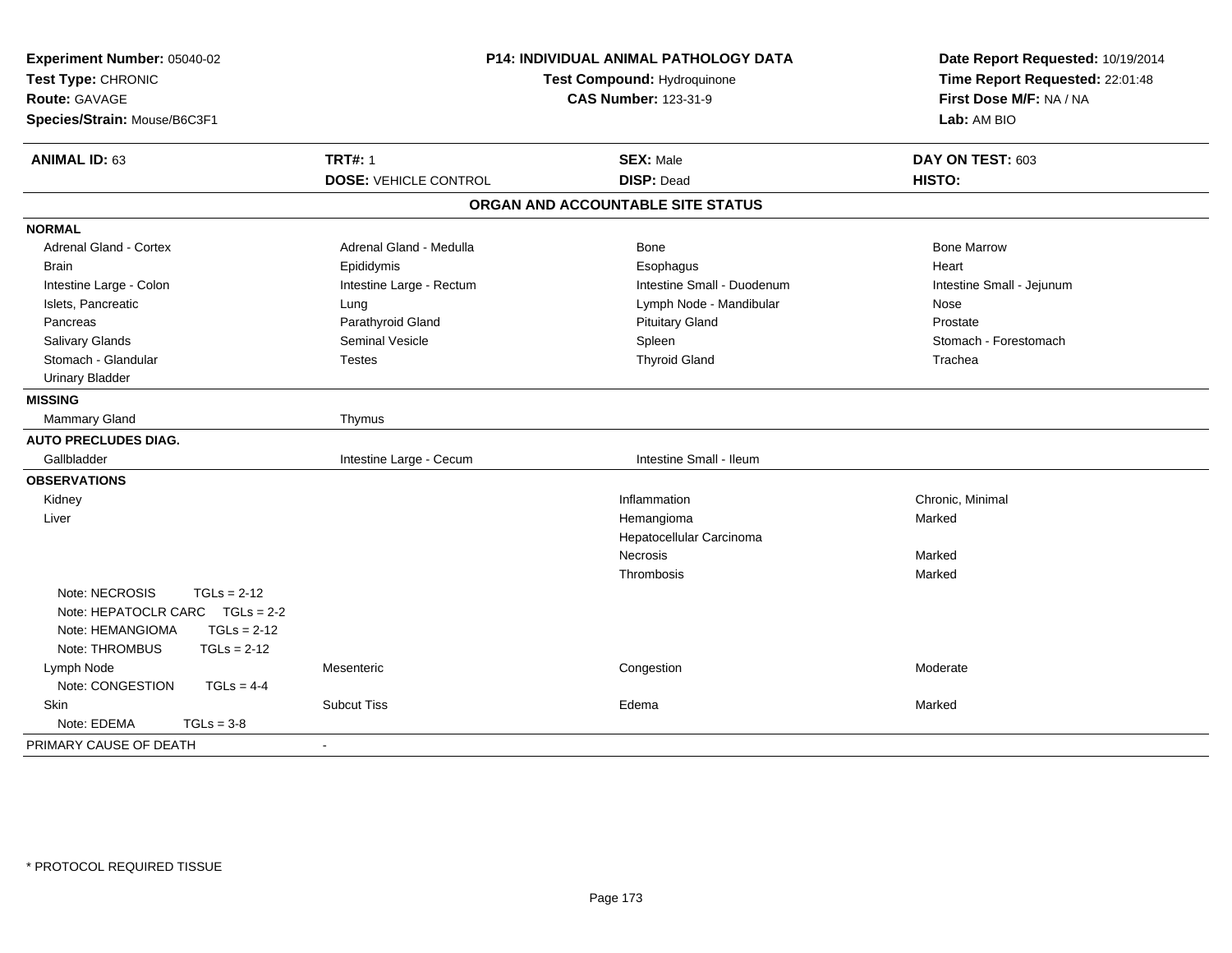| Experiment Number: 05040-02<br>Test Type: CHRONIC<br>Route: GAVAGE<br>Species/Strain: Mouse/B6C3F1 |                           | <b>P14: INDIVIDUAL ANIMAL PATHOLOGY DATA</b><br>Test Compound: Hydroquinone<br><b>CAS Number: 123-31-9</b> | Date Report Requested: 10/19/2014<br>Time Report Requested: 22:01:48<br>First Dose M/F: NA / NA<br>Lab: AM BIO |
|----------------------------------------------------------------------------------------------------|---------------------------|------------------------------------------------------------------------------------------------------------|----------------------------------------------------------------------------------------------------------------|
| <b>ANIMAL ID: 63</b>                                                                               | TRT#: 2<br>DOSE: 50 MG/KG | <b>SEX: Male</b><br><b>DISP: Dead</b>                                                                      | DAY ON TEST: 441<br>HISTO:                                                                                     |
|                                                                                                    |                           | ORGAN AND ACCOUNTABLE SITE STATUS                                                                          |                                                                                                                |
| <b>NORMAL</b>                                                                                      |                           |                                                                                                            |                                                                                                                |
| Adrenal Gland - Cortex                                                                             | Adrenal Gland - Medulla   | Bone                                                                                                       | <b>Bone Marrow</b>                                                                                             |
| <b>Brain</b>                                                                                       | <b>Coagulating Gland</b>  | Epididymis                                                                                                 | Esophagus                                                                                                      |
| Gallbladder                                                                                        | Heart                     | Islets, Pancreatic                                                                                         | Lung                                                                                                           |
| Lymph Node - Mandibular                                                                            | Lymph Node - Mesenteric   | Nose                                                                                                       | Pancreas                                                                                                       |
| Parathyroid Gland                                                                                  | <b>Pituitary Gland</b>    | Prostate                                                                                                   | <b>Seminal Vesicle</b>                                                                                         |
| <b>Skin</b>                                                                                        | Spleen                    | <b>Testes</b>                                                                                              | Thymus                                                                                                         |
| <b>Thyroid Gland</b>                                                                               | Trachea                   | <b>Urinary Bladder</b>                                                                                     |                                                                                                                |
| <b>MISSING</b>                                                                                     |                           |                                                                                                            |                                                                                                                |
| Mammary Gland                                                                                      |                           |                                                                                                            |                                                                                                                |
| <b>AUTO PRECLUDES DIAG.</b>                                                                        |                           |                                                                                                            |                                                                                                                |
| Intestine Large                                                                                    | <b>Intestine Small</b>    | Stomach                                                                                                    |                                                                                                                |
| <b>OBSERVATIONS</b>                                                                                |                           |                                                                                                            |                                                                                                                |
| Kidney                                                                                             |                           | Inflammation                                                                                               | Chronic, Mild                                                                                                  |
| Liver                                                                                              |                           | Hepatocellular Adenoma                                                                                     |                                                                                                                |
|                                                                                                    |                           | <b>Necrosis</b>                                                                                            | Moderate                                                                                                       |
| Note: HEPATOCLR ADEN TGLs = 1-2                                                                    |                           |                                                                                                            |                                                                                                                |
| <b>Preputial Gland</b>                                                                             |                           | Inflammation                                                                                               | Suppurative, Marked                                                                                            |
| Salivary Glands                                                                                    |                           | Inflammation                                                                                               | Chronic, Mild                                                                                                  |
| PRIMARY CAUSE OF DEATH                                                                             |                           |                                                                                                            |                                                                                                                |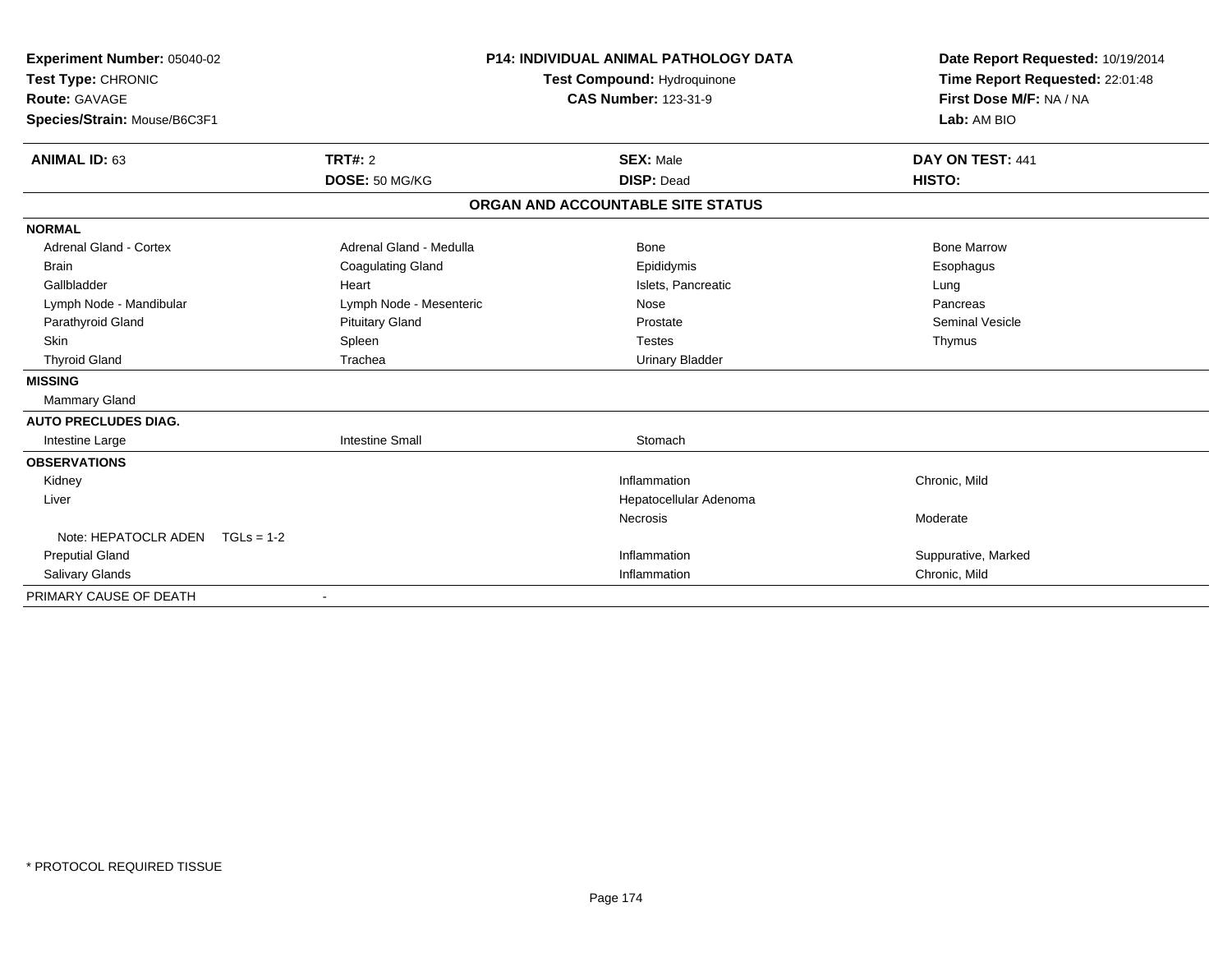| Experiment Number: 05040-02                |                           | <b>P14: INDIVIDUAL ANIMAL PATHOLOGY DATA</b>               | Date Report Requested: 10/19/2014<br>Time Report Requested: 22:01:48<br>First Dose M/F: NA / NA |  |
|--------------------------------------------|---------------------------|------------------------------------------------------------|-------------------------------------------------------------------------------------------------|--|
| Test Type: CHRONIC<br><b>Route: GAVAGE</b> |                           | Test Compound: Hydroquinone<br><b>CAS Number: 123-31-9</b> |                                                                                                 |  |
| Species/Strain: Mouse/B6C3F1               |                           |                                                            | Lab: AM BIO                                                                                     |  |
|                                            |                           |                                                            |                                                                                                 |  |
| <b>ANIMAL ID: 63</b>                       | <b>TRT#: 3</b>            | <b>SEX: Male</b>                                           | DAY ON TEST: 731                                                                                |  |
|                                            | DOSE: 100MG/KG            | <b>DISP: Terminal Sacrifice</b>                            | HISTO:                                                                                          |  |
|                                            |                           | ORGAN AND ACCOUNTABLE SITE STATUS                          |                                                                                                 |  |
| <b>NORMAL</b>                              |                           |                                                            |                                                                                                 |  |
| <b>Adrenal Gland - Cortex</b>              | Adrenal Gland - Medulla   | Bone                                                       | <b>Bone Marrow</b>                                                                              |  |
| <b>Brain</b>                               | Epididymis                | Esophagus                                                  | Heart                                                                                           |  |
| Intestine Large - Cecum                    | Intestine Large - Colon   | Intestine Large - Rectum                                   | Intestine Small - Duodenum                                                                      |  |
| Intestine Small - Ileum                    | Intestine Small - Jejunum | Islets, Pancreatic                                         | Lymph Node - Mandibular                                                                         |  |
| Lymph Node - Mesenteric                    | Nose                      | Pancreas                                                   | <b>Pituitary Gland</b>                                                                          |  |
| Prostate                                   | <b>Seminal Vesicle</b>    | Spleen                                                     | Stomach - Forestomach                                                                           |  |
| Stomach - Glandular                        | <b>Testes</b>             | Trachea                                                    | <b>Urinary Bladder</b>                                                                          |  |
| <b>MISSING</b>                             |                           |                                                            |                                                                                                 |  |
| Gallbladder                                | Mammary Gland             | Parathyroid Gland                                          | Thymus                                                                                          |  |
| <b>OBSERVATIONS</b>                        |                           |                                                            |                                                                                                 |  |
| Kidney                                     |                           | Inflammation                                               | Chronic, Mild                                                                                   |  |
| Liver                                      |                           | Hemangiosarcoma                                            |                                                                                                 |  |
|                                            |                           | Hepatocellular Adenoma                                     | Multiple                                                                                        |  |
| Note: HEPATOCLR ADEN $TGLs = 4-2$          |                           |                                                            |                                                                                                 |  |
| Note: HEMANGIOSARC<br>$TGLs = 4-2$         |                           |                                                            |                                                                                                 |  |
| [Hemangiosarcoma TGLS = 5-2,3-2]           |                           |                                                            |                                                                                                 |  |
| Lung                                       |                           | Alveolar/Bronchiolar Carcinoma                             |                                                                                                 |  |
|                                            | Alveolus                  | Hyperplasia                                                | Macrophage, Moderate                                                                            |  |
| Note: ALV BRON CARC<br>$TGLs = 2-3$        |                           |                                                            |                                                                                                 |  |
| <b>Salivary Glands</b>                     |                           | Inflammation                                               | Chronic, Mild                                                                                   |  |
| Skin                                       | <b>Subcut Tiss</b>        | Fibrosarcoma                                               |                                                                                                 |  |
| Note: FIBROSARC<br>$TGLs = 1-8$            |                           |                                                            |                                                                                                 |  |
| <b>Thyroid Gland</b>                       | <b>Follicular Cel</b>     | Hyperplasia                                                | Mild                                                                                            |  |
| PRIMARY CAUSE OF DEATH                     |                           |                                                            |                                                                                                 |  |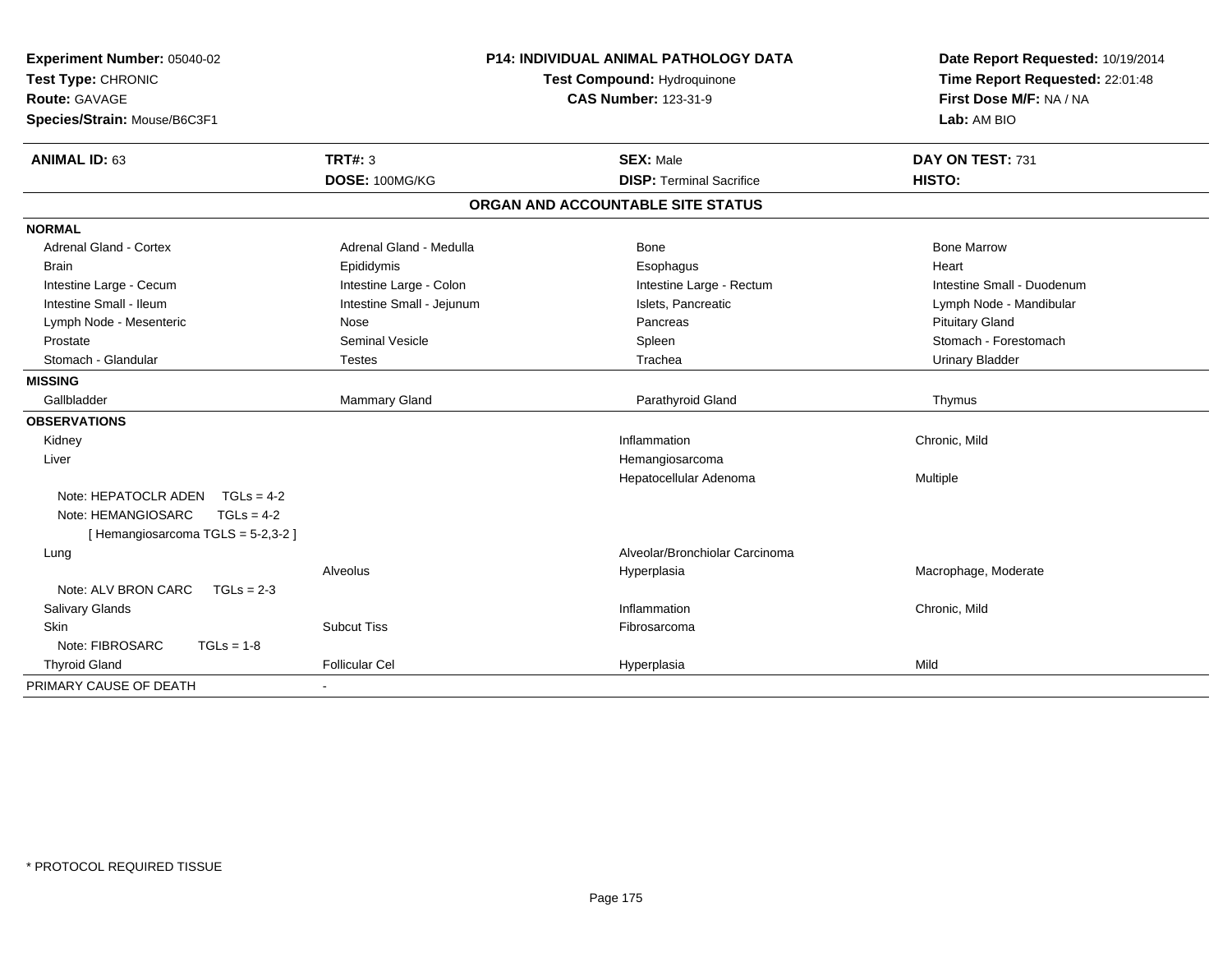| Experiment Number: 05040-02<br>Test Type: CHRONIC<br><b>Route: GAVAGE</b> |               |                              | P14: INDIVIDUAL ANIMAL PATHOLOGY DATA                      | Date Report Requested: 10/19/2014<br>Time Report Requested: 22:01:48 |
|---------------------------------------------------------------------------|---------------|------------------------------|------------------------------------------------------------|----------------------------------------------------------------------|
|                                                                           |               |                              | Test Compound: Hydroquinone<br><b>CAS Number: 123-31-9</b> | First Dose M/F: NA / NA                                              |
|                                                                           |               |                              |                                                            | Lab: AM BIO                                                          |
| Species/Strain: Mouse/B6C3F1                                              |               |                              |                                                            |                                                                      |
| <b>ANIMAL ID: 64</b>                                                      |               | <b>TRT#: 1</b>               | <b>SEX: Male</b>                                           | DAY ON TEST: 729                                                     |
|                                                                           |               | <b>DOSE: VEHICLE CONTROL</b> | <b>DISP: Terminal Sacrifice</b>                            | HISTO:                                                               |
|                                                                           |               |                              | ORGAN AND ACCOUNTABLE SITE STATUS                          |                                                                      |
| <b>NORMAL</b>                                                             |               |                              |                                                            |                                                                      |
| Adrenal Gland - Medulla                                                   |               | <b>Bone</b>                  | <b>Bone Marrow</b>                                         | <b>Brain</b>                                                         |
| Epididymis                                                                |               | Esophagus                    | Gallbladder                                                | Heart                                                                |
| Intestine Large - Cecum                                                   |               | Intestine Large - Colon      | Intestine Large - Rectum                                   | Intestine Small - Duodenum                                           |
| Intestine Small - Ileum                                                   |               | Intestine Small - Jejunum    | Islets, Pancreatic                                         | Liver                                                                |
| Lung                                                                      |               | Nose                         | Pancreas                                                   | Parathyroid Gland                                                    |
| <b>Pituitary Gland</b>                                                    |               | Prostate                     | Salivary Glands                                            | <b>Seminal Vesicle</b>                                               |
| <b>Skin</b>                                                               |               | Spleen                       | Stomach - Forestomach                                      | Stomach - Glandular                                                  |
| <b>Testes</b>                                                             |               | Thymus                       | <b>Thyroid Gland</b>                                       | Trachea                                                              |
| <b>Urinary Bladder</b>                                                    |               |                              |                                                            |                                                                      |
| <b>MISSING</b>                                                            |               |                              |                                                            |                                                                      |
| <b>Mammary Gland</b>                                                      |               |                              |                                                            |                                                                      |
| <b>OBSERVATIONS</b>                                                       |               |                              |                                                            |                                                                      |
| <b>Adrenal Gland</b>                                                      |               | Cortex                       | Hyperplasia                                                | Focal, Moderate                                                      |
| Kidney                                                                    |               |                              | Inflammation                                               | Chronic, Mild                                                        |
| Lymph Node                                                                |               | Mandibular                   | Congestion                                                 | Moderate                                                             |
|                                                                           |               | Mesenteric                   | Congestion                                                 | Moderate                                                             |
|                                                                           |               | Mesenteric                   | Hyperplasia                                                | Lymphoid, Marked                                                     |
| Note: HYPERPLASIA                                                         | $TGLs = 2-4$  |                              |                                                            |                                                                      |
| Note: CONGESTION                                                          | $TGLs = 2-4$  |                              |                                                            |                                                                      |
| <b>Preputial Gland</b>                                                    |               |                              | Inflammation                                               | Suppurative, Marked                                                  |
| Note: INFLAMMATION                                                        | $TGLs = 3-11$ |                              |                                                            |                                                                      |
| PRIMARY CAUSE OF DEATH                                                    |               |                              |                                                            |                                                                      |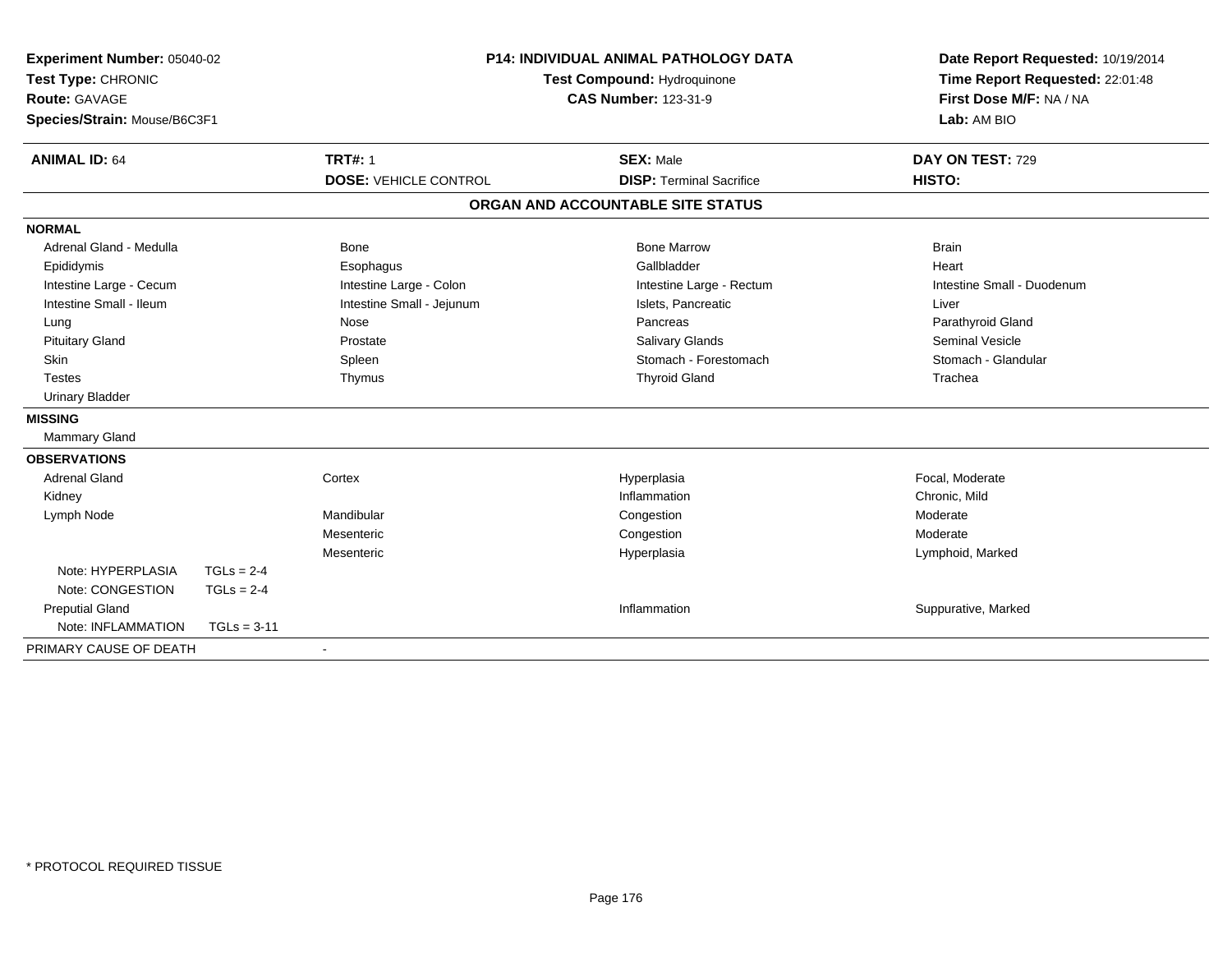| Experiment Number: 05040-02<br>Test Type: CHRONIC |                  | <b>P14: INDIVIDUAL ANIMAL PATHOLOGY DATA</b> | Date Report Requested: 10/19/2014 |
|---------------------------------------------------|------------------|----------------------------------------------|-----------------------------------|
|                                                   |                  | Test Compound: Hydroquinone                  | Time Report Requested: 22:01:48   |
| <b>Route: GAVAGE</b>                              |                  | <b>CAS Number: 123-31-9</b>                  | First Dose M/F: NA / NA           |
| Species/Strain: Mouse/B6C3F1                      |                  |                                              | Lab: AM BIO                       |
| <b>ANIMAL ID: 64</b>                              | <b>TRT#: 2</b>   | <b>SEX: Male</b>                             | DAY ON TEST: 730                  |
|                                                   | DOSE: 50 MG/KG   | <b>DISP: Terminal Sacrifice</b>              | HISTO:                            |
|                                                   |                  | ORGAN AND ACCOUNTABLE SITE STATUS            |                                   |
| <b>NORMAL</b>                                     |                  |                                              |                                   |
| Adrenal Gland - Medulla                           | Spleen           |                                              |                                   |
| <b>OBSERVATIONS</b>                               |                  |                                              |                                   |
| <b>Adrenal Gland</b>                              | Cortex           | Adenoma                                      |                                   |
| Liver                                             |                  | <b>Basophilic Focus</b>                      |                                   |
|                                                   |                  | Clear Cell Focus                             |                                   |
|                                                   |                  | Hepatocellular Adenoma                       |                                   |
| Note: CLEAR CL FOCUS                              | $TGLs = 4-10$    |                                              |                                   |
| [ Hepatocellular Adenoma TGLS = 3-2 ]             |                  |                                              |                                   |
| <b>Preputial Gland</b>                            |                  | Inflammation                                 | Suppurative, Marked               |
| Note: INFLAMMATION                                | $TGLs = 1-8,2-8$ |                                              |                                   |
| PRIMARY CAUSE OF DEATH                            |                  |                                              |                                   |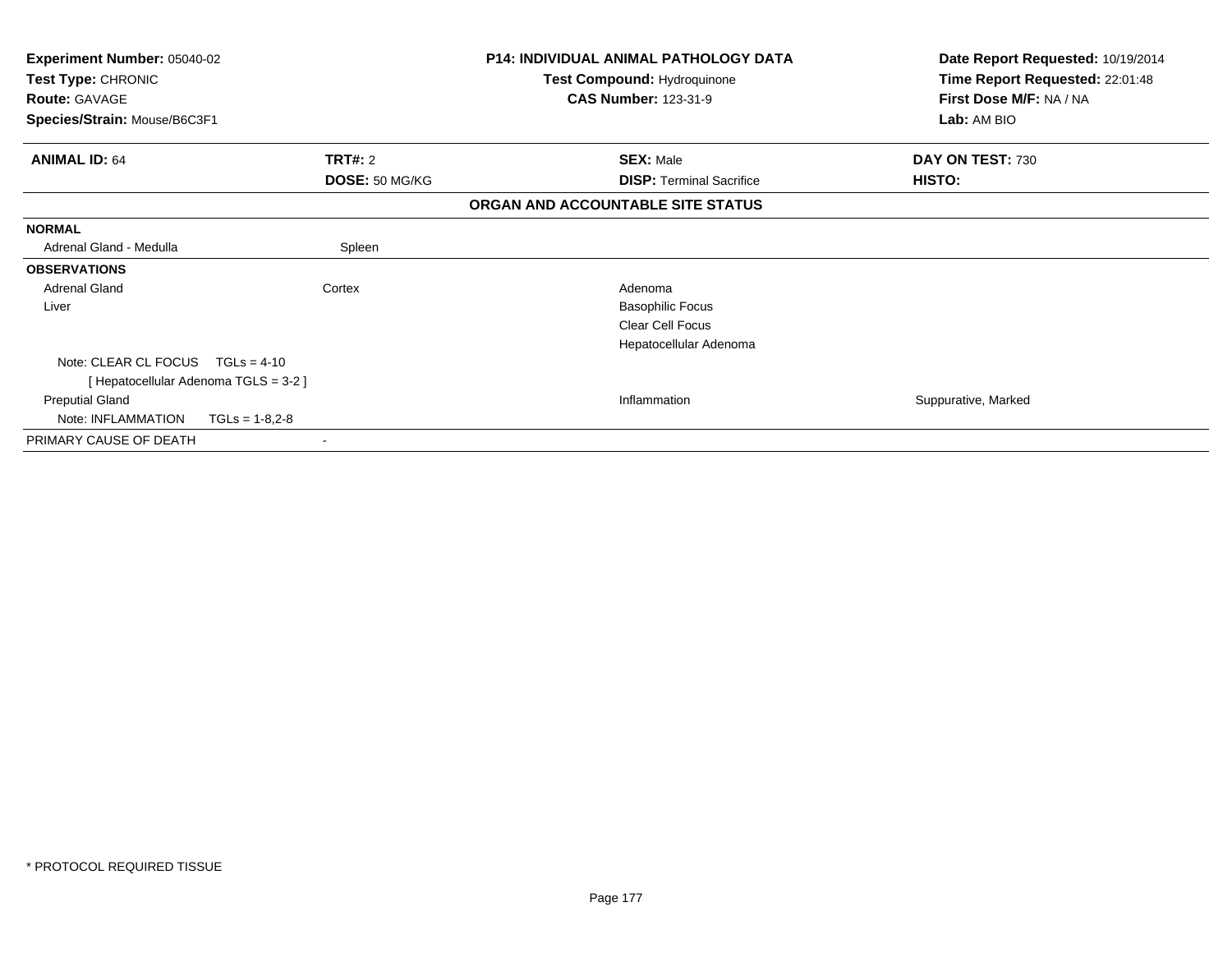| Experiment Number: 05040-02<br>Test Type: CHRONIC<br>Route: GAVAGE<br>Species/Strain: Mouse/B6C3F1 |                            | <b>P14: INDIVIDUAL ANIMAL PATHOLOGY DATA</b><br>Test Compound: Hydroquinone<br><b>CAS Number: 123-31-9</b> | Date Report Requested: 10/19/2014<br>Time Report Requested: 22:01:48<br>First Dose M/F: NA / NA<br>Lab: AM BIO |
|----------------------------------------------------------------------------------------------------|----------------------------|------------------------------------------------------------------------------------------------------------|----------------------------------------------------------------------------------------------------------------|
|                                                                                                    |                            |                                                                                                            |                                                                                                                |
| <b>ANIMAL ID: 64</b>                                                                               | <b>TRT#: 3</b>             | <b>SEX: Male</b>                                                                                           | DAY ON TEST: 731                                                                                               |
|                                                                                                    | DOSE: 100MG/KG             | <b>DISP: Terminal Sacrifice</b>                                                                            | HISTO:                                                                                                         |
|                                                                                                    |                            | ORGAN AND ACCOUNTABLE SITE STATUS                                                                          |                                                                                                                |
| <b>NORMAL</b>                                                                                      |                            |                                                                                                            |                                                                                                                |
| Bone                                                                                               | <b>Bone Marrow</b>         | <b>Brain</b>                                                                                               | Epididymis                                                                                                     |
| Esophagus                                                                                          | Heart                      | Intestine Large - Cecum                                                                                    | Intestine Large - Colon                                                                                        |
| Intestine Large - Rectum                                                                           | Intestine Small - Duodenum | Intestine Small - Ileum                                                                                    | Intestine Small - Jejunum                                                                                      |
| Islets, Pancreatic                                                                                 | Lymph Node - Mandibular    | Lymph Node - Mesenteric                                                                                    | Nose                                                                                                           |
| Pancreas                                                                                           | Prostate                   | <b>Seminal Vesicle</b>                                                                                     | Stomach - Glandular                                                                                            |
| <b>Testes</b>                                                                                      | Thymus                     | <b>Thyroid Gland</b>                                                                                       | Trachea                                                                                                        |
| <b>Urinary Bladder</b>                                                                             |                            |                                                                                                            |                                                                                                                |
| <b>MISSING</b>                                                                                     |                            |                                                                                                            |                                                                                                                |
| <b>Adrenal Gland</b>                                                                               | Mammary Gland              | Parathyroid Gland                                                                                          | <b>Pituitary Gland</b>                                                                                         |
| Stomach - Forestomach                                                                              |                            |                                                                                                            |                                                                                                                |
| <b>OBSERVATIONS</b>                                                                                |                            |                                                                                                            |                                                                                                                |
| Gallbladder                                                                                        |                            | Inflammation                                                                                               | Chronic, Minimal                                                                                               |
| <b>Harderian Gland</b>                                                                             |                            | Adenoma                                                                                                    |                                                                                                                |
| Note: ADENOMA<br>$TGLs = 2-10$                                                                     |                            |                                                                                                            |                                                                                                                |
| Kidney                                                                                             |                            | Lymphoma Malignant Lymphocytic                                                                             |                                                                                                                |
| Liver                                                                                              |                            | Hepatocellular Adenoma                                                                                     |                                                                                                                |
| Note: HEPATOCLR ADEN $TGLs = 1-2$                                                                  |                            |                                                                                                            |                                                                                                                |
| Lung                                                                                               |                            | Lymphoma Malignant Lymphocytic                                                                             |                                                                                                                |
| <b>Salivary Glands</b>                                                                             |                            | Lymphoma Malignant Lymphocytic                                                                             |                                                                                                                |
| Skin                                                                                               | <b>Subcut Tiss</b>         | Lymphoma Malignant Lymphocytic                                                                             |                                                                                                                |
|                                                                                                    |                            | Ulcer                                                                                                      | Marked                                                                                                         |
| Note: ULCER<br>$TGLs = 3-13$                                                                       |                            |                                                                                                            |                                                                                                                |
| Spleen                                                                                             |                            | Hematopoietic Cell Proliferation                                                                           | Moderate                                                                                                       |
|                                                                                                    |                            | Lymphoma Malignant Lymphocytic                                                                             |                                                                                                                |
| PRIMARY CAUSE OF DEATH                                                                             | $\blacksquare$             |                                                                                                            |                                                                                                                |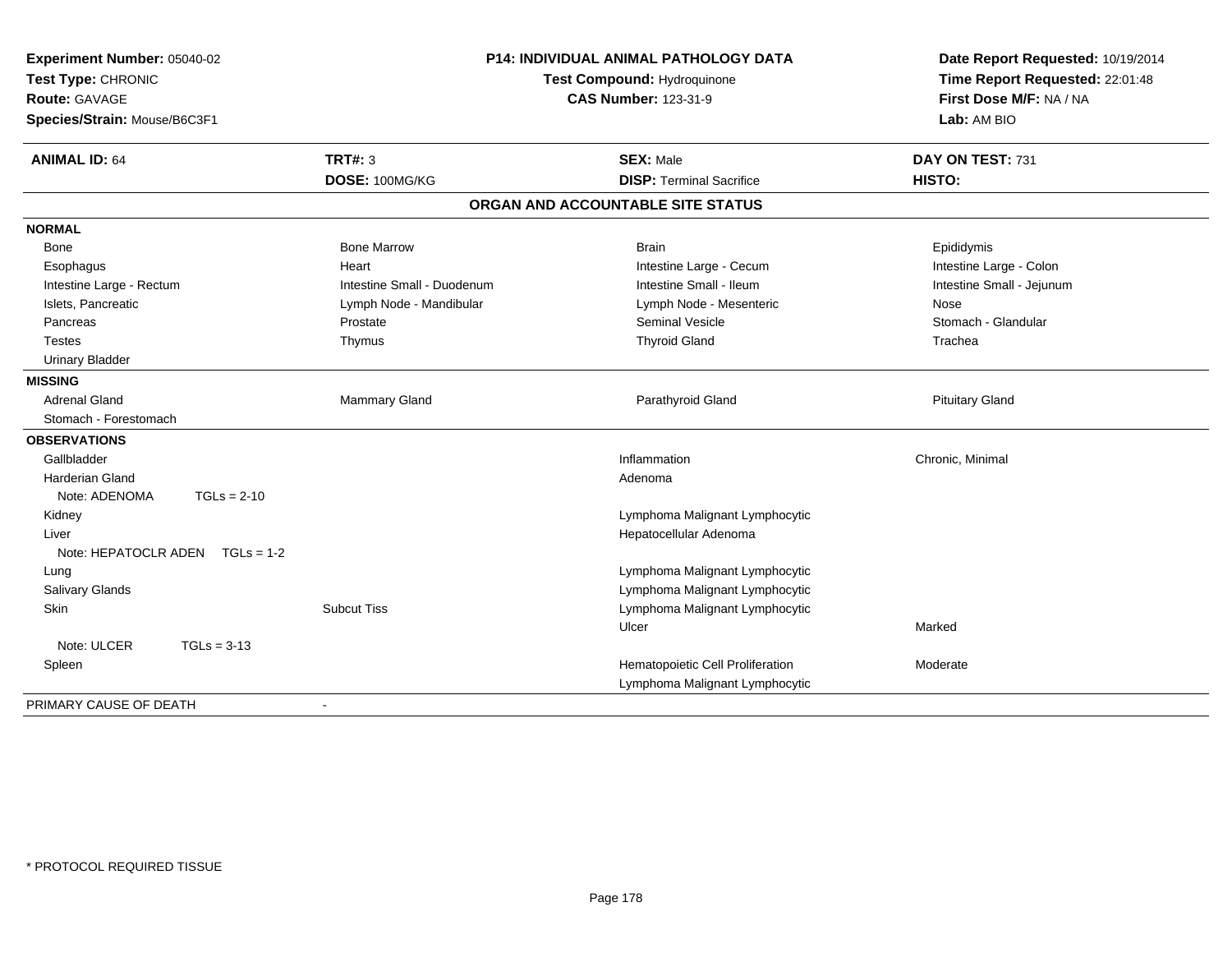| Experiment Number: 05040-02<br>Test Type: CHRONIC<br>Route: GAVAGE<br>Species/Strain: Mouse/B6C3F1 | <b>P14: INDIVIDUAL ANIMAL PATHOLOGY DATA</b><br>Test Compound: Hydroquinone<br><b>CAS Number: 123-31-9</b> |                                   | Date Report Requested: 10/19/2014<br>Time Report Requested: 22:01:48<br>First Dose M/F: NA / NA<br>Lab: AM BIO |
|----------------------------------------------------------------------------------------------------|------------------------------------------------------------------------------------------------------------|-----------------------------------|----------------------------------------------------------------------------------------------------------------|
| <b>ANIMAL ID: 65</b>                                                                               | <b>TRT#: 1</b>                                                                                             | <b>SEX: Male</b>                  | DAY ON TEST: 730                                                                                               |
|                                                                                                    | <b>DOSE: VEHICLE CONTROL</b>                                                                               | <b>DISP: Terminal Sacrifice</b>   | HISTO:                                                                                                         |
|                                                                                                    |                                                                                                            | ORGAN AND ACCOUNTABLE SITE STATUS |                                                                                                                |
| <b>NORMAL</b>                                                                                      |                                                                                                            |                                   |                                                                                                                |
| Adrenal Gland - Cortex                                                                             | Adrenal Gland - Medulla                                                                                    | <b>Bone Marrow</b>                | <b>Brain</b>                                                                                                   |
| Epididymis                                                                                         | Esophagus                                                                                                  | Gallbladder                       | Heart                                                                                                          |
| Intestine Large - Cecum                                                                            | Intestine Large - Colon                                                                                    | Intestine Large - Rectum          | Intestine Small - Duodenum                                                                                     |
| Intestine Small - Ileum                                                                            | Intestine Small - Jejunum                                                                                  | Liver                             | Lung                                                                                                           |
| Lymph Node - Mandibular                                                                            | Lymph Node - Mesenteric                                                                                    | Nose                              | Pancreas                                                                                                       |
| <b>Pituitary Gland</b>                                                                             | Prostate                                                                                                   | Salivary Glands                   | <b>Seminal Vesicle</b>                                                                                         |
| <b>Skin</b>                                                                                        | Spleen                                                                                                     | Stomach - Forestomach             | Stomach - Glandular                                                                                            |
| <b>Testes</b>                                                                                      | Thymus                                                                                                     | Trachea                           |                                                                                                                |
| <b>MISSING</b>                                                                                     |                                                                                                            |                                   |                                                                                                                |
| Islets, Pancreatic                                                                                 | Mammary Gland                                                                                              | Parathyroid Gland                 |                                                                                                                |
| <b>OBSERVATIONS</b>                                                                                |                                                                                                            |                                   |                                                                                                                |
| Bone                                                                                               | Joint, Tarsal                                                                                              | Hyperostosis                      |                                                                                                                |
| Kidney                                                                                             |                                                                                                            | Inflammation                      | Chronic, Mild                                                                                                  |
| <b>Thyroid Gland</b>                                                                               | <b>Follicular Cel</b>                                                                                      | Hyperplasia                       | Mild                                                                                                           |
| <b>Urinary Bladder</b>                                                                             | Submucosa                                                                                                  | Inflammation                      | Chronic, Minimal                                                                                               |
| PRIMARY CAUSE OF DEATH                                                                             |                                                                                                            |                                   |                                                                                                                |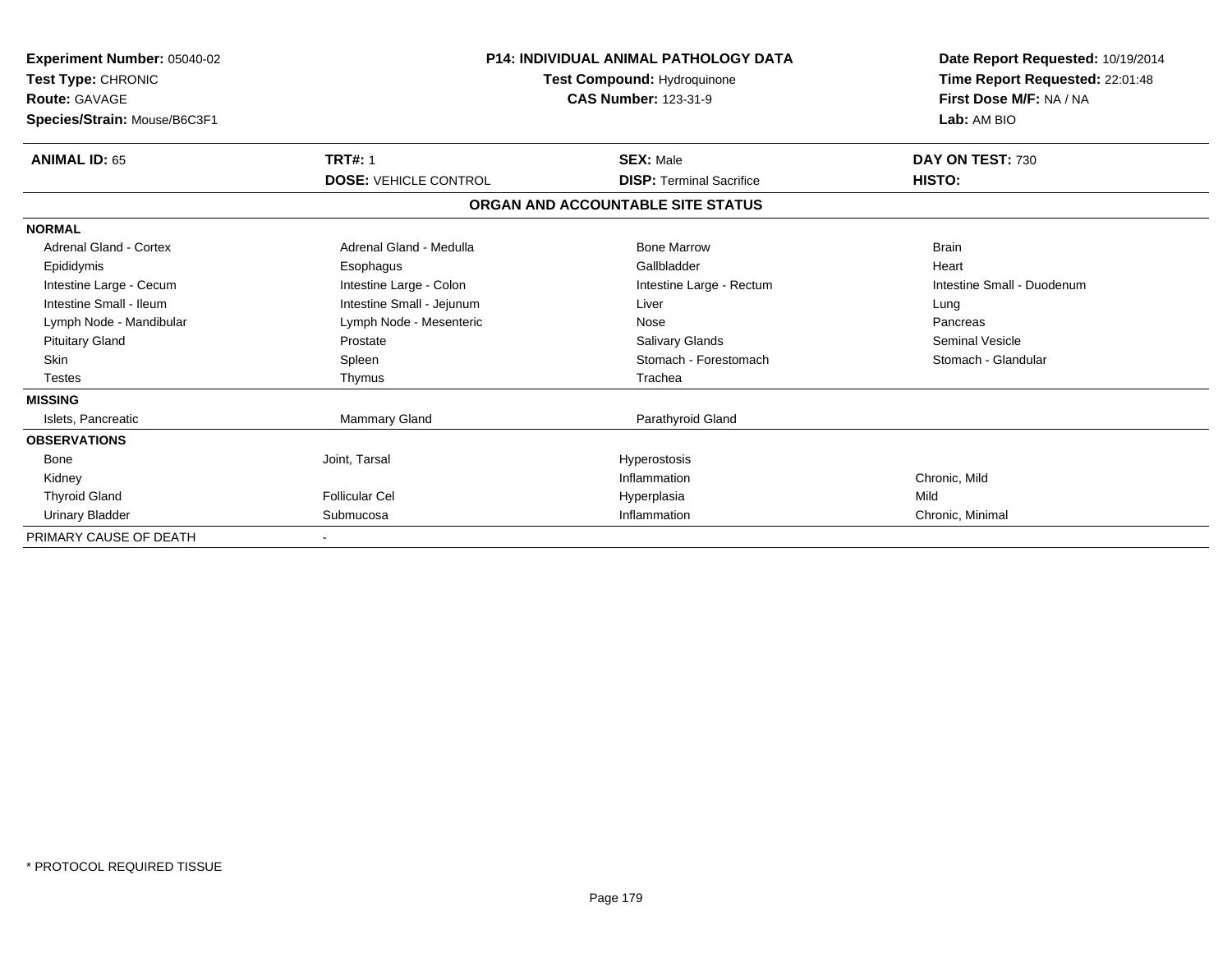| Experiment Number: 05040-02<br>Test Type: CHRONIC<br><b>Route: GAVAGE</b><br>Species/Strain: Mouse/B6C3F1 |                                  | <b>P14: INDIVIDUAL ANIMAL PATHOLOGY DATA</b><br>Test Compound: Hydroquinone<br><b>CAS Number: 123-31-9</b> | Date Report Requested: 10/19/2014<br>Time Report Requested: 22:01:48<br>First Dose M/F: NA / NA<br>Lab: AM BIO |
|-----------------------------------------------------------------------------------------------------------|----------------------------------|------------------------------------------------------------------------------------------------------------|----------------------------------------------------------------------------------------------------------------|
| <b>ANIMAL ID: 65</b>                                                                                      | <b>TRT#: 2</b><br>DOSE: 50 MG/KG | <b>SEX: Male</b><br><b>DISP: Dead</b>                                                                      | DAY ON TEST: 596<br>HISTO:                                                                                     |
|                                                                                                           |                                  |                                                                                                            |                                                                                                                |
|                                                                                                           |                                  | ORGAN AND ACCOUNTABLE SITE STATUS                                                                          |                                                                                                                |
| <b>NORMAL</b>                                                                                             |                                  |                                                                                                            |                                                                                                                |
| <b>Adrenal Gland - Cortex</b>                                                                             | Adrenal Gland - Medulla          | Bone                                                                                                       | <b>Bone Marrow</b>                                                                                             |
| Epididymis                                                                                                | Esophagus                        | Heart                                                                                                      | Intestine Large - Cecum                                                                                        |
| Intestine Large - Colon                                                                                   | Intestine Large - Rectum         | Intestine Small - Duodenum                                                                                 | Intestine Small - Jejunum                                                                                      |
| Islets, Pancreatic                                                                                        | Liver                            | Lung                                                                                                       | Lymph Node - Mandibular                                                                                        |
| Lymph Node - Mesenteric                                                                                   | Nose                             | Pancreas                                                                                                   | Parathyroid Gland                                                                                              |
| <b>Pituitary Gland</b>                                                                                    | Prostate                         | <b>Salivary Glands</b>                                                                                     | <b>Seminal Vesicle</b>                                                                                         |
| Stomach - Forestomach                                                                                     | Stomach - Glandular              | <b>Testes</b>                                                                                              | Thymus                                                                                                         |
| <b>Thyroid Gland</b>                                                                                      | Trachea                          | <b>Urinary Bladder</b>                                                                                     |                                                                                                                |
| <b>MISSING</b>                                                                                            |                                  |                                                                                                            |                                                                                                                |
| Intestine Small - Ileum                                                                                   | Mammary Gland                    |                                                                                                            |                                                                                                                |
| <b>AUTO PRECLUDES DIAG.</b>                                                                               |                                  |                                                                                                            |                                                                                                                |
| Gallbladder                                                                                               |                                  |                                                                                                            |                                                                                                                |
| <b>OBSERVATIONS</b>                                                                                       |                                  |                                                                                                            |                                                                                                                |
| <b>Brain</b>                                                                                              |                                  | Cyst Epithelial Inclusion                                                                                  |                                                                                                                |
| Kidney                                                                                                    |                                  | Inflammation                                                                                               | Chronic, Minimal                                                                                               |
| <b>Preputial Gland</b>                                                                                    |                                  | Inflammation                                                                                               | Chronic, Moderate                                                                                              |
| <b>Skin</b>                                                                                               | <b>Subcut Tiss</b>               | Fibrosarcoma                                                                                               |                                                                                                                |
| Note: FIBROSARC<br>$TGLs = 5-10$                                                                          |                                  |                                                                                                            |                                                                                                                |
| Spleen                                                                                                    |                                  | Hematopoietic Cell Proliferation                                                                           | Marked                                                                                                         |
| Note: HEMA CELL PROL<br>$TGLs = 2-2$                                                                      |                                  |                                                                                                            |                                                                                                                |
| PRIMARY CAUSE OF DEATH                                                                                    |                                  |                                                                                                            |                                                                                                                |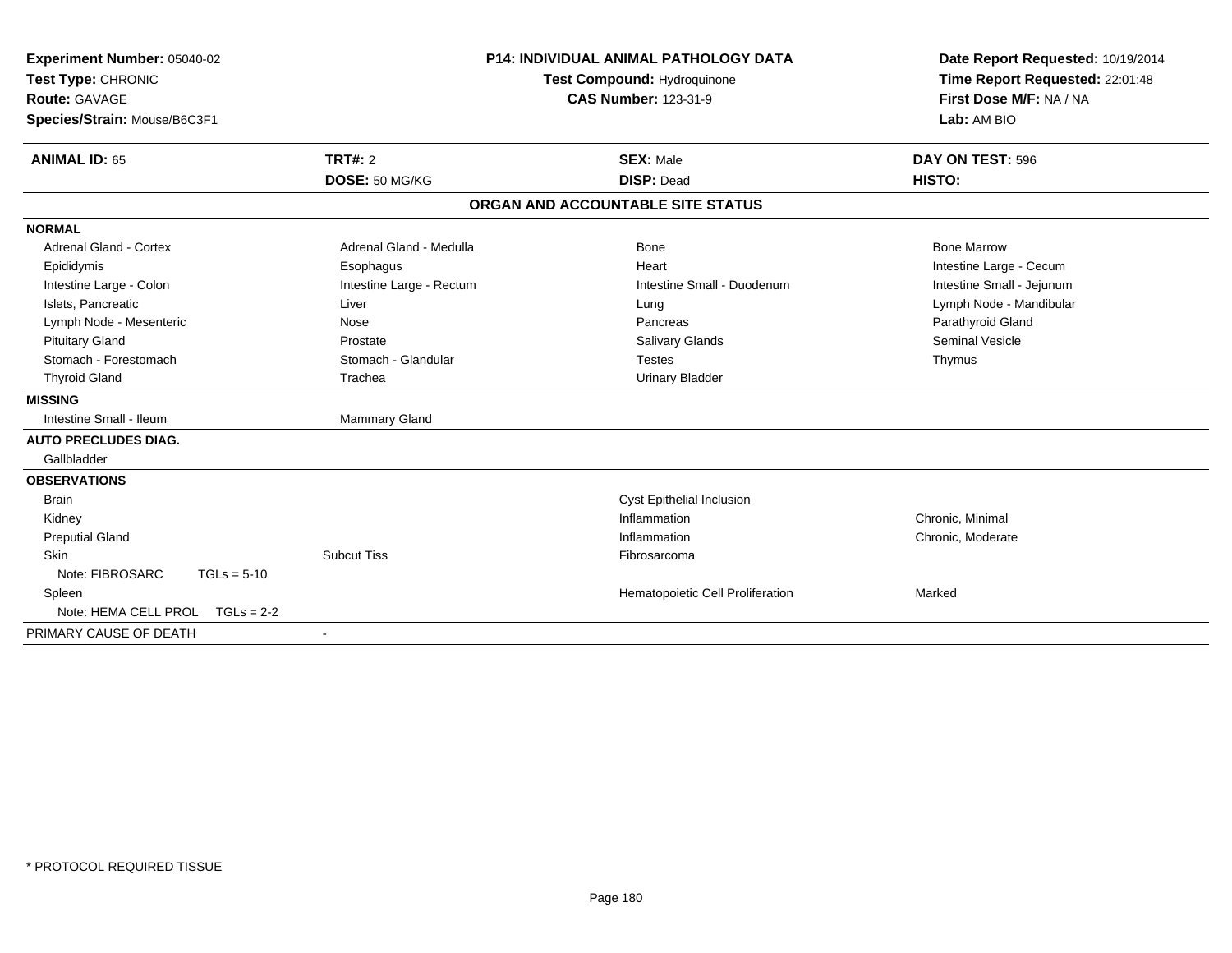| Experiment Number: 05040-02<br>Test Type: CHRONIC<br><b>Route: GAVAGE</b><br>Species/Strain: Mouse/B6C3F1 |                         | <b>P14: INDIVIDUAL ANIMAL PATHOLOGY DATA</b><br>Test Compound: Hydroquinone<br><b>CAS Number: 123-31-9</b> | Date Report Requested: 10/19/2014<br>Time Report Requested: 22:01:48<br>First Dose M/F: NA / NA<br>Lab: AM BIO |
|-----------------------------------------------------------------------------------------------------------|-------------------------|------------------------------------------------------------------------------------------------------------|----------------------------------------------------------------------------------------------------------------|
| <b>ANIMAL ID: 65</b>                                                                                      | <b>TRT#: 3</b>          | <b>SEX: Male</b>                                                                                           | DAY ON TEST: 731                                                                                               |
|                                                                                                           | DOSE: 100MG/KG          | <b>DISP: Terminal Sacrifice</b>                                                                            | HISTO:                                                                                                         |
|                                                                                                           |                         | ORGAN AND ACCOUNTABLE SITE STATUS                                                                          |                                                                                                                |
| <b>NORMAL</b>                                                                                             |                         |                                                                                                            |                                                                                                                |
| <b>Adrenal Gland - Cortex</b>                                                                             | Adrenal Gland - Medulla | Bone                                                                                                       | <b>Bone Marrow</b>                                                                                             |
| <b>Brain</b>                                                                                              | Epididymis              | Esophagus                                                                                                  | Gallbladder                                                                                                    |
| Heart                                                                                                     | Intestine Large - Cecum | Intestine Large - Colon                                                                                    | Intestine Large - Rectum                                                                                       |
| Intestine Small - Duodenum                                                                                | Intestine Small - Ileum | Intestine Small - Jejunum                                                                                  | Islets, Pancreatic                                                                                             |
| Lung                                                                                                      | Lymph Node - Mandibular | Pancreas                                                                                                   | Parathyroid Gland                                                                                              |
| <b>Pituitary Gland</b>                                                                                    | Seminal Vesicle         | Stomach - Forestomach                                                                                      | Stomach - Glandular                                                                                            |
| Testes                                                                                                    | Thymus                  | <b>Thyroid Gland</b>                                                                                       | Trachea                                                                                                        |
| <b>MISSING</b>                                                                                            |                         |                                                                                                            |                                                                                                                |
| <b>Mammary Gland</b>                                                                                      |                         |                                                                                                            |                                                                                                                |
| <b>OBSERVATIONS</b>                                                                                       |                         |                                                                                                            |                                                                                                                |
| Kidney                                                                                                    |                         | Inflammation                                                                                               | Chronic, Minimal                                                                                               |
| Liver                                                                                                     |                         | <b>Syncytial Alteration</b>                                                                                | Mild                                                                                                           |
| Lymph Node                                                                                                | Mesenteric              | Hematopoietic Cell Proliferation                                                                           | Moderate                                                                                                       |
| Note: HEMA CELL PROL TGLs = 3-4                                                                           |                         |                                                                                                            |                                                                                                                |
| Nose                                                                                                      | Mucosa                  | Inflammation                                                                                               | Chronic, Mild                                                                                                  |
| Prostate                                                                                                  |                         | Inflammation                                                                                               | Chronic, Minimal                                                                                               |
| Salivary Glands                                                                                           |                         | Inflammation                                                                                               | Chronic, Mild                                                                                                  |
| Skin                                                                                                      | <b>Subcut Tiss</b>      | Fibrosarcoma                                                                                               |                                                                                                                |
|                                                                                                           |                         | Ulcer                                                                                                      | Marked                                                                                                         |
| Note: ULCER<br>$TGLs = 2-8$                                                                               |                         |                                                                                                            |                                                                                                                |
| Note: FIBROSARC<br>$TGLs = 1-8$                                                                           |                         |                                                                                                            |                                                                                                                |
| Spleen                                                                                                    |                         | Hematopoietic Cell Proliferation                                                                           | Marked                                                                                                         |
| Note: HEMA CELL PROL TGLs = 4-2                                                                           |                         |                                                                                                            |                                                                                                                |
| <b>Urinary Bladder</b>                                                                                    | Submucosa               | Inflammation                                                                                               | Chronic, Mild                                                                                                  |
| PRIMARY CAUSE OF DEATH                                                                                    |                         |                                                                                                            |                                                                                                                |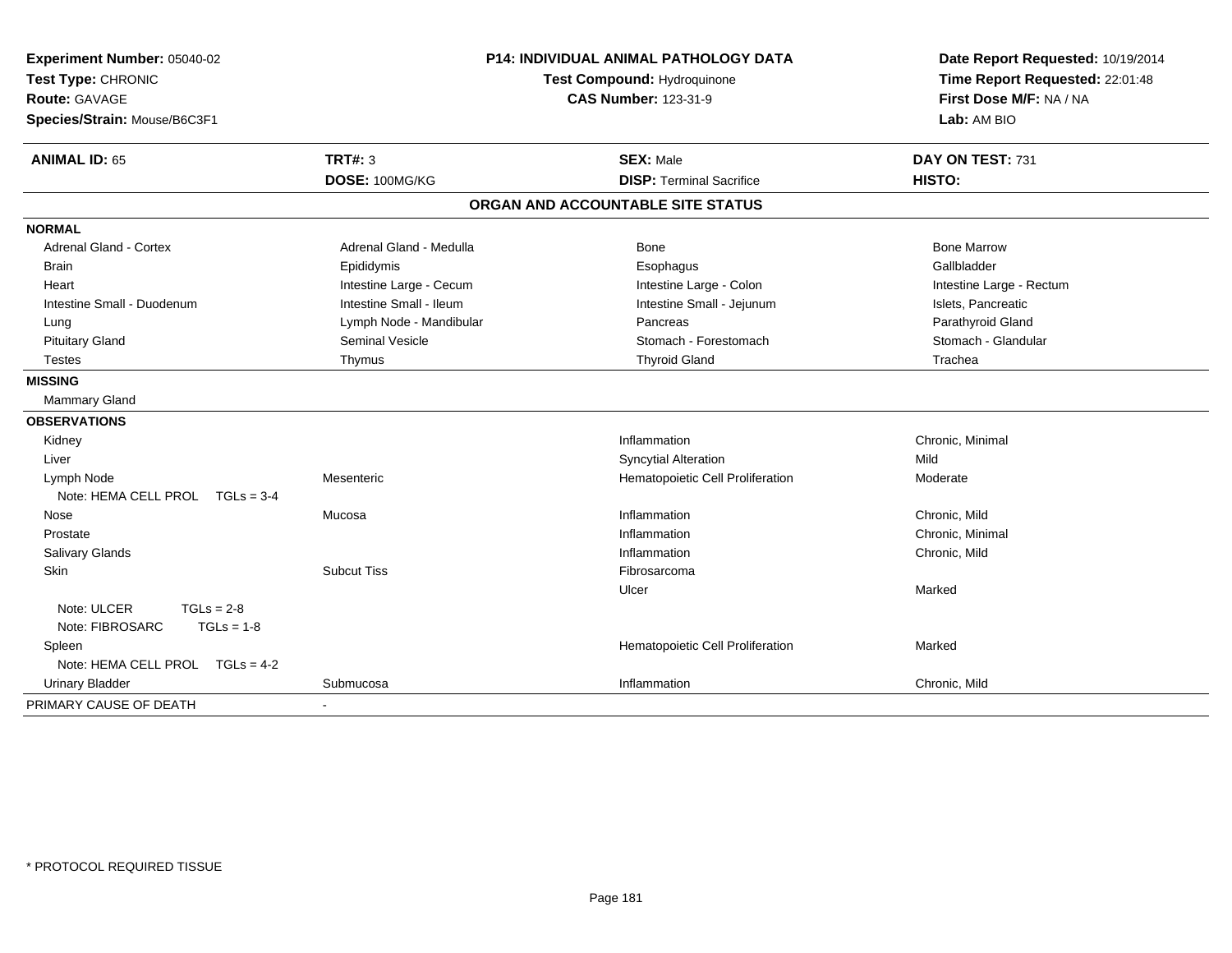| Experiment Number: 05040-02<br>Test Type: CHRONIC<br><b>Route: GAVAGE</b><br>Species/Strain: Mouse/B6C3F1 |                  |                                  | <b>P14: INDIVIDUAL ANIMAL PATHOLOGY DATA</b><br>Test Compound: Hydroquinone<br><b>CAS Number: 123-31-9</b> | Date Report Requested: 10/19/2014<br>Time Report Requested: 22:01:48<br>First Dose M/F: NA / NA<br>Lab: AM BIO |  |
|-----------------------------------------------------------------------------------------------------------|------------------|----------------------------------|------------------------------------------------------------------------------------------------------------|----------------------------------------------------------------------------------------------------------------|--|
| <b>ANIMAL ID: 1</b>                                                                                       |                  | <b>TRT#: 6</b><br>DOSE: 100MG/KG | <b>SEX: Female</b><br><b>DISP: Dead</b>                                                                    | DAY ON TEST: 700<br>HISTO:                                                                                     |  |
|                                                                                                           |                  |                                  | ORGAN AND ACCOUNTABLE SITE STATUS                                                                          |                                                                                                                |  |
| <b>NORMAL</b>                                                                                             |                  |                                  |                                                                                                            |                                                                                                                |  |
| <b>Bone</b>                                                                                               |                  | Esophagus                        | Heart                                                                                                      | Lymph Node - Mandibular                                                                                        |  |
| Mammary Gland                                                                                             |                  | Nose                             | Parathyroid Gland                                                                                          | <b>Pituitary Gland</b>                                                                                         |  |
| Skin                                                                                                      |                  | Spinal Cord                      | Stomach - Forestomach                                                                                      | Tooth                                                                                                          |  |
| Trachea                                                                                                   |                  | <b>Uterus</b>                    |                                                                                                            |                                                                                                                |  |
| <b>MISSING</b>                                                                                            |                  |                                  |                                                                                                            |                                                                                                                |  |
| Adrenal Gland - Medulla                                                                                   |                  |                                  |                                                                                                            |                                                                                                                |  |
| <b>AUTO PRECLUDES DIAG.</b>                                                                               |                  |                                  |                                                                                                            |                                                                                                                |  |
| <b>Bone Marrow</b>                                                                                        |                  | Gallbladder                      | Intestine Large - Colon                                                                                    | Intestine Large - Rectum                                                                                       |  |
| Intestine Small - Duodenum                                                                                |                  | Intestine Small - Ileum          | Intestine Small - Jejunum                                                                                  | Islets, Pancreatic                                                                                             |  |
| Ovary                                                                                                     |                  | Pancreas                         |                                                                                                            |                                                                                                                |  |
| <b>OBSERVATIONS</b>                                                                                       |                  |                                  |                                                                                                            |                                                                                                                |  |
| <b>Adrenal Gland</b>                                                                                      |                  | Cortex                           | Lymphoma Malignant                                                                                         |                                                                                                                |  |
| <b>Brain</b>                                                                                              |                  |                                  | Hemorrhage                                                                                                 | Focal, Mild                                                                                                    |  |
| Intestine Large                                                                                           |                  | Cecum                            | Lymphoma Malignant                                                                                         |                                                                                                                |  |
| Note: LYMPH MAL                                                                                           | $TGLs = 7-6$     |                                  |                                                                                                            |                                                                                                                |  |
| Kidney                                                                                                    |                  |                                  | Lymphoma Malignant                                                                                         |                                                                                                                |  |
| Liver                                                                                                     |                  |                                  | Lymphoma Malignant                                                                                         |                                                                                                                |  |
|                                                                                                           |                  |                                  | Necrosis                                                                                                   | Marked                                                                                                         |  |
| Note: LYMPH MAL                                                                                           | $TGLs = 4-2,5-2$ |                                  |                                                                                                            |                                                                                                                |  |
| Lung                                                                                                      |                  |                                  | Lymphoma Malignant                                                                                         |                                                                                                                |  |
| Lymph Node                                                                                                |                  | Axillary                         | Lymphoma Malignant                                                                                         |                                                                                                                |  |
|                                                                                                           |                  | Mesenteric                       | Lymphoma Malignant                                                                                         |                                                                                                                |  |
| Note: LYMPH MAL                                                                                           | $TGLs = 2-10$    |                                  |                                                                                                            |                                                                                                                |  |
| <b>Salivary Glands</b>                                                                                    |                  |                                  | Lymphoma Malignant Lymphocytic                                                                             |                                                                                                                |  |
| Spleen                                                                                                    |                  |                                  | Lymphoma Malignant                                                                                         |                                                                                                                |  |
| Note: LYMPH MAL                                                                                           | $TGLs = 3-2$     |                                  |                                                                                                            |                                                                                                                |  |
| Stomach                                                                                                   |                  | Glandular                        | Lymphoma Malignant                                                                                         |                                                                                                                |  |
| Note: LYMPH MAL                                                                                           | $TGLs = 6-6$     |                                  |                                                                                                            |                                                                                                                |  |
| Thymus                                                                                                    |                  |                                  | Lymphoma Malignant                                                                                         |                                                                                                                |  |
| Note: LYMPH MAL                                                                                           | $TGLs = 1-4$     |                                  |                                                                                                            |                                                                                                                |  |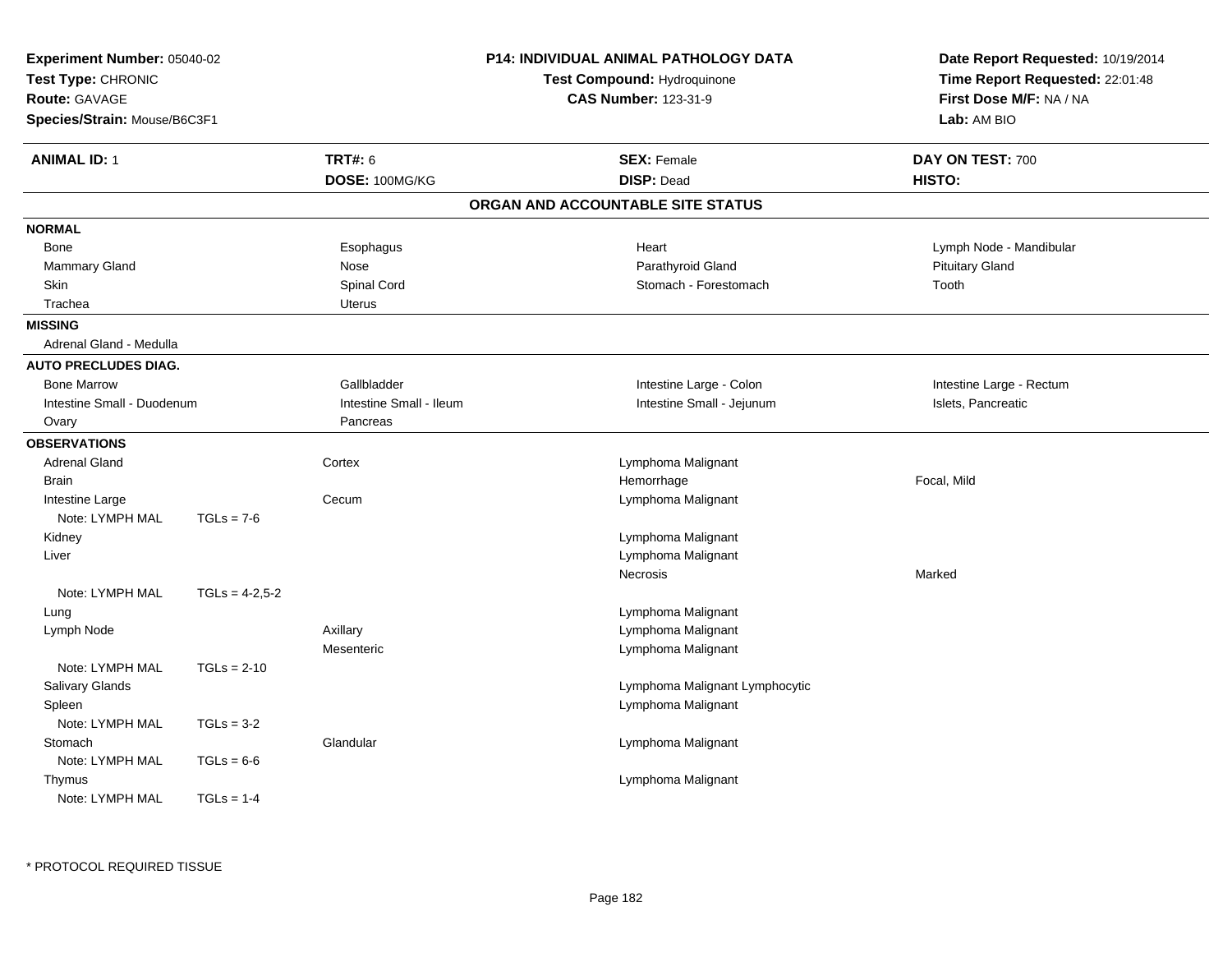| Experiment Number: 05040-02<br>Test Type: CHRONIC |                       | <b>P14: INDIVIDUAL ANIMAL PATHOLOGY DATA</b> | Date Report Requested: 10/19/2014 |
|---------------------------------------------------|-----------------------|----------------------------------------------|-----------------------------------|
|                                                   |                       | Test Compound: Hydroquinone                  | Time Report Requested: 22:01:48   |
| <b>Route: GAVAGE</b>                              |                       | <b>CAS Number: 123-31-9</b>                  | First Dose M/F: NA / NA           |
| Species/Strain: Mouse/B6C3F1                      |                       |                                              | Lab: AM BIO                       |
| <b>ANIMAL ID: 1</b>                               | TRT#: 6               | <b>SEX: Female</b>                           | <b>DAY ON TEST: 700</b>           |
|                                                   | <b>DOSE: 100MG/KG</b> | <b>DISP: Dead</b>                            | HISTO:                            |
|                                                   |                       | ORGAN AND ACCOUNTABLE SITE STATUS            |                                   |
| <b>Thyroid Gland</b>                              | Follicular Cel        | Hyperplasia                                  | Minimal                           |
| Urinary Bladder                                   |                       | Lymphoma Malignant                           |                                   |
| PRIMARY CAUSE OF DEATH                            | $\sim$                |                                              |                                   |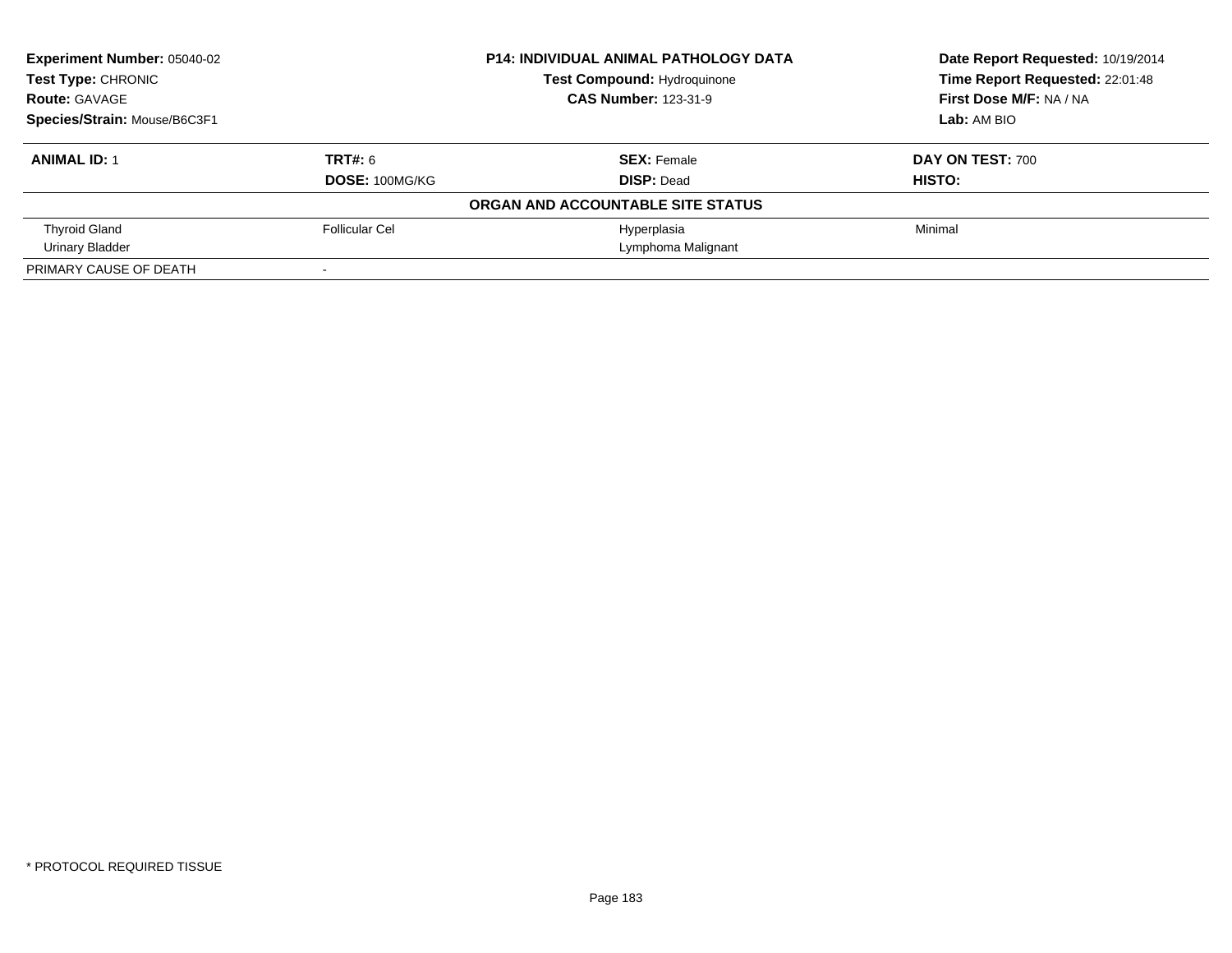| Experiment Number: 05040-02<br>Test Type: CHRONIC<br><b>Route: GAVAGE</b><br>Species/Strain: Mouse/B6C3F1<br><b>ANIMAL ID: 2</b> | <b>TRT#: 4</b>               | <b>P14: INDIVIDUAL ANIMAL PATHOLOGY DATA</b><br><b>Test Compound: Hydroquinone</b><br><b>CAS Number: 123-31-9</b><br><b>SEX: Female</b> | Date Report Requested: 10/19/2014<br>Time Report Requested: 22:01:48<br>First Dose M/F: NA / NA<br>Lab: AM BIO<br>DAY ON TEST: 735 |
|----------------------------------------------------------------------------------------------------------------------------------|------------------------------|-----------------------------------------------------------------------------------------------------------------------------------------|------------------------------------------------------------------------------------------------------------------------------------|
|                                                                                                                                  | <b>DOSE: VEHICLE CONTROL</b> | <b>DISP: Terminal Sacrifice</b>                                                                                                         | HISTO:                                                                                                                             |
|                                                                                                                                  |                              |                                                                                                                                         |                                                                                                                                    |
|                                                                                                                                  |                              | ORGAN AND ACCOUNTABLE SITE STATUS                                                                                                       |                                                                                                                                    |
| <b>NORMAL</b>                                                                                                                    |                              |                                                                                                                                         |                                                                                                                                    |
| <b>Adrenal Gland - Cortex</b>                                                                                                    | Adrenal Gland - Medulla      | <b>Bone</b>                                                                                                                             | <b>Bone Marrow</b>                                                                                                                 |
| <b>Brain</b>                                                                                                                     | Esophagus                    | Gallbladder                                                                                                                             | Heart                                                                                                                              |
| Intestine Large - Cecum                                                                                                          | Intestine Large - Colon      | Intestine Large - Rectum                                                                                                                | Intestine Small - Duodenum                                                                                                         |
| Intestine Small - Ileum                                                                                                          | Intestine Small - Jejunum    | Islets. Pancreatic                                                                                                                      | Kidney                                                                                                                             |
| Liver                                                                                                                            | Nose                         | Ovary                                                                                                                                   | Pancreas                                                                                                                           |
| <b>Salivary Glands</b>                                                                                                           | Skin                         | Stomach - Forestomach                                                                                                                   | Stomach - Glandular                                                                                                                |
| Thymus                                                                                                                           | <b>Thyroid Gland</b>         | Trachea                                                                                                                                 | <b>Urinary Bladder</b>                                                                                                             |
| <b>MISSING</b>                                                                                                                   |                              |                                                                                                                                         |                                                                                                                                    |
| Lymph Node - Mandibular                                                                                                          | Parathyroid Gland            |                                                                                                                                         |                                                                                                                                    |
| <b>OBSERVATIONS</b>                                                                                                              |                              |                                                                                                                                         |                                                                                                                                    |
| Lung                                                                                                                             |                              | Alveolar/Bronchiolar Carcinoma                                                                                                          |                                                                                                                                    |
| Note: ALV BRON CARC<br>$TGLs = 3-3$                                                                                              |                              |                                                                                                                                         |                                                                                                                                    |
| Lymph Node                                                                                                                       | Mesenteric                   | Lymphoma Malignant Lymphocytic                                                                                                          |                                                                                                                                    |
| <b>Mammary Gland</b>                                                                                                             | Duct                         | Ectasia                                                                                                                                 | Moderate                                                                                                                           |
| <b>Pituitary Gland</b>                                                                                                           | <b>Pars Distalis</b>         | Hyperplasia                                                                                                                             | Focal, Moderate                                                                                                                    |
| Spleen                                                                                                                           |                              | Lymphoma Malignant Lymphocytic                                                                                                          |                                                                                                                                    |
| Note: LYMPH MAL LYMP<br>$TGLs = 1-2$                                                                                             |                              |                                                                                                                                         |                                                                                                                                    |
| <b>Uterus</b>                                                                                                                    | Endometrium                  | Hyperplasia                                                                                                                             | Cystic, Marked                                                                                                                     |
| Note: HYPERPLASIA<br>$TGLs = 2-5$                                                                                                |                              |                                                                                                                                         |                                                                                                                                    |
| PRIMARY CAUSE OF DEATH                                                                                                           |                              |                                                                                                                                         |                                                                                                                                    |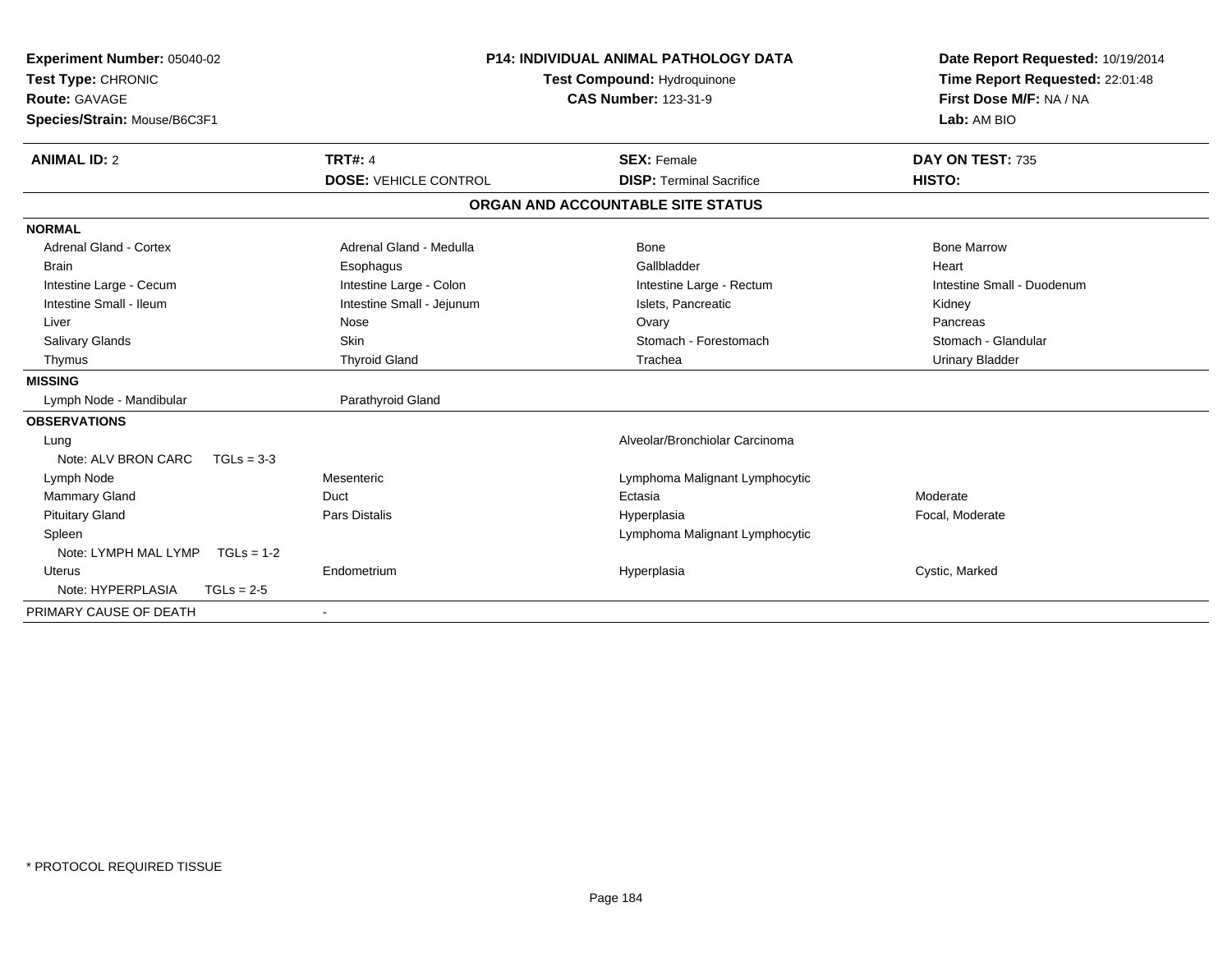| Experiment Number: 05040-02<br>Test Type: CHRONIC<br><b>Route: GAVAGE</b><br>Species/Strain: Mouse/B6C3F1 |               |                                  | P14: INDIVIDUAL ANIMAL PATHOLOGY DATA<br>Test Compound: Hydroquinone<br><b>CAS Number: 123-31-9</b> | Date Report Requested: 10/19/2014<br>Time Report Requested: 22:01:48<br>First Dose M/F: NA / NA<br>Lab: AM BIO |
|-----------------------------------------------------------------------------------------------------------|---------------|----------------------------------|-----------------------------------------------------------------------------------------------------|----------------------------------------------------------------------------------------------------------------|
| <b>ANIMAL ID: 2</b>                                                                                       |               | <b>TRT#: 5</b><br>DOSE: 50 MG/KG | <b>SEX: Female</b><br><b>DISP: Moribund</b>                                                         | DAY ON TEST: 410<br>HISTO:                                                                                     |
|                                                                                                           |               |                                  | ORGAN AND ACCOUNTABLE SITE STATUS                                                                   |                                                                                                                |
| <b>NORMAL</b>                                                                                             |               |                                  |                                                                                                     |                                                                                                                |
| Adrenal Gland - Medulla                                                                                   |               | Bone                             | <b>Bone Marrow</b>                                                                                  | <b>Brain</b>                                                                                                   |
| Esophagus                                                                                                 |               | Gallbladder                      | Intestine Large - Cecum                                                                             | Intestine Large - Colon                                                                                        |
| Intestine Small - Duodenum                                                                                |               | Islets, Pancreatic               | Lung                                                                                                | Mammary Gland                                                                                                  |
| Nose                                                                                                      |               | Pancreas                         | Parathyroid Gland                                                                                   | <b>Pituitary Gland</b>                                                                                         |
| Salivary Glands                                                                                           |               | Skin                             | Stomach - Forestomach                                                                               | Stomach - Glandular                                                                                            |
| <b>Thyroid Gland</b>                                                                                      |               | Trachea                          | Uterus                                                                                              |                                                                                                                |
| <b>MISSING</b>                                                                                            |               |                                  |                                                                                                     |                                                                                                                |
| Intestine Large - Rectum                                                                                  |               |                                  |                                                                                                     |                                                                                                                |
| <b>OBSERVATIONS</b>                                                                                       |               |                                  |                                                                                                     |                                                                                                                |
| <b>Adrenal Gland</b>                                                                                      |               | Cortex                           | Lymphoma Malignant Mixed                                                                            |                                                                                                                |
| Heart                                                                                                     |               |                                  | Lymphoma Malignant Mixed                                                                            |                                                                                                                |
| <b>Intestine Small</b>                                                                                    |               | Ileum, Jejunum                   | Lymphoma Malignant Mixed                                                                            |                                                                                                                |
| Note: LYMPH MAL MIXD $TGLs = 4-6$                                                                         |               |                                  |                                                                                                     |                                                                                                                |
| Kidney                                                                                                    |               |                                  | Lymphoma Malignant Mixed                                                                            |                                                                                                                |
| Liver                                                                                                     |               |                                  | Lymphoma Malignant Histiocytic                                                                      |                                                                                                                |
| Lymph Node                                                                                                |               | <b>Bronchial</b>                 | Lymphoma Malignant Mixed                                                                            |                                                                                                                |
|                                                                                                           |               | Lumbar                           | Lymphoma Malignant Mixed                                                                            |                                                                                                                |
|                                                                                                           |               | Mandibular                       | Lymphoma Malignant Mixed                                                                            |                                                                                                                |
|                                                                                                           |               | Mediastinal                      | Lymphoma Malignant Mixed                                                                            |                                                                                                                |
|                                                                                                           |               | Mesenteric                       | Lymphoma Malignant Mixed                                                                            |                                                                                                                |
| Note: LYMPH MAL MIXD                                                                                      | $TGLs = 6-4$  |                                  |                                                                                                     |                                                                                                                |
| Note: LYMPH MAL MIXD                                                                                      | $TGLs = 3-10$ |                                  |                                                                                                     |                                                                                                                |
| Note: LYMPH MAL MIXD                                                                                      | $TGLs = 9-12$ |                                  |                                                                                                     |                                                                                                                |
| Note: LYMPH MAL MIXD                                                                                      | $TGLs = 6-5$  |                                  |                                                                                                     |                                                                                                                |
| Note: LYMPH MAL MIXD                                                                                      | $TGLs = 7-11$ |                                  |                                                                                                     |                                                                                                                |
| Note: LYMPH MAL MIXD                                                                                      | $TGLs = 8-11$ |                                  |                                                                                                     |                                                                                                                |
| Ovary                                                                                                     |               |                                  | Cyst                                                                                                |                                                                                                                |
| Spleen                                                                                                    |               |                                  | Lymphoma Malignant Mixed                                                                            |                                                                                                                |
| Note: LYMPH MAL MIXD                                                                                      | $TGLs = 1-2$  |                                  |                                                                                                     |                                                                                                                |
| Note: LYMPH MAL MIXD                                                                                      | $TGLs = 2-2$  |                                  |                                                                                                     |                                                                                                                |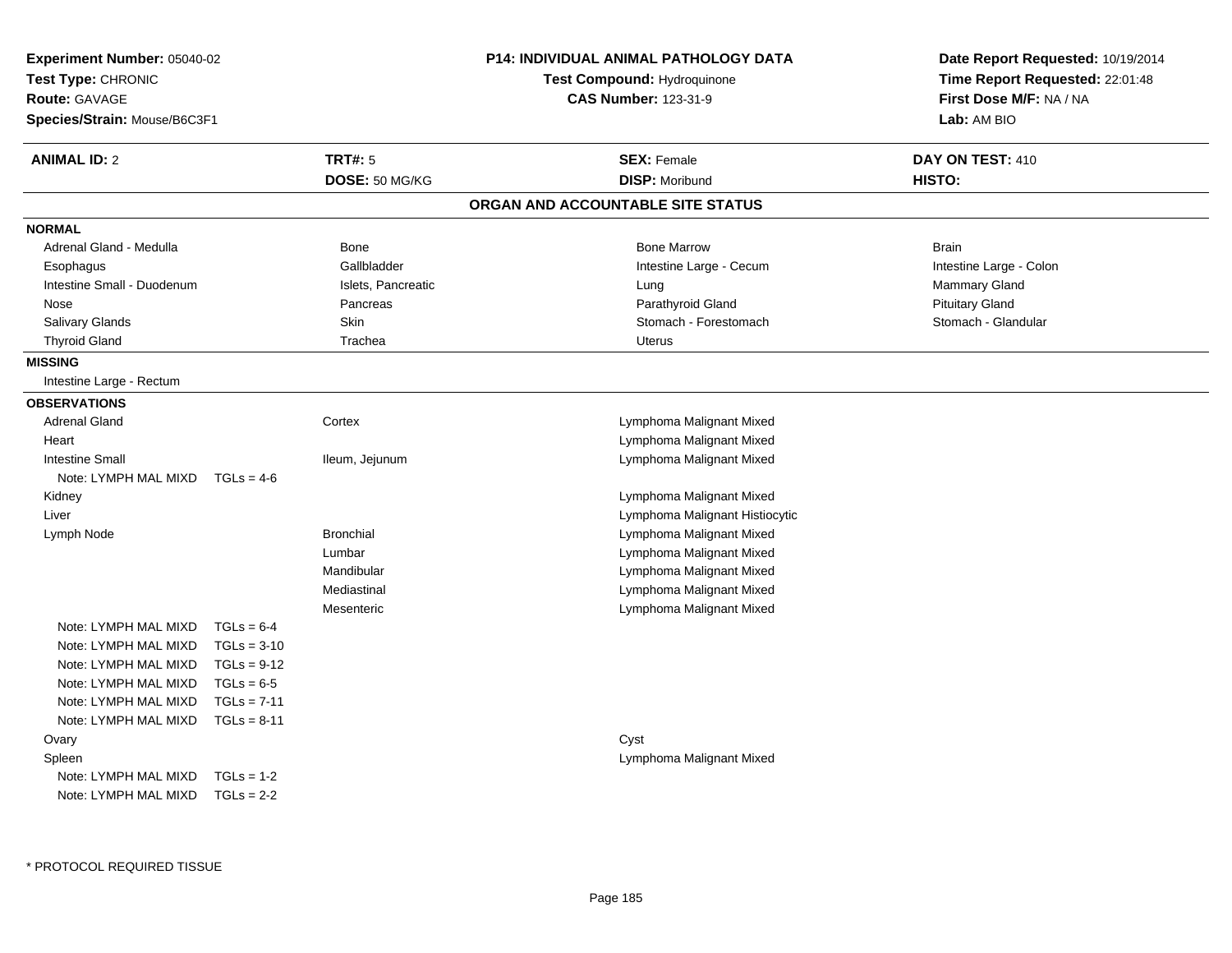| <b>Experiment Number: 05040-02</b><br>Test Type: CHRONIC<br><b>Route: GAVAGE</b> | <b>P14: INDIVIDUAL ANIMAL PATHOLOGY DATA</b><br>Test Compound: Hydroquinone<br><b>CAS Number: 123-31-9</b> |                                             | Species/Strain: Mouse/B6C3F1 |  | Date Report Requested: 10/19/2014<br>Time Report Requested: 22:01:48<br>First Dose M/F: NA / NA<br>Lab: AM BIO |
|----------------------------------------------------------------------------------|------------------------------------------------------------------------------------------------------------|---------------------------------------------|------------------------------|--|----------------------------------------------------------------------------------------------------------------|
| <b>ANIMAL ID: 2</b>                                                              | TRT#: 5<br><b>DOSE: 50 MG/KG</b>                                                                           | <b>SEX: Female</b><br><b>DISP: Moribund</b> | DAY ON TEST: 410<br>HISTO:   |  |                                                                                                                |
|                                                                                  |                                                                                                            | ORGAN AND ACCOUNTABLE SITE STATUS           |                              |  |                                                                                                                |
| Thymus<br>Note: LYMPH MAL MIXD $TGLs = 11$                                       |                                                                                                            | Lymphoma Malignant Mixed                    |                              |  |                                                                                                                |
| <b>Urinary Bladder</b>                                                           |                                                                                                            | Lymphoma Malignant Histiocytic              |                              |  |                                                                                                                |
| PRIMARY CAUSE OF DEATH                                                           |                                                                                                            |                                             |                              |  |                                                                                                                |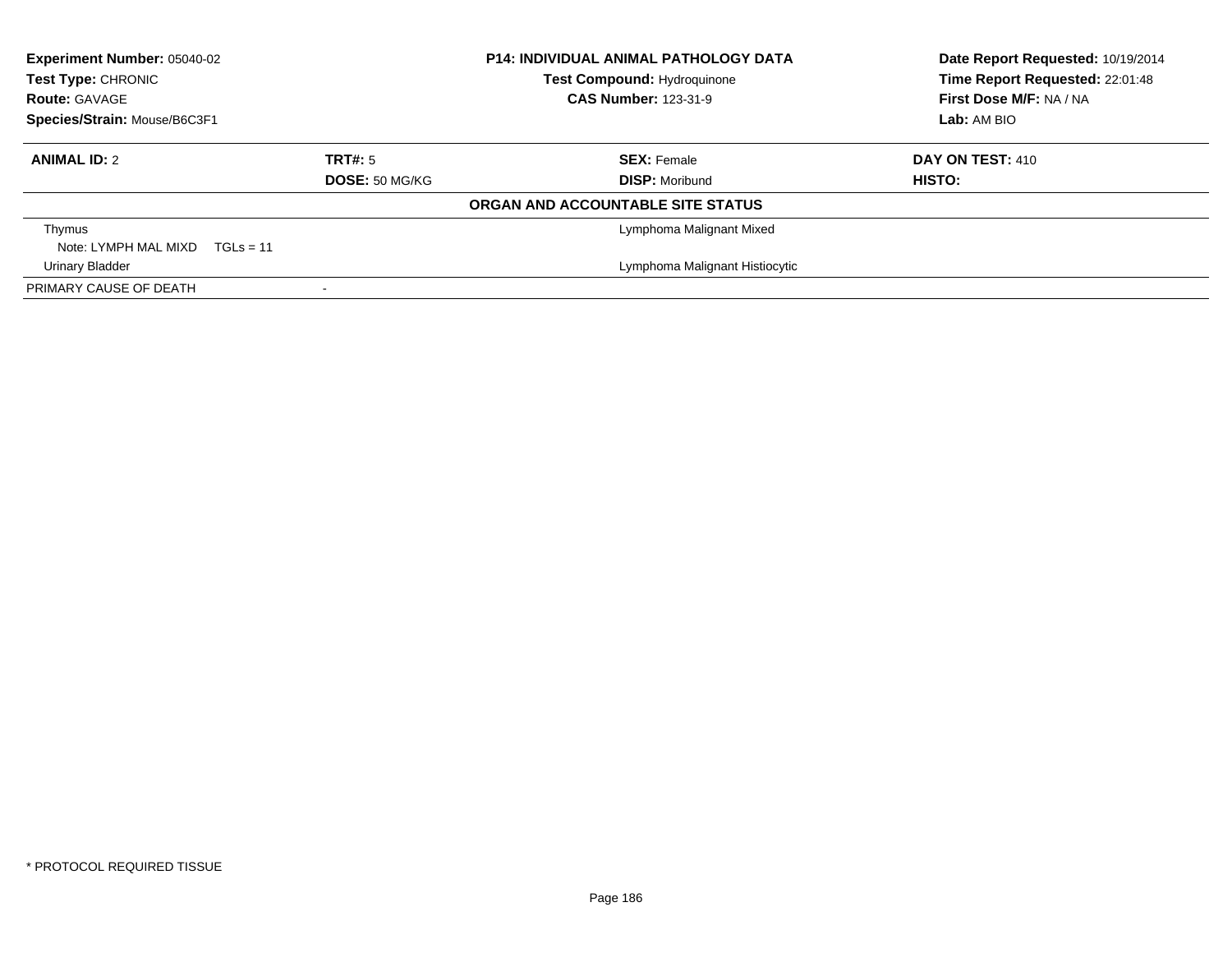| Experiment Number: 05040-02<br>Test Type: CHRONIC |                          | <b>P14: INDIVIDUAL ANIMAL PATHOLOGY DATA</b><br>Test Compound: Hydroquinone |                                 | Date Report Requested: 10/19/2014<br>Time Report Requested: 22:01:48 |
|---------------------------------------------------|--------------------------|-----------------------------------------------------------------------------|---------------------------------|----------------------------------------------------------------------|
| Route: GAVAGE                                     |                          | <b>CAS Number: 123-31-9</b>                                                 |                                 | First Dose M/F: NA / NA                                              |
| Species/Strain: Mouse/B6C3F1                      |                          |                                                                             | Lab: AM BIO                     |                                                                      |
| <b>ANIMAL ID: 2</b>                               | <b>TRT#: 6</b>           |                                                                             | <b>SEX: Female</b>              | DAY ON TEST: 736                                                     |
|                                                   | DOSE: 100MG/KG           |                                                                             | <b>DISP: Terminal Sacrifice</b> | HISTO:                                                               |
|                                                   |                          | ORGAN AND ACCOUNTABLE SITE STATUS                                           |                                 |                                                                      |
| <b>NORMAL</b>                                     |                          |                                                                             |                                 |                                                                      |
| Adrenal Gland - Cortex                            | Adrenal Gland - Medulla  |                                                                             | <b>Bone Marrow</b>              | <b>Clitoral Gland</b>                                                |
| Esophagus                                         | Gallbladder              | Heart                                                                       |                                 | Intestine Large - Cecum                                              |
| Intestine Large - Colon                           | Intestine Large - Rectum |                                                                             | Intestine Small - Duodenum      | Intestine Small - Ileum                                              |
| Intestine Small - Jejunum                         | Islets, Pancreatic       | Lung                                                                        |                                 | Lymph Node - Mandibular                                              |
| Lymph Node - Mesenteric                           | Nose                     |                                                                             | Pancreas                        | Parathyroid Gland                                                    |
| Skin                                              | Spleen                   |                                                                             | Stomach - Forestomach           | Stomach - Glandular                                                  |
| Thymus                                            | Trachea                  |                                                                             |                                 |                                                                      |
| <b>OBSERVATIONS</b>                               |                          |                                                                             |                                 |                                                                      |
| Bone                                              |                          |                                                                             | Fibrous Osteodystrophy          | Minimal                                                              |
| <b>Brain</b>                                      |                          |                                                                             | Mineralization                  | Minimal                                                              |
| Kidney                                            |                          |                                                                             | Inflammation                    | Chronic, Mild                                                        |
| Liver                                             |                          |                                                                             | <b>Basophilic Focus</b>         |                                                                      |
| Note: BASOPH FOCUS                                | $TGLs = 3-12$            |                                                                             |                                 |                                                                      |
| Mammary Gland                                     |                          |                                                                             | Adenocarcinoma                  |                                                                      |
| Ovary                                             |                          | Cyst                                                                        |                                 |                                                                      |
| <b>Pituitary Gland</b>                            | <b>Pars Distalis</b>     | Hyperplasia                                                                 |                                 | Focal, Mild                                                          |
| <b>Salivary Glands</b>                            |                          |                                                                             | Inflammation                    | Chronic, Minimal                                                     |
| <b>Thyroid Gland</b>                              | <b>Follicular Cel</b>    | Hyperplasia                                                                 |                                 | Moderate                                                             |
|                                                   |                          |                                                                             | Inflammation                    | Chronic, Mild                                                        |
| <b>Urinary Bladder</b>                            | Submucosa                |                                                                             | Inflammation                    | Chronic, Mild                                                        |
| <b>Uterus</b>                                     | Endometrium              | Hyperplasia                                                                 |                                 | Cystic, Moderate                                                     |
| Note: HYPERPLASIA                                 | $TGLs = 2-5$             |                                                                             |                                 |                                                                      |
| PRIMARY CAUSE OF DEATH                            |                          |                                                                             |                                 |                                                                      |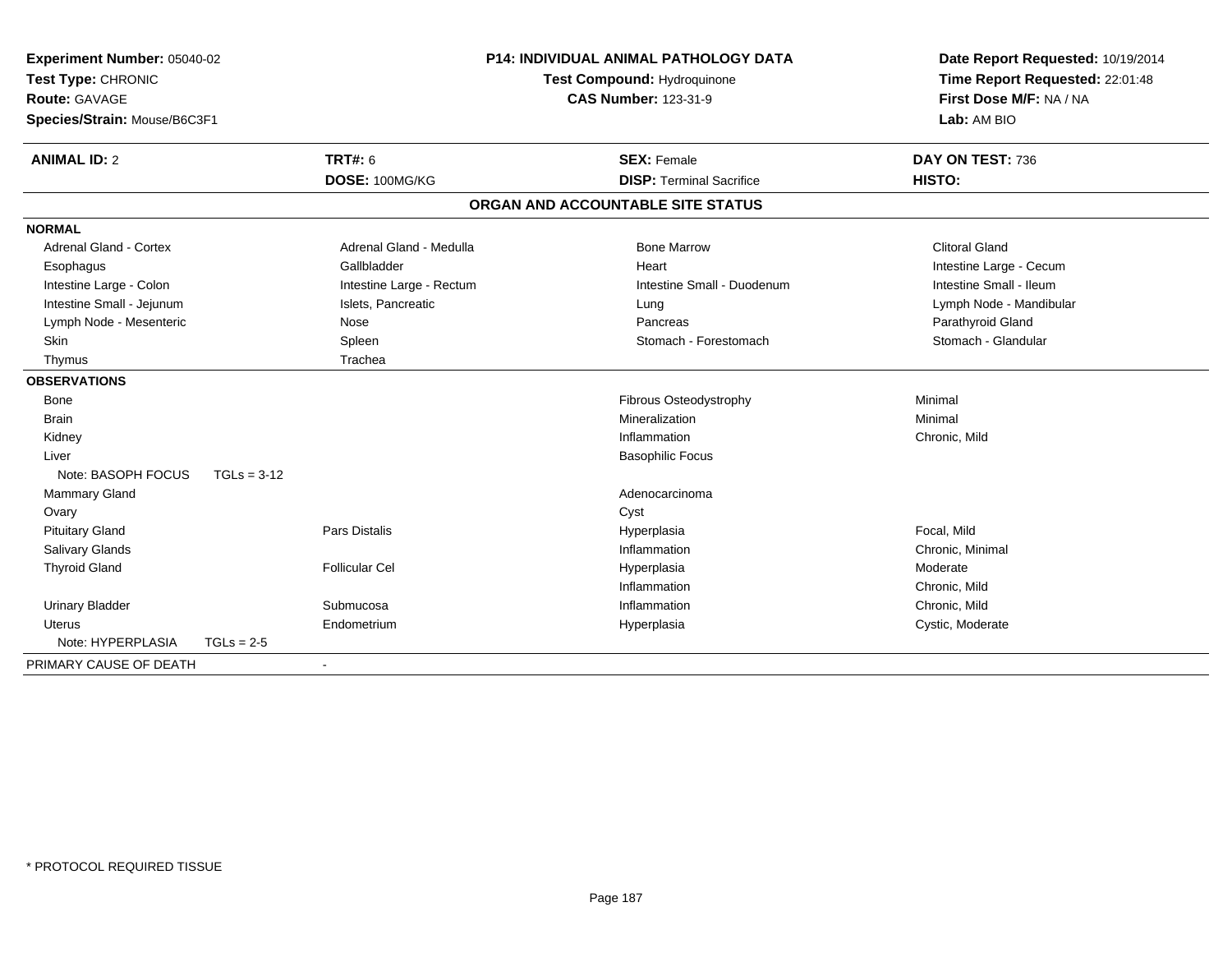| Experiment Number: 05040-02<br>Test Type: CHRONIC<br><b>Route: GAVAGE</b><br>Species/Strain: Mouse/B6C3F1<br><b>ANIMAL ID: 3</b> |              | <b>TRT#: 4</b>               | <b>P14: INDIVIDUAL ANIMAL PATHOLOGY DATA</b><br><b>Test Compound: Hydroquinone</b><br><b>CAS Number: 123-31-9</b><br><b>SEX: Female</b> |                                   | Date Report Requested: 10/19/2014<br>Time Report Requested: 22:01:48<br>First Dose M/F: NA / NA<br>Lab: AM BIO<br>DAY ON TEST: 631 |
|----------------------------------------------------------------------------------------------------------------------------------|--------------|------------------------------|-----------------------------------------------------------------------------------------------------------------------------------------|-----------------------------------|------------------------------------------------------------------------------------------------------------------------------------|
|                                                                                                                                  |              | <b>DOSE: VEHICLE CONTROL</b> |                                                                                                                                         | <b>DISP: Moribund</b>             | HISTO:                                                                                                                             |
|                                                                                                                                  |              |                              |                                                                                                                                         | ORGAN AND ACCOUNTABLE SITE STATUS |                                                                                                                                    |
|                                                                                                                                  |              |                              |                                                                                                                                         |                                   |                                                                                                                                    |
| <b>NORMAL</b><br><b>Adrenal Gland - Cortex</b>                                                                                   |              | Adrenal Gland - Medulla      |                                                                                                                                         | <b>Bone</b>                       | <b>Bone Marrow</b>                                                                                                                 |
| Esophagus                                                                                                                        |              | Gallbladder                  |                                                                                                                                         | Heart                             | Intestine Large - Cecum                                                                                                            |
| Intestine Large - Colon                                                                                                          |              | Intestine Large - Rectum     |                                                                                                                                         | Intestine Small - Duodenum        | Intestine Small - Ileum                                                                                                            |
| Intestine Small - Jejunum                                                                                                        |              | Islets, Pancreatic           |                                                                                                                                         | Liver                             | Lung                                                                                                                               |
| Lymph Node - Mandibular                                                                                                          |              | Lymph Node - Mesenteric      |                                                                                                                                         | Nose                              | Pancreas                                                                                                                           |
| Parathyroid Gland                                                                                                                |              | <b>Skin</b>                  |                                                                                                                                         | Spinal Cord                       | Spleen                                                                                                                             |
| Stomach - Forestomach                                                                                                            |              | Stomach - Glandular          |                                                                                                                                         | Thymus                            | Trachea                                                                                                                            |
| <b>Uterus</b>                                                                                                                    |              |                              |                                                                                                                                         |                                   |                                                                                                                                    |
| <b>OBSERVATIONS</b>                                                                                                              |              |                              |                                                                                                                                         |                                   |                                                                                                                                    |
| <b>Brain</b>                                                                                                                     |              |                              |                                                                                                                                         | Carcinoma                         | Extension (Pituitary Gland), Metastatic (Pituitary<br>Gland)                                                                       |
| Note: CARCINOMA                                                                                                                  | $TGLs = 2-7$ |                              |                                                                                                                                         |                                   |                                                                                                                                    |
| Kidney                                                                                                                           |              |                              |                                                                                                                                         | Inflammation                      | Chronic, Mild                                                                                                                      |
| <b>Mammary Gland</b>                                                                                                             |              |                              |                                                                                                                                         | Hyperplasia                       | Moderate                                                                                                                           |
| Ovary                                                                                                                            |              | Periovarn Tiss               |                                                                                                                                         | Inflammation                      | Chronic, Mild                                                                                                                      |
| <b>Pituitary Gland</b>                                                                                                           |              | <b>Pars Distalis</b>         |                                                                                                                                         | Carcinoma                         |                                                                                                                                    |
| Note: CARCINOMA                                                                                                                  | $TGLs = 1-4$ |                              |                                                                                                                                         |                                   |                                                                                                                                    |
| Salivary Glands                                                                                                                  |              |                              |                                                                                                                                         | Inflammation                      | Chronic, Mild                                                                                                                      |
| <b>Thyroid Gland</b>                                                                                                             |              | <b>Follicular Cel</b>        |                                                                                                                                         | Hyperplasia                       | Minimal                                                                                                                            |
| <b>Urinary Bladder</b>                                                                                                           |              | Submucosa                    |                                                                                                                                         | Inflammation                      | Chronic, Minimal                                                                                                                   |
| PRIMARY CAUSE OF DEATH                                                                                                           |              |                              |                                                                                                                                         |                                   |                                                                                                                                    |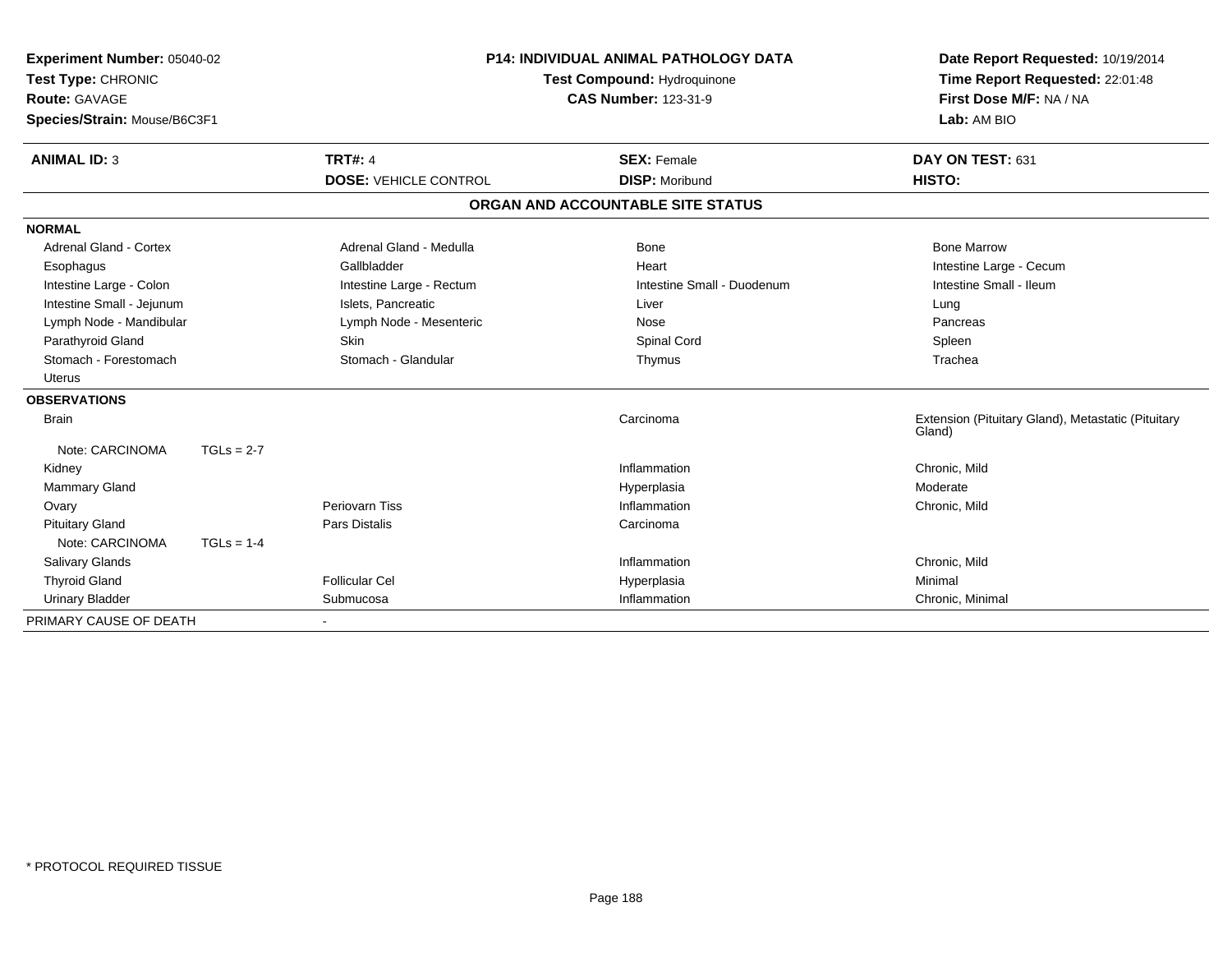| Experiment Number: 05040-02<br>Test Type: CHRONIC<br>Route: GAVAGE<br>Species/Strain: Mouse/B6C3F1 |                           | <b>P14: INDIVIDUAL ANIMAL PATHOLOGY DATA</b><br><b>Test Compound: Hydroquinone</b><br><b>CAS Number: 123-31-9</b> | Date Report Requested: 10/19/2014<br>Time Report Requested: 22:01:48<br>First Dose M/F: NA / NA<br>Lab: AM BIO |
|----------------------------------------------------------------------------------------------------|---------------------------|-------------------------------------------------------------------------------------------------------------------|----------------------------------------------------------------------------------------------------------------|
| <b>ANIMAL ID: 3</b>                                                                                | <b>TRT#: 6</b>            | <b>SEX: Female</b>                                                                                                | DAY ON TEST: 736                                                                                               |
|                                                                                                    | DOSE: 100MG/KG            | <b>DISP: Terminal Sacrifice</b>                                                                                   | HISTO:                                                                                                         |
|                                                                                                    |                           | ORGAN AND ACCOUNTABLE SITE STATUS                                                                                 |                                                                                                                |
| <b>NORMAL</b>                                                                                      |                           |                                                                                                                   |                                                                                                                |
| <b>Adrenal Gland - Cortex</b>                                                                      | Adrenal Gland - Medulla   | Bone                                                                                                              | <b>Bone Marrow</b>                                                                                             |
| <b>Brain</b>                                                                                       | Esophagus                 | Gallbladder                                                                                                       | Heart                                                                                                          |
| Intestine Large - Cecum                                                                            | Intestine Large - Colon   | Intestine Large - Rectum                                                                                          | Intestine Small - Duodenum                                                                                     |
| Intestine Small - Ileum                                                                            | Intestine Small - Jejunum | Islets, Pancreatic                                                                                                | Liver                                                                                                          |
| Lung                                                                                               | Lymph Node - Mandibular   | Lymph Node - Mesenteric                                                                                           | Mammary Gland                                                                                                  |
| Nose                                                                                               | Ovary                     | Pancreas                                                                                                          | <b>Skin</b>                                                                                                    |
| Spleen                                                                                             | Stomach - Forestomach     | Stomach - Glandular                                                                                               | Thymus                                                                                                         |
| Trachea                                                                                            |                           |                                                                                                                   |                                                                                                                |
| <b>MISSING</b>                                                                                     |                           |                                                                                                                   |                                                                                                                |
| Parathyroid Gland                                                                                  |                           |                                                                                                                   |                                                                                                                |
| <b>OBSERVATIONS</b>                                                                                |                           |                                                                                                                   |                                                                                                                |
| Kidney                                                                                             |                           | Inflammation                                                                                                      | Chronic, Mild                                                                                                  |
| <b>Pituitary Gland</b>                                                                             | <b>Pars Distalis</b>      | Hyperplasia                                                                                                       | Focal, Marked                                                                                                  |
| <b>Salivary Glands</b>                                                                             |                           | Inflammation                                                                                                      | Chronic, Mild                                                                                                  |
| <b>Thyroid Gland</b>                                                                               | <b>Follicular Cel</b>     | Hyperplasia                                                                                                       | Mild                                                                                                           |
| <b>Urinary Bladder</b>                                                                             | Submucosa                 | Inflammation                                                                                                      | Chronic, Mild                                                                                                  |
| Uterus                                                                                             | Endometrium               | Hyperplasia                                                                                                       | Cystic, Mild                                                                                                   |
| PRIMARY CAUSE OF DEATH                                                                             |                           |                                                                                                                   |                                                                                                                |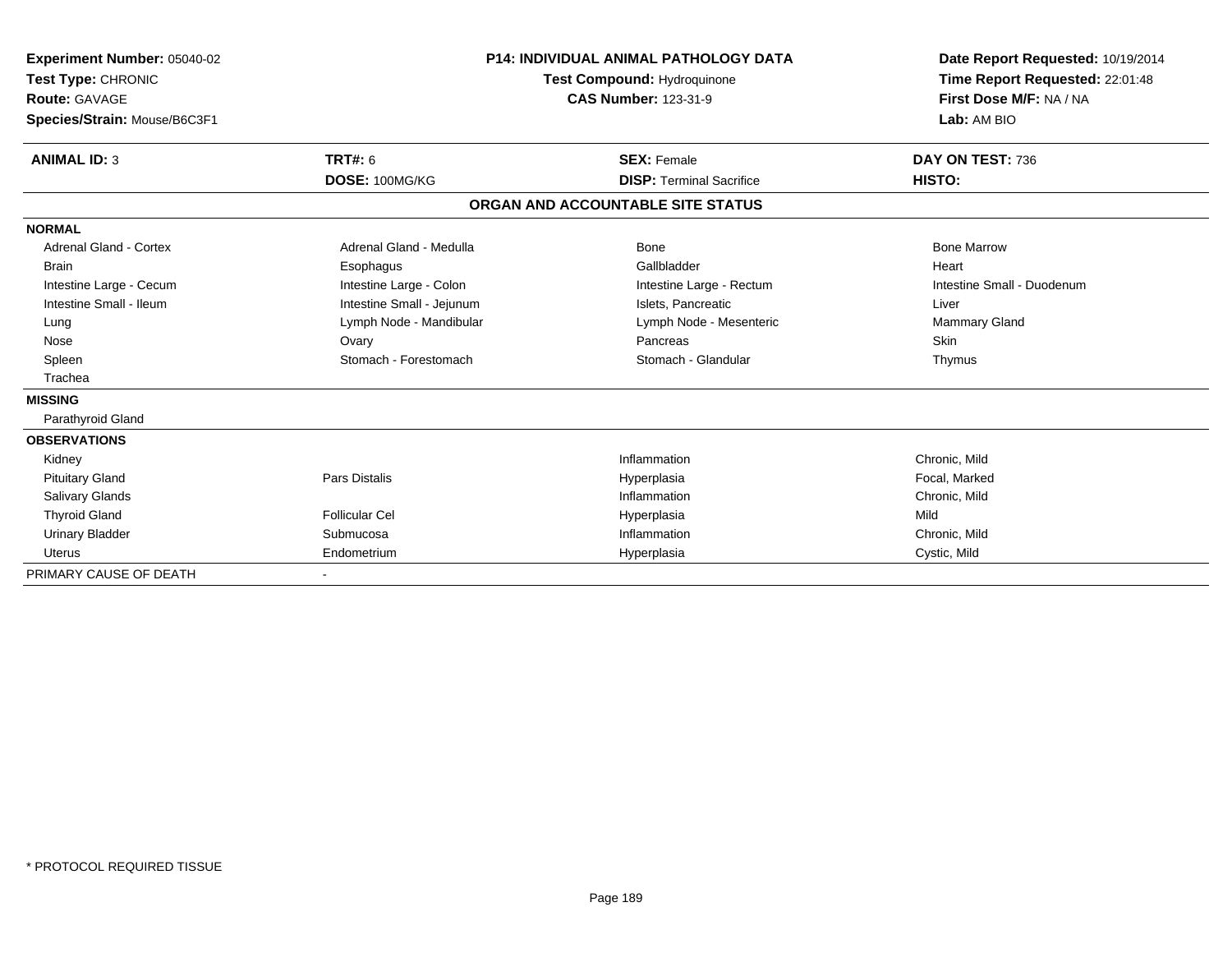| Experiment Number: 05040-02<br>Test Type: CHRONIC<br><b>Route: GAVAGE</b><br>Species/Strain: Mouse/B6C3F1 |                                                | <b>P14: INDIVIDUAL ANIMAL PATHOLOGY DATA</b><br>Test Compound: Hydroquinone<br><b>CAS Number: 123-31-9</b> | Date Report Requested: 10/19/2014<br>Time Report Requested: 22:01:48<br>First Dose M/F: NA / NA<br>Lab: AM BIO |
|-----------------------------------------------------------------------------------------------------------|------------------------------------------------|------------------------------------------------------------------------------------------------------------|----------------------------------------------------------------------------------------------------------------|
| <b>ANIMAL ID: 4</b>                                                                                       | <b>TRT#: 4</b><br><b>DOSE: VEHICLE CONTROL</b> | <b>SEX: Female</b><br><b>DISP: Moribund</b>                                                                | DAY ON TEST: 696<br>HISTO:                                                                                     |
|                                                                                                           |                                                | ORGAN AND ACCOUNTABLE SITE STATUS                                                                          |                                                                                                                |
| <b>NORMAL</b>                                                                                             |                                                |                                                                                                            |                                                                                                                |
| Adrenal Gland - Medulla                                                                                   | Bone                                           | <b>Bone Marrow</b>                                                                                         | <b>Brain</b>                                                                                                   |
| Esophagus                                                                                                 | Gallbladder                                    | Intestine Large - Cecum                                                                                    | Intestine Large - Colon                                                                                        |
| Intestine Large - Rectum                                                                                  | Intestine Small - Duodenum                     | Intestine Small - Ileum                                                                                    | Intestine Small - Jejunum                                                                                      |
| Islets, Pancreatic                                                                                        | Nose                                           | Pancreas                                                                                                   | Parathyroid Gland                                                                                              |
| <b>Pituitary Gland</b>                                                                                    | Salivary Glands                                | Skin                                                                                                       | Stomach - Forestomach                                                                                          |
| Stomach - Glandular                                                                                       | <b>Thyroid Gland</b>                           | Trachea                                                                                                    |                                                                                                                |
| <b>MISSING</b>                                                                                            |                                                |                                                                                                            |                                                                                                                |
| <b>Mammary Gland</b>                                                                                      |                                                |                                                                                                            |                                                                                                                |
| <b>OBSERVATIONS</b>                                                                                       |                                                |                                                                                                            |                                                                                                                |
| <b>Adrenal Gland</b>                                                                                      | Cortex                                         | Lymphoma Malignant Lymphocytic                                                                             |                                                                                                                |
| Heart                                                                                                     | Epicardium                                     | Lymphoma Malignant Lymphocytic                                                                             |                                                                                                                |
| Kidney                                                                                                    |                                                | Inflammation                                                                                               | Chronic, Minimal                                                                                               |
| Liver                                                                                                     |                                                | Lymphoma Malignant Lymphocytic                                                                             |                                                                                                                |
|                                                                                                           |                                                | <b>Necrosis</b>                                                                                            | Mild                                                                                                           |
| Lung                                                                                                      |                                                | Lymphoma Malignant Lymphocytic                                                                             |                                                                                                                |
| Lymph Node                                                                                                | <b>Bronchial</b>                               | Lymphoma Malignant Lymphocytic                                                                             |                                                                                                                |
|                                                                                                           | Inguinal                                       | Lymphoma Malignant Lymphocytic                                                                             |                                                                                                                |
|                                                                                                           | Mandibular                                     | Lymphoma Malignant Lymphocytic                                                                             |                                                                                                                |
|                                                                                                           | Mesenteric                                     | Lymphoma Malignant Lymphocytic                                                                             |                                                                                                                |
|                                                                                                           | Renal                                          | Lymphoma Malignant Lymphocytic                                                                             |                                                                                                                |
| Note: LYMPH MAL LYMP<br>$TGLs = 7-11$                                                                     |                                                |                                                                                                            |                                                                                                                |
| Note: LYMPH MAL LYMP<br>$TGLs = 6-4$                                                                      |                                                |                                                                                                            |                                                                                                                |
| Note: LYMPH MAL LYMP<br>$TGLs = 4-12$                                                                     |                                                |                                                                                                            |                                                                                                                |
| $TGLs = 8-10$<br>Note: LYMPH MAL LYMP                                                                     |                                                |                                                                                                            |                                                                                                                |
| Note: LYMPH MAL LYMP<br>$TGLs = 5-13$                                                                     |                                                |                                                                                                            |                                                                                                                |
| Ovary                                                                                                     |                                                | Cyst                                                                                                       |                                                                                                                |
|                                                                                                           | <b>Periovarn Tiss</b>                          | Lymphoma Malignant Lymphocytic                                                                             |                                                                                                                |
| Note: CYST<br>$TGLs = 9-5$                                                                                |                                                |                                                                                                            |                                                                                                                |
| Spleen                                                                                                    |                                                | Lymphoma Malignant Lymphocytic                                                                             |                                                                                                                |
| Note: LYMPH MAL LYMP<br>$TGLs = 2-2$                                                                      |                                                |                                                                                                            |                                                                                                                |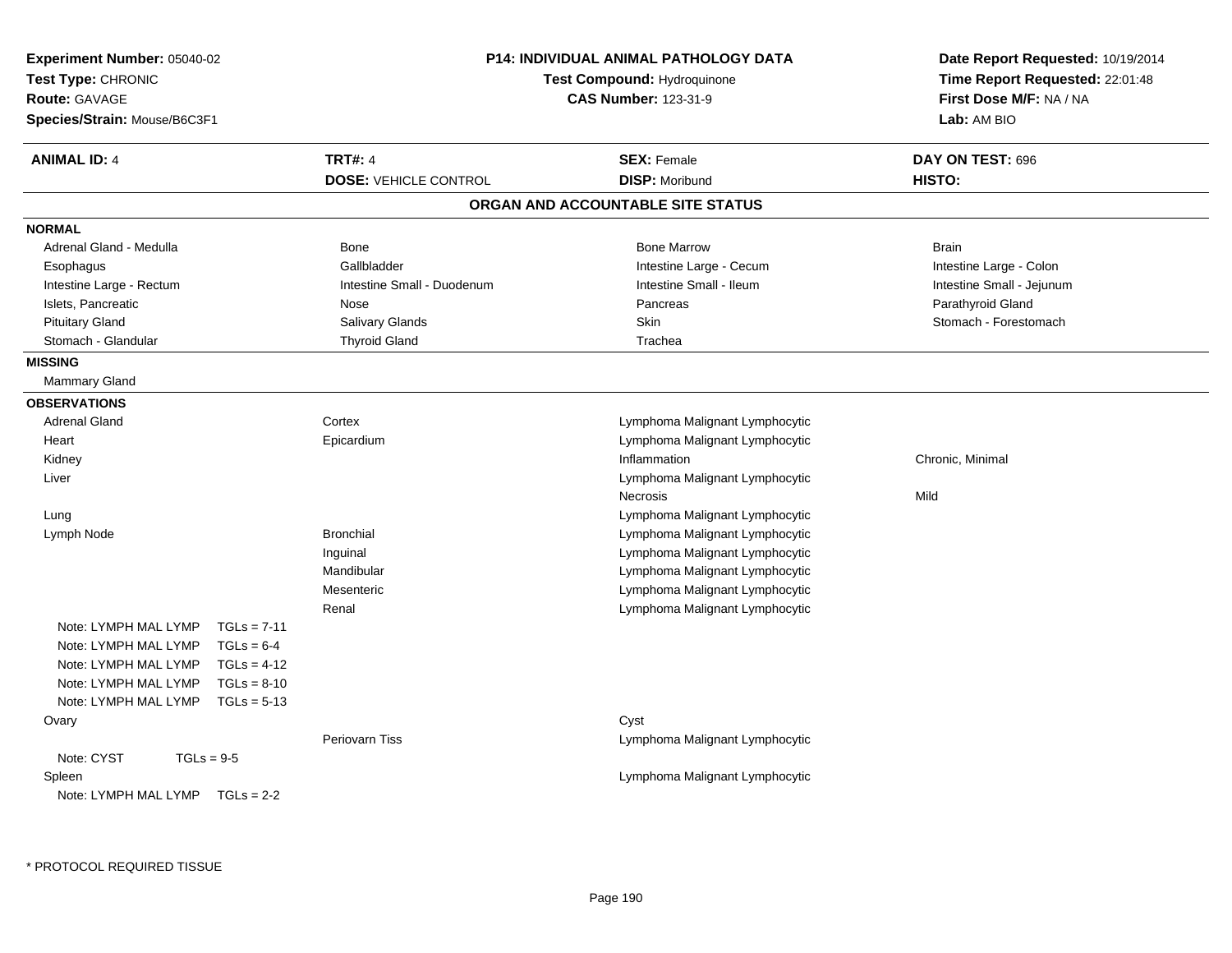| <b>Experiment Number: 05040-02</b><br><b>Test Type: CHRONIC</b> |                              | <b>P14: INDIVIDUAL ANIMAL PATHOLOGY DATA</b><br><b>Test Compound: Hydroquinone</b> | Date Report Requested: 10/19/2014<br>Time Report Requested: 22:01:48 |
|-----------------------------------------------------------------|------------------------------|------------------------------------------------------------------------------------|----------------------------------------------------------------------|
| <b>Route: GAVAGE</b>                                            |                              | <b>CAS Number: 123-31-9</b>                                                        | First Dose M/F: NA / NA                                              |
| Species/Strain: Mouse/B6C3F1                                    |                              |                                                                                    | Lab: AM BIO                                                          |
| <b>ANIMAL ID: 4</b>                                             | <b>TRT#: 4</b>               | <b>SEX:</b> Female                                                                 | DAY ON TEST: 696                                                     |
|                                                                 | <b>DOSE: VEHICLE CONTROL</b> | <b>DISP:</b> Moribund                                                              | HISTO:                                                               |
|                                                                 |                              | ORGAN AND ACCOUNTABLE SITE STATUS                                                  |                                                                      |
| Thymus                                                          |                              | Lymphoma Malignant Lymphocytic                                                     |                                                                      |
| Note: LYMPH MAL LYMP<br>$TGLs = 3-4$                            |                              |                                                                                    |                                                                      |
| <b>Urinary Bladder</b>                                          | Submucosa                    | Inflammation                                                                       | Chronic, Minimal                                                     |
| Uterus                                                          | Endometrium<br>Hyperplasia   |                                                                                    | Cystic, Moderate                                                     |
| PRIMARY CAUSE OF DEATH                                          |                              |                                                                                    |                                                                      |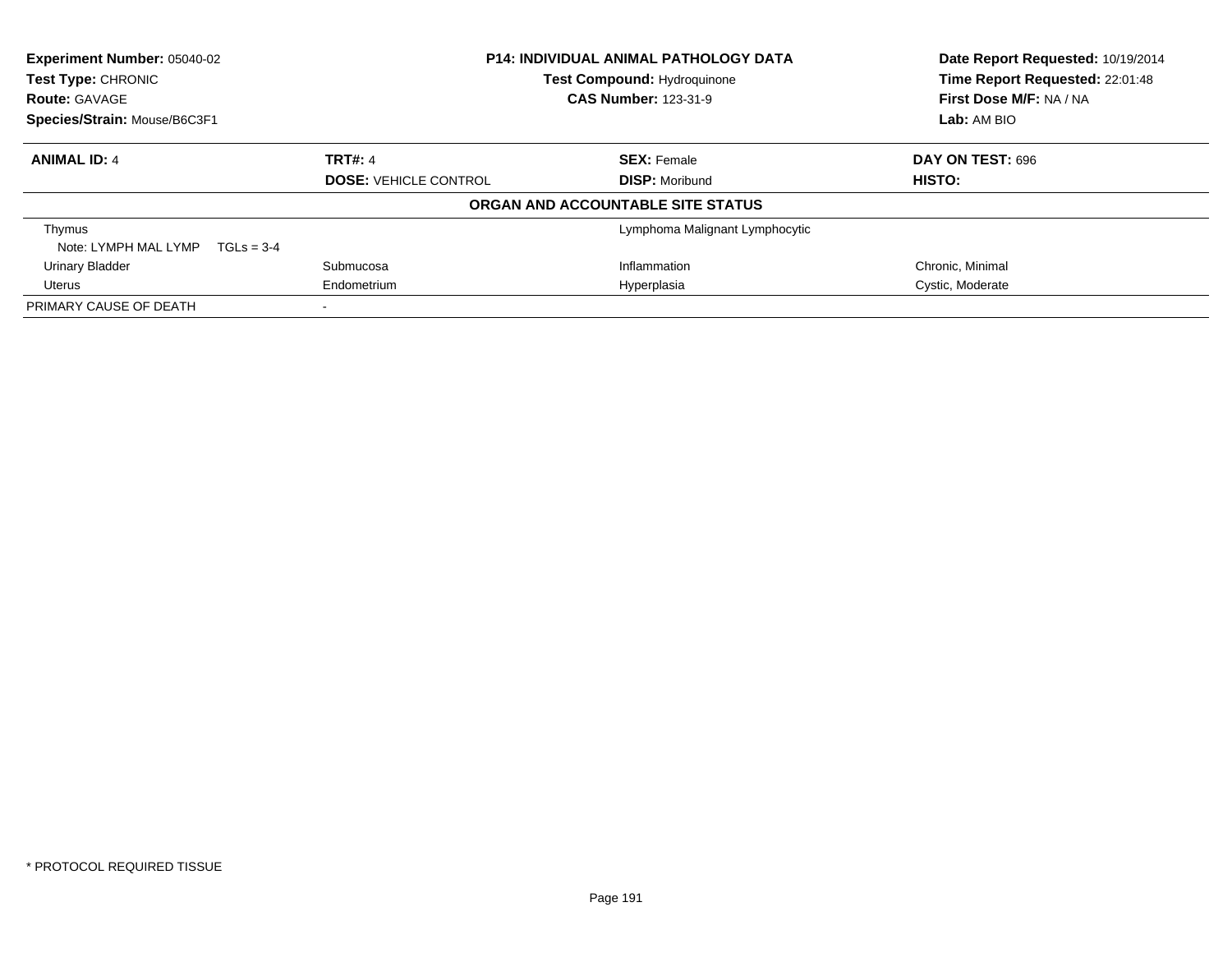| Experiment Number: 05040-02<br>Test Type: CHRONIC<br><b>Route: GAVAGE</b><br>Species/Strain: Mouse/B6C3F1 |                       | <b>P14: INDIVIDUAL ANIMAL PATHOLOGY DATA</b><br>Test Compound: Hydroquinone<br><b>CAS Number: 123-31-9</b> | Date Report Requested: 10/19/2014<br>Time Report Requested: 22:01:48<br>First Dose M/F: NA / NA<br>Lab: AM BIO |
|-----------------------------------------------------------------------------------------------------------|-----------------------|------------------------------------------------------------------------------------------------------------|----------------------------------------------------------------------------------------------------------------|
| <b>ANIMAL ID: 4</b>                                                                                       | <b>TRT#: 5</b>        | <b>SEX: Female</b>                                                                                         | DAY ON TEST: 736                                                                                               |
|                                                                                                           | DOSE: 50 MG/KG        | <b>DISP: Terminal Sacrifice</b>                                                                            | HISTO:                                                                                                         |
|                                                                                                           |                       | ORGAN AND ACCOUNTABLE SITE STATUS                                                                          |                                                                                                                |
| <b>NORMAL</b>                                                                                             |                       |                                                                                                            |                                                                                                                |
| Lung                                                                                                      | Salivary Glands       |                                                                                                            |                                                                                                                |
| <b>OBSERVATIONS</b>                                                                                       |                       |                                                                                                            |                                                                                                                |
| Liver                                                                                                     |                       | <b>Basophilic Focus</b>                                                                                    |                                                                                                                |
|                                                                                                           |                       | Hepatocellular Adenoma                                                                                     |                                                                                                                |
| [Hepatocellular Adenoma TGLS = 2-2]                                                                       |                       |                                                                                                            |                                                                                                                |
| <b>Mammary Gland</b>                                                                                      |                       | Adenocarcinoma                                                                                             |                                                                                                                |
| Note: ADENOCARC<br>$TGLs = 1-8$                                                                           |                       |                                                                                                            |                                                                                                                |
| Ovary                                                                                                     | Periovarn Tiss        | Inflammation                                                                                               | Chronic, Moderate                                                                                              |
| <b>Pituitary Gland</b>                                                                                    | Pars Distalis         | Adenoma                                                                                                    |                                                                                                                |
| [Adenoma TGLS = $3-4$ ]                                                                                   |                       |                                                                                                            |                                                                                                                |
| <b>Thyroid Gland</b>                                                                                      | <b>Follicular Cel</b> | Hyperplasia                                                                                                | Mild                                                                                                           |
| PRIMARY CAUSE OF DEATH                                                                                    |                       |                                                                                                            |                                                                                                                |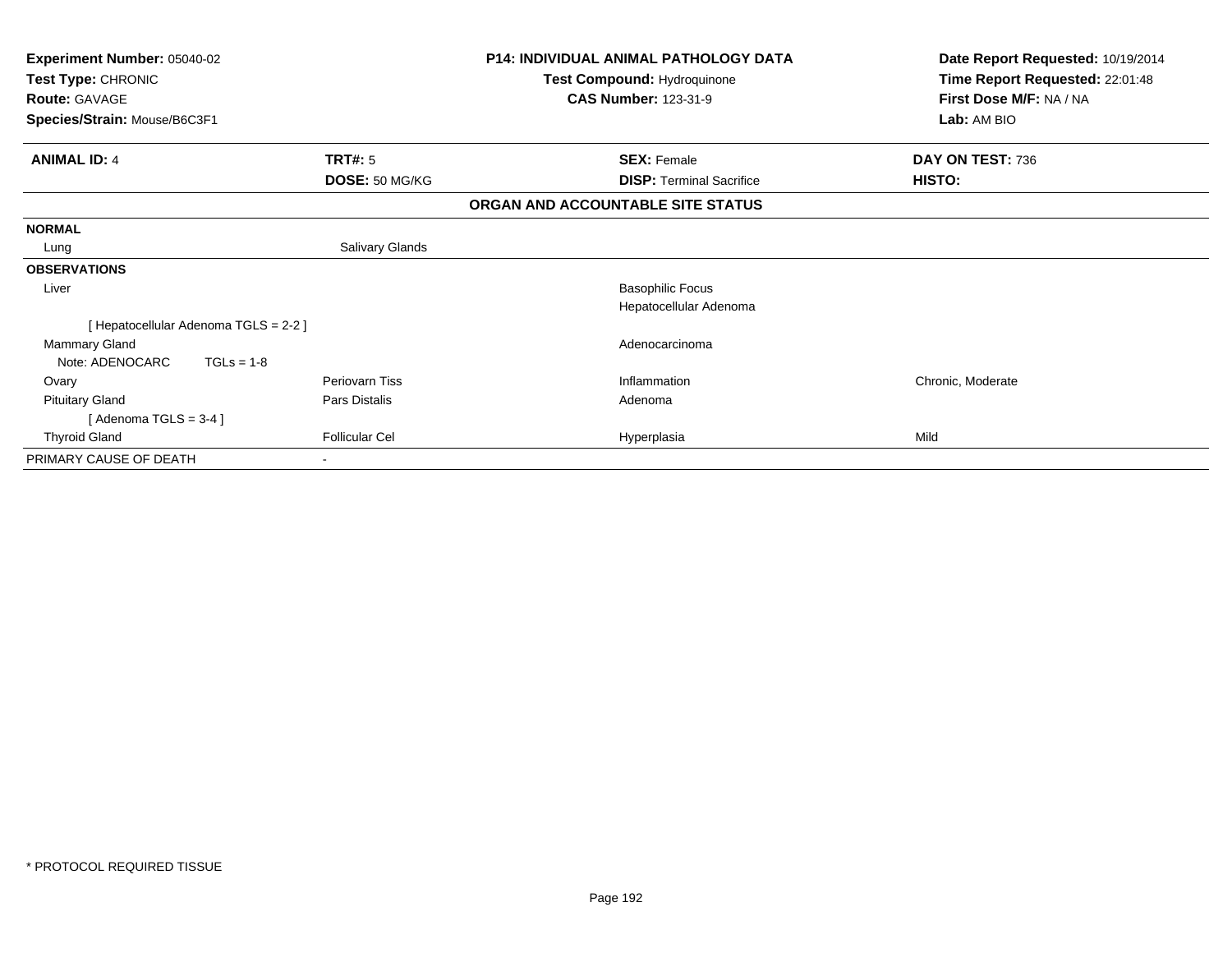| Experiment Number: 05040-02<br>Test Type: CHRONIC<br>Route: GAVAGE<br>Species/Strain: Mouse/B6C3F1 |                           | <b>P14: INDIVIDUAL ANIMAL PATHOLOGY DATA</b><br>Test Compound: Hydroquinone<br><b>CAS Number: 123-31-9</b> | Date Report Requested: 10/19/2014<br>Time Report Requested: 22:01:48<br>First Dose M/F: NA / NA<br>Lab: AM BIO |  |
|----------------------------------------------------------------------------------------------------|---------------------------|------------------------------------------------------------------------------------------------------------|----------------------------------------------------------------------------------------------------------------|--|
| <b>ANIMAL ID: 4</b>                                                                                | <b>TRT#: 6</b>            | <b>SEX: Female</b>                                                                                         | DAY ON TEST: 736                                                                                               |  |
|                                                                                                    | DOSE: 100MG/KG            | <b>DISP: Terminal Sacrifice</b>                                                                            | HISTO:                                                                                                         |  |
|                                                                                                    |                           | ORGAN AND ACCOUNTABLE SITE STATUS                                                                          |                                                                                                                |  |
| <b>NORMAL</b>                                                                                      |                           |                                                                                                            |                                                                                                                |  |
| <b>Adrenal Gland - Cortex</b>                                                                      | Adrenal Gland - Medulla   | Bone                                                                                                       | <b>Bone Marrow</b>                                                                                             |  |
| <b>Brain</b>                                                                                       | Esophagus                 | Gallbladder                                                                                                | Heart                                                                                                          |  |
| Intestine Large - Cecum                                                                            | Intestine Large - Colon   | Intestine Large - Rectum                                                                                   | Intestine Small - Duodenum                                                                                     |  |
| Intestine Small - Ileum                                                                            | Intestine Small - Jejunum | Islets, Pancreatic                                                                                         | <b>Mammary Gland</b>                                                                                           |  |
| Nose                                                                                               | Pancreas                  | Parathyroid Gland                                                                                          | Skin                                                                                                           |  |
| Stomach - Forestomach                                                                              | Stomach - Glandular       | Trachea                                                                                                    |                                                                                                                |  |
| <b>OBSERVATIONS</b>                                                                                |                           |                                                                                                            |                                                                                                                |  |
| Kidney                                                                                             |                           | Inflammation                                                                                               | Chronic, Minimal                                                                                               |  |
| Liver                                                                                              |                           | Histiocytic Sarcoma                                                                                        |                                                                                                                |  |
| Note: HISTIO SARC<br>$TGLs = 2-2$                                                                  |                           |                                                                                                            |                                                                                                                |  |
| Lung                                                                                               |                           | Inflammation                                                                                               | Chronic, Minimal                                                                                               |  |
| Lymph Node                                                                                         | Mandibular                | Histiocytic Sarcoma                                                                                        |                                                                                                                |  |
|                                                                                                    | Mesenteric                | Histiocytic Sarcoma                                                                                        |                                                                                                                |  |
|                                                                                                    | Pancreatic                | Histiocytic Sarcoma                                                                                        |                                                                                                                |  |
| Note: HISTIO SARC<br>$TGLs = 3-10$                                                                 |                           |                                                                                                            |                                                                                                                |  |
| Ovary                                                                                              |                           | Cyst                                                                                                       |                                                                                                                |  |
| <b>Pituitary Gland</b>                                                                             | <b>Pars Distalis</b>      | Hyperplasia                                                                                                | Focal, Mild                                                                                                    |  |
| Salivary Glands                                                                                    |                           | Histiocytic Sarcoma                                                                                        |                                                                                                                |  |
| Spleen                                                                                             |                           | Hematopoietic Cell Proliferation                                                                           | Marked                                                                                                         |  |
| Note: HEMA CELL PROL TGLs = 1-2                                                                    |                           |                                                                                                            |                                                                                                                |  |
| Thymus                                                                                             |                           | Ectopic Parathyroid Gland                                                                                  |                                                                                                                |  |
| <b>Thyroid Gland</b>                                                                               | <b>Follicular Cel</b>     | Hyperplasia                                                                                                | Mild                                                                                                           |  |
| <b>Urinary Bladder</b>                                                                             | Submucosa                 | Inflammation                                                                                               | Chronic, Mild                                                                                                  |  |
| <b>Uterus</b>                                                                                      | Endometrium               | Hyperplasia                                                                                                | Cystic, Mild                                                                                                   |  |
| PRIMARY CAUSE OF DEATH                                                                             |                           |                                                                                                            |                                                                                                                |  |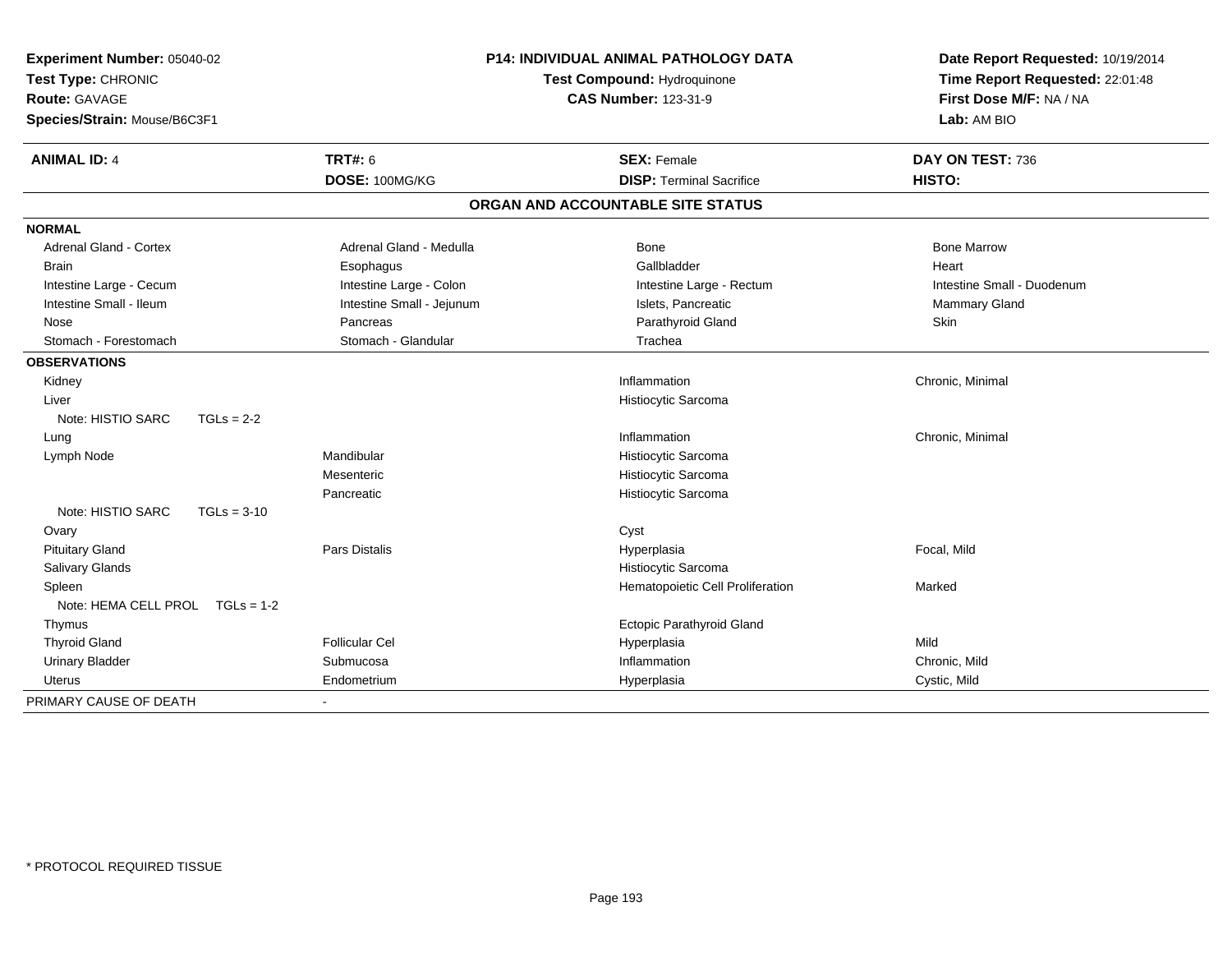| Experiment Number: 05040-02<br>Test Type: CHRONIC<br><b>Route: GAVAGE</b><br>Species/Strain: Mouse/B6C3F1 |                              | <b>P14: INDIVIDUAL ANIMAL PATHOLOGY DATA</b><br>Test Compound: Hydroquinone<br><b>CAS Number: 123-31-9</b> | Date Report Requested: 10/19/2014<br>Time Report Requested: 22:01:48<br>First Dose M/F: NA / NA<br>Lab: AM BIO |  |
|-----------------------------------------------------------------------------------------------------------|------------------------------|------------------------------------------------------------------------------------------------------------|----------------------------------------------------------------------------------------------------------------|--|
| <b>ANIMAL ID: 5</b>                                                                                       | <b>TRT#: 4</b>               | <b>SEX: Female</b>                                                                                         | DAY ON TEST: 735                                                                                               |  |
|                                                                                                           | <b>DOSE: VEHICLE CONTROL</b> | <b>DISP: Terminal Sacrifice</b>                                                                            | <b>HISTO:</b>                                                                                                  |  |
|                                                                                                           |                              | ORGAN AND ACCOUNTABLE SITE STATUS                                                                          |                                                                                                                |  |
| <b>NORMAL</b>                                                                                             |                              |                                                                                                            |                                                                                                                |  |
| Adrenal Gland - Medulla                                                                                   | <b>Bone</b>                  | <b>Bone Marrow</b>                                                                                         | <b>Brain</b>                                                                                                   |  |
| Esophagus                                                                                                 | Gallbladder                  | Heart                                                                                                      | Intestine Large - Cecum                                                                                        |  |
| Intestine Large - Colon                                                                                   | Intestine Large - Rectum     | Intestine Small - Duodenum                                                                                 | Intestine Small - Ileum                                                                                        |  |
| Intestine Small - Jejunum                                                                                 | Islets, Pancreatic           | Lymph Node - Mandibular                                                                                    | Lymph Node - Mesenteric                                                                                        |  |
| Nose                                                                                                      | Ovary                        | Pancreas                                                                                                   | Parathyroid Gland                                                                                              |  |
| Salivary Glands                                                                                           | Skin                         | Stomach - Forestomach                                                                                      | Stomach - Glandular                                                                                            |  |
| Thymus                                                                                                    | Trachea                      |                                                                                                            |                                                                                                                |  |
| <b>OBSERVATIONS</b>                                                                                       |                              |                                                                                                            |                                                                                                                |  |
| <b>Adrenal Gland</b>                                                                                      | Cortex                       | Degeneration                                                                                               | Focal, Marked                                                                                                  |  |
| Kidney                                                                                                    |                              | Inflammation                                                                                               | Chronic, Minimal                                                                                               |  |
| Liver                                                                                                     |                              | Fatty Change                                                                                               | Mild                                                                                                           |  |
|                                                                                                           |                              | Hematopoietic Cell Proliferation                                                                           | Minimal                                                                                                        |  |
| Lung                                                                                                      |                              | Inflammation                                                                                               | Chronic, Moderate                                                                                              |  |
| Mammary Gland                                                                                             |                              | Hyperplasia                                                                                                | Mild                                                                                                           |  |
| Mesentery                                                                                                 | Fat                          | Necrosis                                                                                                   | Focal, Marked                                                                                                  |  |
| Note: NECROSIS<br>$TGLs = 1-10$                                                                           |                              |                                                                                                            |                                                                                                                |  |
| <b>Pituitary Gland</b>                                                                                    | <b>Pars Distalis</b>         | Adenoma                                                                                                    |                                                                                                                |  |
| Note: ADENOMA<br>$TGLs = 3-4$                                                                             |                              |                                                                                                            |                                                                                                                |  |
| Spleen                                                                                                    |                              | Hematopoietic Cell Proliferation                                                                           | Marked                                                                                                         |  |
| Note: HEMA CELL PROL TGLs = 4-2                                                                           |                              |                                                                                                            |                                                                                                                |  |
| <b>Thyroid Gland</b>                                                                                      | <b>Follicular Cel</b>        | Hyperplasia                                                                                                | Mild                                                                                                           |  |
| <b>Urinary Bladder</b>                                                                                    | Submucosa                    | Inflammation                                                                                               | Chronic. Minimal                                                                                               |  |
| Uterus                                                                                                    | Endometrium                  | Hyperplasia                                                                                                | Cystic, Mild                                                                                                   |  |
| Note: HYPERPLASIA<br>$TGLs = 2-5$                                                                         |                              |                                                                                                            |                                                                                                                |  |
| PRIMARY CAUSE OF DEATH                                                                                    |                              |                                                                                                            |                                                                                                                |  |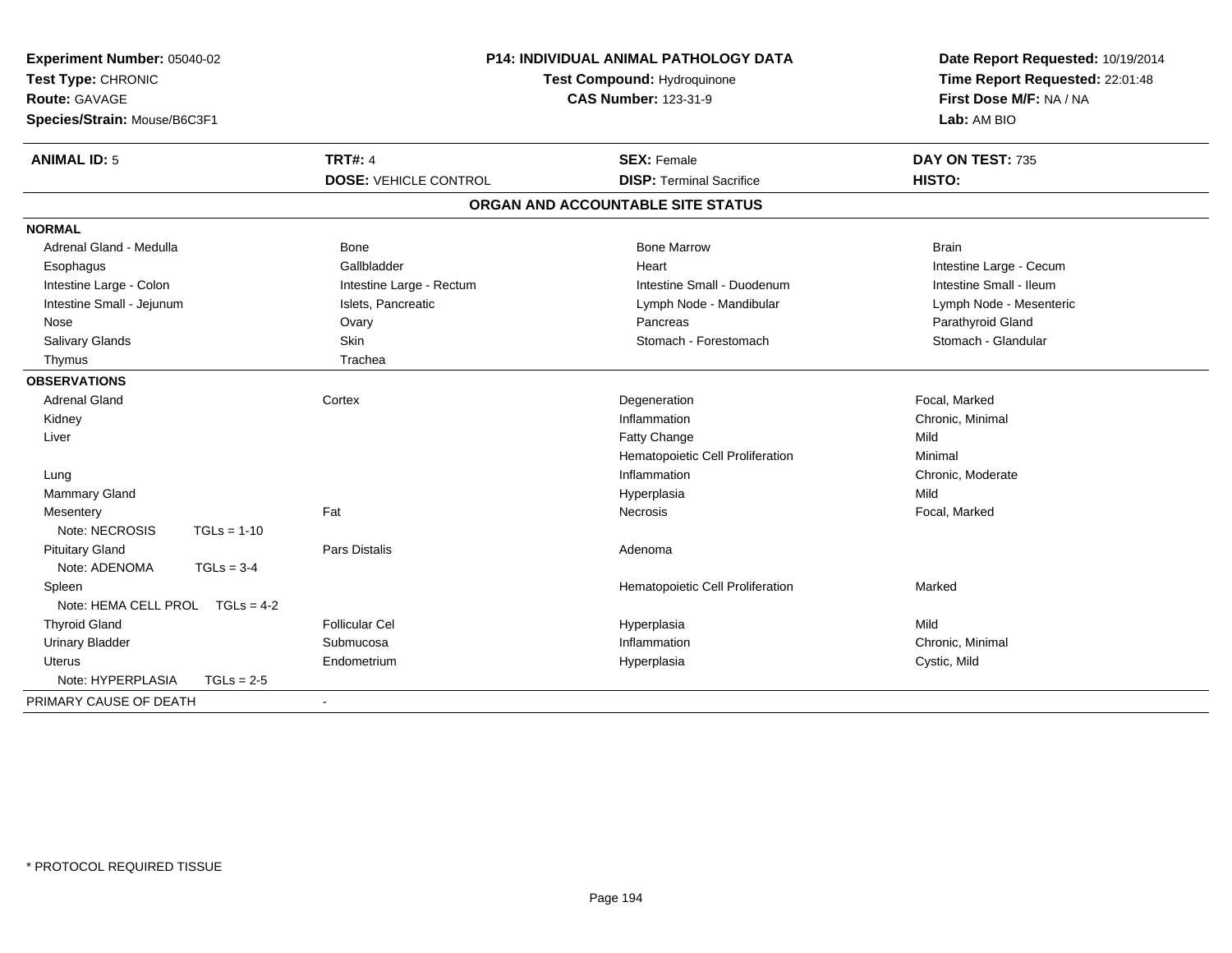| Experiment Number: 05040-02<br>Test Type: CHRONIC<br><b>Route: GAVAGE</b><br>Species/Strain: Mouse/B6C3F1 |               |                           | <b>P14: INDIVIDUAL ANIMAL PATHOLOGY DATA</b><br>Test Compound: Hydroquinone<br><b>CAS Number: 123-31-9</b> | Date Report Requested: 10/19/2014<br>Time Report Requested: 22:01:48<br>First Dose M/F: NA / NA<br>Lab: AM BIO |
|-----------------------------------------------------------------------------------------------------------|---------------|---------------------------|------------------------------------------------------------------------------------------------------------|----------------------------------------------------------------------------------------------------------------|
| <b>ANIMAL ID: 5</b>                                                                                       |               | TRT#: 6                   | <b>SEX: Female</b>                                                                                         | DAY ON TEST: 561                                                                                               |
|                                                                                                           |               | DOSE: 100MG/KG            | <b>DISP: Moribund</b>                                                                                      | HISTO:                                                                                                         |
|                                                                                                           |               |                           | ORGAN AND ACCOUNTABLE SITE STATUS                                                                          |                                                                                                                |
| <b>NORMAL</b>                                                                                             |               |                           |                                                                                                            |                                                                                                                |
| <b>Adrenal Gland - Cortex</b>                                                                             |               | Adrenal Gland - Medulla   | Bone                                                                                                       | <b>Bone Marrow</b>                                                                                             |
| <b>Brain</b>                                                                                              |               | Esophagus                 | Gallbladder                                                                                                | Heart                                                                                                          |
| Intestine Large - Cecum                                                                                   |               | Intestine Large - Colon   | Intestine Large - Rectum                                                                                   | Intestine Small - Duodenum                                                                                     |
| Intestine Small - Ileum                                                                                   |               | Intestine Small - Jejunum | Islets, Pancreatic                                                                                         | Liver                                                                                                          |
| Lymph Node - Mandibular                                                                                   |               | Lymph Node - Mesenteric   | Mammary Gland                                                                                              | Nose                                                                                                           |
| Pancreas                                                                                                  |               | <b>Pituitary Gland</b>    | Skin                                                                                                       | Spinal Cord                                                                                                    |
| Stomach - Forestomach                                                                                     |               | Stomach - Glandular       | Thymus                                                                                                     | Trachea                                                                                                        |
| <b>Uterus</b>                                                                                             |               |                           |                                                                                                            |                                                                                                                |
| <b>MISSING</b>                                                                                            |               |                           |                                                                                                            |                                                                                                                |
| Parathyroid Gland                                                                                         |               |                           |                                                                                                            |                                                                                                                |
| <b>OBSERVATIONS</b>                                                                                       |               |                           |                                                                                                            |                                                                                                                |
| Kidney                                                                                                    |               |                           | Inflammation                                                                                               | Chronic, Moderate                                                                                              |
|                                                                                                           |               |                           | Metaplasia                                                                                                 | Osseous, Focal, Moderate                                                                                       |
| Note: METAPL                                                                                              | $TGLs = 3-11$ |                           |                                                                                                            |                                                                                                                |
| Lung                                                                                                      |               |                           | Inflammation                                                                                               | Chronic, Mild                                                                                                  |
|                                                                                                           |               |                           | Metaplasia                                                                                                 | Osseous, Mild                                                                                                  |
| Note: METAPL                                                                                              | $TGLs = 2-3$  |                           |                                                                                                            |                                                                                                                |
| Ovary                                                                                                     |               |                           | Cyst                                                                                                       |                                                                                                                |
|                                                                                                           |               | <b>Periovarn Tiss</b>     | Inflammation                                                                                               | Chronic, Mild                                                                                                  |
| Note: CYST                                                                                                | $TGLs = 1-5$  |                           |                                                                                                            |                                                                                                                |
| Salivary Glands                                                                                           |               |                           | Inflammation                                                                                               | Chronic, Minimal                                                                                               |
| Spleen                                                                                                    |               |                           | Hyperplasia                                                                                                | Lymphoid, Moderate                                                                                             |
| <b>Thyroid Gland</b>                                                                                      |               | Follicle                  | Cyst                                                                                                       |                                                                                                                |
| <b>Urinary Bladder</b>                                                                                    |               | Submucosa                 | Inflammation                                                                                               | Chronic, Mild                                                                                                  |
| PRIMARY CAUSE OF DEATH                                                                                    |               |                           |                                                                                                            |                                                                                                                |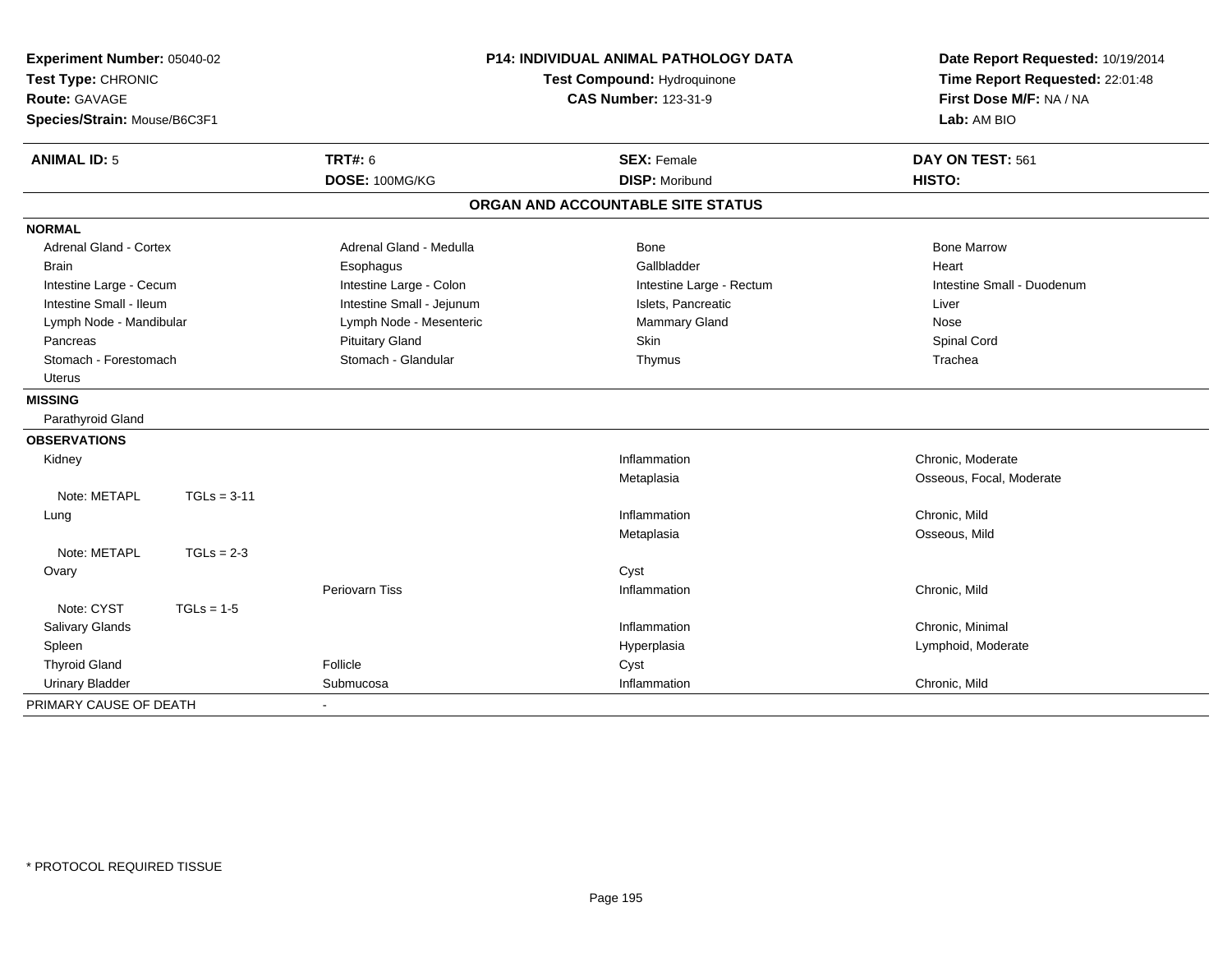| Experiment Number: 05040-02<br>Test Type: CHRONIC<br><b>Route: GAVAGE</b><br>Species/Strain: Mouse/B6C3F1 | <b>P14: INDIVIDUAL ANIMAL PATHOLOGY DATA</b><br>Test Compound: Hydroquinone<br><b>CAS Number: 123-31-9</b> |                                                       | Date Report Requested: 10/19/2014<br>Time Report Requested: 22:01:48<br>First Dose M/F: NA / NA<br>Lab: AM BIO |
|-----------------------------------------------------------------------------------------------------------|------------------------------------------------------------------------------------------------------------|-------------------------------------------------------|----------------------------------------------------------------------------------------------------------------|
| <b>ANIMAL ID: 6</b>                                                                                       | <b>TRT#: 4</b><br><b>DOSE: VEHICLE CONTROL</b>                                                             | <b>SEX: Female</b><br><b>DISP: Terminal Sacrifice</b> | DAY ON TEST: 737<br>HISTO:                                                                                     |
|                                                                                                           |                                                                                                            |                                                       |                                                                                                                |
|                                                                                                           |                                                                                                            | ORGAN AND ACCOUNTABLE SITE STATUS                     |                                                                                                                |
| <b>NORMAL</b>                                                                                             |                                                                                                            |                                                       |                                                                                                                |
| Adrenal Gland - Cortex                                                                                    | <b>Bone</b>                                                                                                | <b>Bone Marrow</b>                                    | <b>Brain</b>                                                                                                   |
| Esophagus                                                                                                 | Gallbladder                                                                                                | Heart                                                 | Intestine Large - Cecum                                                                                        |
| Intestine Large - Colon                                                                                   | Intestine Large - Rectum                                                                                   | Intestine Small - Duodenum                            | Intestine Small - Ileum                                                                                        |
| Intestine Small - Jejunum                                                                                 | Islets, Pancreatic                                                                                         | Liver                                                 | Lung                                                                                                           |
| Lymph Node - Mandibular                                                                                   | Mammary Gland                                                                                              | Nose                                                  | Ovary                                                                                                          |
| Pancreas                                                                                                  | Parathyroid Gland                                                                                          | <b>Pituitary Gland</b>                                | <b>Skin</b>                                                                                                    |
| Spleen                                                                                                    | Stomach - Forestomach                                                                                      | Stomach - Glandular                                   | Thymus                                                                                                         |
| <b>Thyroid Gland</b>                                                                                      | Trachea                                                                                                    |                                                       |                                                                                                                |
| <b>OBSERVATIONS</b>                                                                                       |                                                                                                            |                                                       |                                                                                                                |
| <b>Adrenal Gland</b>                                                                                      | Medulla                                                                                                    | Pheochromocytoma Malignant                            |                                                                                                                |
| Note: PHEOCHROM MAL<br>$TGLs = 3-4$                                                                       |                                                                                                            |                                                       |                                                                                                                |
| Kidney                                                                                                    |                                                                                                            | Inflammation                                          | Chronic, Mild                                                                                                  |
| Lymph Node                                                                                                | Mesenteric                                                                                                 | Lymphoma Malignant Lymphocytic                        |                                                                                                                |
| Mesentery                                                                                                 | Fat                                                                                                        | <b>Necrosis</b>                                       | Focal, Mild                                                                                                    |
| Note: NECROSIS<br>$TGLs = 1-10$                                                                           |                                                                                                            |                                                       |                                                                                                                |
| Salivary Glands                                                                                           |                                                                                                            | Inflammation                                          | Chronic, Mild                                                                                                  |
| <b>Urinary Bladder</b>                                                                                    | Submucosa                                                                                                  | Inflammation                                          | Chronic, Mild                                                                                                  |
| Uterus                                                                                                    | Endometrium                                                                                                | Hyperplasia                                           | Cystic, Mild                                                                                                   |
|                                                                                                           | Endometrium                                                                                                | Inflammation                                          | Suppurative, Moderate                                                                                          |
| Note: INFLAMMATION<br>$TGLs = 2-5$                                                                        |                                                                                                            |                                                       |                                                                                                                |
| PRIMARY CAUSE OF DEATH                                                                                    | $\blacksquare$                                                                                             |                                                       |                                                                                                                |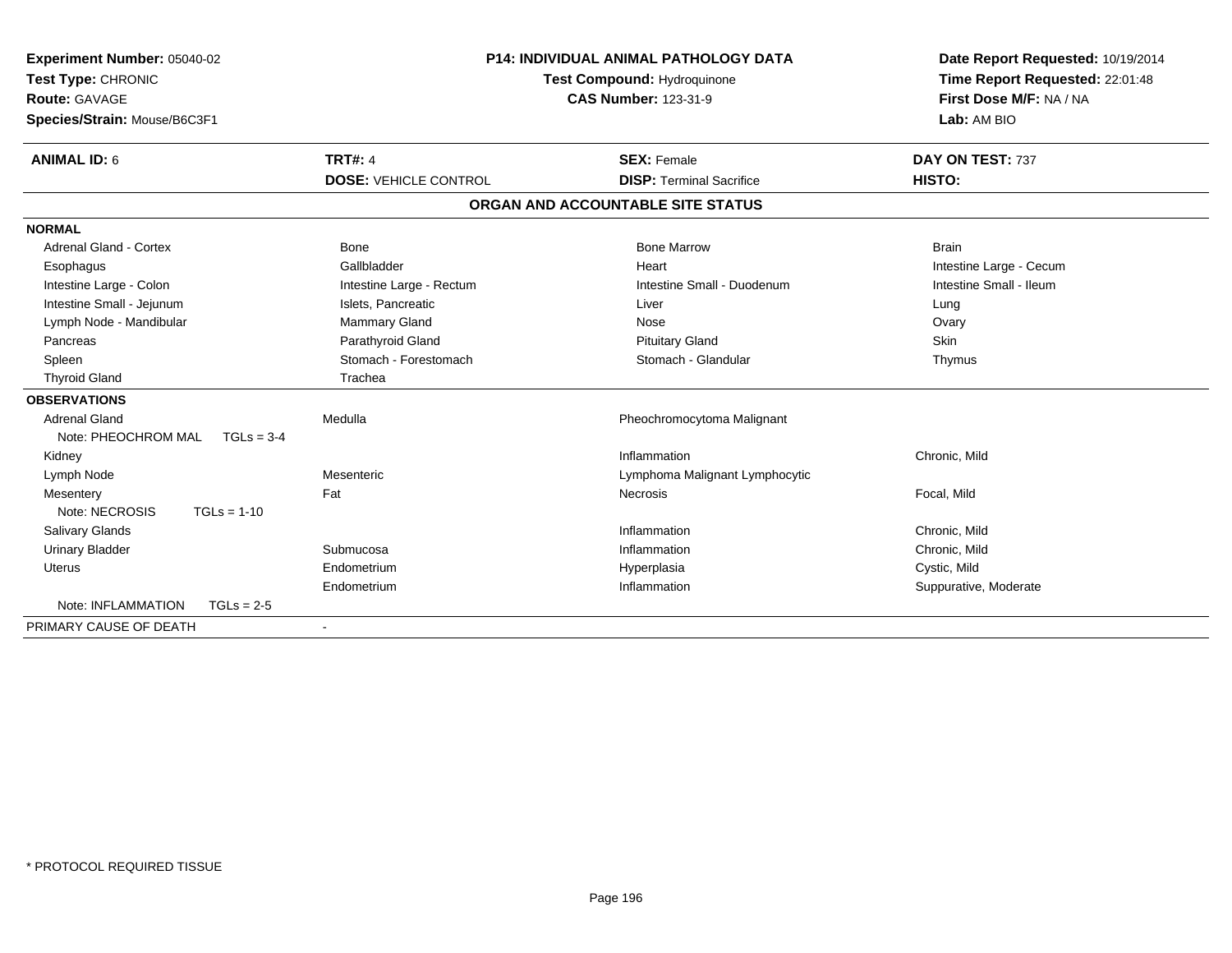| Experiment Number: 05040-02<br>Test Type: CHRONIC<br><b>Route: GAVAGE</b> |                       | P14: INDIVIDUAL ANIMAL PATHOLOGY DATA<br>Test Compound: Hydroquinone<br><b>CAS Number: 123-31-9</b> | Date Report Requested: 10/19/2014<br>Time Report Requested: 22:01:48<br>First Dose M/F: NA / NA<br>Lab: AM BIO |
|---------------------------------------------------------------------------|-----------------------|-----------------------------------------------------------------------------------------------------|----------------------------------------------------------------------------------------------------------------|
| Species/Strain: Mouse/B6C3F1                                              |                       |                                                                                                     |                                                                                                                |
| <b>ANIMAL ID: 6</b>                                                       | <b>TRT#:</b> 5        | <b>SEX: Female</b>                                                                                  | DAY ON TEST: 736                                                                                               |
|                                                                           | DOSE: 50 MG/KG        | <b>DISP:</b> Terminal Sacrifice                                                                     | <b>HISTO:</b>                                                                                                  |
|                                                                           |                       | ORGAN AND ACCOUNTABLE SITE STATUS                                                                   |                                                                                                                |
| <b>NORMAL</b>                                                             |                       |                                                                                                     |                                                                                                                |
| Harderian Gland                                                           | Liver                 | Lung                                                                                                |                                                                                                                |
| <b>OBSERVATIONS</b>                                                       |                       |                                                                                                     |                                                                                                                |
| Ovary                                                                     |                       | Angiectasis                                                                                         | Marked                                                                                                         |
| <b>Pituitary Gland</b>                                                    | Pars Distalis         | Adenoma                                                                                             |                                                                                                                |
| [Adenoma TGLS = $2-4$ ]                                                   |                       |                                                                                                     |                                                                                                                |
| <b>Salivary Glands</b>                                                    |                       | Inflammation                                                                                        | Chronic, Mild                                                                                                  |
| <b>Thyroid Gland</b>                                                      | <b>Follicular Cel</b> | Hyperplasia                                                                                         | Marked                                                                                                         |
|                                                                           |                       | Inflammation                                                                                        | Chronic, Mild                                                                                                  |
| PRIMARY CAUSE OF DEATH                                                    |                       |                                                                                                     |                                                                                                                |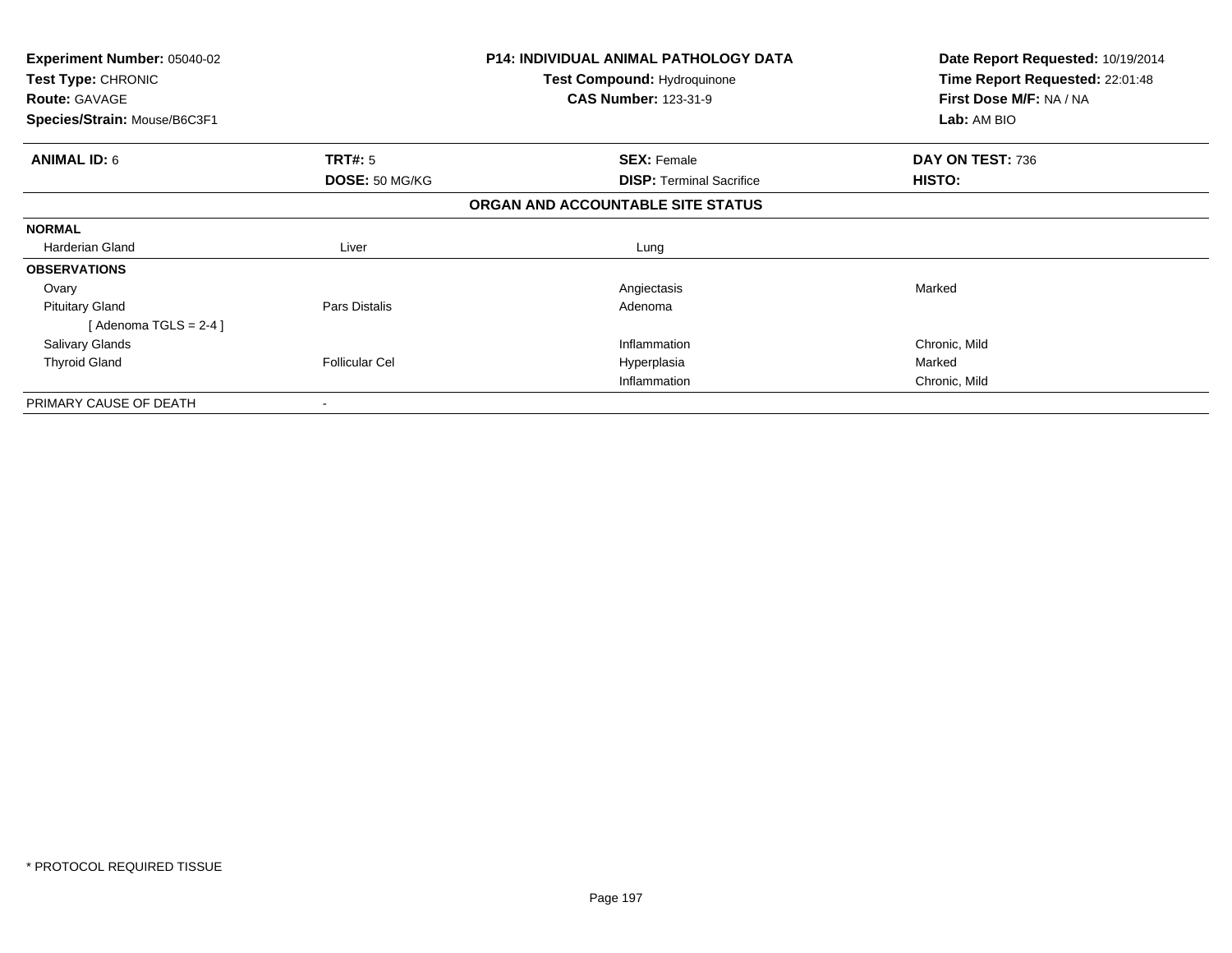| <b>Experiment Number: 05040-02</b><br>Test Type: CHRONIC<br><b>Route: GAVAGE</b><br>Species/Strain: Mouse/B6C3F1 | <b>P14: INDIVIDUAL ANIMAL PATHOLOGY DATA</b><br><b>Test Compound: Hydroquinone</b><br><b>CAS Number: 123-31-9</b> |                                   | Date Report Requested: 10/19/2014<br>Time Report Requested: 22:01:48<br>First Dose M/F: NA / NA<br>Lab: AM BIO |
|------------------------------------------------------------------------------------------------------------------|-------------------------------------------------------------------------------------------------------------------|-----------------------------------|----------------------------------------------------------------------------------------------------------------|
| <b>ANIMAL ID: 6</b>                                                                                              | <b>TRT#: 6</b>                                                                                                    | <b>SEX: Female</b>                | DAY ON TEST: 644                                                                                               |
|                                                                                                                  | DOSE: 100MG/KG                                                                                                    | <b>DISP: Moribund</b>             | HISTO:                                                                                                         |
|                                                                                                                  |                                                                                                                   | ORGAN AND ACCOUNTABLE SITE STATUS |                                                                                                                |
| <b>NORMAL</b>                                                                                                    |                                                                                                                   |                                   |                                                                                                                |
| Adrenal Gland - Medulla                                                                                          | Bone                                                                                                              | <b>Bone Marrow</b>                | <b>Brain</b>                                                                                                   |
| Esophagus                                                                                                        | Gallbladder                                                                                                       | Heart                             | Intestine Large - Cecum                                                                                        |
| Intestine Large - Colon                                                                                          | Intestine Large - Rectum                                                                                          | Intestine Small - Duodenum        | Intestine Small - Ileum                                                                                        |
| Intestine Small - Jejunum                                                                                        | Islets, Pancreatic                                                                                                | Lung                              | Mammary Gland                                                                                                  |
| Nose                                                                                                             | Ovary                                                                                                             | Pancreas                          | Parathyroid Gland                                                                                              |
| Salivary Glands                                                                                                  | Stomach - Forestomach                                                                                             | Stomach - Glandular               | Trachea                                                                                                        |
| <b>Urinary Bladder</b>                                                                                           | <b>Uterus</b>                                                                                                     |                                   |                                                                                                                |
| <b>OBSERVATIONS</b>                                                                                              |                                                                                                                   |                                   |                                                                                                                |
| <b>Adrenal Gland</b>                                                                                             | Cortex                                                                                                            | Hematopoietic Cell Proliferation  | Moderate                                                                                                       |
| Kidney                                                                                                           |                                                                                                                   | Lymphoma Malignant Histiocytic    |                                                                                                                |
| Liver                                                                                                            |                                                                                                                   | Lymphoma Malignant Histiocytic    |                                                                                                                |
| Note: LYMPH MAL HIST TGLs = 8-2                                                                                  |                                                                                                                   |                                   |                                                                                                                |
| Lymph Node                                                                                                       | Axillary                                                                                                          | Lymphoma Malignant Histiocytic    |                                                                                                                |
|                                                                                                                  | Lumbar                                                                                                            | Lymphoma Malignant Histiocytic    |                                                                                                                |
|                                                                                                                  | Mandibular                                                                                                        | Lymphoma Malignant Histiocytic    |                                                                                                                |
|                                                                                                                  | Mesenteric                                                                                                        | Lymphoma Malignant Histiocytic    |                                                                                                                |
|                                                                                                                  | Pancreatic                                                                                                        | Lymphoma Malignant Histiocytic    |                                                                                                                |
| Note: LYMPH MAL HIST<br>$TGLs = 9-12$                                                                            |                                                                                                                   |                                   |                                                                                                                |
| Note: LYMPH MAL HIST<br>$TGLs = 6-4$                                                                             |                                                                                                                   |                                   |                                                                                                                |
| Note: LYMPH MAL HIST TGLs = 5-11                                                                                 |                                                                                                                   |                                   |                                                                                                                |
| [ Lymphoma Malignant Histiocytic TGLS = 10-12 ]                                                                  |                                                                                                                   |                                   |                                                                                                                |
| [ Lymphoma Malignant Histiocytic TGLS = 4-4 ]                                                                    |                                                                                                                   |                                   |                                                                                                                |
| <b>Pituitary Gland</b>                                                                                           | <b>Pars Distalis</b>                                                                                              | Adenoma                           |                                                                                                                |
| <b>Skin</b>                                                                                                      |                                                                                                                   | Ulcer                             | Marked                                                                                                         |
| Note: ULCER<br>$TGLs = 1-10,2-10$                                                                                |                                                                                                                   |                                   |                                                                                                                |
| Spleen                                                                                                           |                                                                                                                   | Lymphoma Malignant Histiocytic    |                                                                                                                |
| Note: LYMPH MAL HIST TGLs = 3-2                                                                                  |                                                                                                                   |                                   |                                                                                                                |
| Thymus                                                                                                           |                                                                                                                   | Lymphoma Malignant Histiocytic    |                                                                                                                |
| Note: LYMPH MAL HIST TGLs = 7-4                                                                                  |                                                                                                                   |                                   |                                                                                                                |
| <b>Thyroid Gland</b>                                                                                             | <b>Follicular Cel</b>                                                                                             | Hyperplasia                       | Mild                                                                                                           |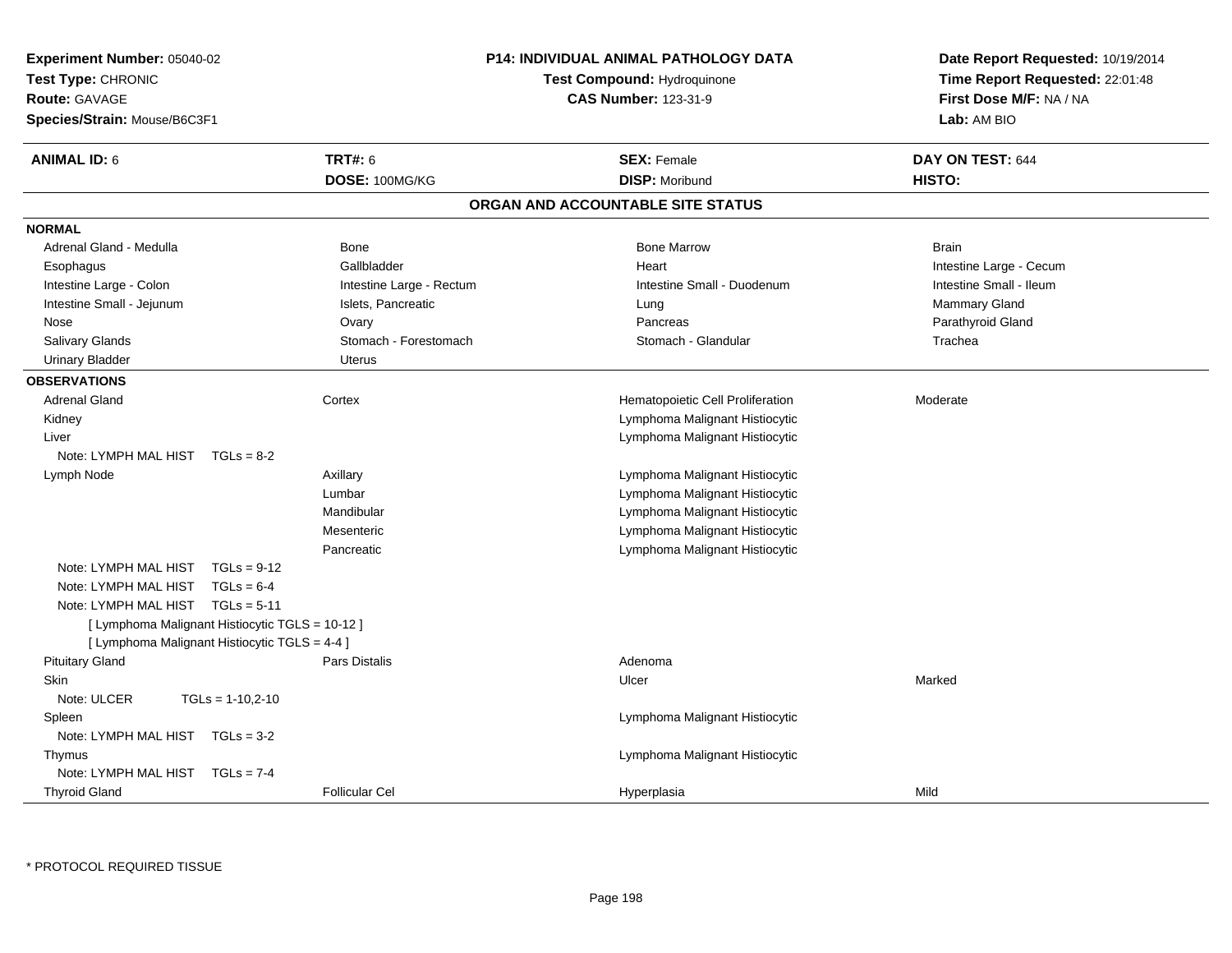| <b>Experiment Number: 05040-02</b><br><b>Test Type: CHRONIC</b> |                | <b>P14: INDIVIDUAL ANIMAL PATHOLOGY DATA</b> | Date Report Requested: 10/19/2014 |
|-----------------------------------------------------------------|----------------|----------------------------------------------|-----------------------------------|
|                                                                 |                | <b>Test Compound: Hydroquinone</b>           | Time Report Requested: 22:01:48   |
| <b>Route: GAVAGE</b>                                            |                | <b>CAS Number: 123-31-9</b>                  | First Dose M/F: NA / NA           |
| Species/Strain: Mouse/B6C3F1                                    |                |                                              | Lab: AM BIO                       |
| <b>ANIMAL ID: 6</b>                                             | <b>TRT#:</b> 6 | <b>SEX: Female</b>                           | DAY ON TEST: 644                  |
|                                                                 | DOSE: 100MG/KG | <b>DISP: Moribund</b>                        | <b>HISTO:</b>                     |
|                                                                 |                | ORGAN AND ACCOUNTABLE SITE STATUS            |                                   |
| PRIMARY CAUSE OF DEATH                                          |                |                                              |                                   |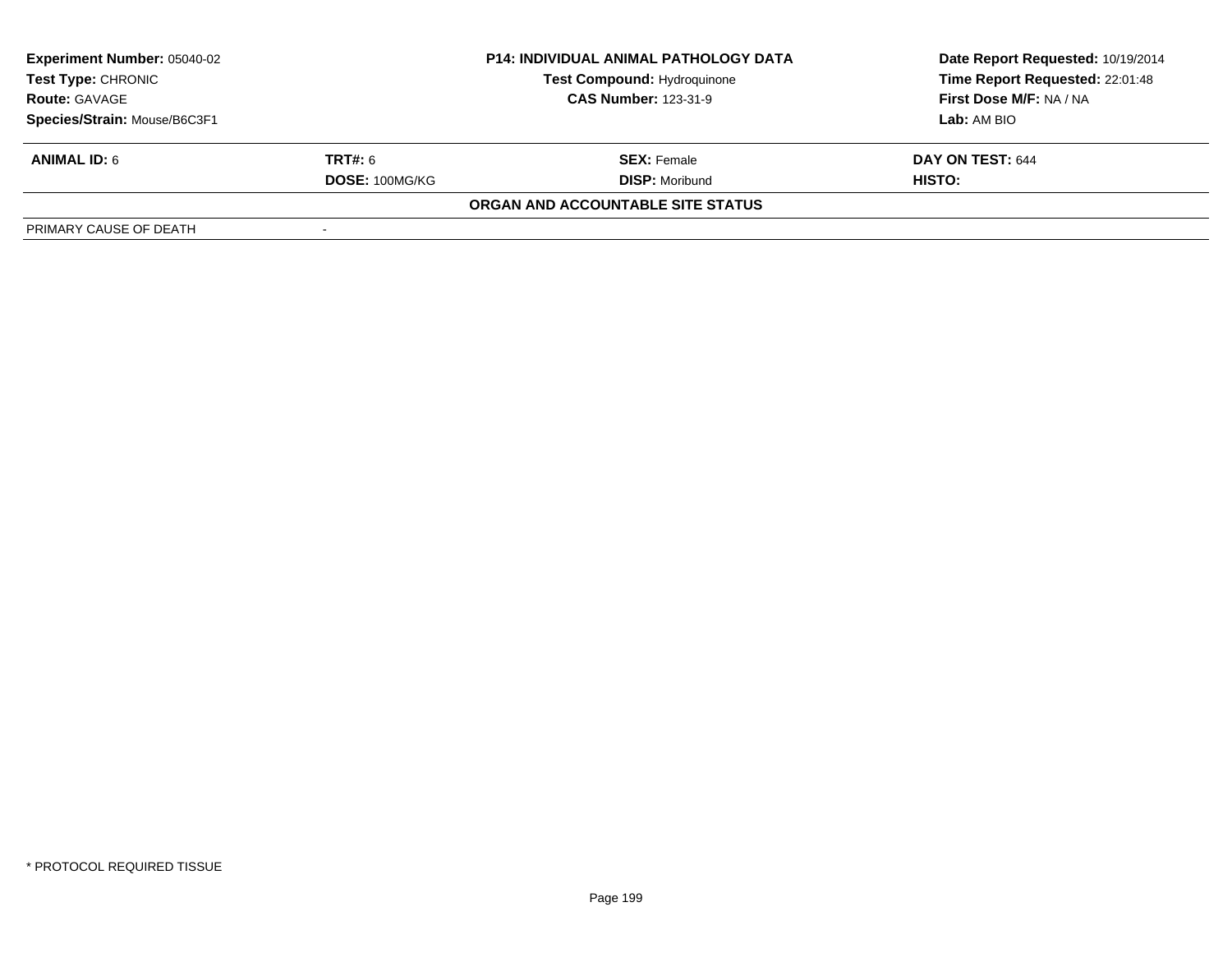| Experiment Number: 05040-02          |                              | <b>P14: INDIVIDUAL ANIMAL PATHOLOGY DATA</b> | Date Report Requested: 10/19/2014 |
|--------------------------------------|------------------------------|----------------------------------------------|-----------------------------------|
| Test Type: CHRONIC                   |                              | Test Compound: Hydroquinone                  | Time Report Requested: 22:01:48   |
| <b>Route: GAVAGE</b>                 |                              | <b>CAS Number: 123-31-9</b>                  | First Dose M/F: NA / NA           |
| Species/Strain: Mouse/B6C3F1         |                              |                                              | Lab: AM BIO                       |
| <b>ANIMAL ID: 7</b>                  | <b>TRT#: 4</b>               | <b>SEX: Female</b>                           | DAY ON TEST: 693                  |
|                                      | <b>DOSE: VEHICLE CONTROL</b> | <b>DISP: Moribund</b>                        | HISTO:                            |
|                                      |                              | ORGAN AND ACCOUNTABLE SITE STATUS            |                                   |
| <b>NORMAL</b>                        |                              |                                              |                                   |
| <b>Adrenal Gland - Cortex</b>        | Adrenal Gland - Medulla      | <b>Bone Marrow</b>                           | Esophagus                         |
| Gallbladder                          | Intestine Large - Cecum      | Intestine Large - Colon                      | Intestine Large - Rectum          |
| Intestine Small - Duodenum           | Intestine Small - Ileum      | Intestine Small - Jejunum                    | Islets, Pancreatic                |
| Liver                                | Lung                         | Mammary Gland                                | Nose                              |
| Ovary                                | Pancreas                     | Parathyroid Gland                            | Salivary Glands                   |
| Stomach - Forestomach                | Stomach - Glandular          | Thymus                                       | <b>Thyroid Gland</b>              |
| Trachea                              | <b>Urinary Bladder</b>       |                                              |                                   |
| <b>OBSERVATIONS</b>                  |                              |                                              |                                   |
| Bone                                 |                              | Fibrous Osteodystrophy                       | Minimal                           |
| <b>Brain</b>                         |                              | Mineralization                               | Minimal                           |
| <b>Harderian Gland</b>               |                              | Adenoma                                      |                                   |
| Note: ADENOMA<br>$TGLs = 5-11$       |                              |                                              |                                   |
| Heart                                | Epicardium                   | Inflammation                                 | Chronic, Minimal                  |
| Kidney                               |                              | Inflammation                                 | Chronic, Minimal                  |
| Lymph Node                           | Inguinal                     | Hematopoietic Cell Proliferation             | Marked                            |
|                                      | Mediastinal                  | Hematopoietic Cell Proliferation             | Marked                            |
|                                      | Mesenteric                   | Hematopoietic Cell Proliferation             | Marked                            |
|                                      | Mandibular                   | Hyperplasia                                  | Lymphoid, Marked                  |
|                                      | Mesenteric                   | Thrombosis                                   |                                   |
| Note: HEMA CELL PROL TGLs = 8-4      |                              |                                              |                                   |
| Note: HYPERPLASIA<br>$TGLs = 1-4$    |                              |                                              |                                   |
| Note: HEMA CELL PROL TGLs = 9-4      |                              |                                              |                                   |
| [Thrombosis $TGLS = 10-10$ ]         |                              |                                              |                                   |
| <b>Pituitary Gland</b>               | <b>Pars Distalis</b>         | Hyperplasia                                  | Focal, Mild                       |
| Skin                                 |                              | Ulcer                                        | Marked                            |
| Note: ULCER<br>$TGLs = 7-8$          |                              |                                              |                                   |
| Spleen                               |                              | Lymphoma Malignant Lymphocytic               |                                   |
| Note: LYMPH MAL LYMP<br>$TGLs = 3-2$ |                              |                                              |                                   |
| <b>Uterus</b>                        | Endometrium                  | Hyperplasia                                  | Cystic, Moderate                  |
| Note: HYPERPLASIA<br>$TGLs = 2-5$    |                              |                                              |                                   |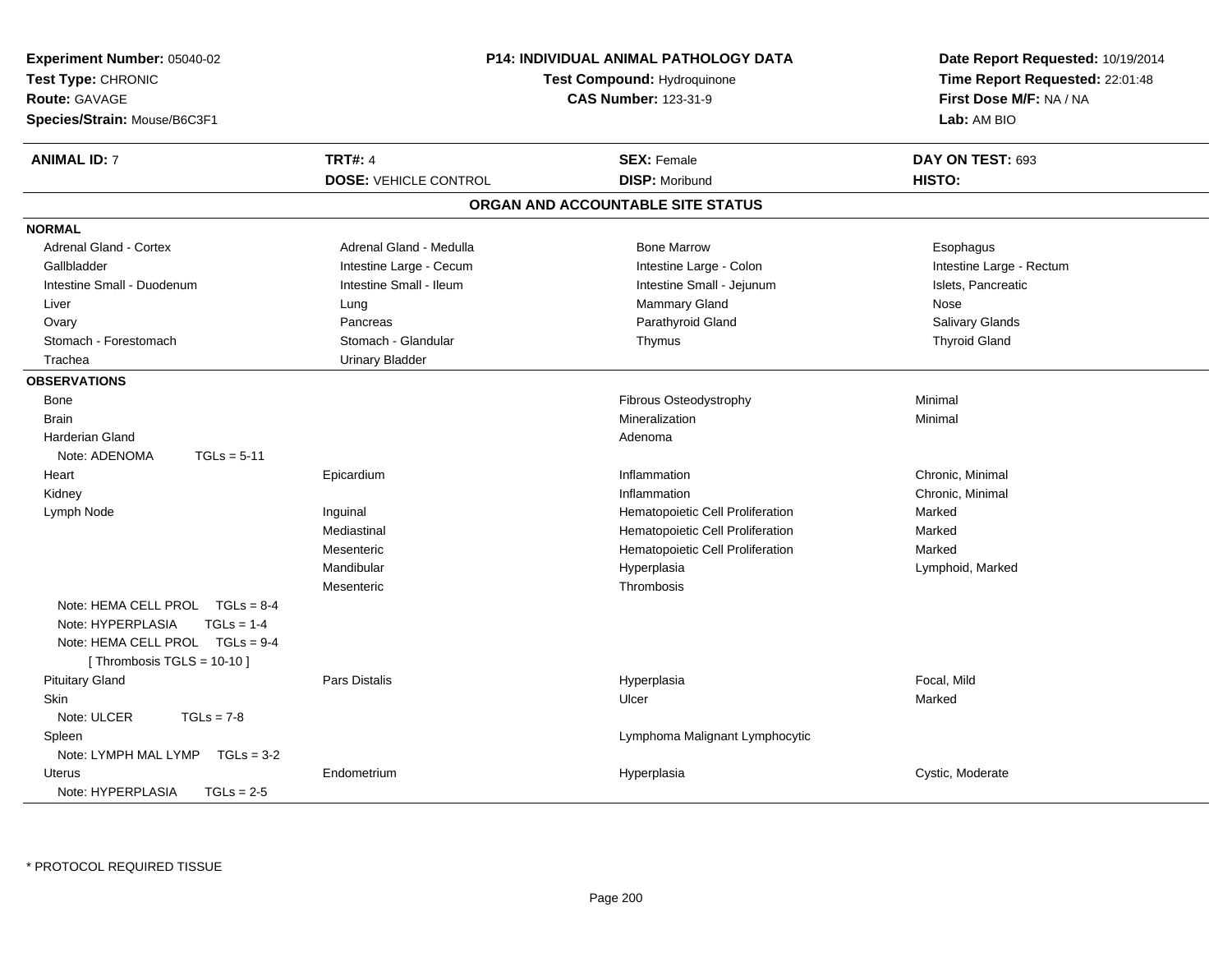| <b>Experiment Number: 05040-02</b><br><b>Test Type: CHRONIC</b><br><b>Route: GAVAGE</b> | <b>P14: INDIVIDUAL ANIMAL PATHOLOGY DATA</b><br><b>Test Compound: Hydroquinone</b><br><b>CAS Number: 123-31-9</b> |                                   | Date Report Requested: 10/19/2014<br>Time Report Requested: 22:01:48<br>First Dose M/F: NA / NA |
|-----------------------------------------------------------------------------------------|-------------------------------------------------------------------------------------------------------------------|-----------------------------------|-------------------------------------------------------------------------------------------------|
| Species/Strain: Mouse/B6C3F1                                                            |                                                                                                                   |                                   | Lab: AM BIO                                                                                     |
| <b>ANIMAL ID: 7</b>                                                                     | <b>TRT#: 4</b>                                                                                                    | <b>SEX: Female</b>                | <b>DAY ON TEST: 693</b>                                                                         |
|                                                                                         | <b>DOSE: VEHICLE CONTROL</b>                                                                                      | <b>DISP: Moribund</b>             | HISTO:                                                                                          |
|                                                                                         |                                                                                                                   | ORGAN AND ACCOUNTABLE SITE STATUS |                                                                                                 |
| PRIMARY CAUSE OF DEATH                                                                  |                                                                                                                   |                                   |                                                                                                 |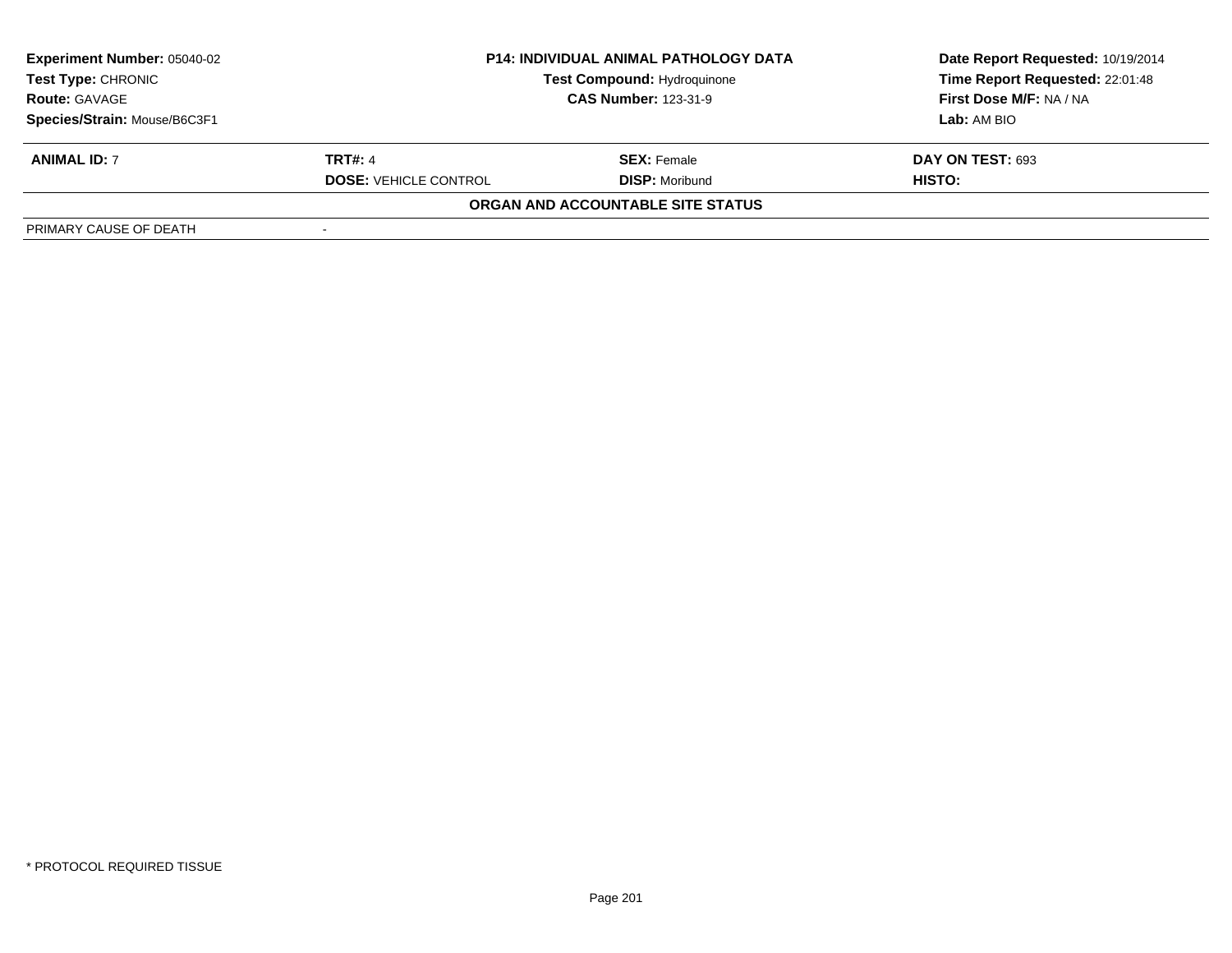| Experiment Number: 05040-02<br>Test Type: CHRONIC<br><b>Route: GAVAGE</b><br>Species/Strain: Mouse/B6C3F1 |                       | <b>P14: INDIVIDUAL ANIMAL PATHOLOGY DATA</b><br>Test Compound: Hydroquinone<br><b>CAS Number: 123-31-9</b> | Date Report Requested: 10/19/2014<br>Time Report Requested: 22:01:48<br>First Dose M/F: NA / NA<br>Lab: AM BIO |
|-----------------------------------------------------------------------------------------------------------|-----------------------|------------------------------------------------------------------------------------------------------------|----------------------------------------------------------------------------------------------------------------|
| <b>ANIMAL ID: 7</b>                                                                                       | <b>TRT#: 5</b>        | <b>SEX: Female</b>                                                                                         | DAY ON TEST: 737                                                                                               |
|                                                                                                           | DOSE: 50 MG/KG        | <b>DISP:</b> Terminal Sacrifice                                                                            | <b>HISTO:</b>                                                                                                  |
|                                                                                                           |                       | ORGAN AND ACCOUNTABLE SITE STATUS                                                                          |                                                                                                                |
| <b>NORMAL</b>                                                                                             |                       |                                                                                                            |                                                                                                                |
| Liver                                                                                                     | Lung                  | Ovary                                                                                                      |                                                                                                                |
| <b>OBSERVATIONS</b>                                                                                       |                       |                                                                                                            |                                                                                                                |
| Harderian Gland                                                                                           |                       | Adenoma                                                                                                    |                                                                                                                |
| $TGLs = 2-8$<br>Note: ADENOMA                                                                             |                       |                                                                                                            |                                                                                                                |
| Mammary Gland                                                                                             |                       | Adenocarcinoma                                                                                             |                                                                                                                |
| $TGLs = 1-8$<br>Note: ADENOCARC                                                                           |                       |                                                                                                            |                                                                                                                |
| <b>Salivary Glands</b>                                                                                    |                       | Inflammation                                                                                               | Chronic, Moderate                                                                                              |
| <b>Thyroid Gland</b>                                                                                      | <b>Follicular Cel</b> | Hyperplasia                                                                                                | Minimal                                                                                                        |
| PRIMARY CAUSE OF DEATH                                                                                    |                       |                                                                                                            |                                                                                                                |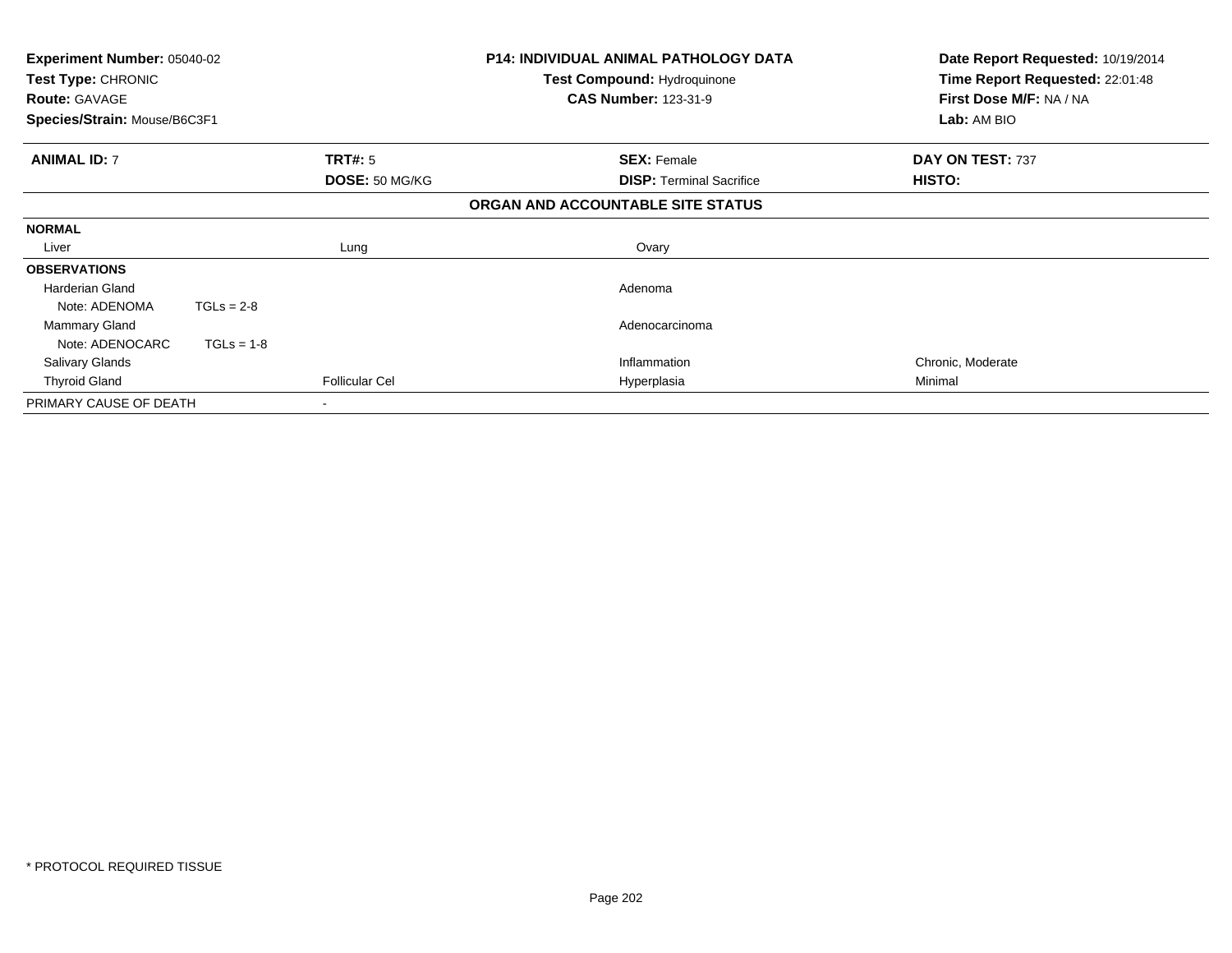| <b>Experiment Number: 05040-02</b><br>Test Type: CHRONIC<br><b>Route: GAVAGE</b><br>Species/Strain: Mouse/B6C3F1 |              |                           | <b>P14: INDIVIDUAL ANIMAL PATHOLOGY DATA</b><br><b>Test Compound: Hydroquinone</b><br><b>CAS Number: 123-31-9</b> |                                   | Date Report Requested: 10/19/2014<br>Time Report Requested: 22:01:48<br>First Dose M/F: NA / NA<br>Lab: AM BIO |  |
|------------------------------------------------------------------------------------------------------------------|--------------|---------------------------|-------------------------------------------------------------------------------------------------------------------|-----------------------------------|----------------------------------------------------------------------------------------------------------------|--|
|                                                                                                                  |              |                           |                                                                                                                   |                                   |                                                                                                                |  |
| <b>ANIMAL ID: 7</b>                                                                                              |              | <b>TRT#: 6</b>            |                                                                                                                   | <b>SEX: Female</b>                | DAY ON TEST: 736                                                                                               |  |
|                                                                                                                  |              | DOSE: 100MG/KG            |                                                                                                                   | <b>DISP: Terminal Sacrifice</b>   | HISTO:                                                                                                         |  |
|                                                                                                                  |              |                           |                                                                                                                   | ORGAN AND ACCOUNTABLE SITE STATUS |                                                                                                                |  |
| <b>NORMAL</b>                                                                                                    |              |                           |                                                                                                                   |                                   |                                                                                                                |  |
| <b>Adrenal Gland - Cortex</b>                                                                                    |              | Adrenal Gland - Medulla   |                                                                                                                   | <b>Bone</b>                       | <b>Bone Marrow</b>                                                                                             |  |
| Brain                                                                                                            |              | Esophagus                 |                                                                                                                   | Gallbladder                       | Heart                                                                                                          |  |
| Intestine Large - Cecum                                                                                          |              | Intestine Large - Colon   |                                                                                                                   | Intestine Large - Rectum          | Intestine Small - Duodenum                                                                                     |  |
| Intestine Small - Ileum                                                                                          |              | Intestine Small - Jejunum |                                                                                                                   | Islets. Pancreatic                | Liver                                                                                                          |  |
| Lung                                                                                                             |              | Lymph Node - Mandibular   |                                                                                                                   | Nose                              | Ovary                                                                                                          |  |
| Pancreas                                                                                                         |              | Parathyroid Gland         |                                                                                                                   | <b>Skin</b>                       | Spleen                                                                                                         |  |
| Stomach - Forestomach                                                                                            |              | Stomach - Glandular       |                                                                                                                   | Trachea                           |                                                                                                                |  |
| <b>MISSING</b>                                                                                                   |              |                           |                                                                                                                   |                                   |                                                                                                                |  |
| Lymph Node - Mesenteric                                                                                          |              | Mammary Gland             |                                                                                                                   | Thymus                            |                                                                                                                |  |
| <b>OBSERVATIONS</b>                                                                                              |              |                           |                                                                                                                   |                                   |                                                                                                                |  |
| Kidney                                                                                                           |              |                           |                                                                                                                   | Inflammation                      | Chronic, Minimal                                                                                               |  |
| <b>Pituitary Gland</b>                                                                                           |              | <b>Pars Distalis</b>      |                                                                                                                   | Hyperplasia                       | Focal, Moderate                                                                                                |  |
| Salivary Glands                                                                                                  |              |                           |                                                                                                                   | Inflammation                      | Chronic, Mild                                                                                                  |  |
| <b>Thyroid Gland</b>                                                                                             |              | <b>Follicular Cel</b>     |                                                                                                                   | Adenoma                           |                                                                                                                |  |
|                                                                                                                  |              | <b>Follicular Cel</b>     |                                                                                                                   | Hyperplasia                       | Moderate                                                                                                       |  |
| <b>Urinary Bladder</b>                                                                                           |              | Submucosa                 |                                                                                                                   | Inflammation                      | Chronic, Mild                                                                                                  |  |
| Uterus                                                                                                           |              | Endometrium               |                                                                                                                   | Hyperplasia                       | Cystic, Marked                                                                                                 |  |
| Note: HYPERPLASIA                                                                                                | $TGLs = 1-5$ |                           |                                                                                                                   |                                   |                                                                                                                |  |
| PRIMARY CAUSE OF DEATH                                                                                           |              |                           |                                                                                                                   |                                   |                                                                                                                |  |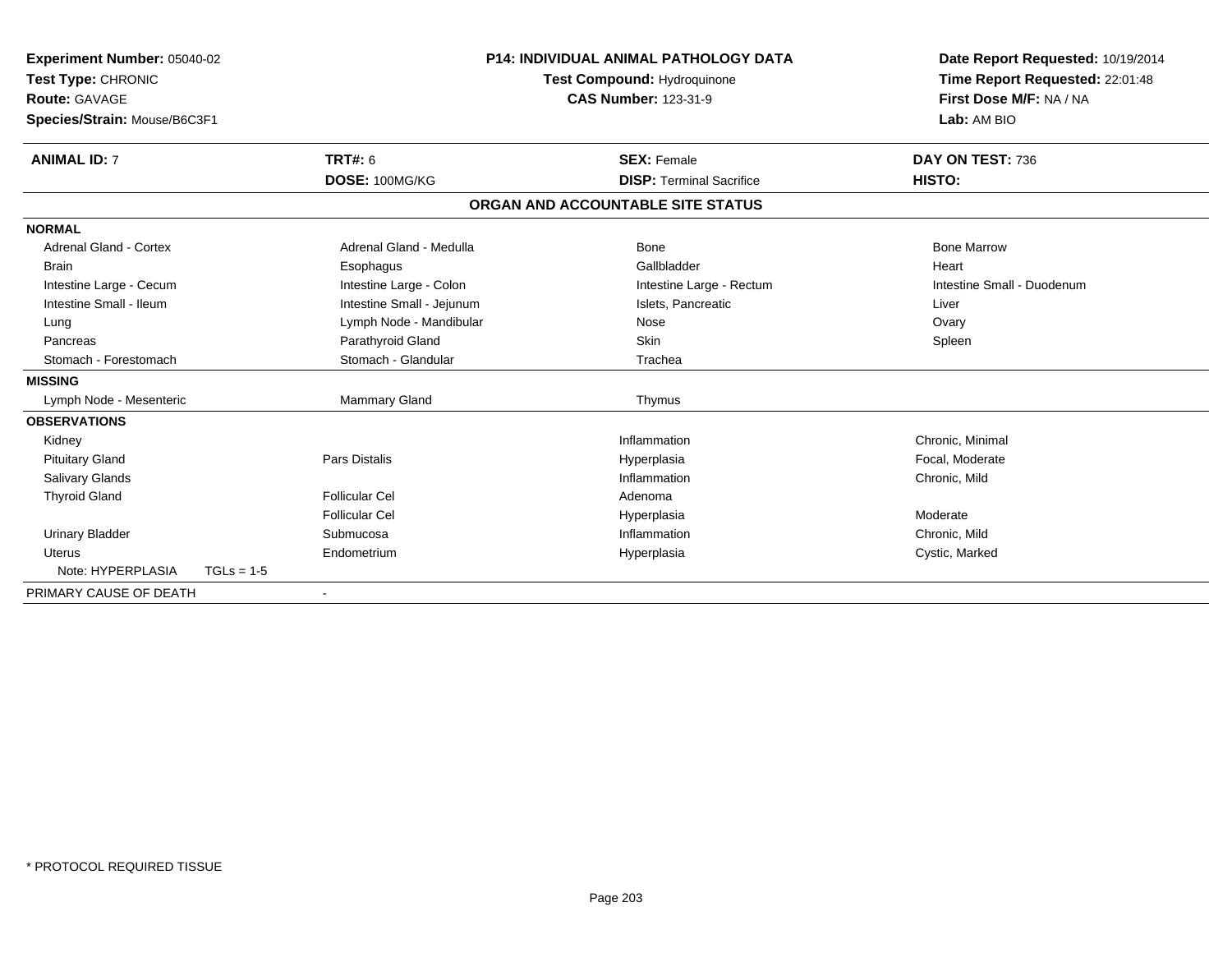| Experiment Number: 05040-02<br>Test Type: CHRONIC |                       | <b>P14: INDIVIDUAL ANIMAL PATHOLOGY DATA</b><br>Test Compound: Hydroquinone | Date Report Requested: 10/19/2014<br>Time Report Requested: 22:01:48 |
|---------------------------------------------------|-----------------------|-----------------------------------------------------------------------------|----------------------------------------------------------------------|
| <b>Route: GAVAGE</b>                              |                       | <b>CAS Number: 123-31-9</b>                                                 | First Dose M/F: NA / NA                                              |
| Species/Strain: Mouse/B6C3F1                      |                       |                                                                             | Lab: AM BIO                                                          |
| <b>ANIMAL ID: 8</b>                               | <b>TRT#: 5</b>        | <b>SEX: Female</b>                                                          | DAY ON TEST: 735                                                     |
|                                                   | DOSE: 50 MG/KG        | <b>DISP:</b> Terminal Sacrifice                                             | HISTO:                                                               |
|                                                   |                       | ORGAN AND ACCOUNTABLE SITE STATUS                                           |                                                                      |
| <b>NORMAL</b>                                     |                       |                                                                             |                                                                      |
| Lung                                              |                       |                                                                             |                                                                      |
| <b>OBSERVATIONS</b>                               |                       |                                                                             |                                                                      |
| Liver                                             |                       | Hepatocellular Adenoma                                                      |                                                                      |
| Note: HEPATOCLR ADEN<br>$TGLs = 3-12$             |                       |                                                                             |                                                                      |
| Ovary                                             |                       | Cyst                                                                        |                                                                      |
| Note: CYST<br>$TGLs = 2-5$                        |                       |                                                                             |                                                                      |
| <b>Salivary Glands</b>                            |                       | Inflammation                                                                | Chronic, Minimal                                                     |
| <b>Thyroid Gland</b>                              | <b>Follicular Cel</b> | Hyperplasia                                                                 | Mild                                                                 |
| <b>Uterus</b>                                     | Endometrium           | Hyperplasia                                                                 | Cystic, Marked                                                       |
| Note: HYPERPLASIA<br>$TGLs = 1-5$                 |                       |                                                                             |                                                                      |
| PRIMARY CAUSE OF DEATH                            |                       |                                                                             |                                                                      |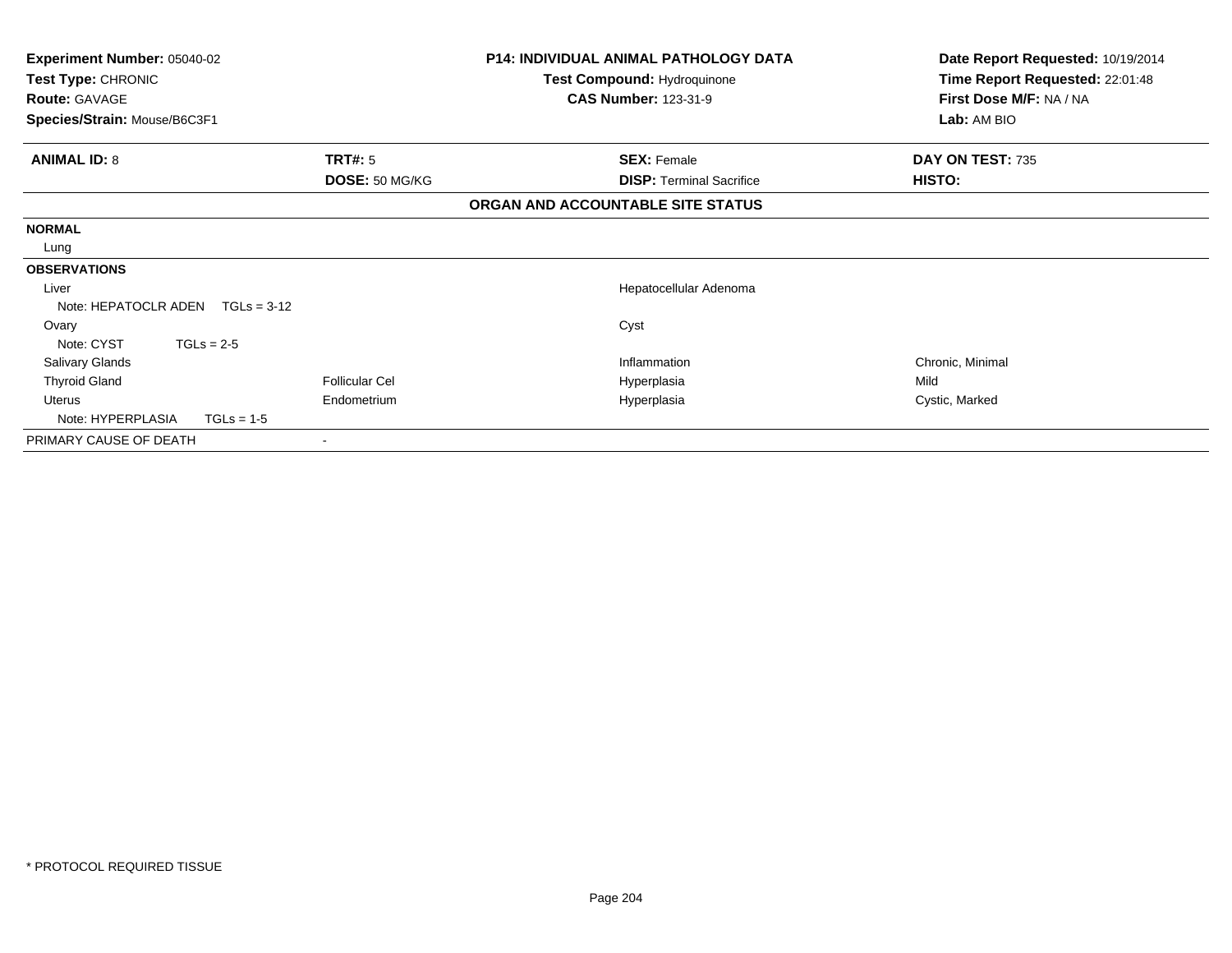| Experiment Number: 05040-02<br>Test Type: CHRONIC<br><b>Route: GAVAGE</b><br>Species/Strain: Mouse/B6C3F1 |                                    |                                  | P14: INDIVIDUAL ANIMAL PATHOLOGY DATA<br>Test Compound: Hydroquinone<br><b>CAS Number: 123-31-9</b> | Date Report Requested: 10/19/2014<br>Time Report Requested: 22:01:48<br>First Dose M/F: NA / NA<br>Lab: AM BIO |
|-----------------------------------------------------------------------------------------------------------|------------------------------------|----------------------------------|-----------------------------------------------------------------------------------------------------|----------------------------------------------------------------------------------------------------------------|
| <b>ANIMAL ID: 8</b>                                                                                       |                                    | <b>TRT#: 6</b><br>DOSE: 100MG/KG | <b>SEX: Female</b><br><b>DISP: Dead</b>                                                             | DAY ON TEST: 622<br>HISTO:                                                                                     |
|                                                                                                           |                                    |                                  | ORGAN AND ACCOUNTABLE SITE STATUS                                                                   |                                                                                                                |
| <b>NORMAL</b>                                                                                             |                                    |                                  |                                                                                                     |                                                                                                                |
| Adrenal Gland - Medulla                                                                                   |                                    | Bone                             | <b>Bone Marrow</b>                                                                                  | <b>Brain</b>                                                                                                   |
| Esophagus                                                                                                 |                                    | Heart                            | Islets, Pancreatic                                                                                  | Mammary Gland                                                                                                  |
| Nose                                                                                                      |                                    | Pancreas                         | <b>Salivary Glands</b>                                                                              | Skin                                                                                                           |
| Stomach - Forestomach                                                                                     |                                    | Stomach - Glandular              | Trachea                                                                                             | <b>Urinary Bladder</b>                                                                                         |
| <b>MISSING</b>                                                                                            |                                    |                                  |                                                                                                     |                                                                                                                |
| Parathyroid Gland                                                                                         |                                    |                                  |                                                                                                     |                                                                                                                |
| <b>AUTO PRECLUDES DIAG.</b>                                                                               |                                    |                                  |                                                                                                     |                                                                                                                |
| Gallbladder                                                                                               |                                    | Intestine Large                  | <b>Intestine Small</b>                                                                              | Thymus                                                                                                         |
| <b>OBSERVATIONS</b>                                                                                       |                                    |                                  |                                                                                                     |                                                                                                                |
| <b>Adrenal Gland</b>                                                                                      |                                    | Cortex                           | Lymphoma Malignant                                                                                  |                                                                                                                |
| Kidney                                                                                                    |                                    |                                  | Lymphoma Malignant                                                                                  |                                                                                                                |
|                                                                                                           | [ Lymphoma Malignant TGLS = 2-1 ]  |                                  |                                                                                                     |                                                                                                                |
| Liver                                                                                                     |                                    |                                  | Lymphoma Malignant                                                                                  |                                                                                                                |
|                                                                                                           | [ Lymphoma Malignant TGLS = 11-2 ] |                                  |                                                                                                     |                                                                                                                |
| Lung                                                                                                      |                                    |                                  | Lymphoma Malignant                                                                                  |                                                                                                                |
| Lymph Node                                                                                                |                                    | Axillary                         | Lymphoma Malignant                                                                                  |                                                                                                                |
|                                                                                                           |                                    | lliac                            | Lymphoma Malignant                                                                                  |                                                                                                                |
|                                                                                                           |                                    | Lumbar                           | Lymphoma Malignant                                                                                  |                                                                                                                |
|                                                                                                           |                                    | Mandibular                       | Lymphoma Malignant                                                                                  |                                                                                                                |
|                                                                                                           |                                    | Mesenteric                       | Lymphoma Malignant                                                                                  |                                                                                                                |
|                                                                                                           |                                    | Pancreatic                       | Lymphoma Malignant                                                                                  |                                                                                                                |
|                                                                                                           |                                    |                                  | Lymphoma Malignant                                                                                  |                                                                                                                |
| Note: LYMPH MAL                                                                                           | $TGLs = 7-11$                      |                                  |                                                                                                     |                                                                                                                |
| Note: LYMPH MAL                                                                                           | $TGLs = 6-13$                      |                                  |                                                                                                     |                                                                                                                |
| Note: LYMPH MAL                                                                                           | $TGLs = 5-4$                       |                                  |                                                                                                     |                                                                                                                |
| Note: LYMPH MAL                                                                                           | $TGLs = 4-10$                      |                                  |                                                                                                     |                                                                                                                |
| Note: LYMPH MAL                                                                                           | $TGLs = 9-12$                      |                                  |                                                                                                     |                                                                                                                |
| Note: LYMPH MAL                                                                                           | $TGLs = 8-4$                       | <b>Periovarn Tiss</b>            |                                                                                                     |                                                                                                                |
| Ovary<br><b>Pituitary Gland</b>                                                                           |                                    | Pars Distalis                    | Lymphoma Malignant<br>Hyperplasia                                                                   | Focal, Mild                                                                                                    |
|                                                                                                           |                                    |                                  |                                                                                                     |                                                                                                                |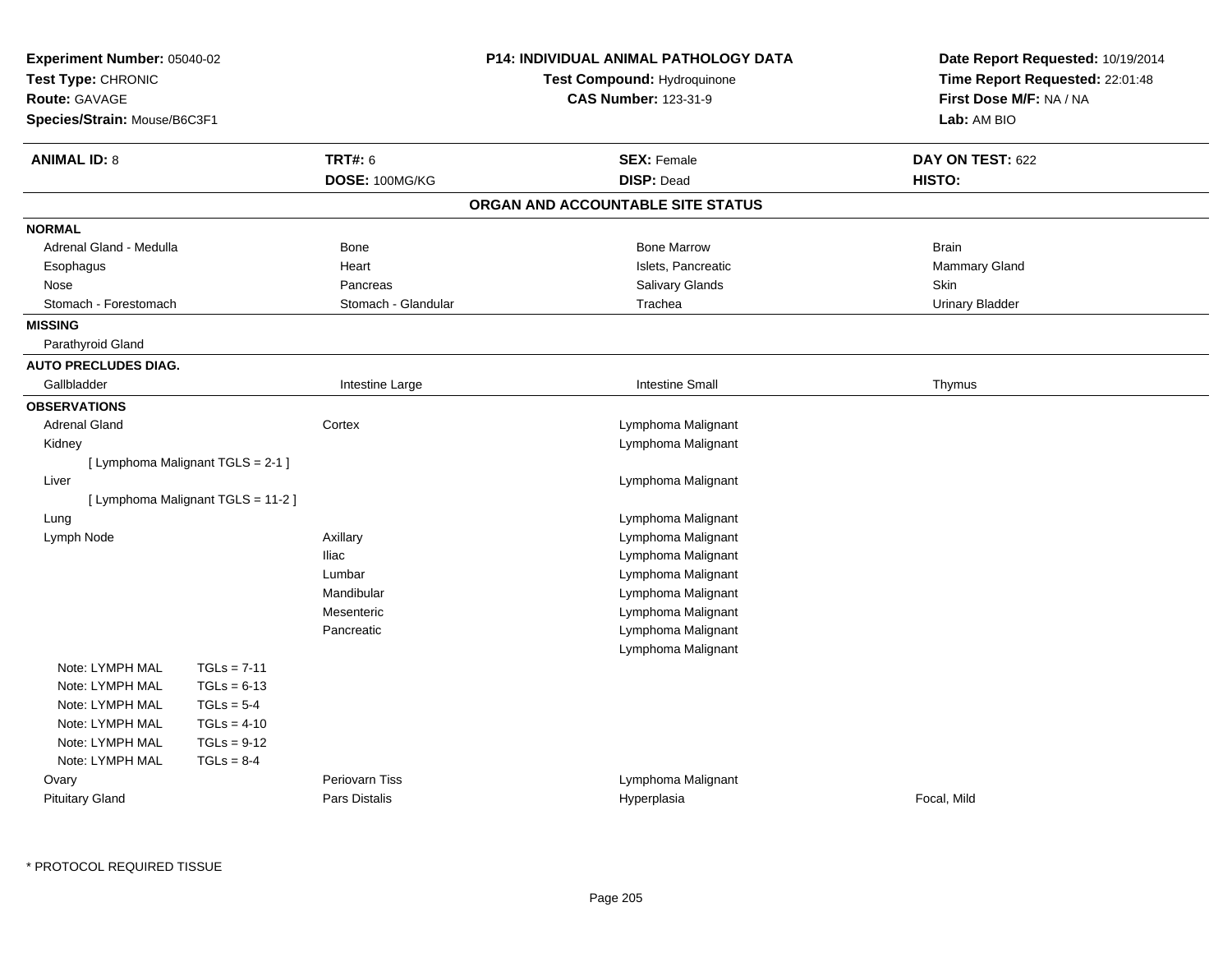| Experiment Number: 05040-02<br>Test Type: CHRONIC<br><b>Route: GAVAGE</b> |                       | <b>P14: INDIVIDUAL ANIMAL PATHOLOGY DATA</b><br><b>Test Compound: Hydroquinone</b><br><b>CAS Number: 123-31-9</b> | Date Report Requested: 10/19/2014<br>Time Report Requested: 22:01:48<br>First Dose M/F: NA / NA |
|---------------------------------------------------------------------------|-----------------------|-------------------------------------------------------------------------------------------------------------------|-------------------------------------------------------------------------------------------------|
| Species/Strain: Mouse/B6C3F1                                              |                       |                                                                                                                   | Lab: AM BIO                                                                                     |
| <b>ANIMAL ID: 8</b>                                                       | <b>TRT#: 6</b>        | <b>SEX: Female</b>                                                                                                | DAY ON TEST: 622                                                                                |
|                                                                           | DOSE: 100MG/KG        | <b>DISP: Dead</b>                                                                                                 | <b>HISTO:</b>                                                                                   |
|                                                                           |                       | ORGAN AND ACCOUNTABLE SITE STATUS                                                                                 |                                                                                                 |
| Skeletal Muscle                                                           |                       | Lymphoma Malignant                                                                                                |                                                                                                 |
| Spleen                                                                    |                       | Lymphoma Malignant                                                                                                |                                                                                                 |
| [Lymphoma Malignant TGLS = 1-2]                                           |                       |                                                                                                                   |                                                                                                 |
| <b>Thyroid Gland</b>                                                      | <b>Follicular Cel</b> | Hyperplasia                                                                                                       | Minimal                                                                                         |
| Uterus                                                                    | Endometrium           | Hyperplasia                                                                                                       | Cystic, Mild                                                                                    |
| PRIMARY CAUSE OF DEATH                                                    |                       |                                                                                                                   |                                                                                                 |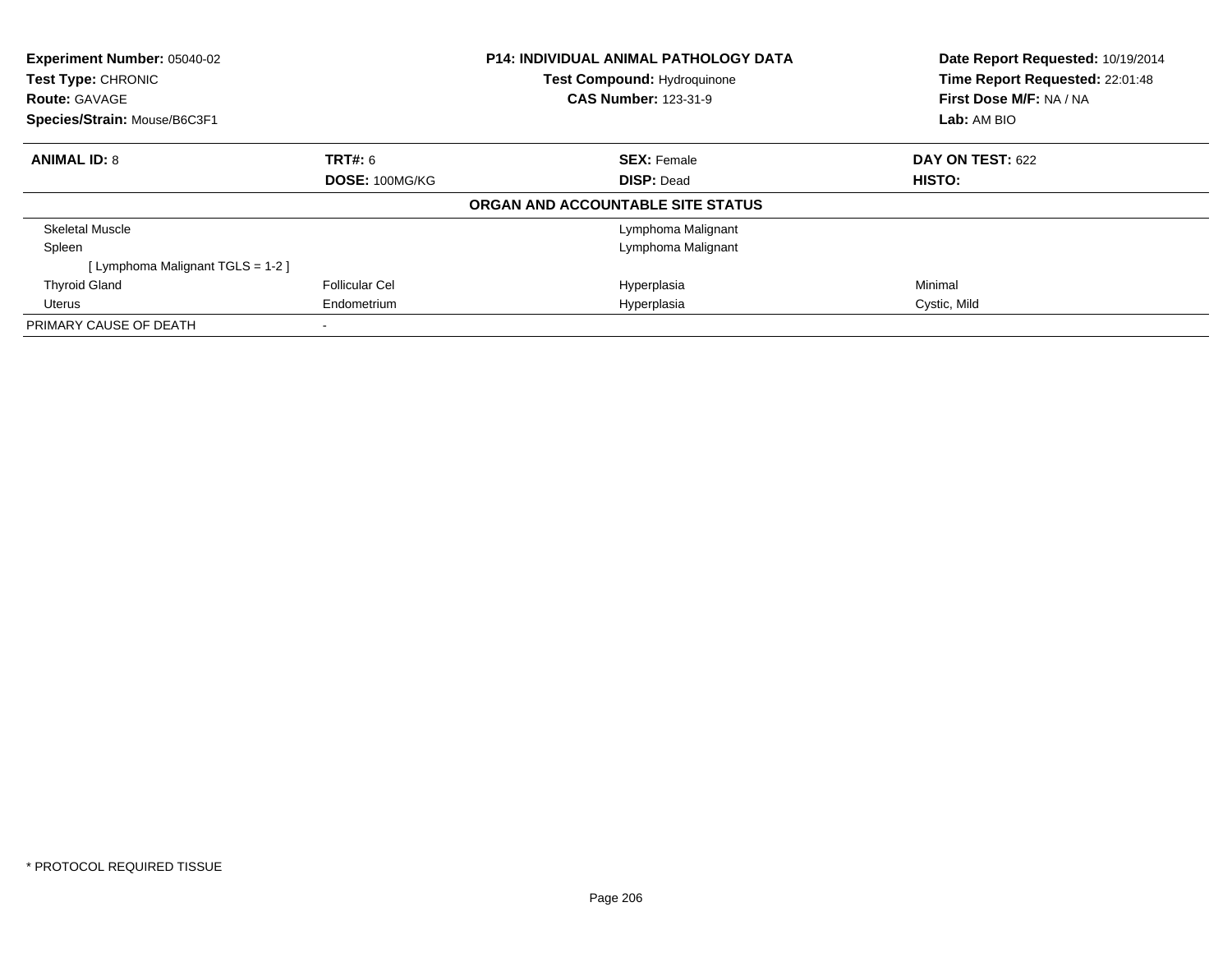| <b>Route: GAVAGE</b><br>Species/Strain: Mouse/B6C3F1     | <b>CAS Number: 123-31-9</b>       | First Dose M/F: NA / NA<br>Lab: AM BIO |
|----------------------------------------------------------|-----------------------------------|----------------------------------------|
| <b>ANIMAL ID: 9</b><br><b>TRT#: 4</b>                    | <b>SEX: Female</b>                | DAY ON TEST: 406                       |
| <b>DOSE: VEHICLE CONTROL</b>                             | <b>DISP: Dead</b>                 | HISTO:                                 |
|                                                          | ORGAN AND ACCOUNTABLE SITE STATUS |                                        |
| <b>NORMAL</b>                                            |                                   |                                        |
| <b>Adrenal Gland - Cortex</b><br>Adrenal Gland - Medulla | Bone                              | <b>Bone Marrow</b>                     |
| <b>Brain</b><br>Esophagus                                | Gallbladder                       | Heart                                  |
| Intestine Large - Colon<br>Intestine Large - Cecum       | Intestine Large - Rectum          | Intestine Small - Jejunum              |
| Islets, Pancreatic<br>Kidney                             | Liver                             | Lung                                   |
| Lymph Node - Mandibular<br>Lymph Node - Mesenteric       | <b>Mammary Gland</b>              | Nose                                   |
| Parathyroid Gland<br>Pancreas                            | <b>Pituitary Gland</b>            | <b>Salivary Glands</b>                 |
| <b>Skin</b><br>Spleen                                    | Stomach - Forestomach             | Stomach - Glandular                    |
| <b>Thyroid Gland</b><br>Trachea                          | <b>Urinary Bladder</b>            | Uterus                                 |
| <b>MISSING</b>                                           |                                   |                                        |
| Thymus                                                   |                                   |                                        |
| <b>AUTO PRECLUDES DIAG.</b>                              |                                   |                                        |
| Intestine Small - Duodenum<br>Intestine Small - Ileum    |                                   |                                        |
| <b>OBSERVATIONS</b>                                      |                                   |                                        |
| Ovary                                                    | Teratoma                          |                                        |
| Note: TERATOMA<br>$TGLs = 5-10$                          |                                   |                                        |
| PRIMARY CAUSE OF DEATH<br>$\overline{\phantom{a}}$       |                                   |                                        |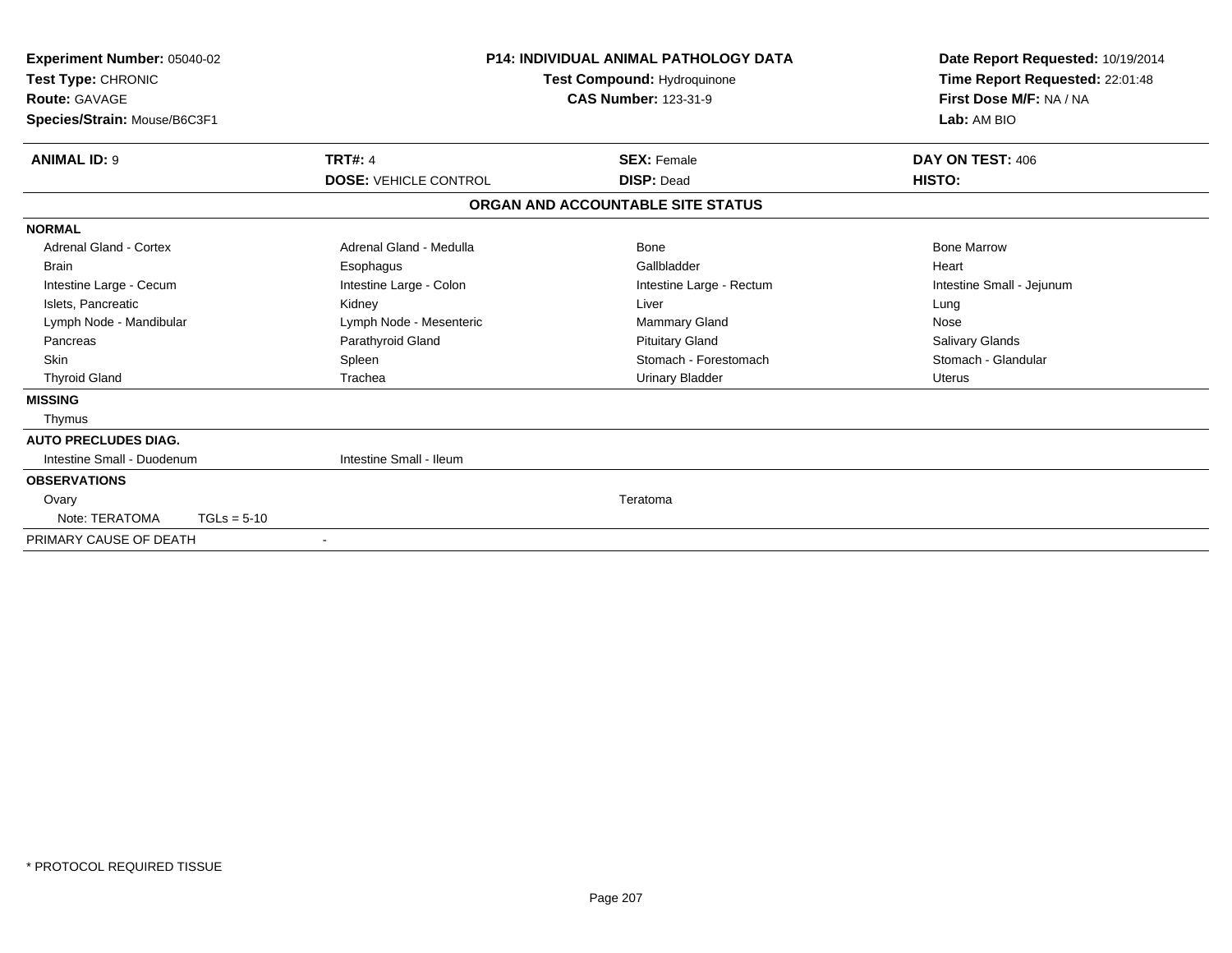| Experiment Number: 05040-02<br>Test Type: CHRONIC<br><b>Route: GAVAGE</b><br>Species/Strain: Mouse/B6C3F1 |              |                       | <b>P14: INDIVIDUAL ANIMAL PATHOLOGY DATA</b><br>Test Compound: Hydroquinone<br><b>CAS Number: 123-31-9</b> | Date Report Requested: 10/19/2014<br>Time Report Requested: 22:01:48<br>First Dose M/F: NA / NA<br>Lab: AM BIO |
|-----------------------------------------------------------------------------------------------------------|--------------|-----------------------|------------------------------------------------------------------------------------------------------------|----------------------------------------------------------------------------------------------------------------|
| <b>ANIMAL ID: 9</b>                                                                                       |              | <b>TRT#: 5</b>        | <b>SEX: Female</b>                                                                                         | DAY ON TEST: 737                                                                                               |
|                                                                                                           |              | DOSE: 50 MG/KG        | <b>DISP: Terminal Sacrifice</b>                                                                            | HISTO:                                                                                                         |
|                                                                                                           |              |                       | ORGAN AND ACCOUNTABLE SITE STATUS                                                                          |                                                                                                                |
| <b>NORMAL</b>                                                                                             |              |                       |                                                                                                            |                                                                                                                |
| Liver                                                                                                     |              | Lung                  | Ovary                                                                                                      | Salivary Glands                                                                                                |
| <b>OBSERVATIONS</b>                                                                                       |              |                       |                                                                                                            |                                                                                                                |
| Lymph Node                                                                                                |              | Mediastinal           | Hyperplasia                                                                                                | Lymphoid, Marked                                                                                               |
|                                                                                                           |              | Mesenteric            | Hyperplasia                                                                                                | Lymphoid, Marked                                                                                               |
| [Hyperplasia TGLS = 1-4]                                                                                  |              |                       |                                                                                                            |                                                                                                                |
| [Hyperplasia TGLS = 6-4]                                                                                  |              |                       |                                                                                                            |                                                                                                                |
| Pancreas                                                                                                  |              | Duct                  | Ectasia                                                                                                    | Marked                                                                                                         |
|                                                                                                           |              |                       | Inflammation                                                                                               | Chronic, Moderate                                                                                              |
| [ Ectasia TGLS = 2-10,3-10 ]                                                                              |              |                       |                                                                                                            |                                                                                                                |
| <b>Pituitary Gland</b>                                                                                    |              | <b>Pars Distalis</b>  | Adenoma                                                                                                    |                                                                                                                |
| Note: ADENOMA                                                                                             | $TGLs = 4-4$ |                       |                                                                                                            |                                                                                                                |
| <b>Thyroid Gland</b>                                                                                      |              | <b>Follicular Cel</b> | Hyperplasia                                                                                                | Mild                                                                                                           |
| <b>Uterus</b>                                                                                             |              | Endometrium           | Hyperplasia                                                                                                | Cystic, Moderate                                                                                               |
| Note: HYPERPLASIA                                                                                         | $TGLs = 5-6$ |                       |                                                                                                            |                                                                                                                |
| PRIMARY CAUSE OF DEATH                                                                                    |              |                       |                                                                                                            |                                                                                                                |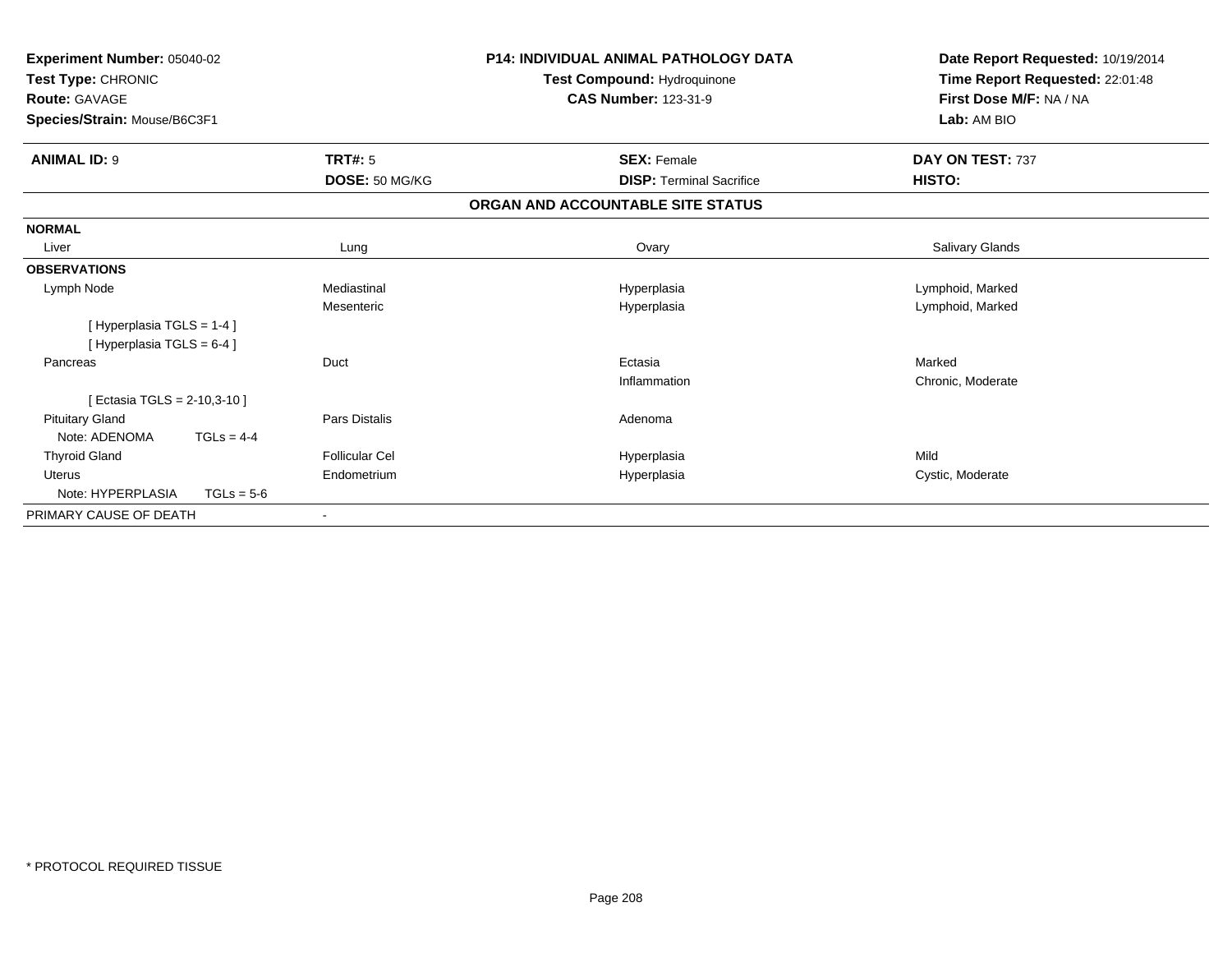| Experiment Number: 05040-02<br>Test Type: CHRONIC<br><b>Route: GAVAGE</b><br>Species/Strain: Mouse/B6C3F1 |              |                          | P14: INDIVIDUAL ANIMAL PATHOLOGY DATA<br>Test Compound: Hydroquinone<br><b>CAS Number: 123-31-9</b> |                                   | Date Report Requested: 10/19/2014<br>Time Report Requested: 22:01:48<br>First Dose M/F: NA / NA<br>Lab: AM BIO |  |
|-----------------------------------------------------------------------------------------------------------|--------------|--------------------------|-----------------------------------------------------------------------------------------------------|-----------------------------------|----------------------------------------------------------------------------------------------------------------|--|
| <b>ANIMAL ID: 9</b>                                                                                       |              | <b>TRT#: 6</b>           |                                                                                                     | <b>SEX: Female</b>                | DAY ON TEST: 737                                                                                               |  |
|                                                                                                           |              | DOSE: 100MG/KG           |                                                                                                     | <b>DISP: Terminal Sacrifice</b>   | HISTO:                                                                                                         |  |
|                                                                                                           |              |                          |                                                                                                     | ORGAN AND ACCOUNTABLE SITE STATUS |                                                                                                                |  |
| <b>NORMAL</b>                                                                                             |              |                          |                                                                                                     |                                   |                                                                                                                |  |
| <b>Adrenal Gland - Cortex</b>                                                                             |              | Adrenal Gland - Medulla  |                                                                                                     | <b>Bone</b>                       | <b>Bone Marrow</b>                                                                                             |  |
| <b>Brain</b>                                                                                              |              | Esophagus                |                                                                                                     | Heart                             | Intestine Large - Cecum                                                                                        |  |
| Intestine Large - Colon                                                                                   |              | Intestine Large - Rectum |                                                                                                     | Intestine Small - Duodenum        | Intestine Small - Ileum                                                                                        |  |
| Intestine Small - Jejunum                                                                                 |              | Islets, Pancreatic       |                                                                                                     | Kidney                            | Liver                                                                                                          |  |
| Lymph Node - Mandibular                                                                                   |              | Lymph Node - Mesenteric  |                                                                                                     | <b>Mammary Gland</b>              | Nose                                                                                                           |  |
| Ovary                                                                                                     |              | Pancreas                 |                                                                                                     | <b>Skin</b>                       | Spleen                                                                                                         |  |
| Stomach - Forestomach                                                                                     |              | Stomach - Glandular      |                                                                                                     | Thymus                            | Trachea                                                                                                        |  |
| <b>Urinary Bladder</b>                                                                                    |              |                          |                                                                                                     |                                   |                                                                                                                |  |
| <b>MISSING</b>                                                                                            |              |                          |                                                                                                     |                                   |                                                                                                                |  |
| Gallbladder                                                                                               |              | Parathyroid Gland        |                                                                                                     |                                   |                                                                                                                |  |
| <b>OBSERVATIONS</b>                                                                                       |              |                          |                                                                                                     |                                   |                                                                                                                |  |
| Lung                                                                                                      |              |                          |                                                                                                     | Inflammation                      | Chronic, Minimal                                                                                               |  |
| <b>Pituitary Gland</b>                                                                                    |              | <b>Pars Distalis</b>     |                                                                                                     | Adenoma                           |                                                                                                                |  |
| Note: ADENOMA                                                                                             | $TGLs = 1-4$ |                          |                                                                                                     |                                   |                                                                                                                |  |
| Salivary Glands                                                                                           |              |                          |                                                                                                     | Inflammation                      | Chronic, Mild                                                                                                  |  |
| <b>Thyroid Gland</b>                                                                                      |              | <b>Follicular Cel</b>    |                                                                                                     | Carcinoma                         |                                                                                                                |  |
|                                                                                                           |              |                          |                                                                                                     | Inflammation                      | Chronic, Moderate                                                                                              |  |
| Uterus                                                                                                    |              | Endometrium              |                                                                                                     | Hyperplasia                       | Cystic, Mild                                                                                                   |  |
| Note: HYPERPLASIA                                                                                         | $TGLs = 2-5$ |                          |                                                                                                     |                                   |                                                                                                                |  |
| PRIMARY CAUSE OF DEATH                                                                                    |              |                          |                                                                                                     |                                   |                                                                                                                |  |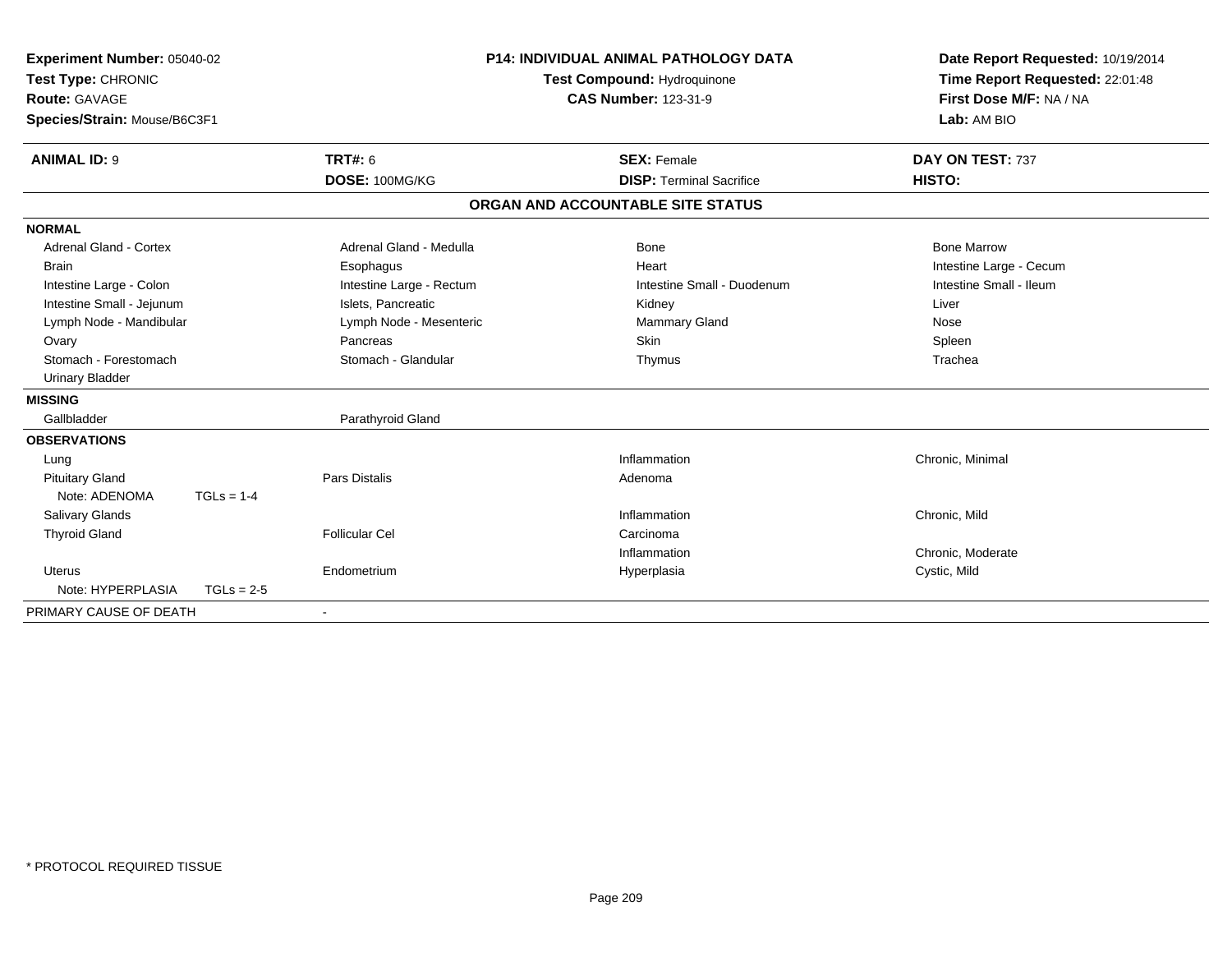| <b>Experiment Number: 05040-02</b><br>Test Type: CHRONIC<br>Route: GAVAGE<br>Species/Strain: Mouse/B6C3F1 |                              | <b>P14: INDIVIDUAL ANIMAL PATHOLOGY DATA</b><br>Test Compound: Hydroquinone<br><b>CAS Number: 123-31-9</b> | Date Report Requested: 10/19/2014<br>Time Report Requested: 22:01:48<br>First Dose M/F: NA / NA<br>Lab: AM BIO |
|-----------------------------------------------------------------------------------------------------------|------------------------------|------------------------------------------------------------------------------------------------------------|----------------------------------------------------------------------------------------------------------------|
| <b>ANIMAL ID: 10</b>                                                                                      | <b>TRT#: 4</b>               | <b>SEX: Female</b>                                                                                         | DAY ON TEST: 737                                                                                               |
|                                                                                                           | <b>DOSE: VEHICLE CONTROL</b> | <b>DISP: Terminal Sacrifice</b>                                                                            | HISTO:                                                                                                         |
|                                                                                                           |                              | ORGAN AND ACCOUNTABLE SITE STATUS                                                                          |                                                                                                                |
| <b>NORMAL</b>                                                                                             |                              |                                                                                                            |                                                                                                                |
| <b>Adrenal Gland - Cortex</b>                                                                             | Adrenal Gland - Medulla      | <b>Bone</b>                                                                                                | <b>Bone Marrow</b>                                                                                             |
| <b>Brain</b>                                                                                              | Esophagus                    | Gallbladder                                                                                                | Heart                                                                                                          |
| Intestine Large - Cecum                                                                                   | Intestine Large - Colon      | Intestine Large - Rectum                                                                                   | Intestine Small - Duodenum                                                                                     |
| Intestine Small - Ileum                                                                                   | Intestine Small - Jejunum    | Islets, Pancreatic                                                                                         | Liver                                                                                                          |
| Lung                                                                                                      | Lymph Node - Mesenteric      | Mammary Gland                                                                                              | Nose                                                                                                           |
| Pancreas                                                                                                  | Parathyroid Gland            | Salivary Glands                                                                                            | <b>Skin</b>                                                                                                    |
| Stomach - Forestomach                                                                                     | Stomach - Glandular          | Thymus                                                                                                     | <b>Thyroid Gland</b>                                                                                           |
| Trachea                                                                                                   | <b>Urinary Bladder</b>       | <b>Uterus</b>                                                                                              |                                                                                                                |
| <b>MISSING</b>                                                                                            |                              |                                                                                                            |                                                                                                                |
| Lymph Node - Mandibular                                                                                   |                              |                                                                                                            |                                                                                                                |
| <b>OBSERVATIONS</b>                                                                                       |                              |                                                                                                            |                                                                                                                |
| Kidney                                                                                                    |                              | Inflammation                                                                                               | Chronic, Mild                                                                                                  |
| Mesentery                                                                                                 |                              | Inflammation                                                                                               | Chronic, Marked                                                                                                |
| Ovary                                                                                                     |                              | Cyst                                                                                                       |                                                                                                                |
| <b>Pituitary Gland</b>                                                                                    | <b>Pars Distalis</b>         | Hyperplasia                                                                                                | Focal, Moderate                                                                                                |
| Spleen                                                                                                    |                              | Lymphoma Malignant Mixed                                                                                   |                                                                                                                |
| Note: LYMPH MAL MIXD                                                                                      | $TGLs = 1-2$                 |                                                                                                            |                                                                                                                |
| PRIMARY CAUSE OF DEATH                                                                                    |                              |                                                                                                            |                                                                                                                |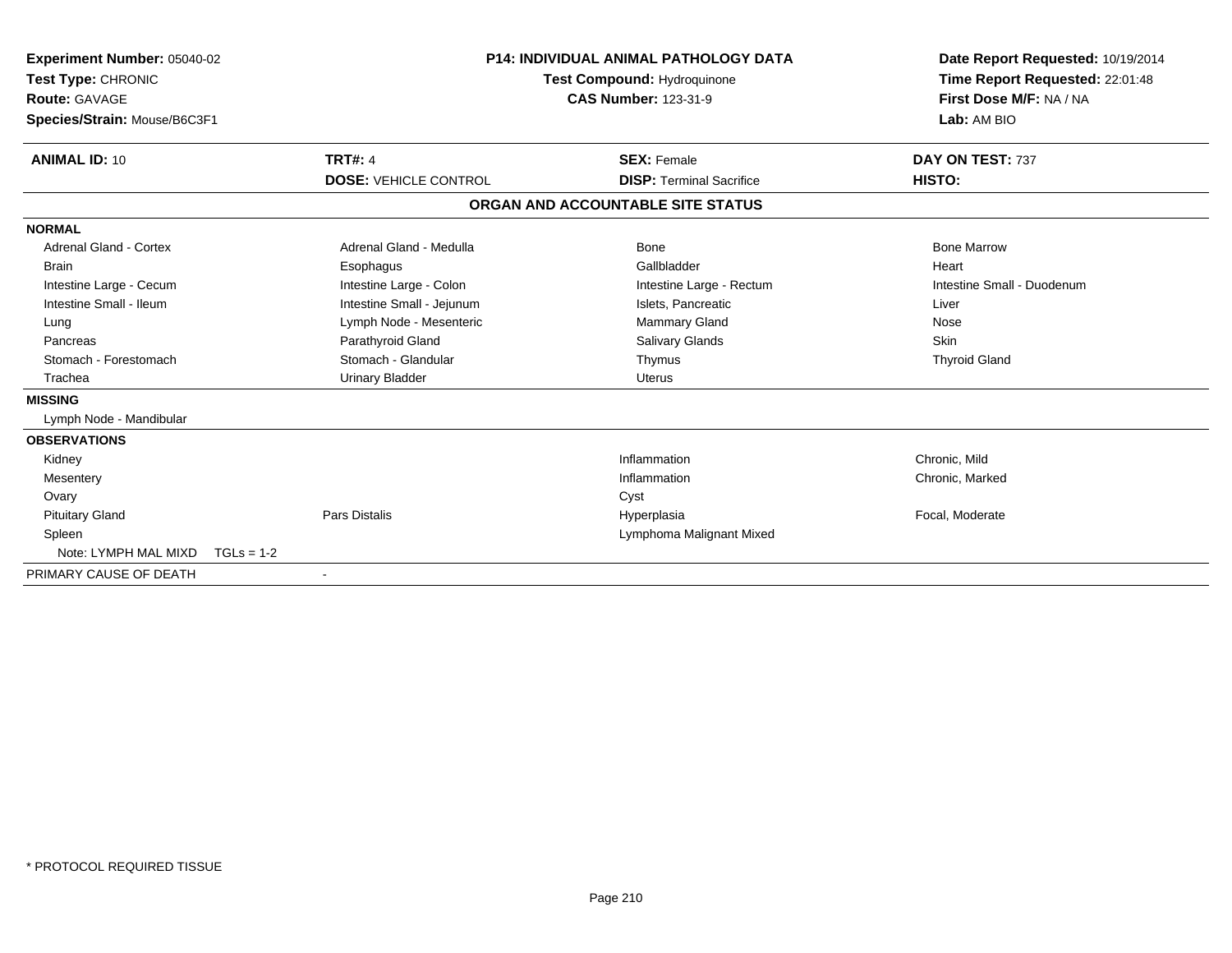| <b>Experiment Number: 05040-02</b><br>Test Type: CHRONIC<br><b>Route: GAVAGE</b><br>Species/Strain: Mouse/B6C3F1 |              |                              | <b>P14: INDIVIDUAL ANIMAL PATHOLOGY DATA</b><br>Test Compound: Hydroquinone<br><b>CAS Number: 123-31-9</b> | Date Report Requested: 10/19/2014<br>Time Report Requested: 22:01:48<br>First Dose M/F: NA / NA<br>Lab: AM BIO |
|------------------------------------------------------------------------------------------------------------------|--------------|------------------------------|------------------------------------------------------------------------------------------------------------|----------------------------------------------------------------------------------------------------------------|
| <b>ANIMAL ID: 11</b>                                                                                             |              | <b>TRT#: 4</b>               | <b>SEX: Female</b>                                                                                         | DAY ON TEST: 583                                                                                               |
|                                                                                                                  |              | <b>DOSE: VEHICLE CONTROL</b> | <b>DISP: Dead</b>                                                                                          | HISTO:                                                                                                         |
|                                                                                                                  |              |                              | ORGAN AND ACCOUNTABLE SITE STATUS                                                                          |                                                                                                                |
| <b>NORMAL</b>                                                                                                    |              |                              |                                                                                                            |                                                                                                                |
| Adrenal Gland - Cortex                                                                                           |              | Adrenal Gland - Medulla      | <b>Bone</b>                                                                                                | <b>Bone Marrow</b>                                                                                             |
| <b>Brain</b>                                                                                                     |              | Esophagus                    | Gallbladder                                                                                                | Heart                                                                                                          |
| Intestine Large - Cecum                                                                                          |              | Intestine Large - Colon      | Intestine Large - Rectum                                                                                   | Intestine Small - Duodenum                                                                                     |
| Intestine Small - Ileum                                                                                          |              | Intestine Small - Jejunum    | Islets, Pancreatic                                                                                         | Kidney                                                                                                         |
| Liver                                                                                                            |              | Lung                         | Lymph Node - Mandibular                                                                                    | Lymph Node - Mesenteric                                                                                        |
| <b>Mammary Gland</b>                                                                                             |              | Nose                         | Ovary                                                                                                      | Pancreas                                                                                                       |
| Parathyroid Gland                                                                                                |              | <b>Pituitary Gland</b>       | <b>Skin</b>                                                                                                | Spleen                                                                                                         |
| Stomach - Forestomach                                                                                            |              | Stomach - Glandular          | Thymus                                                                                                     | <b>Thyroid Gland</b>                                                                                           |
| Trachea                                                                                                          |              |                              |                                                                                                            |                                                                                                                |
| <b>OBSERVATIONS</b>                                                                                              |              |                              |                                                                                                            |                                                                                                                |
| Salivary Glands                                                                                                  |              |                              | Inflammation                                                                                               | Chronic, Mild                                                                                                  |
| <b>Urinary Bladder</b>                                                                                           |              | Submucosa                    | Inflammation                                                                                               | Chronic, Mild                                                                                                  |
| <b>Uterus</b>                                                                                                    |              | Endometrium                  | Hyperplasia                                                                                                | Cystic, Marked                                                                                                 |
| Note: HYPERPLASIA                                                                                                | $TGLs = 2-5$ |                              |                                                                                                            |                                                                                                                |
| PRIMARY CAUSE OF DEATH                                                                                           |              |                              |                                                                                                            |                                                                                                                |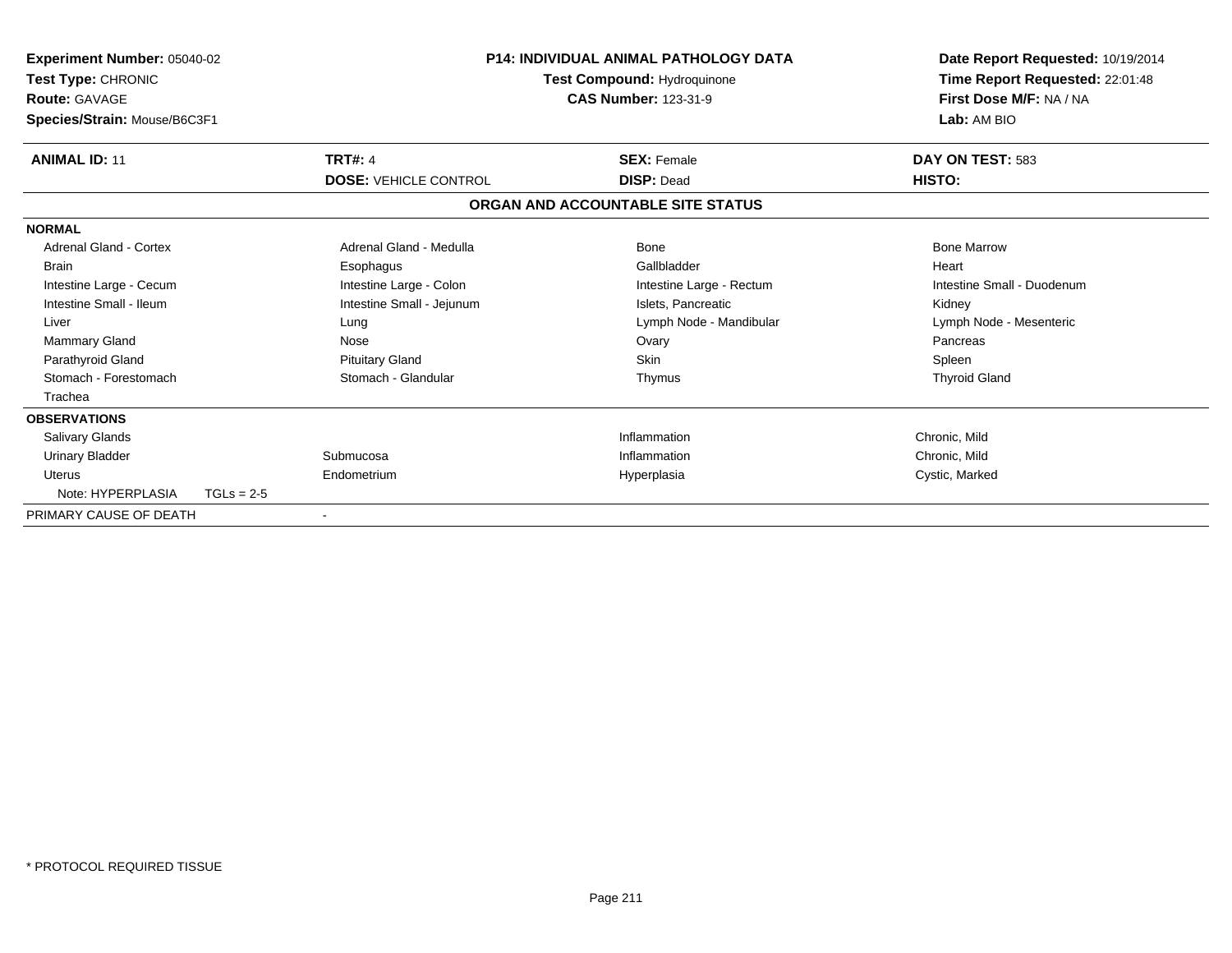| Experiment Number: 05040-02<br>Test Type: CHRONIC<br><b>Route: GAVAGE</b><br>Species/Strain: Mouse/B6C3F1 |               | <b>P14: INDIVIDUAL ANIMAL PATHOLOGY DATA</b><br>Test Compound: Hydroquinone<br><b>CAS Number: 123-31-9</b> |                                   | Date Report Requested: 10/19/2014<br>Time Report Requested: 22:01:48<br>First Dose M/F: NA / NA<br>Lab: AM BIO |  |
|-----------------------------------------------------------------------------------------------------------|---------------|------------------------------------------------------------------------------------------------------------|-----------------------------------|----------------------------------------------------------------------------------------------------------------|--|
| <b>ANIMAL ID: 11</b>                                                                                      |               | TRT#: 5                                                                                                    | <b>SEX: Female</b>                | DAY ON TEST: 561                                                                                               |  |
|                                                                                                           |               | DOSE: 50 MG/KG                                                                                             | <b>DISP: Moribund</b>             | HISTO:                                                                                                         |  |
|                                                                                                           |               |                                                                                                            | ORGAN AND ACCOUNTABLE SITE STATUS |                                                                                                                |  |
| <b>NORMAL</b>                                                                                             |               |                                                                                                            |                                   |                                                                                                                |  |
| Adrenal Gland - Cortex                                                                                    |               | Adrenal Gland - Medulla                                                                                    | <b>Bone Marrow</b>                | <b>Brain</b>                                                                                                   |  |
| Esophagus                                                                                                 |               | Gallbladder                                                                                                | Heart                             | Intestine Large - Cecum                                                                                        |  |
| Intestine Large - Colon                                                                                   |               | Intestine Large - Rectum                                                                                   | Intestine Small - Duodenum        | Intestine Small - Ileum                                                                                        |  |
| Intestine Small - Jejunum                                                                                 |               | Islets, Pancreatic                                                                                         | Liver                             | Lymph Node - Mandibular                                                                                        |  |
| Lymph Node - Mesenteric                                                                                   |               | Mammary Gland                                                                                              | Nose                              | Pancreas                                                                                                       |  |
| Parathyroid Gland                                                                                         |               | <b>Pituitary Gland</b>                                                                                     | Skin                              | Spinal Cord                                                                                                    |  |
| Spleen                                                                                                    |               | Stomach - Forestomach                                                                                      | Stomach - Glandular               | Thymus                                                                                                         |  |
| <b>Thyroid Gland</b>                                                                                      |               | Trachea                                                                                                    | <b>Uterus</b>                     |                                                                                                                |  |
| <b>OBSERVATIONS</b>                                                                                       |               |                                                                                                            |                                   |                                                                                                                |  |
| <b>Bone</b>                                                                                               |               | Lumbar, Vertebra                                                                                           | Osteosarcoma                      |                                                                                                                |  |
| Note: OSTEOSARC                                                                                           | $TGLs = 3-11$ |                                                                                                            |                                   |                                                                                                                |  |
| Kidney                                                                                                    |               |                                                                                                            | Inflammation                      | Chronic, Mild                                                                                                  |  |
|                                                                                                           |               |                                                                                                            | Osteosarcoma                      | Metastatic (Bone)                                                                                              |  |
| Note: OSTEOSARC                                                                                           | $TGLs = 1-1$  |                                                                                                            |                                   |                                                                                                                |  |
| Lung                                                                                                      |               |                                                                                                            | Osteosarcoma                      | Metastatic (Bone)                                                                                              |  |
| Note: OSTEOSARC                                                                                           | $TGLs = 4-3$  |                                                                                                            |                                   |                                                                                                                |  |
| Lymph Node                                                                                                |               | Lumbar                                                                                                     | Osteosarcoma                      | Metastatic (Bone)                                                                                              |  |
| Note: OSTEOSARC                                                                                           | $TGLs = 2-10$ |                                                                                                            |                                   |                                                                                                                |  |
| Ovary                                                                                                     |               |                                                                                                            | Osteosarcoma                      | Metastatic (Bone)                                                                                              |  |
| Note: OSTEOSARC                                                                                           | $TGLs = 5-5$  |                                                                                                            |                                   |                                                                                                                |  |
| Salivary Glands                                                                                           |               |                                                                                                            | Inflammation                      | Chronic, Mild                                                                                                  |  |
| <b>Urinary Bladder</b>                                                                                    |               | Submucosa                                                                                                  | Inflammation                      | Chronic, Moderate                                                                                              |  |
| PRIMARY CAUSE OF DEATH                                                                                    |               | $\blacksquare$                                                                                             |                                   |                                                                                                                |  |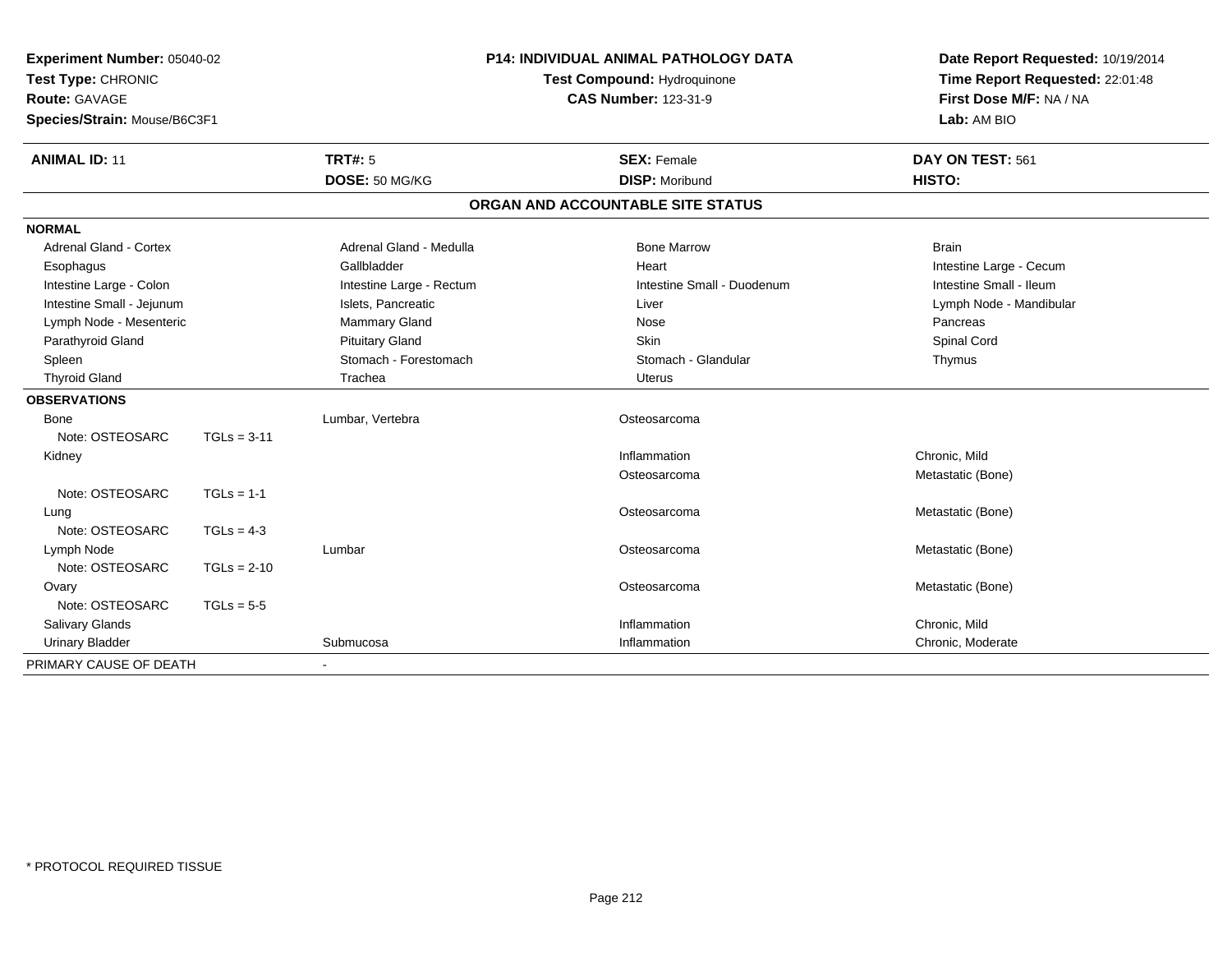| Experiment Number: 05040-02<br>Test Type: CHRONIC<br><b>Route: GAVAGE</b><br>Species/Strain: Mouse/B6C3F1 |                                  | <b>P14: INDIVIDUAL ANIMAL PATHOLOGY DATA</b><br><b>Test Compound: Hydroquinone</b><br><b>CAS Number: 123-31-9</b> | Date Report Requested: 10/19/2014<br>Time Report Requested: 22:01:48<br>First Dose M/F: NA / NA<br>Lab: AM BIO |
|-----------------------------------------------------------------------------------------------------------|----------------------------------|-------------------------------------------------------------------------------------------------------------------|----------------------------------------------------------------------------------------------------------------|
| <b>ANIMAL ID: 11</b>                                                                                      | <b>TRT#: 6</b><br>DOSE: 100MG/KG | <b>SEX: Female</b><br><b>DISP: Terminal Sacrifice</b>                                                             | DAY ON TEST: 735<br>HISTO:                                                                                     |
|                                                                                                           |                                  | ORGAN AND ACCOUNTABLE SITE STATUS                                                                                 |                                                                                                                |
| <b>NORMAL</b>                                                                                             |                                  |                                                                                                                   |                                                                                                                |
| Adrenal Gland - Cortex                                                                                    | Adrenal Gland - Medulla          | Bone                                                                                                              | <b>Bone Marrow</b>                                                                                             |
| <b>Brain</b>                                                                                              | Esophagus                        | Heart                                                                                                             | Intestine Large - Cecum                                                                                        |
| Intestine Large - Colon                                                                                   | Intestine Large - Rectum         | Intestine Small - Duodenum                                                                                        | Intestine Small - Ileum                                                                                        |
| Intestine Small - Jejunum                                                                                 | Islets, Pancreatic               | Liver                                                                                                             | Lung                                                                                                           |
| Lymph Node - Mandibular                                                                                   | Lymph Node - Mesenteric          | Mammary Gland                                                                                                     | Nose                                                                                                           |
| Ovary                                                                                                     | Pancreas                         | Parathyroid Gland                                                                                                 | Skin                                                                                                           |
| Spleen                                                                                                    | Stomach - Forestomach            | Stomach - Glandular                                                                                               | Thymus                                                                                                         |
| Trachea                                                                                                   |                                  |                                                                                                                   |                                                                                                                |
| <b>MISSING</b>                                                                                            |                                  |                                                                                                                   |                                                                                                                |
| Gallbladder                                                                                               |                                  |                                                                                                                   |                                                                                                                |
| <b>OBSERVATIONS</b>                                                                                       |                                  |                                                                                                                   |                                                                                                                |
| Kidney                                                                                                    | Cortex                           | Fibrosis                                                                                                          | Focal, Moderate                                                                                                |
|                                                                                                           |                                  | Inflammation                                                                                                      | Chronic, Mild                                                                                                  |
| [Inflammation TGLS = $1-1$ ]                                                                              |                                  |                                                                                                                   |                                                                                                                |
| <b>Pituitary Gland</b>                                                                                    | <b>Pars Distalis</b>             | Adenoma                                                                                                           |                                                                                                                |
|                                                                                                           | Pars Distalis                    | Hyperplasia                                                                                                       | Focal, Moderate                                                                                                |
| <b>Salivary Glands</b>                                                                                    |                                  | Inflammation                                                                                                      | Chronic, Minimal                                                                                               |
| <b>Thyroid Gland</b>                                                                                      | <b>Follicular Cel</b>            | Hyperplasia                                                                                                       | Moderate                                                                                                       |
| <b>Urinary Bladder</b>                                                                                    | Submucosa                        | Inflammation                                                                                                      | Chronic, Minimal                                                                                               |
| Uterus                                                                                                    | Endometrium                      | Hyperplasia                                                                                                       | Cystic, Mild                                                                                                   |
| PRIMARY CAUSE OF DEATH                                                                                    |                                  |                                                                                                                   |                                                                                                                |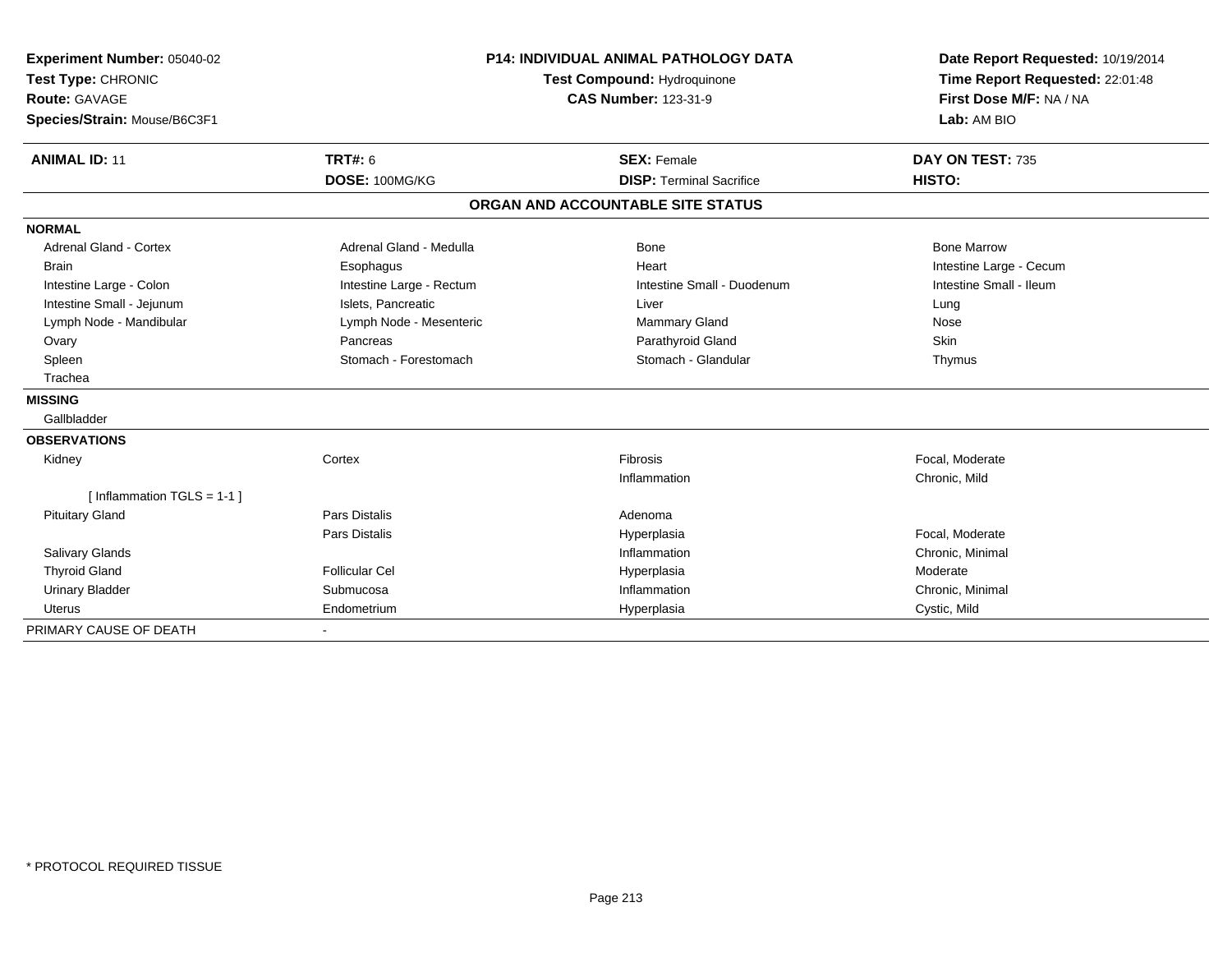| Experiment Number: 05040-02<br>Test Type: CHRONIC<br><b>Route: GAVAGE</b><br>Species/Strain: Mouse/B6C3F1 |               |                         | P14: INDIVIDUAL ANIMAL PATHOLOGY DATA<br>Test Compound: Hydroquinone<br><b>CAS Number: 123-31-9</b> | Date Report Requested: 10/19/2014<br>Time Report Requested: 22:01:48<br>First Dose M/F: NA / NA<br>Lab: AM BIO |  |
|-----------------------------------------------------------------------------------------------------------|---------------|-------------------------|-----------------------------------------------------------------------------------------------------|----------------------------------------------------------------------------------------------------------------|--|
| <b>ANIMAL ID: 12</b>                                                                                      |               | <b>TRT#: 5</b>          | <b>SEX: Female</b>                                                                                  | DAY ON TEST: 630                                                                                               |  |
|                                                                                                           |               | DOSE: 50 MG/KG          | <b>DISP: Dead</b>                                                                                   | HISTO:                                                                                                         |  |
|                                                                                                           |               |                         | ORGAN AND ACCOUNTABLE SITE STATUS                                                                   |                                                                                                                |  |
| <b>NORMAL</b>                                                                                             |               |                         |                                                                                                     |                                                                                                                |  |
| Adrenal Gland - Cortex                                                                                    |               | Adrenal Gland - Medulla | Bone                                                                                                | <b>Bone Marrow</b>                                                                                             |  |
| <b>Brain</b>                                                                                              |               | Esophagus               | Gallbladder                                                                                         | Heart                                                                                                          |  |
| Intestine Large - Cecum                                                                                   |               | Intestine Large - Colon | Intestine Large - Rectum                                                                            | Intestine Small - Ileum                                                                                        |  |
| Intestine Small - Jejunum                                                                                 |               | Islets, Pancreatic      | Liver                                                                                               | Lung                                                                                                           |  |
| Lymph Node - Mesenteric                                                                                   |               | Mammary Gland           | Nose                                                                                                | Parathyroid Gland                                                                                              |  |
| Skin                                                                                                      |               | Spleen                  | Stomach - Forestomach                                                                               | Stomach - Glandular                                                                                            |  |
| Trachea                                                                                                   |               | <b>Urinary Bladder</b>  | <b>Uterus</b>                                                                                       |                                                                                                                |  |
| <b>MISSING</b>                                                                                            |               |                         |                                                                                                     |                                                                                                                |  |
| Thymus                                                                                                    |               |                         |                                                                                                     |                                                                                                                |  |
| <b>OBSERVATIONS</b>                                                                                       |               |                         |                                                                                                     |                                                                                                                |  |
| <b>Intestine Small</b>                                                                                    |               | Duodenum, Serosa        | Fibrosarcoma                                                                                        | Metastatic (Mesentery)                                                                                         |  |
| Kidney                                                                                                    |               |                         | Inflammation                                                                                        | Chronic, Minimal                                                                                               |  |
| Lymph Node                                                                                                |               | Mandibular              | Hyperplasia                                                                                         | Lymphoid, Marked                                                                                               |  |
| Mesentery                                                                                                 |               |                         | Fibrosarcoma                                                                                        | Multiple                                                                                                       |  |
|                                                                                                           |               |                         | Fibrosarcoma                                                                                        |                                                                                                                |  |
| Note: FIBROSARC                                                                                           | $TGLs = 2-4$  |                         |                                                                                                     |                                                                                                                |  |
| Note: FIBROSARC                                                                                           | $TGLs = 1-10$ |                         |                                                                                                     |                                                                                                                |  |
| Ovary                                                                                                     |               |                         | Cyst                                                                                                |                                                                                                                |  |
| Pancreas                                                                                                  |               |                         | Fibrosarcoma                                                                                        | Early Invasion (Mesentery), Metastatic (Mesentery)                                                             |  |
| <b>Pituitary Gland</b>                                                                                    |               | Pars Distalis           | Adenoma                                                                                             |                                                                                                                |  |
| Note: ADENOMA                                                                                             | $TGLs = 4-4$  |                         |                                                                                                     |                                                                                                                |  |
| <b>Salivary Glands</b>                                                                                    |               |                         | Inflammation                                                                                        | Chronic. Minimal                                                                                               |  |
| <b>Skeletal Muscle</b>                                                                                    |               | Abdominal               | Fibrosarcoma                                                                                        | Early Invasion (Mesentery), Metastatic (Mesentery)                                                             |  |
| Note: FIBROSARC                                                                                           | $TGLs = 3-11$ |                         |                                                                                                     |                                                                                                                |  |
| <b>Thyroid Gland</b>                                                                                      |               | <b>Follicular Cel</b>   | Hyperplasia                                                                                         | Marked                                                                                                         |  |
| Note: HYPERPLASIA                                                                                         | $TGLs = 5-4$  |                         |                                                                                                     |                                                                                                                |  |
| PRIMARY CAUSE OF DEATH                                                                                    |               | $\sim$                  |                                                                                                     |                                                                                                                |  |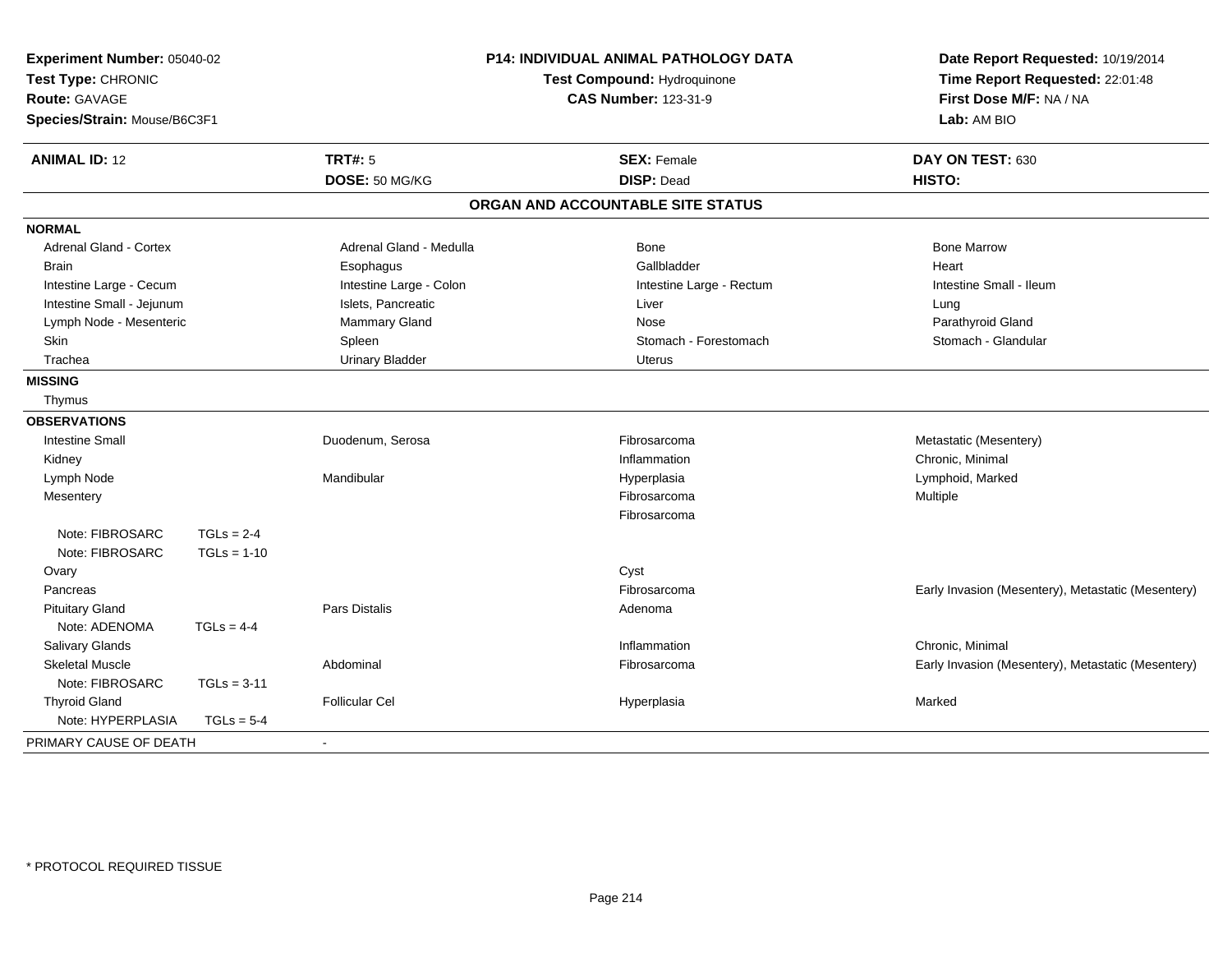| Experiment Number: 05040-02<br>Test Type: CHRONIC<br><b>Route: GAVAGE</b><br>Species/Strain: Mouse/B6C3F1 |               |                            | <b>P14: INDIVIDUAL ANIMAL PATHOLOGY DATA</b><br>Test Compound: Hydroquinone<br><b>CAS Number: 123-31-9</b> |                                 | Date Report Requested: 10/19/2014<br>Time Report Requested: 22:01:48<br>First Dose M/F: NA / NA<br>Lab: AM BIO |
|-----------------------------------------------------------------------------------------------------------|---------------|----------------------------|------------------------------------------------------------------------------------------------------------|---------------------------------|----------------------------------------------------------------------------------------------------------------|
| <b>ANIMAL ID: 12</b>                                                                                      |               | <b>TRT#: 6</b>             |                                                                                                            | <b>SEX: Female</b>              | DAY ON TEST: 735                                                                                               |
|                                                                                                           |               | DOSE: 100MG/KG             |                                                                                                            | <b>DISP: Terminal Sacrifice</b> | HISTO:                                                                                                         |
|                                                                                                           |               |                            | ORGAN AND ACCOUNTABLE SITE STATUS                                                                          |                                 |                                                                                                                |
| <b>NORMAL</b>                                                                                             |               |                            |                                                                                                            |                                 |                                                                                                                |
| <b>Adrenal Gland - Cortex</b>                                                                             |               | Adrenal Gland - Medulla    |                                                                                                            | <b>Bone Marrow</b>              | Esophagus                                                                                                      |
| Gallbladder                                                                                               |               | Heart                      |                                                                                                            | Intestine Large - Cecum         | Intestine Large - Colon                                                                                        |
| Intestine Large - Rectum                                                                                  |               | Intestine Small - Duodenum |                                                                                                            | Intestine Small - Ileum         | Intestine Small - Jejunum                                                                                      |
| Islets, Pancreatic                                                                                        |               | Lung                       |                                                                                                            | Lymph Node - Mandibular         | Lymph Node - Mesenteric                                                                                        |
| <b>Mammary Gland</b>                                                                                      |               | Nose                       |                                                                                                            | Ovary                           | Pancreas                                                                                                       |
| Parathyroid Gland                                                                                         |               | Skin                       |                                                                                                            | Spleen                          | Stomach - Forestomach                                                                                          |
| Stomach - Glandular                                                                                       |               | Thymus                     |                                                                                                            | Trachea                         |                                                                                                                |
| <b>OBSERVATIONS</b>                                                                                       |               |                            |                                                                                                            |                                 |                                                                                                                |
| <b>Bone</b>                                                                                               |               |                            |                                                                                                            | <b>Fibrous Osteodystrophy</b>   | Minimal                                                                                                        |
| <b>Brain</b>                                                                                              |               |                            |                                                                                                            | Mineralization                  | Minimal                                                                                                        |
| Kidney                                                                                                    |               |                            |                                                                                                            | Inflammation                    | Chronic, Mild                                                                                                  |
| Liver                                                                                                     |               |                            |                                                                                                            | <b>Eosinophilic Focus</b>       |                                                                                                                |
|                                                                                                           |               |                            |                                                                                                            | Hepatocellular Adenoma          |                                                                                                                |
|                                                                                                           |               |                            |                                                                                                            | Inflammation                    | Chronic, Minimal                                                                                               |
| Note: HEPATOCLR ADEN TGLs = 2-10                                                                          |               |                            |                                                                                                            |                                 |                                                                                                                |
| Note: EOSIN FOCUS                                                                                         | $TGLs = 3-12$ |                            |                                                                                                            |                                 |                                                                                                                |
| <b>Pituitary Gland</b>                                                                                    |               | <b>Pars Distalis</b>       |                                                                                                            | Hyperplasia                     | Focal, Moderate                                                                                                |
| <b>Salivary Glands</b>                                                                                    |               |                            |                                                                                                            | Inflammation                    | Chronic, Minimal                                                                                               |
| <b>Thyroid Gland</b>                                                                                      |               | <b>Follicular Cel</b>      |                                                                                                            | Hyperplasia                     | Minimal                                                                                                        |
| <b>Urinary Bladder</b>                                                                                    |               | Submucosa                  |                                                                                                            | Inflammation                    | Chronic, Mild                                                                                                  |
| Uterus                                                                                                    |               | Submucosa                  |                                                                                                            | Angiectasis                     | Mild                                                                                                           |
| Note: ANGIECTASIS                                                                                         | $TGLs = 1$ -  |                            |                                                                                                            |                                 |                                                                                                                |
| PRIMARY CAUSE OF DEATH                                                                                    |               | $\blacksquare$             |                                                                                                            |                                 |                                                                                                                |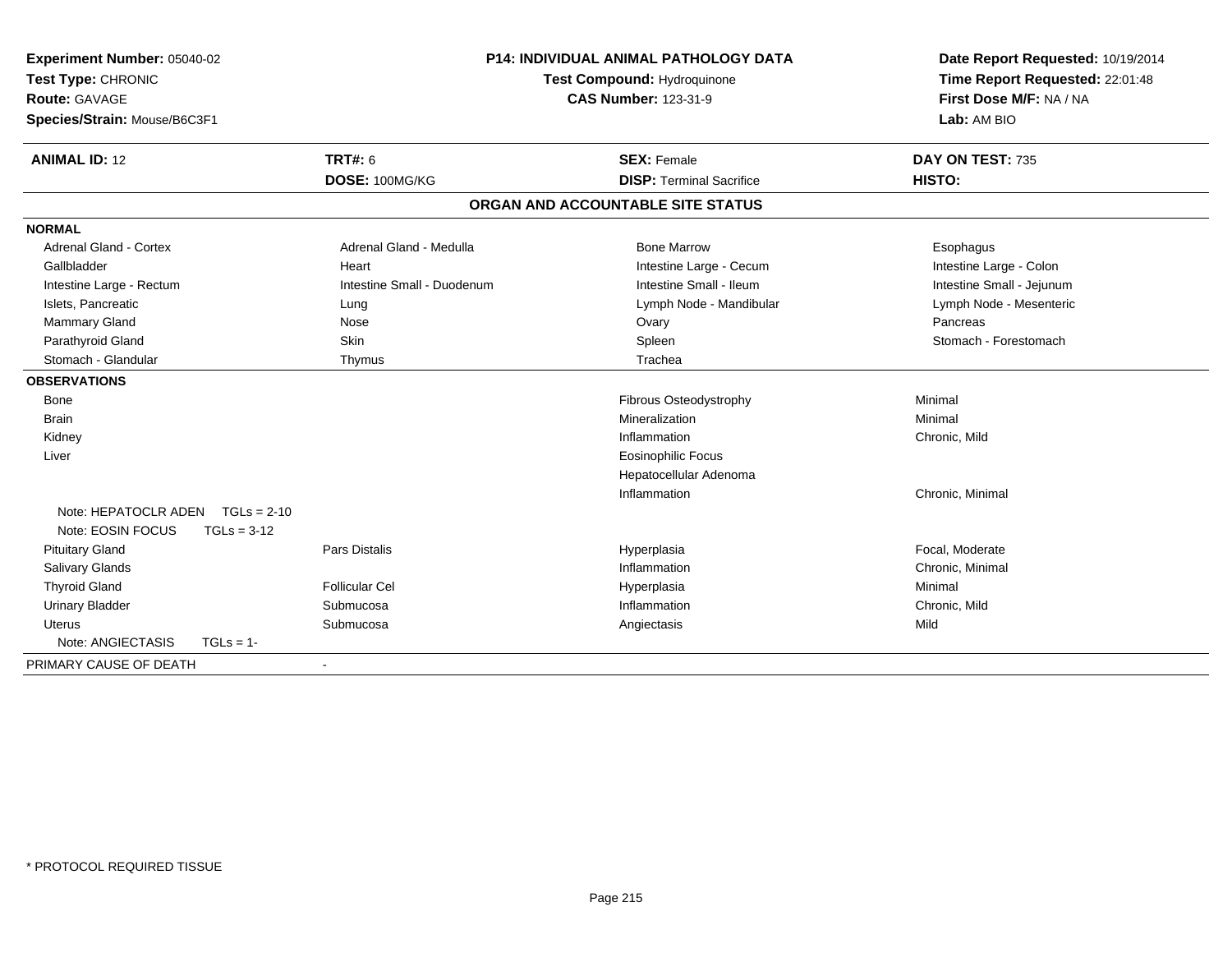| <b>Experiment Number: 05040-02</b><br>Test Type: CHRONIC<br>Route: GAVAGE<br>Species/Strain: Mouse/B6C3F1 |               | P14: INDIVIDUAL ANIMAL PATHOLOGY DATA<br>Test Compound: Hydroquinone<br><b>CAS Number: 123-31-9</b> |                                   | Date Report Requested: 10/19/2014<br>Time Report Requested: 22:01:48<br>First Dose M/F: NA / NA<br>Lab: AM BIO |  |
|-----------------------------------------------------------------------------------------------------------|---------------|-----------------------------------------------------------------------------------------------------|-----------------------------------|----------------------------------------------------------------------------------------------------------------|--|
| <b>ANIMAL ID: 13</b>                                                                                      |               | <b>TRT#: 4</b>                                                                                      | <b>SEX: Female</b>                | DAY ON TEST: 736                                                                                               |  |
|                                                                                                           |               | <b>DOSE: VEHICLE CONTROL</b>                                                                        | <b>DISP: Terminal Sacrifice</b>   | HISTO:                                                                                                         |  |
|                                                                                                           |               |                                                                                                     | ORGAN AND ACCOUNTABLE SITE STATUS |                                                                                                                |  |
| <b>NORMAL</b>                                                                                             |               |                                                                                                     |                                   |                                                                                                                |  |
| Adrenal Gland - Cortex                                                                                    |               | Adrenal Gland - Medulla                                                                             | Bone                              | <b>Bone Marrow</b>                                                                                             |  |
| <b>Brain</b>                                                                                              |               | Esophagus                                                                                           | Eye                               | Heart                                                                                                          |  |
| Intestine Large - Cecum                                                                                   |               | Intestine Large - Colon                                                                             | Intestine Large - Rectum          | Intestine Small - Duodenum                                                                                     |  |
| Intestine Small - Ileum                                                                                   |               | Mammary Gland                                                                                       | Nose                              | Skin                                                                                                           |  |
| Stomach - Forestomach                                                                                     |               |                                                                                                     |                                   |                                                                                                                |  |
| <b>MISSING</b>                                                                                            |               |                                                                                                     |                                   |                                                                                                                |  |
| Parathyroid Gland                                                                                         |               | <b>Pituitary Gland</b>                                                                              |                                   |                                                                                                                |  |
| <b>OBSERVATIONS</b>                                                                                       |               |                                                                                                     |                                   |                                                                                                                |  |
| <b>Adrenal Gland</b>                                                                                      |               | Capsule                                                                                             | Lymphoma Malignant Mixed          |                                                                                                                |  |
| Gallbladder                                                                                               |               |                                                                                                     | Lymphoma Malignant Mixed          |                                                                                                                |  |
| Harderian Gland                                                                                           |               |                                                                                                     | Lymphoma Malignant Mixed          |                                                                                                                |  |
| <b>Intestine Small</b>                                                                                    |               | Jejunum                                                                                             | Lymphoma Malignant Mixed          |                                                                                                                |  |
| Note: LYMPH MAL MIXD                                                                                      | $TGLs = 7-6$  |                                                                                                     |                                   |                                                                                                                |  |
| Islets, Pancreatic                                                                                        |               |                                                                                                     | Lymphoma Malignant Mixed          |                                                                                                                |  |
| Kidney                                                                                                    |               |                                                                                                     | Lymphoma Malignant Mixed          |                                                                                                                |  |
| Note: LYMPH MAL MIXD                                                                                      | $TGLs = 3-1$  |                                                                                                     |                                   |                                                                                                                |  |
| Liver                                                                                                     |               |                                                                                                     | Lymphoma Malignant Mixed          |                                                                                                                |  |
| Note: LYMPH MAL MIXD                                                                                      | $TGLs = 8-2$  |                                                                                                     |                                   |                                                                                                                |  |
| Lung                                                                                                      |               |                                                                                                     | Lymphoma Malignant Mixed          |                                                                                                                |  |
| Lymph Node                                                                                                |               | Inguinal                                                                                            | Lymphoma Malignant Mixed          |                                                                                                                |  |
|                                                                                                           |               | Lumbar                                                                                              | Lymphoma Malignant Mixed          |                                                                                                                |  |
|                                                                                                           |               | Mandibular                                                                                          | Lymphoma Malignant Mixed          |                                                                                                                |  |
|                                                                                                           |               | Mediastinal                                                                                         | Lymphoma Malignant Mixed          |                                                                                                                |  |
|                                                                                                           |               | Mesenteric                                                                                          | Lymphoma Malignant Mixed          |                                                                                                                |  |
|                                                                                                           |               | Pancreatic                                                                                          | Lymphoma Malignant Mixed          |                                                                                                                |  |
| Note: LYMPH MAL MIXD                                                                                      | $TGLs = 11-4$ |                                                                                                     |                                   |                                                                                                                |  |
| Note: LYMPH MAL MIXD                                                                                      | $TGLs = 5-14$ |                                                                                                     |                                   |                                                                                                                |  |
| Note: LYMPH MAL MIXD                                                                                      | $TGLs = 9-4$  |                                                                                                     |                                   |                                                                                                                |  |
| Note: LYMPH MAL MIXD                                                                                      | $TGLs = 1-10$ |                                                                                                     |                                   |                                                                                                                |  |
| Note: LYMPH MAL MIXD                                                                                      | $TGLs = 4-11$ |                                                                                                     |                                   |                                                                                                                |  |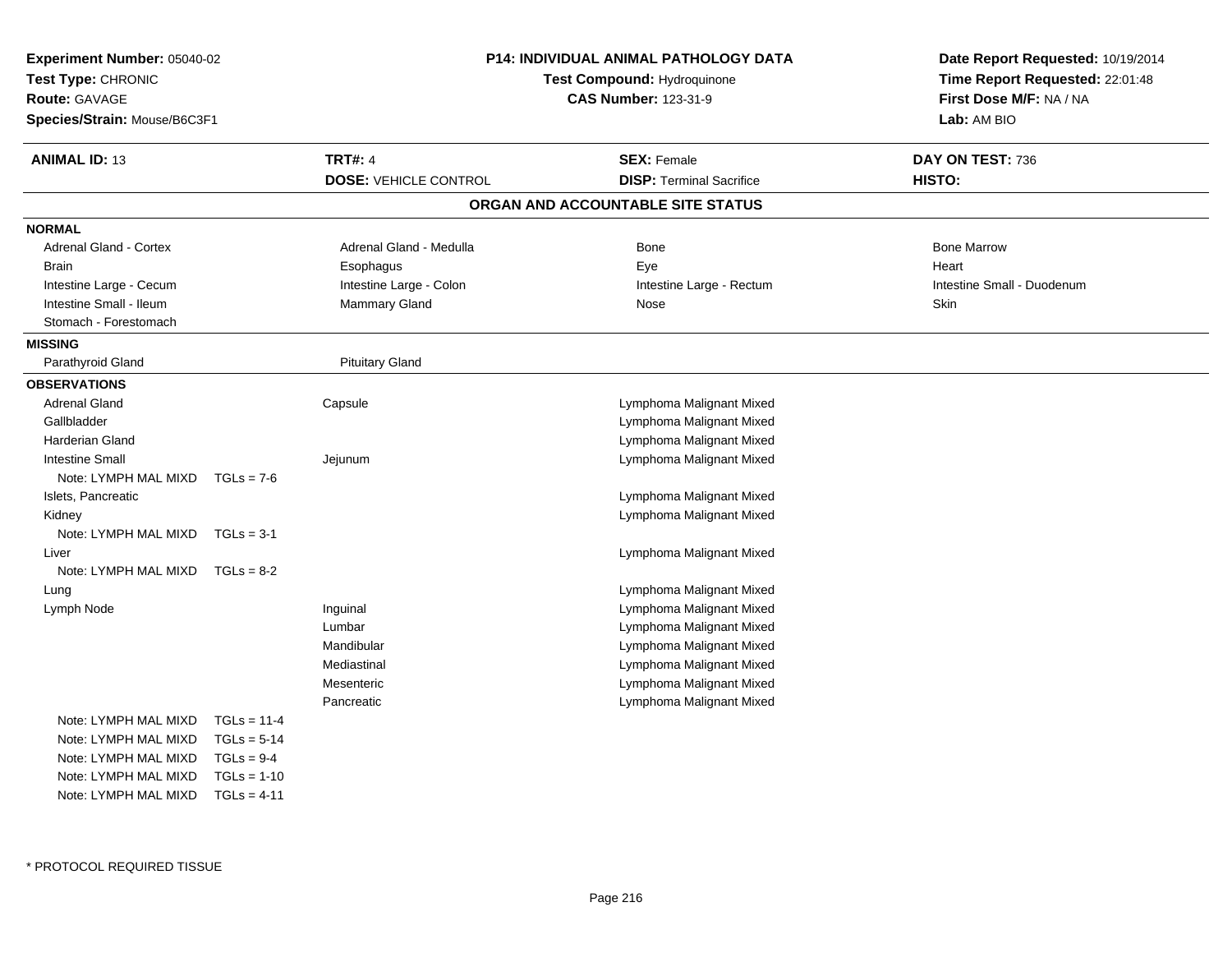| Experiment Number: 05040-02<br>Test Type: CHRONIC<br><b>Route: GAVAGE</b><br>Species/Strain: Mouse/B6C3F1 |                              | P14: INDIVIDUAL ANIMAL PATHOLOGY DATA<br>Test Compound: Hydroquinone<br><b>CAS Number: 123-31-9</b> | Date Report Requested: 10/19/2014<br>Time Report Requested: 22:01:48<br>First Dose M/F: NA / NA<br>Lab: AM BIO |
|-----------------------------------------------------------------------------------------------------------|------------------------------|-----------------------------------------------------------------------------------------------------|----------------------------------------------------------------------------------------------------------------|
| <b>ANIMAL ID: 13</b>                                                                                      | <b>TRT#: 4</b>               | <b>SEX: Female</b>                                                                                  | DAY ON TEST: 736                                                                                               |
|                                                                                                           | <b>DOSE: VEHICLE CONTROL</b> | <b>DISP: Terminal Sacrifice</b>                                                                     | HISTO:                                                                                                         |
|                                                                                                           |                              | ORGAN AND ACCOUNTABLE SITE STATUS                                                                   |                                                                                                                |
| Note: LYMPH MAL MIXD                                                                                      | $TGLs = 6-4$                 |                                                                                                     |                                                                                                                |
| Ovary                                                                                                     | Periovarn Tiss               | Lymphoma Malignant Mixed                                                                            |                                                                                                                |
| Pancreas                                                                                                  |                              | Lymphoma Malignant Mixed                                                                            |                                                                                                                |
| <b>Salivary Glands</b>                                                                                    |                              | Lymphoma Malignant Mixed                                                                            |                                                                                                                |
| Spleen                                                                                                    |                              | Lymphoma Malignant Mixed                                                                            |                                                                                                                |
| Note: LYMPH MAL MIXD                                                                                      | $TGLs = 2-2$                 |                                                                                                     |                                                                                                                |
| Stomach                                                                                                   | Glandular                    | Lymphoma Malignant Mixed                                                                            |                                                                                                                |
| Thymus                                                                                                    |                              | Lymphoma Malignant Mixed                                                                            |                                                                                                                |
| <b>Thyroid Gland</b>                                                                                      | <b>Follicular Cel</b>        | Adenoma                                                                                             |                                                                                                                |
|                                                                                                           | <b>Follicular Cel</b>        | Hyperplasia                                                                                         | Marked                                                                                                         |
|                                                                                                           |                              | Lymphoma Malignant Mixed                                                                            |                                                                                                                |
| Trachea                                                                                                   |                              | Lymphoma Malignant Mixed                                                                            |                                                                                                                |
| <b>Urinary Bladder</b>                                                                                    |                              | Lymphoma Malignant Mixed                                                                            |                                                                                                                |
| <b>Uterus</b>                                                                                             | Endometrium                  | Hyperplasia                                                                                         | Cystic, Mild                                                                                                   |
|                                                                                                           |                              | Lymphoma Malignant Lymphocytic                                                                      |                                                                                                                |
| PRIMARY CAUSE OF DEATH                                                                                    |                              |                                                                                                     |                                                                                                                |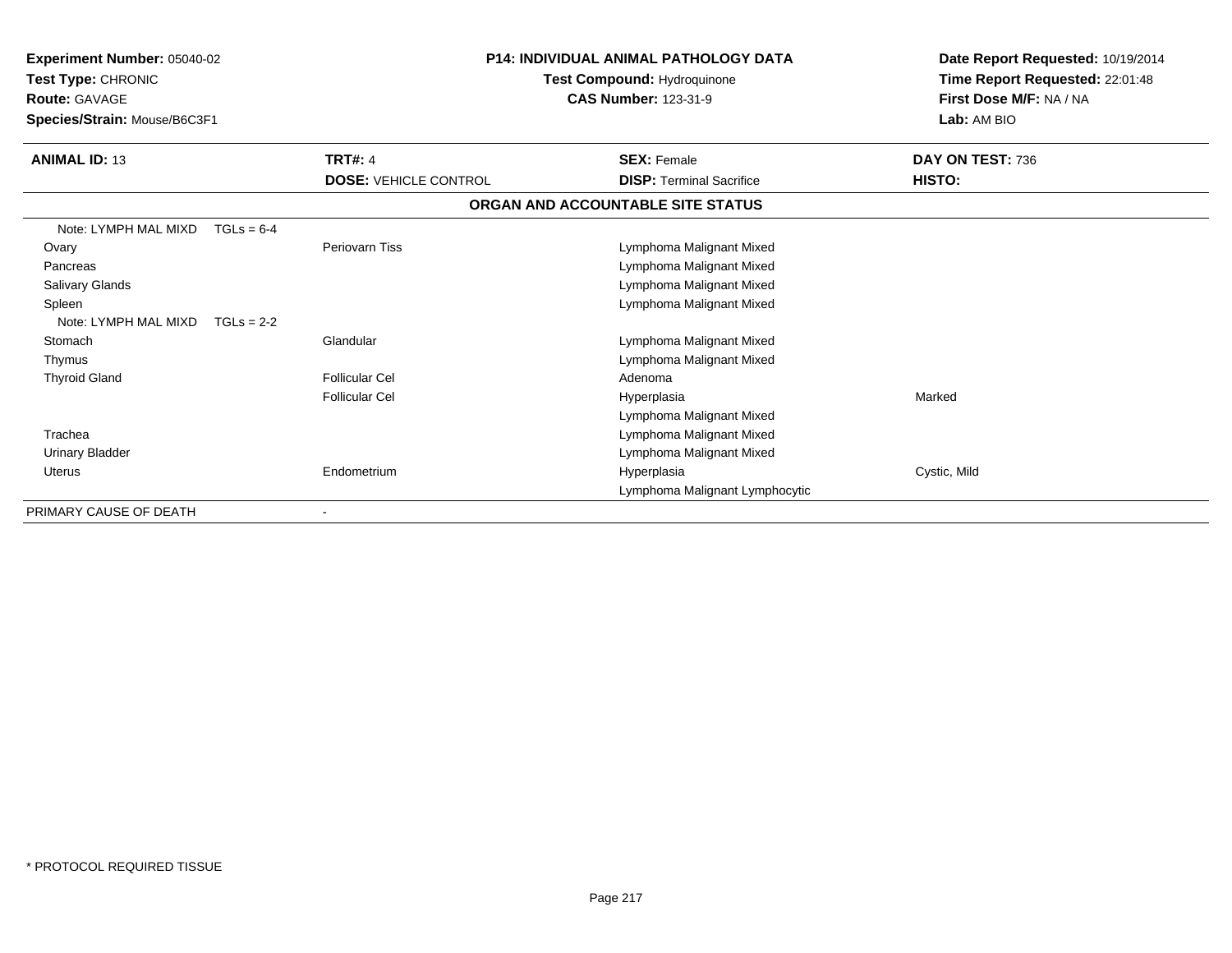| Experiment Number: 05040-02<br>Test Type: CHRONIC<br><b>Route: GAVAGE</b> |                       | <b>P14: INDIVIDUAL ANIMAL PATHOLOGY DATA</b><br><b>Test Compound: Hydroquinone</b><br><b>CAS Number: 123-31-9</b> | Date Report Requested: 10/19/2014<br>Time Report Requested: 22:01:48<br>First Dose M/F: NA / NA |  |
|---------------------------------------------------------------------------|-----------------------|-------------------------------------------------------------------------------------------------------------------|-------------------------------------------------------------------------------------------------|--|
| Species/Strain: Mouse/B6C3F1                                              |                       |                                                                                                                   | Lab: AM BIO                                                                                     |  |
| <b>ANIMAL ID: 13</b>                                                      | <b>TRT#: 5</b>        | <b>SEX: Female</b>                                                                                                | DAY ON TEST: 736                                                                                |  |
|                                                                           | DOSE: 50 MG/KG        | <b>DISP: Terminal Sacrifice</b>                                                                                   | HISTO:                                                                                          |  |
|                                                                           |                       | ORGAN AND ACCOUNTABLE SITE STATUS                                                                                 |                                                                                                 |  |
| <b>NORMAL</b>                                                             |                       |                                                                                                                   |                                                                                                 |  |
| Liver                                                                     | Lung                  | Ovary                                                                                                             |                                                                                                 |  |
| <b>OBSERVATIONS</b>                                                       |                       |                                                                                                                   |                                                                                                 |  |
| Mesentery                                                                 | Fat                   | Necrosis                                                                                                          | Focal, Marked                                                                                   |  |
| [Necrosis TGLS = $1-10$ ]                                                 |                       |                                                                                                                   |                                                                                                 |  |
| <b>Pituitary Gland</b>                                                    | Pars Distalis         | Adenoma                                                                                                           |                                                                                                 |  |
| [Adenoma TGLS = $2-4$ ]                                                   |                       |                                                                                                                   |                                                                                                 |  |
| Salivary Glands                                                           |                       | Inflammation                                                                                                      | Chronic, Mild                                                                                   |  |
| <b>Thyroid Gland</b>                                                      | <b>Follicular Cel</b> | Hyperplasia                                                                                                       | Mild                                                                                            |  |
| Uterus                                                                    | Endometrium           | Hyperplasia                                                                                                       | Cystic, Moderate                                                                                |  |
| [Hyperplasia TGLS = 3-5]                                                  |                       |                                                                                                                   |                                                                                                 |  |
| PRIMARY CAUSE OF DEATH                                                    |                       |                                                                                                                   |                                                                                                 |  |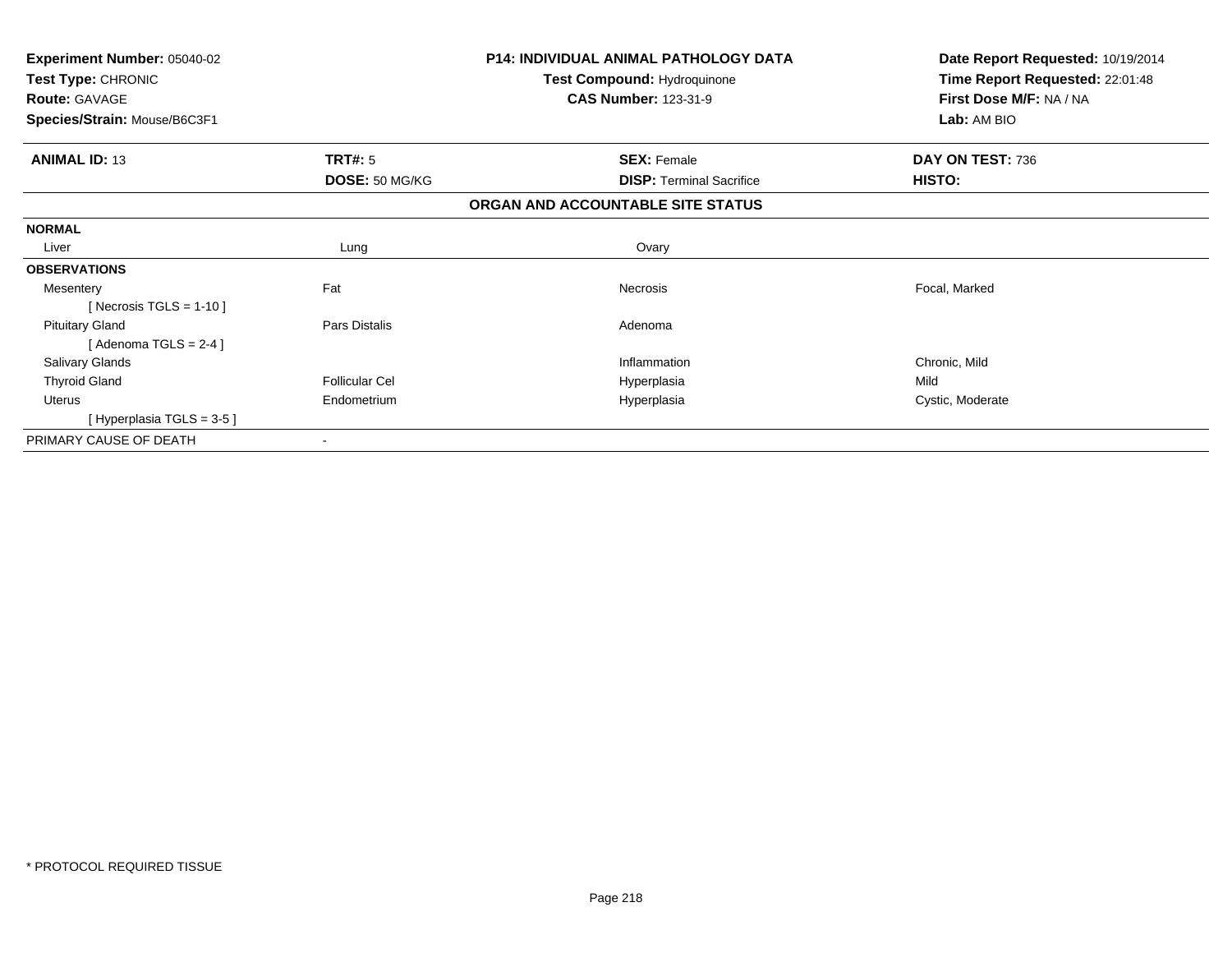| Experiment Number: 05040-02         | P14: INDIVIDUAL ANIMAL PATHOLOGY DATA<br><b>Test Compound: Hydroquinone</b> |                                   | Date Report Requested: 10/19/2014<br>Time Report Requested: 22:01:48 |  |
|-------------------------------------|-----------------------------------------------------------------------------|-----------------------------------|----------------------------------------------------------------------|--|
| Test Type: CHRONIC                  |                                                                             |                                   |                                                                      |  |
| <b>Route: GAVAGE</b>                |                                                                             | <b>CAS Number: 123-31-9</b>       | First Dose M/F: NA / NA                                              |  |
| Species/Strain: Mouse/B6C3F1        |                                                                             |                                   | Lab: AM BIO                                                          |  |
| <b>ANIMAL ID: 13</b>                | TRT#: 6                                                                     | <b>SEX: Female</b>                | DAY ON TEST: 736                                                     |  |
|                                     | DOSE: 100MG/KG                                                              | <b>DISP: Terminal Sacrifice</b>   | HISTO:                                                               |  |
|                                     |                                                                             | ORGAN AND ACCOUNTABLE SITE STATUS |                                                                      |  |
| <b>NORMAL</b>                       |                                                                             |                                   |                                                                      |  |
| <b>Adrenal Gland - Cortex</b>       | Adrenal Gland - Medulla                                                     | Bone                              | <b>Bone Marrow</b>                                                   |  |
| <b>Brain</b>                        | Esophagus                                                                   | Gallbladder                       | Heart                                                                |  |
| Intestine Large - Cecum             | Intestine Large - Colon                                                     | Intestine Large - Rectum          | Intestine Small - Duodenum                                           |  |
| Intestine Small - Ileum             | Intestine Small - Jejunum                                                   | Islets, Pancreatic                | Liver                                                                |  |
| Lymph Node - Mesenteric             | Mammary Gland                                                               | Pancreas                          | Parathyroid Gland                                                    |  |
| Skin                                | Spleen                                                                      | Stomach - Forestomach             | Stomach - Glandular                                                  |  |
| Thymus                              | Trachea                                                                     |                                   |                                                                      |  |
| <b>MISSING</b>                      |                                                                             |                                   |                                                                      |  |
| Lymph Node - Mandibular             |                                                                             |                                   |                                                                      |  |
| <b>OBSERVATIONS</b>                 |                                                                             |                                   |                                                                      |  |
| Kidney                              |                                                                             | Inflammation                      | Chronic, Mild                                                        |  |
| Lung                                |                                                                             | Alveolar/Bronchiolar Carcinoma    |                                                                      |  |
|                                     | Alveolus                                                                    | Hyperplasia                       | Macrophage, Moderate                                                 |  |
| Note: ALV BRON CARC<br>$TGLs = 1-3$ |                                                                             |                                   |                                                                      |  |
| Nose                                | Nasolacrim Dct                                                              | Inflammation                      | Chronic, Mild                                                        |  |
| Ovary                               | Serosa                                                                      | Hyperplasia                       | Papillary, Mild                                                      |  |
| <b>Pituitary Gland</b>              | <b>Pars Distalis</b>                                                        | Adenoma                           |                                                                      |  |
| <b>Salivary Glands</b>              |                                                                             | Inflammation                      | Chronic, Minimal                                                     |  |
| <b>Thyroid Gland</b>                | <b>Follicular Cel</b>                                                       | Hyperplasia                       | Moderate                                                             |  |
| <b>Urinary Bladder</b>              | Submucosa                                                                   | Inflammation                      | Chronic, Mild                                                        |  |
| <b>Uterus</b>                       | Endometrium                                                                 | Hyperplasia                       | Cystic, Mild                                                         |  |
| PRIMARY CAUSE OF DEATH              |                                                                             |                                   |                                                                      |  |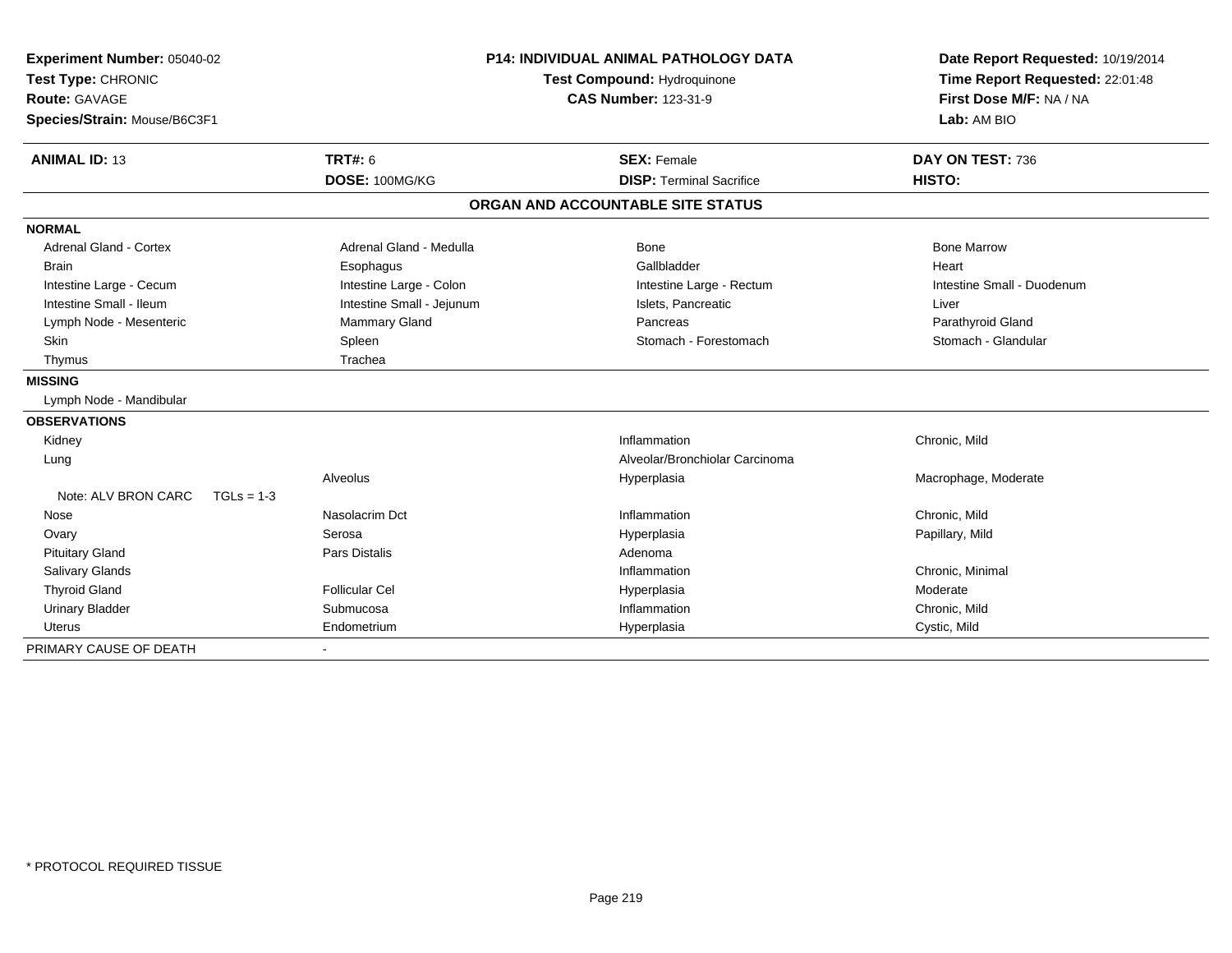| <b>Experiment Number: 05040-02</b><br>Test Type: CHRONIC<br><b>Route: GAVAGE</b><br>Species/Strain: Mouse/B6C3F1 |                              | <b>P14: INDIVIDUAL ANIMAL PATHOLOGY DATA</b><br>Test Compound: Hydroquinone<br><b>CAS Number: 123-31-9</b> | Date Report Requested: 10/19/2014<br>Time Report Requested: 22:01:48<br>First Dose M/F: NA / NA<br>Lab: AM BIO |
|------------------------------------------------------------------------------------------------------------------|------------------------------|------------------------------------------------------------------------------------------------------------|----------------------------------------------------------------------------------------------------------------|
| <b>ANIMAL ID: 14</b>                                                                                             | <b>TRT#: 4</b>               | <b>SEX: Female</b>                                                                                         | DAY ON TEST: 652                                                                                               |
|                                                                                                                  | <b>DOSE: VEHICLE CONTROL</b> | <b>DISP: Dead</b>                                                                                          | HISTO:                                                                                                         |
|                                                                                                                  |                              | ORGAN AND ACCOUNTABLE SITE STATUS                                                                          |                                                                                                                |
| <b>NORMAL</b>                                                                                                    |                              |                                                                                                            |                                                                                                                |
| <b>Adrenal Gland - Cortex</b>                                                                                    | Adrenal Gland - Medulla      | Bone                                                                                                       | <b>Bone Marrow</b>                                                                                             |
| <b>Brain</b>                                                                                                     | Esophagus                    | Gallbladder                                                                                                | Heart                                                                                                          |
| Intestine Large - Cecum                                                                                          | Intestine Large - Colon      | Intestine Large - Rectum                                                                                   | Intestine Small - Duodenum                                                                                     |
| Intestine Small - Ileum                                                                                          | Intestine Small - Jejunum    | Islets, Pancreatic                                                                                         | Liver                                                                                                          |
| Lymph Node - Mandibular                                                                                          | Lymph Node - Mesenteric      | Mammary Gland                                                                                              | Nose                                                                                                           |
| Ovary                                                                                                            | Pancreas                     | Parathyroid Gland                                                                                          | <b>Pituitary Gland</b>                                                                                         |
| <b>Salivary Glands</b>                                                                                           | <b>Skin</b>                  | Spleen                                                                                                     | Stomach - Forestomach                                                                                          |
| Stomach - Glandular                                                                                              | Thymus                       | <b>Thyroid Gland</b>                                                                                       | Trachea                                                                                                        |
| <b>Urinary Bladder</b>                                                                                           |                              |                                                                                                            |                                                                                                                |
| <b>OBSERVATIONS</b>                                                                                              |                              |                                                                                                            |                                                                                                                |
| Kidney                                                                                                           |                              | Inflammation                                                                                               | Chronic, Minimal                                                                                               |
| Lung                                                                                                             |                              | Congestion                                                                                                 | Moderate                                                                                                       |
| Note: CONGESTION                                                                                                 | $TGLs = 3-3$                 |                                                                                                            |                                                                                                                |
| Uterus                                                                                                           | Endometrium                  | Hyperplasia                                                                                                | Cystic, Moderate                                                                                               |
| Note: HYPERPLASIA                                                                                                | $TGLs = 1-5$                 |                                                                                                            |                                                                                                                |
| PRIMARY CAUSE OF DEATH                                                                                           |                              |                                                                                                            |                                                                                                                |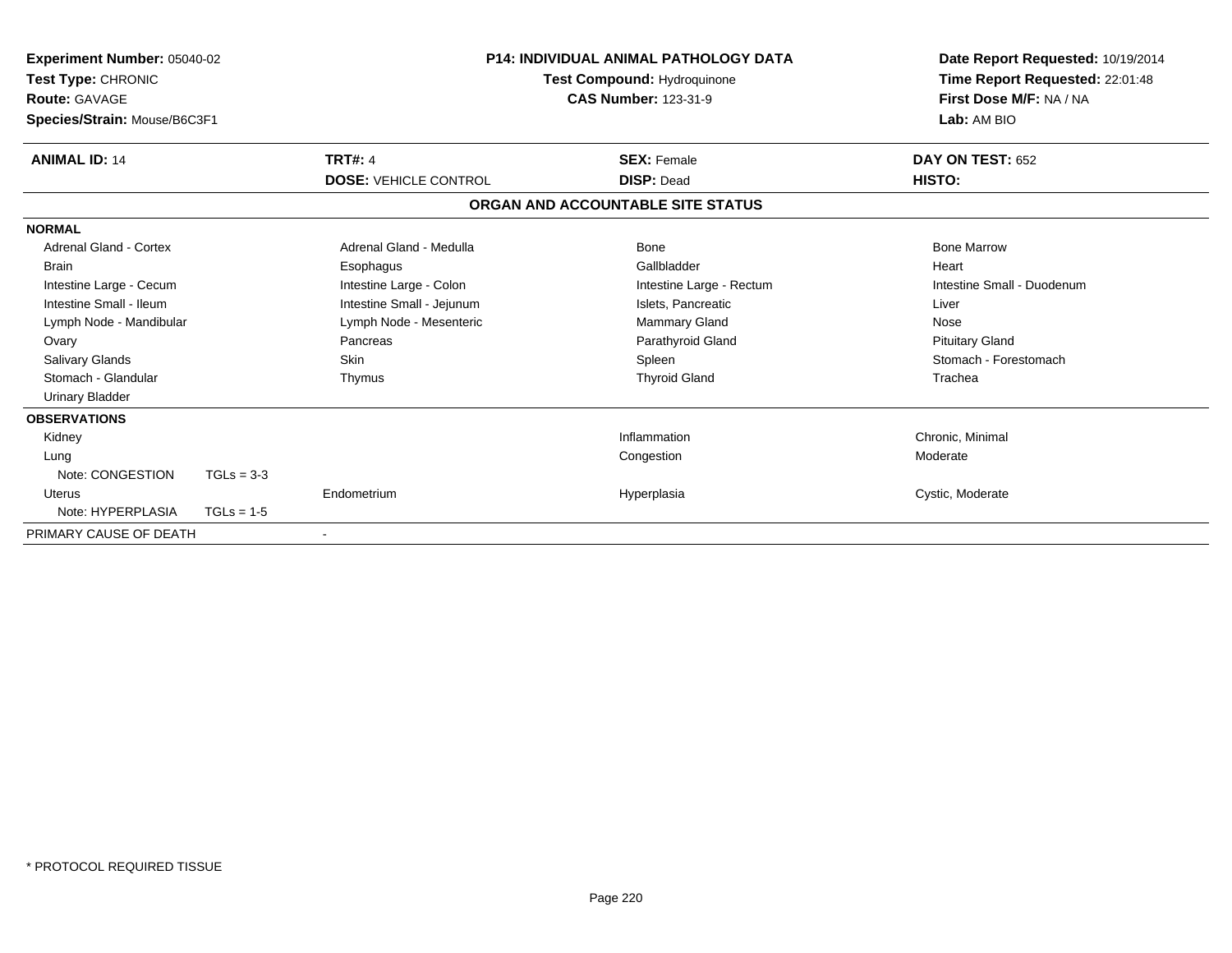| Experiment Number: 05040-02<br>Test Type: CHRONIC           |                                  | <b>P14: INDIVIDUAL ANIMAL PATHOLOGY DATA</b><br>Test Compound: Hydroquinone<br><b>CAS Number: 123-31-9</b> | Date Report Requested: 10/19/2014<br>Time Report Requested: 22:01:48<br>First Dose M/F: NA / NA |
|-------------------------------------------------------------|----------------------------------|------------------------------------------------------------------------------------------------------------|-------------------------------------------------------------------------------------------------|
| <b>Route: GAVAGE</b><br>Species/Strain: Mouse/B6C3F1        |                                  |                                                                                                            | Lab: AM BIO                                                                                     |
| <b>ANIMAL ID: 14</b>                                        | <b>TRT#: 5</b><br>DOSE: 50 MG/KG | <b>SEX: Female</b><br><b>DISP:</b> Terminal Sacrifice                                                      | DAY ON TEST: 735<br>HISTO:                                                                      |
|                                                             |                                  | ORGAN AND ACCOUNTABLE SITE STATUS                                                                          |                                                                                                 |
| <b>NORMAL</b>                                               |                                  |                                                                                                            |                                                                                                 |
| Lung                                                        | Ovary                            |                                                                                                            |                                                                                                 |
| <b>OBSERVATIONS</b>                                         |                                  |                                                                                                            |                                                                                                 |
| Liver                                                       |                                  | Hepatocellular Adenoma                                                                                     |                                                                                                 |
| [ Hepatocellular Adenoma TGLS = 2-2 ]                       |                                  |                                                                                                            |                                                                                                 |
| Mesentery<br>[Necrosis TGLS = $1-10$ ]                      | Fat                              | Necrosis                                                                                                   | Focal, Marked                                                                                   |
| <b>Pituitary Gland</b><br>$TGLs = 3-4$<br>Note: HYPERPLASIA | Pars Distalis                    | Hyperplasia                                                                                                | Focal, Moderate                                                                                 |
| <b>Salivary Glands</b>                                      |                                  | Inflammation                                                                                               | Chronic, Mild                                                                                   |
| <b>Thyroid Gland</b>                                        | <b>Follicular Cel</b>            | Hyperplasia                                                                                                | Mild                                                                                            |
| PRIMARY CAUSE OF DEATH                                      |                                  |                                                                                                            |                                                                                                 |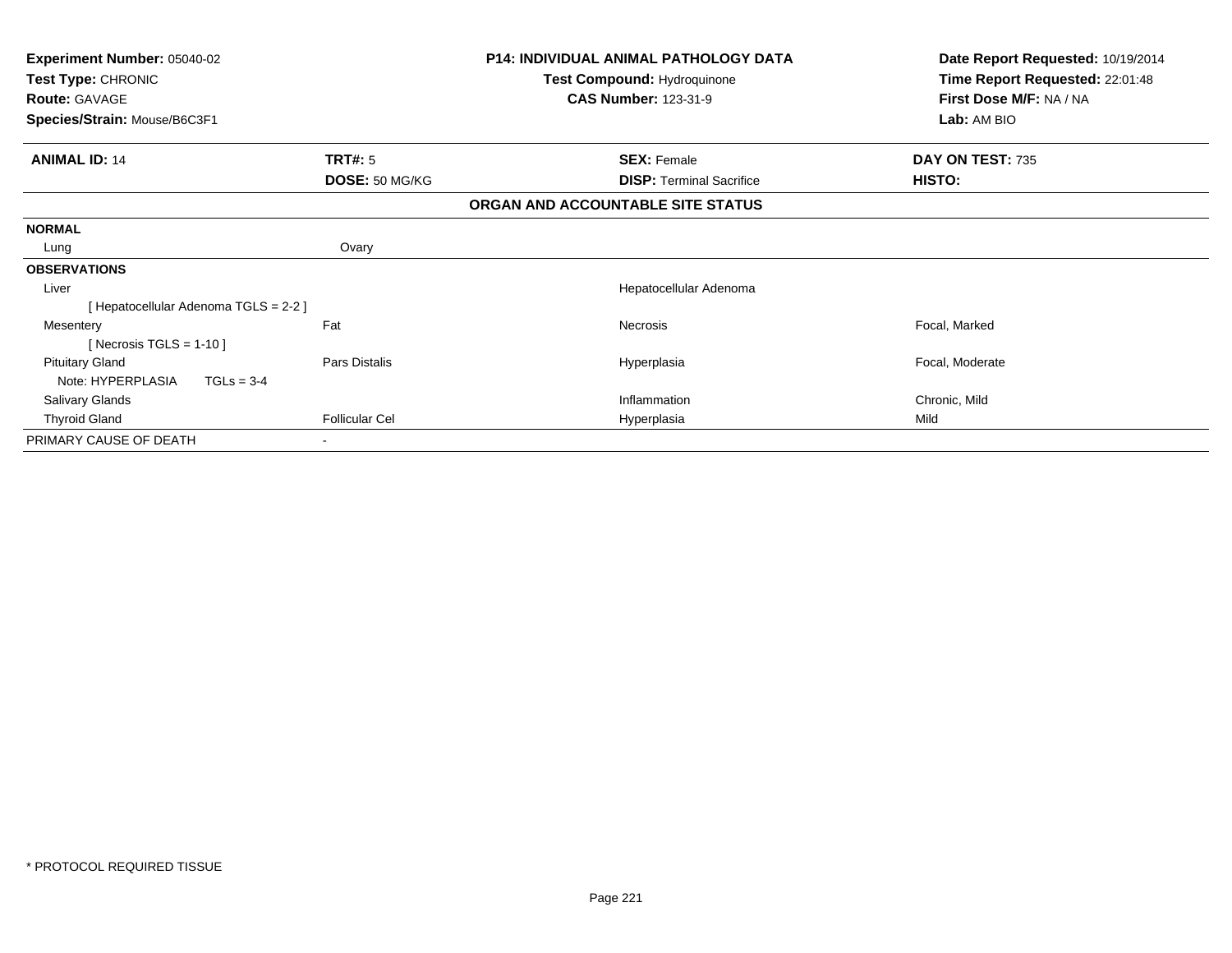| Experiment Number: 05040-02<br>Test Type: CHRONIC<br><b>Route: GAVAGE</b><br>Species/Strain: Mouse/B6C3F1 | <b>P14: INDIVIDUAL ANIMAL PATHOLOGY DATA</b><br>Test Compound: Hydroquinone<br><b>CAS Number: 123-31-9</b> |                                   | Date Report Requested: 10/19/2014<br>Time Report Requested: 22:01:48<br>First Dose M/F: NA / NA<br>Lab: AM BIO |  |
|-----------------------------------------------------------------------------------------------------------|------------------------------------------------------------------------------------------------------------|-----------------------------------|----------------------------------------------------------------------------------------------------------------|--|
| <b>ANIMAL ID: 14</b>                                                                                      | <b>TRT#: 6</b>                                                                                             | <b>SEX: Female</b>                | DAY ON TEST: 736                                                                                               |  |
|                                                                                                           | DOSE: 100MG/KG                                                                                             | <b>DISP: Terminal Sacrifice</b>   | HISTO:                                                                                                         |  |
|                                                                                                           |                                                                                                            | ORGAN AND ACCOUNTABLE SITE STATUS |                                                                                                                |  |
| <b>NORMAL</b>                                                                                             |                                                                                                            |                                   |                                                                                                                |  |
| <b>Adrenal Gland - Cortex</b>                                                                             | Adrenal Gland - Medulla                                                                                    | Bone                              | <b>Bone Marrow</b>                                                                                             |  |
| <b>Brain</b>                                                                                              | Esophagus                                                                                                  | Gallbladder                       | <b>Harderian Gland</b>                                                                                         |  |
| Intestine Large - Cecum                                                                                   | Intestine Large - Colon                                                                                    | Intestine Large - Rectum          | Intestine Small - Duodenum                                                                                     |  |
| Intestine Small - Jejunum                                                                                 | Islets, Pancreatic                                                                                         | Liver                             | Lung                                                                                                           |  |
| Lymph Node - Mandibular                                                                                   | Lymph Node - Mesenteric                                                                                    | Mammary Gland                     | Nose                                                                                                           |  |
| Ovary                                                                                                     | Pancreas                                                                                                   | Parathyroid Gland                 | Salivary Glands                                                                                                |  |
| Skin                                                                                                      | Spleen                                                                                                     | Stomach - Forestomach             | Stomach - Glandular                                                                                            |  |
| Thymus                                                                                                    | Trachea                                                                                                    |                                   |                                                                                                                |  |
| <b>OBSERVATIONS</b>                                                                                       |                                                                                                            |                                   |                                                                                                                |  |
| Heart                                                                                                     | Coron Artery                                                                                               | Inflammation                      | Chronic, Marked                                                                                                |  |
| <b>Intestine Small</b>                                                                                    | <b>Ileum</b>                                                                                               | Lymphoma Malignant Mixed          |                                                                                                                |  |
| Note: LYMPH MAL MIXD<br>$TGLs = 2-10$                                                                     |                                                                                                            |                                   |                                                                                                                |  |
| Kidney                                                                                                    |                                                                                                            | Inflammation                      | Chronic, Mild                                                                                                  |  |
| <b>Pituitary Gland</b>                                                                                    | <b>Pars Distalis</b>                                                                                       | Adenoma                           |                                                                                                                |  |
| Note: ADENOMA<br>$TGLs = 3-4$                                                                             |                                                                                                            |                                   |                                                                                                                |  |
| <b>Thyroid Gland</b>                                                                                      | <b>Follicular Cel</b>                                                                                      | Hyperplasia                       | Moderate                                                                                                       |  |
| <b>Urinary Bladder</b>                                                                                    | Submucosa                                                                                                  | Inflammation                      | Chronic, Mild                                                                                                  |  |
| Uterus                                                                                                    |                                                                                                            | Hydrometra                        | Moderate                                                                                                       |  |
| Note: HYDROMETRA<br>$TGLs = 1-5$                                                                          |                                                                                                            |                                   |                                                                                                                |  |
| PRIMARY CAUSE OF DEATH                                                                                    |                                                                                                            |                                   |                                                                                                                |  |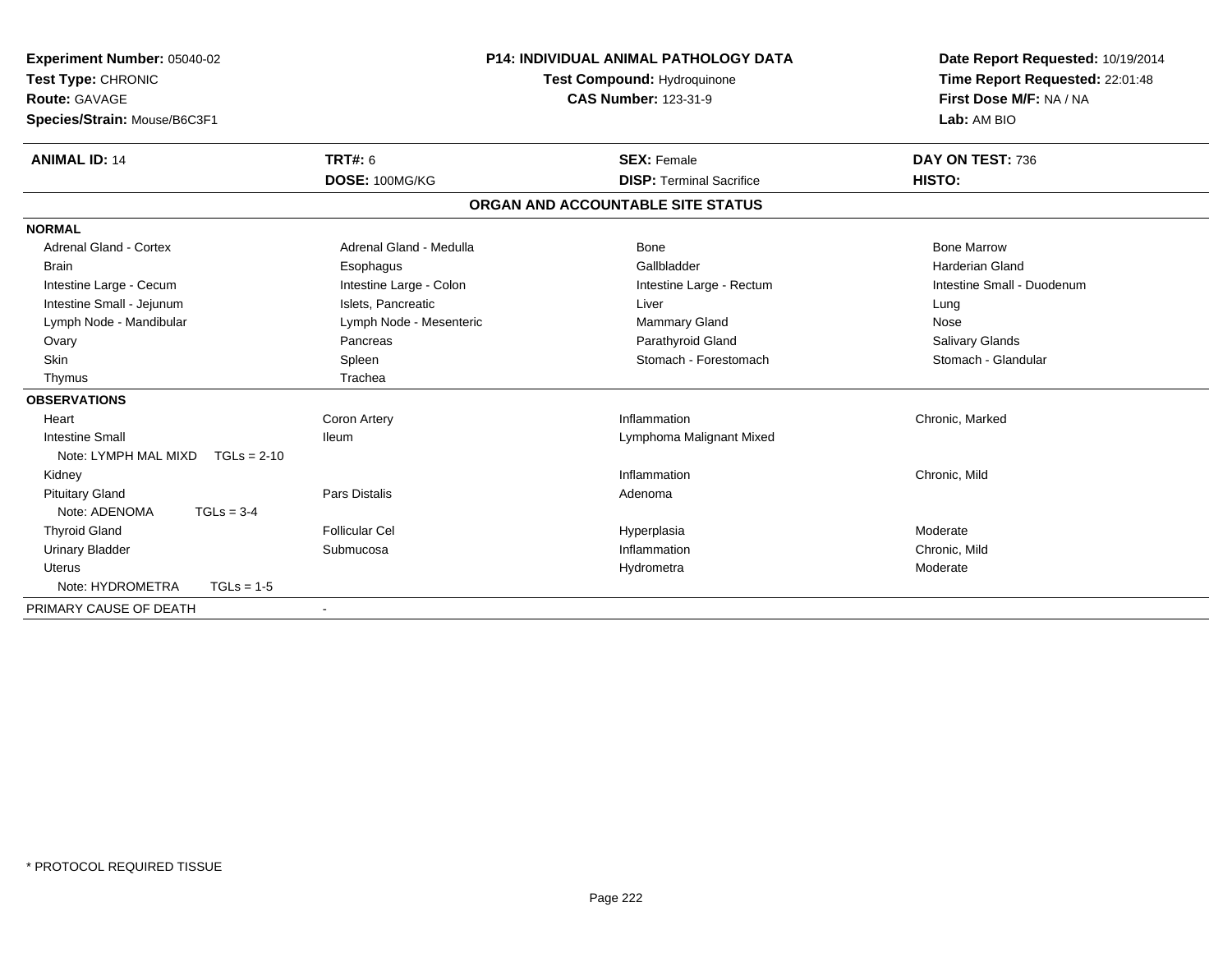| <b>Experiment Number: 05040-02</b><br>Test Type: CHRONIC<br><b>Route: GAVAGE</b><br>Species/Strain: Mouse/B6C3F1 |                              | P14: INDIVIDUAL ANIMAL PATHOLOGY DATA<br>Test Compound: Hydroquinone<br><b>CAS Number: 123-31-9</b> | Date Report Requested: 10/19/2014<br>Time Report Requested: 22:01:48<br>First Dose M/F: NA / NA<br>Lab: AM BIO |
|------------------------------------------------------------------------------------------------------------------|------------------------------|-----------------------------------------------------------------------------------------------------|----------------------------------------------------------------------------------------------------------------|
| <b>ANIMAL ID: 15</b>                                                                                             | <b>TRT#: 4</b>               | <b>SEX: Female</b>                                                                                  | DAY ON TEST: 736                                                                                               |
|                                                                                                                  | <b>DOSE: VEHICLE CONTROL</b> | <b>DISP: Terminal Sacrifice</b>                                                                     | HISTO:                                                                                                         |
|                                                                                                                  |                              | ORGAN AND ACCOUNTABLE SITE STATUS                                                                   |                                                                                                                |
| <b>NORMAL</b>                                                                                                    |                              |                                                                                                     |                                                                                                                |
| <b>Adrenal Gland - Cortex</b>                                                                                    | Adrenal Gland - Medulla      | Bone                                                                                                | <b>Bone Marrow</b>                                                                                             |
| <b>Brain</b>                                                                                                     | Esophagus                    | Gallbladder                                                                                         | Heart                                                                                                          |
| Intestine Large - Cecum                                                                                          | Intestine Large - Colon      | Intestine Large - Rectum                                                                            | Intestine Small - Duodenum                                                                                     |
| Intestine Small - Jejunum                                                                                        | Islets, Pancreatic           | Lung                                                                                                | Lymph Node - Mandibular                                                                                        |
| Lymph Node - Mesenteric                                                                                          | Mammary Gland                | Nose                                                                                                | Ovary                                                                                                          |
| Pancreas                                                                                                         | Parathyroid Gland            | <b>Skin</b>                                                                                         | Spleen                                                                                                         |
| Stomach - Forestomach                                                                                            | Stomach - Glandular          | Thymus                                                                                              | <b>Thyroid Gland</b>                                                                                           |
| Trachea                                                                                                          | <b>Uterus</b>                |                                                                                                     |                                                                                                                |
| <b>OBSERVATIONS</b>                                                                                              |                              |                                                                                                     |                                                                                                                |
| <b>Intestine Small</b>                                                                                           | <b>Ileum</b>                 | Amyloid Deposition                                                                                  | Marked                                                                                                         |
| Kidney                                                                                                           |                              | Inflammation                                                                                        | Chronic, Minimal                                                                                               |
| Liver                                                                                                            | <b>Biliar Tract</b>          | Inflammation                                                                                        | Chronic, Mild                                                                                                  |
| <b>Pituitary Gland</b>                                                                                           | Pars Distalis                | Hyperplasia                                                                                         | Focal, Moderate                                                                                                |
| <b>Salivary Glands</b>                                                                                           |                              | Inflammation                                                                                        | Chronic, Mild                                                                                                  |
| <b>Urinary Bladder</b>                                                                                           | Submucosa                    | Inflammation                                                                                        | Chronic, Mild                                                                                                  |
| PRIMARY CAUSE OF DEATH                                                                                           |                              |                                                                                                     |                                                                                                                |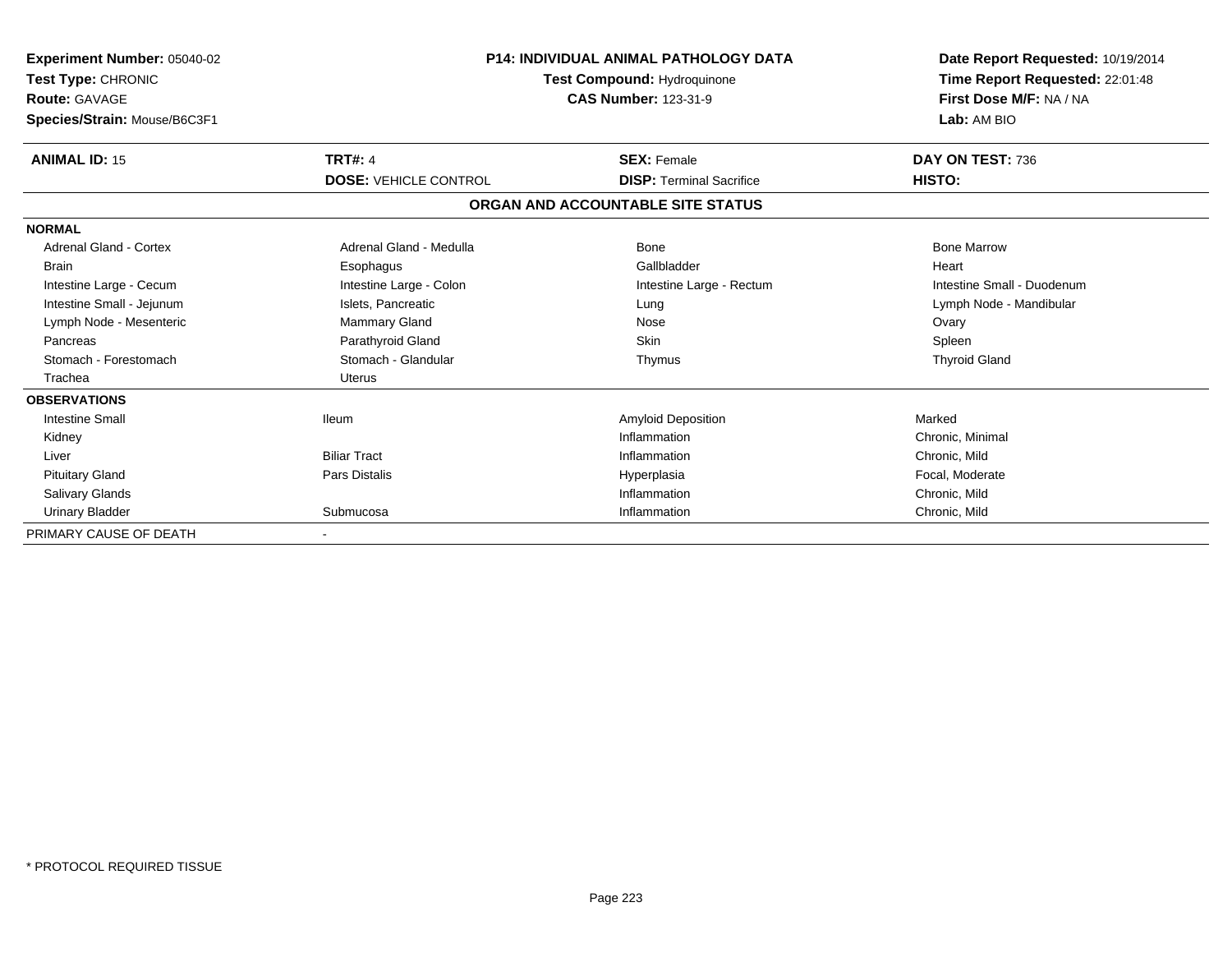| <b>Experiment Number: 05040-02</b><br>Test Type: CHRONIC<br><b>Route: GAVAGE</b><br>Species/Strain: Mouse/B6C3F1 |                       | <b>P14: INDIVIDUAL ANIMAL PATHOLOGY DATA</b><br><b>Test Compound: Hydroquinone</b><br><b>CAS Number: 123-31-9</b> | Date Report Requested: 10/19/2014<br>Time Report Requested: 22:01:48<br>First Dose M/F: NA / NA<br>Lab: AM BIO |
|------------------------------------------------------------------------------------------------------------------|-----------------------|-------------------------------------------------------------------------------------------------------------------|----------------------------------------------------------------------------------------------------------------|
| <b>ANIMAL ID: 15</b>                                                                                             | <b>TRT#:</b> 5        | <b>SEX: Female</b>                                                                                                | DAY ON TEST: 737                                                                                               |
|                                                                                                                  | DOSE: 50 MG/KG        | <b>DISP:</b> Terminal Sacrifice                                                                                   | HISTO:                                                                                                         |
|                                                                                                                  |                       | ORGAN AND ACCOUNTABLE SITE STATUS                                                                                 |                                                                                                                |
| <b>NORMAL</b>                                                                                                    |                       |                                                                                                                   |                                                                                                                |
| Liver                                                                                                            | Lung                  | Ovary                                                                                                             |                                                                                                                |
| <b>OBSERVATIONS</b>                                                                                              |                       |                                                                                                                   |                                                                                                                |
| Mammary Gland                                                                                                    |                       | Adenocarcinoma                                                                                                    |                                                                                                                |
| Note: ADENOCARC<br>$TGLs = 1-8$                                                                                  |                       |                                                                                                                   |                                                                                                                |
| <b>Pituitary Gland</b>                                                                                           | Pars Distalis         | Carcinoma                                                                                                         |                                                                                                                |
| [Carcinoma TGLS = $2-4$ ]                                                                                        |                       |                                                                                                                   |                                                                                                                |
| <b>Salivary Glands</b>                                                                                           |                       | Inflammation                                                                                                      | Chronic, Mild                                                                                                  |
| <b>Thyroid Gland</b>                                                                                             | <b>Follicular Cel</b> | Hyperplasia                                                                                                       | Mild                                                                                                           |
| PRIMARY CAUSE OF DEATH                                                                                           |                       |                                                                                                                   |                                                                                                                |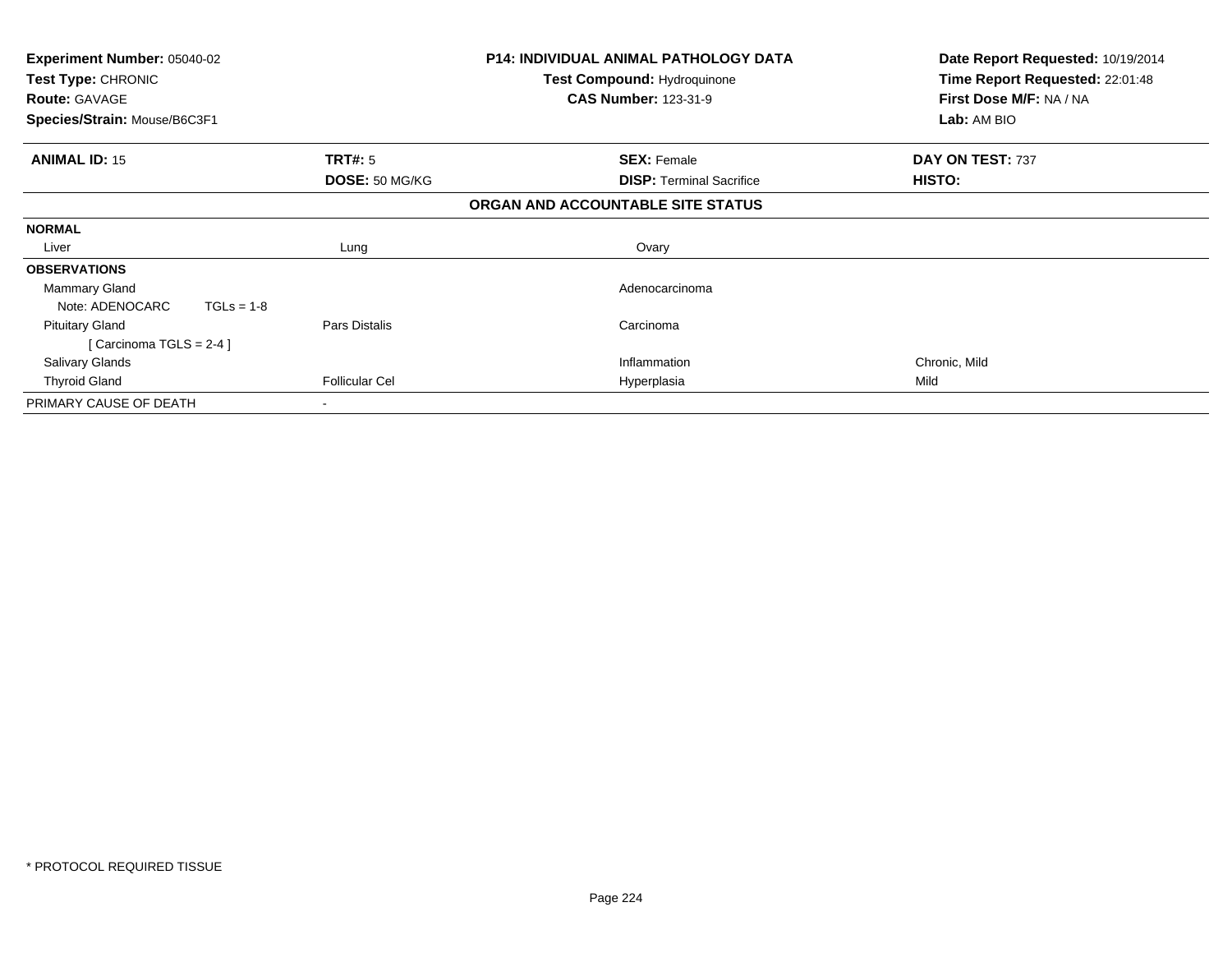| Experiment Number: 05040-02<br>Test Type: CHRONIC<br>Route: GAVAGE<br>Species/Strain: Mouse/B6C3F1 |                           | <b>P14: INDIVIDUAL ANIMAL PATHOLOGY DATA</b><br>Test Compound: Hydroquinone<br><b>CAS Number: 123-31-9</b> | Date Report Requested: 10/19/2014<br>Time Report Requested: 22:01:48<br>First Dose M/F: NA / NA<br>Lab: AM BIO |  |
|----------------------------------------------------------------------------------------------------|---------------------------|------------------------------------------------------------------------------------------------------------|----------------------------------------------------------------------------------------------------------------|--|
| <b>ANIMAL ID: 15</b>                                                                               | <b>TRT#: 6</b>            | <b>SEX: Female</b>                                                                                         | DAY ON TEST: 735                                                                                               |  |
|                                                                                                    | DOSE: 100MG/KG            | <b>DISP: Terminal Sacrifice</b>                                                                            | HISTO:                                                                                                         |  |
|                                                                                                    |                           | ORGAN AND ACCOUNTABLE SITE STATUS                                                                          |                                                                                                                |  |
| <b>NORMAL</b>                                                                                      |                           |                                                                                                            |                                                                                                                |  |
| <b>Adrenal Gland - Cortex</b>                                                                      | Adrenal Gland - Medulla   | <b>Bone</b>                                                                                                | <b>Bone Marrow</b>                                                                                             |  |
| <b>Brain</b>                                                                                       | Esophagus                 | Gallbladder                                                                                                | Heart                                                                                                          |  |
| Intestine Large - Cecum                                                                            | Intestine Large - Colon   | Intestine Large - Rectum                                                                                   | Intestine Small - Duodenum                                                                                     |  |
| Intestine Small - Ileum                                                                            | Intestine Small - Jejunum | Islets, Pancreatic                                                                                         | Liver                                                                                                          |  |
| Lymph Node - Mandibular                                                                            | Lymph Node - Mesenteric   | Mammary Gland                                                                                              | Ovary                                                                                                          |  |
| Pancreas                                                                                           | Skin                      | Spleen                                                                                                     | Stomach - Forestomach                                                                                          |  |
| Stomach - Glandular                                                                                | Trachea                   |                                                                                                            |                                                                                                                |  |
| <b>MISSING</b>                                                                                     |                           |                                                                                                            |                                                                                                                |  |
| Parathyroid Gland                                                                                  | Thymus                    |                                                                                                            |                                                                                                                |  |
| <b>OBSERVATIONS</b>                                                                                |                           |                                                                                                            |                                                                                                                |  |
| Kidney                                                                                             |                           | Inflammation                                                                                               | Chronic, Marked                                                                                                |  |
| [Inflammation TGLS = $2-1$ ]                                                                       |                           |                                                                                                            |                                                                                                                |  |
| Lung                                                                                               | Perivascular              | Inflammation                                                                                               | Chronic, Mild                                                                                                  |  |
| Mesentery                                                                                          | Fat                       | Necrosis                                                                                                   | Focal, Moderate                                                                                                |  |
| Note: NECROSIS<br>$TGLs = 1-10$                                                                    |                           |                                                                                                            |                                                                                                                |  |
| Nose                                                                                               | Nasolacrim Dct            | Inflammation                                                                                               | Chronic, Mild                                                                                                  |  |
| <b>Pituitary Gland</b>                                                                             | Pars Distalis             | Hyperplasia                                                                                                | Focal, Moderate                                                                                                |  |
| <b>Salivary Glands</b>                                                                             |                           | Inflammation                                                                                               | Chronic, Moderate                                                                                              |  |
| <b>Thyroid Gland</b>                                                                               | <b>Follicular Cel</b>     | Hyperplasia                                                                                                | Mild                                                                                                           |  |
|                                                                                                    |                           | Inflammation                                                                                               | Chronic, Mild                                                                                                  |  |
| <b>Urinary Bladder</b>                                                                             | Submucosa                 | Inflammation                                                                                               | Chronic, Mild                                                                                                  |  |
| <b>Uterus</b>                                                                                      | Endometrium               | Hyperplasia                                                                                                | Cystic, Minimal                                                                                                |  |
| PRIMARY CAUSE OF DEATH                                                                             | $\blacksquare$            |                                                                                                            |                                                                                                                |  |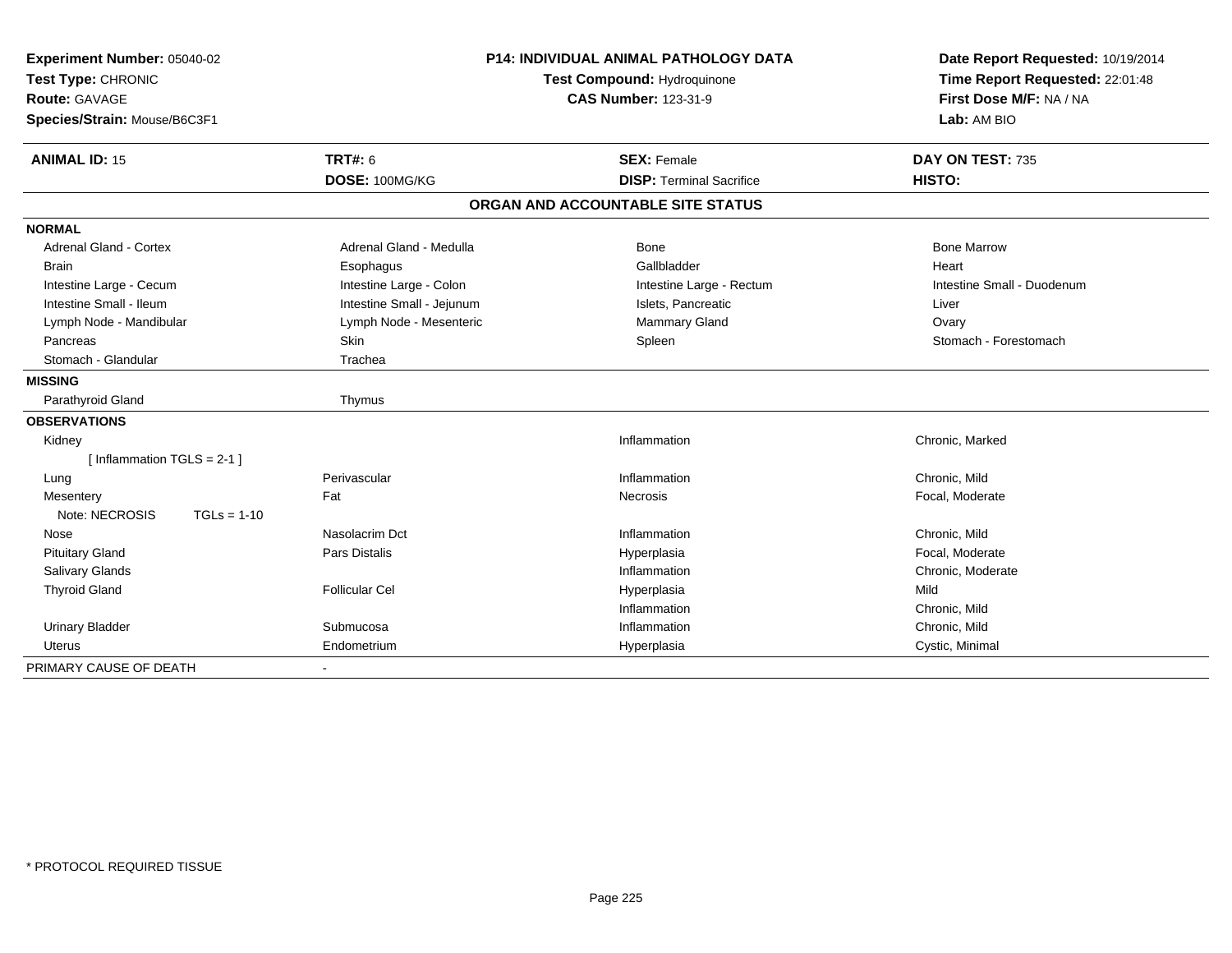| Experiment Number: 05040-02<br>Test Type: CHRONIC<br><b>Route: GAVAGE</b><br>Species/Strain: Mouse/B6C3F1 |                              | <b>P14: INDIVIDUAL ANIMAL PATHOLOGY DATA</b><br>Test Compound: Hydroquinone<br><b>CAS Number: 123-31-9</b> | Date Report Requested: 10/19/2014<br>Time Report Requested: 22:01:48<br>First Dose M/F: NA / NA<br>Lab: AM BIO |
|-----------------------------------------------------------------------------------------------------------|------------------------------|------------------------------------------------------------------------------------------------------------|----------------------------------------------------------------------------------------------------------------|
| <b>ANIMAL ID: 16</b>                                                                                      | <b>TRT#: 4</b>               | <b>SEX: Female</b>                                                                                         | DAY ON TEST: 735                                                                                               |
|                                                                                                           | <b>DOSE: VEHICLE CONTROL</b> | <b>DISP: Terminal Sacrifice</b>                                                                            | HISTO:                                                                                                         |
|                                                                                                           |                              | ORGAN AND ACCOUNTABLE SITE STATUS                                                                          |                                                                                                                |
| <b>NORMAL</b>                                                                                             |                              |                                                                                                            |                                                                                                                |
| Adrenal Gland - Cortex                                                                                    | Adrenal Gland - Medulla      | Bone                                                                                                       | <b>Bone Marrow</b>                                                                                             |
| <b>Brain</b>                                                                                              | Esophagus                    | Gallbladder                                                                                                | Heart                                                                                                          |
| Intestine Large - Cecum                                                                                   | Intestine Large - Colon      | Intestine Large - Rectum                                                                                   | Intestine Small - Duodenum                                                                                     |
| Intestine Small - Ileum                                                                                   | Intestine Small - Jejunum    | Islets, Pancreatic                                                                                         | Liver                                                                                                          |
| Lung                                                                                                      | Lymph Node - Mandibular      | Lymph Node - Mesenteric                                                                                    | <b>Mammary Gland</b>                                                                                           |
| Nose                                                                                                      | Ovary                        | Pancreas                                                                                                   | Salivary Glands                                                                                                |
| <b>Skin</b>                                                                                               | Spleen                       | Stomach - Forestomach                                                                                      | Stomach - Glandular                                                                                            |
| Thymus                                                                                                    | Trachea                      |                                                                                                            |                                                                                                                |
| <b>MISSING</b>                                                                                            |                              |                                                                                                            |                                                                                                                |
| Parathyroid Gland                                                                                         |                              |                                                                                                            |                                                                                                                |
| <b>INSUFFICIENT TISSUE</b>                                                                                |                              |                                                                                                            |                                                                                                                |
| <b>Pituitary Gland</b>                                                                                    |                              |                                                                                                            |                                                                                                                |
| <b>OBSERVATIONS</b>                                                                                       |                              |                                                                                                            |                                                                                                                |
| Kidney                                                                                                    |                              | Inflammation                                                                                               | Chronic, Minimal                                                                                               |
| <b>Thyroid Gland</b>                                                                                      | <b>Follicular Cel</b>        | Hyperplasia                                                                                                | Minimal                                                                                                        |
| <b>Urinary Bladder</b>                                                                                    | Submucosa                    | Inflammation                                                                                               | Chronic, Mild                                                                                                  |
| <b>Uterus</b>                                                                                             | Endometrium                  | Hyperplasia                                                                                                | Cystic, Mild                                                                                                   |
| PRIMARY CAUSE OF DEATH                                                                                    |                              |                                                                                                            |                                                                                                                |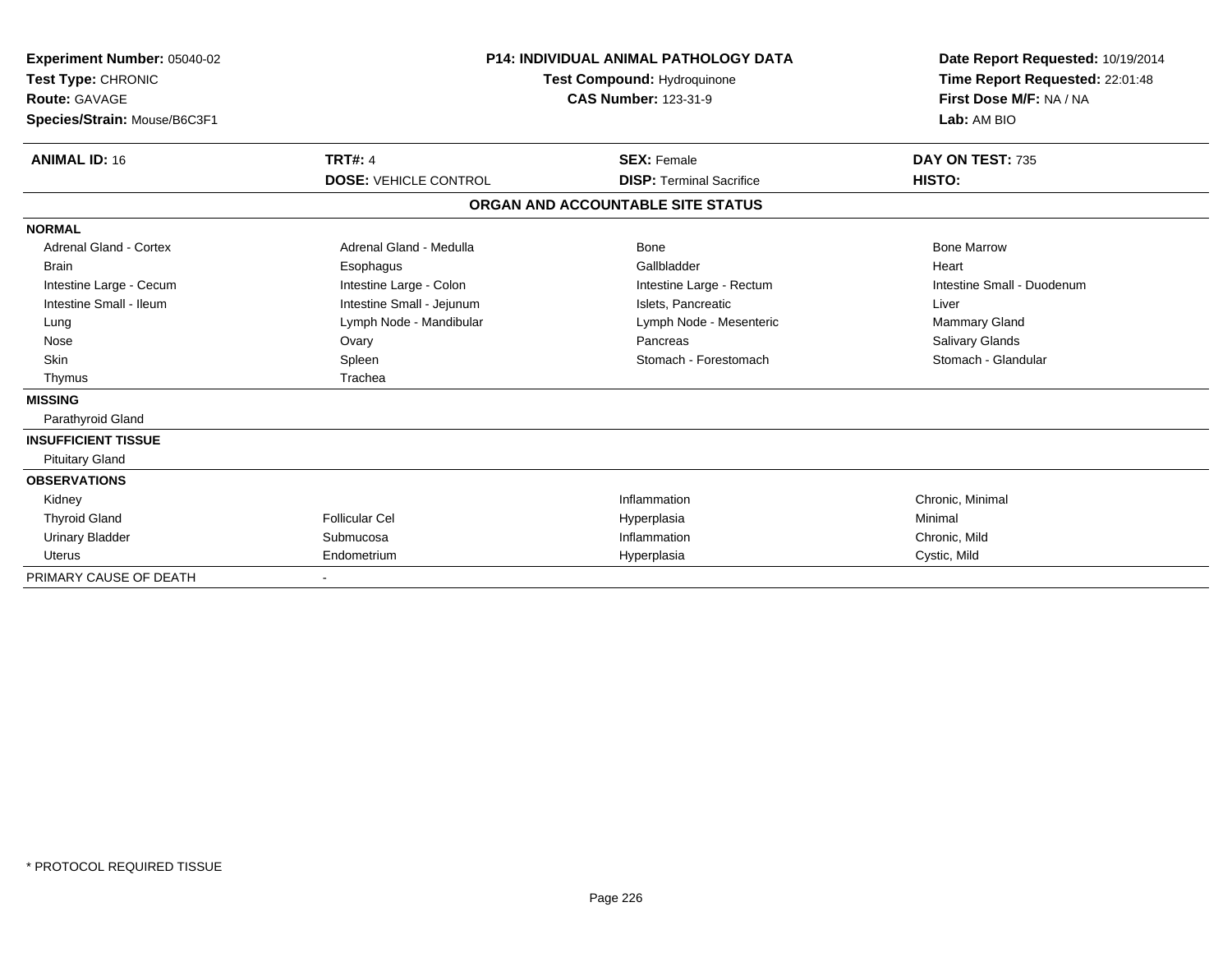| Experiment Number: 05040-02                   |                                           | <b>P14: INDIVIDUAL ANIMAL PATHOLOGY DATA</b> | Date Report Requested: 10/19/2014 |  |
|-----------------------------------------------|-------------------------------------------|----------------------------------------------|-----------------------------------|--|
| Test Type: CHRONIC                            |                                           | Test Compound: Hydroquinone                  | Time Report Requested: 22:01:48   |  |
| Route: GAVAGE<br>Species/Strain: Mouse/B6C3F1 |                                           | <b>CAS Number: 123-31-9</b>                  | First Dose M/F: NA / NA           |  |
|                                               |                                           |                                              | Lab: AM BIO                       |  |
| <b>ANIMAL ID: 16</b>                          | TRT#: 5                                   | <b>SEX: Female</b>                           | DAY ON TEST: 736                  |  |
|                                               | DOSE: 50 MG/KG                            | <b>DISP:</b> Terminal Sacrifice              | HISTO:                            |  |
| <b>OBSERVATIONS</b>                           |                                           |                                              |                                   |  |
| Heart                                         | Atrium                                    | Thrombosis                                   |                                   |  |
| [Thrombosis TGLS = $2-3$ ]                    |                                           |                                              |                                   |  |
| Liver                                         |                                           | Hepatocellular Adenoma                       |                                   |  |
| Note: HEPATOCLR ADEN                          | $TGLs = 1-2$                              |                                              |                                   |  |
| Lung                                          |                                           | Alveolar/Bronchiolar Adenoma                 |                                   |  |
|                                               | [Alveolar/Bronchiolar Adenoma TGLS = 4-3] |                                              |                                   |  |
| Ovary                                         |                                           | Cyst                                         |                                   |  |
|                                               | Artery, Periovarn Tiss                    | Inflammation                                 | Chronic, Marked                   |  |
| <b>Pituitary Gland</b>                        | Pars Distalis                             | Adenoma                                      |                                   |  |
| [Adenoma TGLS = $3-4$ ]                       |                                           |                                              |                                   |  |
| Salivary Glands                               |                                           | Inflammation                                 | Chronic, Mild                     |  |
| <b>Thyroid Gland</b>                          | <b>Follicular Cel</b>                     | Hyperplasia                                  | Marked                            |  |
|                                               |                                           | Inflammation                                 | Chronic, Mild                     |  |
| Note: HYPERPLASIA                             | $TGLs = 5-4,5-10$                         |                                              |                                   |  |
| PRIMARY CAUSE OF DEATH                        |                                           |                                              |                                   |  |
|                                               |                                           |                                              |                                   |  |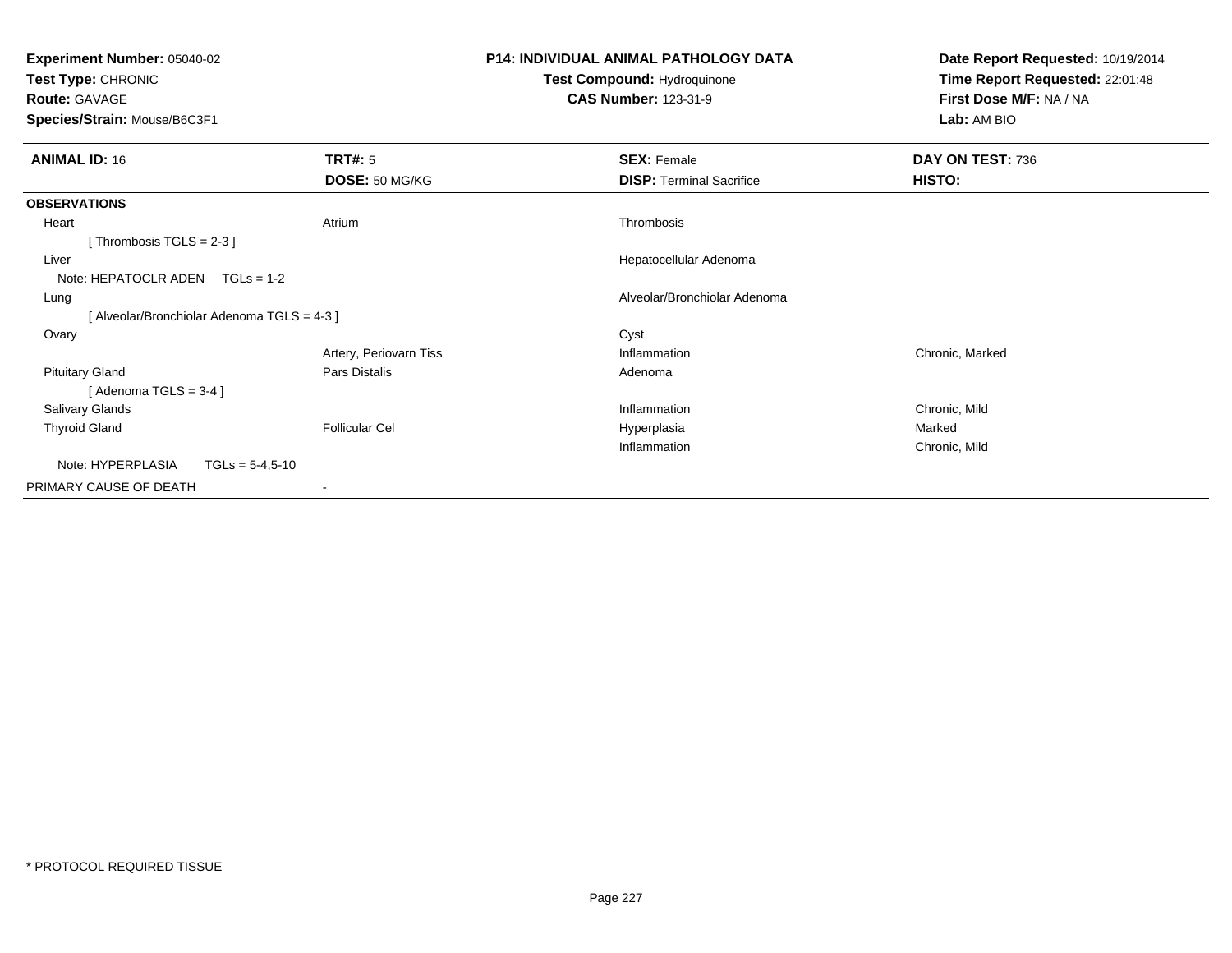| Experiment Number: 05040-02<br>Test Type: CHRONIC<br><b>Route: GAVAGE</b><br>Species/Strain: Mouse/B6C3F1<br><b>ANIMAL ID: 16</b> |              | <b>TRT#: 6</b>            | <b>P14: INDIVIDUAL ANIMAL PATHOLOGY DATA</b><br>Test Compound: Hydroquinone<br><b>CAS Number: 123-31-9</b> |                                                       | Date Report Requested: 10/19/2014<br>Time Report Requested: 22:01:48<br>First Dose M/F: NA / NA<br>Lab: AM BIO<br>DAY ON TEST: 737 |
|-----------------------------------------------------------------------------------------------------------------------------------|--------------|---------------------------|------------------------------------------------------------------------------------------------------------|-------------------------------------------------------|------------------------------------------------------------------------------------------------------------------------------------|
|                                                                                                                                   |              | DOSE: 100MG/KG            |                                                                                                            | <b>SEX: Female</b><br><b>DISP: Terminal Sacrifice</b> | HISTO:                                                                                                                             |
|                                                                                                                                   |              |                           |                                                                                                            | ORGAN AND ACCOUNTABLE SITE STATUS                     |                                                                                                                                    |
| <b>NORMAL</b>                                                                                                                     |              |                           |                                                                                                            |                                                       |                                                                                                                                    |
| <b>Adrenal Gland - Cortex</b>                                                                                                     |              | Adrenal Gland - Medulla   |                                                                                                            | Bone                                                  | <b>Bone Marrow</b>                                                                                                                 |
| <b>Brain</b>                                                                                                                      |              | Esophagus                 |                                                                                                            | Gallbladder                                           | Heart                                                                                                                              |
| Intestine Large - Cecum                                                                                                           |              | Intestine Large - Colon   |                                                                                                            | Intestine Large - Rectum                              | Intestine Small - Duodenum                                                                                                         |
| Intestine Small - Ileum                                                                                                           |              | Intestine Small - Jejunum |                                                                                                            | Islets. Pancreatic                                    | Lymph Node - Mandibular                                                                                                            |
| <b>Mammary Gland</b>                                                                                                              |              | Nose                      |                                                                                                            | Ovary                                                 | Pancreas                                                                                                                           |
| Parathyroid Gland                                                                                                                 |              | Salivary Glands           |                                                                                                            | Skin                                                  | Spleen                                                                                                                             |
| Stomach - Forestomach                                                                                                             |              | Stomach - Glandular       |                                                                                                            | Thymus                                                | Trachea                                                                                                                            |
| <b>OBSERVATIONS</b>                                                                                                               |              |                           |                                                                                                            |                                                       |                                                                                                                                    |
| Kidney                                                                                                                            |              |                           |                                                                                                            | Inflammation                                          | Chronic, Mild                                                                                                                      |
| Liver                                                                                                                             |              |                           |                                                                                                            | Inflammation                                          | Chronic, Minimal                                                                                                                   |
| Lung                                                                                                                              |              | Perivascular              |                                                                                                            | Inflammation                                          | Chronic, Mild                                                                                                                      |
| Lymph Node                                                                                                                        |              | Mesenteric                |                                                                                                            | Hyperplasia                                           | Moderate                                                                                                                           |
| <b>Pituitary Gland</b>                                                                                                            |              | <b>Pars Distalis</b>      |                                                                                                            | Adenoma                                               |                                                                                                                                    |
| <b>Thyroid Gland</b>                                                                                                              |              | <b>Follicular Cel</b>     |                                                                                                            | Adenoma                                               |                                                                                                                                    |
|                                                                                                                                   |              | <b>Follicular Cel</b>     |                                                                                                            | Hyperplasia                                           | Marked                                                                                                                             |
| <b>Urinary Bladder</b>                                                                                                            |              | Submucosa                 |                                                                                                            | Inflammation                                          | Chronic, Minimal                                                                                                                   |
| Uterus                                                                                                                            |              | Endometrium               |                                                                                                            | Hyperplasia                                           | Cystic, Marked                                                                                                                     |
| Note: HYPERPLASIA                                                                                                                 | $TGLs = 1-5$ |                           |                                                                                                            |                                                       |                                                                                                                                    |
| PRIMARY CAUSE OF DEATH                                                                                                            |              |                           |                                                                                                            |                                                       |                                                                                                                                    |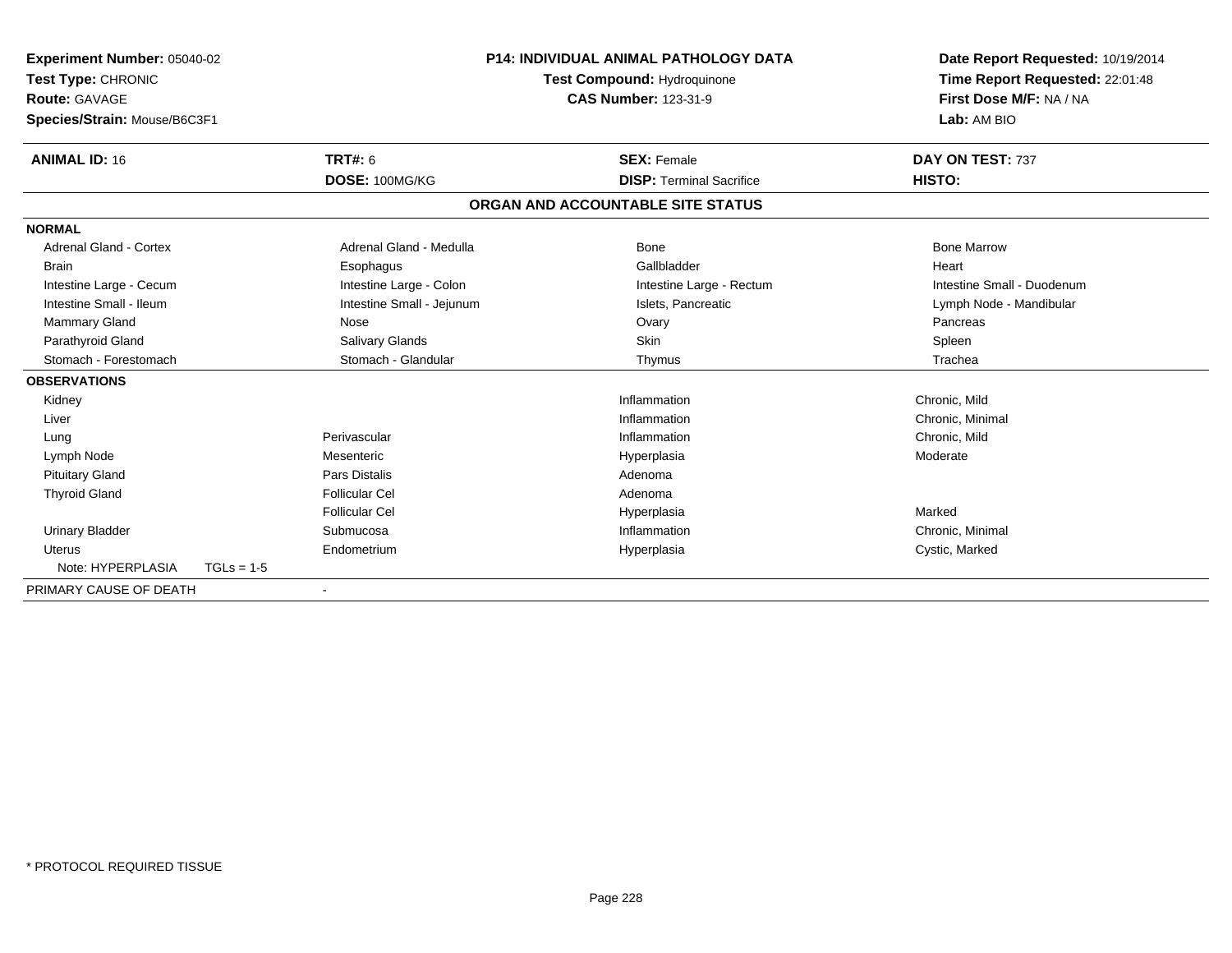| Experiment Number: 05040-02<br>Test Type: CHRONIC<br>Route: GAVAGE<br>Species/Strain: Mouse/B6C3F1 |               |                              | <b>P14: INDIVIDUAL ANIMAL PATHOLOGY DATA</b><br>Test Compound: Hydroquinone<br><b>CAS Number: 123-31-9</b> |                            |
|----------------------------------------------------------------------------------------------------|---------------|------------------------------|------------------------------------------------------------------------------------------------------------|----------------------------|
| <b>ANIMAL ID: 17</b>                                                                               |               | <b>TRT#: 4</b>               | <b>SEX: Female</b>                                                                                         | DAY ON TEST: 469           |
|                                                                                                    |               | <b>DOSE: VEHICLE CONTROL</b> | <b>DISP: Dead</b>                                                                                          | HISTO:                     |
|                                                                                                    |               |                              | ORGAN AND ACCOUNTABLE SITE STATUS                                                                          |                            |
| <b>NORMAL</b>                                                                                      |               |                              |                                                                                                            |                            |
| Adrenal Gland - Medulla                                                                            |               | <b>Bone</b>                  | <b>Bone Marrow</b>                                                                                         | <b>Brain</b>               |
| Esophagus                                                                                          |               | Gallbladder                  | Mammary Gland                                                                                              | Nose                       |
| Parathyroid Gland                                                                                  |               | <b>Pituitary Gland</b>       | Stomach - Forestomach                                                                                      | Trachea                    |
| Uterus                                                                                             |               |                              |                                                                                                            |                            |
| <b>MISSING</b><br>Thymus                                                                           |               |                              |                                                                                                            |                            |
| <b>AUTO PRECLUDES DIAG.</b>                                                                        |               |                              |                                                                                                            |                            |
| Intestine Large - Cecum                                                                            |               | Intestine Large - Colon      | Intestine Large - Rectum                                                                                   | Intestine Small - Duodenum |
| Intestine Small - Ileum                                                                            |               | Intestine Small - Jejunum    | Islets, Pancreatic                                                                                         |                            |
| <b>OBSERVATIONS</b>                                                                                |               |                              |                                                                                                            |                            |
| <b>Adrenal Gland</b>                                                                               |               | Cortex                       | Lymphoma Malignant                                                                                         |                            |
| Heart                                                                                              |               |                              | Lymphoma Malignant                                                                                         |                            |
| Kidney                                                                                             |               |                              | Lymphoma Malignant                                                                                         |                            |
| Liver                                                                                              |               |                              | Lymphoma Malignant                                                                                         |                            |
| Lung                                                                                               |               |                              | Lymphoma Malignant                                                                                         |                            |
| Lymph Node                                                                                         |               | Axillary                     | Lymphoma Malignant                                                                                         |                            |
|                                                                                                    |               | <b>Iliac</b>                 | Lymphoma Malignant                                                                                         |                            |
|                                                                                                    |               | Lumbar                       | Lymphoma Malignant                                                                                         |                            |
|                                                                                                    |               | Mandibular                   | Lymphoma Malignant                                                                                         |                            |
|                                                                                                    |               | Mediastinal                  | Lymphoma Malignant                                                                                         |                            |
|                                                                                                    |               | Mesenteric                   | Lymphoma Malignant                                                                                         |                            |
|                                                                                                    |               | Pancreatic                   | Lymphoma Malignant                                                                                         |                            |
| Note: LYMPH MAL                                                                                    | $TGLs = 6-10$ |                              |                                                                                                            |                            |
| Note: LYMPH MAL                                                                                    | $TGLs = 11-4$ |                              |                                                                                                            |                            |
| Note: LYMPH MAL                                                                                    | $TGLs = 4-4$  |                              |                                                                                                            |                            |
| Note: LYMPH MAL                                                                                    | $TGLs = 1-4$  |                              |                                                                                                            |                            |
| Note: LYMPH MAL                                                                                    | $TGLs = 9-11$ |                              |                                                                                                            |                            |
| Note: LYMPH MAL                                                                                    | $TGLs = 10-4$ |                              |                                                                                                            |                            |
| Note: LYMPH MAL                                                                                    | $TGLs = 7-14$ |                              |                                                                                                            |                            |
| Note: LYMPH MAL                                                                                    | $TGLs = 8-10$ |                              |                                                                                                            |                            |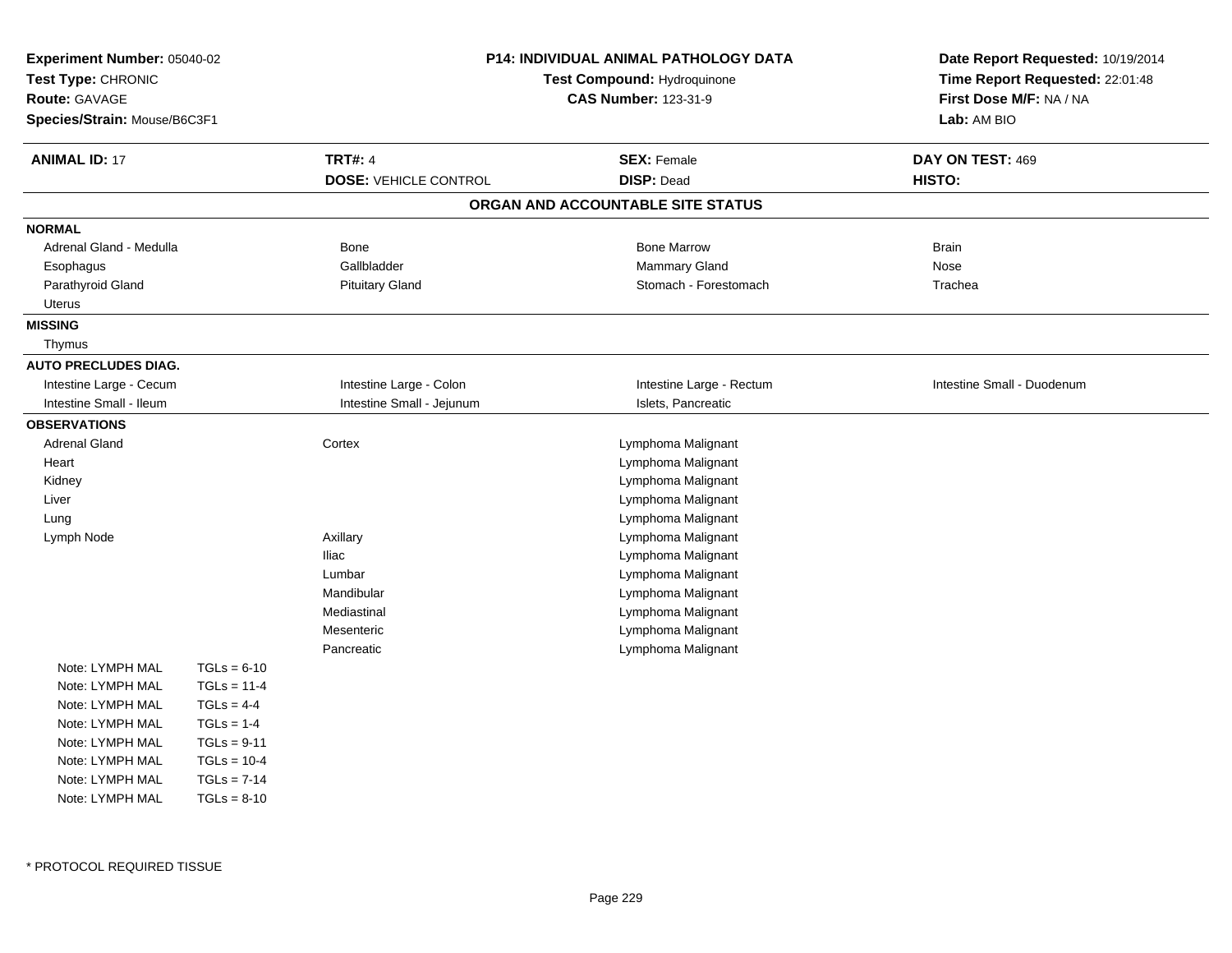| Experiment Number: 05040-02<br>Test Type: CHRONIC<br><b>Route: GAVAGE</b><br>Species/Strain: Mouse/B6C3F1 |              |                              | <b>P14: INDIVIDUAL ANIMAL PATHOLOGY DATA</b><br>Test Compound: Hydroquinone<br><b>CAS Number: 123-31-9</b> | Date Report Requested: 10/19/2014<br>Time Report Requested: 22:01:48<br>First Dose M/F: NA / NA<br>Lab: AM BIO |
|-----------------------------------------------------------------------------------------------------------|--------------|------------------------------|------------------------------------------------------------------------------------------------------------|----------------------------------------------------------------------------------------------------------------|
| <b>ANIMAL ID: 17</b>                                                                                      |              | <b>TRT#: 4</b>               | <b>SEX: Female</b>                                                                                         | DAY ON TEST: 469                                                                                               |
|                                                                                                           |              | <b>DOSE: VEHICLE CONTROL</b> | <b>DISP: Dead</b>                                                                                          | HISTO:                                                                                                         |
|                                                                                                           |              |                              | ORGAN AND ACCOUNTABLE SITE STATUS                                                                          |                                                                                                                |
| Ovary                                                                                                     |              |                              | Lymphoma Malignant                                                                                         |                                                                                                                |
| Pancreas                                                                                                  |              |                              | Lymphoma Malignant                                                                                         |                                                                                                                |
| Salivary Glands                                                                                           |              |                              | Lymphoma Malignant                                                                                         |                                                                                                                |
| <b>Skin</b>                                                                                               |              | <b>Subcut Tiss</b>           | Lymphoma Malignant                                                                                         |                                                                                                                |
| Note: LYMPH MAL                                                                                           | $TGLs = 4-8$ |                              |                                                                                                            |                                                                                                                |
| Spleen                                                                                                    |              |                              | Lymphoma Malignant                                                                                         |                                                                                                                |
| Note: LYMPH MAL                                                                                           | $TGLs = 5-2$ |                              |                                                                                                            |                                                                                                                |
| Stomach                                                                                                   |              | Glandular                    | Lymphoma Malignant                                                                                         |                                                                                                                |
| <b>Thyroid Gland</b>                                                                                      |              |                              | Lymphoma Malignant                                                                                         |                                                                                                                |
| Urinary Bladder                                                                                           |              |                              | Lymphoma Malignant                                                                                         |                                                                                                                |
| PRIMARY CAUSE OF DEATH                                                                                    |              |                              |                                                                                                            |                                                                                                                |
| Animal Note: CAUSE OF DEATH - LYMPHOMA                                                                    |              |                              |                                                                                                            |                                                                                                                |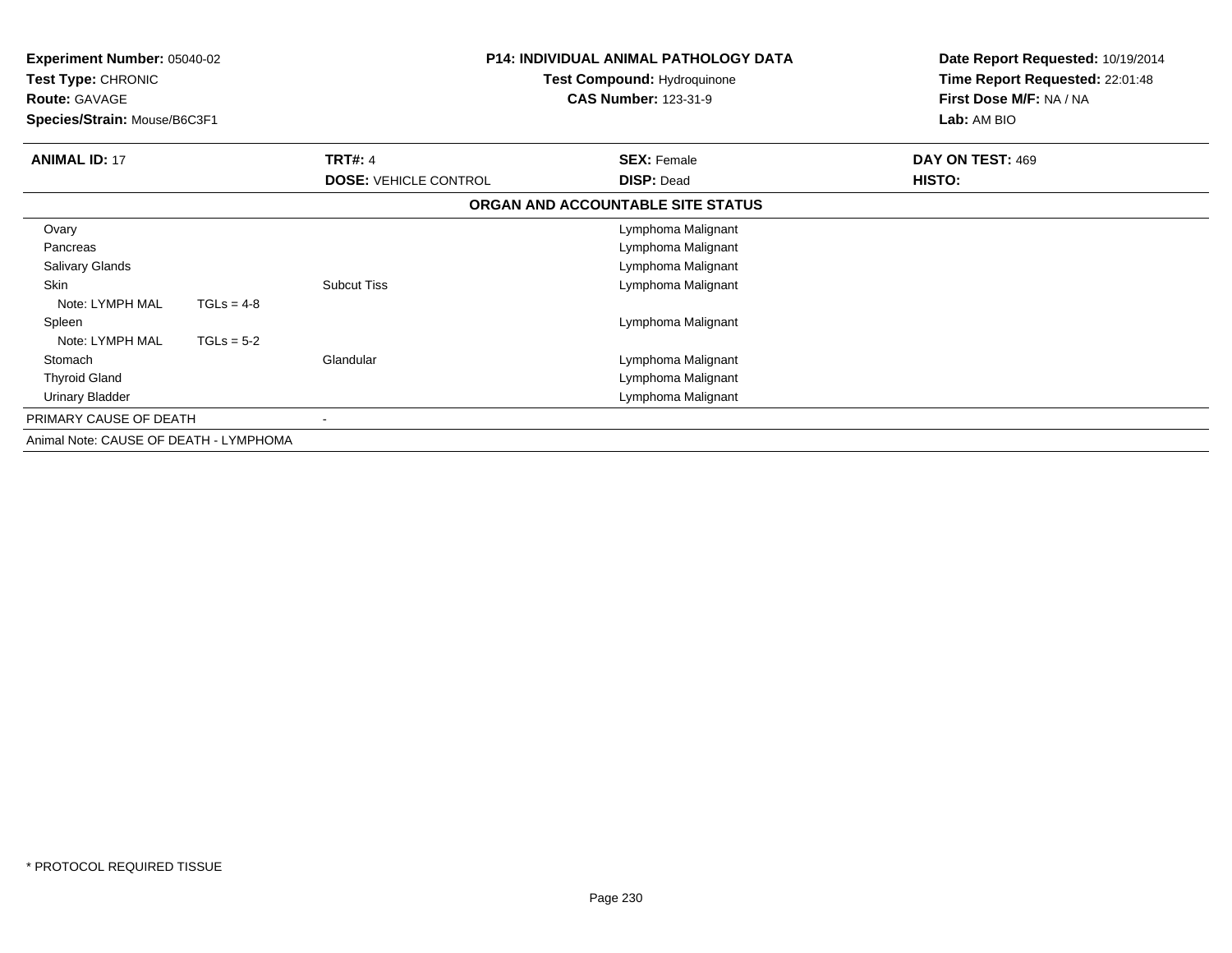| <b>Experiment Number: 05040-02</b><br>Test Type: CHRONIC<br><b>Route: GAVAGE</b><br>Species/Strain: Mouse/B6C3F1 |              |                           | <b>P14: INDIVIDUAL ANIMAL PATHOLOGY DATA</b><br>Test Compound: Hydroquinone<br><b>CAS Number: 123-31-9</b> | Date Report Requested: 10/19/2014<br>Time Report Requested: 22:01:48<br>First Dose M/F: NA / NA<br>Lab: AM BIO |
|------------------------------------------------------------------------------------------------------------------|--------------|---------------------------|------------------------------------------------------------------------------------------------------------|----------------------------------------------------------------------------------------------------------------|
| <b>ANIMAL ID: 17</b>                                                                                             |              | TRT#: 5<br>DOSE: 50 MG/KG | <b>SEX: Female</b><br><b>DISP: Terminal Sacrifice</b>                                                      | DAY ON TEST: 737<br>HISTO:                                                                                     |
|                                                                                                                  |              |                           | ORGAN AND ACCOUNTABLE SITE STATUS                                                                          |                                                                                                                |
| <b>NORMAL</b>                                                                                                    |              |                           |                                                                                                            |                                                                                                                |
| Lung                                                                                                             |              |                           |                                                                                                            |                                                                                                                |
| <b>OBSERVATIONS</b>                                                                                              |              |                           |                                                                                                            |                                                                                                                |
| Liver                                                                                                            |              |                           | Hepatocellular Adenoma                                                                                     |                                                                                                                |
| Ovary                                                                                                            |              |                           | Cyst                                                                                                       |                                                                                                                |
| Note: CYST                                                                                                       | $TGLs = 1-5$ |                           |                                                                                                            |                                                                                                                |
| <b>Salivary Glands</b>                                                                                           |              |                           | Inflammation                                                                                               | Chronic, Minimal                                                                                               |
| <b>Thyroid Gland</b>                                                                                             |              | <b>Follicular Cel</b>     | Hyperplasia                                                                                                | Minimal                                                                                                        |
| PRIMARY CAUSE OF DEATH                                                                                           |              |                           |                                                                                                            |                                                                                                                |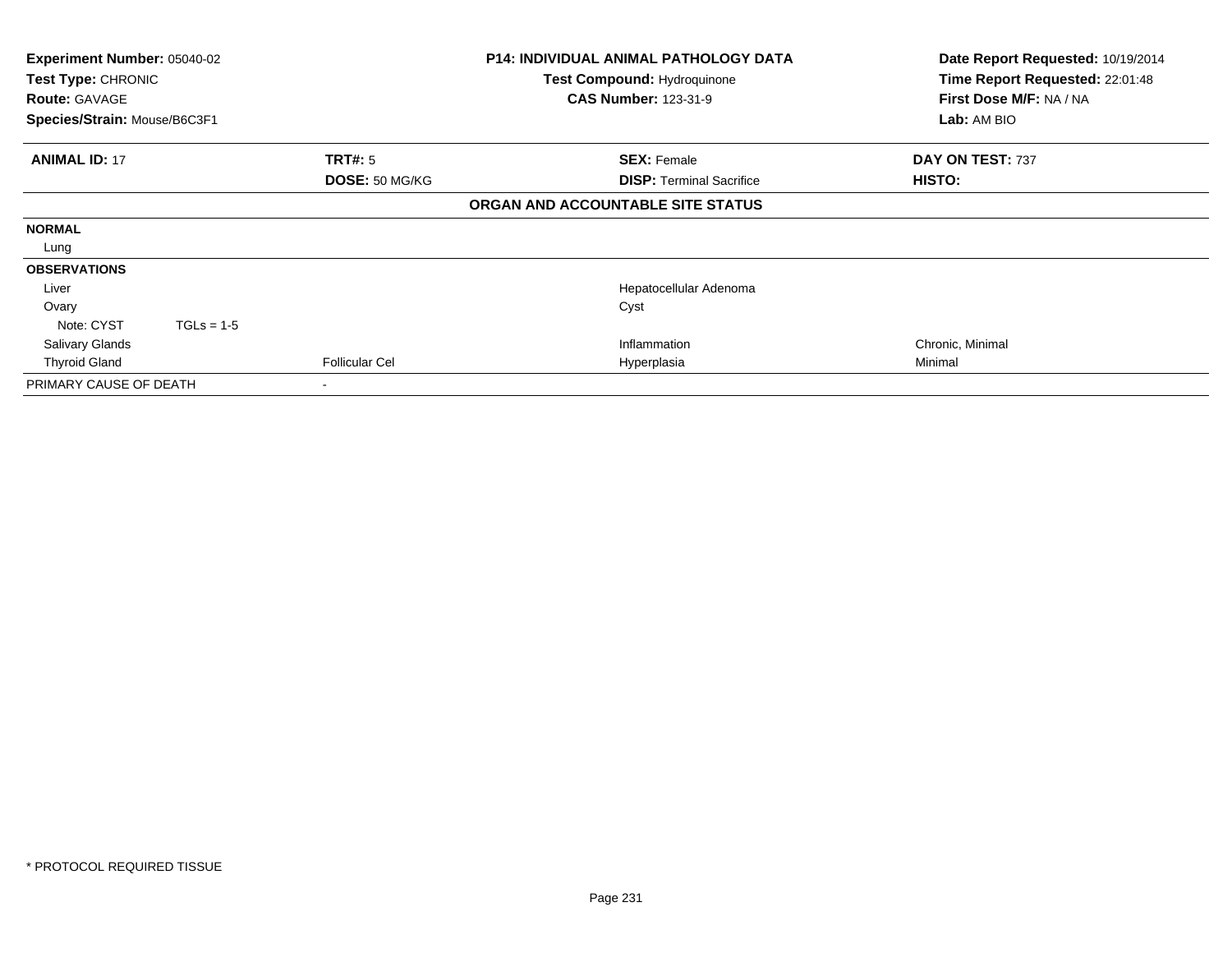| Experiment Number: 05040-02           |                          | P14: INDIVIDUAL ANIMAL PATHOLOGY DATA | Date Report Requested: 10/19/2014 |  |
|---------------------------------------|--------------------------|---------------------------------------|-----------------------------------|--|
| Test Type: CHRONIC                    |                          | Test Compound: Hydroquinone           | Time Report Requested: 22:01:48   |  |
| <b>Route: GAVAGE</b>                  |                          | <b>CAS Number: 123-31-9</b>           | First Dose M/F: NA / NA           |  |
| Species/Strain: Mouse/B6C3F1          |                          |                                       | Lab: AM BIO                       |  |
| <b>ANIMAL ID: 17</b>                  | <b>TRT#: 6</b>           | <b>SEX: Female</b>                    | DAY ON TEST: 735                  |  |
|                                       | DOSE: 100MG/KG           | <b>DISP: Terminal Sacrifice</b>       | HISTO:                            |  |
|                                       |                          | ORGAN AND ACCOUNTABLE SITE STATUS     |                                   |  |
| <b>NORMAL</b>                         |                          |                                       |                                   |  |
| Adrenal Gland - Cortex                | Adrenal Gland - Medulla  | <b>Bone</b>                           | <b>Bone Marrow</b>                |  |
| <b>Brain</b>                          | Esophagus                | Heart                                 | Intestine Large - Cecum           |  |
| Intestine Large - Colon               | Intestine Large - Rectum | Intestine Small - Jejunum             | Islets, Pancreatic                |  |
| Liver                                 | Lung                     | Lymph Node - Mandibular               | Mammary Gland                     |  |
| Nose                                  | Ovary                    | Pancreas                              | Parathyroid Gland                 |  |
| <b>Pituitary Gland</b>                | Skin                     | Stomach - Forestomach                 | Stomach - Glandular               |  |
| Thymus                                | Trachea                  |                                       |                                   |  |
| <b>OBSERVATIONS</b>                   |                          |                                       |                                   |  |
| Gallbladder                           | Mucosa                   | Hyperplasia                           | Focal, Mild                       |  |
| <b>Intestine Small</b>                | <b>Ileum</b>             | Amyloid Deposition                    | Marked                            |  |
|                                       | Duodenum                 | Lymphoma Malignant Lymphocytic        |                                   |  |
| Note: LYMPH MAL LYMP<br>$TGLs = 1-10$ |                          |                                       |                                   |  |
| Kidney                                |                          | Inflammation                          | Chronic, Mild                     |  |
| Lymph Node                            | Mesenteric               | Lymphoma Malignant Lymphocytic        |                                   |  |
|                                       | Pancreatic               | Lymphoma Malignant Lymphocytic        |                                   |  |
| Note: LYMPH MAL LYMP<br>$TGLs = 2-11$ |                          |                                       |                                   |  |
| Salivary Glands                       |                          | Inflammation                          | Chronic, Minimal                  |  |
| Spleen                                |                          | Lymphoma Malignant Lymphocytic        |                                   |  |
| <b>Thyroid Gland</b>                  | <b>Follicular Cel</b>    | Hyperplasia                           | Minimal                           |  |
| <b>Urinary Bladder</b>                | Submucosa                | Inflammation                          | Chronic, Mild                     |  |
| <b>Uterus</b>                         | Endometrium              | Hyperplasia                           | Cystic, Marked                    |  |
| Note: HYPERPLASIA<br>$TGLs = 3-5$     |                          |                                       |                                   |  |
| PRIMARY CAUSE OF DEATH                |                          |                                       |                                   |  |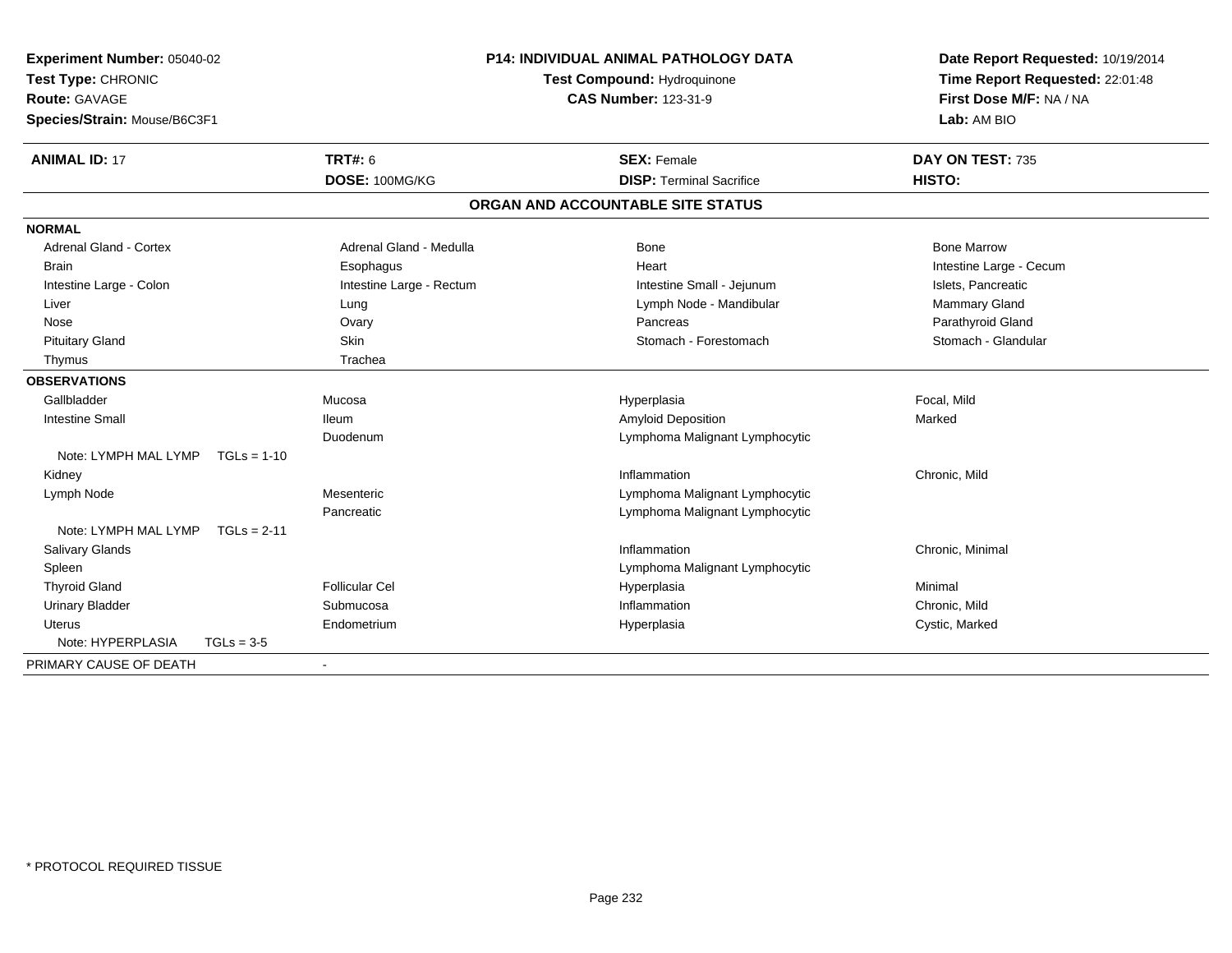| Experiment Number: 05040-02<br>Test Type: CHRONIC<br>Route: GAVAGE<br>Species/Strain: Mouse/B6C3F1 | P14: INDIVIDUAL ANIMAL PATHOLOGY DATA<br><b>Test Compound: Hydroquinone</b><br><b>CAS Number: 123-31-9</b> |                                   | Date Report Requested: 10/19/2014<br>Time Report Requested: 22:01:48<br>First Dose M/F: NA / NA<br>Lab: AM BIO |  |
|----------------------------------------------------------------------------------------------------|------------------------------------------------------------------------------------------------------------|-----------------------------------|----------------------------------------------------------------------------------------------------------------|--|
| <b>ANIMAL ID: 18</b>                                                                               | <b>TRT#: 4</b>                                                                                             | <b>SEX: Female</b>                | DAY ON TEST: 691                                                                                               |  |
|                                                                                                    | <b>DOSE: VEHICLE CONTROL</b>                                                                               | <b>DISP: Dead</b>                 | HISTO:                                                                                                         |  |
|                                                                                                    |                                                                                                            | ORGAN AND ACCOUNTABLE SITE STATUS |                                                                                                                |  |
| <b>NORMAL</b>                                                                                      |                                                                                                            |                                   |                                                                                                                |  |
| <b>Adrenal Gland - Cortex</b>                                                                      | Bone                                                                                                       | <b>Bone Marrow</b>                | <b>Brain</b>                                                                                                   |  |
| Esophagus                                                                                          | Gallbladder                                                                                                | Heart                             | Intestine Large - Cecum                                                                                        |  |
| Intestine Large - Colon                                                                            | Intestine Large - Rectum                                                                                   | Intestine Small - Duodenum        | Intestine Small - Ileum                                                                                        |  |
| Intestine Small - Jejunum                                                                          | Islets, Pancreatic                                                                                         | Lung                              | Lymph Node - Mandibular                                                                                        |  |
| Lymph Node - Mesenteric                                                                            | Mammary Gland                                                                                              | Nose                              | Pancreas                                                                                                       |  |
| Parathyroid Gland                                                                                  | <b>Pituitary Gland</b>                                                                                     | <b>Salivary Glands</b>            | Skin                                                                                                           |  |
| Stomach - Forestomach                                                                              | Stomach - Glandular                                                                                        | Thymus                            | <b>Thyroid Gland</b>                                                                                           |  |
| Trachea                                                                                            | <b>Urinary Bladder</b>                                                                                     |                                   |                                                                                                                |  |
| <b>OBSERVATIONS</b>                                                                                |                                                                                                            |                                   |                                                                                                                |  |
| <b>Adrenal Gland</b>                                                                               | Medulla                                                                                                    | Pheochromocytoma Benign           |                                                                                                                |  |
| Note: PHEOCHROM BGN<br>$TGLs = 4-4$                                                                |                                                                                                            |                                   |                                                                                                                |  |
| Kidney                                                                                             | <b>Renal Tubule</b>                                                                                        | Pigmentation                      | Hemosiderin, Marked                                                                                            |  |
| Liver                                                                                              |                                                                                                            | <b>Eosinophilic Focus</b>         |                                                                                                                |  |
| Mesentery                                                                                          | Fat                                                                                                        | <b>Necrosis</b>                   | Focal, Marked                                                                                                  |  |
| Note: NECROSIS<br>$TGLs = 2-11$                                                                    |                                                                                                            |                                   |                                                                                                                |  |
| Ovary                                                                                              |                                                                                                            | Fibrosis                          | Marked                                                                                                         |  |
|                                                                                                    |                                                                                                            | Inflammation                      | Chronic, Moderate                                                                                              |  |
|                                                                                                    |                                                                                                            | Thrombosis                        |                                                                                                                |  |
| Note: THROMBUS<br>$TGLs = 1-10$                                                                    |                                                                                                            |                                   |                                                                                                                |  |
| Note: FIBROSIS<br>$TGLs = 1-10$                                                                    |                                                                                                            |                                   |                                                                                                                |  |
| Spleen                                                                                             |                                                                                                            | Hematopoietic Cell Proliferation  | Marked                                                                                                         |  |
| Note: HEMA CELL PROL TGLs = 3-2                                                                    |                                                                                                            |                                   |                                                                                                                |  |
| Uterus                                                                                             | Endometrium                                                                                                | Hyperplasia                       | Cystic, Mild                                                                                                   |  |
| PRIMARY CAUSE OF DEATH                                                                             | $\sim$                                                                                                     |                                   |                                                                                                                |  |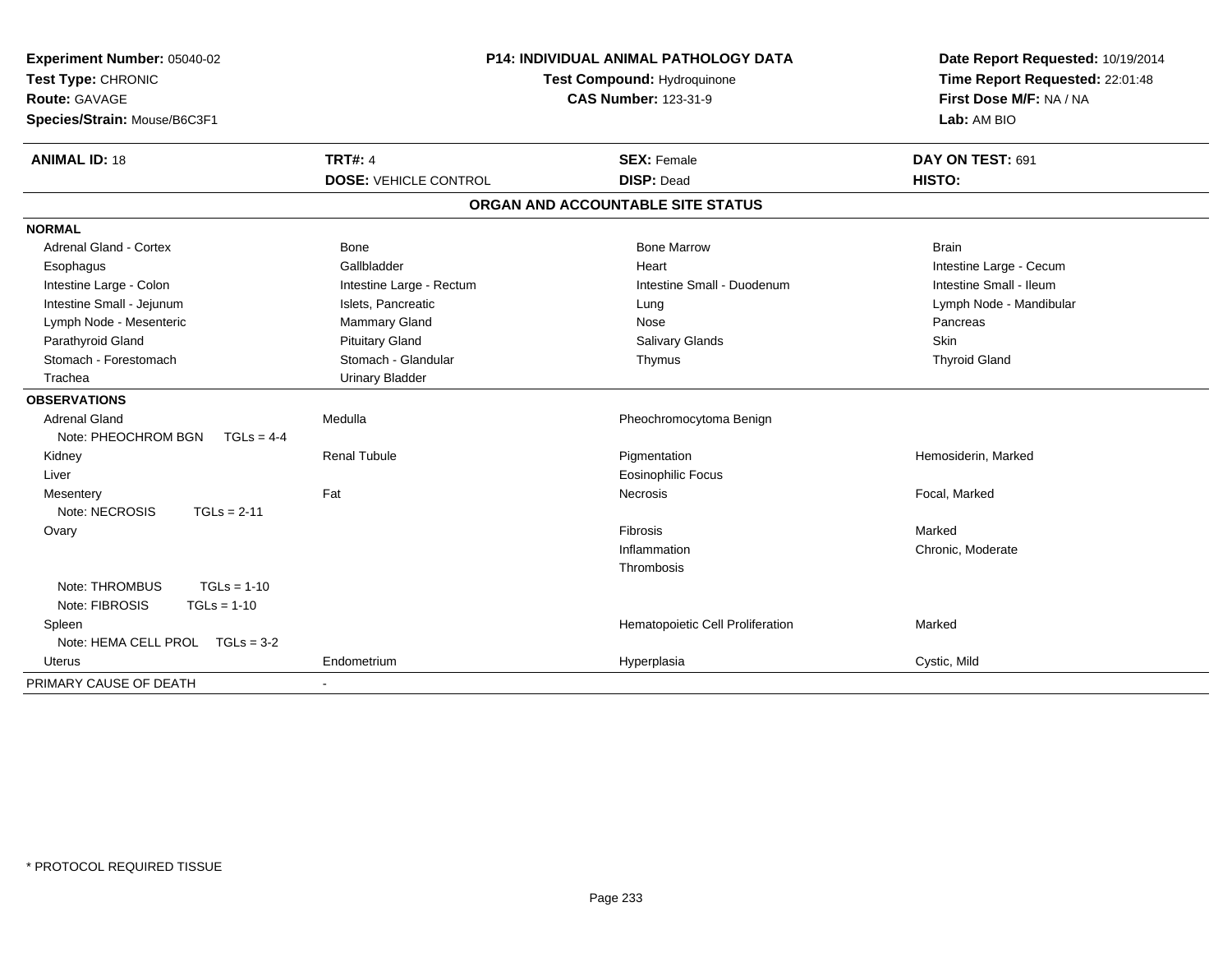| Experiment Number: 05040-02<br>Test Type: CHRONIC<br><b>Route: GAVAGE</b><br>Species/Strain: Mouse/B6C3F1 |                          | <b>P14: INDIVIDUAL ANIMAL PATHOLOGY DATA</b><br><b>Test Compound: Hydroquinone</b><br><b>CAS Number: 123-31-9</b> | Date Report Requested: 10/19/2014<br>Time Report Requested: 22:01:48<br>First Dose M/F: NA / NA<br>Lab: AM BIO |
|-----------------------------------------------------------------------------------------------------------|--------------------------|-------------------------------------------------------------------------------------------------------------------|----------------------------------------------------------------------------------------------------------------|
| <b>ANIMAL ID: 18</b>                                                                                      | <b>TRT#: 5</b>           | <b>SEX: Female</b>                                                                                                | DAY ON TEST: 683                                                                                               |
|                                                                                                           | DOSE: 50 MG/KG           | <b>DISP: Moribund</b>                                                                                             | HISTO:                                                                                                         |
|                                                                                                           |                          | ORGAN AND ACCOUNTABLE SITE STATUS                                                                                 |                                                                                                                |
| <b>NORMAL</b>                                                                                             |                          |                                                                                                                   |                                                                                                                |
| Adrenal Gland - Cortex                                                                                    | Adrenal Gland - Medulla  | <b>Bone</b>                                                                                                       | <b>Bone Marrow</b>                                                                                             |
| Esophagus                                                                                                 | Gallbladder              | Heart                                                                                                             | Intestine Large - Cecum                                                                                        |
| Intestine Large - Colon                                                                                   | Intestine Large - Rectum | Intestine Small - Duodenum                                                                                        | Intestine Small - Ileum                                                                                        |
| Intestine Small - Jejunum                                                                                 | Islets, Pancreatic       | Liver                                                                                                             | Lung                                                                                                           |
| Lymph Node - Mandibular                                                                                   | Nose                     | Pancreas                                                                                                          | Parathyroid Gland                                                                                              |
| Skin                                                                                                      | Spleen                   | Stomach - Forestomach                                                                                             | Stomach - Glandular                                                                                            |
| Thymus                                                                                                    | <b>Thyroid Gland</b>     | Trachea                                                                                                           | <b>Urinary Bladder</b>                                                                                         |
| <b>MISSING</b>                                                                                            |                          |                                                                                                                   |                                                                                                                |
| Lymph Node - Mesenteric                                                                                   |                          |                                                                                                                   |                                                                                                                |
| <b>OBSERVATIONS</b>                                                                                       |                          |                                                                                                                   |                                                                                                                |
| <b>Brain</b>                                                                                              |                          | Carcinoma                                                                                                         | Extension (Pituitary Gland), Metastatic (Pituitary<br>Gland)                                                   |
| Kidney                                                                                                    |                          | Inflammation                                                                                                      | Chronic, Mild                                                                                                  |
| <b>Mammary Gland</b>                                                                                      |                          | Hyperplasia                                                                                                       | Mild                                                                                                           |
| Ovary                                                                                                     |                          | Cyst                                                                                                              |                                                                                                                |
| Note: CYST<br>$TGLs = 1-5$                                                                                |                          |                                                                                                                   |                                                                                                                |
| <b>Pituitary Gland</b>                                                                                    | <b>Pars Distalis</b>     | Carcinoma                                                                                                         |                                                                                                                |
| Note: CARCINOMA<br>$TGLs = 3-4$                                                                           |                          |                                                                                                                   |                                                                                                                |
| <b>Salivary Glands</b>                                                                                    |                          | Inflammation                                                                                                      | Chronic, Mild                                                                                                  |
| <b>Uterus</b>                                                                                             | Endometrium              | Hyperplasia                                                                                                       | Cystic, Marked                                                                                                 |
| PRIMARY CAUSE OF DEATH                                                                                    | $\blacksquare$           |                                                                                                                   |                                                                                                                |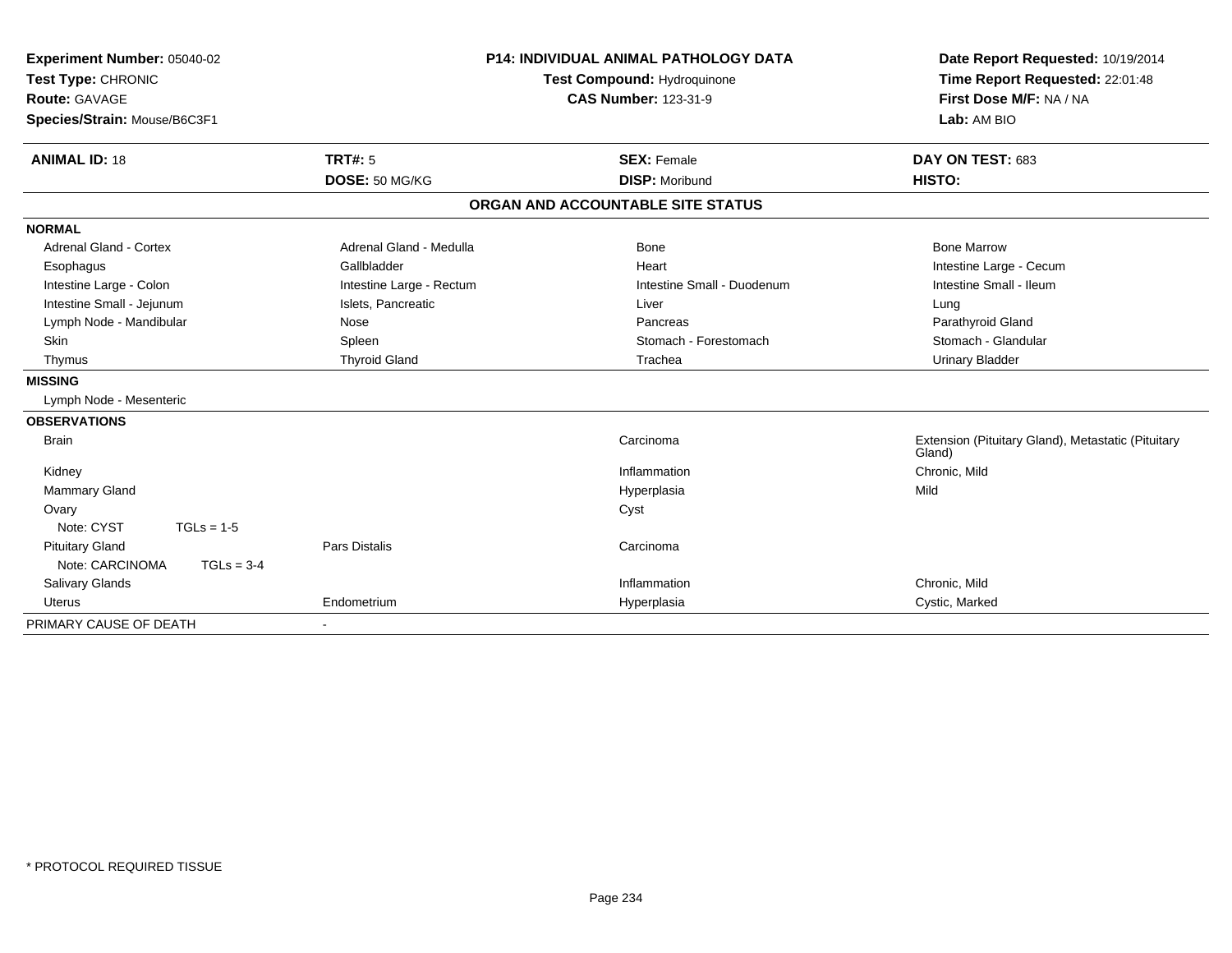| <b>Experiment Number: 05040-02</b><br><b>Test Type: CHRONIC</b><br>Route: GAVAGE<br>Species/Strain: Mouse/B6C3F1 |              |                              | <b>P14: INDIVIDUAL ANIMAL PATHOLOGY DATA</b><br>Test Compound: Hydroquinone<br><b>CAS Number: 123-31-9</b> | Date Report Requested: 10/19/2014<br>Time Report Requested: 22:01:48<br>First Dose M/F: NA / NA<br>Lab: AM BIO |  |
|------------------------------------------------------------------------------------------------------------------|--------------|------------------------------|------------------------------------------------------------------------------------------------------------|----------------------------------------------------------------------------------------------------------------|--|
| <b>ANIMAL ID: 19</b>                                                                                             |              | <b>TRT#: 4</b>               | <b>SEX: Female</b>                                                                                         | DAY ON TEST: 737                                                                                               |  |
|                                                                                                                  |              | <b>DOSE: VEHICLE CONTROL</b> | <b>DISP: Terminal Sacrifice</b>                                                                            | HISTO:                                                                                                         |  |
|                                                                                                                  |              |                              | ORGAN AND ACCOUNTABLE SITE STATUS                                                                          |                                                                                                                |  |
| <b>NORMAL</b>                                                                                                    |              |                              |                                                                                                            |                                                                                                                |  |
| Adrenal Gland - Cortex                                                                                           |              | Adrenal Gland - Medulla      | <b>Bone Marrow</b>                                                                                         | Esophagus                                                                                                      |  |
| Gallbladder                                                                                                      |              | Heart                        | Intestine Large - Cecum                                                                                    | Intestine Large - Colon                                                                                        |  |
| Intestine Large - Rectum                                                                                         |              | Intestine Small - Duodenum   | Intestine Small - Ileum                                                                                    | Intestine Small - Jejunum                                                                                      |  |
| Islets, Pancreatic                                                                                               |              | Liver                        | Lung                                                                                                       | Lymph Node - Mandibular                                                                                        |  |
| Lymph Node - Mesenteric                                                                                          |              | Mammary Gland                | Nose                                                                                                       | Ovary                                                                                                          |  |
| Pancreas                                                                                                         |              | Parathyroid Gland            | Salivary Glands                                                                                            | Skin                                                                                                           |  |
| Spleen                                                                                                           |              | Stomach - Forestomach        | Stomach - Glandular                                                                                        | Thymus                                                                                                         |  |
| <b>Thyroid Gland</b>                                                                                             |              | Trachea                      | <b>Urinary Bladder</b>                                                                                     |                                                                                                                |  |
| <b>OBSERVATIONS</b>                                                                                              |              |                              |                                                                                                            |                                                                                                                |  |
| <b>Bone</b>                                                                                                      |              |                              | Fibrous Osteodystrophy                                                                                     | Minimal                                                                                                        |  |
| <b>Brain</b>                                                                                                     |              |                              | Mineralization                                                                                             | Minimal                                                                                                        |  |
| Kidney                                                                                                           |              |                              | Inflammation                                                                                               | Chronic, Mild                                                                                                  |  |
| <b>Pituitary Gland</b>                                                                                           |              | Pars Distalis                | Hyperplasia                                                                                                | Focal, Minimal                                                                                                 |  |
| Uterus                                                                                                           |              | Endometrium                  | Hyperplasia                                                                                                | Cystic, Moderate                                                                                               |  |
| Note: HYPERPLASIA                                                                                                | $TGLs = 1-5$ |                              |                                                                                                            |                                                                                                                |  |
| PRIMARY CAUSE OF DEATH                                                                                           |              |                              |                                                                                                            |                                                                                                                |  |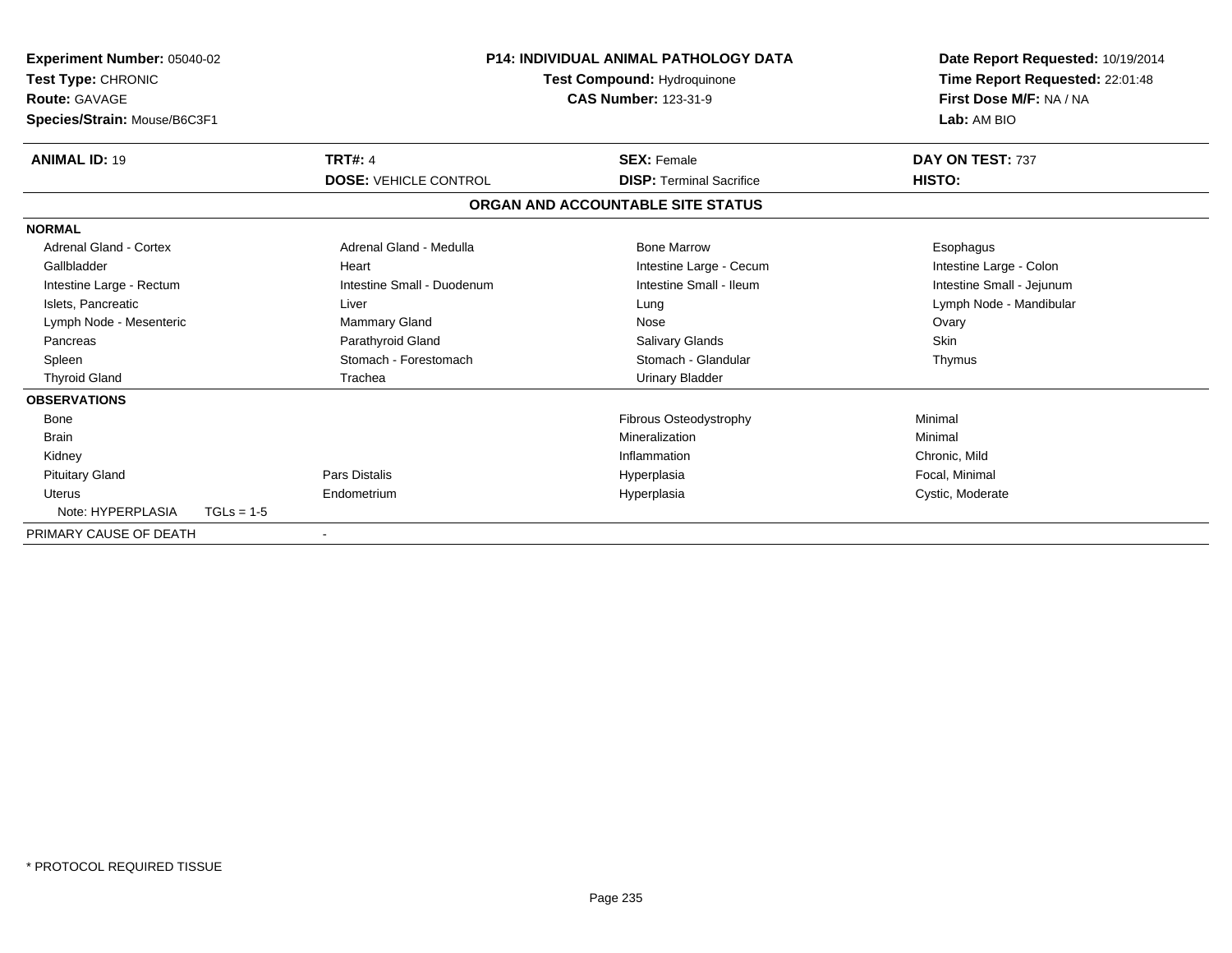| <b>Experiment Number: 05040-02</b><br>Test Type: CHRONIC |                       | <b>P14: INDIVIDUAL ANIMAL PATHOLOGY DATA</b><br><b>Test Compound: Hydroquinone</b> | Date Report Requested: 10/19/2014<br>Time Report Requested: 22:01:48 |
|----------------------------------------------------------|-----------------------|------------------------------------------------------------------------------------|----------------------------------------------------------------------|
| <b>Route: GAVAGE</b>                                     |                       | <b>CAS Number: 123-31-9</b>                                                        | First Dose M/F: NA / NA                                              |
| Species/Strain: Mouse/B6C3F1                             |                       |                                                                                    | Lab: AM BIO                                                          |
| <b>ANIMAL ID: 19</b>                                     | <b>TRT#: 5</b>        | <b>SEX: Female</b>                                                                 | DAY ON TEST: 737                                                     |
|                                                          | DOSE: 50 MG/KG        | <b>DISP:</b> Terminal Sacrifice                                                    | HISTO:                                                               |
|                                                          |                       | ORGAN AND ACCOUNTABLE SITE STATUS                                                  |                                                                      |
| <b>NORMAL</b>                                            |                       |                                                                                    |                                                                      |
| Lung                                                     | Ovary                 | Salivary Glands                                                                    |                                                                      |
| <b>OBSERVATIONS</b>                                      |                       |                                                                                    |                                                                      |
| Liver                                                    |                       | <b>Basophilic Focus</b>                                                            |                                                                      |
| [Basophilic Focus TGLS = 2-11]                           |                       |                                                                                    |                                                                      |
| <b>Thyroid Gland</b>                                     | <b>Follicular Cel</b> | Hyperplasia                                                                        | Minimal                                                              |
| Uterus                                                   |                       | Hemangioma                                                                         |                                                                      |
| [Hemangioma TGLS = $1-5$ ]                               |                       |                                                                                    |                                                                      |
| PRIMARY CAUSE OF DEATH                                   |                       |                                                                                    |                                                                      |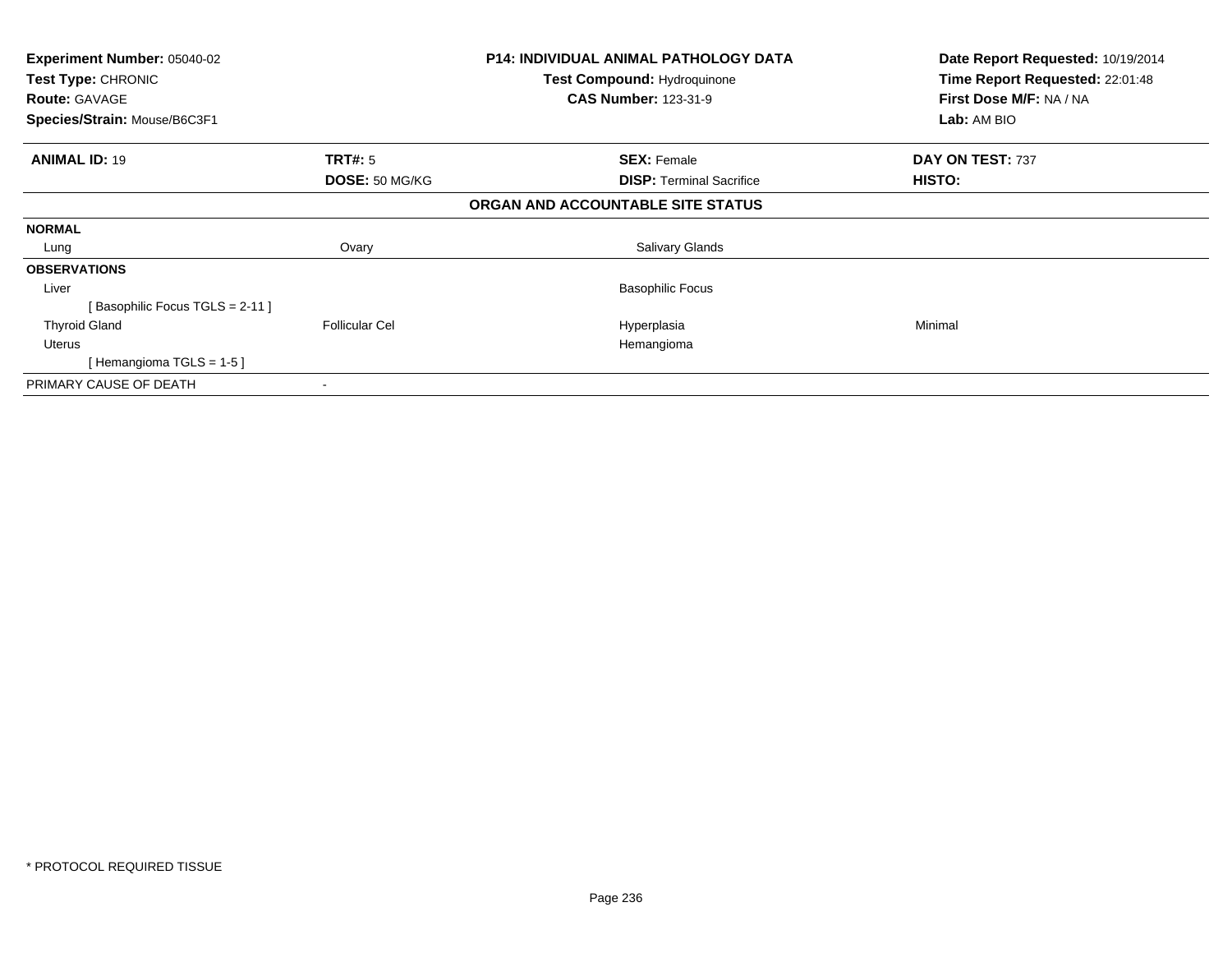| <b>Experiment Number: 05040-02</b><br>Test Type: CHRONIC<br><b>Route: GAVAGE</b><br>Species/Strain: Mouse/B6C3F1 |                                   | P14: INDIVIDUAL ANIMAL PATHOLOGY DATA<br>Test Compound: Hydroquinone<br><b>CAS Number: 123-31-9</b> |                                         | Date Report Requested: 10/19/2014<br>Time Report Requested: 22:01:48<br>First Dose M/F: NA / NA<br>Lab: AM BIO |  |
|------------------------------------------------------------------------------------------------------------------|-----------------------------------|-----------------------------------------------------------------------------------------------------|-----------------------------------------|----------------------------------------------------------------------------------------------------------------|--|
| <b>ANIMAL ID: 19</b>                                                                                             |                                   | <b>TRT#: 6</b><br>DOSE: 100MG/KG                                                                    | <b>SEX: Female</b><br><b>DISP: Dead</b> | DAY ON TEST: 721<br>HISTO:                                                                                     |  |
|                                                                                                                  |                                   |                                                                                                     | ORGAN AND ACCOUNTABLE SITE STATUS       |                                                                                                                |  |
| <b>NORMAL</b>                                                                                                    |                                   |                                                                                                     |                                         |                                                                                                                |  |
| Adrenal Gland - Medulla                                                                                          |                                   | Bone                                                                                                | <b>Bone Marrow</b>                      | <b>Brain</b>                                                                                                   |  |
| Esophagus                                                                                                        |                                   | Heart                                                                                               | Mammary Gland                           | <b>Nose</b>                                                                                                    |  |
| Parathyroid Gland                                                                                                |                                   | <b>Pituitary Gland</b>                                                                              | Stomach - Forestomach                   | Stomach - Glandular                                                                                            |  |
| Trachea                                                                                                          |                                   | Uterus                                                                                              |                                         |                                                                                                                |  |
| <b>MISSING</b>                                                                                                   |                                   |                                                                                                     |                                         |                                                                                                                |  |
| Gallbladder                                                                                                      |                                   | Islets, Pancreatic                                                                                  | Salivary Glands                         |                                                                                                                |  |
| <b>AUTO PRECLUDES DIAG.</b>                                                                                      |                                   |                                                                                                     |                                         |                                                                                                                |  |
| Intestine Large - Cecum                                                                                          |                                   | Intestine Large - Colon                                                                             | Intestine Large - Rectum                | Intestine Small - Duodenum                                                                                     |  |
| Intestine Small - Ileum                                                                                          |                                   | Intestine Small - Jejunum                                                                           | Pancreas                                | Thymus                                                                                                         |  |
| <b>Urinary Bladder</b>                                                                                           |                                   |                                                                                                     |                                         |                                                                                                                |  |
| <b>OBSERVATIONS</b>                                                                                              |                                   |                                                                                                     |                                         |                                                                                                                |  |
| <b>Adrenal Gland</b>                                                                                             |                                   | Cortex                                                                                              | Lymphoma Malignant                      |                                                                                                                |  |
| Kidney                                                                                                           |                                   |                                                                                                     | Lymphoma Malignant                      |                                                                                                                |  |
|                                                                                                                  | [ Lymphoma Malignant TGLS = 3-1 ] |                                                                                                     |                                         |                                                                                                                |  |
| Liver                                                                                                            |                                   |                                                                                                     | Lymphoma Malignant                      |                                                                                                                |  |
| Lung                                                                                                             |                                   |                                                                                                     | Lymphoma Malignant                      |                                                                                                                |  |
| Lymph Node                                                                                                       |                                   | Axillary                                                                                            | Lymphoma Malignant                      |                                                                                                                |  |
|                                                                                                                  |                                   | <b>Iliac</b>                                                                                        | Lymphoma Malignant                      |                                                                                                                |  |
|                                                                                                                  |                                   | Inguinal                                                                                            | Lymphoma Malignant                      |                                                                                                                |  |
|                                                                                                                  |                                   | Lumbar                                                                                              | Lymphoma Malignant                      |                                                                                                                |  |
|                                                                                                                  |                                   | Mandibular                                                                                          | Lymphoma Malignant                      |                                                                                                                |  |
|                                                                                                                  |                                   | Mediastinal                                                                                         | Lymphoma Malignant                      |                                                                                                                |  |
|                                                                                                                  |                                   | Mesenteric                                                                                          | Lymphoma Malignant                      |                                                                                                                |  |
|                                                                                                                  |                                   | Popliteal                                                                                           | Lymphoma Malignant                      |                                                                                                                |  |
| Note: LYMPH MAL                                                                                                  | $TGLs = 5-12$                     |                                                                                                     |                                         |                                                                                                                |  |
| Note: LYMPH MAL                                                                                                  | $TGLs = 9-4$                      |                                                                                                     |                                         |                                                                                                                |  |
| Note: LYMPH MAL                                                                                                  | $TGLs = 11-4$                     |                                                                                                     |                                         |                                                                                                                |  |
| Note: LYMPH MAL                                                                                                  | $TGLs = 6-13$                     |                                                                                                     |                                         |                                                                                                                |  |
| Note: LYMPH MAL                                                                                                  | $TGLs = 7-14$                     |                                                                                                     |                                         |                                                                                                                |  |
| Note: LYMPH MAL                                                                                                  | $TGLs = 8-15$                     |                                                                                                     |                                         |                                                                                                                |  |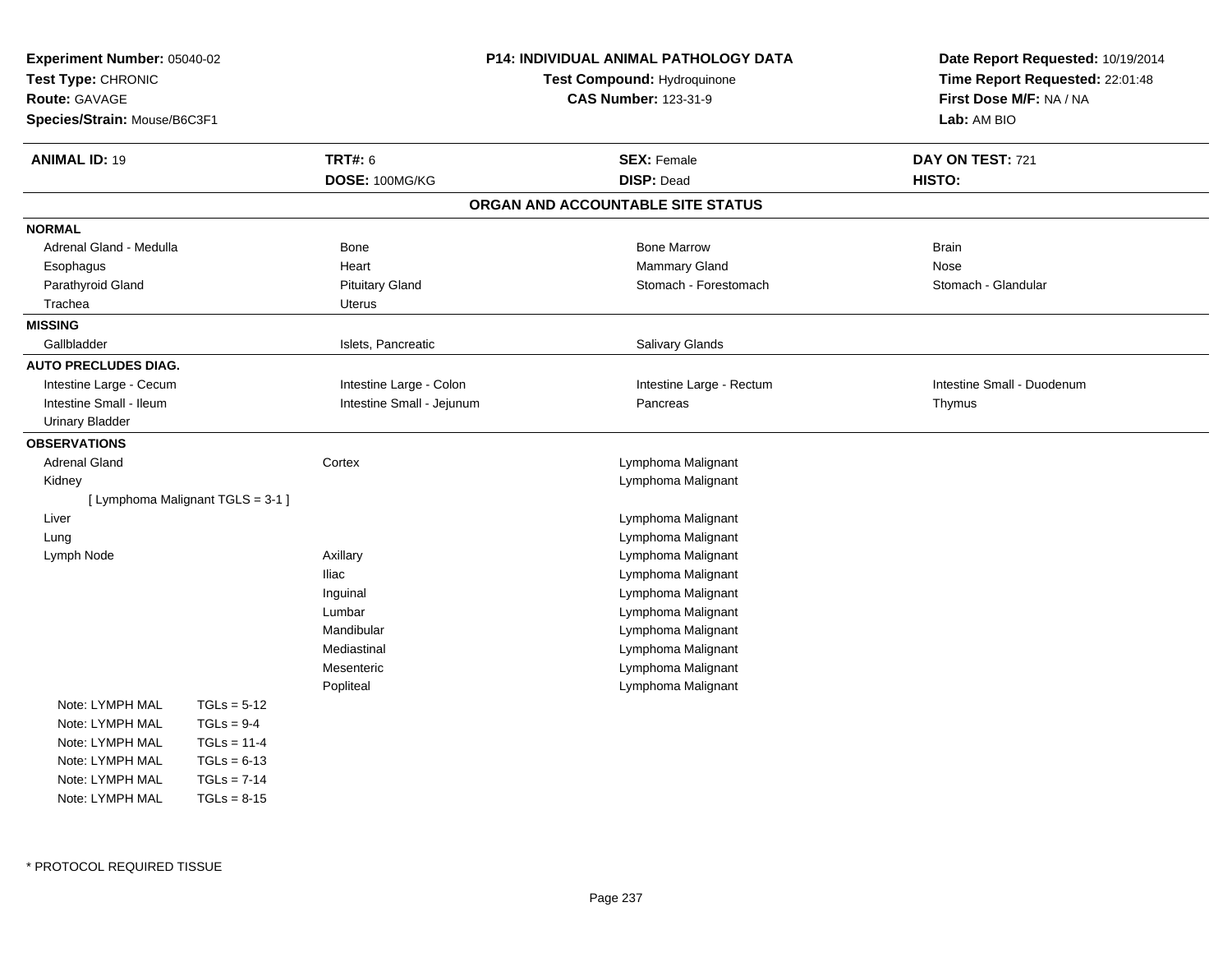| Experiment Number: 05040-02<br><b>Test Type: CHRONIC</b><br><b>Route: GAVAGE</b><br>Species/Strain: Mouse/B6C3F1 |                                         | <b>P14: INDIVIDUAL ANIMAL PATHOLOGY DATA</b><br><b>Test Compound: Hydroquinone</b><br><b>CAS Number: 123-31-9</b> | Date Report Requested: 10/19/2014<br>Time Report Requested: 22:01:48<br>First Dose M/F: NA / NA<br>Lab: AM BIO |
|------------------------------------------------------------------------------------------------------------------|-----------------------------------------|-------------------------------------------------------------------------------------------------------------------|----------------------------------------------------------------------------------------------------------------|
| <b>ANIMAL ID: 19</b>                                                                                             | <b>TRT#:</b> 6<br><b>DOSE: 100MG/KG</b> | <b>SEX: Female</b><br><b>DISP: Dead</b>                                                                           | DAY ON TEST: 721<br><b>HISTO:</b>                                                                              |
|                                                                                                                  |                                         | ORGAN AND ACCOUNTABLE SITE STATUS                                                                                 |                                                                                                                |
| [ Lymphoma Malignant TGLS = 1-11 ]<br>[ Lymphoma Malignant TGLS = 10-10 ]                                        |                                         |                                                                                                                   |                                                                                                                |
| Ovary<br>Note: LYMPH MAL<br>$TGLs = 4-5$                                                                         |                                         | Lymphoma Malignant                                                                                                |                                                                                                                |
| <b>Skin</b><br>Spleen<br>[Lymphoma Malignant TGLS = $2-2$ ]                                                      | <b>Subcut Tiss</b>                      | Lymphoma Malignant<br>Lymphoma Malignant                                                                          |                                                                                                                |
| <b>Thyroid Gland</b>                                                                                             | <b>Follicular Cel</b>                   | Hyperplasia                                                                                                       | Mild                                                                                                           |
| PRIMARY CAUSE OF DEATH                                                                                           |                                         |                                                                                                                   |                                                                                                                |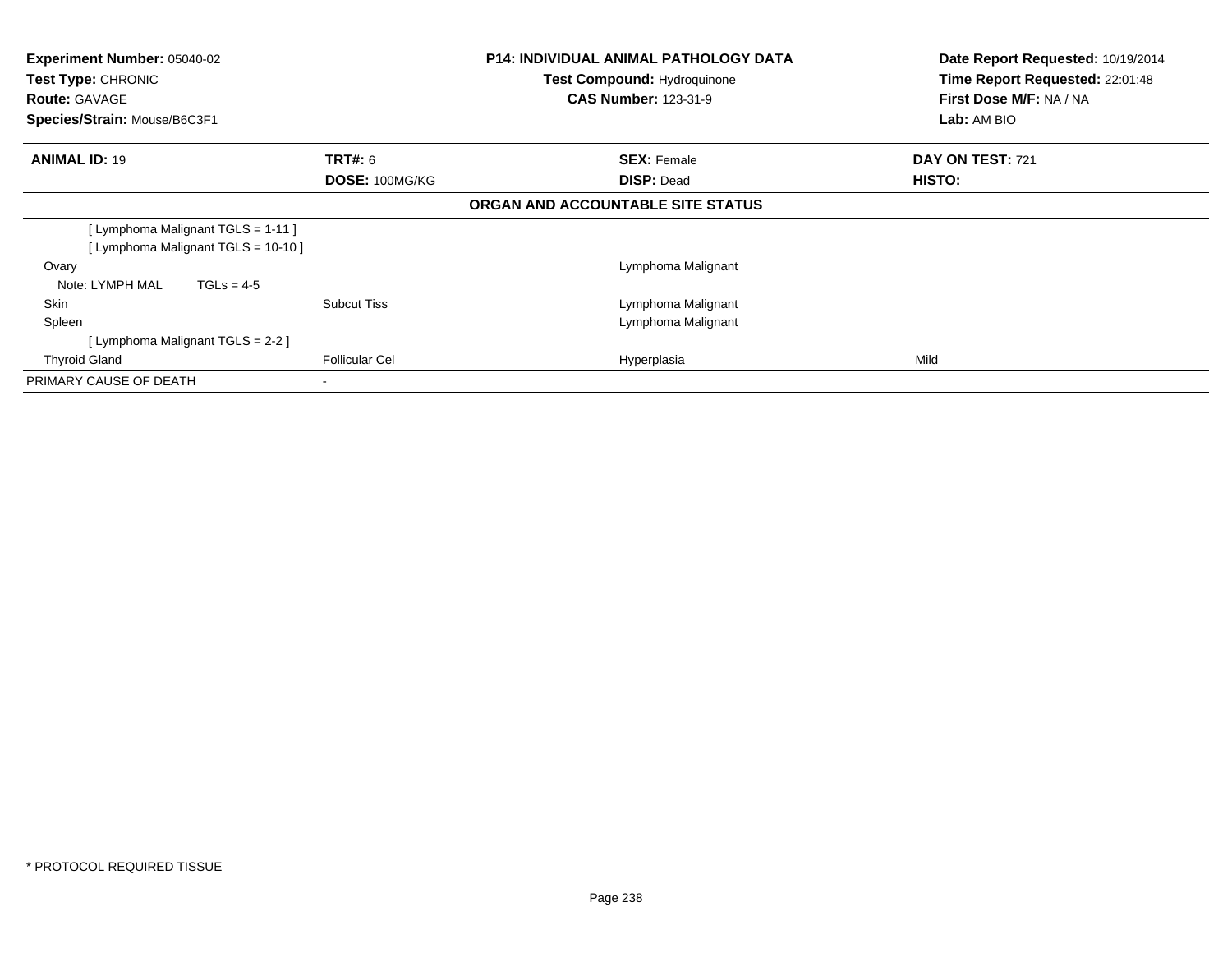| Experiment Number: 05040-02<br>Test Type: CHRONIC |                              | <b>P14: INDIVIDUAL ANIMAL PATHOLOGY DATA</b><br><b>Test Compound: Hydroquinone</b> | Date Report Requested: 10/19/2014<br>Time Report Requested: 22:01:48 |  |
|---------------------------------------------------|------------------------------|------------------------------------------------------------------------------------|----------------------------------------------------------------------|--|
| <b>Route: GAVAGE</b>                              |                              | <b>CAS Number: 123-31-9</b>                                                        | First Dose M/F: NA / NA                                              |  |
| Species/Strain: Mouse/B6C3F1                      |                              |                                                                                    | Lab: AM BIO                                                          |  |
| <b>ANIMAL ID: 20</b>                              | <b>TRT#: 4</b>               | <b>SEX: Female</b>                                                                 | DAY ON TEST: 735                                                     |  |
|                                                   | <b>DOSE: VEHICLE CONTROL</b> | <b>DISP: Terminal Sacrifice</b>                                                    | HISTO:                                                               |  |
|                                                   |                              | ORGAN AND ACCOUNTABLE SITE STATUS                                                  |                                                                      |  |
| <b>NORMAL</b>                                     |                              |                                                                                    |                                                                      |  |
| <b>Adrenal Gland - Cortex</b>                     | <b>Bone</b>                  | <b>Bone Marrow</b>                                                                 | <b>Brain</b>                                                         |  |
| Esophagus                                         | Gallbladder                  | Heart                                                                              | Intestine Large - Cecum                                              |  |
| Intestine Large - Colon                           | Intestine Large - Rectum     | Intestine Small - Duodenum                                                         | Intestine Small - Ileum                                              |  |
| Intestine Small - Jejunum                         | Islets, Pancreatic           | Liver                                                                              | <b>Mammary Gland</b>                                                 |  |
| Nose                                              | Pancreas                     | Parathyroid Gland                                                                  | <b>Pituitary Gland</b>                                               |  |
| <b>Skin</b>                                       | Stomach - Forestomach        | Stomach - Glandular                                                                | <b>Thyroid Gland</b>                                                 |  |
| Trachea                                           |                              |                                                                                    |                                                                      |  |
| <b>MISSING</b>                                    |                              |                                                                                    |                                                                      |  |
| Adrenal Gland - Medulla                           |                              |                                                                                    |                                                                      |  |
| <b>OBSERVATIONS</b>                               |                              |                                                                                    |                                                                      |  |
| Kidney                                            |                              | Lymphoma Malignant Lymphocytic                                                     |                                                                      |  |
| Lung                                              |                              | Lymphoma Malignant Lymphocytic                                                     |                                                                      |  |
| Lymph Node                                        | Mandibular                   | Lymphoma Malignant Lymphocytic                                                     |                                                                      |  |
|                                                   | Mesenteric                   | Lymphoma Malignant Lymphocytic                                                     |                                                                      |  |
| Ovary                                             |                              | Inflammation                                                                       | Suppurative, Marked                                                  |  |
| Salivary Glands                                   |                              | Lymphoma Malignant Lymphocytic                                                     |                                                                      |  |
| Spleen                                            |                              | Lymphoma Malignant Lymphocytic                                                     |                                                                      |  |
| Thymus                                            |                              | Lymphoma Malignant Lymphocytic                                                     |                                                                      |  |
| <b>Urinary Bladder</b>                            |                              | Lymphoma Malignant Lymphocytic                                                     |                                                                      |  |
| Uterus                                            | Endometrium                  | Hyperplasia                                                                        | Cystic, Mild                                                         |  |
| PRIMARY CAUSE OF DEATH                            |                              |                                                                                    |                                                                      |  |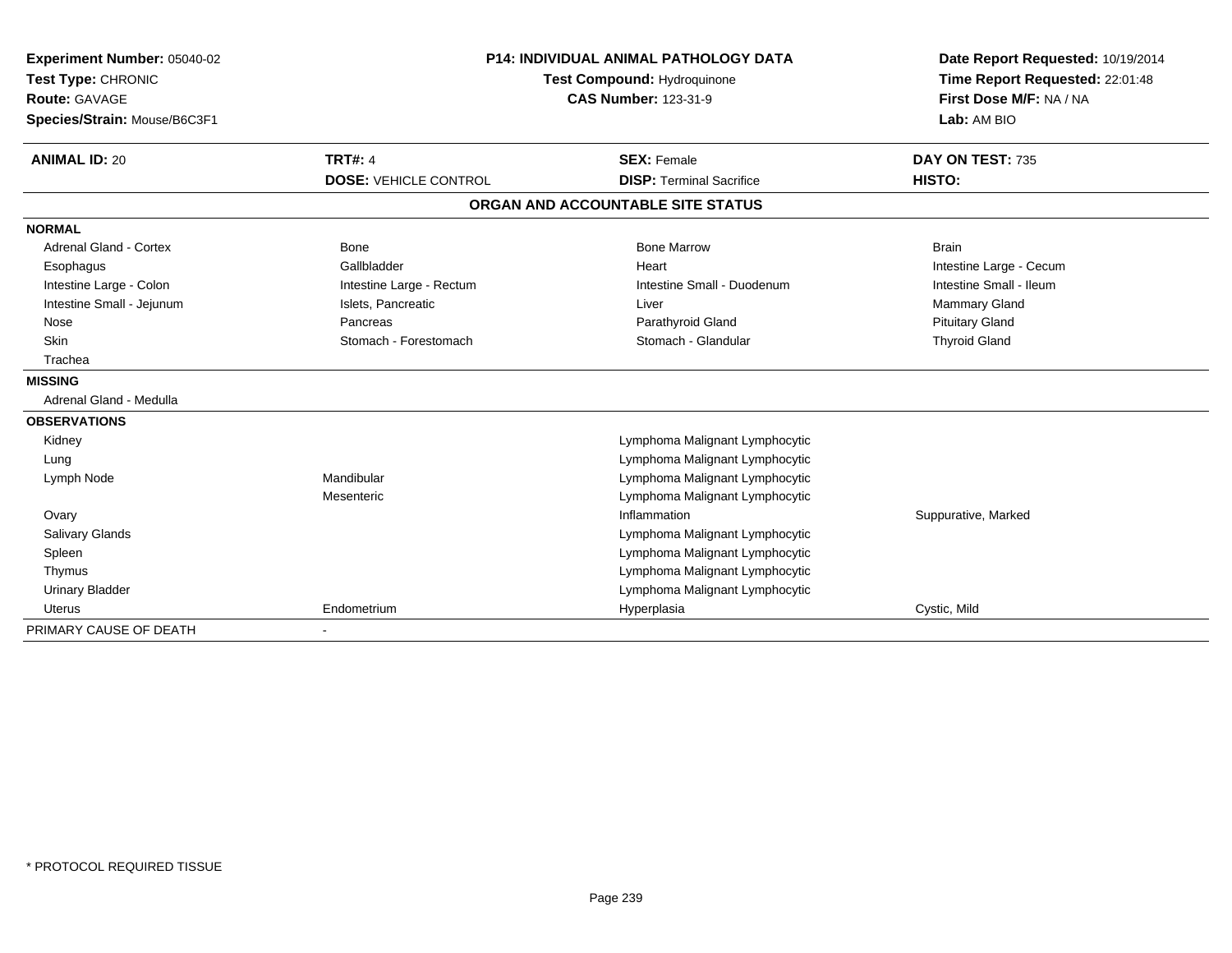| Experiment Number: 05040-02<br>Test Type: CHRONIC |              | <b>P14: INDIVIDUAL ANIMAL PATHOLOGY DATA</b><br>Test Compound: Hydroquinone |  | Date Report Requested: 10/19/2014<br>Time Report Requested: 22:01:48 |                            |
|---------------------------------------------------|--------------|-----------------------------------------------------------------------------|--|----------------------------------------------------------------------|----------------------------|
| Route: GAVAGE                                     |              |                                                                             |  | <b>CAS Number: 123-31-9</b>                                          | First Dose M/F: NA / NA    |
| Species/Strain: Mouse/B6C3F1                      |              |                                                                             |  |                                                                      | Lab: AM BIO                |
| <b>ANIMAL ID: 20</b>                              |              | <b>TRT#: 6</b>                                                              |  | <b>SEX: Female</b>                                                   | DAY ON TEST: 737           |
|                                                   |              | DOSE: 100MG/KG                                                              |  | <b>DISP: Terminal Sacrifice</b>                                      | HISTO:                     |
|                                                   |              |                                                                             |  | ORGAN AND ACCOUNTABLE SITE STATUS                                    |                            |
| <b>NORMAL</b>                                     |              |                                                                             |  |                                                                      |                            |
| <b>Adrenal Gland - Cortex</b>                     |              | Adrenal Gland - Medulla                                                     |  | Bone                                                                 | <b>Bone Marrow</b>         |
| <b>Brain</b>                                      |              | Esophagus                                                                   |  | Gallbladder                                                          | Heart                      |
| Intestine Large - Cecum                           |              | Intestine Large - Colon                                                     |  | Intestine Large - Rectum                                             | Intestine Small - Duodenum |
| Intestine Small - Ileum                           |              | Intestine Small - Jejunum                                                   |  | Islets. Pancreatic                                                   | Lung                       |
| Lymph Node - Mandibular                           |              | <b>Mammary Gland</b>                                                        |  | Nose                                                                 | Pancreas                   |
| Parathyroid Gland                                 |              | <b>Pituitary Gland</b>                                                      |  | Skin                                                                 | Spleen                     |
| Stomach - Forestomach                             |              | Stomach - Glandular                                                         |  | Trachea                                                              | <b>Urinary Bladder</b>     |
| <b>OBSERVATIONS</b>                               |              |                                                                             |  |                                                                      |                            |
| Kidney                                            |              |                                                                             |  | Inflammation                                                         | Chronic, Minimal           |
| Liver                                             |              |                                                                             |  | Hepatocellular Adenoma                                               |                            |
| Note: HEPATOCLR ADEN $TGLs = 2-2$                 |              |                                                                             |  |                                                                      |                            |
| Lymph Node                                        |              | Mesenteric                                                                  |  | Hyperplasia                                                          | Lymphoid, Marked           |
| Ovary                                             |              | Periovarn Tiss                                                              |  | Inflammation                                                         | Chronic, Mild              |
| <b>Salivary Glands</b>                            |              |                                                                             |  | Inflammation                                                         | Chronic, Minimal           |
| Thymus                                            |              |                                                                             |  | <b>Ectopic Parathyroid Gland</b>                                     |                            |
| <b>Thyroid Gland</b>                              |              | <b>Follicular Cel</b>                                                       |  | Hyperplasia                                                          | Moderate                   |
| Uterus                                            |              | Endometrium                                                                 |  | Hyperplasia                                                          | Cystic, Moderate           |
| Note: HYPERPLASIA                                 | $TGLs = 1-5$ |                                                                             |  |                                                                      |                            |
| PRIMARY CAUSE OF DEATH                            |              |                                                                             |  |                                                                      |                            |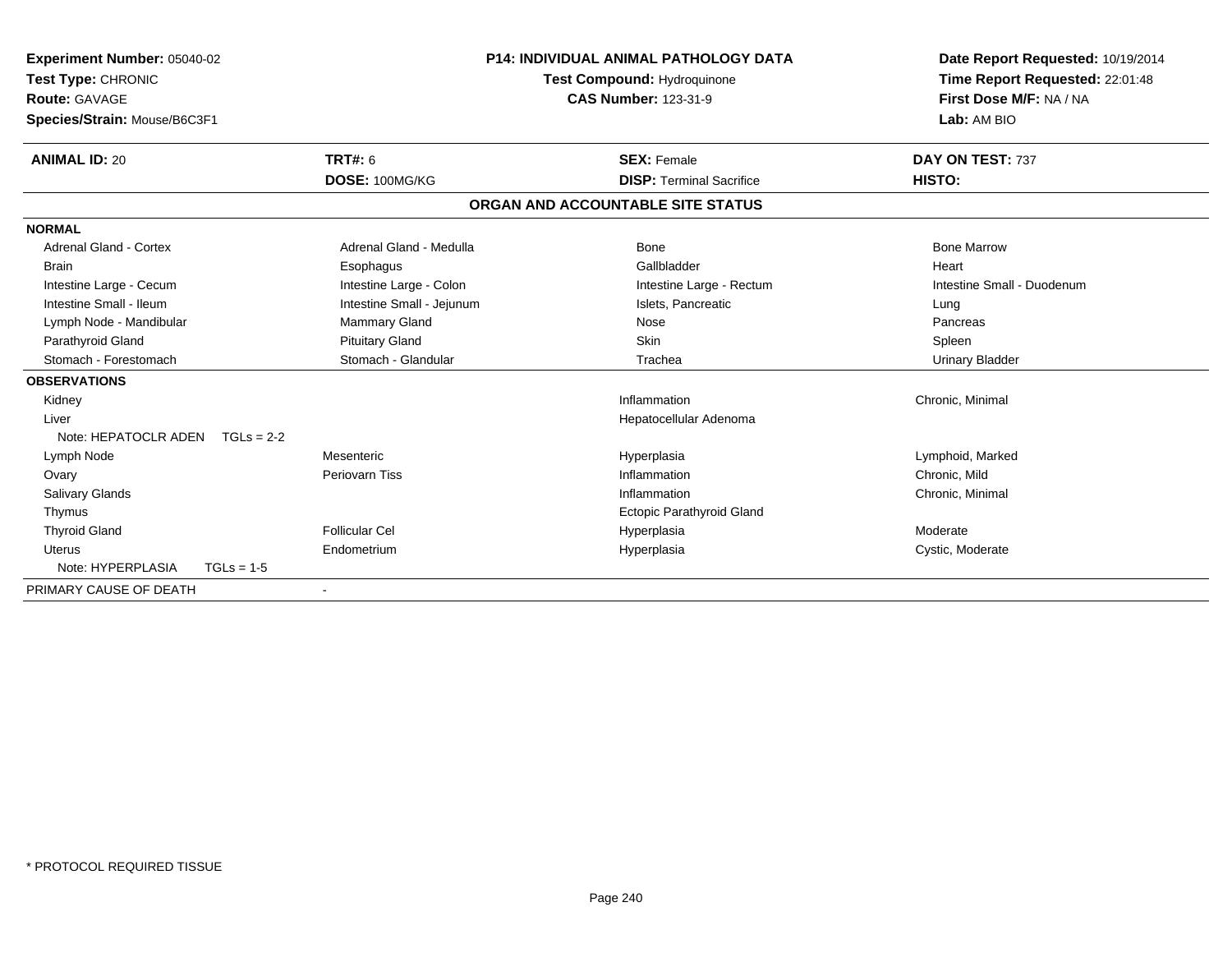| Experiment Number: 05040-02<br>Test Type: CHRONIC<br>Route: GAVAGE<br>Species/Strain: Mouse/B6C3F1 |                | P14: INDIVIDUAL ANIMAL PATHOLOGY DATA<br>Test Compound: Hydroquinone<br><b>CAS Number: 123-31-9</b> |                                   | Date Report Requested: 10/19/2014<br>Time Report Requested: 22:01:48<br>First Dose M/F: NA / NA<br>Lab: AM BIO |
|----------------------------------------------------------------------------------------------------|----------------|-----------------------------------------------------------------------------------------------------|-----------------------------------|----------------------------------------------------------------------------------------------------------------|
| <b>ANIMAL ID: 21</b>                                                                               |                | <b>TRT#: 4</b>                                                                                      | <b>SEX: Female</b>                | DAY ON TEST: 495                                                                                               |
|                                                                                                    |                | <b>DOSE: VEHICLE CONTROL</b>                                                                        | <b>DISP: Dead</b>                 | HISTO:                                                                                                         |
|                                                                                                    |                |                                                                                                     | ORGAN AND ACCOUNTABLE SITE STATUS |                                                                                                                |
| <b>NORMAL</b>                                                                                      |                |                                                                                                     |                                   |                                                                                                                |
| Adrenal Gland - Cortex                                                                             |                | Adrenal Gland - Medulla                                                                             | Bone                              | <b>Bone Marrow</b>                                                                                             |
| <b>Brain</b>                                                                                       |                | Esophagus                                                                                           | Heart                             | Intestine Large - Colon                                                                                        |
| Intestine Large - Rectum                                                                           |                | Islets, Pancreatic                                                                                  | Mammary Gland                     | Nose                                                                                                           |
| Ovary                                                                                              |                | Pancreas                                                                                            | Parathyroid Gland                 | <b>Pituitary Gland</b>                                                                                         |
| <b>Salivary Glands</b>                                                                             |                | <b>Skin</b>                                                                                         | Stomach - Forestomach             | Stomach - Glandular                                                                                            |
| <b>Thyroid Gland</b>                                                                               |                | Trachea                                                                                             | <b>Urinary Bladder</b>            |                                                                                                                |
| <b>MISSING</b>                                                                                     |                |                                                                                                     |                                   |                                                                                                                |
| Lymph Node - Mandibular                                                                            |                | Thymus                                                                                              |                                   |                                                                                                                |
| <b>AUTO PRECLUDES DIAG.</b>                                                                        |                |                                                                                                     |                                   |                                                                                                                |
| Gallbladder                                                                                        |                | Intestine Large - Cecum                                                                             | Intestine Small - Ileum           | Intestine Small - Jejunum                                                                                      |
| <b>OBSERVATIONS</b>                                                                                |                |                                                                                                     |                                   |                                                                                                                |
| <b>Intestine Small</b>                                                                             |                | Duodenum                                                                                            | Lymphoma Malignant                |                                                                                                                |
| Note: LYMPH MAL                                                                                    | $TGLs = 10-11$ |                                                                                                     |                                   |                                                                                                                |
| Note: LYMPH MAL                                                                                    | $TGLs = 9-11$  |                                                                                                     |                                   |                                                                                                                |
| Kidney                                                                                             |                |                                                                                                     | Inflammation                      | Chronic, Minimal                                                                                               |
| Liver                                                                                              |                |                                                                                                     | Lymphoma Malignant                |                                                                                                                |
| Lung                                                                                               |                |                                                                                                     | Lymphoma Malignant                |                                                                                                                |
| Lymph Node                                                                                         |                | Lumbar                                                                                              | Lymphoma Malignant                |                                                                                                                |
|                                                                                                    |                | Mesenteric                                                                                          | Lymphoma Malignant                |                                                                                                                |
|                                                                                                    |                | Renal                                                                                               | Lymphoma Malignant                |                                                                                                                |
| Note: LYMPH MAL                                                                                    | $TGLs = 5-4$   |                                                                                                     |                                   |                                                                                                                |
| Note: LYMPH MAL                                                                                    | $TGLs = 7-10$  |                                                                                                     |                                   |                                                                                                                |
| Note: LYMPH MAL                                                                                    | $TGLs = 6-10$  |                                                                                                     |                                   |                                                                                                                |
| Spleen                                                                                             |                |                                                                                                     | Lymphoma Malignant                |                                                                                                                |
| Note: LYMPH MAL                                                                                    | $TGLs = 3-2$   |                                                                                                     |                                   |                                                                                                                |
| Uterus                                                                                             |                | Endometrium                                                                                         | Hyperplasia                       | Cystic, Moderate                                                                                               |
| PRIMARY CAUSE OF DEATH                                                                             |                |                                                                                                     |                                   |                                                                                                                |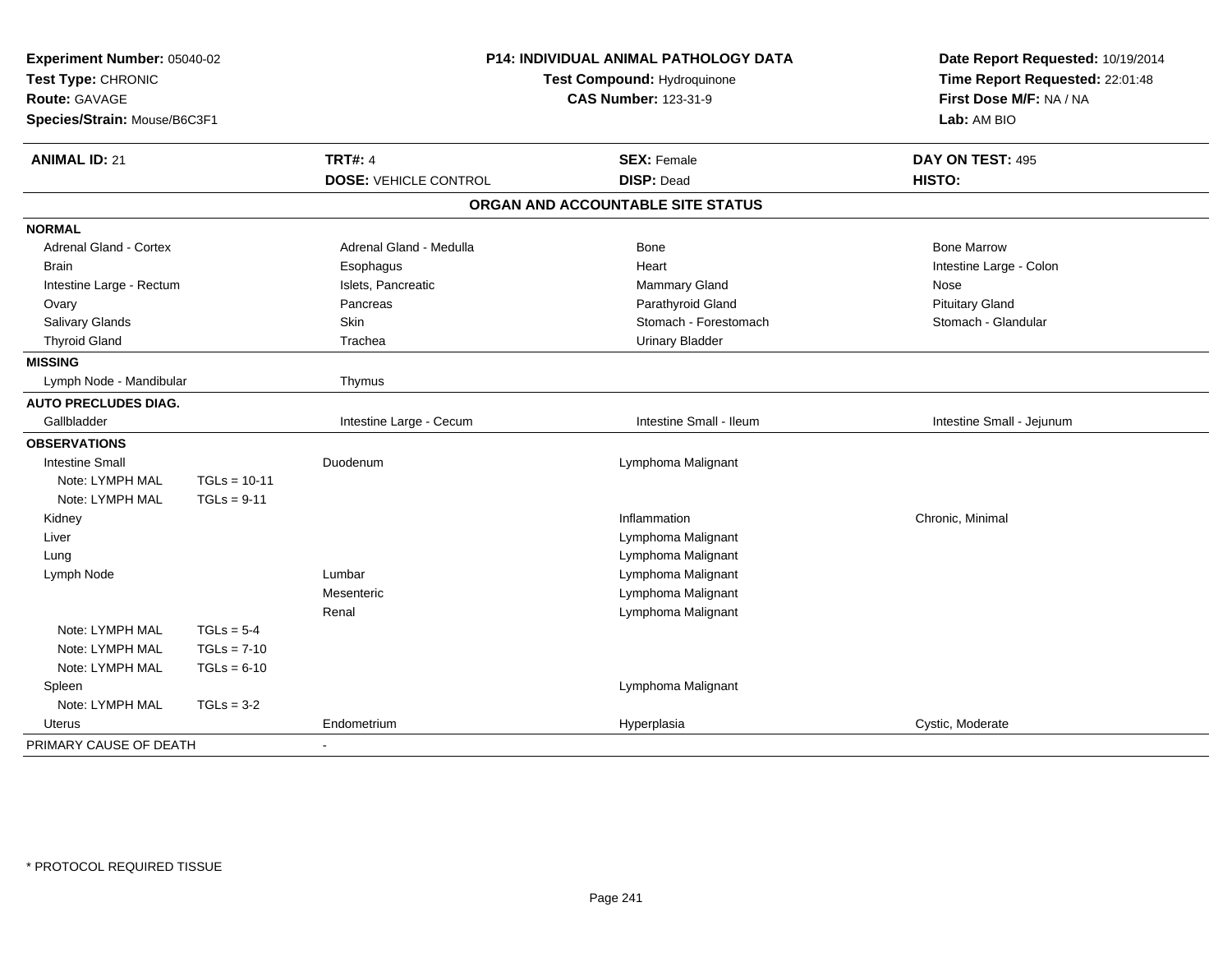| Experiment Number: 05040-02<br>Test Type: CHRONIC<br><b>Route: GAVAGE</b><br>Species/Strain: Mouse/B6C3F1 |               |                          | <b>P14: INDIVIDUAL ANIMAL PATHOLOGY DATA</b><br>Test Compound: Hydroquinone<br><b>CAS Number: 123-31-9</b> | Date Report Requested: 10/19/2014<br>Time Report Requested: 22:01:48<br>First Dose M/F: NA / NA<br>Lab: AM BIO |
|-----------------------------------------------------------------------------------------------------------|---------------|--------------------------|------------------------------------------------------------------------------------------------------------|----------------------------------------------------------------------------------------------------------------|
| <b>ANIMAL ID: 21</b>                                                                                      |               | <b>TRT#: 5</b>           | <b>SEX: Female</b>                                                                                         | DAY ON TEST: 735                                                                                               |
|                                                                                                           |               | DOSE: 50 MG/KG           | <b>DISP: Terminal Sacrifice</b>                                                                            | HISTO:                                                                                                         |
|                                                                                                           |               |                          | ORGAN AND ACCOUNTABLE SITE STATUS                                                                          |                                                                                                                |
| <b>NORMAL</b>                                                                                             |               |                          |                                                                                                            |                                                                                                                |
| Liver                                                                                                     |               | Lymph Node - Mesenteric  |                                                                                                            |                                                                                                                |
| <b>MISSING</b>                                                                                            |               |                          |                                                                                                            |                                                                                                                |
| Thymus                                                                                                    |               |                          |                                                                                                            |                                                                                                                |
| <b>OBSERVATIONS</b>                                                                                       |               |                          |                                                                                                            |                                                                                                                |
| Lung                                                                                                      |               |                          | Inflammation                                                                                               | Chronic, Minimal                                                                                               |
| Mesentery                                                                                                 |               | Fat                      | Necrosis                                                                                                   | Focal, Marked                                                                                                  |
| Note: NECROSIS                                                                                            | $TGLs = 4-10$ |                          |                                                                                                            |                                                                                                                |
| Ovary                                                                                                     |               |                          | Cyst                                                                                                       |                                                                                                                |
| Note: CYST                                                                                                | $TGLs = 2-5$  |                          |                                                                                                            |                                                                                                                |
| <b>Pituitary Gland</b>                                                                                    |               | Pars Distalis            | Adenoma                                                                                                    |                                                                                                                |
| Note: ADENOMA                                                                                             | $TGLs = 3-4$  |                          |                                                                                                            |                                                                                                                |
| Salivary Glands                                                                                           |               |                          | Inflammation                                                                                               | Chronic, Mild                                                                                                  |
| <b>Thyroid Gland</b>                                                                                      |               | <b>Follicular Cel</b>    | Adenoma                                                                                                    |                                                                                                                |
|                                                                                                           |               | <b>Follicular Cel</b>    | Hyperplasia                                                                                                | Moderate                                                                                                       |
| <b>Uterus</b>                                                                                             |               | Endometrium              | Hyperplasia                                                                                                | Cystic, Marked                                                                                                 |
| Note: HYPERPLASIA                                                                                         | $TGLs = 1-5$  |                          |                                                                                                            |                                                                                                                |
| PRIMARY CAUSE OF DEATH                                                                                    |               | $\overline{\phantom{a}}$ |                                                                                                            |                                                                                                                |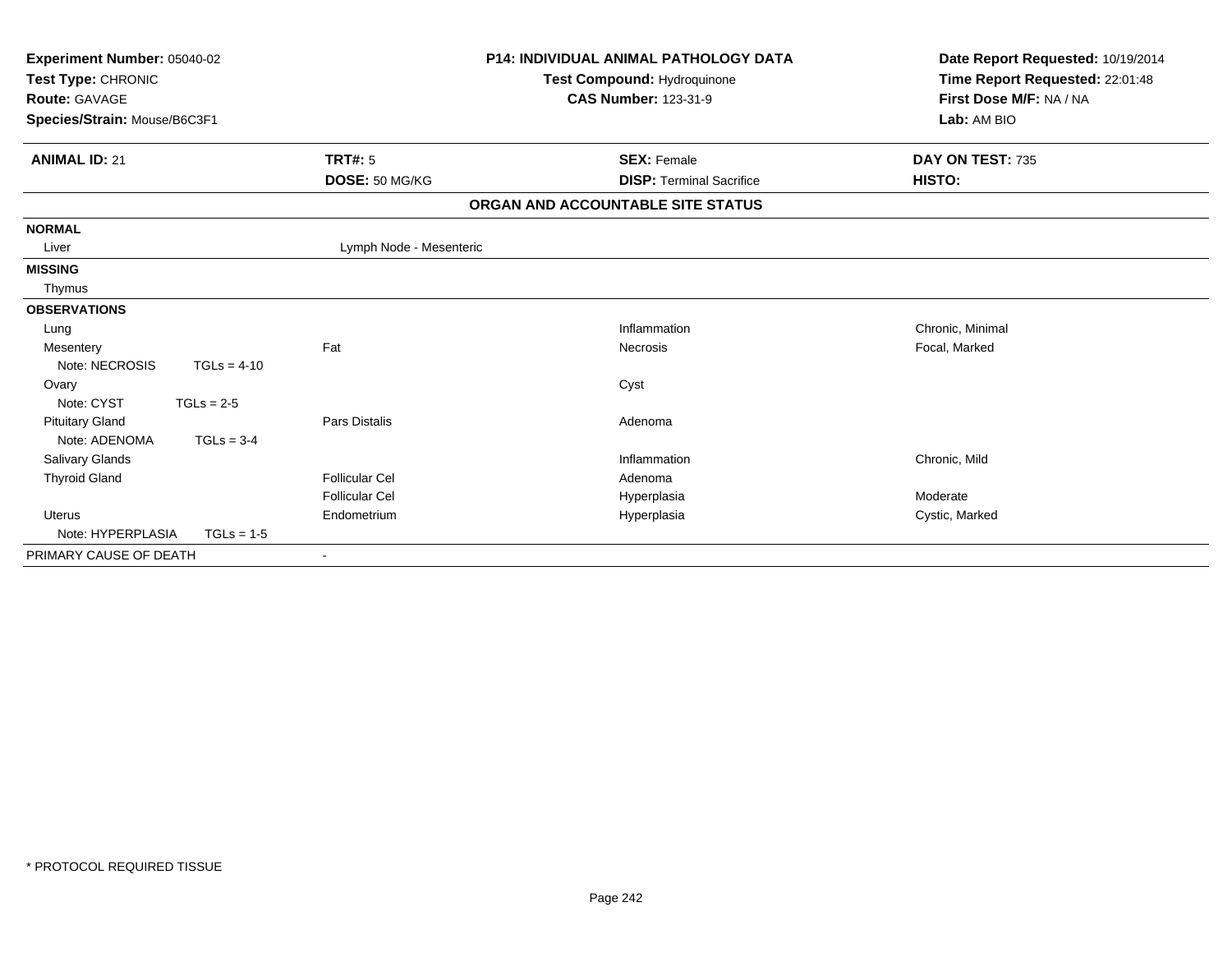| Experiment Number: 05040-02<br>Test Type: CHRONIC |               |                              | <b>P14: INDIVIDUAL ANIMAL PATHOLOGY DATA</b> | Date Report Requested: 10/19/2014 |
|---------------------------------------------------|---------------|------------------------------|----------------------------------------------|-----------------------------------|
|                                                   |               | Test Compound: Hydroquinone  |                                              | Time Report Requested: 22:01:48   |
| <b>Route: GAVAGE</b>                              |               |                              | <b>CAS Number: 123-31-9</b>                  | First Dose M/F: NA / NA           |
| Species/Strain: Mouse/B6C3F1                      |               |                              |                                              | Lab: AM BIO                       |
| <b>ANIMAL ID: 22</b>                              |               | <b>TRT#: 4</b>               | <b>SEX: Female</b>                           | DAY ON TEST: 736                  |
|                                                   |               | <b>DOSE: VEHICLE CONTROL</b> | <b>DISP: Terminal Sacrifice</b>              | HISTO:                            |
|                                                   |               |                              | ORGAN AND ACCOUNTABLE SITE STATUS            |                                   |
| <b>NORMAL</b>                                     |               |                              |                                              |                                   |
| Adrenal Gland - Cortex                            |               | Adrenal Gland - Medulla      | <b>Bone</b>                                  | <b>Bone Marrow</b>                |
| <b>Brain</b>                                      |               | Esophagus                    | Eye                                          | Heart                             |
| Intestine Large - Cecum                           |               | Intestine Large - Colon      | Intestine Large - Rectum                     | Intestine Small - Duodenum        |
| Intestine Small - Ileum                           |               | Intestine Small - Jejunum    | Islets. Pancreatic                           | Liver                             |
| Lung                                              |               | Lymph Node - Mandibular      | Lymph Node - Mesenteric                      | <b>Mammary Gland</b>              |
| Nose                                              |               | Ovary                        | Pancreas                                     | <b>Pituitary Gland</b>            |
| <b>Skin</b>                                       |               | Spleen                       | Stomach - Forestomach                        | Stomach - Glandular               |
| Thymus                                            |               | <b>Thyroid Gland</b>         | Trachea                                      |                                   |
| <b>MISSING</b>                                    |               |                              |                                              |                                   |
| Parathyroid Gland                                 |               |                              |                                              |                                   |
| <b>OBSERVATIONS</b>                               |               |                              |                                              |                                   |
| Gallbladder                                       |               |                              | Inflammation                                 | Chronic, Mild                     |
| <b>Harderian Gland</b>                            |               |                              | Adenoma                                      |                                   |
| Note: ADENOMA                                     | $TGLs = 2-11$ |                              |                                              |                                   |
| Kidney                                            |               |                              | Inflammation                                 | Chronic, Mild                     |
| Lymph Node                                        |               | Deep Cervical                | Hyperplasia                                  | Plasma Cell, Marked               |
| Note: HYPERPLASIA                                 | $TGLs = 1-10$ |                              |                                              |                                   |
| Salivary Glands                                   |               |                              | Inflammation                                 | Chronic, Mild                     |
| <b>Urinary Bladder</b>                            |               | Submucosa                    | Inflammation                                 | Chronic, Mild                     |
| <b>Uterus</b>                                     |               | Endometrium                  | Hyperplasia                                  | Cystic, Moderate                  |
| PRIMARY CAUSE OF DEATH                            |               |                              |                                              |                                   |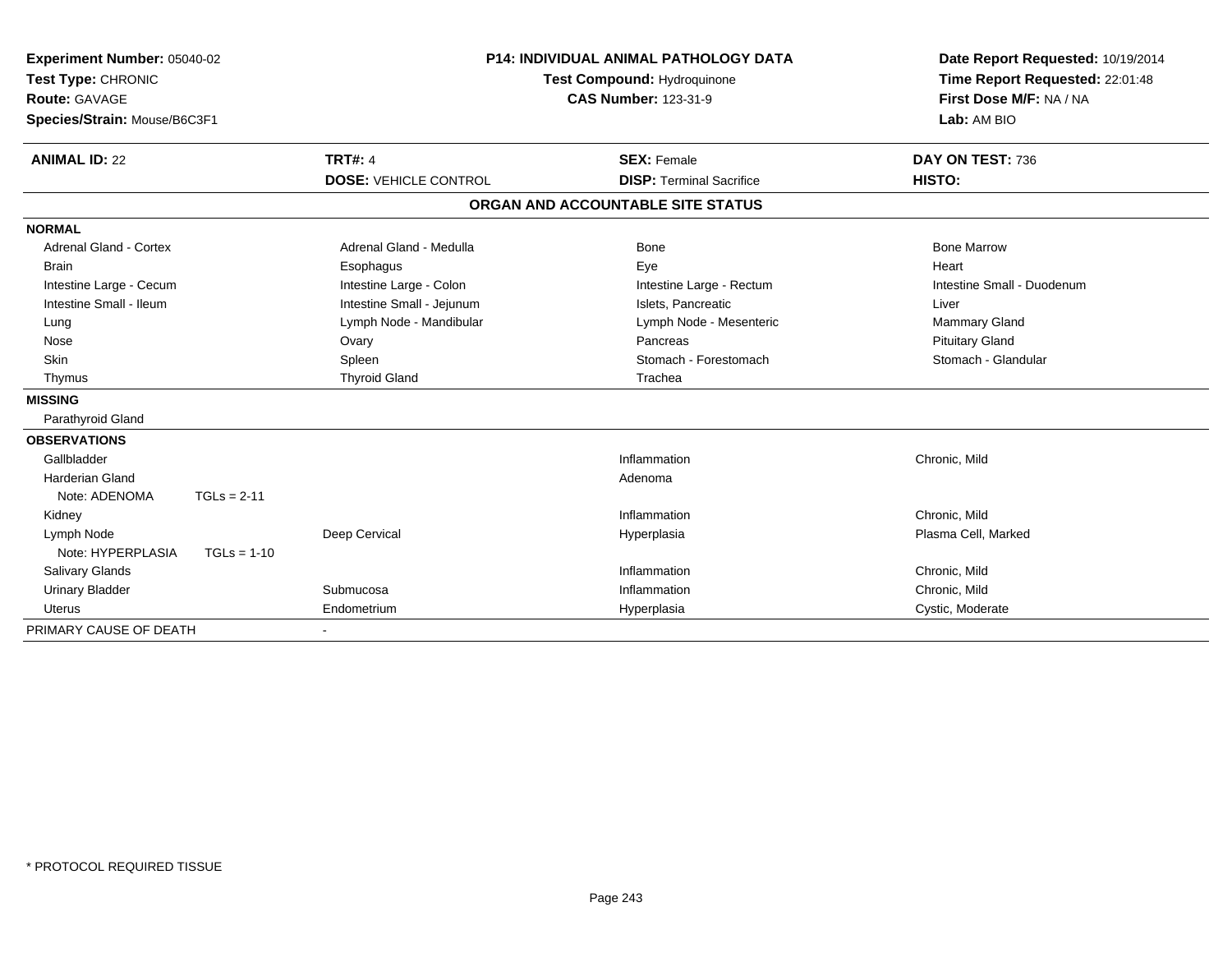| Experiment Number: 05040-02<br>Test Type: CHRONIC<br><b>Route: GAVAGE</b><br>Species/Strain: Mouse/B6C3F1 |                              | <b>P14: INDIVIDUAL ANIMAL PATHOLOGY DATA</b><br>Test Compound: Hydroquinone<br><b>CAS Number: 123-31-9</b> | Date Report Requested: 10/19/2014<br>Time Report Requested: 22:01:48<br>First Dose M/F: NA / NA<br>Lab: AM BIO |
|-----------------------------------------------------------------------------------------------------------|------------------------------|------------------------------------------------------------------------------------------------------------|----------------------------------------------------------------------------------------------------------------|
| <b>ANIMAL ID: 23</b>                                                                                      | <b>TRT#: 4</b>               | <b>SEX: Female</b>                                                                                         | DAY ON TEST: 735                                                                                               |
|                                                                                                           | <b>DOSE: VEHICLE CONTROL</b> | <b>DISP: Terminal Sacrifice</b>                                                                            | HISTO:                                                                                                         |
|                                                                                                           |                              | ORGAN AND ACCOUNTABLE SITE STATUS                                                                          |                                                                                                                |
| <b>NORMAL</b>                                                                                             |                              |                                                                                                            |                                                                                                                |
| <b>Adrenal Gland - Cortex</b>                                                                             | Adrenal Gland - Medulla      | Bone                                                                                                       | <b>Bone Marrow</b>                                                                                             |
| <b>Brain</b>                                                                                              | Esophagus                    | Gallbladder                                                                                                | Heart                                                                                                          |
| Intestine Large - Cecum                                                                                   | Intestine Large - Colon      | Intestine Large - Rectum                                                                                   | Intestine Small - Duodenum                                                                                     |
| Intestine Small - Jejunum                                                                                 | Islets, Pancreatic           | Lymph Node - Mandibular                                                                                    | Nose                                                                                                           |
| Pancreas                                                                                                  | <b>Salivary Glands</b>       | Skin                                                                                                       | Stomach - Forestomach                                                                                          |
| Stomach - Glandular                                                                                       | <b>Thyroid Gland</b>         | Trachea                                                                                                    |                                                                                                                |
| <b>MISSING</b>                                                                                            |                              |                                                                                                            |                                                                                                                |
| Parathyroid Gland                                                                                         |                              |                                                                                                            |                                                                                                                |
| <b>OBSERVATIONS</b>                                                                                       |                              |                                                                                                            |                                                                                                                |
| <b>Intestine Small</b>                                                                                    | <b>Ileum</b>                 | Lymphoma Malignant Lymphocytic                                                                             |                                                                                                                |
| Kidney                                                                                                    | Capsule                      | Lymphoma Malignant Lymphocytic                                                                             |                                                                                                                |
| Liver                                                                                                     |                              | Hemangiosarcoma                                                                                            |                                                                                                                |
| Note: HEMANGIOSARC<br>$TGLs = 7-2$                                                                        |                              |                                                                                                            |                                                                                                                |
| Lung                                                                                                      | Pleura                       | Lymphoma Malignant Lymphocytic                                                                             |                                                                                                                |
| Lymph Node                                                                                                | Mediastinal                  | Lymphoma Malignant Lymphocytic                                                                             |                                                                                                                |
|                                                                                                           | Mesenteric                   | Lymphoma Malignant Lymphocytic                                                                             |                                                                                                                |
|                                                                                                           | Pancreatic                   | Lymphoma Malignant Lymphocytic                                                                             |                                                                                                                |
| Note: LYMPH MAL LYMP<br>$TGLs = 6-13$                                                                     |                              |                                                                                                            |                                                                                                                |
| Note: LYMPH MAL LYMP<br>$TGLs = 5-4$                                                                      |                              |                                                                                                            |                                                                                                                |
| Mammary Gland                                                                                             |                              | Adenocarcinoma                                                                                             |                                                                                                                |
| Note: ADENOCARC<br>$TGLs = 1-10$                                                                          |                              |                                                                                                            |                                                                                                                |
| Mesentery                                                                                                 |                              | Lymphoma Malignant Lymphocytic                                                                             |                                                                                                                |
|                                                                                                           | Fat                          | Necrosis                                                                                                   | Focal, Marked                                                                                                  |
| [ Lymphoma Malignant Lymphocytic TGLS = 2-11,4-12 ]                                                       |                              |                                                                                                            |                                                                                                                |
| Ovary                                                                                                     | <b>Periovarn Tiss</b>        | Lymphoma Malignant Lymphocytic                                                                             |                                                                                                                |
| <b>Pituitary Gland</b>                                                                                    | Pars Distalis                | Hyperplasia                                                                                                | Focal, Moderate                                                                                                |
| Spleen                                                                                                    |                              | Hematopoietic Cell Proliferation                                                                           | Marked                                                                                                         |
| Note: HEMA CELL PROL TGLs = 3-2                                                                           |                              |                                                                                                            |                                                                                                                |
| Thymus                                                                                                    |                              | Lymphoma Malignant Lymphocytic                                                                             |                                                                                                                |
| Note: LYMPH MAL LYMP $TGLs = 6-13$                                                                        |                              |                                                                                                            |                                                                                                                |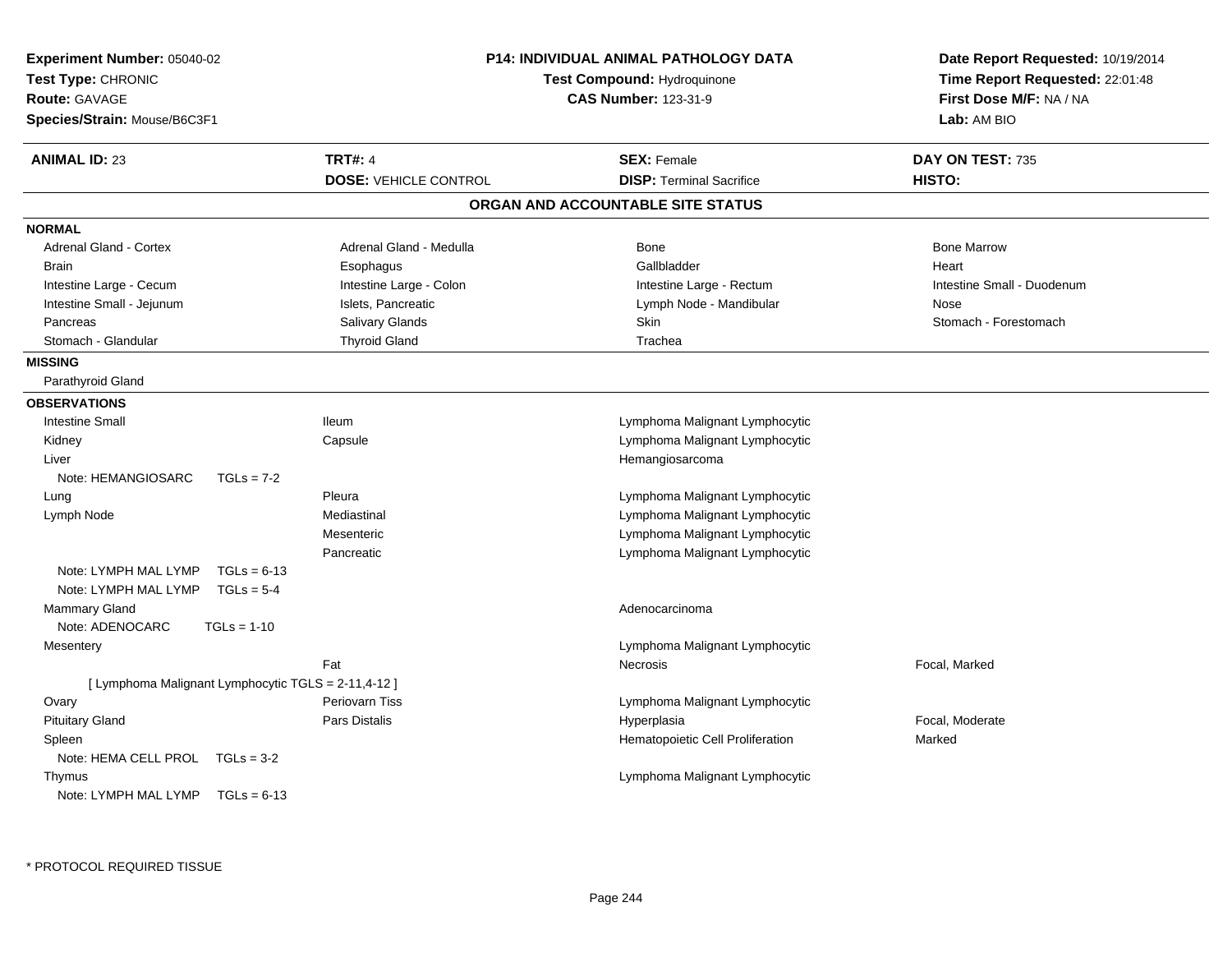| Experiment Number: 05040-02  |                              | <b>P14: INDIVIDUAL ANIMAL PATHOLOGY DATA</b> | Date Report Requested: 10/19/2014 |  |
|------------------------------|------------------------------|----------------------------------------------|-----------------------------------|--|
| Test Type: CHRONIC           |                              | <b>Test Compound: Hydroquinone</b>           |                                   |  |
| <b>Route: GAVAGE</b>         |                              | <b>CAS Number: 123-31-9</b>                  | First Dose M/F: NA / NA           |  |
| Species/Strain: Mouse/B6C3F1 |                              |                                              | Lab: AM BIO                       |  |
| <b>ANIMAL ID: 23</b>         | TRT#: 4                      | <b>SEX: Female</b>                           | DAY ON TEST: 735                  |  |
|                              | <b>DOSE: VEHICLE CONTROL</b> | <b>DISP:</b> Terminal Sacrifice              | HISTO:                            |  |
|                              |                              | ORGAN AND ACCOUNTABLE SITE STATUS            |                                   |  |
| Urinary Bladder              |                              | Lymphoma Malignant Lymphocytic               |                                   |  |
| Uterus                       | Endometrium                  | Hyperplasia                                  | Cystic, Marked                    |  |
| PRIMARY CAUSE OF DEATH       |                              |                                              |                                   |  |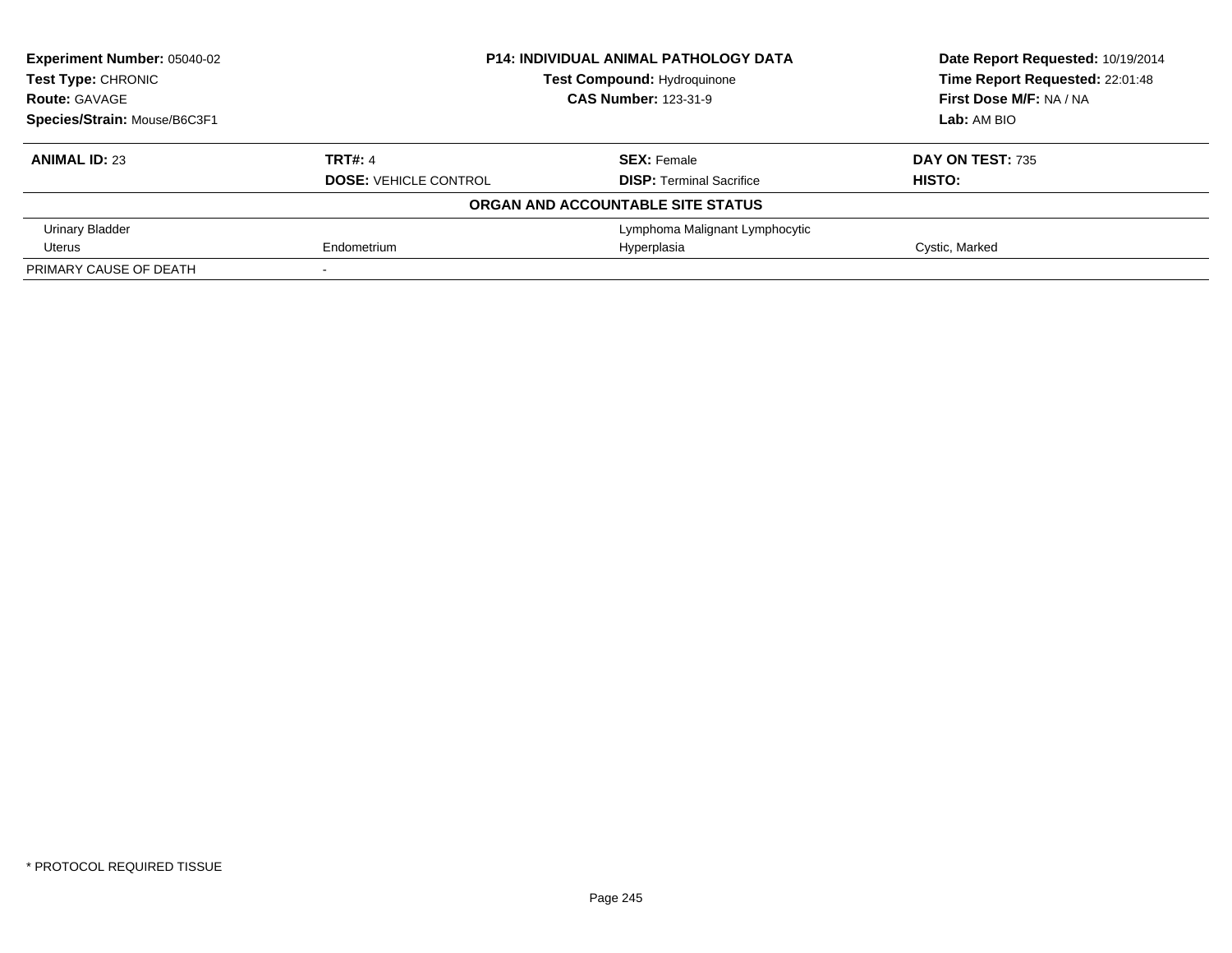| <b>Experiment Number: 05040-02</b><br>Test Type: CHRONIC<br><b>Route: GAVAGE</b> |                      | <b>P14: INDIVIDUAL ANIMAL PATHOLOGY DATA</b><br><b>Test Compound: Hydroquinone</b><br><b>CAS Number: 123-31-9</b> | Date Report Requested: 10/19/2014<br>Time Report Requested: 22:01:48<br>First Dose M/F: NA / NA |
|----------------------------------------------------------------------------------|----------------------|-------------------------------------------------------------------------------------------------------------------|-------------------------------------------------------------------------------------------------|
| Species/Strain: Mouse/B6C3F1                                                     |                      |                                                                                                                   | Lab: AM BIO                                                                                     |
| <b>ANIMAL ID: 23</b>                                                             | <b>TRT#:</b> 5       | <b>SEX: Female</b>                                                                                                | DAY ON TEST: 735                                                                                |
|                                                                                  | DOSE: 50 MG/KG       | <b>DISP:</b> Terminal Sacrifice                                                                                   | HISTO:                                                                                          |
|                                                                                  |                      | ORGAN AND ACCOUNTABLE SITE STATUS                                                                                 |                                                                                                 |
| <b>NORMAL</b>                                                                    |                      |                                                                                                                   |                                                                                                 |
| Lung                                                                             | <b>Thyroid Gland</b> |                                                                                                                   |                                                                                                 |
| <b>OBSERVATIONS</b>                                                              |                      |                                                                                                                   |                                                                                                 |
| Liver                                                                            |                      | Hepatocellular Adenoma                                                                                            |                                                                                                 |
| Note: HEPATOCLR ADEN<br>$TGLs = 2-2$                                             |                      |                                                                                                                   |                                                                                                 |
| Ovary                                                                            | Periovarn Tiss       | Inflammation                                                                                                      | Chronic, Moderate                                                                               |
| <b>Pituitary Gland</b>                                                           | Pars Distalis        | Adenoma                                                                                                           |                                                                                                 |
| Note: ADENOMA<br>$TGLs = 1-4$                                                    |                      |                                                                                                                   |                                                                                                 |
| Salivary Glands                                                                  |                      | Inflammation                                                                                                      | Chronic, Mild                                                                                   |
| PRIMARY CAUSE OF DEATH                                                           |                      |                                                                                                                   |                                                                                                 |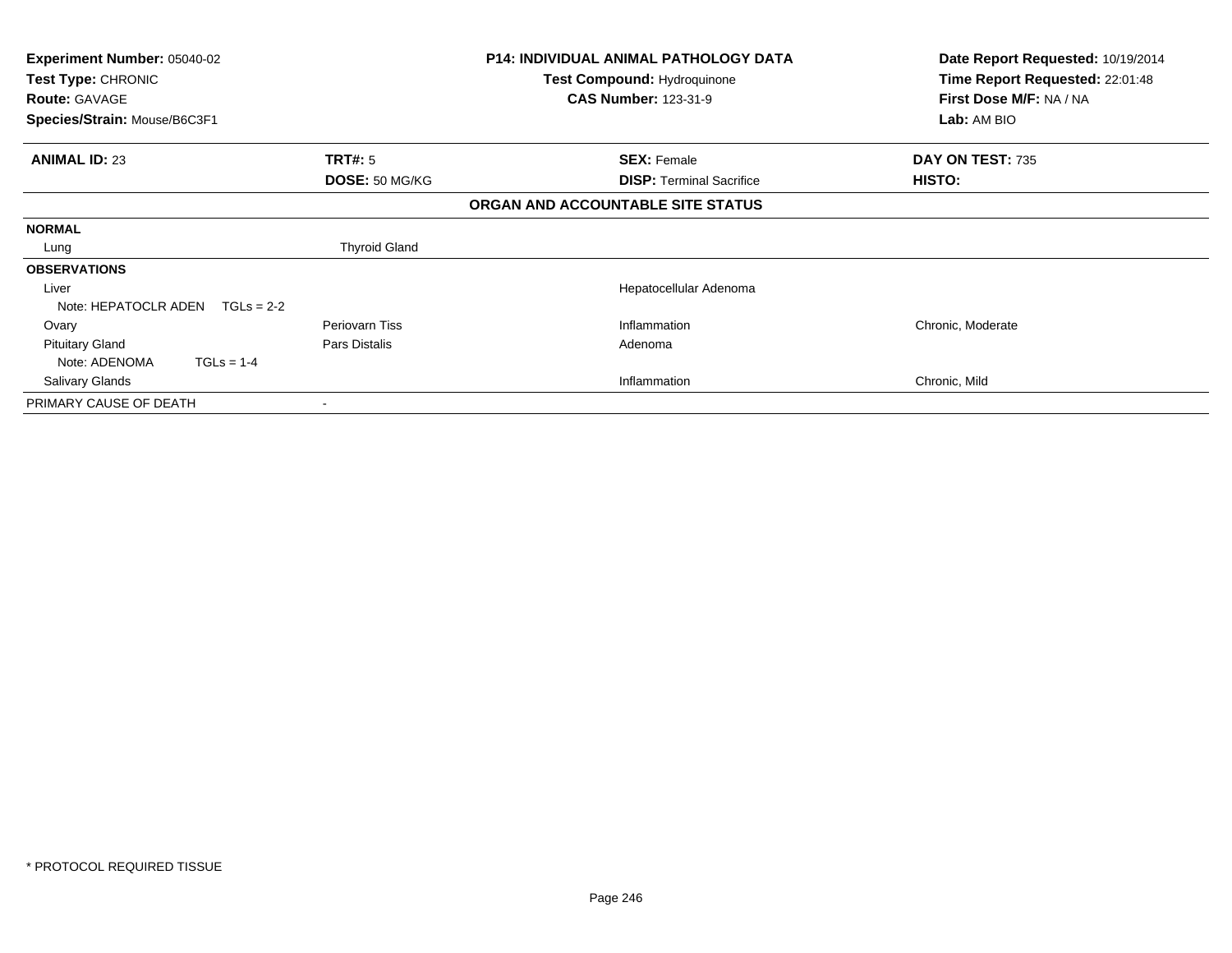| <b>Experiment Number: 05040-02</b><br>Test Type: CHRONIC<br><b>Route: GAVAGE</b><br>Species/Strain: Mouse/B6C3F1 |                           | <b>P14: INDIVIDUAL ANIMAL PATHOLOGY DATA</b><br>Test Compound: Hydroquinone<br><b>CAS Number: 123-31-9</b> |                                   | Date Report Requested: 10/19/2014<br>Time Report Requested: 22:01:48<br>First Dose M/F: NA / NA<br>Lab: AM BIO |
|------------------------------------------------------------------------------------------------------------------|---------------------------|------------------------------------------------------------------------------------------------------------|-----------------------------------|----------------------------------------------------------------------------------------------------------------|
| <b>ANIMAL ID: 23</b>                                                                                             | <b>TRT#: 6</b>            |                                                                                                            | <b>SEX: Female</b>                | DAY ON TEST: 136                                                                                               |
|                                                                                                                  | DOSE: 100MG/KG            |                                                                                                            | <b>DISP: Dead</b>                 | HISTO:                                                                                                         |
|                                                                                                                  |                           |                                                                                                            | ORGAN AND ACCOUNTABLE SITE STATUS |                                                                                                                |
| <b>NORMAL</b>                                                                                                    |                           |                                                                                                            |                                   |                                                                                                                |
| <b>Adrenal Gland - Cortex</b>                                                                                    | Adrenal Gland - Medulla   |                                                                                                            | Bone                              | <b>Bone Marrow</b>                                                                                             |
| <b>Brain</b>                                                                                                     | Esophagus                 |                                                                                                            | Gallbladder                       | Heart                                                                                                          |
| Intestine Large - Cecum                                                                                          | Intestine Large - Colon   |                                                                                                            | Intestine Large - Rectum          | Intestine Small - Duodenum                                                                                     |
| Intestine Small - Ileum                                                                                          | Intestine Small - Jejunum |                                                                                                            | Islets. Pancreatic                | Liver                                                                                                          |
| Mammary Gland                                                                                                    | Nose                      |                                                                                                            | Ovary                             | Pancreas                                                                                                       |
| Parathyroid Gland                                                                                                | <b>Pituitary Gland</b>    |                                                                                                            | Salivary Glands                   | Skin                                                                                                           |
| Spleen                                                                                                           | Stomach - Forestomach     |                                                                                                            | Stomach - Glandular               | <b>Thyroid Gland</b>                                                                                           |
| Trachea                                                                                                          | <b>Urinary Bladder</b>    |                                                                                                            | Uterus                            |                                                                                                                |
| <b>MISSING</b>                                                                                                   |                           |                                                                                                            |                                   |                                                                                                                |
| Lymph Node - Mandibular                                                                                          | Lymph Node - Mesenteric   |                                                                                                            | Thymus                            |                                                                                                                |
| <b>OBSERVATIONS</b>                                                                                              |                           |                                                                                                            |                                   |                                                                                                                |
| Kidney                                                                                                           |                           |                                                                                                            | Amyloid Deposition                | Marked                                                                                                         |
| Lung                                                                                                             |                           |                                                                                                            | Congestion                        | Moderate                                                                                                       |
| Note: CONGESTION                                                                                                 | $TGLs = 1-3$              |                                                                                                            |                                   |                                                                                                                |
| PRIMARY CAUSE OF DEATH                                                                                           | $\overline{\phantom{a}}$  |                                                                                                            |                                   |                                                                                                                |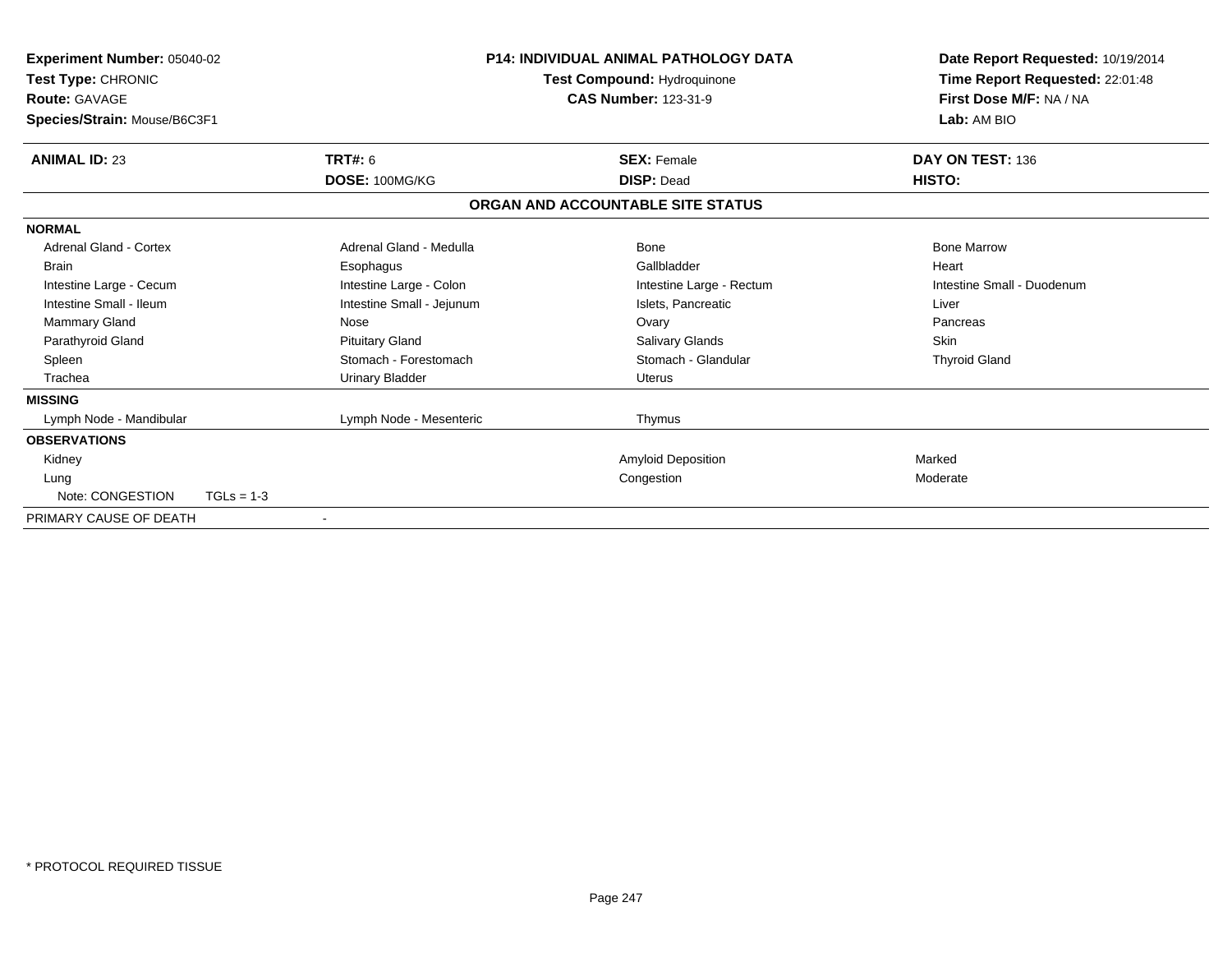| Experiment Number: 05040-02<br>Test Type: CHRONIC<br><b>Route: GAVAGE</b><br>Species/Strain: Mouse/B6C3F1 |               | <b>P14: INDIVIDUAL ANIMAL PATHOLOGY DATA</b><br><b>Test Compound: Hydroquinone</b><br><b>CAS Number: 123-31-9</b> |                                   | Date Report Requested: 10/19/2014<br>Time Report Requested: 22:01:48<br>First Dose M/F: NA / NA<br>Lab: AM BIO |
|-----------------------------------------------------------------------------------------------------------|---------------|-------------------------------------------------------------------------------------------------------------------|-----------------------------------|----------------------------------------------------------------------------------------------------------------|
| <b>ANIMAL ID: 24</b>                                                                                      |               | <b>TRT#: 4</b>                                                                                                    | <b>SEX: Female</b>                | DAY ON TEST: 735                                                                                               |
|                                                                                                           |               | <b>DOSE: VEHICLE CONTROL</b>                                                                                      | <b>DISP: Terminal Sacrifice</b>   | HISTO:                                                                                                         |
|                                                                                                           |               |                                                                                                                   | ORGAN AND ACCOUNTABLE SITE STATUS |                                                                                                                |
| <b>NORMAL</b>                                                                                             |               |                                                                                                                   |                                   |                                                                                                                |
| Adrenal Gland - Cortex                                                                                    |               | Adrenal Gland - Medulla                                                                                           | Bone                              | <b>Bone Marrow</b>                                                                                             |
| <b>Brain</b>                                                                                              |               | Esophagus                                                                                                         | Gallbladder                       | Heart                                                                                                          |
| Intestine Large - Cecum                                                                                   |               | Intestine Large - Colon                                                                                           | Intestine Large - Rectum          | Intestine Small - Duodenum                                                                                     |
| Intestine Small - Ileum                                                                                   |               | Intestine Small - Jejunum                                                                                         | Islets, Pancreatic                | Liver                                                                                                          |
| Lung                                                                                                      |               | Lymph Node - Mandibular                                                                                           | Lymph Node - Mesenteric           | Nose                                                                                                           |
| Ovary                                                                                                     |               | Pancreas                                                                                                          | Parathyroid Gland                 | <b>Skin</b>                                                                                                    |
| Spleen                                                                                                    |               | Stomach - Forestomach                                                                                             | Stomach - Glandular               | Thymus                                                                                                         |
| <b>Thyroid Gland</b>                                                                                      |               | Trachea                                                                                                           | <b>Urinary Bladder</b>            |                                                                                                                |
| <b>OBSERVATIONS</b>                                                                                       |               |                                                                                                                   |                                   |                                                                                                                |
| Kidney                                                                                                    |               | <b>Renal Tubule</b>                                                                                               | Adenoma                           |                                                                                                                |
|                                                                                                           |               |                                                                                                                   | Inflammation                      | Chronic, Minimal                                                                                               |
| <b>Mammary Gland</b>                                                                                      |               |                                                                                                                   | Hyperplasia                       | Cystic, Mild                                                                                                   |
| Mesentery                                                                                                 |               | Fat                                                                                                               | <b>Necrosis</b>                   | Focal, Marked                                                                                                  |
| Note: NECROSIS                                                                                            | $TGLs = 2-10$ |                                                                                                                   |                                   |                                                                                                                |
| <b>Pituitary Gland</b>                                                                                    |               | <b>Pars Distalis</b>                                                                                              | Adenoma                           |                                                                                                                |
| Note: ADENOMA                                                                                             | $TGLs = 1-4$  |                                                                                                                   |                                   |                                                                                                                |
| <b>Salivary Glands</b>                                                                                    |               |                                                                                                                   | Inflammation                      | Chronic, Mild                                                                                                  |
| <b>Uterus</b>                                                                                             |               | Endometrium                                                                                                       | Hyperplasia                       | Cystic, Mild                                                                                                   |
| PRIMARY CAUSE OF DEATH                                                                                    |               |                                                                                                                   |                                   |                                                                                                                |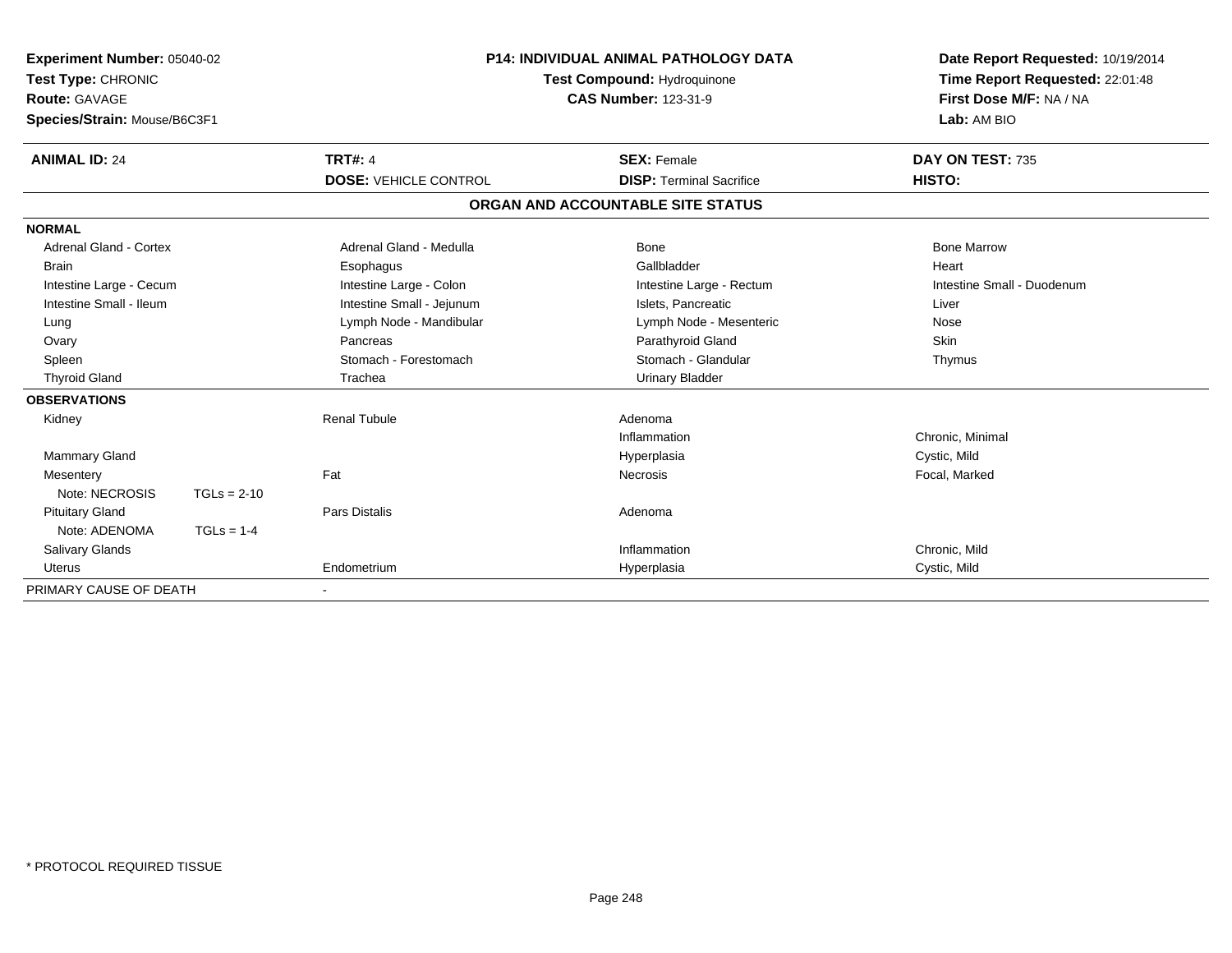| Experiment Number: 05040-02<br>Test Type: CHRONIC<br><b>Route: GAVAGE</b><br>Species/Strain: Mouse/B6C3F1 | <b>P14: INDIVIDUAL ANIMAL PATHOLOGY DATA</b><br>Test Compound: Hydroquinone<br><b>CAS Number: 123-31-9</b> |                                   | Date Report Requested: 10/19/2014<br>Time Report Requested: 22:01:48<br>First Dose M/F: NA / NA<br>Lab: AM BIO |
|-----------------------------------------------------------------------------------------------------------|------------------------------------------------------------------------------------------------------------|-----------------------------------|----------------------------------------------------------------------------------------------------------------|
| <b>ANIMAL ID: 24</b>                                                                                      | <b>TRT#: 6</b>                                                                                             | <b>SEX: Female</b>                | DAY ON TEST: 548                                                                                               |
|                                                                                                           | DOSE: 100MG/KG                                                                                             | <b>DISP: Moribund</b>             | HISTO:                                                                                                         |
|                                                                                                           |                                                                                                            | ORGAN AND ACCOUNTABLE SITE STATUS |                                                                                                                |
| <b>NORMAL</b>                                                                                             |                                                                                                            |                                   |                                                                                                                |
| Adrenal Gland - Medulla                                                                                   | Bone                                                                                                       | <b>Bone Marrow</b>                | Esophagus                                                                                                      |
| Gallbladder                                                                                               | Heart                                                                                                      | Intestine Large - Cecum           | Intestine Large - Colon                                                                                        |
| Intestine Large - Rectum                                                                                  | Intestine Small - Duodenum                                                                                 | Intestine Small - Ileum           | Intestine Small - Jejunum                                                                                      |
| Islets, Pancreatic                                                                                        | Liver                                                                                                      | Lymph Node - Mesenteric           | Mammary Gland                                                                                                  |
| Nose                                                                                                      | Pancreas                                                                                                   | <b>Pituitary Gland</b>            | Stomach - Forestomach                                                                                          |
| Stomach - Glandular                                                                                       | Thymus                                                                                                     | Trachea                           | <b>Uterus</b>                                                                                                  |
| <b>MISSING</b>                                                                                            |                                                                                                            |                                   |                                                                                                                |
| Parathyroid Gland                                                                                         |                                                                                                            |                                   |                                                                                                                |
| <b>OBSERVATIONS</b>                                                                                       |                                                                                                            |                                   |                                                                                                                |
| <b>Adrenal Gland</b>                                                                                      | Cortex                                                                                                     | Hematopoietic Cell Proliferation  | Moderate                                                                                                       |
| <b>Brain</b>                                                                                              |                                                                                                            | Mineralization                    | Minimal                                                                                                        |
| Kidney                                                                                                    |                                                                                                            | Inflammation                      | Chronic, Moderate                                                                                              |
| Lung                                                                                                      |                                                                                                            | Inflammation                      | Chronic, Minimal                                                                                               |
| Lymph Node                                                                                                | Axillary                                                                                                   | Hyperplasia                       | Plasma Cell, Marked                                                                                            |
|                                                                                                           | Mandibular                                                                                                 | Hyperplasia                       | Plasma Cell, Marked                                                                                            |
| Note: HYPERPLASIA<br>$TGLs = 7-4$                                                                         |                                                                                                            |                                   |                                                                                                                |
| Note: HYPERPLASIA<br>$TGLs = 5-11$                                                                        |                                                                                                            |                                   |                                                                                                                |
| Ovary                                                                                                     |                                                                                                            | Cyst                              |                                                                                                                |
|                                                                                                           | <b>Periovarn Tiss</b>                                                                                      | Inflammation                      | Chronic, Mild                                                                                                  |
| Salivary Glands                                                                                           |                                                                                                            | Inflammation                      | Chronic, Mild                                                                                                  |
| <b>Skin</b>                                                                                               |                                                                                                            | Ulcer                             | Marked                                                                                                         |
| Note: ULCER<br>$TGLs = 2-10$                                                                              |                                                                                                            |                                   |                                                                                                                |
| Note: ULCER<br>$TGLs = 3-10$                                                                              |                                                                                                            |                                   |                                                                                                                |
| Note: ULCER<br>$TGLs = 1-10$                                                                              |                                                                                                            |                                   |                                                                                                                |
| Spleen                                                                                                    |                                                                                                            | Hematopoietic Cell Proliferation  | Marked                                                                                                         |
| Note: HEMA CELL PROL TGLs = 4-2                                                                           |                                                                                                            |                                   |                                                                                                                |
| <b>Thyroid Gland</b>                                                                                      | <b>Follicular Cel</b>                                                                                      | Adenoma                           |                                                                                                                |
| <b>Urinary Bladder</b>                                                                                    | Submucosa                                                                                                  | Inflammation                      | Chronic, Mild                                                                                                  |
| PRIMARY CAUSE OF DEATH                                                                                    | $\blacksquare$                                                                                             |                                   |                                                                                                                |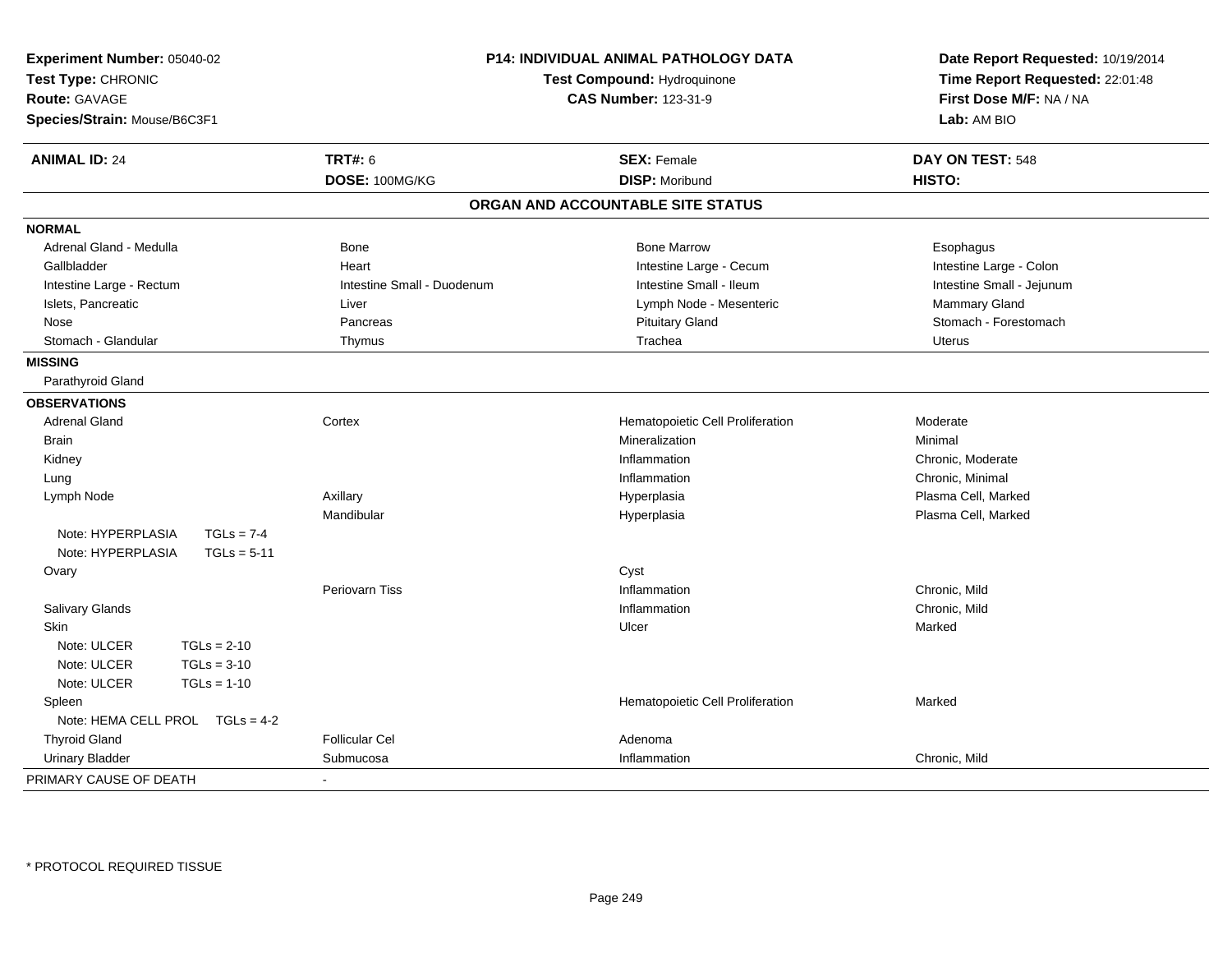| <b>Experiment Number: 05040-02</b>   |                              | <b>P14: INDIVIDUAL ANIMAL PATHOLOGY DATA</b> | Date Report Requested: 10/19/2014 |
|--------------------------------------|------------------------------|----------------------------------------------|-----------------------------------|
| Test Type: CHRONIC                   |                              | Test Compound: Hydroquinone                  | Time Report Requested: 22:01:48   |
| <b>Route: GAVAGE</b>                 |                              | <b>CAS Number: 123-31-9</b>                  | First Dose M/F: NA / NA           |
| Species/Strain: Mouse/B6C3F1         |                              |                                              | Lab: AM BIO                       |
| <b>ANIMAL ID: 25</b>                 | <b>TRT#: 4</b>               | <b>SEX: Female</b>                           | DAY ON TEST: 737                  |
|                                      | <b>DOSE: VEHICLE CONTROL</b> | <b>DISP: Terminal Sacrifice</b>              | HISTO:                            |
|                                      |                              | ORGAN AND ACCOUNTABLE SITE STATUS            |                                   |
| <b>NORMAL</b>                        |                              |                                              |                                   |
| <b>Adrenal Gland - Cortex</b>        | Adrenal Gland - Medulla      | <b>Bone</b>                                  | <b>Bone Marrow</b>                |
| Brain                                | Esophagus                    | Gallbladder                                  | Heart                             |
| Intestine Large - Cecum              | Intestine Large - Colon      | Intestine Large - Rectum                     | Intestine Small - Duodenum        |
| Intestine Small - Ileum              | Intestine Small - Jejunum    | Islets, Pancreatic                           | Lung                              |
| Nose                                 | Ovary                        | Pancreas                                     | Parathyroid Gland                 |
| <b>Skin</b>                          | Stomach - Forestomach        | Stomach - Glandular                          | Thymus                            |
| <b>Thyroid Gland</b>                 | Trachea                      |                                              |                                   |
| <b>OBSERVATIONS</b>                  |                              |                                              |                                   |
| Kidney                               |                              | Inflammation                                 | Chronic, Mild                     |
| Liver                                |                              | Eosinophilic Focus                           |                                   |
| Lymph Node                           | Mandibular                   | Lymphoma Malignant Lymphocytic               |                                   |
|                                      | Mesenteric                   | Lymphoma Malignant Lymphocytic               |                                   |
| <b>Mammary Gland</b>                 |                              | Hyperplasia                                  | Moderate                          |
| <b>Pituitary Gland</b>               | Pars Distalis                | Adenoma                                      |                                   |
| Note: ADENOMA<br>$TGLs = 2-2$        |                              |                                              |                                   |
| <b>Salivary Glands</b>               |                              | Inflammation                                 | Chronic, Mild                     |
| Spleen                               |                              | Lymphoma Malignant Lymphocytic               |                                   |
| Note: LYMPH MAL LYMP<br>$TGLs = 1-2$ |                              |                                              |                                   |
| <b>Urinary Bladder</b>               | Submucosa                    | Inflammation                                 | Chronic, Minimal                  |
| Uterus                               |                              | Lymphoma Malignant Lymphocytic               |                                   |
| PRIMARY CAUSE OF DEATH               |                              |                                              |                                   |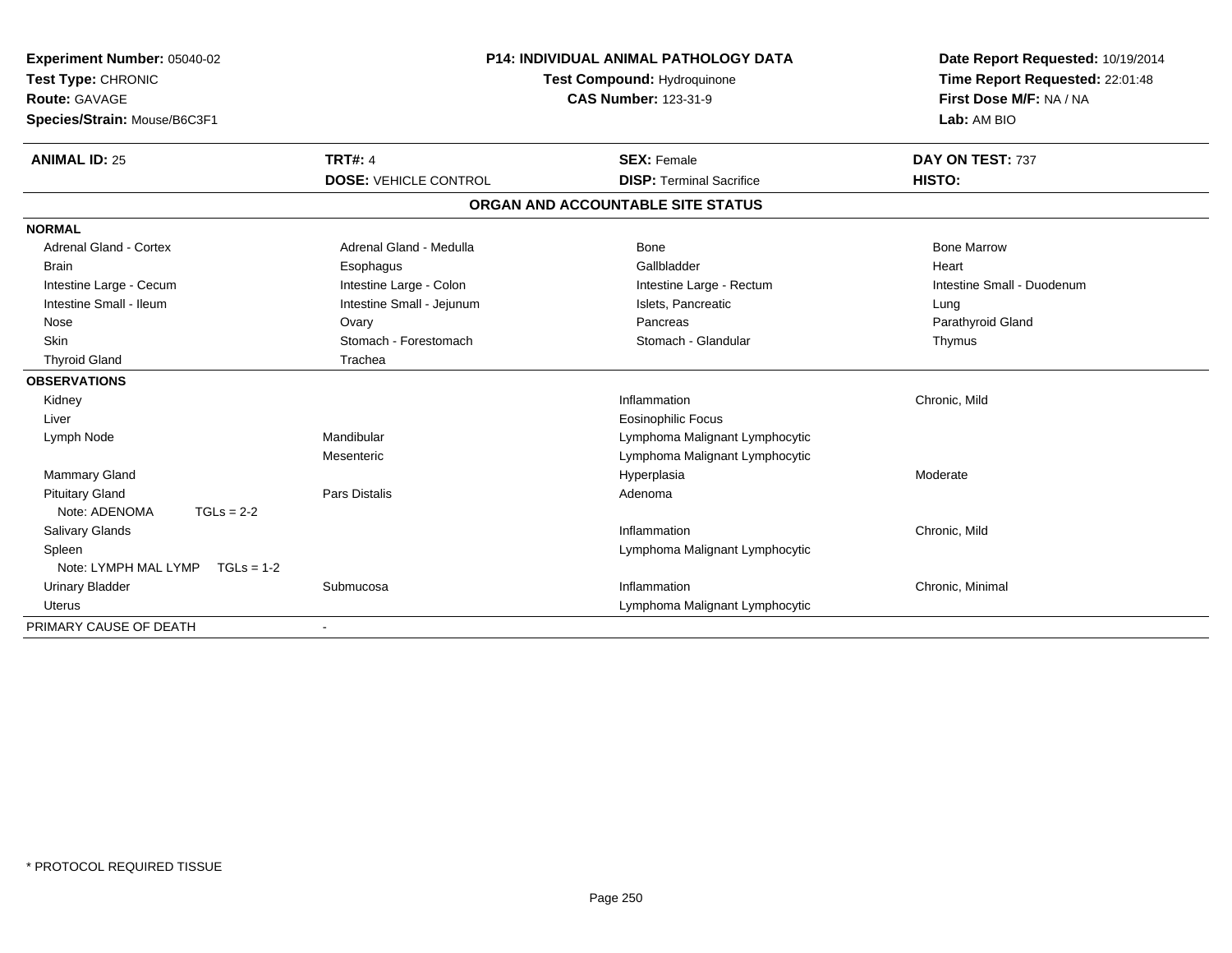| Experiment Number: 05040-02  |                                         | <b>P14: INDIVIDUAL ANIMAL PATHOLOGY DATA</b> | Date Report Requested: 10/19/2014 |
|------------------------------|-----------------------------------------|----------------------------------------------|-----------------------------------|
| Test Type: CHRONIC           |                                         | <b>Test Compound: Hydroquinone</b>           | Time Report Requested: 22:01:48   |
| <b>Route: GAVAGE</b>         |                                         | <b>CAS Number: 123-31-9</b>                  | First Dose M/F: NA / NA           |
| Species/Strain: Mouse/B6C3F1 |                                         |                                              | Lab: AM BIO                       |
| <b>ANIMAL ID: 25</b>         | <b>TRT#: 5</b>                          | <b>SEX: Female</b>                           | DAY ON TEST: 735                  |
|                              | DOSE: 50 MG/KG                          | <b>DISP:</b> Terminal Sacrifice              | HISTO:                            |
|                              |                                         | ORGAN AND ACCOUNTABLE SITE STATUS            |                                   |
| <b>NORMAL</b>                |                                         |                                              |                                   |
| Ovary                        |                                         |                                              |                                   |
| <b>OBSERVATIONS</b>          |                                         |                                              |                                   |
| Liver                        |                                         | <b>Basophilic Focus</b>                      |                                   |
|                              |                                         | Fatty Change                                 | Moderate                          |
|                              |                                         | Hepatocellular Adenoma                       |                                   |
|                              | [Hepatocellular Adenoma TGLS = 3-2,4-2] |                                              |                                   |
| Lung                         |                                         | Alveolar/Bronchiolar Adenoma                 |                                   |
| Note: ALV BRON ADEN          | $TGLs = 2-3$                            |                                              |                                   |
| <b>Pituitary Gland</b>       | Pars Distalis                           | Adenoma                                      |                                   |
| Note: ADENOMA                | $TGLs = 1-4$                            |                                              |                                   |
| Salivary Glands              |                                         | Inflammation                                 | Chronic, Mild                     |
| <b>Thyroid Gland</b>         | <b>Follicular Cel</b>                   | Hyperplasia                                  | Mild                              |
| PRIMARY CAUSE OF DEATH       |                                         |                                              |                                   |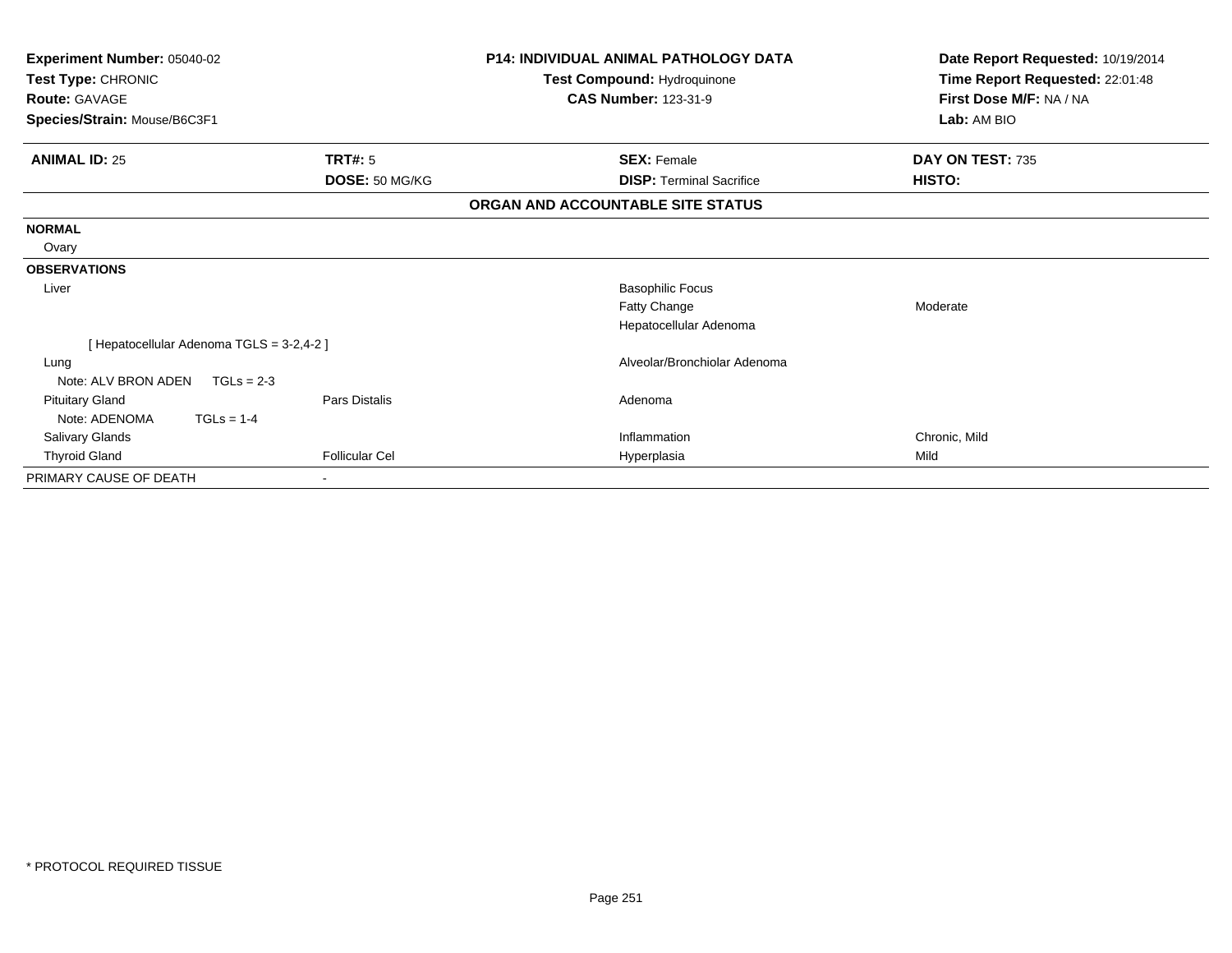| Experiment Number: 05040-02<br>Test Type: CHRONIC    |                         | <b>P14: INDIVIDUAL ANIMAL PATHOLOGY DATA</b><br><b>Test Compound: Hydroquinone</b> | Date Report Requested: 10/19/2014<br>Time Report Requested: 22:01:48 |  |
|------------------------------------------------------|-------------------------|------------------------------------------------------------------------------------|----------------------------------------------------------------------|--|
| <b>Route: GAVAGE</b><br>Species/Strain: Mouse/B6C3F1 |                         | <b>CAS Number: 123-31-9</b>                                                        | First Dose M/F: NA / NA<br>Lab: AM BIO                               |  |
| <b>ANIMAL ID: 25</b>                                 | <b>TRT#: 6</b>          | <b>SEX: Female</b>                                                                 | DAY ON TEST: 736                                                     |  |
|                                                      | DOSE: 100MG/KG          | <b>DISP: Terminal Sacrifice</b>                                                    | HISTO:                                                               |  |
|                                                      |                         | ORGAN AND ACCOUNTABLE SITE STATUS                                                  |                                                                      |  |
| <b>NORMAL</b>                                        |                         |                                                                                    |                                                                      |  |
| Adrenal Gland - Cortex                               | Adrenal Gland - Medulla | Bone                                                                               | <b>Bone Marrow</b>                                                   |  |
| <b>Brain</b>                                         | Esophagus               | Gallbladder                                                                        | Heart                                                                |  |
| Intestine Large - Cecum                              | Intestine Large - Colon | Intestine Large - Rectum                                                           | Intestine Small - Duodenum                                           |  |
| Intestine Small - Ileum                              | Islets, Pancreatic      | Lung                                                                               | Nose                                                                 |  |
| Ovary                                                | Pancreas                | Parathyroid Gland                                                                  | Skin                                                                 |  |
| Stomach - Forestomach                                | Stomach - Glandular     | Thymus                                                                             | Trachea                                                              |  |
| Uterus                                               |                         |                                                                                    |                                                                      |  |
| <b>OBSERVATIONS</b>                                  |                         |                                                                                    |                                                                      |  |
| <b>Intestine Small</b>                               | Jejunum                 | Lymphoma Malignant Lymphocytic                                                     |                                                                      |  |
| Note: LYMPH MAL LYMP<br>$TGLs = 1-6$                 |                         |                                                                                    |                                                                      |  |
| Kidney                                               |                         | Lymphoma Malignant Lymphocytic                                                     |                                                                      |  |
| Liver                                                |                         | Lymphoma Malignant Lymphocytic                                                     |                                                                      |  |
| Lymph Node                                           | Mandibular              | Lymphoma Malignant Lymphocytic                                                     |                                                                      |  |
|                                                      | Mesenteric              | Lymphoma Malignant Lymphocytic                                                     |                                                                      |  |
| Note: LYMPH MAL LYMP TGLs = 2-4,3-4                  |                         |                                                                                    |                                                                      |  |
| Mammary Gland                                        |                         | Hyperplasia                                                                        | Mild                                                                 |  |
| <b>Pituitary Gland</b>                               | <b>Pars Distalis</b>    | Adenoma                                                                            |                                                                      |  |
| Note: ADENOMA<br>$TGLs = 4-4$                        |                         |                                                                                    |                                                                      |  |
| <b>Salivary Glands</b>                               |                         | Inflammation                                                                       | Chronic, Minimal                                                     |  |
| Spleen                                               |                         | Lymphoma Malignant Lymphocytic                                                     |                                                                      |  |
| <b>Thyroid Gland</b>                                 | <b>Follicular Cel</b>   | Hyperplasia                                                                        | Marked                                                               |  |
|                                                      |                         | Inflammation                                                                       | Chronic. Mild                                                        |  |
| <b>Urinary Bladder</b>                               | Submucosa               | Inflammation                                                                       | Chronic, Minimal                                                     |  |
| PRIMARY CAUSE OF DEATH                               | $\blacksquare$          |                                                                                    |                                                                      |  |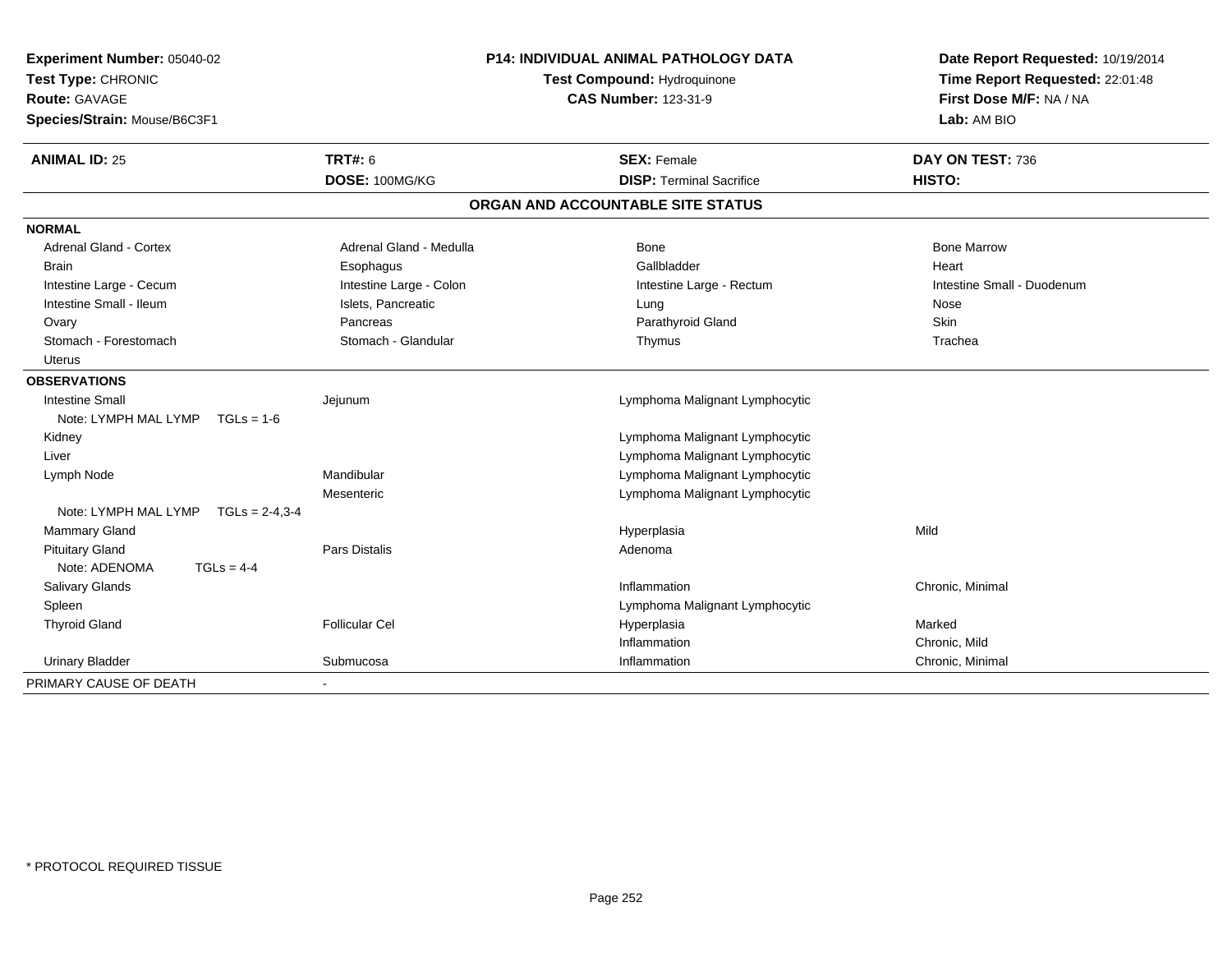| Experiment Number: 05040-02<br>Test Type: CHRONIC<br><b>Route: GAVAGE</b><br>Species/Strain: Mouse/B6C3F1 |                              | <b>P14: INDIVIDUAL ANIMAL PATHOLOGY DATA</b><br>Test Compound: Hydroquinone<br><b>CAS Number: 123-31-9</b> | Date Report Requested: 10/19/2014<br>Time Report Requested: 22:01:48<br>First Dose M/F: NA / NA<br>Lab: AM BIO |  |
|-----------------------------------------------------------------------------------------------------------|------------------------------|------------------------------------------------------------------------------------------------------------|----------------------------------------------------------------------------------------------------------------|--|
| <b>ANIMAL ID: 26</b>                                                                                      | <b>TRT#: 4</b>               | <b>SEX: Female</b>                                                                                         | DAY ON TEST: 735                                                                                               |  |
|                                                                                                           | <b>DOSE: VEHICLE CONTROL</b> | <b>DISP: Terminal Sacrifice</b>                                                                            | HISTO:                                                                                                         |  |
|                                                                                                           |                              | ORGAN AND ACCOUNTABLE SITE STATUS                                                                          |                                                                                                                |  |
| <b>NORMAL</b>                                                                                             |                              |                                                                                                            |                                                                                                                |  |
| <b>Adrenal Gland - Cortex</b>                                                                             | Adrenal Gland - Medulla      | <b>Bone</b>                                                                                                | <b>Bone Marrow</b>                                                                                             |  |
| <b>Brain</b>                                                                                              | Esophagus                    | Gallbladder                                                                                                | Heart                                                                                                          |  |
| Intestine Large - Cecum                                                                                   | Intestine Large - Colon      | Intestine Large - Rectum                                                                                   | Intestine Small - Duodenum                                                                                     |  |
| Intestine Small - Ileum                                                                                   | Islets, Pancreatic           | Lung                                                                                                       | Lymph Node - Mandibular                                                                                        |  |
| Mammary Gland                                                                                             | Nose                         | Ovary                                                                                                      | Pancreas                                                                                                       |  |
| Parathyroid Gland                                                                                         | Skin                         | Stomach - Forestomach                                                                                      | Stomach - Glandular                                                                                            |  |
| <b>Thyroid Gland</b>                                                                                      | Trachea                      | <b>Urinary Bladder</b>                                                                                     |                                                                                                                |  |
| <b>OBSERVATIONS</b>                                                                                       |                              |                                                                                                            |                                                                                                                |  |
| <b>Intestine Small</b>                                                                                    | Jejunum                      | Lymphoma Malignant Mixed                                                                                   |                                                                                                                |  |
| Note: LYMPH MAL MIXD<br>$TGLs = 4-6$                                                                      |                              |                                                                                                            |                                                                                                                |  |
| Kidney                                                                                                    |                              | Glomerulosclerosis                                                                                         | Moderate                                                                                                       |  |
|                                                                                                           |                              | Inflammation                                                                                               | Chronic, Mild                                                                                                  |  |
| Liver                                                                                                     |                              | Lymphoma Malignant Mixed                                                                                   |                                                                                                                |  |
| Lymph Node                                                                                                | Mesenteric                   | Lymphoma Malignant Mixed                                                                                   |                                                                                                                |  |
| Mesentery                                                                                                 | Fat                          | Necrosis                                                                                                   | Focal, Marked                                                                                                  |  |
| Note: NECROSIS<br>$TGLs = 1-4$                                                                            |                              |                                                                                                            |                                                                                                                |  |
| <b>Pituitary Gland</b>                                                                                    | Pars Distalis                | Hyperplasia                                                                                                | Focal, Moderate                                                                                                |  |
| <b>Salivary Glands</b>                                                                                    |                              | Inflammation                                                                                               | Chronic, Minimal                                                                                               |  |
| Spleen                                                                                                    |                              | Lymphoma Malignant Mixed                                                                                   |                                                                                                                |  |
| Note: LYMPH MAL MIXD<br>$TGLs = 3-2$                                                                      |                              |                                                                                                            |                                                                                                                |  |
| Thymus                                                                                                    |                              | Lymphoma Malignant Mixed                                                                                   |                                                                                                                |  |
| Note: LYMPH MAL MIXD<br>$TGLs = 5-4$                                                                      |                              |                                                                                                            |                                                                                                                |  |
| Uterus                                                                                                    |                              | Hydrometra                                                                                                 | Moderate                                                                                                       |  |
| Note: HYDROMETRA<br>$TGLs = 2-5$                                                                          |                              |                                                                                                            |                                                                                                                |  |
| PRIMARY CAUSE OF DEATH                                                                                    |                              |                                                                                                            |                                                                                                                |  |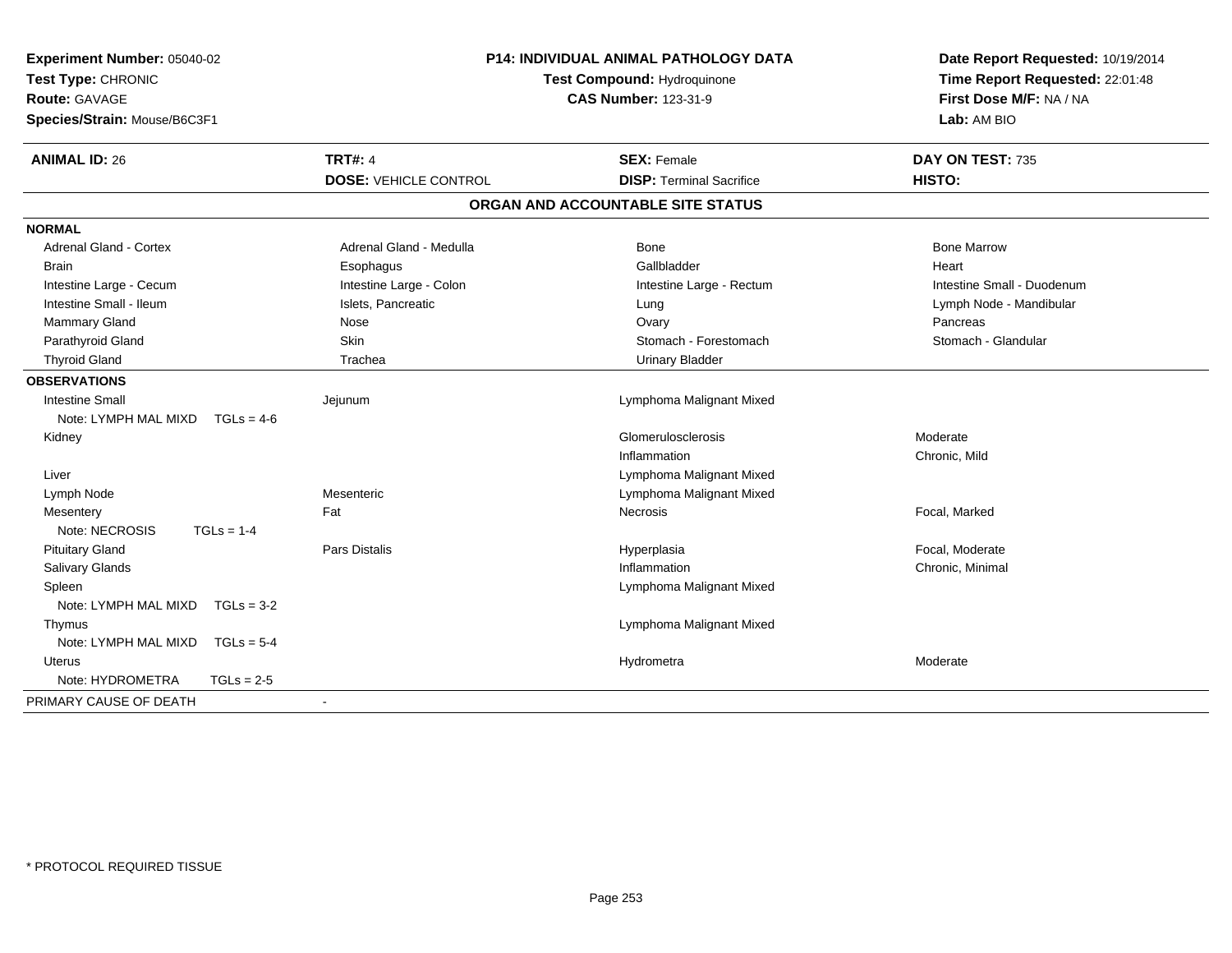| Experiment Number: 05040-02<br>Test Type: CHRONIC<br>Route: GAVAGE<br>Species/Strain: Mouse/B6C3F1 |                       | <b>P14: INDIVIDUAL ANIMAL PATHOLOGY DATA</b><br>Test Compound: Hydroquinone<br><b>CAS Number: 123-31-9</b> | Date Report Requested: 10/19/2014<br>Time Report Requested: 22:01:48<br>First Dose M/F: NA / NA<br>Lab: AM BIO |
|----------------------------------------------------------------------------------------------------|-----------------------|------------------------------------------------------------------------------------------------------------|----------------------------------------------------------------------------------------------------------------|
| <b>ANIMAL ID: 26</b>                                                                               | TRT#: 5               | <b>SEX: Female</b>                                                                                         | DAY ON TEST: 735                                                                                               |
|                                                                                                    | DOSE: 50 MG/KG        | <b>DISP: Terminal Sacrifice</b>                                                                            | HISTO:                                                                                                         |
|                                                                                                    |                       | ORGAN AND ACCOUNTABLE SITE STATUS                                                                          |                                                                                                                |
| <b>NORMAL</b>                                                                                      |                       |                                                                                                            |                                                                                                                |
| Lung                                                                                               | Ovary                 |                                                                                                            |                                                                                                                |
| <b>OBSERVATIONS</b>                                                                                |                       |                                                                                                            |                                                                                                                |
| <b>Intestine Small</b>                                                                             | <b>Ileum</b>          | Lymphoma Malignant Lymphocytic                                                                             |                                                                                                                |
| Note: LYMPH MAL LYMP<br>$TGLs = 5-6$                                                               |                       |                                                                                                            |                                                                                                                |
| Liver                                                                                              |                       | Angiectasis                                                                                                | Mild                                                                                                           |
|                                                                                                    |                       | <b>Basophilic Focus</b>                                                                                    |                                                                                                                |
|                                                                                                    |                       | Hepatocellular Adenoma                                                                                     | Multiple                                                                                                       |
| Note: HEPATOCLR ADEN<br>$TGLs = 4.2.6-2$                                                           |                       |                                                                                                            |                                                                                                                |
| Note: ANGIECTASIS<br>$TGLs = 8-12$                                                                 |                       |                                                                                                            |                                                                                                                |
| Lymph Node                                                                                         | Renal                 | Hemorrhage                                                                                                 | Marked                                                                                                         |
| Note: HEMORRHAGE<br>$TGLs = 3-10$                                                                  |                       |                                                                                                            |                                                                                                                |
| Mammary Gland                                                                                      |                       | Adenocarcinoma                                                                                             |                                                                                                                |
| Note: ADENOCARC<br>$TGLs = 1-11$                                                                   |                       |                                                                                                            |                                                                                                                |
| <b>Pituitary Gland</b>                                                                             | <b>Pars Distalis</b>  | Adenoma                                                                                                    |                                                                                                                |
| Note: ADENOMA<br>$TGLs = 7-4$                                                                      |                       |                                                                                                            |                                                                                                                |
| <b>Salivary Glands</b>                                                                             |                       | Inflammation                                                                                               | Chronic, Mild                                                                                                  |
| Spleen                                                                                             |                       | Lymphoma Malignant Lymphocytic                                                                             |                                                                                                                |
| [ Lymphoma Malignant Lymphocytic TGLS = 2-2 ]                                                      |                       |                                                                                                            |                                                                                                                |
| <b>Thyroid Gland</b>                                                                               | <b>Follicular Cel</b> | Hyperplasia                                                                                                | Moderate                                                                                                       |
| PRIMARY CAUSE OF DEATH                                                                             |                       |                                                                                                            |                                                                                                                |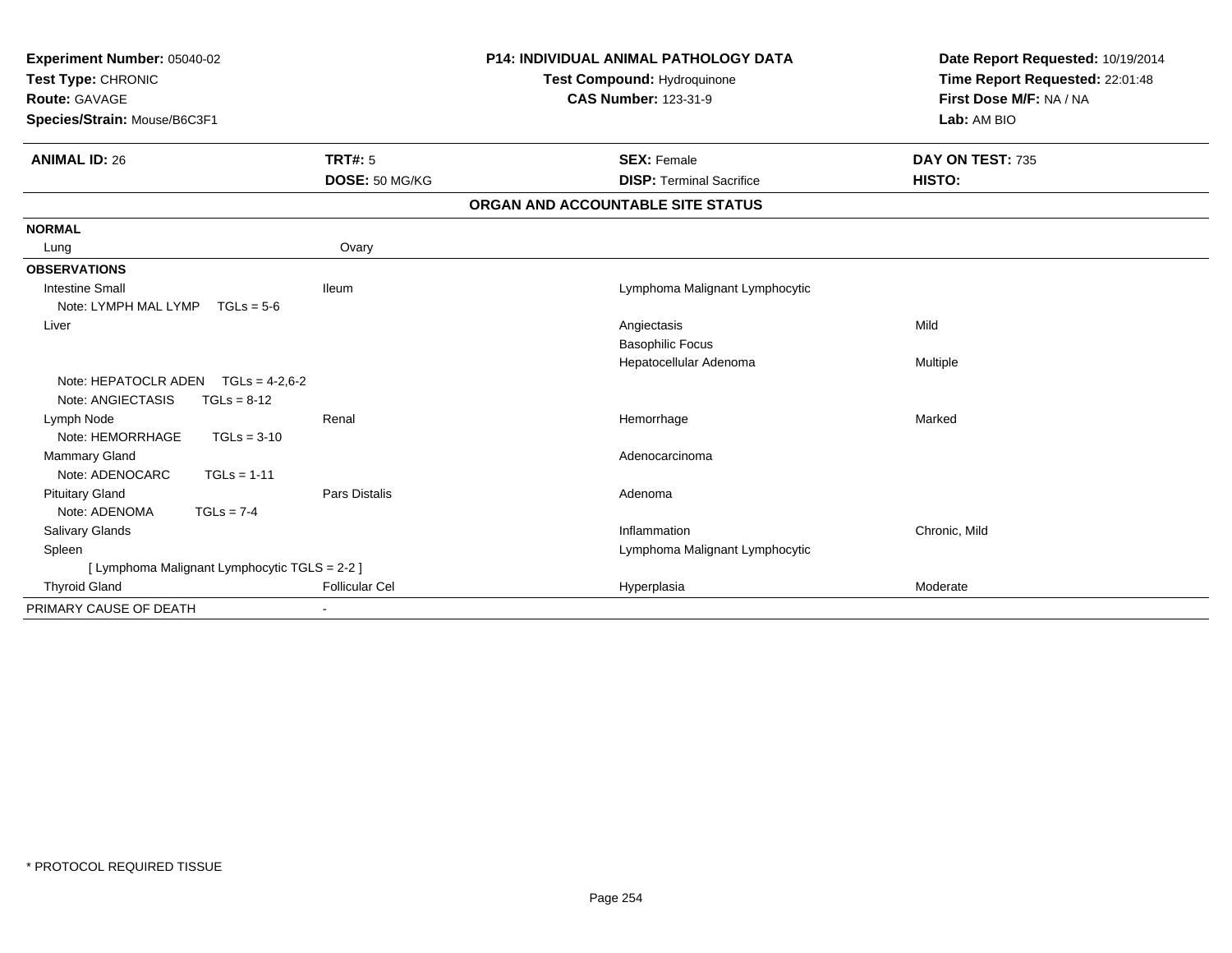| Experiment Number: 05040-02<br>Test Type: CHRONIC<br><b>Route: GAVAGE</b><br>Species/Strain: Mouse/B6C3F1 |              |                           | <b>P14: INDIVIDUAL ANIMAL PATHOLOGY DATA</b><br><b>Test Compound: Hydroquinone</b><br><b>CAS Number: 123-31-9</b> |                                   | Date Report Requested: 10/19/2014<br>Time Report Requested: 22:01:48<br>First Dose M/F: NA / NA<br>Lab: AM BIO |  |
|-----------------------------------------------------------------------------------------------------------|--------------|---------------------------|-------------------------------------------------------------------------------------------------------------------|-----------------------------------|----------------------------------------------------------------------------------------------------------------|--|
| <b>ANIMAL ID: 26</b>                                                                                      |              | <b>TRT#: 6</b>            |                                                                                                                   | <b>SEX: Female</b>                | DAY ON TEST: 737                                                                                               |  |
|                                                                                                           |              | DOSE: 100MG/KG            |                                                                                                                   | <b>DISP: Terminal Sacrifice</b>   | HISTO:                                                                                                         |  |
|                                                                                                           |              |                           |                                                                                                                   | ORGAN AND ACCOUNTABLE SITE STATUS |                                                                                                                |  |
| <b>NORMAL</b>                                                                                             |              |                           |                                                                                                                   |                                   |                                                                                                                |  |
| <b>Adrenal Gland - Cortex</b>                                                                             |              | Adrenal Gland - Medulla   |                                                                                                                   | Bone                              | <b>Bone Marrow</b>                                                                                             |  |
| <b>Brain</b>                                                                                              |              | Esophagus                 |                                                                                                                   | Gallbladder                       | Heart                                                                                                          |  |
| Intestine Large - Cecum                                                                                   |              | Intestine Large - Colon   |                                                                                                                   | Intestine Large - Rectum          | Intestine Small - Duodenum                                                                                     |  |
| Intestine Small - Ileum                                                                                   |              | Intestine Small - Jejunum |                                                                                                                   | Islets, Pancreatic                | Liver                                                                                                          |  |
| Lung                                                                                                      |              | Lymph Node - Mandibular   |                                                                                                                   | Lymph Node - Mesenteric           | Mammary Gland                                                                                                  |  |
| Nose                                                                                                      |              | Pancreas                  |                                                                                                                   | <b>Pituitary Gland</b>            | <b>Skin</b>                                                                                                    |  |
| Spleen                                                                                                    |              | Stomach - Forestomach     |                                                                                                                   | Stomach - Glandular               | Thymus                                                                                                         |  |
| Trachea                                                                                                   |              |                           |                                                                                                                   |                                   |                                                                                                                |  |
| <b>MISSING</b>                                                                                            |              |                           |                                                                                                                   |                                   |                                                                                                                |  |
| Parathyroid Gland                                                                                         |              |                           |                                                                                                                   |                                   |                                                                                                                |  |
| <b>OBSERVATIONS</b>                                                                                       |              |                           |                                                                                                                   |                                   |                                                                                                                |  |
| Kidney                                                                                                    |              |                           |                                                                                                                   | Inflammation                      | Chronic, Mild                                                                                                  |  |
| Ovary                                                                                                     |              |                           |                                                                                                                   | Cyst                              |                                                                                                                |  |
| <b>Salivary Glands</b>                                                                                    |              |                           |                                                                                                                   | Inflammation                      | Chronic, Mild                                                                                                  |  |
| <b>Thyroid Gland</b>                                                                                      |              | Follicular Cel            |                                                                                                                   | Hyperplasia                       | Mild                                                                                                           |  |
| <b>Urinary Bladder</b>                                                                                    |              | Submucosa                 |                                                                                                                   | Inflammation                      | Chronic, Mild                                                                                                  |  |
| <b>Uterus</b>                                                                                             |              | Endometrium               |                                                                                                                   | Hyperplasia                       | Cystic, Moderate                                                                                               |  |
| Note: HYPERPLASIA                                                                                         | $TGLs = 1-5$ |                           |                                                                                                                   |                                   |                                                                                                                |  |
| PRIMARY CAUSE OF DEATH                                                                                    |              |                           |                                                                                                                   |                                   |                                                                                                                |  |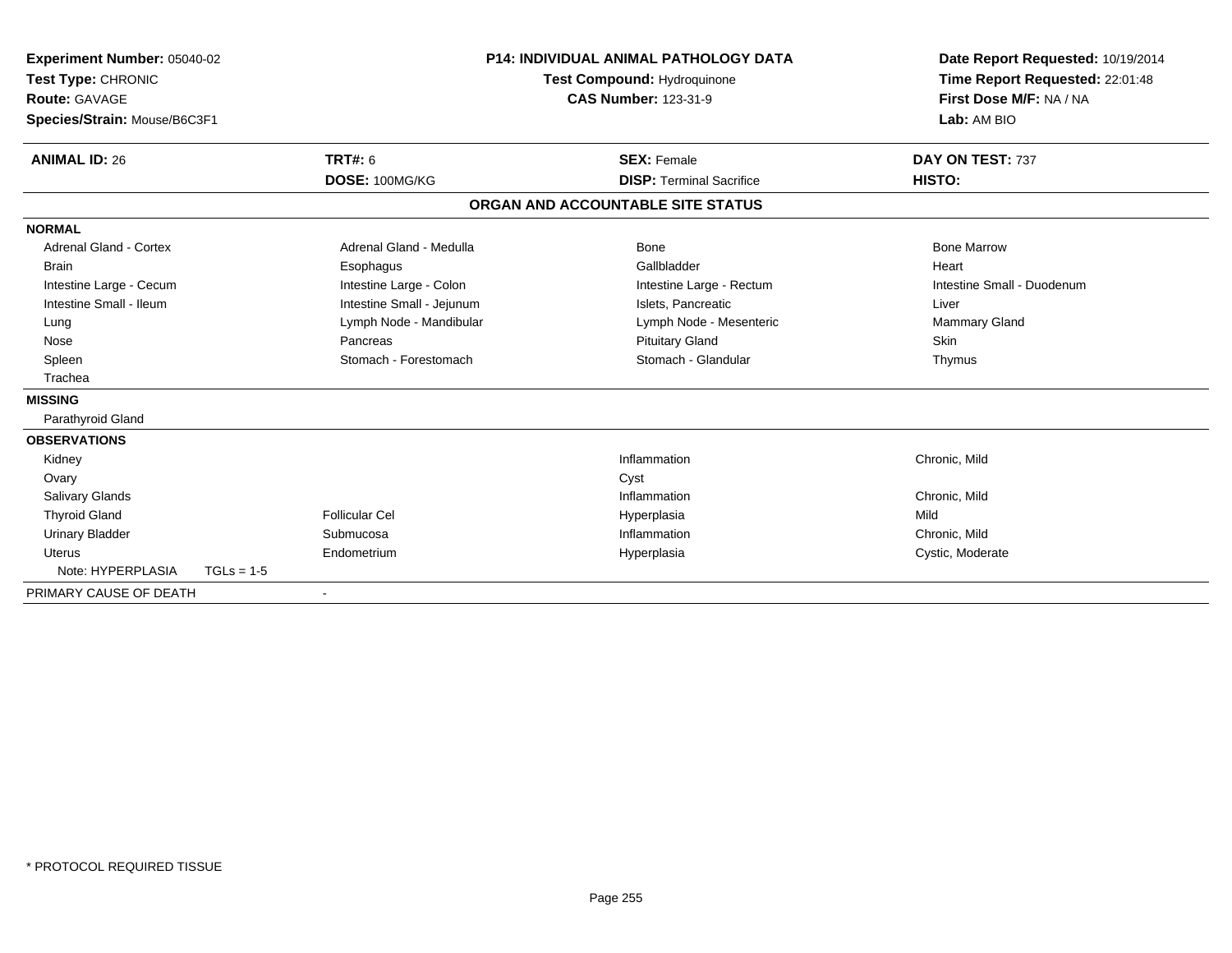| Experiment Number: 05040-02<br>Test Type: CHRONIC<br>Route: GAVAGE<br>Species/Strain: Mouse/B6C3F1 |                           | <b>P14: INDIVIDUAL ANIMAL PATHOLOGY DATA</b><br>Test Compound: Hydroquinone<br><b>CAS Number: 123-31-9</b> | Date Report Requested: 10/19/2014<br>Time Report Requested: 22:01:48<br>First Dose M/F: NA / NA<br>Lab: AM BIO |  |
|----------------------------------------------------------------------------------------------------|---------------------------|------------------------------------------------------------------------------------------------------------|----------------------------------------------------------------------------------------------------------------|--|
| <b>ANIMAL ID: 27</b>                                                                               | TRT#: 5<br>DOSE: 50 MG/KG | <b>SEX: Female</b><br><b>DISP: Moribund</b>                                                                | DAY ON TEST: 729<br>HISTO:                                                                                     |  |
|                                                                                                    |                           | ORGAN AND ACCOUNTABLE SITE STATUS                                                                          |                                                                                                                |  |
| <b>NORMAL</b>                                                                                      |                           |                                                                                                            |                                                                                                                |  |
| <b>Adrenal Gland - Cortex</b>                                                                      | Adrenal Gland - Medulla   | Bone                                                                                                       | <b>Bone Marrow</b>                                                                                             |  |
| <b>Brain</b>                                                                                       | Esophagus                 | Gallbladder                                                                                                | Heart                                                                                                          |  |
| Intestine Large - Cecum                                                                            | Intestine Large - Colon   | Intestine Large - Rectum                                                                                   | Intestine Small - Duodenum                                                                                     |  |
| Intestine Small - Ileum                                                                            | Intestine Small - Jejunum | Islets, Pancreatic                                                                                         | Liver                                                                                                          |  |
| Lymph Node - Mandibular                                                                            | Lymph Node - Mesenteric   | Mammary Gland                                                                                              | Nose                                                                                                           |  |
| Pancreas                                                                                           | Parathyroid Gland         | <b>Salivary Glands</b>                                                                                     | Spleen                                                                                                         |  |
| Stomach - Forestomach                                                                              | Stomach - Glandular       | Thymus                                                                                                     | Trachea                                                                                                        |  |
| <b>Uterus</b>                                                                                      |                           |                                                                                                            |                                                                                                                |  |
| <b>OBSERVATIONS</b>                                                                                |                           |                                                                                                            |                                                                                                                |  |
| Kidney                                                                                             |                           | Inflammation                                                                                               | Chronic, Minimal                                                                                               |  |
| Lung                                                                                               |                           | Alveolar/Bronchiolar Adenoma                                                                               |                                                                                                                |  |
| Note: ALV BRON ADEN<br>$TGLs = 4-15$                                                               |                           |                                                                                                            |                                                                                                                |  |
| Ovary                                                                                              | Periovarn Tiss            | Inflammation                                                                                               | Chronic, Mild                                                                                                  |  |
| <b>Pituitary Gland</b>                                                                             | <b>Pars Distalis</b>      | Angiectasis                                                                                                | Mild                                                                                                           |  |
| <b>Skin</b>                                                                                        | <b>Subcut Tiss</b>        | Fibrosarcoma                                                                                               |                                                                                                                |  |
| Note: FIBROSARC<br>$TGLs = 1-10,1-11,1-12$                                                         |                           |                                                                                                            |                                                                                                                |  |
| <b>Thyroid Gland</b>                                                                               | <b>Follicular Cel</b>     | Hyperplasia                                                                                                | Mild                                                                                                           |  |
| <b>Urinary Bladder</b>                                                                             | Submucosa                 | Inflammation                                                                                               | Chronic, Minimal                                                                                               |  |
| PRIMARY CAUSE OF DEATH                                                                             |                           |                                                                                                            |                                                                                                                |  |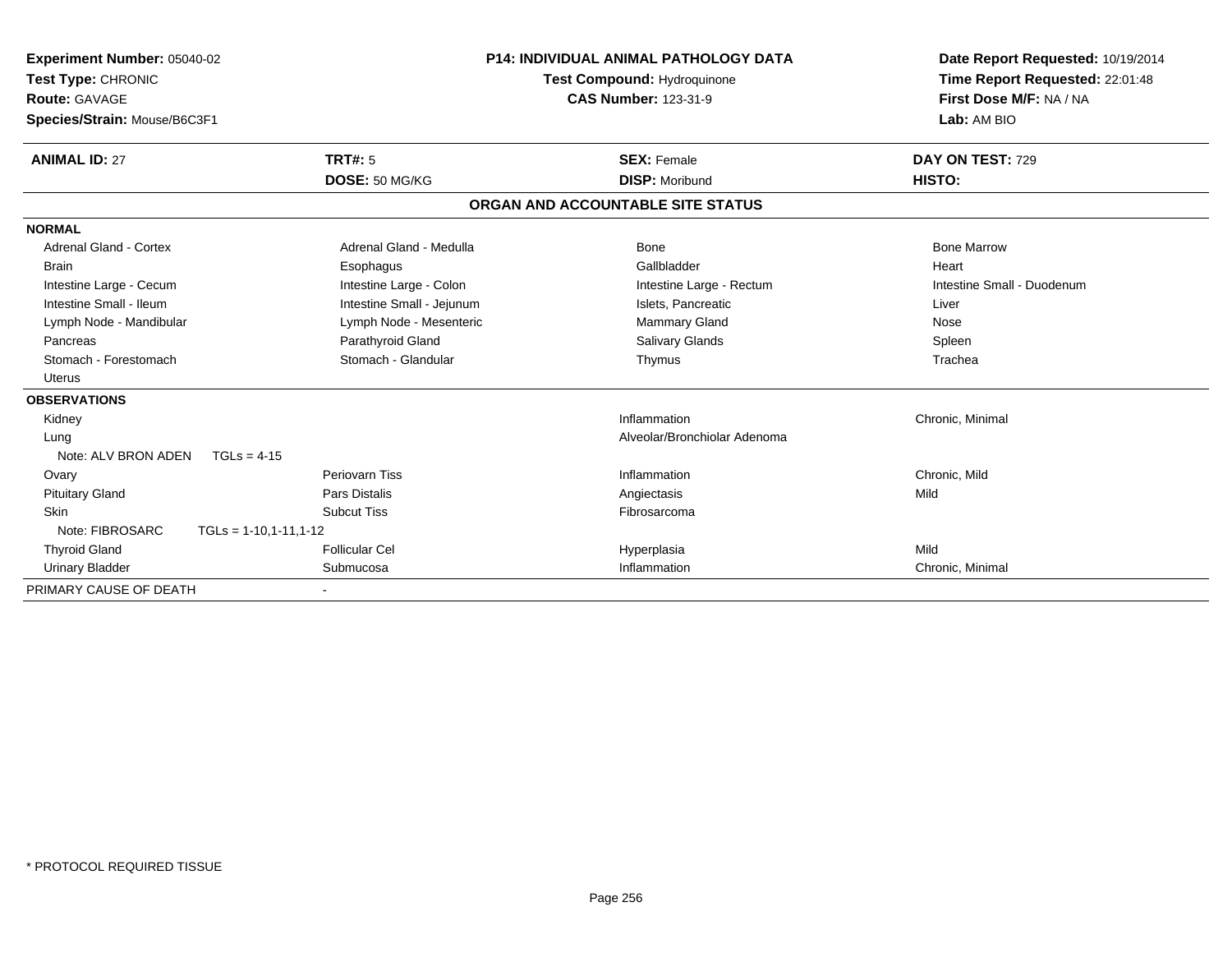| <b>P14: INDIVIDUAL ANIMAL PATHOLOGY DATA</b><br>Experiment Number: 05040-02<br>Test Type: CHRONIC<br>Test Compound: Hydroquinone<br><b>CAS Number: 123-31-9</b><br><b>Route: GAVAGE</b><br>Species/Strain: Mouse/B6C3F1 |                           | Date Report Requested: 10/19/2014<br>Time Report Requested: 22:01:48<br>First Dose M/F: NA / NA<br>Lab: AM BIO |                            |
|-------------------------------------------------------------------------------------------------------------------------------------------------------------------------------------------------------------------------|---------------------------|----------------------------------------------------------------------------------------------------------------|----------------------------|
| <b>ANIMAL ID: 27</b>                                                                                                                                                                                                    | <b>TRT#: 6</b>            | <b>SEX: Female</b>                                                                                             | DAY ON TEST: 736           |
|                                                                                                                                                                                                                         | DOSE: 100MG/KG            | <b>DISP: Terminal Sacrifice</b><br>ORGAN AND ACCOUNTABLE SITE STATUS                                           | <b>HISTO:</b>              |
|                                                                                                                                                                                                                         |                           |                                                                                                                |                            |
| <b>NORMAL</b>                                                                                                                                                                                                           |                           |                                                                                                                |                            |
| Adrenal Gland - Medulla                                                                                                                                                                                                 | <b>Bone</b>               | <b>Bone Marrow</b>                                                                                             | <b>Brain</b>               |
| Esophagus                                                                                                                                                                                                               | Eye                       | Gallbladder                                                                                                    | Heart                      |
| Intestine Large - Cecum                                                                                                                                                                                                 | Intestine Large - Colon   | Intestine Large - Rectum                                                                                       | Intestine Small - Duodenum |
| Intestine Small - Ileum                                                                                                                                                                                                 | Intestine Small - Jejunum | Islets, Pancreatic                                                                                             | Lung                       |
| Lymph Node - Mesenteric                                                                                                                                                                                                 | Mammary Gland             | Nose                                                                                                           | Pancreas                   |
| Parathyroid Gland                                                                                                                                                                                                       | <b>Pituitary Gland</b>    | <b>Salivary Glands</b>                                                                                         | <b>Skin</b>                |
| Spleen                                                                                                                                                                                                                  | Stomach - Forestomach     | Stomach - Glandular                                                                                            | Thymus                     |
| Trachea                                                                                                                                                                                                                 |                           |                                                                                                                |                            |
| <b>OBSERVATIONS</b>                                                                                                                                                                                                     |                           |                                                                                                                |                            |
| <b>Adrenal Gland</b>                                                                                                                                                                                                    | Cortex                    | Hyperplasia                                                                                                    | Focal, Mild                |
| <b>Harderian Gland</b>                                                                                                                                                                                                  |                           | Adenoma                                                                                                        |                            |
| Note: ADENOMA<br>$TGLs = 3-10$                                                                                                                                                                                          |                           |                                                                                                                |                            |
| Kidney                                                                                                                                                                                                                  |                           | Inflammation                                                                                                   | Chronic, Minimal           |
| Liver                                                                                                                                                                                                                   |                           | Cyst                                                                                                           |                            |
| Note: CYST<br>$TGLs = 2-2$                                                                                                                                                                                              |                           |                                                                                                                |                            |
| Lymph Node                                                                                                                                                                                                              |                           | Hyperplasia                                                                                                    | Plasma Cell, Marked        |
| Ovary                                                                                                                                                                                                                   |                           | Cyst                                                                                                           |                            |
| Note: CYST<br>$TGLs = 1-5$                                                                                                                                                                                              |                           |                                                                                                                |                            |
| <b>Thyroid Gland</b>                                                                                                                                                                                                    | <b>Follicular Cel</b>     | Hyperplasia                                                                                                    | Mild                       |
| <b>Urinary Bladder</b>                                                                                                                                                                                                  | Submucosa                 | Inflammation                                                                                                   | Chronic, Mild              |
| <b>Uterus</b>                                                                                                                                                                                                           | Endometrium               | Hyperplasia                                                                                                    | Cystic, Mild               |
| PRIMARY CAUSE OF DEATH                                                                                                                                                                                                  |                           |                                                                                                                |                            |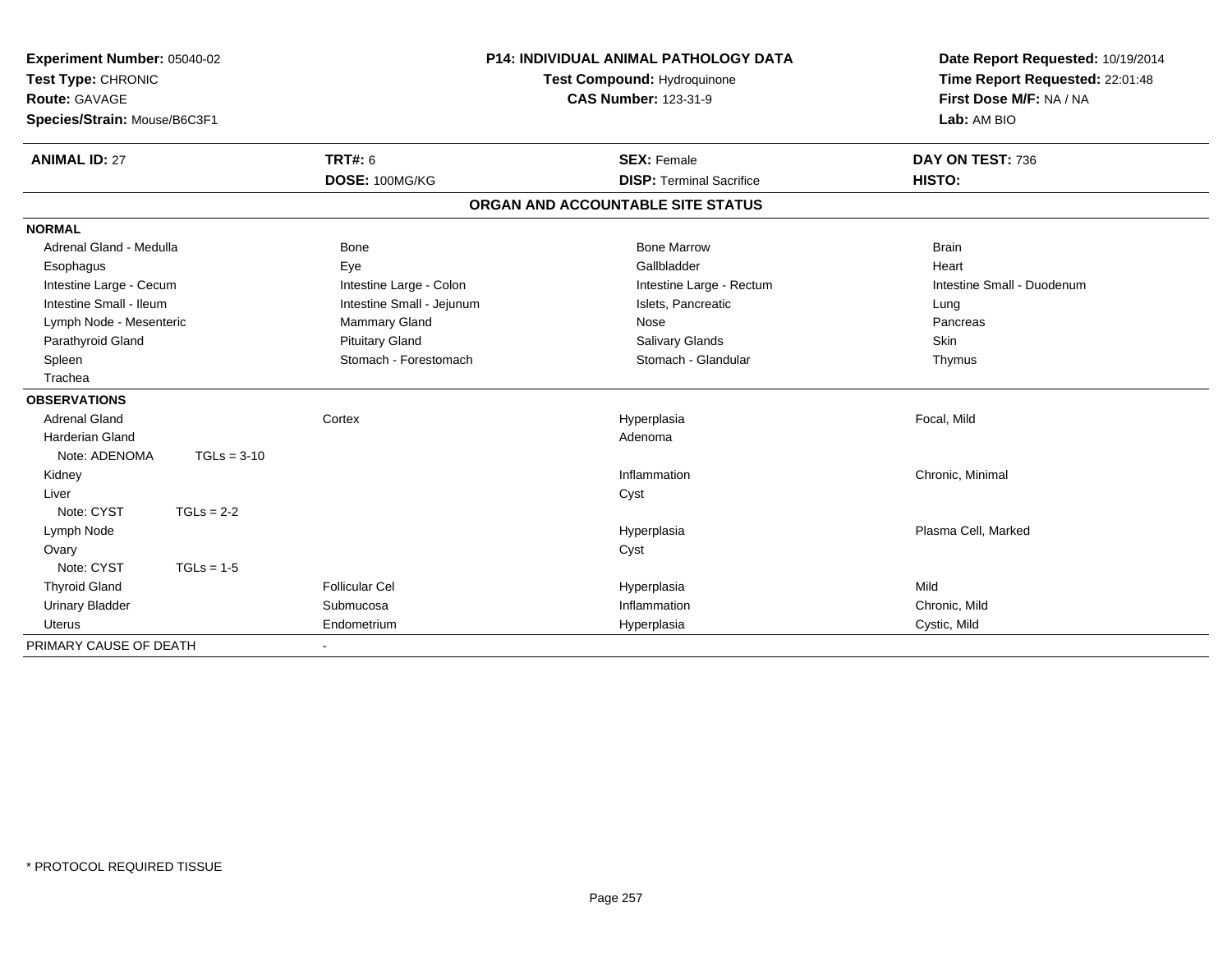| Experiment Number: 05040-02<br>Test Type: CHRONIC<br>Route: GAVAGE<br>Species/Strain: Mouse/B6C3F1 | <b>P14: INDIVIDUAL ANIMAL PATHOLOGY DATA</b><br><b>Test Compound: Hydroquinone</b><br><b>CAS Number: 123-31-9</b> |                              | Date Report Requested: 10/19/2014<br>Time Report Requested: 22:01:49<br>First Dose M/F: NA / NA<br>Lab: AM BIO |                          |
|----------------------------------------------------------------------------------------------------|-------------------------------------------------------------------------------------------------------------------|------------------------------|----------------------------------------------------------------------------------------------------------------|--------------------------|
| <b>ANIMAL ID: 28</b>                                                                               |                                                                                                                   | <b>TRT#: 4</b>               | <b>SEX: Female</b>                                                                                             | DAY ON TEST: 736         |
|                                                                                                    |                                                                                                                   | <b>DOSE: VEHICLE CONTROL</b> | <b>DISP: Terminal Sacrifice</b>                                                                                | HISTO:                   |
|                                                                                                    |                                                                                                                   |                              | ORGAN AND ACCOUNTABLE SITE STATUS                                                                              |                          |
| <b>NORMAL</b>                                                                                      |                                                                                                                   |                              |                                                                                                                |                          |
| Adrenal Gland - Cortex                                                                             |                                                                                                                   | Adrenal Gland - Medulla      | <b>Bone Marrow</b>                                                                                             | Esophagus                |
| Gallbladder                                                                                        |                                                                                                                   | Intestine Large - Cecum      | Intestine Large - Colon                                                                                        | Intestine Large - Rectum |
| Intestine Small - Duodenum                                                                         |                                                                                                                   | Intestine Small - Ileum      | Intestine Small - Jejunum                                                                                      | Islets, Pancreatic       |
| Liver                                                                                              |                                                                                                                   | Lung                         | Lymph Node - Mandibular                                                                                        | Mammary Gland            |
| Nose                                                                                               |                                                                                                                   | Ovary                        | Pancreas                                                                                                       | Parathyroid Gland        |
| <b>Pituitary Gland</b>                                                                             |                                                                                                                   | <b>Skin</b>                  | Stomach - Forestomach                                                                                          | Stomach - Glandular      |
| Thymus                                                                                             |                                                                                                                   | <b>Thyroid Gland</b>         | Trachea                                                                                                        | <b>Urinary Bladder</b>   |
| <b>OBSERVATIONS</b>                                                                                |                                                                                                                   |                              |                                                                                                                |                          |
| Bone                                                                                               |                                                                                                                   |                              | Fibrous Osteodystrophy                                                                                         | Minimal                  |
| <b>Brain</b>                                                                                       |                                                                                                                   |                              | Mineralization                                                                                                 | Minimal                  |
| Heart                                                                                              |                                                                                                                   |                              | Cardiomyopathy                                                                                                 | Minimal                  |
|                                                                                                    |                                                                                                                   | Atrium                       | Thrombosis                                                                                                     |                          |
| Note: THROMBUS                                                                                     | $TGLs = 1-3$                                                                                                      |                              |                                                                                                                |                          |
| Kidney                                                                                             |                                                                                                                   |                              | Inflammation                                                                                                   | Chronic, Mild            |
| Lymph Node                                                                                         |                                                                                                                   | Mesenteric                   | Congestion                                                                                                     | Marked                   |
| Note: CONGESTION                                                                                   | $TGLs = 2-4$                                                                                                      |                              |                                                                                                                |                          |
| <b>Salivary Glands</b>                                                                             |                                                                                                                   |                              | Inflammation                                                                                                   | Chronic, Mild            |
| Spleen                                                                                             |                                                                                                                   |                              | Lymphoma Malignant Lymphocytic                                                                                 |                          |
| <b>Uterus</b>                                                                                      |                                                                                                                   | Endometrium                  | Hyperplasia                                                                                                    | Cystic, Mild             |
| PRIMARY CAUSE OF DEATH                                                                             |                                                                                                                   |                              |                                                                                                                |                          |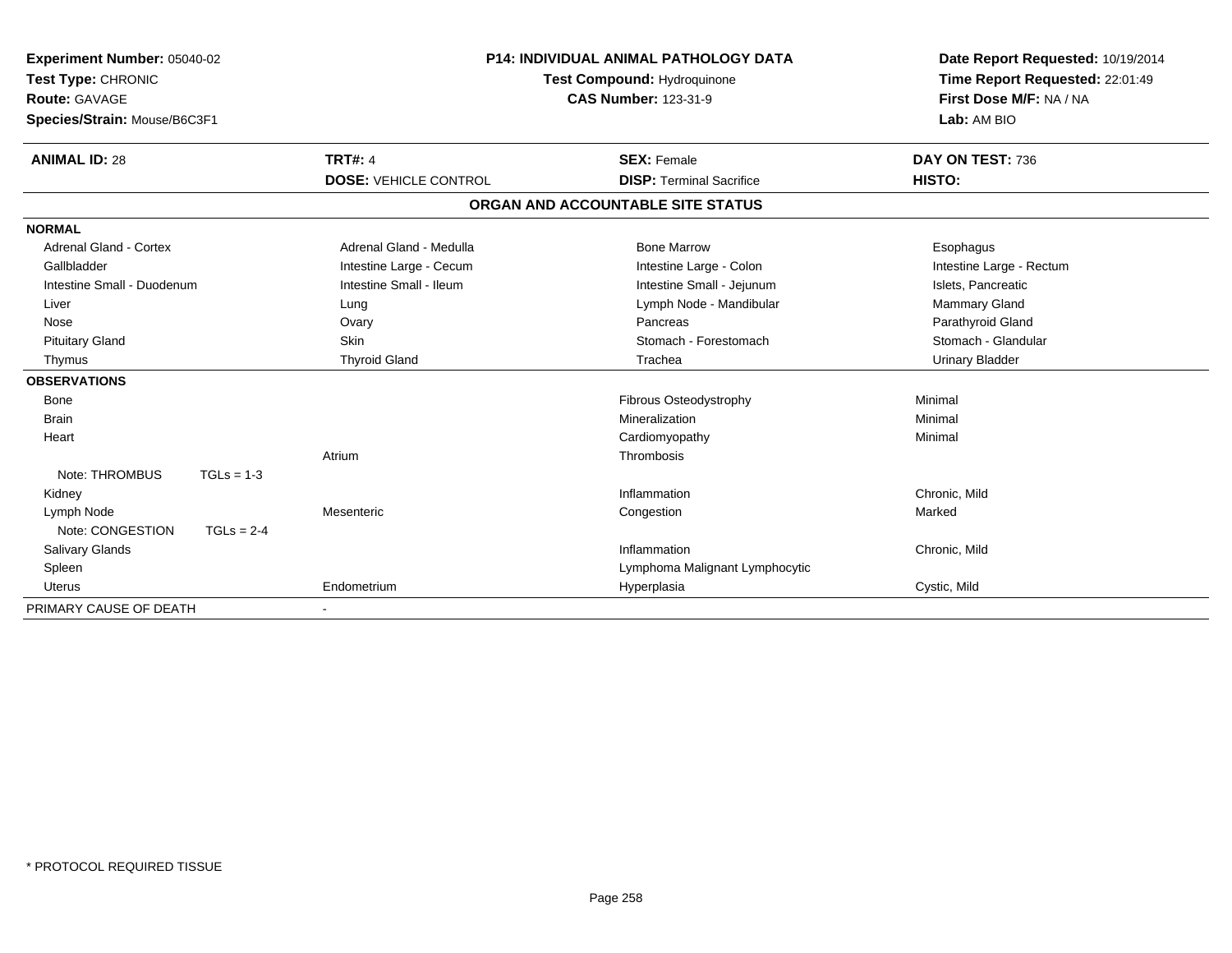| <b>Experiment Number: 05040-02</b><br><b>Test Type: CHRONIC</b><br><b>Route: GAVAGE</b><br>Species/Strain: Mouse/B6C3F1 |                                  | <b>P14: INDIVIDUAL ANIMAL PATHOLOGY DATA</b><br>Test Compound: Hydroquinone<br><b>CAS Number: 123-31-9</b> | Date Report Requested: 10/19/2014<br>Time Report Requested: 22:01:49<br>First Dose M/F: NA / NA<br>Lab: AM BIO |
|-------------------------------------------------------------------------------------------------------------------------|----------------------------------|------------------------------------------------------------------------------------------------------------|----------------------------------------------------------------------------------------------------------------|
| <b>ANIMAL ID: 28</b>                                                                                                    | <b>TRT#: 5</b><br>DOSE: 50 MG/KG | <b>SEX: Female</b><br><b>DISP:</b> Terminal Sacrifice                                                      | DAY ON TEST: 735<br>HISTO:                                                                                     |
|                                                                                                                         |                                  | ORGAN AND ACCOUNTABLE SITE STATUS                                                                          |                                                                                                                |
|                                                                                                                         |                                  |                                                                                                            |                                                                                                                |
| <b>NORMAL</b>                                                                                                           |                                  |                                                                                                            |                                                                                                                |
| Lung                                                                                                                    | Ovary                            | Salivary Glands                                                                                            |                                                                                                                |
| <b>OBSERVATIONS</b>                                                                                                     |                                  |                                                                                                            |                                                                                                                |
| Liver                                                                                                                   |                                  | Lymphoma Malignant Mixed                                                                                   |                                                                                                                |
| Note: LYMPH MAL MIXD                                                                                                    | $TGLs = 3-11$                    |                                                                                                            |                                                                                                                |
| Lymph Node                                                                                                              | Mesenteric                       | Lymphoma Malignant Mixed                                                                                   |                                                                                                                |
| Note: LYMPH MAL MIXD                                                                                                    | $TGLs = 2-4$                     |                                                                                                            |                                                                                                                |
| Spleen                                                                                                                  |                                  | Lymphoma Malignant Mixed                                                                                   |                                                                                                                |
| Note: LYMPH MAL MIXD                                                                                                    | $TGLs = 1-2$                     |                                                                                                            |                                                                                                                |
| <b>Thyroid Gland</b>                                                                                                    | <b>Follicular Cel</b>            | Hyperplasia                                                                                                | Mild                                                                                                           |
| PRIMARY CAUSE OF DEATH                                                                                                  |                                  |                                                                                                            |                                                                                                                |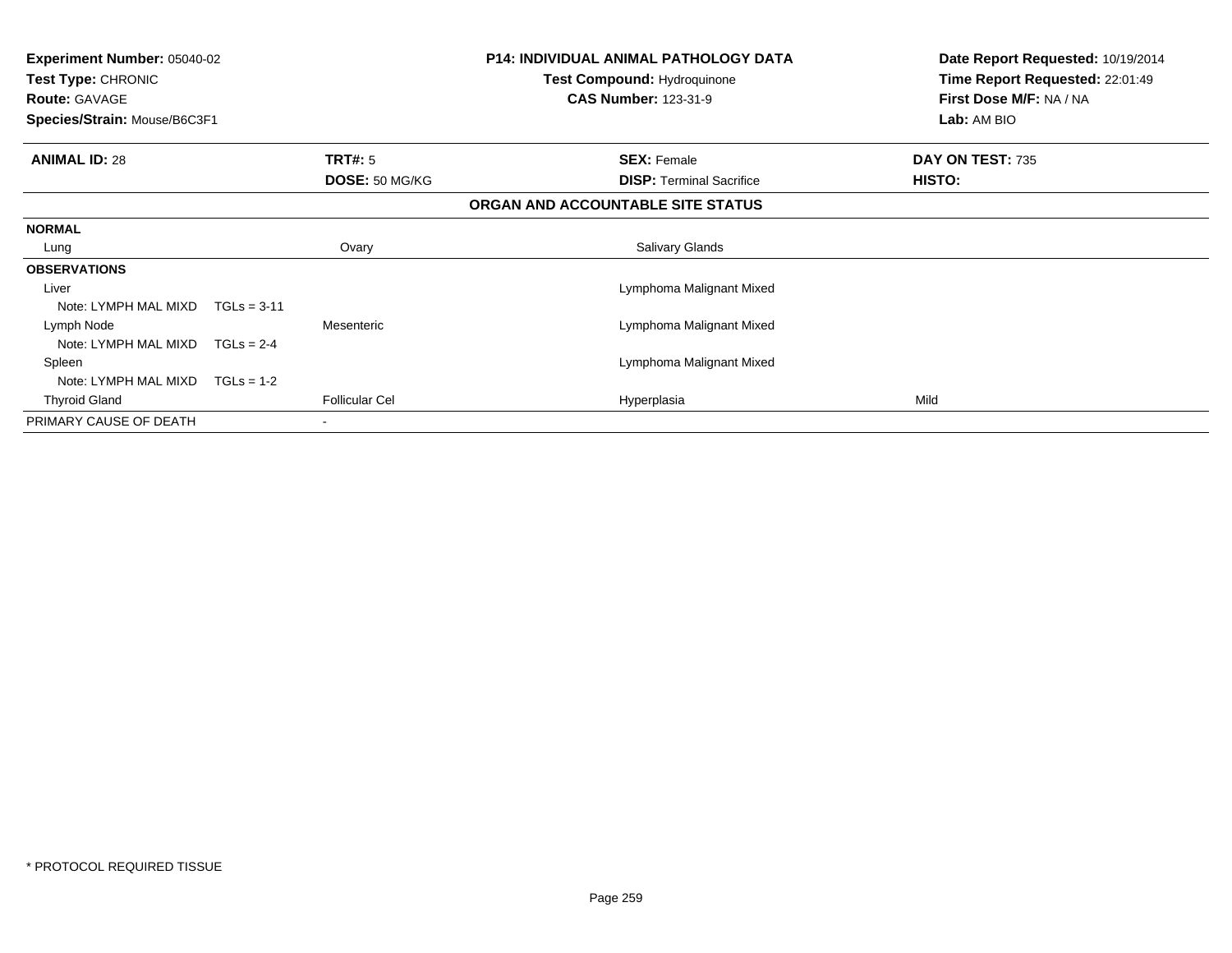| Experiment Number: 05040-02   |                         | <b>P14: INDIVIDUAL ANIMAL PATHOLOGY DATA</b> | Date Report Requested: 10/19/2014 |
|-------------------------------|-------------------------|----------------------------------------------|-----------------------------------|
| Test Type: CHRONIC            |                         | Test Compound: Hydroquinone                  | Time Report Requested: 22:01:49   |
| <b>Route: GAVAGE</b>          |                         | <b>CAS Number: 123-31-9</b>                  | First Dose M/F: NA / NA           |
| Species/Strain: Mouse/B6C3F1  |                         |                                              | Lab: AM BIO                       |
| <b>ANIMAL ID: 28</b>          | <b>TRT#: 6</b>          | <b>SEX: Female</b>                           | DAY ON TEST: 736                  |
|                               | DOSE: 100MG/KG          | <b>DISP: Terminal Sacrifice</b>              | HISTO:                            |
|                               |                         | ORGAN AND ACCOUNTABLE SITE STATUS            |                                   |
| <b>NORMAL</b>                 |                         |                                              |                                   |
| <b>Adrenal Gland - Cortex</b> | Adrenal Gland - Medulla | <b>Bone</b>                                  | <b>Bone Marrow</b>                |
| <b>Brain</b>                  | Esophagus               | Gallbladder                                  | <b>Harderian Gland</b>            |
| Heart                         | Intestine Large - Cecum | Intestine Large - Colon                      | Intestine Large - Rectum          |
| Intestine Small - Duodenum    | Intestine Small - Ileum | Intestine Small - Jejunum                    | Islets, Pancreatic                |
| Lung                          | Mammary Gland           | Nose                                         | Pancreas                          |
| Parathyroid Gland             | Salivary Glands         | Skin                                         | Stomach - Forestomach             |
| Stomach - Glandular           | Trachea                 |                                              |                                   |
| <b>OBSERVATIONS</b>           |                         |                                              |                                   |
| Kidney                        |                         | Lymphoma Malignant Lymphocytic               |                                   |
| Liver                         |                         | Lymphoma Malignant Lymphocytic               |                                   |
| Lymph Node                    | Mandibular              | Lymphoma Malignant Lymphocytic               |                                   |
|                               | Mesenteric              | Lymphoma Malignant Lymphocytic               |                                   |
| Ovary                         | Periovarn Tiss          | Lymphoma Malignant Lymphocytic               |                                   |
| <b>Pituitary Gland</b>        | <b>Pars Distalis</b>    | Adenoma                                      |                                   |
| Spleen                        |                         | Lymphoma Malignant Lymphocytic               |                                   |
| Thymus                        |                         | Lymphoma Malignant Lymphocytic               |                                   |
| <b>Thyroid Gland</b>          | <b>Follicular Cel</b>   | Hyperplasia                                  | Moderate                          |
| <b>Urinary Bladder</b>        | Submucosa               | Inflammation                                 | Chronic, Mild                     |
| Uterus                        | Endometrium             | Hyperplasia                                  | Cystic, Moderate                  |
| PRIMARY CAUSE OF DEATH        |                         |                                              |                                   |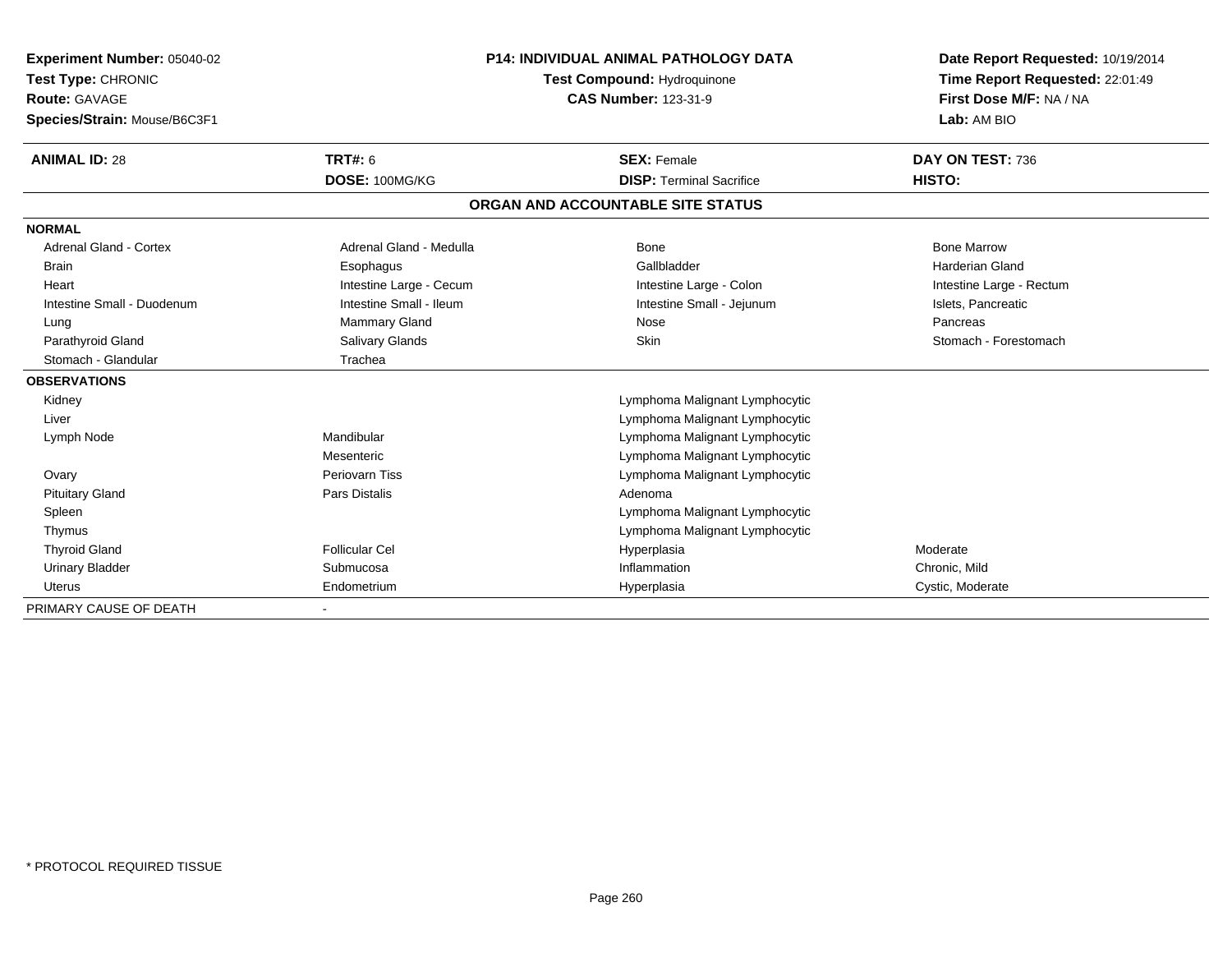| <b>Experiment Number: 05040-02</b><br>Test Type: CHRONIC<br><b>Route: GAVAGE</b><br>Species/Strain: Mouse/B6C3F1 |                              | <b>P14: INDIVIDUAL ANIMAL PATHOLOGY DATA</b><br>Test Compound: Hydroquinone<br><b>CAS Number: 123-31-9</b> | Date Report Requested: 10/19/2014<br>Time Report Requested: 22:01:49<br>First Dose M/F: NA / NA<br>Lab: AM BIO |
|------------------------------------------------------------------------------------------------------------------|------------------------------|------------------------------------------------------------------------------------------------------------|----------------------------------------------------------------------------------------------------------------|
| <b>ANIMAL ID: 29</b>                                                                                             | <b>TRT#: 4</b>               | <b>SEX: Female</b>                                                                                         | DAY ON TEST: 293                                                                                               |
|                                                                                                                  | <b>DOSE: VEHICLE CONTROL</b> | <b>DISP: Dead</b>                                                                                          | HISTO:                                                                                                         |
|                                                                                                                  |                              | ORGAN AND ACCOUNTABLE SITE STATUS                                                                          |                                                                                                                |
| <b>NORMAL</b>                                                                                                    |                              |                                                                                                            |                                                                                                                |
| <b>Adrenal Gland - Cortex</b>                                                                                    | Adrenal Gland - Medulla      | Bone                                                                                                       | <b>Bone Marrow</b>                                                                                             |
| <b>Brain</b>                                                                                                     | Esophagus                    | Gallbladder                                                                                                | Heart                                                                                                          |
| Islets, Pancreatic                                                                                               | Liver                        | Lung                                                                                                       | Lymph Node - Mandibular                                                                                        |
| Nose                                                                                                             | Ovary                        | Pancreas                                                                                                   | <b>Pituitary Gland</b>                                                                                         |
| <b>Salivary Glands</b>                                                                                           | <b>Skin</b>                  | Spleen                                                                                                     | Stomach - Forestomach                                                                                          |
| Stomach - Glandular                                                                                              | <b>Thyroid Gland</b>         | <b>Uterus</b>                                                                                              |                                                                                                                |
| <b>MISSING</b>                                                                                                   |                              |                                                                                                            |                                                                                                                |
| Lymph Node - Mesenteric                                                                                          | Mammary Gland                | Parathyroid Gland                                                                                          | <b>Urinary Bladder</b>                                                                                         |
| <b>AUTO PRECLUDES DIAG.</b>                                                                                      |                              |                                                                                                            |                                                                                                                |
| Intestine Large                                                                                                  | <b>Intestine Small</b>       | Thymus                                                                                                     | Trachea                                                                                                        |
| <b>OBSERVATIONS</b>                                                                                              |                              |                                                                                                            |                                                                                                                |
| Kidney                                                                                                           |                              | <b>Amyloid Deposition</b>                                                                                  | Marked                                                                                                         |
| PRIMARY CAUSE OF DEATH                                                                                           |                              |                                                                                                            |                                                                                                                |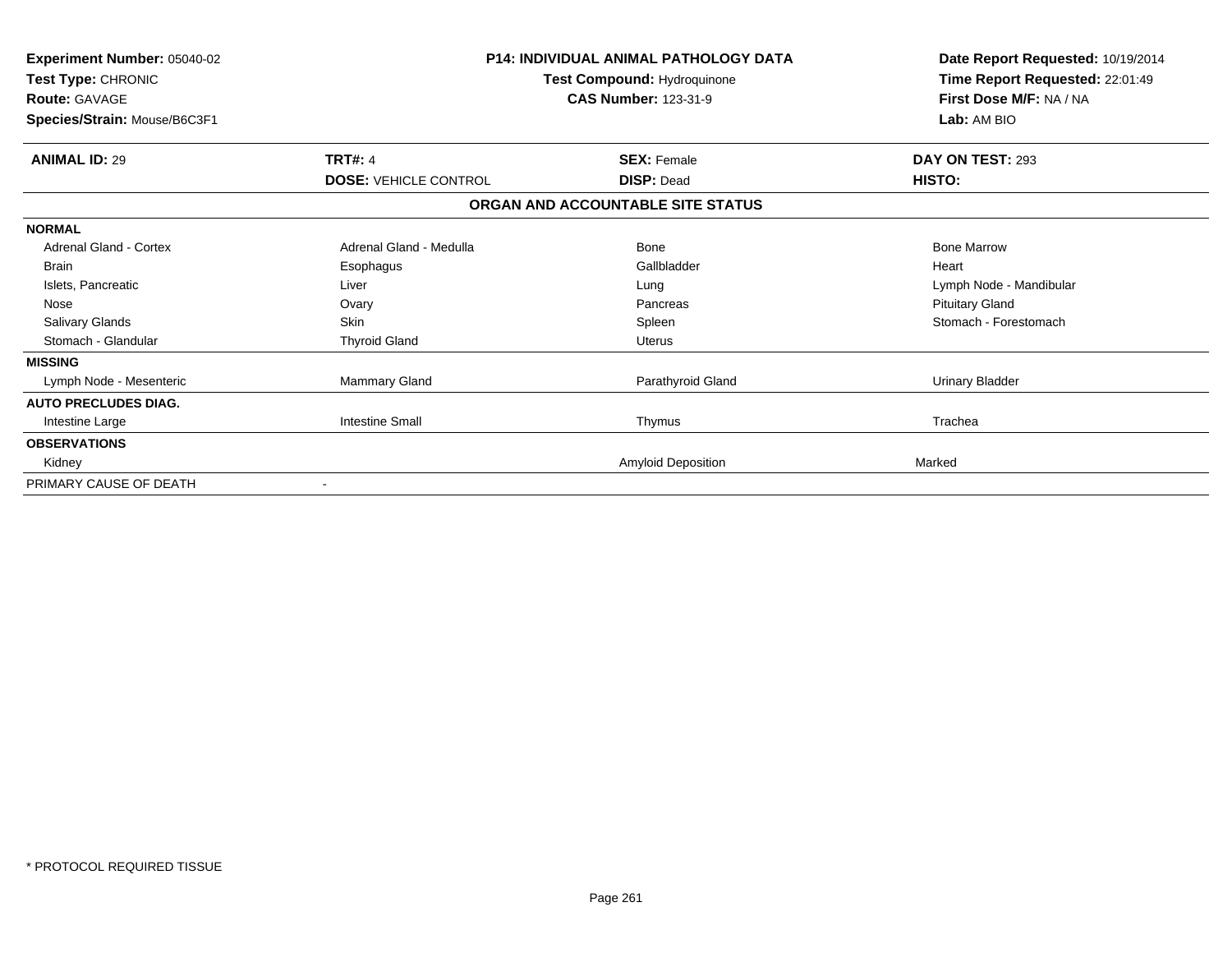| <b>P14: INDIVIDUAL ANIMAL PATHOLOGY DATA</b><br>Experiment Number: 05040-02 |                            |                                   | Date Report Requested: 10/19/2014 |  |
|-----------------------------------------------------------------------------|----------------------------|-----------------------------------|-----------------------------------|--|
| Test Type: CHRONIC                                                          |                            | Test Compound: Hydroquinone       | Time Report Requested: 22:01:49   |  |
| <b>Route: GAVAGE</b>                                                        |                            | <b>CAS Number: 123-31-9</b>       | First Dose M/F: NA / NA           |  |
| Species/Strain: Mouse/B6C3F1                                                |                            |                                   | Lab: AM BIO                       |  |
| <b>ANIMAL ID: 29</b>                                                        | <b>TRT#: 5</b>             | <b>SEX: Female</b>                | DAY ON TEST: 721                  |  |
|                                                                             | DOSE: 50 MG/KG             | <b>DISP: Dead</b>                 | HISTO:                            |  |
|                                                                             |                            | ORGAN AND ACCOUNTABLE SITE STATUS |                                   |  |
| <b>NORMAL</b>                                                               |                            |                                   |                                   |  |
| <b>Adrenal Gland - Cortex</b>                                               | Adrenal Gland - Medulla    | Bone                              | <b>Bone Marrow</b>                |  |
| <b>Brain</b>                                                                | Esophagus                  | Heart                             | Intestine Large - Colon           |  |
| Intestine Large - Rectum                                                    | Intestine Small - Duodenum | Intestine Small - Ileum           | Intestine Small - Jejunum         |  |
| Islets, Pancreatic                                                          | Lung                       | Lymph Node - Mandibular           | Lymph Node - Mesenteric           |  |
| Mammary Gland                                                               | Nose                       | Ovary                             | <b>Skin</b>                       |  |
| Stomach - Forestomach                                                       | Stomach - Glandular        | Thymus                            | Trachea                           |  |
| <b>MISSING</b>                                                              |                            |                                   |                                   |  |
| Parathyroid Gland                                                           | Spleen                     |                                   |                                   |  |
| <b>AUTO PRECLUDES DIAG.</b>                                                 |                            |                                   |                                   |  |
| Gallbladder                                                                 | Intestine Large - Cecum    |                                   |                                   |  |
| <b>OBSERVATIONS</b>                                                         |                            |                                   |                                   |  |
| Kidney                                                                      |                            | Inflammation                      | Chronic, Minimal                  |  |
| Liver                                                                       |                            | Hepatocellular Adenoma            |                                   |  |
| Note: HEPATOCLR ADEN $TGLs = 1-2$                                           |                            |                                   |                                   |  |
| Mesentery                                                                   | Fat                        | Necrosis                          | Focal, Moderate                   |  |
| Note: NECROSIS<br>$TGLs = 2-4$                                              |                            |                                   |                                   |  |
| Pancreas                                                                    |                            | Inflammation                      | Chronic, Mild                     |  |
| <b>Pituitary Gland</b>                                                      | <b>Pars Distalis</b>       | Angiectasis                       | Mild                              |  |
| Salivary Glands                                                             |                            | Inflammation                      | Chronic, Mild                     |  |
| <b>Thyroid Gland</b>                                                        | <b>Follicular Cel</b>      | Hyperplasia                       | Mild                              |  |
| <b>Urinary Bladder</b>                                                      | Submucosa                  | Inflammation                      | Chronic, Mild                     |  |
| <b>Uterus</b>                                                               | Endometrium                | Hyperplasia                       | Cystic, Marked                    |  |
| PRIMARY CAUSE OF DEATH                                                      |                            |                                   |                                   |  |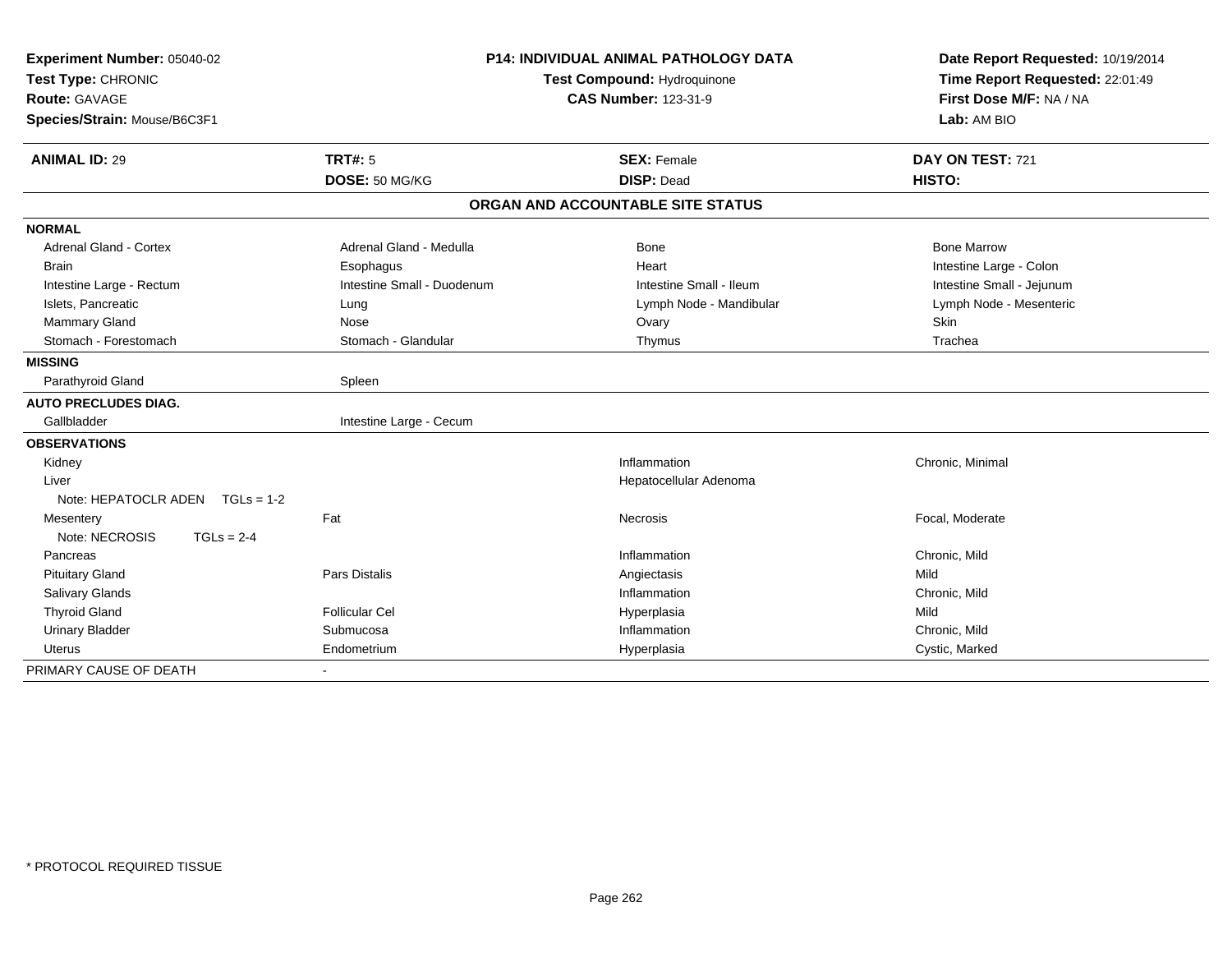| Experiment Number: 05040-02<br>Test Type: CHRONIC<br><b>Route: GAVAGE</b><br>Species/Strain: Mouse/B6C3F1<br><b>ANIMAL ID: 29</b> | <b>TRT#: 6</b>            | P14: INDIVIDUAL ANIMAL PATHOLOGY DATA<br><b>Test Compound: Hydroquinone</b><br><b>CAS Number: 123-31-9</b><br><b>SEX: Female</b> | Date Report Requested: 10/19/2014<br>Time Report Requested: 22:01:49<br>First Dose M/F: NA / NA<br>Lab: AM BIO<br>DAY ON TEST: 735 |
|-----------------------------------------------------------------------------------------------------------------------------------|---------------------------|----------------------------------------------------------------------------------------------------------------------------------|------------------------------------------------------------------------------------------------------------------------------------|
|                                                                                                                                   | DOSE: 100MG/KG            | <b>DISP: Terminal Sacrifice</b>                                                                                                  | HISTO:                                                                                                                             |
|                                                                                                                                   |                           | ORGAN AND ACCOUNTABLE SITE STATUS                                                                                                |                                                                                                                                    |
| <b>NORMAL</b>                                                                                                                     |                           |                                                                                                                                  |                                                                                                                                    |
| <b>Adrenal Gland - Cortex</b>                                                                                                     | Adrenal Gland - Medulla   | Bone                                                                                                                             | <b>Bone Marrow</b>                                                                                                                 |
| <b>Brain</b>                                                                                                                      | Esophagus                 | Gallbladder                                                                                                                      | Heart                                                                                                                              |
| Intestine Large - Cecum                                                                                                           | Intestine Large - Colon   | Intestine Large - Rectum                                                                                                         | Intestine Small - Duodenum                                                                                                         |
| Intestine Small - Ileum                                                                                                           | Intestine Small - Jejunum | Islets, Pancreatic                                                                                                               | Kidney                                                                                                                             |
| Lung                                                                                                                              | Lymph Node - Mesenteric   | Mammary Gland                                                                                                                    | Nose                                                                                                                               |
| Pancreas                                                                                                                          | <b>Pituitary Gland</b>    | Salivary Glands                                                                                                                  | Skin                                                                                                                               |
| Spleen                                                                                                                            | Stomach - Forestomach     | Stomach - Glandular                                                                                                              | Thymus                                                                                                                             |
| <b>Tissue NOS</b>                                                                                                                 | Trachea                   |                                                                                                                                  |                                                                                                                                    |
| <b>MISSING</b>                                                                                                                    |                           |                                                                                                                                  |                                                                                                                                    |
| Lymph Node - Mandibular                                                                                                           | Parathyroid Gland         |                                                                                                                                  |                                                                                                                                    |
| <b>OBSERVATIONS</b>                                                                                                               |                           |                                                                                                                                  |                                                                                                                                    |
| Liver                                                                                                                             |                           | Hepatocellular Adenoma                                                                                                           |                                                                                                                                    |
| Note: HEPATOCLR ADEN $TGLs = 2-2$                                                                                                 |                           |                                                                                                                                  |                                                                                                                                    |
| Ovary                                                                                                                             |                           | Cyst                                                                                                                             |                                                                                                                                    |
| Note: CYST<br>$TGLs = 5-5$                                                                                                        |                           |                                                                                                                                  |                                                                                                                                    |
| <b>Thyroid Gland</b>                                                                                                              | <b>Follicular Cel</b>     | Hyperplasia                                                                                                                      | Moderate                                                                                                                           |
| <b>Urinary Bladder</b>                                                                                                            | Submucosa                 | Inflammation                                                                                                                     | Chronic, Mild                                                                                                                      |
| <b>Uterus</b>                                                                                                                     |                           | Hydrometra                                                                                                                       | Marked                                                                                                                             |
| Note: HYDROMETRA<br>$TGLs = 4-5$                                                                                                  |                           |                                                                                                                                  |                                                                                                                                    |
| PRIMARY CAUSE OF DEATH                                                                                                            | $\overline{\phantom{a}}$  |                                                                                                                                  |                                                                                                                                    |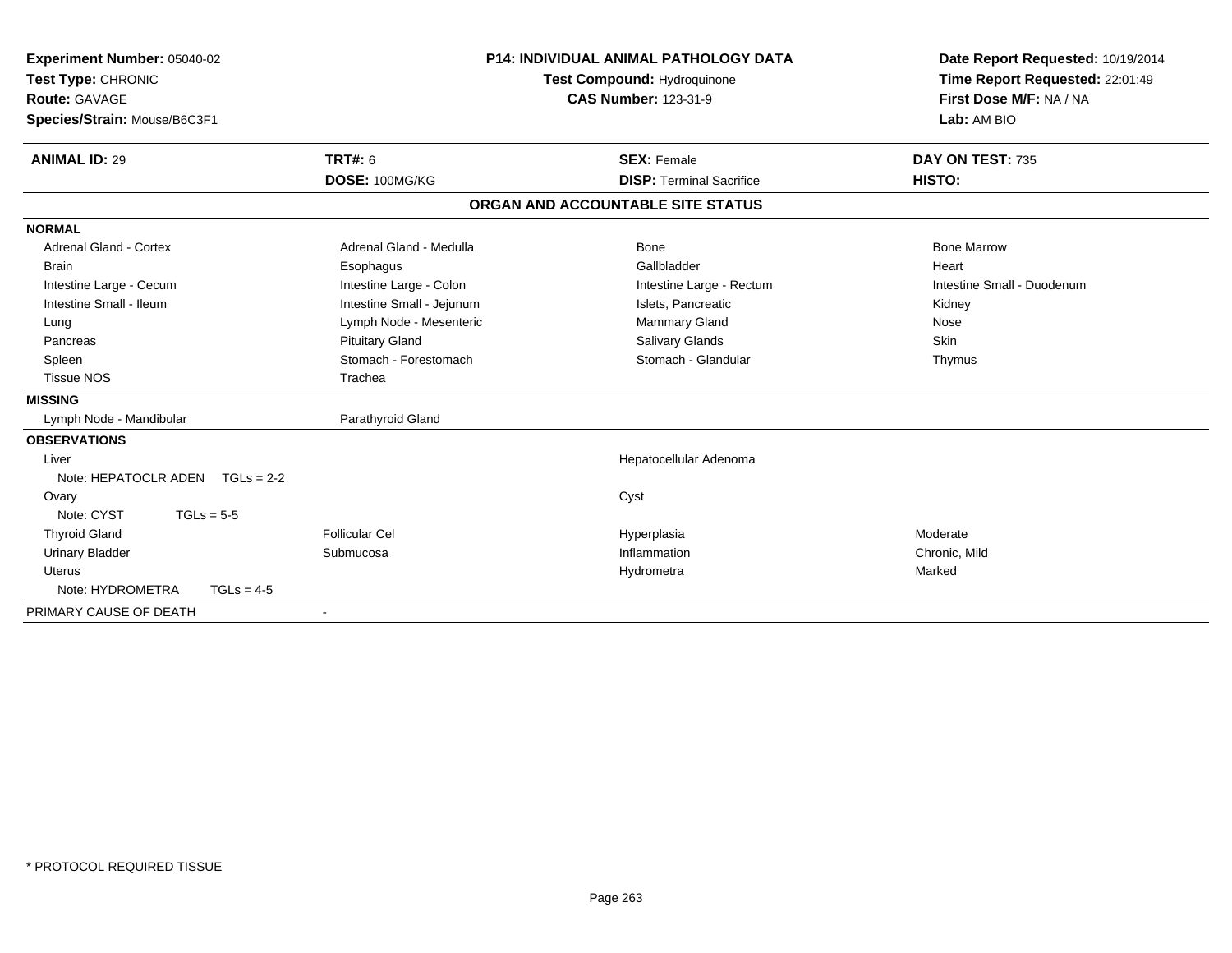| <b>Experiment Number: 05040-02</b><br>Test Type: CHRONIC<br>Route: GAVAGE<br>Species/Strain: Mouse/B6C3F1 |                                                | <b>P14: INDIVIDUAL ANIMAL PATHOLOGY DATA</b><br>Test Compound: Hydroquinone<br><b>CAS Number: 123-31-9</b> |                                                       | Date Report Requested: 10/19/2014<br>Time Report Requested: 22:01:49<br>First Dose M/F: NA / NA<br>Lab: AM BIO |
|-----------------------------------------------------------------------------------------------------------|------------------------------------------------|------------------------------------------------------------------------------------------------------------|-------------------------------------------------------|----------------------------------------------------------------------------------------------------------------|
| <b>ANIMAL ID: 30</b>                                                                                      | <b>TRT#: 4</b><br><b>DOSE: VEHICLE CONTROL</b> |                                                                                                            | <b>SEX: Female</b><br><b>DISP: Terminal Sacrifice</b> | DAY ON TEST: 737<br>HISTO:                                                                                     |
|                                                                                                           |                                                |                                                                                                            |                                                       |                                                                                                                |
|                                                                                                           |                                                |                                                                                                            | ORGAN AND ACCOUNTABLE SITE STATUS                     |                                                                                                                |
| <b>NORMAL</b>                                                                                             |                                                |                                                                                                            |                                                       |                                                                                                                |
| Adrenal Gland - Cortex                                                                                    | Adrenal Gland - Medulla                        |                                                                                                            | Bone                                                  | <b>Bone Marrow</b>                                                                                             |
| <b>Brain</b>                                                                                              | Esophagus                                      |                                                                                                            | Gallbladder                                           | Heart                                                                                                          |
| Intestine Large - Cecum                                                                                   | Intestine Large - Colon                        |                                                                                                            | Intestine Large - Rectum                              | Intestine Small - Duodenum                                                                                     |
| Intestine Small - Ileum                                                                                   | Intestine Small - Jejunum                      |                                                                                                            | Islets, Pancreatic                                    | Lung                                                                                                           |
| Lymph Node - Mandibular                                                                                   | Lymph Node - Mesenteric                        |                                                                                                            | Nose                                                  | Ovary                                                                                                          |
| Pancreas                                                                                                  | Parathyroid Gland                              |                                                                                                            | Skin                                                  | Spleen                                                                                                         |
| Stomach - Forestomach                                                                                     | Stomach - Glandular                            |                                                                                                            | Thymus                                                | <b>Thyroid Gland</b>                                                                                           |
| Trachea                                                                                                   |                                                |                                                                                                            |                                                       |                                                                                                                |
| <b>OBSERVATIONS</b>                                                                                       |                                                |                                                                                                            |                                                       |                                                                                                                |
| Kidney                                                                                                    |                                                |                                                                                                            | Inflammation                                          | Chronic, Mild                                                                                                  |
| Liver                                                                                                     |                                                |                                                                                                            | Hepatocellular Adenoma                                |                                                                                                                |
| Note: HEPATOCLR ADEN<br>$TGLs = 1-2$                                                                      |                                                |                                                                                                            |                                                       |                                                                                                                |
| <b>Mammary Gland</b>                                                                                      |                                                |                                                                                                            | Hyperplasia                                           | Mild                                                                                                           |
| <b>Pituitary Gland</b>                                                                                    | Pars Distalis                                  |                                                                                                            | Adenoma                                               |                                                                                                                |
| Note: ADENOMA<br>$TGLs = 2-4$                                                                             |                                                |                                                                                                            |                                                       |                                                                                                                |
| <b>Salivary Glands</b>                                                                                    |                                                |                                                                                                            | Inflammation                                          | Chronic, Mild                                                                                                  |
| <b>Urinary Bladder</b>                                                                                    | Submucosa                                      |                                                                                                            | Inflammation                                          | Chronic, Mild                                                                                                  |
| <b>Uterus</b>                                                                                             |                                                |                                                                                                            | Hydrometra                                            | Moderate                                                                                                       |
| PRIMARY CAUSE OF DEATH                                                                                    |                                                |                                                                                                            |                                                       |                                                                                                                |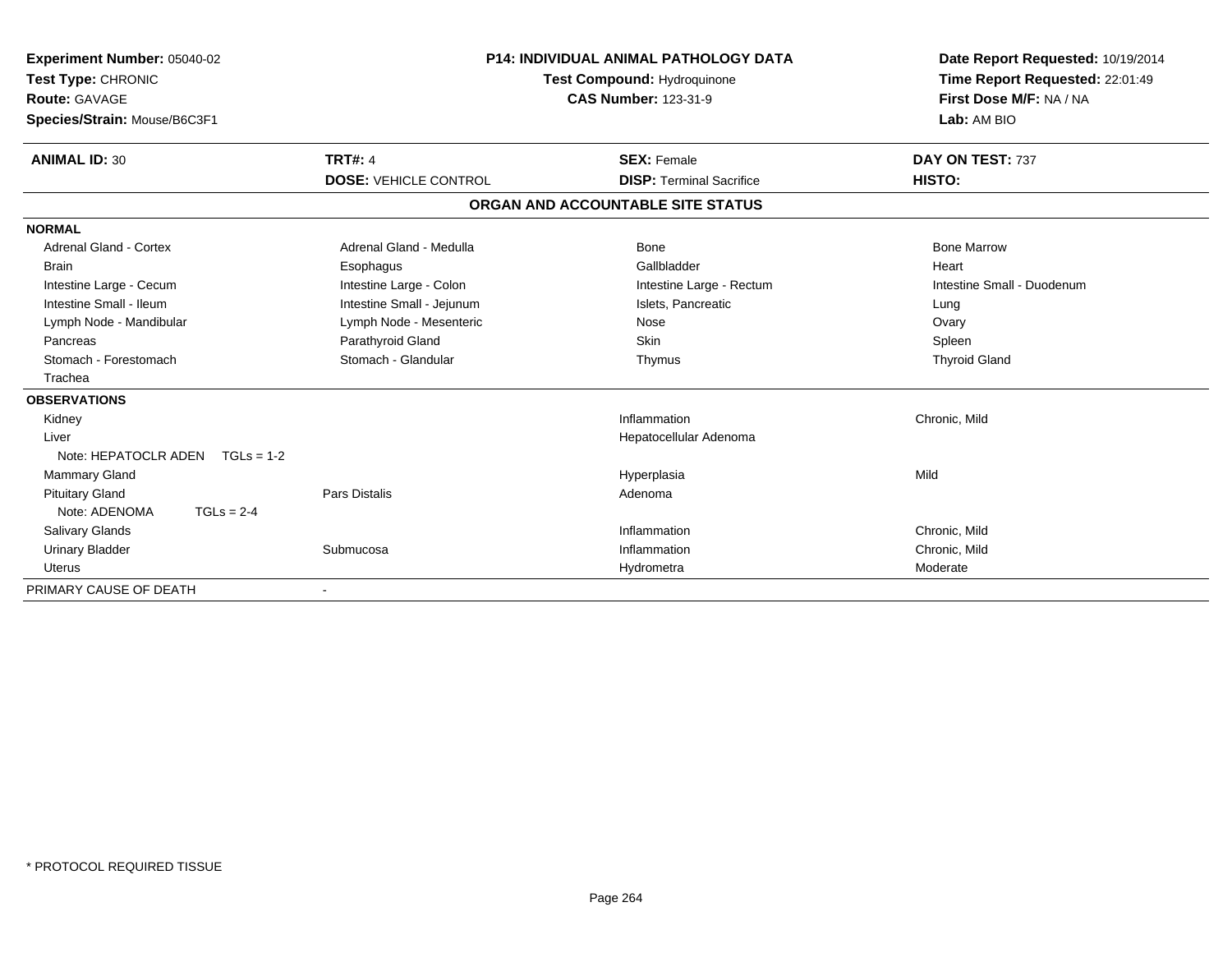| Experiment Number: 05040-02           |                             | P14: INDIVIDUAL ANIMAL PATHOLOGY DATA | Date Report Requested: 10/19/2014 |
|---------------------------------------|-----------------------------|---------------------------------------|-----------------------------------|
| Test Type: CHRONIC                    | Test Compound: Hydroquinone |                                       | Time Report Requested: 22:01:49   |
| Route: GAVAGE                         |                             | <b>CAS Number: 123-31-9</b>           | First Dose M/F: NA / NA           |
| Species/Strain: Mouse/B6C3F1          |                             |                                       | Lab: AM BIO                       |
| <b>ANIMAL ID: 30</b>                  | <b>TRT#: 5</b>              | <b>SEX: Female</b>                    | DAY ON TEST: 668                  |
|                                       | DOSE: 50 MG/KG              | <b>DISP: Moribund</b>                 | HISTO:                            |
|                                       |                             | ORGAN AND ACCOUNTABLE SITE STATUS     |                                   |
| <b>NORMAL</b>                         |                             |                                       |                                   |
| Adrenal Gland - Cortex                | Adrenal Gland - Medulla     | Bone                                  | <b>Bone Marrow</b>                |
| <b>Brain</b>                          | Esophagus                   | Gallbladder                           | Heart                             |
| Intestine Large - Cecum               | Intestine Large - Rectum    | Intestine Small - Duodenum            | Islets, Pancreatic                |
| Lung                                  | Nose                        | Parathyroid Gland                     | Stomach - Forestomach             |
| Stomach - Glandular                   | Trachea                     |                                       |                                   |
| <b>MISSING</b>                        |                             |                                       |                                   |
| Mammary Gland                         |                             |                                       |                                   |
| <b>OBSERVATIONS</b>                   |                             |                                       |                                   |
| Intestine Large                       | Colon                       | Lymphoma Malignant Lymphocytic        |                                   |
| <b>Intestine Small</b>                | <b>Ileum</b>                | Lymphoma Malignant Lymphocytic        |                                   |
|                                       | Jejunum                     | Lymphoma Malignant Lymphocytic        |                                   |
| Note: LYMPH MAL LYMP<br>$TGLs = 5-11$ |                             |                                       |                                   |
| Kidney                                |                             | Inflammation                          | Chronic, Minimal                  |
| Liver                                 |                             | Lymphoma Malignant Lymphocytic        |                                   |
| Lymph Node                            | Lumbar                      | Lymphoma Malignant Lymphocytic        |                                   |
|                                       | Mandibular                  | Lymphoma Malignant Lymphocytic        |                                   |
|                                       | Mesenteric                  | Lymphoma Malignant Lymphocytic        |                                   |
| Note: LYMPH MAL LYMP<br>$TGLs = 4-10$ |                             |                                       |                                   |
| Note: LYMPH MAL LYMP<br>$TGLs = 6-12$ |                             |                                       |                                   |
| Mesentery                             |                             | Lymphoma Malignant Lymphocytic        |                                   |
|                                       |                             | Necrosis                              | Focal, Marked                     |
| Note: NECROSIS<br>$TGLs = 7-13$       |                             |                                       |                                   |
| Ovary                                 |                             | Lymphoma Malignant Lymphocytic        |                                   |
| Pancreas                              |                             | Lymphoma Malignant Lymphocytic        |                                   |
| <b>Pituitary Gland</b>                | Pars Distalis               | Hyperplasia                           | Focal, Moderate                   |
| Salivary Glands                       |                             | Inflammation                          | Chronic, Minimal                  |
| Skin                                  | <b>Subcut Tiss</b>          | Lymphoma Malignant Lymphocytic        |                                   |
| Spleen                                |                             | Lymphoma Malignant Lymphocytic        |                                   |
| Note: LYMPH MAL LYMP<br>$TGLs = 1-2$  |                             |                                       |                                   |
| Thymus                                |                             | Lymphoma Malignant Lymphocytic        |                                   |
|                                       |                             |                                       |                                   |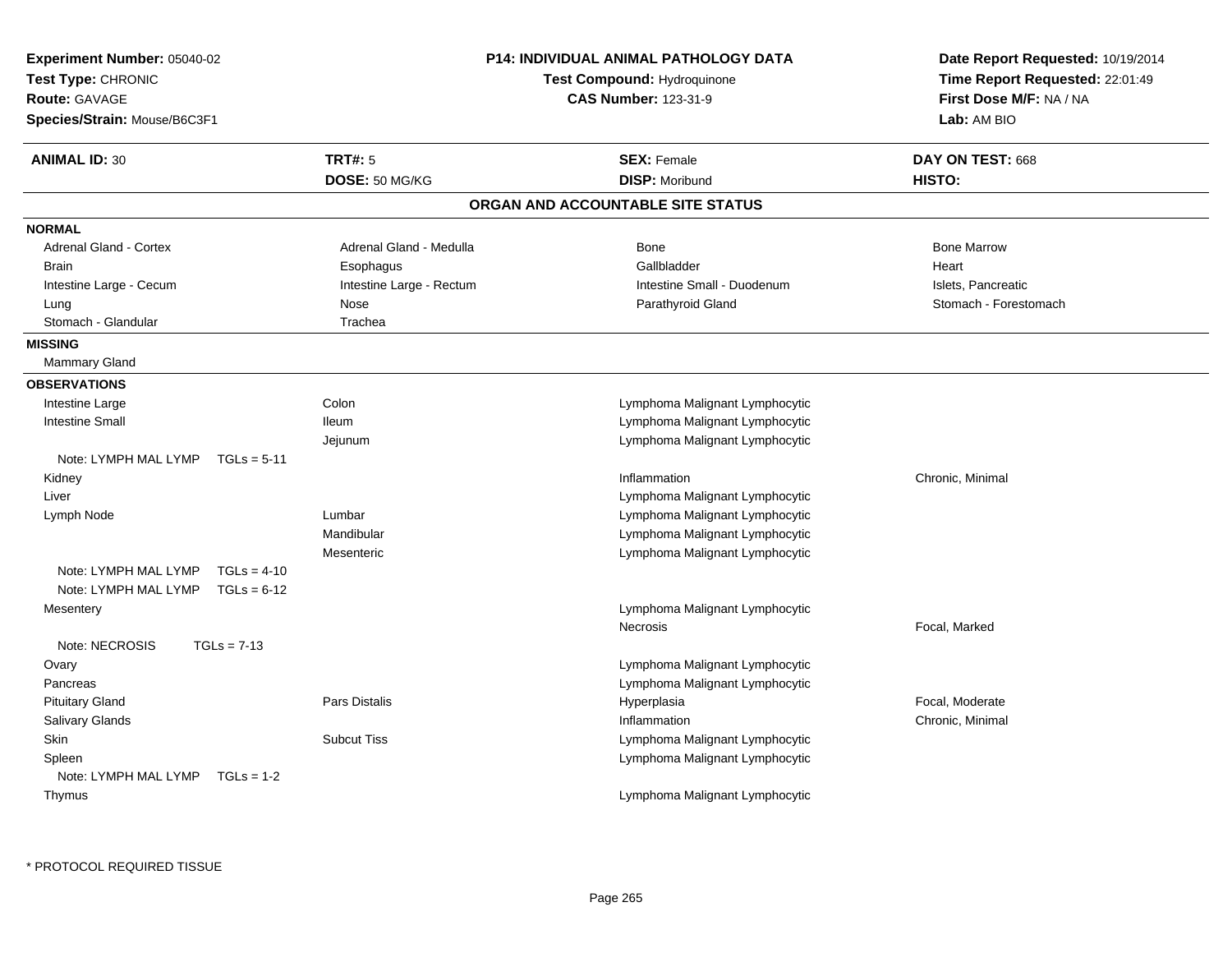| Experiment Number: 05040-02<br>Test Type: CHRONIC<br><b>Route: GAVAGE</b><br>Species/Strain: Mouse/B6C3F1 |                | <b>P14: INDIVIDUAL ANIMAL PATHOLOGY DATA</b><br><b>Test Compound: Hydroquinone</b><br><b>CAS Number: 123-31-9</b> | Date Report Requested: 10/19/2014<br>Time Report Requested: 22:01:49<br>First Dose M/F: NA / NA<br>Lab: AM BIO |  |
|-----------------------------------------------------------------------------------------------------------|----------------|-------------------------------------------------------------------------------------------------------------------|----------------------------------------------------------------------------------------------------------------|--|
| <b>ANIMAL ID: 30</b>                                                                                      | TRT#: 5        | <b>SEX: Female</b>                                                                                                | DAY ON TEST: 668                                                                                               |  |
|                                                                                                           | DOSE: 50 MG/KG | <b>DISP: Moribund</b>                                                                                             | HISTO:                                                                                                         |  |
|                                                                                                           |                | ORGAN AND ACCOUNTABLE SITE STATUS                                                                                 |                                                                                                                |  |
| Note: LYMPH MAL LYMP<br>$TGLS = 8-4$                                                                      |                |                                                                                                                   |                                                                                                                |  |
| <b>Thyroid Gland</b>                                                                                      | Follicular Cel | Hyperplasia                                                                                                       | Mild                                                                                                           |  |
| <b>Urinary Bladder</b>                                                                                    |                | Lymphoma Malignant Lymphocytic                                                                                    |                                                                                                                |  |
| Uterus                                                                                                    | Endometrium    | Hyperplasia                                                                                                       | Cystic, Mild                                                                                                   |  |
| Note: HYPERPLASIA<br>$TGLs = 3-5$                                                                         |                |                                                                                                                   |                                                                                                                |  |
| PRIMARY CAUSE OF DEATH                                                                                    |                |                                                                                                                   |                                                                                                                |  |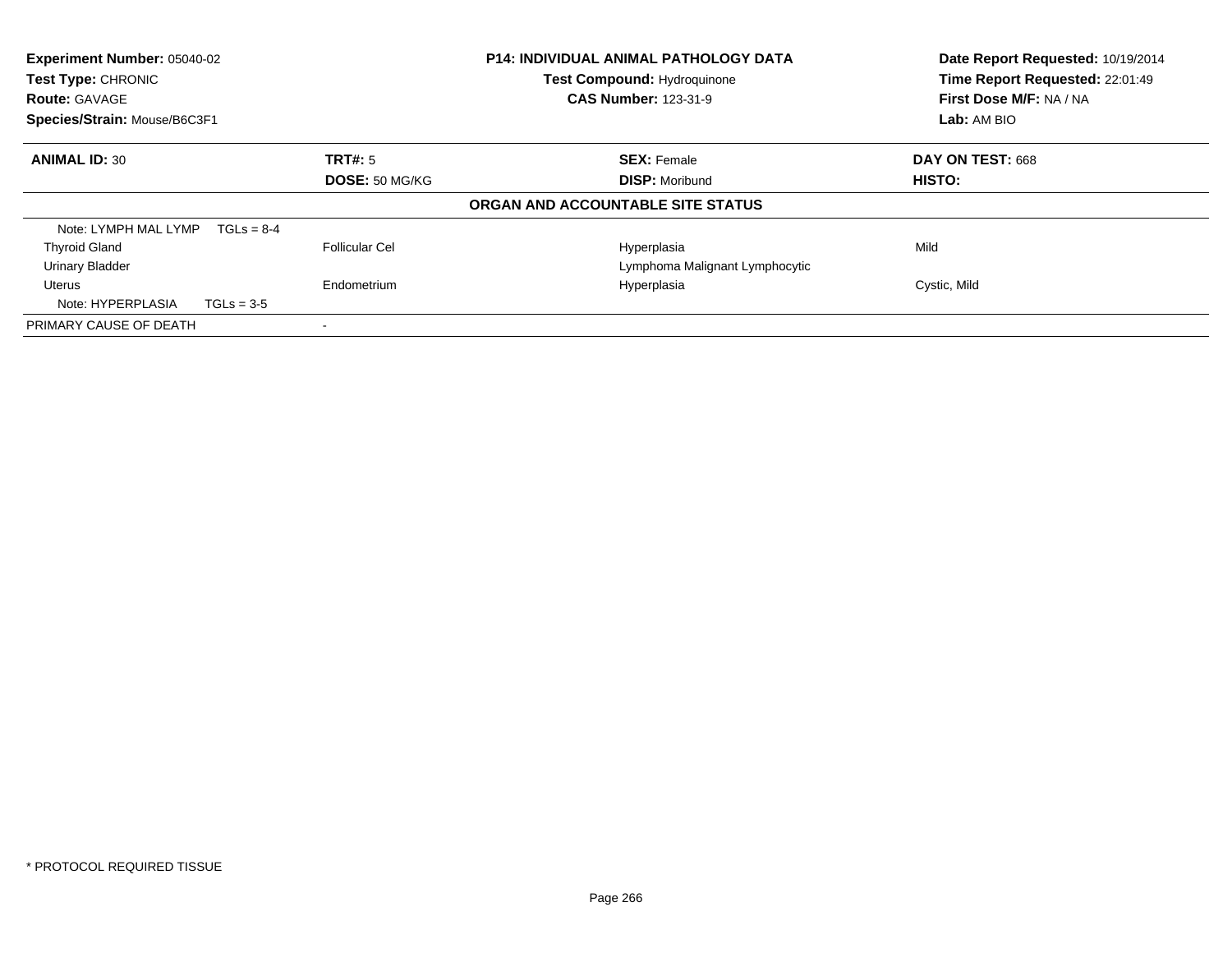| Experiment Number: 05040-02<br>Test Type: CHRONIC<br><b>Route: GAVAGE</b><br>Species/Strain: Mouse/B6C3F1 | P14: INDIVIDUAL ANIMAL PATHOLOGY DATA<br>Test Compound: Hydroquinone<br><b>CAS Number: 123-31-9</b> |                                   | Date Report Requested: 10/19/2014<br>Time Report Requested: 22:01:49<br>First Dose M/F: NA / NA<br>Lab: AM BIO |  |
|-----------------------------------------------------------------------------------------------------------|-----------------------------------------------------------------------------------------------------|-----------------------------------|----------------------------------------------------------------------------------------------------------------|--|
| <b>ANIMAL ID: 30</b>                                                                                      | <b>TRT#: 6</b>                                                                                      | <b>SEX: Female</b>                | DAY ON TEST: 737                                                                                               |  |
|                                                                                                           | DOSE: 100MG/KG                                                                                      | <b>DISP: Terminal Sacrifice</b>   | HISTO:                                                                                                         |  |
|                                                                                                           |                                                                                                     | ORGAN AND ACCOUNTABLE SITE STATUS |                                                                                                                |  |
| <b>NORMAL</b>                                                                                             |                                                                                                     |                                   |                                                                                                                |  |
| <b>Adrenal Gland - Cortex</b>                                                                             | Adrenal Gland - Medulla                                                                             | <b>Bone</b>                       | <b>Bone Marrow</b>                                                                                             |  |
| Brain                                                                                                     | Esophagus                                                                                           | Gallbladder                       | Heart                                                                                                          |  |
| Intestine Large - Cecum                                                                                   | Intestine Large - Colon                                                                             | Intestine Large - Rectum          | Intestine Small - Duodenum                                                                                     |  |
| Intestine Small - Ileum                                                                                   | Intestine Small - Jejunum                                                                           | Islets, Pancreatic                | Lung                                                                                                           |  |
| Mammary Gland                                                                                             | Nose                                                                                                | Pancreas                          | Parathyroid Gland                                                                                              |  |
| <b>Pituitary Gland</b>                                                                                    | Skin                                                                                                | Spleen                            | Stomach - Forestomach                                                                                          |  |
| Stomach - Glandular                                                                                       | Thymus                                                                                              | Trachea                           |                                                                                                                |  |
| <b>OBSERVATIONS</b>                                                                                       |                                                                                                     |                                   |                                                                                                                |  |
| <b>Harderian Gland</b>                                                                                    |                                                                                                     | Adenoma                           |                                                                                                                |  |
| Note: ADENOMA<br>$TGLs = 4-10$                                                                            |                                                                                                     |                                   |                                                                                                                |  |
| Kidney                                                                                                    | <b>Renal Tubule</b>                                                                                 | Adenoma                           |                                                                                                                |  |
|                                                                                                           |                                                                                                     | Inflammation                      | Chronic, Moderate                                                                                              |  |
| [Adenoma TGLS = $2-1$ ]                                                                                   |                                                                                                     |                                   |                                                                                                                |  |
| Liver                                                                                                     |                                                                                                     | Hepatocellular Adenoma            |                                                                                                                |  |
|                                                                                                           |                                                                                                     | Hepatocellular Carcinoma          |                                                                                                                |  |
| Note: HEPATOCLR CARC TGLs = 1-2                                                                           |                                                                                                     |                                   |                                                                                                                |  |
| [ Hepatocellular Carcinoma TGLS = 5-2 ]                                                                   |                                                                                                     |                                   |                                                                                                                |  |
| Lymph Node                                                                                                | Mandibular                                                                                          | Hyperplasia                       | Lymphoid, Marked                                                                                               |  |
|                                                                                                           | Mesenteric                                                                                          | Hyperplasia                       | Lymphoid, Moderate                                                                                             |  |
| Ovary                                                                                                     | <b>Periovarn Tiss</b>                                                                               | Inflammation                      | Chronic, Moderate                                                                                              |  |
| Salivary Glands                                                                                           |                                                                                                     | Inflammation                      | Chronic, Mild                                                                                                  |  |
| <b>Thyroid Gland</b>                                                                                      | <b>Follicular Cel</b>                                                                               | Hyperplasia                       | Marked                                                                                                         |  |
| <b>Urinary Bladder</b>                                                                                    | Submucosa                                                                                           | Inflammation                      | Chronic, Moderate                                                                                              |  |
| <b>Uterus</b>                                                                                             | Endometrium                                                                                         | Hyperplasia                       | Cystic, Moderate                                                                                               |  |
| Note: HYPERPLASIA<br>$TGLs = 3-5$                                                                         |                                                                                                     |                                   |                                                                                                                |  |
| PRIMARY CAUSE OF DEATH                                                                                    | $\blacksquare$                                                                                      |                                   |                                                                                                                |  |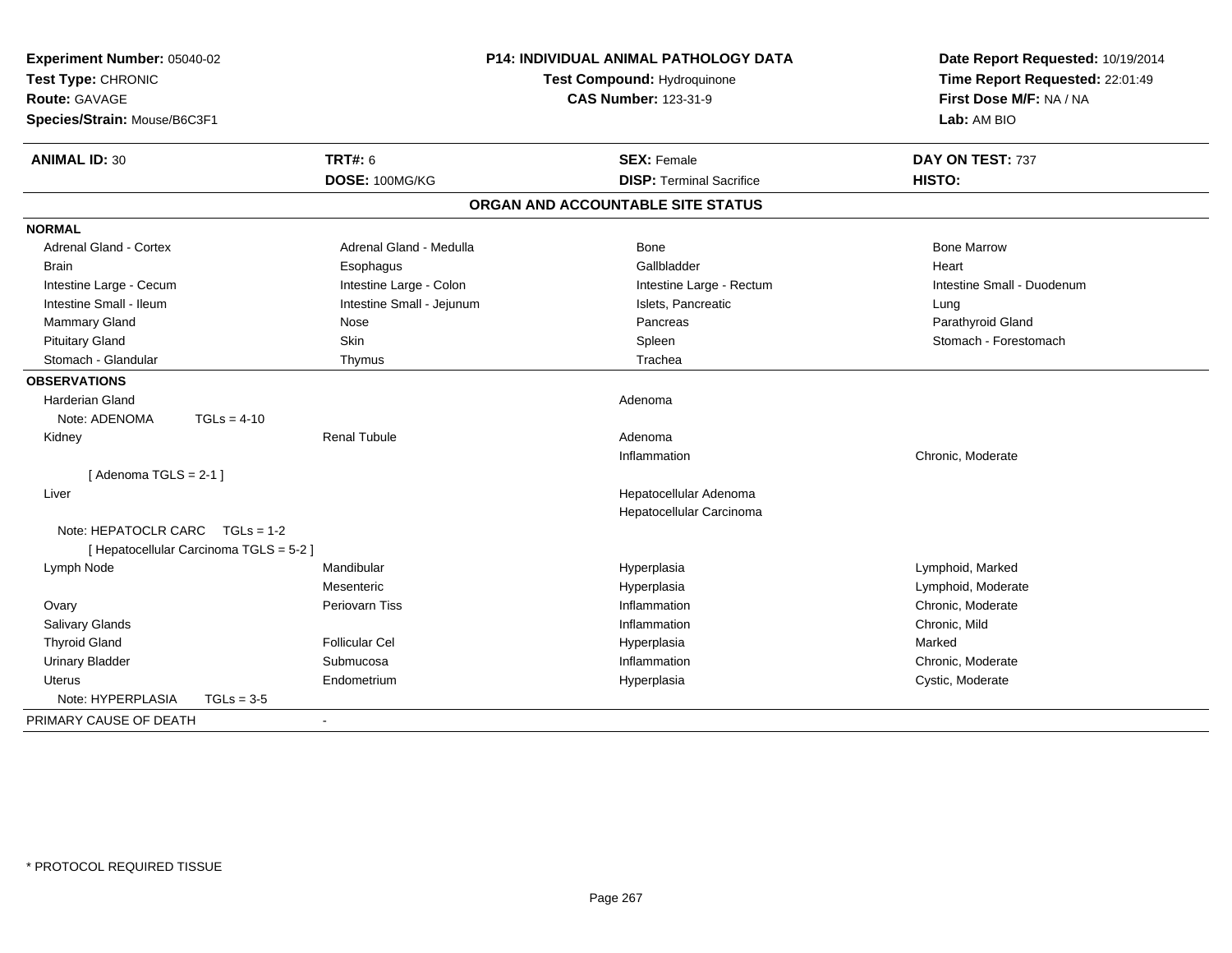| <b>Experiment Number: 05040-02</b><br>Test Type: CHRONIC<br><b>Route: GAVAGE</b><br>Species/Strain: Mouse/B6C3F1 |                                                          | <b>P14: INDIVIDUAL ANIMAL PATHOLOGY DATA</b><br><b>Test Compound: Hydroquinone</b><br><b>CAS Number: 123-31-9</b> | Date Report Requested: 10/19/2014<br>Time Report Requested: 22:01:49<br>First Dose M/F: NA / NA<br>Lab: AM BIO |  |
|------------------------------------------------------------------------------------------------------------------|----------------------------------------------------------|-------------------------------------------------------------------------------------------------------------------|----------------------------------------------------------------------------------------------------------------|--|
| <b>ANIMAL ID: 31</b>                                                                                             | <b>TRT#: 4</b>                                           | <b>SEX: Female</b>                                                                                                | DAY ON TEST: 637                                                                                               |  |
|                                                                                                                  | <b>DOSE: VEHICLE CONTROL</b>                             | <b>DISP: Moribund</b>                                                                                             | HISTO:                                                                                                         |  |
|                                                                                                                  |                                                          | ORGAN AND ACCOUNTABLE SITE STATUS                                                                                 |                                                                                                                |  |
| <b>NORMAL</b>                                                                                                    |                                                          |                                                                                                                   |                                                                                                                |  |
| <b>Adrenal Gland - Cortex</b>                                                                                    | Adrenal Gland - Medulla                                  | Bone                                                                                                              | <b>Bone Marrow</b>                                                                                             |  |
| <b>Brain</b>                                                                                                     | Esophagus                                                | Gallbladder                                                                                                       | Heart                                                                                                          |  |
| Intestine Large - Cecum                                                                                          | Intestine Large - Colon                                  | Intestine Large - Rectum                                                                                          | Intestine Small - Duodenum                                                                                     |  |
| Intestine Small - Ileum                                                                                          | Intestine Small - Jejunum                                | Islets. Pancreatic                                                                                                | Liver                                                                                                          |  |
| Lung                                                                                                             | Lymph Node - Mandibular                                  | Lymph Node - Mesenteric                                                                                           | Mammary Gland                                                                                                  |  |
| Nose                                                                                                             | Pancreas                                                 | Parathyroid Gland                                                                                                 | <b>Pituitary Gland</b>                                                                                         |  |
| Salivary Glands                                                                                                  | <b>Skin</b>                                              | Spleen                                                                                                            | Stomach - Forestomach                                                                                          |  |
| Stomach - Glandular                                                                                              | Thymus                                                   | Trachea                                                                                                           | <b>Urinary Bladder</b>                                                                                         |  |
| <b>OBSERVATIONS</b>                                                                                              |                                                          |                                                                                                                   |                                                                                                                |  |
| Kidney                                                                                                           |                                                          | <b>Amyloid Deposition</b>                                                                                         | Marked                                                                                                         |  |
| Lymph Node                                                                                                       |                                                          |                                                                                                                   |                                                                                                                |  |
|                                                                                                                  | Note: LUMBAR & ILIAC L.N. WERE OBSERVED AND WERE NORMAL> |                                                                                                                   |                                                                                                                |  |
| Ovary                                                                                                            |                                                          | Cyst                                                                                                              |                                                                                                                |  |
| Note: CYST<br>$TGLs = 5-5$                                                                                       |                                                          |                                                                                                                   |                                                                                                                |  |
| <b>Thyroid Gland</b>                                                                                             | <b>Follicular Cel</b>                                    | Hyperplasia                                                                                                       | Minimal                                                                                                        |  |
| <b>Uterus</b>                                                                                                    | Endometrium                                              | Hyperplasia                                                                                                       | Cystic, Moderate                                                                                               |  |
| Note: HYPERPLASIA                                                                                                | $TGLs = 2-5$                                             |                                                                                                                   |                                                                                                                |  |
| PRIMARY CAUSE OF DEATH                                                                                           |                                                          |                                                                                                                   |                                                                                                                |  |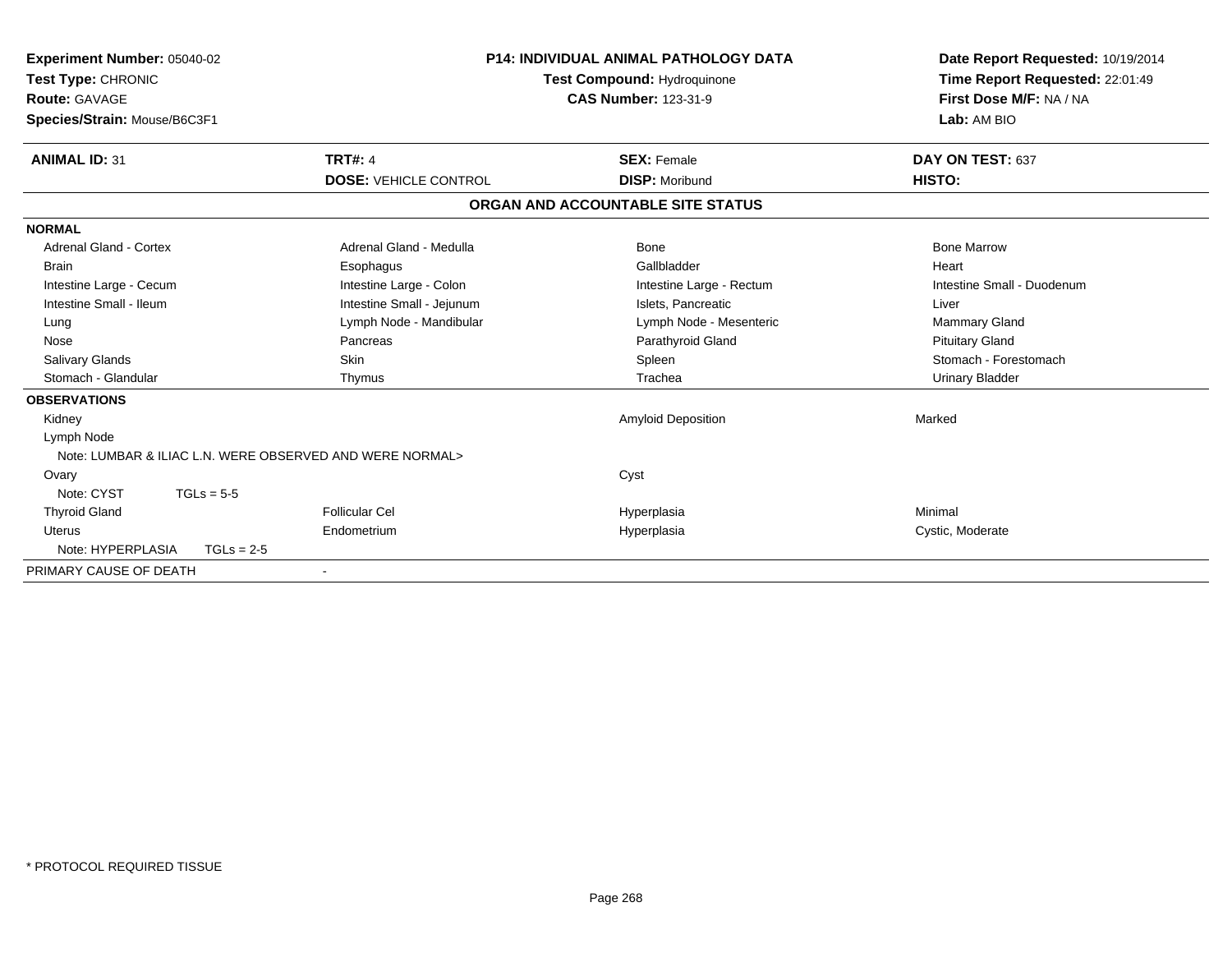| Experiment Number: 05040-02<br>Test Type: CHRONIC<br><b>Route: GAVAGE</b><br>Species/Strain: Mouse/B6C3F1 |                       | <b>P14: INDIVIDUAL ANIMAL PATHOLOGY DATA</b><br>Test Compound: Hydroquinone<br><b>CAS Number: 123-31-9</b> | Date Report Requested: 10/19/2014<br>Time Report Requested: 22:01:49<br>First Dose M/F: NA / NA<br>Lab: AM BIO |
|-----------------------------------------------------------------------------------------------------------|-----------------------|------------------------------------------------------------------------------------------------------------|----------------------------------------------------------------------------------------------------------------|
| <b>ANIMAL ID: 31</b>                                                                                      | <b>TRT#: 5</b>        | <b>SEX: Female</b>                                                                                         | DAY ON TEST: 735                                                                                               |
|                                                                                                           | DOSE: 50 MG/KG        | <b>DISP:</b> Terminal Sacrifice                                                                            | HISTO:                                                                                                         |
|                                                                                                           |                       | ORGAN AND ACCOUNTABLE SITE STATUS                                                                          |                                                                                                                |
| <b>NORMAL</b>                                                                                             |                       |                                                                                                            |                                                                                                                |
| Lung                                                                                                      | Ovary                 |                                                                                                            |                                                                                                                |
| <b>OBSERVATIONS</b>                                                                                       |                       |                                                                                                            |                                                                                                                |
| Liver                                                                                                     |                       | Hepatocellular Adenoma                                                                                     |                                                                                                                |
| Hepatocellular Adenoma TGLS = 1-2 ]                                                                       |                       |                                                                                                            |                                                                                                                |
| <b>Salivary Glands</b>                                                                                    |                       | Inflammation                                                                                               | Chronic, Mild                                                                                                  |
| <b>Thyroid Gland</b>                                                                                      | <b>Follicular Cel</b> | Hyperplasia                                                                                                | Mild                                                                                                           |
| PRIMARY CAUSE OF DEATH                                                                                    |                       |                                                                                                            |                                                                                                                |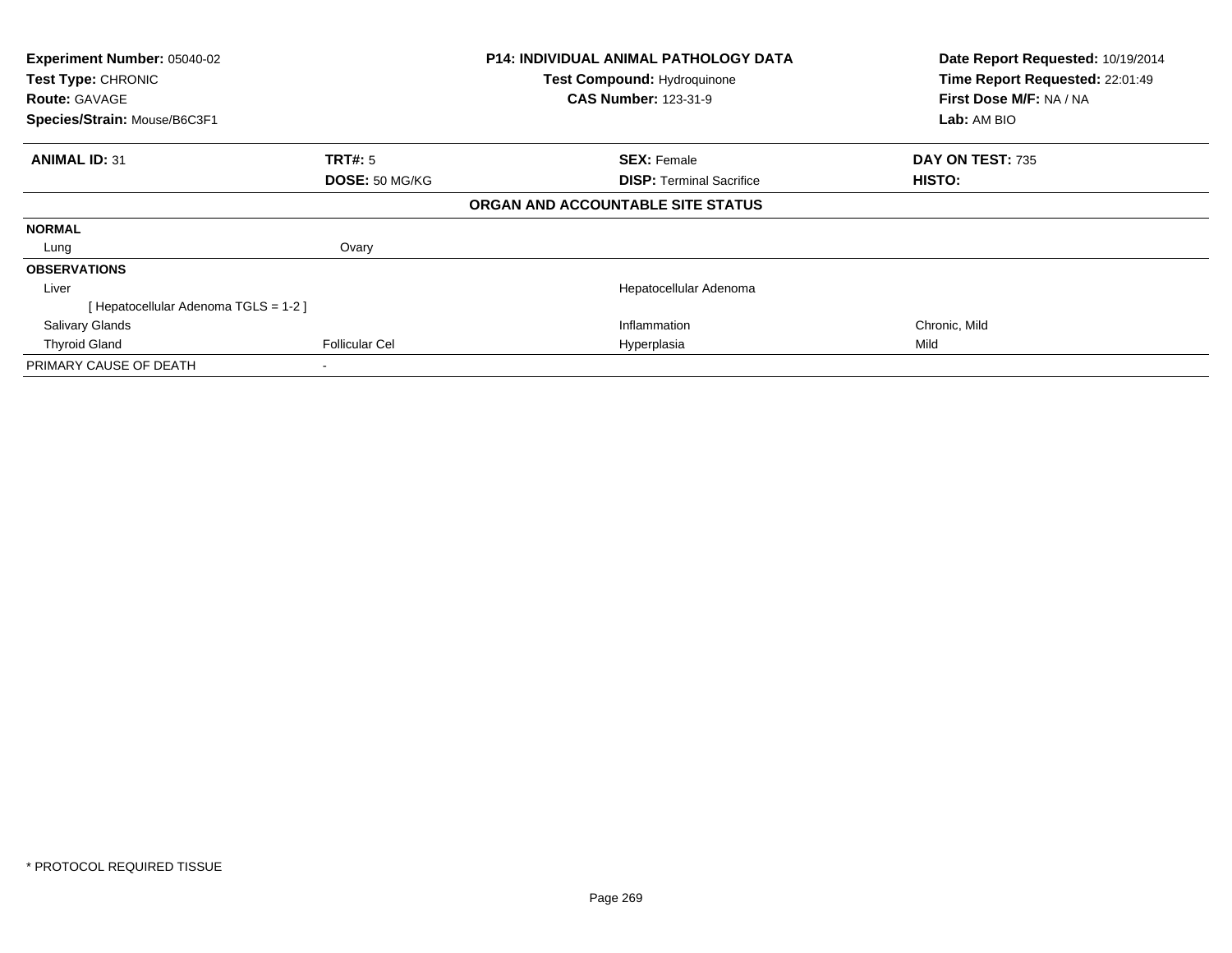| Experiment Number: 05040-02<br>Test Type: CHRONIC |                          | <b>P14: INDIVIDUAL ANIMAL PATHOLOGY DATA</b><br>Test Compound: Hydroquinone | Date Report Requested: 10/19/2014<br>Time Report Requested: 22:01:49 |
|---------------------------------------------------|--------------------------|-----------------------------------------------------------------------------|----------------------------------------------------------------------|
| <b>Route: GAVAGE</b>                              |                          | <b>CAS Number: 123-31-9</b>                                                 | First Dose M/F: NA / NA                                              |
| Species/Strain: Mouse/B6C3F1                      |                          |                                                                             | Lab: AM BIO                                                          |
|                                                   |                          |                                                                             |                                                                      |
| <b>ANIMAL ID: 31</b>                              | <b>TRT#: 6</b>           | <b>SEX: Female</b>                                                          | DAY ON TEST: 735                                                     |
|                                                   | DOSE: 100MG/KG           | <b>DISP: Terminal Sacrifice</b>                                             | HISTO:                                                               |
|                                                   |                          | ORGAN AND ACCOUNTABLE SITE STATUS                                           |                                                                      |
| <b>NORMAL</b>                                     |                          |                                                                             |                                                                      |
| Adrenal Gland - Medulla                           | <b>Bone</b>              | <b>Bone Marrow</b>                                                          | <b>Brain</b>                                                         |
| Esophagus                                         | Gallbladder              | Heart                                                                       | Intestine Large - Cecum                                              |
| Intestine Large - Colon                           | Intestine Large - Rectum | Intestine Small - Duodenum                                                  | Intestine Small - Ileum                                              |
| Intestine Small - Jejunum                         | Islets, Pancreatic       | Lung                                                                        | Lymph Node - Mandibular                                              |
| Lymph Node - Mesenteric                           | Mammary Gland            | Nose                                                                        | Ovary                                                                |
| Pancreas                                          | Skin                     | Spleen                                                                      | Stomach - Forestomach                                                |
| Stomach - Glandular                               | Thymus                   | Trachea                                                                     |                                                                      |
| <b>MISSING</b>                                    |                          |                                                                             |                                                                      |
| Parathyroid Gland                                 | <b>Pituitary Gland</b>   |                                                                             |                                                                      |
| <b>OBSERVATIONS</b>                               |                          |                                                                             |                                                                      |
| <b>Adrenal Gland</b>                              | Cortex                   | Degeneration                                                                | Diffuse, Marked                                                      |
| Kidney                                            |                          | Inflammation                                                                | Chronic, Minimal                                                     |
| Liver                                             |                          | Hepatocellular Adenoma                                                      |                                                                      |
| Note: HEPATOCLR ADEN<br>$TGLs = 2-2$              |                          |                                                                             |                                                                      |
| <b>Salivary Glands</b>                            |                          | Inflammation                                                                | Chronic, Minimal                                                     |
| <b>Thyroid Gland</b>                              | <b>Follicular Cel</b>    | Adenoma                                                                     |                                                                      |
|                                                   | <b>Follicular Cel</b>    | Hyperplasia                                                                 | Marked                                                               |
| <b>Urinary Bladder</b>                            | Submucosa                | Inflammation                                                                | Chronic, Mild                                                        |
| <b>Uterus</b>                                     | Endometrium              | Hyperplasia                                                                 | Cystic, Moderate                                                     |
| Note: HYPERPLASIA<br>$TGLs = 1-5$                 |                          |                                                                             |                                                                      |
| PRIMARY CAUSE OF DEATH                            |                          |                                                                             |                                                                      |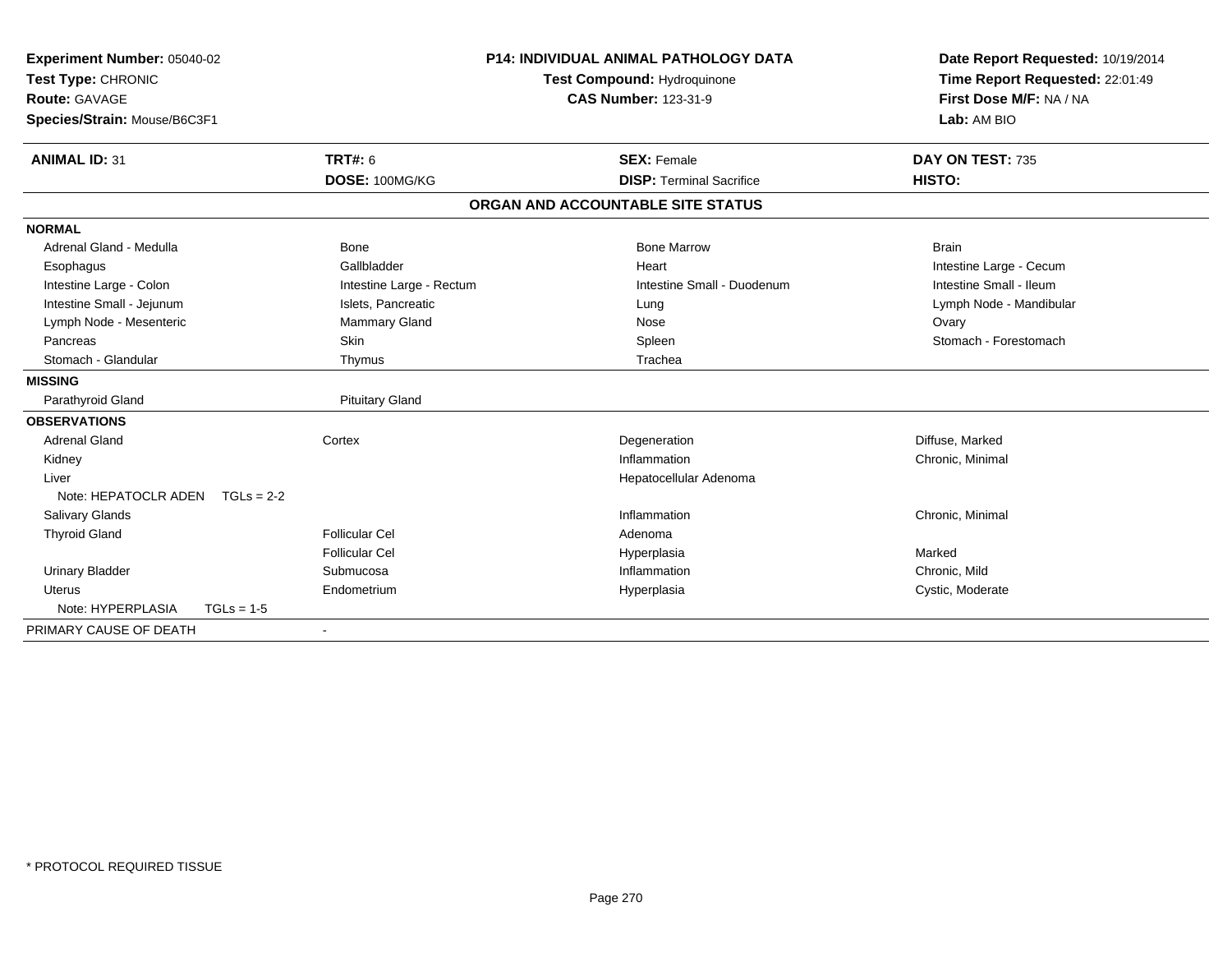| Experiment Number: 05040-02<br>Test Type: CHRONIC<br><b>Route: GAVAGE</b><br>Species/Strain: Mouse/B6C3F1 |              |                              | <b>P14: INDIVIDUAL ANIMAL PATHOLOGY DATA</b><br>Test Compound: Hydroquinone<br><b>CAS Number: 123-31-9</b> | Date Report Requested: 10/19/2014<br>Time Report Requested: 22:01:49<br>First Dose M/F: NA / NA<br>Lab: AM BIO |  |
|-----------------------------------------------------------------------------------------------------------|--------------|------------------------------|------------------------------------------------------------------------------------------------------------|----------------------------------------------------------------------------------------------------------------|--|
| <b>ANIMAL ID: 32</b>                                                                                      |              | <b>TRT#: 4</b>               | <b>SEX: Female</b>                                                                                         | DAY ON TEST: 735                                                                                               |  |
|                                                                                                           |              | <b>DOSE: VEHICLE CONTROL</b> | <b>DISP: Terminal Sacrifice</b>                                                                            | HISTO:                                                                                                         |  |
|                                                                                                           |              |                              | ORGAN AND ACCOUNTABLE SITE STATUS                                                                          |                                                                                                                |  |
| <b>NORMAL</b>                                                                                             |              |                              |                                                                                                            |                                                                                                                |  |
| <b>Adrenal Gland - Cortex</b>                                                                             |              | Adrenal Gland - Medulla      | <b>Bone</b>                                                                                                | <b>Bone Marrow</b>                                                                                             |  |
| <b>Brain</b>                                                                                              |              | Esophagus                    | Gallbladder                                                                                                | Heart                                                                                                          |  |
| Intestine Large - Cecum                                                                                   |              | Intestine Large - Colon      | Intestine Large - Rectum                                                                                   | Intestine Small - Duodenum                                                                                     |  |
| Intestine Small - Ileum                                                                                   |              | Intestine Small - Jejunum    | Islets, Pancreatic                                                                                         | Liver                                                                                                          |  |
| Lung                                                                                                      |              | Lymph Node - Mandibular      | Lymph Node - Mesenteric                                                                                    | Nose                                                                                                           |  |
| Ovary                                                                                                     |              | Pancreas                     | Parathyroid Gland                                                                                          | <b>Skin</b>                                                                                                    |  |
| Spleen                                                                                                    |              | Stomach - Forestomach        | Stomach - Glandular                                                                                        | <b>Thyroid Gland</b>                                                                                           |  |
| Trachea                                                                                                   |              | <b>Uterus</b>                |                                                                                                            |                                                                                                                |  |
| <b>MISSING</b>                                                                                            |              |                              |                                                                                                            |                                                                                                                |  |
| Thymus                                                                                                    |              |                              |                                                                                                            |                                                                                                                |  |
| <b>OBSERVATIONS</b>                                                                                       |              |                              |                                                                                                            |                                                                                                                |  |
| Kidney                                                                                                    |              |                              | Inflammation                                                                                               | Chronic, Minimal                                                                                               |  |
| <b>Mammary Gland</b>                                                                                      |              |                              | Hyperplasia                                                                                                | Moderate                                                                                                       |  |
| <b>Pituitary Gland</b>                                                                                    |              | <b>Pars Distalis</b>         | Adenoma                                                                                                    |                                                                                                                |  |
| Note: ADENOMA                                                                                             | $TGLs = 1-4$ |                              |                                                                                                            |                                                                                                                |  |
| Salivary Glands                                                                                           |              |                              | Inflammation                                                                                               | Chronic, Minimal                                                                                               |  |
| <b>Urinary Bladder</b>                                                                                    |              |                              | Cytomegaly                                                                                                 | Mild                                                                                                           |  |
|                                                                                                           |              | Submucosa                    | Inflammation                                                                                               | Chronic, Mild                                                                                                  |  |
| PRIMARY CAUSE OF DEATH                                                                                    |              |                              |                                                                                                            |                                                                                                                |  |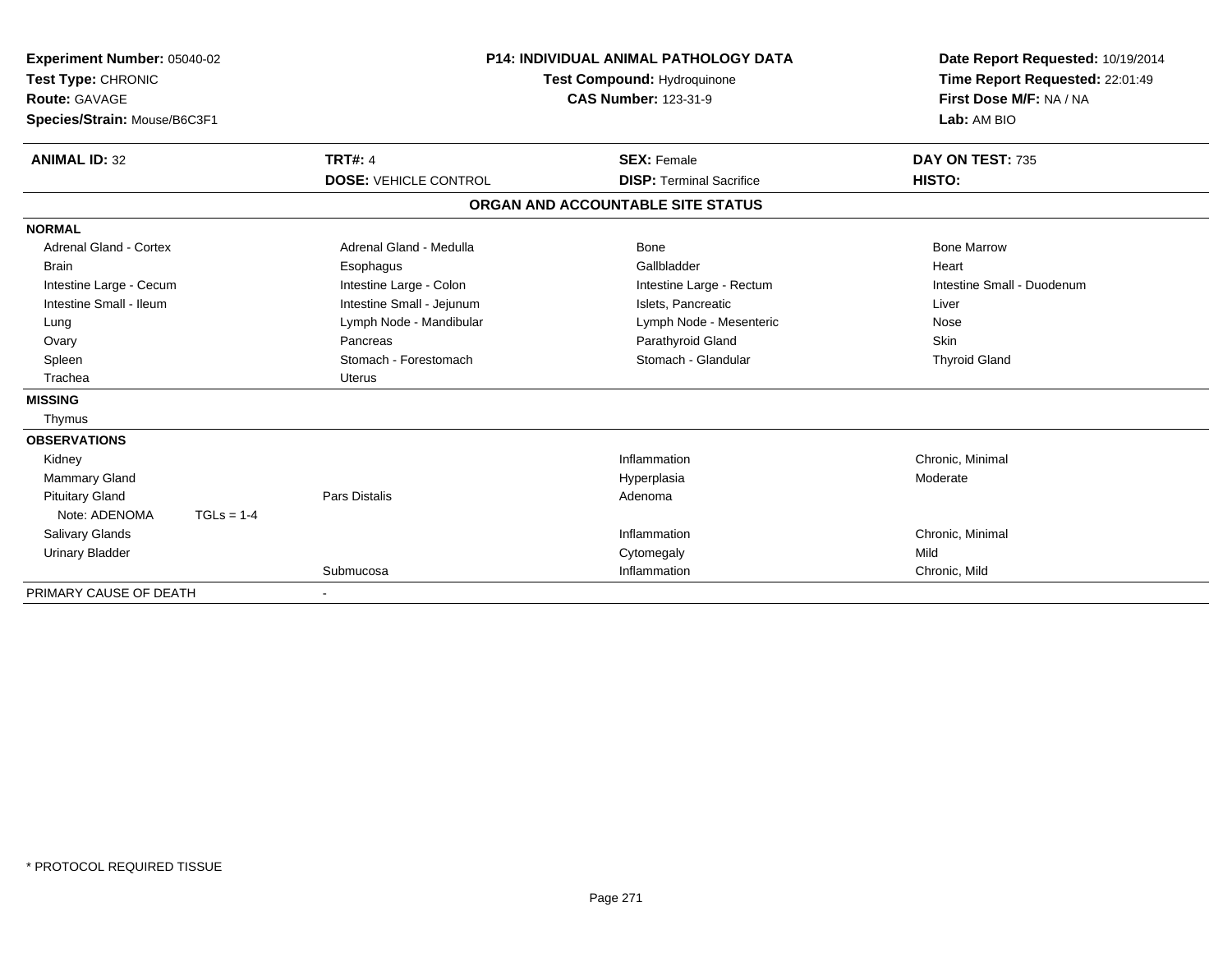| <b>Experiment Number: 05040-02</b><br>Test Type: CHRONIC |                       | <b>P14: INDIVIDUAL ANIMAL PATHOLOGY DATA</b><br>Test Compound: Hydroquinone | Date Report Requested: 10/19/2014<br>Time Report Requested: 22:01:49 |
|----------------------------------------------------------|-----------------------|-----------------------------------------------------------------------------|----------------------------------------------------------------------|
| <b>Route: GAVAGE</b>                                     |                       | <b>CAS Number: 123-31-9</b>                                                 | First Dose M/F: NA / NA                                              |
| Species/Strain: Mouse/B6C3F1                             |                       |                                                                             | Lab: AM BIO                                                          |
| <b>ANIMAL ID: 32</b>                                     | <b>TRT#: 5</b>        | <b>SEX: Female</b>                                                          | DAY ON TEST: 735                                                     |
|                                                          | DOSE: 50 MG/KG        | <b>DISP:</b> Terminal Sacrifice                                             | HISTO:                                                               |
|                                                          |                       | ORGAN AND ACCOUNTABLE SITE STATUS                                           |                                                                      |
| <b>NORMAL</b>                                            |                       |                                                                             |                                                                      |
| Lung                                                     | Ovary                 | Salivary Glands                                                             |                                                                      |
| <b>OBSERVATIONS</b>                                      |                       |                                                                             |                                                                      |
| Liver                                                    |                       | Hepatocellular Adenoma                                                      |                                                                      |
| Note: HEPATOCLR ADEN<br>$TGLs = 2-12$                    |                       |                                                                             |                                                                      |
| <b>Thyroid Gland</b>                                     | <b>Follicular Cel</b> | Adenoma                                                                     |                                                                      |
|                                                          | <b>Follicular Cel</b> | Hyperplasia                                                                 | Moderate                                                             |
| Uterus                                                   | Endometrium           | Hyperplasia                                                                 | Cystic, Moderate                                                     |
|                                                          |                       | Polyp Stromal                                                               |                                                                      |
| Note: HYPERPLASIA<br>$TGLs = 1-5$                        |                       |                                                                             |                                                                      |
| PRIMARY CAUSE OF DEATH                                   |                       |                                                                             |                                                                      |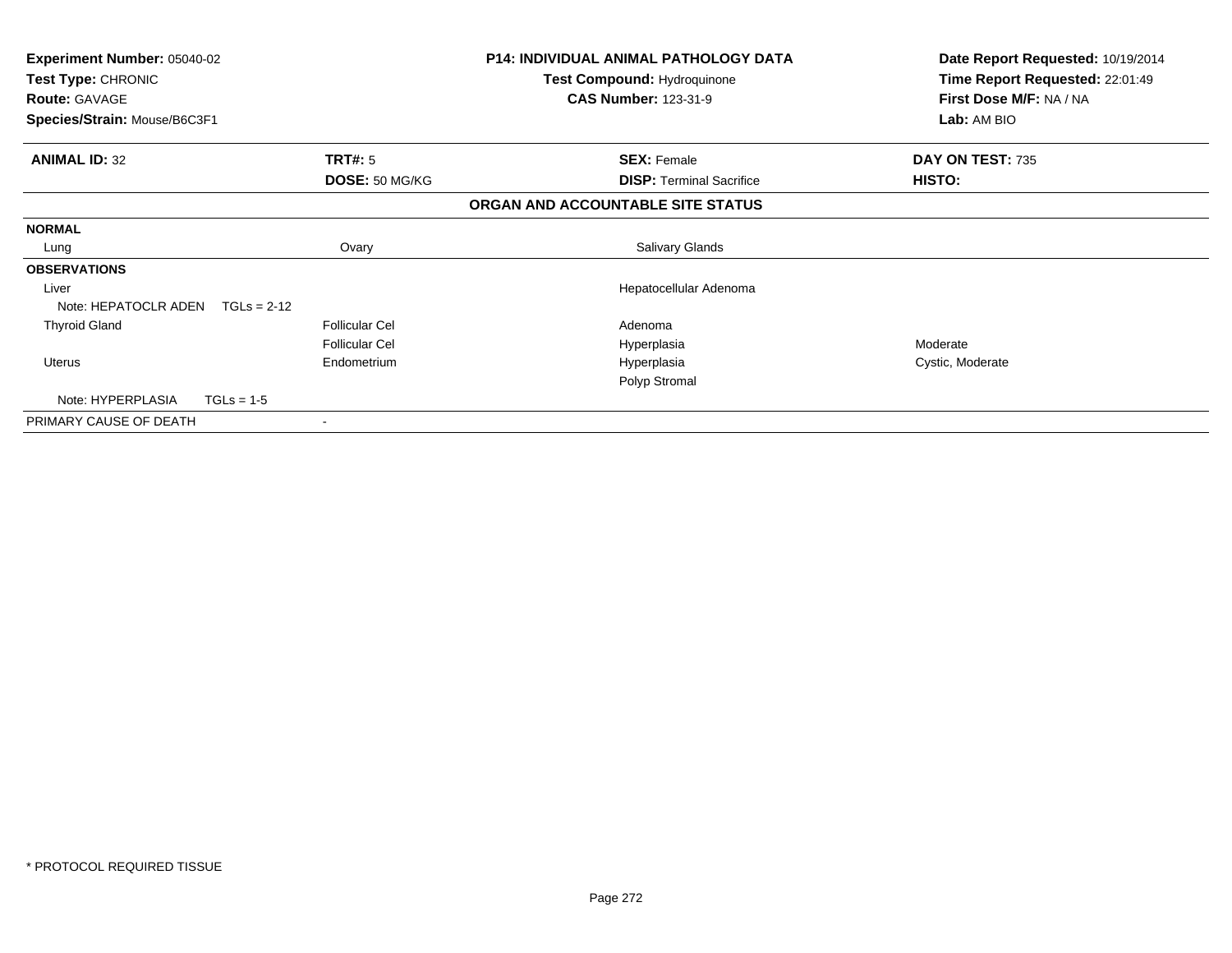| Experiment Number: 05040-02<br>Test Type: CHRONIC<br><b>Route: GAVAGE</b><br>Species/Strain: Mouse/B6C3F1 |                         | <b>P14: INDIVIDUAL ANIMAL PATHOLOGY DATA</b><br>Test Compound: Hydroquinone<br><b>CAS Number: 123-31-9</b> |                            | Date Report Requested: 10/19/2014<br>Time Report Requested: 22:01:49<br>First Dose M/F: NA / NA<br>Lab: AM BIO |  |
|-----------------------------------------------------------------------------------------------------------|-------------------------|------------------------------------------------------------------------------------------------------------|----------------------------|----------------------------------------------------------------------------------------------------------------|--|
| <b>ANIMAL ID: 32</b>                                                                                      | <b>TRT#: 6</b>          | <b>SEX: Female</b>                                                                                         |                            | DAY ON TEST: 14                                                                                                |  |
|                                                                                                           | DOSE: 100MG/KG          | <b>DISP: Accident</b>                                                                                      |                            | HISTO:                                                                                                         |  |
|                                                                                                           |                         | ORGAN AND ACCOUNTABLE SITE STATUS                                                                          |                            |                                                                                                                |  |
| <b>NORMAL</b>                                                                                             |                         |                                                                                                            |                            |                                                                                                                |  |
| <b>Adrenal Gland - Cortex</b>                                                                             | Adrenal Gland - Medulla | Bone                                                                                                       |                            | <b>Bone Marrow</b>                                                                                             |  |
| <b>Brain</b>                                                                                              | Esophagus               |                                                                                                            | Gallbladder                | Heart                                                                                                          |  |
| Intestine Large - Cecum                                                                                   | Intestine Large - Colon |                                                                                                            | Intestine Small - Duodenum | Intestine Small - Ileum                                                                                        |  |
| Intestine Small - Jejunum                                                                                 | Islets, Pancreatic      | Kidney                                                                                                     |                            | Liver                                                                                                          |  |
| Lymph Node - Mandibular                                                                                   | Lymph Node - Mesenteric | Nose                                                                                                       |                            | Ovary                                                                                                          |  |
| Pancreas                                                                                                  | Parathyroid Gland       |                                                                                                            | <b>Pituitary Gland</b>     | Salivary Glands                                                                                                |  |
| <b>Skin</b>                                                                                               | Spleen                  |                                                                                                            | Stomach - Forestomach      | Stomach - Glandular                                                                                            |  |
| Thymus                                                                                                    | <b>Thyroid Gland</b>    | Trachea                                                                                                    |                            | <b>Urinary Bladder</b>                                                                                         |  |
| Uterus                                                                                                    |                         |                                                                                                            |                            |                                                                                                                |  |
| <b>MISSING</b>                                                                                            |                         |                                                                                                            |                            |                                                                                                                |  |
| Intestine Large - Rectum                                                                                  | Mammary Gland           |                                                                                                            |                            |                                                                                                                |  |
| <b>OBSERVATIONS</b>                                                                                       |                         |                                                                                                            |                            |                                                                                                                |  |
| Lung                                                                                                      |                         | Congestion                                                                                                 |                            | Moderate                                                                                                       |  |
| Note: CONGESTION                                                                                          | $TGLs = 1-3$            |                                                                                                            |                            |                                                                                                                |  |
| PRIMARY CAUSE OF DEATH                                                                                    | $\blacksquare$          |                                                                                                            |                            |                                                                                                                |  |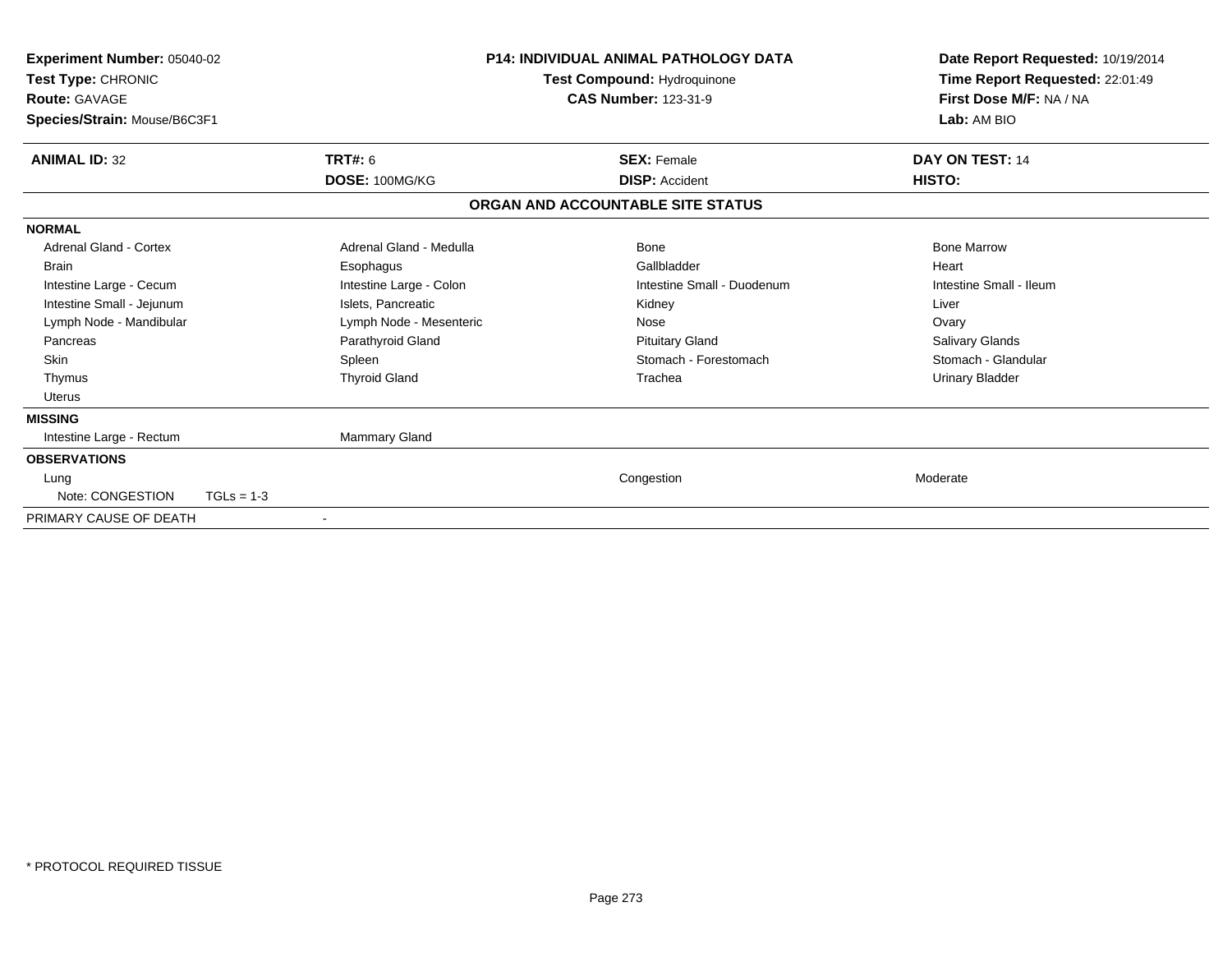| Experiment Number: 05040-02<br>Test Type: CHRONIC<br><b>Route: GAVAGE</b><br>Species/Strain: Mouse/B6C3F1 |              |                       | <b>P14: INDIVIDUAL ANIMAL PATHOLOGY DATA</b><br>Test Compound: Hydroquinone<br><b>CAS Number: 123-31-9</b> | Date Report Requested: 10/19/2014<br>Time Report Requested: 22:01:49<br>First Dose M/F: NA / NA<br>Lab: AM BIO |
|-----------------------------------------------------------------------------------------------------------|--------------|-----------------------|------------------------------------------------------------------------------------------------------------|----------------------------------------------------------------------------------------------------------------|
| <b>ANIMAL ID: 33</b>                                                                                      |              | <b>TRT#: 5</b>        | <b>SEX: Female</b>                                                                                         | DAY ON TEST: 735                                                                                               |
|                                                                                                           |              | DOSE: 50 MG/KG        | <b>DISP:</b> Terminal Sacrifice<br>ORGAN AND ACCOUNTABLE SITE STATUS                                       | HISTO:                                                                                                         |
| <b>NORMAL</b>                                                                                             |              |                       |                                                                                                            |                                                                                                                |
| Liver                                                                                                     |              | Lung                  | Ovary                                                                                                      |                                                                                                                |
| <b>OBSERVATIONS</b>                                                                                       |              |                       |                                                                                                            |                                                                                                                |
| <b>Salivary Glands</b>                                                                                    |              |                       | Inflammation                                                                                               | Chronic, Mild                                                                                                  |
| <b>Thyroid Gland</b>                                                                                      |              | <b>Follicular Cel</b> | Hyperplasia                                                                                                | Mild                                                                                                           |
| Uterus                                                                                                    |              | Endometrium           | Hyperplasia                                                                                                | Cystic, Moderate                                                                                               |
| Note: HYPERPLASIA                                                                                         | $TGLs = 1-5$ |                       |                                                                                                            |                                                                                                                |
| PRIMARY CAUSE OF DEATH                                                                                    |              |                       |                                                                                                            |                                                                                                                |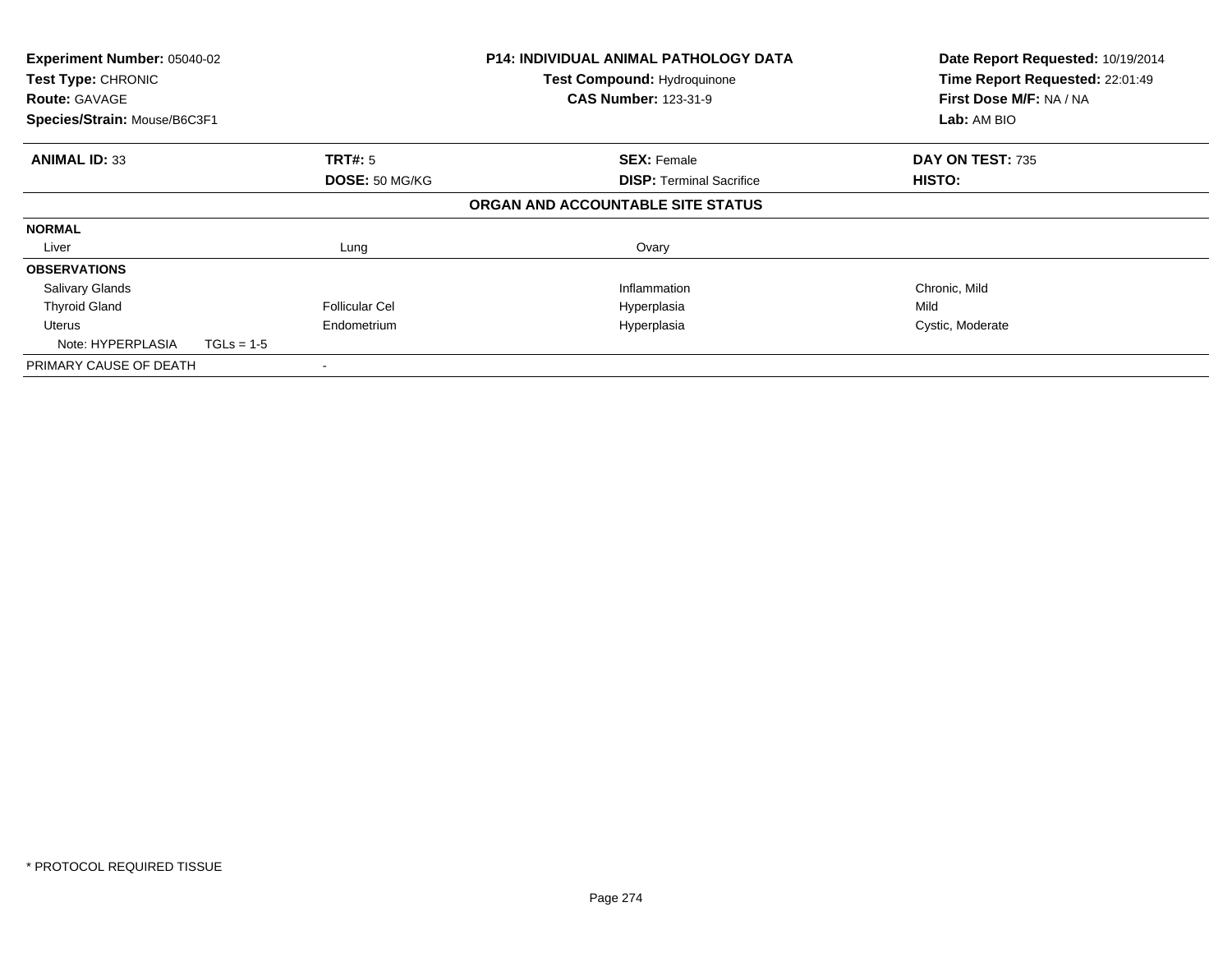| <b>Experiment Number: 05040-02</b><br>Test Type: CHRONIC<br><b>Route: GAVAGE</b><br>Species/Strain: Mouse/B6C3F1 | <b>P14: INDIVIDUAL ANIMAL PATHOLOGY DATA</b><br><b>Test Compound: Hydroquinone</b><br><b>CAS Number: 123-31-9</b> |                                   | Date Report Requested: 10/19/2014<br>Time Report Requested: 22:01:49<br>First Dose M/F: NA / NA<br>Lab: AM BIO |  |
|------------------------------------------------------------------------------------------------------------------|-------------------------------------------------------------------------------------------------------------------|-----------------------------------|----------------------------------------------------------------------------------------------------------------|--|
| <b>ANIMAL ID: 33</b>                                                                                             | <b>TRT#: 6</b>                                                                                                    | <b>SEX: Female</b>                | <b>DAY ON TEST: 15</b>                                                                                         |  |
|                                                                                                                  | DOSE: 100MG/KG                                                                                                    | <b>DISP: Accident</b>             | <b>HISTO:</b>                                                                                                  |  |
|                                                                                                                  |                                                                                                                   | ORGAN AND ACCOUNTABLE SITE STATUS |                                                                                                                |  |
| <b>NORMAL</b>                                                                                                    |                                                                                                                   |                                   |                                                                                                                |  |
| <b>Adrenal Gland - Cortex</b>                                                                                    | Adrenal Gland - Medulla                                                                                           | <b>Bone</b>                       | <b>Bone Marrow</b>                                                                                             |  |
| <b>Brain</b>                                                                                                     | Esophagus                                                                                                         | Gallbladder                       | Heart                                                                                                          |  |
| Intestine Large - Cecum                                                                                          | Intestine Large - Colon                                                                                           | Intestine Small - Duodenum        | Intestine Small - Ileum                                                                                        |  |
| Intestine Small - Jejunum                                                                                        | Islets, Pancreatic                                                                                                | Kidney                            | Liver                                                                                                          |  |
| Lung                                                                                                             | Lymph Node - Mandibular                                                                                           | Lymph Node - Mesenteric           | <b>Mammary Gland</b>                                                                                           |  |
| Nose                                                                                                             | Ovary                                                                                                             | Pancreas                          | Parathyroid Gland                                                                                              |  |
| <b>Pituitary Gland</b>                                                                                           | Salivary Glands                                                                                                   | <b>Skin</b>                       | Spleen                                                                                                         |  |
| Stomach - Forestomach                                                                                            | Stomach - Glandular                                                                                               | Thymus                            | <b>Thyroid Gland</b>                                                                                           |  |
| Trachea                                                                                                          | Urinary Bladder                                                                                                   | Uterus                            |                                                                                                                |  |
| <b>MISSING</b>                                                                                                   |                                                                                                                   |                                   |                                                                                                                |  |
| Intestine Large - Rectum                                                                                         |                                                                                                                   |                                   |                                                                                                                |  |
| PRIMARY CAUSE OF DEATH                                                                                           | $\blacksquare$                                                                                                    |                                   |                                                                                                                |  |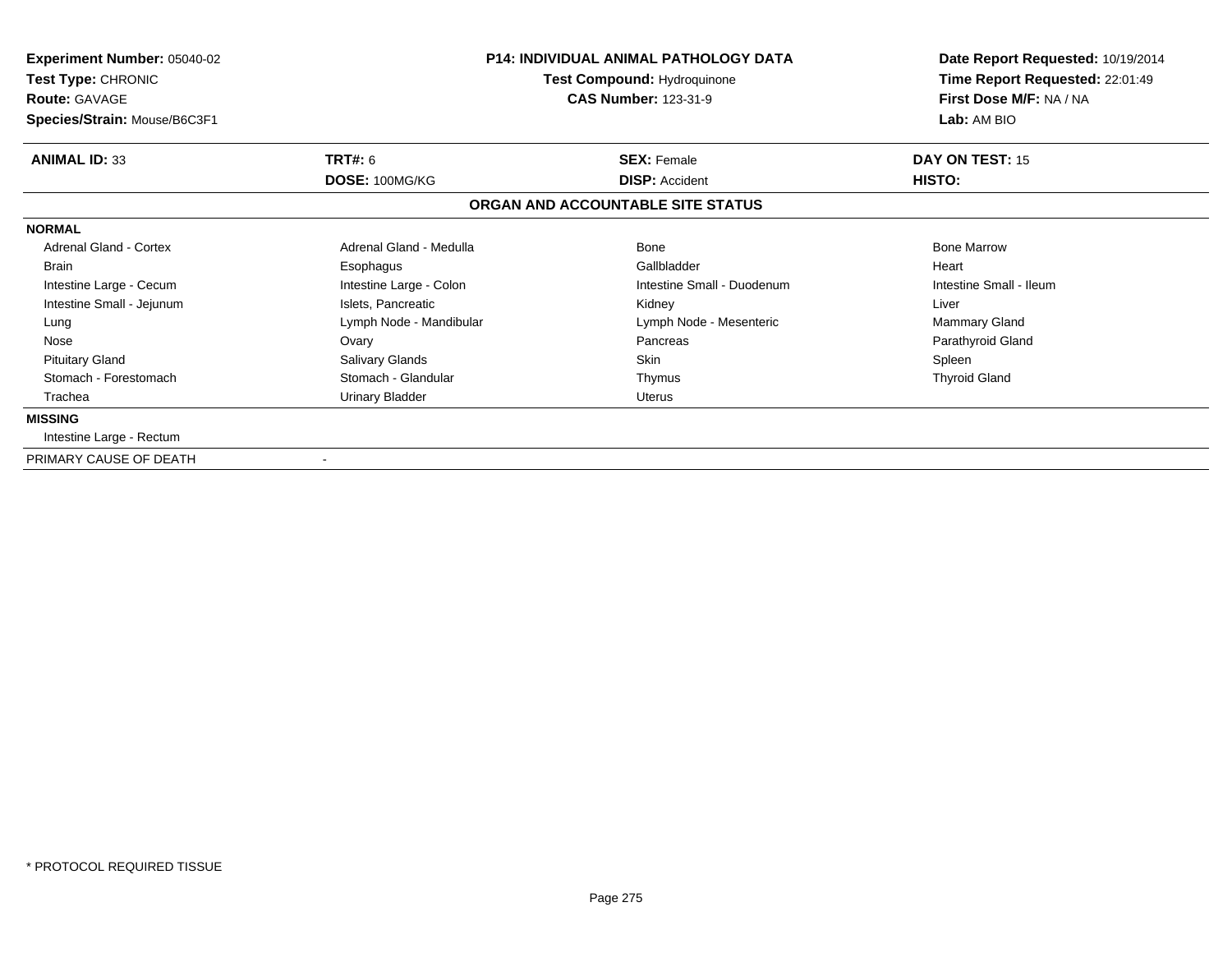| Experiment Number: 05040-02<br>Test Type: CHRONIC<br><b>Route: GAVAGE</b><br>Species/Strain: Mouse/B6C3F1 |                              | <b>P14: INDIVIDUAL ANIMAL PATHOLOGY DATA</b><br>Test Compound: Hydroquinone<br><b>CAS Number: 123-31-9</b> | Date Report Requested: 10/19/2014<br>Time Report Requested: 22:01:49<br>First Dose M/F: NA / NA<br>Lab: AM BIO |
|-----------------------------------------------------------------------------------------------------------|------------------------------|------------------------------------------------------------------------------------------------------------|----------------------------------------------------------------------------------------------------------------|
| <b>ANIMAL ID: 34</b>                                                                                      | <b>TRT#: 4</b>               | <b>SEX: Female</b>                                                                                         | DAY ON TEST: 372                                                                                               |
|                                                                                                           | <b>DOSE: VEHICLE CONTROL</b> | <b>DISP: Dead</b>                                                                                          | HISTO:                                                                                                         |
|                                                                                                           |                              | ORGAN AND ACCOUNTABLE SITE STATUS                                                                          |                                                                                                                |
| <b>NORMAL</b>                                                                                             |                              |                                                                                                            |                                                                                                                |
| <b>Adrenal Gland - Cortex</b>                                                                             | Adrenal Gland - Medulla      | Bone                                                                                                       | <b>Bone Marrow</b>                                                                                             |
| <b>Brain</b>                                                                                              | Esophagus                    | Intestine Large - Cecum                                                                                    | Intestine Large - Colon                                                                                        |
| Intestine Small - Duodenum                                                                                | Intestine Small - Jejunum    | Lung                                                                                                       | Lymph Node - Mesenteric                                                                                        |
| Nose                                                                                                      | Ovary                        | <b>Pituitary Gland</b>                                                                                     | Salivary Glands                                                                                                |
| Skin                                                                                                      | Stomach - Forestomach        | Stomach - Glandular                                                                                        | <b>Thyroid Gland</b>                                                                                           |
| Trachea                                                                                                   | <b>Urinary Bladder</b>       | Uterus                                                                                                     |                                                                                                                |
| <b>MISSING</b>                                                                                            |                              |                                                                                                            |                                                                                                                |
| Gallbladder                                                                                               | Islets, Pancreatic           | Lymph Node - Mandibular                                                                                    | Pancreas                                                                                                       |
| Parathyroid Gland                                                                                         | Thymus                       |                                                                                                            |                                                                                                                |
| <b>AUTO PRECLUDES DIAG.</b>                                                                               |                              |                                                                                                            |                                                                                                                |
| Intestine Large - Rectum                                                                                  | Intestine Small - Ileum      |                                                                                                            |                                                                                                                |
| <b>OBSERVATIONS</b>                                                                                       |                              |                                                                                                            |                                                                                                                |
| Heart                                                                                                     |                              | Inflammation                                                                                               | Chronic, Moderate                                                                                              |
| Kidney                                                                                                    |                              | Inflammation                                                                                               | Chronic, Minimal                                                                                               |
| Liver                                                                                                     |                              | Congestion                                                                                                 | Mild                                                                                                           |
| Mammary Gland                                                                                             |                              | Adenocarcinoma                                                                                             |                                                                                                                |
| Note: ADENOCARC<br>$TGLs = 1-10$                                                                          |                              |                                                                                                            |                                                                                                                |
| Spleen                                                                                                    |                              | Hematopoietic Cell Proliferation                                                                           | Moderate                                                                                                       |
| Note: HEMA CELL PROL $TGLs = 4-2$                                                                         |                              |                                                                                                            |                                                                                                                |
| PRIMARY CAUSE OF DEATH                                                                                    |                              |                                                                                                            |                                                                                                                |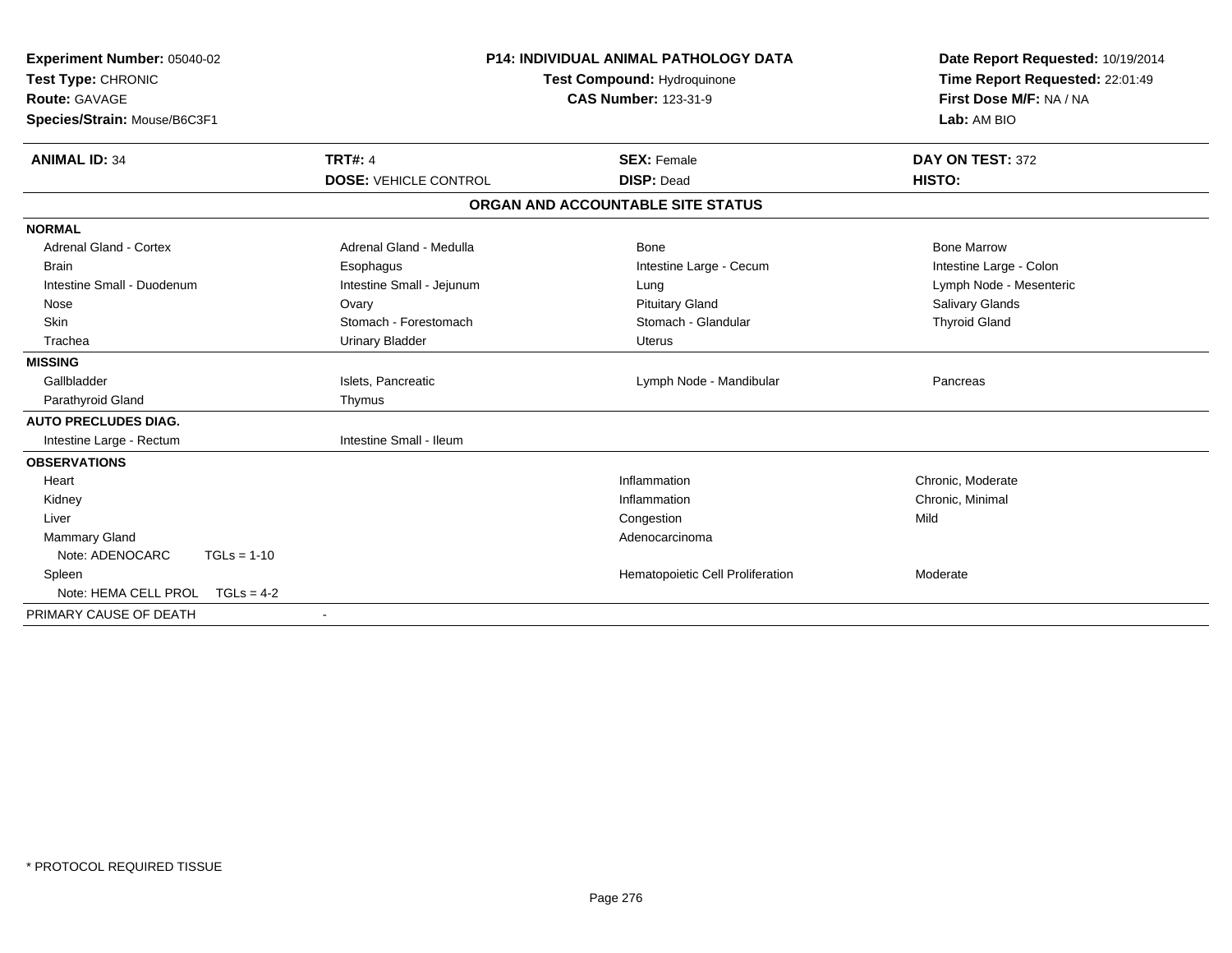| <b>Experiment Number: 05040-02</b><br>Test Type: CHRONIC<br><b>Route: GAVAGE</b><br>Species/Strain: Mouse/B6C3F1 |                         | <b>P14: INDIVIDUAL ANIMAL PATHOLOGY DATA</b><br>Test Compound: Hydroquinone<br><b>CAS Number: 123-31-9</b> | Date Report Requested: 10/19/2014<br>Time Report Requested: 22:01:49<br>First Dose M/F: NA / NA<br>Lab: AM BIO |
|------------------------------------------------------------------------------------------------------------------|-------------------------|------------------------------------------------------------------------------------------------------------|----------------------------------------------------------------------------------------------------------------|
| <b>ANIMAL ID: 34</b>                                                                                             | TRT#: 6                 | <b>SEX: Female</b>                                                                                         | DAY ON TEST: 15                                                                                                |
|                                                                                                                  | DOSE: 100MG/KG          | <b>DISP: Accident</b>                                                                                      | HISTO:                                                                                                         |
|                                                                                                                  |                         | ORGAN AND ACCOUNTABLE SITE STATUS                                                                          |                                                                                                                |
| <b>NORMAL</b>                                                                                                    |                         |                                                                                                            |                                                                                                                |
| Adrenal Gland - Cortex                                                                                           | Adrenal Gland - Medulla | Bone                                                                                                       | <b>Bone Marrow</b>                                                                                             |
| <b>Brain</b>                                                                                                     | Esophagus               | Gallbladder                                                                                                | Heart                                                                                                          |
| Intestine Large - Cecum                                                                                          | Intestine Large - Colon | Intestine Small - Duodenum                                                                                 | Intestine Small - Ileum                                                                                        |
| Intestine Small - Jejunum                                                                                        | Islets, Pancreatic      | Kidney                                                                                                     | Liver                                                                                                          |
| Lymph Node - Mesenteric                                                                                          | <b>Mammary Gland</b>    | Nose                                                                                                       | Ovary                                                                                                          |
| Pancreas                                                                                                         | <b>Pituitary Gland</b>  | <b>Salivary Glands</b>                                                                                     | <b>Skin</b>                                                                                                    |
| Spleen                                                                                                           | Stomach - Forestomach   | Stomach - Glandular                                                                                        | Thymus                                                                                                         |
| <b>Thyroid Gland</b>                                                                                             | Trachea                 | <b>Urinary Bladder</b>                                                                                     | Uterus                                                                                                         |
| <b>MISSING</b>                                                                                                   |                         |                                                                                                            |                                                                                                                |
| Intestine Large - Rectum                                                                                         | Lymph Node - Mandibular | Parathyroid Gland                                                                                          |                                                                                                                |
| <b>OBSERVATIONS</b>                                                                                              |                         |                                                                                                            |                                                                                                                |
| Lung                                                                                                             |                         | Congestion                                                                                                 | Moderate                                                                                                       |
| PRIMARY CAUSE OF DEATH                                                                                           | $\blacksquare$          |                                                                                                            |                                                                                                                |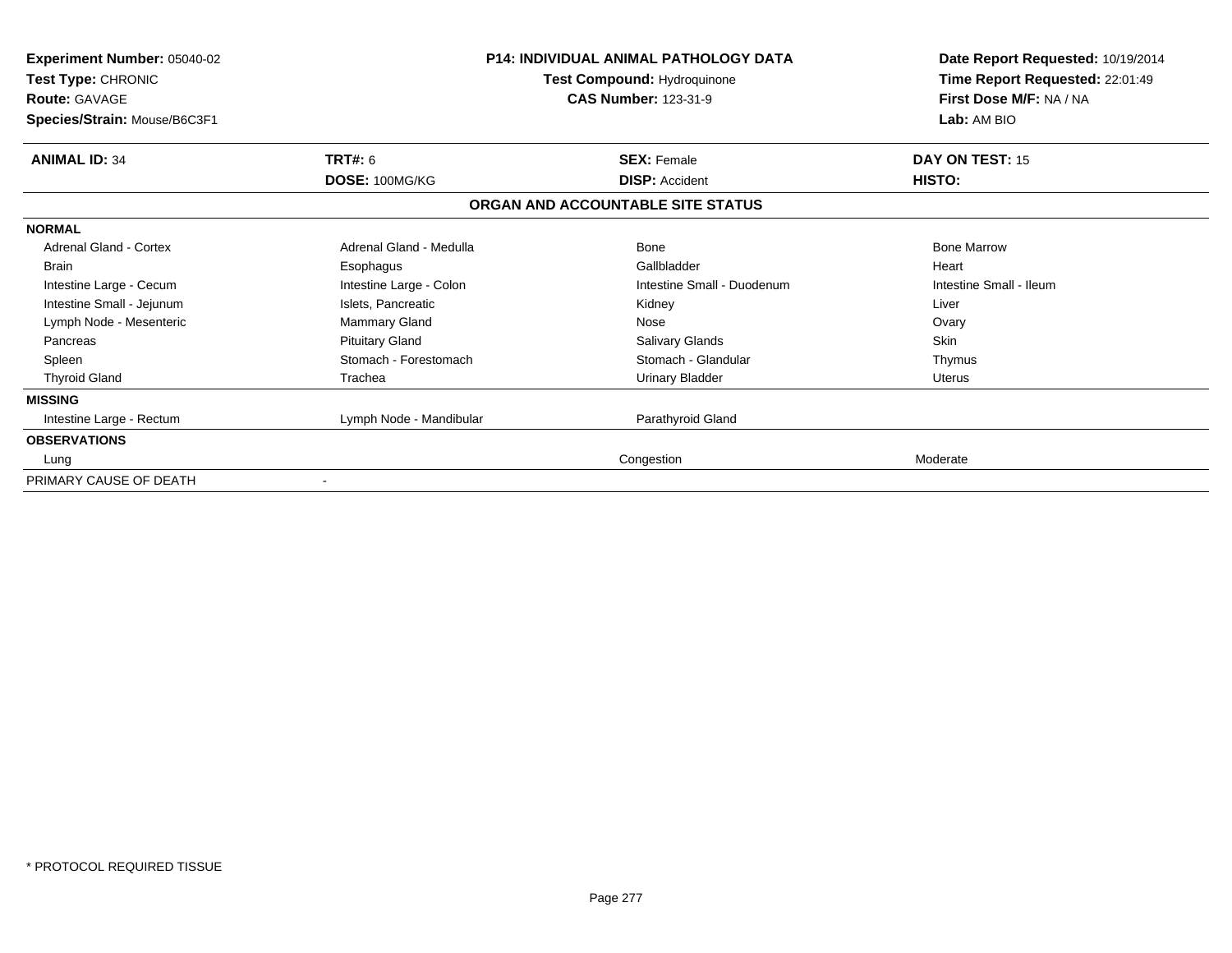| Experiment Number: 05040-02<br>Test Type: CHRONIC<br><b>Route: GAVAGE</b><br>Species/Strain: Mouse/B6C3F1                                                                                           |                                  | <b>P14: INDIVIDUAL ANIMAL PATHOLOGY DATA</b><br>Test Compound: Hydroquinone<br><b>CAS Number: 123-31-9</b>                       | Date Report Requested: 10/19/2014<br>Time Report Requested: 22:01:49<br>First Dose M/F: NA / NA<br>Lab: AM BIO |
|-----------------------------------------------------------------------------------------------------------------------------------------------------------------------------------------------------|----------------------------------|----------------------------------------------------------------------------------------------------------------------------------|----------------------------------------------------------------------------------------------------------------|
| <b>ANIMAL ID: 35</b>                                                                                                                                                                                | <b>TRT#: 5</b><br>DOSE: 50 MG/KG | <b>SEX: Female</b><br><b>DISP: Moribund</b>                                                                                      | DAY ON TEST: 534<br>HISTO:                                                                                     |
|                                                                                                                                                                                                     |                                  | ORGAN AND ACCOUNTABLE SITE STATUS                                                                                                |                                                                                                                |
| <b>NORMAL</b>                                                                                                                                                                                       |                                  |                                                                                                                                  |                                                                                                                |
| <b>Adrenal Gland - Cortex</b>                                                                                                                                                                       | Adrenal Gland - Medulla          | <b>Bone Marrow</b>                                                                                                               | <b>Brain</b>                                                                                                   |
| Esophagus                                                                                                                                                                                           | Heart                            | Intestine Large - Cecum                                                                                                          | Intestine Large - Colon                                                                                        |
| Intestine Large - Rectum                                                                                                                                                                            | Intestine Small - Duodenum       | Intestine Small - Ileum                                                                                                          | Intestine Small - Jejunum                                                                                      |
| Islets, Pancreatic                                                                                                                                                                                  | Lymph Node - Mandibular          | Ovary                                                                                                                            | Pancreas                                                                                                       |
| Parathyroid Gland                                                                                                                                                                                   | <b>Salivary Glands</b>           | Stomach - Forestomach                                                                                                            | Stomach - Glandular                                                                                            |
| Thymus                                                                                                                                                                                              | <b>Thyroid Gland</b>             | Trachea                                                                                                                          | Uterus                                                                                                         |
| <b>MISSING</b>                                                                                                                                                                                      |                                  |                                                                                                                                  |                                                                                                                |
| Gallbladder                                                                                                                                                                                         | <b>Pituitary Gland</b>           |                                                                                                                                  |                                                                                                                |
| <b>OBSERVATIONS</b>                                                                                                                                                                                 |                                  |                                                                                                                                  |                                                                                                                |
| <b>Adrenal Gland</b><br>Note: PRIMARY-SITE IS LIVER                                                                                                                                                 | Capsule                          | Cholangiocarcinoma                                                                                                               | Metastatic (Uncertain Primary Site)                                                                            |
| <b>Bone</b><br>Note: CHOLANGIOCARC<br>$TGLs = 9-9$<br>Note: PRIMARY-SITE IS LIVER                                                                                                                   | Vertebra                         | Cholangiocarcinoma                                                                                                               | Metastatic (Uncertain Primary Site)                                                                            |
| Kidney                                                                                                                                                                                              | Capsule                          | Cholangiocarcinoma<br>Hepatocellular Carcinoma                                                                                   | Metastatic (Uncertain Primary Site)<br>Metastatic (Uncertain Primary Site)                                     |
| Note: PRIMARY-SITE IS LIVER                                                                                                                                                                         |                                  |                                                                                                                                  |                                                                                                                |
| Liver                                                                                                                                                                                               |                                  | Cholangiocarcinoma<br>Hepatocellular Adenoma<br>Hepatocellular Carcinoma<br>Hepatocellular Carcinoma<br>Hepatocellular Carcinoma | Metastatic (Uncertain Primary Site)<br>Multiple                                                                |
| Note: HEPATOCLR CARC<br>$TGLs = 12-15$<br>Note: HEPATOCLR CARC<br>$TGLs = 13-16$<br>Note: PRIMARY-SITE IS LIVER<br>Note: HEPATOCLR CARC<br>$TGLs = 11-14$<br>Note: HEPATOCLR CARC<br>$TGLs = 13-17$ |                                  |                                                                                                                                  |                                                                                                                |
| Lung<br>Note: HEPATOCLR CARC<br>$TGLs = 8-3$                                                                                                                                                        |                                  | Hepatocellular Carcinoma                                                                                                         | Metastatic (Liver)                                                                                             |
| Lymph Node                                                                                                                                                                                          | Mesenteric, Renal                | Cholangiocarcinoma                                                                                                               | Metastatic (Uncertain Primary Site)                                                                            |

\* PROTOCOL REQUIRED TISSUE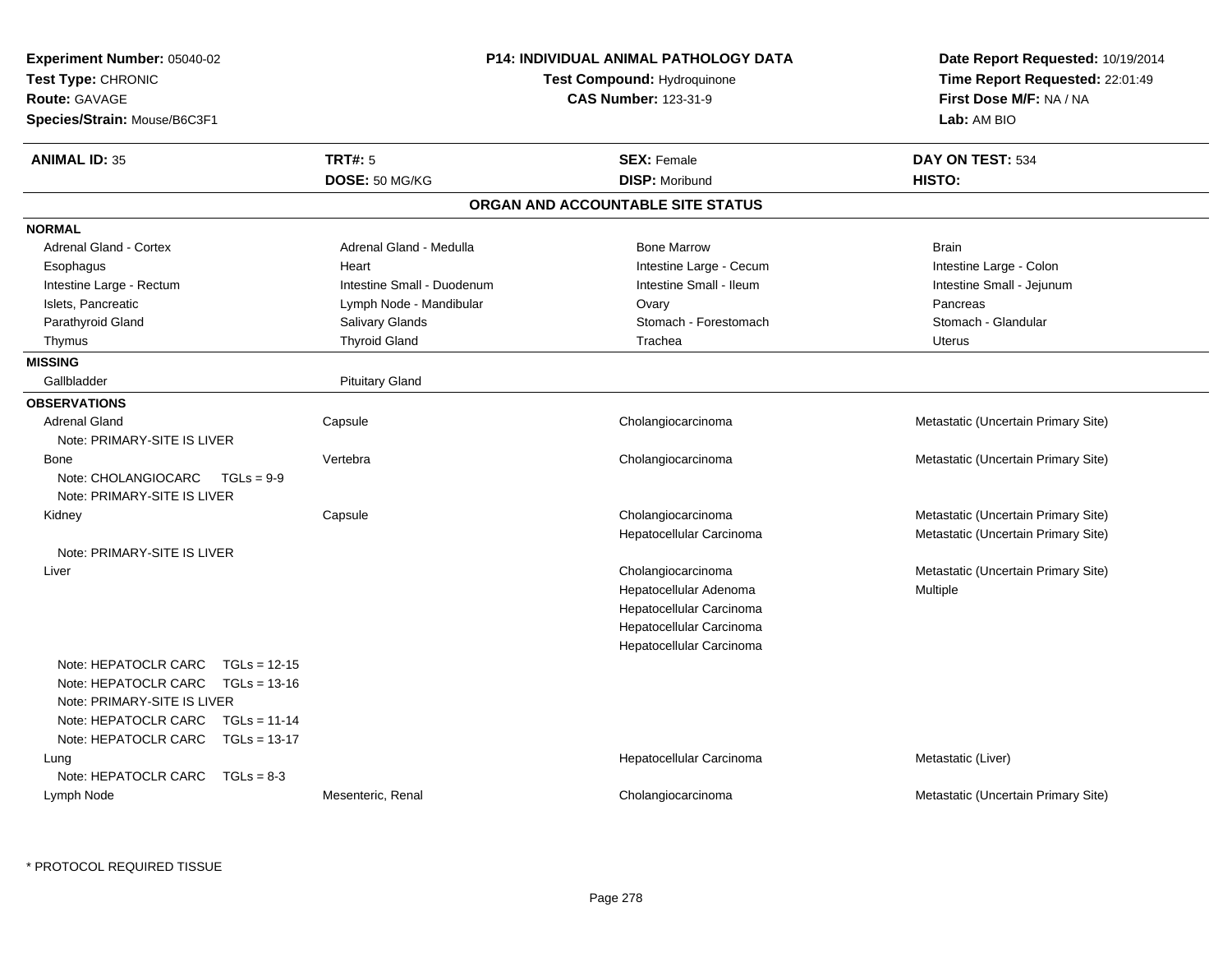| Experiment Number: 05040-02<br>Test Type: CHRONIC<br>Route: GAVAGE<br>Species/Strain: Mouse/B6C3F1 |                |                                  | <b>P14: INDIVIDUAL ANIMAL PATHOLOGY DATA</b><br>Test Compound: Hydroquinone<br><b>CAS Number: 123-31-9</b> |                                             | Date Report Requested: 10/19/2014<br>Time Report Requested: 22:01:49<br>First Dose M/F: NA / NA<br>Lab: AM BIO |
|----------------------------------------------------------------------------------------------------|----------------|----------------------------------|------------------------------------------------------------------------------------------------------------|---------------------------------------------|----------------------------------------------------------------------------------------------------------------|
| <b>ANIMAL ID: 35</b>                                                                               |                | <b>TRT#: 5</b><br>DOSE: 50 MG/KG |                                                                                                            | <b>SEX: Female</b><br><b>DISP: Moribund</b> | DAY ON TEST: 534<br>HISTO:                                                                                     |
|                                                                                                    |                |                                  |                                                                                                            | ORGAN AND ACCOUNTABLE SITE STATUS           |                                                                                                                |
| Note: PRIMARY-SITE IS LIVER                                                                        |                |                                  |                                                                                                            |                                             |                                                                                                                |
| Note: CHOLANGIOCARC                                                                                | $TGLs = 16-4$  |                                  |                                                                                                            |                                             |                                                                                                                |
| Note: CHOLANGIOCARC                                                                                | $TGLs = 17-20$ |                                  |                                                                                                            |                                             |                                                                                                                |
| Mammary Gland                                                                                      |                |                                  |                                                                                                            | Cholangiocarcinoma                          | Metastatic (Uncertain Primary Site), Multiple<br>(Uncertain Primary Site)                                      |
|                                                                                                    |                | Thoracic                         |                                                                                                            | Hepatocellular Carcinoma                    | Metastatic (Liver)                                                                                             |
| Note: CHOLANGIOCARC                                                                                | $TGLs = 4-11$  |                                  |                                                                                                            |                                             |                                                                                                                |
| Note: HEPATOCLR CARC                                                                               | $TGLs = 6-12$  |                                  |                                                                                                            |                                             |                                                                                                                |
| Note: CHOLANGIOCARC                                                                                | $TGLs = 3-8$   |                                  |                                                                                                            |                                             |                                                                                                                |
| Note: CHOLANGIOCARC                                                                                | $TGLs = 6-12$  |                                  |                                                                                                            |                                             |                                                                                                                |
| Note: CHOLANGIOCARC                                                                                | $TGLs = 7-13$  |                                  |                                                                                                            |                                             |                                                                                                                |
| Note: CHOLANGIOCARC                                                                                | $TGLs = 5-11$  |                                  |                                                                                                            |                                             |                                                                                                                |
| Mesentery                                                                                          |                |                                  |                                                                                                            | Cholangiocarcinoma                          | Metastatic (Uncertain Primary Site)                                                                            |
| Note: CHOLANGIOCARC                                                                                | $TGLs = 10-4$  |                                  |                                                                                                            |                                             |                                                                                                                |
| Note: PRIMARY-SITE IS LIVER                                                                        |                |                                  |                                                                                                            |                                             |                                                                                                                |
| Nose                                                                                               |                | Nasolacrim Dct                   |                                                                                                            | Inflammation                                | Chronic, Mild                                                                                                  |
| <b>Skeletal Muscle</b>                                                                             |                | Abdominal, Diaphragm             |                                                                                                            | Cholangiocarcinoma                          | Metastatic (Uncertain Primary Site)                                                                            |
| Note: CHOLANGIOCARC                                                                                | $TGLs = 21-10$ |                                  |                                                                                                            |                                             |                                                                                                                |
| Note: CHOLANGIOCARC                                                                                | $TGLs = 2-10$  |                                  |                                                                                                            |                                             |                                                                                                                |
| Note: PRIMARY-SITE IS LIVER                                                                        |                |                                  |                                                                                                            |                                             |                                                                                                                |
| Skin                                                                                               |                | <b>Subcut Tiss</b>               |                                                                                                            | Hepatocellular Carcinoma                    | Metastatic (Liver)                                                                                             |
| Spleen                                                                                             |                | Capsule                          |                                                                                                            | Cholangiocarcinoma                          | Metastatic (Uncertain Primary Site)                                                                            |
|                                                                                                    |                |                                  |                                                                                                            | Hematopoietic Cell Proliferation            | Marked                                                                                                         |
| Note: PRIMARY-SITE IS LIVER                                                                        |                |                                  |                                                                                                            |                                             |                                                                                                                |
| Note: HEMA CELL PROL TGLs = 23-2                                                                   |                |                                  |                                                                                                            |                                             |                                                                                                                |
| <b>Urinary Bladder</b>                                                                             |                | Subserosa                        |                                                                                                            | Inflammation                                | Chronic, Mild                                                                                                  |
| PRIMARY CAUSE OF DEATH                                                                             |                |                                  |                                                                                                            |                                             |                                                                                                                |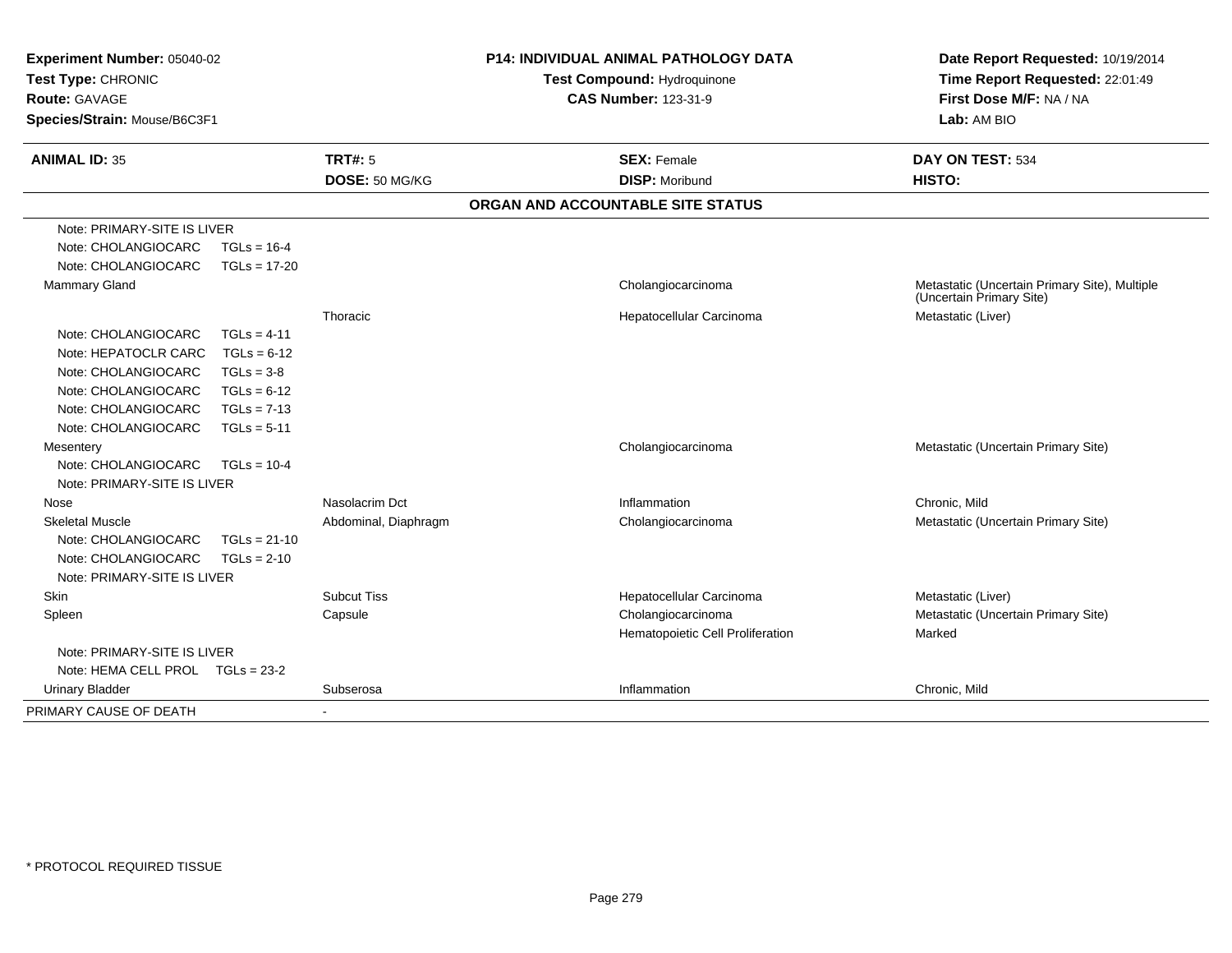| <b>Experiment Number: 05040-02</b><br>Test Type: CHRONIC<br><b>Route: GAVAGE</b><br>Species/Strain: Mouse/B6C3F1 |                         | <b>P14: INDIVIDUAL ANIMAL PATHOLOGY DATA</b><br>Test Compound: Hydroquinone<br><b>CAS Number: 123-31-9</b> | Date Report Requested: 10/19/2014<br>Time Report Requested: 22:01:49<br>First Dose M/F: NA / NA<br>Lab: AM BIO |
|------------------------------------------------------------------------------------------------------------------|-------------------------|------------------------------------------------------------------------------------------------------------|----------------------------------------------------------------------------------------------------------------|
| <b>ANIMAL ID: 35</b>                                                                                             | TRT#: 6                 | <b>SEX: Female</b>                                                                                         | DAY ON TEST: 15                                                                                                |
|                                                                                                                  | DOSE: 100MG/KG          | <b>DISP: Accident</b>                                                                                      | HISTO:                                                                                                         |
|                                                                                                                  |                         | ORGAN AND ACCOUNTABLE SITE STATUS                                                                          |                                                                                                                |
| <b>NORMAL</b>                                                                                                    |                         |                                                                                                            |                                                                                                                |
| <b>Adrenal Gland - Cortex</b>                                                                                    | Adrenal Gland - Medulla | Bone                                                                                                       | <b>Bone Marrow</b>                                                                                             |
| <b>Brain</b>                                                                                                     | Esophagus               | Gallbladder                                                                                                | Heart                                                                                                          |
| Intestine Large - Cecum                                                                                          | Intestine Large - Colon | Intestine Small - Duodenum                                                                                 | Intestine Small - Ileum                                                                                        |
| Intestine Small - Jejunum                                                                                        | Islets, Pancreatic      | Kidney                                                                                                     | Liver                                                                                                          |
| Lung                                                                                                             | Lymph Node - Mandibular | Mammary Gland                                                                                              | Ovary                                                                                                          |
| Pancreas                                                                                                         | <b>Pituitary Gland</b>  | <b>Salivary Glands</b>                                                                                     | <b>Skin</b>                                                                                                    |
| Spleen                                                                                                           | Stomach - Forestomach   | Stomach - Glandular                                                                                        | Thymus                                                                                                         |
| <b>Thyroid Gland</b>                                                                                             | Trachea                 | <b>Urinary Bladder</b>                                                                                     | <b>Uterus</b>                                                                                                  |
| <b>MISSING</b>                                                                                                   |                         |                                                                                                            |                                                                                                                |
| Intestine Large - Rectum                                                                                         | Lymph Node - Mesenteric | Parathyroid Gland                                                                                          |                                                                                                                |
| <b>OBSERVATIONS</b>                                                                                              |                         |                                                                                                            |                                                                                                                |
| Nose                                                                                                             |                         | Inflammation                                                                                               | Acute, Mild                                                                                                    |
| PRIMARY CAUSE OF DEATH                                                                                           | $\blacksquare$          |                                                                                                            |                                                                                                                |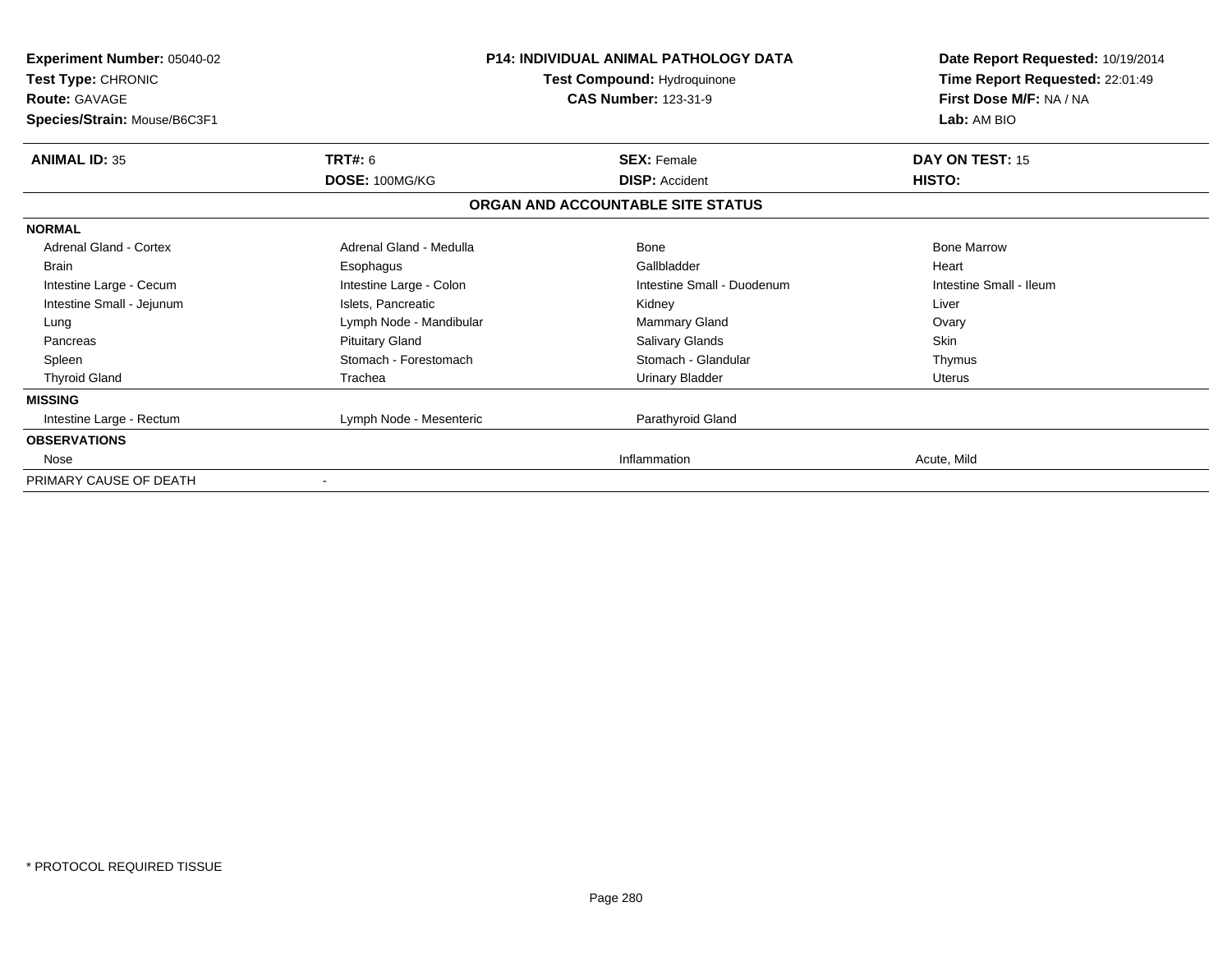| Experiment Number: 05040-02<br>Test Type: CHRONIC<br>Route: GAVAGE<br>Species/Strain: Mouse/B6C3F1 |                              | P14: INDIVIDUAL ANIMAL PATHOLOGY DATA<br>Test Compound: Hydroquinone<br><b>CAS Number: 123-31-9</b> | Date Report Requested: 10/19/2014<br>Time Report Requested: 22:01:49<br>First Dose M/F: NA / NA<br>Lab: AM BIO |
|----------------------------------------------------------------------------------------------------|------------------------------|-----------------------------------------------------------------------------------------------------|----------------------------------------------------------------------------------------------------------------|
| <b>ANIMAL ID: 36</b>                                                                               | <b>TRT#: 4</b>               | <b>SEX: Female</b>                                                                                  | DAY ON TEST: 735                                                                                               |
|                                                                                                    | <b>DOSE: VEHICLE CONTROL</b> | <b>DISP: Terminal Sacrifice</b>                                                                     | HISTO:                                                                                                         |
|                                                                                                    |                              | ORGAN AND ACCOUNTABLE SITE STATUS                                                                   |                                                                                                                |
| <b>NORMAL</b>                                                                                      |                              |                                                                                                     |                                                                                                                |
| <b>Adrenal Gland - Cortex</b>                                                                      | Adrenal Gland - Medulla      | <b>Bone Marrow</b>                                                                                  | Esophagus                                                                                                      |
| Gallbladder                                                                                        | Heart                        | Intestine Large - Cecum                                                                             | Intestine Large - Colon                                                                                        |
| Intestine Large - Rectum                                                                           | Intestine Small - Duodenum   | Intestine Small - Ileum                                                                             | Intestine Small - Jejunum                                                                                      |
| Islets, Pancreatic                                                                                 | Lung                         | Lymph Node - Mandibular                                                                             | Lymph Node - Mesenteric                                                                                        |
| Mammary Gland                                                                                      | Nose                         | <b>Pituitary Gland</b>                                                                              | Skin                                                                                                           |
| Stomach - Forestomach                                                                              | Stomach - Glandular          | Thymus                                                                                              | Trachea                                                                                                        |
| <b>MISSING</b>                                                                                     |                              |                                                                                                     |                                                                                                                |
| Parathyroid Gland                                                                                  |                              |                                                                                                     |                                                                                                                |
| <b>OBSERVATIONS</b>                                                                                |                              |                                                                                                     |                                                                                                                |
| Bone                                                                                               |                              | Fibrous Osteodystrophy                                                                              | Minimal                                                                                                        |
| <b>Brain</b>                                                                                       | Cerebrum                     | Inflammation                                                                                        | Chronic, Focal, Mild                                                                                           |
|                                                                                                    |                              | Mineralization                                                                                      | Minimal                                                                                                        |
| Kidney                                                                                             |                              | Inflammation                                                                                        | Chronic, Mild                                                                                                  |
| Liver                                                                                              |                              | Inflammation                                                                                        | Chronic, Minimal                                                                                               |
| Mesentery                                                                                          | Fat                          | Necrosis                                                                                            | Focal, Marked                                                                                                  |
| Note: NECROSIS<br>$TGLs = 2-10$                                                                    |                              |                                                                                                     |                                                                                                                |
| Ovary                                                                                              |                              | Cyst                                                                                                |                                                                                                                |
| Pancreas                                                                                           | Duct                         | Ectasia                                                                                             | Marked                                                                                                         |
|                                                                                                    | Duct                         | Ectasia                                                                                             | Marked                                                                                                         |
|                                                                                                    |                              | Inflammation                                                                                        | Chronic, Marked                                                                                                |
| Note: INFLAMMATION<br>$TGLs = 2-10$                                                                |                              |                                                                                                     |                                                                                                                |
| Note: ECTASIA<br>$TGLs = 1-10$                                                                     |                              |                                                                                                     |                                                                                                                |
| Note: ECTASIA<br>$TGLs = 2-10$                                                                     |                              |                                                                                                     |                                                                                                                |
| <b>Salivary Glands</b>                                                                             |                              | Inflammation                                                                                        | Chronic, Minimal                                                                                               |
| Spleen                                                                                             |                              | Hematopoietic Cell Proliferation                                                                    | Marked                                                                                                         |
| Note: HEMA CELL PROL TGLs = 4-2                                                                    |                              |                                                                                                     |                                                                                                                |
| <b>Thyroid Gland</b>                                                                               | <b>Follicular Cel</b>        | Hyperplasia                                                                                         | Minimal                                                                                                        |
| <b>Urinary Bladder</b>                                                                             | Submucosa                    | Inflammation                                                                                        | Chronic, Mild                                                                                                  |
| <b>Uterus</b>                                                                                      | Endometrium                  | Hyperplasia                                                                                         | Cystic, Mild                                                                                                   |
| Note: HYPERPLASIA<br>$TGLs = 3-5$                                                                  |                              |                                                                                                     |                                                                                                                |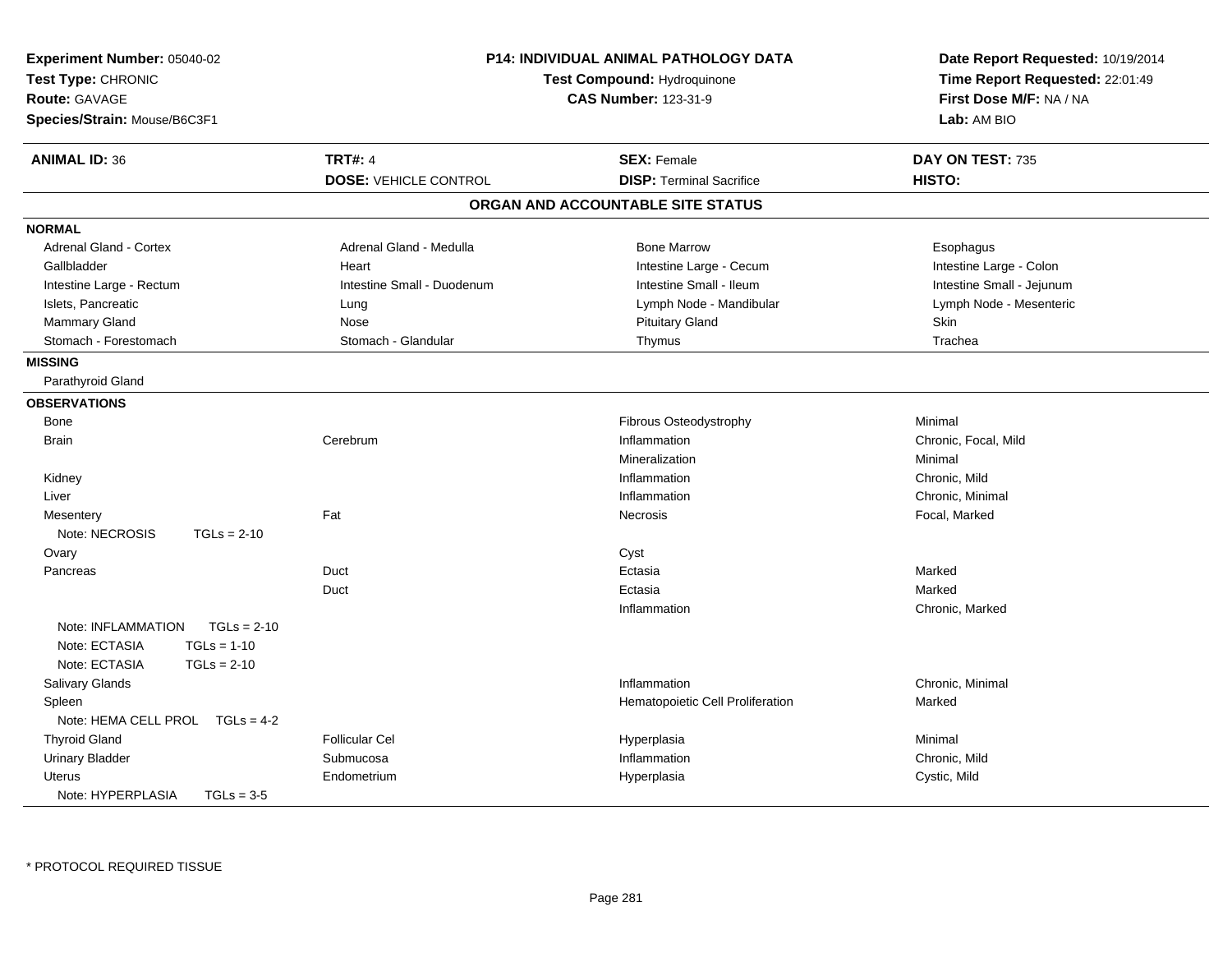| <b>Experiment Number: 05040-02</b> | <b>P14: INDIVIDUAL ANIMAL PATHOLOGY DATA</b> |                                    | Date Report Requested: 10/19/2014 |  |
|------------------------------------|----------------------------------------------|------------------------------------|-----------------------------------|--|
| <b>Test Type: CHRONIC</b>          |                                              | <b>Test Compound: Hydroquinone</b> | Time Report Requested: 22:01:49   |  |
| <b>Route: GAVAGE</b>               | <b>CAS Number: 123-31-9</b>                  |                                    | First Dose M/F: NA / NA           |  |
| Species/Strain: Mouse/B6C3F1       |                                              |                                    | Lab: AM BIO                       |  |
| <b>ANIMAL ID: 36</b>               | <b>TRT#: 4</b>                               | <b>SEX:</b> Female                 | <b>DAY ON TEST: 735</b>           |  |
|                                    | <b>DOSE: VEHICLE CONTROL</b>                 | <b>DISP: Terminal Sacrifice</b>    | HISTO:                            |  |
|                                    |                                              | ORGAN AND ACCOUNTABLE SITE STATUS  |                                   |  |
| PRIMARY CAUSE OF DEATH             |                                              |                                    |                                   |  |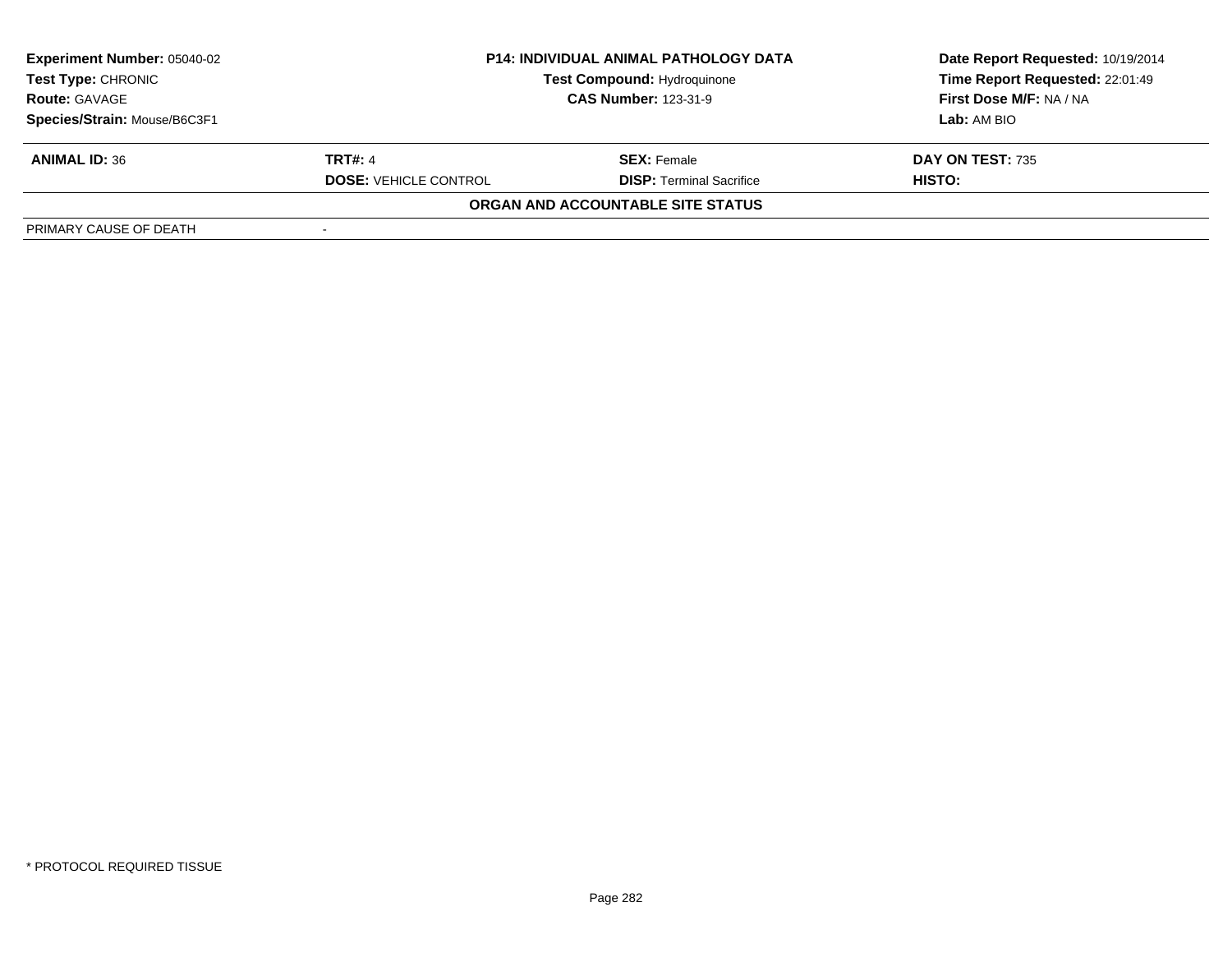| Experiment Number: 05040-02  |                       | <b>P14: INDIVIDUAL ANIMAL PATHOLOGY DATA</b> | Date Report Requested: 10/19/2014 |
|------------------------------|-----------------------|----------------------------------------------|-----------------------------------|
| Test Type: CHRONIC           |                       | <b>Test Compound: Hydroquinone</b>           | Time Report Requested: 22:01:49   |
| <b>Route: GAVAGE</b>         |                       | <b>CAS Number: 123-31-9</b>                  | First Dose M/F: NA / NA           |
| Species/Strain: Mouse/B6C3F1 |                       |                                              | Lab: AM BIO                       |
| <b>ANIMAL ID: 36</b>         | <b>TRT#: 5</b>        | <b>SEX: Female</b>                           | DAY ON TEST: 735                  |
|                              | DOSE: 50 MG/KG        | <b>DISP:</b> Terminal Sacrifice              | HISTO:                            |
|                              |                       | ORGAN AND ACCOUNTABLE SITE STATUS            |                                   |
| <b>NORMAL</b>                |                       |                                              |                                   |
| Liver                        | Lung                  | Ovary                                        |                                   |
| <b>OBSERVATIONS</b>          |                       |                                              |                                   |
| <b>Salivary Glands</b>       |                       | Inflammation                                 | Chronic, Minimal                  |
| <b>Thyroid Gland</b>         | <b>Follicular Cel</b> | Hyperplasia                                  | Moderate                          |
| PRIMARY CAUSE OF DEATH       |                       |                                              |                                   |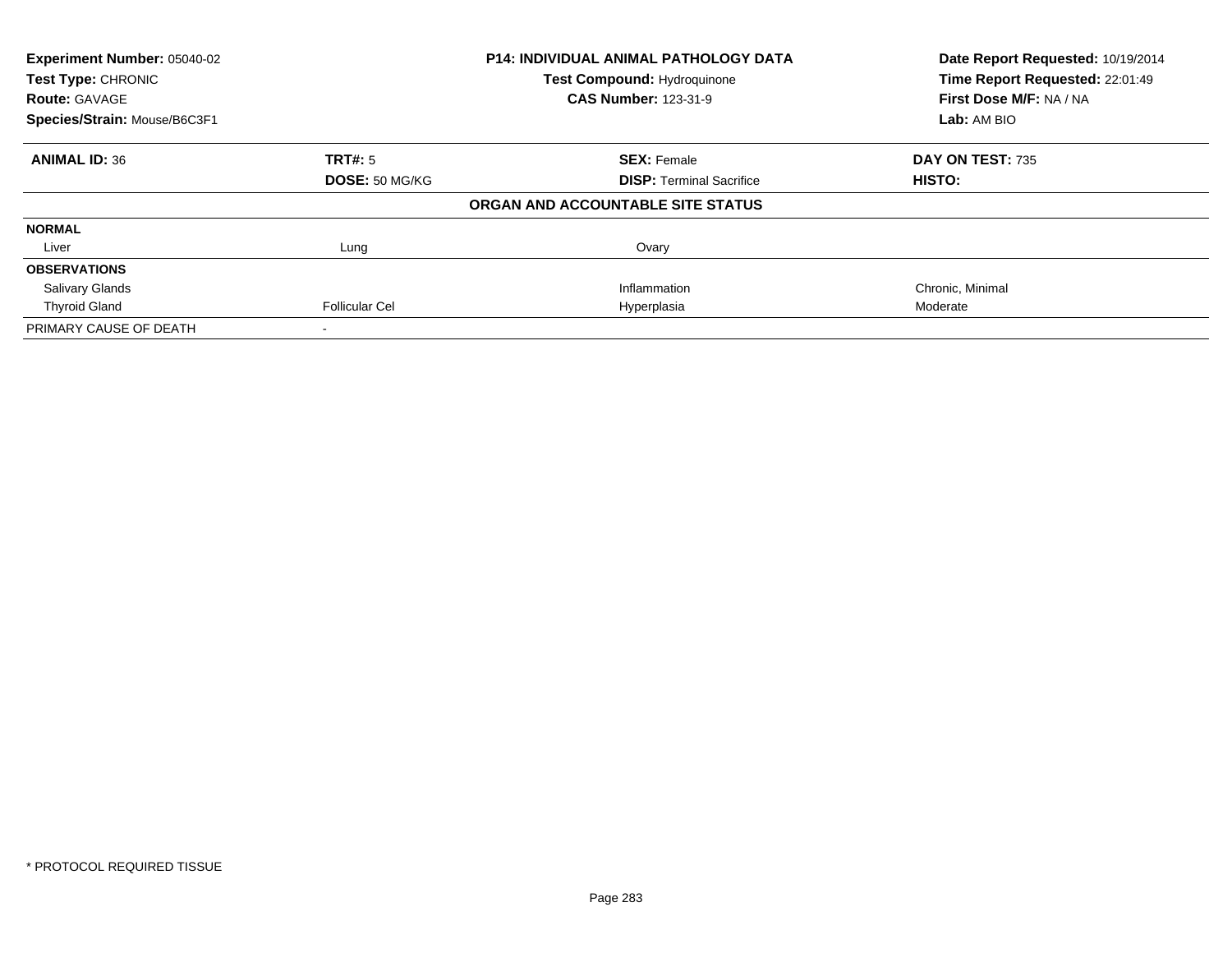| Experiment Number: 05040-02<br>Test Type: CHRONIC<br>Route: GAVAGE<br>Species/Strain: Mouse/B6C3F1 |                           | <b>P14: INDIVIDUAL ANIMAL PATHOLOGY DATA</b><br>Test Compound: Hydroquinone<br><b>CAS Number: 123-31-9</b> | Date Report Requested: 10/19/2014<br>Time Report Requested: 22:01:49<br>First Dose M/F: NA / NA<br>Lab: AM BIO |
|----------------------------------------------------------------------------------------------------|---------------------------|------------------------------------------------------------------------------------------------------------|----------------------------------------------------------------------------------------------------------------|
| <b>ANIMAL ID: 36</b>                                                                               | <b>TRT#: 6</b>            | <b>SEX: Female</b>                                                                                         | DAY ON TEST: 736                                                                                               |
|                                                                                                    | DOSE: 100MG/KG            | <b>DISP: Terminal Sacrifice</b>                                                                            | HISTO:                                                                                                         |
|                                                                                                    |                           | ORGAN AND ACCOUNTABLE SITE STATUS                                                                          |                                                                                                                |
| <b>NORMAL</b>                                                                                      |                           |                                                                                                            |                                                                                                                |
| <b>Adrenal Gland - Cortex</b>                                                                      | Adrenal Gland - Medulla   | <b>Bone</b>                                                                                                | <b>Bone Marrow</b>                                                                                             |
| <b>Brain</b>                                                                                       | Esophagus                 | Gallbladder                                                                                                | Heart                                                                                                          |
| Intestine Large - Cecum                                                                            | Intestine Large - Colon   | Intestine Large - Rectum                                                                                   | Intestine Small - Duodenum                                                                                     |
| Intestine Small - Ileum                                                                            | Intestine Small - Jejunum | Islets, Pancreatic                                                                                         | Liver                                                                                                          |
| Lung                                                                                               | Lymph Node - Mandibular   | Lymph Node - Mesenteric                                                                                    | Mammary Gland                                                                                                  |
| Nose                                                                                               | Ovary                     | Pancreas                                                                                                   | Parathyroid Gland                                                                                              |
| <b>Skin</b>                                                                                        | Spleen                    | Stomach - Forestomach                                                                                      | Stomach - Glandular                                                                                            |
| Thymus                                                                                             | Trachea                   | Uterus                                                                                                     |                                                                                                                |
| <b>MISSING</b>                                                                                     |                           |                                                                                                            |                                                                                                                |
| <b>Pituitary Gland</b>                                                                             |                           |                                                                                                            |                                                                                                                |
| <b>OBSERVATIONS</b>                                                                                |                           |                                                                                                            |                                                                                                                |
| Kidney                                                                                             |                           | Inflammation                                                                                               | Chronic, Minimal                                                                                               |
|                                                                                                    |                           | Nephropathy                                                                                                | Moderate                                                                                                       |
| <b>Salivary Glands</b>                                                                             |                           | Inflammation                                                                                               | Chronic, Mild                                                                                                  |
| <b>Thyroid Gland</b>                                                                               | <b>Follicular Cel</b>     | Hyperplasia                                                                                                | Minimal                                                                                                        |
| <b>Urinary Bladder</b>                                                                             | Submucosa                 | Inflammation                                                                                               | Hemorrhagic, Chronic, Moderate                                                                                 |
| PRIMARY CAUSE OF DEATH                                                                             |                           |                                                                                                            |                                                                                                                |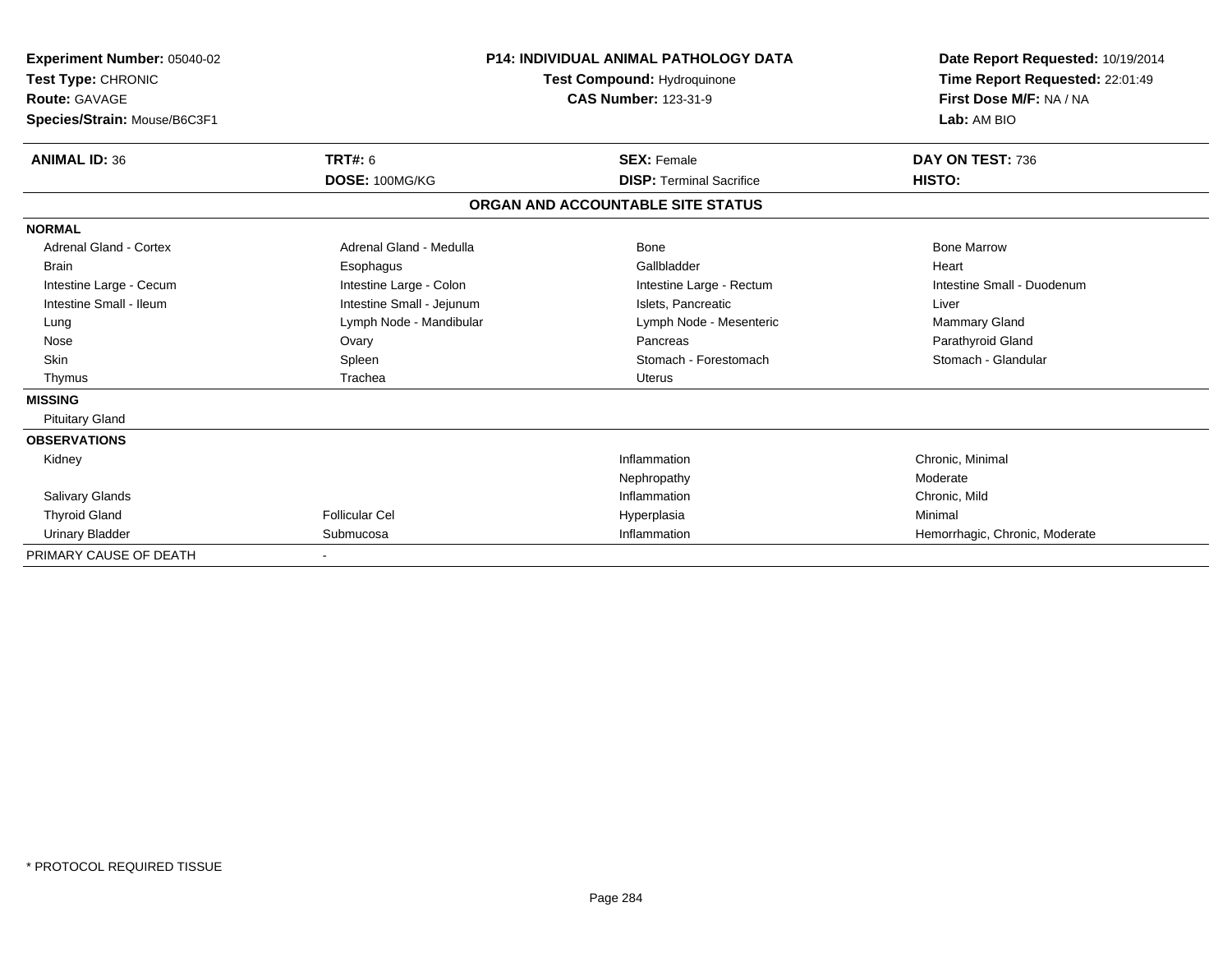| <b>Experiment Number: 05040-02</b><br>Test Type: CHRONIC<br><b>Route: GAVAGE</b><br>Species/Strain: Mouse/B6C3F1 |              |                              | <b>P14: INDIVIDUAL ANIMAL PATHOLOGY DATA</b><br>Test Compound: Hydroquinone<br><b>CAS Number: 123-31-9</b> | Date Report Requested: 10/19/2014<br>Time Report Requested: 22:01:49<br>First Dose M/F: NA / NA<br>Lab: AM BIO |
|------------------------------------------------------------------------------------------------------------------|--------------|------------------------------|------------------------------------------------------------------------------------------------------------|----------------------------------------------------------------------------------------------------------------|
| <b>ANIMAL ID: 37</b>                                                                                             |              | <b>TRT#: 4</b>               | <b>SEX: Female</b>                                                                                         | DAY ON TEST: 735                                                                                               |
|                                                                                                                  |              | <b>DOSE: VEHICLE CONTROL</b> | <b>DISP: Terminal Sacrifice</b>                                                                            | HISTO:                                                                                                         |
|                                                                                                                  |              |                              | ORGAN AND ACCOUNTABLE SITE STATUS                                                                          |                                                                                                                |
| <b>NORMAL</b>                                                                                                    |              |                              |                                                                                                            |                                                                                                                |
| Adrenal Gland - Cortex                                                                                           |              | Adrenal Gland - Medulla      | Bone                                                                                                       | <b>Bone Marrow</b>                                                                                             |
| <b>Brain</b>                                                                                                     |              | Esophagus                    | Gallbladder                                                                                                | Heart                                                                                                          |
| Intestine Large - Cecum                                                                                          |              | Intestine Large - Colon      | Intestine Large - Rectum                                                                                   | Intestine Small - Duodenum                                                                                     |
| Intestine Small - Ileum                                                                                          |              | Intestine Small - Jejunum    | Islets, Pancreatic                                                                                         | Liver                                                                                                          |
| Lung                                                                                                             |              | Lymph Node - Mandibular      | Lymph Node - Mesenteric                                                                                    | Nose                                                                                                           |
| Pancreas                                                                                                         |              | Parathyroid Gland            | Skin                                                                                                       | Spleen                                                                                                         |
| Stomach - Forestomach                                                                                            |              | Stomach - Glandular          | Thymus                                                                                                     | <b>Thyroid Gland</b>                                                                                           |
| Trachea                                                                                                          |              |                              |                                                                                                            |                                                                                                                |
| <b>OBSERVATIONS</b>                                                                                              |              |                              |                                                                                                            |                                                                                                                |
| Kidney                                                                                                           |              |                              | Inflammation                                                                                               | Chronic, Minimal                                                                                               |
| <b>Mammary Gland</b>                                                                                             |              |                              | Adenocarcinoma                                                                                             |                                                                                                                |
| Note: ADENOCARC                                                                                                  | $TGLs = 1-8$ |                              |                                                                                                            |                                                                                                                |
| Ovary                                                                                                            |              |                              | Cyst                                                                                                       |                                                                                                                |
| <b>Pituitary Gland</b>                                                                                           |              | Pars Distalis                | Hyperplasia                                                                                                | Focal. Moderate                                                                                                |
| Salivary Glands                                                                                                  |              |                              | Inflammation                                                                                               | Chronic, Moderate                                                                                              |
| <b>Urinary Bladder</b>                                                                                           |              | Submucosa                    | Inflammation                                                                                               | Chronic, Mild                                                                                                  |
| <b>Uterus</b>                                                                                                    |              | Endometrium                  | Hyperplasia                                                                                                | Cystic, Marked                                                                                                 |
| Note: HYPERPLASIA                                                                                                | $TGLs = 2-5$ |                              |                                                                                                            |                                                                                                                |
| PRIMARY CAUSE OF DEATH                                                                                           |              |                              |                                                                                                            |                                                                                                                |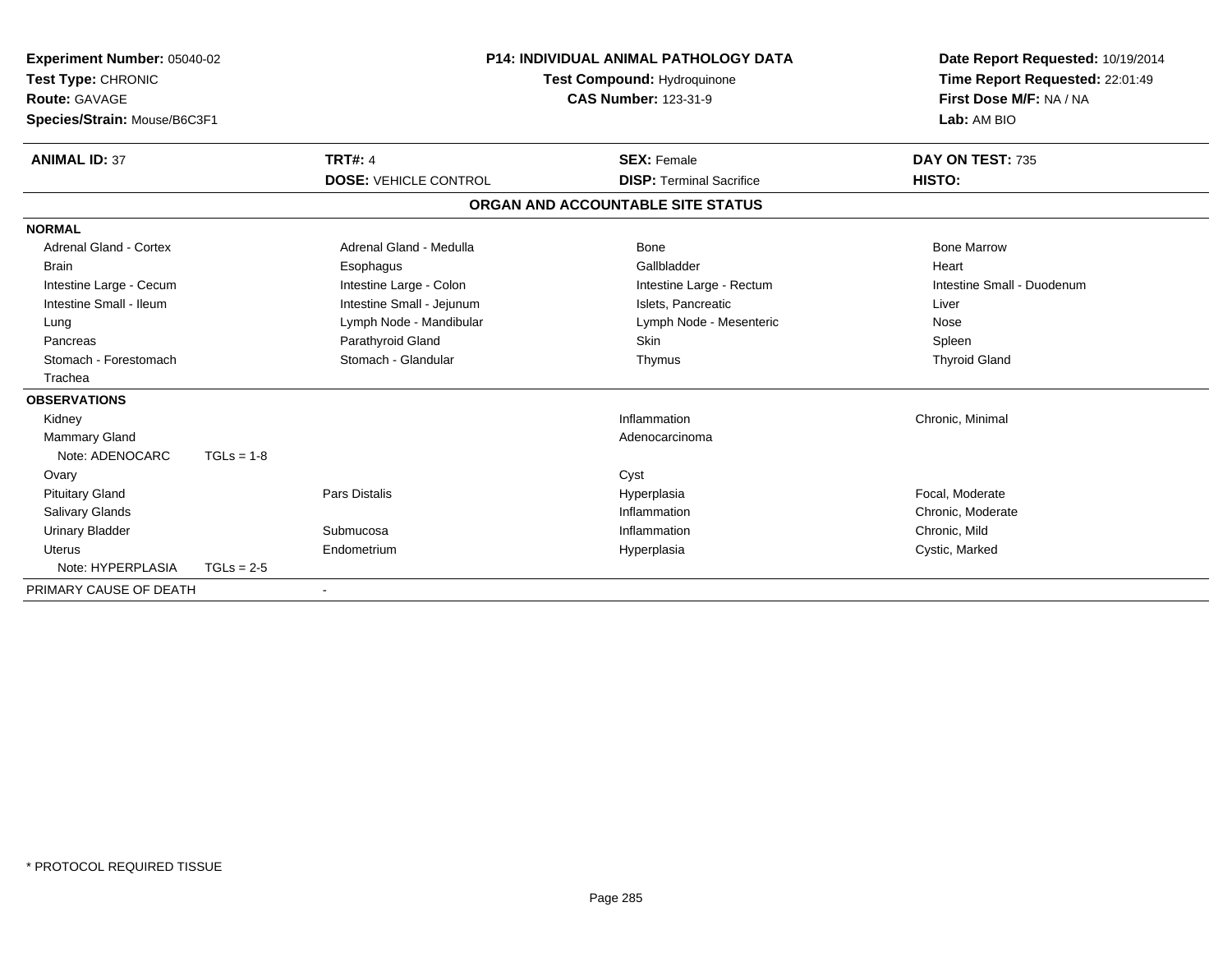| <b>TRT#: 5</b><br><b>SEX: Female</b><br>DAY ON TEST: 616<br><b>ANIMAL ID: 37</b><br>DOSE: 50 MG/KG<br><b>DISP: Moribund</b><br>HISTO:<br>ORGAN AND ACCOUNTABLE SITE STATUS<br><b>NORMAL</b><br><b>Adrenal Gland - Cortex</b><br>Adrenal Gland - Medulla<br><b>Bone Marrow</b><br>Bone<br>Intestine Large - Cecum<br>Esophagus<br>Gallbladder<br>Heart<br>Intestine Large - Colon<br>Intestine Large - Rectum<br>Intestine Small - Ileum<br>Intestine Small - Duodenum<br>Intestine Small - Jejunum<br>Islets, Pancreatic<br>Nose<br>Lung<br>Skin<br>Stomach - Glandular<br>Stomach - Forestomach<br>Pancreas<br>Trachea<br>Thymus<br><b>MISSING</b><br><b>Clitoral Gland</b><br>Parathyroid Gland<br><b>OBSERVATIONS</b><br><b>Brain</b><br>Lymphoma Malignant Lymphocytic<br>Kidney<br>Lymphoma Malignant Lymphocytic<br>[ Lymphoma Malignant Lymphocytic TGLS = 3-1 ]<br>Lymphoma Malignant Mixed<br>Liver<br>Deep Cervical<br>Lymphoma Malignant Mixed<br>Lymph Node<br><b>Iliac</b><br>Lymphoma Malignant Mixed<br>Lumbar<br>Lymphoma Malignant Mixed<br>Mandibular<br>Lymphoma Malignant Mixed<br>Mediastinal<br>Lymphoma Malignant Mixed<br>Lymphoma Malignant Mixed<br>Mesenteric<br>Note: LYMPH MAL MIXD<br>$TGLs = 8-10$<br>Note: LYMPH MAL MIXD<br>$TGLs = 5-4$<br>Note: LYMPH MAL MIXD<br>$TGLs = 10-12$ | Date Report Requested: 10/19/2014<br>Time Report Requested: 22:01:49<br>First Dose M/F: NA / NA |
|---------------------------------------------------------------------------------------------------------------------------------------------------------------------------------------------------------------------------------------------------------------------------------------------------------------------------------------------------------------------------------------------------------------------------------------------------------------------------------------------------------------------------------------------------------------------------------------------------------------------------------------------------------------------------------------------------------------------------------------------------------------------------------------------------------------------------------------------------------------------------------------------------------------------------------------------------------------------------------------------------------------------------------------------------------------------------------------------------------------------------------------------------------------------------------------------------------------------------------------------------------------------------------------------------------------------|-------------------------------------------------------------------------------------------------|
|                                                                                                                                                                                                                                                                                                                                                                                                                                                                                                                                                                                                                                                                                                                                                                                                                                                                                                                                                                                                                                                                                                                                                                                                                                                                                                                     |                                                                                                 |
|                                                                                                                                                                                                                                                                                                                                                                                                                                                                                                                                                                                                                                                                                                                                                                                                                                                                                                                                                                                                                                                                                                                                                                                                                                                                                                                     |                                                                                                 |
|                                                                                                                                                                                                                                                                                                                                                                                                                                                                                                                                                                                                                                                                                                                                                                                                                                                                                                                                                                                                                                                                                                                                                                                                                                                                                                                     |                                                                                                 |
|                                                                                                                                                                                                                                                                                                                                                                                                                                                                                                                                                                                                                                                                                                                                                                                                                                                                                                                                                                                                                                                                                                                                                                                                                                                                                                                     |                                                                                                 |
|                                                                                                                                                                                                                                                                                                                                                                                                                                                                                                                                                                                                                                                                                                                                                                                                                                                                                                                                                                                                                                                                                                                                                                                                                                                                                                                     |                                                                                                 |
|                                                                                                                                                                                                                                                                                                                                                                                                                                                                                                                                                                                                                                                                                                                                                                                                                                                                                                                                                                                                                                                                                                                                                                                                                                                                                                                     |                                                                                                 |
|                                                                                                                                                                                                                                                                                                                                                                                                                                                                                                                                                                                                                                                                                                                                                                                                                                                                                                                                                                                                                                                                                                                                                                                                                                                                                                                     |                                                                                                 |
|                                                                                                                                                                                                                                                                                                                                                                                                                                                                                                                                                                                                                                                                                                                                                                                                                                                                                                                                                                                                                                                                                                                                                                                                                                                                                                                     |                                                                                                 |
|                                                                                                                                                                                                                                                                                                                                                                                                                                                                                                                                                                                                                                                                                                                                                                                                                                                                                                                                                                                                                                                                                                                                                                                                                                                                                                                     |                                                                                                 |
|                                                                                                                                                                                                                                                                                                                                                                                                                                                                                                                                                                                                                                                                                                                                                                                                                                                                                                                                                                                                                                                                                                                                                                                                                                                                                                                     |                                                                                                 |
|                                                                                                                                                                                                                                                                                                                                                                                                                                                                                                                                                                                                                                                                                                                                                                                                                                                                                                                                                                                                                                                                                                                                                                                                                                                                                                                     |                                                                                                 |
|                                                                                                                                                                                                                                                                                                                                                                                                                                                                                                                                                                                                                                                                                                                                                                                                                                                                                                                                                                                                                                                                                                                                                                                                                                                                                                                     |                                                                                                 |
|                                                                                                                                                                                                                                                                                                                                                                                                                                                                                                                                                                                                                                                                                                                                                                                                                                                                                                                                                                                                                                                                                                                                                                                                                                                                                                                     |                                                                                                 |
|                                                                                                                                                                                                                                                                                                                                                                                                                                                                                                                                                                                                                                                                                                                                                                                                                                                                                                                                                                                                                                                                                                                                                                                                                                                                                                                     |                                                                                                 |
|                                                                                                                                                                                                                                                                                                                                                                                                                                                                                                                                                                                                                                                                                                                                                                                                                                                                                                                                                                                                                                                                                                                                                                                                                                                                                                                     |                                                                                                 |
|                                                                                                                                                                                                                                                                                                                                                                                                                                                                                                                                                                                                                                                                                                                                                                                                                                                                                                                                                                                                                                                                                                                                                                                                                                                                                                                     |                                                                                                 |
|                                                                                                                                                                                                                                                                                                                                                                                                                                                                                                                                                                                                                                                                                                                                                                                                                                                                                                                                                                                                                                                                                                                                                                                                                                                                                                                     |                                                                                                 |
|                                                                                                                                                                                                                                                                                                                                                                                                                                                                                                                                                                                                                                                                                                                                                                                                                                                                                                                                                                                                                                                                                                                                                                                                                                                                                                                     |                                                                                                 |
|                                                                                                                                                                                                                                                                                                                                                                                                                                                                                                                                                                                                                                                                                                                                                                                                                                                                                                                                                                                                                                                                                                                                                                                                                                                                                                                     |                                                                                                 |
|                                                                                                                                                                                                                                                                                                                                                                                                                                                                                                                                                                                                                                                                                                                                                                                                                                                                                                                                                                                                                                                                                                                                                                                                                                                                                                                     |                                                                                                 |
|                                                                                                                                                                                                                                                                                                                                                                                                                                                                                                                                                                                                                                                                                                                                                                                                                                                                                                                                                                                                                                                                                                                                                                                                                                                                                                                     |                                                                                                 |
|                                                                                                                                                                                                                                                                                                                                                                                                                                                                                                                                                                                                                                                                                                                                                                                                                                                                                                                                                                                                                                                                                                                                                                                                                                                                                                                     |                                                                                                 |
|                                                                                                                                                                                                                                                                                                                                                                                                                                                                                                                                                                                                                                                                                                                                                                                                                                                                                                                                                                                                                                                                                                                                                                                                                                                                                                                     |                                                                                                 |
|                                                                                                                                                                                                                                                                                                                                                                                                                                                                                                                                                                                                                                                                                                                                                                                                                                                                                                                                                                                                                                                                                                                                                                                                                                                                                                                     |                                                                                                 |
|                                                                                                                                                                                                                                                                                                                                                                                                                                                                                                                                                                                                                                                                                                                                                                                                                                                                                                                                                                                                                                                                                                                                                                                                                                                                                                                     |                                                                                                 |
| Note: LYMPH MAL MIXD<br>$TGLs = 9-11$                                                                                                                                                                                                                                                                                                                                                                                                                                                                                                                                                                                                                                                                                                                                                                                                                                                                                                                                                                                                                                                                                                                                                                                                                                                                               |                                                                                                 |
| Mammary Gland<br>Lymphoma Malignant Lymphocytic                                                                                                                                                                                                                                                                                                                                                                                                                                                                                                                                                                                                                                                                                                                                                                                                                                                                                                                                                                                                                                                                                                                                                                                                                                                                     |                                                                                                 |
| Lymphoma Malignant Lymphocytic<br>Ovary                                                                                                                                                                                                                                                                                                                                                                                                                                                                                                                                                                                                                                                                                                                                                                                                                                                                                                                                                                                                                                                                                                                                                                                                                                                                             |                                                                                                 |
| <b>Pituitary Gland</b><br><b>Pars Distalis</b><br>Adenoma                                                                                                                                                                                                                                                                                                                                                                                                                                                                                                                                                                                                                                                                                                                                                                                                                                                                                                                                                                                                                                                                                                                                                                                                                                                           |                                                                                                 |
| Salivary Glands<br>Lymphoma Malignant Lymphocytic                                                                                                                                                                                                                                                                                                                                                                                                                                                                                                                                                                                                                                                                                                                                                                                                                                                                                                                                                                                                                                                                                                                                                                                                                                                                   |                                                                                                 |
| Lymphoma Malignant Lymphocytic<br>Spleen                                                                                                                                                                                                                                                                                                                                                                                                                                                                                                                                                                                                                                                                                                                                                                                                                                                                                                                                                                                                                                                                                                                                                                                                                                                                            |                                                                                                 |
| Note: LYMPH MAL LYMP $TGLs = 4-2$                                                                                                                                                                                                                                                                                                                                                                                                                                                                                                                                                                                                                                                                                                                                                                                                                                                                                                                                                                                                                                                                                                                                                                                                                                                                                   |                                                                                                 |
| <b>Thyroid Gland</b><br><b>Follicular Cel</b><br>Minimal<br>Hyperplasia                                                                                                                                                                                                                                                                                                                                                                                                                                                                                                                                                                                                                                                                                                                                                                                                                                                                                                                                                                                                                                                                                                                                                                                                                                             |                                                                                                 |

\* PROTOCOL REQUIRED TISSUE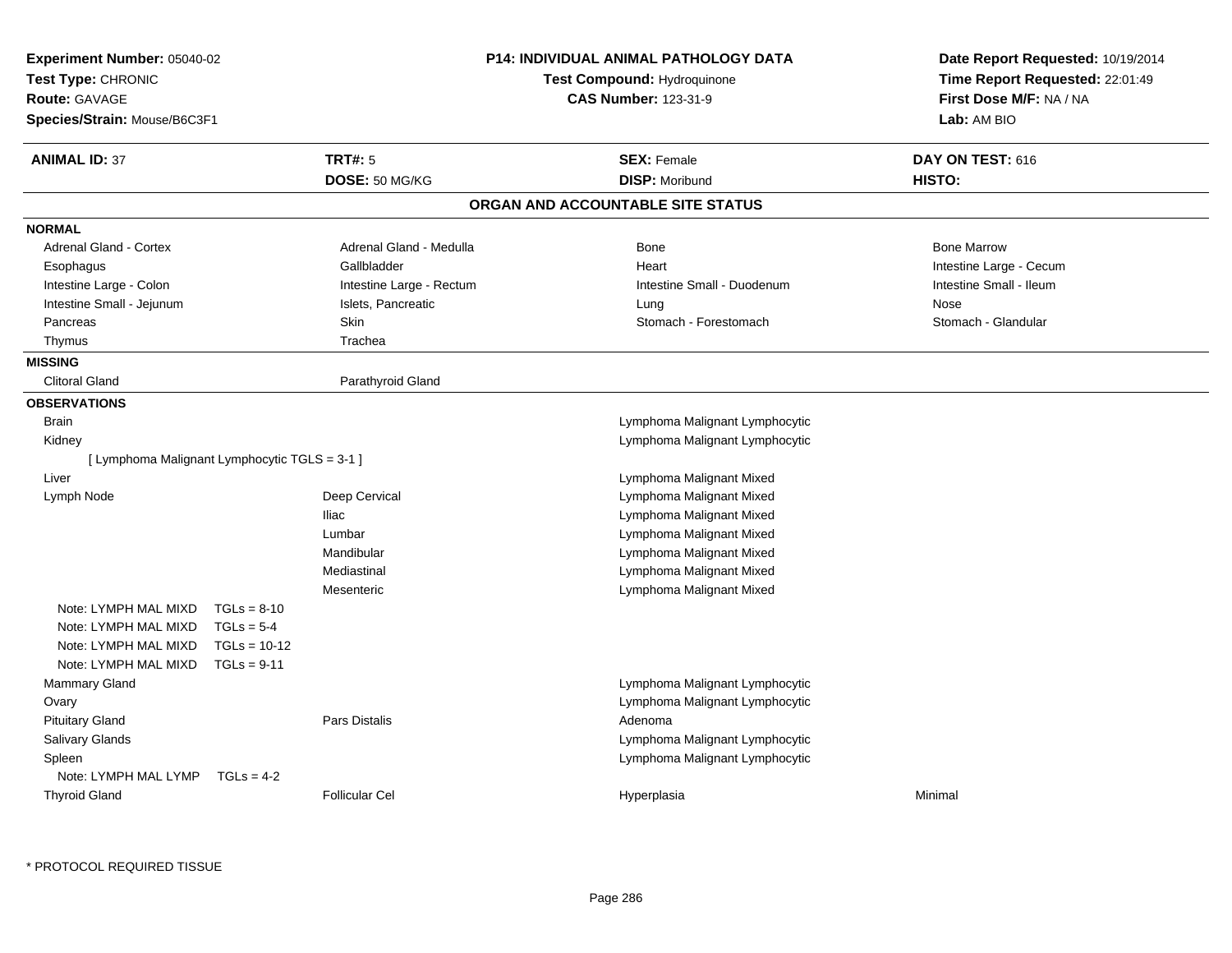| <b>Experiment Number: 05040-02</b><br>Test Type: CHRONIC |              |                | <b>P14: INDIVIDUAL ANIMAL PATHOLOGY DATA</b><br>Test Compound: Hydroquinone | Date Report Requested: 10/19/2014<br>Time Report Requested: 22:01:49 |
|----------------------------------------------------------|--------------|----------------|-----------------------------------------------------------------------------|----------------------------------------------------------------------|
| <b>Route: GAVAGE</b>                                     |              |                | <b>CAS Number: 123-31-9</b>                                                 | First Dose M/F: NA / NA                                              |
| Species/Strain: Mouse/B6C3F1                             |              |                |                                                                             | Lab: AM BIO                                                          |
| <b>ANIMAL ID: 37</b>                                     |              | TRT#: 5        | <b>SEX: Female</b>                                                          | <b>DAY ON TEST: 616</b>                                              |
|                                                          |              | DOSE: 50 MG/KG | <b>DISP: Moribund</b>                                                       | HISTO:                                                               |
|                                                          |              |                | ORGAN AND ACCOUNTABLE SITE STATUS                                           |                                                                      |
|                                                          |              |                | Polyarteritis                                                               | Mild                                                                 |
| <b>Urinary Bladder</b>                                   |              |                | Lymphoma Malignant Lymphocytic                                              |                                                                      |
| Uterus                                                   |              | Endometrium    | Hyperplasia                                                                 | Cystic, Mild                                                         |
| Note: HYPERPLASIA                                        | $TGLs = 2-5$ |                |                                                                             |                                                                      |
| PRIMARY CAUSE OF DEATH                                   |              |                |                                                                             |                                                                      |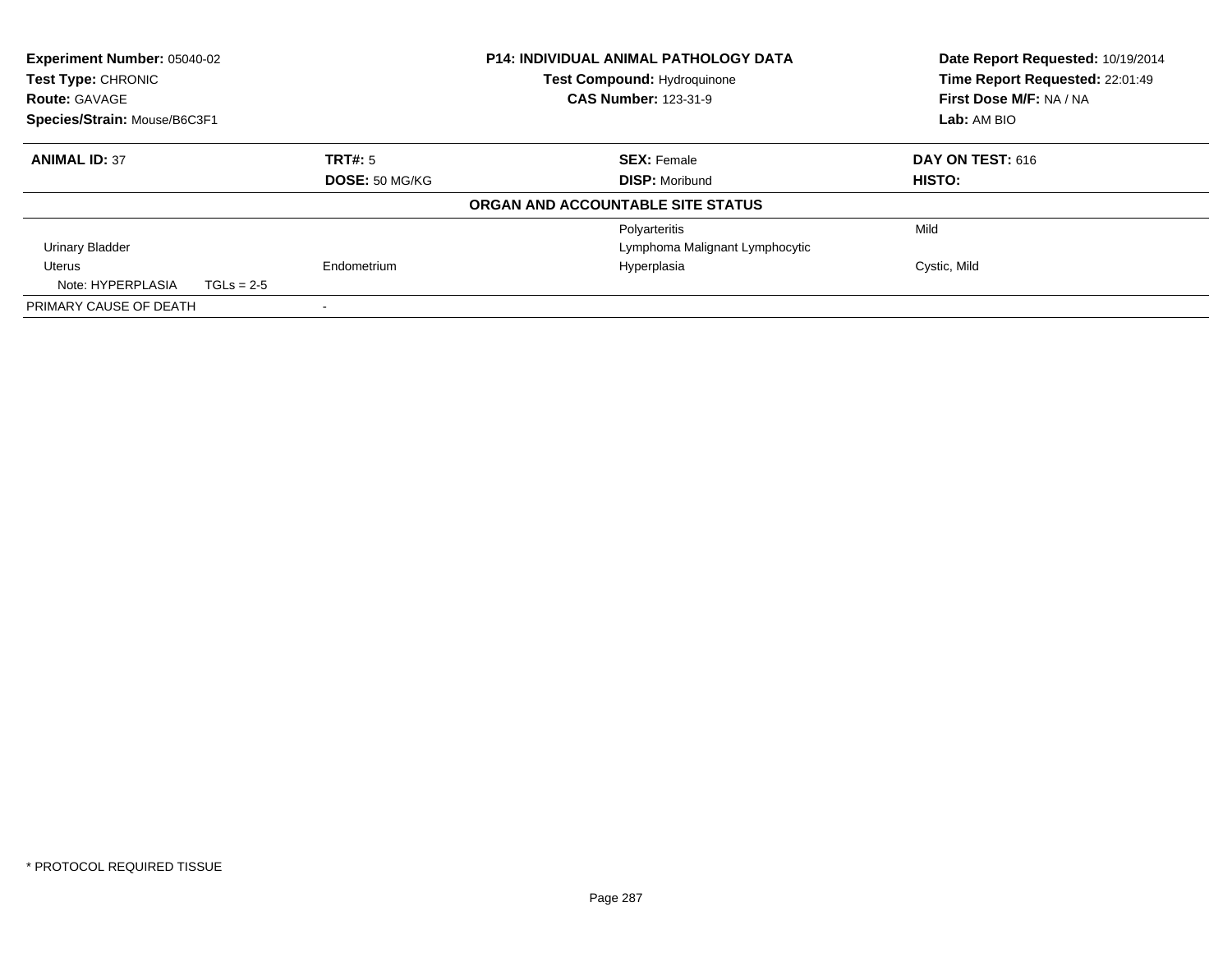| Experiment Number: 05040-02<br>Test Type: CHRONIC<br>Route: GAVAGE<br>Species/Strain: Mouse/B6C3F1 | <b>P14: INDIVIDUAL ANIMAL PATHOLOGY DATA</b><br>Test Compound: Hydroquinone<br><b>CAS Number: 123-31-9</b> |                                         | Date Report Requested: 10/19/2014<br>Time Report Requested: 22:01:49<br>First Dose M/F: NA / NA<br>Lab: AM BIO |  |
|----------------------------------------------------------------------------------------------------|------------------------------------------------------------------------------------------------------------|-----------------------------------------|----------------------------------------------------------------------------------------------------------------|--|
| <b>ANIMAL ID: 37</b>                                                                               | <b>TRT#: 6</b><br>DOSE: 100MG/KG                                                                           | <b>SEX: Female</b><br><b>DISP: Dead</b> | DAY ON TEST: 656<br>HISTO:                                                                                     |  |
|                                                                                                    |                                                                                                            | ORGAN AND ACCOUNTABLE SITE STATUS       |                                                                                                                |  |
| <b>NORMAL</b>                                                                                      |                                                                                                            |                                         |                                                                                                                |  |
| Adrenal Gland - Cortex                                                                             | Adrenal Gland - Medulla                                                                                    | <b>Bone</b>                             | <b>Bone Marrow</b>                                                                                             |  |
| <b>Brain</b>                                                                                       | Esophagus                                                                                                  | Heart                                   | Intestine Large - Cecum                                                                                        |  |
| Intestine Large - Colon                                                                            | Intestine Large - Rectum                                                                                   | Intestine Small - Duodenum              | Intestine Small - Ileum                                                                                        |  |
| Intestine Small - Jejunum                                                                          | Islets, Pancreatic                                                                                         | Lymph Node - Mesenteric                 | Nose                                                                                                           |  |
| Pancreas                                                                                           | Parathyroid Gland                                                                                          | Salivary Glands                         | Skin                                                                                                           |  |
| Spleen                                                                                             | Stomach - Forestomach                                                                                      | Stomach - Glandular                     | Trachea                                                                                                        |  |
| <b>Uterus</b>                                                                                      |                                                                                                            |                                         |                                                                                                                |  |
| <b>MISSING</b>                                                                                     |                                                                                                            |                                         |                                                                                                                |  |
| Lymph Node - Mandibular                                                                            | Thymus                                                                                                     |                                         |                                                                                                                |  |
| <b>AUTO PRECLUDES DIAG.</b>                                                                        |                                                                                                            |                                         |                                                                                                                |  |
| Gallbladder                                                                                        |                                                                                                            |                                         |                                                                                                                |  |
| <b>OBSERVATIONS</b>                                                                                |                                                                                                            |                                         |                                                                                                                |  |
| Kidney                                                                                             |                                                                                                            | Inflammation                            | Chronic, Mild                                                                                                  |  |
| Liver                                                                                              |                                                                                                            | Hepatocellular Adenoma                  |                                                                                                                |  |
| Note: HEPATOCLR ADEN TGLs = 3-2                                                                    |                                                                                                            |                                         |                                                                                                                |  |
| Lung                                                                                               |                                                                                                            | Inflammation                            | Chronic, Mild                                                                                                  |  |
| <b>Mammary Gland</b>                                                                               |                                                                                                            | Adenocarcinoma                          |                                                                                                                |  |
| Note: ADENOCARC<br>$TGLs = 1-10$                                                                   |                                                                                                            |                                         |                                                                                                                |  |
| Ovary                                                                                              |                                                                                                            | Cyst                                    |                                                                                                                |  |
| Note: CYST<br>$TGLs = 2-5$                                                                         |                                                                                                            |                                         |                                                                                                                |  |
| <b>Pituitary Gland</b>                                                                             | Pars Distalis                                                                                              | Hyperplasia                             | Focal, Moderate                                                                                                |  |
| <b>Thyroid Gland</b>                                                                               | <b>Follicular Cel</b>                                                                                      | Hyperplasia                             | Minimal                                                                                                        |  |
| <b>Urinary Bladder</b>                                                                             | Submucosa                                                                                                  | Inflammation                            | Chronic, Mild                                                                                                  |  |
| PRIMARY CAUSE OF DEATH                                                                             |                                                                                                            |                                         |                                                                                                                |  |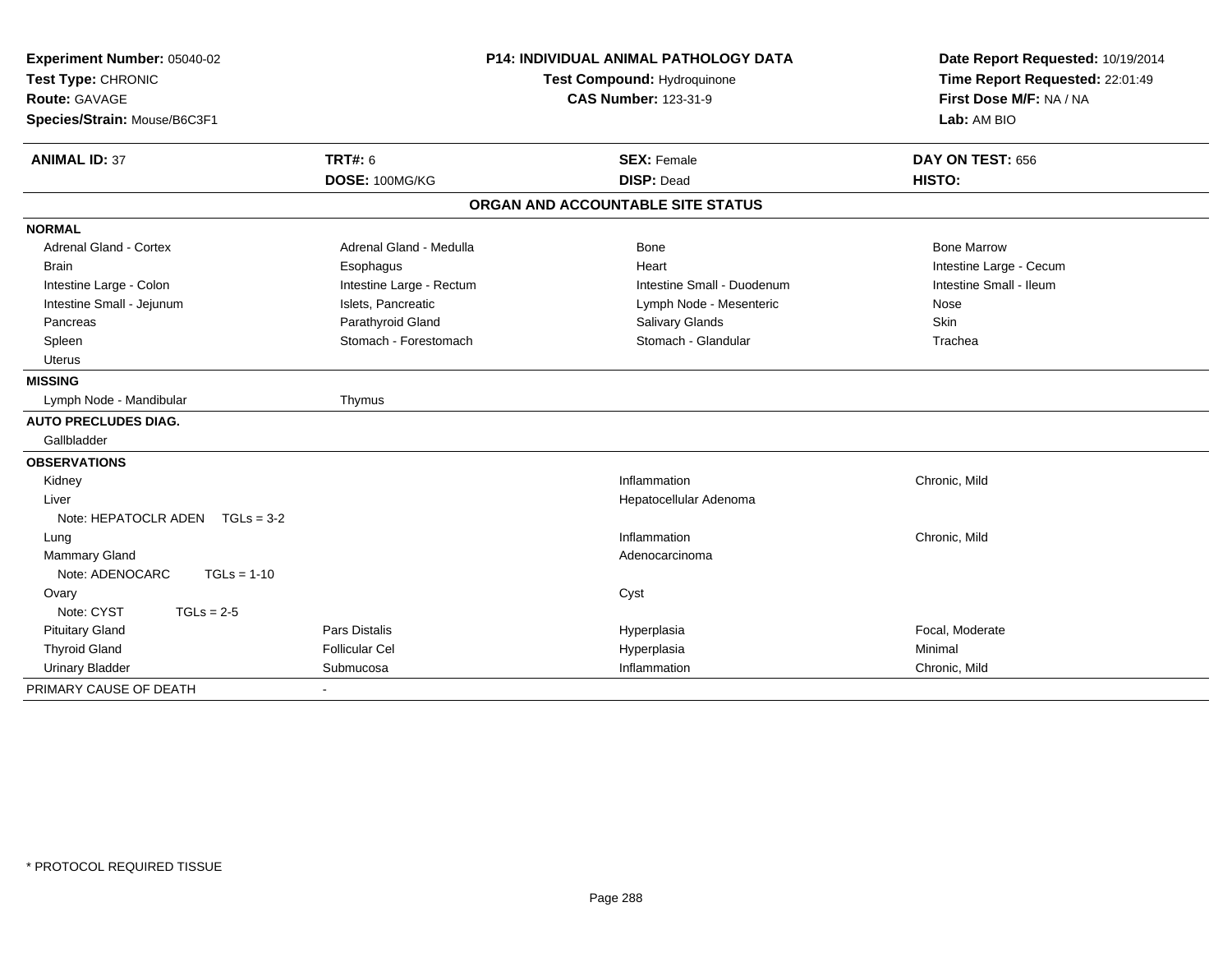| Experiment Number: 05040-02<br>Test Type: CHRONIC<br><b>Route: GAVAGE</b><br>Species/Strain: Mouse/B6C3F1 |                              | P14: INDIVIDUAL ANIMAL PATHOLOGY DATA<br>Test Compound: Hydroquinone<br><b>CAS Number: 123-31-9</b> | Date Report Requested: 10/19/2014<br>Time Report Requested: 22:01:49<br>First Dose M/F: NA / NA<br>Lab: AM BIO |  |
|-----------------------------------------------------------------------------------------------------------|------------------------------|-----------------------------------------------------------------------------------------------------|----------------------------------------------------------------------------------------------------------------|--|
| <b>ANIMAL ID: 38</b>                                                                                      | <b>TRT#: 4</b>               | <b>SEX: Female</b>                                                                                  | DAY ON TEST: 736                                                                                               |  |
|                                                                                                           | <b>DOSE: VEHICLE CONTROL</b> | <b>DISP: Terminal Sacrifice</b>                                                                     | <b>HISTO:</b>                                                                                                  |  |
|                                                                                                           |                              | ORGAN AND ACCOUNTABLE SITE STATUS                                                                   |                                                                                                                |  |
| <b>NORMAL</b>                                                                                             |                              |                                                                                                     |                                                                                                                |  |
| Adrenal Gland - Cortex                                                                                    | Adrenal Gland - Medulla      | <b>Bone</b>                                                                                         | <b>Bone Marrow</b>                                                                                             |  |
| <b>Brain</b>                                                                                              | Esophagus                    | Gallbladder                                                                                         | Heart                                                                                                          |  |
| Intestine Large - Cecum                                                                                   | Intestine Large - Colon      | Intestine Large - Rectum                                                                            | Intestine Small - Duodenum                                                                                     |  |
| Intestine Small - Ileum                                                                                   | Intestine Small - Jejunum    | Islets, Pancreatic                                                                                  | Lung                                                                                                           |  |
| Mammary Gland                                                                                             | Nose                         | Pancreas                                                                                            | Parathyroid Gland                                                                                              |  |
| <b>Pituitary Gland</b>                                                                                    | Skin                         | Stomach - Forestomach                                                                               | Stomach - Glandular                                                                                            |  |
| Thymus                                                                                                    | <b>Thyroid Gland</b>         | Trachea                                                                                             |                                                                                                                |  |
| <b>MISSING</b>                                                                                            |                              |                                                                                                     |                                                                                                                |  |
| <b>Urinary Bladder</b>                                                                                    | <b>Uterus</b>                |                                                                                                     |                                                                                                                |  |
| <b>OBSERVATIONS</b>                                                                                       |                              |                                                                                                     |                                                                                                                |  |
| <b>Intestine Small</b>                                                                                    | Jejunum                      | Lymphoma Malignant Lymphocytic                                                                      |                                                                                                                |  |
| Note: LYMPH MAL LYMP<br>$TGLs = 1-6$                                                                      |                              |                                                                                                     |                                                                                                                |  |
| Kidney                                                                                                    |                              | Lymphoma Malignant Lymphocytic                                                                      |                                                                                                                |  |
| Liver                                                                                                     |                              | <b>Basophilic Focus</b>                                                                             |                                                                                                                |  |
|                                                                                                           |                              | Hepatocellular Adenoma                                                                              |                                                                                                                |  |
| Note: HEPATOCLR ADEN<br>$TGLs = 5-2$                                                                      |                              |                                                                                                     |                                                                                                                |  |
| Lymph Node                                                                                                | Mandibular                   | Lymphoma Malignant Lymphocytic                                                                      |                                                                                                                |  |
|                                                                                                           | Mesenteric                   | Lymphoma Malignant Lymphocytic                                                                      |                                                                                                                |  |
|                                                                                                           |                              | Lymphoma Malignant Lymphocytic                                                                      |                                                                                                                |  |
| Note: LYMPH MAL LYMP<br>$TGLs = 2-4$                                                                      |                              |                                                                                                     |                                                                                                                |  |
| Mesentery                                                                                                 |                              | Lymphoma Malignant Lymphocytic                                                                      |                                                                                                                |  |
| Note: LYMPH MAL LYMP TGLs = 3-10                                                                          |                              |                                                                                                     |                                                                                                                |  |
| Ovary                                                                                                     |                              | Cyst                                                                                                |                                                                                                                |  |
|                                                                                                           |                              | Lymphoma Malignant Lymphocytic                                                                      |                                                                                                                |  |
| Note: CYST<br>$TGLs = 4-5$                                                                                |                              |                                                                                                     |                                                                                                                |  |
| Salivary Glands                                                                                           |                              | Inflammation                                                                                        | Chronic, Mild                                                                                                  |  |
| Spleen                                                                                                    |                              | Lymphoma Malignant Lymphocytic                                                                      |                                                                                                                |  |
| PRIMARY CAUSE OF DEATH                                                                                    | $\blacksquare$               |                                                                                                     |                                                                                                                |  |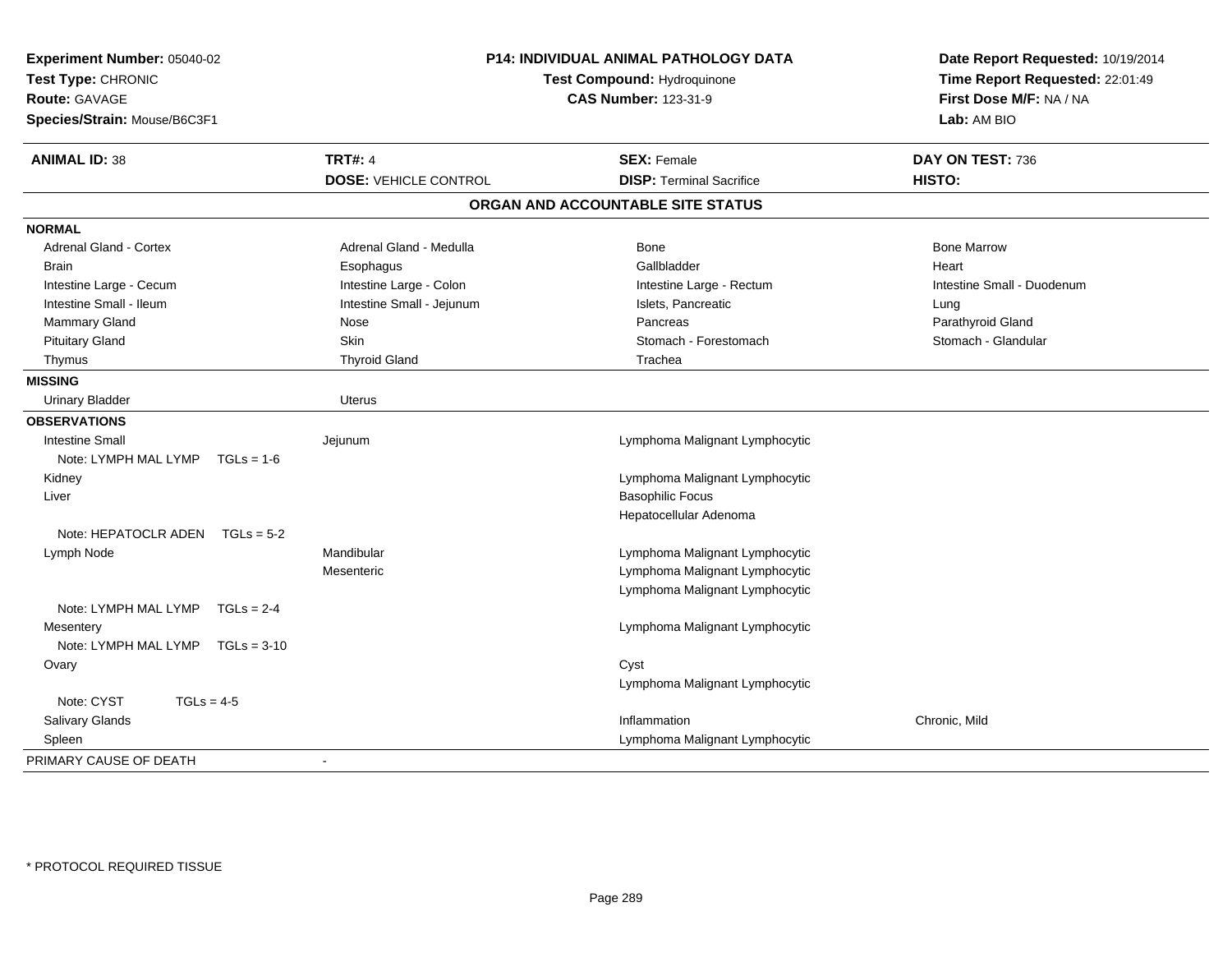| Experiment Number: 05040-02<br>Test Type: CHRONIC<br>Route: GAVAGE<br>Species/Strain: Mouse/B6C3F1 |               |                       | <b>P14: INDIVIDUAL ANIMAL PATHOLOGY DATA</b><br>Test Compound: Hydroquinone<br><b>CAS Number: 123-31-9</b> | Date Report Requested: 10/19/2014<br>Time Report Requested: 22:01:49<br>First Dose M/F: NA / NA<br>Lab: AM BIO |
|----------------------------------------------------------------------------------------------------|---------------|-----------------------|------------------------------------------------------------------------------------------------------------|----------------------------------------------------------------------------------------------------------------|
| <b>ANIMAL ID: 38</b>                                                                               |               | TRT#: 5               | <b>SEX: Female</b>                                                                                         | DAY ON TEST: 736                                                                                               |
|                                                                                                    |               | DOSE: 50 MG/KG        | <b>DISP: Terminal Sacrifice</b>                                                                            | HISTO:                                                                                                         |
|                                                                                                    |               |                       | ORGAN AND ACCOUNTABLE SITE STATUS                                                                          |                                                                                                                |
| <b>NORMAL</b>                                                                                      |               |                       |                                                                                                            |                                                                                                                |
| Ovary                                                                                              |               |                       |                                                                                                            |                                                                                                                |
| <b>OBSERVATIONS</b>                                                                                |               |                       |                                                                                                            |                                                                                                                |
| Liver                                                                                              |               |                       | <b>Basophilic Focus</b>                                                                                    |                                                                                                                |
|                                                                                                    |               |                       | Inflammation                                                                                               | Chronic, Minimal                                                                                               |
| Lung                                                                                               |               | Alveolar Epith        | Hyperplasia                                                                                                | Minimal                                                                                                        |
|                                                                                                    |               | Alveolus              | Hyperplasia                                                                                                | Macrophage, Moderate                                                                                           |
| Note: HYPERPLASIA                                                                                  | $TGLs = 6-11$ |                       |                                                                                                            |                                                                                                                |
| Lymph Node                                                                                         |               | Mediastinal           | Hyperplasia                                                                                                | Lymphoid, Marked                                                                                               |
| Note: HYPERPLASIA                                                                                  | $TGLs = 5-4$  |                       |                                                                                                            |                                                                                                                |
| Mesentery                                                                                          |               | Fat                   | Necrosis                                                                                                   | Focal, Marked                                                                                                  |
| Note: NECROSIS                                                                                     | $TGLs = 3-4$  |                       |                                                                                                            |                                                                                                                |
| <b>Pituitary Gland</b>                                                                             |               | Pars Distalis         | Adenoma                                                                                                    |                                                                                                                |
| Note: ADENOMA                                                                                      | $TGLs = 4-4$  |                       |                                                                                                            |                                                                                                                |
| <b>Salivary Glands</b>                                                                             |               |                       | Inflammation                                                                                               | Chronic, Mild                                                                                                  |
| <b>Thyroid Gland</b>                                                                               |               | <b>Follicular Cel</b> | Hyperplasia<br>Inflammation                                                                                | Marked                                                                                                         |
| Note: HYPERPLASIA                                                                                  |               |                       |                                                                                                            | Chronic, Moderate                                                                                              |
|                                                                                                    | $TGLs = 2-4$  |                       |                                                                                                            |                                                                                                                |
| PRIMARY CAUSE OF DEATH                                                                             |               |                       |                                                                                                            |                                                                                                                |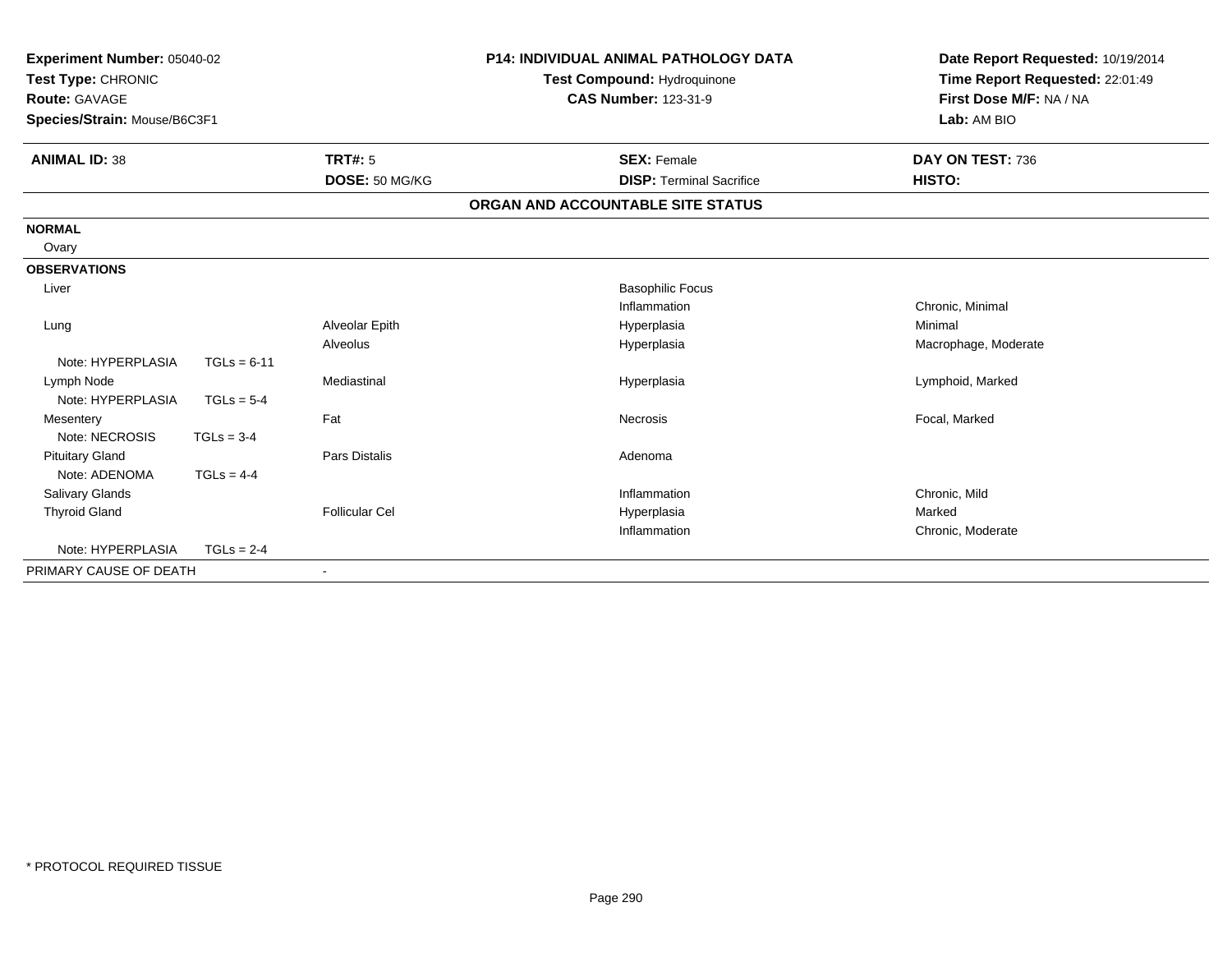| Experiment Number: 05040-02<br>Test Type: CHRONIC<br><b>Route: GAVAGE</b><br>Species/Strain: Mouse/B6C3F1 |                         | P14: INDIVIDUAL ANIMAL PATHOLOGY DATA<br>Test Compound: Hydroquinone<br><b>CAS Number: 123-31-9</b> | Date Report Requested: 10/19/2014<br>Time Report Requested: 22:01:49<br>First Dose M/F: NA / NA<br>Lab: AM BIO |
|-----------------------------------------------------------------------------------------------------------|-------------------------|-----------------------------------------------------------------------------------------------------|----------------------------------------------------------------------------------------------------------------|
| <b>ANIMAL ID: 38</b>                                                                                      | <b>TRT#: 6</b>          | <b>SEX: Female</b>                                                                                  | DAY ON TEST: 737                                                                                               |
|                                                                                                           | DOSE: 100MG/KG          | <b>DISP:</b> Terminal Sacrifice                                                                     | HISTO:                                                                                                         |
|                                                                                                           |                         | ORGAN AND ACCOUNTABLE SITE STATUS                                                                   |                                                                                                                |
| <b>NORMAL</b>                                                                                             |                         |                                                                                                     |                                                                                                                |
| <b>Adrenal Gland - Cortex</b>                                                                             | Adrenal Gland - Medulla | <b>Bone</b>                                                                                         | <b>Bone Marrow</b>                                                                                             |
| <b>Brain</b>                                                                                              | Esophagus               | Eye                                                                                                 | Gallbladder                                                                                                    |
| Heart                                                                                                     | Intestine Large - Cecum | Intestine Large - Colon                                                                             | Intestine Large - Rectum                                                                                       |
| Intestine Small - Duodenum                                                                                | Intestine Small - Ileum | Intestine Small - Jejunum                                                                           | Islets, Pancreatic                                                                                             |
| Lymph Node - Mandibular                                                                                   | <b>Mammary Gland</b>    | Nose                                                                                                | Pancreas                                                                                                       |
| Parathyroid Gland                                                                                         | <b>Pituitary Gland</b>  | Skin                                                                                                | Stomach - Forestomach                                                                                          |
| Stomach - Glandular                                                                                       | Thymus                  | Trachea                                                                                             | <b>Urinary Bladder</b>                                                                                         |
| <b>OBSERVATIONS</b>                                                                                       |                         |                                                                                                     |                                                                                                                |
| <b>Harderian Gland</b>                                                                                    |                         | Carcinoma                                                                                           |                                                                                                                |
| Note: CARCINOMA<br>$TGLs = 3-11$                                                                          |                         |                                                                                                     |                                                                                                                |
| Kidney                                                                                                    |                         | Inflammation                                                                                        | Chronic, Mild                                                                                                  |
| Liver                                                                                                     |                         | <b>Basophilic Focus</b>                                                                             |                                                                                                                |
|                                                                                                           |                         | Inflammation                                                                                        | Chronic, Minimal                                                                                               |
| Lung                                                                                                      |                         | Carcinoma                                                                                           | Metastatic (Uncertain Primary Site)                                                                            |
| Note: CARCINOMA<br>$TGLs = 4-3$                                                                           |                         |                                                                                                     |                                                                                                                |
| Lymph Node                                                                                                | Mesenteric              | Lymphoma Malignant Mixed                                                                            |                                                                                                                |
|                                                                                                           | Renal                   | Lymphoma Malignant Mixed                                                                            |                                                                                                                |
| Note: LYMPH MAL MIXD<br>$TGLs = 1-4$                                                                      |                         |                                                                                                     |                                                                                                                |
| Note: LYMPH MAL MIXD<br>$TGLs = 2-10$                                                                     |                         |                                                                                                     |                                                                                                                |
| Ovary                                                                                                     |                         | Cyst                                                                                                |                                                                                                                |
| Salivary Glands                                                                                           |                         | Inflammation                                                                                        | Chronic, Minimal                                                                                               |
| Spleen                                                                                                    |                         | Lymphoma Malignant Mixed                                                                            |                                                                                                                |
| Note: LYMPH MAL MIXD<br>$TGLs = 5-2$                                                                      |                         |                                                                                                     |                                                                                                                |
| <b>Thyroid Gland</b>                                                                                      | <b>Follicular Cel</b>   | Hyperplasia                                                                                         | Moderate                                                                                                       |
| <b>Uterus</b>                                                                                             | Endometrium             | Hyperplasia                                                                                         | Cystic, Mild                                                                                                   |
| PRIMARY CAUSE OF DEATH                                                                                    | $\sim$                  |                                                                                                     |                                                                                                                |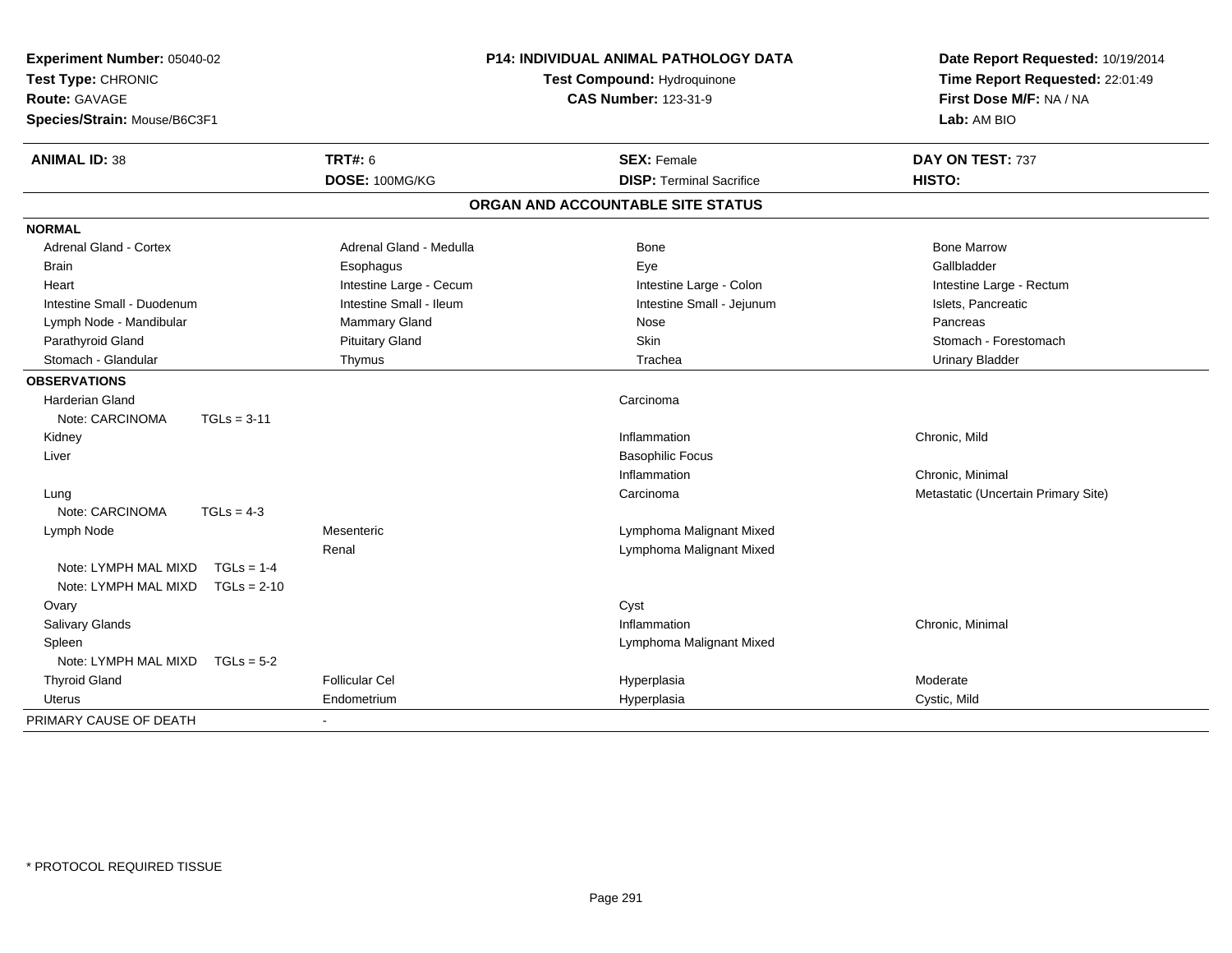| Experiment Number: 05040-02<br>Test Type: CHRONIC<br><b>Route: GAVAGE</b><br>Species/Strain: Mouse/B6C3F1 |                       | <b>P14: INDIVIDUAL ANIMAL PATHOLOGY DATA</b><br>Test Compound: Hydroquinone<br><b>CAS Number: 123-31-9</b> | Date Report Requested: 10/19/2014<br>Time Report Requested: 22:01:49<br>First Dose M/F: NA / NA |
|-----------------------------------------------------------------------------------------------------------|-----------------------|------------------------------------------------------------------------------------------------------------|-------------------------------------------------------------------------------------------------|
|                                                                                                           |                       |                                                                                                            | Lab: AM BIO                                                                                     |
| <b>ANIMAL ID: 39</b>                                                                                      | <b>TRT#: 5</b>        | <b>SEX: Female</b>                                                                                         | DAY ON TEST: 736                                                                                |
|                                                                                                           | DOSE: 50 MG/KG        | <b>DISP: Terminal Sacrifice</b>                                                                            | HISTO:                                                                                          |
|                                                                                                           |                       | ORGAN AND ACCOUNTABLE SITE STATUS                                                                          |                                                                                                 |
| <b>NORMAL</b>                                                                                             |                       |                                                                                                            |                                                                                                 |
| Lung                                                                                                      | Ovary                 | Salivary Glands                                                                                            |                                                                                                 |
| <b>OBSERVATIONS</b>                                                                                       |                       |                                                                                                            |                                                                                                 |
| Liver                                                                                                     |                       | Hepatocellular Adenoma                                                                                     | Multiple                                                                                        |
|                                                                                                           |                       | Hyperplasia                                                                                                | Lymphoid, Moderate                                                                              |
| Note: HEPATOCLR ADEN                                                                                      | $TGLs = 2-2$          |                                                                                                            |                                                                                                 |
| Note: HEPATOCLR ADEN                                                                                      | $TGLs = 4-12$         |                                                                                                            |                                                                                                 |
| Spleen                                                                                                    |                       | Hyperplasia                                                                                                | Lymphoid, Moderate                                                                              |
|                                                                                                           |                       | Pigmentation                                                                                               | Hemosiderin, Marked                                                                             |
| Note: HYPERPLASIA                                                                                         | $TGLs = 3-2$          |                                                                                                            |                                                                                                 |
| <b>Thyroid Gland</b>                                                                                      | <b>Follicular Cel</b> | Hyperplasia                                                                                                | Minimal                                                                                         |
| <b>Uterus</b>                                                                                             | Endometrium           | Hyperplasia                                                                                                | Cystic, Moderate                                                                                |
| Note: HYPERPLASIA                                                                                         | $TGLs = 1-5$          |                                                                                                            |                                                                                                 |
| PRIMARY CAUSE OF DEATH                                                                                    |                       |                                                                                                            |                                                                                                 |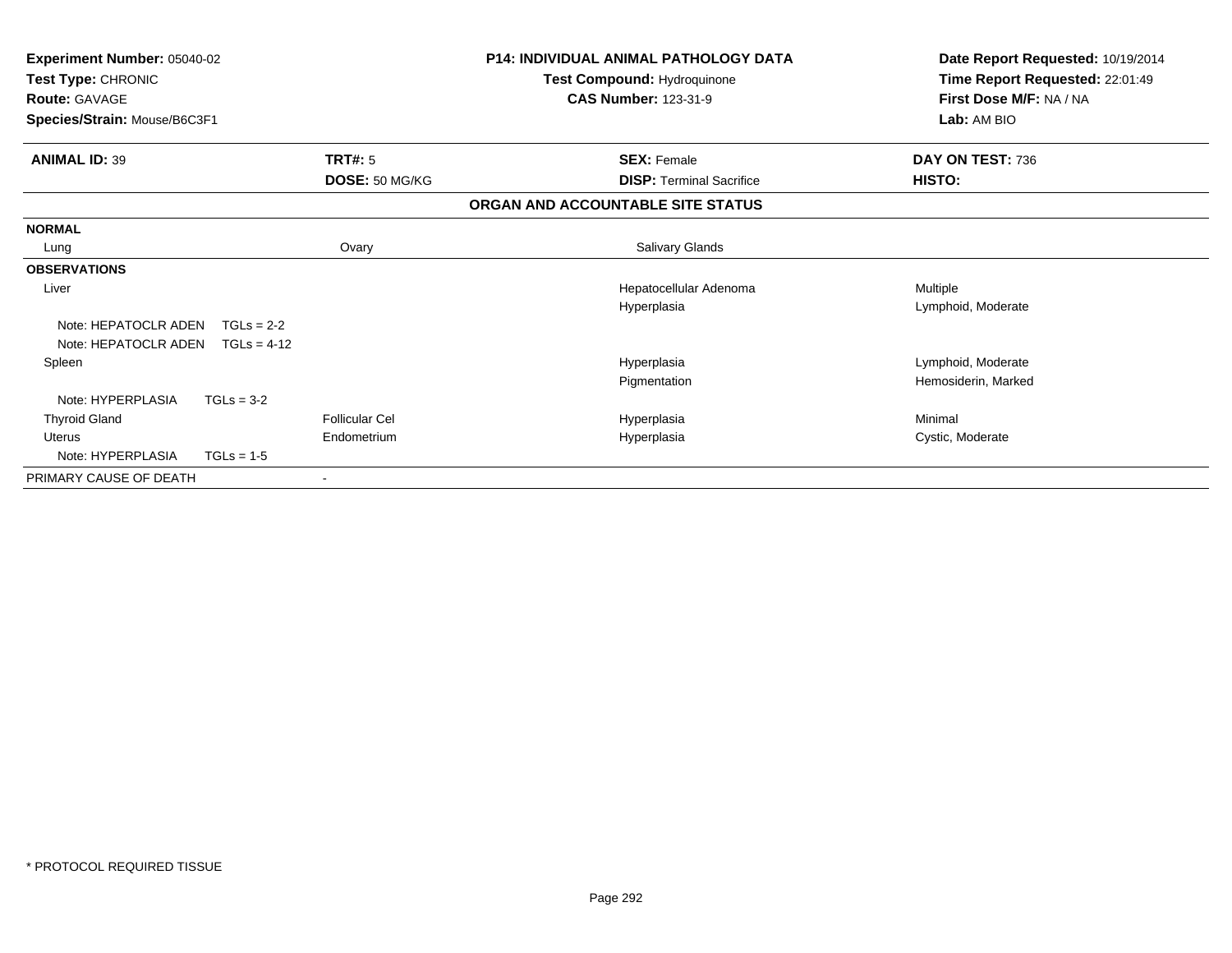| Experiment Number: 05040-02<br>Test Type: CHRONIC<br><b>Route: GAVAGE</b><br>Species/Strain: Mouse/B6C3F1 |              |                         | P14: INDIVIDUAL ANIMAL PATHOLOGY DATA<br>Test Compound: Hydroquinone<br><b>CAS Number: 123-31-9</b> |                                   | Date Report Requested: 10/19/2014<br>Time Report Requested: 22:01:49<br>First Dose M/F: NA / NA<br>Lab: AM BIO |
|-----------------------------------------------------------------------------------------------------------|--------------|-------------------------|-----------------------------------------------------------------------------------------------------|-----------------------------------|----------------------------------------------------------------------------------------------------------------|
| <b>ANIMAL ID: 39</b>                                                                                      |              | <b>TRT#: 6</b>          |                                                                                                     | <b>SEX: Female</b>                | DAY ON TEST: 737                                                                                               |
|                                                                                                           |              | DOSE: 100MG/KG          |                                                                                                     | <b>DISP: Terminal Sacrifice</b>   | HISTO:                                                                                                         |
|                                                                                                           |              |                         |                                                                                                     | ORGAN AND ACCOUNTABLE SITE STATUS |                                                                                                                |
| <b>NORMAL</b>                                                                                             |              |                         |                                                                                                     |                                   |                                                                                                                |
| Adrenal Gland - Cortex                                                                                    |              | Adrenal Gland - Medulla |                                                                                                     | <b>Bone</b>                       | <b>Bone Marrow</b>                                                                                             |
| Brain                                                                                                     |              | Esophagus               |                                                                                                     | Gallbladder                       | Heart                                                                                                          |
| Intestine Large - Cecum                                                                                   |              | Intestine Large - Colon |                                                                                                     | Intestine Large - Rectum          | Intestine Small - Duodenum                                                                                     |
| Intestine Small - Ileum                                                                                   |              | Islets, Pancreatic      |                                                                                                     | Mammary Gland                     | Nose                                                                                                           |
| Ovary                                                                                                     |              | Pancreas                |                                                                                                     | Parathyroid Gland                 | Skin                                                                                                           |
| Stomach - Forestomach                                                                                     |              | Stomach - Glandular     |                                                                                                     | Trachea                           |                                                                                                                |
| <b>OBSERVATIONS</b>                                                                                       |              |                         |                                                                                                     |                                   |                                                                                                                |
| <b>Intestine Small</b>                                                                                    |              | Jejunum                 |                                                                                                     | Lymphoma Malignant Mixed          |                                                                                                                |
| Note: LYMPH MAL MIXD                                                                                      | $TGLs = 2-6$ |                         |                                                                                                     |                                   |                                                                                                                |
| Kidney                                                                                                    |              |                         |                                                                                                     | Lymphoma Malignant Mixed          |                                                                                                                |
| Liver                                                                                                     |              |                         |                                                                                                     | Lymphoma Malignant Mixed          |                                                                                                                |
| Lung                                                                                                      |              |                         |                                                                                                     | Lymphoma Malignant Mixed          |                                                                                                                |
| Lymph Node                                                                                                |              | Mandibular              |                                                                                                     | Lymphoma Malignant Mixed          |                                                                                                                |
|                                                                                                           |              | Mesenteric              |                                                                                                     | Lymphoma Malignant Mixed          |                                                                                                                |
| Mesentery                                                                                                 |              |                         |                                                                                                     | Lymphoma Malignant Mixed          |                                                                                                                |
| <b>Pituitary Gland</b>                                                                                    |              | <b>Pars Distalis</b>    |                                                                                                     | Hyperplasia                       | Focal, Mild                                                                                                    |
| Salivary Glands                                                                                           |              |                         |                                                                                                     | Inflammation                      | Chronic, Moderate                                                                                              |
| Spleen                                                                                                    |              |                         |                                                                                                     | Lymphoma Malignant Mixed          |                                                                                                                |
| Note: LYMPH MAL MIXD                                                                                      | $TGLs = 1-2$ |                         |                                                                                                     |                                   |                                                                                                                |
| Thymus                                                                                                    |              |                         |                                                                                                     | Lymphoma Malignant Mixed          |                                                                                                                |
| Note: LYMPH MAL MIXD                                                                                      | $TGLs = 3-4$ |                         |                                                                                                     |                                   |                                                                                                                |
| <b>Thyroid Gland</b>                                                                                      |              | <b>Follicular Cel</b>   |                                                                                                     | Adenoma                           |                                                                                                                |
|                                                                                                           |              | <b>Follicular Cel</b>   |                                                                                                     | Hyperplasia                       | Moderate                                                                                                       |
| <b>Urinary Bladder</b>                                                                                    |              | Submucosa               |                                                                                                     | Inflammation                      | Chronic, Mild                                                                                                  |
| <b>Uterus</b>                                                                                             |              | Endometrium             |                                                                                                     | Hyperplasia                       | Cystic, Moderate                                                                                               |
| PRIMARY CAUSE OF DEATH                                                                                    |              |                         |                                                                                                     |                                   |                                                                                                                |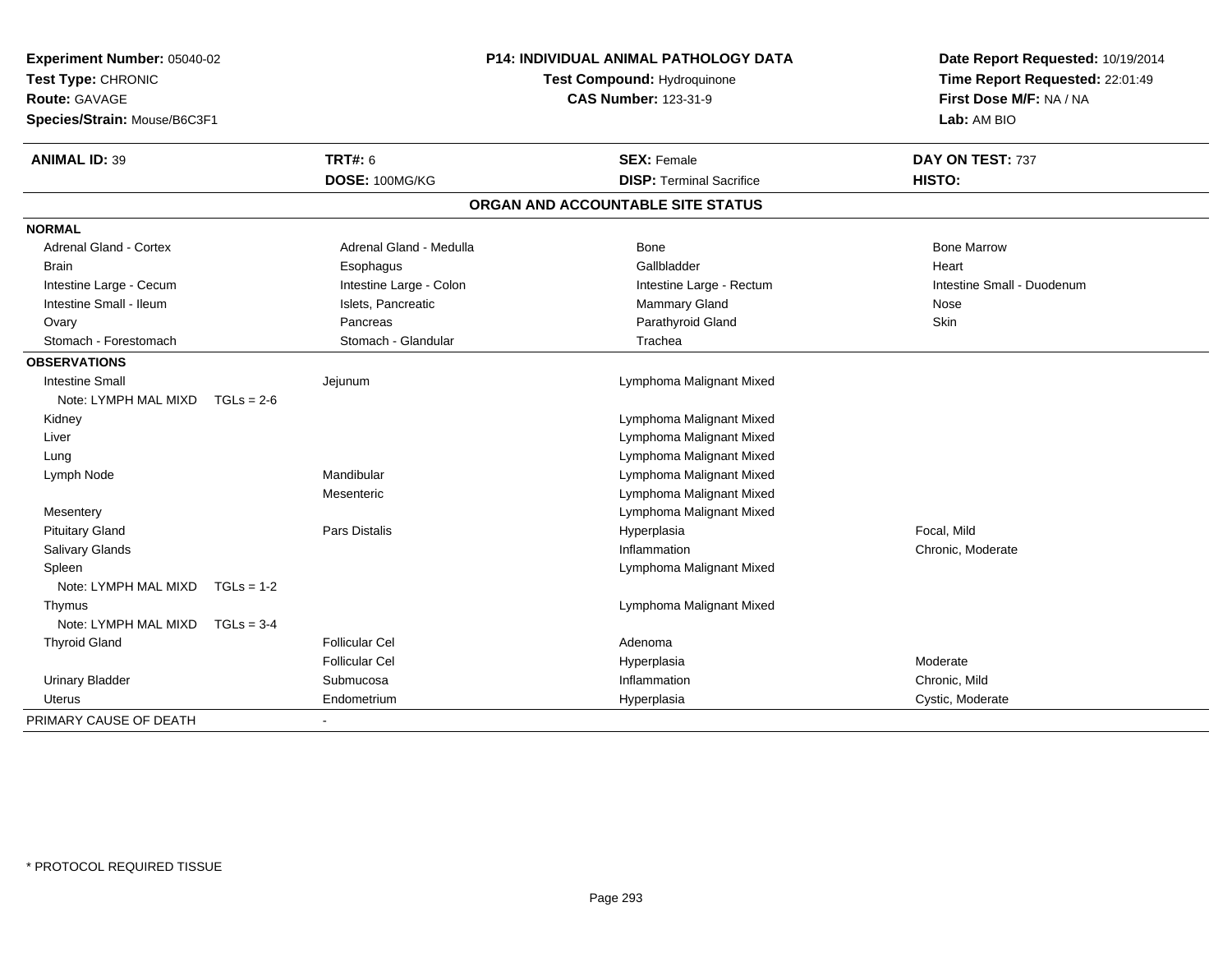| Experiment Number: 05040-02       |                              | <b>P14: INDIVIDUAL ANIMAL PATHOLOGY DATA</b> | Date Report Requested: 10/19/2014 |  |
|-----------------------------------|------------------------------|----------------------------------------------|-----------------------------------|--|
| Test Type: CHRONIC                |                              | Test Compound: Hydroquinone                  | Time Report Requested: 22:01:49   |  |
| Route: GAVAGE                     |                              | <b>CAS Number: 123-31-9</b>                  | First Dose M/F: NA / NA           |  |
| Species/Strain: Mouse/B6C3F1      |                              |                                              | Lab: AM BIO                       |  |
| <b>ANIMAL ID: 40</b>              | <b>TRT#: 4</b>               | <b>SEX: Female</b>                           | DAY ON TEST: 736                  |  |
|                                   | <b>DOSE: VEHICLE CONTROL</b> | <b>DISP: Terminal Sacrifice</b>              | HISTO:                            |  |
|                                   |                              | ORGAN AND ACCOUNTABLE SITE STATUS            |                                   |  |
| <b>NORMAL</b>                     |                              |                                              |                                   |  |
| Adrenal Gland - Medulla           | <b>Bone</b>                  | <b>Bone Marrow</b>                           | <b>Brain</b>                      |  |
| Esophagus                         | Gallbladder                  | Heart                                        | Intestine Large - Cecum           |  |
| Intestine Large - Colon           | Intestine Large - Rectum     | Intestine Small - Duodenum                   | Intestine Small - Ileum           |  |
| Intestine Small - Jejunum         | Islets, Pancreatic           | Kidney                                       | Liver                             |  |
| Lung                              | Lymph Node - Mandibular      | Lymph Node - Mesenteric                      | Nose                              |  |
| Ovary                             | Pancreas                     | Skin                                         | Spleen                            |  |
| Stomach - Forestomach             | Stomach - Glandular          | Thymus                                       | Trachea                           |  |
| <b>MISSING</b>                    |                              |                                              |                                   |  |
| Parathyroid Gland                 |                              |                                              |                                   |  |
| <b>OBSERVATIONS</b>               |                              |                                              |                                   |  |
| <b>Adrenal Gland</b>              | Cortex                       | Hyperplasia                                  | Focal, Moderate                   |  |
| Mammary Gland                     |                              | Hyperplasia                                  | Mild                              |  |
| <b>Pituitary Gland</b>            | <b>Pars Distalis</b>         | Adenoma                                      |                                   |  |
|                                   | <b>Pars Distalis</b>         | Hyperplasia                                  | Focal, Mild                       |  |
| Note: ADENOMA<br>$TGLs = 1-4$     |                              |                                              |                                   |  |
| Note: HYPERPLASIA<br>$TGLs = 1-4$ |                              |                                              |                                   |  |
| Salivary Glands                   |                              | Inflammation                                 | Chronic, Mild                     |  |
| <b>Thyroid Gland</b>              | <b>Follicular Cel</b>        | Adenoma                                      |                                   |  |
|                                   | <b>Follicular Cel</b>        | Hyperplasia                                  | Mild                              |  |
| <b>Urinary Bladder</b>            | Submucosa                    | Inflammation                                 | Chronic, Mild                     |  |
| Uterus                            | Endometrium                  | Hyperplasia                                  | Cystic, Mild                      |  |
| PRIMARY CAUSE OF DEATH            |                              |                                              |                                   |  |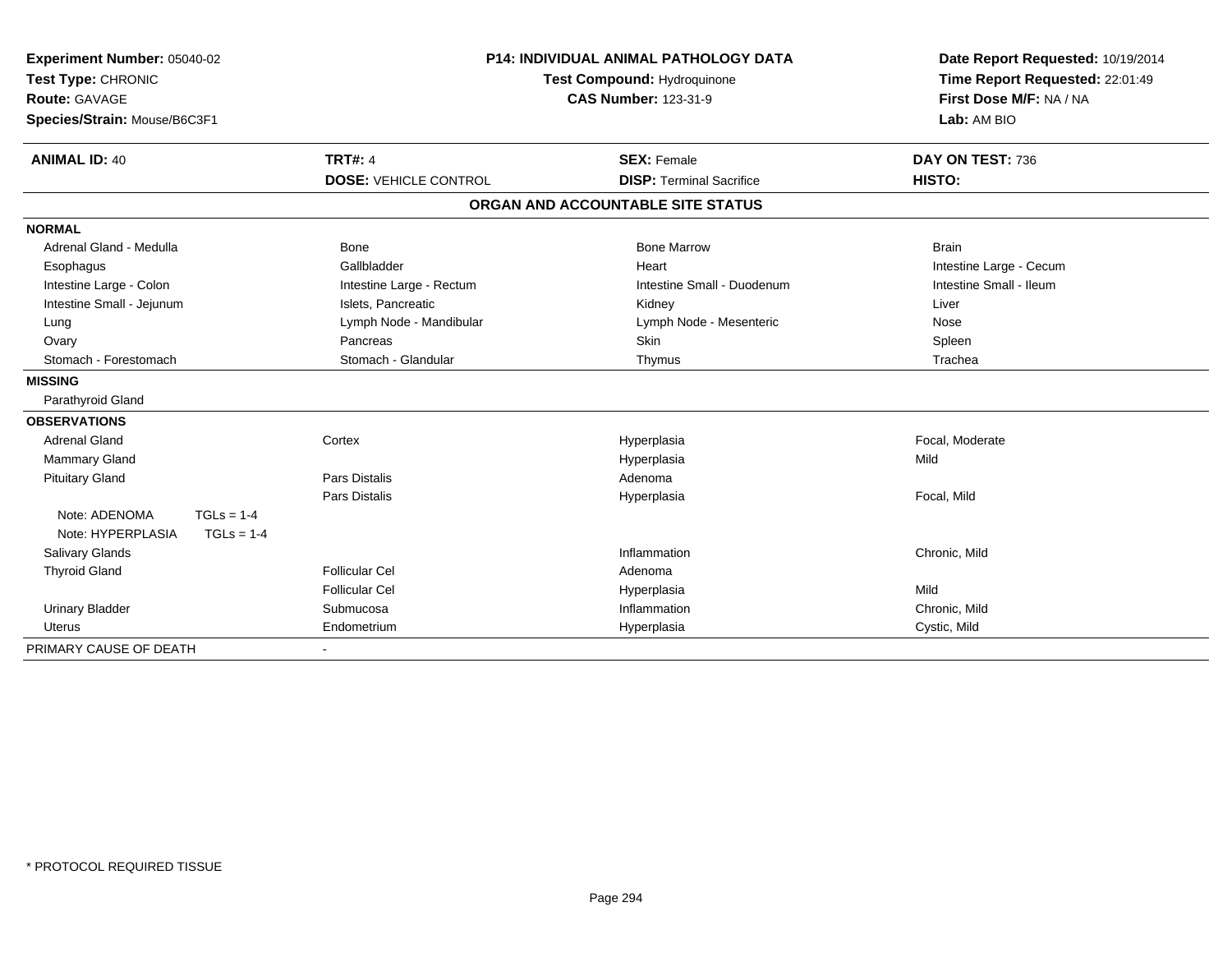| <b>Experiment Number: 05040-02</b> | <b>P14: INDIVIDUAL ANIMAL PATHOLOGY DATA</b> |                                   | Date Report Requested: 10/19/2014 |  |
|------------------------------------|----------------------------------------------|-----------------------------------|-----------------------------------|--|
| Test Type: CHRONIC                 |                                              | Test Compound: Hydroquinone       | Time Report Requested: 22:01:49   |  |
| <b>Route: GAVAGE</b>               |                                              | <b>CAS Number: 123-31-9</b>       | First Dose M/F: NA / NA           |  |
| Species/Strain: Mouse/B6C3F1       |                                              |                                   | Lab: AM BIO                       |  |
| <b>ANIMAL ID: 40</b>               | <b>TRT#: 5</b>                               | <b>SEX: Female</b>                | DAY ON TEST: 717                  |  |
|                                    | DOSE: 50 MG/KG                               | <b>DISP: Moribund</b>             | HISTO:                            |  |
|                                    |                                              | ORGAN AND ACCOUNTABLE SITE STATUS |                                   |  |
| <b>NORMAL</b>                      |                                              |                                   |                                   |  |
| <b>Bone</b>                        | <b>Bone Marrow</b>                           | <b>Brain</b>                      | Esophagus                         |  |
| Gallbladder                        | Heart                                        | Intestine Large - Colon           | Intestine Large - Rectum          |  |
| Intestine Small - Ileum            | Intestine Small - Jejunum                    | Islets, Pancreatic                | Kidney                            |  |
| Lung                               | Lymph Node - Mandibular                      | Mammary Gland                     | Nose                              |  |
| Ovary                              | Pancreas                                     | <b>Salivary Glands</b>            | Skin                              |  |
| Stomach - Forestomach              | Thymus                                       | <b>Thyroid Gland</b>              | Trachea                           |  |
| <b>Urinary Bladder</b>             |                                              |                                   |                                   |  |
| <b>MISSING</b>                     |                                              |                                   |                                   |  |
| <b>Adrenal Gland</b>               | Intestine Large - Cecum                      | Parathyroid Gland                 | <b>Pituitary Gland</b>            |  |
| <b>OBSERVATIONS</b>                |                                              |                                   |                                   |  |
| <b>Intestine Small</b>             | Duodenum, Muscularis                         | Inflammation                      | Acute, Moderate                   |  |
| Liver                              |                                              | Necrosis                          | Moderate                          |  |
| Lymph Node                         | Mesenteric                                   | Hyperplasia                       | Lymphoid, Marked                  |  |
| Mesentery                          |                                              | Inflammation                      | Chronic, Marked                   |  |
| Note: INFLAMMATION<br>$TGLs = 3-4$ |                                              |                                   |                                   |  |
| Spleen                             |                                              | Fibrosis                          | Marked                            |  |
| [Fibrosis TGLS = 1-2]              |                                              |                                   |                                   |  |
| Stomach                            | Glandular                                    | Erosion                           | Focal, Moderate                   |  |
| Note: EROSION<br>$TGLs = 2-6$      |                                              |                                   |                                   |  |
| <b>Uterus</b>                      | Endometrium                                  | Hyperplasia                       | Cystic, Moderate                  |  |
| PRIMARY CAUSE OF DEATH             |                                              |                                   |                                   |  |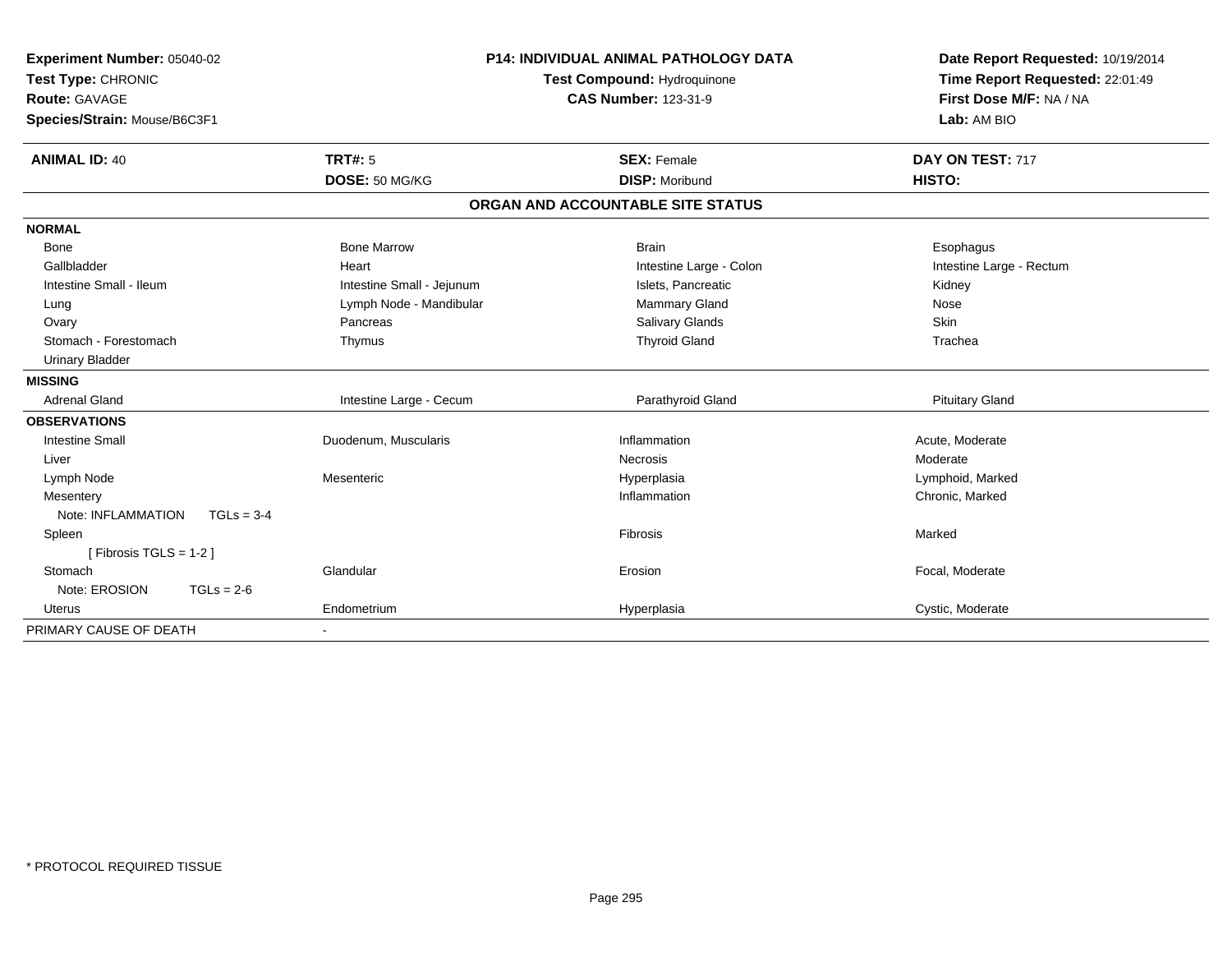| Experiment Number: 05040-02<br>Test Type: CHRONIC<br><b>Route: GAVAGE</b><br>Species/Strain: Mouse/B6C3F1 | <b>P14: INDIVIDUAL ANIMAL PATHOLOGY DATA</b><br>Test Compound: Hydroquinone<br><b>CAS Number: 123-31-9</b> |                                   | Date Report Requested: 10/19/2014<br>Time Report Requested: 22:01:49<br>First Dose M/F: NA / NA<br>Lab: AM BIO |  |
|-----------------------------------------------------------------------------------------------------------|------------------------------------------------------------------------------------------------------------|-----------------------------------|----------------------------------------------------------------------------------------------------------------|--|
| <b>ANIMAL ID: 40</b>                                                                                      | <b>TRT#: 6</b>                                                                                             | <b>SEX: Female</b>                | DAY ON TEST: 737                                                                                               |  |
|                                                                                                           | DOSE: 100MG/KG                                                                                             | <b>DISP: Terminal Sacrifice</b>   | HISTO:                                                                                                         |  |
|                                                                                                           |                                                                                                            | ORGAN AND ACCOUNTABLE SITE STATUS |                                                                                                                |  |
| <b>NORMAL</b>                                                                                             |                                                                                                            |                                   |                                                                                                                |  |
| <b>Adrenal Gland - Cortex</b>                                                                             | Adrenal Gland - Medulla                                                                                    | <b>Bone</b>                       | <b>Bone Marrow</b>                                                                                             |  |
| Brain                                                                                                     | Esophagus                                                                                                  | Gallbladder                       | Heart                                                                                                          |  |
| Intestine Large - Cecum                                                                                   | Intestine Large - Colon                                                                                    | Intestine Large - Rectum          | Intestine Small - Duodenum                                                                                     |  |
| Intestine Small - Ileum                                                                                   | Intestine Small - Jejunum                                                                                  | Islets, Pancreatic                | Lung                                                                                                           |  |
| Lymph Node - Mandibular                                                                                   | Nose                                                                                                       | Pancreas                          | Parathyroid Gland                                                                                              |  |
| Salivary Glands                                                                                           | Skin                                                                                                       | Stomach - Forestomach             | Stomach - Glandular                                                                                            |  |
| Thymus                                                                                                    | Trachea                                                                                                    |                                   |                                                                                                                |  |
| <b>OBSERVATIONS</b>                                                                                       |                                                                                                            |                                   |                                                                                                                |  |
| Kidney                                                                                                    |                                                                                                            | Lymphoma Malignant Mixed          |                                                                                                                |  |
| Liver                                                                                                     |                                                                                                            | Lymphoma Malignant Mixed          |                                                                                                                |  |
| Note: LYMPH MAL MIXD<br>$TGLs = 2-2$                                                                      |                                                                                                            |                                   |                                                                                                                |  |
| Lymph Node                                                                                                | Lumbar                                                                                                     | Lymphoma Malignant Mixed          |                                                                                                                |  |
|                                                                                                           | Mesenteric                                                                                                 | Lymphoma Malignant Mixed          |                                                                                                                |  |
|                                                                                                           | Pancreatic                                                                                                 | Lymphoma Malignant Mixed          |                                                                                                                |  |
| Note: LYMPH MAL MIXD<br>$TGLs = 7-10$                                                                     |                                                                                                            |                                   |                                                                                                                |  |
| Note: LYMPH MAL MIXD<br>$TGLs = 6-4$                                                                      |                                                                                                            |                                   |                                                                                                                |  |
| <b>Mammary Gland</b>                                                                                      |                                                                                                            | Hyperplasia                       | Minimal                                                                                                        |  |
| Ovary                                                                                                     |                                                                                                            | Cyst                              |                                                                                                                |  |
|                                                                                                           | Periovarn Tiss                                                                                             | Lymphoma Malignant Mixed          |                                                                                                                |  |
| Note: CYST<br>$TGLs = 5-5$                                                                                |                                                                                                            |                                   |                                                                                                                |  |
| <b>Pituitary Gland</b>                                                                                    | Pars Distalis                                                                                              | Adenoma                           |                                                                                                                |  |
| Note: ADENOMA<br>$TGLs = 3-4$                                                                             |                                                                                                            |                                   |                                                                                                                |  |
| Spleen                                                                                                    |                                                                                                            | Lymphoma Malignant Mixed          |                                                                                                                |  |
| Note: LYMPH MAL MIXD TGLs = 1-2                                                                           |                                                                                                            |                                   |                                                                                                                |  |
| <b>Thyroid Gland</b>                                                                                      | <b>Follicular Cel</b>                                                                                      | Hyperplasia                       | Marked                                                                                                         |  |
|                                                                                                           |                                                                                                            | Inflammation                      | Chronic, Mild                                                                                                  |  |
| <b>Urinary Bladder</b>                                                                                    | Submucosa                                                                                                  | Inflammation                      | Chronic, Mild                                                                                                  |  |
| <b>Uterus</b>                                                                                             | Endometrium                                                                                                | Hyperplasia                       | Cystic, Marked                                                                                                 |  |
| Note: HYPERPLASIA<br>$TGLs = 4-5$                                                                         |                                                                                                            |                                   |                                                                                                                |  |
| PRIMARY CAUSE OF DEATH                                                                                    | $\blacksquare$                                                                                             |                                   |                                                                                                                |  |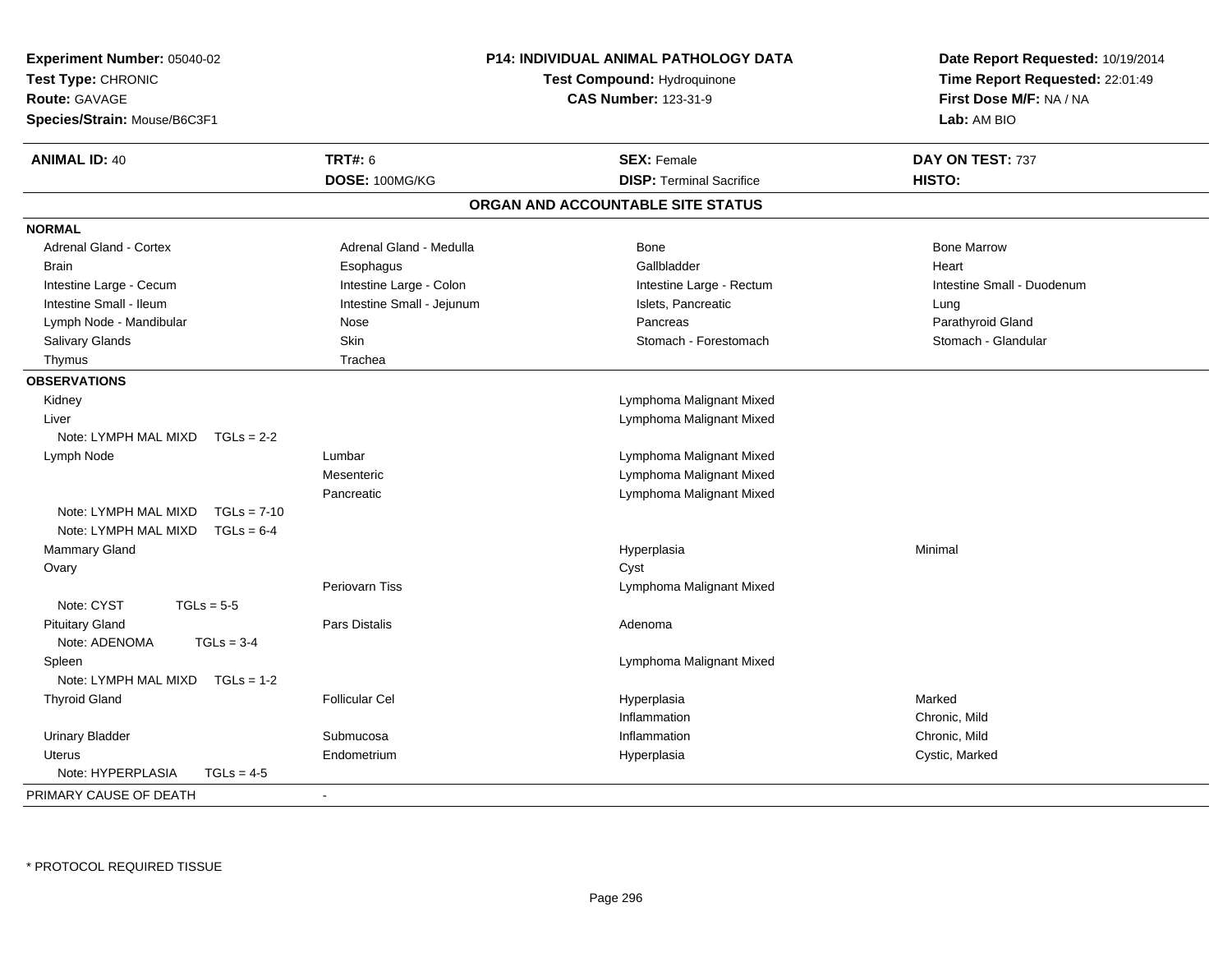| Experiment Number: 05040-02<br>Test Type: CHRONIC<br>Route: GAVAGE<br>Species/Strain: Mouse/B6C3F1 |              | <b>P14: INDIVIDUAL ANIMAL PATHOLOGY DATA</b><br>Test Compound: Hydroquinone<br><b>CAS Number: 123-31-9</b> |                                   | Date Report Requested: 10/19/2014<br>Time Report Requested: 22:01:49<br>First Dose M/F: NA / NA<br>Lab: AM BIO |
|----------------------------------------------------------------------------------------------------|--------------|------------------------------------------------------------------------------------------------------------|-----------------------------------|----------------------------------------------------------------------------------------------------------------|
| <b>ANIMAL ID: 41</b>                                                                               |              | <b>TRT#: 5</b>                                                                                             | <b>SEX: Female</b>                | DAY ON TEST: 668                                                                                               |
|                                                                                                    |              | DOSE: 50 MG/KG                                                                                             | <b>DISP: Moribund</b>             | HISTO:                                                                                                         |
|                                                                                                    |              |                                                                                                            | ORGAN AND ACCOUNTABLE SITE STATUS |                                                                                                                |
| <b>NORMAL</b>                                                                                      |              |                                                                                                            |                                   |                                                                                                                |
| <b>Bone</b>                                                                                        |              | <b>Bone Marrow</b>                                                                                         | <b>Brain</b>                      | Esophagus                                                                                                      |
| Gallbladder                                                                                        |              | Heart                                                                                                      | Intestine Large - Cecum           | Intestine Large - Colon                                                                                        |
| Intestine Large - Rectum                                                                           |              | Intestine Small - Duodenum                                                                                 | Intestine Small - Ileum           | Intestine Small - Jejunum                                                                                      |
| Islets, Pancreatic                                                                                 |              | Lung                                                                                                       | Mammary Gland                     | Nose                                                                                                           |
| Pancreas                                                                                           |              | Parathyroid Gland                                                                                          | <b>Pituitary Gland</b>            | Skin                                                                                                           |
| Stomach - Forestomach                                                                              |              | Trachea                                                                                                    | <b>Urinary Bladder</b>            |                                                                                                                |
| <b>MISSING</b>                                                                                     |              |                                                                                                            |                                   |                                                                                                                |
| <b>Adrenal Gland</b>                                                                               |              | Stomach - Glandular                                                                                        |                                   |                                                                                                                |
| <b>OBSERVATIONS</b>                                                                                |              |                                                                                                            |                                   |                                                                                                                |
| Kidney                                                                                             |              |                                                                                                            | Lymphoma Malignant Lymphocytic    |                                                                                                                |
| [ Lymphoma Malignant Lymphocytic TGLS = 3-1 ]                                                      |              |                                                                                                            |                                   |                                                                                                                |
| Liver                                                                                              |              |                                                                                                            | Cyst                              |                                                                                                                |
|                                                                                                    |              |                                                                                                            | Hepatocellular Carcinoma          |                                                                                                                |
|                                                                                                    |              |                                                                                                            | Lymphoma Malignant Lymphocytic    |                                                                                                                |
| [Cyst TGLS = $4-2$ ]                                                                               |              |                                                                                                            |                                   |                                                                                                                |
| [ Hepatocellular Carcinoma TGLS = 5-2 ]                                                            |              |                                                                                                            |                                   |                                                                                                                |
| [ Lymphoma Malignant Lymphocytic TGLS = 6-2 ]                                                      |              |                                                                                                            |                                   |                                                                                                                |
| Lymph Node                                                                                         |              | Lumbar                                                                                                     | Lymphoma Malignant Lymphocytic    |                                                                                                                |
|                                                                                                    |              | Mandibular                                                                                                 | Lymphoma Malignant Lymphocytic    |                                                                                                                |
|                                                                                                    |              | Mesenteric                                                                                                 | Lymphoma Malignant Lymphocytic    |                                                                                                                |
| Note: LYMPH MAL LYMP TGLs = 9-10                                                                   |              |                                                                                                            |                                   |                                                                                                                |
| Ovary                                                                                              |              | <b>Periovarn Tiss</b>                                                                                      | <b>Necrosis</b>                   | Mild                                                                                                           |
| Salivary Glands                                                                                    |              |                                                                                                            | Lymphoma Malignant Lymphocytic    |                                                                                                                |
| Spleen                                                                                             |              |                                                                                                            | Lymphoma Malignant Lymphocytic    |                                                                                                                |
| Note: LYMPH MAL LYMP                                                                               | $TGLs = 2-2$ |                                                                                                            |                                   |                                                                                                                |
| Thymus                                                                                             |              |                                                                                                            | Lymphoma Malignant Lymphocytic    |                                                                                                                |
| Note: LYMPH MAL LYMP                                                                               | $TGLs = 8-4$ |                                                                                                            |                                   |                                                                                                                |
| <b>Thyroid Gland</b>                                                                               |              | <b>Follicular Cel</b>                                                                                      | Adenoma                           |                                                                                                                |
|                                                                                                    |              | <b>Follicular Cel</b>                                                                                      | Hyperplasia                       | Mild                                                                                                           |
| Uterus                                                                                             |              | Endometrium                                                                                                | Hyperplasia                       | Cystic, Moderate                                                                                               |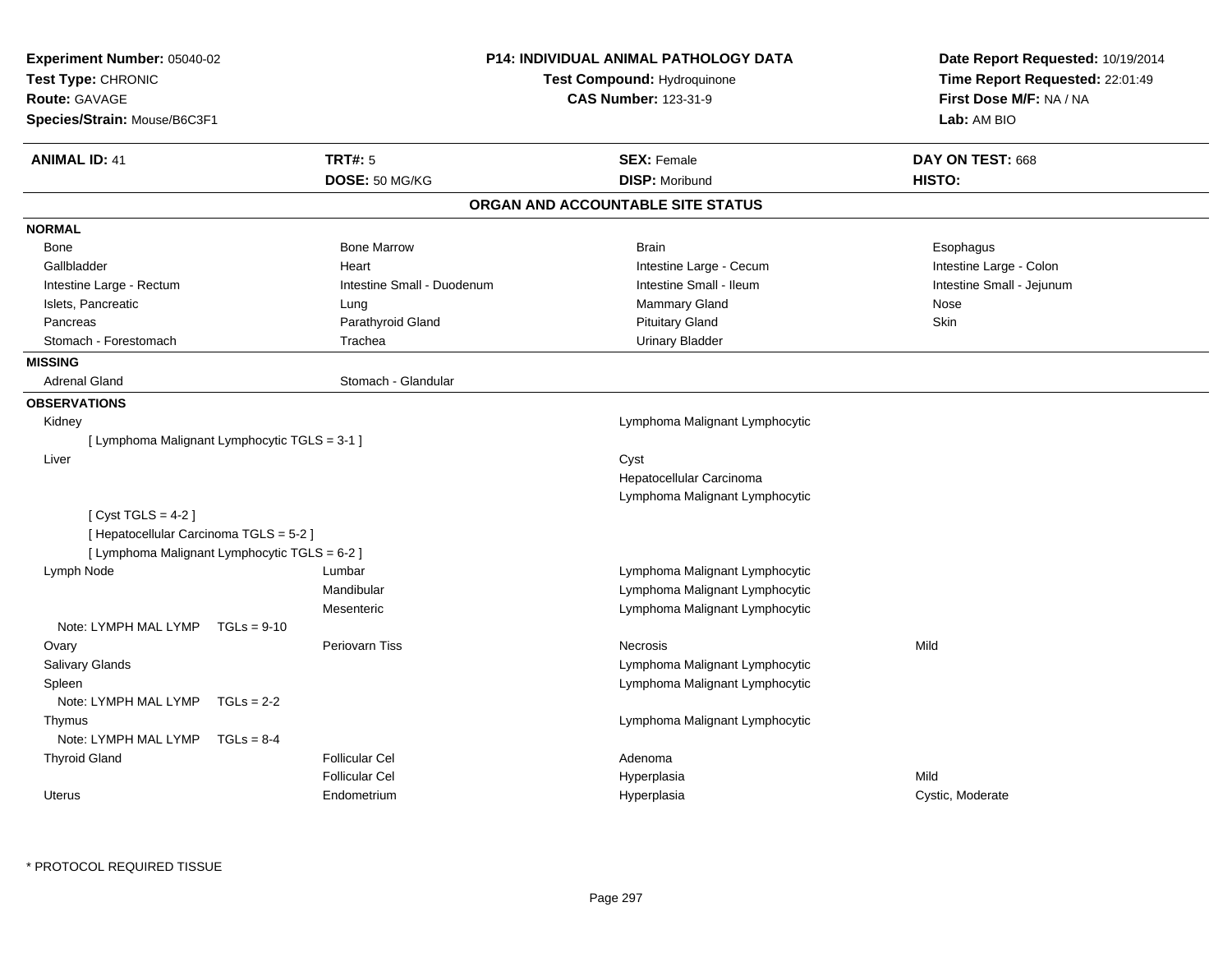| <b>Experiment Number: 05040-02</b><br>Test Type: CHRONIC |              |                       | <b>P14: INDIVIDUAL ANIMAL PATHOLOGY DATA</b> | Date Report Requested: 10/19/2014 |
|----------------------------------------------------------|--------------|-----------------------|----------------------------------------------|-----------------------------------|
|                                                          |              |                       | <b>Test Compound: Hydroquinone</b>           | Time Report Requested: 22:01:49   |
| <b>Route: GAVAGE</b>                                     |              |                       | <b>CAS Number: 123-31-9</b>                  | First Dose M/F: NA / NA           |
| Species/Strain: Mouse/B6C3F1                             |              |                       |                                              | Lab: AM BIO                       |
| <b>ANIMAL ID: 41</b>                                     |              | TRT#: 5               | <b>SEX: Female</b>                           | DAY ON TEST: 668                  |
|                                                          |              | <b>DOSE: 50 MG/KG</b> | <b>DISP: Moribund</b>                        | HISTO:                            |
|                                                          |              |                       | ORGAN AND ACCOUNTABLE SITE STATUS            |                                   |
| Note: HYPERPLASIA                                        | $TGLs = 1-5$ |                       |                                              |                                   |
| PRIMARY CAUSE OF DEATH                                   |              |                       |                                              |                                   |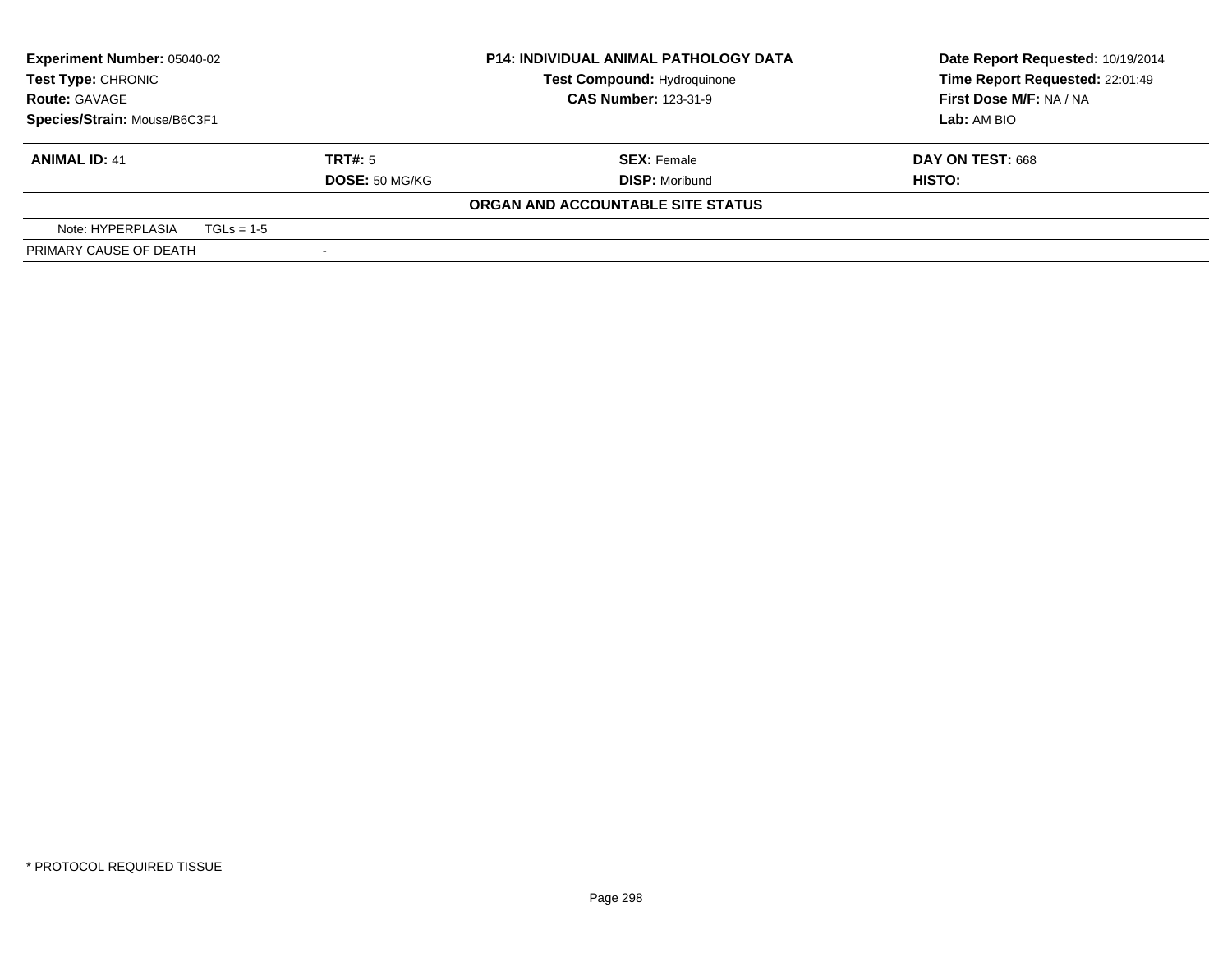| Experiment Number: 05040-02<br>Test Type: CHRONIC<br><b>Route: GAVAGE</b><br>Species/Strain: Mouse/B6C3F1 |                         | <b>P14: INDIVIDUAL ANIMAL PATHOLOGY DATA</b><br>Test Compound: Hydroquinone<br><b>CAS Number: 123-31-9</b> | Date Report Requested: 10/19/2014<br>Time Report Requested: 22:01:49<br>First Dose M/F: NA / NA<br>Lab: AM BIO |  |
|-----------------------------------------------------------------------------------------------------------|-------------------------|------------------------------------------------------------------------------------------------------------|----------------------------------------------------------------------------------------------------------------|--|
| <b>ANIMAL ID: 41</b>                                                                                      | <b>TRT#: 6</b>          | <b>SEX: Female</b>                                                                                         | DAY ON TEST: 737                                                                                               |  |
|                                                                                                           | DOSE: 100MG/KG          | <b>DISP: Terminal Sacrifice</b>                                                                            | HISTO:                                                                                                         |  |
|                                                                                                           |                         | ORGAN AND ACCOUNTABLE SITE STATUS                                                                          |                                                                                                                |  |
| <b>NORMAL</b>                                                                                             |                         |                                                                                                            |                                                                                                                |  |
| <b>Bone</b>                                                                                               | <b>Bone Marrow</b>      | <b>Brain</b>                                                                                               | Esophagus                                                                                                      |  |
| Eye                                                                                                       | Gallbladder             | Harderian Gland                                                                                            | Heart                                                                                                          |  |
| Intestine Large - Cecum                                                                                   | Intestine Large - Colon | Intestine Large - Rectum                                                                                   | Intestine Small - Ileum                                                                                        |  |
| Intestine Small - Jejunum                                                                                 | Islets, Pancreatic      | Mammary Gland                                                                                              | Nose                                                                                                           |  |
| Pancreas                                                                                                  | Parathyroid Gland       | <b>Pituitary Gland</b>                                                                                     | Skin                                                                                                           |  |
| Stomach - Forestomach                                                                                     | Stomach - Glandular     | Trachea                                                                                                    |                                                                                                                |  |
| <b>MISSING</b>                                                                                            |                         |                                                                                                            |                                                                                                                |  |
| Adrenal Gland - Medulla                                                                                   |                         |                                                                                                            |                                                                                                                |  |
| <b>OBSERVATIONS</b>                                                                                       |                         |                                                                                                            |                                                                                                                |  |
| <b>Adrenal Gland</b>                                                                                      | Cortex                  | Hyperplasia                                                                                                | Focal, Moderate                                                                                                |  |
| <b>Intestine Small</b>                                                                                    | Duodenum                | Lymphoma Malignant Lymphocytic                                                                             |                                                                                                                |  |
| Note: LYMPH MAL LYMP<br>$TGLs = 7-6$                                                                      |                         |                                                                                                            |                                                                                                                |  |
| Kidney                                                                                                    |                         | Lymphoma Malignant Lymphocytic                                                                             |                                                                                                                |  |
| Liver                                                                                                     |                         | Hepatocellular Adenoma                                                                                     |                                                                                                                |  |
|                                                                                                           |                         | Inflammation                                                                                               | Chronic, Minimal                                                                                               |  |
| Note: HEPATOCLR ADEN $TGLs = 5-2$                                                                         |                         |                                                                                                            |                                                                                                                |  |
| Lung                                                                                                      |                         | Alveolar/Bronchiolar Carcinoma                                                                             |                                                                                                                |  |
|                                                                                                           | <b>Alveolus</b>         | Hyperplasia                                                                                                | Macrophage, Moderate                                                                                           |  |
|                                                                                                           |                         | Lymphoma Malignant Lymphocytic                                                                             |                                                                                                                |  |
| Note: ALV BRON CARC<br>$TGLs = 3-3$                                                                       |                         |                                                                                                            |                                                                                                                |  |
| Lymph Node                                                                                                | Mandibular              | Lymphoma Malignant Lymphocytic                                                                             |                                                                                                                |  |
|                                                                                                           | Mesenteric              | Lymphoma Malignant Lymphocytic                                                                             |                                                                                                                |  |
| Ovary                                                                                                     |                         | Cyst                                                                                                       |                                                                                                                |  |
| Salivary Glands                                                                                           |                         | Inflammation                                                                                               | Chronic, Mild                                                                                                  |  |
| Spleen                                                                                                    |                         | Lymphoma Malignant Lymphocytic                                                                             |                                                                                                                |  |
| Note: LYMPH MAL LYMP<br>$TGLS = 1-2$                                                                      |                         |                                                                                                            |                                                                                                                |  |
| Thymus                                                                                                    |                         | Lymphoma Malignant Lymphocytic                                                                             |                                                                                                                |  |
| Note: LYMPH MAL LYMP<br>$TGLs = 2-4$                                                                      |                         |                                                                                                            |                                                                                                                |  |
| <b>Thyroid Gland</b>                                                                                      | <b>Follicular Cel</b>   | Hyperplasia                                                                                                | Moderate                                                                                                       |  |
| <b>Urinary Bladder</b>                                                                                    | Submucosa               | Inflammation                                                                                               | Chronic, Mild                                                                                                  |  |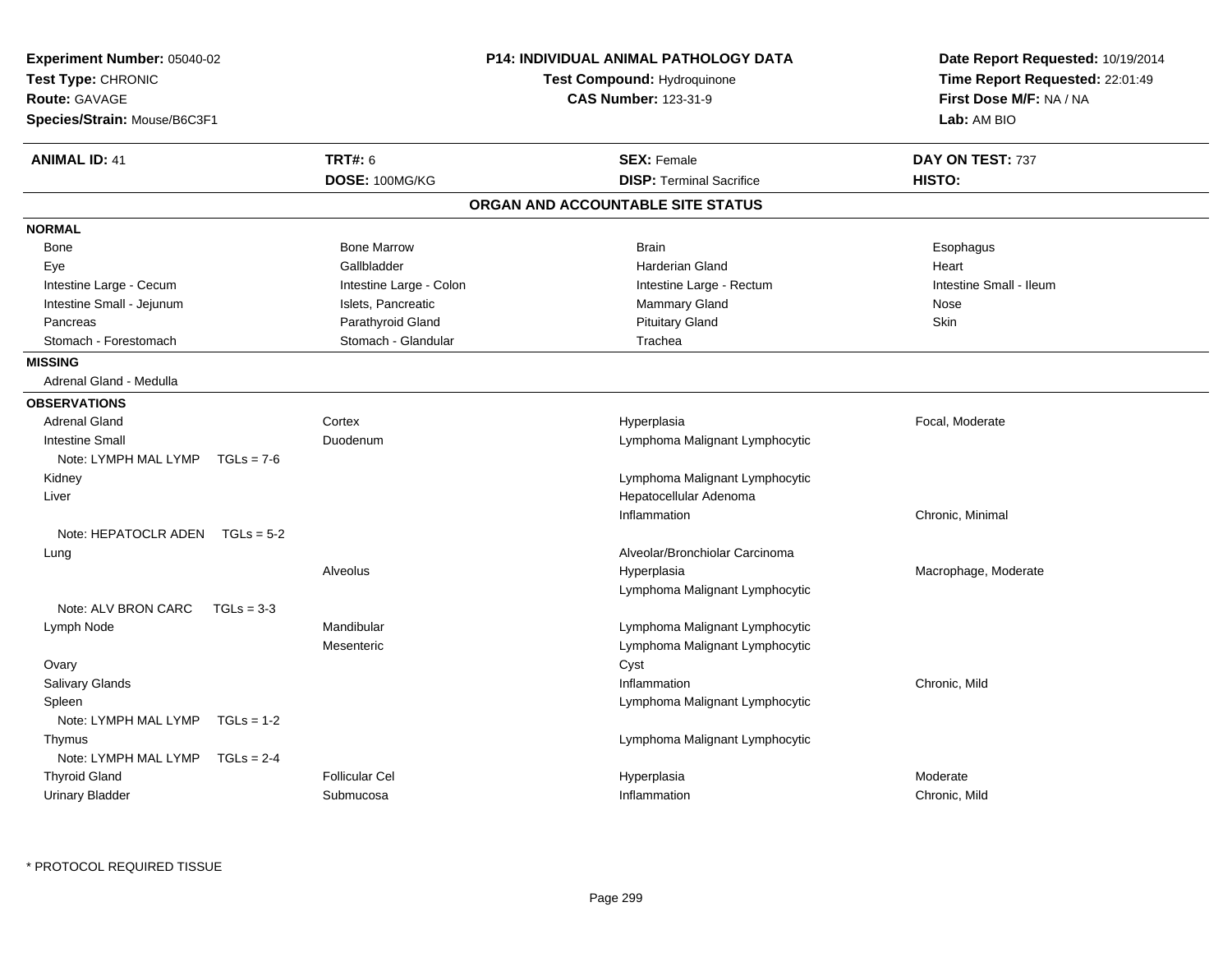| Experiment Number: 05040-02<br>Test Type: CHRONIC<br><b>Route: GAVAGE</b><br>Species/Strain: Mouse/B6C3F1 |              |                | <b>P14: INDIVIDUAL ANIMAL PATHOLOGY DATA</b><br><b>Test Compound: Hydroquinone</b><br><b>CAS Number: 123-31-9</b> |                                 | Date Report Requested: 10/19/2014<br>Time Report Requested: 22:01:49 |
|-----------------------------------------------------------------------------------------------------------|--------------|----------------|-------------------------------------------------------------------------------------------------------------------|---------------------------------|----------------------------------------------------------------------|
|                                                                                                           |              |                |                                                                                                                   |                                 | First Dose M/F: NA / NA                                              |
|                                                                                                           |              |                |                                                                                                                   | Lab: AM BIO                     |                                                                      |
| <b>ANIMAL ID: 41</b>                                                                                      |              | TRT#: 6        |                                                                                                                   | <b>SEX: Female</b>              | DAY ON TEST: 737                                                     |
|                                                                                                           |              | DOSE: 100MG/KG |                                                                                                                   | <b>DISP:</b> Terminal Sacrifice | HISTO:                                                               |
|                                                                                                           |              |                | ORGAN AND ACCOUNTABLE SITE STATUS                                                                                 |                                 |                                                                      |
| Uterus<br>Note: HYPERPLASIA                                                                               | $TGLs = 4-5$ | Endometrium    |                                                                                                                   | Hyperplasia                     | Cystic, Moderate                                                     |
| PRIMARY CAUSE OF DEATH                                                                                    |              |                |                                                                                                                   |                                 |                                                                      |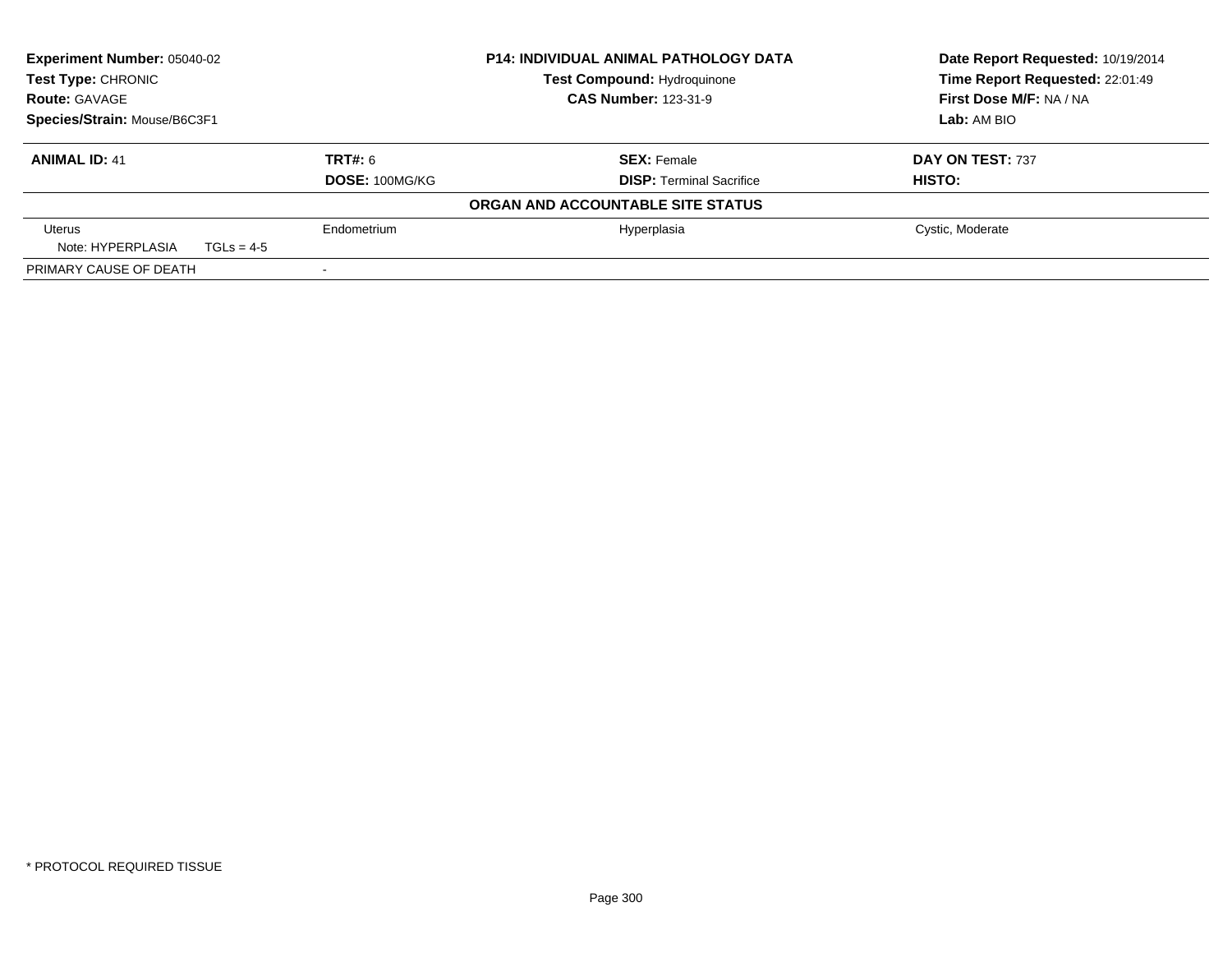| Experiment Number: 05040-02  |              |                                    | <b>P14: INDIVIDUAL ANIMAL PATHOLOGY DATA</b> |                                   |                                 | Date Report Requested: 10/19/2014 |  |
|------------------------------|--------------|------------------------------------|----------------------------------------------|-----------------------------------|---------------------------------|-----------------------------------|--|
| Test Type: CHRONIC           |              | <b>Test Compound: Hydroquinone</b> |                                              |                                   | Time Report Requested: 22:01:49 |                                   |  |
| <b>Route: GAVAGE</b>         |              |                                    |                                              | <b>CAS Number: 123-31-9</b>       |                                 | First Dose M/F: NA / NA           |  |
| Species/Strain: Mouse/B6C3F1 |              |                                    |                                              |                                   |                                 | Lab: AM BIO                       |  |
| <b>ANIMAL ID: 42</b>         |              | <b>TRT#: 4</b>                     |                                              | <b>SEX: Female</b>                |                                 | DAY ON TEST: 735                  |  |
|                              |              | <b>DOSE: VEHICLE CONTROL</b>       |                                              | <b>DISP: Terminal Sacrifice</b>   |                                 | HISTO:                            |  |
|                              |              |                                    |                                              | ORGAN AND ACCOUNTABLE SITE STATUS |                                 |                                   |  |
| <b>NORMAL</b>                |              |                                    |                                              |                                   |                                 |                                   |  |
| Adrenal Gland - Medulla      |              | <b>Bone Marrow</b>                 |                                              | Esophagus                         |                                 | Gallbladder                       |  |
| Heart                        |              | Intestine Large - Cecum            |                                              | Intestine Large - Colon           |                                 | Intestine Large - Rectum          |  |
| Intestine Small - Duodenum   |              | Intestine Small - Ileum            |                                              | Intestine Small - Jejunum         |                                 | Islets, Pancreatic                |  |
| Liver                        |              | Lung                               |                                              | Lymph Node - Mandibular           |                                 | Lymph Node - Mesenteric           |  |
| <b>Mammary Gland</b>         |              | Nose                               |                                              | Pancreas                          |                                 | Parathyroid Gland                 |  |
| Skin                         |              | Spleen                             |                                              | Stomach - Forestomach             |                                 | Stomach - Glandular               |  |
| Thymus                       |              | <b>Thyroid Gland</b>               |                                              | Trachea                           |                                 |                                   |  |
| <b>OBSERVATIONS</b>          |              |                                    |                                              |                                   |                                 |                                   |  |
| <b>Adrenal Gland</b>         |              | Cortex                             |                                              | Hyperplasia                       |                                 | Focal, Mild                       |  |
| Bone                         |              |                                    |                                              | Fibrous Osteodystrophy            |                                 | Minimal                           |  |
| <b>Brain</b>                 |              |                                    |                                              | Mineralization                    |                                 | Minimal                           |  |
| Kidney                       |              |                                    |                                              | Inflammation                      |                                 | Chronic, Mild                     |  |
| Mesentery                    |              | Perivascular                       |                                              | Inflammation                      |                                 | Chronic, Mild                     |  |
| Ovary                        |              | Periovarn Tiss                     |                                              | Inflammation                      |                                 | Chronic, Minimal                  |  |
| <b>Pituitary Gland</b>       |              | <b>Pars Distalis</b>               |                                              | Adenoma                           |                                 |                                   |  |
| <b>Salivary Glands</b>       |              |                                    |                                              | Inflammation                      |                                 | Chronic, Mild                     |  |
| <b>Urinary Bladder</b>       |              | Submucosa                          |                                              | Inflammation                      |                                 | Chronic, Moderate                 |  |
| <b>Uterus</b>                |              | Endometrium                        |                                              | Hyperplasia                       |                                 | Cystic, Mild                      |  |
| Note: HYPERPLASIA            | $TGLs = 1-5$ |                                    |                                              |                                   |                                 |                                   |  |
| PRIMARY CAUSE OF DEATH       |              |                                    |                                              |                                   |                                 |                                   |  |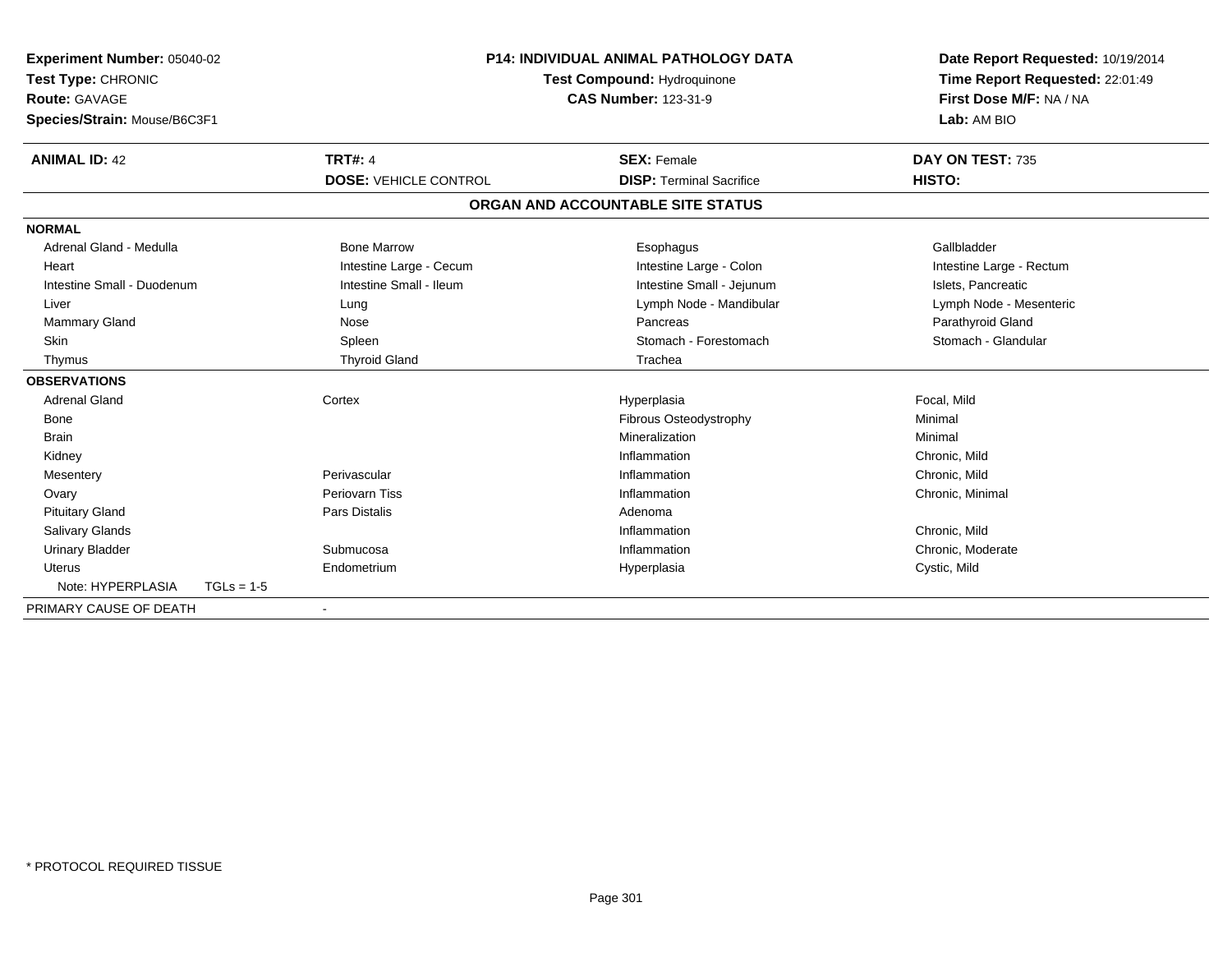| Experiment Number: 05040-02<br>Test Type: CHRONIC<br><b>Route: GAVAGE</b><br>Species/Strain: Mouse/B6C3F1 |                       | <b>P14: INDIVIDUAL ANIMAL PATHOLOGY DATA</b><br><b>Test Compound: Hydroquinone</b><br><b>CAS Number: 123-31-9</b> | Date Report Requested: 10/19/2014<br>Time Report Requested: 22:01:49<br>First Dose M/F: NA / NA<br>Lab: AM BIO |
|-----------------------------------------------------------------------------------------------------------|-----------------------|-------------------------------------------------------------------------------------------------------------------|----------------------------------------------------------------------------------------------------------------|
| <b>ANIMAL ID: 42</b>                                                                                      | TRT#: 5               | <b>SEX: Female</b>                                                                                                | DAY ON TEST: 737                                                                                               |
|                                                                                                           | DOSE: 50 MG/KG        | <b>DISP:</b> Terminal Sacrifice                                                                                   | HISTO:                                                                                                         |
|                                                                                                           |                       | ORGAN AND ACCOUNTABLE SITE STATUS                                                                                 |                                                                                                                |
| <b>NORMAL</b>                                                                                             |                       |                                                                                                                   |                                                                                                                |
| Lung                                                                                                      | Ovary                 | Salivary Glands                                                                                                   |                                                                                                                |
| <b>OBSERVATIONS</b>                                                                                       |                       |                                                                                                                   |                                                                                                                |
| Liver                                                                                                     |                       | <b>Basophilic Focus</b>                                                                                           |                                                                                                                |
| Note: BASOPH FOCUS<br>$TGLs = 2-22$                                                                       |                       |                                                                                                                   |                                                                                                                |
| <b>Thyroid Gland</b>                                                                                      | <b>Follicular Cel</b> | Adenoma                                                                                                           |                                                                                                                |
|                                                                                                           | <b>Follicular Cel</b> | Hyperplasia                                                                                                       | Moderate                                                                                                       |
|                                                                                                           |                       | Inflammation                                                                                                      | Chronic, Mild                                                                                                  |
| <b>Uterus</b>                                                                                             | Endometrium           | Hyperplasia                                                                                                       | Cystic, Marked                                                                                                 |
| Note: HYPERPLASIA<br>$TGLs = 1-5$                                                                         |                       |                                                                                                                   |                                                                                                                |
| PRIMARY CAUSE OF DEATH                                                                                    |                       |                                                                                                                   |                                                                                                                |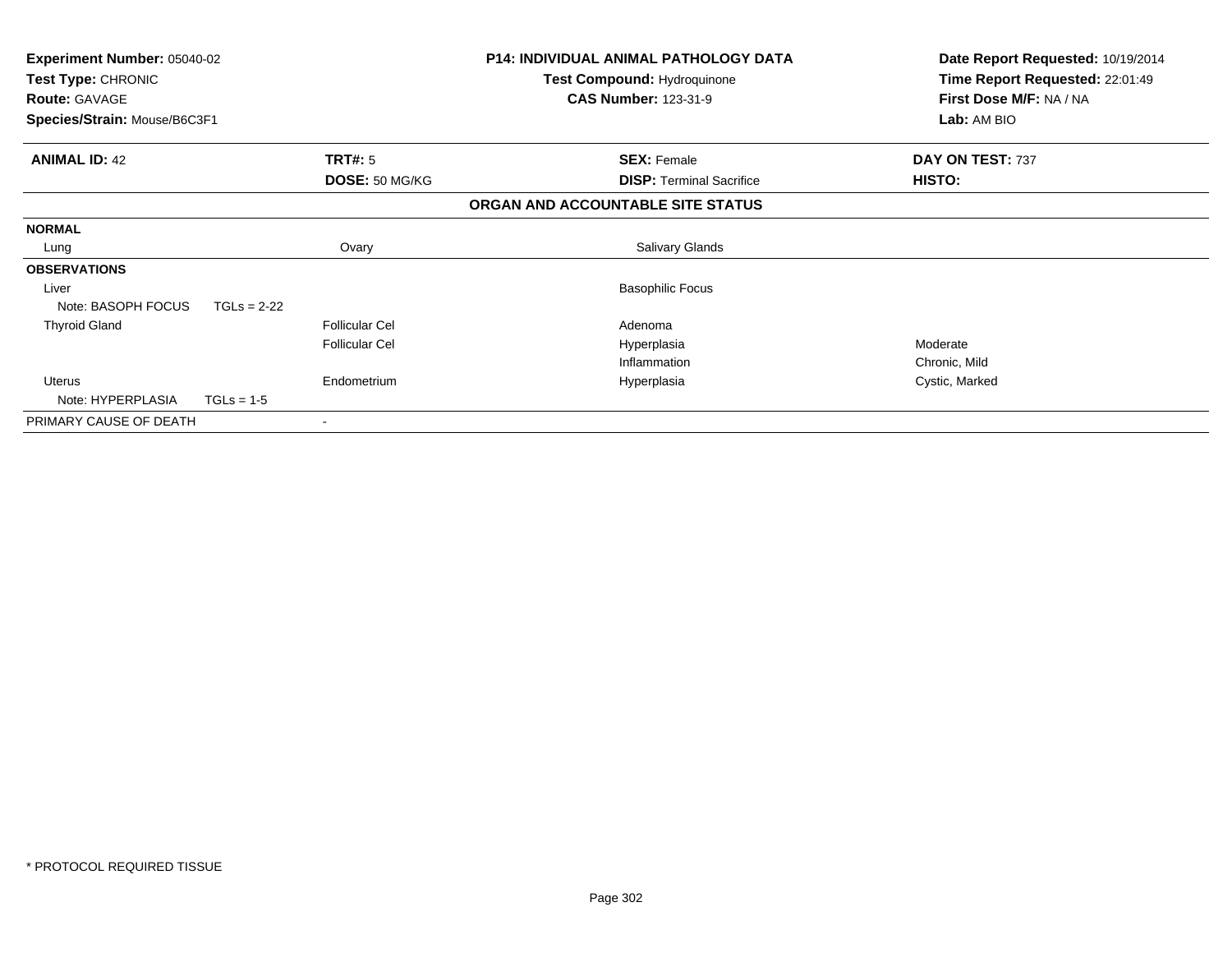| Experiment Number: 05040-02<br>Test Type: CHRONIC<br><b>Route: GAVAGE</b><br>Species/Strain: Mouse/B6C3F1 |               | <b>P14: INDIVIDUAL ANIMAL PATHOLOGY DATA</b><br><b>Test Compound: Hydroquinone</b><br><b>CAS Number: 123-31-9</b> |                                   | Date Report Requested: 10/19/2014<br>Time Report Requested: 22:01:49<br>First Dose M/F: NA / NA<br>Lab: AM BIO |  |
|-----------------------------------------------------------------------------------------------------------|---------------|-------------------------------------------------------------------------------------------------------------------|-----------------------------------|----------------------------------------------------------------------------------------------------------------|--|
| <b>ANIMAL ID: 43</b>                                                                                      |               | <b>TRT#: 4</b>                                                                                                    | <b>SEX: Female</b>                | DAY ON TEST: 736                                                                                               |  |
|                                                                                                           |               | <b>DOSE: VEHICLE CONTROL</b>                                                                                      | <b>DISP: Terminal Sacrifice</b>   | HISTO:                                                                                                         |  |
|                                                                                                           |               |                                                                                                                   | ORGAN AND ACCOUNTABLE SITE STATUS |                                                                                                                |  |
| <b>NORMAL</b>                                                                                             |               |                                                                                                                   |                                   |                                                                                                                |  |
| Adrenal Gland - Medulla                                                                                   |               | Bone                                                                                                              | <b>Bone Marrow</b>                | <b>Brain</b>                                                                                                   |  |
| Esophagus                                                                                                 |               | Gallbladder                                                                                                       | Heart                             | Intestine Large - Cecum                                                                                        |  |
| Intestine Large - Colon                                                                                   |               | Intestine Large - Rectum                                                                                          | Intestine Small - Duodenum        | Intestine Small - Ileum                                                                                        |  |
| Intestine Small - Jejunum                                                                                 |               | Islets, Pancreatic                                                                                                | Kidney                            | Lung                                                                                                           |  |
| Lymph Node - Mandibular                                                                                   |               | Mammary Gland                                                                                                     | Nose                              | Pancreas                                                                                                       |  |
| <b>Skin</b>                                                                                               |               | Stomach - Forestomach                                                                                             | Stomach - Glandular               | Thymus                                                                                                         |  |
| <b>Thyroid Gland</b>                                                                                      |               | Trachea                                                                                                           |                                   |                                                                                                                |  |
| <b>MISSING</b>                                                                                            |               |                                                                                                                   |                                   |                                                                                                                |  |
| Parathyroid Gland                                                                                         |               |                                                                                                                   |                                   |                                                                                                                |  |
| <b>OBSERVATIONS</b>                                                                                       |               |                                                                                                                   |                                   |                                                                                                                |  |
| <b>Adrenal Gland</b>                                                                                      |               | Cortex                                                                                                            | Hyperplasia                       | Focal, Mild                                                                                                    |  |
| Liver                                                                                                     |               |                                                                                                                   | Inflammation                      | Chronic, Mild                                                                                                  |  |
| Lymph Node                                                                                                |               | <b>Bronchial</b>                                                                                                  | Lymphoma Malignant Mixed          |                                                                                                                |  |
|                                                                                                           |               | Mediastinal                                                                                                       | Lymphoma Malignant Mixed          |                                                                                                                |  |
|                                                                                                           |               | Mesenteric                                                                                                        | Lymphoma Malignant Mixed          |                                                                                                                |  |
|                                                                                                           |               | Pancreatic                                                                                                        | Lymphoma Malignant Mixed          |                                                                                                                |  |
| Note: LYMPH MAL MIXD                                                                                      | $TGLs = 3-10$ |                                                                                                                   |                                   |                                                                                                                |  |
| Note: LYMPH MAL MIXD                                                                                      | $TGLs = 4-10$ |                                                                                                                   |                                   |                                                                                                                |  |
| Ovary                                                                                                     |               | Periovarn Tiss                                                                                                    | Lymphoma Malignant Mixed          |                                                                                                                |  |
| <b>Pituitary Gland</b>                                                                                    |               | Pars Distalis                                                                                                     | Hyperplasia                       | Focal, Mild                                                                                                    |  |
| Salivary Glands                                                                                           |               |                                                                                                                   | Inflammation                      | Chronic, Minimal                                                                                               |  |
| Spleen                                                                                                    |               |                                                                                                                   | Lymphoma Malignant Mixed          |                                                                                                                |  |
| [ Lymphoma Malignant Mixed TGLS = 1-2 ]                                                                   |               |                                                                                                                   |                                   |                                                                                                                |  |
| <b>Urinary Bladder</b>                                                                                    |               | Submucosa                                                                                                         | Inflammation                      | Chronic, Mild                                                                                                  |  |
| <b>Uterus</b>                                                                                             |               | Endometrium                                                                                                       | Hyperplasia                       | Cystic, Marked                                                                                                 |  |
| Note: HYPERPLASIA                                                                                         | $TGLs = 2-5$  |                                                                                                                   |                                   |                                                                                                                |  |
| PRIMARY CAUSE OF DEATH                                                                                    |               | $\overline{\phantom{a}}$                                                                                          |                                   |                                                                                                                |  |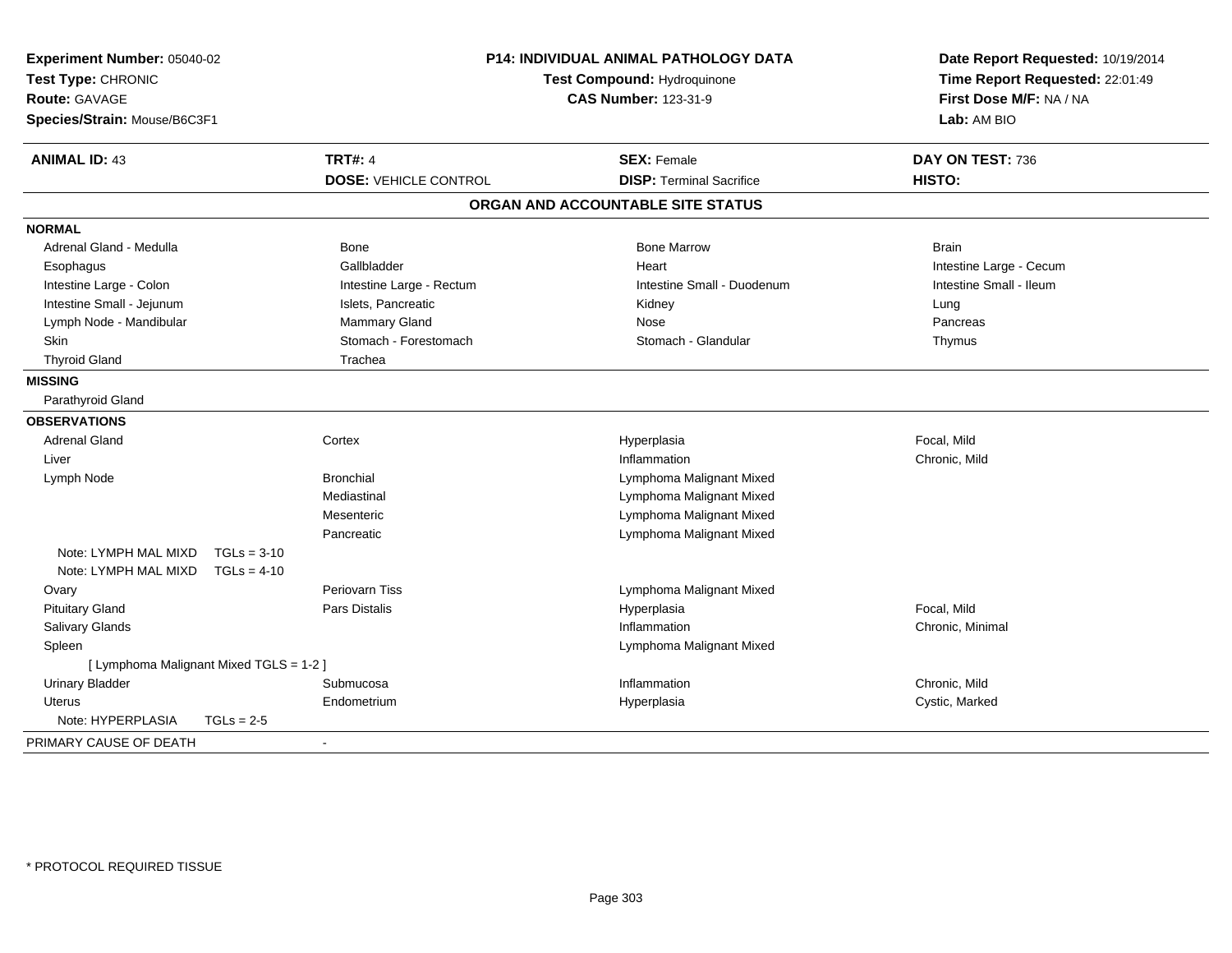| <b>Experiment Number: 05040-02</b><br>Test Type: CHRONIC<br><b>Route: GAVAGE</b> |              |                       | <b>P14: INDIVIDUAL ANIMAL PATHOLOGY DATA</b><br><b>Test Compound: Hydroquinone</b><br><b>CAS Number: 123-31-9</b> | Date Report Requested: 10/19/2014<br>Time Report Requested: 22:01:49<br>First Dose M/F: NA / NA |
|----------------------------------------------------------------------------------|--------------|-----------------------|-------------------------------------------------------------------------------------------------------------------|-------------------------------------------------------------------------------------------------|
| Species/Strain: Mouse/B6C3F1                                                     |              |                       |                                                                                                                   | Lab: AM BIO                                                                                     |
| <b>ANIMAL ID: 43</b>                                                             |              | <b>TRT#: 5</b>        | <b>SEX: Female</b>                                                                                                | DAY ON TEST: 737                                                                                |
|                                                                                  |              | DOSE: 50 MG/KG        | <b>DISP: Terminal Sacrifice</b>                                                                                   | HISTO:                                                                                          |
|                                                                                  |              |                       | ORGAN AND ACCOUNTABLE SITE STATUS                                                                                 |                                                                                                 |
| <b>NORMAL</b>                                                                    |              |                       |                                                                                                                   |                                                                                                 |
| Lung                                                                             |              | Ovary                 |                                                                                                                   |                                                                                                 |
| <b>OBSERVATIONS</b>                                                              |              |                       |                                                                                                                   |                                                                                                 |
| Liver                                                                            |              |                       | Fatty Change                                                                                                      | Mild                                                                                            |
| <b>Salivary Glands</b>                                                           |              |                       | Inflammation                                                                                                      | Chronic, Mild                                                                                   |
| <b>Thyroid Gland</b>                                                             |              | <b>Follicular Cel</b> | Hyperplasia                                                                                                       | Mild                                                                                            |
| Uterus                                                                           |              | Endometrium           | Hyperplasia                                                                                                       | Cystic, Moderate                                                                                |
| Note: HYPERPLASIA                                                                | $TGLs = 1-5$ |                       |                                                                                                                   |                                                                                                 |
| PRIMARY CAUSE OF DEATH                                                           |              | ۰                     |                                                                                                                   |                                                                                                 |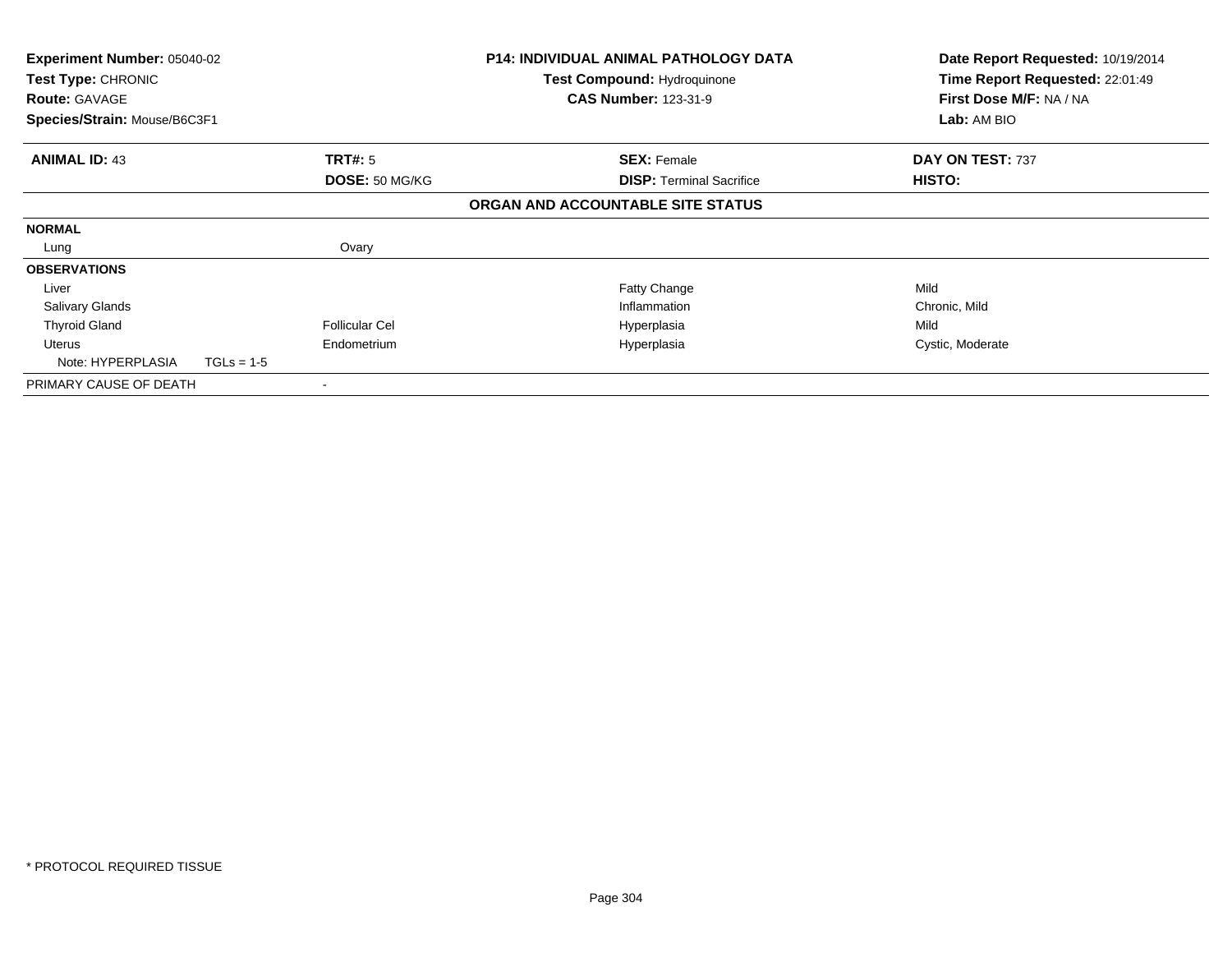| Experiment Number: 05040-02<br>Test Type: CHRONIC<br><b>Route: GAVAGE</b><br>Species/Strain: Mouse/B6C3F1 | <b>P14: INDIVIDUAL ANIMAL PATHOLOGY DATA</b><br>Test Compound: Hydroquinone<br><b>CAS Number: 123-31-9</b> |                                   | Date Report Requested: 10/19/2014<br>Time Report Requested: 22:01:49<br>First Dose M/F: NA / NA<br>Lab: AM BIO |  |
|-----------------------------------------------------------------------------------------------------------|------------------------------------------------------------------------------------------------------------|-----------------------------------|----------------------------------------------------------------------------------------------------------------|--|
| <b>ANIMAL ID: 43</b>                                                                                      | <b>TRT#: 6</b>                                                                                             | <b>SEX: Female</b>                | DAY ON TEST: 737                                                                                               |  |
|                                                                                                           | DOSE: 100MG/KG                                                                                             | <b>DISP: Terminal Sacrifice</b>   | HISTO:                                                                                                         |  |
|                                                                                                           |                                                                                                            | ORGAN AND ACCOUNTABLE SITE STATUS |                                                                                                                |  |
| <b>NORMAL</b>                                                                                             |                                                                                                            |                                   |                                                                                                                |  |
| <b>Adrenal Gland - Cortex</b>                                                                             | Adrenal Gland - Medulla                                                                                    | <b>Bone</b>                       | <b>Bone Marrow</b>                                                                                             |  |
| Esophagus                                                                                                 | Gallbladder                                                                                                | Heart                             | Intestine Large - Cecum                                                                                        |  |
| Intestine Large - Colon                                                                                   | Intestine Large - Rectum                                                                                   | Intestine Small - Duodenum        | Intestine Small - Ileum                                                                                        |  |
| Intestine Small - Jejunum                                                                                 | Islets, Pancreatic                                                                                         | Lymph Node - Mandibular           | Lymph Node - Mesenteric                                                                                        |  |
| Nose                                                                                                      | Ovary                                                                                                      | Pancreas                          | Parathyroid Gland                                                                                              |  |
| Skin                                                                                                      | Spleen                                                                                                     | Stomach - Forestomach             | Stomach - Glandular                                                                                            |  |
| Thymus                                                                                                    | Trachea                                                                                                    | Urinary Bladder                   |                                                                                                                |  |
| <b>OBSERVATIONS</b>                                                                                       |                                                                                                            |                                   |                                                                                                                |  |
| <b>Brain</b>                                                                                              |                                                                                                            | Atrophy                           | Moderate                                                                                                       |  |
| Note: ATROPHY<br>$TGLs = 3-7$                                                                             |                                                                                                            |                                   |                                                                                                                |  |
| Kidney                                                                                                    |                                                                                                            | Inflammation                      | Chronic, Minimal                                                                                               |  |
| <b>Lacrimal Gland</b>                                                                                     |                                                                                                            | Inflammation                      | Chronic, Mild                                                                                                  |  |
| Note: INFLAMMATION<br>$TGLs = 1-10$                                                                       |                                                                                                            |                                   |                                                                                                                |  |
| Liver                                                                                                     |                                                                                                            | Hepatocellular Adenoma            |                                                                                                                |  |
| Note: HEPATOCLR ADEN $TGLs = 4-2$                                                                         |                                                                                                            |                                   |                                                                                                                |  |
| Lung                                                                                                      |                                                                                                            | Alveolar/Bronchiolar Adenoma      |                                                                                                                |  |
| Note: ALV BRON ADEN<br>$TGLs = 1-3$                                                                       |                                                                                                            |                                   |                                                                                                                |  |
| Mammary Gland                                                                                             |                                                                                                            | Hyperplasia                       | Minimal                                                                                                        |  |
| <b>Pituitary Gland</b>                                                                                    | Pars Intermed                                                                                              | Adenoma                           |                                                                                                                |  |
| $TGLs = 2-4$<br>Note: ADENOMA                                                                             |                                                                                                            |                                   |                                                                                                                |  |
| <b>Salivary Glands</b>                                                                                    |                                                                                                            | Inflammation                      | Chronic, Mild                                                                                                  |  |
| <b>Thyroid Gland</b>                                                                                      | <b>Follicular Cel</b>                                                                                      | Hyperplasia                       | Moderate                                                                                                       |  |
| <b>Uterus</b>                                                                                             | Endometrium                                                                                                | Hyperplasia                       | Cystic, Mild                                                                                                   |  |
| PRIMARY CAUSE OF DEATH                                                                                    | $\blacksquare$                                                                                             |                                   |                                                                                                                |  |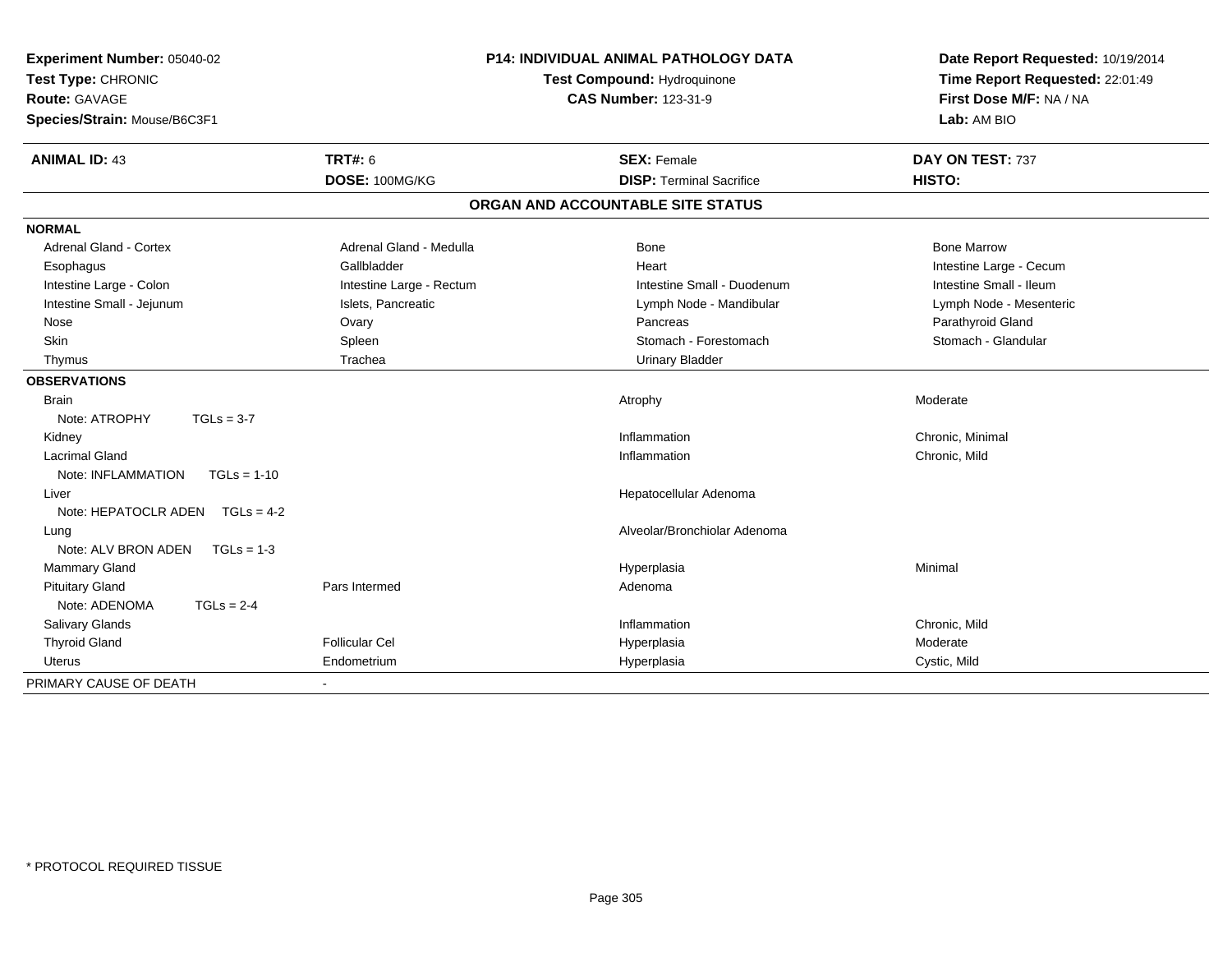| Experiment Number: 05040-02<br>Test Type: CHRONIC<br><b>Route: GAVAGE</b><br>Species/Strain: Mouse/B6C3F1 |                              | <b>P14: INDIVIDUAL ANIMAL PATHOLOGY DATA</b><br>Test Compound: Hydroquinone<br><b>CAS Number: 123-31-9</b> |                         |  |
|-----------------------------------------------------------------------------------------------------------|------------------------------|------------------------------------------------------------------------------------------------------------|-------------------------|--|
| <b>ANIMAL ID: 44</b>                                                                                      | <b>TRT#: 4</b>               | <b>SEX: Female</b>                                                                                         | DAY ON TEST: 431        |  |
|                                                                                                           | <b>DOSE: VEHICLE CONTROL</b> | <b>DISP: Dead</b>                                                                                          | <b>HISTO:</b>           |  |
|                                                                                                           |                              | ORGAN AND ACCOUNTABLE SITE STATUS                                                                          |                         |  |
| <b>NORMAL</b>                                                                                             |                              |                                                                                                            |                         |  |
| Adrenal Gland - Cortex                                                                                    | Adrenal Gland - Medulla      | <b>Bone</b>                                                                                                | <b>Bone Marrow</b>      |  |
| <b>Brain</b>                                                                                              | Esophagus                    | Heart                                                                                                      | Intestine Large - Cecum |  |
| Intestine Large - Colon                                                                                   | Intestine Large - Rectum     | Intestine Small - Duodenum                                                                                 | Intestine Small - Ileum |  |
| Intestine Small - Jejunum                                                                                 | Kidney                       | Liver                                                                                                      | Lung                    |  |
| Lymph Node - Mandibular                                                                                   | Lymph Node - Mesenteric      | <b>Mammary Gland</b>                                                                                       | Nose                    |  |
| Ovary                                                                                                     | Pancreas                     | Parathyroid Gland                                                                                          | <b>Pituitary Gland</b>  |  |
| <b>Salivary Glands</b>                                                                                    | Skin                         | Spleen                                                                                                     | Thymus                  |  |
| <b>Thyroid Gland</b>                                                                                      | Trachea                      | <b>Urinary Bladder</b>                                                                                     | <b>Uterus</b>           |  |
| <b>MISSING</b>                                                                                            |                              |                                                                                                            |                         |  |
| Islets, Pancreatic                                                                                        | Stomach                      |                                                                                                            |                         |  |
| <b>AUTO PRECLUDES DIAG.</b>                                                                               |                              |                                                                                                            |                         |  |
| Gallbladder                                                                                               |                              |                                                                                                            |                         |  |
| PRIMARY CAUSE OF DEATH                                                                                    |                              |                                                                                                            |                         |  |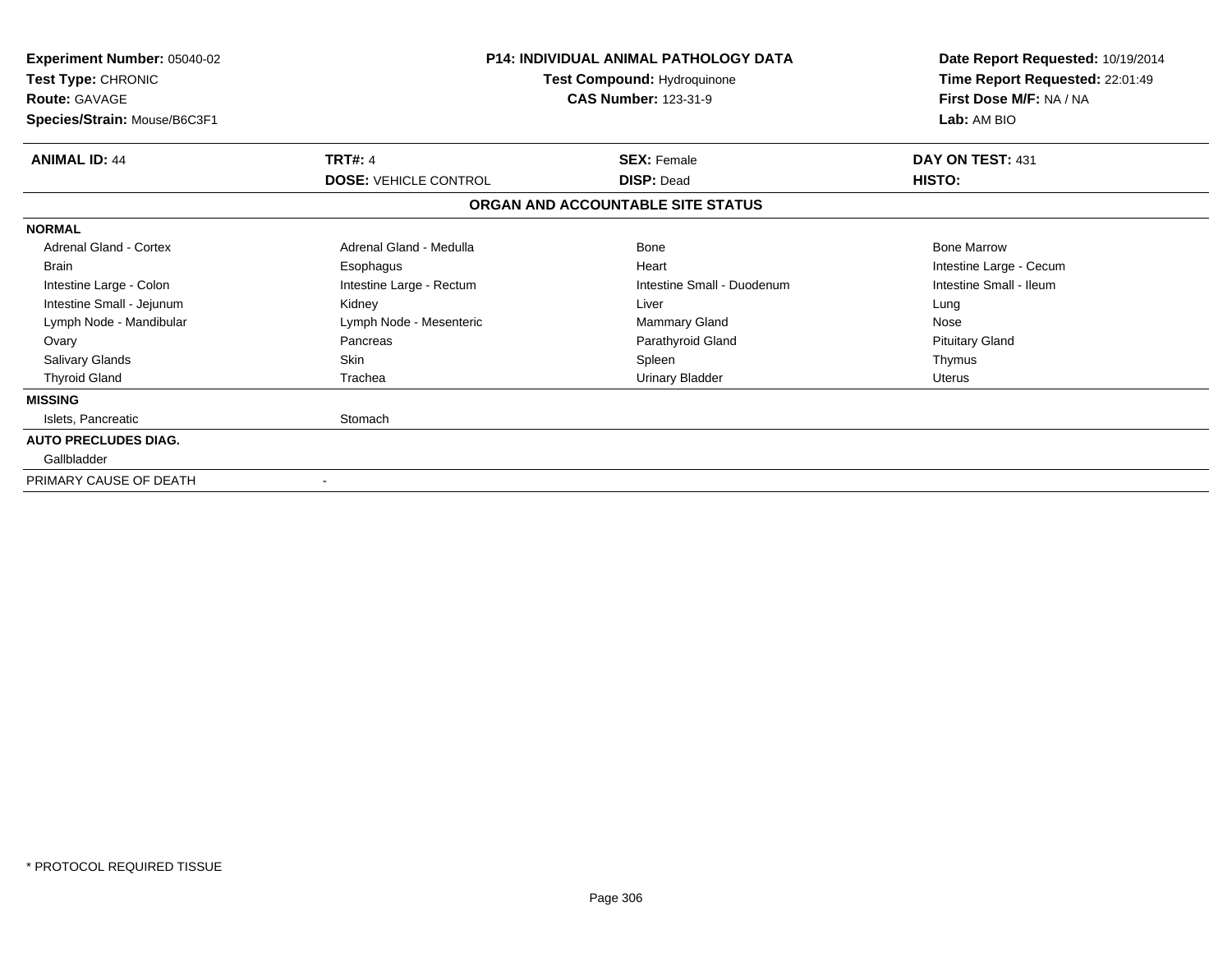| Experiment Number: 05040-02<br>Test Type: CHRONIC    |                                               |                       |                                   | <b>P14: INDIVIDUAL ANIMAL PATHOLOGY DATA</b><br>Test Compound: Hydroquinone | Date Report Requested: 10/19/2014<br>Time Report Requested: 22:01:49 |
|------------------------------------------------------|-----------------------------------------------|-----------------------|-----------------------------------|-----------------------------------------------------------------------------|----------------------------------------------------------------------|
| <b>Route: GAVAGE</b><br>Species/Strain: Mouse/B6C3F1 |                                               |                       | <b>CAS Number: 123-31-9</b>       |                                                                             | First Dose M/F: NA / NA<br>Lab: AM BIO                               |
| <b>ANIMAL ID: 44</b>                                 |                                               | <b>TRT#: 5</b>        |                                   | <b>SEX: Female</b>                                                          | DAY ON TEST: 735                                                     |
|                                                      |                                               | DOSE: 50 MG/KG        |                                   | <b>DISP:</b> Terminal Sacrifice                                             | HISTO:                                                               |
|                                                      |                                               |                       | ORGAN AND ACCOUNTABLE SITE STATUS |                                                                             |                                                                      |
| <b>NORMAL</b>                                        |                                               |                       |                                   |                                                                             |                                                                      |
| Lung                                                 |                                               | Ovary                 |                                   |                                                                             |                                                                      |
| <b>OBSERVATIONS</b>                                  |                                               |                       |                                   |                                                                             |                                                                      |
| Liver                                                |                                               |                       |                                   | Angiectasis<br>Eosinophilic Focus                                           | Moderate                                                             |
| Note: EOSIN FOCUS<br>[Angiectasis TGLS = 2-2]        | $TGLs = 4-11$                                 |                       |                                   |                                                                             |                                                                      |
| <b>Pituitary Gland</b><br>Note: ADENOMA              | $TGLs = 3-4$                                  | Pars Distalis         |                                   | Adenoma                                                                     |                                                                      |
| <b>Salivary Glands</b>                               |                                               |                       |                                   | Inflammation                                                                | Chronic, Mild                                                        |
| Spleen                                               |                                               |                       |                                   | Lymphoma Malignant Lymphocytic                                              |                                                                      |
|                                                      | [ Lymphoma Malignant Lymphocytic TGLS = 1-2 ] |                       |                                   |                                                                             |                                                                      |
| <b>Thyroid Gland</b>                                 |                                               | <b>Follicular Cel</b> |                                   | Hyperplasia                                                                 | Mild                                                                 |
| PRIMARY CAUSE OF DEATH                               |                                               |                       |                                   |                                                                             |                                                                      |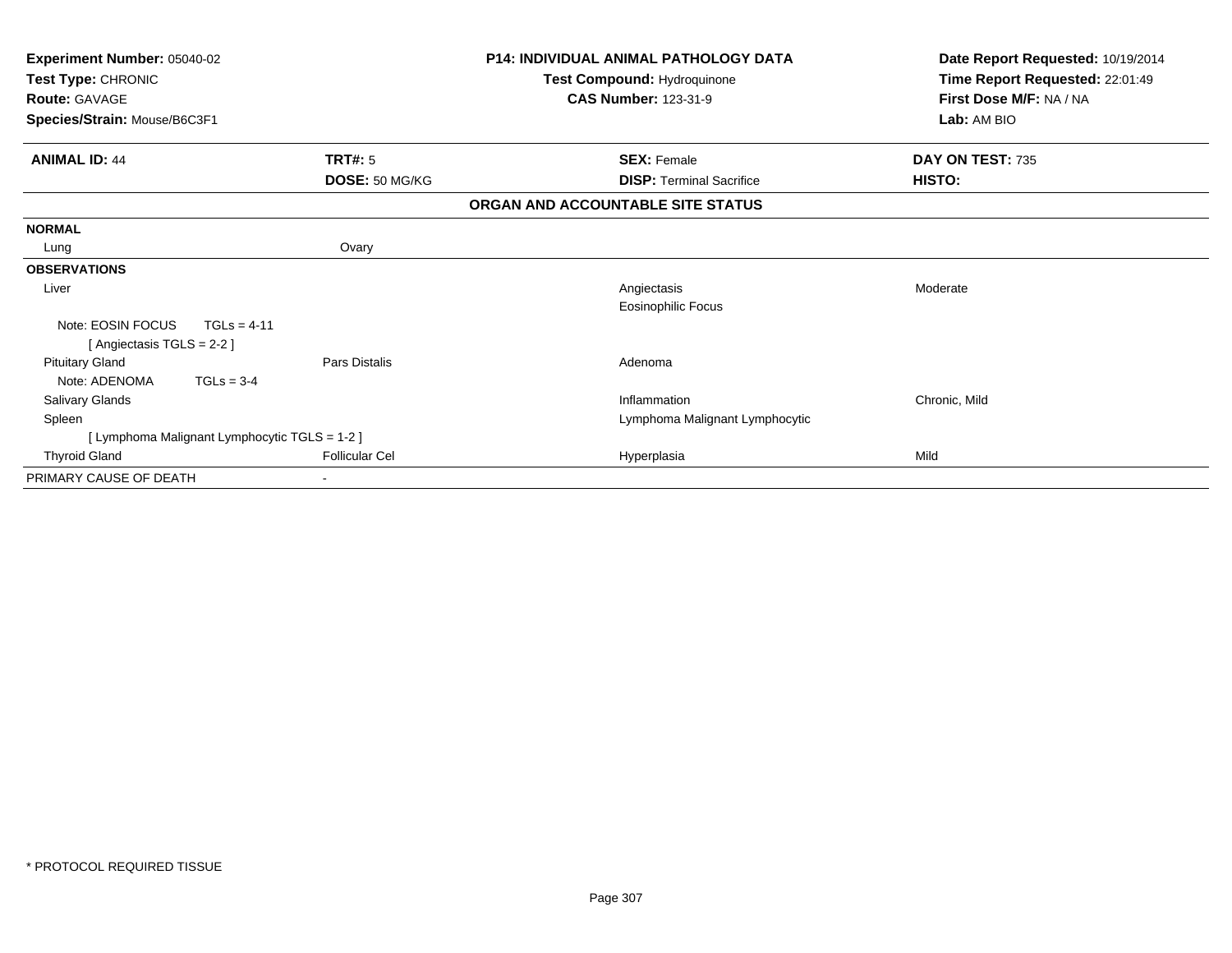| <b>Experiment Number: 05040-02</b><br>Test Type: CHRONIC<br><b>Route: GAVAGE</b><br>Species/Strain: Mouse/B6C3F1 |              |                           | <b>P14: INDIVIDUAL ANIMAL PATHOLOGY DATA</b><br>Test Compound: Hydroquinone<br><b>CAS Number: 123-31-9</b> |                                   |  | Date Report Requested: 10/19/2014<br>Time Report Requested: 22:01:49<br>First Dose M/F: NA / NA<br>Lab: AM BIO |  |
|------------------------------------------------------------------------------------------------------------------|--------------|---------------------------|------------------------------------------------------------------------------------------------------------|-----------------------------------|--|----------------------------------------------------------------------------------------------------------------|--|
| <b>ANIMAL ID: 44</b>                                                                                             |              | <b>TRT#: 6</b>            |                                                                                                            | <b>SEX: Female</b>                |  | DAY ON TEST: 737                                                                                               |  |
|                                                                                                                  |              | DOSE: 100MG/KG            |                                                                                                            | <b>DISP: Terminal Sacrifice</b>   |  | HISTO:                                                                                                         |  |
|                                                                                                                  |              |                           |                                                                                                            | ORGAN AND ACCOUNTABLE SITE STATUS |  |                                                                                                                |  |
| <b>NORMAL</b>                                                                                                    |              |                           |                                                                                                            |                                   |  |                                                                                                                |  |
| <b>Adrenal Gland - Cortex</b>                                                                                    |              | Adrenal Gland - Medulla   |                                                                                                            | Bone                              |  | <b>Bone Marrow</b>                                                                                             |  |
| <b>Brain</b>                                                                                                     |              | Esophagus                 |                                                                                                            | Gallbladder                       |  | Heart                                                                                                          |  |
| Intestine Large - Cecum                                                                                          |              | Intestine Large - Colon   |                                                                                                            | Intestine Large - Rectum          |  | Intestine Small - Duodenum                                                                                     |  |
| Intestine Small - Ileum                                                                                          |              | Intestine Small - Jejunum |                                                                                                            | Islets. Pancreatic                |  | Liver                                                                                                          |  |
| Lung                                                                                                             |              | Lymph Node - Mandibular   |                                                                                                            | Lymph Node - Mesenteric           |  | <b>Mammary Gland</b>                                                                                           |  |
| Nose                                                                                                             |              | Pancreas                  |                                                                                                            | Parathyroid Gland                 |  | Skin                                                                                                           |  |
| Spleen                                                                                                           |              | Stomach - Forestomach     |                                                                                                            | Stomach - Glandular               |  | Thymus                                                                                                         |  |
| Trachea                                                                                                          |              |                           |                                                                                                            |                                   |  |                                                                                                                |  |
| <b>OBSERVATIONS</b>                                                                                              |              |                           |                                                                                                            |                                   |  |                                                                                                                |  |
| Kidney                                                                                                           |              |                           |                                                                                                            | Inflammation                      |  | Chronic, Mild                                                                                                  |  |
| Ovary                                                                                                            |              |                           |                                                                                                            | Cyst                              |  |                                                                                                                |  |
| <b>Pituitary Gland</b>                                                                                           |              | Pars Distalis             |                                                                                                            | Angiectasis                       |  | Minimal                                                                                                        |  |
| <b>Salivary Glands</b>                                                                                           |              |                           |                                                                                                            | Inflammation                      |  | Chronic, Moderate                                                                                              |  |
| <b>Thyroid Gland</b>                                                                                             |              | <b>Follicular Cel</b>     |                                                                                                            | Hyperplasia                       |  | Moderate                                                                                                       |  |
| <b>Urinary Bladder</b>                                                                                           |              | Submucosa                 |                                                                                                            | Inflammation                      |  | Chronic, Minimal                                                                                               |  |
| Uterus                                                                                                           |              | Endometrium               |                                                                                                            | Hyperplasia                       |  | Cystic, Marked                                                                                                 |  |
| Note: HYPERPLASIA                                                                                                | $TGLs = 1-5$ |                           |                                                                                                            |                                   |  |                                                                                                                |  |
| PRIMARY CAUSE OF DEATH                                                                                           |              |                           |                                                                                                            |                                   |  |                                                                                                                |  |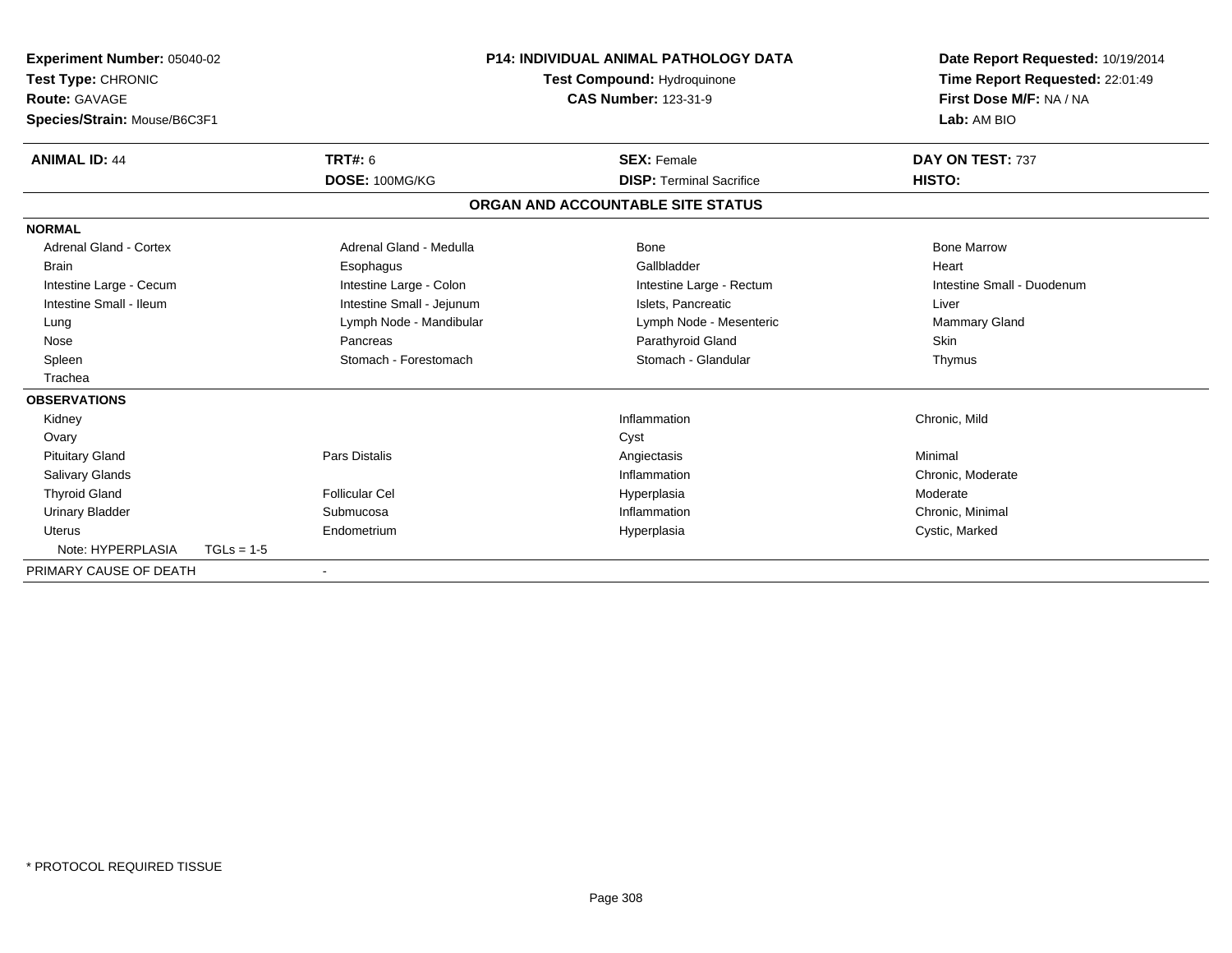| Experiment Number: 05040-02<br>Test Type: CHRONIC<br><b>Route: GAVAGE</b><br>Species/Strain: Mouse/B6C3F1 | <b>P14: INDIVIDUAL ANIMAL PATHOLOGY DATA</b><br>Test Compound: Hydroquinone<br><b>CAS Number: 123-31-9</b> |                                   | Date Report Requested: 10/19/2014<br>Time Report Requested: 22:01:49<br>First Dose M/F: NA / NA<br>Lab: AM BIO |  |
|-----------------------------------------------------------------------------------------------------------|------------------------------------------------------------------------------------------------------------|-----------------------------------|----------------------------------------------------------------------------------------------------------------|--|
| <b>ANIMAL ID: 45</b>                                                                                      | <b>TRT#: 4</b>                                                                                             | <b>SEX: Female</b>                | DAY ON TEST: 737                                                                                               |  |
|                                                                                                           | <b>DOSE: VEHICLE CONTROL</b>                                                                               | <b>DISP: Terminal Sacrifice</b>   | HISTO:                                                                                                         |  |
|                                                                                                           |                                                                                                            | ORGAN AND ACCOUNTABLE SITE STATUS |                                                                                                                |  |
| <b>NORMAL</b>                                                                                             |                                                                                                            |                                   |                                                                                                                |  |
| Adrenal Gland - Cortex                                                                                    | Adrenal Gland - Medulla                                                                                    | Bone                              | <b>Bone Marrow</b>                                                                                             |  |
| <b>Brain</b>                                                                                              | Esophagus                                                                                                  | Gallbladder                       | Heart                                                                                                          |  |
| Intestine Large - Cecum                                                                                   | Intestine Large - Colon                                                                                    | Intestine Large - Rectum          | Intestine Small - Duodenum                                                                                     |  |
| Intestine Small - Ileum                                                                                   | Intestine Small - Jejunum                                                                                  | Islets, Pancreatic                | Lymph Node - Mandibular                                                                                        |  |
| <b>Mammary Gland</b>                                                                                      | Nose                                                                                                       | Pancreas                          | Parathyroid Gland                                                                                              |  |
| Spleen                                                                                                    | Stomach - Forestomach                                                                                      | Stomach - Glandular               | Thymus                                                                                                         |  |
| Trachea                                                                                                   |                                                                                                            |                                   |                                                                                                                |  |
| <b>MISSING</b>                                                                                            |                                                                                                            |                                   |                                                                                                                |  |
| Lymph Node - Mesenteric                                                                                   |                                                                                                            |                                   |                                                                                                                |  |
| <b>OBSERVATIONS</b>                                                                                       |                                                                                                            |                                   |                                                                                                                |  |
| Kidney                                                                                                    |                                                                                                            | Inflammation                      | Chronic, Mild                                                                                                  |  |
| Liver                                                                                                     |                                                                                                            | Inflammation                      | Chronic, Minimal                                                                                               |  |
| Lung                                                                                                      |                                                                                                            | <b>Basal Cell Carcinoma</b>       | Metastatic (Uncertain Primary Site)                                                                            |  |
| Note: BASAL CEL CARC<br>$TGLS = 4-3$                                                                      |                                                                                                            |                                   |                                                                                                                |  |
| Mesentery                                                                                                 | Fat                                                                                                        | Hemorrhage                        | Focal, Moderate                                                                                                |  |
|                                                                                                           |                                                                                                            | Inflammation                      | Chronic, Moderate                                                                                              |  |
| Note: HEMORRHAGE<br>$TGLs = 3-6$<br>$TGLs = 3-6$<br>Note: INFLAMMATION                                    |                                                                                                            |                                   |                                                                                                                |  |
| Ovary                                                                                                     |                                                                                                            | Cyst                              |                                                                                                                |  |
| <b>Pituitary Gland</b><br>Note: ADENOMA<br>$TGLs = 5-4$                                                   | Pars Intermed                                                                                              | Adenoma                           |                                                                                                                |  |
| Salivary Glands                                                                                           |                                                                                                            | Inflammation                      | Chronic, Minimal                                                                                               |  |
| Skin                                                                                                      |                                                                                                            | <b>Basal Cell Carcinoma</b>       |                                                                                                                |  |
|                                                                                                           |                                                                                                            | Ulcer                             | Marked                                                                                                         |  |
| Note: ULCER<br>$TGLs = 1-8$<br>Note: [ BASAL CEL CARC ] TGLs = 1-8                                        |                                                                                                            |                                   |                                                                                                                |  |
| <b>Thyroid Gland</b>                                                                                      | <b>Follicular Cel</b>                                                                                      | Hyperplasia                       | Minimal                                                                                                        |  |
|                                                                                                           |                                                                                                            | Inflammation                      | Chronic, Minimal                                                                                               |  |
| <b>Urinary Bladder</b>                                                                                    | Submucosa                                                                                                  | Inflammation                      | Chronic, Mild                                                                                                  |  |
| <b>Uterus</b>                                                                                             | Endometrium                                                                                                | Hyperplasia                       | Cystic, Minimal                                                                                                |  |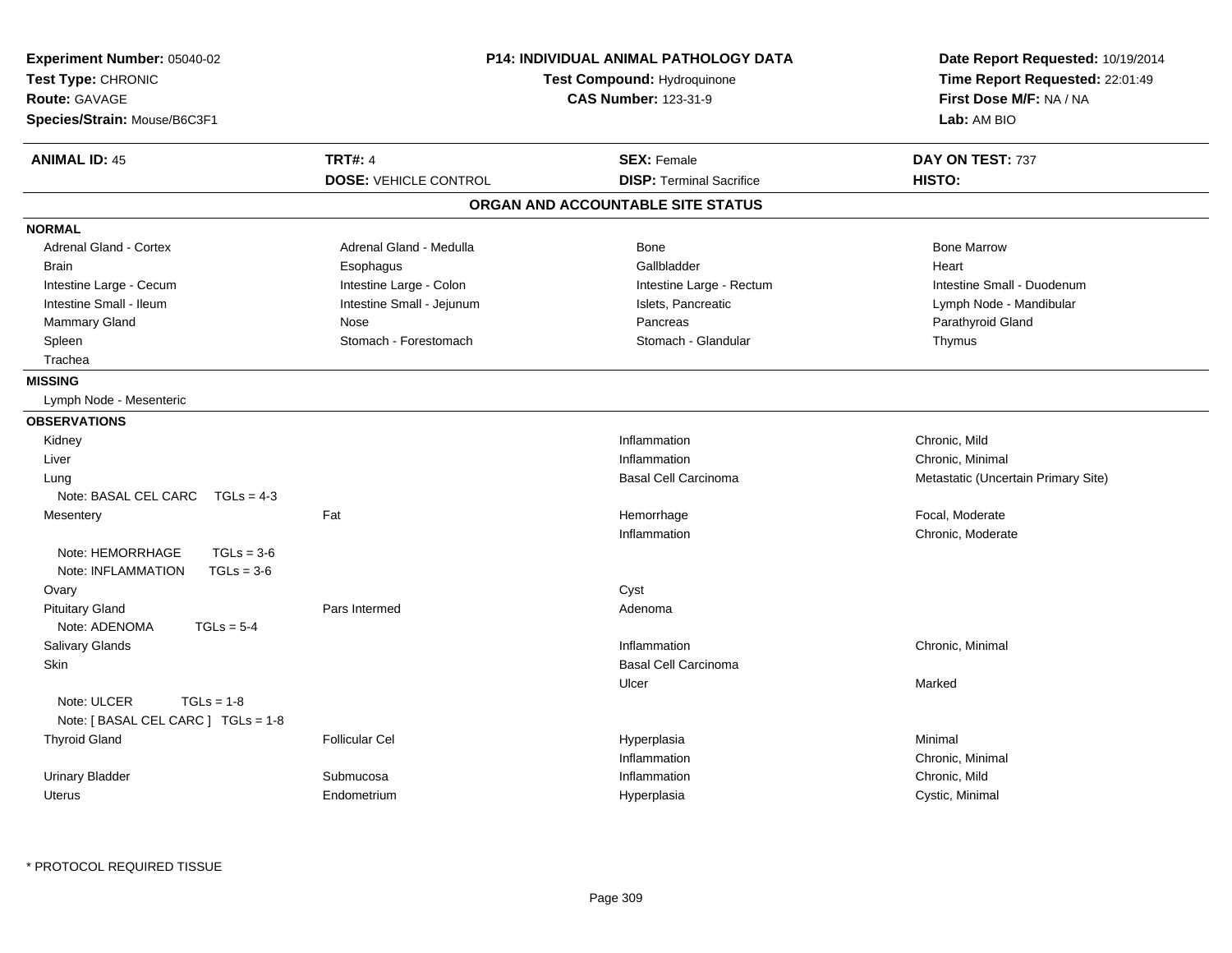| <b>Experiment Number: 05040-02</b> |              |                              | <b>P14: INDIVIDUAL ANIMAL PATHOLOGY DATA</b> | Date Report Requested: 10/19/2014 |
|------------------------------------|--------------|------------------------------|----------------------------------------------|-----------------------------------|
| Test Type: CHRONIC                 |              |                              | Test Compound: Hydroquinone                  | Time Report Requested: 22:01:49   |
| <b>Route: GAVAGE</b>               |              | <b>CAS Number: 123-31-9</b>  |                                              | First Dose M/F: NA / NA           |
| Species/Strain: Mouse/B6C3F1       |              |                              |                                              | Lab: AM BIO                       |
| <b>ANIMAL ID: 45</b>               |              | <b>TRT#: 4</b>               | <b>SEX: Female</b>                           | DAY ON TEST: 737                  |
|                                    |              | <b>DOSE: VEHICLE CONTROL</b> | <b>DISP: Terminal Sacrifice</b>              | HISTO:                            |
|                                    |              |                              | ORGAN AND ACCOUNTABLE SITE STATUS            |                                   |
| Note: HYPERPLASIA                  | $TGLs = 2-5$ |                              |                                              |                                   |
| PRIMARY CAUSE OF DEATH             |              |                              |                                              |                                   |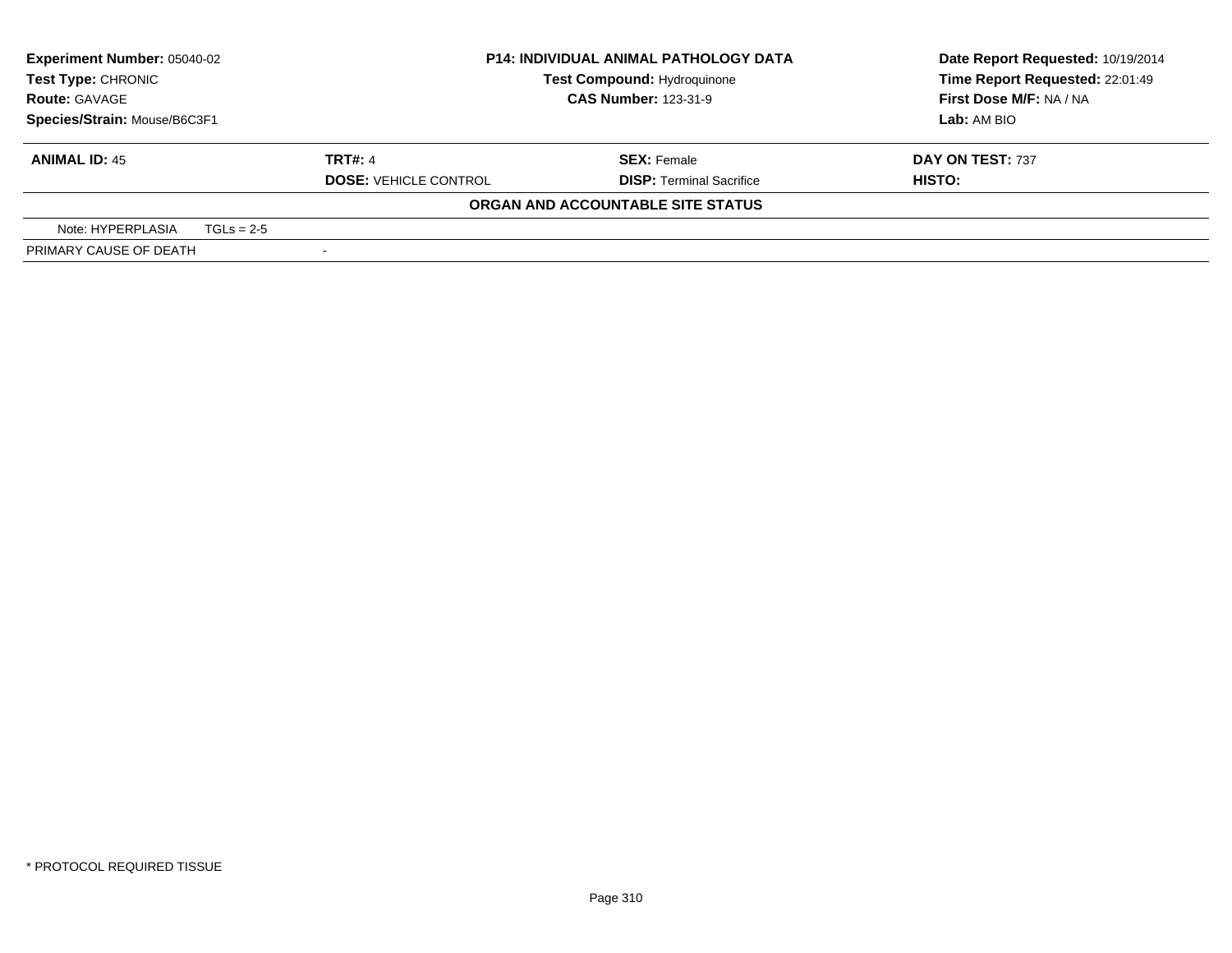| Experiment Number: 05040-02  |                       | <b>P14: INDIVIDUAL ANIMAL PATHOLOGY DATA</b> | Date Report Requested: 10/19/2014 |  |
|------------------------------|-----------------------|----------------------------------------------|-----------------------------------|--|
| Test Type: CHRONIC           |                       | <b>Test Compound: Hydroquinone</b>           | Time Report Requested: 22:01:49   |  |
| <b>Route: GAVAGE</b>         |                       | <b>CAS Number: 123-31-9</b>                  | First Dose M/F: NA / NA           |  |
| Species/Strain: Mouse/B6C3F1 |                       |                                              | Lab: AM BIO                       |  |
| <b>ANIMAL ID: 45</b>         | TRT#: 5               | <b>SEX: Female</b>                           | DAY ON TEST: 736                  |  |
|                              | DOSE: 50 MG/KG        | <b>DISP:</b> Terminal Sacrifice              | HISTO:                            |  |
|                              |                       | ORGAN AND ACCOUNTABLE SITE STATUS            |                                   |  |
| <b>NORMAL</b>                |                       |                                              |                                   |  |
| Liver                        | Lung                  | <b>Salivary Glands</b>                       |                                   |  |
| <b>OBSERVATIONS</b>          |                       |                                              |                                   |  |
| Ovary                        | Periovarn Tiss        | Inflammation                                 | Chronic, Mild                     |  |
| <b>Thyroid Gland</b>         | <b>Follicular Cel</b> | Hyperplasia                                  | Mild                              |  |
| PRIMARY CAUSE OF DEATH       |                       |                                              |                                   |  |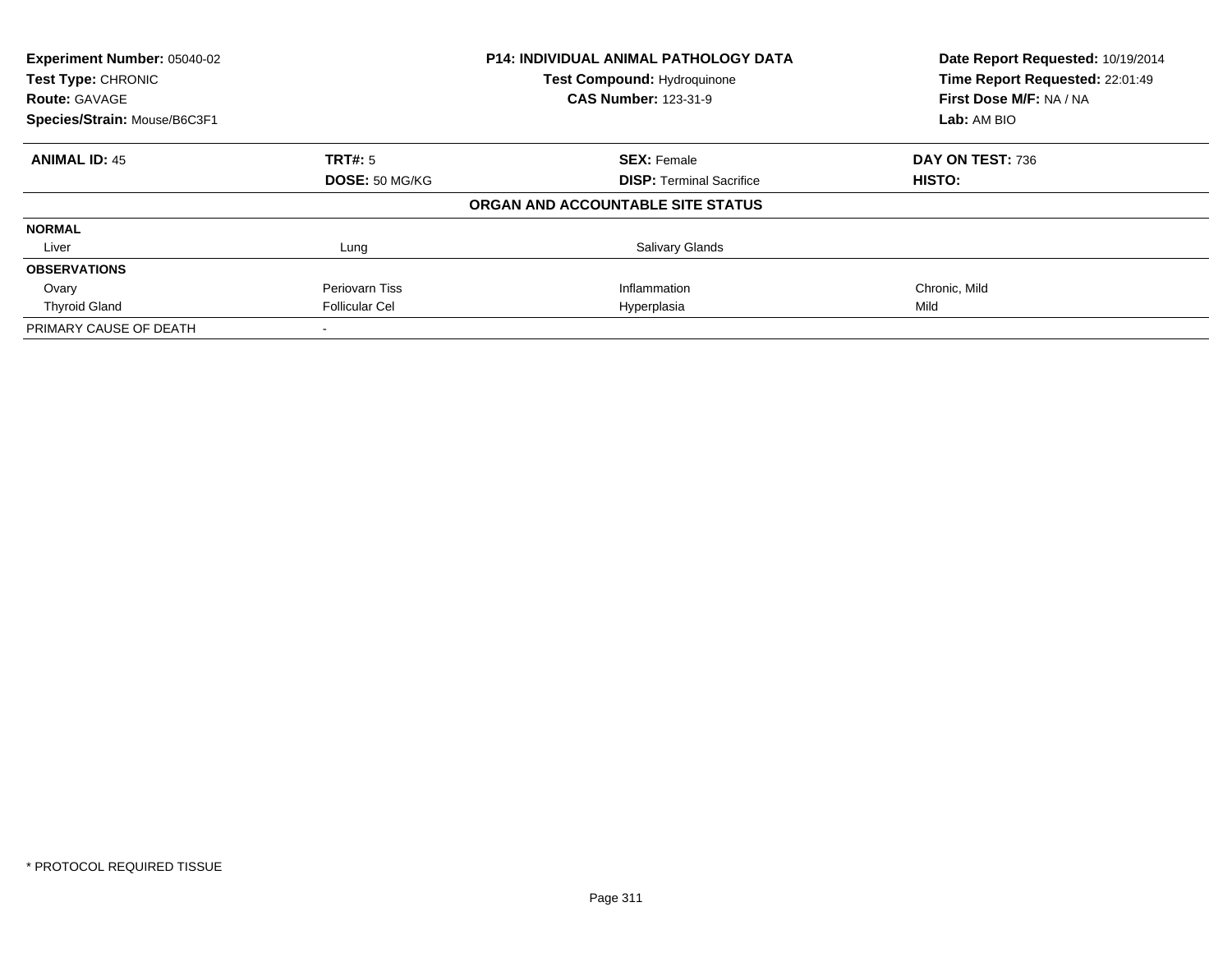| Experiment Number: 05040-02<br>Test Type: CHRONIC<br><b>Route: GAVAGE</b> |                          | <b>P14: INDIVIDUAL ANIMAL PATHOLOGY DATA</b><br>Test Compound: Hydroquinone<br><b>CAS Number: 123-31-9</b> | Date Report Requested: 10/19/2014<br>Time Report Requested: 22:01:49<br>First Dose M/F: NA / NA |  |
|---------------------------------------------------------------------------|--------------------------|------------------------------------------------------------------------------------------------------------|-------------------------------------------------------------------------------------------------|--|
| Species/Strain: Mouse/B6C3F1                                              |                          |                                                                                                            | Lab: AM BIO                                                                                     |  |
| <b>ANIMAL ID: 45</b>                                                      | <b>TRT#: 6</b>           | <b>SEX: Female</b>                                                                                         | DAY ON TEST: 736                                                                                |  |
|                                                                           | DOSE: 100MG/KG           | <b>DISP: Terminal Sacrifice</b>                                                                            | HISTO:                                                                                          |  |
|                                                                           |                          | ORGAN AND ACCOUNTABLE SITE STATUS                                                                          |                                                                                                 |  |
| <b>NORMAL</b>                                                             |                          |                                                                                                            |                                                                                                 |  |
| <b>Adrenal Gland - Cortex</b>                                             | Adrenal Gland - Medulla  | <b>Bone Marrow</b>                                                                                         | <b>Brain</b>                                                                                    |  |
| Esophagus                                                                 | Gallbladder              | Heart                                                                                                      | Intestine Large - Cecum                                                                         |  |
| Intestine Large - Colon                                                   | Intestine Large - Rectum | Intestine Small - Duodenum                                                                                 | Intestine Small - Ileum                                                                         |  |
| Intestine Small - Jejunum                                                 | Islets, Pancreatic       | Liver                                                                                                      | Lymph Node - Mandibular                                                                         |  |
| Lymph Node - Mesenteric                                                   | <b>Mammary Gland</b>     | Nose                                                                                                       | Ovary                                                                                           |  |
| Pancreas                                                                  | Parathyroid Gland        | <b>Pituitary Gland</b>                                                                                     | <b>Skin</b>                                                                                     |  |
| Spleen                                                                    | Stomach - Forestomach    | Stomach - Glandular                                                                                        | Thymus                                                                                          |  |
| Trachea                                                                   |                          |                                                                                                            |                                                                                                 |  |
| <b>OBSERVATIONS</b>                                                       |                          |                                                                                                            |                                                                                                 |  |
| <b>Bone</b>                                                               |                          | Fibrous Osteodystrophy                                                                                     | Mild                                                                                            |  |
| Kidney                                                                    |                          | Inflammation                                                                                               | Chronic, Minimal                                                                                |  |
| Lung                                                                      | Artery                   | Hypertrophy                                                                                                | Moderate                                                                                        |  |
| <b>Salivary Glands</b>                                                    |                          | Inflammation                                                                                               | Chronic, Minimal                                                                                |  |
| <b>Thyroid Gland</b>                                                      | <b>Follicular Cel</b>    | Hyperplasia                                                                                                | Mild                                                                                            |  |
|                                                                           |                          | Inflammation                                                                                               | Chronic, Mild                                                                                   |  |
| <b>Urinary Bladder</b>                                                    | Submucosa                | Inflammation                                                                                               | Chronic, Mild                                                                                   |  |
| Uterus                                                                    | Endometrium              | Hyperplasia                                                                                                | Cystic, Mild                                                                                    |  |
| PRIMARY CAUSE OF DEATH                                                    |                          |                                                                                                            |                                                                                                 |  |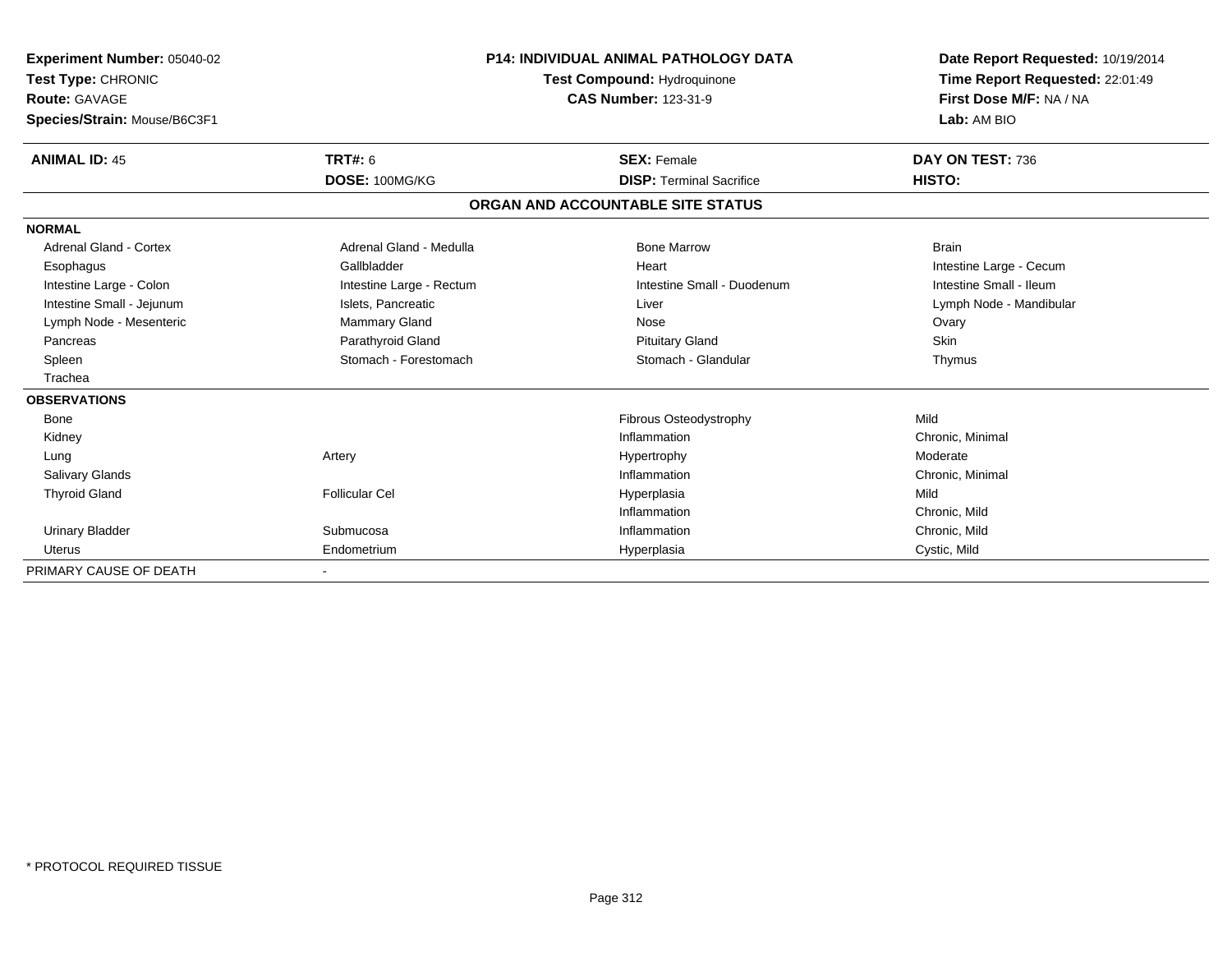| Experiment Number: 05040-02<br>Test Type: CHRONIC<br><b>Route: GAVAGE</b><br>Species/Strain: Mouse/B6C3F1 | <b>P14: INDIVIDUAL ANIMAL PATHOLOGY DATA</b><br>Test Compound: Hydroquinone<br><b>CAS Number: 123-31-9</b> |                                   | Date Report Requested: 10/19/2014<br>Time Report Requested: 22:01:49<br>First Dose M/F: NA / NA<br>Lab: AM BIO |  |
|-----------------------------------------------------------------------------------------------------------|------------------------------------------------------------------------------------------------------------|-----------------------------------|----------------------------------------------------------------------------------------------------------------|--|
| <b>ANIMAL ID: 46</b>                                                                                      | <b>TRT#: 4</b>                                                                                             | <b>SEX: Female</b>                | DAY ON TEST: 736                                                                                               |  |
|                                                                                                           | <b>DOSE: VEHICLE CONTROL</b>                                                                               | <b>DISP: Terminal Sacrifice</b>   | HISTO:                                                                                                         |  |
|                                                                                                           |                                                                                                            | ORGAN AND ACCOUNTABLE SITE STATUS |                                                                                                                |  |
| <b>NORMAL</b>                                                                                             |                                                                                                            |                                   |                                                                                                                |  |
| <b>Adrenal Gland - Cortex</b>                                                                             | Bone                                                                                                       | <b>Bone Marrow</b>                | <b>Brain</b>                                                                                                   |  |
| Esophagus                                                                                                 | Gallbladder                                                                                                | Heart                             | Intestine Large - Cecum                                                                                        |  |
| Intestine Large - Colon                                                                                   | Intestine Large - Rectum                                                                                   | Intestine Small - Duodenum        | Intestine Small - Ileum                                                                                        |  |
| Intestine Small - Jejunum                                                                                 | Islets, Pancreatic                                                                                         | Lung                              | Lymph Node - Mandibular                                                                                        |  |
| Mammary Gland                                                                                             | Nose                                                                                                       | Pancreas                          | <b>Pituitary Gland</b>                                                                                         |  |
| Skin                                                                                                      | Stomach - Forestomach                                                                                      | Stomach - Glandular               | <b>Thyroid Gland</b>                                                                                           |  |
| Trachea                                                                                                   |                                                                                                            |                                   |                                                                                                                |  |
| <b>MISSING</b>                                                                                            |                                                                                                            |                                   |                                                                                                                |  |
| Adrenal Gland - Medulla                                                                                   | Parathyroid Gland                                                                                          |                                   |                                                                                                                |  |
| <b>OBSERVATIONS</b>                                                                                       |                                                                                                            |                                   |                                                                                                                |  |
| Kidney                                                                                                    |                                                                                                            | Inflammation                      | Chronic, Mild                                                                                                  |  |
| Liver                                                                                                     |                                                                                                            | Lymphoma Malignant Lymphocytic    |                                                                                                                |  |
| Lymph Node                                                                                                | Mediastinal                                                                                                | Lymphoma Malignant Lymphocytic    |                                                                                                                |  |
|                                                                                                           | Mesenteric                                                                                                 | Lymphoma Malignant Lymphocytic    |                                                                                                                |  |
| Note: LYMPH MAL LYMP<br>$TGLs = 2-4$                                                                      |                                                                                                            |                                   |                                                                                                                |  |
| Ovary                                                                                                     | <b>Periovarn Tiss</b>                                                                                      | Inflammation                      | Chronic, Minimal                                                                                               |  |
| <b>Salivary Glands</b>                                                                                    |                                                                                                            | Inflammation                      | Chronic, Minimal                                                                                               |  |
| Spleen                                                                                                    |                                                                                                            | Lymphoma Malignant Lymphocytic    |                                                                                                                |  |
| Note: LYMPH MAL LYMP TGLs = 1-2                                                                           |                                                                                                            |                                   |                                                                                                                |  |
| Thymus                                                                                                    |                                                                                                            | Lymphoma Malignant Lymphocytic    |                                                                                                                |  |
| <b>Urinary Bladder</b>                                                                                    | Submucosa                                                                                                  | Inflammation                      | Chronic, Mild                                                                                                  |  |
| Uterus                                                                                                    | Endometrium                                                                                                | Hyperplasia                       | Cystic, Marked                                                                                                 |  |
| Note: HYPERPLASIA<br>$TGLs = 3-5$                                                                         |                                                                                                            |                                   |                                                                                                                |  |
| PRIMARY CAUSE OF DEATH                                                                                    | $\blacksquare$                                                                                             |                                   |                                                                                                                |  |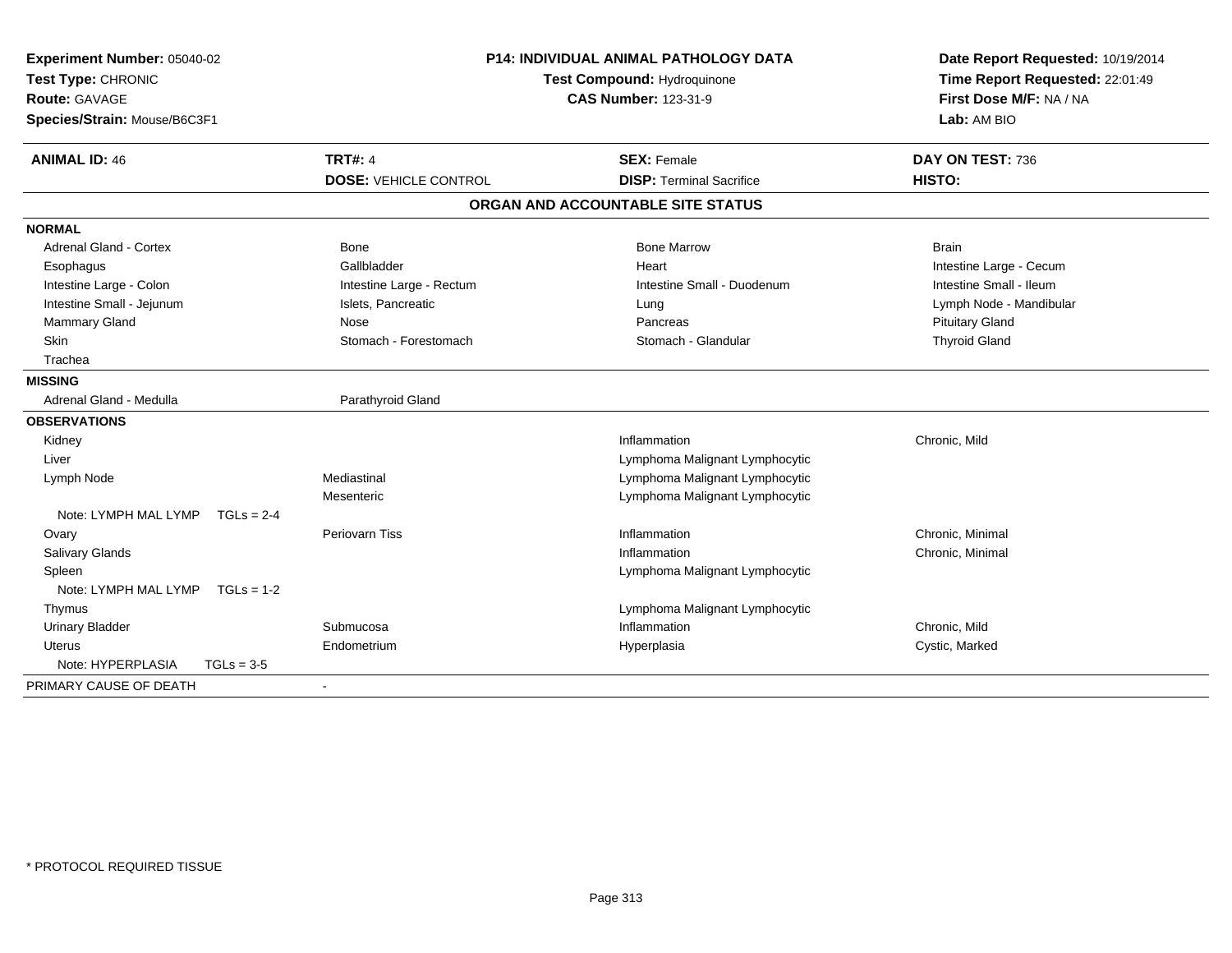| <b>Experiment Number: 05040-02</b><br>Test Type: CHRONIC<br><b>Route: GAVAGE</b><br>Species/Strain: Mouse/B6C3F1 |                           | <b>P14: INDIVIDUAL ANIMAL PATHOLOGY DATA</b><br><b>Test Compound: Hydroquinone</b><br><b>CAS Number: 123-31-9</b> | Date Report Requested: 10/19/2014<br>Time Report Requested: 22:01:49<br>First Dose M/F: NA / NA<br>Lab: AM BIO |  |
|------------------------------------------------------------------------------------------------------------------|---------------------------|-------------------------------------------------------------------------------------------------------------------|----------------------------------------------------------------------------------------------------------------|--|
| <b>ANIMAL ID: 46</b>                                                                                             | TRT#: 5<br>DOSE: 50 MG/KG | <b>SEX: Female</b><br><b>DISP:</b> Terminal Sacrifice                                                             | DAY ON TEST: 735<br>HISTO:                                                                                     |  |
| <b>OBSERVATIONS</b>                                                                                              |                           |                                                                                                                   |                                                                                                                |  |
| Liver                                                                                                            |                           | Hematopoietic Cell Proliferation                                                                                  | Marked                                                                                                         |  |
|                                                                                                                  |                           | Necrosis                                                                                                          | Mild                                                                                                           |  |
| Lung                                                                                                             |                           | Alveolar/Bronchiolar Adenoma                                                                                      |                                                                                                                |  |
| Note: ALV BRON ADEN<br>$TGLs = 3-3$                                                                              |                           |                                                                                                                   |                                                                                                                |  |
| <b>Mammary Gland</b>                                                                                             |                           | Adenocarcinoma                                                                                                    |                                                                                                                |  |
| Note: ADENOCARC<br>$TGLs = 1-8$                                                                                  |                           |                                                                                                                   |                                                                                                                |  |
| Ovary                                                                                                            |                           | Hemorrhage                                                                                                        | Marked                                                                                                         |  |
| Note: HEMORRHAGE<br>$TGLs = 2-5$                                                                                 |                           |                                                                                                                   |                                                                                                                |  |
| <b>Pituitary Gland</b>                                                                                           | Pars Distalis             | Adenoma                                                                                                           |                                                                                                                |  |
| Note: ADENOMA<br>$TGLs = 4-4$                                                                                    |                           |                                                                                                                   |                                                                                                                |  |
| <b>Salivary Glands</b>                                                                                           |                           | Inflammation                                                                                                      | Chronic, Mild                                                                                                  |  |
| <b>Thyroid Gland</b>                                                                                             | <b>Follicular Cel</b>     | Hyperplasia                                                                                                       | Minimal                                                                                                        |  |
| PRIMARY CAUSE OF DEATH                                                                                           |                           |                                                                                                                   |                                                                                                                |  |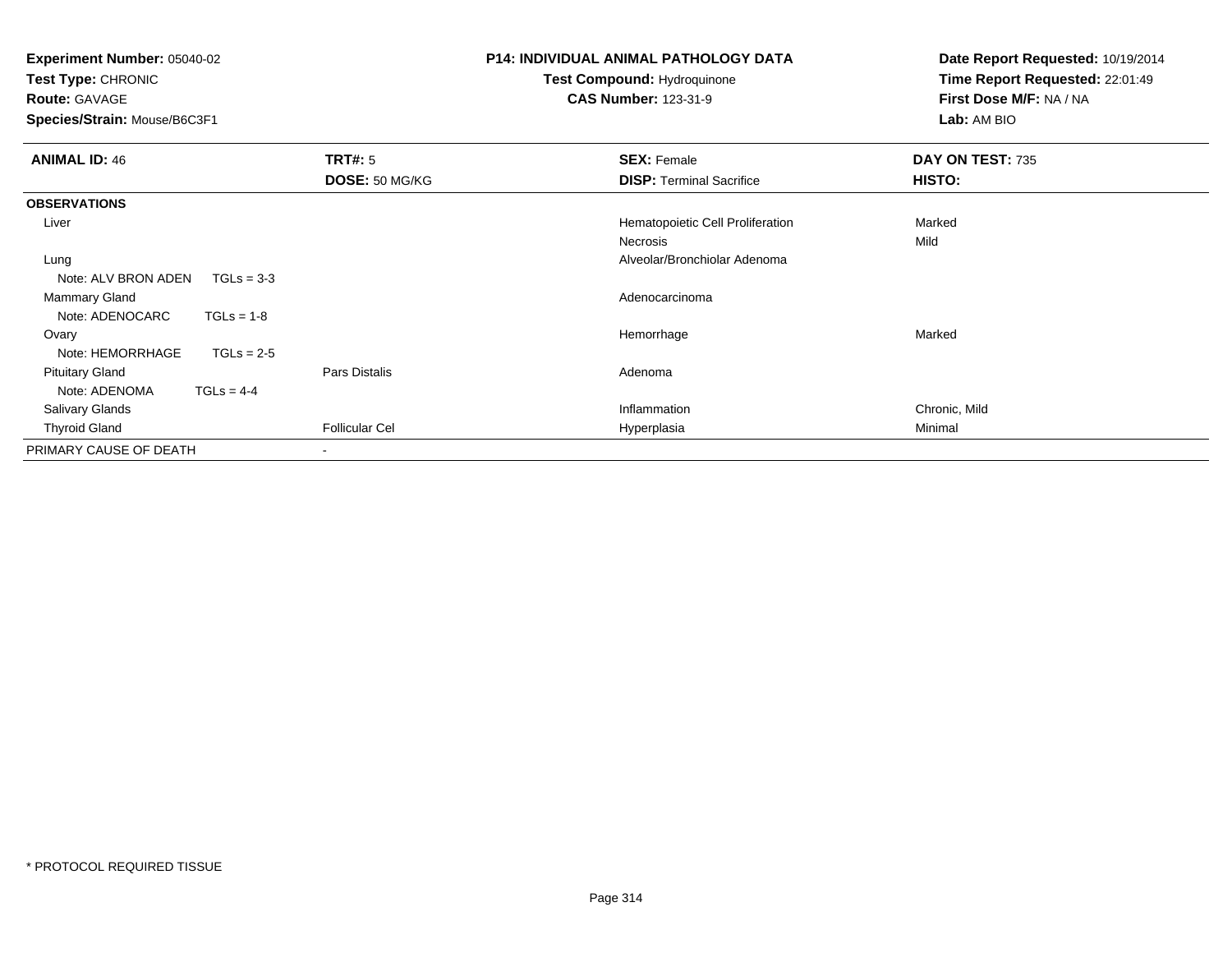| Experiment Number: 05040-02<br>Test Type: CHRONIC |                          | <b>P14: INDIVIDUAL ANIMAL PATHOLOGY DATA</b><br>Test Compound: Hydroquinone | Date Report Requested: 10/19/2014<br>Time Report Requested: 22:01:49 |  |
|---------------------------------------------------|--------------------------|-----------------------------------------------------------------------------|----------------------------------------------------------------------|--|
| <b>Route: GAVAGE</b>                              |                          | <b>CAS Number: 123-31-9</b>                                                 | First Dose M/F: NA / NA                                              |  |
| Species/Strain: Mouse/B6C3F1                      |                          |                                                                             | Lab: AM BIO                                                          |  |
| <b>ANIMAL ID: 46</b>                              | <b>TRT#: 6</b>           | <b>SEX: Female</b>                                                          | DAY ON TEST: 672                                                     |  |
|                                                   | DOSE: 100MG/KG           | <b>DISP: Dead</b>                                                           | HISTO:                                                               |  |
|                                                   |                          | ORGAN AND ACCOUNTABLE SITE STATUS                                           |                                                                      |  |
| <b>NORMAL</b>                                     |                          |                                                                             |                                                                      |  |
| Adrenal Gland - Medulla                           | Bone                     | <b>Bone Marrow</b>                                                          | <b>Brain</b>                                                         |  |
| Esophagus                                         | Gallbladder              | Heart                                                                       | Intestine Large - Cecum                                              |  |
| Intestine Large - Colon                           | Intestine Large - Rectum | Islets, Pancreatic                                                          | Kidney                                                               |  |
| Lung                                              | Mammary Gland            | Nose                                                                        | Ovary                                                                |  |
| Pancreas                                          | Parathyroid Gland        | <b>Pituitary Gland</b>                                                      | <b>Salivary Glands</b>                                               |  |
| <b>Skin</b>                                       | Stomach - Forestomach    | Stomach - Glandular                                                         | Trachea                                                              |  |
| <b>Urinary Bladder</b>                            | <b>Uterus</b>            |                                                                             |                                                                      |  |
| <b>MISSING</b>                                    |                          |                                                                             |                                                                      |  |
| Thymus                                            |                          |                                                                             |                                                                      |  |
| <b>AUTO PRECLUDES DIAG.</b>                       |                          |                                                                             |                                                                      |  |
| Intestine Small - Duodenum                        |                          |                                                                             |                                                                      |  |
| <b>OBSERVATIONS</b>                               |                          |                                                                             |                                                                      |  |
| <b>Adrenal Gland</b>                              | Cortex                   | Hematopoietic Cell Proliferation                                            | Moderate                                                             |  |
| <b>Intestine Small</b>                            | <b>Ileum</b>             | Lymphoma Malignant Lymphocytic                                              |                                                                      |  |
|                                                   | Jejunum                  | Lymphoma Malignant Lymphocytic                                              |                                                                      |  |
| Note: LYMPH MAL LYMP<br>$TGLs = 6-6$              |                          |                                                                             |                                                                      |  |
| Note: LYMPH MAL LYMP $TGLs = 3-10,4-10,5-10$      |                          |                                                                             |                                                                      |  |
| Liver                                             |                          | Hepatocellular Adenoma                                                      |                                                                      |  |
| [ Hepatocellular Adenoma TGLS = 2-2 ]             |                          |                                                                             |                                                                      |  |
| Lymph Node                                        | Mandibular               | Lymphoma Malignant Lymphocytic                                              |                                                                      |  |
|                                                   | Mesenteric               | Lymphoma Malignant Lymphocytic                                              |                                                                      |  |
|                                                   | Pancreatic               | Lymphoma Malignant Lymphocytic                                              |                                                                      |  |
| Note: LYMPH MAL LYMP $TGLs = 8-4,8-11$            |                          |                                                                             |                                                                      |  |
| [ Lymphoma Malignant Lymphocytic TGLS = 9-12 ]    |                          |                                                                             |                                                                      |  |
| Spleen                                            |                          | Lymphoma Malignant Lymphocytic                                              |                                                                      |  |
| [ Lymphoma Malignant Lymphocytic TGLS = 1-2 ]     |                          |                                                                             |                                                                      |  |
| <b>Thyroid Gland</b>                              | <b>Follicular Cel</b>    | Hyperplasia                                                                 | Moderate                                                             |  |
| PRIMARY CAUSE OF DEATH                            | ÷                        |                                                                             |                                                                      |  |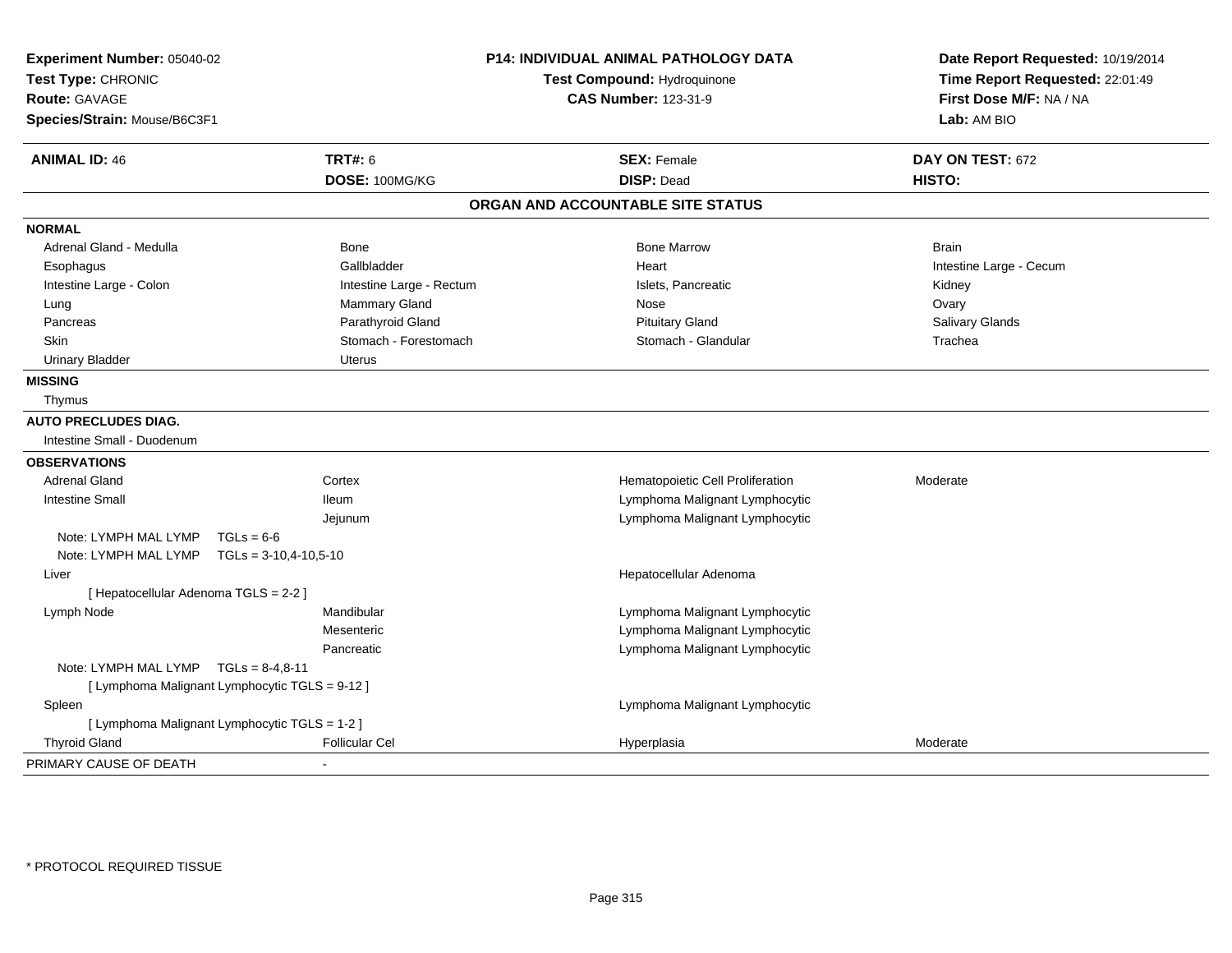| Experiment Number: 05040-02<br>Test Type: CHRONIC<br>Route: GAVAGE<br>Species/Strain: Mouse/B6C3F1 | <b>P14: INDIVIDUAL ANIMAL PATHOLOGY DATA</b><br>Test Compound: Hydroquinone<br><b>CAS Number: 123-31-9</b> |                                   | Date Report Requested: 10/19/2014<br>Time Report Requested: 22:01:49<br>First Dose M/F: NA / NA<br>Lab: AM BIO |  |
|----------------------------------------------------------------------------------------------------|------------------------------------------------------------------------------------------------------------|-----------------------------------|----------------------------------------------------------------------------------------------------------------|--|
| <b>ANIMAL ID: 47</b>                                                                               | <b>TRT#: 4</b>                                                                                             | <b>SEX: Female</b>                | DAY ON TEST: 735                                                                                               |  |
|                                                                                                    | <b>DOSE: VEHICLE CONTROL</b>                                                                               | <b>DISP: Terminal Sacrifice</b>   | HISTO:                                                                                                         |  |
|                                                                                                    |                                                                                                            | ORGAN AND ACCOUNTABLE SITE STATUS |                                                                                                                |  |
| <b>NORMAL</b>                                                                                      |                                                                                                            |                                   |                                                                                                                |  |
| <b>Adrenal Gland - Cortex</b>                                                                      | Adrenal Gland - Medulla                                                                                    | <b>Bone</b>                       | <b>Bone Marrow</b>                                                                                             |  |
| <b>Brain</b>                                                                                       | Esophagus                                                                                                  | Gallbladder                       | Heart                                                                                                          |  |
| Intestine Large - Cecum                                                                            | Intestine Large - Colon                                                                                    | Intestine Large - Rectum          | Intestine Small - Duodenum                                                                                     |  |
| Intestine Small - Ileum                                                                            | Intestine Small - Jejunum                                                                                  | Islets, Pancreatic                | Lung                                                                                                           |  |
| Lymph Node - Mandibular                                                                            | Lymph Node - Mesenteric                                                                                    | Mammary Gland                     | Nose                                                                                                           |  |
| Pancreas                                                                                           | Parathyroid Gland                                                                                          | Skin                              | Spleen                                                                                                         |  |
| Stomach - Forestomach                                                                              | Stomach - Glandular                                                                                        | Thymus                            | <b>Thyroid Gland</b>                                                                                           |  |
| Trachea                                                                                            |                                                                                                            |                                   |                                                                                                                |  |
| <b>OBSERVATIONS</b>                                                                                |                                                                                                            |                                   |                                                                                                                |  |
| Kidney                                                                                             |                                                                                                            | Inflammation                      | Chronic, Minimal                                                                                               |  |
| Liver                                                                                              |                                                                                                            | Hepatocellular Carcinoma          |                                                                                                                |  |
| Note: HEPATOCLR CARC $TGLs = 1-10$                                                                 |                                                                                                            |                                   |                                                                                                                |  |
| Ovary                                                                                              |                                                                                                            | Cyst                              |                                                                                                                |  |
|                                                                                                    | <b>Periovarn Tiss</b>                                                                                      | Inflammation                      | Chronic, Mild                                                                                                  |  |
| Note: CYST<br>$TGLs = 2-5$                                                                         |                                                                                                            |                                   |                                                                                                                |  |
| <b>Pituitary Gland</b>                                                                             | Pars Distalis                                                                                              | Hyperplasia                       | Focal, Mild                                                                                                    |  |
| <b>Salivary Glands</b>                                                                             |                                                                                                            | Inflammation                      | Chronic, Mild                                                                                                  |  |
| <b>Urinary Bladder</b>                                                                             | Submucosa                                                                                                  | Inflammation                      | Chronic, Minimal                                                                                               |  |
| <b>Uterus</b>                                                                                      | Endometrium                                                                                                | Hyperplasia                       | Cystic, Mild                                                                                                   |  |
| PRIMARY CAUSE OF DEATH                                                                             |                                                                                                            |                                   |                                                                                                                |  |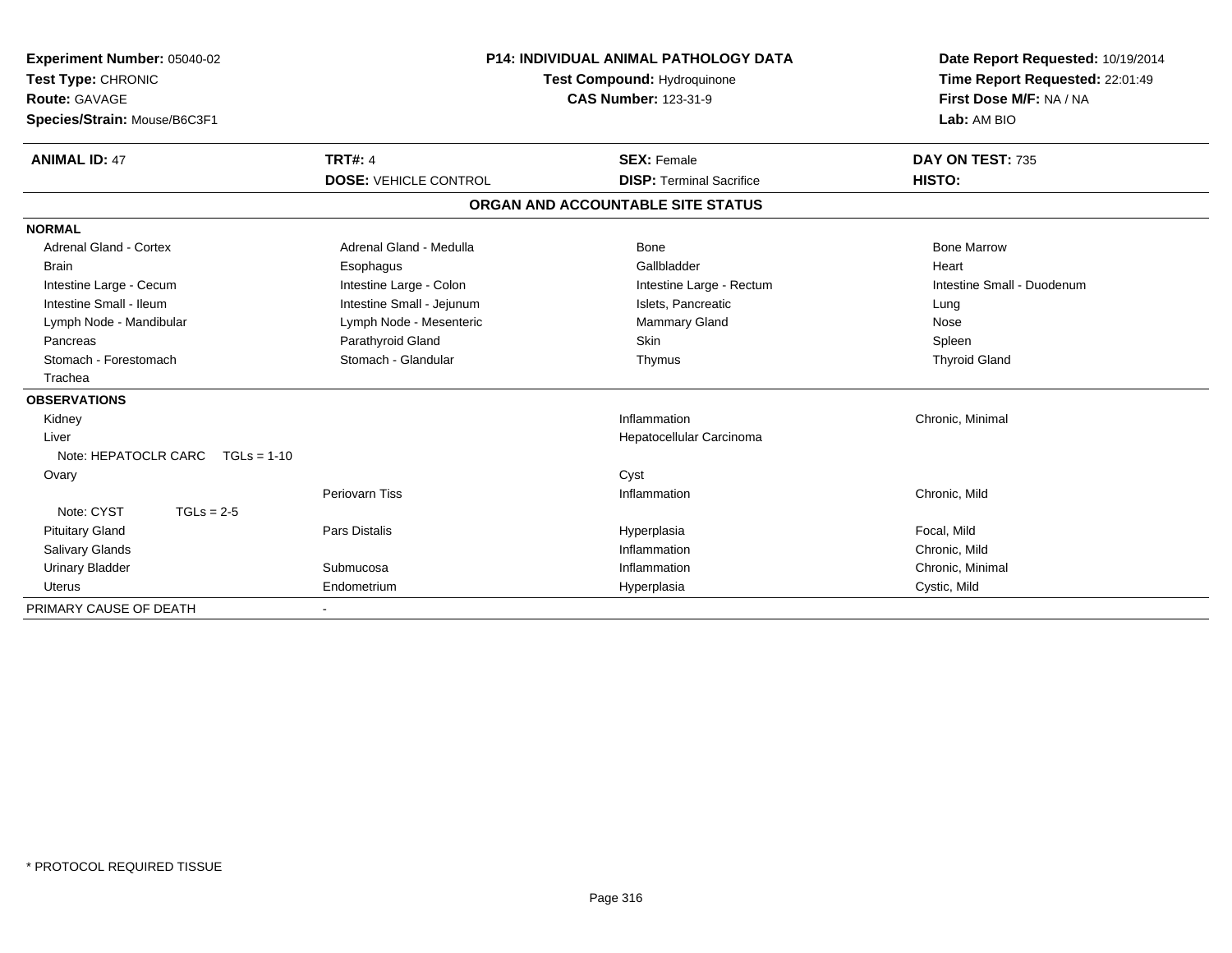**Experiment Number:** 05040-02**Test Type:** CHRONIC**Route:** GAVAGE **Species/Strain:** Mouse/B6C3F1**P14: INDIVIDUAL ANIMAL PATHOLOGY DATATest Compound:** Hydroquinone**CAS Number:** 123-31-9**Date Report Requested:** 10/19/2014**Time Report Requested:** 22:01:49**First Dose M/F:** NA / NA**Lab:** AM BIO**ANIMAL ID:** 47**TRT#:** 5 **SEX:** Female **DAY ON TEST:** 736 **DOSE:** 50 MG/KG**DISP:** Terminal Sacrifice **HISTO: OBSERVATIONS** Liver Lymphoma Malignant Lymphocytic Lymphoma Malignant Lymphocytic Lung Lymph NodeMediastinal Mediastinal Christian Mediastinal Lymphoma Malignant Lymphocytic Note: LYMPH MAL LYMP TGLs = 4-4 Ovaryy and the control of the control of the control of the control of the control of the control of the control of the control of the control of the control of the control of the control of the control of the control of the co CystLymphoma Malignant LymphocyticNote: CYST TGLs = 2-5 Salivary Glandss and the contract of the contract of the contract of the contract of the contract of the contract of the contract of the contract of the contract of the contract of the contract of the contract of the contract of the cont Inflammation **Chronic, Mild**  Spleen Lymphoma Malignant Lymphocytic Note: LYMPH MAL LYMP TGLs = 5-2 Thyroid Gland Follicular Cel Hyperplasia Mild PRIMARY CAUSE OF DEATH-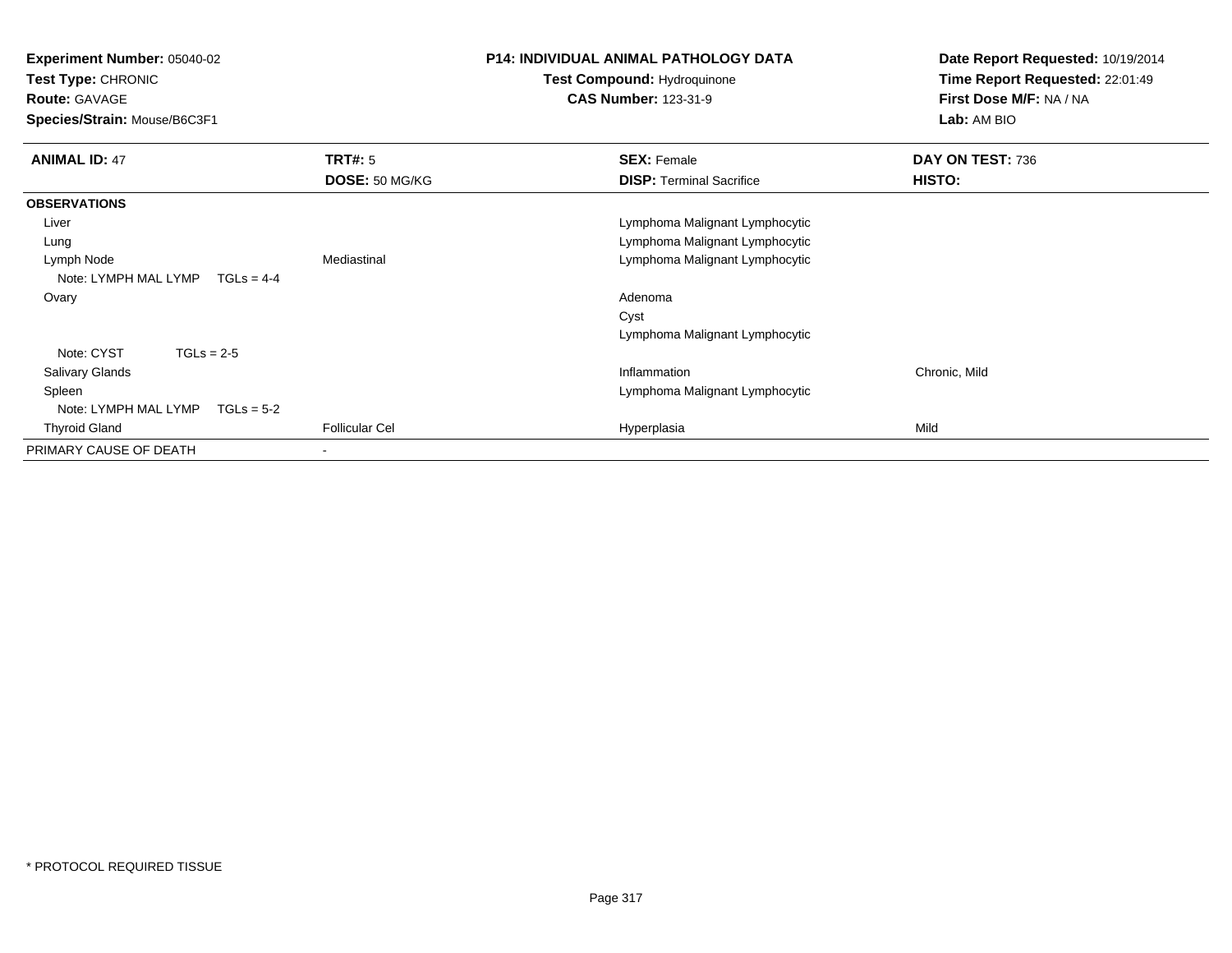| Experiment Number: 05040-02<br>Test Type: CHRONIC<br><b>Route: GAVAGE</b><br>Species/Strain: Mouse/B6C3F1 |                                                                  | <b>P14: INDIVIDUAL ANIMAL PATHOLOGY DATA</b><br>Test Compound: Hydroquinone<br><b>CAS Number: 123-31-9</b> |                                          | Date Report Requested: 10/19/2014<br>Time Report Requested: 22:01:49<br>First Dose M/F: NA / NA<br>Lab: AM BIO |  |
|-----------------------------------------------------------------------------------------------------------|------------------------------------------------------------------|------------------------------------------------------------------------------------------------------------|------------------------------------------|----------------------------------------------------------------------------------------------------------------|--|
| <b>ANIMAL ID: 48</b>                                                                                      |                                                                  | <b>TRT#: 4</b>                                                                                             | <b>SEX: Female</b>                       | DAY ON TEST: 558                                                                                               |  |
|                                                                                                           |                                                                  | <b>DOSE: VEHICLE CONTROL</b>                                                                               | <b>DISP: Dead</b>                        | HISTO:                                                                                                         |  |
|                                                                                                           |                                                                  |                                                                                                            | ORGAN AND ACCOUNTABLE SITE STATUS        |                                                                                                                |  |
| <b>NORMAL</b>                                                                                             |                                                                  |                                                                                                            |                                          |                                                                                                                |  |
| Adrenal Gland - Cortex                                                                                    |                                                                  | Adrenal Gland - Medulla                                                                                    | Bone<br>Heart                            | <b>Bone Marrow</b>                                                                                             |  |
| <b>Brain</b>                                                                                              |                                                                  | Esophagus<br>Intestine Large - Rectum                                                                      | Intestine Small - Duodenum               | Intestine Large - Cecum<br>Intestine Small - Jejunum                                                           |  |
| Intestine Large - Colon<br>Islets, Pancreatic                                                             |                                                                  | Mammary Gland                                                                                              | Pancreas                                 | Parathyroid Gland                                                                                              |  |
| <b>Pituitary Gland</b>                                                                                    |                                                                  | Salivary Glands                                                                                            | Skin                                     | Stomach - Forestomach                                                                                          |  |
| Stomach - Glandular                                                                                       |                                                                  | <b>Thyroid Gland</b>                                                                                       | Trachea                                  | <b>Urinary Bladder</b>                                                                                         |  |
| <b>MISSING</b>                                                                                            |                                                                  |                                                                                                            |                                          |                                                                                                                |  |
| Nose                                                                                                      |                                                                  | Thymus                                                                                                     |                                          |                                                                                                                |  |
| <b>AUTO PRECLUDES DIAG.</b>                                                                               |                                                                  |                                                                                                            |                                          |                                                                                                                |  |
| Gallbladder                                                                                               |                                                                  | Intestine Small - Ileum                                                                                    |                                          |                                                                                                                |  |
| <b>OBSERVATIONS</b>                                                                                       |                                                                  |                                                                                                            |                                          |                                                                                                                |  |
| <b>Adrenal Gland</b>                                                                                      |                                                                  | Capsule                                                                                                    | Lymphoma Malignant                       |                                                                                                                |  |
| Kidney                                                                                                    |                                                                  |                                                                                                            | Lymphoma Malignant                       |                                                                                                                |  |
| Liver                                                                                                     |                                                                  |                                                                                                            | <b>Necrosis</b>                          | Minimal                                                                                                        |  |
| Lung                                                                                                      |                                                                  |                                                                                                            | Alveolar/Bronchiolar Adenoma             |                                                                                                                |  |
|                                                                                                           |                                                                  |                                                                                                            | Lymphoma Malignant                       |                                                                                                                |  |
| Lymph Node                                                                                                |                                                                  | Mandibular                                                                                                 | Lymphoma Malignant                       |                                                                                                                |  |
|                                                                                                           |                                                                  | Mesenteric                                                                                                 | Lymphoma Malignant                       |                                                                                                                |  |
|                                                                                                           |                                                                  |                                                                                                            | Lymphoma Malignant                       |                                                                                                                |  |
| Note: LYMPH MAL                                                                                           | $TGLs = 5-4$                                                     |                                                                                                            |                                          |                                                                                                                |  |
| Mesentery                                                                                                 |                                                                  | Fat                                                                                                        | Lymphoma Malignant                       |                                                                                                                |  |
|                                                                                                           |                                                                  | Fat                                                                                                        | Lymphoma Malignant                       |                                                                                                                |  |
|                                                                                                           |                                                                  | Fat                                                                                                        | Lymphoma Malignant                       |                                                                                                                |  |
| Note: LYMPH MAL<br>Note: LYMPH MAL<br>Note: LYMPH MAL<br>Note: LYMPH MAL                                  | $TGLs = 6-12$<br>$TGLs = 3-11$<br>$TGLs = 2-10$<br>$TGLs = 7-13$ |                                                                                                            | Lymphoma Malignant                       |                                                                                                                |  |
| Ovary<br>Spleen                                                                                           |                                                                  | Periovarn Tiss                                                                                             | Lymphoma Malignant<br>Lymphoma Malignant |                                                                                                                |  |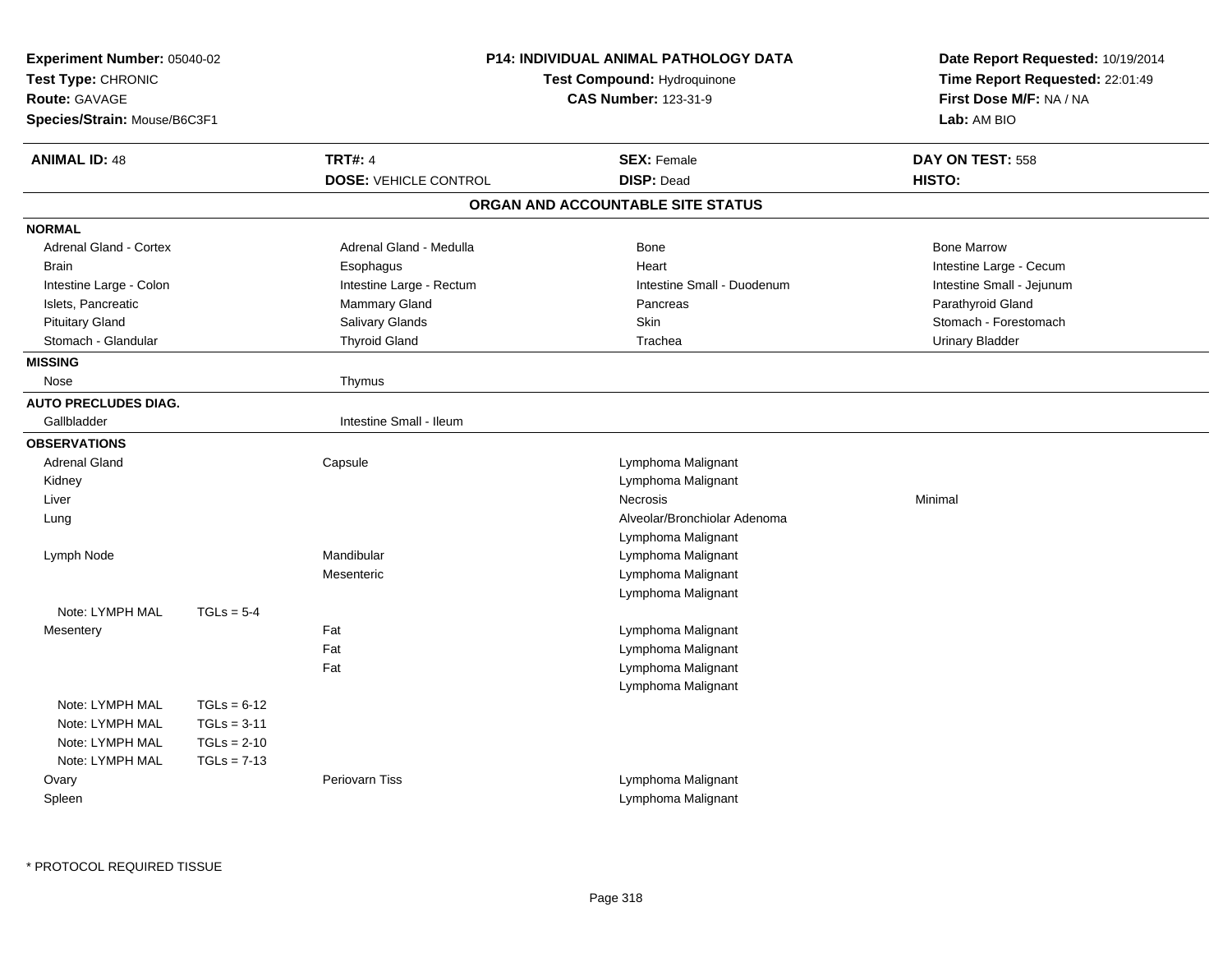| <b>Experiment Number: 05040-02</b><br><b>Test Type: CHRONIC</b> |              |                              | <b>P14: INDIVIDUAL ANIMAL PATHOLOGY DATA</b> | Date Report Requested: 10/19/2014 |
|-----------------------------------------------------------------|--------------|------------------------------|----------------------------------------------|-----------------------------------|
|                                                                 |              |                              | Test Compound: Hydroquinone                  | Time Report Requested: 22:01:49   |
| <b>Route: GAVAGE</b>                                            |              |                              | <b>CAS Number: 123-31-9</b>                  | First Dose M/F: NA / NA           |
| Species/Strain: Mouse/B6C3F1                                    |              |                              |                                              | Lab: AM BIO                       |
| <b>ANIMAL ID: 48</b>                                            |              | <b>TRT#: 4</b>               | <b>SEX: Female</b>                           | DAY ON TEST: 558                  |
|                                                                 |              | <b>DOSE: VEHICLE CONTROL</b> | <b>DISP: Dead</b>                            | HISTO:                            |
|                                                                 |              |                              | ORGAN AND ACCOUNTABLE SITE STATUS            |                                   |
| Uterus                                                          |              | Serosa                       | Lymphoma Malignant                           |                                   |
| Note: LYMPH MAL                                                 | $TGLs = 8-5$ |                              |                                              |                                   |
| PRIMARY CAUSE OF DEATH                                          |              |                              |                                              |                                   |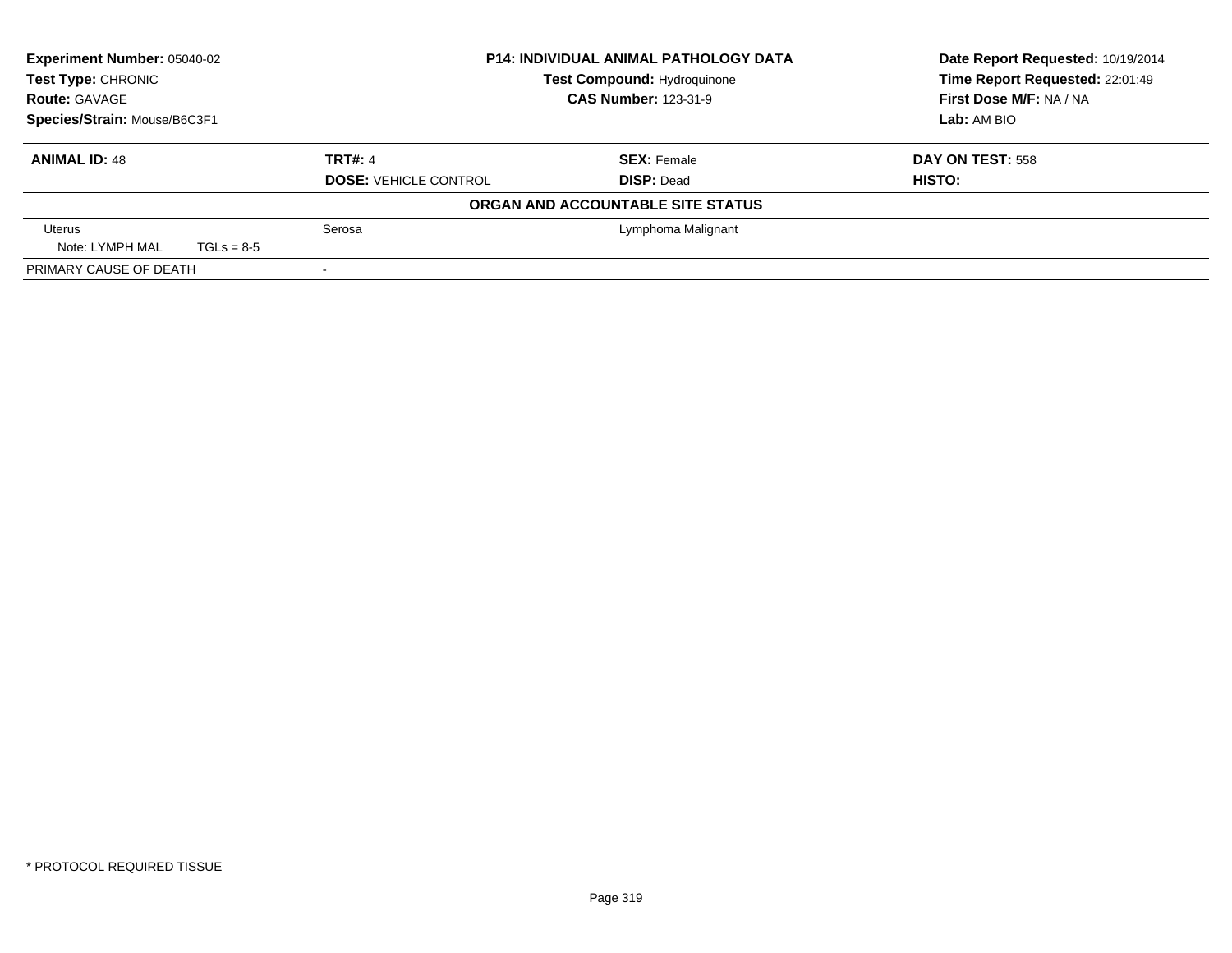| Experiment Number: 05040-02<br>Test Type: CHRONIC<br><b>Route: GAVAGE</b><br>Species/Strain: Mouse/B6C3F1 |                       | <b>P14: INDIVIDUAL ANIMAL PATHOLOGY DATA</b><br>Test Compound: Hydroquinone<br><b>CAS Number: 123-31-9</b> | Date Report Requested: 10/19/2014<br>Time Report Requested: 22:01:49<br>First Dose M/F: NA / NA<br>Lab: AM BIO |  |
|-----------------------------------------------------------------------------------------------------------|-----------------------|------------------------------------------------------------------------------------------------------------|----------------------------------------------------------------------------------------------------------------|--|
| <b>ANIMAL ID: 48</b>                                                                                      | <b>TRT#: 5</b>        | <b>SEX: Female</b>                                                                                         | DAY ON TEST: 737                                                                                               |  |
|                                                                                                           | DOSE: 50 MG/KG        | <b>DISP: Terminal Sacrifice</b>                                                                            | <b>HISTO:</b>                                                                                                  |  |
|                                                                                                           |                       | ORGAN AND ACCOUNTABLE SITE STATUS                                                                          |                                                                                                                |  |
| <b>NORMAL</b>                                                                                             |                       |                                                                                                            |                                                                                                                |  |
| Liver                                                                                                     | Lung                  |                                                                                                            |                                                                                                                |  |
| <b>MISSING</b>                                                                                            |                       |                                                                                                            |                                                                                                                |  |
| <b>Pituitary Gland</b>                                                                                    |                       |                                                                                                            |                                                                                                                |  |
| <b>OBSERVATIONS</b>                                                                                       |                       |                                                                                                            |                                                                                                                |  |
| Ovary                                                                                                     |                       | Cyst                                                                                                       |                                                                                                                |  |
| Note: CYST<br>$TGLs = 2-5$                                                                                |                       |                                                                                                            |                                                                                                                |  |
| <b>Salivary Glands</b>                                                                                    |                       | Inflammation                                                                                               | Chronic, Minimal                                                                                               |  |
| Spleen                                                                                                    |                       | Lymphoma Malignant Mixed                                                                                   |                                                                                                                |  |
| Note: LYMPH MAL MIXD<br>$TGLs = 3-2$                                                                      |                       |                                                                                                            |                                                                                                                |  |
| <b>Thyroid Gland</b>                                                                                      | <b>Follicular Cel</b> | Hyperplasia                                                                                                | Mild                                                                                                           |  |
| <b>Uterus</b>                                                                                             | Endometrium           | Hyperplasia                                                                                                | Cystic, Marked                                                                                                 |  |
| Note: HYPERPLASIA<br>$TGLs = 1-5$                                                                         |                       |                                                                                                            |                                                                                                                |  |
| PRIMARY CAUSE OF DEATH                                                                                    |                       |                                                                                                            |                                                                                                                |  |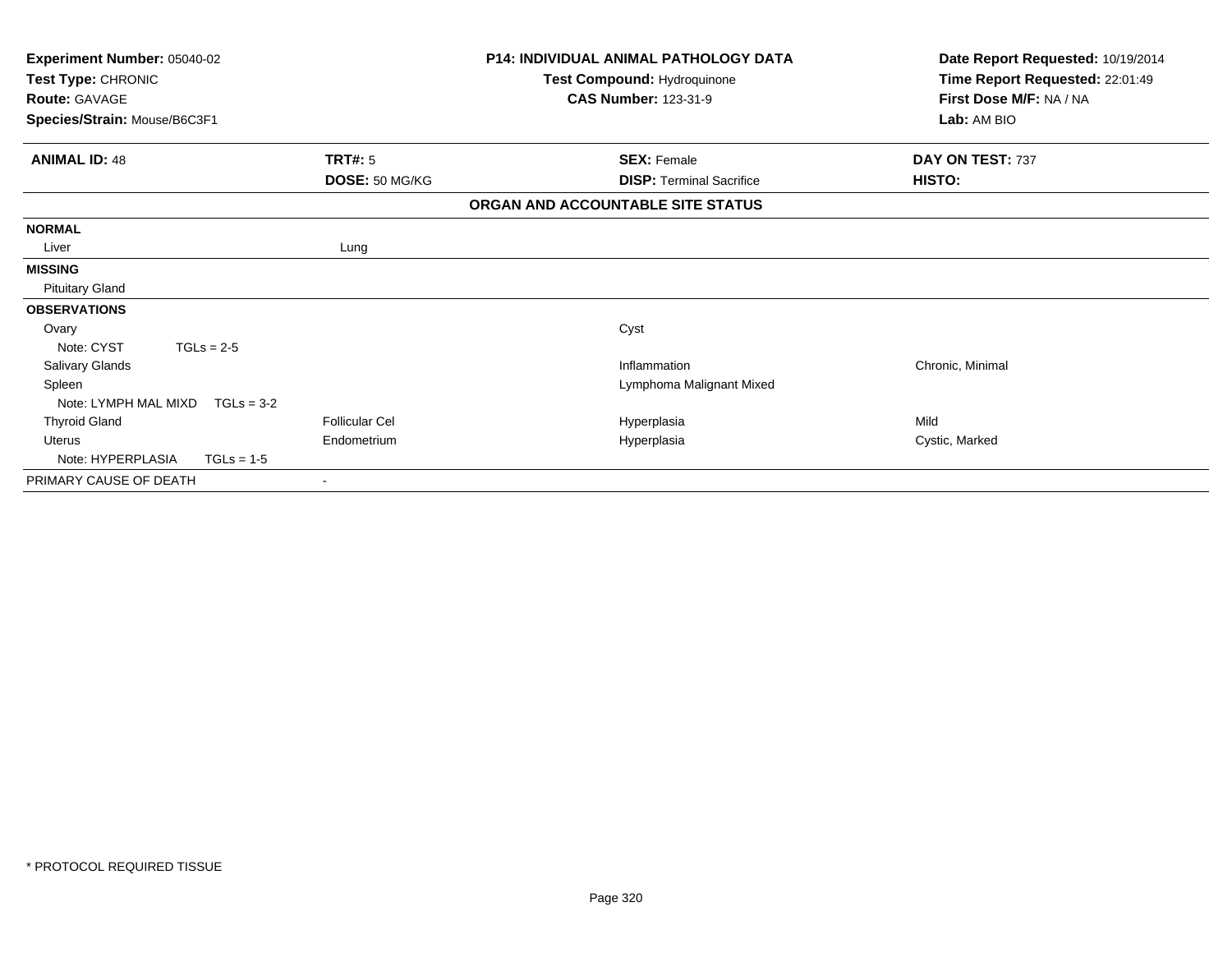| Experiment Number: 05040-02<br>Test Type: CHRONIC<br>Route: GAVAGE<br>Species/Strain: Mouse/B6C3F1 |              |                              | <b>P14: INDIVIDUAL ANIMAL PATHOLOGY DATA</b><br>Test Compound: Hydroquinone<br><b>CAS Number: 123-31-9</b> | Date Report Requested: 10/19/2014<br>Time Report Requested: 22:01:49<br>First Dose M/F: NA / NA<br>Lab: AM BIO |  |
|----------------------------------------------------------------------------------------------------|--------------|------------------------------|------------------------------------------------------------------------------------------------------------|----------------------------------------------------------------------------------------------------------------|--|
| <b>ANIMAL ID: 49</b>                                                                               |              | <b>TRT#: 4</b>               | <b>SEX: Female</b>                                                                                         | DAY ON TEST: 736                                                                                               |  |
|                                                                                                    |              | <b>DOSE: VEHICLE CONTROL</b> | <b>DISP: Terminal Sacrifice</b>                                                                            | HISTO:                                                                                                         |  |
|                                                                                                    |              |                              | ORGAN AND ACCOUNTABLE SITE STATUS                                                                          |                                                                                                                |  |
| <b>NORMAL</b>                                                                                      |              |                              |                                                                                                            |                                                                                                                |  |
| Adrenal Gland - Medulla                                                                            |              | <b>Bone</b>                  | <b>Bone Marrow</b>                                                                                         | <b>Brain</b>                                                                                                   |  |
| Esophagus                                                                                          |              | Gallbladder                  | Heart                                                                                                      | Intestine Large - Cecum                                                                                        |  |
| Intestine Large - Colon                                                                            |              | Intestine Large - Rectum     | Intestine Small - Duodenum                                                                                 | Intestine Small - Ileum                                                                                        |  |
| Intestine Small - Jejunum                                                                          |              | Islets, Pancreatic           | Lymph Node - Mandibular                                                                                    | Lymph Node - Mesenteric                                                                                        |  |
| Mammary Gland                                                                                      |              | Nose                         | Ovary                                                                                                      | Pancreas                                                                                                       |  |
| Parathyroid Gland                                                                                  |              | Skin                         | Spleen                                                                                                     | Stomach - Forestomach                                                                                          |  |
| Stomach - Glandular                                                                                |              | Thymus                       | <b>Thyroid Gland</b>                                                                                       | Trachea                                                                                                        |  |
| <b>OBSERVATIONS</b>                                                                                |              |                              |                                                                                                            |                                                                                                                |  |
| <b>Adrenal Gland</b>                                                                               |              | Cortex                       | Degeneration                                                                                               | Focal, Mild                                                                                                    |  |
| Kidney                                                                                             |              |                              | Inflammation                                                                                               | Chronic, Minimal                                                                                               |  |
| Liver                                                                                              |              |                              | <b>Eosinophilic Focus</b>                                                                                  |                                                                                                                |  |
|                                                                                                    |              |                              | Fatty Change                                                                                               | Minimal                                                                                                        |  |
| Note: EOSIN FOCUS                                                                                  | $TGLs = 4-2$ |                              |                                                                                                            |                                                                                                                |  |
| Lung                                                                                               |              |                              | Alveolar/Bronchiolar Adenoma                                                                               |                                                                                                                |  |
| Note: ALV BRON ADEN                                                                                | $TGLs = 3-3$ |                              |                                                                                                            |                                                                                                                |  |
| Mesentery                                                                                          |              | Fat                          | Necrosis                                                                                                   | Focal, Moderate                                                                                                |  |
| Note: NECROSIS                                                                                     | $TGLs = 1-6$ |                              |                                                                                                            |                                                                                                                |  |
| <b>Pituitary Gland</b>                                                                             |              | <b>Pars Distalis</b>         | Hyperplasia                                                                                                | Focal, Mild                                                                                                    |  |
| Salivary Glands                                                                                    |              |                              | Inflammation                                                                                               | Chronic, Mild                                                                                                  |  |
| <b>Urinary Bladder</b>                                                                             |              | Submucosa                    | Inflammation                                                                                               | Chronic, Minimal                                                                                               |  |
| <b>Uterus</b>                                                                                      |              | Endometrium                  | Hemorrhage                                                                                                 | Moderate                                                                                                       |  |
|                                                                                                    |              | Endometrium                  | Hyperplasia                                                                                                | Cystic, Moderate                                                                                               |  |
| Note: HYPERPLASIA                                                                                  | $TGLs = 2-5$ |                              |                                                                                                            |                                                                                                                |  |
| Note: HEMORRHAGE                                                                                   | $TGLs = 2-5$ |                              |                                                                                                            |                                                                                                                |  |
| PRIMARY CAUSE OF DEATH                                                                             |              | $\sim$                       |                                                                                                            |                                                                                                                |  |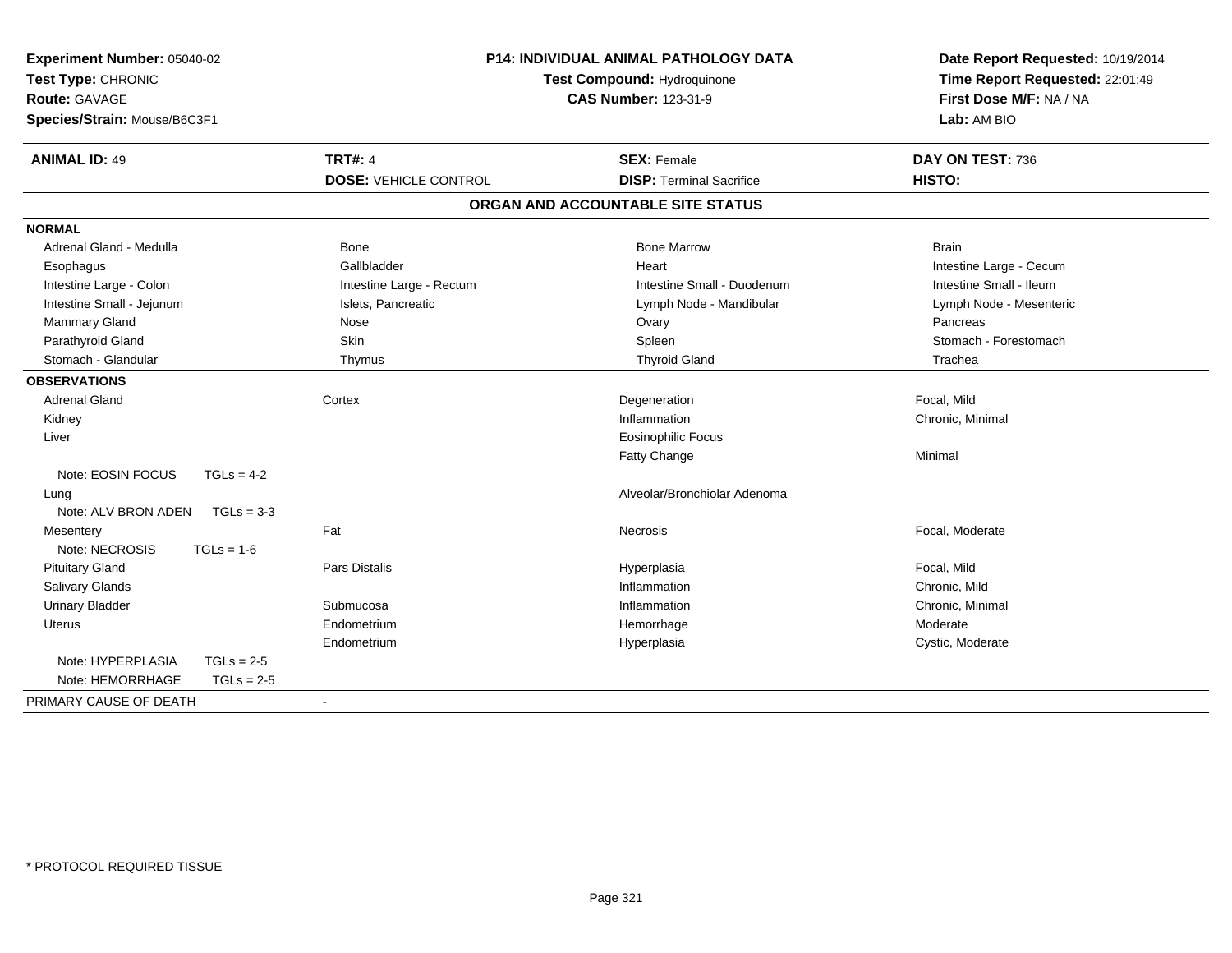| Experiment Number: 05040-02<br>Test Type: CHRONIC<br><b>Route: GAVAGE</b><br>Species/Strain: Mouse/B6C3F1 | <b>P14: INDIVIDUAL ANIMAL PATHOLOGY DATA</b><br>Test Compound: Hydroquinone<br><b>CAS Number: 123-31-9</b> |                                 | Date Report Requested: 10/19/2014<br>Time Report Requested: 22:01:49<br>First Dose M/F: NA / NA<br>Lab: AM BIO |
|-----------------------------------------------------------------------------------------------------------|------------------------------------------------------------------------------------------------------------|---------------------------------|----------------------------------------------------------------------------------------------------------------|
| <b>ANIMAL ID: 49</b>                                                                                      | <b>TRT#:</b> 5                                                                                             | <b>SEX: Female</b>              | DAY ON TEST: 736                                                                                               |
|                                                                                                           | DOSE: 50 MG/KG                                                                                             | <b>DISP: Terminal Sacrifice</b> | HISTO:                                                                                                         |
| <b>OBSERVATIONS</b>                                                                                       |                                                                                                            |                                 |                                                                                                                |
| Liver                                                                                                     |                                                                                                            | Hemangioma                      |                                                                                                                |
| Note: HEMANGIOMA<br>$TGLs = 2-2$                                                                          |                                                                                                            |                                 |                                                                                                                |
| Lung                                                                                                      |                                                                                                            | Alveolar/Bronchiolar Adenoma    |                                                                                                                |
| Note: ALV BRON ADEN<br>$TGLs = 1-3$                                                                       |                                                                                                            |                                 |                                                                                                                |
| Ovary                                                                                                     |                                                                                                            | Cyst                            |                                                                                                                |
| Note: CYST<br>$TGLs = 3-5$                                                                                |                                                                                                            |                                 |                                                                                                                |
| <b>Salivary Glands</b>                                                                                    |                                                                                                            | Inflammation                    | Chronic, Mild                                                                                                  |
| <b>Thyroid Gland</b>                                                                                      | <b>Follicular Cel</b>                                                                                      | Hyperplasia                     | Mild                                                                                                           |
| PRIMARY CAUSE OF DEATH                                                                                    |                                                                                                            |                                 |                                                                                                                |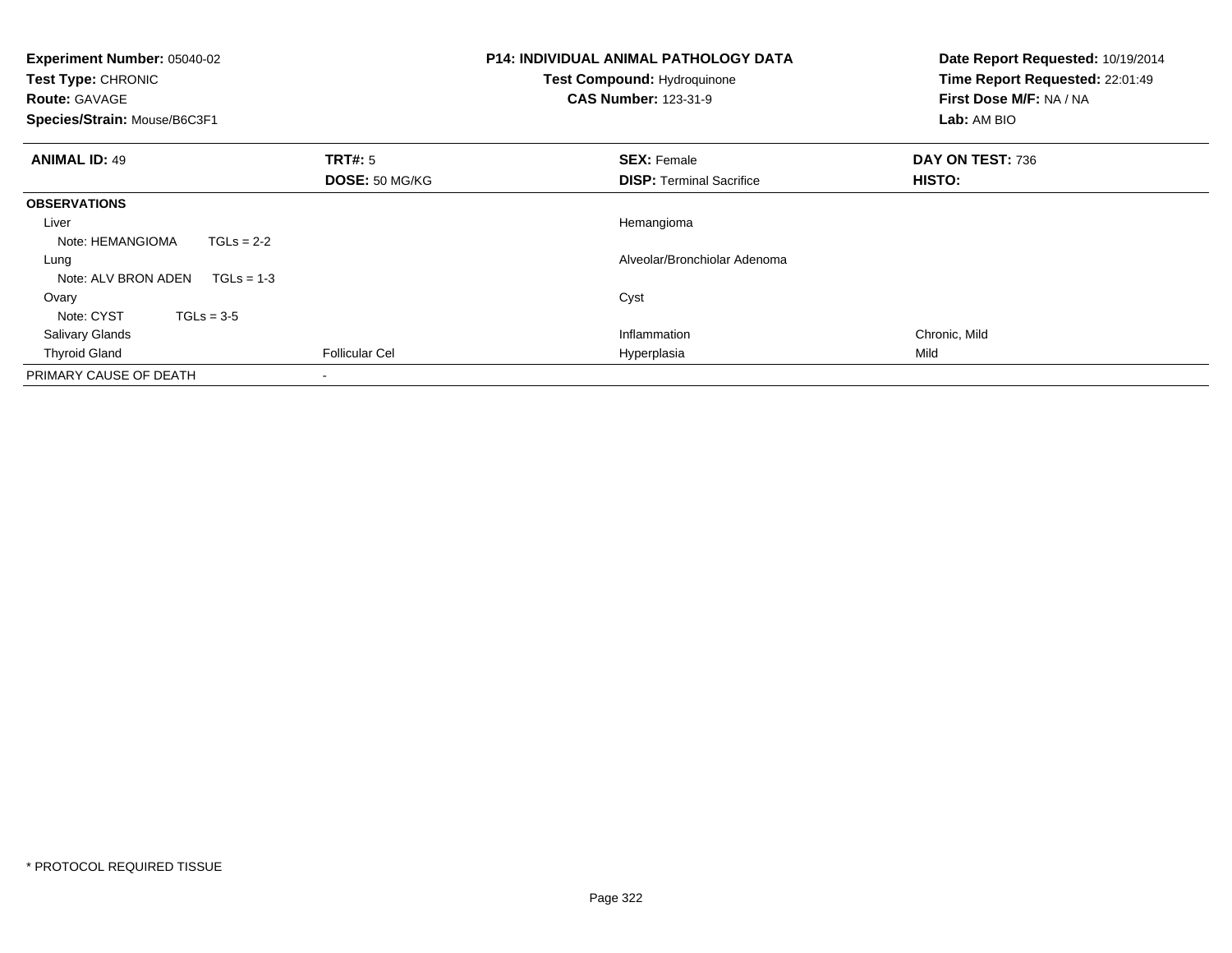| Experiment Number: 05040-02<br>Test Type: CHRONIC<br><b>Route: GAVAGE</b> |              |                           | <b>P14: INDIVIDUAL ANIMAL PATHOLOGY DATA</b><br>Test Compound: Hydroquinone<br><b>CAS Number: 123-31-9</b> |                                   | Date Report Requested: 10/19/2014<br>Time Report Requested: 22:01:49<br>First Dose M/F: NA / NA |  |
|---------------------------------------------------------------------------|--------------|---------------------------|------------------------------------------------------------------------------------------------------------|-----------------------------------|-------------------------------------------------------------------------------------------------|--|
| Species/Strain: Mouse/B6C3F1                                              |              |                           |                                                                                                            |                                   | Lab: AM BIO                                                                                     |  |
| <b>ANIMAL ID: 49</b>                                                      |              | <b>TRT#: 6</b>            |                                                                                                            | <b>SEX: Female</b>                | DAY ON TEST: 737                                                                                |  |
|                                                                           |              | DOSE: 100MG/KG            |                                                                                                            | <b>DISP: Terminal Sacrifice</b>   | HISTO:                                                                                          |  |
|                                                                           |              |                           |                                                                                                            | ORGAN AND ACCOUNTABLE SITE STATUS |                                                                                                 |  |
| <b>NORMAL</b>                                                             |              |                           |                                                                                                            |                                   |                                                                                                 |  |
| <b>Adrenal Gland - Cortex</b>                                             |              | Adrenal Gland - Medulla   |                                                                                                            | Bone                              | <b>Bone Marrow</b>                                                                              |  |
| <b>Brain</b>                                                              |              | Esophagus                 |                                                                                                            | Gallbladder                       | Heart                                                                                           |  |
| Intestine Large - Cecum                                                   |              | Intestine Large - Colon   |                                                                                                            | Intestine Large - Rectum          | Intestine Small - Duodenum                                                                      |  |
| Intestine Small - Ileum                                                   |              | Intestine Small - Jejunum |                                                                                                            | Islets, Pancreatic                | Kidney                                                                                          |  |
| Lung                                                                      |              | Lymph Node - Mandibular   |                                                                                                            | Lymph Node - Mesenteric           | <b>Mammary Gland</b>                                                                            |  |
| Nose                                                                      |              | Ovary                     |                                                                                                            | Pancreas                          | Parathyroid Gland                                                                               |  |
| <b>Skin</b>                                                               |              | Spleen                    |                                                                                                            | Stomach - Forestomach             | Stomach - Glandular                                                                             |  |
| Thymus                                                                    |              | Trachea                   |                                                                                                            |                                   |                                                                                                 |  |
| <b>OBSERVATIONS</b>                                                       |              |                           |                                                                                                            |                                   |                                                                                                 |  |
| Liver                                                                     |              |                           |                                                                                                            | Inflammation                      | Chronic, Mild                                                                                   |  |
| Mesentery                                                                 |              | Fat                       |                                                                                                            | Necrosis                          | Focal, Moderate                                                                                 |  |
| Note: NECROSIS                                                            | $TGLs = 2-6$ |                           |                                                                                                            |                                   |                                                                                                 |  |
| <b>Pituitary Gland</b>                                                    |              | <b>Pars Distalis</b>      |                                                                                                            | Hyperplasia                       | Focal, Mild                                                                                     |  |
| <b>Salivary Glands</b>                                                    |              |                           |                                                                                                            | Inflammation                      | Chronic, Mild                                                                                   |  |
| <b>Thyroid Gland</b>                                                      |              | Follicular Cel            |                                                                                                            | Hyperplasia                       | Mild                                                                                            |  |
| <b>Urinary Bladder</b>                                                    |              | Submucosa                 |                                                                                                            | Inflammation                      | Chronic, Mild                                                                                   |  |
| Uterus                                                                    |              | Endometrium               |                                                                                                            | Hyperplasia                       | Cystic, Moderate                                                                                |  |
| Note: HYPERPLASIA                                                         | $TGLs = 3-5$ |                           |                                                                                                            |                                   |                                                                                                 |  |
| PRIMARY CAUSE OF DEATH                                                    |              |                           |                                                                                                            |                                   |                                                                                                 |  |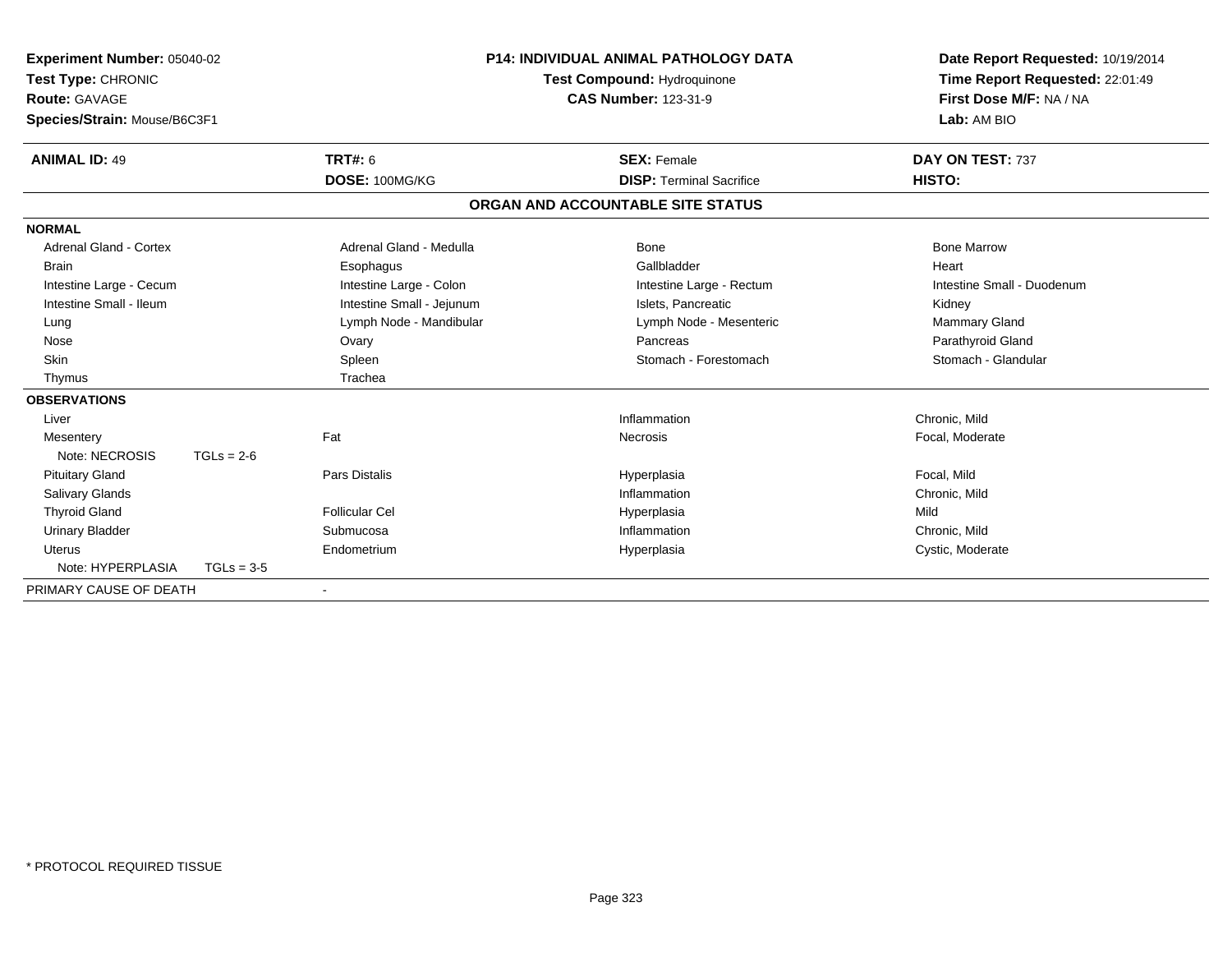| Experiment Number: 05040-02<br>Test Type: CHRONIC<br><b>Route: GAVAGE</b> | <b>P14: INDIVIDUAL ANIMAL PATHOLOGY DATA</b><br>Test Compound: Hydroquinone<br><b>CAS Number: 123-31-9</b> |                                   | Date Report Requested: 10/19/2014<br>Time Report Requested: 22:01:49<br>First Dose M/F: NA / NA |  |
|---------------------------------------------------------------------------|------------------------------------------------------------------------------------------------------------|-----------------------------------|-------------------------------------------------------------------------------------------------|--|
| Species/Strain: Mouse/B6C3F1                                              |                                                                                                            |                                   | Lab: AM BIO                                                                                     |  |
| <b>ANIMAL ID: 50</b>                                                      | <b>TRT#: 4</b>                                                                                             | <b>SEX: Female</b>                | DAY ON TEST: 735                                                                                |  |
|                                                                           | <b>DOSE: VEHICLE CONTROL</b>                                                                               | <b>DISP: Terminal Sacrifice</b>   | HISTO:                                                                                          |  |
|                                                                           |                                                                                                            | ORGAN AND ACCOUNTABLE SITE STATUS |                                                                                                 |  |
| <b>NORMAL</b>                                                             |                                                                                                            |                                   |                                                                                                 |  |
| Adrenal Gland - Cortex                                                    | Adrenal Gland - Medulla                                                                                    | Bone                              | <b>Bone Marrow</b>                                                                              |  |
| <b>Brain</b>                                                              | Esophagus                                                                                                  | Gallbladder                       | Heart                                                                                           |  |
| Intestine Large - Cecum                                                   | Intestine Large - Colon                                                                                    | Intestine Large - Rectum          | Intestine Small - Duodenum                                                                      |  |
| Intestine Small - Ileum                                                   | Intestine Small - Jejunum                                                                                  | Islets, Pancreatic                | Lung                                                                                            |  |
| Lymph Node - Mandibular                                                   | Lymph Node - Mesenteric                                                                                    | Mammary Gland                     | Nose                                                                                            |  |
| Ovary                                                                     | Pancreas                                                                                                   | Parathyroid Gland                 | <b>Pituitary Gland</b>                                                                          |  |
| Salivary Glands                                                           | <b>Skin</b>                                                                                                | Stomach - Forestomach             | Stomach - Glandular                                                                             |  |
| Thymus                                                                    | <b>Thyroid Gland</b>                                                                                       | Trachea                           |                                                                                                 |  |
| <b>OBSERVATIONS</b>                                                       |                                                                                                            |                                   |                                                                                                 |  |
| Kidney                                                                    |                                                                                                            | Inflammation                      | Chronic, Minimal                                                                                |  |
| Liver                                                                     |                                                                                                            | Angiectasis                       | Minimal                                                                                         |  |
|                                                                           |                                                                                                            | Hemangioma                        |                                                                                                 |  |
| Note: ANGIECTASIS<br>$TGLs = 6-12$                                        |                                                                                                            |                                   |                                                                                                 |  |
| Lymph Node                                                                | Lumbar                                                                                                     | Lymphoma Malignant Mixed          |                                                                                                 |  |
| Note: LYMPH MAL MIXD<br>$TGLs = 5-10$                                     |                                                                                                            |                                   |                                                                                                 |  |
| Mesentery                                                                 | Fat                                                                                                        | Necrosis                          | Focal, Marked                                                                                   |  |
| Note: NECROSIS<br>$TGLs = 3-6$                                            |                                                                                                            |                                   |                                                                                                 |  |
| Spleen                                                                    |                                                                                                            | Lymphoma Malignant Mixed          |                                                                                                 |  |
| Note: LYMPH MAL MIXD<br>$TGLs = 4-2$                                      |                                                                                                            |                                   |                                                                                                 |  |
| <b>Urinary Bladder</b>                                                    | Submucosa                                                                                                  | Inflammation                      | Chronic, Minimal                                                                                |  |
| <b>Uterus</b>                                                             | Endometrium                                                                                                | Hyperplasia                       | Cystic, Marked                                                                                  |  |
| Note: HYPERPLASIA<br>$TGLs = 1-5$                                         |                                                                                                            |                                   |                                                                                                 |  |
| PRIMARY CAUSE OF DEATH                                                    |                                                                                                            |                                   |                                                                                                 |  |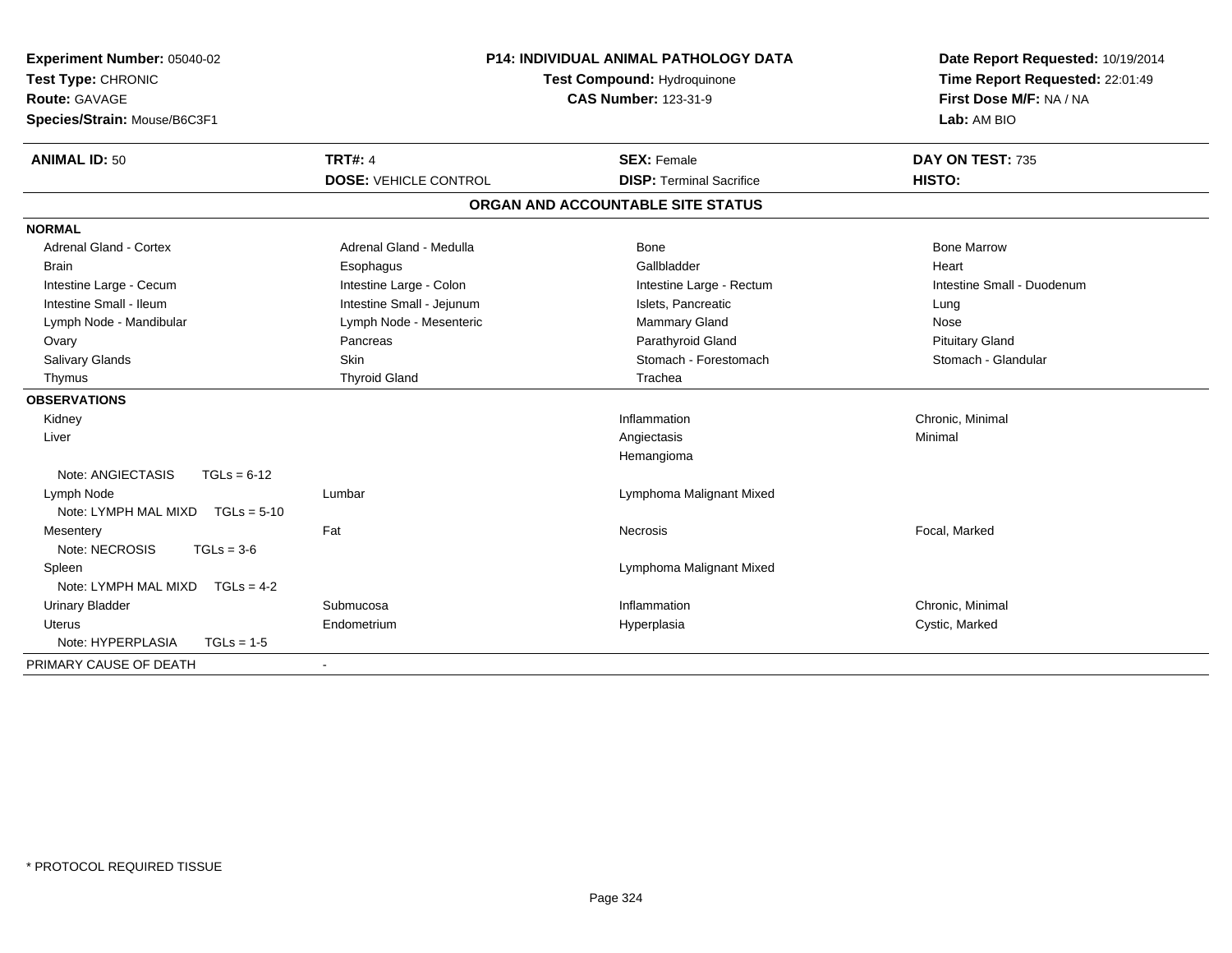| <b>Experiment Number: 05040-02</b><br>Test Type: CHRONIC |                       | <b>P14: INDIVIDUAL ANIMAL PATHOLOGY DATA</b> | Date Report Requested: 10/19/2014<br>Time Report Requested: 22:01:49 |  |
|----------------------------------------------------------|-----------------------|----------------------------------------------|----------------------------------------------------------------------|--|
|                                                          |                       | <b>Test Compound: Hydroquinone</b>           |                                                                      |  |
| <b>Route: GAVAGE</b>                                     |                       | <b>CAS Number: 123-31-9</b>                  | First Dose M/F: NA / NA                                              |  |
| Species/Strain: Mouse/B6C3F1                             |                       |                                              | Lab: AM BIO                                                          |  |
| <b>ANIMAL ID: 50</b>                                     | TRT#: 5               | <b>SEX: Female</b>                           | DAY ON TEST: 736                                                     |  |
|                                                          | <b>DOSE: 50 MG/KG</b> | <b>DISP:</b> Terminal Sacrifice              | HISTO:                                                               |  |
|                                                          |                       | ORGAN AND ACCOUNTABLE SITE STATUS            |                                                                      |  |
| <b>NORMAL</b>                                            |                       |                                              |                                                                      |  |
| Liver                                                    | Lung                  | Ovary                                        | Salivary Glands                                                      |  |
| <b>OBSERVATIONS</b>                                      |                       |                                              |                                                                      |  |
| <b>Thyroid Gland</b>                                     | <b>Follicular Cel</b> | Hyperplasia                                  | Minimal                                                              |  |
| PRIMARY CAUSE OF DEATH                                   |                       |                                              |                                                                      |  |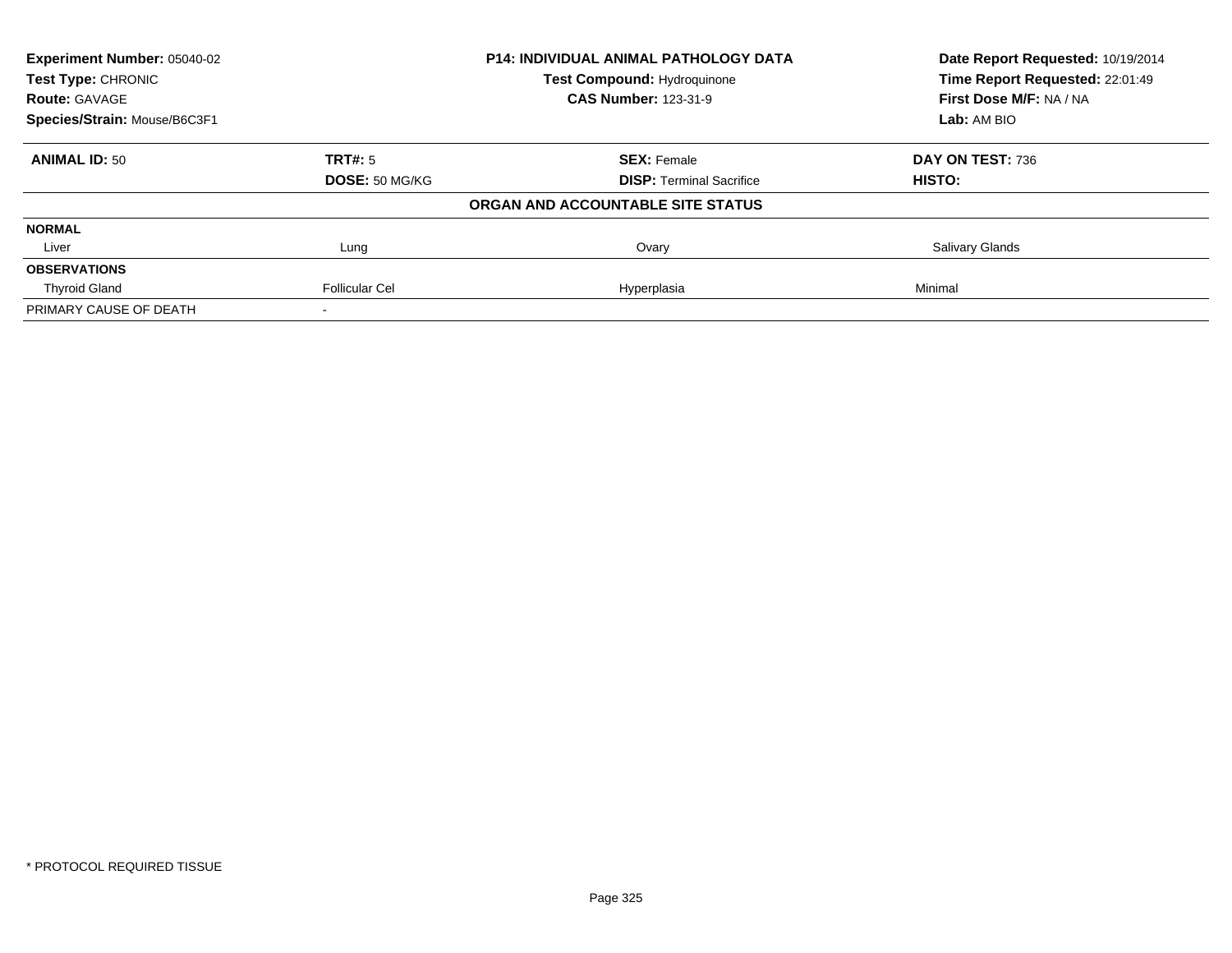| Experiment Number: 05040-02<br>Test Type: CHRONIC<br>Route: GAVAGE<br>Species/Strain: Mouse/B6C3F1 |                           | <b>P14: INDIVIDUAL ANIMAL PATHOLOGY DATA</b><br>Test Compound: Hydroquinone<br><b>CAS Number: 123-31-9</b> | Date Report Requested: 10/19/2014<br>Time Report Requested: 22:01:49<br>First Dose M/F: NA / NA<br>Lab: AM BIO |  |
|----------------------------------------------------------------------------------------------------|---------------------------|------------------------------------------------------------------------------------------------------------|----------------------------------------------------------------------------------------------------------------|--|
| <b>ANIMAL ID: 50</b>                                                                               | <b>TRT#: 6</b>            | <b>SEX: Female</b>                                                                                         | DAY ON TEST: 737                                                                                               |  |
|                                                                                                    | DOSE: 100MG/KG            | <b>DISP: Terminal Sacrifice</b>                                                                            | HISTO:                                                                                                         |  |
|                                                                                                    |                           | ORGAN AND ACCOUNTABLE SITE STATUS                                                                          |                                                                                                                |  |
| <b>NORMAL</b>                                                                                      |                           |                                                                                                            |                                                                                                                |  |
| <b>Adrenal Gland - Cortex</b>                                                                      | Adrenal Gland - Medulla   | Bone                                                                                                       | <b>Bone Marrow</b>                                                                                             |  |
| <b>Brain</b>                                                                                       | Esophagus                 | Gallbladder                                                                                                | Heart                                                                                                          |  |
| Intestine Large - Cecum                                                                            | Intestine Large - Colon   | Intestine Large - Rectum                                                                                   | Intestine Small - Duodenum                                                                                     |  |
| Intestine Small - Ileum                                                                            | Intestine Small - Jejunum | Islets, Pancreatic                                                                                         | Lymph Node - Mandibular                                                                                        |  |
| Nose                                                                                               | Ovary                     | <b>Pituitary Gland</b>                                                                                     | Skin                                                                                                           |  |
| Spleen                                                                                             | Stomach - Forestomach     | Stomach - Glandular                                                                                        | Thymus                                                                                                         |  |
| Trachea                                                                                            |                           |                                                                                                            |                                                                                                                |  |
| <b>MISSING</b>                                                                                     |                           |                                                                                                            |                                                                                                                |  |
| Parathyroid Gland                                                                                  |                           |                                                                                                            |                                                                                                                |  |
| <b>OBSERVATIONS</b>                                                                                |                           |                                                                                                            |                                                                                                                |  |
| Kidney                                                                                             |                           | Inflammation                                                                                               | Chronic, Minimal                                                                                               |  |
| Liver                                                                                              |                           | Hepatocellular Adenoma                                                                                     | Multiple                                                                                                       |  |
| Note: HEPATOCLR ADEN TGLs = 4-2,5-2                                                                |                           |                                                                                                            |                                                                                                                |  |
| Lung                                                                                               |                           | Alveolar/Bronchiolar Adenoma                                                                               | Multiple                                                                                                       |  |
| Note: ALV BRON ADEN<br>$TGLs = 2-3$                                                                |                           |                                                                                                            |                                                                                                                |  |
| Note: ALV BRON ADEN<br>$TGLs = 1-3$                                                                |                           |                                                                                                            |                                                                                                                |  |
| Lymph Node                                                                                         | Mesenteric                | Congestion                                                                                                 | Moderate                                                                                                       |  |
| Note: CONGESTION<br>$TGLs = 3-4$                                                                   |                           |                                                                                                            |                                                                                                                |  |
| Mammary Gland                                                                                      |                           | Hyperplasia                                                                                                | Mild                                                                                                           |  |
| Pancreas                                                                                           |                           | Inflammation                                                                                               | Chronic, Mild                                                                                                  |  |
| Salivary Glands                                                                                    |                           | Inflammation                                                                                               | Chronic, Minimal                                                                                               |  |
| <b>Thyroid Gland</b>                                                                               | <b>Follicular Cel</b>     | Hyperplasia                                                                                                | Moderate                                                                                                       |  |
| <b>Urinary Bladder</b>                                                                             | Submucosa                 | Inflammation                                                                                               | Chronic, Minimal                                                                                               |  |
| Uterus                                                                                             | Endometrium               | Hyperplasia                                                                                                | Cystic, Mild                                                                                                   |  |
| PRIMARY CAUSE OF DEATH                                                                             |                           |                                                                                                            |                                                                                                                |  |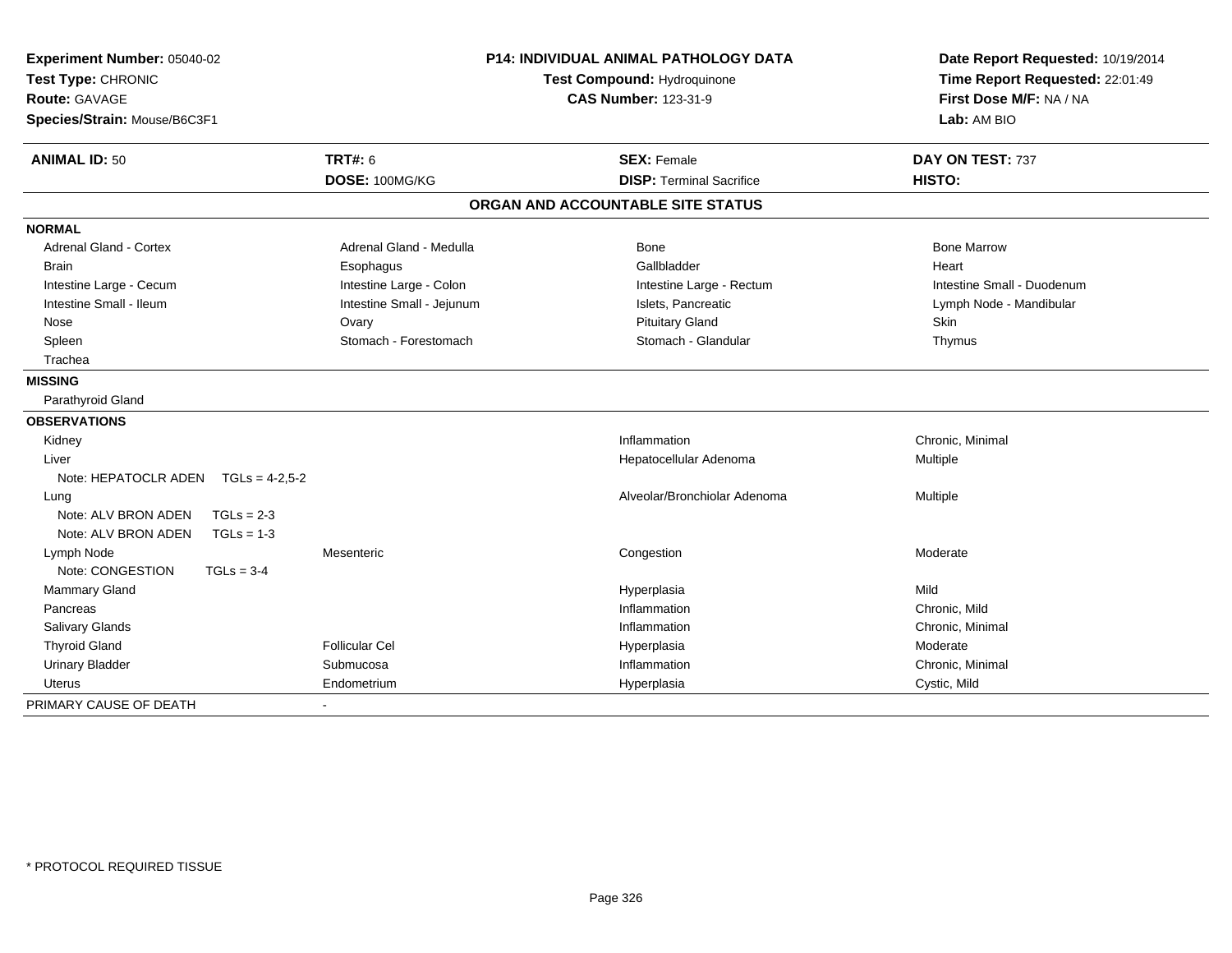| Experiment Number: 05040-02<br>Test Type: CHRONIC<br><b>Route: GAVAGE</b><br>Species/Strain: Mouse/B6C3F1 |              | <b>P14: INDIVIDUAL ANIMAL PATHOLOGY DATA</b><br>Test Compound: Hydroquinone<br><b>CAS Number: 123-31-9</b> |                                   | Date Report Requested: 10/19/2014<br>Time Report Requested: 22:01:49<br>First Dose M/F: NA / NA<br>Lab: AM BIO |
|-----------------------------------------------------------------------------------------------------------|--------------|------------------------------------------------------------------------------------------------------------|-----------------------------------|----------------------------------------------------------------------------------------------------------------|
| <b>ANIMAL ID: 51</b>                                                                                      |              | <b>TRT#: 4</b>                                                                                             | <b>SEX: Female</b>                | DAY ON TEST: 736                                                                                               |
|                                                                                                           |              | <b>DOSE: VEHICLE CONTROL</b>                                                                               | <b>DISP: Terminal Sacrifice</b>   | HISTO:                                                                                                         |
|                                                                                                           |              |                                                                                                            | ORGAN AND ACCOUNTABLE SITE STATUS |                                                                                                                |
| <b>NORMAL</b>                                                                                             |              |                                                                                                            |                                   |                                                                                                                |
| <b>Adrenal Gland - Cortex</b>                                                                             |              | Adrenal Gland - Medulla                                                                                    | <b>Bone</b>                       | <b>Bone Marrow</b>                                                                                             |
| <b>Brain</b>                                                                                              |              | Esophagus                                                                                                  | Gallbladder                       | Heart                                                                                                          |
| Intestine Large - Cecum                                                                                   |              | Intestine Large - Colon                                                                                    | Intestine Large - Rectum          | Intestine Small - Duodenum                                                                                     |
| Intestine Small - Ileum                                                                                   |              | Islets, Pancreatic                                                                                         | Liver                             | Lymph Node - Mandibular                                                                                        |
| Lymph Node - Mesenteric                                                                                   |              | Nose                                                                                                       | Pancreas                          | <b>Pituitary Gland</b>                                                                                         |
| Skin                                                                                                      |              | Spleen                                                                                                     | Stomach - Forestomach             | Stomach - Glandular                                                                                            |
| Thymus                                                                                                    |              | Trachea                                                                                                    |                                   |                                                                                                                |
| <b>MISSING</b>                                                                                            |              |                                                                                                            |                                   |                                                                                                                |
| <b>Mammary Gland</b>                                                                                      |              | Parathyroid Gland                                                                                          |                                   |                                                                                                                |
| <b>OBSERVATIONS</b>                                                                                       |              |                                                                                                            |                                   |                                                                                                                |
| <b>Intestine Small</b>                                                                                    |              | Jejunum, Peyers Patch                                                                                      | Hyperplasia                       | Lymphoid, Marked                                                                                               |
| Note: HYPERPLASIA                                                                                         | $TGLs = 3-6$ |                                                                                                            |                                   |                                                                                                                |
| Kidney                                                                                                    |              |                                                                                                            | Inflammation                      | Chronic, Mild                                                                                                  |
| Lung                                                                                                      |              | Perivascular                                                                                               | Inflammation                      | Chronic, Mild                                                                                                  |
| Mesentery                                                                                                 |              | Fat, Lymphatic                                                                                             | Hemorrhage                        | Focal, Marked                                                                                                  |
| Note: HEMORRHAGE                                                                                          | $TGLs = 2-6$ |                                                                                                            |                                   |                                                                                                                |
| Ovary                                                                                                     |              |                                                                                                            | Cyst                              |                                                                                                                |
|                                                                                                           |              | <b>Periovarn Tiss</b>                                                                                      | Inflammation                      | Chronic, Mild                                                                                                  |
| Salivary Glands                                                                                           |              |                                                                                                            | Inflammation                      | Chronic, Mild                                                                                                  |
| <b>Thyroid Gland</b>                                                                                      |              | <b>Follicular Cel</b>                                                                                      | Hyperplasia                       | Mild                                                                                                           |
| <b>Urinary Bladder</b>                                                                                    |              | Submucosa                                                                                                  | Inflammation                      | Chronic, Minimal                                                                                               |
| <b>Uterus</b>                                                                                             |              | Endometrium                                                                                                | Hyperplasia                       | Cystic, Marked                                                                                                 |
| Note: HYPERPLASIA                                                                                         | $TGLs = 1-5$ |                                                                                                            |                                   |                                                                                                                |
| PRIMARY CAUSE OF DEATH                                                                                    |              | $\blacksquare$                                                                                             |                                   |                                                                                                                |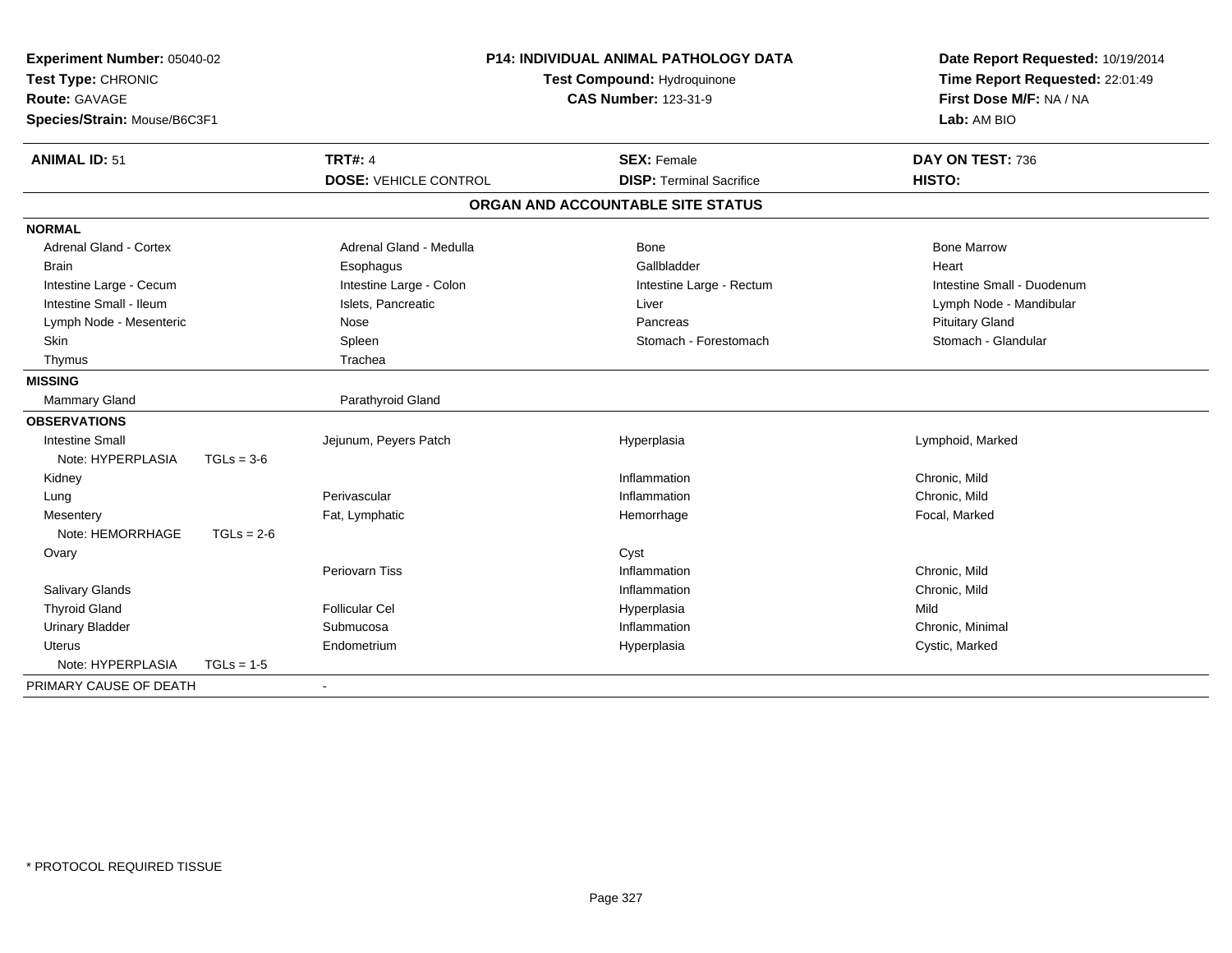| Experiment Number: 05040-02<br><b>Test Type: CHRONIC</b><br><b>Route: GAVAGE</b><br>Species/Strain: Mouse/B6C3F1 |              | <b>P14: INDIVIDUAL ANIMAL PATHOLOGY DATA</b><br><b>Test Compound: Hydroquinone</b><br><b>CAS Number: 123-31-9</b> | Date Report Requested: 10/19/2014<br>Time Report Requested: 22:01:49<br>First Dose M/F: NA / NA<br>Lab: AM BIO |                  |
|------------------------------------------------------------------------------------------------------------------|--------------|-------------------------------------------------------------------------------------------------------------------|----------------------------------------------------------------------------------------------------------------|------------------|
|                                                                                                                  |              |                                                                                                                   |                                                                                                                |                  |
| <b>ANIMAL ID: 51</b>                                                                                             |              | <b>TRT#:</b> 5                                                                                                    | <b>SEX: Female</b>                                                                                             | DAY ON TEST: 737 |
|                                                                                                                  |              | DOSE: 50 MG/KG                                                                                                    | <b>DISP:</b> Terminal Sacrifice                                                                                | HISTO:           |
|                                                                                                                  |              |                                                                                                                   | ORGAN AND ACCOUNTABLE SITE STATUS                                                                              |                  |
| <b>NORMAL</b>                                                                                                    |              |                                                                                                                   |                                                                                                                |                  |
| Liver                                                                                                            |              | Lung                                                                                                              | Ovary                                                                                                          |                  |
| <b>OBSERVATIONS</b>                                                                                              |              |                                                                                                                   |                                                                                                                |                  |
| <b>Salivary Glands</b>                                                                                           |              |                                                                                                                   | Inflammation                                                                                                   | Chronic, Mild    |
| <b>Thyroid Gland</b>                                                                                             |              | <b>Follicular Cel</b>                                                                                             | Hyperplasia                                                                                                    | Mild             |
| Uterus<br>Note: HYPERPLASIA                                                                                      | $TGLs = 1-5$ | Endometrium                                                                                                       | Hyperplasia                                                                                                    | Cystic, Moderate |
| PRIMARY CAUSE OF DEATH                                                                                           |              |                                                                                                                   |                                                                                                                |                  |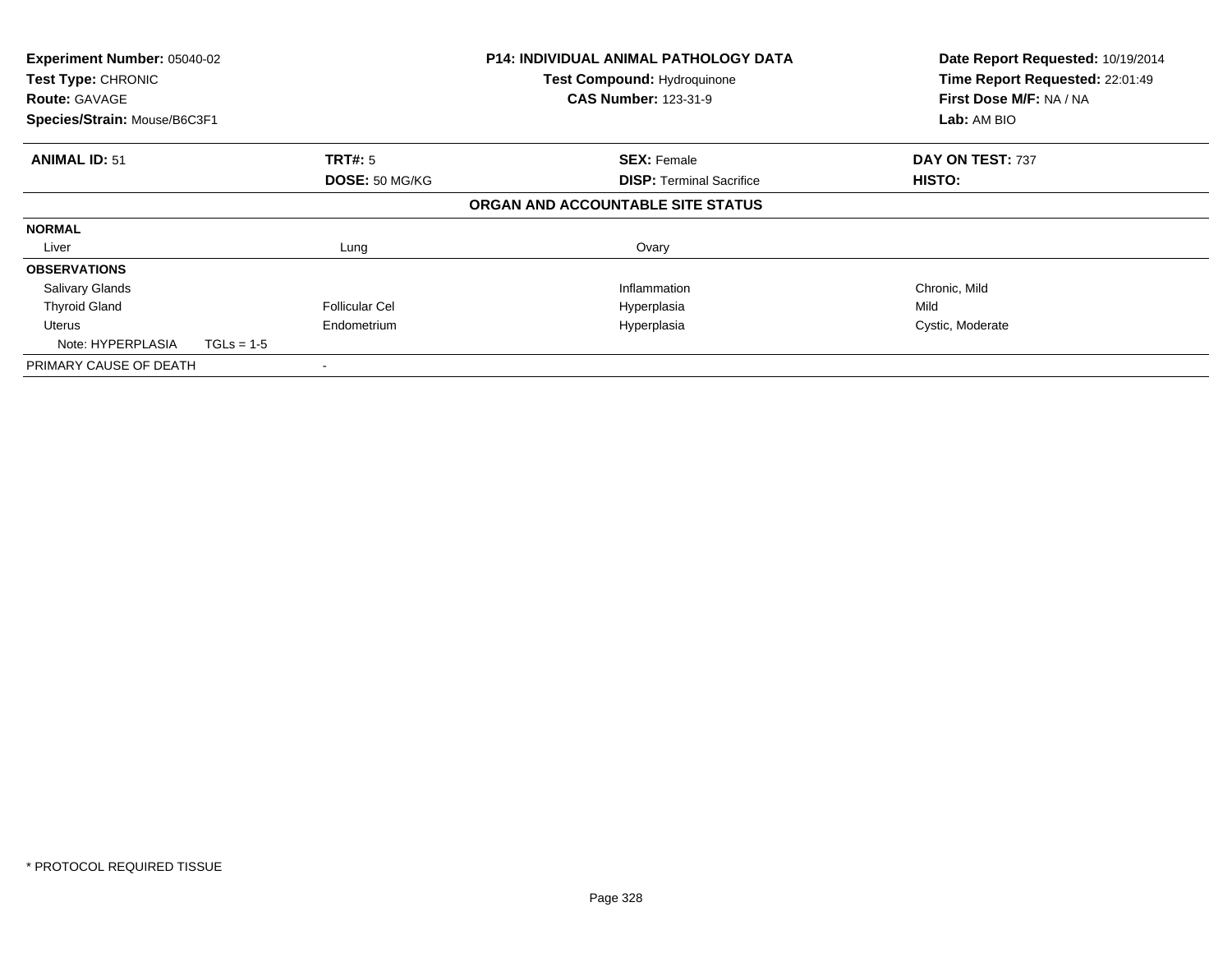| Experiment Number: 05040-02<br>Test Type: CHRONIC<br>Route: GAVAGE<br>Species/Strain: Mouse/B6C3F1 |                              | P14: INDIVIDUAL ANIMAL PATHOLOGY DATA<br>Test Compound: Hydroquinone<br><b>CAS Number: 123-31-9</b> | Date Report Requested: 10/19/2014<br>Time Report Requested: 22:01:49<br>First Dose M/F: NA / NA<br>Lab: AM BIO |  |
|----------------------------------------------------------------------------------------------------|------------------------------|-----------------------------------------------------------------------------------------------------|----------------------------------------------------------------------------------------------------------------|--|
| <b>ANIMAL ID: 52</b>                                                                               | <b>TRT#: 4</b>               | <b>SEX: Female</b>                                                                                  | DAY ON TEST: 735                                                                                               |  |
|                                                                                                    | <b>DOSE: VEHICLE CONTROL</b> | <b>DISP: Terminal Sacrifice</b>                                                                     | HISTO:                                                                                                         |  |
|                                                                                                    |                              | ORGAN AND ACCOUNTABLE SITE STATUS                                                                   |                                                                                                                |  |
| <b>NORMAL</b>                                                                                      |                              |                                                                                                     |                                                                                                                |  |
| <b>Adrenal Gland - Cortex</b>                                                                      | Adrenal Gland - Medulla      | <b>Bone</b>                                                                                         | <b>Bone Marrow</b>                                                                                             |  |
| <b>Brain</b>                                                                                       | Esophagus                    | Gallbladder                                                                                         | Heart                                                                                                          |  |
| Intestine Large - Cecum                                                                            | Intestine Large - Colon      | Intestine Large - Rectum                                                                            | Intestine Small - Duodenum                                                                                     |  |
| Intestine Small - Ileum                                                                            | Intestine Small - Jejunum    | Islets. Pancreatic                                                                                  | Liver                                                                                                          |  |
| Lung                                                                                               | Lymph Node - Mandibular      | Lymph Node - Mesenteric                                                                             | <b>Mammary Gland</b>                                                                                           |  |
| Nose                                                                                               | Pancreas                     | <b>Pituitary Gland</b>                                                                              | Salivary Glands                                                                                                |  |
| Skin                                                                                               | Spinal Cord                  | Spleen                                                                                              | Stomach - Forestomach                                                                                          |  |
| Stomach - Glandular                                                                                | Thymus                       | Trachea                                                                                             |                                                                                                                |  |
| <b>MISSING</b>                                                                                     |                              |                                                                                                     |                                                                                                                |  |
| Parathyroid Gland                                                                                  |                              |                                                                                                     |                                                                                                                |  |
| <b>OBSERVATIONS</b>                                                                                |                              |                                                                                                     |                                                                                                                |  |
| Kidney                                                                                             |                              | Inflammation                                                                                        | Chronic, Mild                                                                                                  |  |
| Ovary                                                                                              |                              | Cyst                                                                                                |                                                                                                                |  |
| Note: CYST<br>$TGLs = 1-5$                                                                         |                              |                                                                                                     |                                                                                                                |  |
| <b>Thyroid Gland</b>                                                                               | <b>Follicular Cel</b>        | Hyperplasia                                                                                         | Minimal                                                                                                        |  |
| <b>Urinary Bladder</b>                                                                             | Submucosa                    | Inflammation                                                                                        | Chronic, Mild                                                                                                  |  |
| <b>Uterus</b>                                                                                      | Endometrium                  | Hyperplasia                                                                                         | Cystic, Moderate                                                                                               |  |
| PRIMARY CAUSE OF DEATH                                                                             | $\overline{\phantom{a}}$     |                                                                                                     |                                                                                                                |  |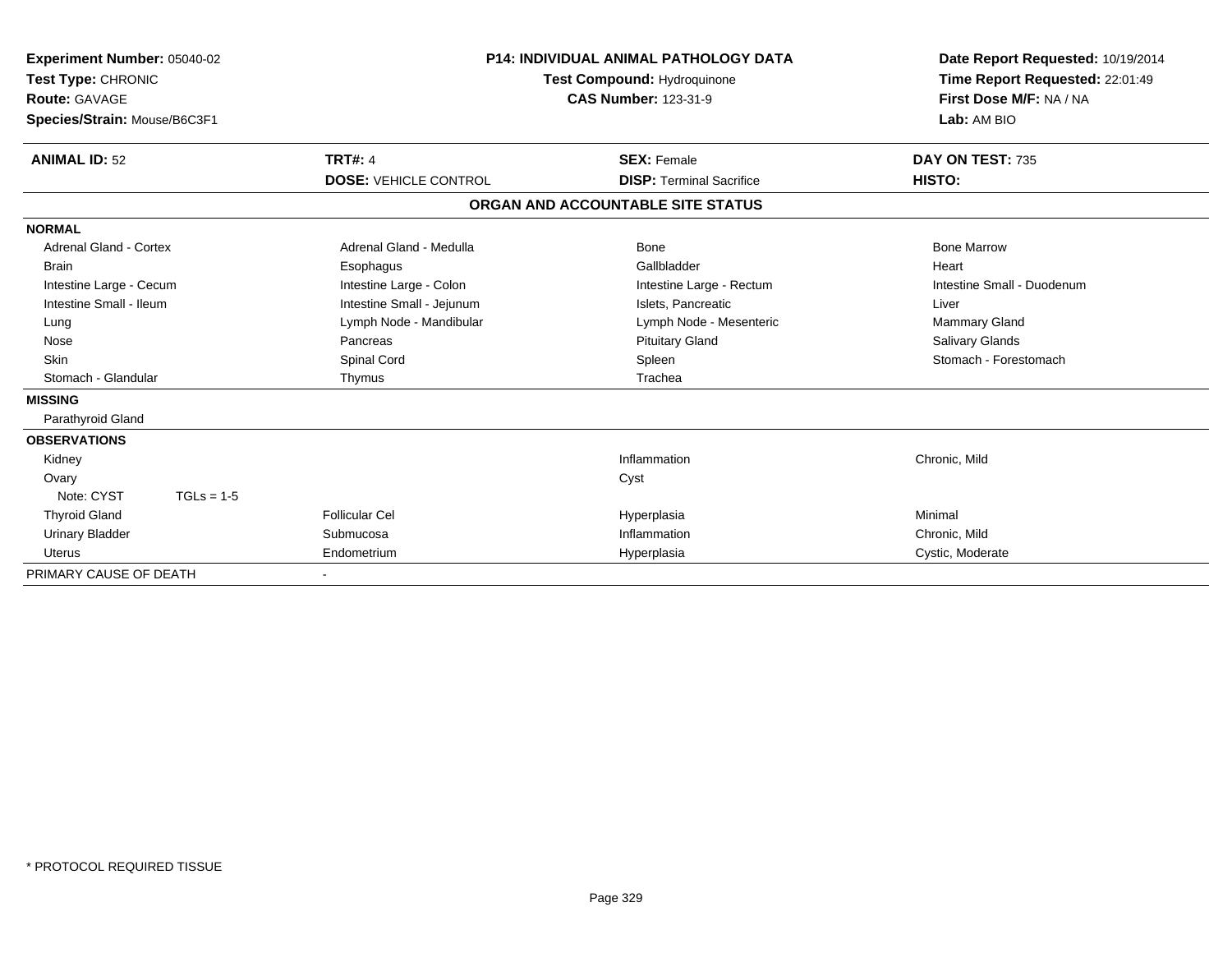| <b>Experiment Number: 05040-02</b><br>Test Type: CHRONIC<br><b>Route: GAVAGE</b><br>Species/Strain: Mouse/B6C3F1 | <b>P14: INDIVIDUAL ANIMAL PATHOLOGY DATA</b><br>Test Compound: Hydroquinone<br><b>CAS Number: 123-31-9</b> |                                   | Date Report Requested: 10/19/2014<br>Time Report Requested: 22:01:49<br>First Dose M/F: NA / NA<br>Lab: AM BIO |  |
|------------------------------------------------------------------------------------------------------------------|------------------------------------------------------------------------------------------------------------|-----------------------------------|----------------------------------------------------------------------------------------------------------------|--|
| <b>ANIMAL ID: 52</b>                                                                                             | <b>TRT#: 5</b>                                                                                             | <b>SEX: Female</b>                | DAY ON TEST: 680                                                                                               |  |
|                                                                                                                  | DOSE: 50 MG/KG                                                                                             | <b>DISP: Moribund</b>             | HISTO:                                                                                                         |  |
|                                                                                                                  |                                                                                                            | ORGAN AND ACCOUNTABLE SITE STATUS |                                                                                                                |  |
| <b>NORMAL</b>                                                                                                    |                                                                                                            |                                   |                                                                                                                |  |
| <b>Adrenal Gland - Cortex</b>                                                                                    | Adrenal Gland - Medulla                                                                                    | <b>Bone</b>                       | <b>Bone Marrow</b>                                                                                             |  |
| <b>Brain</b>                                                                                                     | Esophagus                                                                                                  | Gallbladder                       | Heart                                                                                                          |  |
| Intestine Large - Cecum                                                                                          | Intestine Large - Colon                                                                                    | Intestine Large - Rectum          | Intestine Small - Duodenum                                                                                     |  |
| Intestine Small - Ileum                                                                                          | Intestine Small - Jejunum                                                                                  | Islets, Pancreatic                | Liver                                                                                                          |  |
| Lung                                                                                                             | Lymph Node - Mandibular                                                                                    | <b>Mammary Gland</b>              | Nose                                                                                                           |  |
| Ovary                                                                                                            | Pancreas                                                                                                   | Parathyroid Gland                 | Skin                                                                                                           |  |
| Spleen                                                                                                           | Stomach - Forestomach                                                                                      | Stomach - Glandular               | Thymus                                                                                                         |  |
| Trachea                                                                                                          | <b>Urinary Bladder</b>                                                                                     | <b>Uterus</b>                     |                                                                                                                |  |
| <b>MISSING</b>                                                                                                   |                                                                                                            |                                   |                                                                                                                |  |
| Lymph Node - Mesenteric                                                                                          |                                                                                                            |                                   |                                                                                                                |  |
| <b>OBSERVATIONS</b>                                                                                              |                                                                                                            |                                   |                                                                                                                |  |
| Kidney                                                                                                           |                                                                                                            | Inflammation                      | Chronic, Mild                                                                                                  |  |
| <b>Pituitary Gland</b>                                                                                           | <b>Pars Distalis</b>                                                                                       | Hyperplasia                       | Focal, Moderate                                                                                                |  |
| <b>Salivary Glands</b>                                                                                           |                                                                                                            | Inflammation                      | Chronic, Mild                                                                                                  |  |
| <b>Thyroid Gland</b>                                                                                             | <b>Follicular Cel</b>                                                                                      | Hyperplasia                       | Minimal                                                                                                        |  |
| PRIMARY CAUSE OF DEATH                                                                                           |                                                                                                            |                                   |                                                                                                                |  |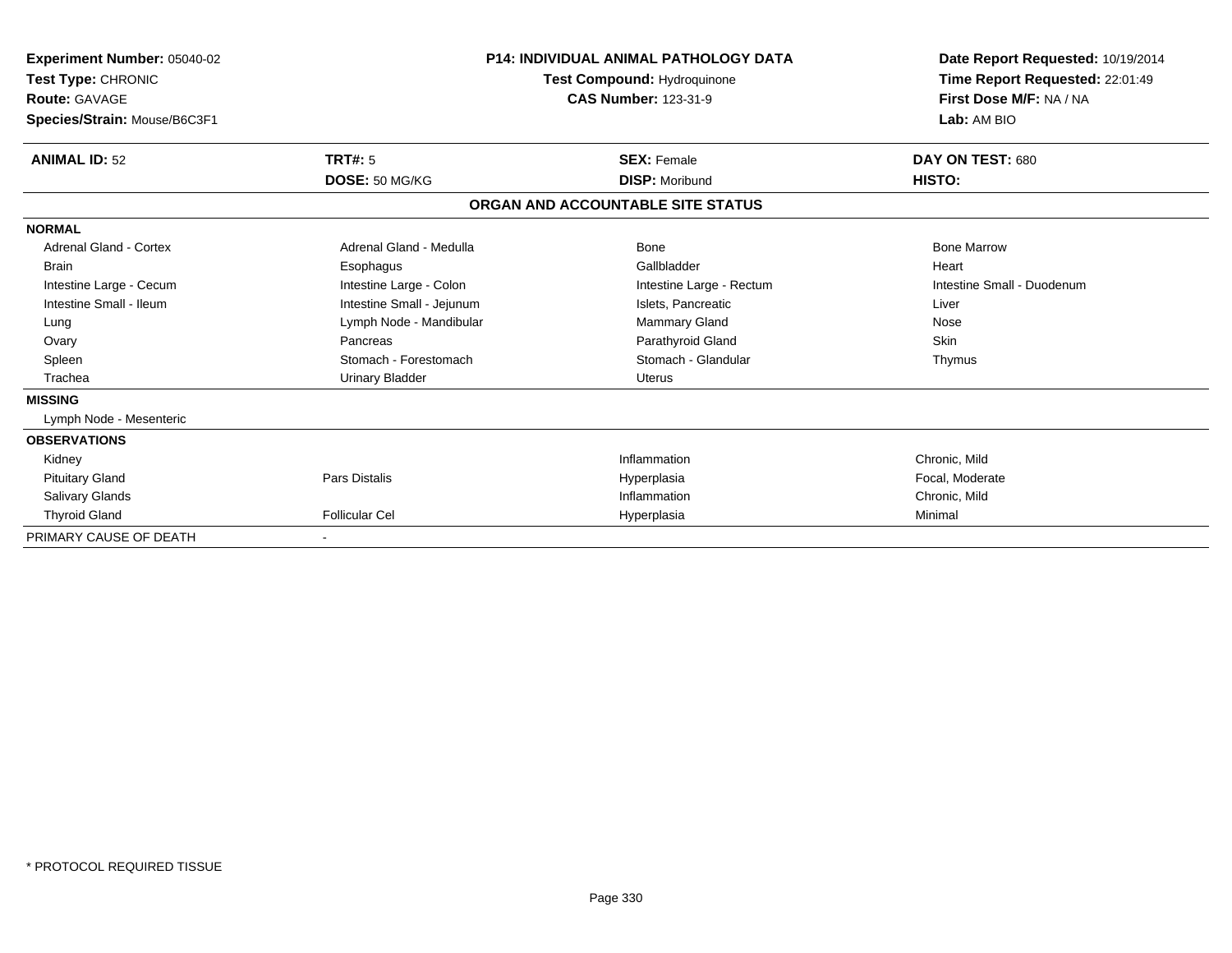| Experiment Number: 05040-02              |                           | <b>P14: INDIVIDUAL ANIMAL PATHOLOGY DATA</b> | Date Report Requested: 10/19/2014 |  |
|------------------------------------------|---------------------------|----------------------------------------------|-----------------------------------|--|
| Test Type: CHRONIC                       |                           | Test Compound: Hydroquinone                  | Time Report Requested: 22:01:49   |  |
| Route: GAVAGE                            |                           | <b>CAS Number: 123-31-9</b>                  | First Dose M/F: NA / NA           |  |
| Species/Strain: Mouse/B6C3F1             |                           |                                              | Lab: AM BIO                       |  |
| <b>ANIMAL ID: 52</b>                     | <b>TRT#: 6</b>            | <b>SEX: Female</b>                           | DAY ON TEST: 652                  |  |
|                                          | DOSE: 100MG/KG            | <b>DISP: Dead</b>                            | HISTO:                            |  |
|                                          |                           | ORGAN AND ACCOUNTABLE SITE STATUS            |                                   |  |
| <b>NORMAL</b>                            |                           |                                              |                                   |  |
| Bone                                     | <b>Brain</b>              | Esophagus                                    | Gallbladder                       |  |
| Heart                                    | Intestine Large - Cecum   | Intestine Large - Colon                      | Intestine Large - Rectum          |  |
| Intestine Small - Ileum                  | Intestine Small - Jejunum | Islets, Pancreatic                           | Mammary Gland                     |  |
| Nose                                     | Pancreas                  | <b>Pituitary Gland</b>                       | Salivary Glands                   |  |
| Skin                                     | Stomach - Forestomach     | Stomach - Glandular                          | Thymus                            |  |
| <b>Thyroid Gland</b>                     | Trachea                   | <b>Uterus</b>                                |                                   |  |
| <b>MISSING</b>                           |                           |                                              |                                   |  |
| Adrenal Gland - Medulla                  | Parathyroid Gland         |                                              |                                   |  |
| <b>OBSERVATIONS</b>                      |                           |                                              |                                   |  |
| <b>Adrenal Gland</b>                     | Cortex                    | Hematopoietic Cell Proliferation             | Marked                            |  |
| <b>Bone Marrow</b>                       |                           | Hyperplasia                                  | Marked                            |  |
| <b>Intestine Small</b>                   | Duodenum                  | Lymphoma Malignant Mixed                     |                                   |  |
| Note: LYMPH MAL MIXD<br>$TGLs = 6-10$    |                           |                                              |                                   |  |
| Kidney                                   |                           | <b>Amyloid Deposition</b>                    | Marked                            |  |
|                                          |                           | Inflammation                                 | Chronic, Mild                     |  |
| Liver                                    |                           | <b>Amyloid Deposition</b>                    | Marked                            |  |
|                                          |                           | Hematopoietic Cell Proliferation             | Marked                            |  |
| Note: AMYLOID DEP<br>$TGLs = 1-2$        |                           |                                              |                                   |  |
| Lung                                     | Artery, Capillary, Vein   | Leukocytosis                                 |                                   |  |
| Lymph Node                               | <b>Iliac</b>              | Lymphoma Malignant Mixed                     |                                   |  |
|                                          | Lumbar                    | Lymphoma Malignant Mixed                     |                                   |  |
|                                          | Mandibular                | Lymphoma Malignant Mixed                     |                                   |  |
|                                          | Mesenteric                | Lymphoma Malignant Mixed                     |                                   |  |
| Note: LYMPH MAL MIXD<br>$TGLs = 8-4$     |                           |                                              |                                   |  |
| Note: LYMPH MAL MIXD<br>$TGLs = 7-4$     |                           |                                              |                                   |  |
| Note: LYMPH MAL MIXD<br>$TGLs = 4-11$    |                           |                                              |                                   |  |
| [ Lymphoma Malignant Mixed TGLS = 5-11 ] |                           |                                              |                                   |  |
| Ovary                                    |                           | Lymphoma Malignant Mixed                     |                                   |  |
| Note: LYMPH MAL MIXD<br>$TGLs = 3-5$     |                           |                                              |                                   |  |
| Spleen                                   |                           | Amyloid Deposition                           | Mild                              |  |
|                                          |                           |                                              |                                   |  |
|                                          |                           |                                              |                                   |  |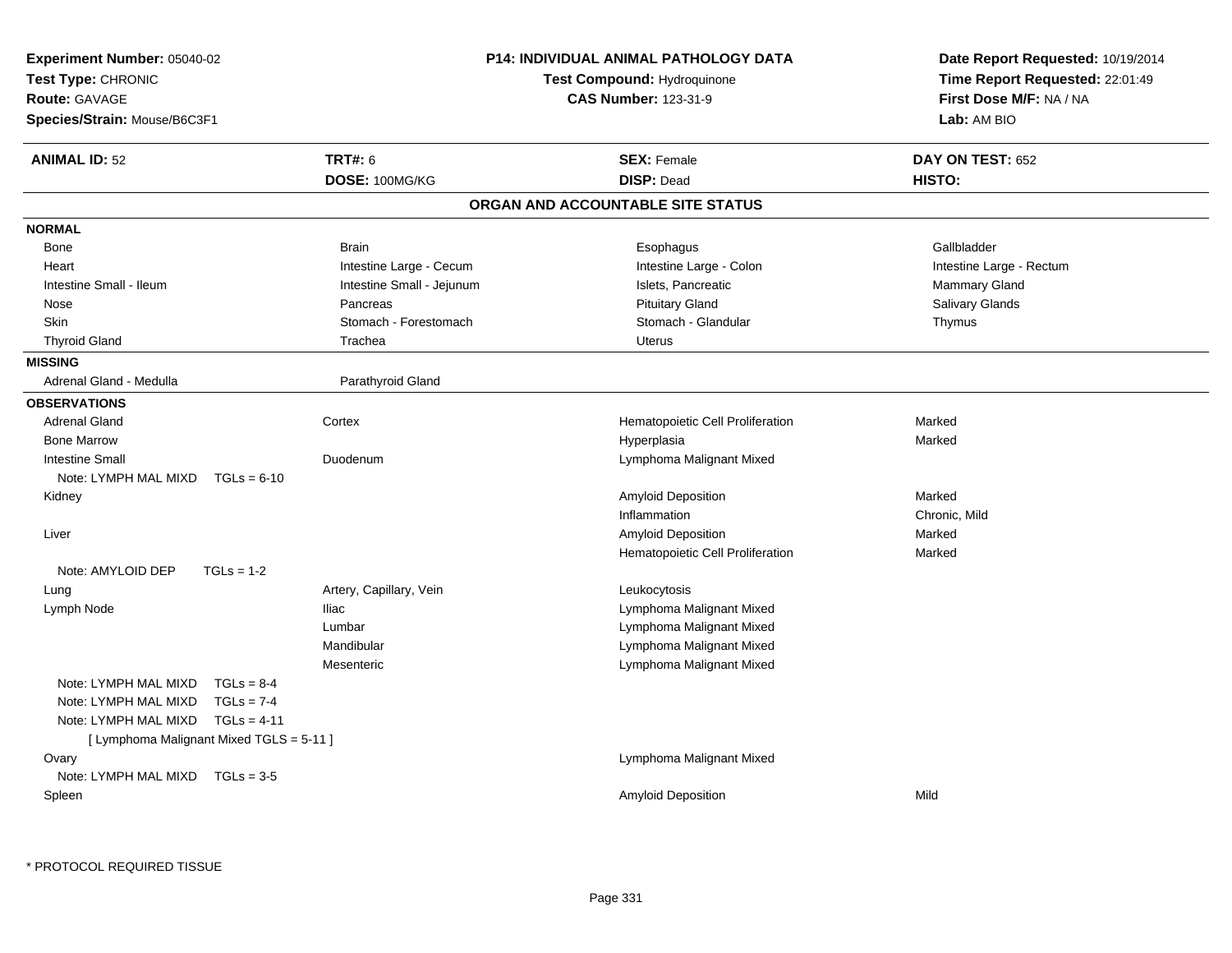| <b>Experiment Number: 05040-02</b><br>Test Type: CHRONIC |  | <b>P14: INDIVIDUAL ANIMAL PATHOLOGY DATA</b><br><b>Test Compound: Hydroquinone</b> |                                   | Date Report Requested: 10/19/2014 |
|----------------------------------------------------------|--|------------------------------------------------------------------------------------|-----------------------------------|-----------------------------------|
|                                                          |  |                                                                                    |                                   | Time Report Requested: 22:01:49   |
| <b>Route: GAVAGE</b>                                     |  |                                                                                    | <b>CAS Number: 123-31-9</b>       | First Dose M/F: NA / NA           |
| Species/Strain: Mouse/B6C3F1                             |  |                                                                                    |                                   | Lab: AM BIO                       |
| <b>ANIMAL ID: 52</b>                                     |  | <b>TRT#: 6</b>                                                                     | <b>SEX: Female</b>                | <b>DAY ON TEST: 652</b>           |
|                                                          |  | DOSE: 100MG/KG                                                                     | <b>DISP: Dead</b>                 | <b>HISTO:</b>                     |
|                                                          |  |                                                                                    | ORGAN AND ACCOUNTABLE SITE STATUS |                                   |
|                                                          |  |                                                                                    | Hematopoietic Cell Proliferation  | Marked                            |
| Note: HEMA CELL PROL $TGLs = 2-2$                        |  |                                                                                    |                                   |                                   |
| <b>Urinary Bladder</b>                                   |  | Muscularis, Submucosa                                                              | Inflammation                      | Mild                              |
| PRIMARY CAUSE OF DEATH                                   |  |                                                                                    |                                   |                                   |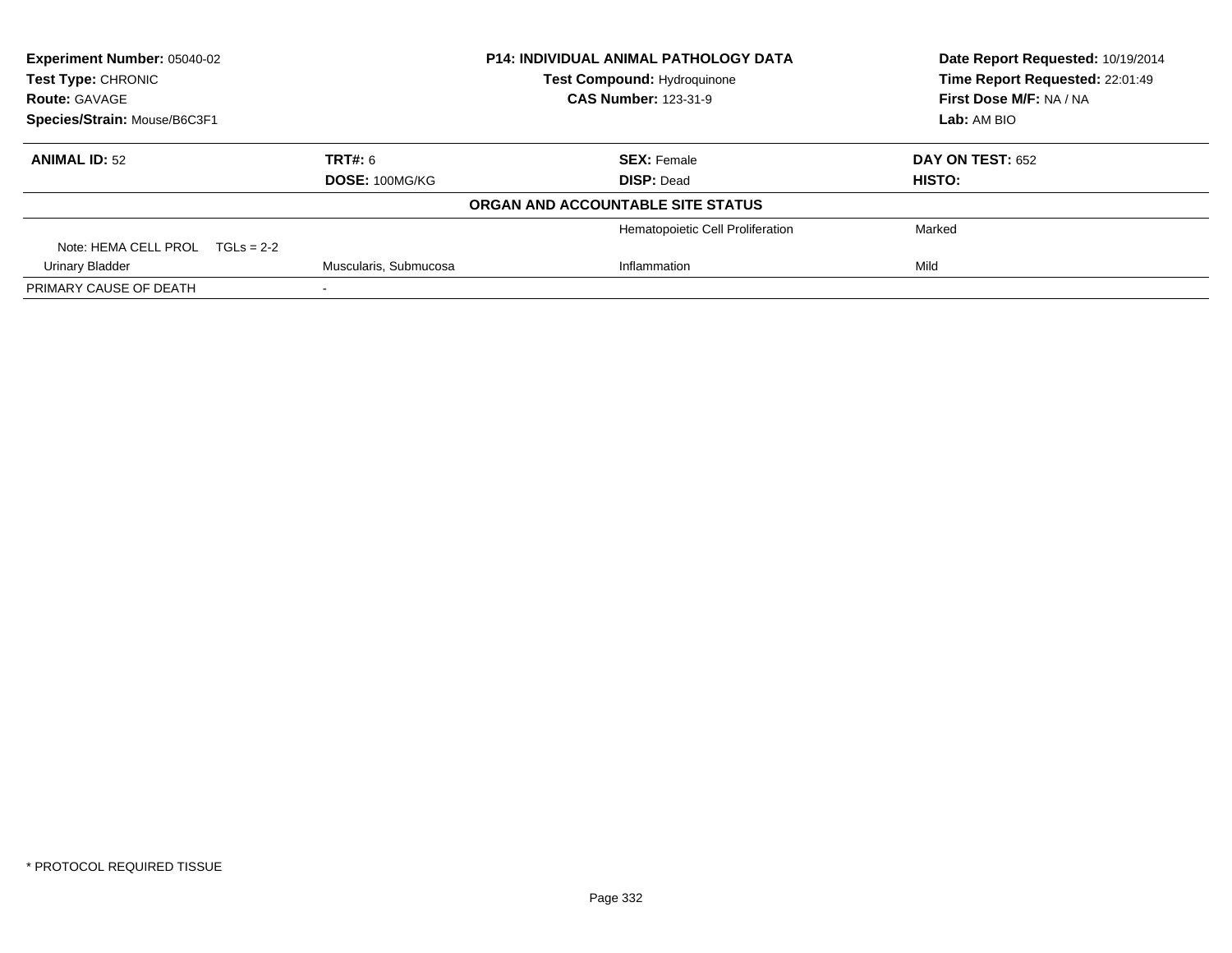| Experiment Number: 05040-02<br>Test Type: CHRONIC<br><b>Route: GAVAGE</b><br>Species/Strain: Mouse/B6C3F1 |              | <b>P14: INDIVIDUAL ANIMAL PATHOLOGY DATA</b><br>Test Compound: Hydroquinone<br><b>CAS Number: 123-31-9</b> |                                         | Date Report Requested: 10/19/2014<br>Time Report Requested: 22:01:49<br>First Dose M/F: NA / NA<br>Lab: AM BIO |
|-----------------------------------------------------------------------------------------------------------|--------------|------------------------------------------------------------------------------------------------------------|-----------------------------------------|----------------------------------------------------------------------------------------------------------------|
| <b>ANIMAL ID: 53</b>                                                                                      |              | <b>TRT#: 4</b><br><b>DOSE: VEHICLE CONTROL</b>                                                             | <b>SEX: Female</b><br><b>DISP: Dead</b> | DAY ON TEST: 664<br><b>HISTO:</b>                                                                              |
|                                                                                                           |              |                                                                                                            | ORGAN AND ACCOUNTABLE SITE STATUS       |                                                                                                                |
|                                                                                                           |              |                                                                                                            |                                         |                                                                                                                |
| <b>NORMAL</b>                                                                                             |              |                                                                                                            |                                         |                                                                                                                |
| <b>Adrenal Gland - Cortex</b><br><b>Brain</b>                                                             |              | Adrenal Gland - Medulla                                                                                    | <b>Bone</b><br>Heart                    | <b>Bone Marrow</b>                                                                                             |
| Intestine Large - Colon                                                                                   |              | Esophagus<br>Intestine Large - Rectum                                                                      | Intestine Small - Duodenum              | Intestine Large - Cecum<br>Intestine Small - Ileum                                                             |
| Intestine Small - Jejunum                                                                                 |              | Islets, Pancreatic                                                                                         | Lung                                    | Nose                                                                                                           |
| Ovary                                                                                                     |              | Pancreas                                                                                                   | Parathyroid Gland                       | Skin                                                                                                           |
| Spleen                                                                                                    |              | Stomach - Forestomach                                                                                      | Stomach - Glandular                     | Thymus                                                                                                         |
| Trachea                                                                                                   |              | <b>Uterus</b>                                                                                              |                                         |                                                                                                                |
| <b>MISSING</b>                                                                                            |              |                                                                                                            |                                         |                                                                                                                |
| Lymph Node - Mandibular                                                                                   |              | Salivary Glands                                                                                            |                                         |                                                                                                                |
| <b>AUTO PRECLUDES DIAG.</b>                                                                               |              |                                                                                                            |                                         |                                                                                                                |
| Gallbladder                                                                                               |              |                                                                                                            |                                         |                                                                                                                |
| <b>OBSERVATIONS</b>                                                                                       |              |                                                                                                            |                                         |                                                                                                                |
| Kidney                                                                                                    |              |                                                                                                            | Inflammation                            | Chronic, Minimal                                                                                               |
| Liver                                                                                                     |              | Kupffer Cell                                                                                               | Hyperplasia                             | Mild                                                                                                           |
|                                                                                                           |              |                                                                                                            | Mixed Cell Focus                        |                                                                                                                |
| Lymph Node                                                                                                |              | Mesenteric                                                                                                 | Cyst                                    |                                                                                                                |
| Note: CYST                                                                                                | $TGLs = 7-4$ |                                                                                                            |                                         |                                                                                                                |
| Mammary Gland                                                                                             |              |                                                                                                            | Hyperplasia                             | Moderate                                                                                                       |
| <b>Pituitary Gland</b>                                                                                    |              | <b>Pars Distalis</b>                                                                                       | Adenoma                                 |                                                                                                                |
| Note: ADENOMA                                                                                             | $TGLs = 6-4$ |                                                                                                            |                                         |                                                                                                                |
| <b>Thyroid Gland</b>                                                                                      |              | <b>Follicular Cel</b>                                                                                      | Adenoma                                 |                                                                                                                |
|                                                                                                           |              |                                                                                                            | Inflammation                            | Chronic, Mild                                                                                                  |
| Note: ADENOMA                                                                                             | $TGLs = 4-4$ |                                                                                                            |                                         |                                                                                                                |
| <b>Urinary Bladder</b>                                                                                    |              | Submucosa                                                                                                  | Inflammation                            | Chronic, Minimal                                                                                               |
| PRIMARY CAUSE OF DEATH                                                                                    |              |                                                                                                            |                                         |                                                                                                                |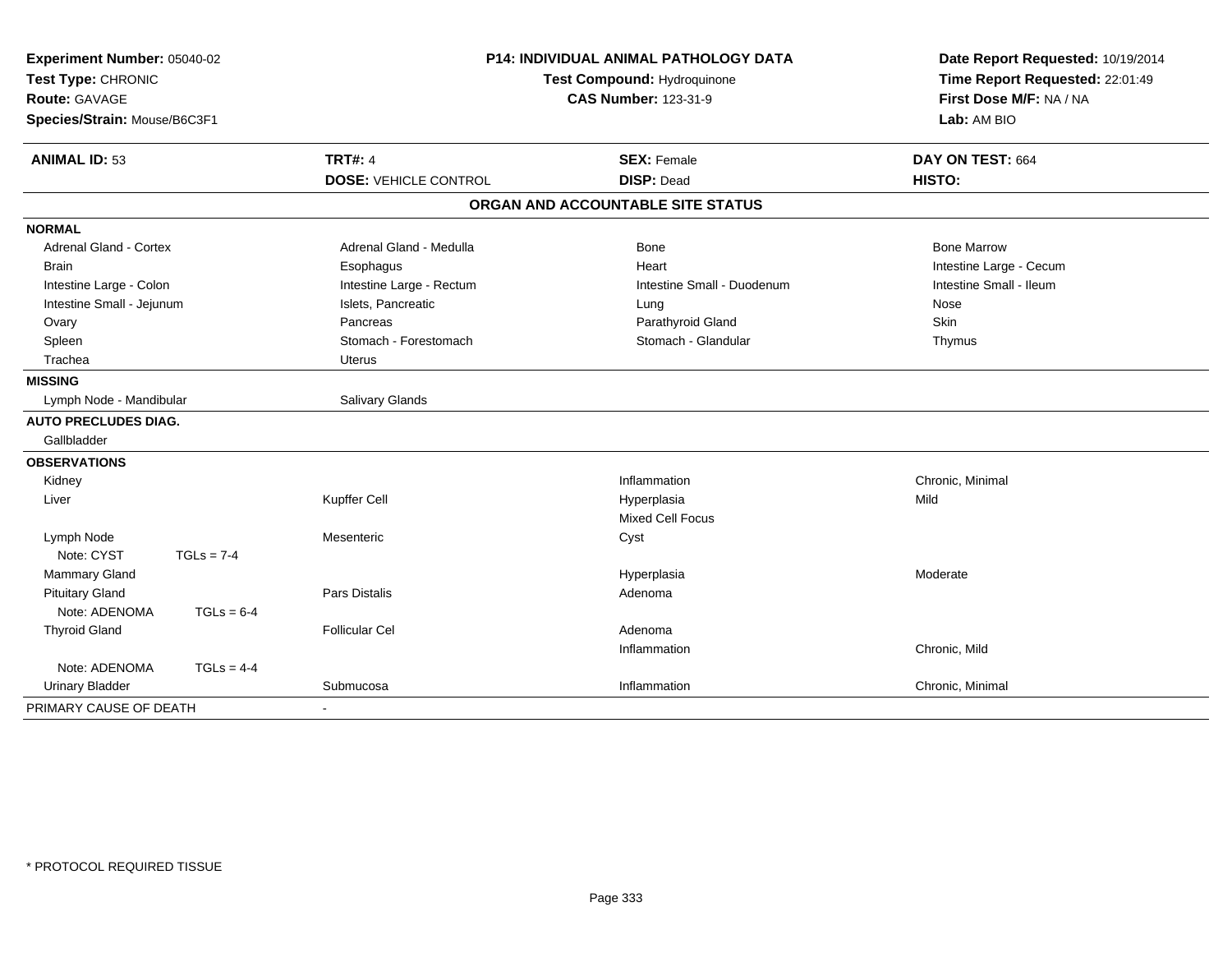| Experiment Number: 05040-02  |                       | <b>P14: INDIVIDUAL ANIMAL PATHOLOGY DATA</b> | Date Report Requested: 10/19/2014 |
|------------------------------|-----------------------|----------------------------------------------|-----------------------------------|
| Test Type: CHRONIC           |                       | <b>Test Compound: Hydroquinone</b>           | Time Report Requested: 22:01:49   |
| <b>Route: GAVAGE</b>         |                       | <b>CAS Number: 123-31-9</b>                  | First Dose M/F: NA / NA           |
| Species/Strain: Mouse/B6C3F1 |                       |                                              | Lab: AM BIO                       |
| <b>ANIMAL ID: 53</b>         | <b>TRT#: 5</b>        | <b>SEX: Female</b>                           | DAY ON TEST: 737                  |
|                              | DOSE: 50 MG/KG        | <b>DISP:</b> Terminal Sacrifice              | HISTO:                            |
|                              |                       | ORGAN AND ACCOUNTABLE SITE STATUS            |                                   |
| <b>NORMAL</b>                |                       |                                              |                                   |
| Lung                         | Ovary                 | <b>Pituitary Gland</b>                       | <b>Salivary Glands</b>            |
| <b>OBSERVATIONS</b>          |                       |                                              |                                   |
| Liver                        |                       | Inflammation                                 | Chronic, Minimal                  |
| <b>Thyroid Gland</b>         | <b>Follicular Cel</b> | Hyperplasia                                  | Moderate                          |
| PRIMARY CAUSE OF DEATH       |                       |                                              |                                   |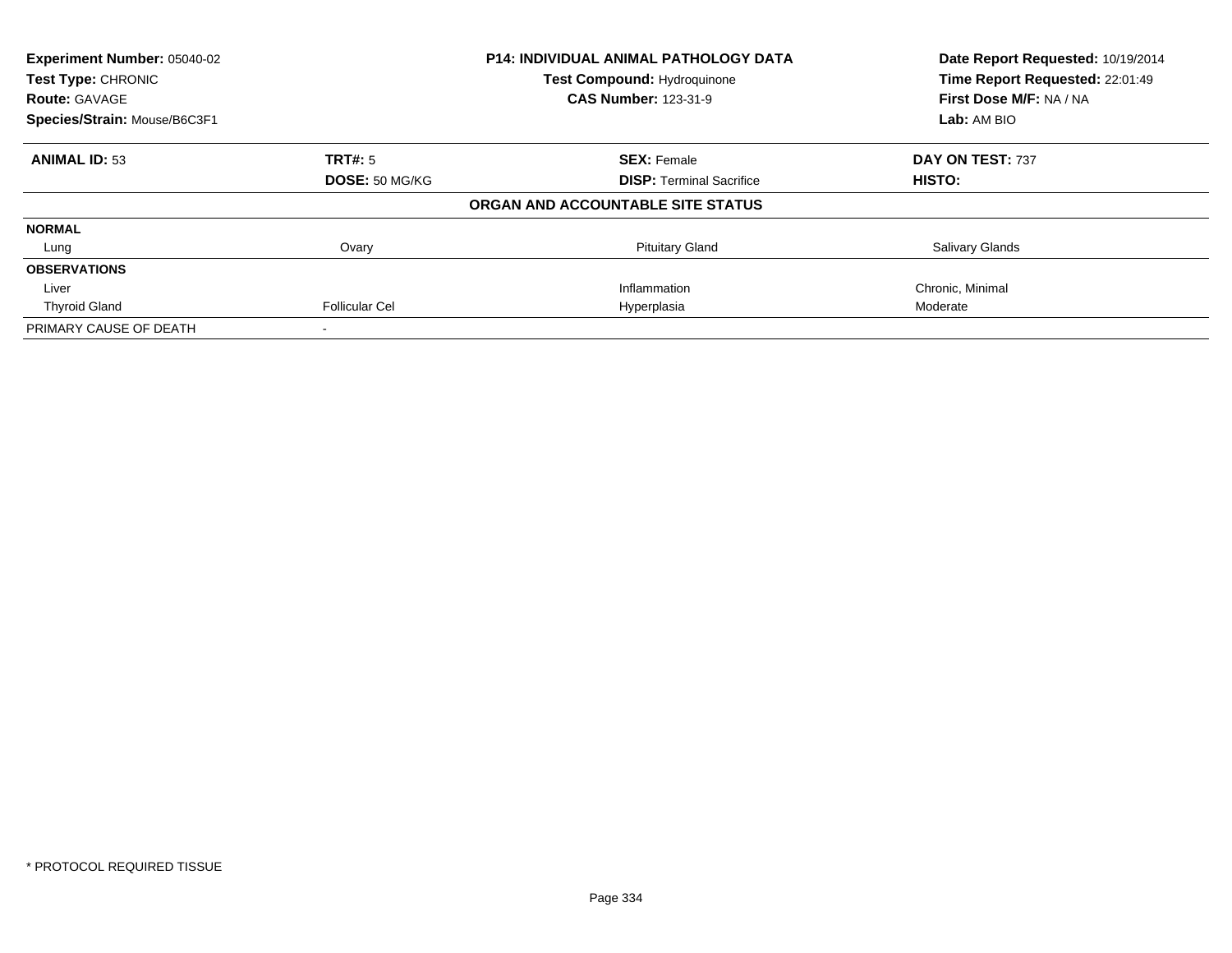| Experiment Number: 05040-02<br>Test Type: CHRONIC<br><b>Route: GAVAGE</b><br>Species/Strain: Mouse/B6C3F1 |                           | P14: INDIVIDUAL ANIMAL PATHOLOGY DATA<br>Test Compound: Hydroquinone<br><b>CAS Number: 123-31-9</b> | Date Report Requested: 10/19/2014<br>Time Report Requested: 22:01:49<br>First Dose M/F: NA / NA<br>Lab: AM BIO |
|-----------------------------------------------------------------------------------------------------------|---------------------------|-----------------------------------------------------------------------------------------------------|----------------------------------------------------------------------------------------------------------------|
| <b>ANIMAL ID: 53</b>                                                                                      | <b>TRT#: 6</b>            | <b>SEX: Female</b>                                                                                  | DAY ON TEST: 736                                                                                               |
|                                                                                                           | DOSE: 100MG/KG            | <b>DISP: Terminal Sacrifice</b>                                                                     | HISTO:                                                                                                         |
|                                                                                                           |                           | ORGAN AND ACCOUNTABLE SITE STATUS                                                                   |                                                                                                                |
| <b>NORMAL</b>                                                                                             |                           |                                                                                                     |                                                                                                                |
| Adrenal Gland - Cortex                                                                                    | Adrenal Gland - Medulla   | Bone                                                                                                | <b>Bone Marrow</b>                                                                                             |
| <b>Brain</b>                                                                                              | Esophagus                 | Gallbladder                                                                                         | Heart                                                                                                          |
| Intestine Large - Cecum                                                                                   | Intestine Large - Colon   | Intestine Large - Rectum                                                                            | Intestine Small - Duodenum                                                                                     |
| Intestine Small - Ileum                                                                                   | Intestine Small - Jejunum | Islets, Pancreatic                                                                                  | Lymph Node - Mandibular                                                                                        |
| Lymph Node - Mesenteric                                                                                   | Mammary Gland             | Nose                                                                                                | Pancreas                                                                                                       |
| Skin                                                                                                      | Spleen                    | Stomach - Forestomach                                                                               | Stomach - Glandular                                                                                            |
| Thymus                                                                                                    | Trachea                   |                                                                                                     |                                                                                                                |
| <b>MISSING</b>                                                                                            |                           |                                                                                                     |                                                                                                                |
| Parathyroid Gland                                                                                         |                           |                                                                                                     |                                                                                                                |
| <b>OBSERVATIONS</b>                                                                                       |                           |                                                                                                     |                                                                                                                |
| Kidney                                                                                                    |                           | Inflammation                                                                                        | Chronic, Mild                                                                                                  |
| Liver                                                                                                     |                           | Hepatocellular Adenoma                                                                              |                                                                                                                |
| Note: HEPATOCLR ADEN TGLs = 2-2                                                                           |                           |                                                                                                     |                                                                                                                |
| Lung                                                                                                      |                           | Atelectasis                                                                                         | Moderate                                                                                                       |
| Note: ATELECTASIS<br>$TGLs = 3-3$                                                                         |                           |                                                                                                     |                                                                                                                |
| Ovary                                                                                                     |                           | Cyst                                                                                                |                                                                                                                |
| Note: CYST<br>$TGLs = 1-5$                                                                                |                           |                                                                                                     |                                                                                                                |
| <b>Pituitary Gland</b>                                                                                    | <b>Pars Distalis</b>      | Angiectasis                                                                                         | Marked                                                                                                         |
| Note: ANGIECTASIS<br>$TGLs = 4-4$                                                                         |                           |                                                                                                     |                                                                                                                |
| Salivary Glands                                                                                           |                           | Inflammation                                                                                        | Chronic, Mild                                                                                                  |
| <b>Thyroid Gland</b>                                                                                      | <b>Follicular Cel</b>     | Hyperplasia                                                                                         | Mild                                                                                                           |
| <b>Urinary Bladder</b>                                                                                    | Submucosa                 | Inflammation                                                                                        | Chronic, Minimal                                                                                               |
| Uterus                                                                                                    | Endometrium               | Hyperplasia                                                                                         | Cystic, Mild                                                                                                   |
| PRIMARY CAUSE OF DEATH                                                                                    |                           |                                                                                                     |                                                                                                                |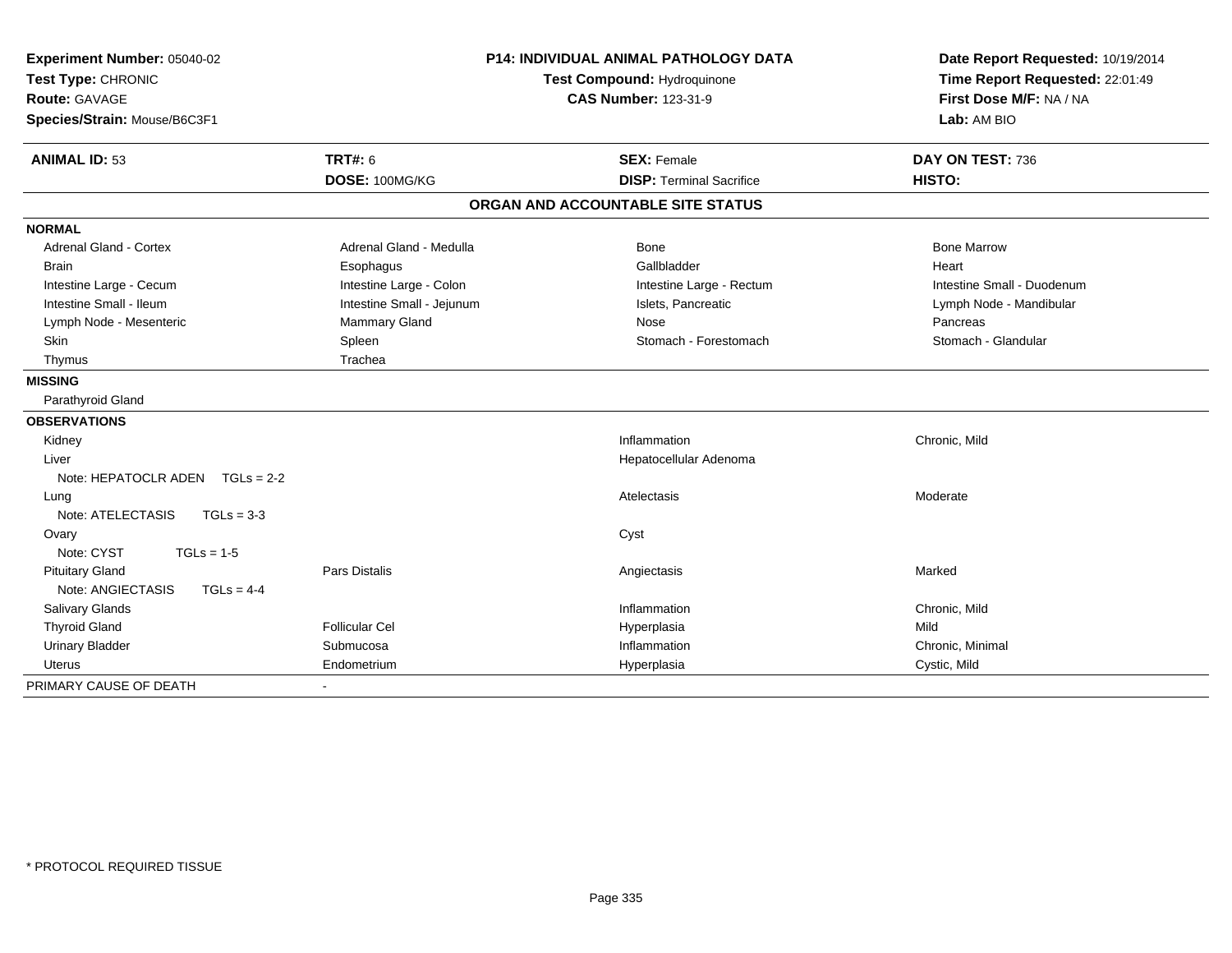| Experiment Number: 05040-02<br>Test Type: CHRONIC<br><b>Route: GAVAGE</b><br>Species/Strain: Mouse/B6C3F1 | <b>P14: INDIVIDUAL ANIMAL PATHOLOGY DATA</b><br><b>Test Compound: Hydroquinone</b><br><b>CAS Number: 123-31-9</b> |                                   | Date Report Requested: 10/19/2014<br>Time Report Requested: 22:01:49<br>First Dose M/F: NA / NA<br>Lab: AM BIO |
|-----------------------------------------------------------------------------------------------------------|-------------------------------------------------------------------------------------------------------------------|-----------------------------------|----------------------------------------------------------------------------------------------------------------|
| <b>ANIMAL ID: 54</b>                                                                                      | <b>TRT#: 4</b>                                                                                                    | <b>SEX: Female</b>                | DAY ON TEST: 736                                                                                               |
|                                                                                                           | <b>DOSE: VEHICLE CONTROL</b>                                                                                      | <b>DISP: Terminal Sacrifice</b>   | HISTO:                                                                                                         |
|                                                                                                           |                                                                                                                   | ORGAN AND ACCOUNTABLE SITE STATUS |                                                                                                                |
| <b>NORMAL</b>                                                                                             |                                                                                                                   |                                   |                                                                                                                |
| <b>Adrenal Gland - Cortex</b>                                                                             | Adrenal Gland - Medulla                                                                                           | Bone                              | <b>Bone Marrow</b>                                                                                             |
| <b>Brain</b>                                                                                              | Esophagus                                                                                                         | Gallbladder                       | Heart                                                                                                          |
| Intestine Large - Cecum                                                                                   | Intestine Large - Colon                                                                                           | Intestine Large - Rectum          | Intestine Small - Duodenum                                                                                     |
| Intestine Small - Ileum                                                                                   | Intestine Small - Jejunum                                                                                         | Islets, Pancreatic                | Lung                                                                                                           |
| Lymph Node - Mandibular                                                                                   | Mammary Gland                                                                                                     | Parathyroid Gland                 | <b>Pituitary Gland</b>                                                                                         |
| Salivary Glands                                                                                           | Skin                                                                                                              | Stomach - Forestomach             | Stomach - Glandular                                                                                            |
| Thymus                                                                                                    | <b>Thyroid Gland</b>                                                                                              | Trachea                           | <b>Urinary Bladder</b>                                                                                         |
| <b>OBSERVATIONS</b>                                                                                       |                                                                                                                   |                                   |                                                                                                                |
| Kidney                                                                                                    |                                                                                                                   | Lymphoma Malignant Lymphocytic    |                                                                                                                |
| [ Lymphoma Malignant Lymphocytic TGLS = 2-1,3-1 ]                                                         |                                                                                                                   |                                   |                                                                                                                |
| Liver                                                                                                     |                                                                                                                   | Hematopoietic Cell Proliferation  | Marked                                                                                                         |
| Lymph Node                                                                                                | Mediastinal                                                                                                       | Inflammation                      | Suppurative, Marked                                                                                            |
|                                                                                                           | Mesenteric                                                                                                        | Lymphoma Malignant Lymphocytic    |                                                                                                                |
| Note: LYMPH MAL LYMP TGLs = 5-4                                                                           |                                                                                                                   |                                   |                                                                                                                |
| Mesentery                                                                                                 |                                                                                                                   | Inflammation                      | Suppurative, Marked                                                                                            |
| Note: INFLAMMATION<br>$TGLs = 1-10.1-11$                                                                  |                                                                                                                   |                                   |                                                                                                                |
| Nose                                                                                                      | Mucosa                                                                                                            | Inflammation                      | Chronic, Mild                                                                                                  |
| Ovary                                                                                                     | <b>Periovarn Tiss</b>                                                                                             | Inflammation                      | Subacute, Moderate                                                                                             |
| Pancreas                                                                                                  |                                                                                                                   | Inflammation                      | Subacute, Marked                                                                                               |
| Spleen                                                                                                    |                                                                                                                   | Hematopoietic Cell Proliferation  | Marked                                                                                                         |
| [ Hematopoietic Cell Proliferation TGLS = 4-2 ]                                                           |                                                                                                                   |                                   |                                                                                                                |
| <b>Uterus</b>                                                                                             | Endometrium                                                                                                       | Hyperplasia                       | Cystic, Marked                                                                                                 |
|                                                                                                           | Endometrium                                                                                                       | Inflammation                      | Suppurative, Moderate                                                                                          |
| PRIMARY CAUSE OF DEATH                                                                                    |                                                                                                                   |                                   |                                                                                                                |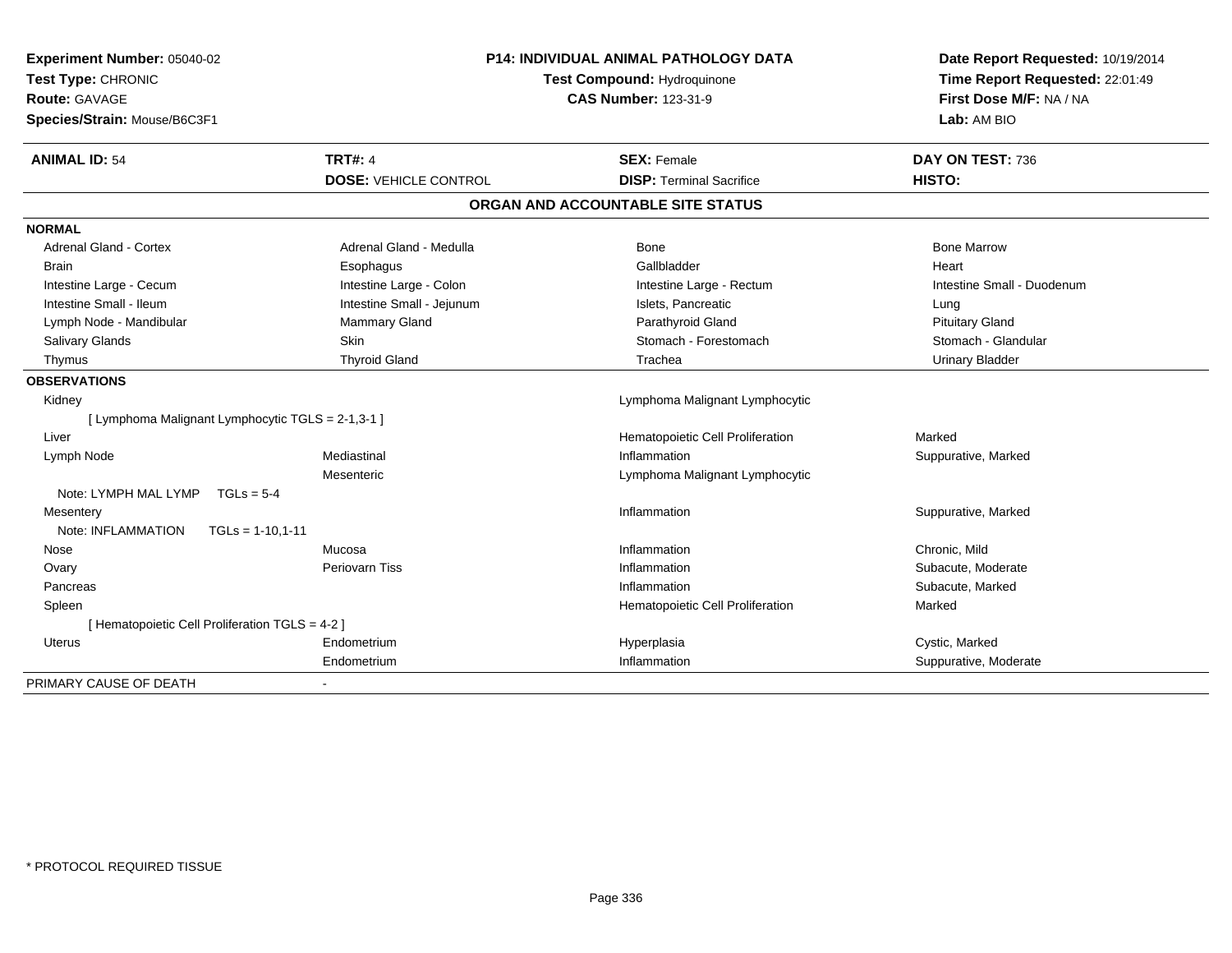| Experiment Number: 05040-02<br>Test Type: CHRONIC<br><b>Route: GAVAGE</b><br>Species/Strain: Mouse/B6C3F1<br><b>ANIMAL ID: 54</b> |              | <b>P14: INDIVIDUAL ANIMAL PATHOLOGY DATA</b><br><b>Test Compound: Hydroquinone</b><br><b>CAS Number: 123-31-9</b><br><b>TRT#: 5</b><br><b>SEX: Female</b> |  | Date Report Requested: 10/19/2014<br>Time Report Requested: 22:01:49<br>First Dose M/F: NA / NA<br>Lab: AM BIO<br>DAY ON TEST: 440 |                         |
|-----------------------------------------------------------------------------------------------------------------------------------|--------------|-----------------------------------------------------------------------------------------------------------------------------------------------------------|--|------------------------------------------------------------------------------------------------------------------------------------|-------------------------|
|                                                                                                                                   |              | DOSE: 50 MG/KG                                                                                                                                            |  | <b>DISP: Dead</b>                                                                                                                  | HISTO:                  |
|                                                                                                                                   |              |                                                                                                                                                           |  | ORGAN AND ACCOUNTABLE SITE STATUS                                                                                                  |                         |
| <b>NORMAL</b>                                                                                                                     |              |                                                                                                                                                           |  |                                                                                                                                    |                         |
| Adrenal Gland - Cortex                                                                                                            |              | Adrenal Gland - Medulla                                                                                                                                   |  | <b>Bone</b>                                                                                                                        | <b>Bone Marrow</b>      |
| Esophagus                                                                                                                         |              | Gallbladder                                                                                                                                               |  | Intestine Large - Cecum                                                                                                            | Intestine Large - Colon |
| Intestine Large - Rectum                                                                                                          |              | Intestine Small - Duodenum                                                                                                                                |  | Islets. Pancreatic                                                                                                                 | Kidney                  |
| Liver                                                                                                                             |              | Lung                                                                                                                                                      |  | Lymph Node - Mandibular                                                                                                            | Lymph Node - Mesenteric |
| Mammary Gland                                                                                                                     |              | Nose                                                                                                                                                      |  | Ovary                                                                                                                              | Pancreas                |
| Parathyroid Gland                                                                                                                 |              | <b>Pituitary Gland</b>                                                                                                                                    |  | <b>Salivary Glands</b>                                                                                                             | Skin                    |
| Spleen                                                                                                                            |              | Stomach - Forestomach                                                                                                                                     |  | Stomach - Glandular                                                                                                                | <b>Thyroid Gland</b>    |
| Trachea                                                                                                                           |              | <b>Uterus</b>                                                                                                                                             |  |                                                                                                                                    |                         |
| <b>MISSING</b>                                                                                                                    |              |                                                                                                                                                           |  |                                                                                                                                    |                         |
| Thymus                                                                                                                            |              |                                                                                                                                                           |  |                                                                                                                                    |                         |
| <b>AUTO PRECLUDES DIAG.</b>                                                                                                       |              |                                                                                                                                                           |  |                                                                                                                                    |                         |
| Intestine Small - Ileum                                                                                                           |              | Intestine Small - Jejunum                                                                                                                                 |  |                                                                                                                                    |                         |
| <b>OBSERVATIONS</b>                                                                                                               |              |                                                                                                                                                           |  |                                                                                                                                    |                         |
| <b>Brain</b>                                                                                                                      |              | Cerebrum                                                                                                                                                  |  | Hemorrhage                                                                                                                         | Moderate                |
| Note: HEMORRHAGE                                                                                                                  | $TGLs = 1-7$ |                                                                                                                                                           |  |                                                                                                                                    |                         |
| Heart                                                                                                                             |              |                                                                                                                                                           |  | Hemorrhage                                                                                                                         | Moderate                |
|                                                                                                                                   |              | Coron Artery                                                                                                                                              |  | Inflammation                                                                                                                       | Chronic, Moderate       |
| <b>Urinary Bladder</b>                                                                                                            |              | Submucosa                                                                                                                                                 |  | Inflammation                                                                                                                       | Chronic, Mild           |
| PRIMARY CAUSE OF DEATH                                                                                                            |              |                                                                                                                                                           |  |                                                                                                                                    |                         |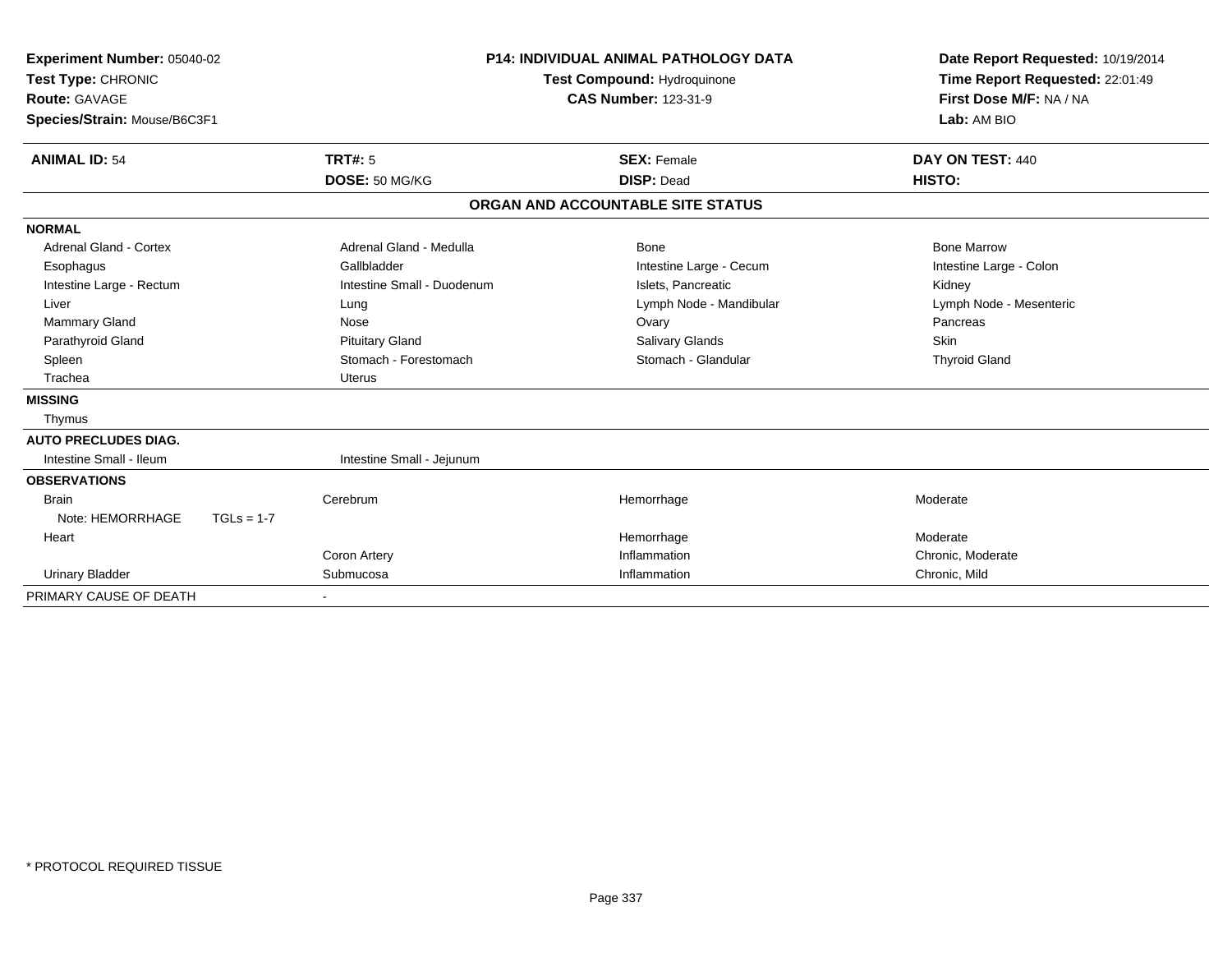| Experiment Number: 05040-02<br>Test Type: CHRONIC<br>Route: GAVAGE<br>Species/Strain: Mouse/B6C3F1 |                           | P14: INDIVIDUAL ANIMAL PATHOLOGY DATA<br>Test Compound: Hydroquinone<br><b>CAS Number: 123-31-9</b> | Date Report Requested: 10/19/2014<br>Time Report Requested: 22:01:49<br>First Dose M/F: NA / NA<br>Lab: AM BIO |  |
|----------------------------------------------------------------------------------------------------|---------------------------|-----------------------------------------------------------------------------------------------------|----------------------------------------------------------------------------------------------------------------|--|
| <b>ANIMAL ID: 54</b>                                                                               | <b>TRT#: 6</b>            | <b>SEX: Female</b>                                                                                  | DAY ON TEST: 736                                                                                               |  |
|                                                                                                    | DOSE: 100MG/KG            | <b>DISP: Terminal Sacrifice</b>                                                                     | HISTO:                                                                                                         |  |
|                                                                                                    |                           | ORGAN AND ACCOUNTABLE SITE STATUS                                                                   |                                                                                                                |  |
| <b>NORMAL</b>                                                                                      |                           |                                                                                                     |                                                                                                                |  |
| <b>Adrenal Gland - Cortex</b>                                                                      | Adrenal Gland - Medulla   | Bone                                                                                                | <b>Bone Marrow</b>                                                                                             |  |
| <b>Brain</b>                                                                                       | Esophagus                 | Gallbladder                                                                                         | Heart                                                                                                          |  |
| Intestine Large - Cecum                                                                            | Intestine Large - Colon   | Intestine Large - Rectum                                                                            | Intestine Small - Duodenum                                                                                     |  |
| Intestine Small - Ileum                                                                            | Intestine Small - Jejunum | Islets, Pancreatic                                                                                  | Lung                                                                                                           |  |
| Lymph Node - Mandibular                                                                            | Lymph Node - Mesenteric   | Nose                                                                                                | Ovary                                                                                                          |  |
| Pancreas                                                                                           | Parathyroid Gland         | Skin                                                                                                | Spleen                                                                                                         |  |
| Stomach - Forestomach                                                                              | Stomach - Glandular       | Thymus                                                                                              | Trachea                                                                                                        |  |
| <b>Uterus</b>                                                                                      |                           |                                                                                                     |                                                                                                                |  |
| <b>OBSERVATIONS</b>                                                                                |                           |                                                                                                     |                                                                                                                |  |
| Kidney                                                                                             |                           | Inflammation                                                                                        | Chronic, Minimal                                                                                               |  |
| <b>Lacrimal Gland</b>                                                                              | Extraorbital              | Inflammation                                                                                        | Chronic, Mild                                                                                                  |  |
| Note: INFLAMMATION<br>$TGLs = 1-10$                                                                |                           |                                                                                                     |                                                                                                                |  |
| Liver                                                                                              |                           | <b>Basophilic Focus</b>                                                                             |                                                                                                                |  |
|                                                                                                    |                           | <b>Eosinophilic Focus</b>                                                                           |                                                                                                                |  |
| Note: EOSIN FOCUS<br>$TGLs = 3-11$                                                                 |                           |                                                                                                     |                                                                                                                |  |
| $TGLs = 4-11$<br>Note: EOSIN FOCUS                                                                 |                           |                                                                                                     |                                                                                                                |  |
| $TGLs = 3-11$<br>Note: BASOPH FOCUS                                                                |                           |                                                                                                     |                                                                                                                |  |
| Note: BASOPH FOCUS<br>$TGLs = 4-11$                                                                |                           |                                                                                                     |                                                                                                                |  |
| Mammary Gland                                                                                      |                           | Hyperplasia                                                                                         | Mild                                                                                                           |  |
| <b>Pituitary Gland</b>                                                                             | <b>Pars Distalis</b>      | Angiectasis                                                                                         | Marked                                                                                                         |  |
| Note: ANGIECTASIS<br>$TGLs = 2-4$                                                                  |                           |                                                                                                     |                                                                                                                |  |
| Salivary Glands                                                                                    |                           | Inflammation                                                                                        | Chronic, Mild                                                                                                  |  |
| <b>Thyroid Gland</b>                                                                               | <b>Follicular Cel</b>     | Hyperplasia                                                                                         | Moderate                                                                                                       |  |
| <b>Urinary Bladder</b>                                                                             | Submucosa                 | Inflammation                                                                                        | Chronic, Mild                                                                                                  |  |
| PRIMARY CAUSE OF DEATH                                                                             |                           |                                                                                                     |                                                                                                                |  |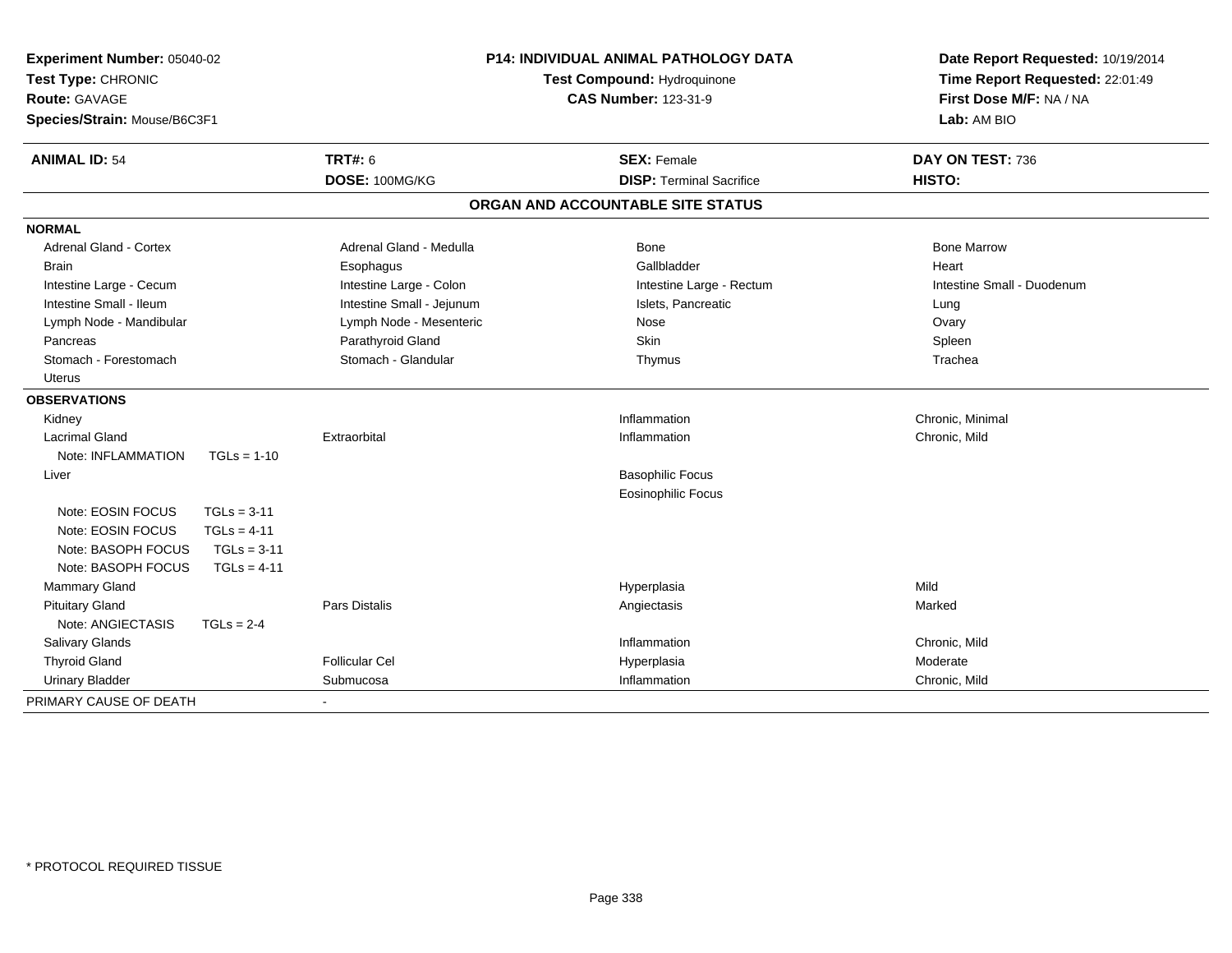| <b>TRT#: 4</b><br><b>ANIMAL ID: 55</b><br><b>SEX: Female</b><br>DAY ON TEST: 676<br><b>DISP: Moribund</b><br>HISTO:<br><b>DOSE: VEHICLE CONTROL</b><br>ORGAN AND ACCOUNTABLE SITE STATUS<br><b>NORMAL</b><br><b>Adrenal Gland - Cortex</b><br><b>Bone Marrow</b><br><b>Bone</b><br><b>Brain</b><br>Gallbladder<br>Heart<br>Intestine Large - Cecum<br>Esophagus<br>Intestine Small - Ileum<br>Intestine Large - Colon<br>Intestine Small - Duodenum<br>Intestine Large - Rectum<br>Intestine Small - Jejunum<br>Islets, Pancreatic<br>Kidney<br>Ovary<br>Pancreas<br>Parathyroid Gland<br>Stomach - Forestomach<br>Stomach - Glandular<br>Trachea<br><b>MISSING</b><br>Adrenal Gland - Medulla<br>Thymus<br><b>OBSERVATIONS</b><br>Hematopoietic Cell Proliferation<br>Mild<br>Liver<br>Inflammation<br>Chronic, Mild<br>Alveolar/Bronchiolar Adenoma<br>Lung<br>Axillary<br>Hyperplasia<br>Lymphoid, Marked<br>Lymph Node<br>Mandibular<br>Lymphoid, Plasma Cell, Marked<br>Hyperplasia<br>Mesenteric<br>Hyperplasia<br>Lymphoid, Plasma Cell, Marked<br>Note: HYPERPLASIA<br>$TGLs = 6-4$<br>Mammary Gland<br>Marked<br>Hyperplasia<br>Note: HYPERPLASIA<br>$TGLs = 4-8$<br>Nasolacrim Dct<br>Foreign Body<br>Nose<br>Marked<br><b>Pituitary Gland</b><br>Pars Distalis<br>Adenoma<br>Note: ADENOMA<br>$TGLs = 3-4$<br>Salivary Glands<br>Chronic, Moderate<br>Inflammation<br>Skin<br><b>Subcut Tiss</b><br>Fibrosarcoma<br>Note: FIBROSARC<br>$TGLs = 1-10$<br>Hematopoietic Cell Proliferation<br>Spleen<br>Marked<br>Note: HEMA CELL PROL TGLs = 2-2<br><b>Thyroid Gland</b><br><b>Follicular Cel</b><br>Hyperplasia<br>Moderate<br>Inflammation<br>Chronic, Mild<br>Note: HYPERPLASIA<br>$TGLs = 7-4$<br><b>Tissue NOS</b><br>Sarcoma<br>Poorly Diffr | Experiment Number: 05040-02<br>Test Type: CHRONIC<br><b>Route: GAVAGE</b><br>Species/Strain: Mouse/B6C3F1 | <b>P14: INDIVIDUAL ANIMAL PATHOLOGY DATA</b><br>Test Compound: Hydroquinone<br><b>CAS Number: 123-31-9</b> | Date Report Requested: 10/19/2014<br>Time Report Requested: 22:01:49<br>First Dose M/F: NA / NA<br>Lab: AM BIO |
|--------------------------------------------------------------------------------------------------------------------------------------------------------------------------------------------------------------------------------------------------------------------------------------------------------------------------------------------------------------------------------------------------------------------------------------------------------------------------------------------------------------------------------------------------------------------------------------------------------------------------------------------------------------------------------------------------------------------------------------------------------------------------------------------------------------------------------------------------------------------------------------------------------------------------------------------------------------------------------------------------------------------------------------------------------------------------------------------------------------------------------------------------------------------------------------------------------------------------------------------------------------------------------------------------------------------------------------------------------------------------------------------------------------------------------------------------------------------------------------------------------------------------------------------------------------------------------------------------------------------------------------------------------------------------------------------------------------------------------------------------------------|-----------------------------------------------------------------------------------------------------------|------------------------------------------------------------------------------------------------------------|----------------------------------------------------------------------------------------------------------------|
|                                                                                                                                                                                                                                                                                                                                                                                                                                                                                                                                                                                                                                                                                                                                                                                                                                                                                                                                                                                                                                                                                                                                                                                                                                                                                                                                                                                                                                                                                                                                                                                                                                                                                                                                                              |                                                                                                           |                                                                                                            |                                                                                                                |
|                                                                                                                                                                                                                                                                                                                                                                                                                                                                                                                                                                                                                                                                                                                                                                                                                                                                                                                                                                                                                                                                                                                                                                                                                                                                                                                                                                                                                                                                                                                                                                                                                                                                                                                                                              |                                                                                                           |                                                                                                            |                                                                                                                |
|                                                                                                                                                                                                                                                                                                                                                                                                                                                                                                                                                                                                                                                                                                                                                                                                                                                                                                                                                                                                                                                                                                                                                                                                                                                                                                                                                                                                                                                                                                                                                                                                                                                                                                                                                              |                                                                                                           |                                                                                                            |                                                                                                                |
|                                                                                                                                                                                                                                                                                                                                                                                                                                                                                                                                                                                                                                                                                                                                                                                                                                                                                                                                                                                                                                                                                                                                                                                                                                                                                                                                                                                                                                                                                                                                                                                                                                                                                                                                                              |                                                                                                           |                                                                                                            |                                                                                                                |
|                                                                                                                                                                                                                                                                                                                                                                                                                                                                                                                                                                                                                                                                                                                                                                                                                                                                                                                                                                                                                                                                                                                                                                                                                                                                                                                                                                                                                                                                                                                                                                                                                                                                                                                                                              |                                                                                                           |                                                                                                            |                                                                                                                |
|                                                                                                                                                                                                                                                                                                                                                                                                                                                                                                                                                                                                                                                                                                                                                                                                                                                                                                                                                                                                                                                                                                                                                                                                                                                                                                                                                                                                                                                                                                                                                                                                                                                                                                                                                              |                                                                                                           |                                                                                                            |                                                                                                                |
|                                                                                                                                                                                                                                                                                                                                                                                                                                                                                                                                                                                                                                                                                                                                                                                                                                                                                                                                                                                                                                                                                                                                                                                                                                                                                                                                                                                                                                                                                                                                                                                                                                                                                                                                                              |                                                                                                           |                                                                                                            |                                                                                                                |
|                                                                                                                                                                                                                                                                                                                                                                                                                                                                                                                                                                                                                                                                                                                                                                                                                                                                                                                                                                                                                                                                                                                                                                                                                                                                                                                                                                                                                                                                                                                                                                                                                                                                                                                                                              |                                                                                                           |                                                                                                            |                                                                                                                |
|                                                                                                                                                                                                                                                                                                                                                                                                                                                                                                                                                                                                                                                                                                                                                                                                                                                                                                                                                                                                                                                                                                                                                                                                                                                                                                                                                                                                                                                                                                                                                                                                                                                                                                                                                              |                                                                                                           |                                                                                                            |                                                                                                                |
|                                                                                                                                                                                                                                                                                                                                                                                                                                                                                                                                                                                                                                                                                                                                                                                                                                                                                                                                                                                                                                                                                                                                                                                                                                                                                                                                                                                                                                                                                                                                                                                                                                                                                                                                                              |                                                                                                           |                                                                                                            |                                                                                                                |
|                                                                                                                                                                                                                                                                                                                                                                                                                                                                                                                                                                                                                                                                                                                                                                                                                                                                                                                                                                                                                                                                                                                                                                                                                                                                                                                                                                                                                                                                                                                                                                                                                                                                                                                                                              |                                                                                                           |                                                                                                            |                                                                                                                |
|                                                                                                                                                                                                                                                                                                                                                                                                                                                                                                                                                                                                                                                                                                                                                                                                                                                                                                                                                                                                                                                                                                                                                                                                                                                                                                                                                                                                                                                                                                                                                                                                                                                                                                                                                              |                                                                                                           |                                                                                                            |                                                                                                                |
|                                                                                                                                                                                                                                                                                                                                                                                                                                                                                                                                                                                                                                                                                                                                                                                                                                                                                                                                                                                                                                                                                                                                                                                                                                                                                                                                                                                                                                                                                                                                                                                                                                                                                                                                                              |                                                                                                           |                                                                                                            |                                                                                                                |
|                                                                                                                                                                                                                                                                                                                                                                                                                                                                                                                                                                                                                                                                                                                                                                                                                                                                                                                                                                                                                                                                                                                                                                                                                                                                                                                                                                                                                                                                                                                                                                                                                                                                                                                                                              |                                                                                                           |                                                                                                            |                                                                                                                |
|                                                                                                                                                                                                                                                                                                                                                                                                                                                                                                                                                                                                                                                                                                                                                                                                                                                                                                                                                                                                                                                                                                                                                                                                                                                                                                                                                                                                                                                                                                                                                                                                                                                                                                                                                              |                                                                                                           |                                                                                                            |                                                                                                                |
|                                                                                                                                                                                                                                                                                                                                                                                                                                                                                                                                                                                                                                                                                                                                                                                                                                                                                                                                                                                                                                                                                                                                                                                                                                                                                                                                                                                                                                                                                                                                                                                                                                                                                                                                                              |                                                                                                           |                                                                                                            |                                                                                                                |
|                                                                                                                                                                                                                                                                                                                                                                                                                                                                                                                                                                                                                                                                                                                                                                                                                                                                                                                                                                                                                                                                                                                                                                                                                                                                                                                                                                                                                                                                                                                                                                                                                                                                                                                                                              |                                                                                                           |                                                                                                            |                                                                                                                |
|                                                                                                                                                                                                                                                                                                                                                                                                                                                                                                                                                                                                                                                                                                                                                                                                                                                                                                                                                                                                                                                                                                                                                                                                                                                                                                                                                                                                                                                                                                                                                                                                                                                                                                                                                              |                                                                                                           |                                                                                                            |                                                                                                                |
|                                                                                                                                                                                                                                                                                                                                                                                                                                                                                                                                                                                                                                                                                                                                                                                                                                                                                                                                                                                                                                                                                                                                                                                                                                                                                                                                                                                                                                                                                                                                                                                                                                                                                                                                                              |                                                                                                           |                                                                                                            |                                                                                                                |
|                                                                                                                                                                                                                                                                                                                                                                                                                                                                                                                                                                                                                                                                                                                                                                                                                                                                                                                                                                                                                                                                                                                                                                                                                                                                                                                                                                                                                                                                                                                                                                                                                                                                                                                                                              |                                                                                                           |                                                                                                            |                                                                                                                |
|                                                                                                                                                                                                                                                                                                                                                                                                                                                                                                                                                                                                                                                                                                                                                                                                                                                                                                                                                                                                                                                                                                                                                                                                                                                                                                                                                                                                                                                                                                                                                                                                                                                                                                                                                              |                                                                                                           |                                                                                                            |                                                                                                                |
|                                                                                                                                                                                                                                                                                                                                                                                                                                                                                                                                                                                                                                                                                                                                                                                                                                                                                                                                                                                                                                                                                                                                                                                                                                                                                                                                                                                                                                                                                                                                                                                                                                                                                                                                                              |                                                                                                           |                                                                                                            |                                                                                                                |
|                                                                                                                                                                                                                                                                                                                                                                                                                                                                                                                                                                                                                                                                                                                                                                                                                                                                                                                                                                                                                                                                                                                                                                                                                                                                                                                                                                                                                                                                                                                                                                                                                                                                                                                                                              |                                                                                                           |                                                                                                            |                                                                                                                |
|                                                                                                                                                                                                                                                                                                                                                                                                                                                                                                                                                                                                                                                                                                                                                                                                                                                                                                                                                                                                                                                                                                                                                                                                                                                                                                                                                                                                                                                                                                                                                                                                                                                                                                                                                              |                                                                                                           |                                                                                                            |                                                                                                                |
|                                                                                                                                                                                                                                                                                                                                                                                                                                                                                                                                                                                                                                                                                                                                                                                                                                                                                                                                                                                                                                                                                                                                                                                                                                                                                                                                                                                                                                                                                                                                                                                                                                                                                                                                                              |                                                                                                           |                                                                                                            |                                                                                                                |
|                                                                                                                                                                                                                                                                                                                                                                                                                                                                                                                                                                                                                                                                                                                                                                                                                                                                                                                                                                                                                                                                                                                                                                                                                                                                                                                                                                                                                                                                                                                                                                                                                                                                                                                                                              |                                                                                                           |                                                                                                            |                                                                                                                |
|                                                                                                                                                                                                                                                                                                                                                                                                                                                                                                                                                                                                                                                                                                                                                                                                                                                                                                                                                                                                                                                                                                                                                                                                                                                                                                                                                                                                                                                                                                                                                                                                                                                                                                                                                              |                                                                                                           |                                                                                                            |                                                                                                                |
|                                                                                                                                                                                                                                                                                                                                                                                                                                                                                                                                                                                                                                                                                                                                                                                                                                                                                                                                                                                                                                                                                                                                                                                                                                                                                                                                                                                                                                                                                                                                                                                                                                                                                                                                                              |                                                                                                           |                                                                                                            |                                                                                                                |
|                                                                                                                                                                                                                                                                                                                                                                                                                                                                                                                                                                                                                                                                                                                                                                                                                                                                                                                                                                                                                                                                                                                                                                                                                                                                                                                                                                                                                                                                                                                                                                                                                                                                                                                                                              |                                                                                                           |                                                                                                            |                                                                                                                |
|                                                                                                                                                                                                                                                                                                                                                                                                                                                                                                                                                                                                                                                                                                                                                                                                                                                                                                                                                                                                                                                                                                                                                                                                                                                                                                                                                                                                                                                                                                                                                                                                                                                                                                                                                              |                                                                                                           |                                                                                                            |                                                                                                                |
|                                                                                                                                                                                                                                                                                                                                                                                                                                                                                                                                                                                                                                                                                                                                                                                                                                                                                                                                                                                                                                                                                                                                                                                                                                                                                                                                                                                                                                                                                                                                                                                                                                                                                                                                                              |                                                                                                           |                                                                                                            |                                                                                                                |
|                                                                                                                                                                                                                                                                                                                                                                                                                                                                                                                                                                                                                                                                                                                                                                                                                                                                                                                                                                                                                                                                                                                                                                                                                                                                                                                                                                                                                                                                                                                                                                                                                                                                                                                                                              |                                                                                                           |                                                                                                            |                                                                                                                |
|                                                                                                                                                                                                                                                                                                                                                                                                                                                                                                                                                                                                                                                                                                                                                                                                                                                                                                                                                                                                                                                                                                                                                                                                                                                                                                                                                                                                                                                                                                                                                                                                                                                                                                                                                              |                                                                                                           |                                                                                                            |                                                                                                                |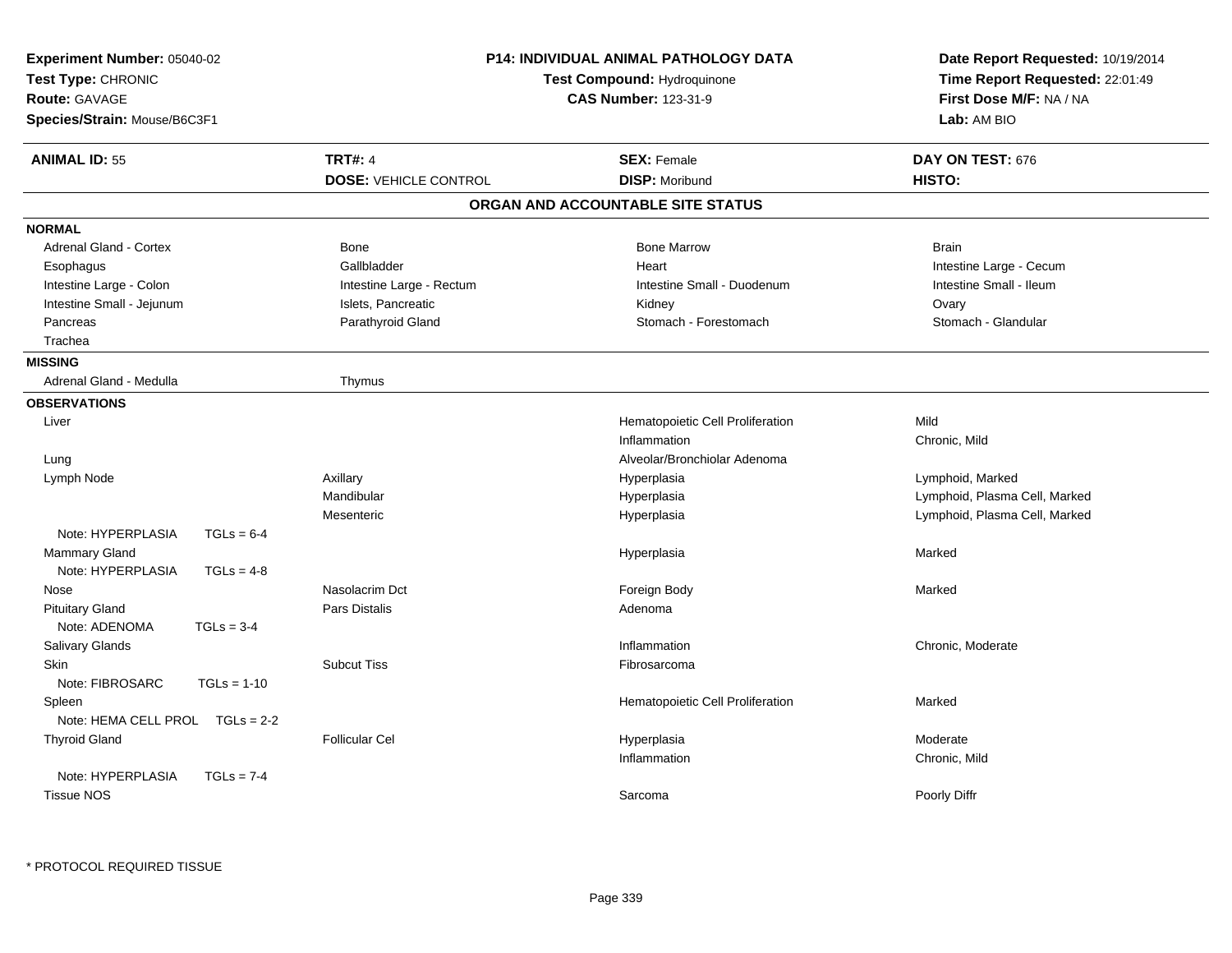| <b>Experiment Number: 05040-02</b>                                         |              |                              | <b>P14: INDIVIDUAL ANIMAL PATHOLOGY DATA</b> | Date Report Requested: 10/19/2014 |
|----------------------------------------------------------------------------|--------------|------------------------------|----------------------------------------------|-----------------------------------|
| Test Type: CHRONIC<br><b>Route: GAVAGE</b><br>Species/Strain: Mouse/B6C3F1 |              |                              | <b>Test Compound: Hydroquinone</b>           | Time Report Requested: 22:01:49   |
|                                                                            |              | <b>CAS Number: 123-31-9</b>  |                                              | First Dose M/F: NA / NA           |
|                                                                            |              |                              |                                              | Lab: AM BIO                       |
| <b>ANIMAL ID: 55</b>                                                       |              | <b>TRT#: 4</b>               | <b>SEX: Female</b>                           | <b>DAY ON TEST: 676</b>           |
|                                                                            |              | <b>DOSE: VEHICLE CONTROL</b> | <b>DISP: Moribund</b>                        | <b>HISTO:</b>                     |
|                                                                            |              |                              | ORGAN AND ACCOUNTABLE SITE STATUS            |                                   |
| <b>Urinary Bladder</b>                                                     |              | Submucosa                    | Inflammation                                 | Chronic, Minimal                  |
| Uterus                                                                     |              | Endometrium                  | Hyperplasia                                  | Cystic, Moderate                  |
| Note: HYPERPLASIA                                                          | $TGLs = 5-5$ |                              |                                              |                                   |
| PRIMARY CAUSE OF DEATH                                                     |              |                              |                                              |                                   |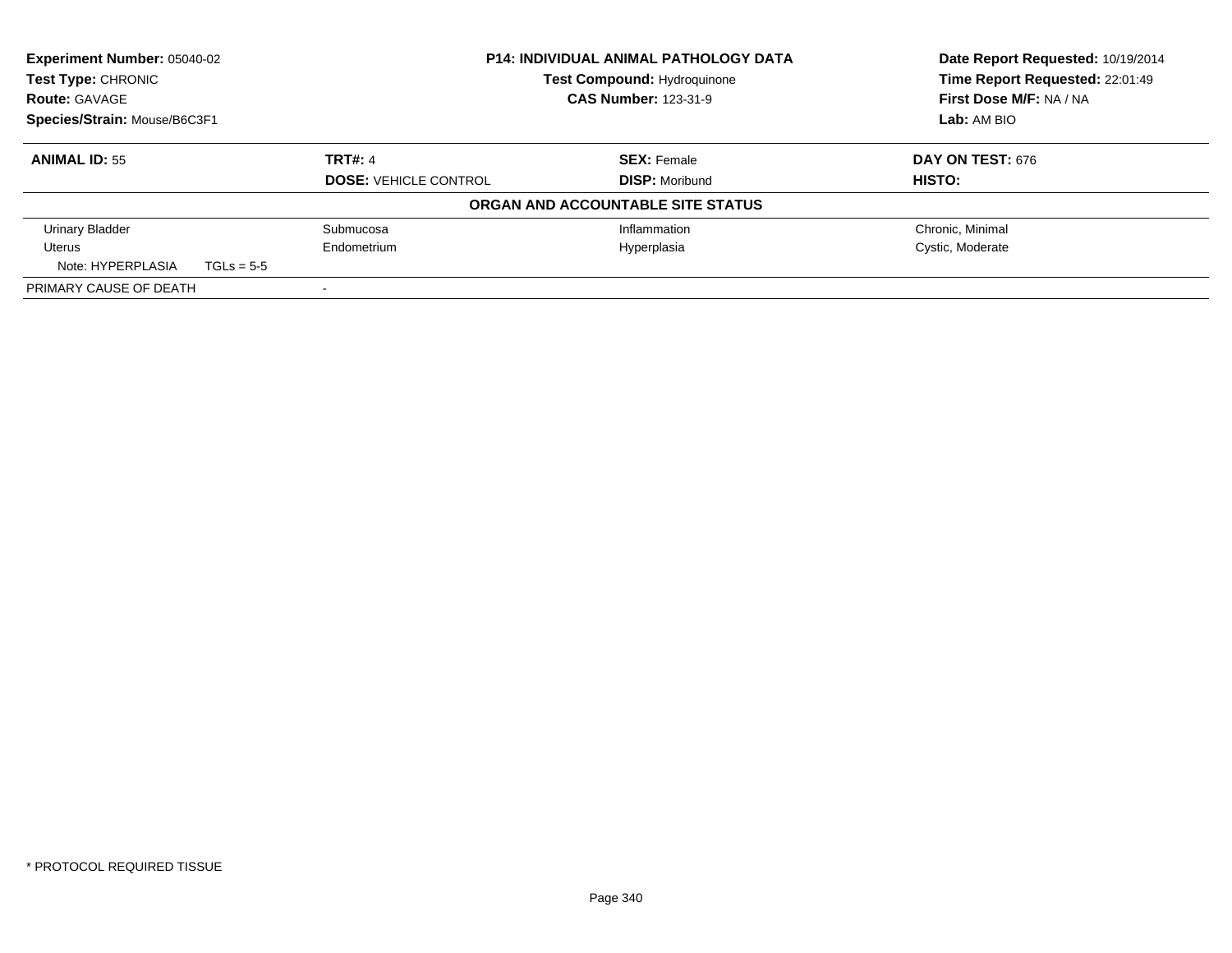| Experiment Number: 05040-02           |                          | <b>P14: INDIVIDUAL ANIMAL PATHOLOGY DATA</b> | Date Report Requested: 10/19/2014 |
|---------------------------------------|--------------------------|----------------------------------------------|-----------------------------------|
| Test Type: CHRONIC                    |                          | Test Compound: Hydroquinone                  | Time Report Requested: 22:01:49   |
| <b>Route: GAVAGE</b>                  |                          | <b>CAS Number: 123-31-9</b>                  | First Dose M/F: NA / NA           |
| Species/Strain: Mouse/B6C3F1          |                          |                                              | Lab: AM BIO                       |
| <b>ANIMAL ID: 55</b>                  | <b>TRT#: 6</b>           | <b>SEX: Female</b>                           | DAY ON TEST: 737                  |
|                                       | DOSE: 100MG/KG           | <b>DISP: Terminal Sacrifice</b>              | HISTO:                            |
|                                       |                          | ORGAN AND ACCOUNTABLE SITE STATUS            |                                   |
| <b>NORMAL</b>                         |                          |                                              |                                   |
| <b>Adrenal Gland - Cortex</b>         | Adrenal Gland - Medulla  | Bone                                         | <b>Bone Marrow</b>                |
| Esophagus                             | Gallbladder              | Heart                                        | Intestine Large - Cecum           |
| Intestine Large - Colon               | Intestine Large - Rectum | Intestine Small - Duodenum                   | Intestine Small - Ileum           |
| Intestine Small - Jejunum             | Islets, Pancreatic       | Lymph Node - Mandibular                      | Mammary Gland                     |
| Nose                                  | Ovary                    | Pancreas                                     | Parathyroid Gland                 |
| Skin                                  | Stomach - Forestomach    | Stomach - Glandular                          | Thymus                            |
| Trachea                               |                          |                                              |                                   |
| <b>OBSERVATIONS</b>                   |                          |                                              |                                   |
| <b>Brain</b>                          |                          | Lymphoma Malignant Mixed                     |                                   |
| Kidney                                |                          | Lymphoma Malignant Mixed                     |                                   |
| Liver                                 |                          | Lymphoma Malignant Mixed                     |                                   |
| Note: LYMPH MAL MIXD<br>$TGLs = 1-12$ |                          |                                              |                                   |
| Lung                                  |                          | Lymphoma Malignant Mixed                     |                                   |
| Lymph Node                            | Mesenteric               | Lymphoma Malignant Mixed                     |                                   |
| <b>Pituitary Gland</b>                | Pars Distalis            | Angiectasis                                  | Mild                              |
| Salivary Glands                       |                          | Inflammation                                 | Chronic, Minimal                  |
| Spleen                                |                          | Lymphoma Malignant Mixed                     |                                   |
| <b>Thyroid Gland</b>                  | <b>Follicular Cel</b>    | Hyperplasia                                  | Moderate                          |
|                                       |                          | Inflammation                                 | Chronic, Mild                     |
| <b>Urinary Bladder</b>                | Submucosa                | Inflammation                                 | Chronic, Minimal                  |
| Uterus                                | Endometrium              | Hyperplasia                                  | Cystic, Marked                    |
| PRIMARY CAUSE OF DEATH                | ٠                        |                                              |                                   |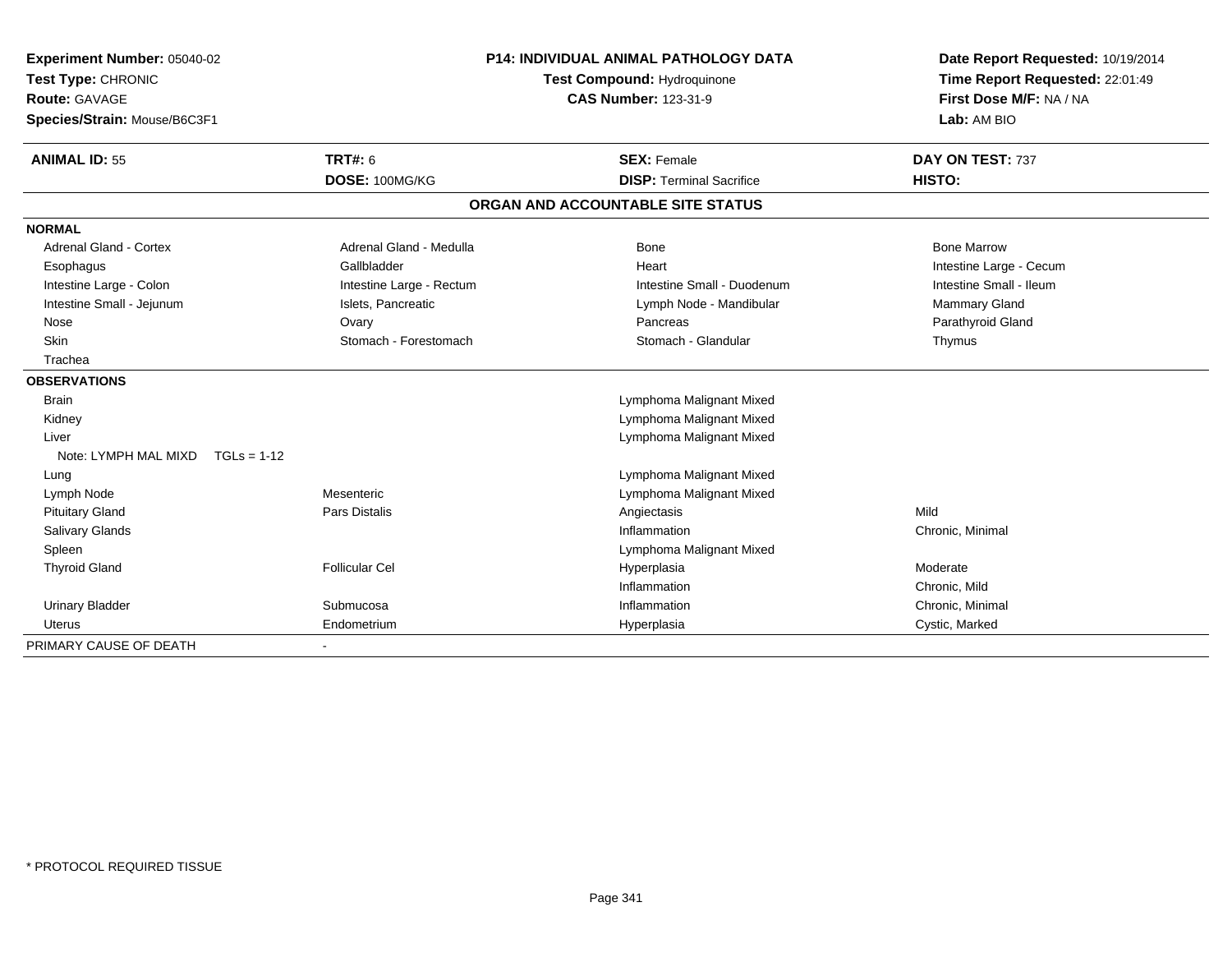| Experiment Number: 05040-02<br><b>Test Type: CHRONIC</b><br><b>Route: GAVAGE</b><br>Species/Strain: Mouse/B6C3F1 |                       | <b>P14: INDIVIDUAL ANIMAL PATHOLOGY DATA</b><br><b>Test Compound: Hydroquinone</b><br><b>CAS Number: 123-31-9</b> | Date Report Requested: 10/19/2014<br>Time Report Requested: 22:01:49<br>First Dose M/F: NA / NA<br><b>Lab: AM BIO</b> |
|------------------------------------------------------------------------------------------------------------------|-----------------------|-------------------------------------------------------------------------------------------------------------------|-----------------------------------------------------------------------------------------------------------------------|
|                                                                                                                  |                       |                                                                                                                   |                                                                                                                       |
| <b>ANIMAL ID: 56</b>                                                                                             | TRT#: 5               | <b>SEX: Female</b>                                                                                                | DAY ON TEST: 737                                                                                                      |
|                                                                                                                  | DOSE: 50 MG/KG        | <b>DISP:</b> Terminal Sacrifice                                                                                   | <b>HISTO:</b>                                                                                                         |
|                                                                                                                  |                       | ORGAN AND ACCOUNTABLE SITE STATUS                                                                                 |                                                                                                                       |
| <b>NORMAL</b>                                                                                                    |                       |                                                                                                                   |                                                                                                                       |
| Liver                                                                                                            | Lung                  |                                                                                                                   |                                                                                                                       |
| <b>OBSERVATIONS</b>                                                                                              |                       |                                                                                                                   |                                                                                                                       |
| Ovary                                                                                                            | <b>Periovarn Tiss</b> | Inflammation                                                                                                      | Chronic, Mild                                                                                                         |
| <b>Salivary Glands</b>                                                                                           |                       | Inflammation                                                                                                      | Chronic, Mild                                                                                                         |
| <b>Thyroid Gland</b>                                                                                             | <b>Follicular Cel</b> | Hyperplasia                                                                                                       | Moderate                                                                                                              |
| PRIMARY CAUSE OF DEATH                                                                                           |                       |                                                                                                                   |                                                                                                                       |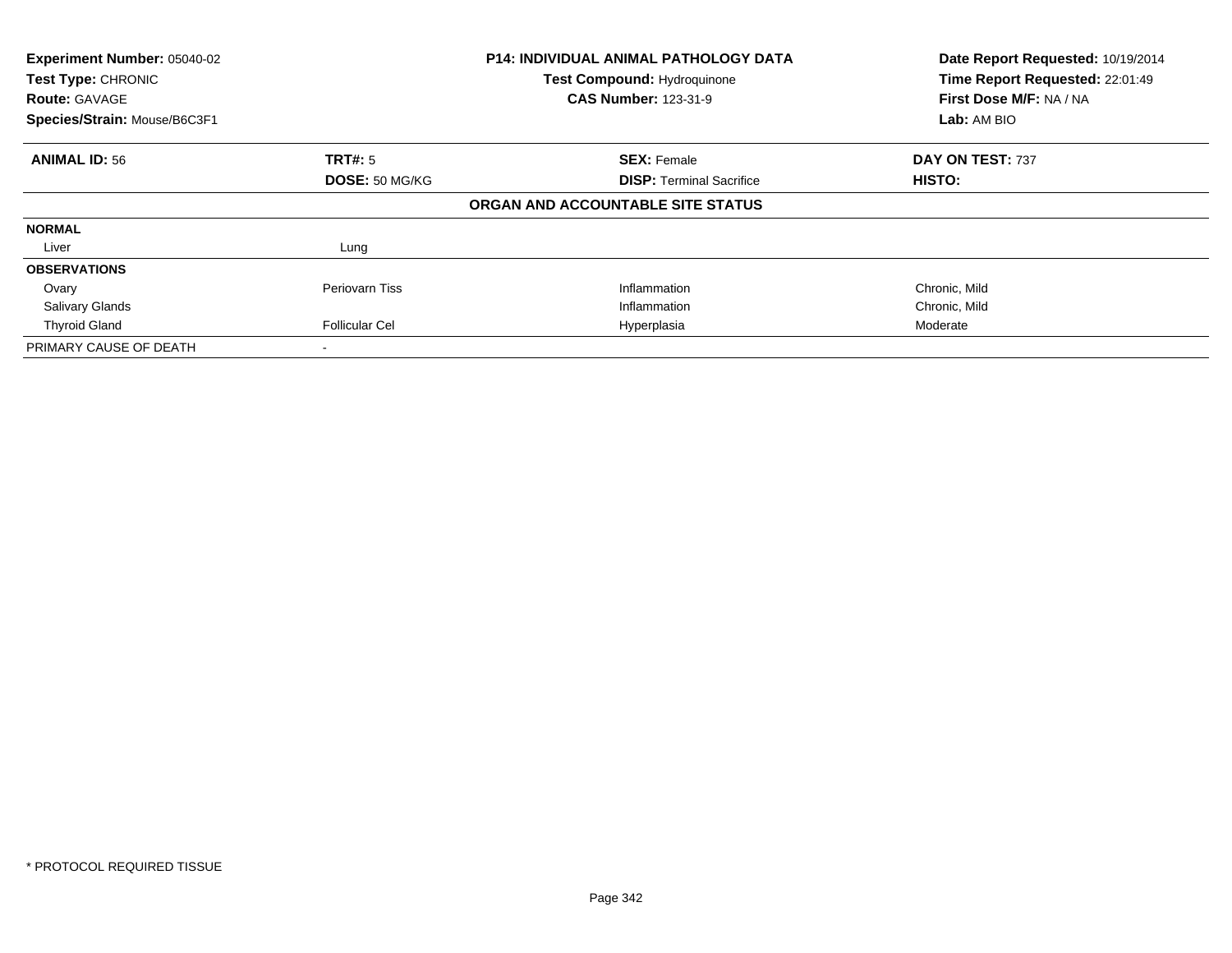| <b>Experiment Number: 05040-02</b> |                          | <b>P14: INDIVIDUAL ANIMAL PATHOLOGY DATA</b> | Date Report Requested: 10/19/2014 |  |
|------------------------------------|--------------------------|----------------------------------------------|-----------------------------------|--|
| Test Type: CHRONIC                 |                          | Test Compound: Hydroquinone                  | Time Report Requested: 22:01:49   |  |
| <b>Route: GAVAGE</b>               |                          | <b>CAS Number: 123-31-9</b>                  | First Dose M/F: NA / NA           |  |
| Species/Strain: Mouse/B6C3F1       |                          |                                              | Lab: AM BIO                       |  |
| <b>ANIMAL ID: 56</b>               | <b>TRT#: 6</b>           | <b>SEX: Female</b>                           | DAY ON TEST: 735                  |  |
|                                    | DOSE: 100MG/KG           | <b>DISP: Terminal Sacrifice</b>              | HISTO:                            |  |
|                                    |                          | ORGAN AND ACCOUNTABLE SITE STATUS            |                                   |  |
| <b>NORMAL</b>                      |                          |                                              |                                   |  |
| <b>Adrenal Gland - Cortex</b>      | Adrenal Gland - Medulla  | <b>Bone</b>                                  | <b>Bone Marrow</b>                |  |
| <b>Brain</b>                       | Esophagus                | Heart                                        | Intestine Large - Cecum           |  |
| Intestine Large - Colon            | Intestine Large - Rectum | Intestine Small - Duodenum                   | Intestine Small - Ileum           |  |
| Intestine Small - Jejunum          | Islets. Pancreatic       | Lymph Node - Mandibular                      | Lymph Node - Mesenteric           |  |
| <b>Mammary Gland</b>               | Nose                     | Ovary                                        | Pancreas                          |  |
| Parathyroid Gland                  | Skin                     | Spleen                                       | Stomach - Forestomach             |  |
| Stomach - Glandular                | Thymus                   | Trachea                                      |                                   |  |
| <b>MISSING</b>                     |                          |                                              |                                   |  |
| Gallbladder                        | <b>Pituitary Gland</b>   |                                              |                                   |  |
| <b>OBSERVATIONS</b>                |                          |                                              |                                   |  |
| Kidney                             |                          | Inflammation                                 | Chronic, Mild                     |  |
| Liver                              |                          | Hepatocellular Carcinoma                     |                                   |  |
| Note: HEPATOCLR CARC $TGLs = 1-2$  |                          |                                              |                                   |  |
| Lung                               | Peribronchiolr           | Inflammation                                 | Chronic, Mild                     |  |
| Salivary Glands                    |                          | Inflammation                                 | Chronic, Mild                     |  |
| <b>Thyroid Gland</b>               | Follicular Cel           | Hyperplasia                                  | Moderate                          |  |
| <b>Urinary Bladder</b>             | Submucosa                | Inflammation                                 | Chronic, Mild                     |  |
| <b>Uterus</b>                      | Endometrium              | Hyperplasia                                  | Cystic, Mild                      |  |
| PRIMARY CAUSE OF DEATH             |                          |                                              |                                   |  |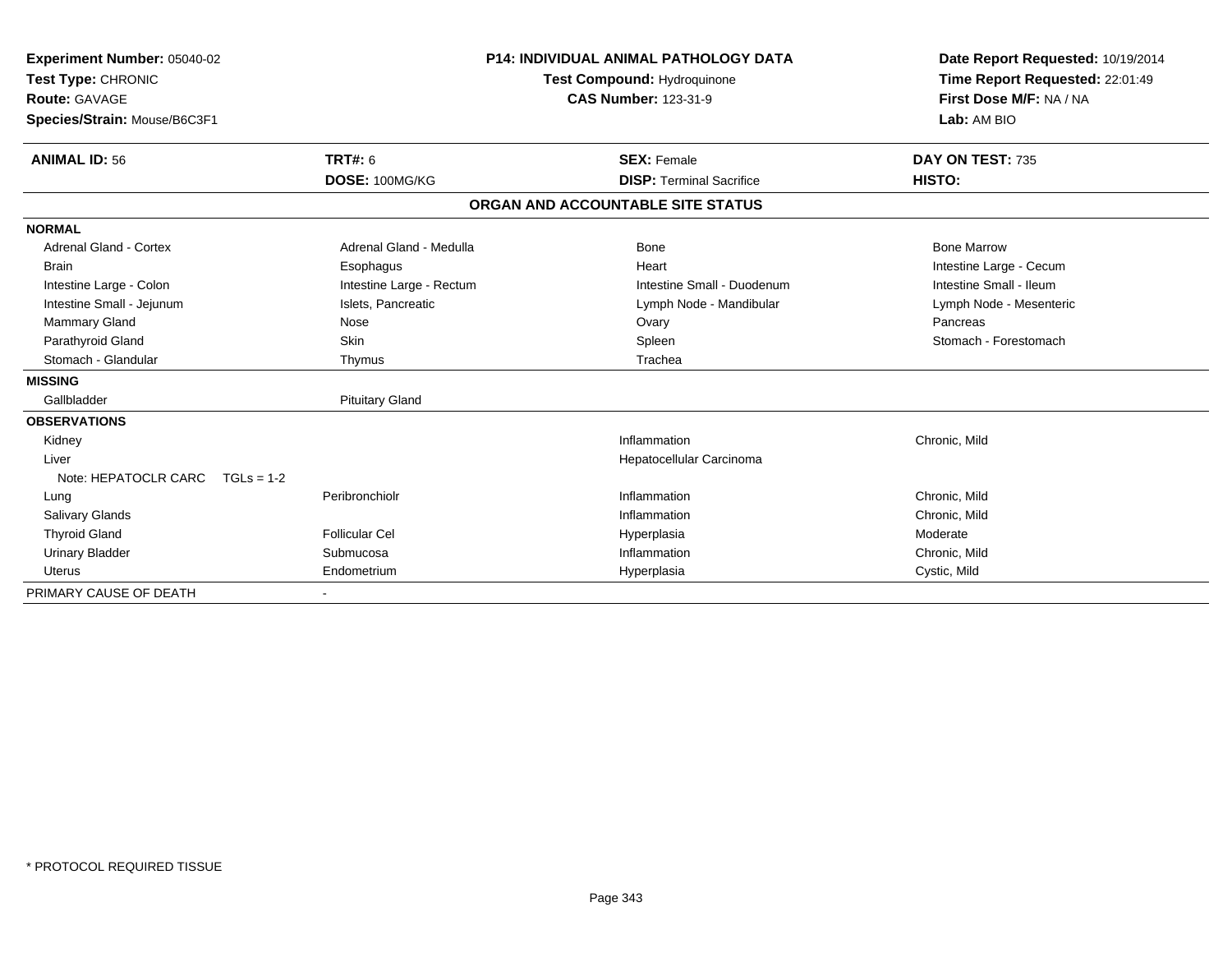| Experiment Number: 05040-02<br>Test Type: CHRONIC<br><b>Route: GAVAGE</b><br>Species/Strain: Mouse/B6C3F1 | <b>P14: INDIVIDUAL ANIMAL PATHOLOGY DATA</b><br>Test Compound: Hydroquinone<br><b>CAS Number: 123-31-9</b> |                                                       | Date Report Requested: 10/19/2014<br>Time Report Requested: 22:01:49<br>First Dose M/F: NA / NA<br>Lab: AM BIO |  |
|-----------------------------------------------------------------------------------------------------------|------------------------------------------------------------------------------------------------------------|-------------------------------------------------------|----------------------------------------------------------------------------------------------------------------|--|
|                                                                                                           |                                                                                                            |                                                       |                                                                                                                |  |
| <b>ANIMAL ID: 57</b>                                                                                      | <b>TRT#: 4</b><br><b>DOSE: VEHICLE CONTROL</b>                                                             | <b>SEX: Female</b><br><b>DISP: Terminal Sacrifice</b> | DAY ON TEST: 737<br>HISTO:                                                                                     |  |
|                                                                                                           |                                                                                                            |                                                       |                                                                                                                |  |
|                                                                                                           |                                                                                                            | ORGAN AND ACCOUNTABLE SITE STATUS                     |                                                                                                                |  |
| <b>NORMAL</b>                                                                                             |                                                                                                            |                                                       |                                                                                                                |  |
| <b>Adrenal Gland - Cortex</b>                                                                             | Bone                                                                                                       | <b>Bone Marrow</b>                                    | <b>Brain</b>                                                                                                   |  |
| Esophagus                                                                                                 | Gallbladder                                                                                                | Heart                                                 | Intestine Large - Cecum                                                                                        |  |
| Intestine Large - Colon                                                                                   | Intestine Large - Rectum                                                                                   | Intestine Small - Duodenum                            | Intestine Small - Ileum                                                                                        |  |
| Intestine Small - Jejunum                                                                                 | Islets, Pancreatic                                                                                         | Nose                                                  | Pancreas                                                                                                       |  |
| Parathyroid Gland                                                                                         | Skin                                                                                                       | Spleen                                                | Stomach - Forestomach                                                                                          |  |
| Stomach - Glandular                                                                                       | Thymus                                                                                                     | Trachea                                               | <b>Uterus</b>                                                                                                  |  |
| <b>MISSING</b>                                                                                            |                                                                                                            |                                                       |                                                                                                                |  |
| Lymph Node - Mesenteric                                                                                   |                                                                                                            |                                                       |                                                                                                                |  |
| <b>OBSERVATIONS</b>                                                                                       |                                                                                                            |                                                       |                                                                                                                |  |
| <b>Adrenal Gland</b>                                                                                      | Medulla                                                                                                    | Hyperplasia                                           | Focal, Mild                                                                                                    |  |
| Kidney                                                                                                    |                                                                                                            | Inflammation                                          | Chronic, Mild                                                                                                  |  |
|                                                                                                           | Cortex                                                                                                     | Metaplasia                                            | Osseous, Moderate                                                                                              |  |
| Liver                                                                                                     |                                                                                                            | <b>Basophilic Focus</b>                               |                                                                                                                |  |
|                                                                                                           |                                                                                                            | Fatty Change                                          | Moderate                                                                                                       |  |
|                                                                                                           |                                                                                                            | Inflammation                                          | Granulomatous, Focal, Marked                                                                                   |  |
| Note: INFLAMMATION<br>$TGLs = 3-10$                                                                       |                                                                                                            |                                                       |                                                                                                                |  |
| Note: BASOPH FOCUS<br>$TGLs = 3-10$                                                                       |                                                                                                            |                                                       |                                                                                                                |  |
| Lung                                                                                                      | Perivascular                                                                                               | Inflammation                                          | Chronic, Moderate                                                                                              |  |
| Lymph Node                                                                                                | Mandibular                                                                                                 | Hyperplasia                                           | Lymphoid, Marked                                                                                               |  |
| Mammary Gland                                                                                             |                                                                                                            | Hyperplasia                                           | Mild                                                                                                           |  |
| Ovary                                                                                                     |                                                                                                            | Cyst                                                  |                                                                                                                |  |
| Note: CYST<br>$TGLs = 1-5$                                                                                |                                                                                                            |                                                       |                                                                                                                |  |
| <b>Pituitary Gland</b>                                                                                    | Pars Distalis                                                                                              | Adenoma                                               |                                                                                                                |  |
| Note: ADENOMA<br>$TGLs = 2-4$                                                                             |                                                                                                            |                                                       |                                                                                                                |  |
| Salivary Glands                                                                                           |                                                                                                            | Inflammation                                          | Chronic, Mild                                                                                                  |  |
| <b>Thyroid Gland</b>                                                                                      | <b>Follicular Cel</b>                                                                                      | Hyperplasia                                           | Minimal                                                                                                        |  |
| <b>Urinary Bladder</b>                                                                                    | Submucosa                                                                                                  | Inflammation                                          | Chronic, Mild                                                                                                  |  |
| PRIMARY CAUSE OF DEATH                                                                                    |                                                                                                            |                                                       |                                                                                                                |  |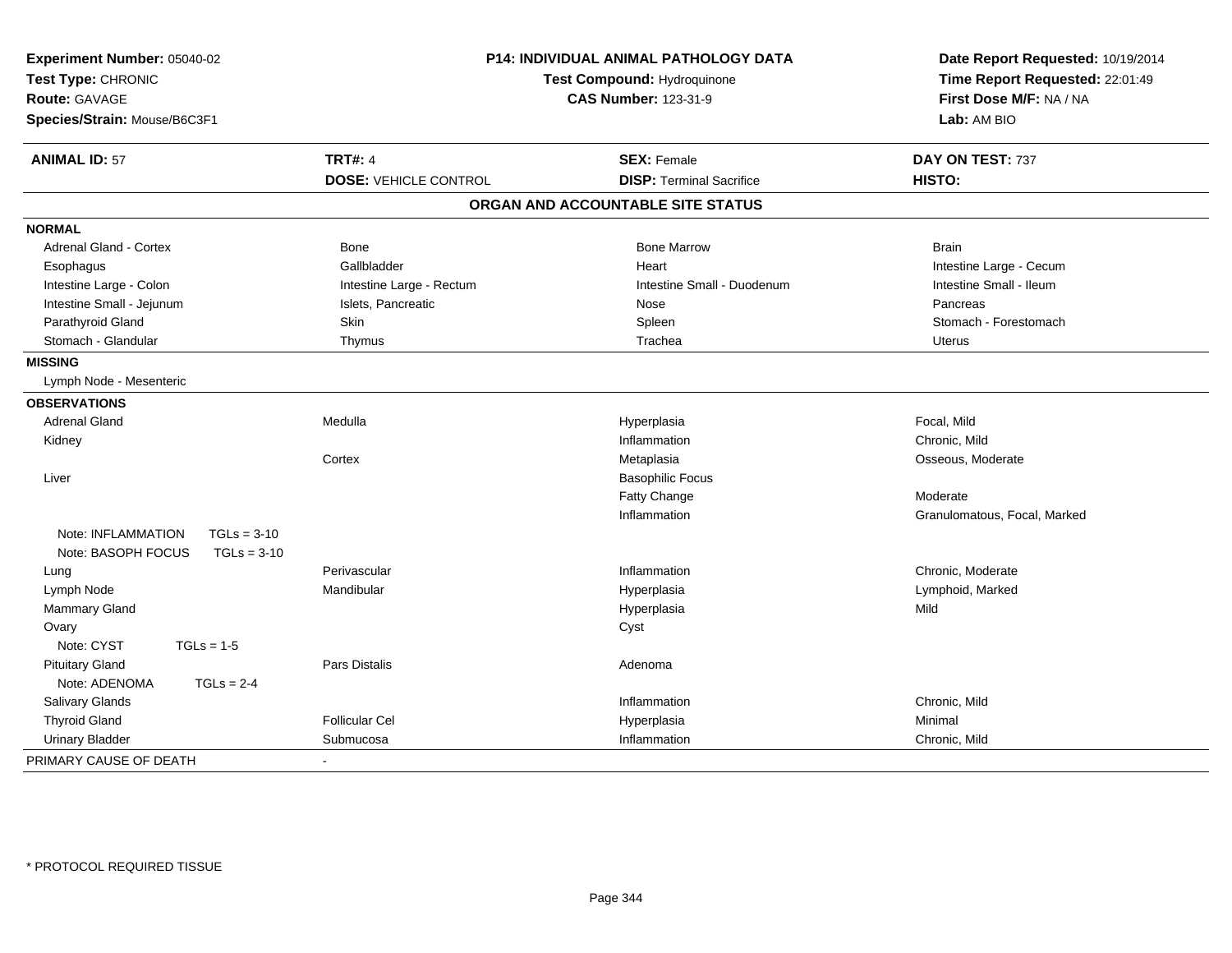| Experiment Number: 05040-02<br>Test Type: CHRONIC<br><b>Route: GAVAGE</b><br>Species/Strain: Mouse/B6C3F1 |                           | <b>P14: INDIVIDUAL ANIMAL PATHOLOGY DATA</b><br>Test Compound: Hydroquinone<br><b>CAS Number: 123-31-9</b> | Date Report Requested: 10/19/2014<br>Time Report Requested: 22:01:49<br>First Dose M/F: NA / NA<br>Lab: AM BIO |
|-----------------------------------------------------------------------------------------------------------|---------------------------|------------------------------------------------------------------------------------------------------------|----------------------------------------------------------------------------------------------------------------|
| <b>ANIMAL ID: 57</b>                                                                                      | <b>TRT#: 6</b>            | <b>SEX: Female</b>                                                                                         | DAY ON TEST: 737                                                                                               |
|                                                                                                           | DOSE: 100MG/KG            | <b>DISP: Terminal Sacrifice</b>                                                                            | HISTO:                                                                                                         |
|                                                                                                           |                           | ORGAN AND ACCOUNTABLE SITE STATUS                                                                          |                                                                                                                |
| <b>NORMAL</b>                                                                                             |                           |                                                                                                            |                                                                                                                |
| Adrenal Gland - Cortex                                                                                    | Adrenal Gland - Medulla   | Bone                                                                                                       | <b>Bone Marrow</b>                                                                                             |
| Brain                                                                                                     | Esophagus                 | Gallbladder                                                                                                | Heart                                                                                                          |
| Intestine Large - Cecum                                                                                   | Intestine Large - Colon   | Intestine Large - Rectum                                                                                   | Intestine Small - Duodenum                                                                                     |
| Intestine Small - Ileum                                                                                   | Intestine Small - Jejunum | Islets, Pancreatic                                                                                         | Liver                                                                                                          |
| Lung                                                                                                      | Lymph Node - Mandibular   | Lymph Node - Mesenteric                                                                                    | <b>Mammary Gland</b>                                                                                           |
| Nose                                                                                                      | Ovary                     | Pancreas                                                                                                   | Parathyroid Gland                                                                                              |
| <b>Pituitary Gland</b>                                                                                    | Stomach - Forestomach     | Stomach - Glandular                                                                                        | Thymus                                                                                                         |
| Trachea                                                                                                   | <b>Urinary Bladder</b>    |                                                                                                            |                                                                                                                |
| <b>OBSERVATIONS</b>                                                                                       |                           |                                                                                                            |                                                                                                                |
| Kidney                                                                                                    |                           | Inflammation                                                                                               | Chronic, Minimal                                                                                               |
| <b>Salivary Glands</b>                                                                                    |                           | Inflammation                                                                                               | Chronic, Mild                                                                                                  |
| <b>Skin</b>                                                                                               | Subcut Tiss, Thoracic     | Hemangiosarcoma                                                                                            |                                                                                                                |
| Note: HEMANGIOSARC                                                                                        | $TGLs = 3-11, 4-11$       |                                                                                                            |                                                                                                                |
| Spleen                                                                                                    |                           | Hematopoietic Cell Proliferation                                                                           | Marked                                                                                                         |
| Note: HEMA CELL PROL                                                                                      | $TGLs = 2-2$              |                                                                                                            |                                                                                                                |
| <b>Thyroid Gland</b>                                                                                      | <b>Follicular Cel</b>     | Hyperplasia                                                                                                | Moderate                                                                                                       |
| Uterus                                                                                                    | Endometrium               | Hyperplasia                                                                                                | Cystic, Mild                                                                                                   |
| PRIMARY CAUSE OF DEATH                                                                                    |                           |                                                                                                            |                                                                                                                |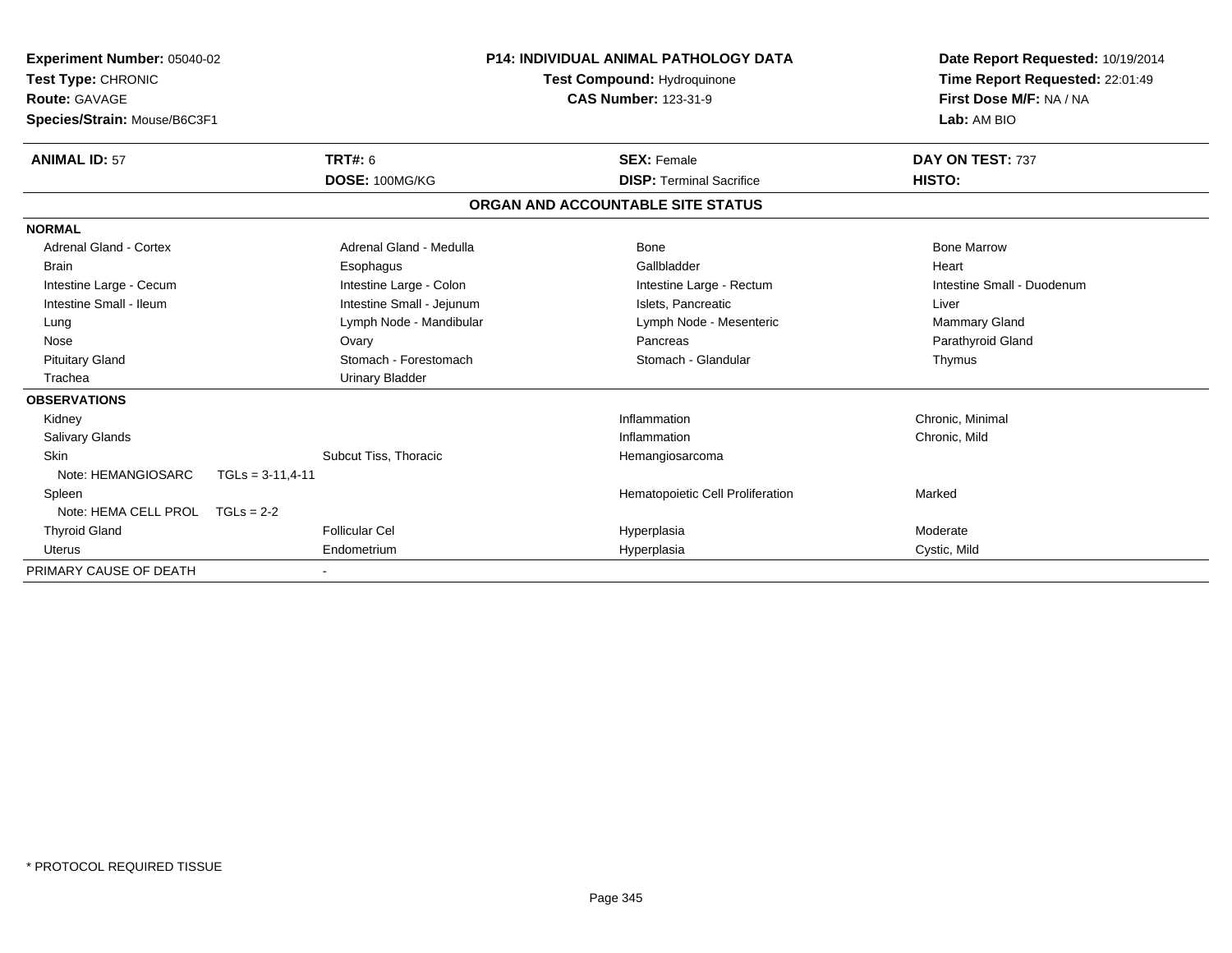| Experiment Number: 05040-02<br>Test Type: CHRONIC<br><b>Route: GAVAGE</b><br>Species/Strain: Mouse/B6C3F1 |                              | <b>P14: INDIVIDUAL ANIMAL PATHOLOGY DATA</b><br>Test Compound: Hydroquinone<br><b>CAS Number: 123-31-9</b> | Date Report Requested: 10/19/2014<br>Time Report Requested: 22:01:49<br>First Dose M/F: NA / NA<br>Lab: AM BIO |
|-----------------------------------------------------------------------------------------------------------|------------------------------|------------------------------------------------------------------------------------------------------------|----------------------------------------------------------------------------------------------------------------|
| <b>ANIMAL ID: 58</b>                                                                                      | <b>TRT#: 4</b>               | <b>SEX: Female</b>                                                                                         | DAY ON TEST: 737                                                                                               |
|                                                                                                           | <b>DOSE: VEHICLE CONTROL</b> | <b>DISP: Terminal Sacrifice</b>                                                                            | HISTO:                                                                                                         |
|                                                                                                           |                              | ORGAN AND ACCOUNTABLE SITE STATUS                                                                          |                                                                                                                |
| <b>NORMAL</b>                                                                                             |                              |                                                                                                            |                                                                                                                |
| <b>Adrenal Gland - Cortex</b>                                                                             | Adrenal Gland - Medulla      | <b>Bone</b>                                                                                                | <b>Bone Marrow</b>                                                                                             |
| <b>Brain</b>                                                                                              | Esophagus                    | Gallbladder                                                                                                | Heart                                                                                                          |
| Intestine Large - Cecum                                                                                   | Intestine Large - Colon      | Intestine Large - Rectum                                                                                   | Intestine Small - Duodenum                                                                                     |
| Intestine Small - Ileum                                                                                   | Intestine Small - Jejunum    | Islets, Pancreatic                                                                                         | Lung                                                                                                           |
| Lymph Node - Mandibular                                                                                   | Lymph Node - Mesenteric      | <b>Mammary Gland</b>                                                                                       | Nose                                                                                                           |
| Ovary                                                                                                     | Pancreas                     | Parathyroid Gland                                                                                          | Salivary Glands                                                                                                |
| <b>Skin</b>                                                                                               | Spleen                       | Stomach - Forestomach                                                                                      | Stomach - Glandular                                                                                            |
| Thymus                                                                                                    | <b>Thyroid Gland</b>         | Trachea                                                                                                    |                                                                                                                |
| <b>OBSERVATIONS</b>                                                                                       |                              |                                                                                                            |                                                                                                                |
| Ear                                                                                                       | Canal, External Ear          | Squamous Cell Carcinoma                                                                                    |                                                                                                                |
| Note: SQUAM CEL CARC                                                                                      | $TGLs = 2-10$                |                                                                                                            |                                                                                                                |
| Kidney                                                                                                    |                              | Inflammation                                                                                               | Chronic, Minimal                                                                                               |
| Liver                                                                                                     |                              | Inflammation                                                                                               | Chronic, Minimal                                                                                               |
| <b>Pituitary Gland</b>                                                                                    | Pars Distalis                | Hyperplasia                                                                                                | Focal, Moderate                                                                                                |
| <b>Urinary Bladder</b>                                                                                    | Submucosa                    | Inflammation                                                                                               | Chronic, Mild                                                                                                  |
| <b>Uterus</b>                                                                                             | Endometrium                  | Hyperplasia                                                                                                | Cystic, Moderate                                                                                               |
| Note: HYPERPLASIA                                                                                         | $TGLs = 1-5$                 |                                                                                                            |                                                                                                                |
| PRIMARY CAUSE OF DEATH                                                                                    |                              |                                                                                                            |                                                                                                                |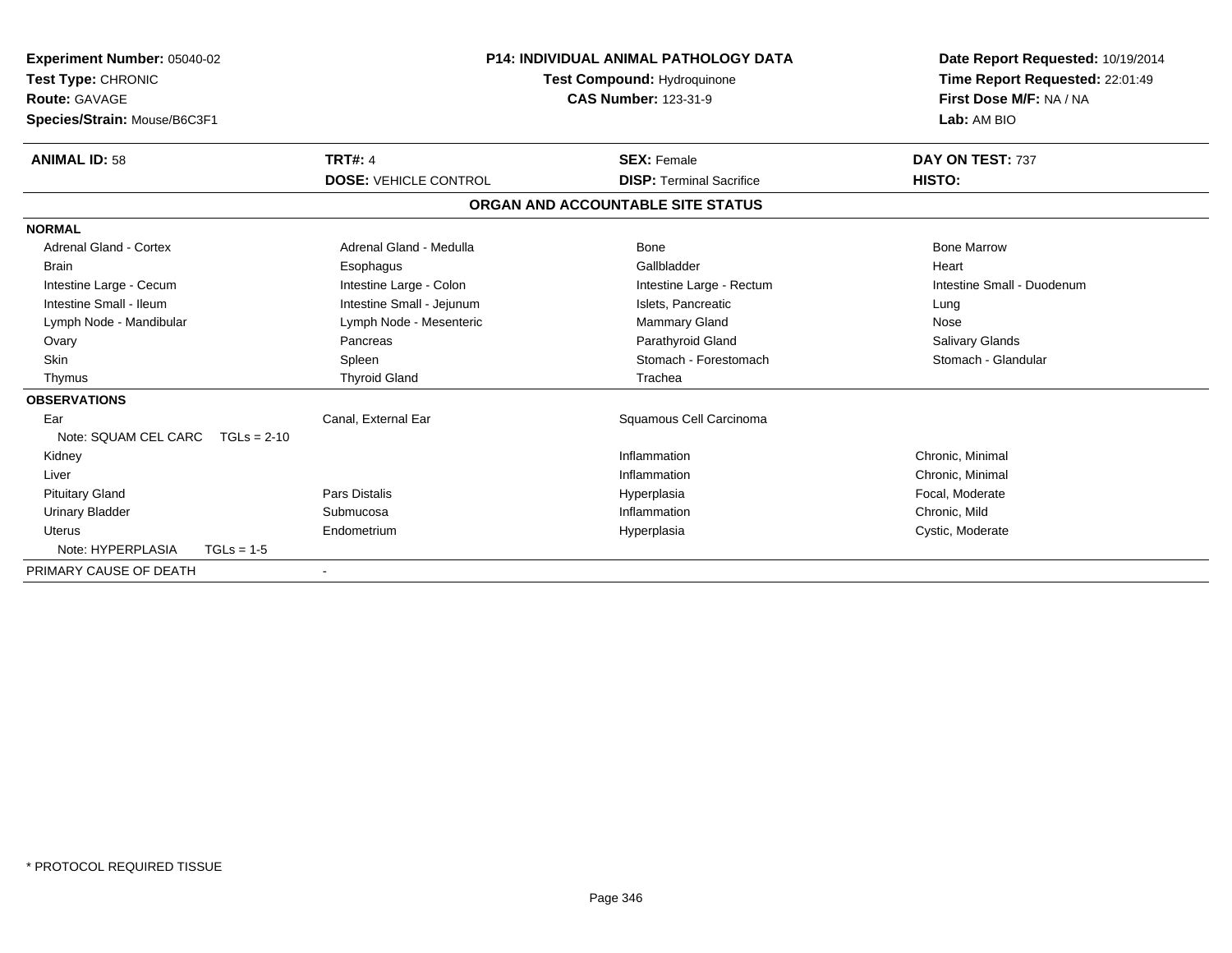| Experiment Number: 05040-02<br>Test Type: CHRONIC<br>Route: GAVAGE<br>Species/Strain: Mouse/B6C3F1 |                  |                   | <b>P14: INDIVIDUAL ANIMAL PATHOLOGY DATA</b><br>Test Compound: Hydroquinone<br><b>CAS Number: 123-31-9</b> | Date Report Requested: 10/19/2014<br>Time Report Requested: 22:01:49<br>First Dose M/F: NA / NA<br>Lab: AM BIO |
|----------------------------------------------------------------------------------------------------|------------------|-------------------|------------------------------------------------------------------------------------------------------------|----------------------------------------------------------------------------------------------------------------|
| <b>ANIMAL ID: 58</b>                                                                               |                  | <b>TRT#: 5</b>    | <b>SEX: Female</b>                                                                                         | DAY ON TEST: 660                                                                                               |
|                                                                                                    |                  | DOSE: 50 MG/KG    | <b>DISP: Dead</b>                                                                                          | HISTO:                                                                                                         |
|                                                                                                    |                  |                   | ORGAN AND ACCOUNTABLE SITE STATUS                                                                          |                                                                                                                |
| <b>NORMAL</b>                                                                                      |                  |                   |                                                                                                            |                                                                                                                |
| <b>Adrenal Gland - Cortex</b>                                                                      |                  | <b>Bone</b>       | <b>Bone Marrow</b>                                                                                         | Esophagus                                                                                                      |
| Nose                                                                                               |                  | Parathyroid Gland | <b>Pituitary Gland</b>                                                                                     | Skin                                                                                                           |
| Spinal Cord                                                                                        |                  | Trachea           | Uterus                                                                                                     |                                                                                                                |
| <b>MISSING</b>                                                                                     |                  |                   |                                                                                                            |                                                                                                                |
| Adrenal Gland - Medulla                                                                            |                  |                   |                                                                                                            |                                                                                                                |
| <b>AUTO PRECLUDES DIAG.</b>                                                                        |                  |                   |                                                                                                            |                                                                                                                |
| Gallbladder                                                                                        |                  | Intestine Large   | <b>Intestine Small</b>                                                                                     | Islets, Pancreatic                                                                                             |
| Pancreas                                                                                           |                  | Stomach           |                                                                                                            |                                                                                                                |
| <b>OBSERVATIONS</b>                                                                                |                  |                   |                                                                                                            |                                                                                                                |
| <b>Brain</b>                                                                                       |                  | Perivascular      | Lymphoma Malignant                                                                                         |                                                                                                                |
| Heart                                                                                              |                  |                   | Lymphoma Malignant                                                                                         |                                                                                                                |
| Kidney                                                                                             |                  |                   | Lymphoma Malignant                                                                                         |                                                                                                                |
| Liver                                                                                              |                  |                   | Lymphoma Malignant                                                                                         |                                                                                                                |
| Lung                                                                                               |                  |                   | Alveolar/Bronchiolar Adenoma                                                                               |                                                                                                                |
|                                                                                                    |                  |                   | Lymphoma Malignant                                                                                         |                                                                                                                |
| Note: LYMPH MAL                                                                                    | $TGLs = 8-3.9-3$ |                   |                                                                                                            |                                                                                                                |
| Lymph Node                                                                                         |                  | <b>Iliac</b>      | Lymphoma Malignant                                                                                         |                                                                                                                |
|                                                                                                    |                  | Lumbar            | Lymphoma Malignant                                                                                         |                                                                                                                |
|                                                                                                    |                  | Mandibular        | Lymphoma Malignant                                                                                         |                                                                                                                |
|                                                                                                    |                  | Mediastinal       | Lymphoma Malignant                                                                                         |                                                                                                                |
|                                                                                                    |                  | Mesenteric        | Lymphoma Malignant                                                                                         |                                                                                                                |
| Note: LYMPH MAL                                                                                    | $TGLs = 1-4$     |                   |                                                                                                            |                                                                                                                |
| Note: LYMPH MAL                                                                                    | $TGLs = 5-4$     |                   |                                                                                                            |                                                                                                                |
| Note: LYMPH MAL                                                                                    | $TGLs = 10-4$    |                   |                                                                                                            |                                                                                                                |
| Note: LYMPH MAL<br>Note: LYMPH MAL                                                                 | $TGLs = 6-10$    |                   |                                                                                                            |                                                                                                                |
| Mammary Gland                                                                                      | $TGLs = 7-11$    |                   | Lymphoma Malignant                                                                                         |                                                                                                                |
|                                                                                                    |                  |                   | Cyst                                                                                                       |                                                                                                                |
| Ovary                                                                                              |                  |                   | Lymphoma Malignant                                                                                         |                                                                                                                |
| Note: CYST                                                                                         | $TGLs = 3-5$     |                   |                                                                                                            |                                                                                                                |
|                                                                                                    |                  |                   |                                                                                                            |                                                                                                                |
|                                                                                                    |                  |                   |                                                                                                            |                                                                                                                |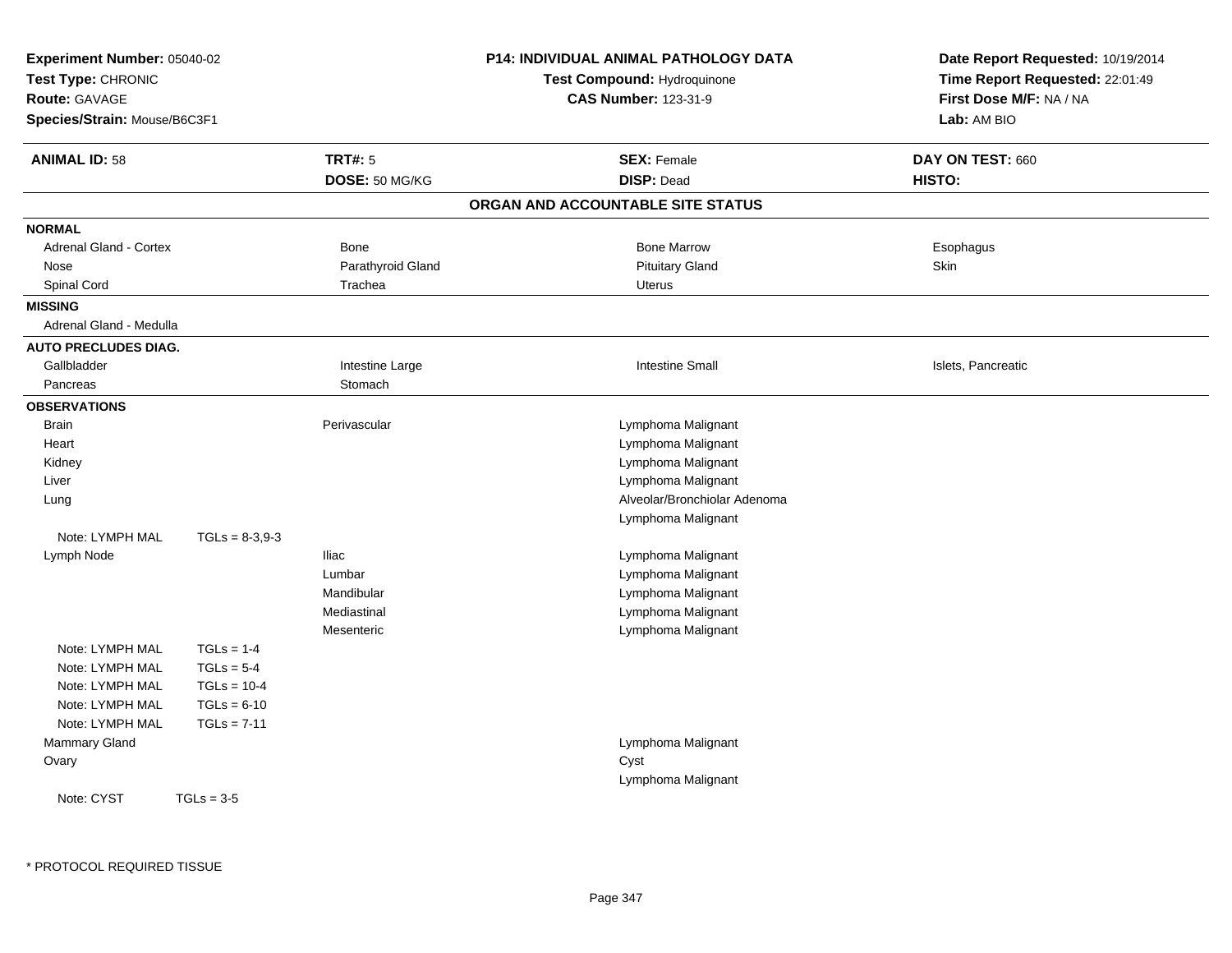| <b>Experiment Number: 05040-02</b><br><b>Test Type: CHRONIC</b><br><b>Route: GAVAGE</b><br>Species/Strain: Mouse/B6C3F1 |               |                          | <b>P14: INDIVIDUAL ANIMAL PATHOLOGY DATA</b><br><b>Test Compound: Hydroquinone</b><br><b>CAS Number: 123-31-9</b> | Date Report Requested: 10/19/2014<br>Time Report Requested: 22:01:49<br>First Dose M/F: NA / NA<br>Lab: AM BIO |
|-------------------------------------------------------------------------------------------------------------------------|---------------|--------------------------|-------------------------------------------------------------------------------------------------------------------|----------------------------------------------------------------------------------------------------------------|
| <b>ANIMAL ID: 58</b>                                                                                                    |               | TRT#: 5                  | <b>SEX: Female</b>                                                                                                | DAY ON TEST: 660                                                                                               |
|                                                                                                                         |               | DOSE: 50 MG/KG           | <b>DISP: Dead</b>                                                                                                 | HISTO:                                                                                                         |
|                                                                                                                         |               |                          | ORGAN AND ACCOUNTABLE SITE STATUS                                                                                 |                                                                                                                |
| <b>Salivary Glands</b>                                                                                                  |               |                          | Lymphoma Malignant                                                                                                |                                                                                                                |
| Spleen                                                                                                                  |               |                          | Lymphoma Malignant                                                                                                |                                                                                                                |
| Note: LYMPH MAL                                                                                                         | $TGLs = 2-2$  |                          |                                                                                                                   |                                                                                                                |
| Thymus                                                                                                                  |               |                          | Lymphoma Malignant                                                                                                |                                                                                                                |
| Note: LYMPH MAL                                                                                                         | $TGLs = 11-4$ |                          |                                                                                                                   |                                                                                                                |
| <b>Thyroid Gland</b>                                                                                                    |               | <b>Follicular Cel</b>    | Hyperplasia                                                                                                       | Moderate                                                                                                       |
|                                                                                                                         |               |                          | Lymphoma Malignant                                                                                                |                                                                                                                |
| Urinary Bladder                                                                                                         |               |                          | Lymphoma Malignant                                                                                                |                                                                                                                |
| PRIMARY CAUSE OF DEATH                                                                                                  |               | $\overline{\phantom{a}}$ |                                                                                                                   |                                                                                                                |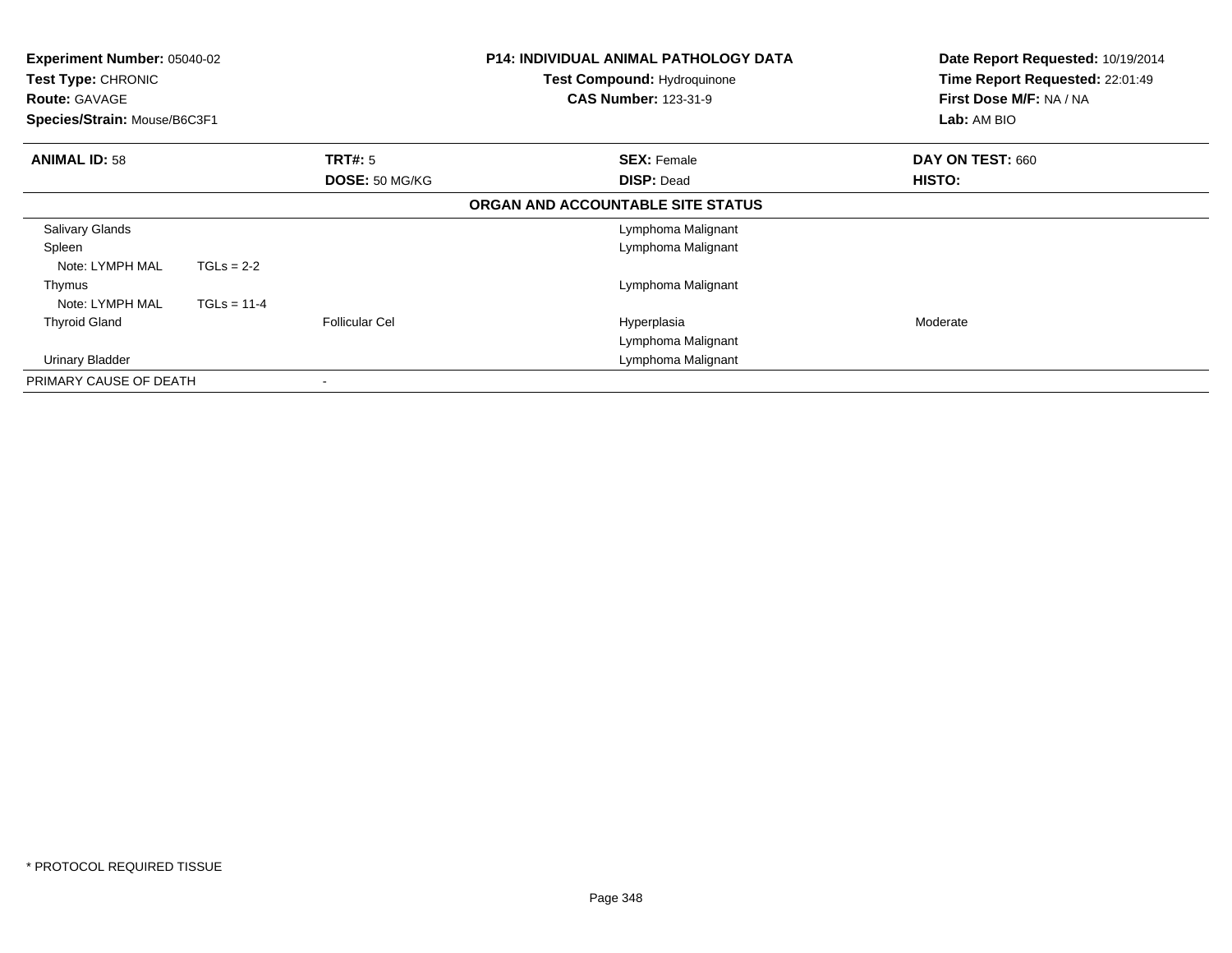| <b>Experiment Number: 05040-02</b><br>Test Type: CHRONIC<br><b>Route: GAVAGE</b><br>Species/Strain: Mouse/B6C3F1 |                           | <b>P14: INDIVIDUAL ANIMAL PATHOLOGY DATA</b><br>Test Compound: Hydroquinone<br><b>CAS Number: 123-31-9</b> | Date Report Requested: 10/19/2014<br>Time Report Requested: 22:01:49<br>First Dose M/F: NA / NA<br>Lab: AM BIO |  |
|------------------------------------------------------------------------------------------------------------------|---------------------------|------------------------------------------------------------------------------------------------------------|----------------------------------------------------------------------------------------------------------------|--|
| <b>ANIMAL ID: 58</b>                                                                                             | TRT#: 6                   | <b>SEX: Female</b>                                                                                         | DAY ON TEST: 737                                                                                               |  |
|                                                                                                                  | DOSE: 100MG/KG            | <b>DISP: Terminal Sacrifice</b>                                                                            | HISTO:                                                                                                         |  |
|                                                                                                                  |                           | ORGAN AND ACCOUNTABLE SITE STATUS                                                                          |                                                                                                                |  |
| <b>NORMAL</b>                                                                                                    |                           |                                                                                                            |                                                                                                                |  |
| <b>Adrenal Gland - Cortex</b>                                                                                    | Adrenal Gland - Medulla   | Bone                                                                                                       | <b>Bone Marrow</b>                                                                                             |  |
| <b>Brain</b>                                                                                                     | Esophagus                 | Gallbladder                                                                                                | Heart                                                                                                          |  |
| Intestine Large - Cecum                                                                                          | Intestine Large - Colon   | Intestine Large - Rectum                                                                                   | Intestine Small - Duodenum                                                                                     |  |
| Intestine Small - Ileum                                                                                          | Intestine Small - Jejunum | Islets, Pancreatic                                                                                         | Liver                                                                                                          |  |
| Lung                                                                                                             | Lymph Node - Mandibular   | Lymph Node - Mesenteric                                                                                    | <b>Mammary Gland</b>                                                                                           |  |
| Nose                                                                                                             | Ovary                     | Pancreas                                                                                                   | Parathyroid Gland                                                                                              |  |
| <b>Pituitary Gland</b>                                                                                           | Skin                      | Spleen                                                                                                     | Stomach - Forestomach                                                                                          |  |
| Stomach - Glandular                                                                                              | Thymus                    | Trachea                                                                                                    |                                                                                                                |  |
| <b>OBSERVATIONS</b>                                                                                              |                           |                                                                                                            |                                                                                                                |  |
| Kidney                                                                                                           |                           | Inflammation                                                                                               | Chronic, Mild                                                                                                  |  |
| <b>Salivary Glands</b>                                                                                           |                           | Inflammation                                                                                               | Chronic, Mild                                                                                                  |  |
| <b>Thyroid Gland</b>                                                                                             | Follicular Cel            | Hyperplasia                                                                                                | Moderate                                                                                                       |  |
|                                                                                                                  |                           | Inflammation                                                                                               | Chronic, Mild                                                                                                  |  |
| <b>Urinary Bladder</b>                                                                                           | Submucosa                 | Inflammation                                                                                               | Chronic, Mild                                                                                                  |  |
| <b>Uterus</b>                                                                                                    | Endometrium               | Hyperplasia                                                                                                | Cystic, Moderate                                                                                               |  |
| PRIMARY CAUSE OF DEATH                                                                                           |                           |                                                                                                            |                                                                                                                |  |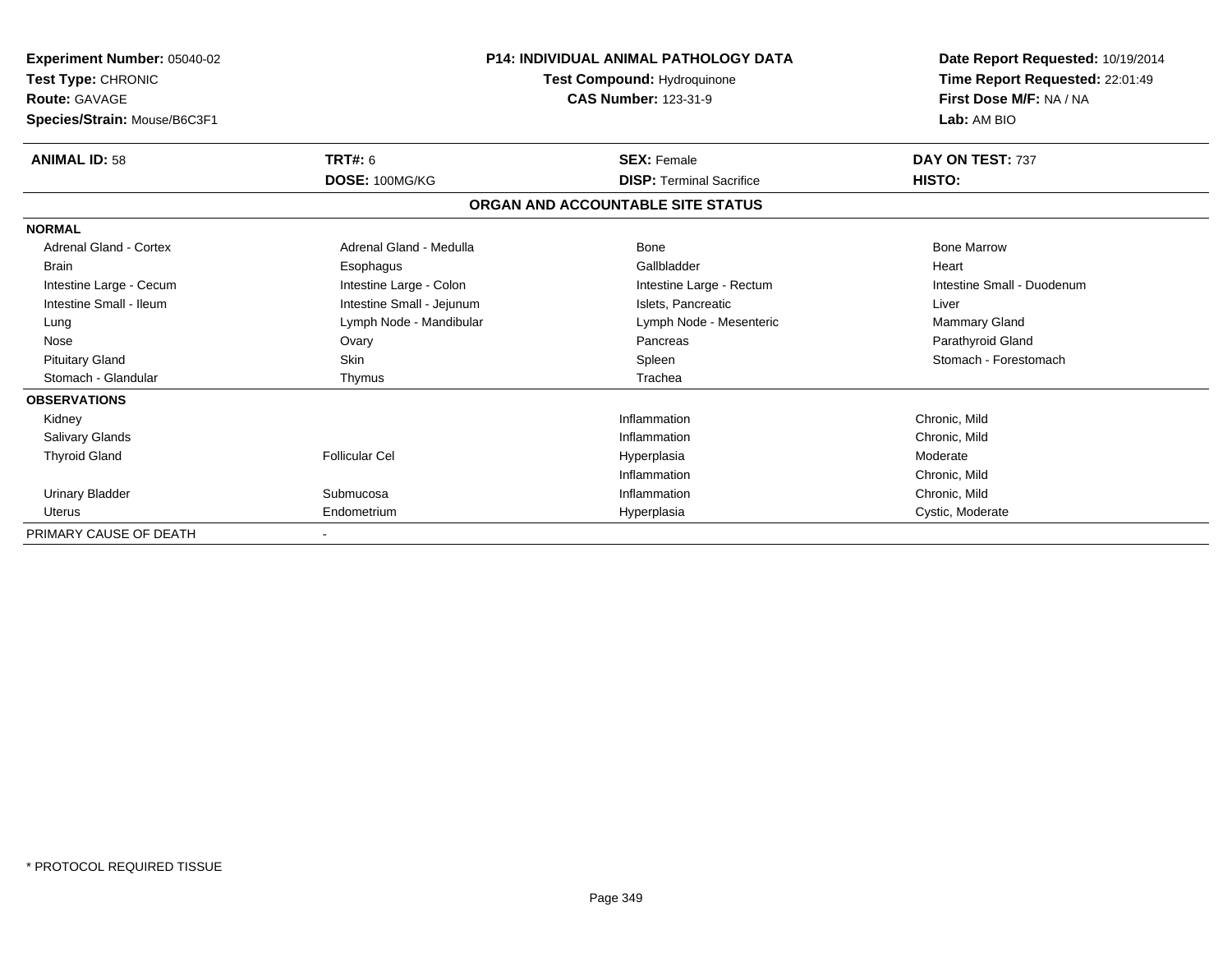| Experiment Number: 05040-02<br>Test Type: CHRONIC<br><b>Route: GAVAGE</b><br>Species/Strain: Mouse/B6C3F1 |               |                              | <b>P14: INDIVIDUAL ANIMAL PATHOLOGY DATA</b><br>Test Compound: Hydroquinone<br><b>CAS Number: 123-31-9</b> | Date Report Requested: 10/19/2014<br>Time Report Requested: 22:01:49<br>First Dose M/F: NA / NA<br>Lab: AM BIO |
|-----------------------------------------------------------------------------------------------------------|---------------|------------------------------|------------------------------------------------------------------------------------------------------------|----------------------------------------------------------------------------------------------------------------|
| <b>ANIMAL ID: 59</b>                                                                                      |               | <b>TRT#: 4</b>               | <b>SEX: Female</b>                                                                                         | DAY ON TEST: 735                                                                                               |
|                                                                                                           |               | <b>DOSE: VEHICLE CONTROL</b> | <b>DISP: Terminal Sacrifice</b>                                                                            | HISTO:                                                                                                         |
|                                                                                                           |               |                              | ORGAN AND ACCOUNTABLE SITE STATUS                                                                          |                                                                                                                |
| <b>NORMAL</b>                                                                                             |               |                              |                                                                                                            |                                                                                                                |
| <b>Adrenal Gland - Cortex</b>                                                                             |               | Adrenal Gland - Medulla      | <b>Bone</b>                                                                                                | <b>Brain</b>                                                                                                   |
| Esophagus                                                                                                 |               | Gallbladder                  | Intestine Large - Rectum                                                                                   | Intestine Small - Ileum                                                                                        |
| Intestine Small - Jejunum                                                                                 |               | Nose                         | Parathyroid Gland                                                                                          | <b>Skin</b>                                                                                                    |
| Spinal Cord                                                                                               |               | Stomach - Forestomach        | <b>Thyroid Gland</b>                                                                                       | Trachea                                                                                                        |
| <b>MISSING</b>                                                                                            |               |                              |                                                                                                            |                                                                                                                |
| Intestine Large - Colon                                                                                   |               | Islets, Pancreatic           | Thymus                                                                                                     |                                                                                                                |
| <b>INSUFFICIENT TISSUE</b>                                                                                |               |                              |                                                                                                            |                                                                                                                |
| <b>Pituitary Gland</b>                                                                                    |               |                              |                                                                                                            |                                                                                                                |
| <b>OBSERVATIONS</b>                                                                                       |               |                              |                                                                                                            |                                                                                                                |
| <b>Adrenal Gland</b>                                                                                      |               | Capsule                      | Lymphoma Malignant Lymphocytic                                                                             |                                                                                                                |
| <b>Bone Marrow</b>                                                                                        |               |                              | Lymphoma Malignant Lymphocytic                                                                             |                                                                                                                |
| Heart                                                                                                     |               |                              | Lymphoma Malignant Lymphocytic                                                                             |                                                                                                                |
| Intestine Large                                                                                           |               | Cecum                        | Lymphoma Malignant Lymphocytic                                                                             |                                                                                                                |
| <b>Intestine Small</b>                                                                                    |               | Duodenum                     | Lymphoma Malignant Lymphocytic                                                                             |                                                                                                                |
| Kidney                                                                                                    |               |                              | Lymphoma Malignant Lymphocytic                                                                             |                                                                                                                |
| Liver                                                                                                     |               |                              | Lymphoma Malignant Lymphocytic                                                                             |                                                                                                                |
| Note: LYMPH MAL LYMP                                                                                      | $TGLs = 9-13$ |                              |                                                                                                            |                                                                                                                |
| Note: LYMPH MAL LYMP                                                                                      | $TGLs = 8-13$ |                              |                                                                                                            |                                                                                                                |
| Lung                                                                                                      |               |                              | Lymphoma Malignant Lymphocytic                                                                             |                                                                                                                |
| Lymph Node                                                                                                |               | Mandibular                   | Lymphoma Malignant Lymphocytic                                                                             |                                                                                                                |
|                                                                                                           |               | Mesenteric                   | Lymphoma Malignant Lymphocytic                                                                             |                                                                                                                |
|                                                                                                           |               | Renal                        | Lymphoma Malignant Lymphocytic                                                                             |                                                                                                                |
|                                                                                                           |               | Thoracic                     | Lymphoma Malignant Lymphocytic                                                                             |                                                                                                                |
| Note: LYMPH MAL LYMP                                                                                      | $TGLs = 6-4$  |                              |                                                                                                            |                                                                                                                |
| Note: LYMPH MAL LYMP                                                                                      | $TGLs = 2-10$ |                              |                                                                                                            |                                                                                                                |
| Note: LYMPH MAL LYMP                                                                                      | $TGLs = 1-4$  |                              |                                                                                                            |                                                                                                                |
| [ Lymphoma Malignant Lymphocytic TGLS = 5-11 ]<br>Mammary Gland                                           |               |                              | Lymphoma Malignant Lymphocytic                                                                             |                                                                                                                |
|                                                                                                           |               |                              | Lymphoma Malignant Lymphocytic                                                                             |                                                                                                                |
| Mesentery                                                                                                 |               | Fat                          | Necrosis                                                                                                   | Focal, Marked                                                                                                  |
|                                                                                                           |               |                              |                                                                                                            |                                                                                                                |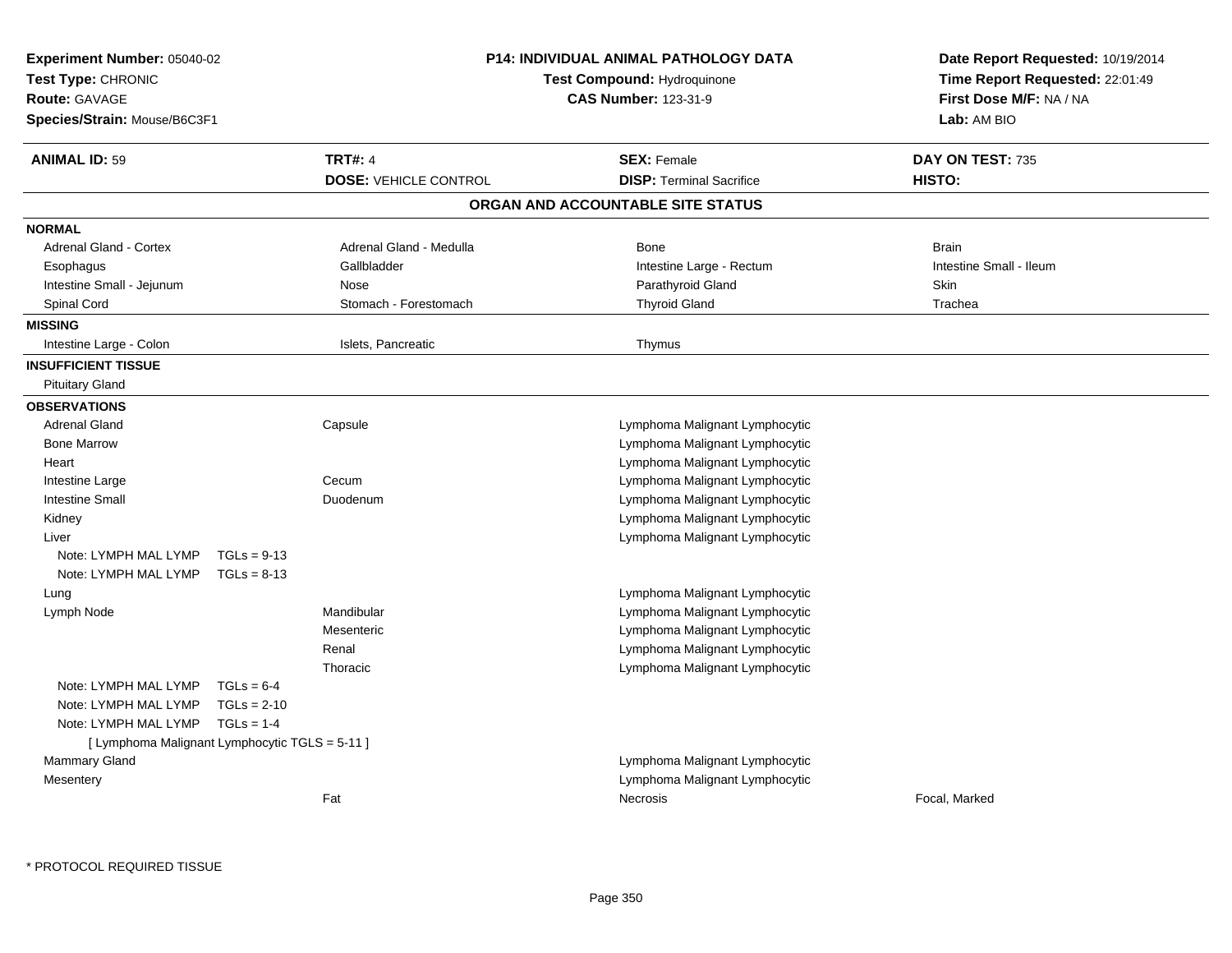| <b>Experiment Number: 05040-02</b><br><b>Test Type: CHRONIC</b><br><b>Route: GAVAGE</b><br>Species/Strain: Mouse/B6C3F1 |                              | <b>P14: INDIVIDUAL ANIMAL PATHOLOGY DATA</b><br><b>Test Compound: Hydroquinone</b><br><b>CAS Number: 123-31-9</b> | Date Report Requested: 10/19/2014<br>Time Report Requested: 22:01:49<br>First Dose M/F: NA / NA<br>Lab: AM BIO |
|-------------------------------------------------------------------------------------------------------------------------|------------------------------|-------------------------------------------------------------------------------------------------------------------|----------------------------------------------------------------------------------------------------------------|
| <b>ANIMAL ID: 59</b>                                                                                                    | <b>TRT#: 4</b>               | <b>SEX: Female</b>                                                                                                | DAY ON TEST: 735                                                                                               |
|                                                                                                                         | <b>DOSE: VEHICLE CONTROL</b> | <b>DISP: Terminal Sacrifice</b>                                                                                   | <b>HISTO:</b>                                                                                                  |
|                                                                                                                         |                              | ORGAN AND ACCOUNTABLE SITE STATUS                                                                                 |                                                                                                                |
| Note: NECROSIS<br>$TGLs = 3-6$                                                                                          |                              |                                                                                                                   |                                                                                                                |
| Ovary                                                                                                                   | Periovarn Tiss               | Lymphoma Malignant Lymphocytic                                                                                    |                                                                                                                |
| Pancreas                                                                                                                |                              | Lymphoma Malignant Lymphocytic                                                                                    |                                                                                                                |
| <b>Salivary Glands</b>                                                                                                  |                              | Lymphoma Malignant Lymphocytic                                                                                    |                                                                                                                |
| Spleen                                                                                                                  |                              | Lymphoma Malignant Lymphocytic                                                                                    |                                                                                                                |
| Note: LYMPH MAL LYMP<br>$TGLs = 4-2$                                                                                    |                              |                                                                                                                   |                                                                                                                |
| Stomach                                                                                                                 | Glandular                    | Lymphoma Malignant Lymphocytic                                                                                    |                                                                                                                |
| Urinary Bladder                                                                                                         |                              | Lymphoma Malignant Lymphocytic                                                                                    |                                                                                                                |
| Uterus                                                                                                                  | Endometrium                  | Hyperplasia                                                                                                       | Cystic, Moderate                                                                                               |
| PRIMARY CAUSE OF DEATH                                                                                                  |                              |                                                                                                                   |                                                                                                                |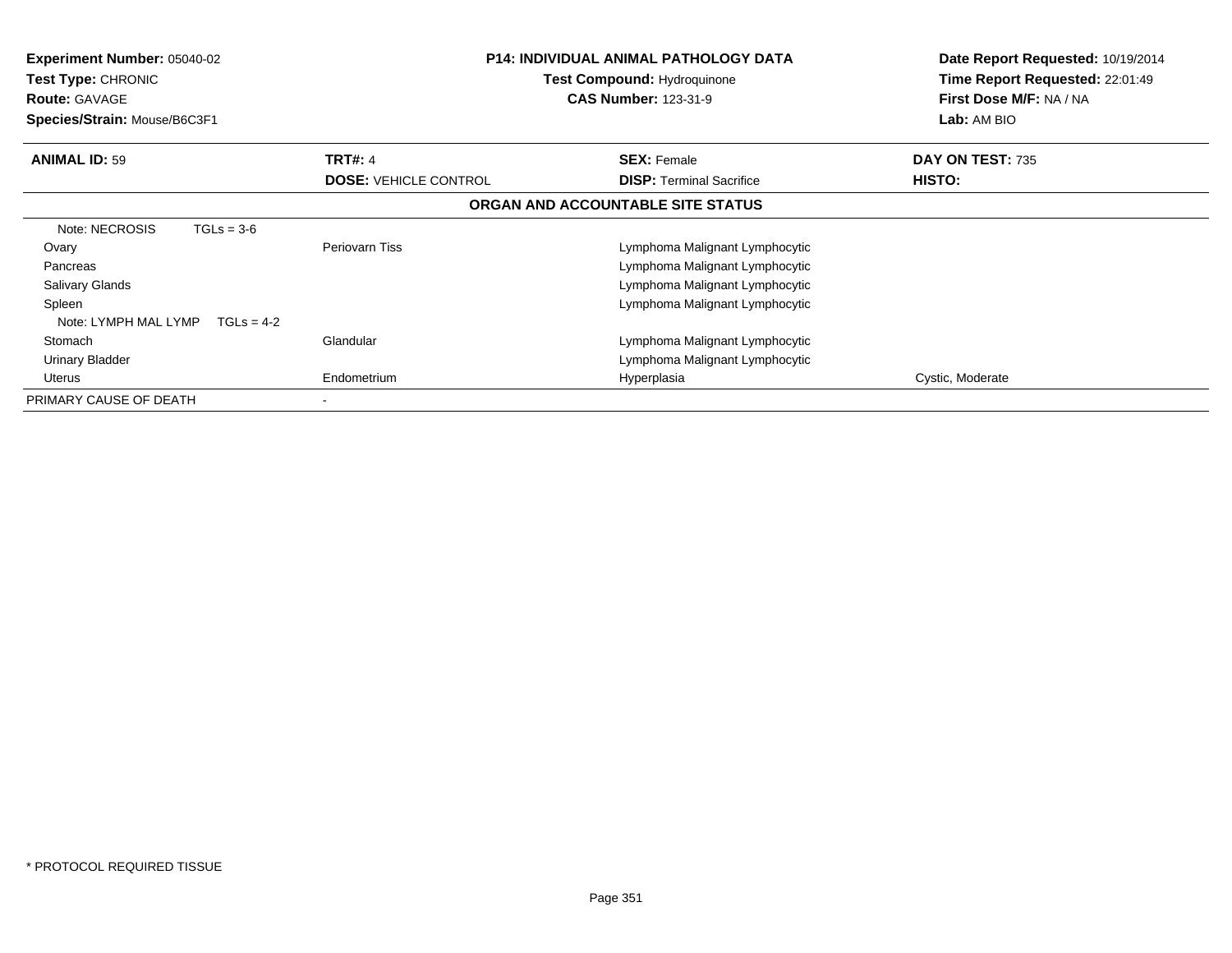| Experiment Number: 05040-02<br>Test Type: CHRONIC<br><b>Route: GAVAGE</b> |              | <b>P14: INDIVIDUAL ANIMAL PATHOLOGY DATA</b><br>Test Compound: Hydroquinone<br><b>CAS Number: 123-31-9</b> |  | Date Report Requested: 10/19/2014<br>Time Report Requested: 22:01:49<br>First Dose M/F: NA / NA |                  |
|---------------------------------------------------------------------------|--------------|------------------------------------------------------------------------------------------------------------|--|-------------------------------------------------------------------------------------------------|------------------|
| Species/Strain: Mouse/B6C3F1                                              |              |                                                                                                            |  |                                                                                                 | Lab: AM BIO      |
| <b>ANIMAL ID: 59</b>                                                      |              | TRT#: 5                                                                                                    |  | <b>SEX: Female</b>                                                                              | DAY ON TEST: 736 |
|                                                                           |              | DOSE: 50 MG/KG                                                                                             |  | <b>DISP:</b> Terminal Sacrifice                                                                 | <b>HISTO:</b>    |
|                                                                           |              |                                                                                                            |  | ORGAN AND ACCOUNTABLE SITE STATUS                                                               |                  |
| <b>NORMAL</b>                                                             |              |                                                                                                            |  |                                                                                                 |                  |
| Lung                                                                      |              |                                                                                                            |  |                                                                                                 |                  |
| <b>MISSING</b>                                                            |              |                                                                                                            |  |                                                                                                 |                  |
| Ovary                                                                     |              |                                                                                                            |  |                                                                                                 |                  |
| <b>OBSERVATIONS</b>                                                       |              |                                                                                                            |  |                                                                                                 |                  |
| Liver                                                                     |              |                                                                                                            |  | Eosinophilic Focus                                                                              |                  |
| <b>Salivary Glands</b>                                                    |              |                                                                                                            |  | Inflammation                                                                                    | Chronic, Mild    |
| <b>Thyroid Gland</b>                                                      |              | <b>Follicular Cel</b>                                                                                      |  | Hyperplasia                                                                                     | Minimal          |
| Uterus                                                                    |              | Endometrium                                                                                                |  | Hyperplasia                                                                                     | Cystic, Marked   |
| Note: HYPERPLASIA                                                         | $TGLs = 1-5$ |                                                                                                            |  |                                                                                                 |                  |
| PRIMARY CAUSE OF DEATH                                                    |              |                                                                                                            |  |                                                                                                 |                  |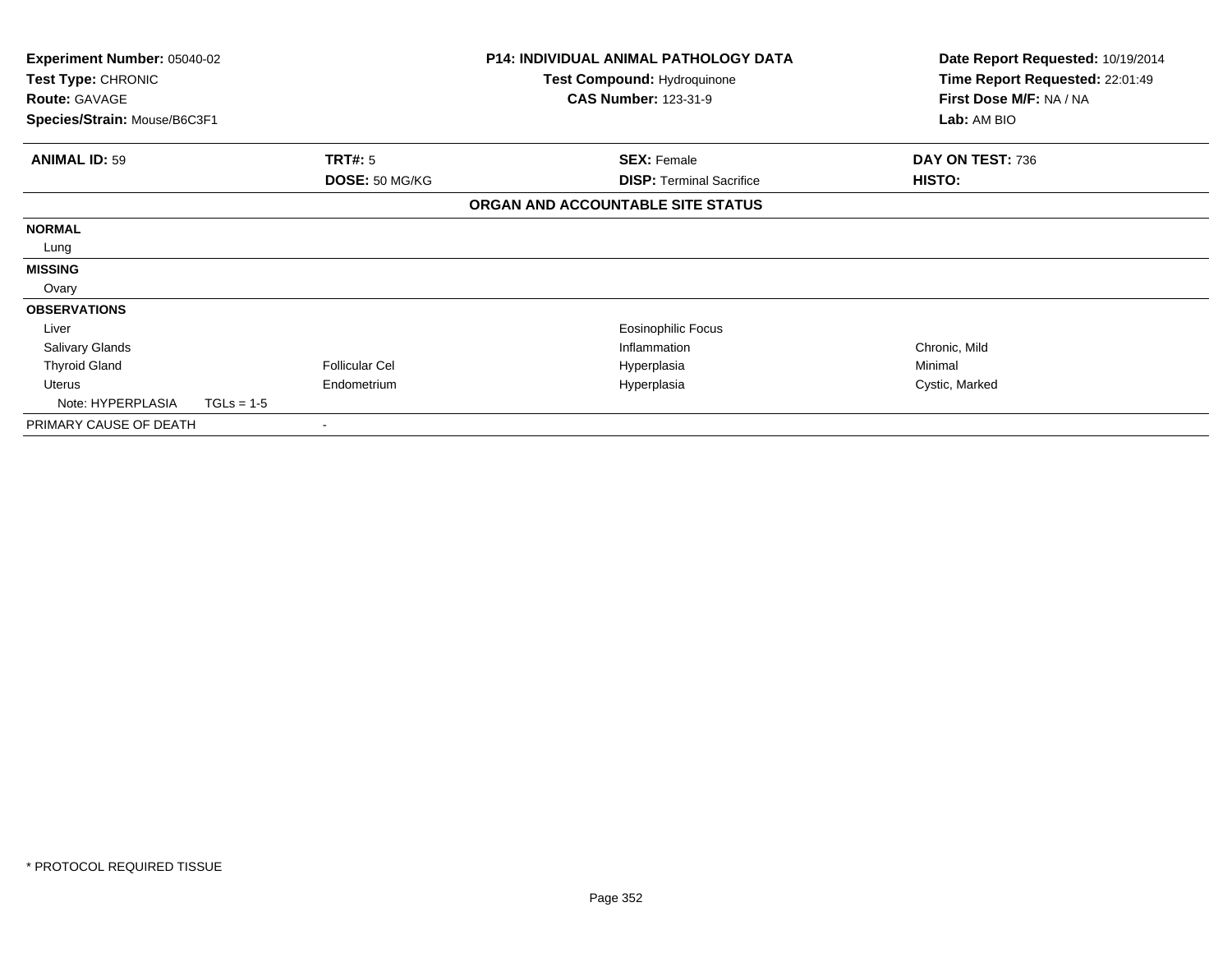| <b>Experiment Number: 05040-02</b><br>Test Type: CHRONIC<br><b>Route: GAVAGE</b><br>Species/Strain: Mouse/B6C3F1 | <b>P14: INDIVIDUAL ANIMAL PATHOLOGY DATA</b><br>Test Compound: Hydroquinone | Date Report Requested: 10/19/2014<br>Time Report Requested: 22:01:49<br>First Dose M/F: NA / NA<br>Lab: AM BIO |                            |
|------------------------------------------------------------------------------------------------------------------|-----------------------------------------------------------------------------|----------------------------------------------------------------------------------------------------------------|----------------------------|
| <b>ANIMAL ID: 60</b>                                                                                             | <b>TRT#: 4</b>                                                              | <b>SEX: Female</b>                                                                                             | DAY ON TEST: 736           |
|                                                                                                                  | <b>DOSE: VEHICLE CONTROL</b>                                                | <b>DISP: Terminal Sacrifice</b>                                                                                | HISTO:                     |
|                                                                                                                  |                                                                             | ORGAN AND ACCOUNTABLE SITE STATUS                                                                              |                            |
| <b>NORMAL</b>                                                                                                    |                                                                             |                                                                                                                |                            |
| <b>Adrenal Gland - Cortex</b>                                                                                    | Adrenal Gland - Medulla                                                     | <b>Bone</b>                                                                                                    | <b>Bone Marrow</b>         |
| <b>Brain</b>                                                                                                     | Esophagus                                                                   | Gallbladder                                                                                                    | Heart                      |
| Intestine Large - Cecum                                                                                          | Intestine Large - Colon                                                     | Intestine Large - Rectum                                                                                       | Intestine Small - Duodenum |
| Intestine Small - Ileum                                                                                          | Intestine Small - Jejunum                                                   | Islets, Pancreatic                                                                                             | Kidney                     |
| Liver                                                                                                            | Lung                                                                        | Lymph Node - Mandibular                                                                                        | Lymph Node - Mesenteric    |
| <b>Mammary Gland</b>                                                                                             | Nose                                                                        | Ovary                                                                                                          | Pancreas                   |
| <b>Pituitary Gland</b>                                                                                           | <b>Skin</b>                                                                 | Spleen                                                                                                         | Stomach - Forestomach      |
| Stomach - Glandular                                                                                              | Thymus                                                                      | <b>Thyroid Gland</b>                                                                                           | Trachea                    |
| <b>MISSING</b>                                                                                                   |                                                                             |                                                                                                                |                            |
| Parathyroid Gland                                                                                                |                                                                             |                                                                                                                |                            |
| <b>OBSERVATIONS</b>                                                                                              |                                                                             |                                                                                                                |                            |
| Salivary Glands                                                                                                  |                                                                             | Inflammation                                                                                                   | Chronic, Minimal           |
| <b>Urinary Bladder</b>                                                                                           | Submucosa                                                                   | Inflammation                                                                                                   | Chronic, Mild              |
| <b>Uterus</b>                                                                                                    | Endometrium                                                                 | Hyperplasia                                                                                                    | Cystic, Moderate           |
| PRIMARY CAUSE OF DEATH                                                                                           |                                                                             |                                                                                                                |                            |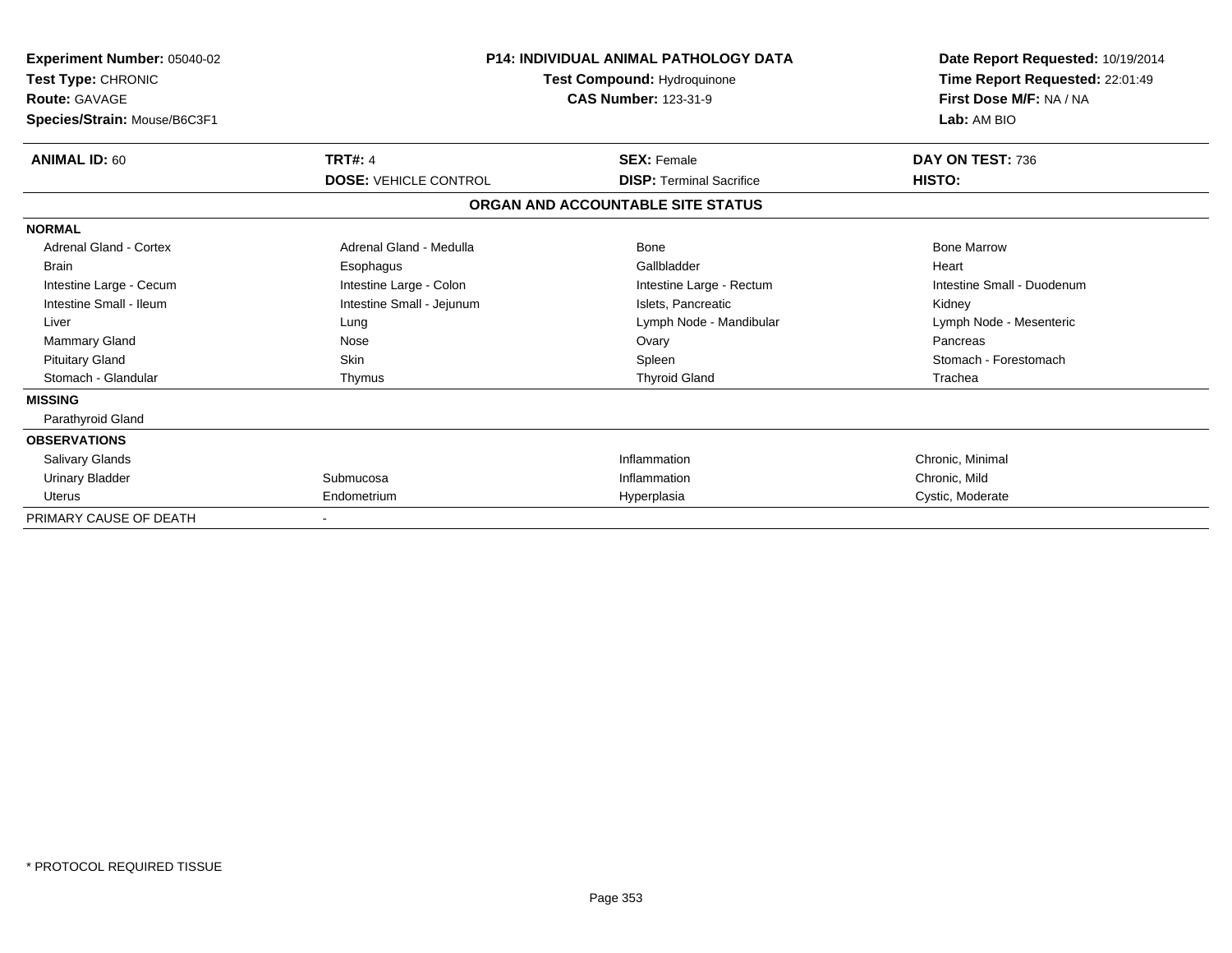| Experiment Number: 05040-02<br>Test Type: CHRONIC<br>Route: GAVAGE<br>Species/Strain: Mouse/B6C3F1 |                          | P14: INDIVIDUAL ANIMAL PATHOLOGY DATA<br>Test Compound: Hydroquinone<br><b>CAS Number: 123-31-9</b> | Date Report Requested: 10/19/2014<br>Time Report Requested: 22:01:49<br>First Dose M/F: NA / NA<br>Lab: AM BIO |
|----------------------------------------------------------------------------------------------------|--------------------------|-----------------------------------------------------------------------------------------------------|----------------------------------------------------------------------------------------------------------------|
| <b>ANIMAL ID: 60</b>                                                                               | <b>TRT#: 5</b>           | <b>SEX: Female</b>                                                                                  | DAY ON TEST: 606                                                                                               |
|                                                                                                    | DOSE: 50 MG/KG           | <b>DISP: Moribund</b>                                                                               | HISTO:                                                                                                         |
|                                                                                                    |                          | ORGAN AND ACCOUNTABLE SITE STATUS                                                                   |                                                                                                                |
| <b>NORMAL</b>                                                                                      |                          |                                                                                                     |                                                                                                                |
| Bone                                                                                               | <b>Bone Marrow</b>       | <b>Brain</b>                                                                                        | Esophagus                                                                                                      |
| Heart                                                                                              | Intestine Large - Rectum | Islets, Pancreatic                                                                                  | Lung                                                                                                           |
| Lymph Node - Mandibular                                                                            | <b>Mammary Gland</b>     | Nose                                                                                                | Parathyroid Gland                                                                                              |
| <b>Pituitary Gland</b>                                                                             | Salivary Glands          | Stomach - Forestomach                                                                               | Stomach - Glandular                                                                                            |
| <b>Thyroid Gland</b>                                                                               | Trachea                  |                                                                                                     |                                                                                                                |
| <b>MISSING</b>                                                                                     |                          |                                                                                                     |                                                                                                                |
| <b>Adrenal Gland</b>                                                                               | Gallbladder              | Ovary                                                                                               | Thymus                                                                                                         |
| <b>Urinary Bladder</b>                                                                             |                          |                                                                                                     |                                                                                                                |
| <b>OBSERVATIONS</b>                                                                                |                          |                                                                                                     |                                                                                                                |
| Intestine Large                                                                                    | Cecum, Colon, Serosa     | Inflammation                                                                                        | Chronic, Marked                                                                                                |
| <b>Intestine Small</b>                                                                             | Duodenum, Ileum, Serosa  | Inflammation                                                                                        | Chronic, Marked                                                                                                |
| Kidney                                                                                             |                          | Inflammation                                                                                        | Chronic, Mild                                                                                                  |
| Liver                                                                                              |                          | Inflammation                                                                                        | Chronic, Minimal                                                                                               |
| Lymph Node                                                                                         | <b>Iliac</b>             | Hematopoietic Cell Proliferation                                                                    | Marked                                                                                                         |
|                                                                                                    | Mesenteric               | Hematopoietic Cell Proliferation                                                                    | Marked                                                                                                         |
|                                                                                                    | Axillary                 | Hyperplasia                                                                                         | Plasma Cell, Marked                                                                                            |
|                                                                                                    |                          | Hyperplasia                                                                                         | Plasma Cell, Moderate                                                                                          |
| Note: HEMA CELL PROL TGLs = 5-12<br>Note: HYPERPLASIA<br>$TGLs = 6-12$                             |                          |                                                                                                     |                                                                                                                |
| Mesentery                                                                                          |                          | Inflammation                                                                                        | Suppurative, Marked                                                                                            |
| Note: INFLAMMATION<br>$TGLs = 4-5$                                                                 |                          |                                                                                                     |                                                                                                                |
| Pancreas                                                                                           |                          | Inflammation                                                                                        | Chronic, Moderate                                                                                              |
| Skin                                                                                               | Abdominal, Subcut Tiss   | Abscess                                                                                             | Marked                                                                                                         |
|                                                                                                    | <b>Subcut Tiss</b>       | Inflammation                                                                                        | Suppurative, Moderate                                                                                          |
| Note: ABSCESS<br>$TGLs = 3-11$                                                                     |                          |                                                                                                     |                                                                                                                |
| Spleen                                                                                             |                          | Hematopoietic Cell Proliferation                                                                    | Marked                                                                                                         |
| Uterus                                                                                             |                          | Inflammation                                                                                        | Chronic, Marked                                                                                                |
| Note: INFLAMMATION<br>$TGLs = 1-10,2-10$                                                           |                          |                                                                                                     |                                                                                                                |
| PRIMARY CAUSE OF DEATH                                                                             | $\blacksquare$           |                                                                                                     |                                                                                                                |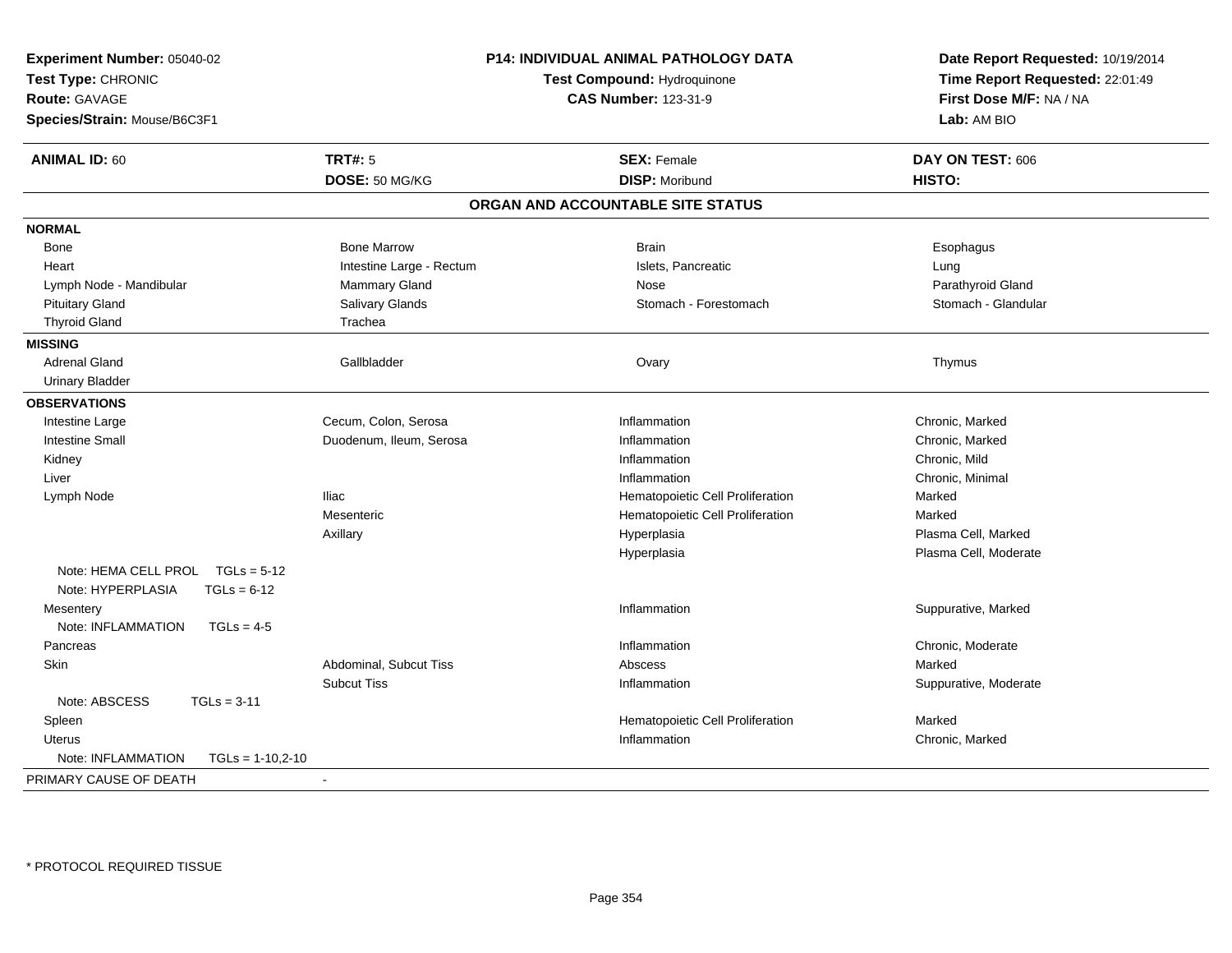| Experiment Number: 05040-02<br>Test Type: CHRONIC<br><b>Route: GAVAGE</b> |                      |                            | <b>P14: INDIVIDUAL ANIMAL PATHOLOGY DATA</b><br>Test Compound: Hydroquinone |                           |  |
|---------------------------------------------------------------------------|----------------------|----------------------------|-----------------------------------------------------------------------------|---------------------------|--|
|                                                                           |                      |                            | <b>CAS Number: 123-31-9</b>                                                 | First Dose M/F: NA / NA   |  |
| Species/Strain: Mouse/B6C3F1                                              |                      |                            |                                                                             | Lab: AM BIO               |  |
| <b>ANIMAL ID: 60</b>                                                      |                      | <b>TRT#: 6</b>             | <b>SEX: Female</b>                                                          | DAY ON TEST: 686          |  |
|                                                                           |                      | DOSE: 100MG/KG             | <b>DISP: Moribund</b>                                                       | HISTO:                    |  |
|                                                                           |                      |                            | ORGAN AND ACCOUNTABLE SITE STATUS                                           |                           |  |
| <b>NORMAL</b>                                                             |                      |                            |                                                                             |                           |  |
| Adrenal Gland - Medulla                                                   |                      | Bone                       | <b>Bone Marrow</b>                                                          | <b>Brain</b>              |  |
| Esophagus                                                                 |                      | Gallbladder                | Intestine Large - Cecum                                                     | Intestine Large - Colon   |  |
| Intestine Large - Rectum                                                  |                      | Intestine Small - Duodenum | Intestine Small - Ileum                                                     | Intestine Small - Jejunum |  |
| Islets, Pancreatic                                                        |                      | Mammary Gland              | Nose                                                                        | Pancreas                  |  |
| Parathyroid Gland                                                         |                      | Skin                       | Stomach - Forestomach                                                       | Stomach - Glandular       |  |
| Trachea                                                                   |                      | <b>Urinary Bladder</b>     | Uterus                                                                      |                           |  |
| <b>OBSERVATIONS</b>                                                       |                      |                            |                                                                             |                           |  |
| <b>Adrenal Gland</b>                                                      |                      | Cortex                     | Lymphoma Malignant Undifferentiated Cell Type                               |                           |  |
| Heart                                                                     |                      | Pericardium                | Lymphoma Malignant Undifferentiated Cell Type                               |                           |  |
| Kidney                                                                    |                      |                            | Inflammation                                                                | Chronic, Minimal          |  |
| Liver                                                                     |                      |                            | Lymphoma Malignant Undifferentiated Cell Type                               |                           |  |
| Note: LYMPH MAL UNDF                                                      | $TGLs = 2-2,3-2,4-2$ |                            |                                                                             |                           |  |
| Lung                                                                      |                      |                            | Lymphoma Malignant Undifferentiated Cell Type                               |                           |  |
| Lymph Node                                                                |                      | Mandibular                 | Lymphoma Malignant Undifferentiated Cell Type                               |                           |  |
|                                                                           |                      | Mesenteric                 | Lymphoma Malignant Undifferentiated Cell Type                               |                           |  |
| Note: LYMPH MAL UNDF                                                      | $TGLs = 8-4$         |                            |                                                                             |                           |  |
| Note: LYMPH MAL UNDF                                                      | $TGLs = 5-4$         |                            |                                                                             |                           |  |
| Ovary                                                                     |                      | Periovarn Tiss             | Lymphoma Malignant Undifferentiated Cell Type                               |                           |  |
| <b>Pituitary Gland</b>                                                    |                      | <b>Pars Distalis</b>       | Hyperplasia                                                                 | Focal, Mild               |  |
| Salivary Glands                                                           |                      |                            | Inflammation                                                                | Chronic, Minimal          |  |
| Spleen                                                                    |                      |                            | Lymphoma Malignant Undifferentiated Cell Type                               |                           |  |
| Note: LYMPH MAL UNDF $TGLs = 1-2$                                         |                      |                            |                                                                             |                           |  |
| Thymus                                                                    |                      |                            | Lymphoma Malignant Undifferentiated Cell Type                               |                           |  |
| Note: LYMPH MAL UNDF                                                      | $TGLs = 7-4$         |                            |                                                                             |                           |  |
| <b>Thyroid Gland</b>                                                      |                      | <b>Follicular Cel</b>      | Hyperplasia                                                                 | Minimal                   |  |
| PRIMARY CAUSE OF DEATH                                                    |                      |                            |                                                                             |                           |  |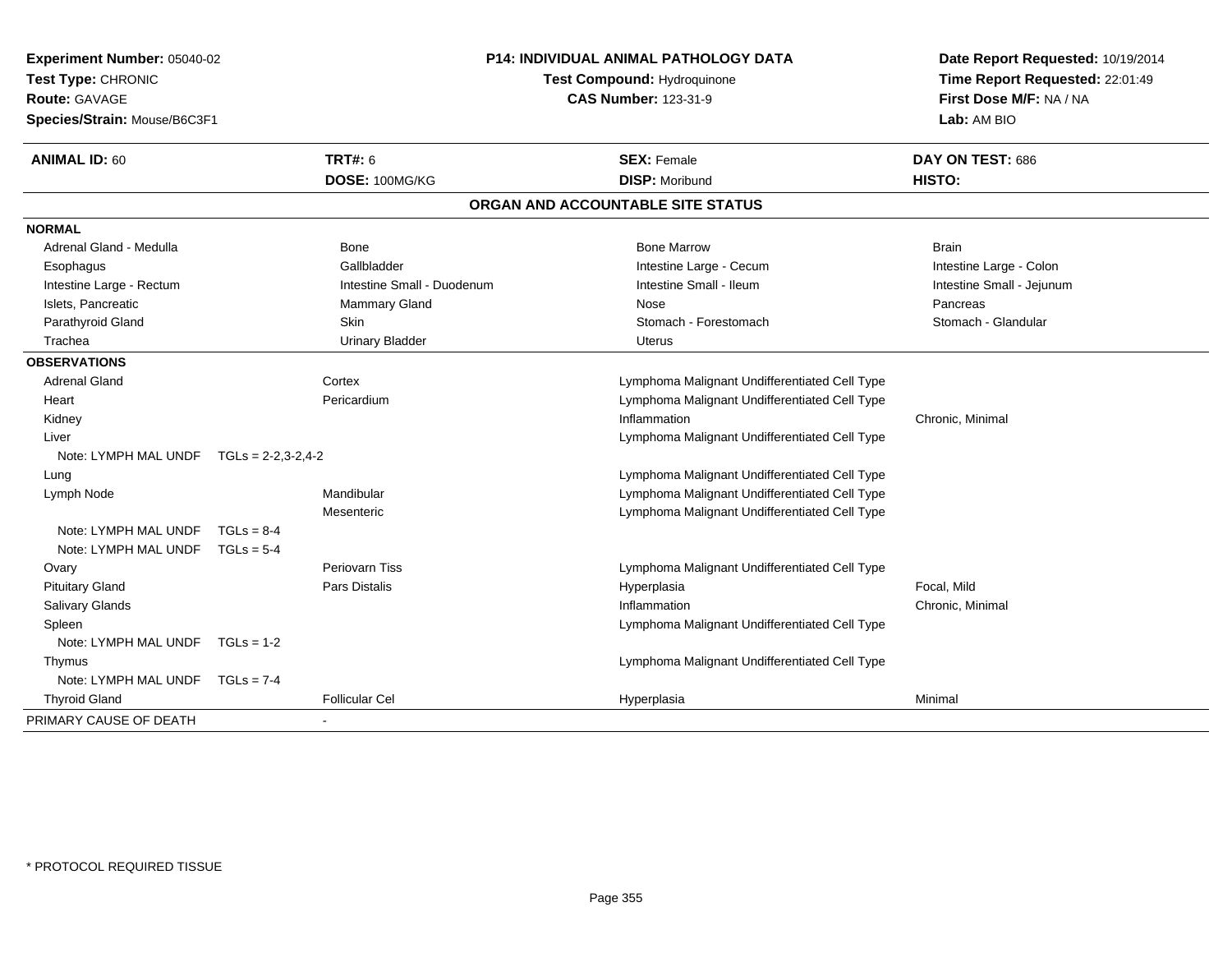| Experiment Number: 05040-02<br>Test Type: CHRONIC<br>Route: GAVAGE<br>Species/Strain: Mouse/B6C3F1 |                              | <b>P14: INDIVIDUAL ANIMAL PATHOLOGY DATA</b><br>Test Compound: Hydroquinone<br><b>CAS Number: 123-31-9</b> | Date Report Requested: 10/19/2014<br>Time Report Requested: 22:01:49<br>First Dose M/F: NA / NA<br>Lab: AM BIO |
|----------------------------------------------------------------------------------------------------|------------------------------|------------------------------------------------------------------------------------------------------------|----------------------------------------------------------------------------------------------------------------|
| <b>ANIMAL ID: 61</b>                                                                               | <b>TRT#: 4</b>               | <b>SEX: Female</b>                                                                                         | DAY ON TEST: 540                                                                                               |
|                                                                                                    | <b>DOSE: VEHICLE CONTROL</b> | <b>DISP: Moribund</b>                                                                                      | HISTO:                                                                                                         |
|                                                                                                    |                              | ORGAN AND ACCOUNTABLE SITE STATUS                                                                          |                                                                                                                |
| <b>NORMAL</b>                                                                                      |                              |                                                                                                            |                                                                                                                |
| <b>Adrenal Gland - Cortex</b>                                                                      | Adrenal Gland - Medulla      | Bone                                                                                                       | <b>Bone Marrow</b>                                                                                             |
| Brain                                                                                              | Esophagus                    | Gallbladder                                                                                                | Intestine Large - Cecum                                                                                        |
| Intestine Large - Colon                                                                            | Intestine Large - Rectum     | Intestine Small - Duodenum                                                                                 | Intestine Small - Ileum                                                                                        |
| Intestine Small - Jejunum                                                                          | Islets, Pancreatic           | Lymph Node - Mandibular                                                                                    | Lymph Node - Mesenteric                                                                                        |
| Mammary Gland                                                                                      | Nose                         | Pancreas                                                                                                   | Salivary Glands                                                                                                |
| Spinal Cord                                                                                        | Spleen                       | Stomach - Forestomach                                                                                      | Stomach - Glandular                                                                                            |
| <b>Thyroid Gland</b>                                                                               | Trachea                      | <b>Urinary Bladder</b>                                                                                     | <b>Uterus</b>                                                                                                  |
| <b>MISSING</b>                                                                                     |                              |                                                                                                            |                                                                                                                |
| Parathyroid Gland                                                                                  | Thymus                       |                                                                                                            |                                                                                                                |
| <b>OBSERVATIONS</b>                                                                                |                              |                                                                                                            |                                                                                                                |
| Heart                                                                                              | Av Valve                     | Inflammation                                                                                               | Subacute, Marked                                                                                               |
| Kidney                                                                                             |                              | Inflammation                                                                                               | Chronic, Moderate                                                                                              |
|                                                                                                    | Cortex                       | Necrosis                                                                                                   | Focal, Marked                                                                                                  |
| Note: NECROSIS<br>$TGLs = 2-1$                                                                     |                              |                                                                                                            |                                                                                                                |
| Liver                                                                                              |                              | Fatty Change                                                                                               | Minimal                                                                                                        |
| Note: FATTY CHANGE<br>$TGLs = 4-2$                                                                 |                              |                                                                                                            |                                                                                                                |
| Lung                                                                                               |                              | Hemorrhage                                                                                                 | Focal, Marked                                                                                                  |
| Note: HEMORRHAGE<br>$TGLs = 5-3$                                                                   |                              |                                                                                                            |                                                                                                                |
| Ovary                                                                                              |                              | Necrosis                                                                                                   | Moderate                                                                                                       |
| <b>Pituitary Gland</b>                                                                             | Pars Distalis                | Angiectasis                                                                                                | Mild                                                                                                           |
| Skin                                                                                               | Tail                         | Neurofibrosarcoma                                                                                          |                                                                                                                |
| Note: NEUROFIBROSARC<br>$TGLs = 1-9$                                                               |                              |                                                                                                            |                                                                                                                |
| PRIMARY CAUSE OF DEATH                                                                             |                              |                                                                                                            |                                                                                                                |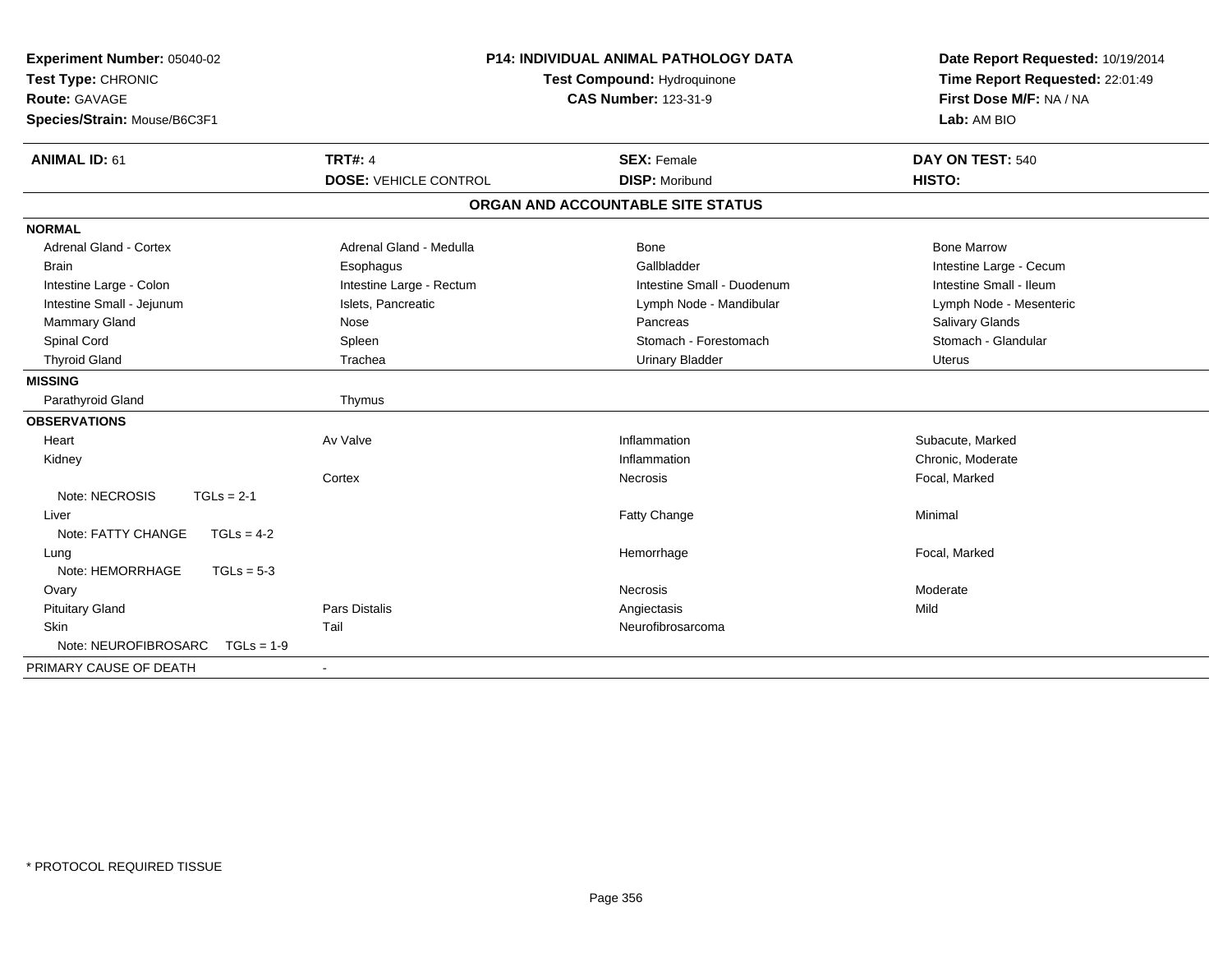|                |                                                             | Date Report Requested: 10/19/2014                                                                                                                                                                                                                                                                           |                                                                                                                                                                                                                                                                                                |  |
|----------------|-------------------------------------------------------------|-------------------------------------------------------------------------------------------------------------------------------------------------------------------------------------------------------------------------------------------------------------------------------------------------------------|------------------------------------------------------------------------------------------------------------------------------------------------------------------------------------------------------------------------------------------------------------------------------------------------|--|
|                |                                                             | Time Report Requested: 22:01:49                                                                                                                                                                                                                                                                             |                                                                                                                                                                                                                                                                                                |  |
|                |                                                             |                                                                                                                                                                                                                                                                                                             | First Dose M/F: NA / NA                                                                                                                                                                                                                                                                        |  |
|                |                                                             |                                                                                                                                                                                                                                                                                                             | Lab: AM BIO                                                                                                                                                                                                                                                                                    |  |
|                |                                                             | <b>SEX: Female</b>                                                                                                                                                                                                                                                                                          | DAY ON TEST: 640                                                                                                                                                                                                                                                                               |  |
|                |                                                             | <b>DISP: Dead</b>                                                                                                                                                                                                                                                                                           | HISTO:                                                                                                                                                                                                                                                                                         |  |
|                |                                                             |                                                                                                                                                                                                                                                                                                             |                                                                                                                                                                                                                                                                                                |  |
|                |                                                             |                                                                                                                                                                                                                                                                                                             |                                                                                                                                                                                                                                                                                                |  |
|                |                                                             | <b>Bone Marrow</b>                                                                                                                                                                                                                                                                                          | Esophagus                                                                                                                                                                                                                                                                                      |  |
|                |                                                             | Intestine Large - Rectum                                                                                                                                                                                                                                                                                    | Intestine Small - Duodenum                                                                                                                                                                                                                                                                     |  |
|                |                                                             | Islets, Pancreatic                                                                                                                                                                                                                                                                                          | Nose                                                                                                                                                                                                                                                                                           |  |
|                |                                                             | Stomach - Forestomach                                                                                                                                                                                                                                                                                       | Stomach - Glandular                                                                                                                                                                                                                                                                            |  |
|                |                                                             |                                                                                                                                                                                                                                                                                                             |                                                                                                                                                                                                                                                                                                |  |
|                |                                                             |                                                                                                                                                                                                                                                                                                             |                                                                                                                                                                                                                                                                                                |  |
|                |                                                             | <b>Salivary Glands</b>                                                                                                                                                                                                                                                                                      |                                                                                                                                                                                                                                                                                                |  |
|                |                                                             |                                                                                                                                                                                                                                                                                                             |                                                                                                                                                                                                                                                                                                |  |
|                |                                                             | Lymphoma Malignant Lymphocytic                                                                                                                                                                                                                                                                              |                                                                                                                                                                                                                                                                                                |  |
|                |                                                             | Lymphoma Malignant Lymphocytic                                                                                                                                                                                                                                                                              |                                                                                                                                                                                                                                                                                                |  |
|                |                                                             | Lymphoma Malignant Lymphocytic                                                                                                                                                                                                                                                                              |                                                                                                                                                                                                                                                                                                |  |
|                |                                                             | Lymphoma Malignant Lymphocytic                                                                                                                                                                                                                                                                              |                                                                                                                                                                                                                                                                                                |  |
|                |                                                             | Lymphoma Malignant Lymphocytic                                                                                                                                                                                                                                                                              |                                                                                                                                                                                                                                                                                                |  |
|                |                                                             | Lymphoma Malignant Lymphocytic                                                                                                                                                                                                                                                                              |                                                                                                                                                                                                                                                                                                |  |
|                |                                                             | Lymphoma Malignant Lymphocytic                                                                                                                                                                                                                                                                              |                                                                                                                                                                                                                                                                                                |  |
|                |                                                             | Lymphoma Malignant Lymphocytic                                                                                                                                                                                                                                                                              |                                                                                                                                                                                                                                                                                                |  |
|                |                                                             | Lymphoma Malignant Lymphocytic                                                                                                                                                                                                                                                                              |                                                                                                                                                                                                                                                                                                |  |
|                |                                                             | Lymphoma Malignant Lymphocytic                                                                                                                                                                                                                                                                              |                                                                                                                                                                                                                                                                                                |  |
|                |                                                             | Lymphoma Malignant Lymphocytic                                                                                                                                                                                                                                                                              |                                                                                                                                                                                                                                                                                                |  |
|                |                                                             | Lymphoma Malignant Lymphocytic                                                                                                                                                                                                                                                                              |                                                                                                                                                                                                                                                                                                |  |
|                |                                                             |                                                                                                                                                                                                                                                                                                             |                                                                                                                                                                                                                                                                                                |  |
|                |                                                             | Lymphoma Malignant Lymphocytic                                                                                                                                                                                                                                                                              |                                                                                                                                                                                                                                                                                                |  |
|                |                                                             |                                                                                                                                                                                                                                                                                                             |                                                                                                                                                                                                                                                                                                |  |
|                |                                                             |                                                                                                                                                                                                                                                                                                             |                                                                                                                                                                                                                                                                                                |  |
|                |                                                             |                                                                                                                                                                                                                                                                                                             |                                                                                                                                                                                                                                                                                                |  |
| $TGLs = 11-15$ |                                                             |                                                                                                                                                                                                                                                                                                             |                                                                                                                                                                                                                                                                                                |  |
| $TGLs = 1-10$  |                                                             |                                                                                                                                                                                                                                                                                                             |                                                                                                                                                                                                                                                                                                |  |
| $TGLs = 2-11$  |                                                             |                                                                                                                                                                                                                                                                                                             |                                                                                                                                                                                                                                                                                                |  |
| $TGLs = 6-12$  |                                                             |                                                                                                                                                                                                                                                                                                             |                                                                                                                                                                                                                                                                                                |  |
| $TGLs = 8-13$  |                                                             |                                                                                                                                                                                                                                                                                                             |                                                                                                                                                                                                                                                                                                |  |
|                | Experiment Number: 05040-02<br>Species/Strain: Mouse/B6C3F1 | <b>TRT#: 5</b><br>DOSE: 50 MG/KG<br><b>Bone</b><br>Intestine Large - Colon<br>Intestine Small - Jejunum<br>Skin<br><b>Pituitary Gland</b><br>Capsule<br>Perivascular<br>Axillary<br><b>Bronchial</b><br><b>Iliac</b><br>Inguinal<br>Lumbar<br>Mandibular<br>Mediastinal<br>Mesenteric<br>Popliteal<br>Renal | <b>P14: INDIVIDUAL ANIMAL PATHOLOGY DATA</b><br><b>Test Compound: Hydroquinone</b><br><b>CAS Number: 123-31-9</b><br>ORGAN AND ACCOUNTABLE SITE STATUS<br>Lymphoma Malignant Lymphocytic<br>Lymphoma Malignant Lymphocytic<br>Lymphoma Malignant Lymphocytic<br>Lymphoma Malignant Lymphocytic |  |

\* PROTOCOL REQUIRED TISSUE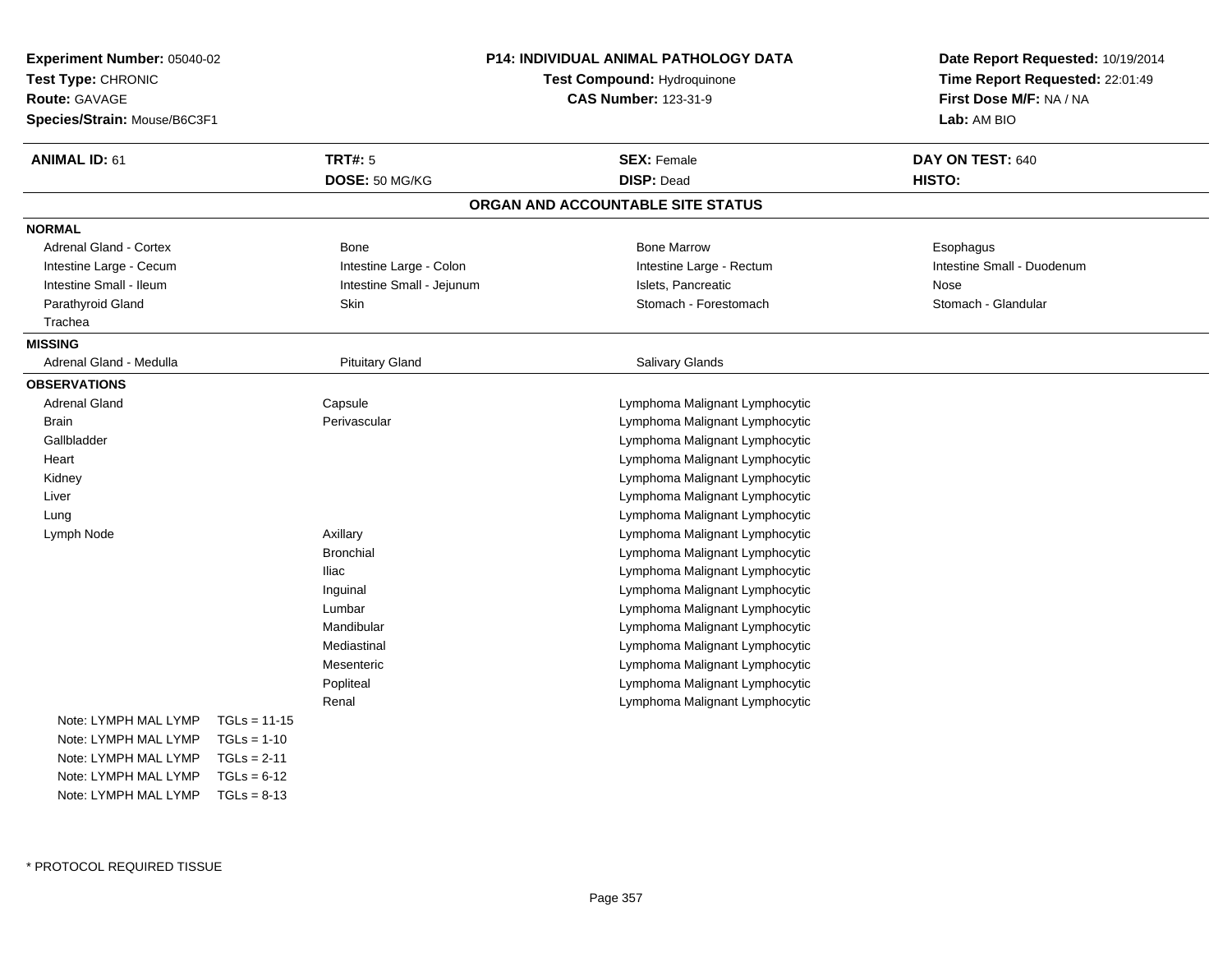| Experiment Number: 05040-02                     |                | <b>P14: INDIVIDUAL ANIMAL PATHOLOGY DATA</b> |                                                                   | Date Report Requested: 10/19/2014 |                                 |
|-------------------------------------------------|----------------|----------------------------------------------|-------------------------------------------------------------------|-----------------------------------|---------------------------------|
| Test Type: CHRONIC                              |                |                                              | <b>Test Compound: Hydroquinone</b><br><b>CAS Number: 123-31-9</b> |                                   | Time Report Requested: 22:01:49 |
| <b>Route: GAVAGE</b>                            |                |                                              |                                                                   |                                   | First Dose M/F: NA / NA         |
| Species/Strain: Mouse/B6C3F1                    |                |                                              |                                                                   |                                   | Lab: AM BIO                     |
| <b>ANIMAL ID: 61</b>                            |                | <b>TRT#: 5</b>                               |                                                                   | <b>SEX: Female</b>                | DAY ON TEST: 640                |
|                                                 |                | DOSE: 50 MG/KG                               |                                                                   | <b>DISP: Dead</b>                 | HISTO:                          |
|                                                 |                |                                              |                                                                   | ORGAN AND ACCOUNTABLE SITE STATUS |                                 |
| Note: LYMPH MAL LYMP                            | $TGLs = 9-14$  |                                              |                                                                   |                                   |                                 |
| Note: LYMPH MAL LYMP                            | $TGLs = 5-4$   |                                              |                                                                   |                                   |                                 |
| Note: LYMPH MAL LYMP                            | $TGLs = 13-15$ |                                              |                                                                   |                                   |                                 |
| Note: LYMPH MAL LYMP                            | $TGLs = 14-15$ |                                              |                                                                   |                                   |                                 |
| [ Lymphoma Malignant Lymphocytic TGLS = 10-14 ] |                |                                              |                                                                   |                                   |                                 |
| <b>Mammary Gland</b>                            |                |                                              |                                                                   | Lymphoma Malignant Lymphocytic    |                                 |
| Mesentery                                       |                |                                              |                                                                   | Lymphoma Malignant Lymphocytic    |                                 |
| Note: LYMPH MAL LYMP TGLs = 4-4                 |                |                                              |                                                                   |                                   |                                 |
| Ovary                                           |                |                                              |                                                                   | Lymphoma Malignant Lymphocytic    |                                 |
| Note: LYMPH MAL LYMP TGLs = 15-5                |                |                                              |                                                                   |                                   |                                 |
| Pancreas                                        |                |                                              |                                                                   | Lymphoma Malignant Lymphocytic    |                                 |
| Spleen                                          |                |                                              |                                                                   | Lymphoma Malignant Lymphocytic    |                                 |
| Note: LYMPH MAL LYMP                            | $TGLs = 3-2$   |                                              |                                                                   |                                   |                                 |
| Stomach                                         |                | Serosa                                       |                                                                   | Lymphoma Malignant Lymphocytic    |                                 |
| Thymus                                          |                |                                              |                                                                   | Lymphoma Malignant Lymphocytic    |                                 |
| Note: LYMPH MAL LYMP                            | $TGLs = 12-4$  |                                              |                                                                   |                                   |                                 |
| <b>Thyroid Gland</b>                            |                | <b>Follicular Cel</b>                        |                                                                   | Hyperplasia                       | Minimal                         |
| <b>Urinary Bladder</b>                          |                |                                              |                                                                   | Lymphoma Malignant Lymphocytic    |                                 |
| <b>Uterus</b>                                   |                |                                              |                                                                   | Lymphoma Malignant Lymphocytic    |                                 |
| PRIMARY CAUSE OF DEATH                          |                |                                              |                                                                   |                                   |                                 |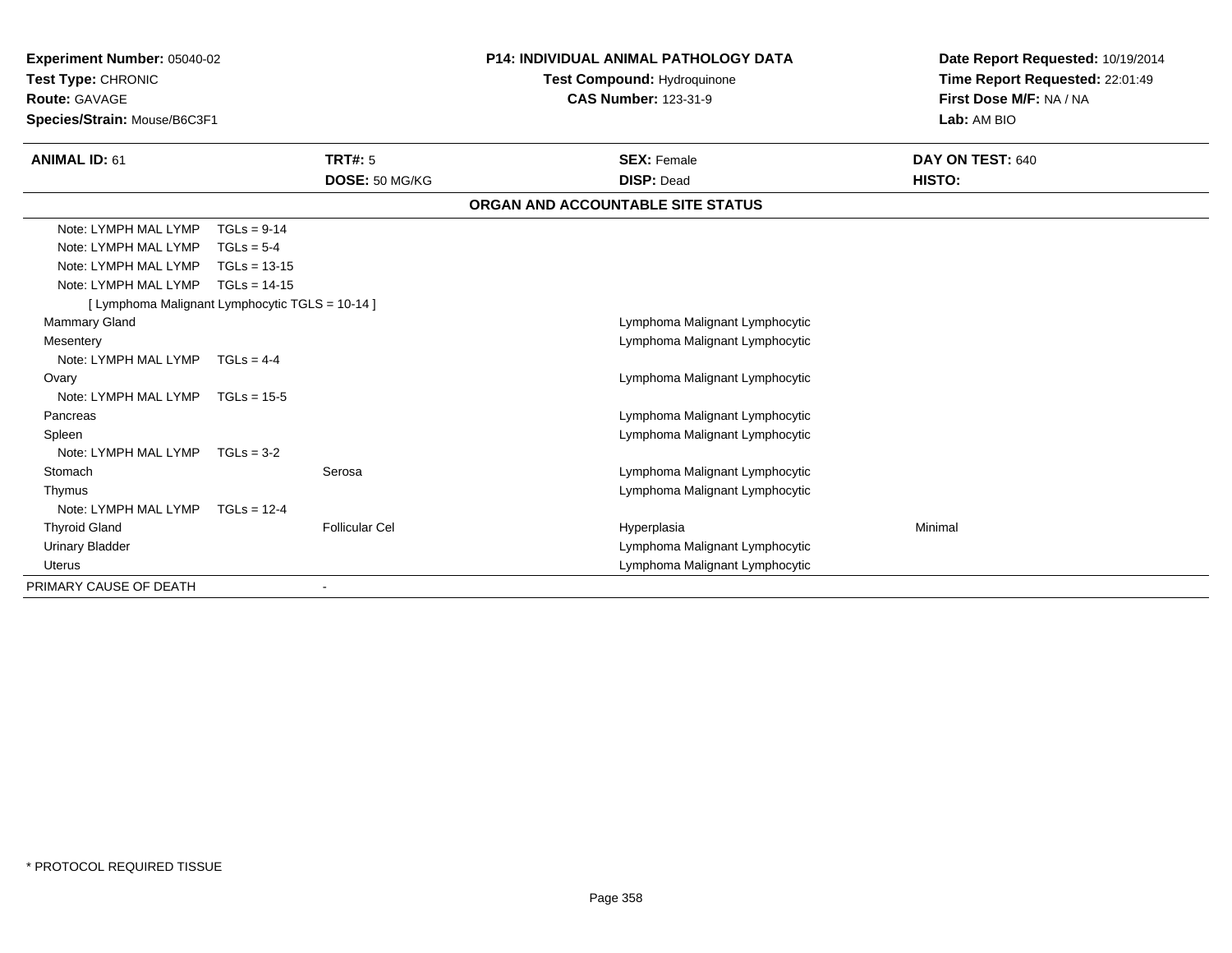| Experiment Number: 05040-02<br>Test Type: CHRONIC    |                         | <b>P14: INDIVIDUAL ANIMAL PATHOLOGY DATA</b><br>Test Compound: Hydroquinone | Date Report Requested: 10/19/2014<br>Time Report Requested: 22:01:49 |
|------------------------------------------------------|-------------------------|-----------------------------------------------------------------------------|----------------------------------------------------------------------|
| <b>Route: GAVAGE</b><br>Species/Strain: Mouse/B6C3F1 |                         | <b>CAS Number: 123-31-9</b>                                                 | First Dose M/F: NA / NA<br>Lab: AM BIO                               |
| <b>ANIMAL ID: 61</b>                                 | <b>TRT#: 6</b>          | <b>SEX: Female</b>                                                          | DAY ON TEST: 389                                                     |
|                                                      | DOSE: 100MG/KG          | <b>DISP: Dead</b>                                                           | HISTO:                                                               |
|                                                      |                         | ORGAN AND ACCOUNTABLE SITE STATUS                                           |                                                                      |
| <b>NORMAL</b>                                        |                         |                                                                             |                                                                      |
| Adrenal Gland - Cortex                               | Adrenal Gland - Medulla | <b>Bone</b>                                                                 | <b>Bone Marrow</b>                                                   |
| <b>Brain</b>                                         | Esophagus               | Eye                                                                         | Gallbladder                                                          |
| Heart                                                | Intestine Large - Cecum | Intestine Large - Colon                                                     | Intestine Large - Rectum                                             |
| Intestine Small - Duodenum                           | Intestine Small - Ileum | Intestine Small - Jejunum                                                   | Islets, Pancreatic                                                   |
| Liver                                                | Lung                    | Lymph Node - Mandibular                                                     | Lymph Node - Mesenteric                                              |
| <b>Mammary Gland</b>                                 | Nose                    | Ovary                                                                       | Pancreas                                                             |
| Parathyroid Gland                                    | <b>Pituitary Gland</b>  | <b>Skin</b>                                                                 | Spinal Cord                                                          |
| Spleen                                               | Stomach - Forestomach   | Stomach - Glandular                                                         | <b>Thyroid Gland</b>                                                 |
| Trachea                                              | <b>Urinary Bladder</b>  | <b>Uterus</b>                                                               |                                                                      |
| <b>MISSING</b>                                       |                         |                                                                             |                                                                      |
| Thymus                                               |                         |                                                                             |                                                                      |
| <b>OBSERVATIONS</b>                                  |                         |                                                                             |                                                                      |
| Kidney                                               |                         | Inflammation                                                                | Chronic, Mild                                                        |
| Salivary Glands                                      |                         | Inflammation                                                                | Chronic, Mild                                                        |
| PRIMARY CAUSE OF DEATH                               |                         |                                                                             |                                                                      |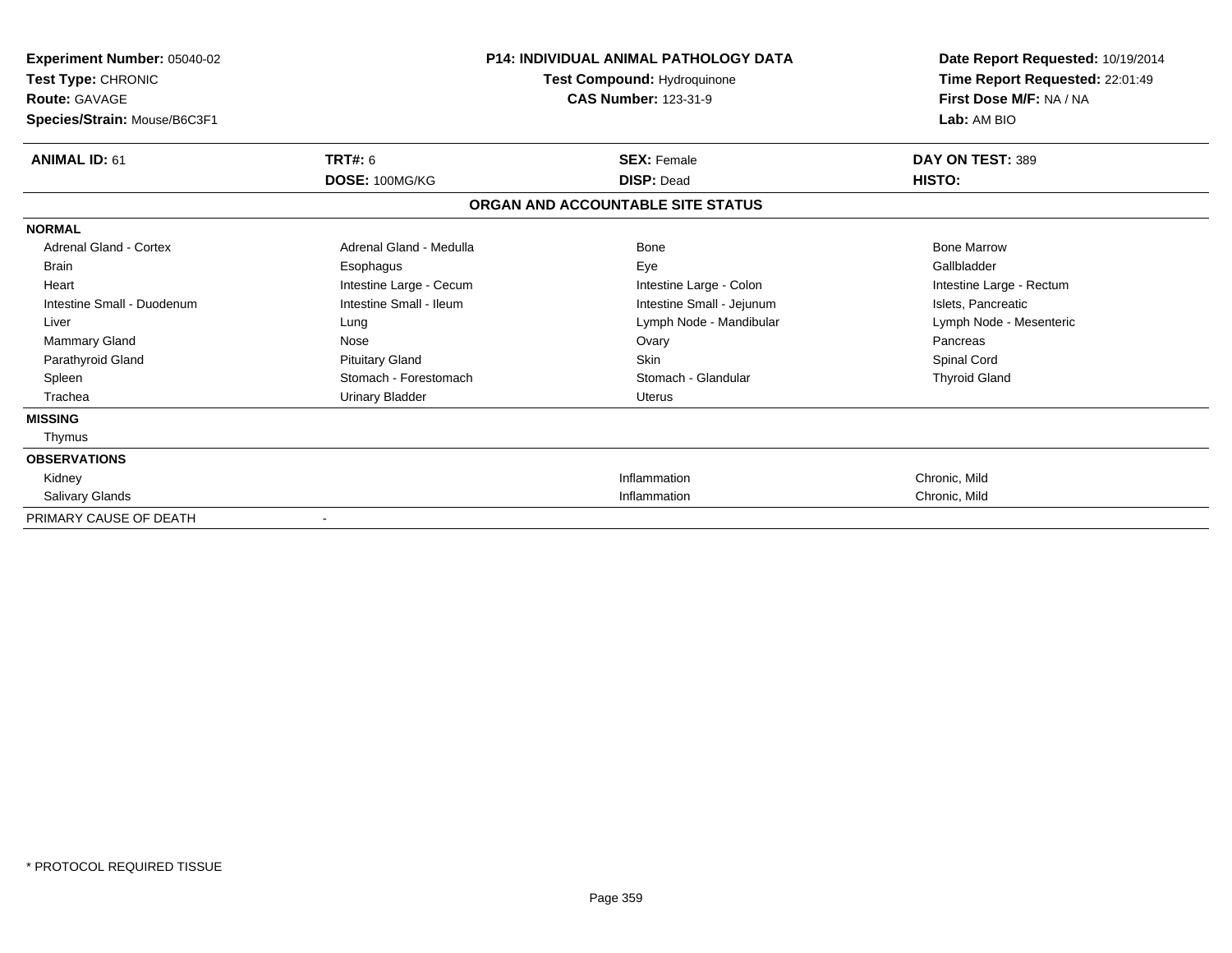| <b>Experiment Number: 05040-02</b><br>Test Type: CHRONIC<br><b>Route: GAVAGE</b><br>Species/Strain: Mouse/B6C3F1 |                       | <b>P14: INDIVIDUAL ANIMAL PATHOLOGY DATA</b><br>Test Compound: Hydroquinone<br><b>CAS Number: 123-31-9</b> | Date Report Requested: 10/19/2014<br>Time Report Requested: 22:01:49<br>First Dose M/F: NA / NA<br>Lab: AM BIO |
|------------------------------------------------------------------------------------------------------------------|-----------------------|------------------------------------------------------------------------------------------------------------|----------------------------------------------------------------------------------------------------------------|
| <b>ANIMAL ID: 62</b>                                                                                             | TRT#: 5               | <b>SEX: Female</b>                                                                                         | DAY ON TEST: 736                                                                                               |
|                                                                                                                  | DOSE: 50 MG/KG        | <b>DISP:</b> Terminal Sacrifice                                                                            | HISTO:                                                                                                         |
|                                                                                                                  |                       | ORGAN AND ACCOUNTABLE SITE STATUS                                                                          |                                                                                                                |
| <b>NORMAL</b>                                                                                                    |                       |                                                                                                            |                                                                                                                |
| Lung                                                                                                             | Ovary                 | Stomach - Glandular                                                                                        |                                                                                                                |
| <b>OBSERVATIONS</b>                                                                                              |                       |                                                                                                            |                                                                                                                |
| Liver                                                                                                            |                       | Hepatocellular Adenoma                                                                                     | <b>Multiple</b>                                                                                                |
| Note: HEPATOCLR ADEN<br>$TGLs = 1-2,2-2,3-2$                                                                     |                       |                                                                                                            |                                                                                                                |
| <b>Pituitary Gland</b><br>Note: HYPERPLASIA<br>$TGLs = 4-4$                                                      | Pars Distalis         | Hyperplasia                                                                                                | Focal, Moderate                                                                                                |
| Salivary Glands                                                                                                  |                       | Inflammation                                                                                               | Chronic, Minimal                                                                                               |
| Stomach<br>Note: PAPILLOMA SQUA<br>$TGLs = 5-6$                                                                  | Forestomach           | Squamous Cell Papilloma                                                                                    |                                                                                                                |
| <b>Thyroid Gland</b>                                                                                             | <b>Follicular Cel</b> | Adenoma                                                                                                    |                                                                                                                |
|                                                                                                                  | <b>Follicular Cel</b> | Hyperplasia                                                                                                | Mild                                                                                                           |
| PRIMARY CAUSE OF DEATH                                                                                           |                       |                                                                                                            |                                                                                                                |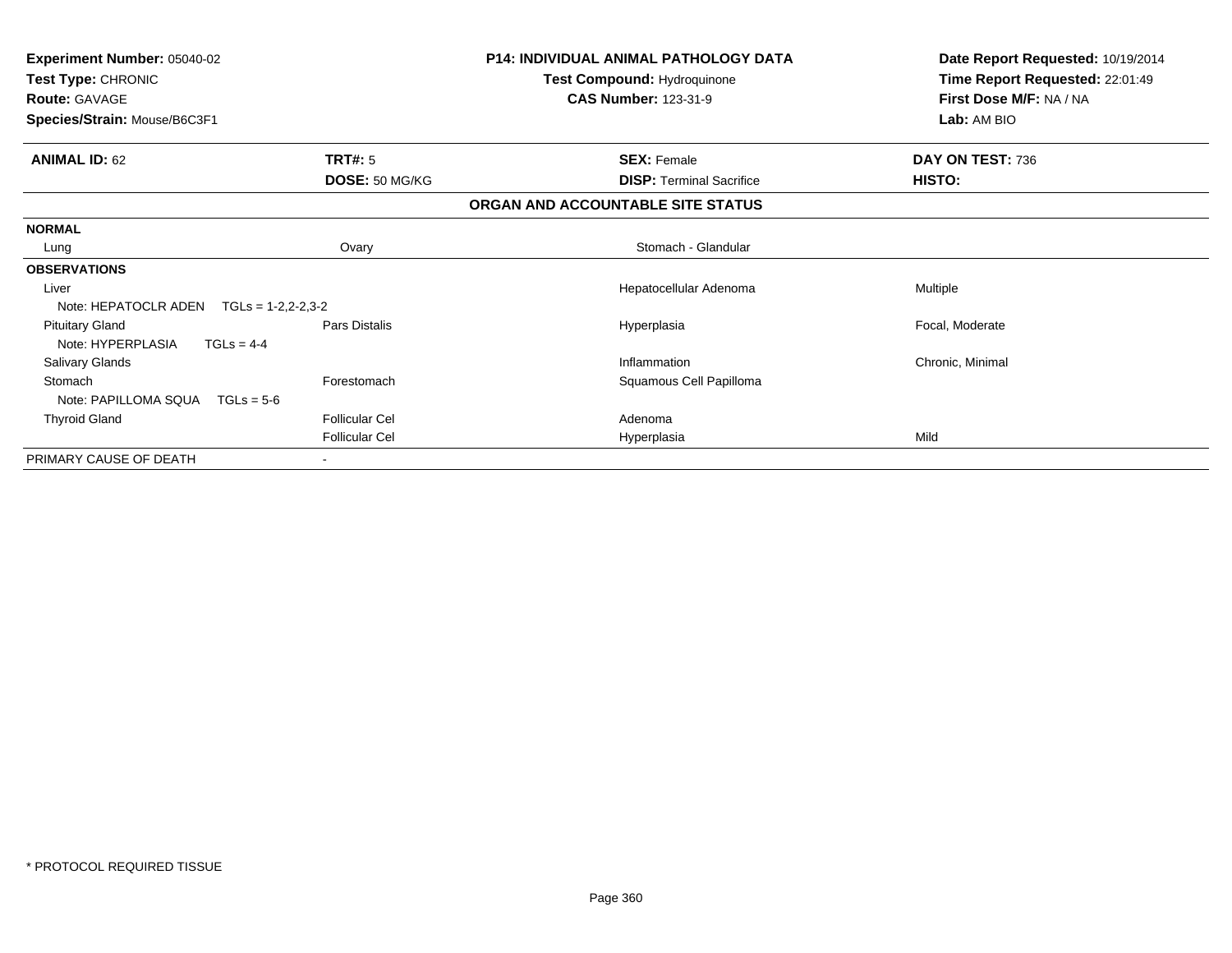| <b>TRT#: 6</b><br><b>ANIMAL ID: 62</b><br>DOSE: 100MG/KG<br><b>NORMAL</b><br><b>Adrenal Gland - Cortex</b><br>Adrenal Gland - Medulla<br><b>Brain</b><br>Esophagus<br>Intestine Large - Rectum<br>Intestine Large - Colon<br>Mammary Gland<br>Nose<br>Stomach - Glandular<br>Trachea<br><b>MISSING</b><br>Islets, Pancreatic<br><b>OBSERVATIONS</b><br>Intestine Large<br>Cecum<br>Note: LYMPH MAL LYMP<br>$TGLs = 18-6$<br><b>Intestine Small</b><br>lleum | <b>SEX: Female</b><br><b>DISP: Moribund</b><br>ORGAN AND ACCOUNTABLE SITE STATUS | DAY ON TEST: 702      |
|-------------------------------------------------------------------------------------------------------------------------------------------------------------------------------------------------------------------------------------------------------------------------------------------------------------------------------------------------------------------------------------------------------------------------------------------------------------|----------------------------------------------------------------------------------|-----------------------|
|                                                                                                                                                                                                                                                                                                                                                                                                                                                             |                                                                                  |                       |
|                                                                                                                                                                                                                                                                                                                                                                                                                                                             |                                                                                  | HISTO:                |
|                                                                                                                                                                                                                                                                                                                                                                                                                                                             |                                                                                  |                       |
|                                                                                                                                                                                                                                                                                                                                                                                                                                                             |                                                                                  |                       |
|                                                                                                                                                                                                                                                                                                                                                                                                                                                             | <b>Bone</b>                                                                      | <b>Bone Marrow</b>    |
|                                                                                                                                                                                                                                                                                                                                                                                                                                                             | Gallbladder                                                                      | Heart                 |
|                                                                                                                                                                                                                                                                                                                                                                                                                                                             | Intestine Small - Duodenum                                                       | Lung                  |
|                                                                                                                                                                                                                                                                                                                                                                                                                                                             | Parathyroid Gland                                                                | Stomach - Forestomach |
|                                                                                                                                                                                                                                                                                                                                                                                                                                                             | <b>Urinary Bladder</b>                                                           | <b>Uterus</b>         |
|                                                                                                                                                                                                                                                                                                                                                                                                                                                             |                                                                                  |                       |
|                                                                                                                                                                                                                                                                                                                                                                                                                                                             |                                                                                  |                       |
|                                                                                                                                                                                                                                                                                                                                                                                                                                                             |                                                                                  |                       |
|                                                                                                                                                                                                                                                                                                                                                                                                                                                             | Lymphoma Malignant Lymphocytic                                                   |                       |
|                                                                                                                                                                                                                                                                                                                                                                                                                                                             |                                                                                  |                       |
|                                                                                                                                                                                                                                                                                                                                                                                                                                                             | Lymphoma Malignant Lymphocytic                                                   |                       |
| Jejunum                                                                                                                                                                                                                                                                                                                                                                                                                                                     | Lymphoma Malignant Lymphocytic                                                   |                       |
| Note: LYMPH MAL LYMP<br>$TGLs = 3-6.4-6$                                                                                                                                                                                                                                                                                                                                                                                                                    |                                                                                  |                       |
| Note: LYMPH MAL LYMP<br>$TGLs = 5-6$                                                                                                                                                                                                                                                                                                                                                                                                                        |                                                                                  |                       |
| Kidney                                                                                                                                                                                                                                                                                                                                                                                                                                                      | Lymphoma Malignant Lymphocytic                                                   |                       |
| Liver                                                                                                                                                                                                                                                                                                                                                                                                                                                       | Focal Cellular Change                                                            |                       |
|                                                                                                                                                                                                                                                                                                                                                                                                                                                             | Hepatocellular Adenoma                                                           |                       |
|                                                                                                                                                                                                                                                                                                                                                                                                                                                             | Lymphoma Malignant Lymphocytic                                                   |                       |
|                                                                                                                                                                                                                                                                                                                                                                                                                                                             | Necrosis                                                                         | Moderate              |
| Note: FOCAL CELL CH<br>$TGLs = 19-12$<br>Note: HEPATOCLR ADEN TGLs = 7-2                                                                                                                                                                                                                                                                                                                                                                                    |                                                                                  |                       |
| [ Hepatocellular Adenoma TGLS = 8-2 ]                                                                                                                                                                                                                                                                                                                                                                                                                       |                                                                                  |                       |
| Lymph Node<br>Axillary                                                                                                                                                                                                                                                                                                                                                                                                                                      | Lymphoma Malignant Lymphocytic                                                   |                       |
| Inguinal                                                                                                                                                                                                                                                                                                                                                                                                                                                    | Lymphoma Malignant Lymphocytic                                                   |                       |
| Lumbar                                                                                                                                                                                                                                                                                                                                                                                                                                                      | Lymphoma Malignant Lymphocytic                                                   |                       |
| Mandibular                                                                                                                                                                                                                                                                                                                                                                                                                                                  | Lymphoma Malignant Lymphocytic                                                   |                       |
| Mediastinal                                                                                                                                                                                                                                                                                                                                                                                                                                                 | Lymphoma Malignant Lymphocytic                                                   |                       |
| Mesenteric                                                                                                                                                                                                                                                                                                                                                                                                                                                  | Lymphoma Malignant Lymphocytic                                                   |                       |
| Pancreatic                                                                                                                                                                                                                                                                                                                                                                                                                                                  | Lymphoma Malignant Lymphocytic                                                   |                       |
| Note: LYMPH MAL LYMP<br>$TGLs = 14-10$                                                                                                                                                                                                                                                                                                                                                                                                                      |                                                                                  |                       |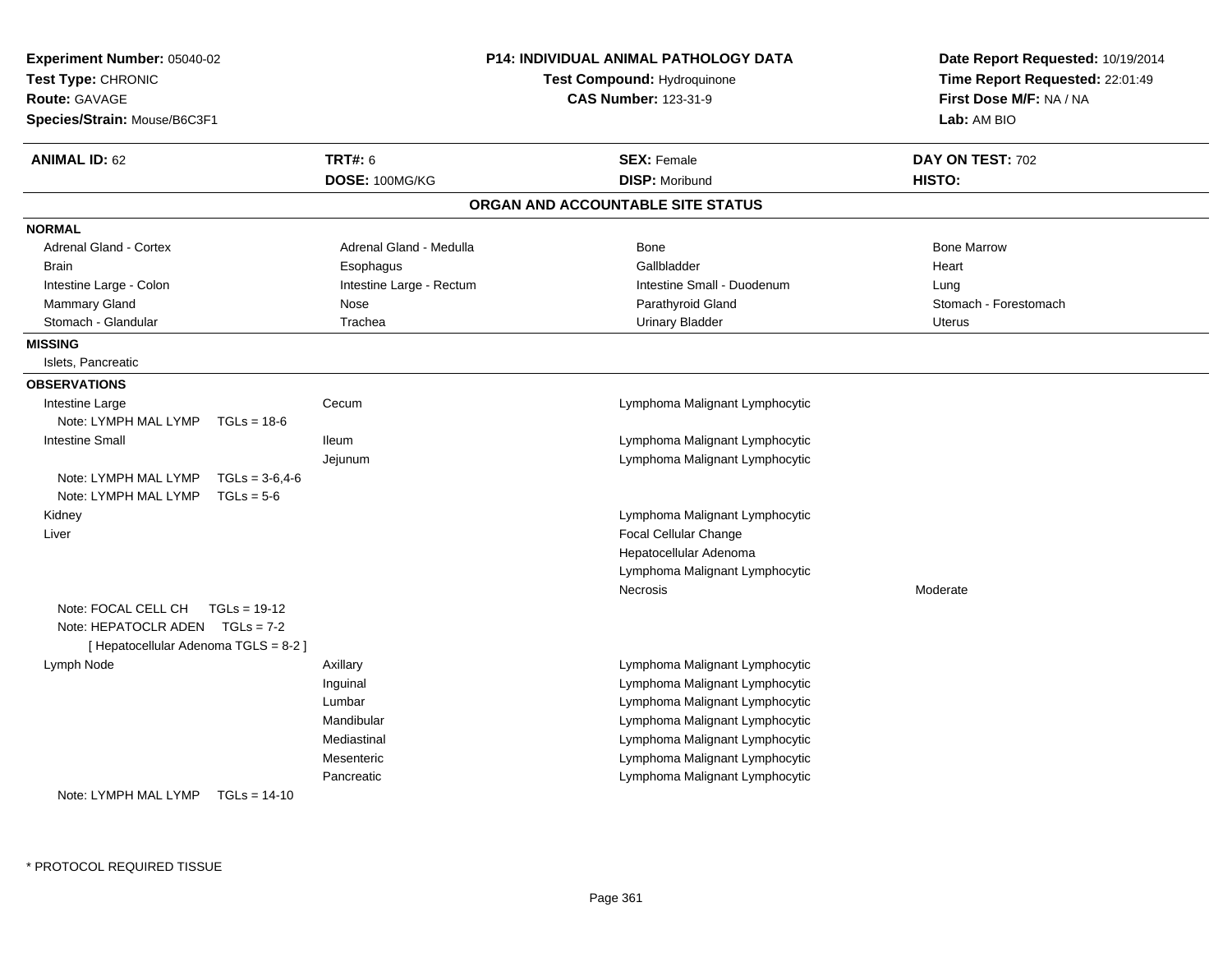| <b>Experiment Number: 05040-02</b><br>Test Type: CHRONIC<br>Route: GAVAGE<br>Species/Strain: Mouse/B6C3F1 |                       | <b>P14: INDIVIDUAL ANIMAL PATHOLOGY DATA</b><br>Test Compound: Hydroquinone<br><b>CAS Number: 123-31-9</b> | Date Report Requested: 10/19/2014<br>Time Report Requested: 22:01:49<br>First Dose M/F: NA / NA<br>Lab: AM BIO |
|-----------------------------------------------------------------------------------------------------------|-----------------------|------------------------------------------------------------------------------------------------------------|----------------------------------------------------------------------------------------------------------------|
| <b>ANIMAL ID: 62</b>                                                                                      | <b>TRT#: 6</b>        | <b>SEX: Female</b>                                                                                         | DAY ON TEST: 702                                                                                               |
|                                                                                                           | DOSE: 100MG/KG        | <b>DISP: Moribund</b>                                                                                      | HISTO:                                                                                                         |
|                                                                                                           |                       | ORGAN AND ACCOUNTABLE SITE STATUS                                                                          |                                                                                                                |
| Note: LYMPH MAL LYMP<br>$TGLs = 10-10$                                                                    |                       |                                                                                                            |                                                                                                                |
| Note: LYMPH MAL LYMP<br>$TGLs = 12-4$                                                                     |                       |                                                                                                            |                                                                                                                |
| Note: LYMPH MAL LYMP<br>$TGLs = 6-4$                                                                      |                       |                                                                                                            |                                                                                                                |
| Note: LYMPH MAL LYMP<br>$TGLs = 16-4$                                                                     |                       |                                                                                                            |                                                                                                                |
| Note: LYMPH MAL LYMP<br>$TGLs = 9-10$                                                                     |                       |                                                                                                            |                                                                                                                |
| [ Lymphoma Malignant Lymphocytic TGLS = 11-6 ]                                                            |                       |                                                                                                            |                                                                                                                |
| Ovary                                                                                                     | <b>Periovarn Tiss</b> | Lymphoma Malignant Lymphocytic                                                                             |                                                                                                                |
| Note: LYMPH MAL LYMP<br>$TGLs = 15-5$                                                                     |                       |                                                                                                            |                                                                                                                |
| Pancreas                                                                                                  |                       | Lymphoma Malignant Lymphocytic                                                                             |                                                                                                                |
| <b>Pituitary Gland</b>                                                                                    | Pars Distalis         | Adenoma                                                                                                    |                                                                                                                |
| Note: ADENOMA<br>$TGLs = 17-4$                                                                            |                       |                                                                                                            |                                                                                                                |
| <b>Salivary Glands</b>                                                                                    |                       | Lymphoma Malignant Lymphocytic                                                                             |                                                                                                                |
| <b>Skin</b>                                                                                               |                       | Ulcer                                                                                                      | Moderate                                                                                                       |
| Note: ULCER<br>$TGLs = 13-8$                                                                              |                       |                                                                                                            |                                                                                                                |
| Spleen                                                                                                    |                       | Lymphoma Malignant Lymphocytic                                                                             |                                                                                                                |
| Note: LYMPH MAL LYMP $TGLs = 1-2$                                                                         |                       |                                                                                                            |                                                                                                                |
| Thymus                                                                                                    |                       | Lymphoma Malignant Lymphocytic                                                                             |                                                                                                                |
| <b>Thyroid Gland</b>                                                                                      | <b>Follicular Cel</b> | Hyperplasia                                                                                                | Mild                                                                                                           |
| PRIMARY CAUSE OF DEATH                                                                                    |                       |                                                                                                            |                                                                                                                |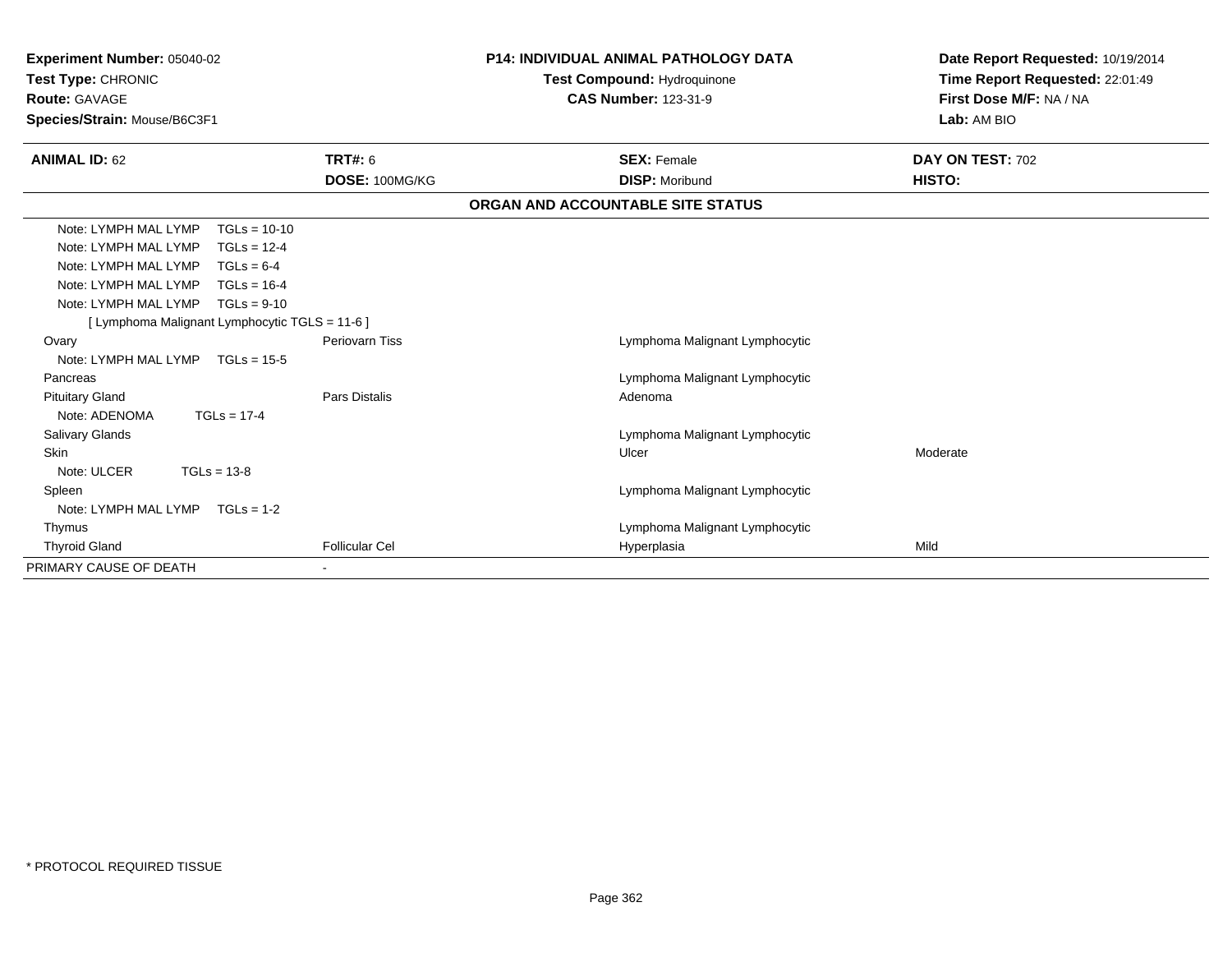| Experiment Number: 05040-02<br>Test Type: CHRONIC<br>Route: GAVAGE<br>Species/Strain: Mouse/B6C3F1 |               |                                                | P14: INDIVIDUAL ANIMAL PATHOLOGY DATA<br>Test Compound: Hydroquinone<br><b>CAS Number: 123-31-9</b> | Date Report Requested: 10/19/2014<br>Time Report Requested: 22:01:49<br>First Dose M/F: NA / NA<br>Lab: AM BIO |
|----------------------------------------------------------------------------------------------------|---------------|------------------------------------------------|-----------------------------------------------------------------------------------------------------|----------------------------------------------------------------------------------------------------------------|
| <b>ANIMAL ID: 63</b>                                                                               |               | <b>TRT#: 4</b><br><b>DOSE: VEHICLE CONTROL</b> | <b>SEX: Female</b><br><b>DISP: Moribund</b>                                                         | DAY ON TEST: 596<br>HISTO:                                                                                     |
|                                                                                                    |               |                                                | ORGAN AND ACCOUNTABLE SITE STATUS                                                                   |                                                                                                                |
| <b>NORMAL</b>                                                                                      |               |                                                |                                                                                                     |                                                                                                                |
| Adrenal Gland - Cortex                                                                             |               | Adrenal Gland - Medulla                        | Bone                                                                                                | <b>Bone Marrow</b>                                                                                             |
| <b>Brain</b>                                                                                       |               | Esophagus                                      | Heart                                                                                               | Intestine Large - Cecum                                                                                        |
| Intestine Large - Colon                                                                            |               | Intestine Large - Rectum                       | Intestine Small - Duodenum                                                                          | Intestine Small - Ileum                                                                                        |
| Intestine Small - Jejunum                                                                          |               | Islets, Pancreatic                             | <b>Mammary Gland</b>                                                                                | Nose                                                                                                           |
| Parathyroid Gland                                                                                  |               | <b>Pituitary Gland</b>                         | Salivary Glands                                                                                     | Skin                                                                                                           |
| Stomach - Forestomach                                                                              |               | Stomach - Glandular                            | <b>Thyroid Gland</b>                                                                                | Trachea                                                                                                        |
| <b>Urinary Bladder</b>                                                                             |               |                                                |                                                                                                     |                                                                                                                |
| <b>MISSING</b>                                                                                     |               |                                                |                                                                                                     |                                                                                                                |
| Thymus                                                                                             |               |                                                |                                                                                                     |                                                                                                                |
| <b>OBSERVATIONS</b>                                                                                |               |                                                |                                                                                                     |                                                                                                                |
| Gallbladder                                                                                        |               |                                                | Lymphoma Malignant Mixed                                                                            |                                                                                                                |
| Kidney                                                                                             |               |                                                | Lymphoma Malignant Mixed                                                                            |                                                                                                                |
| Note: LYMPH MAL MIXD                                                                               | $TGLs = 3-1$  |                                                |                                                                                                     |                                                                                                                |
| Liver                                                                                              |               |                                                | Lymphoma Malignant Mixed                                                                            |                                                                                                                |
|                                                                                                    |               |                                                | <b>Necrosis</b>                                                                                     | Moderate                                                                                                       |
| Note: LYMPH MAL MIXD                                                                               | $TGLs = 4-2$  |                                                |                                                                                                     |                                                                                                                |
| Note: LYMPH MAL MIXD                                                                               | $TGLs = 1-2$  |                                                |                                                                                                     |                                                                                                                |
| Lung                                                                                               |               |                                                | Lymphoma Malignant Mixed                                                                            |                                                                                                                |
| Note: LYMPH MAL MIXD                                                                               | $TGLs = 10-3$ |                                                |                                                                                                     |                                                                                                                |
| Lymph Node                                                                                         |               | <b>Iliac</b>                                   | Lymphoma Malignant Mixed                                                                            |                                                                                                                |
|                                                                                                    |               | <b>Iliac</b>                                   | Lymphoma Malignant Mixed                                                                            |                                                                                                                |
|                                                                                                    |               | Lumbar                                         | Lymphoma Malignant Mixed                                                                            |                                                                                                                |
|                                                                                                    |               | Mandibular                                     | Lymphoma Malignant Mixed                                                                            |                                                                                                                |
|                                                                                                    |               | Mesenteric                                     | Lymphoma Malignant Mixed                                                                            |                                                                                                                |
|                                                                                                    |               | Pancreatic                                     | Lymphoma Malignant Mixed                                                                            |                                                                                                                |
| Note: LYMPH MAL MIXD                                                                               | $TGLs = 5-10$ |                                                |                                                                                                     |                                                                                                                |
| Note: LYMPH MAL MIXD                                                                               | $TGLs = 7-11$ |                                                |                                                                                                     |                                                                                                                |
| Note: LYMPH MAL MIXD                                                                               | $TGLs = 8-11$ |                                                |                                                                                                     |                                                                                                                |
| Note: LYMPH MAL MIXD                                                                               | $TGLs = 6-4$  |                                                |                                                                                                     |                                                                                                                |
| Note: LYMPH MAL MIXD                                                                               | $TGLs = 9-10$ |                                                |                                                                                                     |                                                                                                                |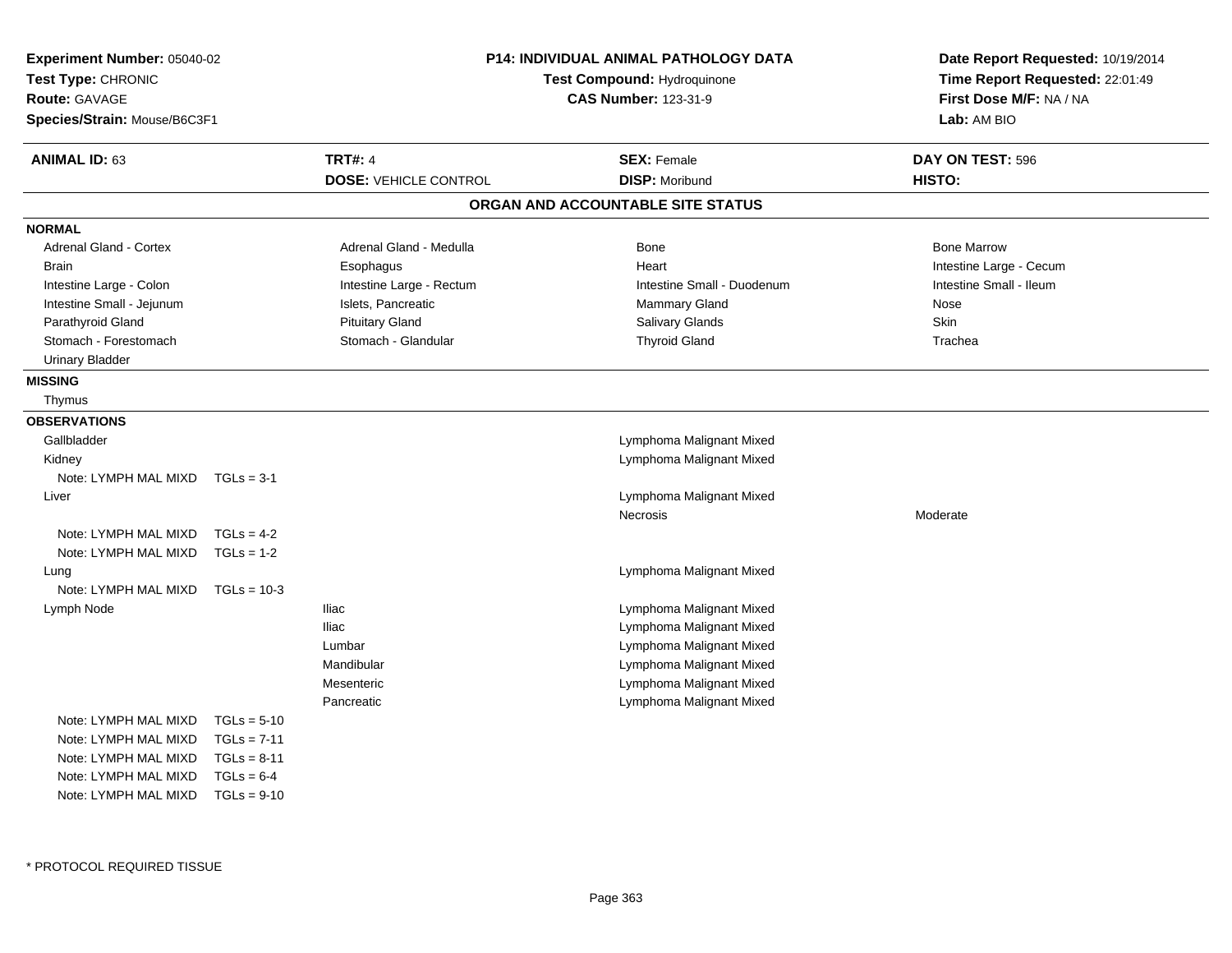| Experiment Number: 05040-02<br>Test Type: CHRONIC<br><b>Route: GAVAGE</b><br>Species/Strain: Mouse/B6C3F1 |                                                | <b>P14: INDIVIDUAL ANIMAL PATHOLOGY DATA</b><br><b>Test Compound: Hydroquinone</b><br><b>CAS Number: 123-31-9</b> | Date Report Requested: 10/19/2014<br>Time Report Requested: 22:01:49<br>First Dose M/F: NA / NA<br>Lab: AM BIO |
|-----------------------------------------------------------------------------------------------------------|------------------------------------------------|-------------------------------------------------------------------------------------------------------------------|----------------------------------------------------------------------------------------------------------------|
| <b>ANIMAL ID: 63</b>                                                                                      | <b>TRT#: 4</b><br><b>DOSE: VEHICLE CONTROL</b> | <b>SEX: Female</b><br><b>DISP: Moribund</b>                                                                       | DAY ON TEST: 596<br>HISTO:                                                                                     |
|                                                                                                           |                                                | ORGAN AND ACCOUNTABLE SITE STATUS                                                                                 |                                                                                                                |
| Mesentery                                                                                                 |                                                | Lymphoma Malignant Mixed                                                                                          |                                                                                                                |
| Ovary                                                                                                     |                                                | Lymphoma Malignant Mixed                                                                                          |                                                                                                                |
| Pancreas                                                                                                  |                                                | Lymphoma Malignant Mixed                                                                                          |                                                                                                                |
| Spleen                                                                                                    |                                                | Lymphoma Malignant Mixed                                                                                          |                                                                                                                |
| Note: LYMPH MAL MIXD<br>$TGLs = 2-2$                                                                      |                                                |                                                                                                                   |                                                                                                                |
| Uterus                                                                                                    |                                                | Lymphoma Malignant Mixed                                                                                          |                                                                                                                |
| PRIMARY CAUSE OF DEATH                                                                                    |                                                |                                                                                                                   |                                                                                                                |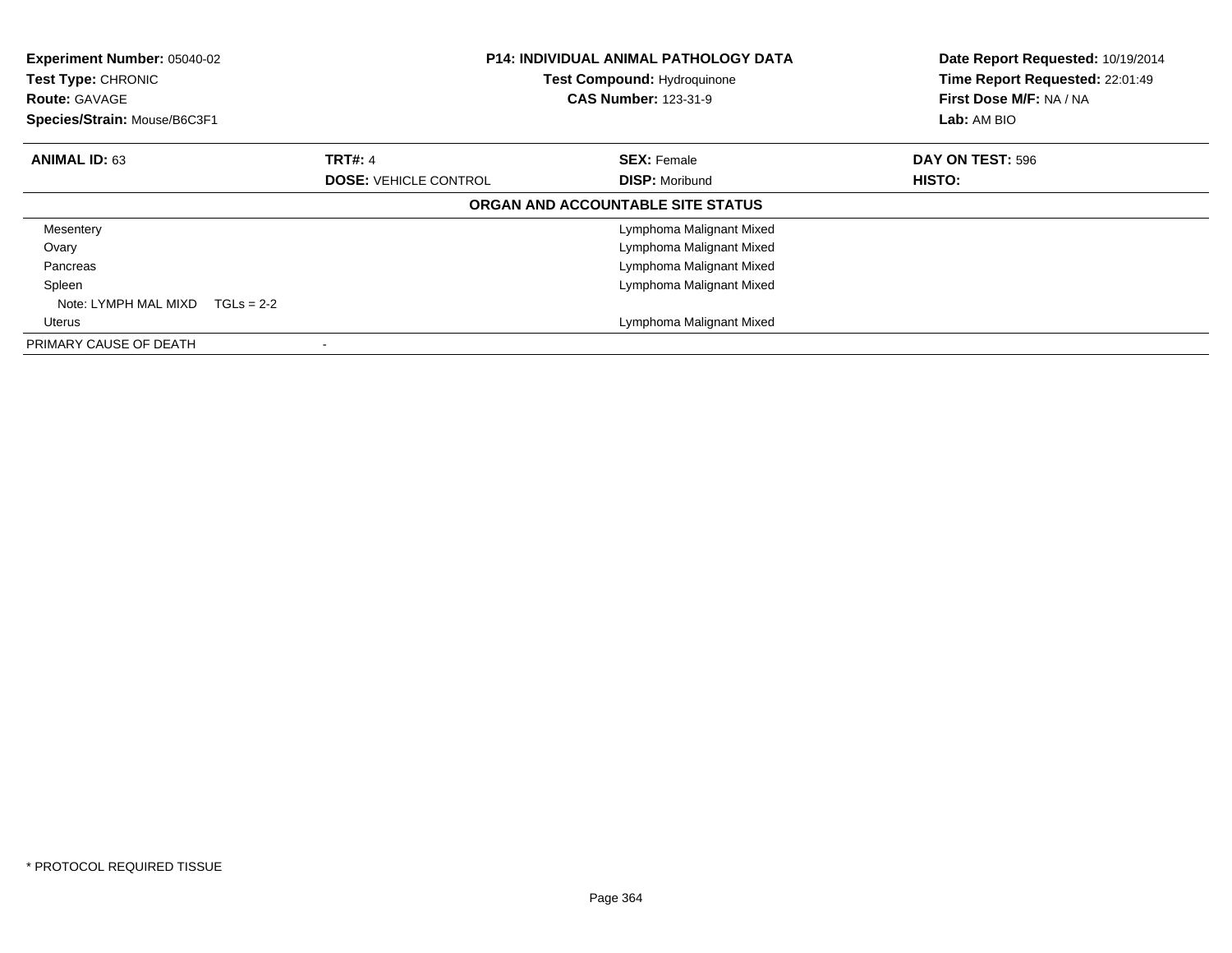| <b>Experiment Number: 05040-02</b><br>Test Type: CHRONIC<br><b>Route: GAVAGE</b><br>Species/Strain: Mouse/B6C3F1 |               |                       | <b>P14: INDIVIDUAL ANIMAL PATHOLOGY DATA</b><br>Test Compound: Hydroquinone<br><b>CAS Number: 123-31-9</b> | Date Report Requested: 10/19/2014<br>Time Report Requested: 22:01:49<br>First Dose M/F: NA / NA |
|------------------------------------------------------------------------------------------------------------------|---------------|-----------------------|------------------------------------------------------------------------------------------------------------|-------------------------------------------------------------------------------------------------|
|                                                                                                                  |               |                       |                                                                                                            | Lab: AM BIO                                                                                     |
| <b>ANIMAL ID: 63</b>                                                                                             |               | TRT#: 5               | <b>SEX: Female</b>                                                                                         | DAY ON TEST: 737                                                                                |
|                                                                                                                  |               | DOSE: 50 MG/KG        | <b>DISP:</b> Terminal Sacrifice                                                                            | <b>HISTO:</b>                                                                                   |
|                                                                                                                  |               |                       | ORGAN AND ACCOUNTABLE SITE STATUS                                                                          |                                                                                                 |
| <b>NORMAL</b>                                                                                                    |               |                       |                                                                                                            |                                                                                                 |
| Lung                                                                                                             |               | Ovary                 |                                                                                                            |                                                                                                 |
| <b>OBSERVATIONS</b>                                                                                              |               |                       |                                                                                                            |                                                                                                 |
| <b>Harderian Gland</b>                                                                                           |               |                       | Adenoma                                                                                                    |                                                                                                 |
| Note: ADENOMA                                                                                                    | $TGLs = 2-8$  |                       |                                                                                                            |                                                                                                 |
| Liver                                                                                                            |               |                       | Inflammation                                                                                               | Chronic, Mild                                                                                   |
| Mesentery                                                                                                        |               | Fat                   | Necrosis                                                                                                   | Focal, Marked                                                                                   |
| Note: NECROSIS                                                                                                   | $TGLs = 1-10$ |                       |                                                                                                            |                                                                                                 |
| <b>Salivary Glands</b>                                                                                           |               |                       | Inflammation                                                                                               | Chronic, Mild                                                                                   |
| <b>Thyroid Gland</b>                                                                                             |               | <b>Follicular Cel</b> | Hyperplasia                                                                                                | Minimal                                                                                         |
| PRIMARY CAUSE OF DEATH                                                                                           |               |                       |                                                                                                            |                                                                                                 |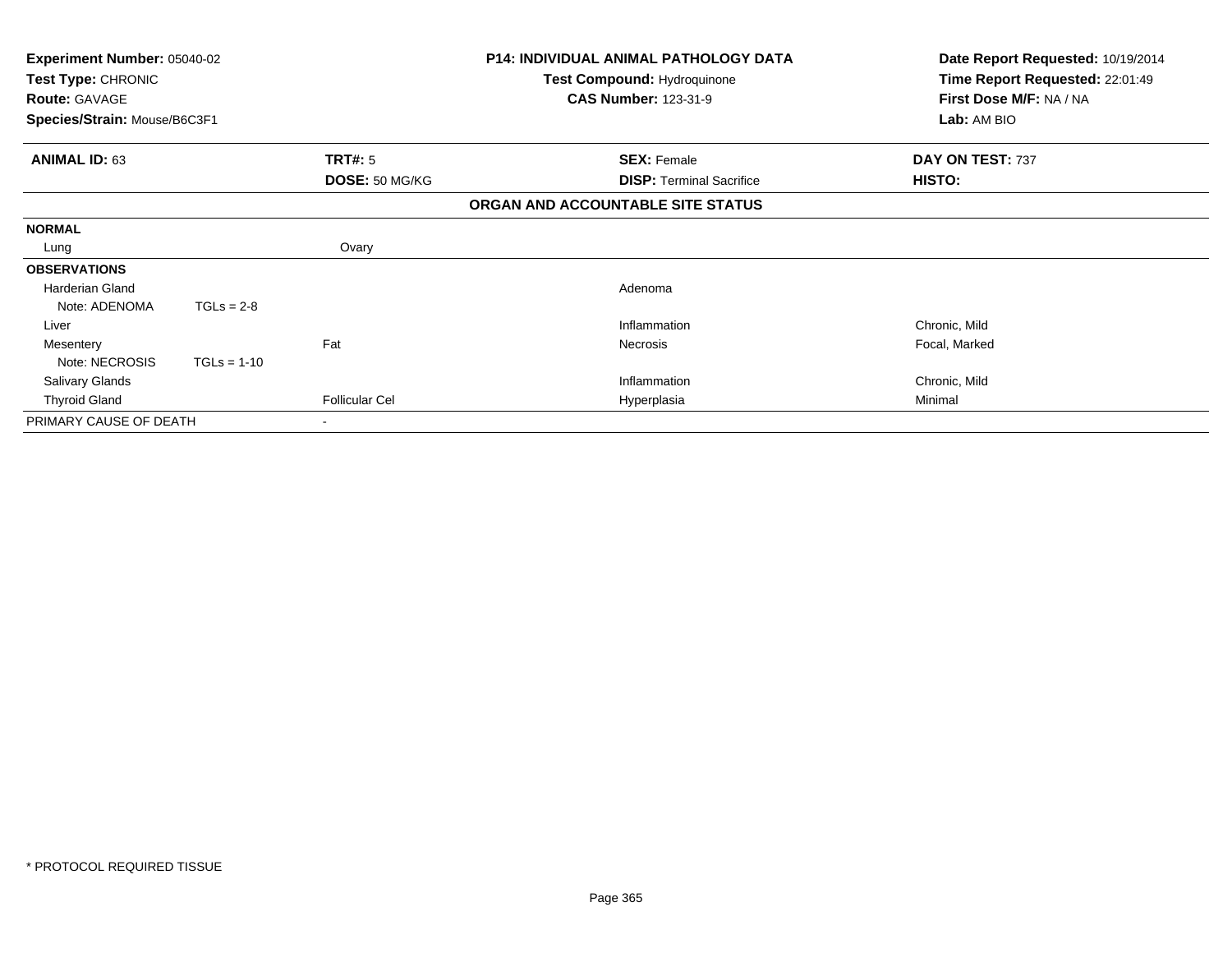| Experiment Number: 05040-02<br>Test Type: CHRONIC<br>Route: GAVAGE<br>Species/Strain: Mouse/B6C3F1 |                          | <b>P14: INDIVIDUAL ANIMAL PATHOLOGY DATA</b><br>Test Compound: Hydroquinone<br><b>CAS Number: 123-31-9</b> | Date Report Requested: 10/19/2014<br>Time Report Requested: 22:01:49<br>First Dose M/F: NA / NA<br>Lab: AM BIO |
|----------------------------------------------------------------------------------------------------|--------------------------|------------------------------------------------------------------------------------------------------------|----------------------------------------------------------------------------------------------------------------|
| <b>ANIMAL ID: 63</b>                                                                               | <b>TRT#: 6</b>           | <b>SEX: Female</b>                                                                                         | DAY ON TEST: 729                                                                                               |
|                                                                                                    | DOSE: 100MG/KG           | <b>DISP: Dead</b>                                                                                          | HISTO:                                                                                                         |
|                                                                                                    |                          | ORGAN AND ACCOUNTABLE SITE STATUS                                                                          |                                                                                                                |
| <b>NORMAL</b>                                                                                      |                          |                                                                                                            |                                                                                                                |
| <b>Adrenal Gland - Cortex</b>                                                                      | Adrenal Gland - Medulla  | <b>Bone</b>                                                                                                | <b>Bone Marrow</b>                                                                                             |
| <b>Brain</b>                                                                                       | Esophagus                | Gallbladder                                                                                                | Intestine Large - Cecum                                                                                        |
| Intestine Large - Colon                                                                            | Intestine Large - Rectum | Intestine Small - Ileum                                                                                    | Intestine Small - Jejunum                                                                                      |
| Islets, Pancreatic                                                                                 | Liver                    | Lung                                                                                                       | Lymph Node - Mandibular                                                                                        |
| Mammary Gland                                                                                      | Nose                     | Pancreas                                                                                                   | Salivary Glands                                                                                                |
| Skin                                                                                               | Spleen                   | Stomach - Forestomach                                                                                      | Stomach - Glandular                                                                                            |
| Thymus                                                                                             | Trachea                  | <b>Urinary Bladder</b>                                                                                     | <b>Uterus</b>                                                                                                  |
| <b>MISSING</b>                                                                                     |                          |                                                                                                            |                                                                                                                |
| Parathyroid Gland                                                                                  |                          |                                                                                                            |                                                                                                                |
| <b>OBSERVATIONS</b>                                                                                |                          |                                                                                                            |                                                                                                                |
| Heart                                                                                              |                          | Inflammation                                                                                               | Chronic, Moderate                                                                                              |
| <b>Intestine Small</b>                                                                             | Duodenum                 | Lymphoma Malignant Lymphocytic                                                                             |                                                                                                                |
| Note: LYMPH MAL LYMP<br>$TGLs = 5-6$                                                               |                          |                                                                                                            |                                                                                                                |
| Kidney                                                                                             |                          | Inflammation                                                                                               | Chronic, Mild                                                                                                  |
| Lymph Node                                                                                         | Mesenteric               | Congestion                                                                                                 | Marked                                                                                                         |
| Note: CONGESTION<br>$TGLs = 4-4$                                                                   |                          |                                                                                                            |                                                                                                                |
| Ovary                                                                                              |                          | Cyst                                                                                                       |                                                                                                                |
| Note: CYST<br>$TGLs = 1-5$                                                                         |                          |                                                                                                            |                                                                                                                |
| <b>Pituitary Gland</b>                                                                             | <b>Pars Distalis</b>     | Adenoma                                                                                                    |                                                                                                                |
| Note: ADENOMA<br>$TGLs = 3-4$                                                                      |                          |                                                                                                            |                                                                                                                |
| <b>Thyroid Gland</b>                                                                               | <b>Follicular Cel</b>    | Adenoma                                                                                                    |                                                                                                                |
|                                                                                                    | <b>Follicular Cel</b>    | Hyperplasia                                                                                                | Marked                                                                                                         |
|                                                                                                    |                          | Inflammation                                                                                               | Chronic, Mild                                                                                                  |
| Note: HYPERPLASIA<br>$TGLs = 2-4$                                                                  |                          |                                                                                                            |                                                                                                                |
| PRIMARY CAUSE OF DEATH                                                                             | $\sim$                   |                                                                                                            |                                                                                                                |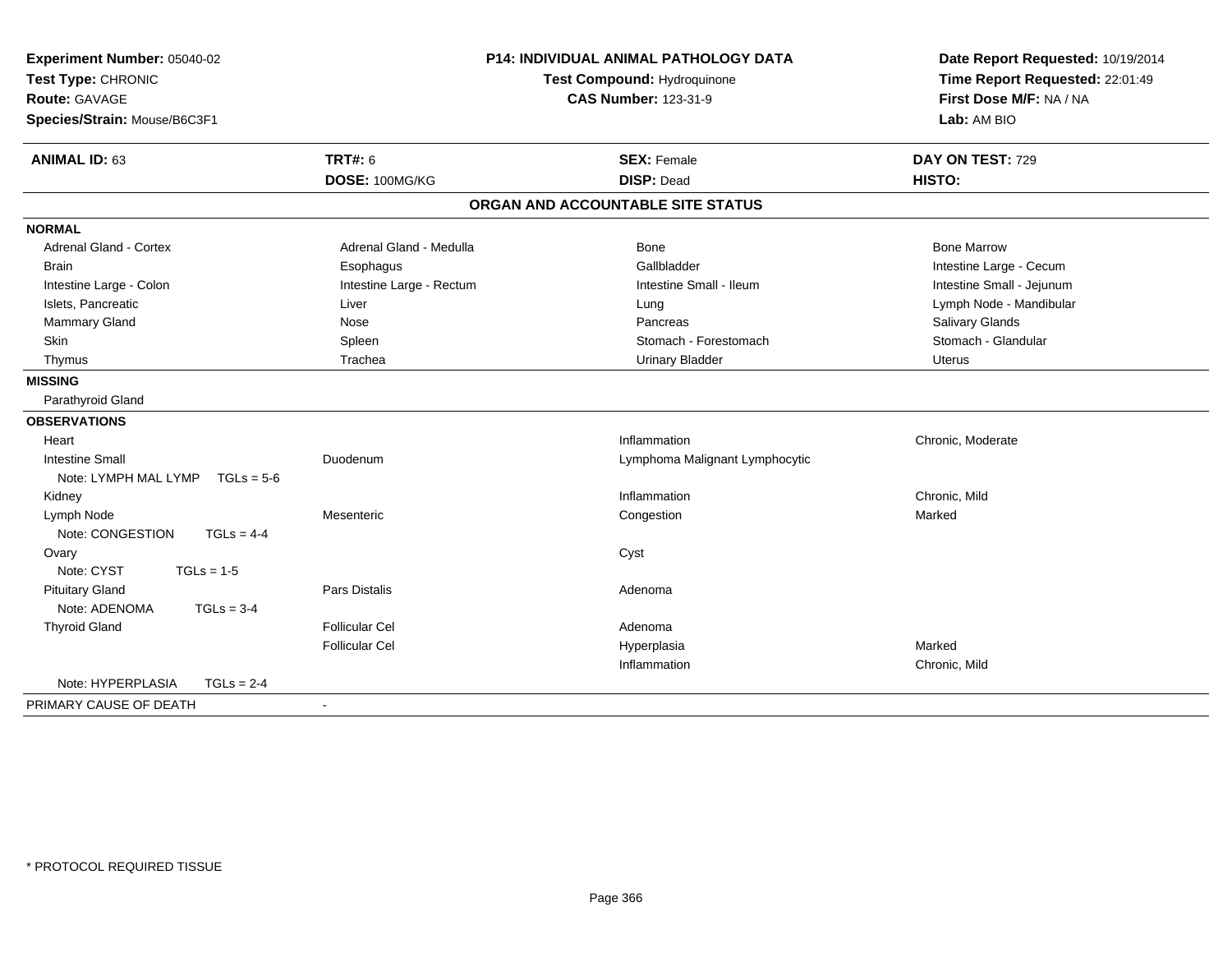| Experiment Number: 05040-02<br>Test Type: CHRONIC<br><b>Route: GAVAGE</b><br>Species/Strain: Mouse/B6C3F1 | <b>P14: INDIVIDUAL ANIMAL PATHOLOGY DATA</b><br>Test Compound: Hydroquinone<br><b>CAS Number: 123-31-9</b> |                                   | Date Report Requested: 10/19/2014<br>Time Report Requested: 22:01:49<br>First Dose M/F: NA / NA<br>Lab: AM BIO |
|-----------------------------------------------------------------------------------------------------------|------------------------------------------------------------------------------------------------------------|-----------------------------------|----------------------------------------------------------------------------------------------------------------|
| <b>ANIMAL ID: 64</b>                                                                                      | <b>TRT#: 4</b>                                                                                             | <b>SEX: Female</b>                | DAY ON TEST: 736                                                                                               |
|                                                                                                           | <b>DOSE: VEHICLE CONTROL</b>                                                                               | <b>DISP: Terminal Sacrifice</b>   | HISTO:                                                                                                         |
|                                                                                                           |                                                                                                            | ORGAN AND ACCOUNTABLE SITE STATUS |                                                                                                                |
| <b>NORMAL</b>                                                                                             |                                                                                                            |                                   |                                                                                                                |
| <b>Adrenal Gland - Cortex</b>                                                                             | Adrenal Gland - Medulla                                                                                    | Bone                              | <b>Bone Marrow</b>                                                                                             |
| Esophagus                                                                                                 | Gallbladder                                                                                                | Heart                             | Intestine Large - Cecum                                                                                        |
| Intestine Large - Colon                                                                                   | Intestine Large - Rectum                                                                                   | Intestine Small - Duodenum        | Intestine Small - Ileum                                                                                        |
| Intestine Small - Jejunum                                                                                 | Islets, Pancreatic                                                                                         | Lung                              | Lymph Node - Mandibular                                                                                        |
| Mammary Gland                                                                                             | Nose                                                                                                       | Pancreas                          | Parathyroid Gland                                                                                              |
| <b>Pituitary Gland</b>                                                                                    | Skin                                                                                                       | Stomach - Forestomach             | Stomach - Glandular                                                                                            |
| <b>Thyroid Gland</b>                                                                                      | Trachea                                                                                                    | <b>Urinary Bladder</b>            |                                                                                                                |
| <b>OBSERVATIONS</b>                                                                                       |                                                                                                            |                                   |                                                                                                                |
| <b>Brain</b>                                                                                              | Cerebrum                                                                                                   | Oligodendroglioma Malignant       |                                                                                                                |
| Kidney                                                                                                    |                                                                                                            | Inflammation                      | Chronic, Minimal                                                                                               |
|                                                                                                           | Fat                                                                                                        | Lymphoma Malignant Mixed          |                                                                                                                |
| Liver                                                                                                     |                                                                                                            | Lymphoma Malignant Mixed          |                                                                                                                |
| Lymph Node                                                                                                | Mesenteric                                                                                                 | Lymphoma Malignant Mixed          |                                                                                                                |
|                                                                                                           | Pancreatic                                                                                                 | Lymphoma Malignant Mixed          |                                                                                                                |
| Note: LYMPH MAL MIXD<br>$TGLs = 3-6$                                                                      |                                                                                                            |                                   |                                                                                                                |
| Mesentery                                                                                                 | Fat                                                                                                        | Necrosis                          | Focal, Moderate                                                                                                |
| Note: NECROSIS<br>$TGLs = 1-10$                                                                           |                                                                                                            |                                   |                                                                                                                |
| Ovary                                                                                                     |                                                                                                            | Cyst                              |                                                                                                                |
| Salivary Glands                                                                                           |                                                                                                            | Lymphoma Malignant Mixed          |                                                                                                                |
| Spleen                                                                                                    |                                                                                                            | Lymphoma Malignant Mixed          |                                                                                                                |
| Thymus                                                                                                    |                                                                                                            | Lymphoma Malignant Mixed          |                                                                                                                |
| Note: LYMPH MAL MIXD<br>$TGLs = 2-10$                                                                     |                                                                                                            |                                   |                                                                                                                |
| Uterus                                                                                                    | Endometrium                                                                                                | Hyperplasia                       | Cystic, Mild                                                                                                   |
| PRIMARY CAUSE OF DEATH                                                                                    | $\blacksquare$                                                                                             |                                   |                                                                                                                |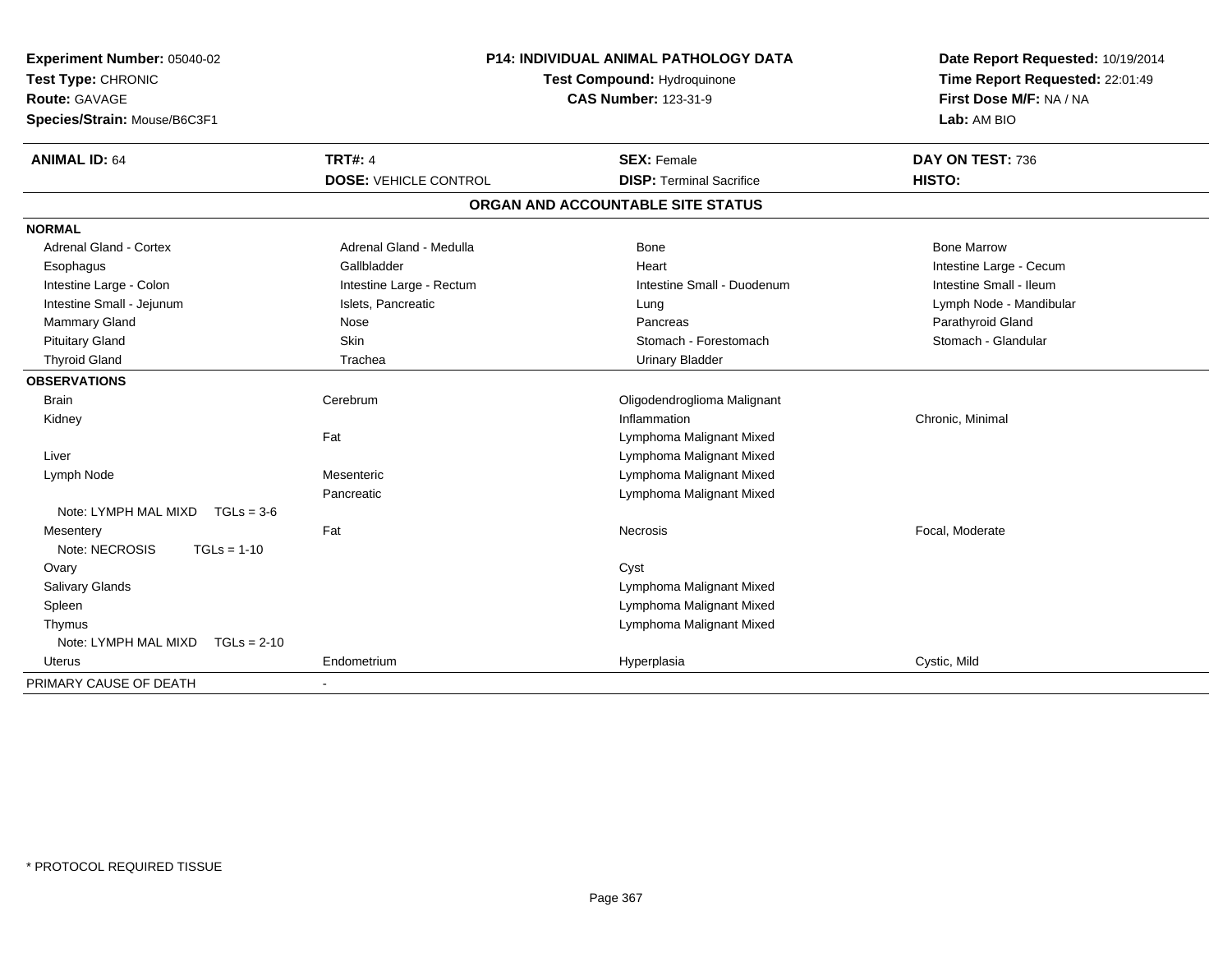| Experiment Number: 05040-02<br>Test Type: CHRONIC<br><b>Route: GAVAGE</b><br>Species/Strain: Mouse/B6C3F1 |                       | <b>P14: INDIVIDUAL ANIMAL PATHOLOGY DATA</b><br><b>Test Compound: Hydroquinone</b><br><b>CAS Number: 123-31-9</b> |               | Date Report Requested: 10/19/2014<br>Time Report Requested: 22:01:49<br>First Dose M/F: NA / NA<br>Lab: AM BIO |
|-----------------------------------------------------------------------------------------------------------|-----------------------|-------------------------------------------------------------------------------------------------------------------|---------------|----------------------------------------------------------------------------------------------------------------|
| <b>ANIMAL ID: 64</b>                                                                                      | <b>TRT#:</b> 5        | <b>SEX: Female</b>                                                                                                |               | DAY ON TEST: 735                                                                                               |
|                                                                                                           | DOSE: 50 MG/KG        | <b>DISP: Terminal Sacrifice</b>                                                                                   | <b>HISTO:</b> |                                                                                                                |
|                                                                                                           |                       | ORGAN AND ACCOUNTABLE SITE STATUS                                                                                 |               |                                                                                                                |
| <b>NORMAL</b>                                                                                             |                       |                                                                                                                   |               |                                                                                                                |
| Lung                                                                                                      | Ovary                 |                                                                                                                   |               |                                                                                                                |
| <b>OBSERVATIONS</b>                                                                                       |                       |                                                                                                                   |               |                                                                                                                |
| Liver                                                                                                     |                       | Hepatocellular Adenoma                                                                                            |               |                                                                                                                |
| Hepatocellular Adenoma TGLS = 1-2 ]                                                                       |                       |                                                                                                                   |               |                                                                                                                |
| <b>Salivary Glands</b>                                                                                    |                       | Inflammation                                                                                                      |               | Chronic, Mild                                                                                                  |
| <b>Thyroid Gland</b>                                                                                      | <b>Follicular Cel</b> | Hyperplasia                                                                                                       | Minimal       |                                                                                                                |
| PRIMARY CAUSE OF DEATH                                                                                    |                       |                                                                                                                   |               |                                                                                                                |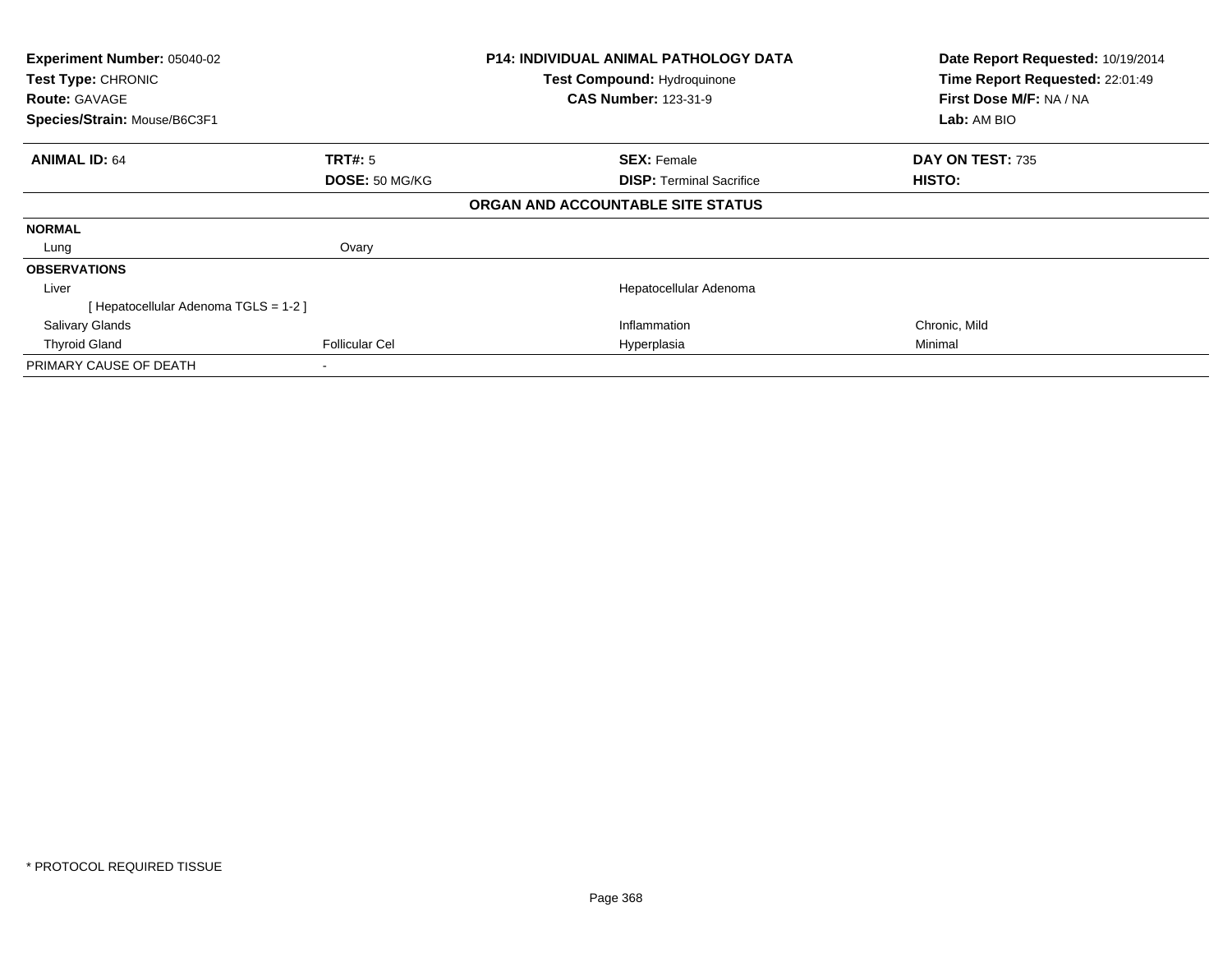| Experiment Number: 05040-02<br>Test Type: CHRONIC<br><b>Route: GAVAGE</b><br>Species/Strain: Mouse/B6C3F1 |                              | <b>P14: INDIVIDUAL ANIMAL PATHOLOGY DATA</b><br>Test Compound: Hydroquinone<br><b>CAS Number: 123-31-9</b> | Date Report Requested: 10/19/2014<br>Time Report Requested: 22:01:49<br>First Dose M/F: NA / NA<br>Lab: AM BIO |
|-----------------------------------------------------------------------------------------------------------|------------------------------|------------------------------------------------------------------------------------------------------------|----------------------------------------------------------------------------------------------------------------|
| <b>ANIMAL ID: 65</b>                                                                                      | <b>TRT#: 4</b>               | <b>SEX: Female</b>                                                                                         | DAY ON TEST: 737                                                                                               |
|                                                                                                           | <b>DOSE: VEHICLE CONTROL</b> | <b>DISP: Terminal Sacrifice</b>                                                                            | HISTO:                                                                                                         |
|                                                                                                           |                              | ORGAN AND ACCOUNTABLE SITE STATUS                                                                          |                                                                                                                |
| <b>NORMAL</b>                                                                                             |                              |                                                                                                            |                                                                                                                |
| Adrenal Gland - Cortex                                                                                    | <b>Bone Marrow</b>           | <b>Brain</b>                                                                                               | Esophagus                                                                                                      |
| Gallbladder                                                                                               | Heart                        | Intestine Large - Cecum                                                                                    | Intestine Large - Colon                                                                                        |
| Intestine Large - Rectum                                                                                  | Intestine Small - Duodenum   | Intestine Small - Ileum                                                                                    | Intestine Small - Jejunum                                                                                      |
| Islets, Pancreatic                                                                                        | Liver                        | Mammary Gland                                                                                              | Nose                                                                                                           |
| Pancreas                                                                                                  | Parathyroid Gland            | Thymus                                                                                                     | Trachea                                                                                                        |
| <b>MISSING</b>                                                                                            |                              |                                                                                                            |                                                                                                                |
| Adrenal Gland - Medulla                                                                                   |                              |                                                                                                            |                                                                                                                |
| <b>OBSERVATIONS</b>                                                                                       |                              |                                                                                                            |                                                                                                                |
| Bone                                                                                                      | Joint, Tarsal                | Hyperostosis                                                                                               |                                                                                                                |
| Kidney                                                                                                    |                              | Inflammation                                                                                               | Chronic, Mild                                                                                                  |
| Lung                                                                                                      |                              | Lymphoma Malignant Lymphocytic                                                                             |                                                                                                                |
| Lymph Node                                                                                                | Lumbar                       | Lymphoma Malignant Lymphocytic                                                                             |                                                                                                                |
|                                                                                                           | Mandibular                   | Lymphoma Malignant Lymphocytic                                                                             |                                                                                                                |
|                                                                                                           | Mediastinal                  | Lymphoma Malignant Lymphocytic                                                                             |                                                                                                                |
|                                                                                                           | Mesenteric                   | Lymphoma Malignant Lymphocytic                                                                             |                                                                                                                |
| Note: LYMPH MAL LYMP<br>$TGLs = 4-10$                                                                     |                              |                                                                                                            |                                                                                                                |
| Note: LYMPH MAL LYMP<br>$TGLs = 5-10$                                                                     |                              |                                                                                                            |                                                                                                                |
| Ovary                                                                                                     |                              | Lymphoma Malignant Lymphocytic                                                                             |                                                                                                                |
| <b>Pituitary Gland</b>                                                                                    | Pars Distalis                | Adenoma                                                                                                    |                                                                                                                |
| Note: ADENOMA<br>$TGLs = 6-4$                                                                             |                              |                                                                                                            |                                                                                                                |
| Salivary Glands                                                                                           |                              | Lymphoma Malignant Lymphocytic                                                                             |                                                                                                                |
| Skin                                                                                                      | <b>Subcut Tiss</b>           | Lymphoma Malignant Lymphocytic                                                                             |                                                                                                                |
| Spleen                                                                                                    |                              | Lymphoma Malignant Lymphocytic                                                                             |                                                                                                                |
| Note: LYMPH MAL LYMP<br>$TGLs = 2-2$                                                                      |                              |                                                                                                            |                                                                                                                |
| Stomach                                                                                                   | Forestomach, Glandular       | Lymphoma Malignant Lymphocytic                                                                             |                                                                                                                |
| <b>Thyroid Gland</b>                                                                                      | <b>Follicular Cel</b>        | Hyperplasia                                                                                                | Moderate                                                                                                       |
|                                                                                                           |                              | Lymphoma Malignant Lymphocytic                                                                             |                                                                                                                |
| <b>Urinary Bladder</b>                                                                                    |                              | Lymphoma Malignant Lymphocytic                                                                             |                                                                                                                |
| Uterus                                                                                                    | Endometrium                  | Hyperplasia                                                                                                | Cystic, Marked                                                                                                 |
| Note: HYPERPLASIA<br>$TGLs = 3-5$                                                                         |                              |                                                                                                            |                                                                                                                |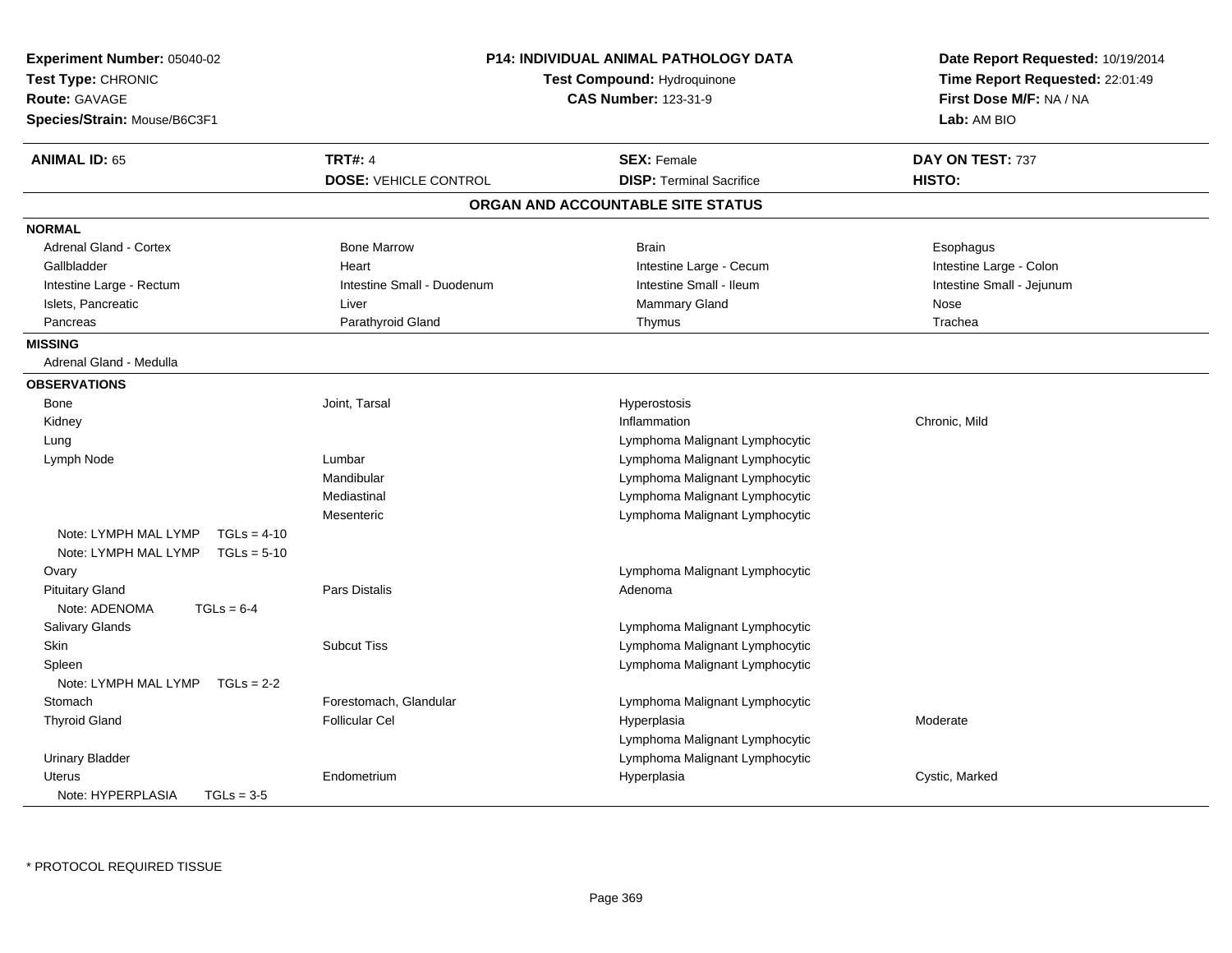| <b>Experiment Number: 05040-02</b> | <b>P14: INDIVIDUAL ANIMAL PATHOLOGY DATA</b><br><b>Test Compound: Hydroquinone</b> |                                   | Date Report Requested: 10/19/2014 |  |
|------------------------------------|------------------------------------------------------------------------------------|-----------------------------------|-----------------------------------|--|
| <b>Test Type: CHRONIC</b>          |                                                                                    |                                   | Time Report Requested: 22:01:49   |  |
| <b>Route: GAVAGE</b>               |                                                                                    | <b>CAS Number: 123-31-9</b>       | First Dose M/F: NA / NA           |  |
| Species/Strain: Mouse/B6C3F1       |                                                                                    |                                   | Lab: AM BIO                       |  |
| <b>ANIMAL ID: 65</b>               | <b>TRT#: 4</b>                                                                     | <b>SEX:</b> Female                | DAY ON TEST: 737                  |  |
|                                    | <b>DOSE: VEHICLE CONTROL</b>                                                       | <b>DISP: Terminal Sacrifice</b>   | HISTO:                            |  |
|                                    |                                                                                    | ORGAN AND ACCOUNTABLE SITE STATUS |                                   |  |
| PRIMARY CAUSE OF DEATH             |                                                                                    |                                   |                                   |  |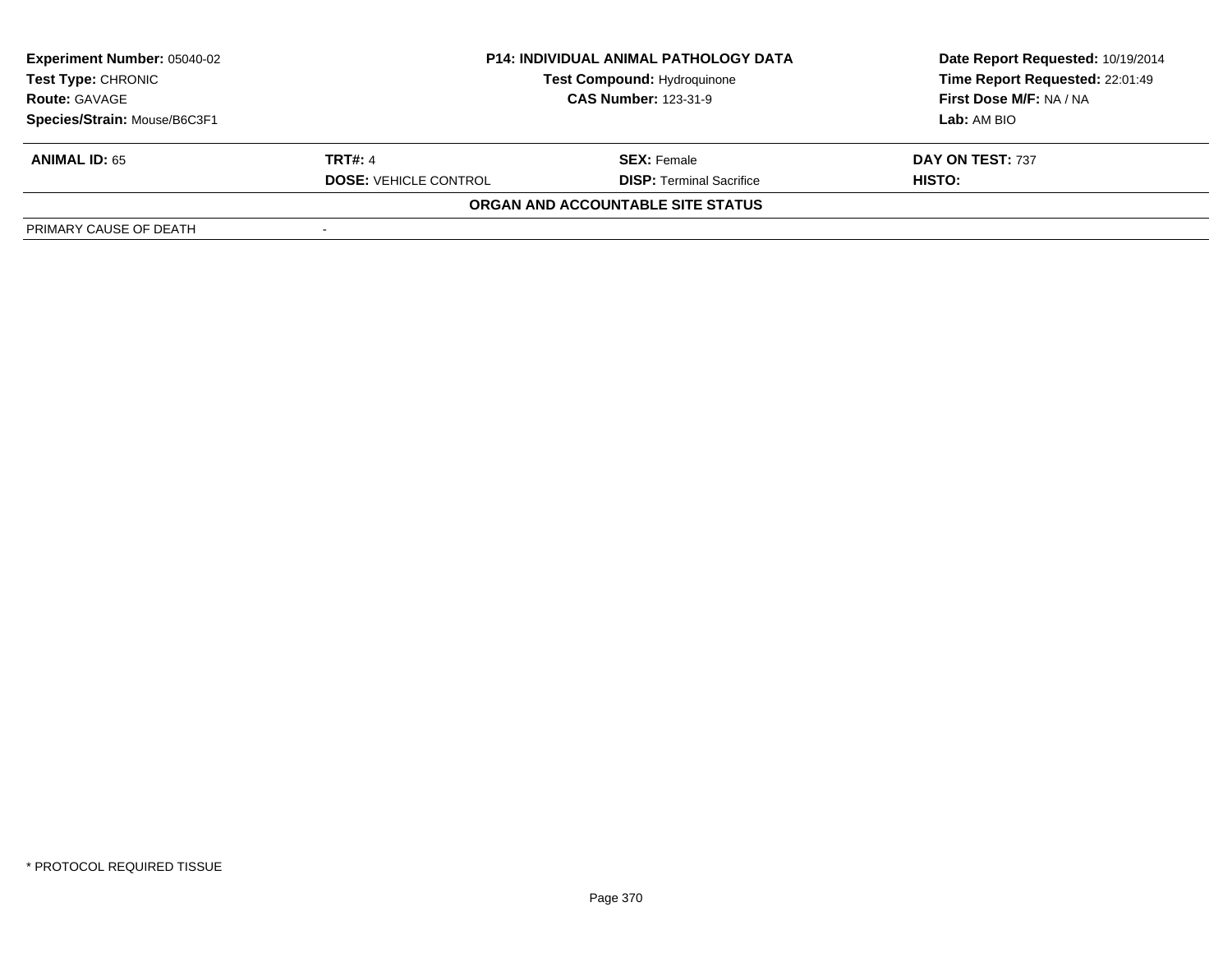| <b>Experiment Number: 05040-02</b><br>Test Type: CHRONIC<br><b>Route: GAVAGE</b><br>Species/Strain: Mouse/B6C3F1 |                        | P14: INDIVIDUAL ANIMAL PATHOLOGY DATA<br>Test Compound: Hydroquinone<br><b>CAS Number: 123-31-9</b> | Date Report Requested: 10/19/2014<br>Time Report Requested: 22:01:49<br>First Dose M/F: NA / NA<br>Lab: AM BIO |
|------------------------------------------------------------------------------------------------------------------|------------------------|-----------------------------------------------------------------------------------------------------|----------------------------------------------------------------------------------------------------------------|
| <b>ANIMAL ID: 65</b>                                                                                             | <b>TRT#: 5</b>         | <b>SEX: Female</b>                                                                                  | DAY ON TEST: 735                                                                                               |
|                                                                                                                  | DOSE: 50 MG/KG         | <b>DISP:</b> Terminal Sacrifice                                                                     | <b>HISTO:</b>                                                                                                  |
|                                                                                                                  |                        | ORGAN AND ACCOUNTABLE SITE STATUS                                                                   |                                                                                                                |
| <b>NORMAL</b>                                                                                                    |                        |                                                                                                     |                                                                                                                |
| Lung                                                                                                             | <b>Salivary Glands</b> | Stomach - Forestomach                                                                               | Stomach - Glandular                                                                                            |
| <b>OBSERVATIONS</b>                                                                                              |                        |                                                                                                     |                                                                                                                |
| Liver                                                                                                            |                        | <b>Eosinophilic Focus</b>                                                                           |                                                                                                                |
| Note: EOSIN FOCUS                                                                                                | $TGLs = 4-11$          |                                                                                                     |                                                                                                                |
| Ovary                                                                                                            |                        | Cyst                                                                                                |                                                                                                                |
| Spleen                                                                                                           |                        | Lymphoma Malignant Mixed                                                                            |                                                                                                                |
| Note: LYMPH MAL MIXD                                                                                             | $TGLs = 1-2$           |                                                                                                     |                                                                                                                |
| <b>Thyroid Gland</b>                                                                                             | <b>Follicular Cel</b>  | Hyperplasia                                                                                         | Mild                                                                                                           |
| PRIMARY CAUSE OF DEATH                                                                                           | ۰                      |                                                                                                     |                                                                                                                |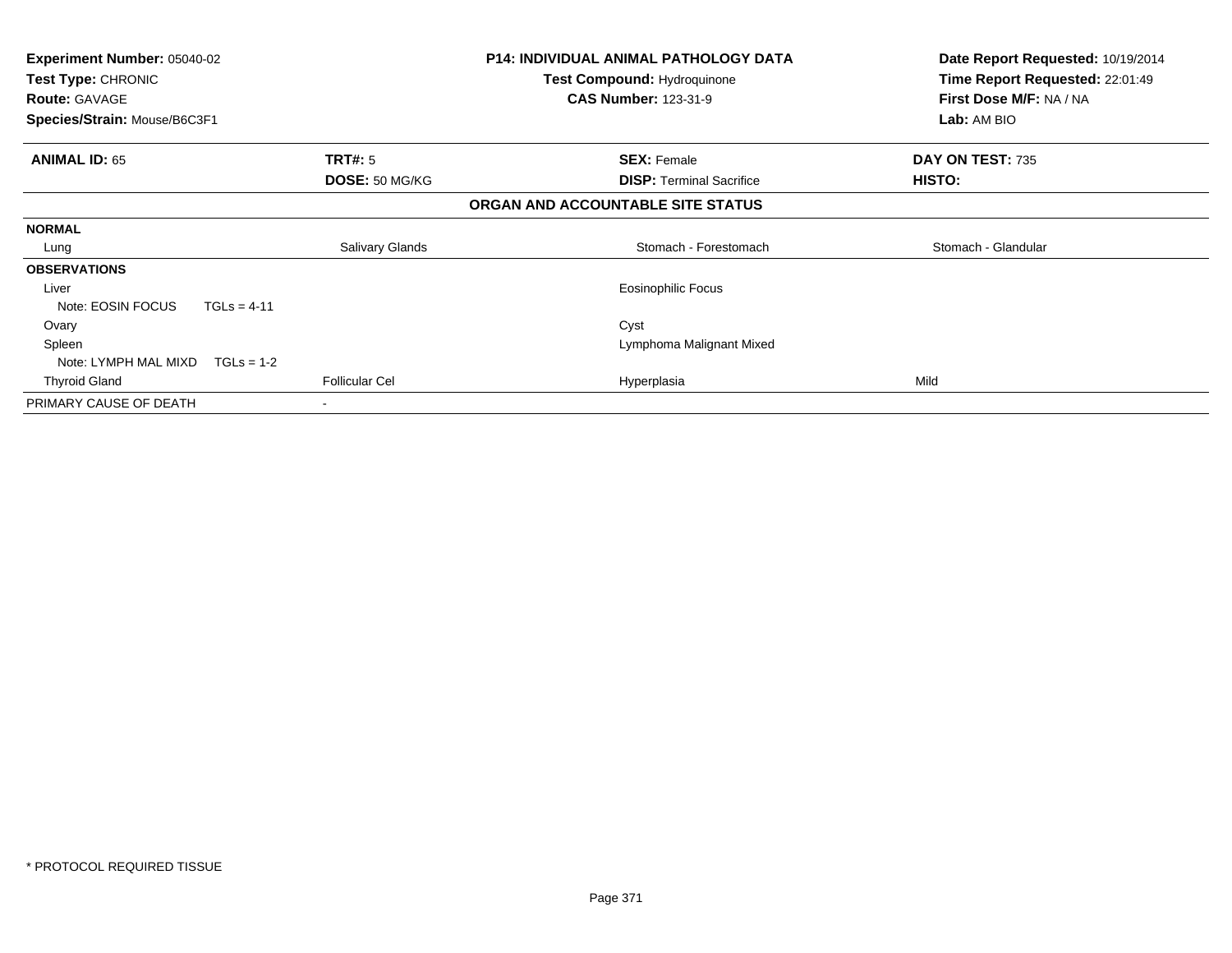| Experiment Number: 05040-02<br>Date Report Requested: 10/19/2014<br>Test Type: CHRONIC<br>Time Report Requested: 22:01:49<br><b>Test Compound: Hydroguinone</b> |  |
|-----------------------------------------------------------------------------------------------------------------------------------------------------------------|--|
|                                                                                                                                                                 |  |
| <b>Route: GAVAGE</b><br><b>CAS Number: 123-31-9</b><br>First Dose M/F: NA / NA                                                                                  |  |
| Species/Strain: Mouse/B6C3F1<br>Lab: AM BIO                                                                                                                     |  |
| <b>TRT#: 6</b><br><b>ANIMAL ID: 65</b><br><b>SEX: Female</b><br>DAY ON TEST: 641                                                                                |  |
| DOSE: 100MG/KG<br><b>DISP: Moribund</b><br>HISTO:                                                                                                               |  |
| ORGAN AND ACCOUNTABLE SITE STATUS                                                                                                                               |  |
| <b>NORMAL</b>                                                                                                                                                   |  |
| <b>Bone Marrow</b><br><b>Adrenal Gland - Cortex</b><br>Adrenal Gland - Medulla<br>Bone                                                                          |  |
| Gallbladder<br>Heart<br><b>Brain</b><br>Esophagus                                                                                                               |  |
| Intestine Large - Cecum<br>Intestine Large - Colon<br>Intestine Small - Duodenum<br>Intestine Large - Rectum                                                    |  |
| Intestine Small - Ileum<br>Intestine Small - Jejunum<br>Islets, Pancreatic<br>Liver                                                                             |  |
| Mesentery<br>Parathyroid Gland<br>Nose<br>Lung                                                                                                                  |  |
| Salivary Glands<br>Stomach - Forestomach<br>Stomach - Glandular<br>Trachea                                                                                      |  |
| <b>Urinary Bladder</b>                                                                                                                                          |  |
| <b>OBSERVATIONS</b>                                                                                                                                             |  |
| Conjunctiva, Retrobulbar<br>Eye<br>Inflammation<br>Moderate                                                                                                     |  |
| Note: INFLAMMATION<br>$TGLs = 7-10$                                                                                                                             |  |
| <b>Harderian Gland</b><br>Carcinoma                                                                                                                             |  |
| Note: CARCINOMA<br>$TGLs = 8-10$                                                                                                                                |  |
| Capsule<br>Lymphoma Malignant Lymphocytic<br>Kidney                                                                                                             |  |
| Mediastinal<br>Plasma Cell, Marked<br>Lymph Node<br>Hyperplasia                                                                                                 |  |
| Mandibular<br>Lymphoma Malignant Lymphocytic                                                                                                                    |  |
| Mediastinal<br>Lymphoma Malignant Lymphocytic                                                                                                                   |  |
| Lymphoma Malignant Lymphocytic<br>Mesenteric                                                                                                                    |  |
| Note: LYMPH MAL LYMP<br>$TGLs = 1-4$                                                                                                                            |  |
| Note: LYMPH MAL LYMP TGLs = 4-4                                                                                                                                 |  |
| [ Lymphoma Malignant Lymphocytic TGLS = 9-4 ]                                                                                                                   |  |
| [ Lymphoma Malignant Lymphocytic TGLS = 9-4 ]                                                                                                                   |  |
| Mammary Gland<br>Chronic, Mild<br>Inflammation                                                                                                                  |  |
| Cystadenoma<br>Ovary                                                                                                                                            |  |
| <b>Periovarn Tiss</b><br>Lymphoma Malignant Lymphocytic                                                                                                         |  |
| Note: CYSTADENOMA<br>$TGLs = 5-5$                                                                                                                               |  |
| Lymphoma Malignant Lymphocytic<br>Pancreas                                                                                                                      |  |
| <b>Pituitary Gland</b><br>Pars Distalis<br>Hyperplasia<br>Focal, Mild                                                                                           |  |
| Ulcer<br>Marked<br><b>Skin</b>                                                                                                                                  |  |
| Note: ULCER<br>$TGLs = 6-8$                                                                                                                                     |  |
| Spleen<br>Lymphoma Malignant Lymphocytic                                                                                                                        |  |